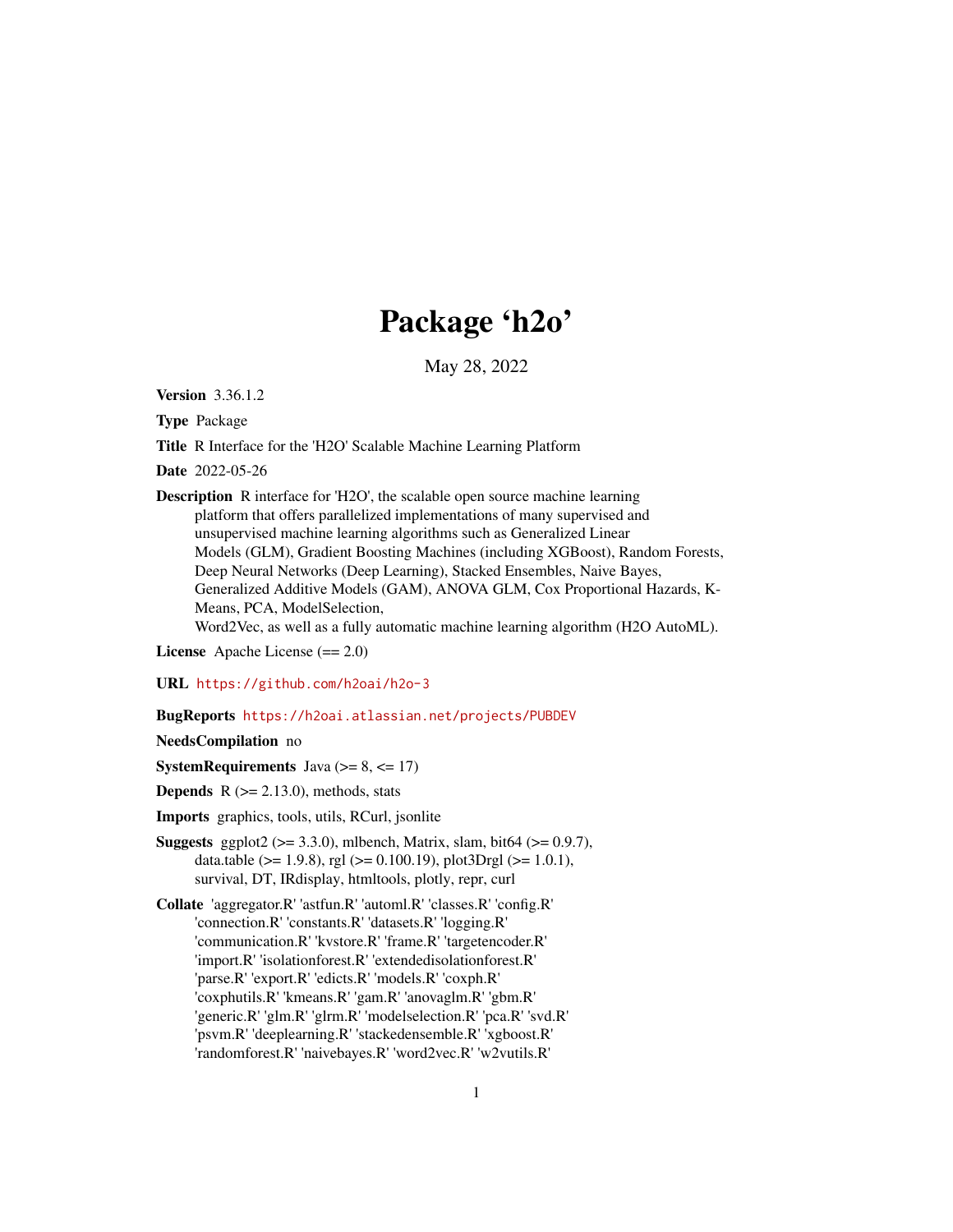'locate.R' 'grid.R' 'segment.R' 'predict.R' 'tf-idf.R' 'rulefit.R' 'explain.R' 'permutation\_varimp.R' 'infogram.R' 'zzz.R' 'upliftrandomforest.R'

# RoxygenNote 7.1.2

Author Erin LeDell [aut, cre], Navdeep Gill [aut], Spencer Aiello [aut], Anqi Fu [aut], Arno Candel [aut], Cliff Click [aut], Tom Kraljevic [aut], Tomas Nykodym [aut], Patrick Aboyoun [aut], Michal Kurka [aut], Michal Malohlava [aut], Ludi Rehak [ctb], Eric Eckstrand [ctb], Brandon Hill [ctb], Sebastian Vidrio [ctb], Surekha Jadhawani [ctb], Amy Wang [ctb], Raymond Peck [ctb], Wendy Wong [ctb], Jan Gorecki [ctb], Matt Dowle [ctb], Yuan Tang [ctb], Lauren DiPerna [ctb], Tomas Fryda [ctb], Veronika Maurerova [ctb], H2O.ai [cph, fnd]

Maintainer Erin LeDell <erin@h2o.ai>

# Repository CRAN

Date/Publication 2022-05-28 00:00:02 UTC

# R topics documented:

| .find_appropriate_column_name $\ldots \ldots \ldots \ldots \ldots \ldots \ldots \ldots \ldots \ldots \ldots 16$     |
|---------------------------------------------------------------------------------------------------------------------|
|                                                                                                                     |
| .get_domain_mapping $\ldots \ldots \ldots \ldots \ldots \ldots \ldots \ldots \ldots \ldots \ldots \ldots \ldots 17$ |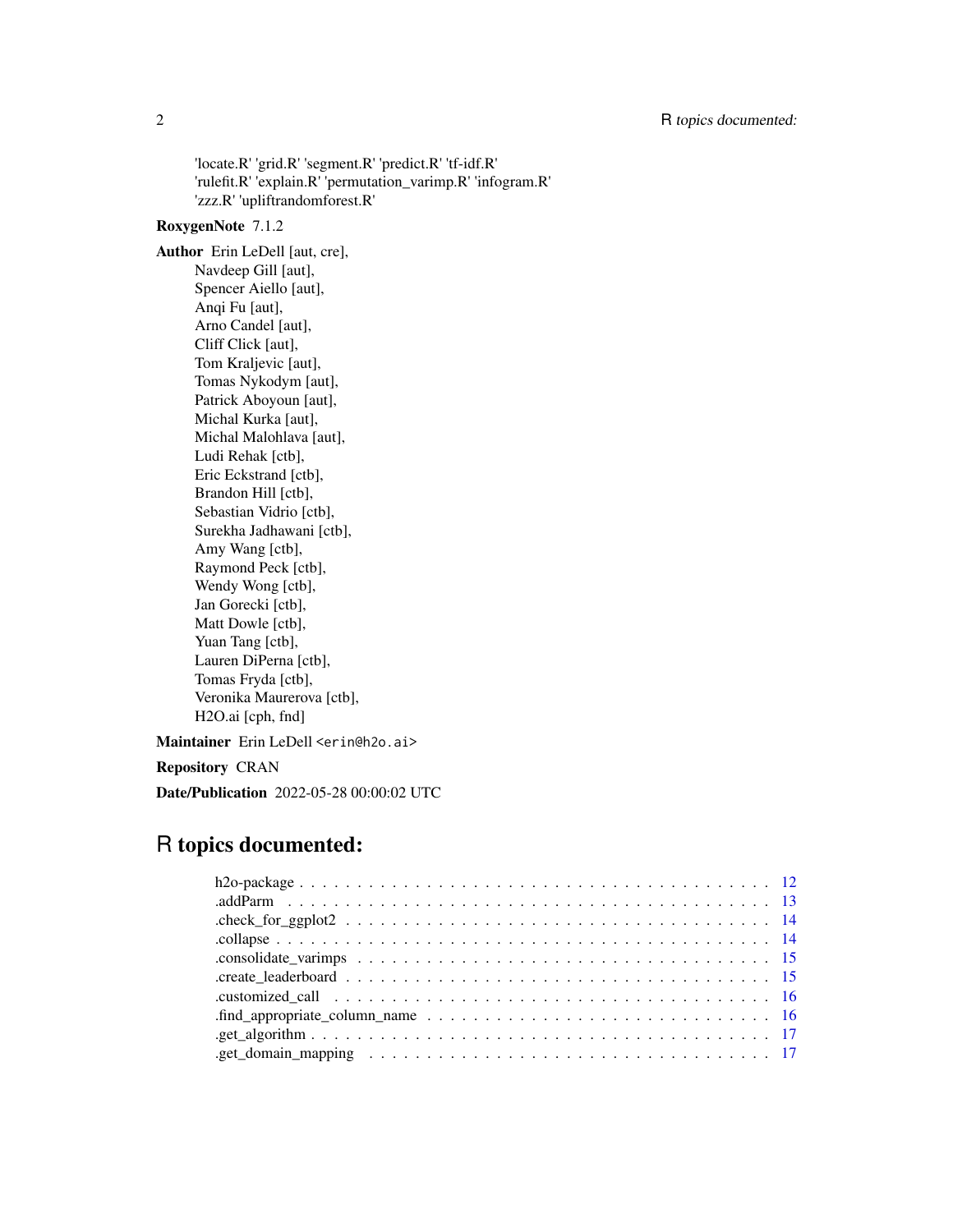|                                                                                                                          | 18 |
|--------------------------------------------------------------------------------------------------------------------------|----|
|                                                                                                                          | 18 |
|                                                                                                                          | 19 |
|                                                                                                                          | 19 |
|                                                                                                                          | 20 |
|                                                                                                                          | 21 |
|                                                                                                                          | 22 |
|                                                                                                                          | 22 |
|                                                                                                                          | 23 |
|                                                                                                                          | 23 |
|                                                                                                                          |    |
|                                                                                                                          |    |
| $h$ 20. ALL_CAPABILITIES $\ldots \ldots \ldots \ldots \ldots \ldots \ldots \ldots \ldots \ldots \ldots \ldots \ldots$    |    |
|                                                                                                                          |    |
|                                                                                                                          |    |
| $h2o$ DECRYPTION SETUP $\ldots \ldots \ldots \ldots \ldots \ldots \ldots \ldots \ldots \ldots \ldots \ldots \ldots$      |    |
|                                                                                                                          |    |
|                                                                                                                          |    |
|                                                                                                                          |    |
|                                                                                                                          |    |
|                                                                                                                          |    |
|                                                                                                                          |    |
|                                                                                                                          |    |
|                                                                                                                          | 28 |
| $h$ 20. MODEL BUILDERS $\dots \dots \dots \dots \dots \dots \dots \dots \dots \dots \dots \dots \dots$                   | 28 |
|                                                                                                                          |    |
|                                                                                                                          |    |
|                                                                                                                          | 29 |
| $h2o.$ REST_API_VERSION $\ldots \ldots \ldots \ldots \ldots \ldots \ldots \ldots \ldots \ldots$                          | 30 |
|                                                                                                                          | 30 |
| $h2o.$ W2V_SYNONYMS $\ldots \ldots \ldots \ldots \ldots \ldots \ldots \ldots \ldots \ldots \ldots \ldots$                | 31 |
|                                                                                                                          | 31 |
|                                                                                                                          | 32 |
|                                                                                                                          | 32 |
|                                                                                                                          | 33 |
|                                                                                                                          | 33 |
| $\blacksquare$ leaderboard_for_row $\ldots \ldots \ldots \ldots \ldots \ldots \ldots \ldots \ldots \ldots \ldots \ldots$ | 34 |
|                                                                                                                          | 34 |
|                                                                                                                          | 35 |
|                                                                                                                          | 35 |
|                                                                                                                          | 36 |
| .process_models_or_automl $\ldots \ldots \ldots \ldots \ldots \ldots \ldots \ldots \ldots \ldots \ldots$                 | 36 |
| $\mathbf{a}$ . Shorten_model_ids $\ldots \ldots \ldots \ldots \ldots \ldots \ldots \ldots \ldots \ldots$                 | 37 |
|                                                                                                                          | 38 |
| uniformize.                                                                                                              | 38 |
| varimp.                                                                                                                  | 39 |
|                                                                                                                          | 39 |
|                                                                                                                          | 40 |
| apply                                                                                                                    | 40 |
|                                                                                                                          |    |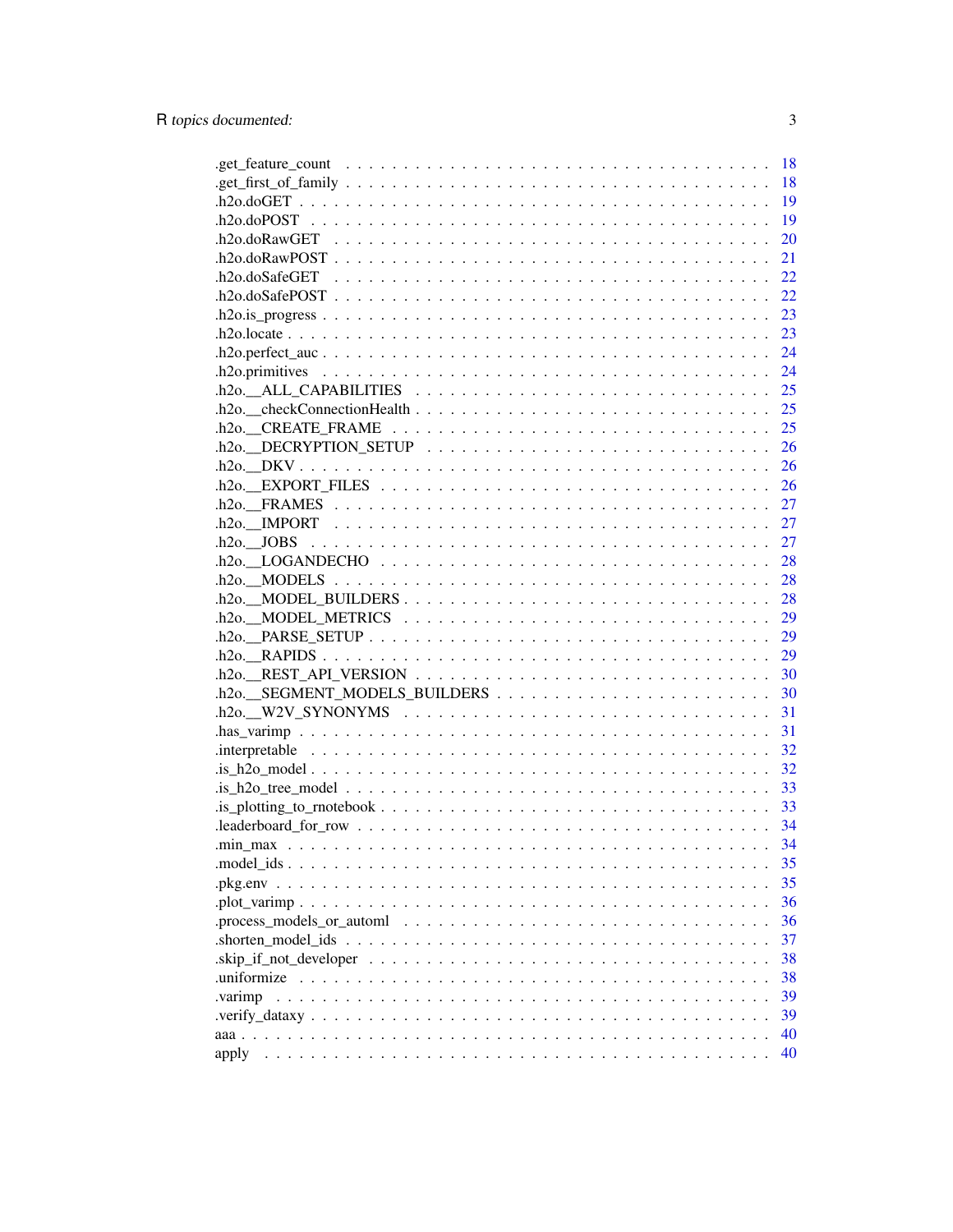|                                                                                                                  | 41 |
|------------------------------------------------------------------------------------------------------------------|----|
|                                                                                                                  | 42 |
|                                                                                                                  | 43 |
|                                                                                                                  | 43 |
|                                                                                                                  | 44 |
|                                                                                                                  | 46 |
|                                                                                                                  | 46 |
|                                                                                                                  | 47 |
|                                                                                                                  | 48 |
|                                                                                                                  | 48 |
|                                                                                                                  | 49 |
|                                                                                                                  | 49 |
|                                                                                                                  | 50 |
|                                                                                                                  | 51 |
|                                                                                                                  | 51 |
|                                                                                                                  | 52 |
|                                                                                                                  | 53 |
|                                                                                                                  | 53 |
|                                                                                                                  | 54 |
|                                                                                                                  | 55 |
|                                                                                                                  | 56 |
|                                                                                                                  | 57 |
|                                                                                                                  | 58 |
|                                                                                                                  | 59 |
|                                                                                                                  | 60 |
|                                                                                                                  | 64 |
|                                                                                                                  | 64 |
|                                                                                                                  | 65 |
|                                                                                                                  | 66 |
|                                                                                                                  | 67 |
|                                                                                                                  | 67 |
|                                                                                                                  | 68 |
|                                                                                                                  | 69 |
| $h2o.as\_date$                                                                                                   | 69 |
|                                                                                                                  | 70 |
|                                                                                                                  | 71 |
|                                                                                                                  | 72 |
|                                                                                                                  | 77 |
|                                                                                                                  | 78 |
|                                                                                                                  | 79 |
|                                                                                                                  | 79 |
|                                                                                                                  | 80 |
| h <sub>2</sub> o.bottom <sub>N</sub>                                                                             | 81 |
|                                                                                                                  |    |
| h <sub>2</sub> o.cbind                                                                                           | 82 |
| h <sub>2</sub> o.ceiling                                                                                         | 83 |
| h <sub>2</sub> o.centers                                                                                         | 83 |
|                                                                                                                  | 84 |
| $h2o.centroid\_stats \ldots \ldots \ldots \ldots \ldots \ldots \ldots \ldots \ldots \ldots \ldots \ldots \ldots$ | 84 |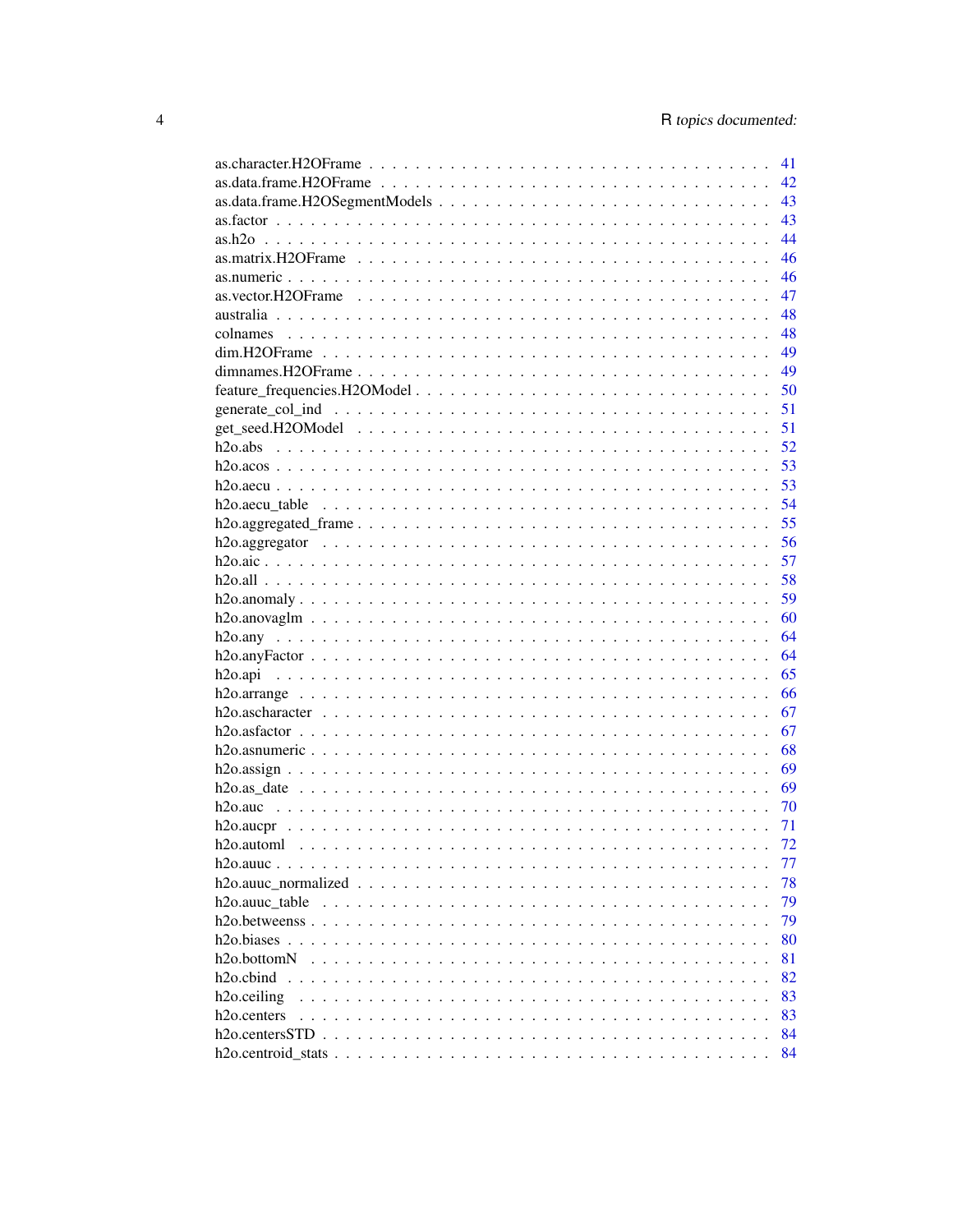|                                                                                                         | 85   |
|---------------------------------------------------------------------------------------------------------|------|
|                                                                                                         | 86   |
|                                                                                                         | 86   |
|                                                                                                         | 86   |
|                                                                                                         | 87   |
|                                                                                                         | 88   |
|                                                                                                         | 89   |
| $h2o.coef\_with_p_values \dots \dots \dots \dots \dots \dots \dots \dots \dots \dots \dots \dots \dots$ | - 90 |
|                                                                                                         | - 91 |
|                                                                                                         | 91   |
|                                                                                                         |      |
|                                                                                                         |      |
|                                                                                                         |      |
|                                                                                                         |      |
|                                                                                                         |      |
|                                                                                                         |      |
|                                                                                                         |      |
|                                                                                                         |      |
|                                                                                                         |      |
|                                                                                                         |      |
|                                                                                                         |      |
|                                                                                                         |      |
|                                                                                                         |      |
|                                                                                                         |      |
|                                                                                                         |      |
|                                                                                                         |      |
|                                                                                                         |      |
|                                                                                                         |      |
|                                                                                                         |      |
|                                                                                                         |      |
|                                                                                                         |      |
|                                                                                                         |      |
|                                                                                                         |      |
|                                                                                                         |      |
|                                                                                                         |      |
|                                                                                                         |      |
|                                                                                                         |      |
|                                                                                                         |      |
|                                                                                                         |      |
|                                                                                                         |      |
|                                                                                                         |      |
|                                                                                                         |      |
| h <sub>2</sub> o.download mojo                                                                          |      |
|                                                                                                         |      |
|                                                                                                         |      |
|                                                                                                         |      |
|                                                                                                         |      |
|                                                                                                         |      |
|                                                                                                         |      |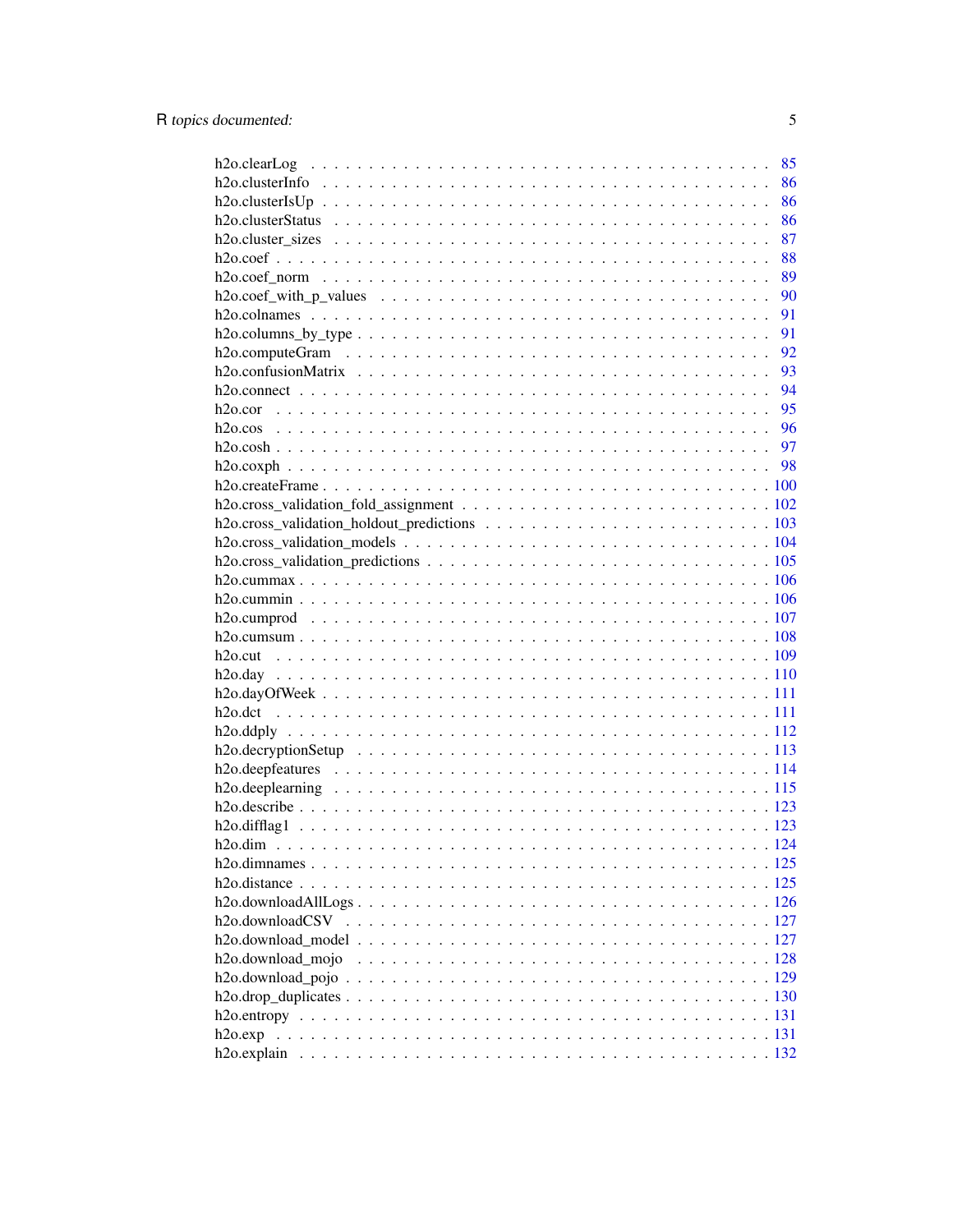| $h2o.get_best_r2_values \ldots \ldots \ldots \ldots \ldots \ldots \ldots \ldots \ldots \ldots \ldots \ldots 171$       |  |
|------------------------------------------------------------------------------------------------------------------------|--|
|                                                                                                                        |  |
| $h2o.get_ntrees_actual \ldots \ldots \ldots \ldots \ldots \ldots \ldots \ldots \ldots \ldots \ldots \ldots \ldots 173$ |  |
|                                                                                                                        |  |
|                                                                                                                        |  |
|                                                                                                                        |  |
|                                                                                                                        |  |
|                                                                                                                        |  |
|                                                                                                                        |  |
|                                                                                                                        |  |
|                                                                                                                        |  |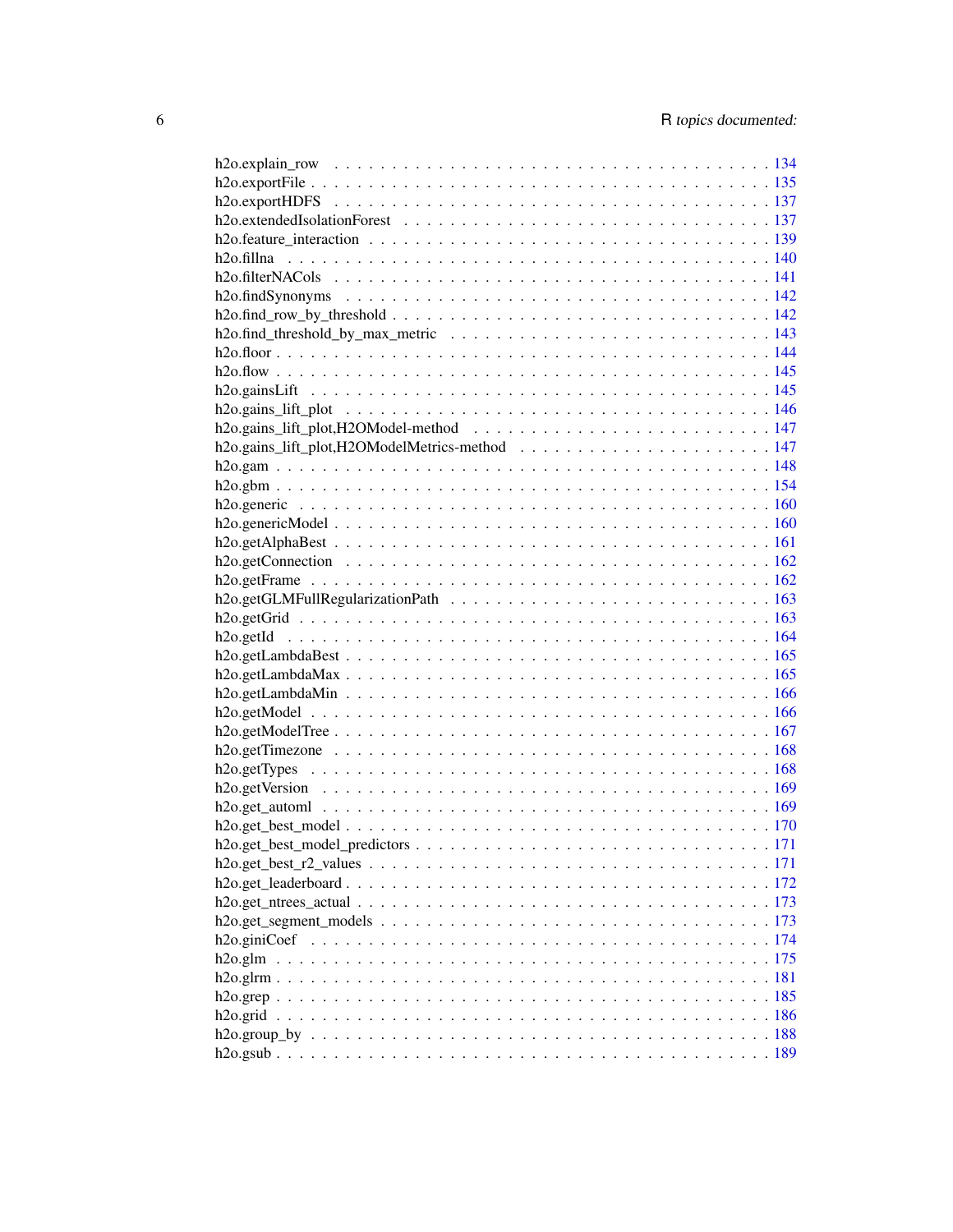| h <sub>20</sub> .loadGrid  |  |
|----------------------------|--|
| h <sub>20</sub> .loadModel |  |
|                            |  |
| h2o.log                    |  |
|                            |  |
|                            |  |
|                            |  |
|                            |  |
|                            |  |
|                            |  |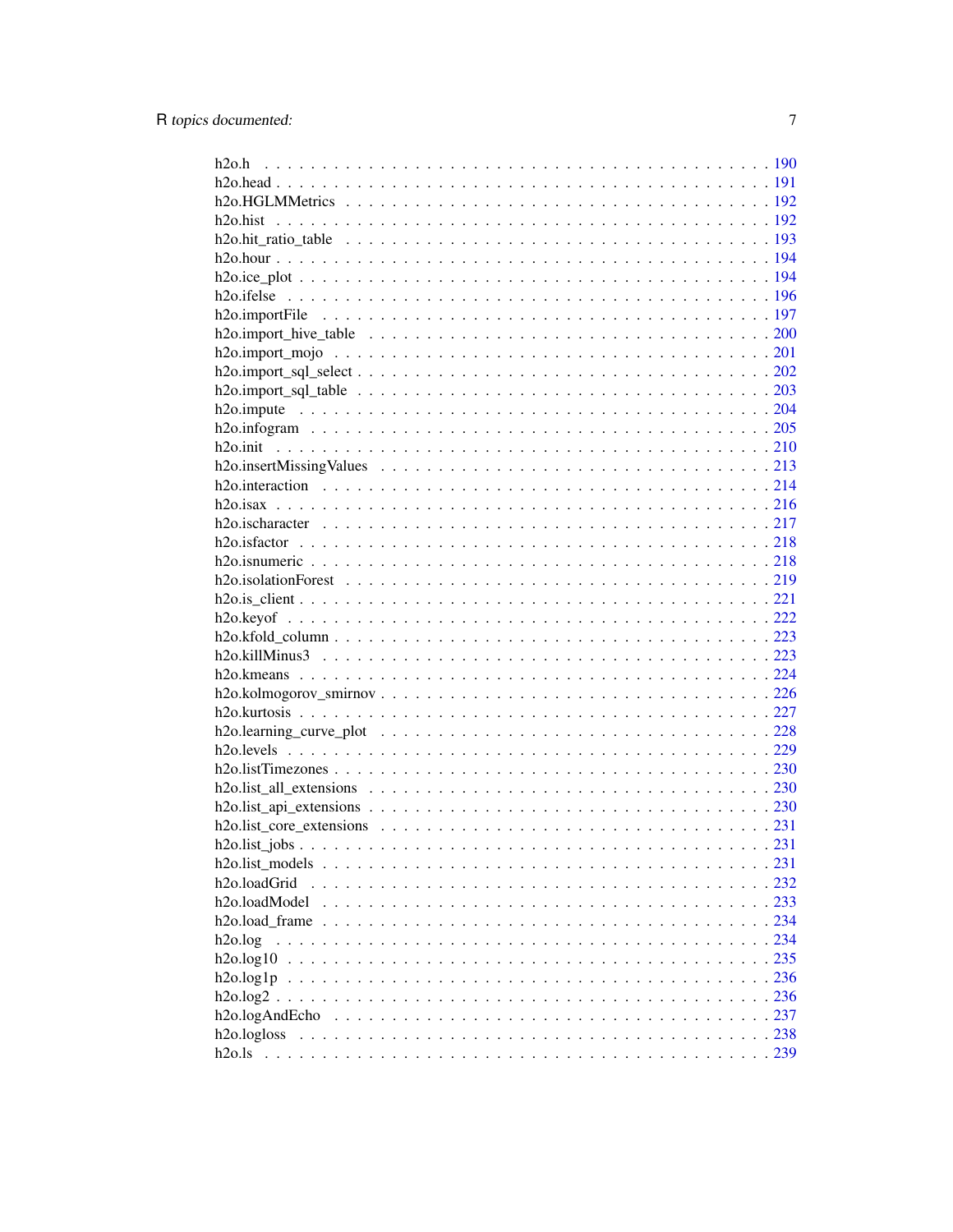| h2o.openLog |  |
|-------------|--|
|             |  |
|             |  |
|             |  |
|             |  |
|             |  |
|             |  |
|             |  |
|             |  |
|             |  |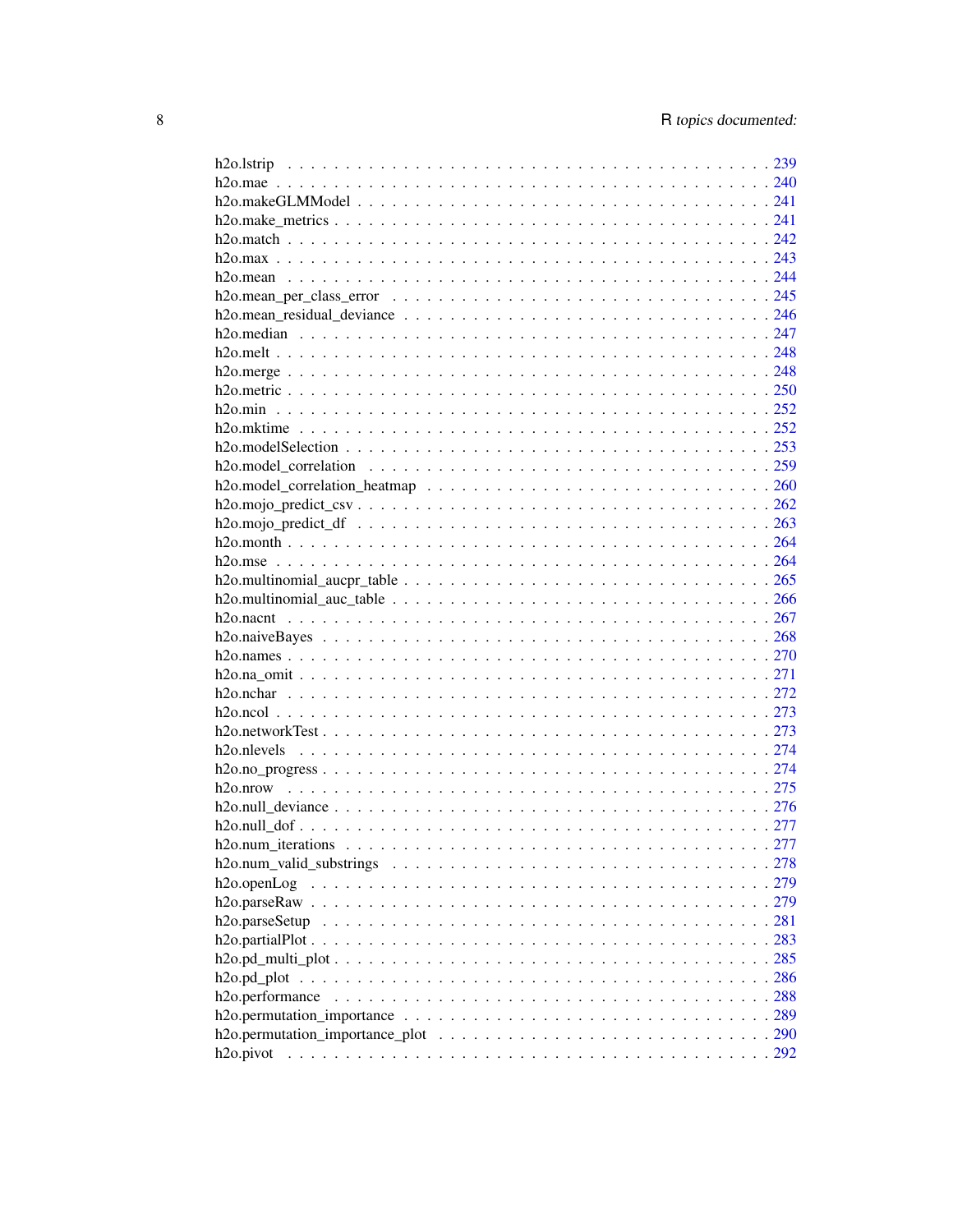| h <sub>20</sub> .saveModel |  |
|----------------------------|--|
|                            |  |
|                            |  |
|                            |  |
| h2o.save_mojo              |  |
|                            |  |
| h <sub>2</sub> o.scale     |  |
|                            |  |
|                            |  |
|                            |  |
|                            |  |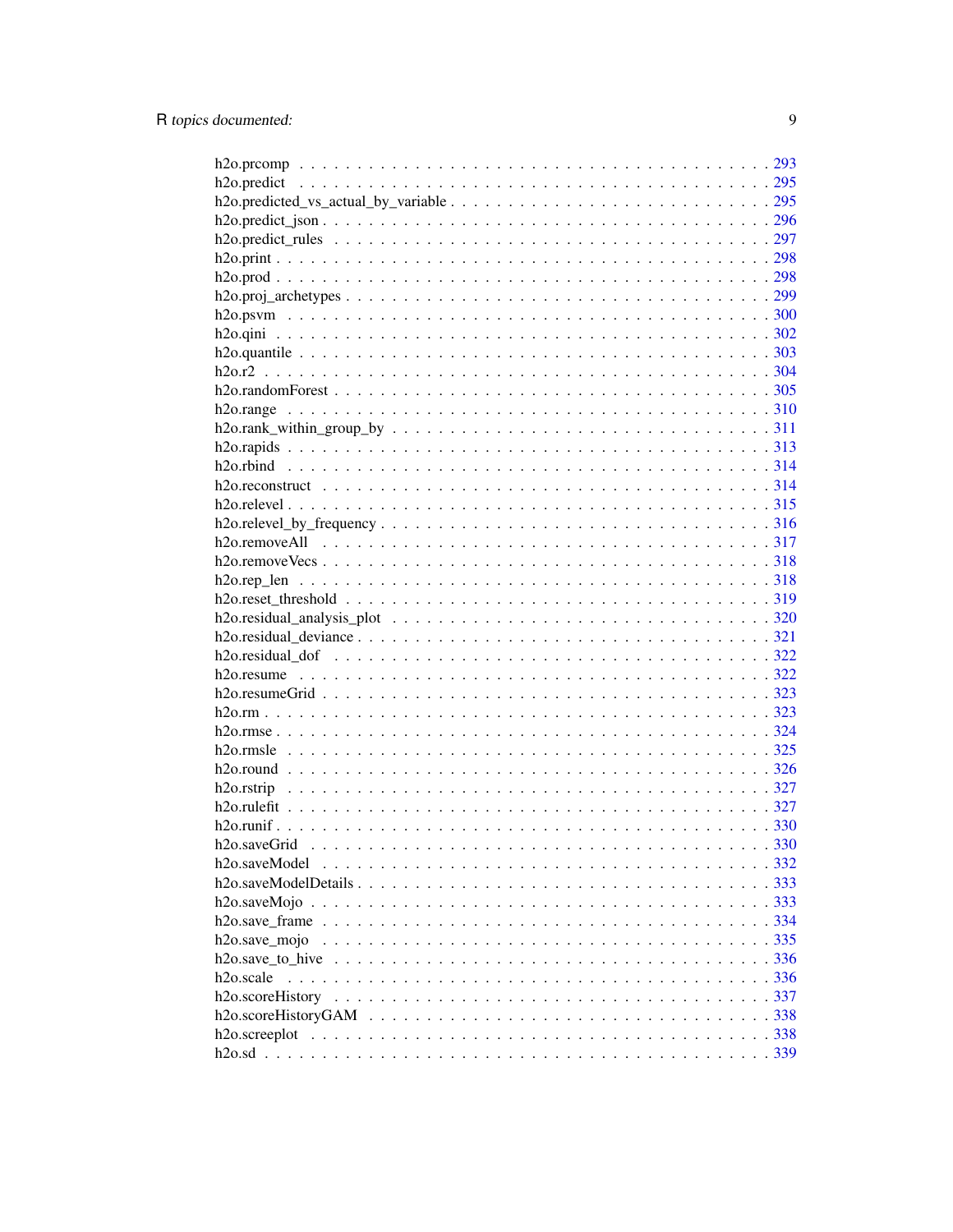| h2o.topN |  |
|----------|--|
|          |  |
|          |  |
|          |  |
|          |  |
|          |  |
|          |  |
|          |  |
|          |  |
|          |  |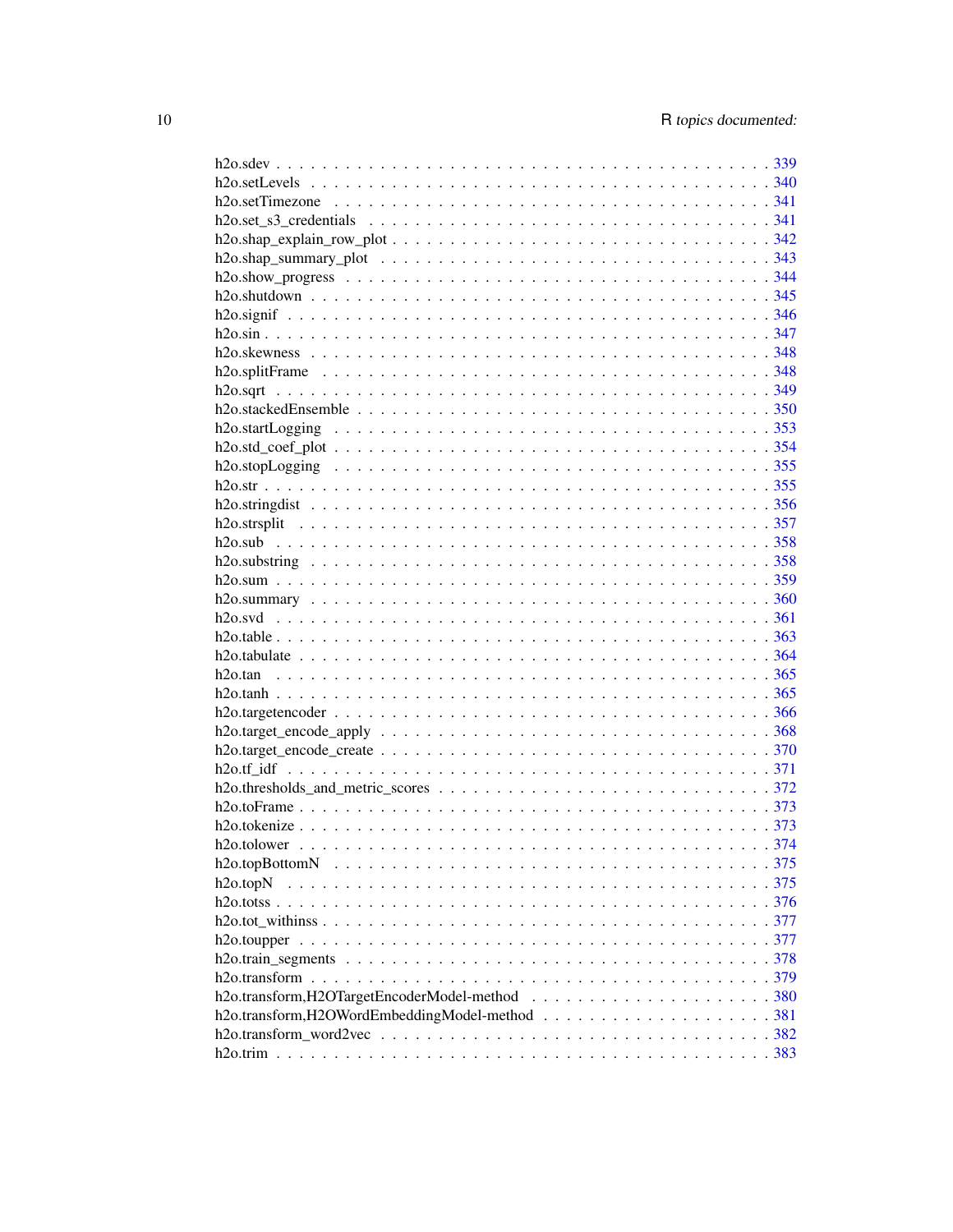| H2OTree-class |
|---------------|
|               |
|               |
|               |
|               |
|               |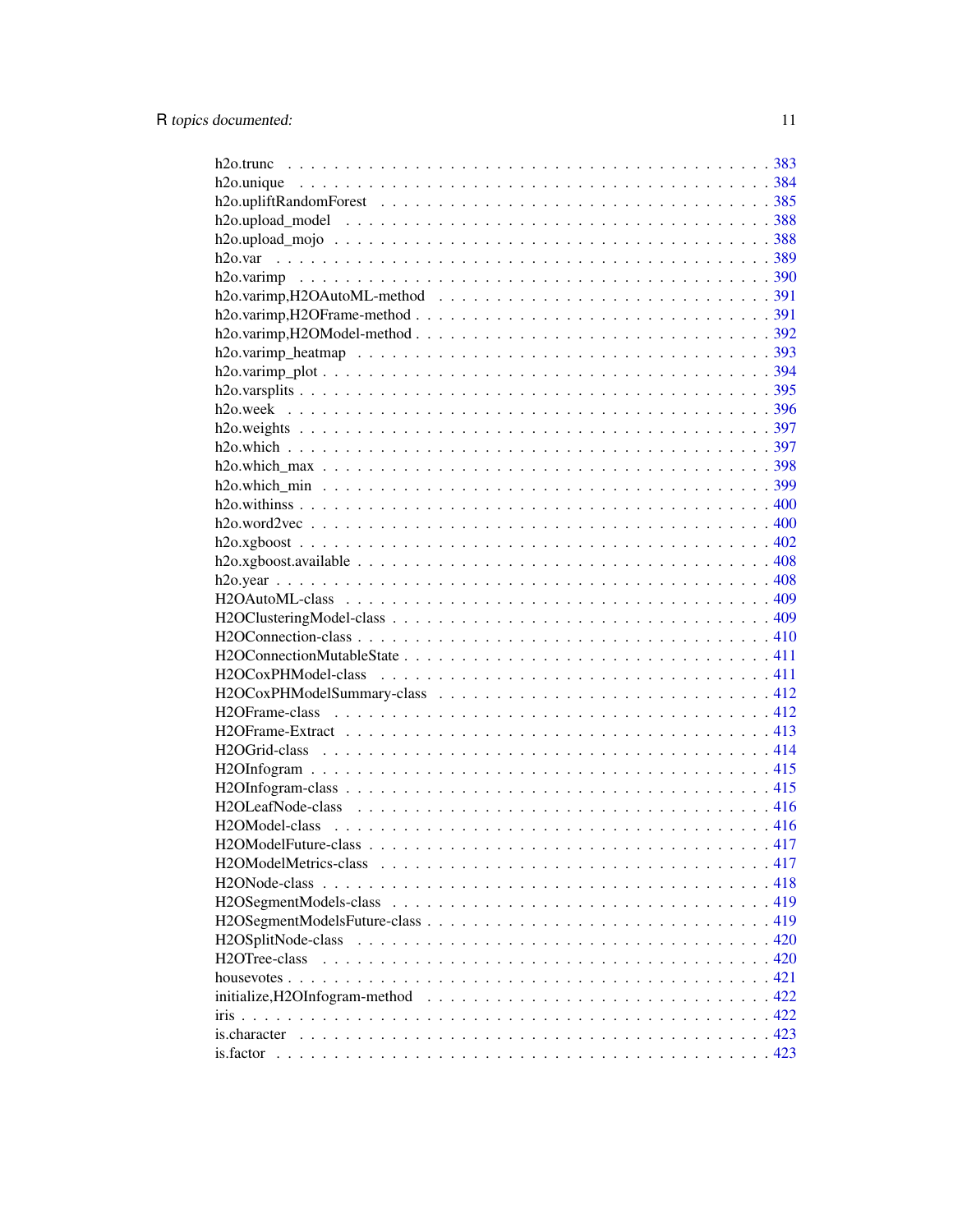<span id="page-11-0"></span>

|  | 448 |
|--|-----|

h2o-package *H2O R Interface*

# Description

This is a package for running H2O via its REST API from within R. To communicate with a H2O instance, the version of the R package must match the version of H2O. When connecting to a new H2O cluster, it is necessary to re-run the initializer.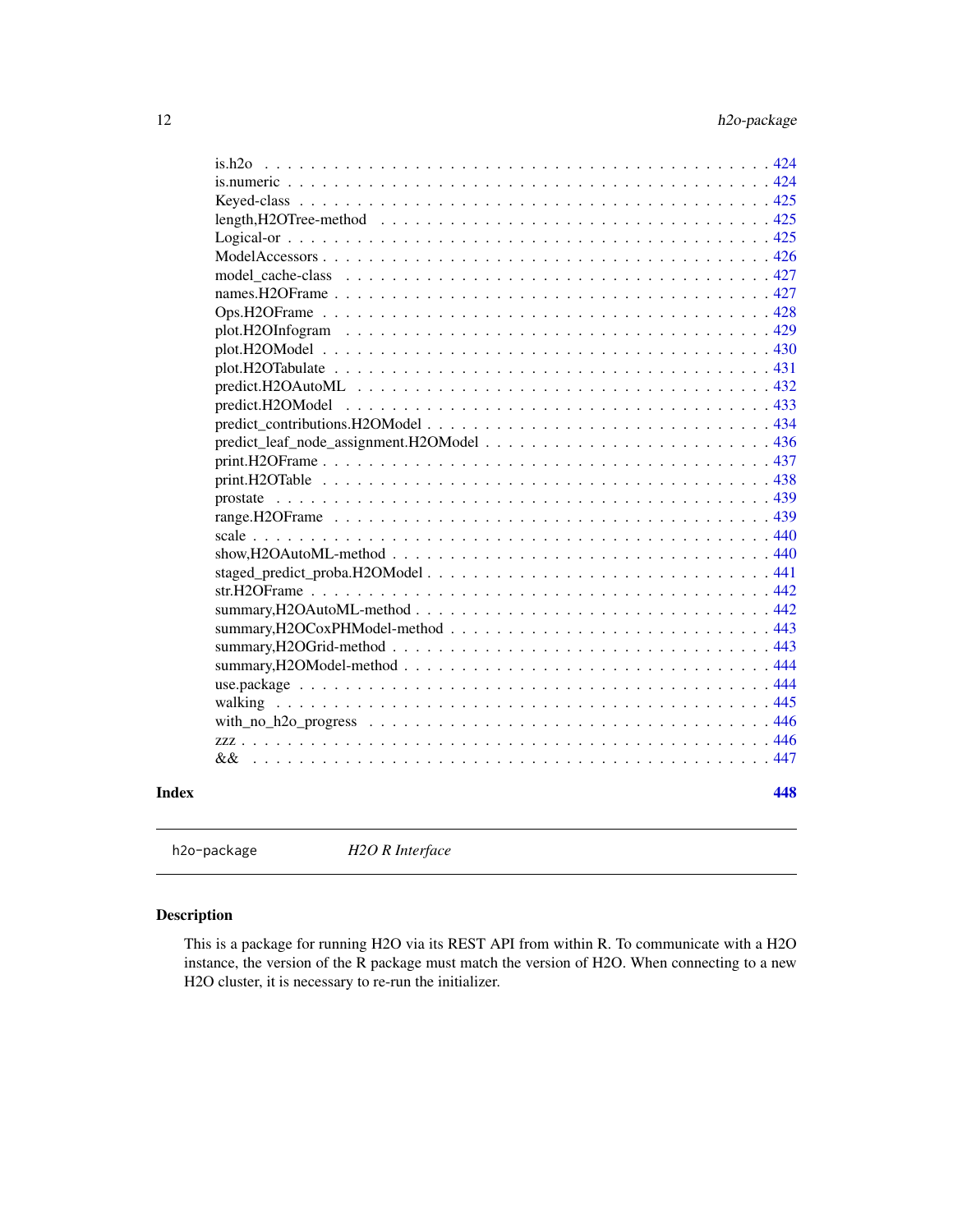#### <span id="page-12-0"></span>.addParm 13

### Details

| Package: | h2o                                                                  |
|----------|----------------------------------------------------------------------|
| Type:    | Package                                                              |
| Version: | 3.36.1.2                                                             |
| Branch:  | rel-zumbo                                                            |
| Date:    | Thu May 26 14:53:30 UTC 2022                                         |
| License: | Apache License $(== 2.0)$                                            |
| Depends: | $R$ ( $>= 2.13.0$ ), RCurl, jsonlite, statmod, tools, methods, utils |

H2O is the scalable open source machine learning platform that offers parallelized implementations of many supervised and unsupervised machine learning algorithms such as Generalized Linear Models (GLM), Gradient Boosting Machines (including XGBoost), Random Forests, Deep Neural Networks (Deep Learning), Stacked Ensembles, Naive Bayes, Generalized Additive Models (GAM), ANOVA GLM, Maximum R GLM (maxrglm), Cox Proportional Hazards, K-Means, PCA, Word2Vec, as well as a fully automatic machine learning algorithm (H2O AutoML). As an example, to run GLM, call [h2o.glm](#page-174-1) with the H2O parsed data and parameters (response variable, error distribution, etc.) as arguments.

This package enables the use of the H2O machine learning platform commands in R. To use H2O from R, you must start or connect to the "H2O cluster", the term we use to describe the backend H2O Java engine. To run H2O on your local machine, call h2o. init without any arguments, and H2O will be automatically launched at localhost:54321, where the IP is "127.0.0.1" and the port is 54321. If you have the H2O cluster running on a remote machine (e.g. AWS EC2), you must provide the IP and port of the remote machine as arguments to the h2o. init call.

Note that no actual data is stored in the R workspace; and no actual work is carried out by R. R only saves the named objects, which uniquely identify the data set, model, etc on the server. When the user makes a request, R queries the server via the REST API, which returns a JSON file with the relevant information that R then displays in the console.

#### Author(s)

Maintainer: Erin LeDell <erin@h2o.ai>

#### References

- [H2O.ai Homepage](https://h2o.ai)
- [H2O User Guide](https://docs.h2o.ai/h2o/latest-stable/h2o-docs/index.html)
- [H2O on GitHub](https://github.com/h2oai/h2o-3)

.addParm *TODO: No objects in this file are being used. Either remove file or use objects.*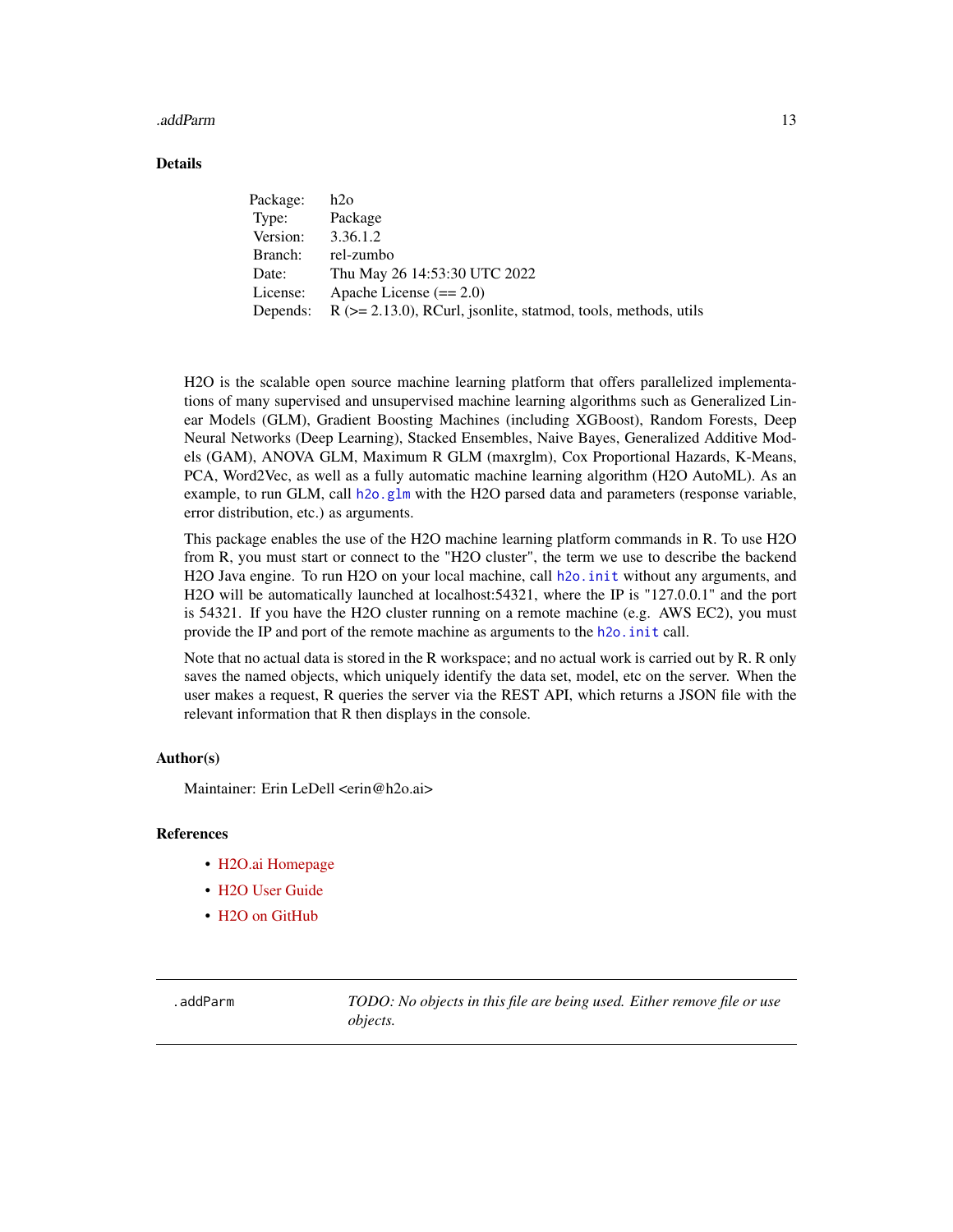#### 14 .collapse

# Description

Append a <key, value> pair to a list.

# Usage

.addParm(parms, k, v)

#### Arguments

| parms    | a list to add the $\langle x, y \rangle$ pair to      |
|----------|-------------------------------------------------------|
| k        | a key, typically the name of some algorithm parameter |
| <b>V</b> | a value, the value of the algorithm parameter         |

#### Details

Contained here are a set of helper methods that perform type checking on the value passed in.

| .check_for_ggplot2 | Stop with a user friendly message if a user is missing the ggplot2 pack- |
|--------------------|--------------------------------------------------------------------------|
|                    | age or has an old version of it.                                         |

## Description

Stop with a user friendly message if a user is missing the ggplot2 package or has an old version of it.

#### Usage

```
.check_for_ggplot2(version = "3.0.0")
```
# Arguments

| version | minimal required ggplot2 version |
|---------|----------------------------------|
|---------|----------------------------------|

.collapse *Helper Collapse Function*

# Description

Collapse a character vector into a ','-sep array of the form: [thing1,thing2,...]

# Usage

```
.collapse(v)
```
# Arguments

v Character vector.

<span id="page-13-0"></span>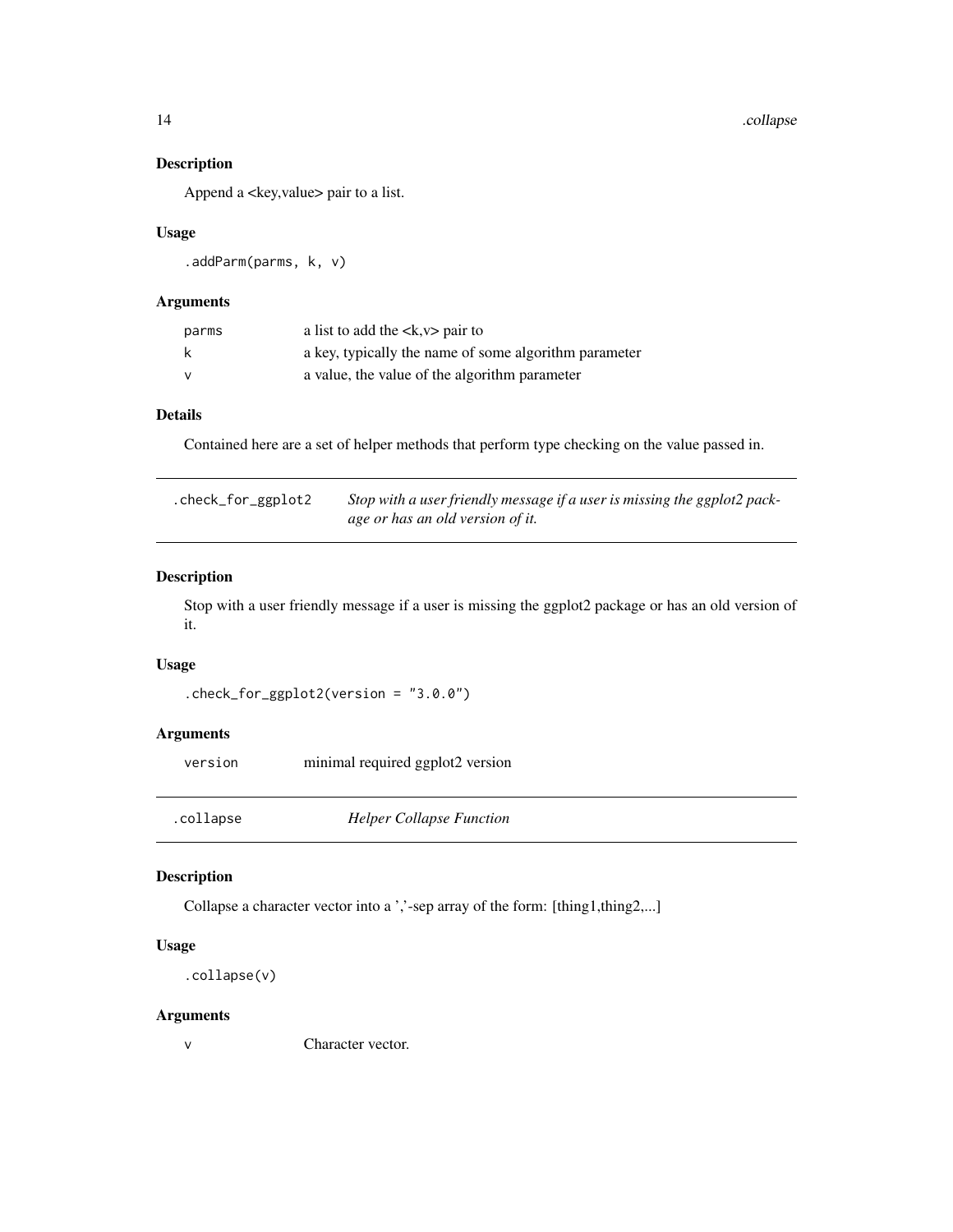<span id="page-14-0"></span>.consolidate\_varimps *Consolidate variable importances*

#### Description

Consolidation works in the following way: 1. if varimp variable is in  $x \Rightarrow$  add it to consolidated\_varimps 2. for all remaining varimp variables: 1. find the longest prefix of varimp variable that is in x and add it to the consolidated varimp 2. if there was no match, throw an error 3. normalize the consolidated\_varimps so they sum up to 1

#### Usage

.consolidate\_varimps(model)

# Arguments

model H2OModel

#### Value

sorted named vector

.create\_leaderboard *Create a leaderboard like data frame for* models

#### Description

Create a leaderboard like data frame for models

# Usage

```
.create_leaderboard(models_info, leaderboard_frame, top_n = 20)
```
#### Arguments

| models_info       | H2OAutoML object or list of models                                     |
|-------------------|------------------------------------------------------------------------|
| leaderboard frame |                                                                        |
|                   | when provided with list of models, use this frame to calculate metrics |
| top_n             | create leaderboard with just top_n models                              |

#### Value

a data.frame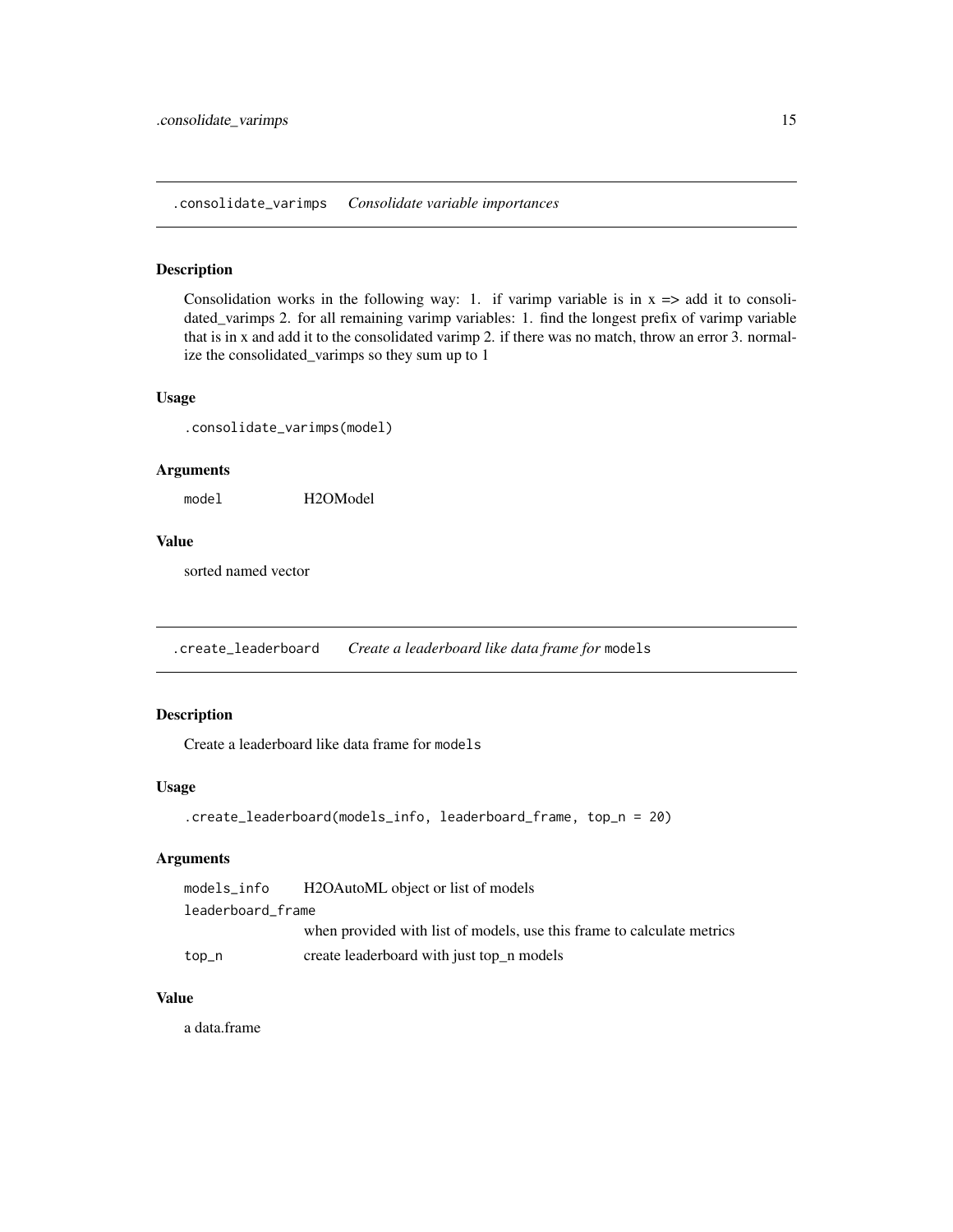<span id="page-15-0"></span>

A helper function that makes it easier to override/add params in a function call.

#### Usage

```
.customized_call(fun, ..., overridable_defaults = NULL, overrides = NULL)
```
#### Arguments

| fun                  | Function to be called                                |  |
|----------------------|------------------------------------------------------|--|
| $\cdot$              | Parameters that can't be overridden                  |  |
| overridable defaults |                                                      |  |
|                      | List of parameters and values that can be overridden |  |
| overrides            | Parameters to add/override.                          |  |

#### Value

result of fun

```
.find_appropriate_column_name
                        Tries to match a fuzzy_col_name with a column name that exists in
                        cols.
```
# Description

Tries to match a fuzzy\_col\_name with a column name that exists in cols.

#### Usage

```
.find_appropriate_column_name(fuzzy_col_name, cols)
```
# Arguments

|      | fuzzy_col_name a name to be decoded                                                           |
|------|-----------------------------------------------------------------------------------------------|
| cols | vector of columns that contain all possible column names, <i>i.e.</i> , decode fuzzy col name |
|      | must be in cols                                                                               |

# Value

a correct column name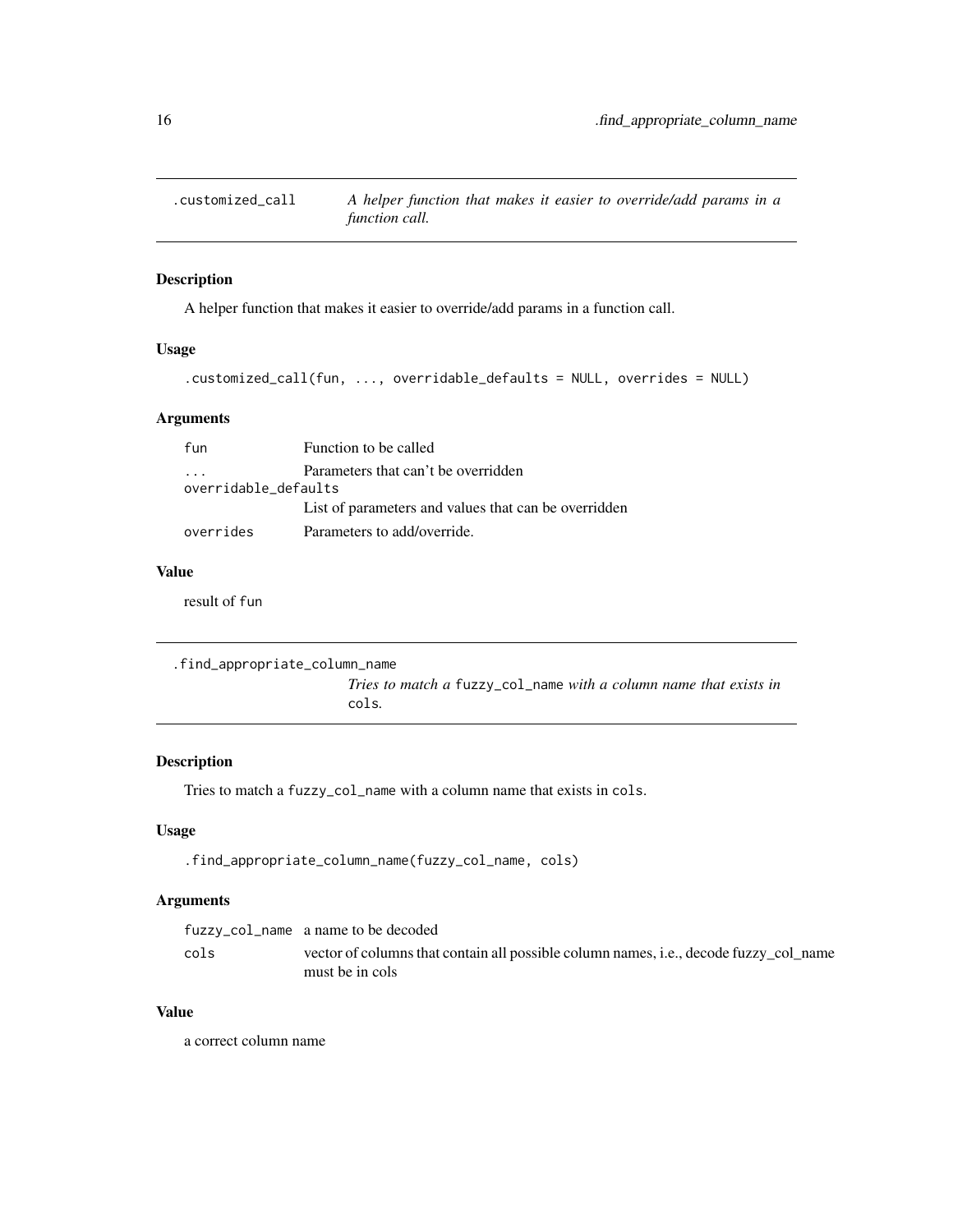<span id="page-16-0"></span>

Get the algoritm used by the model\_or\_model\_id

#### Usage

```
.get_algorithm(model_or_model_id, treat_xrt_as_algorithm = FALSE)
```
#### Arguments

model\_or\_model\_id Model object or a string containing model id treat\_xrt\_as\_algorithm Try to find out if a model is XRT and if so report it as xrt

#### Value

algorithm name

.get\_domain\_mapping *Get a mapping between columns and their domains*

# Description

Get a mapping between columns and their domains

#### Usage

```
.get_domain_mapping(model)
```
#### Arguments

model an h2o model

#### Value

list containing a mapping from column to its domains (levels)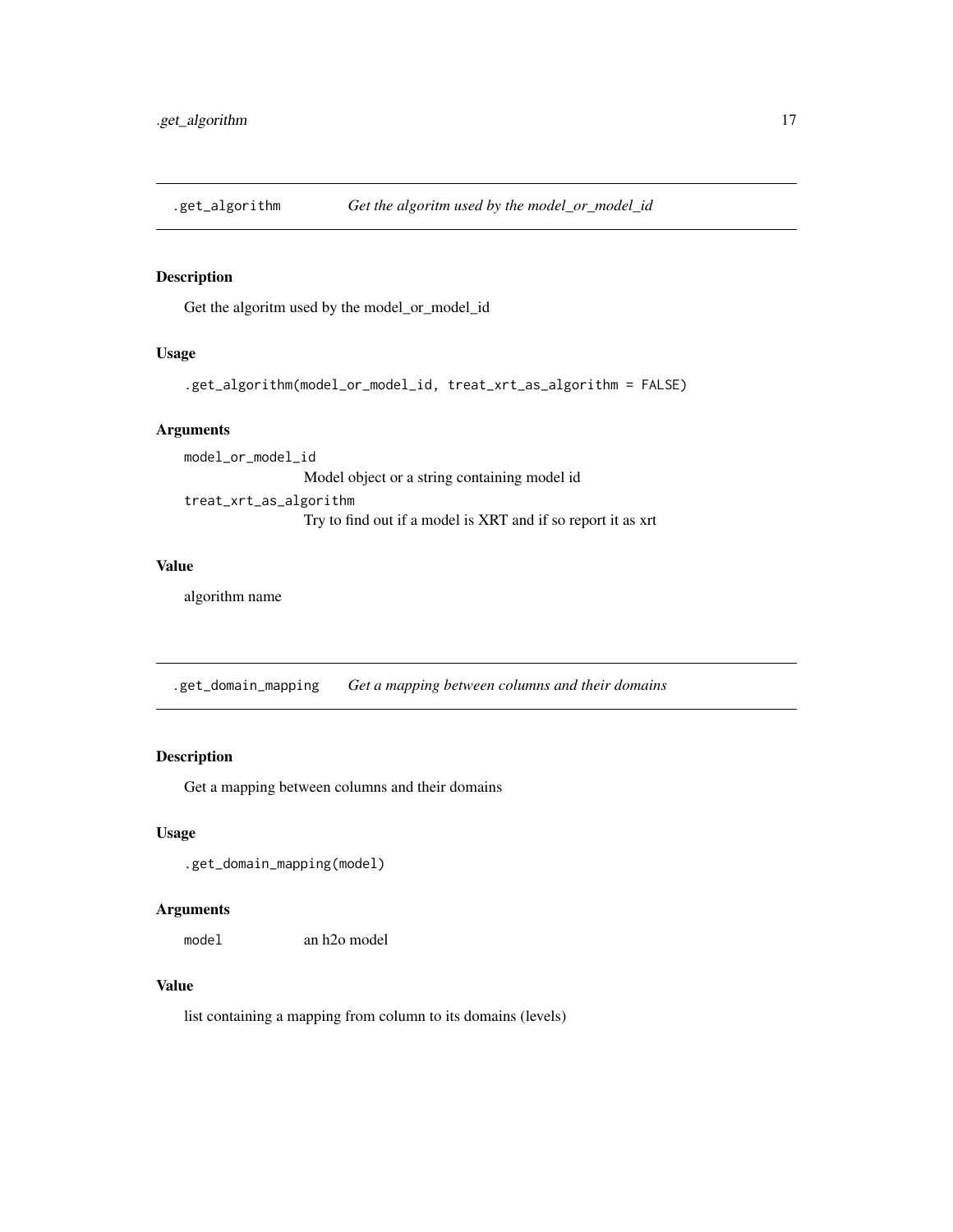<span id="page-17-0"></span>.get\_feature\_count *Get feature count sorted by the count descending.*

# Description

Get feature count sorted by the count descending.

#### Usage

.get\_feature\_count(column)

#### Arguments

column H2OFrame column

#### Value

named vector with feature counts

.get\_first\_of\_family *Get first of family models*

# Description

Get first of family models

#### Usage

.get\_first\_of\_family(models, all\_stackedensembles = FALSE)

# Arguments

models models or model ids all\_stackedensembles if TRUE, select all stacked ensembles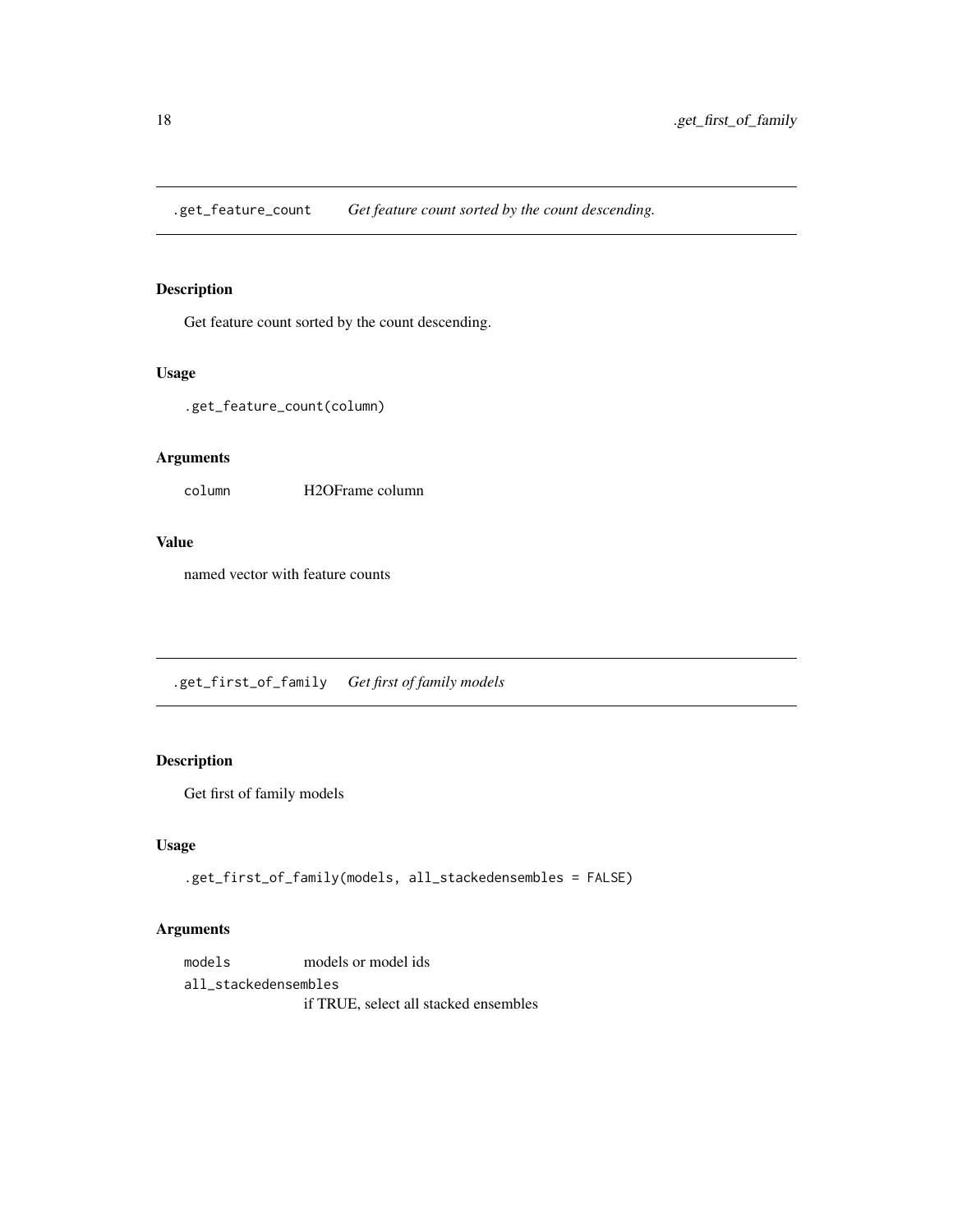<span id="page-18-0"></span>

Just like doRawGET but fills in the default h2oRestApiVersion if none is provided

# Usage

```
.h2o.doGET(h2oRestApiVersion, urlSuffix, parms, ...)
```
# Arguments

| h2oRestApiVersion |                                                                                                                            |
|-------------------|----------------------------------------------------------------------------------------------------------------------------|
|                   | (Optional) A version number to prefix to the urlSuffix. If no version is provided,<br>a default version is chosen for you. |
| urlSuffix         | The partial URL suffix to add to the calculated base URL for the instance                                                  |
| parms             | (Optional) Parameters to include in the request                                                                            |
| $\cdot$           | (Optional) Additional parameters.                                                                                          |
|                   |                                                                                                                            |

# Value

A list object as described above

| .h2o.doPOST | Just like doRawPOST but fills in the default h2oRestApiVersion if none |
|-------------|------------------------------------------------------------------------|
|             | <i>is provided</i>                                                     |

# Description

Just like doRawPOST but fills in the default h2oRestApiVersion if none is provided

# Usage

```
.h2o.doPOST(h2oRestApiVersion, urlSuffix, parms, ...)
```
# Arguments

| h2oRestApiVersion |                                                                                                                            |  |
|-------------------|----------------------------------------------------------------------------------------------------------------------------|--|
|                   | (Optional) A version number to prefix to the urlSuffix. If no version is provided,<br>a default version is chosen for you. |  |
| urlSuffix         | The partial URL suffix to add to the calculated base URL for the instance                                                  |  |
| parms             | (Optional) Parameters to include in the request                                                                            |  |
| .                 | (Optional) Additional parameters.                                                                                          |  |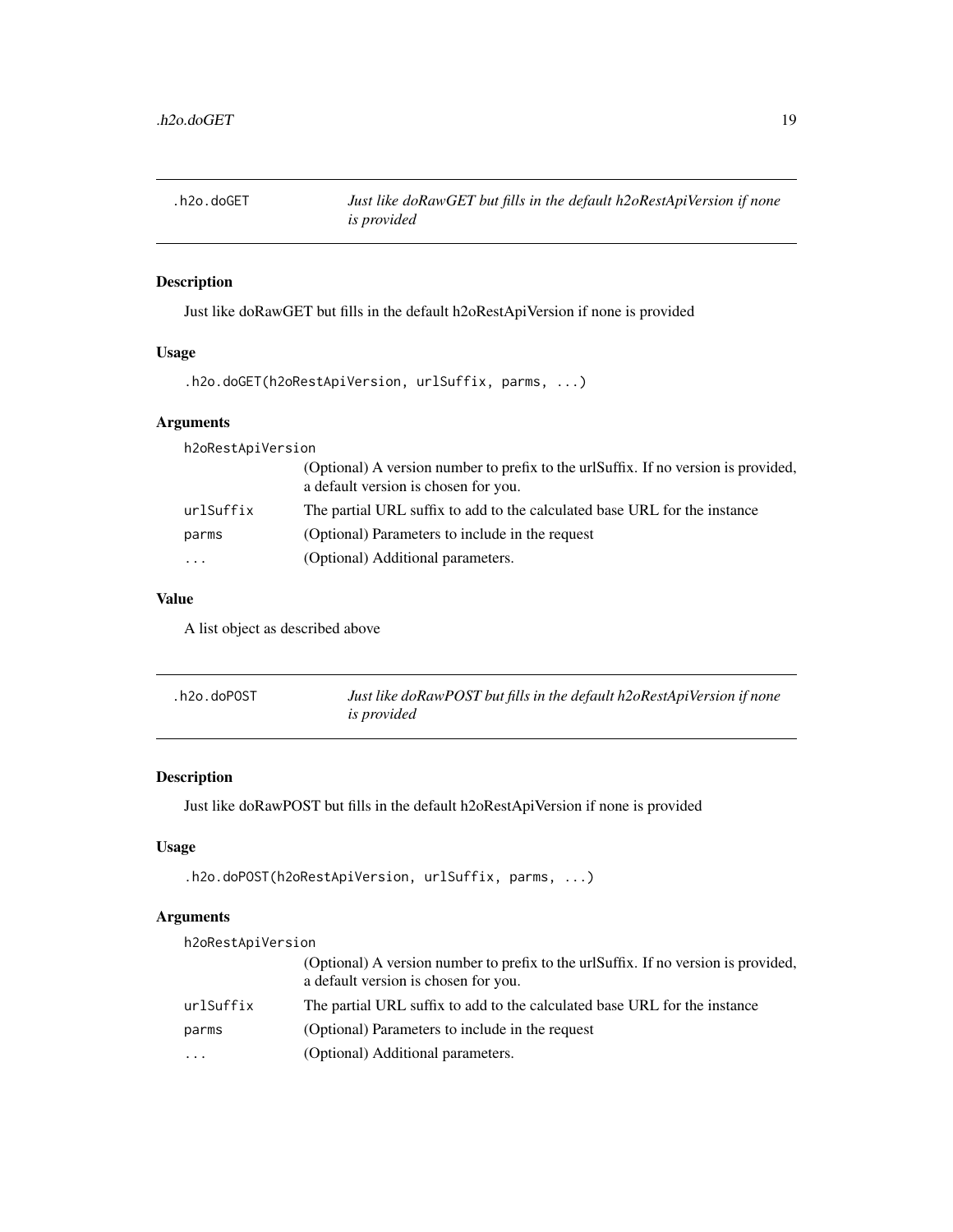#### <span id="page-19-0"></span>Value

A list object as described above

.h2o.doRawGET *Perform a low-level HTTP GET operation on an H2O instance*

#### Description

Does not do any I/O level error checking. Caller must do its own validations. Does not modify the response payload in any way. Log the request and response if h2o.startLogging() has been called.

#### Usage

```
.h2o.doRawGET(
  conn = h2o.getConnection(),
  h2oRestApiVersion,
  urlSuffix,
  parms,
  ...
\mathcal{L}
```
#### Arguments

| conn                    | H <sub>2</sub> OConnection                                                                                           |
|-------------------------|----------------------------------------------------------------------------------------------------------------------|
| h2oRestApiVersion       |                                                                                                                      |
|                         | (Optional) A version number to prefix to the urlSuffix. If no version is provided,<br>the version prefix is skipped. |
| urlSuffix               | The partial URL suffix to add to the calculated base URL for the instance                                            |
| parms                   | (Optional) Parameters to include in the request                                                                      |
| $\cdot$ $\cdot$ $\cdot$ | (Optional) Additional parameters.                                                                                    |
|                         |                                                                                                                      |

#### Details

The return value is a list as follows: \$url – Final calculated URL. \$postBody – The body of the POST request from client to server. \$curlError – TRUE if a socket-level error occurred. FALSE otherwise. \$curlErrorMessage – If curlError is TRUE a message about the error. \$httpStatusCode – The HTTP status code. Usually 200 if the request succeeded. \$httpStatusMessage – A string describing the httpStatusCode. \$payload – The raw response payload as a character vector.

#### Value

A list object as described above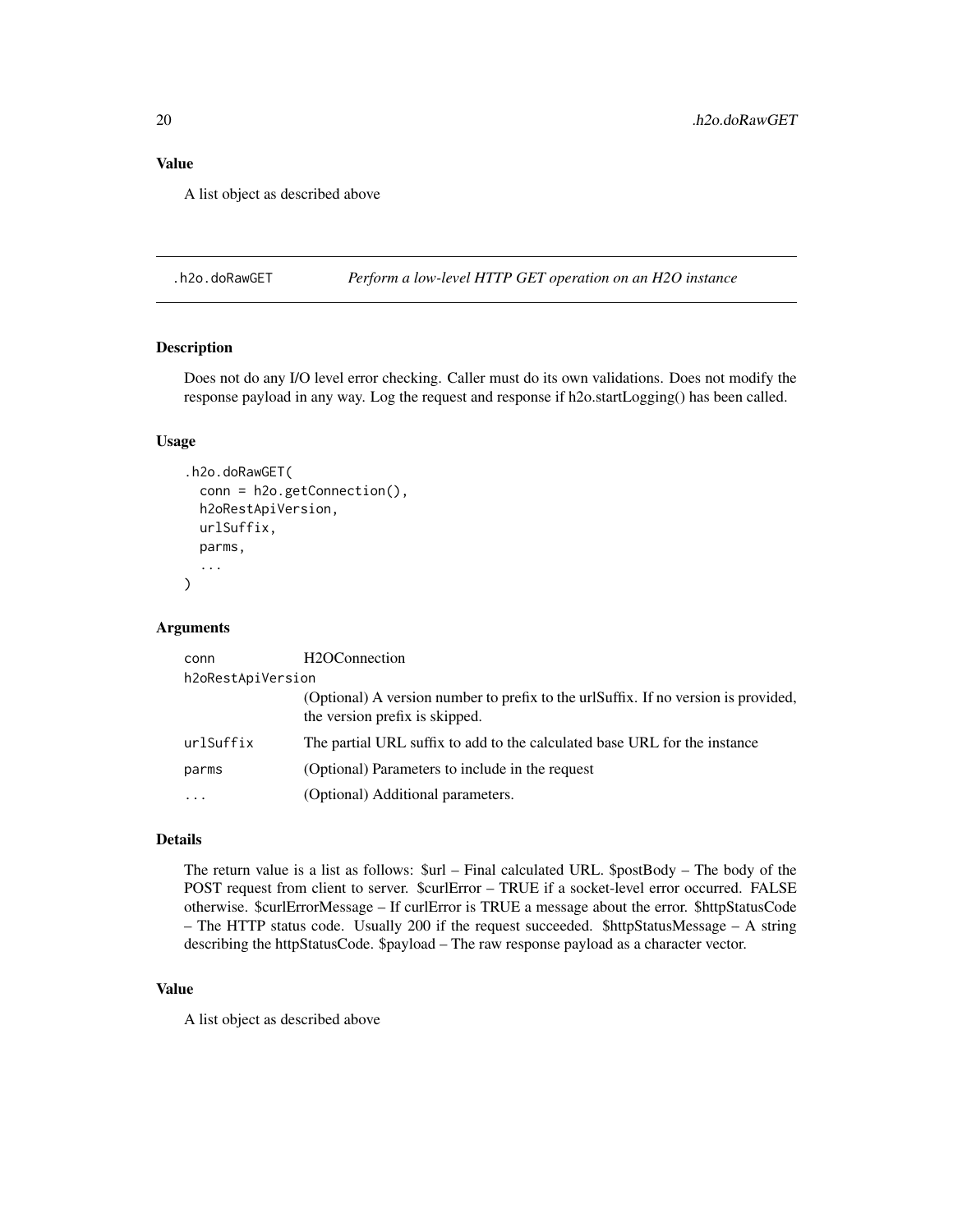<span id="page-20-0"></span>

Does not do any I/O level error checking. Caller must do its own validations. Does not modify the response payload in any way. Log the request and response if h2o.startLogging() has been called.

#### Usage

```
.h2o.doRawPOST(
  conn = h2o.getConnection(),
  h2oRestApiVersion,
  urlSuffix,
  parms,
  fileUploadInfo,
  ...
\mathcal{L}
```
#### Arguments

| conn              | H <sub>2</sub> OConnection                                                                                                                                                 |
|-------------------|----------------------------------------------------------------------------------------------------------------------------------------------------------------------------|
| h2oRestApiVersion |                                                                                                                                                                            |
|                   | (Optional) A version number to prefix to the urlSuffix. If no version is provided,<br>the version prefix is skipped.                                                       |
| urlSuffix         | The partial URL suffix to add to the calculated base URL for the instance                                                                                                  |
| parms             | (Optional) Parameters to include in the request                                                                                                                            |
|                   | fileUploadInfo (Optional) Information to POST (NOTE: changes Content-type from XXX-<br>www-url-encoded to multi-part). Use file Upload (normalize Path ("/path/to/file")). |
| $\ddotsc$         | (Optional) Additional parameters.                                                                                                                                          |

#### Details

The return value is a list as follows: \$url – Final calculated URL. \$postBody – The body of the POST request from client to server. \$curlError – TRUE if a socket-level error occurred. FALSE otherwise. \$curlErrorMessage – If curlError is TRUE a message about the error. \$httpStatusCode – The HTTP status code. Usually 200 if the request succeeded. \$httpStatusMessage – A string describing the httpStatusCode. \$payload – The raw response payload as a character vector.

#### Value

A list object as described above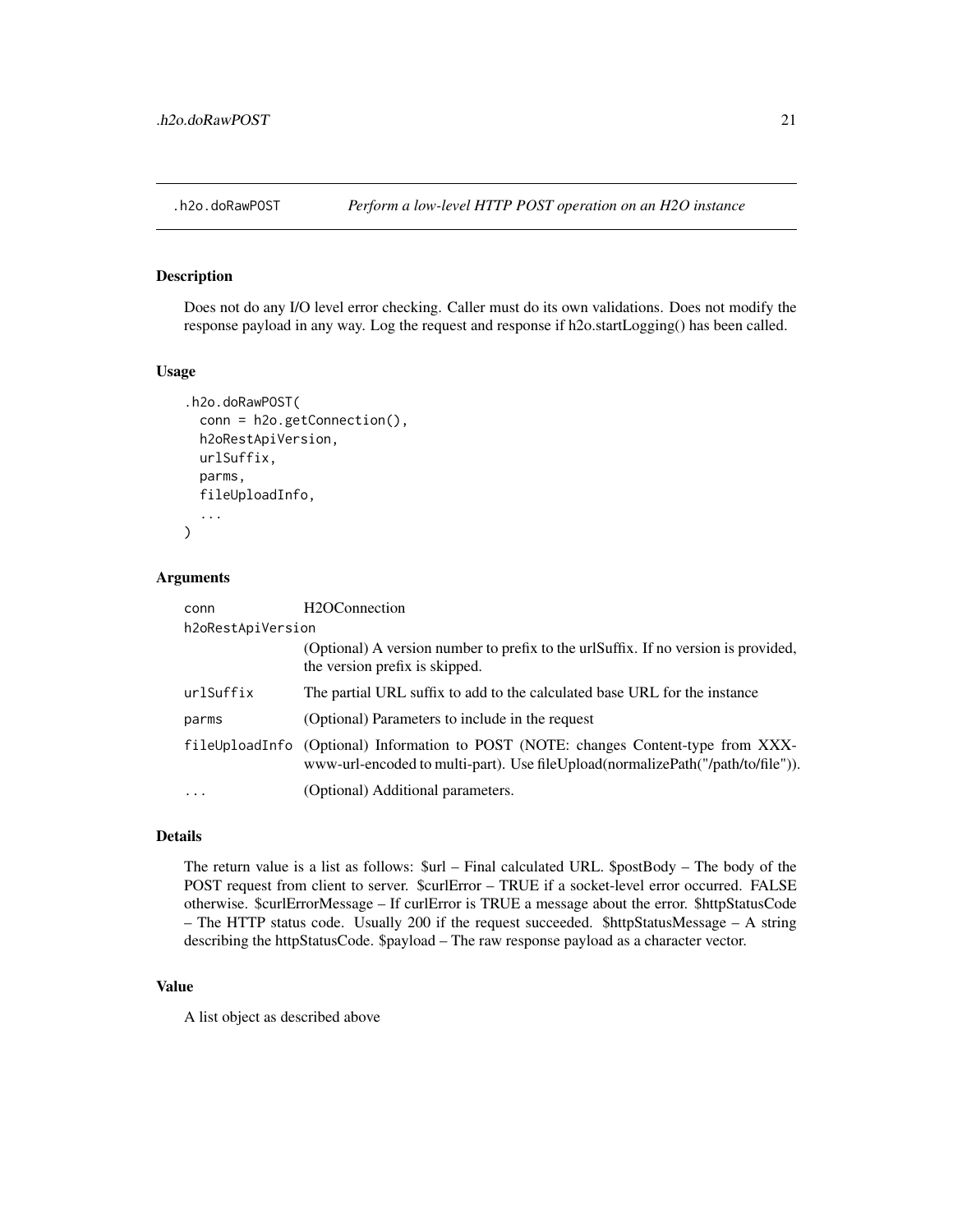<span id="page-21-0"></span>

This function validates that no CURL error occurred and that the HTTP response code is successful. If a failure occurred, then stop() is called with an error message. Since all necessary error checking is done inside this call, the valid payload is directly returned if the function successfully finishes without calling stop().

#### Usage

```
.h2o.doSafeGET(h2oRestApiVersion, urlSuffix, parms, ...)
```
#### Arguments

h2oRestApiVersion

|           | (Optional) A version number to prefix to the urlSuffix. If no version is provided,<br>a default version is chosen for you. |
|-----------|----------------------------------------------------------------------------------------------------------------------------|
| urlSuffix | The partial URL suffix to add to the calculated base URL for the instance                                                  |
| parms     | (Optional) Parameters to include in the request                                                                            |
| .         | (Optional) Additional parameters.                                                                                          |
|           |                                                                                                                            |

# Value

The raw response payload as a character vector

| .h2o.doSafePOST |          | Perform a safe (i.e. error-checked) HTTP POST request to an H2O |  |  |
|-----------------|----------|-----------------------------------------------------------------|--|--|
|                 | cluster. |                                                                 |  |  |

#### Description

This function validates that no CURL error occurred and that the HTTP response code is successful. If a failure occurred, then stop() is called with an error message. Since all necessary error checking is done inside this call, the valid payload is directly returned if the function successfully finishes without calling stop().

#### Usage

```
.h2o.doSafePOST(h2oRestApiVersion, urlSuffix, parms, fileUploadInfo, ...)
```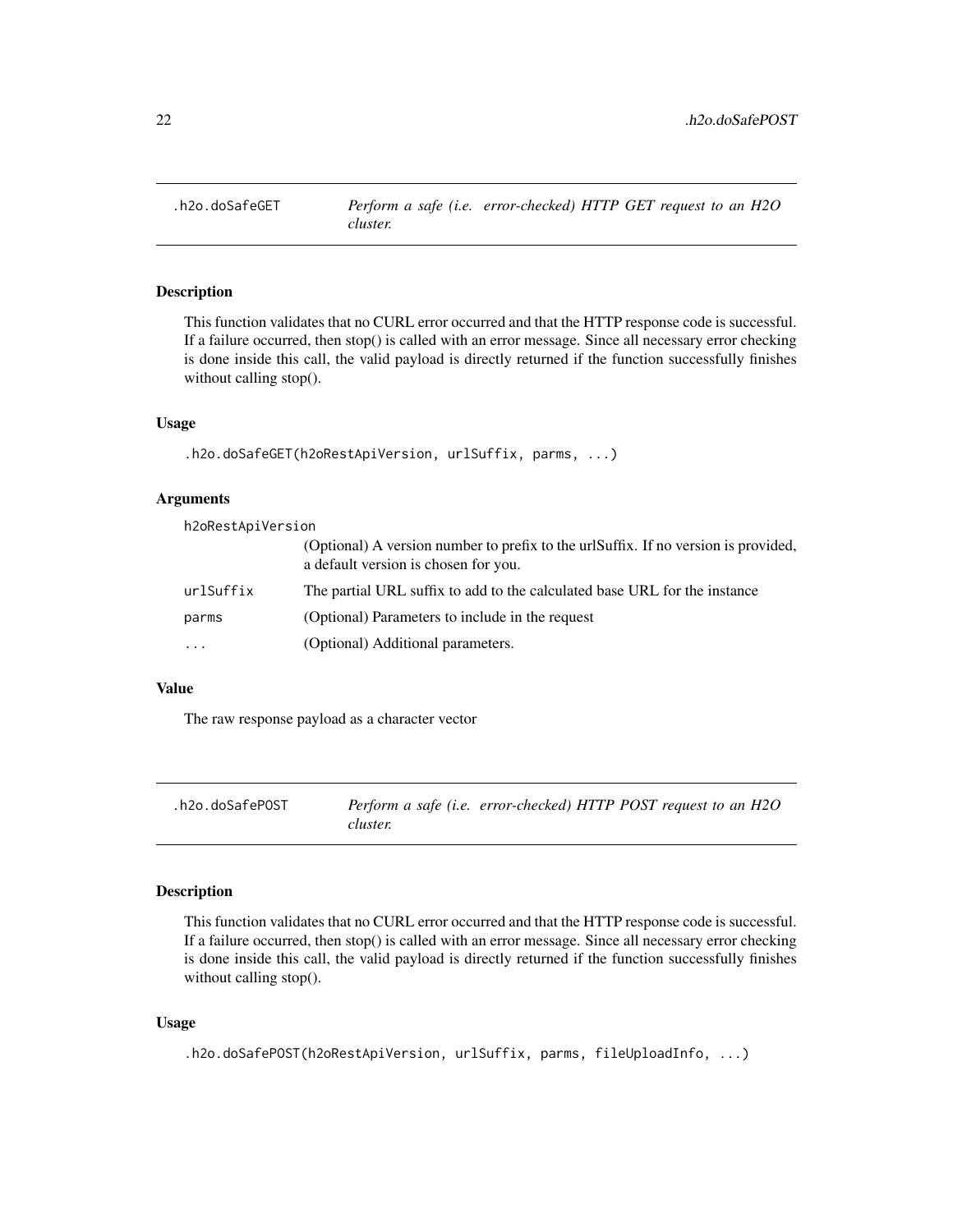# <span id="page-22-0"></span>.h2o.is\_progress 23

# Arguments

| h2oRestApiVersion |                                                                                                                                                                        |
|-------------------|------------------------------------------------------------------------------------------------------------------------------------------------------------------------|
|                   | (Optional) A version number to prefix to the urlSuffix. If no version is provided,<br>a default version is chosen for you.                                             |
| urlSuffix         | The partial URL suffix to add to the calculated base URL for the instance                                                                                              |
| parms             | (Optional) Parameters to include in the request                                                                                                                        |
|                   | fileUploadInfo (Optional) Information to POST (NOTE: changes Content-type from XXX-<br>www-url-encoded to multi-part). Use fileUpload(normalizePath("/path/to/file")). |
| $\cdots$          | (Optional) Additional parameters.                                                                                                                                      |

# Value

The raw response payload as a character vector

.h2o.is\_progress *Check if Progress Bar is Enabled*

# Description

Check if Progress Bar is Enabled

#### Usage

.h2o.is\_progress()

| .h2o.locate |                    |  |  | Locate a file given the pattern $\langle \text{bucket}\rangle \langle \text{path/to/file}\rangle$ e.g. |  |  |  |
|-------------|--------------------|--|--|--------------------------------------------------------------------------------------------------------|--|--|--|
|             |                    |  |  | h2o:::.h2o.locate("smalldata/iris/iris22.csv") returns the absolute                                    |  |  |  |
|             | path to iris22.csv |  |  |                                                                                                        |  |  |  |

# Description

Locate a file given the pattern <br/> <br/> <br/> <br/> <br/> <br/>e.g. h2o:::.h2o.locate("smalldata/iris/iris22.csv") returns the absolute path to iris22.csv

# Usage

.h2o.locate(pathStub, root.parent = NULL)

# Arguments

| pathStub    | relative path         |
|-------------|-----------------------|
| root.parent | search root directory |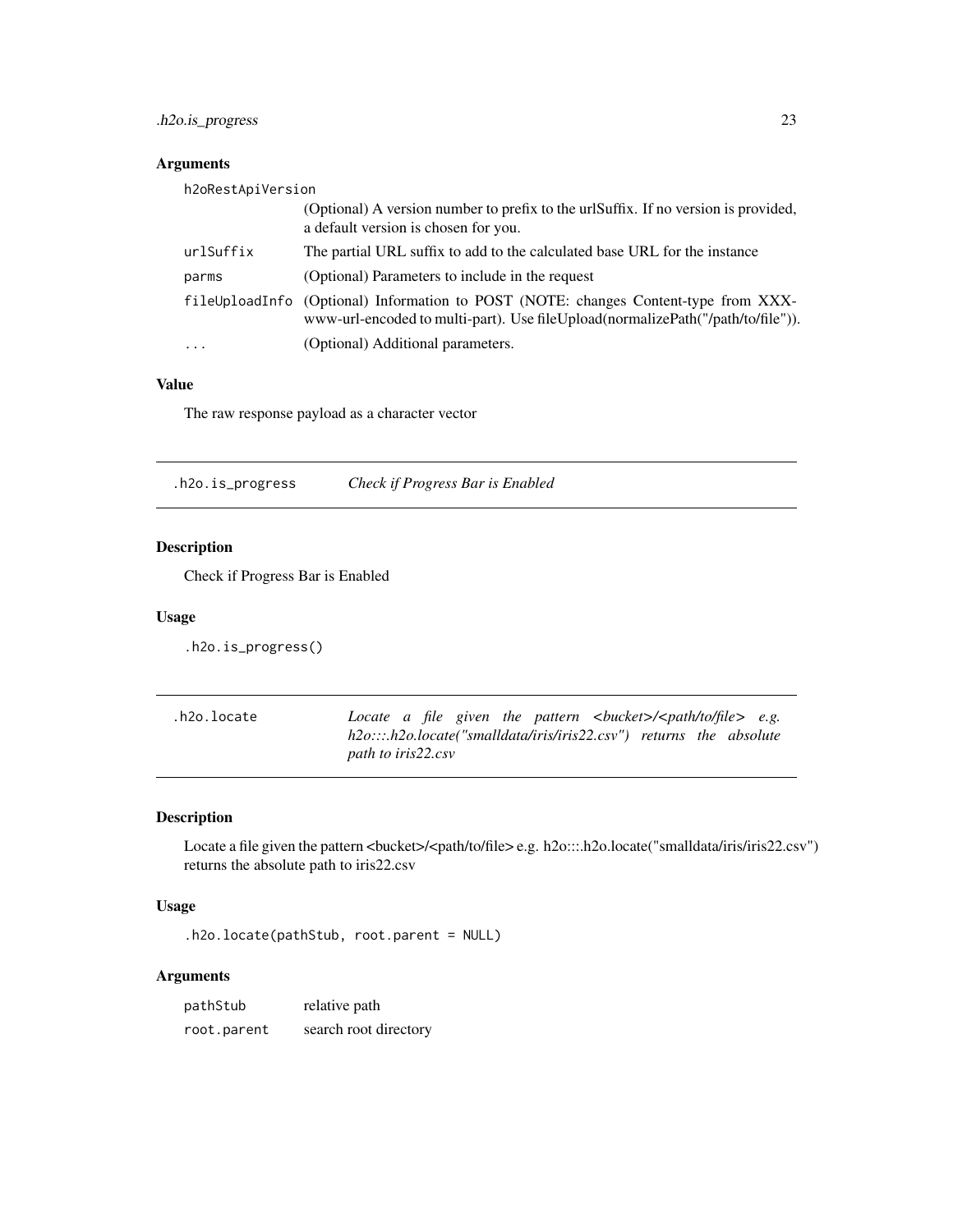<span id="page-23-0"></span>.h2o.perfect\_auc *Internal function that calculates a precise AUC from given probabilities and actual responses.*

# Description

Note: The underlying implementation is not distributed and can only handle limited size of data. For internal use only.

# Usage

.h2o.perfect\_auc(probs, acts)

# Arguments

| probs | An H2OFrame holding vector of probabilities. |
|-------|----------------------------------------------|
| acts  | An H2OFrame holding vector of actuals.       |

.h2o.primitives *Map of operations known to H2O*

# Description

Map of operations known to H2O

#### Usage

.h2o.primitives

# Format

An object of class character of length 39.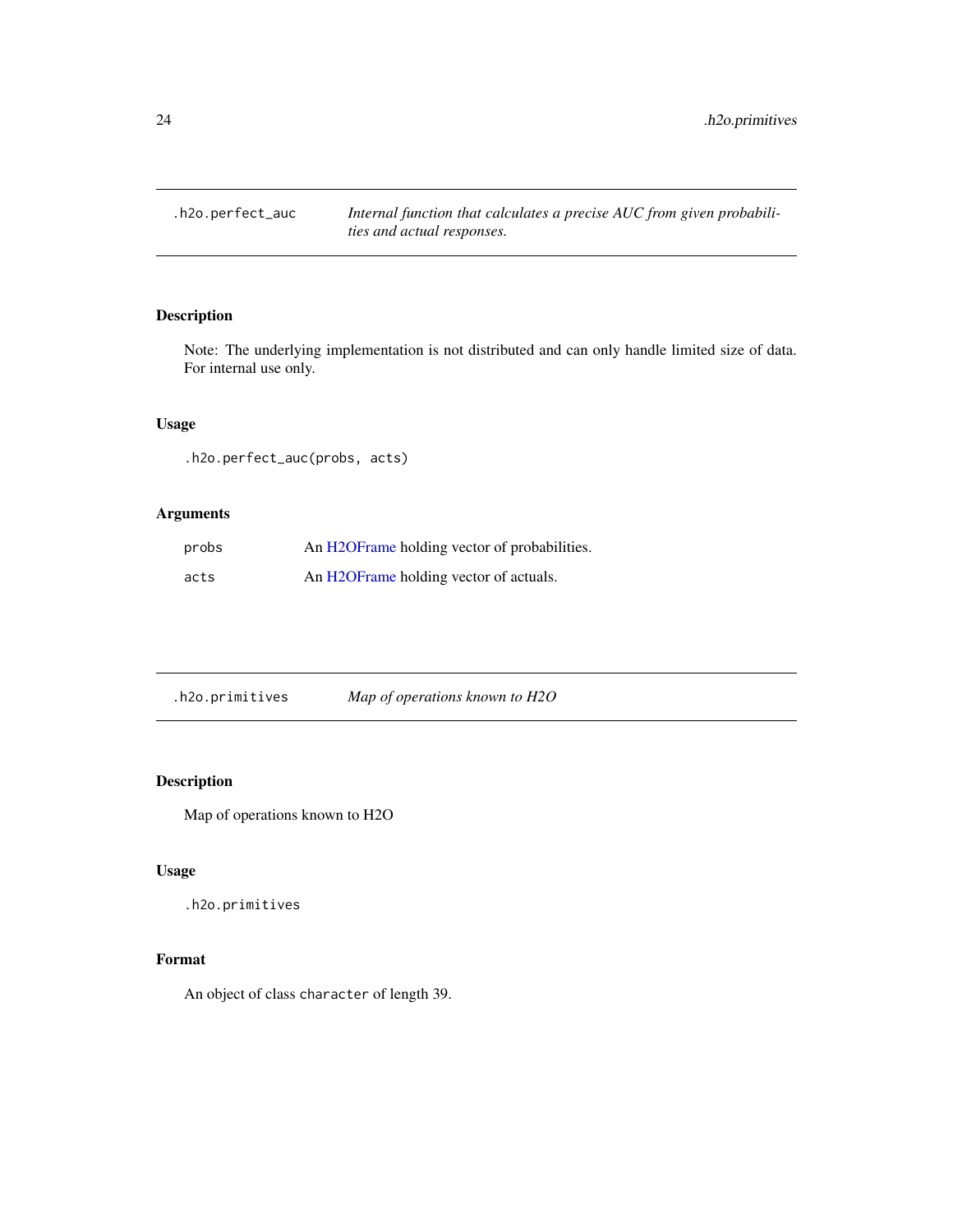<span id="page-24-0"></span>.h2o.\_\_ALL\_CAPABILITIES

*Capabilities endpoints*

# Description

Capabilities endpoints

# Usage

.h2o.\_\_ALL\_CAPABILITIES

#### Format

An object of class character of length 1.

.h2o.\_\_checkConnectionHealth

*Check H2O Server Health*

# Description

Warn if there are sick nodes.

# Usage

.h2o.\_\_checkConnectionHealth()

.h2o.\_\_CREATE\_FRAME *H2OFrame Manipulation*

# Description

H2OFrame Manipulation

# Usage

.h2o.\_\_CREATE\_FRAME

# Format

An object of class character of length 1.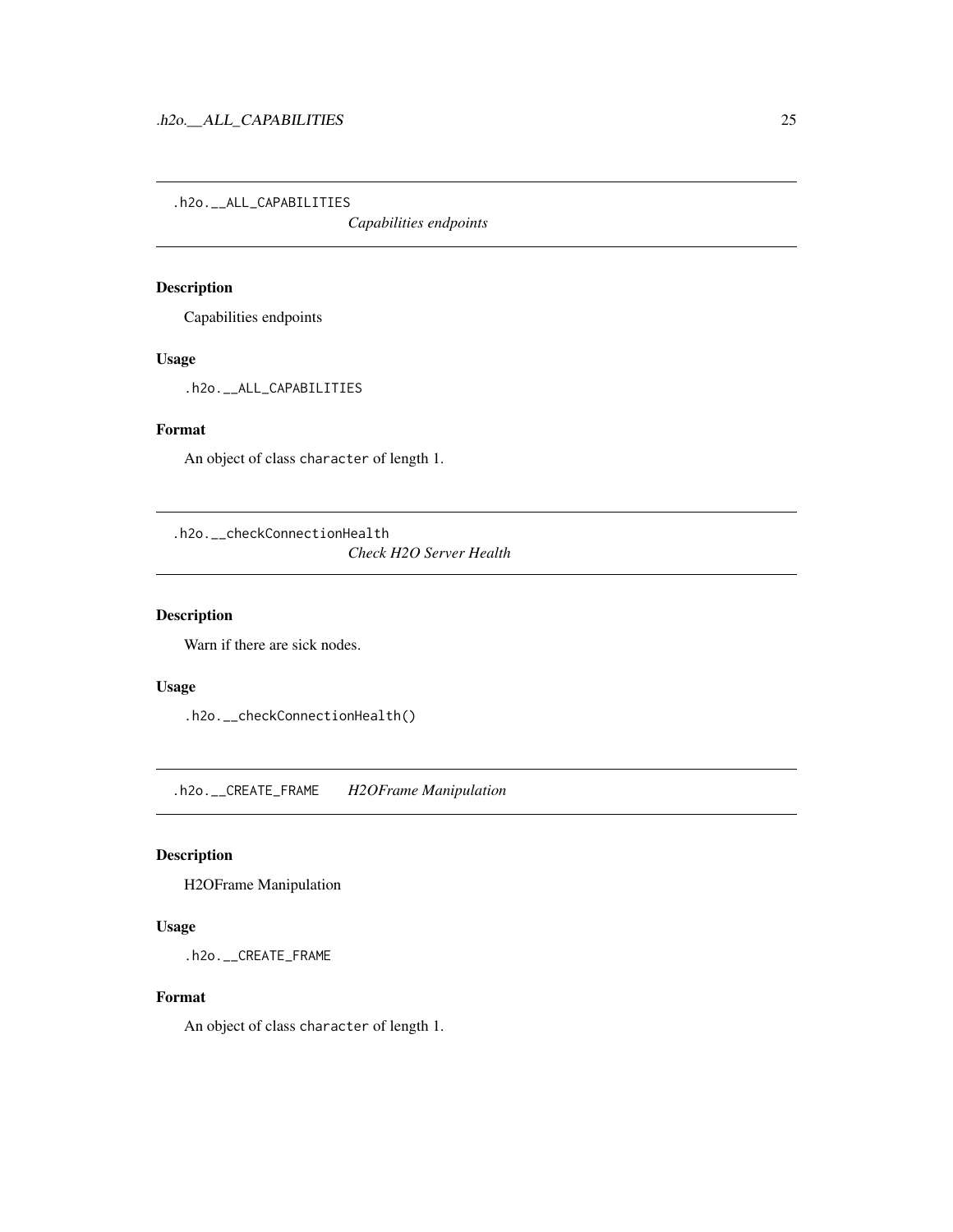<span id="page-25-0"></span>.h2o.\_\_DECRYPTION\_SETUP

*Decryption Endpoints*

# Description

Decryption Endpoints

# Usage

.h2o.\_\_DECRYPTION\_SETUP

# Format

An object of class character of length 1.

.h2o.\_\_DKV *Removal Endpoints*

# Description

Removal Endpoints

# Usage

.h2o.\_\_DKV

# Format

An object of class character of length 1.

.h2o.\_\_EXPORT\_FILES *Export Files Endpoint Generator*

# Description

Export Files Endpoint Generator

#### Usage

.h2o.\_\_EXPORT\_FILES(frame)

#### Arguments

frame H2OFrame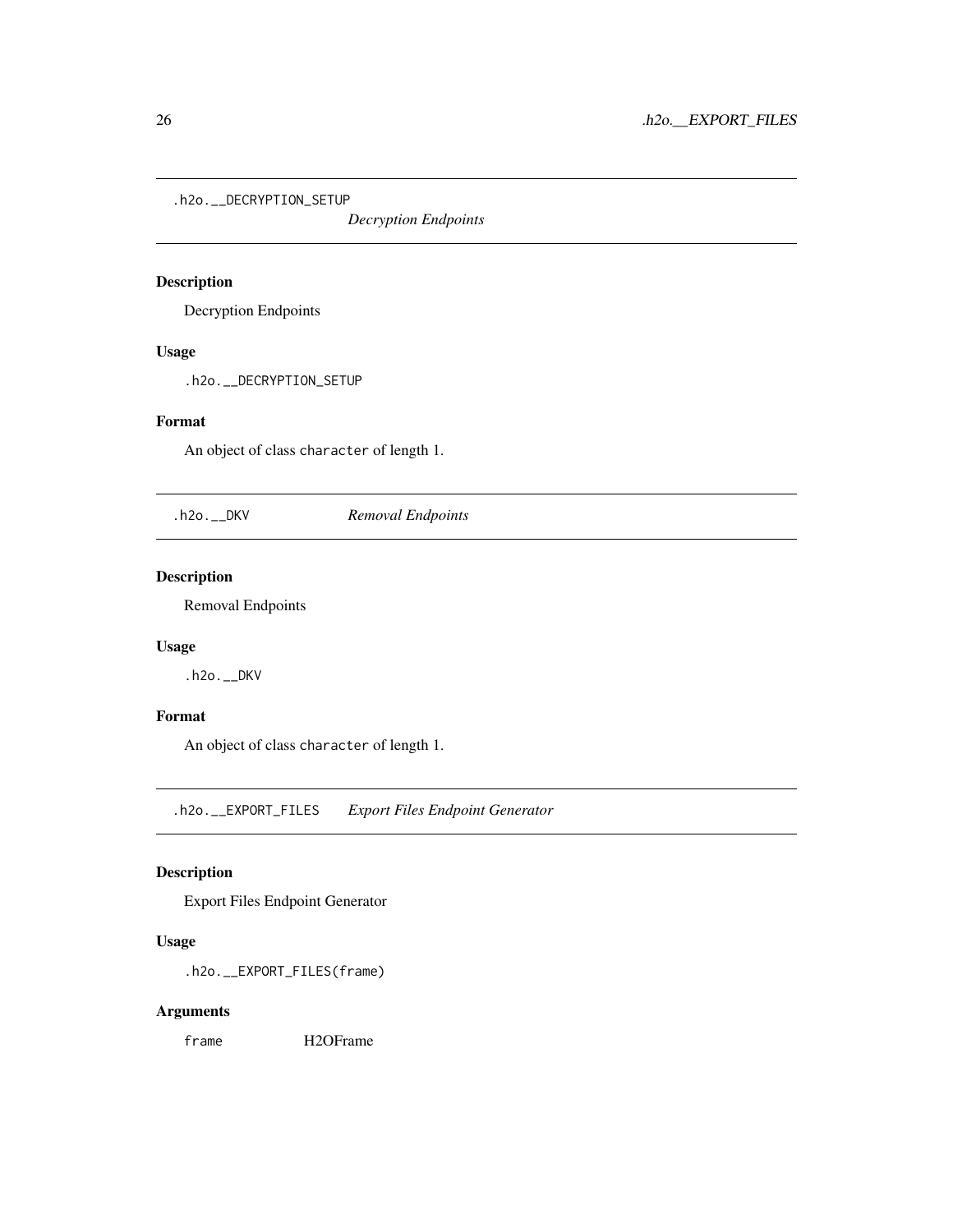<span id="page-26-0"></span>.h2o.\_\_FRAMES *Inspect/Summary Endpoints*

# Description

Inspect/Summary Endpoints

#### Usage

.h2o.\_\_FRAMES

# Format

An object of class character of length 1.

.h2o.\_\_IMPORT *Import/Export Endpoints*

# Description

Import/Export Endpoints

#### Usage

.h2o.\_\_IMPORT

# Format

An object of class character of length 1.

.h2o.\_\_JOBS *Administrative Endpoints*

# Description

Administrative Endpoints

#### Usage

.h2o.\_\_JOBS

#### Format

An object of class character of length 1.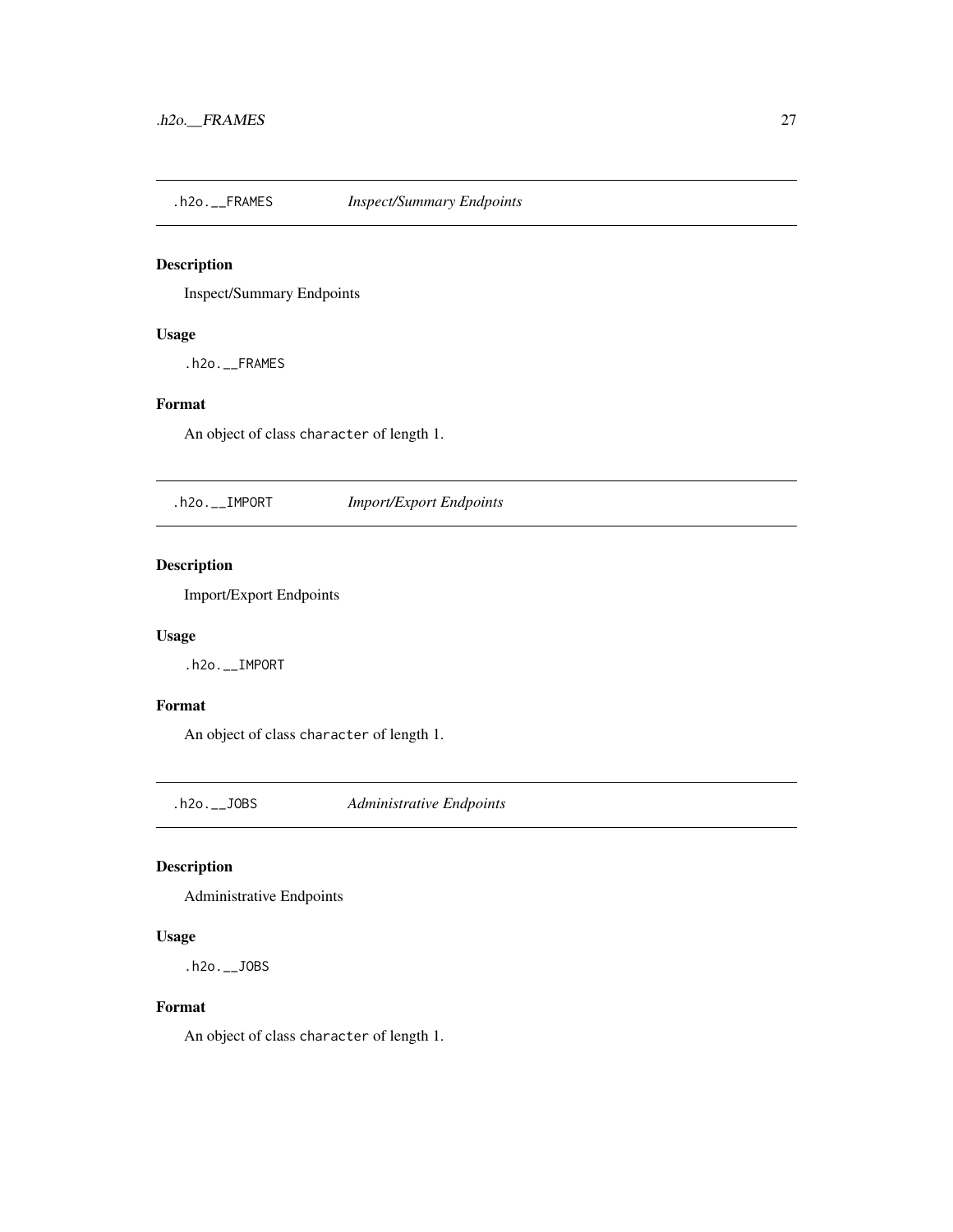<span id="page-27-0"></span>.h2o.\_\_LOGANDECHO *Log and Echo Endpoint*

# Description

Log and Echo Endpoint

#### Usage

.h2o.\_\_LOGANDECHO

# Format

An object of class character of length 1.

.h2o.\_\_MODELS *Model Endpoint*

# Description

Model Endpoint

# Usage

.h2o.\_\_MODELS

#### Format

An object of class character of length 1.

.h2o.\_\_MODEL\_BUILDERS *Model Builder Endpoint Generator*

# Description

Model Builder Endpoint Generator

#### Usage

```
.h2o.__MODEL_BUILDERS(algo)
```
#### Arguments

algo Cannonical identifier of H2O algorithm.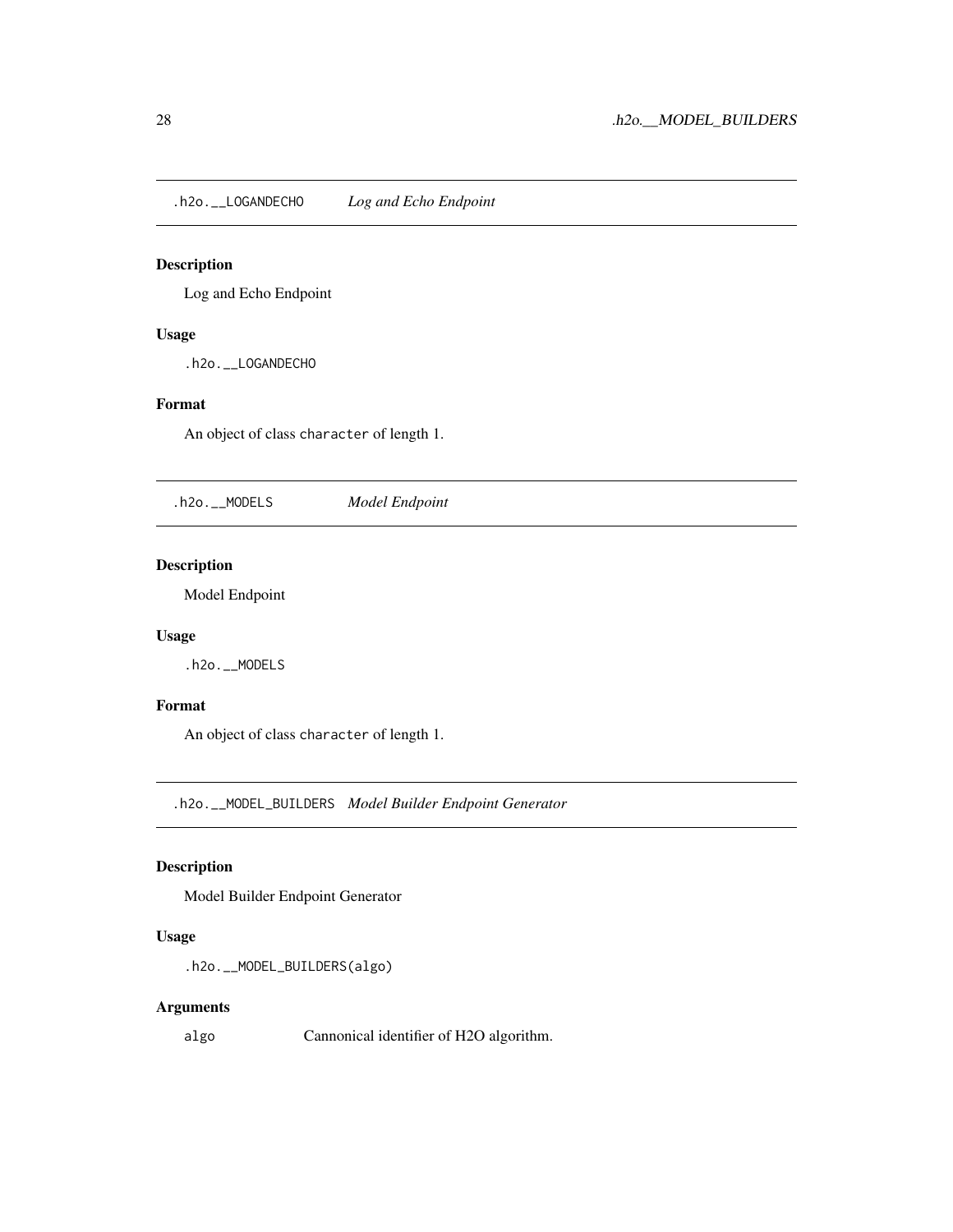<span id="page-28-0"></span>.h2o.\_\_MODEL\_METRICS *Model Metrics Endpoint*

#### Description

Model Metrics Endpoint

#### Usage

.h2o.\_\_MODEL\_METRICS(model, data)

# Arguments

| model | H <sub>2</sub> OM <sub>odel</sub> |
|-------|-----------------------------------|
| data  | H <sub>2</sub> OFrame.            |

.h2o.\_\_PARSE\_SETUP *Parse Endpoints*

# Description

Parse Endpoints

# Usage

.h2o.\_\_PARSE\_SETUP

#### Format

An object of class character of length 1.

.h2o.\_\_RAPIDS *Rapids Endpoint*

# Description

Rapids Endpoint

#### Usage

.h2o.\_\_RAPIDS

#### Format

An object of class character of length 1.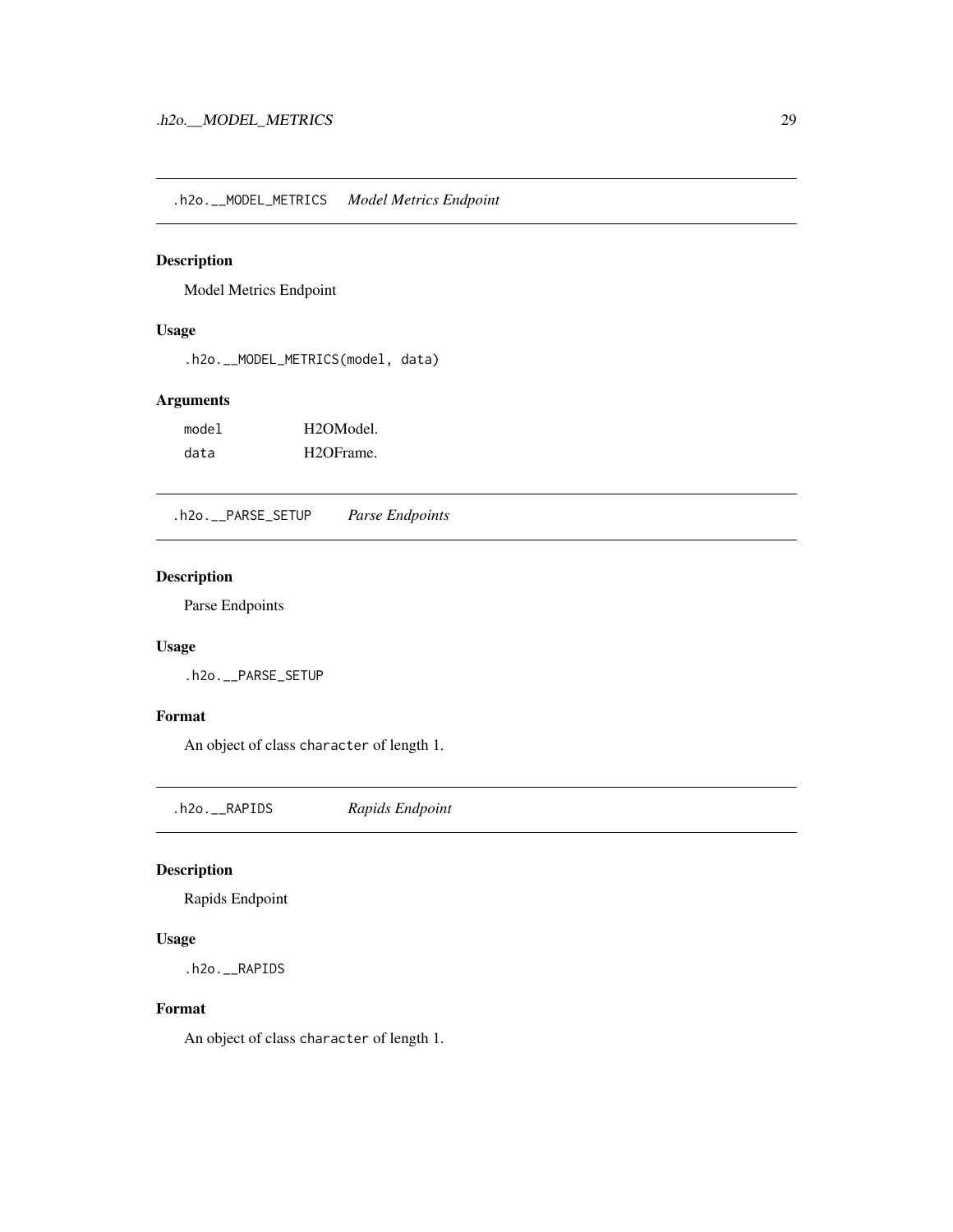<span id="page-29-0"></span>.h2o.\_\_REST\_API\_VERSION

*H2O Package Constants*

# Description

The API endpoints for interacting with H2O via REST are named here.

# Usage

.h2o.\_\_REST\_API\_VERSION

#### Format

An object of class integer of length 1.

#### Details

Additionally, environment variables for the H2O package are named here. Endpoint Version

.h2o.\_\_SEGMENT\_MODELS\_BUILDERS *Segment Models Builder Endpoint Generator*

# Description

Segment Models Builder Endpoint Generator

# Usage

```
.h2o.__SEGMENT_MODELS_BUILDERS(algo)
```
#### Arguments

algo Cannonical identifier of H2O algorithm.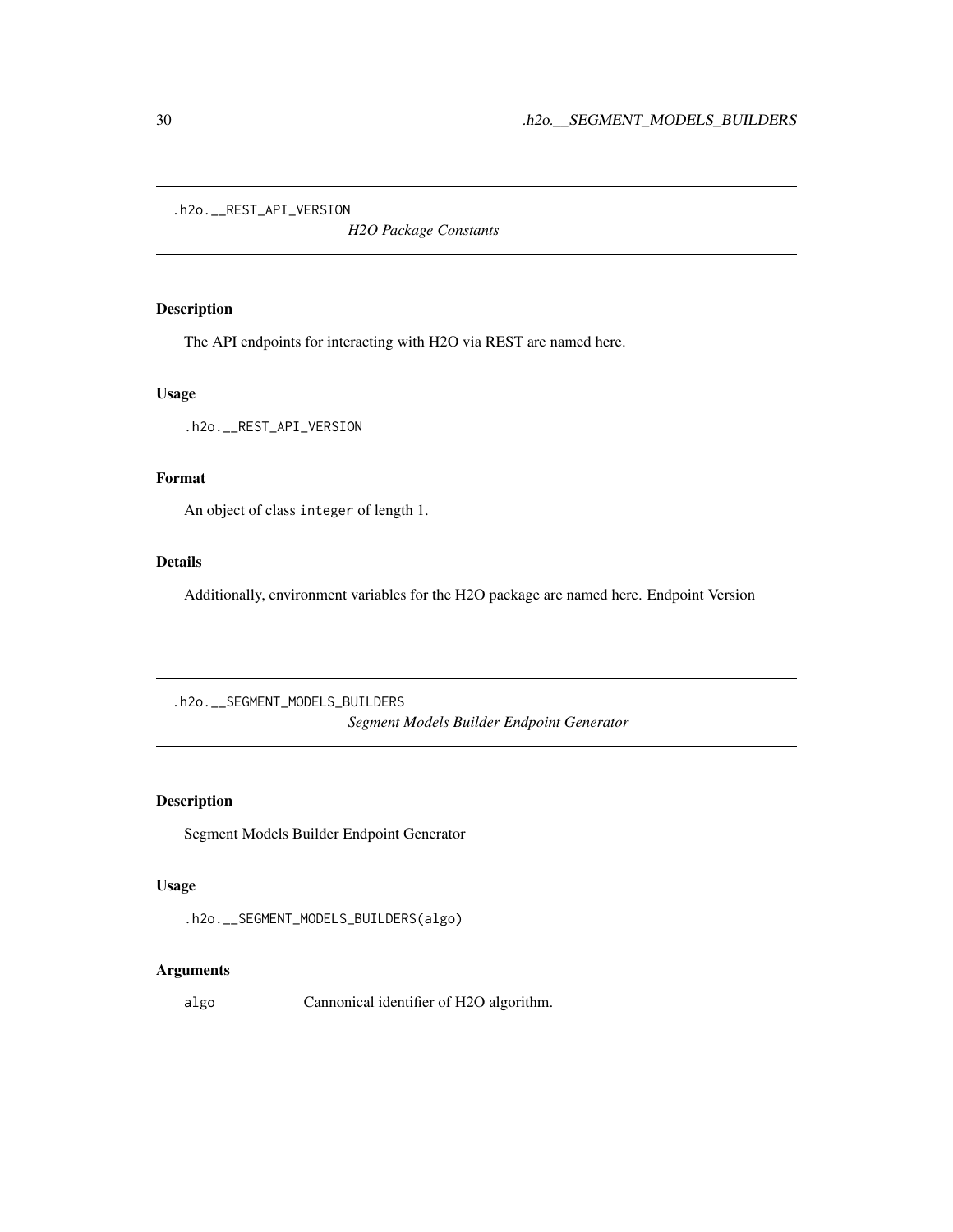<span id="page-30-0"></span>Word2Vec Endpoints

#### Usage

.h2o.\_\_W2V\_SYNONYMS

# Format

An object of class character of length 1.

.has\_varimp *Has the model variable importance?*

# Description

Has the model variable importance?

# Usage

.has\_varimp(model)

# Arguments

model model or a string containing model id

# Value

boolean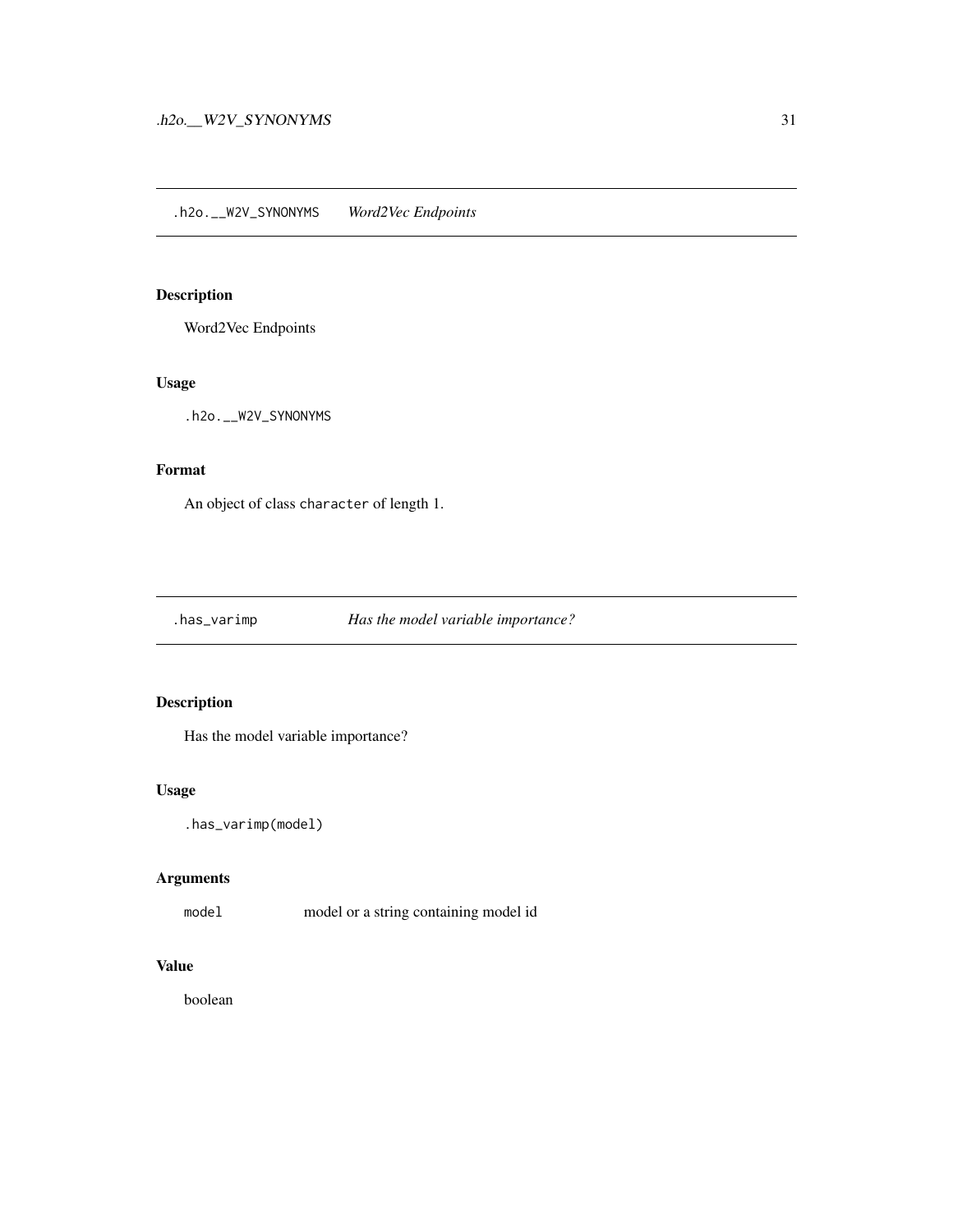<span id="page-31-0"></span>

Is the model considered to be interpretable, i.e., simple enough.

#### Usage

```
.interpretable(model)
```
# Arguments

model model or a string containing model id

#### Value

boolean

.is\_h2o\_model *Is the* model *an H2O model?*

# Description

Is the model an H2O model?

#### Usage

.is\_h2o\_model(model)

# Arguments

model Either H2O model/model id => TRUE, or something else => FALSE

# Value

boolean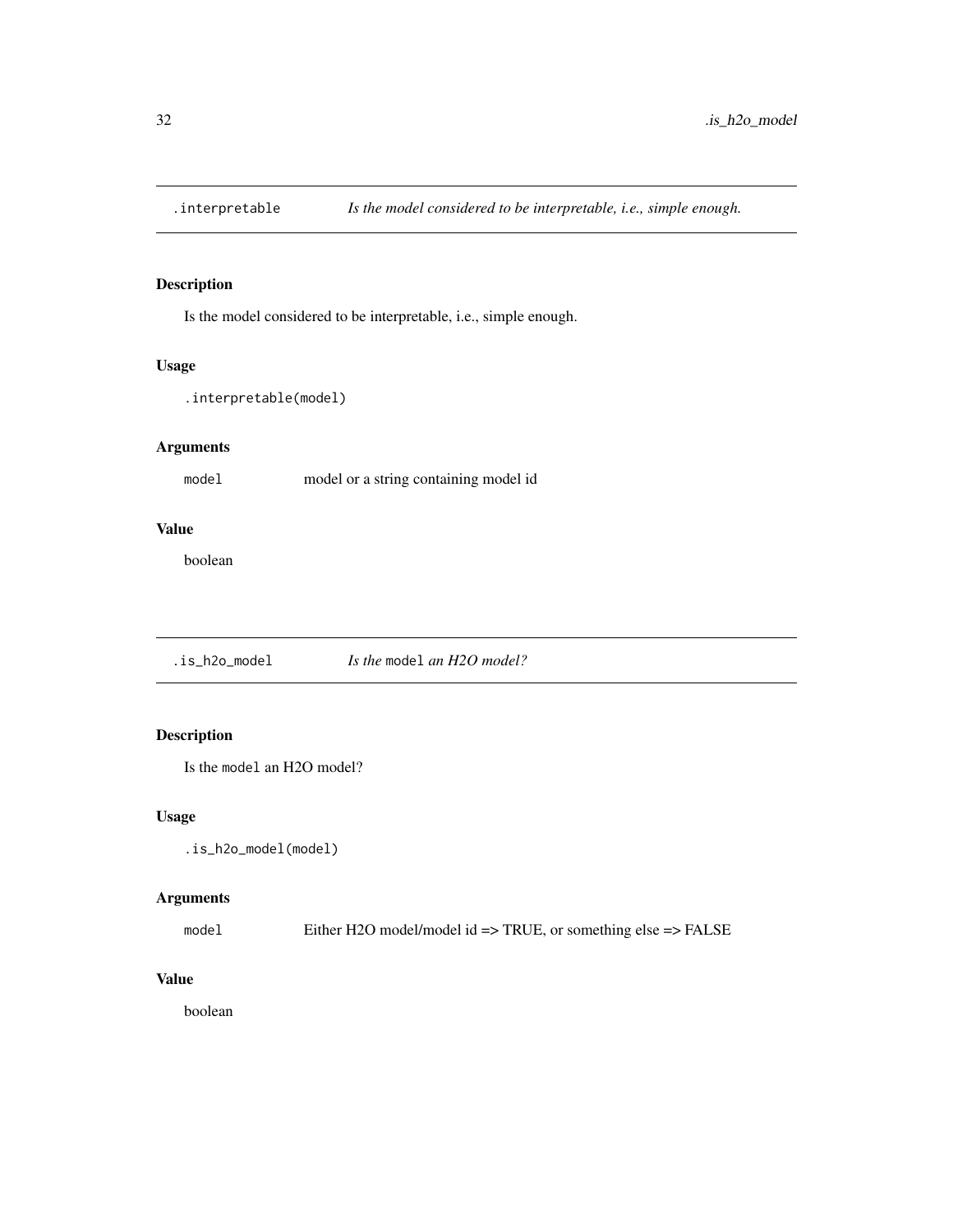<span id="page-32-0"></span>Is the model a Tree-based H2O Model?

# Usage

.is\_h2o\_tree\_model(model)

# Arguments

model Either tree-based H2O model/model id => TRUE, or something else => FALSE

# Value

boolean

.is\_plotting\_to\_rnotebook

*Check if we are plotting in to r notebook.*

# Description

Check if we are plotting in to r notebook.

# Usage

.is\_plotting\_to\_rnotebook()

#### Value

boolean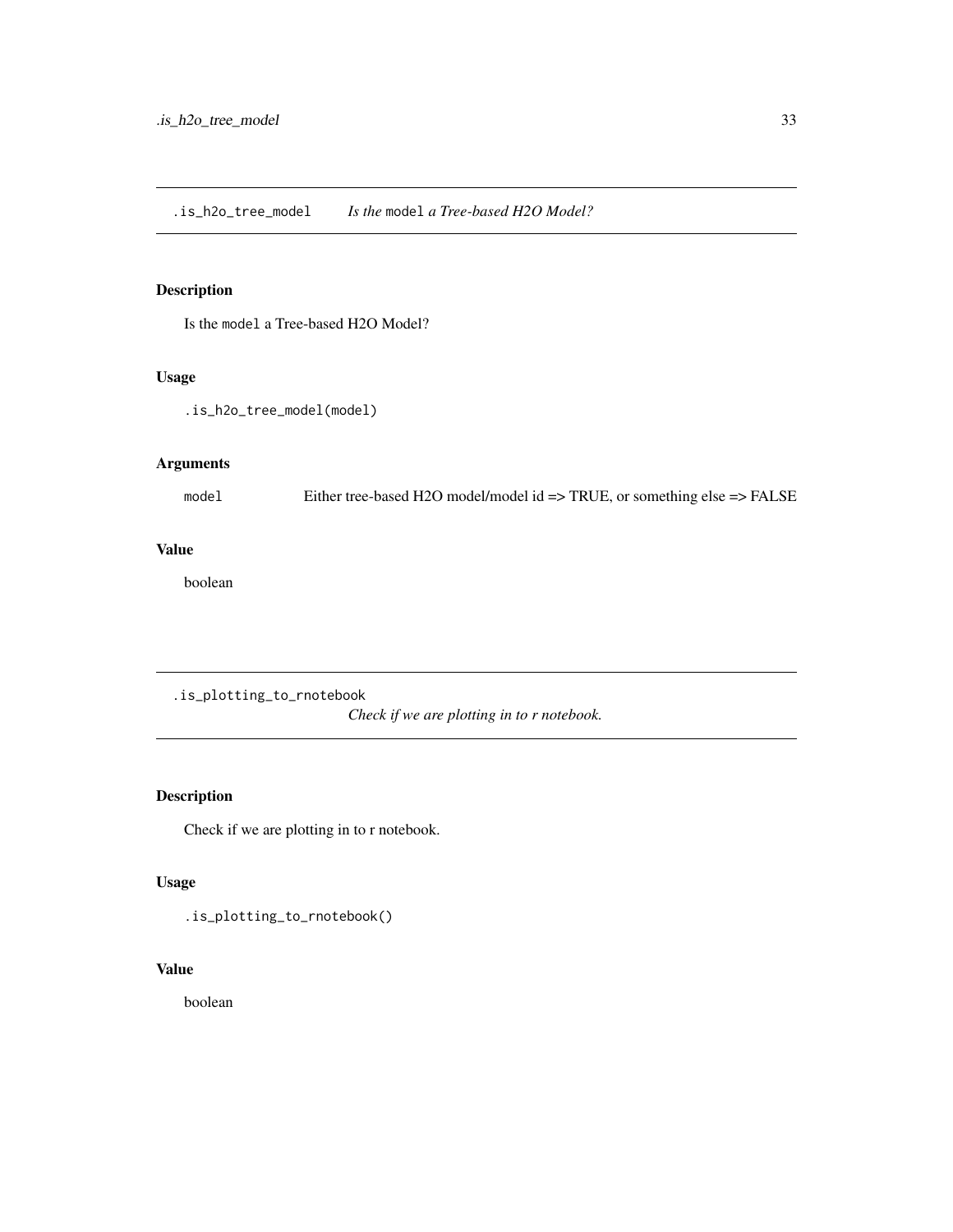<span id="page-33-0"></span>.leaderboard\_for\_row *Enhance leaderboard with per-model predictions.*

# Description

Enhance leaderboard with per-model predictions.

# Usage

```
.leaderboard_for_row(models_info, newdata, row_index, top_n = 20)
```
# Arguments

| models_info | models_info object                    |
|-------------|---------------------------------------|
| newdata     | H <sub>2</sub> OFrame                 |
| row index   | index of the inspected row            |
| top_n       | leaderboard will contain top_n models |

#### Value

H2OFrame

.min\_max *Min-max normalization.*

# Description

Min-max normalization.

# Usage

.min\_max(col)

# Arguments

col numeric vector

#### Value

normalized numeric vector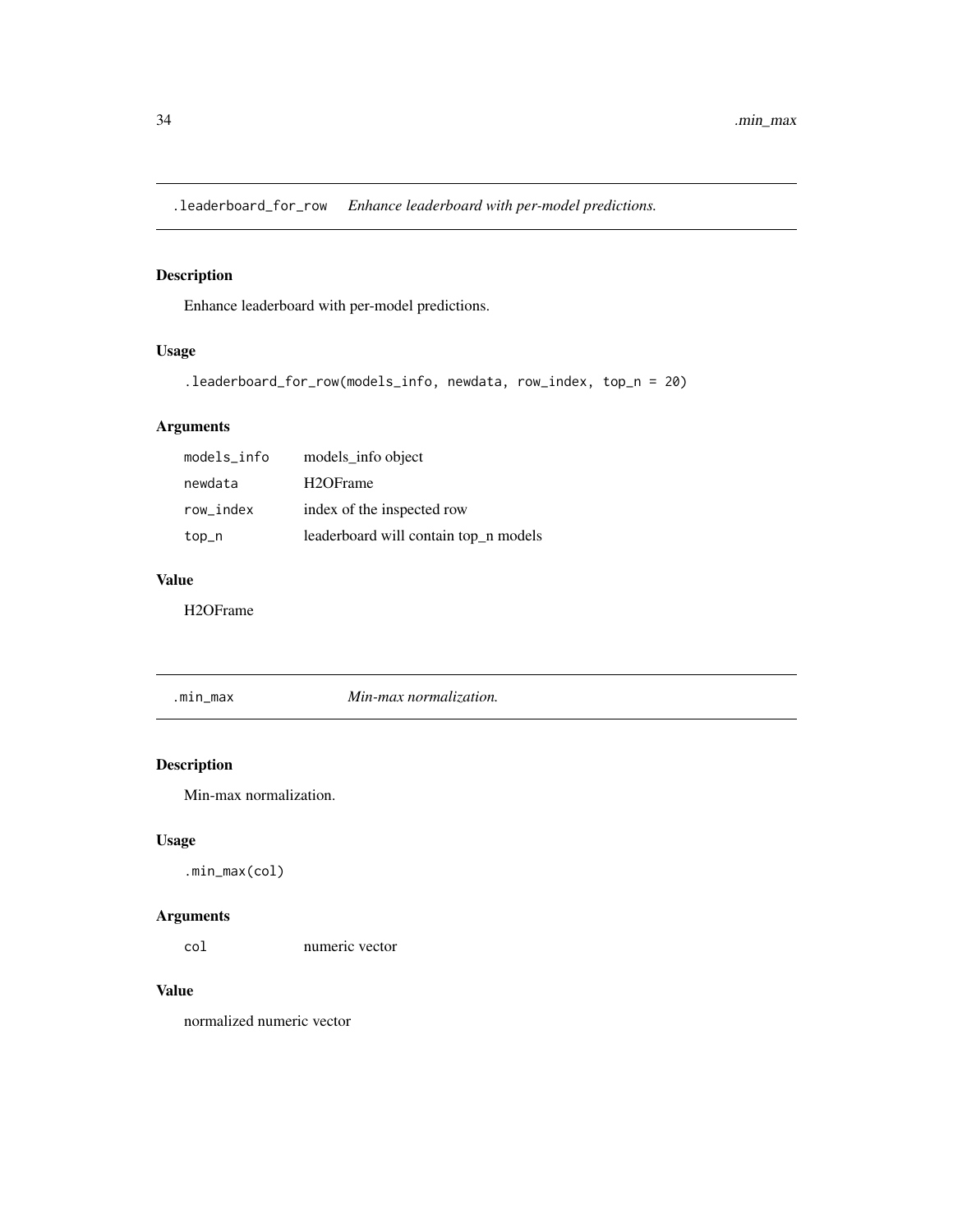<span id="page-34-0"></span>

When provided with list of models it will extract model ids. When provided with model ids it won't change anything. Works for mixed list as well.

# Usage

.model\_ids(models)

# Arguments

models list or vector of models/model\_ids

# Value

a vector of model\_ids

.pkg.env *The H2O Package Environment*

# Description

The H2O Package Environment

# Usage

.pkg.env

# Format

An object of class environment of length 4.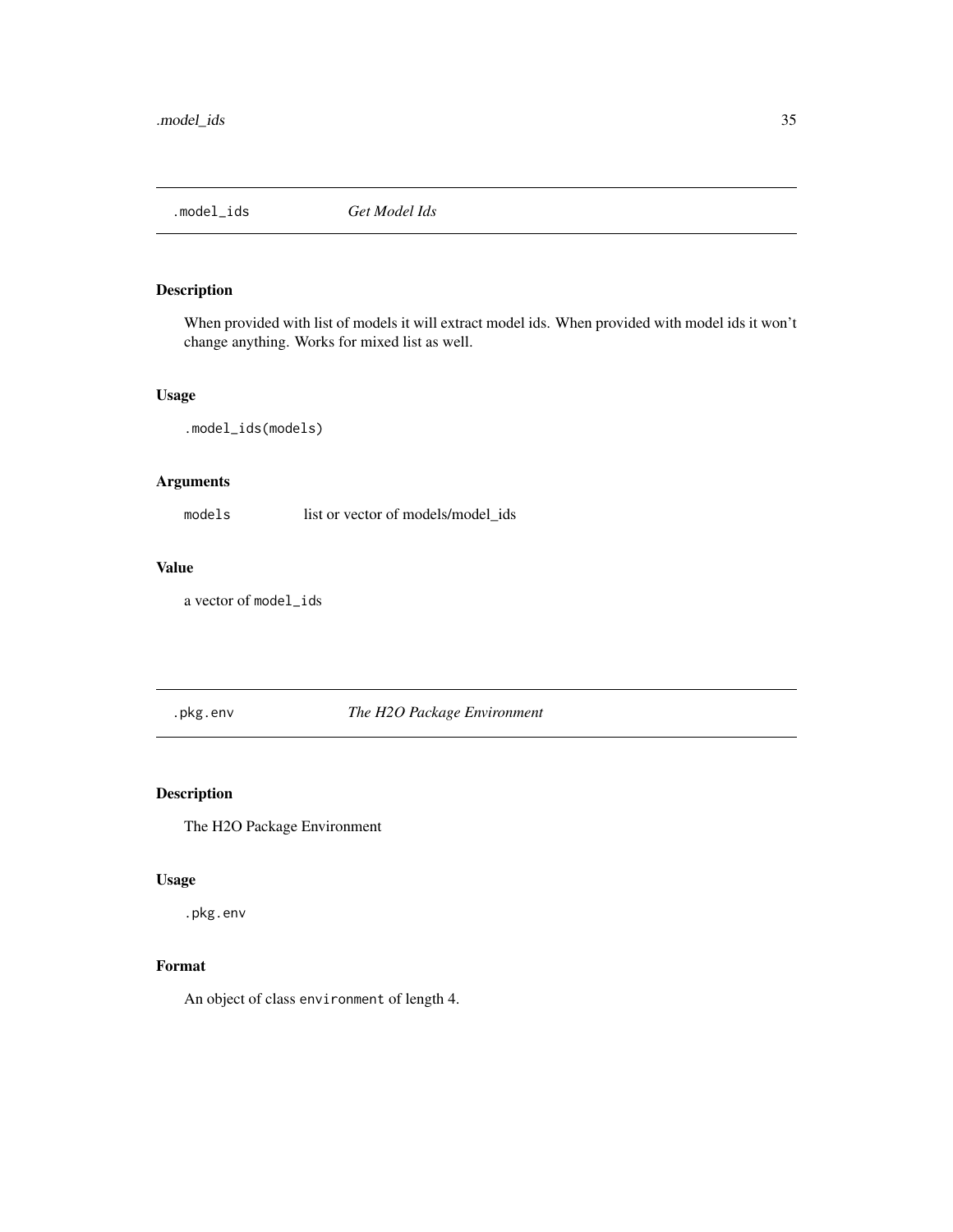<span id="page-35-0"></span>

Plot variable importances with ggplot2

#### Usage

.plot\_varimp(model, top\_n = 10)

#### Arguments

| model | H <sub>2</sub> OM <sub>odel</sub> |
|-------|-----------------------------------|
| top_n | Plot just top_n features          |

#### Value

list of variable importance, groupped variable importance, and variable importance plot

```
.process_models_or_automl
```
*Do basic validation and transform* object *to a "standardized" list containing models, and their properties such as* x*,* y*, whether it is a (multinomial) clasification or not etc.*

# Description

Do basic validation and transform object to a "standardized" list containing models, and their properties such as x, y, whether it is a (multinomial) clasification or not etc.

# Usage

```
.process_models_or_automl(
 object,
  newdata,
  require_single_model = FALSE,
  require_multiple_models = FALSE,
  top_n_from_AutoML = NA,
  only_with_varimp = FALSE,
 best_of_family = FALSE,
  require_newdata = TRUE
)
```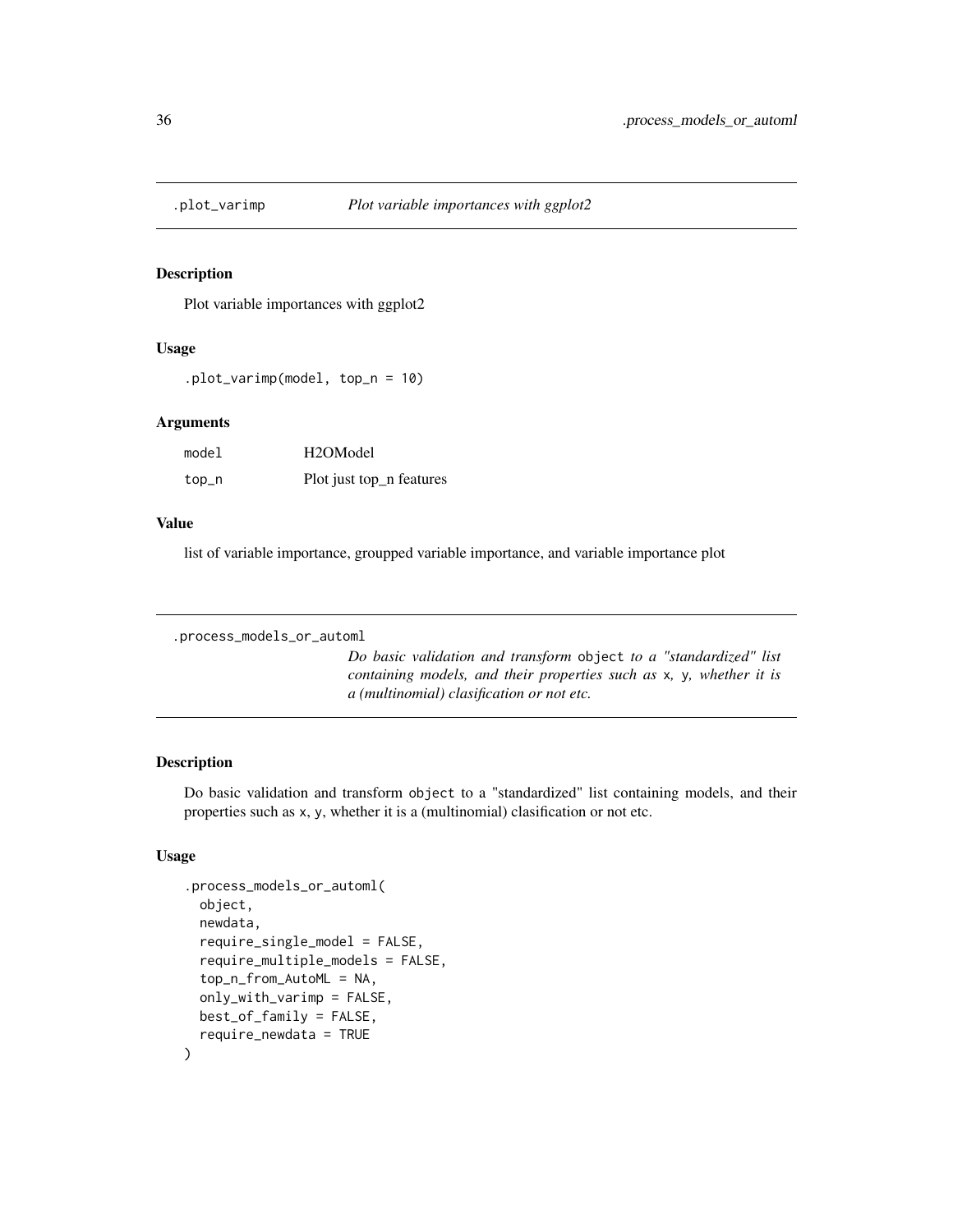# Arguments

| object                  | Can be a single model/model_id, vector of model_id, list of models, H2OAutoML<br>object                                                                                      |  |
|-------------------------|------------------------------------------------------------------------------------------------------------------------------------------------------------------------------|--|
| newdata                 | An H2OF rame with the same format as training frame                                                                                                                          |  |
| require_single_model    |                                                                                                                                                                              |  |
|                         | If true, make sure we were provided only one model                                                                                                                           |  |
| require_multiple_models |                                                                                                                                                                              |  |
|                         | If true, make sure we were provided at least two models                                                                                                                      |  |
| top_n_from_AutoML       |                                                                                                                                                                              |  |
|                         | If set, don't return more than top_n models (applies only for AutoML object)                                                                                                 |  |
| only_with_varimp        |                                                                                                                                                                              |  |
|                         | If TRUE, return only models that have variable importance                                                                                                                    |  |
|                         | best_of_family If TRUE, return only the best of family models; if FALSE return all models in<br>object                                                                       |  |
| require_newdata         |                                                                                                                                                                              |  |
|                         | If TRUE, require newdata to be specified; otherwise allow NULL instead, this<br>can be used when there is no need to know if the problem is (multinomial)<br>classification. |  |

# Value

a list with the following names leader, is\_automl, models, is\_classification, is\_multinomial\_classification, x, y, model

| .shorten model ids | Shortens model ids if possible (iff there will be same amount of unique |
|--------------------|-------------------------------------------------------------------------|
|                    | model ids as before)                                                    |

# Description

Shortens model ids if possible (iff there will be same amount of unique model\_ids as before)

# Usage

```
.shorten_model_ids(model_ids)
```
# Arguments

model\_ids character vector

## Value

character vector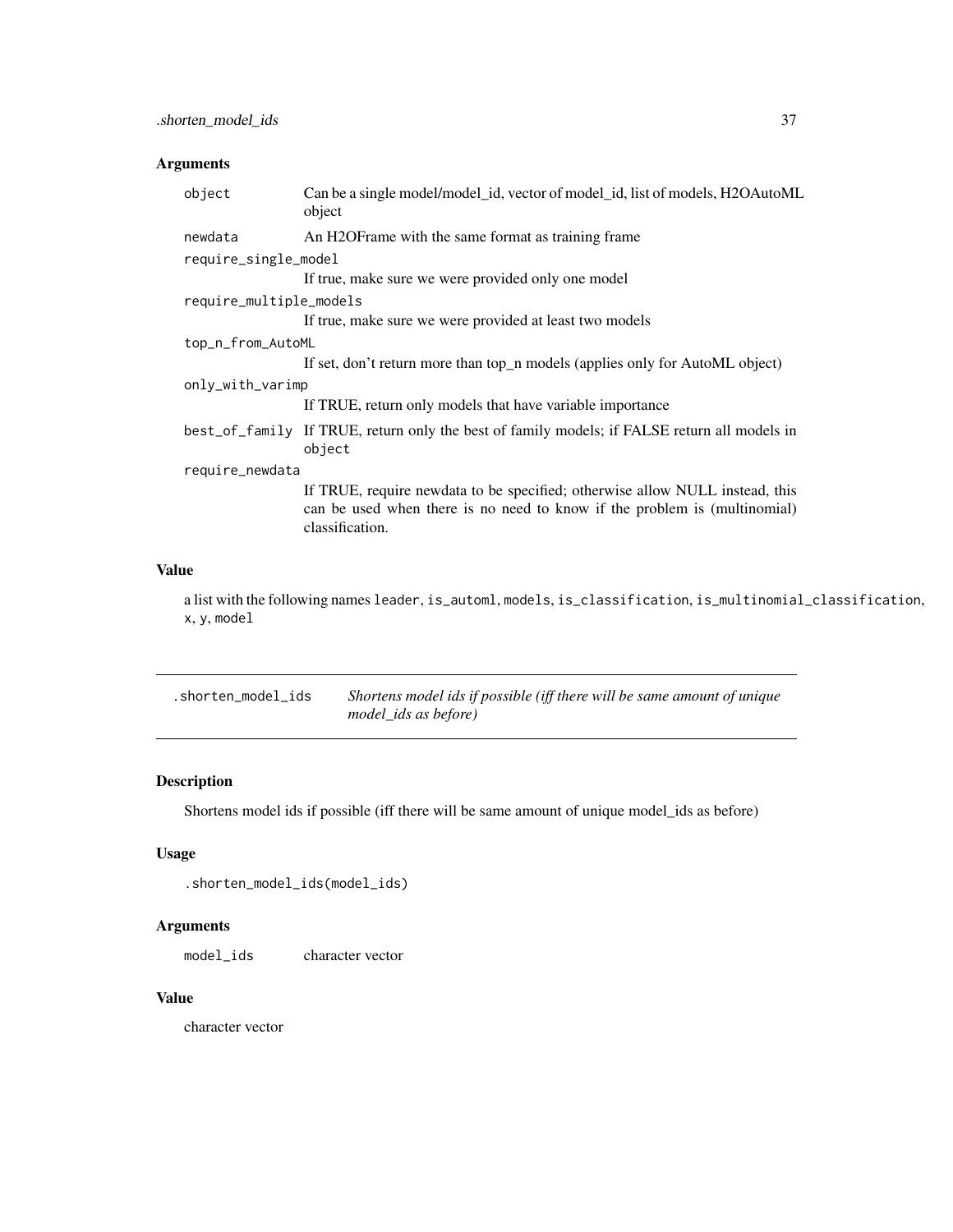.skip\_if\_not\_developer

*H2O <-> R Communication and Utility Methods*

# Description

Collected here are the various methods used by the h2o-R package to communicate with the H2O backend. There are methods for checking cluster health, polling, and inspecting objects in the H2O store.

## Usage

```
.skip_if_not_developer()
```

| .uniformize | Convert to quantiles when provided with numeric vector. When col is   |
|-------------|-----------------------------------------------------------------------|
|             | a factor vector assign uniformly value between 0 and 1 to each level. |

# Description

Convert to quantiles when provided with numeric vector. When col is a factor vector assign uniformly value between 0 and 1 to each level.

## Usage

.uniformize(col)

# Arguments

col vector

# Value

vector with values between 0 and 1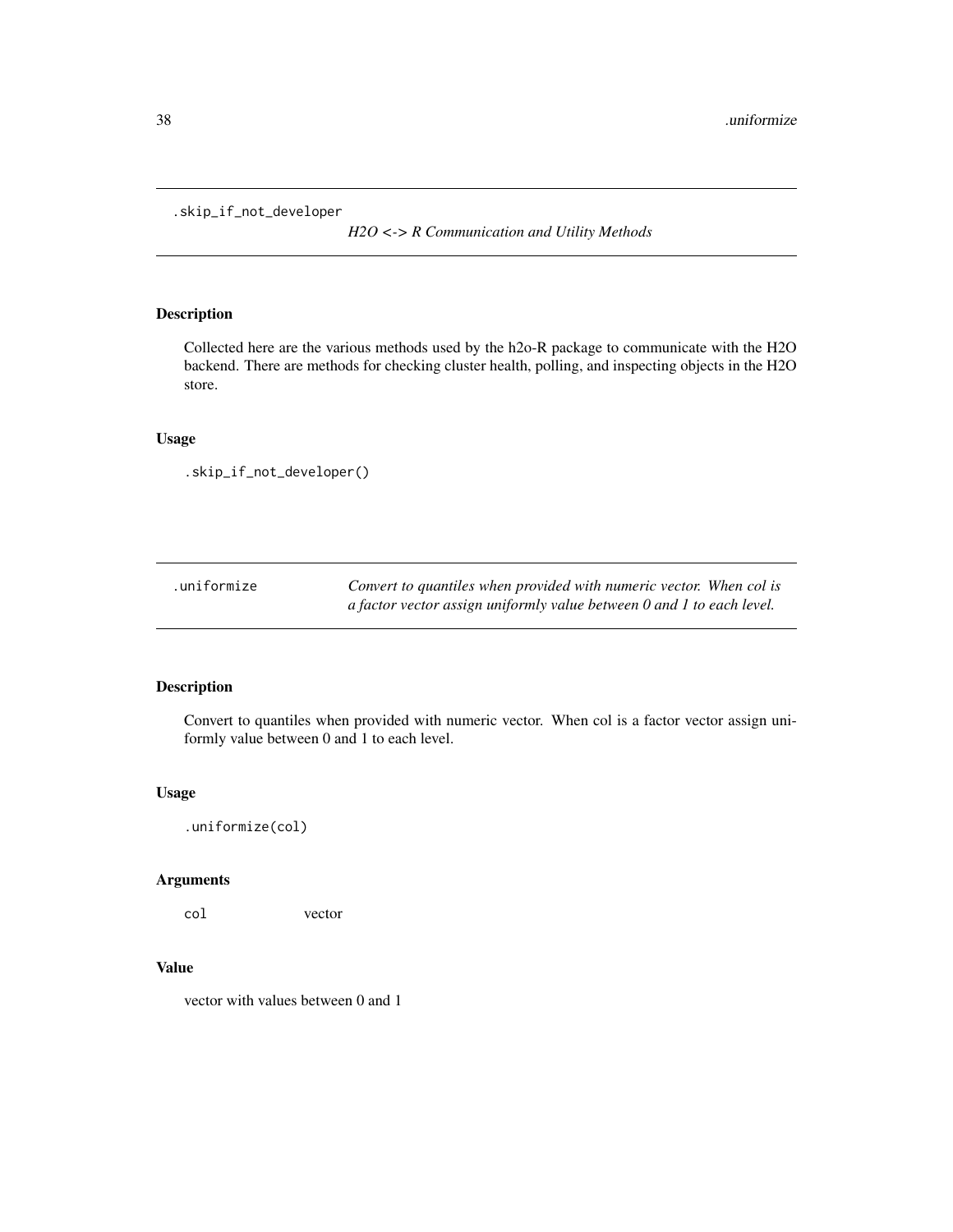Get variable importance in a standardized way.

# Usage

.varimp(model)

# Arguments

model H2OModel

## Value

A named vector

.verify\_dataxy *Used to verify data, x, y and turn into the appropriate things*

# Description

Used to verify data, x, y and turn into the appropriate things

## Usage

```
.verify_dataxy(data, x, y, autoencoder = FALSE)
```
# Arguments

| data        | H <sub>2</sub> OFrame |
|-------------|-----------------------|
| x           | features              |
| у           | response              |
| autoencoder | autoencoder flag      |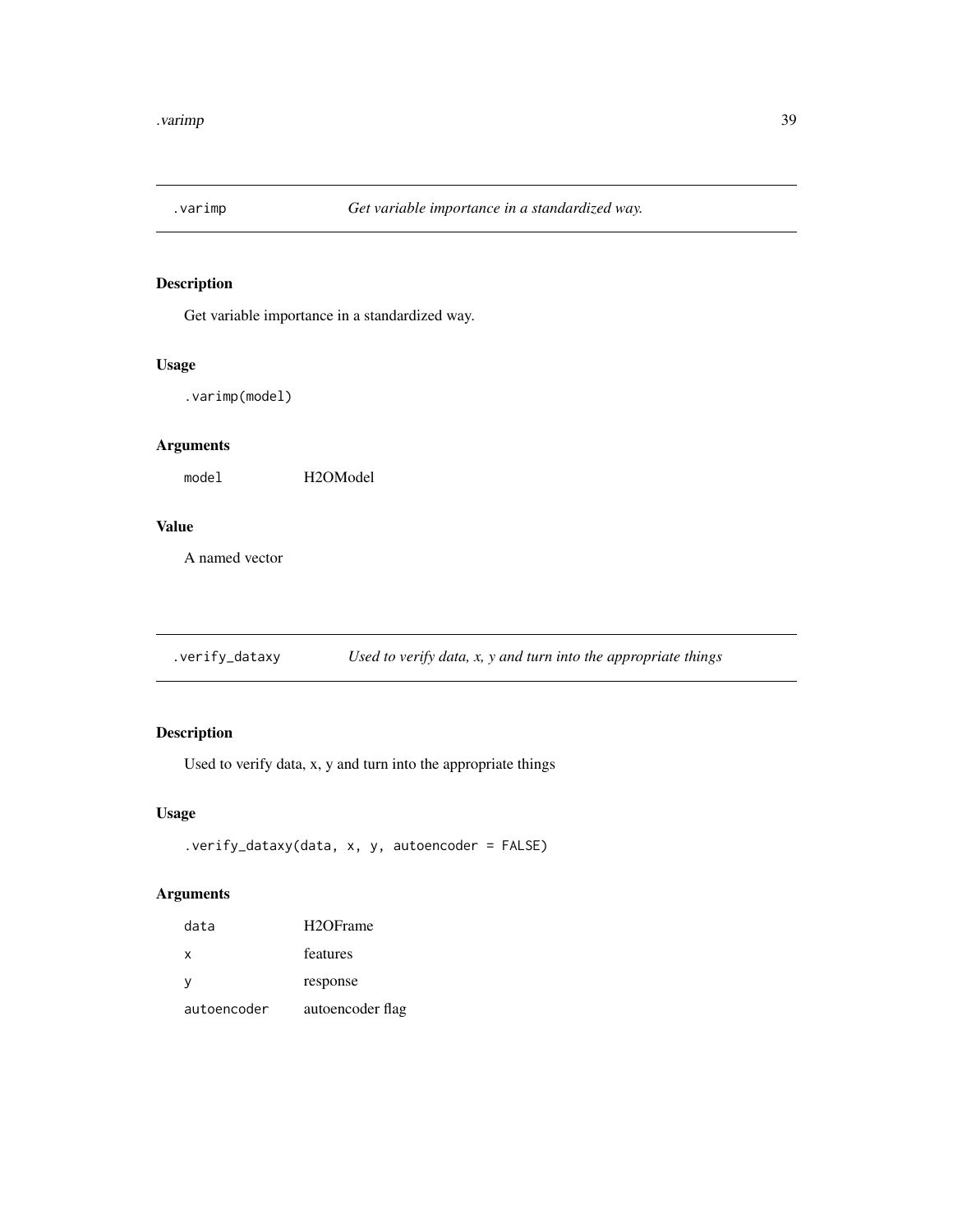Starting H2O For examples

## Examples

```
## Not run:
if (Sys.info()['sysname'] == "Darwin" && Sys.info()['release'] == '13.4.0') {
  quit(save = "no")
} else {
h2o.init(nthreads = 2)
}
## End(Not run)
```
<span id="page-39-0"></span>apply *Apply on H2O Datasets*

# Description

Method for apply on H2OFrame objects.

# Usage

apply(X, MARGIN, FUN, ...)

# Arguments

| X          | an H <sub>2</sub> OF rame object on which apply will operate.                                 |
|------------|-----------------------------------------------------------------------------------------------|
| MARGIN     | the vector on which the function will be applied over, either 1 for rows or 2 for<br>columns. |
| <b>FUN</b> | the function to be applied.                                                                   |
| .          | optional arguments to FUN.                                                                    |

# Value

Produces a new H2OFrame of the output of the applied function. The output is stored in H2O so that it can be used in subsequent H2O processes.

# See Also

[apply](#page-39-0) for the base generic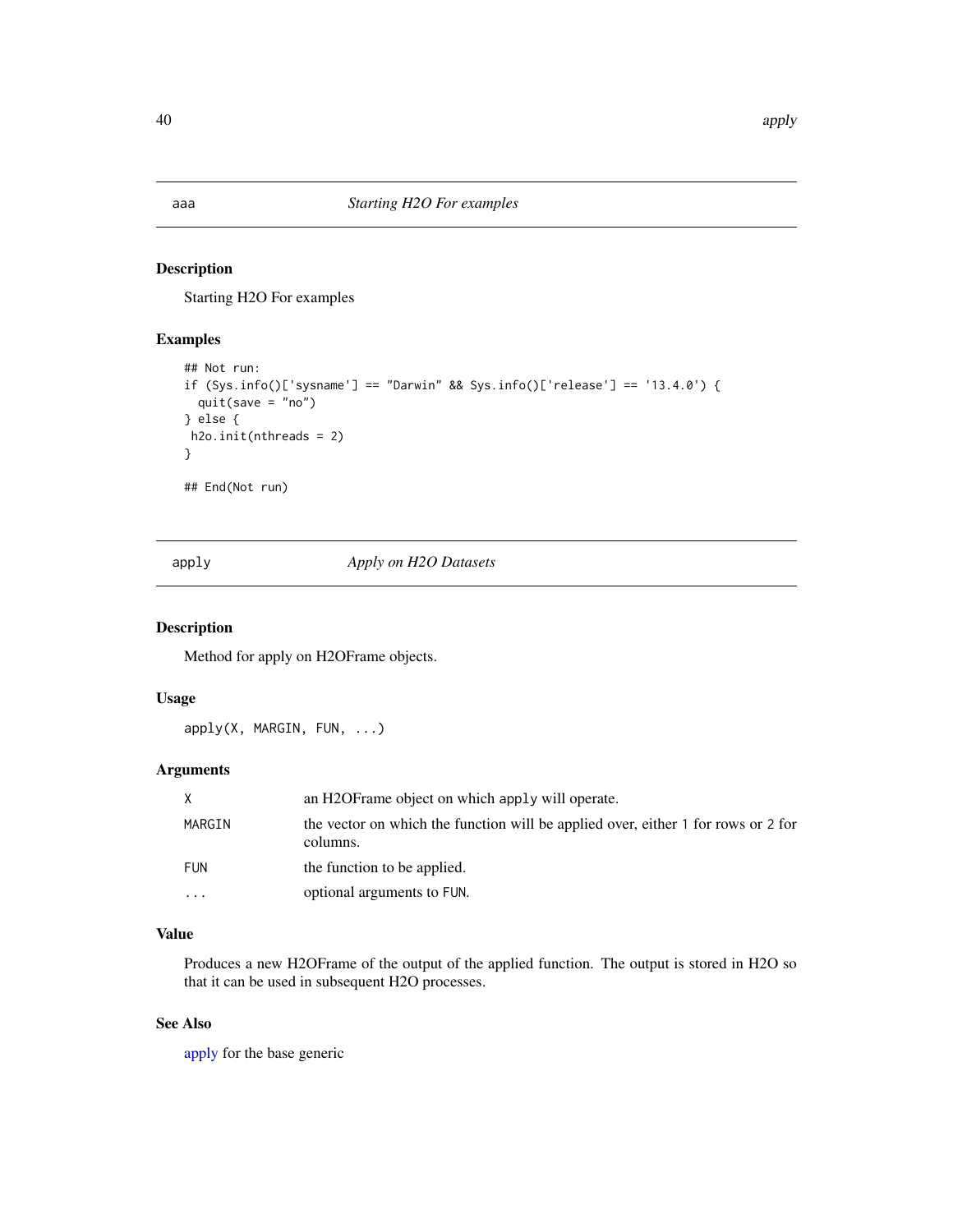## as.character.H2OFrame 41

## Examples

```
## Not run:
library(h2o)
h2o.init()
iris_hf <- as.h2o(iris)
summary(apply(iris_hf, 2, sum))
```
## End(Not run)

as.character.H2OFrame *Convert an H2OFrame to a String*

## Description

Convert an H2OFrame to a String

## Usage

```
## S3 method for class 'H2OFrame'
as.character(x, ...)
```
#### Arguments

|          | An H2OFrame object                                       |
|----------|----------------------------------------------------------|
| $\cdots$ | Further arguments to be passed from or to other methods. |

# Examples

```
## Not run:
library(h2o)
h2o.init()
pretrained <- as.h2o(data.frame(
       C1 = c("a", "b"), C2 = c(0, 1), C3 = c(1, 0), C4 = c(0.2, 0.8),stringsAsFactors = FALSE))
pretrained_w2v <- h2o.word2vec(pre_trained = pretrained, vec_size = 3)
words <- as.character(as.h2o(c("b", "a", "c", NA, "a")))
vecs <- h2o.transform(pretrained_w2v, words = words)
```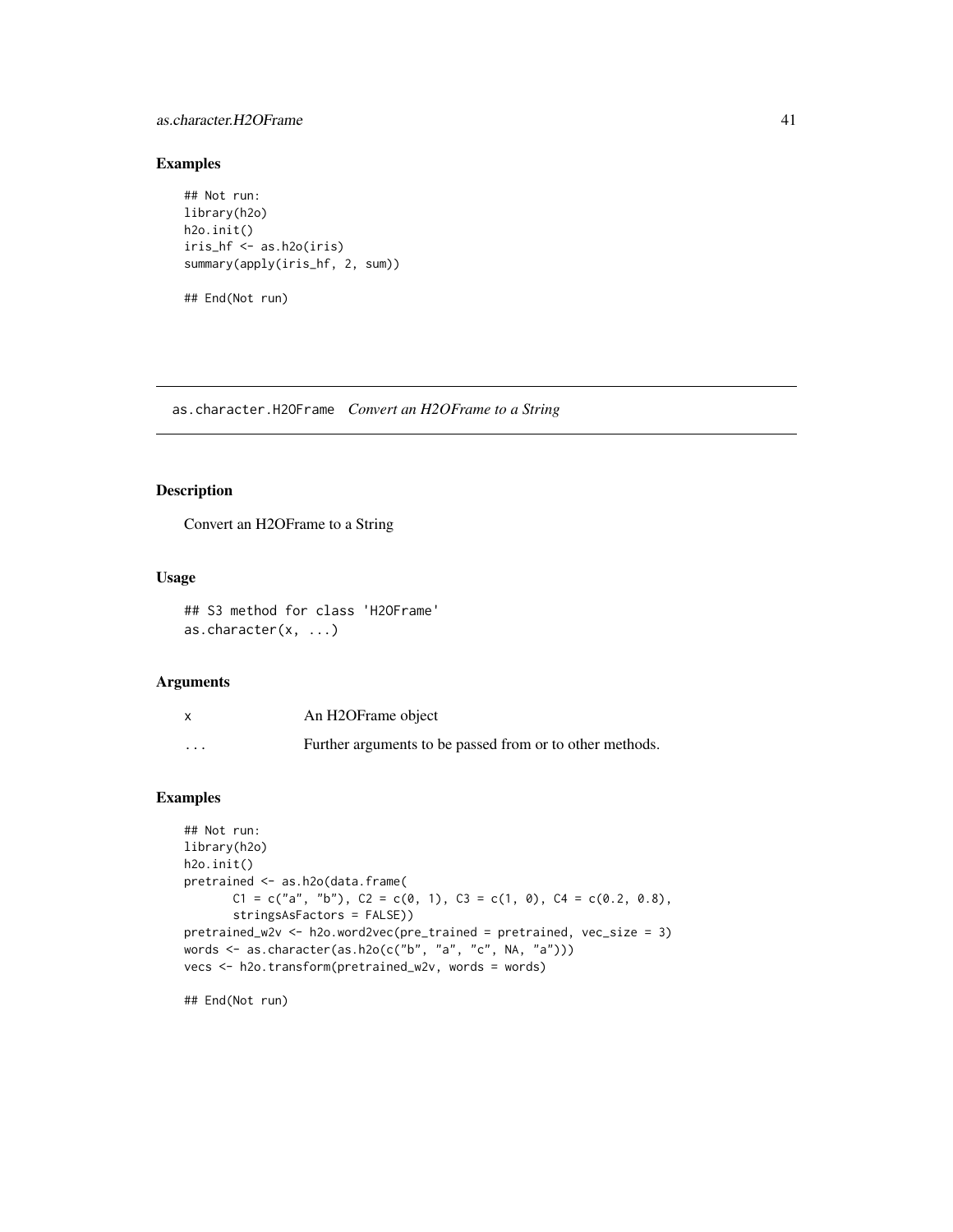as.data.frame.H2OFrame

*Converts parsed H2O data into an R data frame*

# Description

Downloads the H2O data and then scans it in to an R data frame.

# Usage

```
## S3 method for class 'H2OFrame'
as.data.frame(x, ...)
```
## Arguments

| $\mathsf{x}$            | An H2OFrame object.                                     |
|-------------------------|---------------------------------------------------------|
| $\cdot$ $\cdot$ $\cdot$ | Further arguments to be passed down from other methods. |

### Details

Method as.data.frame.H2OFrame will use [fread](#page-0-0) if data.table package is installed in required version.

## See Also

[use.package](#page-443-0)

## Examples

```
## Not run:
library(h2o)
h2o.init()
prostate_path <- system.file("extdata", "prostate.csv", package = "h2o")
prostate <- h2o.uploadFile(path = prostate_path)
as.data.frame(prostate)
```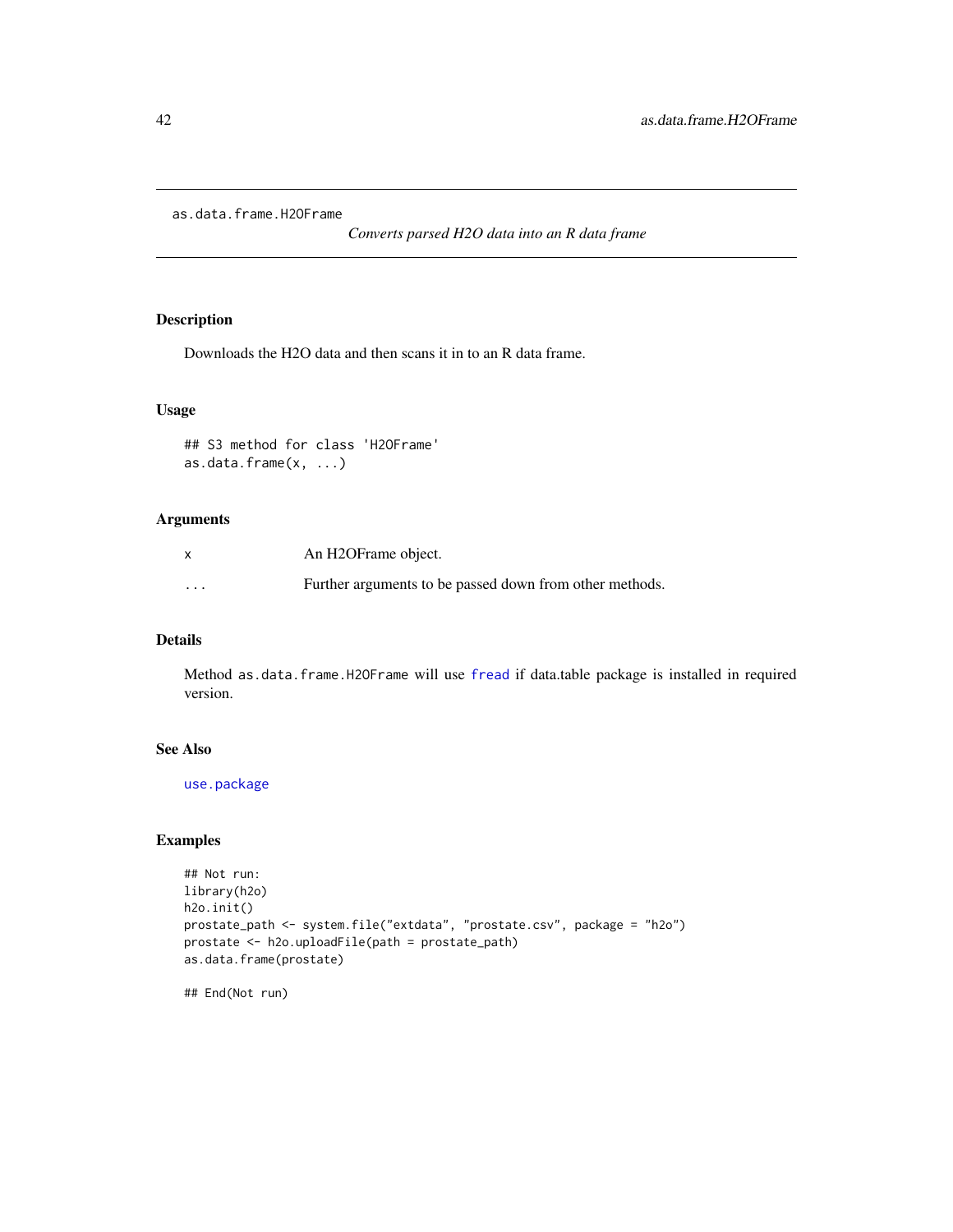as.data.frame.H2OSegmentModels

*Converts a collection of Segment Models to a data.frame*

#### Description

Converts a collection of Segment Models to a data.frame

## Usage

```
## S3 method for class 'H2OSegmentModels'
as.data.frame(x, ...)
```
#### Arguments

|          | Object of class H2OSegmentModels.                       |
|----------|---------------------------------------------------------|
| $\cdots$ | Further arguments to be passed down from other methods. |

# Value

Returns data.frame with result of segment model training.

### Examples

```
## Not run:
library(h2o)
h2o.init()
iris_hf <- as.h2o(iris)
models <- h2o.train_segments(algorithm = "gbm",
                             segment_columns = "Species",
                             x = c(1:3), y = 4,
                             training_frame = iris_hf,
                             ntrees = 5,
                             max\_depth = 4)
as.data.frame(models)
## End(Not run)
```
<span id="page-42-0"></span>as.factor *Convert H2O Data to Factors*

## Description

Convert column/columns in the current frame to categoricals.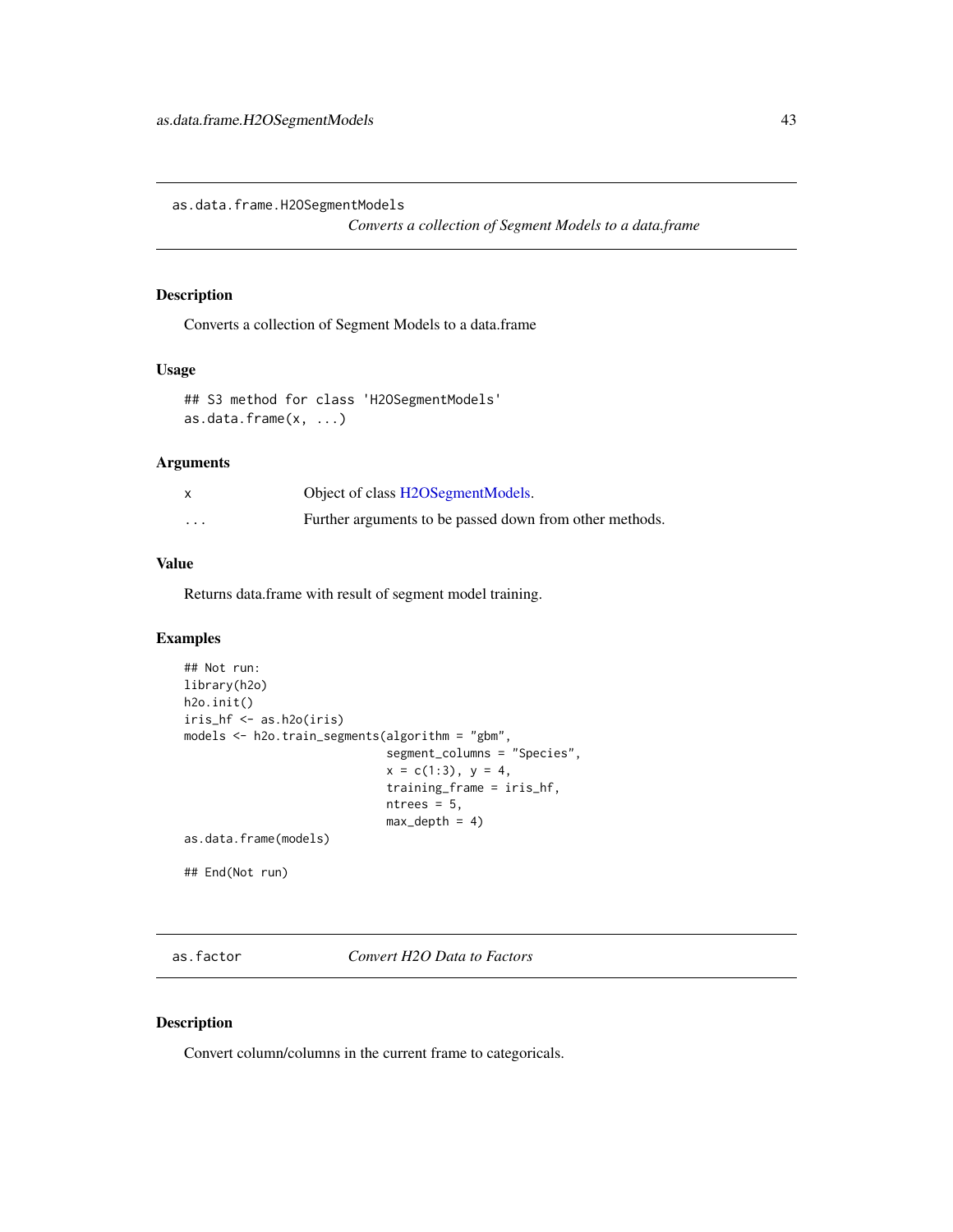$44$  as.h2o

#### Usage

as.factor(x)

## Arguments

x a column from an H2OFrame data set.

## See Also

[as.factor](#page-42-0).

## Examples

```
## Not run:
library(h2o)
h2o.init()
# Single column
cars <- "https://s3.amazonaws.com/h2o-public-test-data/smalldata/junit/cars_20mpg.csv"
df <- h2o.importFile(cars)
```

```
df["cylinders"] <- as.factor(df["cylinders"])
h2o.describe(df["cylinders"])
```

```
# Multiple columns
cars <- "https://s3.amazonaws.com/h2o-public-test-data/smalldata/junit/cars_20mpg.csv"
df <- h2o.importFile(cars)
df[c("cylinders","economy_20mpg")] <- as.factor(df[c("cylinders","economy_20mpg")])
h2o.describe(df[c("cylinders","economy_20mpg")])
```
## End(Not run)

as.h2o *Create H2OFrame*

## Description

Import R object to the H2O cluster.

#### Usage

```
as.h2o(x, destination_frame = ", ...)
## Default S3 method:
as.h2o(x, destination_frame = ", ...)
## S3 method for class 'H2OFrame'
as.h2o(x, destination-frame = "", ...)## S3 method for class 'data.frame'
```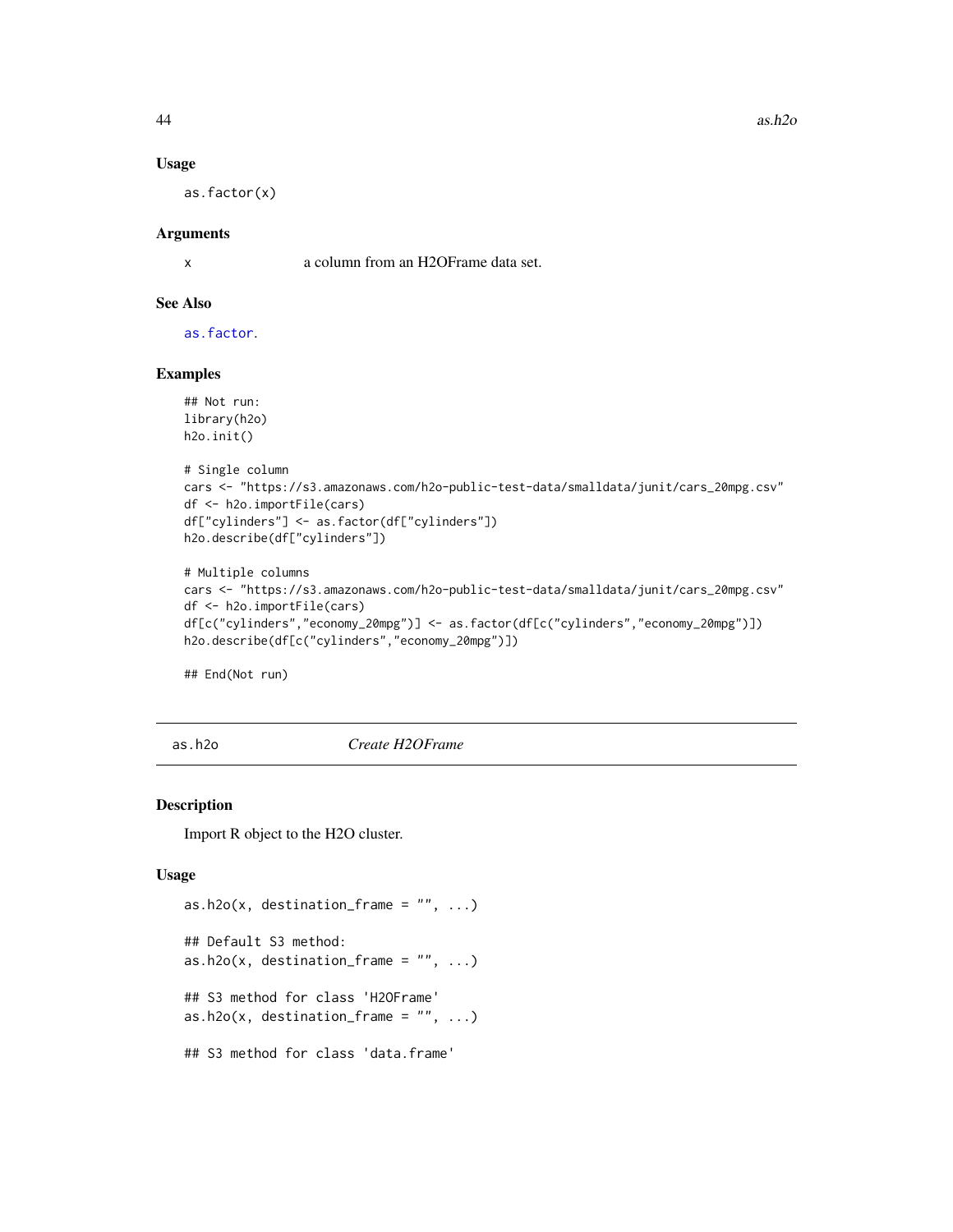#### $a$ s.h2o  $45$

```
as.h2o(x, destination-frame = "", use_datatable = TRUE, ...)## S3 method for class 'Matrix'
as.h2o(x, destination-frame = "", use_datatable = TRUE, ...)
```
#### Arguments

| $\mathsf{x}$            | An R object.                                     |  |
|-------------------------|--------------------------------------------------|--|
| destination_frame       |                                                  |  |
|                         | A string with the desired name for the H2OF rame |  |
| $\cdot$ $\cdot$ $\cdot$ | arguments passed to method arguments.            |  |
| use_datatable           | allow usage of data.table                        |  |

#### Details

Method as.h2o.data.frame will use [fwrite](#page-0-0) if data.table package is installed in required version.

To speedup execution time for large sparse matrices, use h2o datatable. Make sure you have installed and imported data.table and slam packages. Turn on h2o datatable by options("h2o.use.data.table"=TRUE)

#### References

<https://h2o.ai/blog/fast-csv-writing-for-r/>

#### See Also

[use.package](#page-443-0)

#### Examples

```
## Not run:
library(h2o)
h2o.init()
iris_hf <- as.h2o(iris)
euro_hf <- as.h2o(euro)
letters_hf <- as.h2o(letters)
state_hf <- as.h2o(state.x77)
iris_hf_2 \leftarrow as.h2o(iris_hf)stopifnot(is.h2o(iris_hf), dim(iris_hf) == dim(iris),
          is.h2o(euro_hf), dim(euro_hf) == c(length(euro), 1L),is.h2o(letters_hf), dim(letters_hf) == c(length(letters), 1L),
          is.h2o(state_hf), dim(state_hf) == dim(state.x77),
          is.h2o(iris_hf_2), dim(iris_hf_2) == dim(iris_hf))if (requireNamespace("Matrix", quietly=TRUE)) {
  data <- rep(0, 100)
  data[(1:10) ^ 2] <- 1:10 * pi
  m \le - matrix(data, ncol = 20, byrow = TRUE)
  m <- Matrix::Matrix(m, sparse = TRUE)
  m_hf <- as.h2o(m)
  stopifnot(is.h2o(m_hf), dim(m_hf) == dim(m))
}
```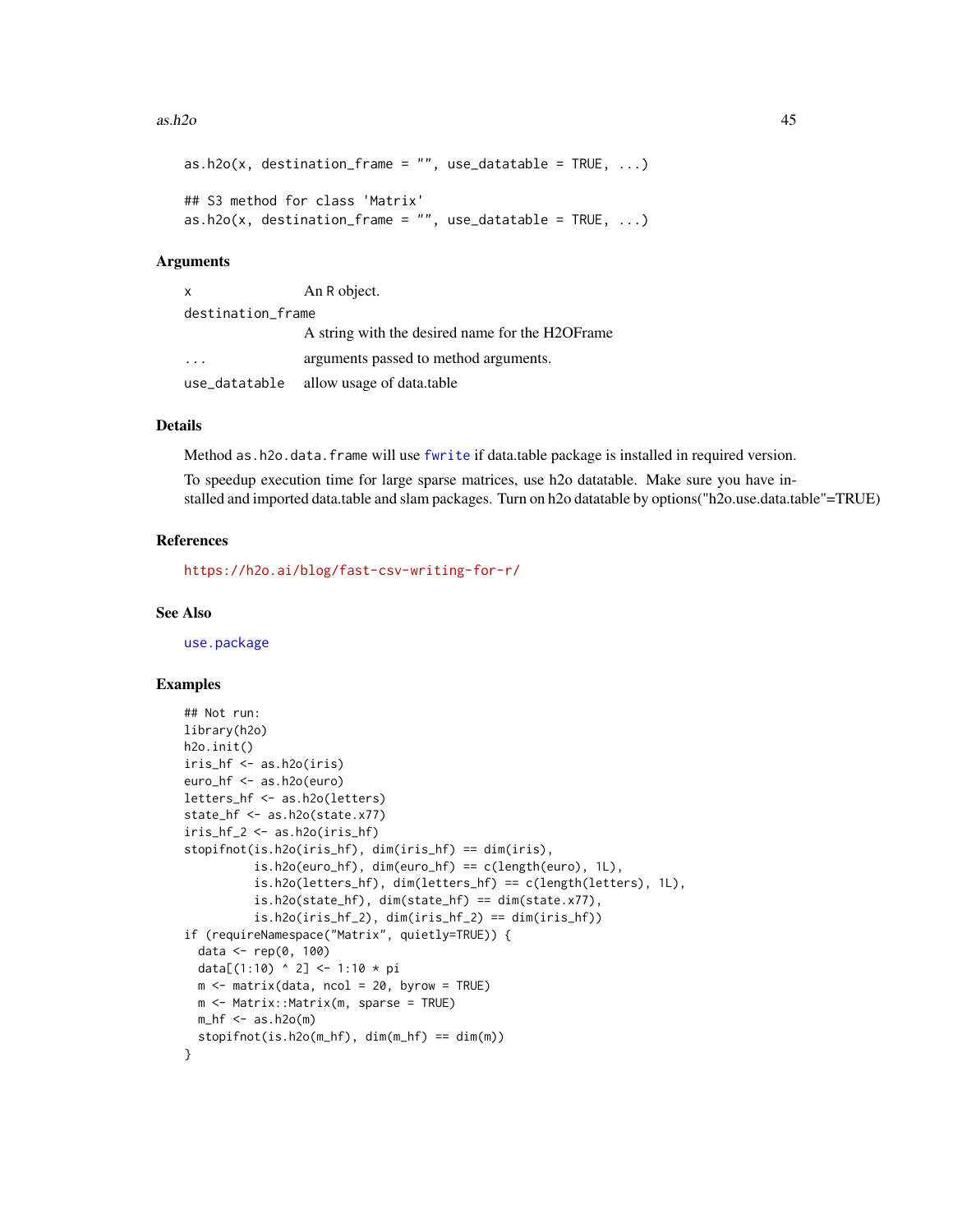## End(Not run)

as.matrix.H2OFrame *Convert an H2OFrame to a matrix*

## Description

Convert an H2OFrame to a matrix

## Usage

## S3 method for class 'H2OFrame' as.matrix $(x, \ldots)$ 

# Arguments

|                         | An H2OFrame object                                      |
|-------------------------|---------------------------------------------------------|
| $\cdot$ $\cdot$ $\cdot$ | Further arguments to be passed down from other methods. |

## Examples

```
## Not run:
library(h2o)
h2o.init()
iris_hf <- as.h2o(iris)
describe <- h2o.describe(iris_hf)
mins = as.matrix(apply(iris_hf, 2, min))
print(mins)
```
## End(Not run)

as.numeric *Convert H2O Data to Numeric*

## Description

Converts an H2O column into a numeric value column. If the column type is enum and you want to convert it to numeric, you should first convert it to character then convert it to numeric. Otherwise, the values may be converted to underlying factor values, not the expected mapped values.

## Usage

as.numeric(x)

#### Arguments

x a column from an H2OFrame data set.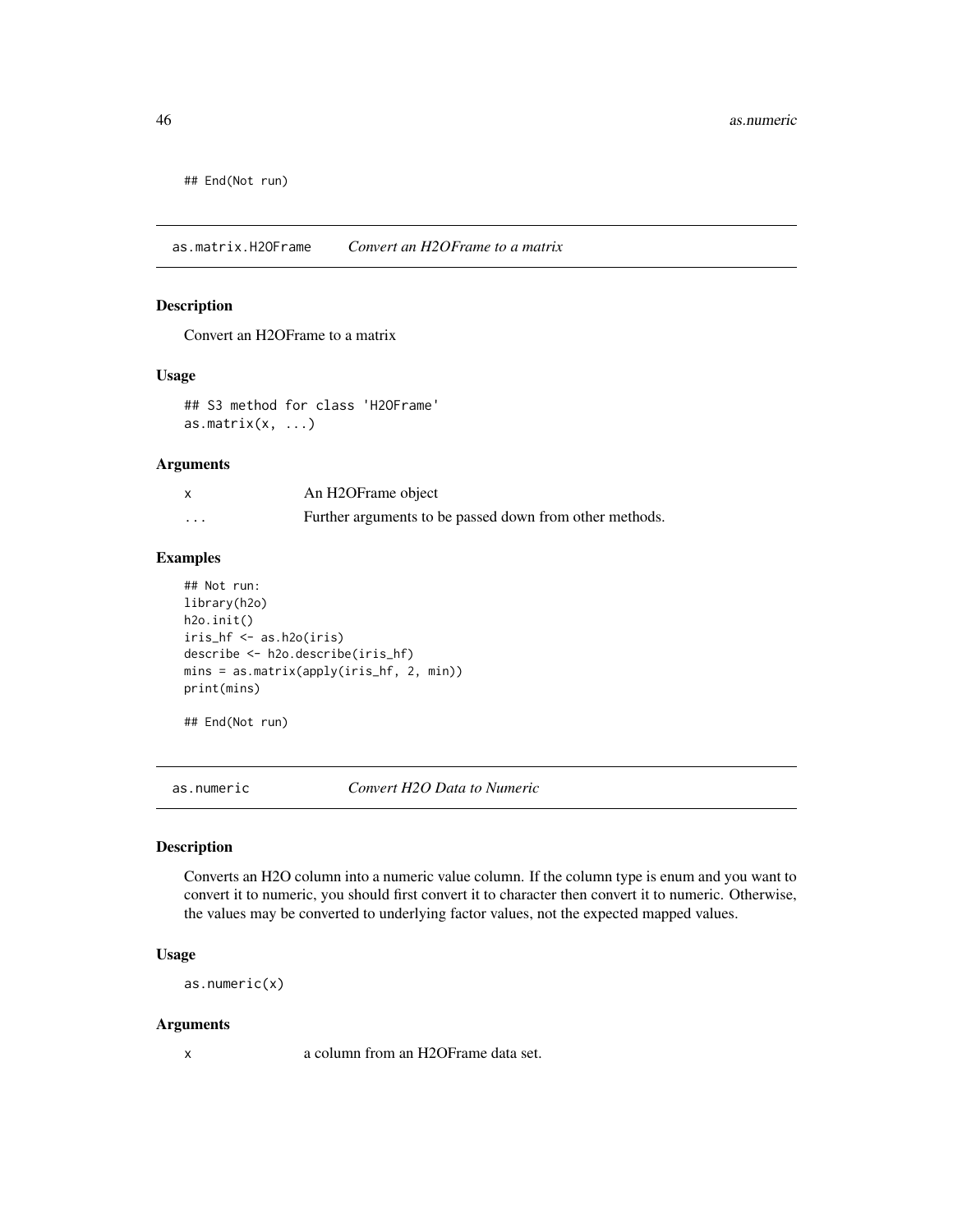## as.vector.H2OFrame 47

## Examples

```
## Not run:
library(h2o)
h2o.init()
prostate_path <- system.file("extdata", "prostate.csv", package = "h2o")
prostate <- h2o.uploadFile(path = prostate_path)
prostate[, 2] <- as.factor (prostate[, 2])
prostate[, 2] <- as.numeric(prostate[, 2])
## End(Not run)
```
as.vector.H2OFrame *Convert an H2OFrame to a vector*

# Description

Convert an H2OFrame to a vector

#### Usage

## S3 method for class 'H2OFrame' as.vector(x,mode)

# Arguments

| $\boldsymbol{\mathsf{x}}$ | An H2OFrame object       |
|---------------------------|--------------------------|
| mode                      | Mode to coerce vector to |

#### Examples

```
## Not run:
library(h2o)
h2o.init()
iris_hf <- as.h2o(iris)
cor_R <- cor(as.matrix(iris[, 1]))
cor_h2o \leftarrow cor(iris_hf[, 1])iris_R_cor <- cor(iris[, 1:4])
iris_H2O_cor <- as.data.frame(cor(iris_hf[, 1:4]))
h2o_vec <- as.vector(unlist(iris_H2O_cor))
r_vec <- as.vector(unlist(iris_R_cor))
```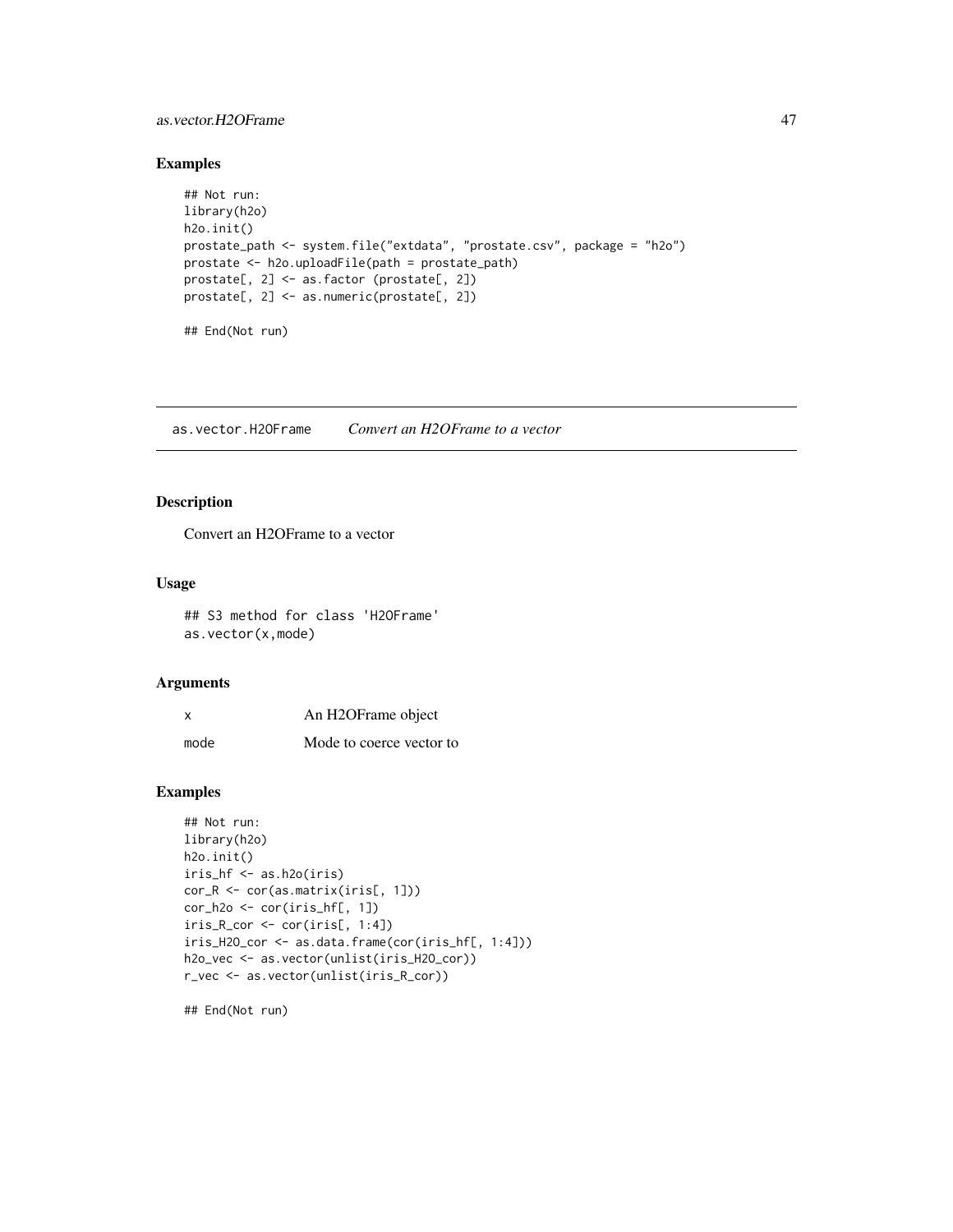Temperature, soil moisture, runoff, and other environmental measurements from the Australia coast. The data is available from https://cs.colby.edu/courses/S11/cs251/labs/lab07/AustraliaSubset.csv.

## Format

A data frame with 251 rows and 8 columns

colnames *Returns the column names of an H2OFrame*

# Description

Returns the column names of an H2OFrame

#### Usage

```
colnames(x, do.NULL = TRUE, prefix = "col")
```
## Arguments

|         | An H2OFrame object.                                      |
|---------|----------------------------------------------------------|
| do.NULL | logical. If FALSE and names are NULL, names are created. |
| prefix  | for created names.                                       |

# Examples

```
## Not run:
library(h2o)
h2o.init()
iris_hf <- as.h2o(iris)
colnames(iris_hf) # Returns "Sepal.Length" "Sepal.Width" "Petal.Length" "Petal.Width" "Species"
```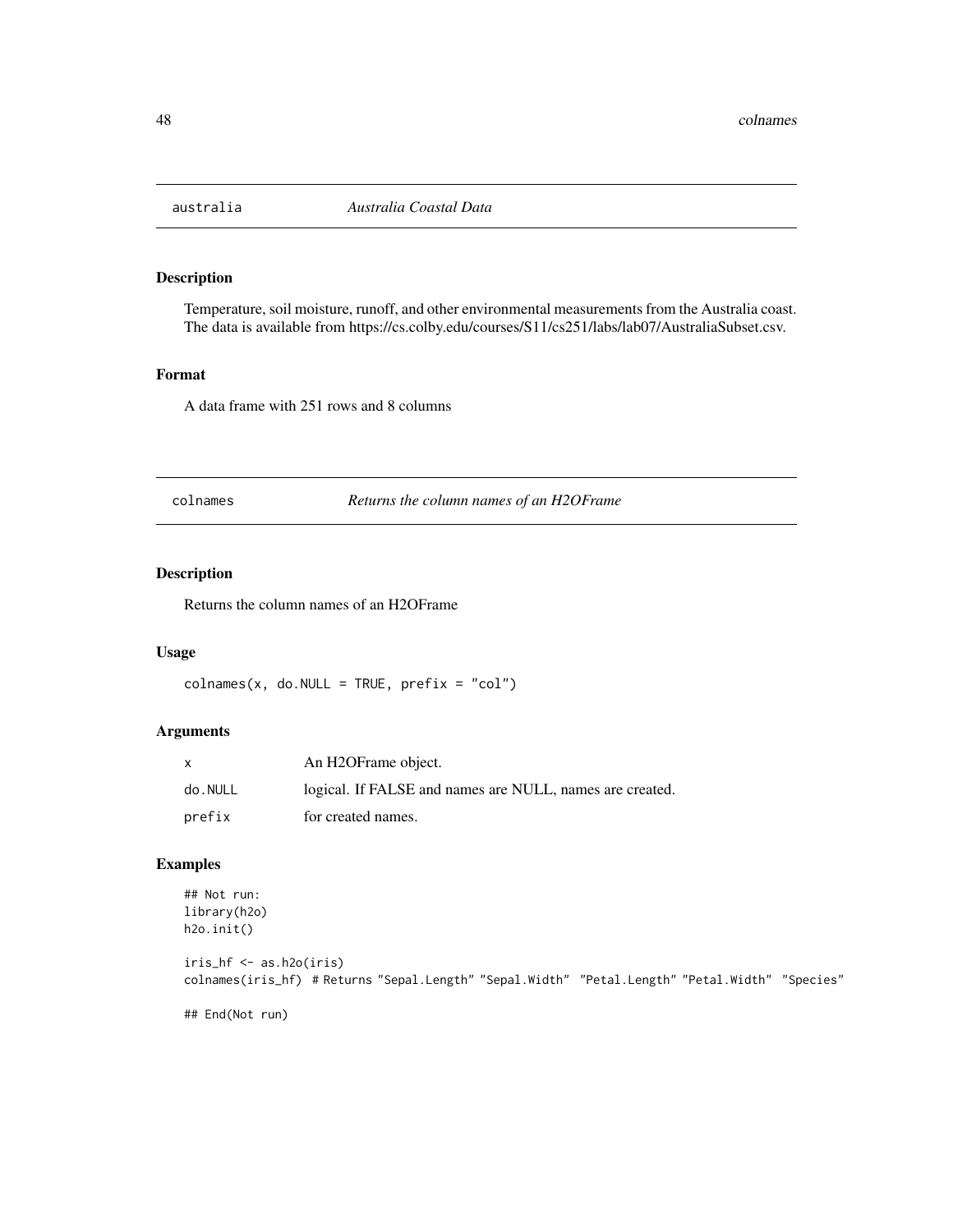Returns the number of rows and columns for an H2OFrame object.

# Usage

## S3 method for class 'H2OFrame' dim(x)

## Arguments

x An H2OFrame object.

# See Also

[dim](#page-0-0) for the base R method.

# Examples

```
## Not run:
library(h2o)
h2o.init()
iris_hf <- as.h2o(iris)
dim(iris_hf)
## End(Not run)
```
dimnames.H2OFrame *Column names of an H2OFrame*

## Description

Set column names of an H2O Frame

# Usage

```
## S3 method for class 'H2OFrame'
dimnames(x)
```
# Arguments

x An H2OFrame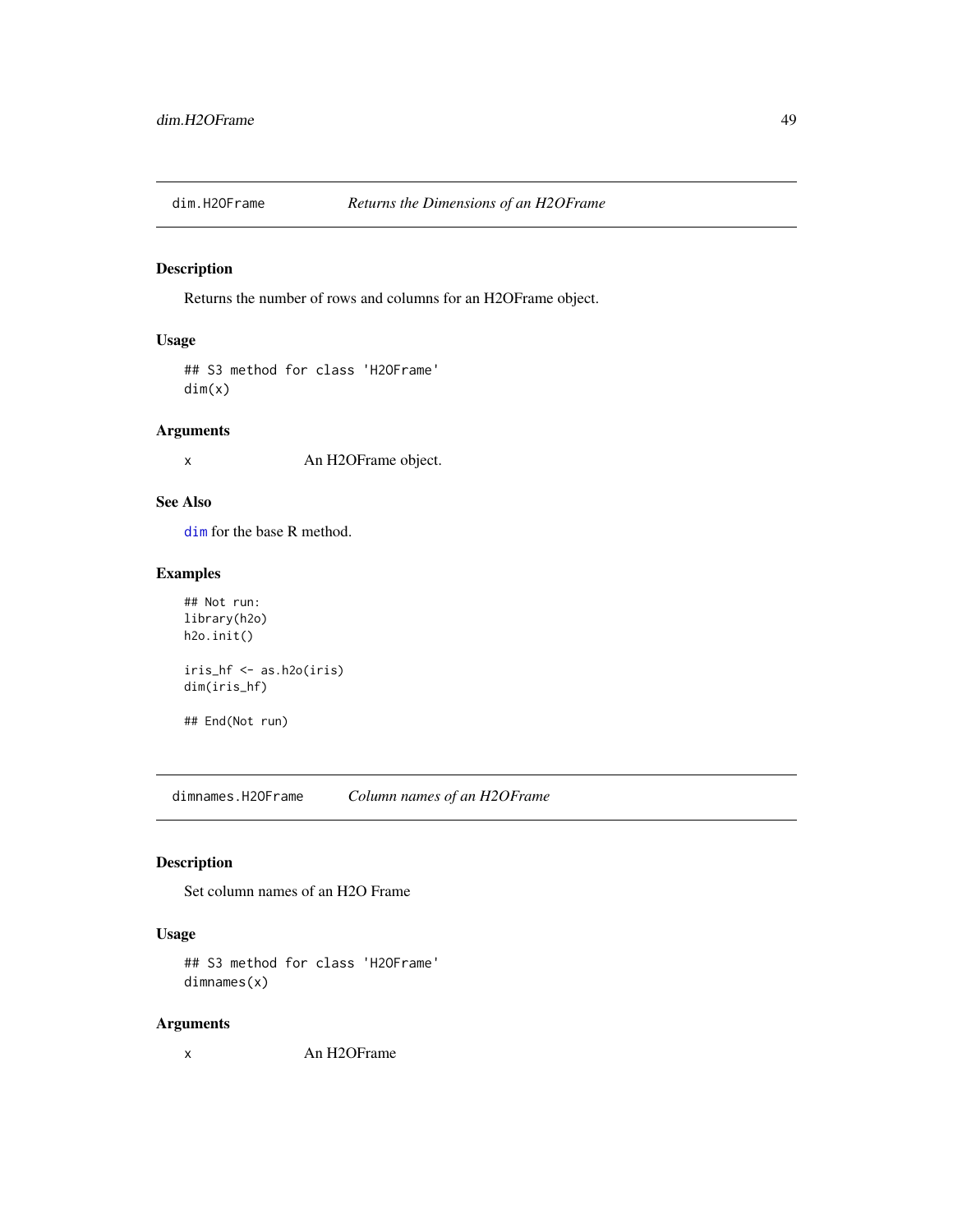## Examples

```
## Not run:
library(h2o)
h2o.init()
n < -2000# Generate variables V1, ... V10
X \leftarrow matrix(rnorm(10 * n), n, 10)# y = +1 if sum_i x_{ij}^2 > chisq median on 10 df
y \leq - rep(-1, n)
y[apply(X*X, 1, sum) > qchisq(.5, 10)] <- 1
# Assign names to the columns of X:
dimnames(X)[[2]] <- c("V1", "V2", "V3", "V4", "V5", "V6", "V7", "V8", "V9", "V10")
## End(Not run)
```
feature\_frequencies.H2OModel

*Retrieve the number of occurrences of each feature for given observations Available for GBM, Random Forest and Isolation Forest models.*

## Description

Retrieve the number of occurrences of each feature for given observations Available for GBM, Random Forest and Isolation Forest models.

## Usage

feature\_frequencies.H2OModel(object, newdata, ...)

h2o.feature\_frequencies(object, newdata, ...)

#### Arguments

| obiect   | a fitted H2OModel object for which prediction is desired                  |
|----------|---------------------------------------------------------------------------|
| newdata  | An H2OF rame object in which to look for variables with which to predict. |
| $\cdots$ | additional arguments to pass on.                                          |

## Value

Returns an H2OFrame contain per-feature frequencies on the predict path for each input row.

## See Also

[h2o.gbm](#page-153-0) and [h2o.randomForest](#page-304-0) for model generation in h2o.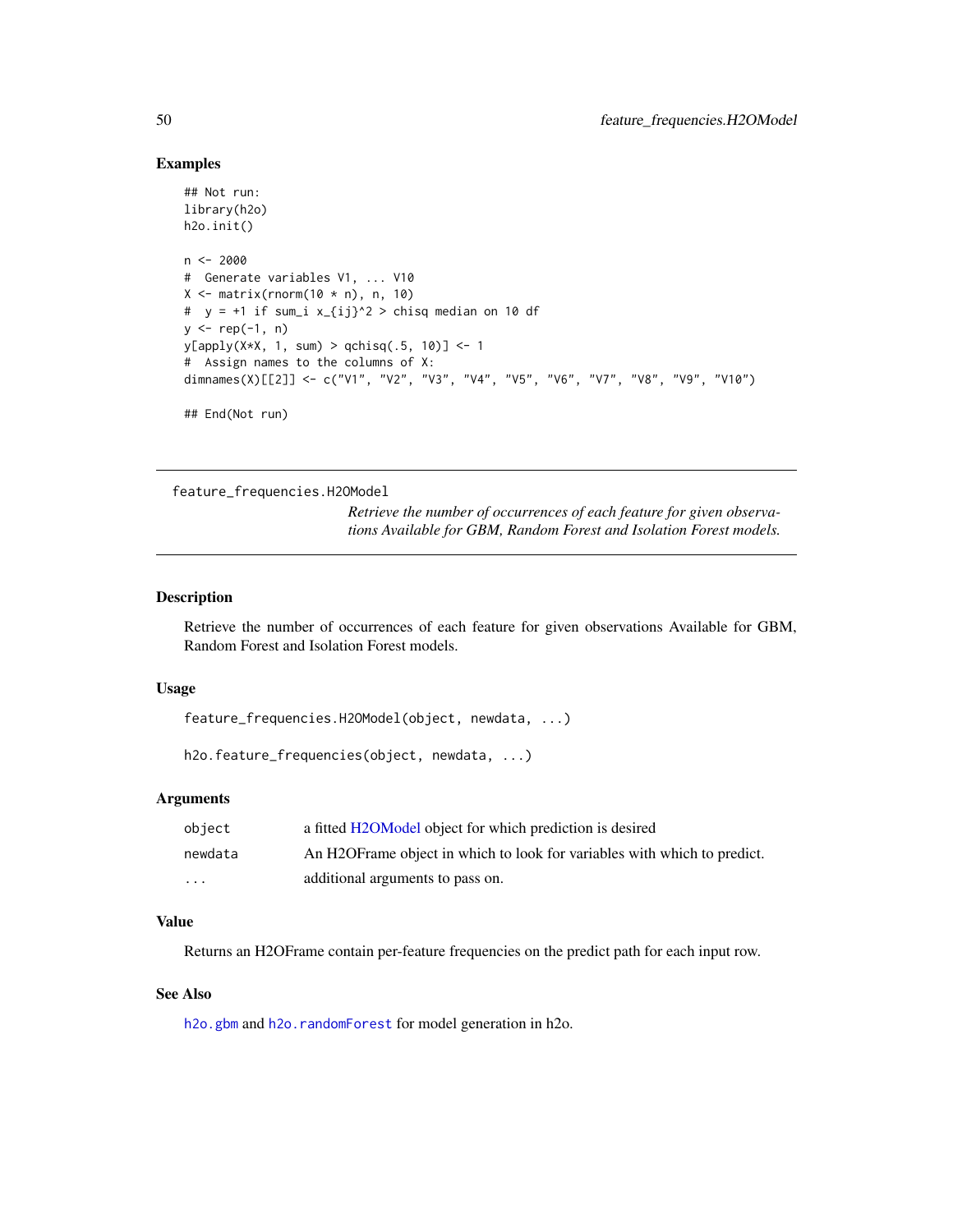generate\_col\_ind *CHeck to see if the column names/indices entered is valid for the dataframe given. This is an internal function*

## Description

CHeck to see if the column names/indices entered is valid for the dataframe given. This is an internal function

## Usage

generate\_col\_ind(data, by)

# Arguments

| data | The H2OFrame whose column names or indices are entered as a list |
|------|------------------------------------------------------------------|
| bv   | The column names/indices in a list.                              |

| Get the seed from H2OModel which was used during training. If a          |
|--------------------------------------------------------------------------|
| user does not set the seed parameter before training, the seed is auto-  |
| generated. It returns seed as the string if the value is bigger than the |
| integer. For example, an autogenerated seed is always long so that the   |
| seed in R is a string.                                                   |
|                                                                          |

# Description

Get the seed from H2OModel which was used during training. If a user does not set the seed parameter before training, the seed is autogenerated. It returns seed as the string if the value is bigger than the integer. For example, an autogenerated seed is always long so that the seed in R is a string.

# Usage

```
get_seed.H2OModel(object)
```

```
h2o.get_seed(object)
```
# Arguments

object a fitted [H2OModel](#page-415-0) object.

## Value

Returns seed to be used during training a model. Could be numeric or string.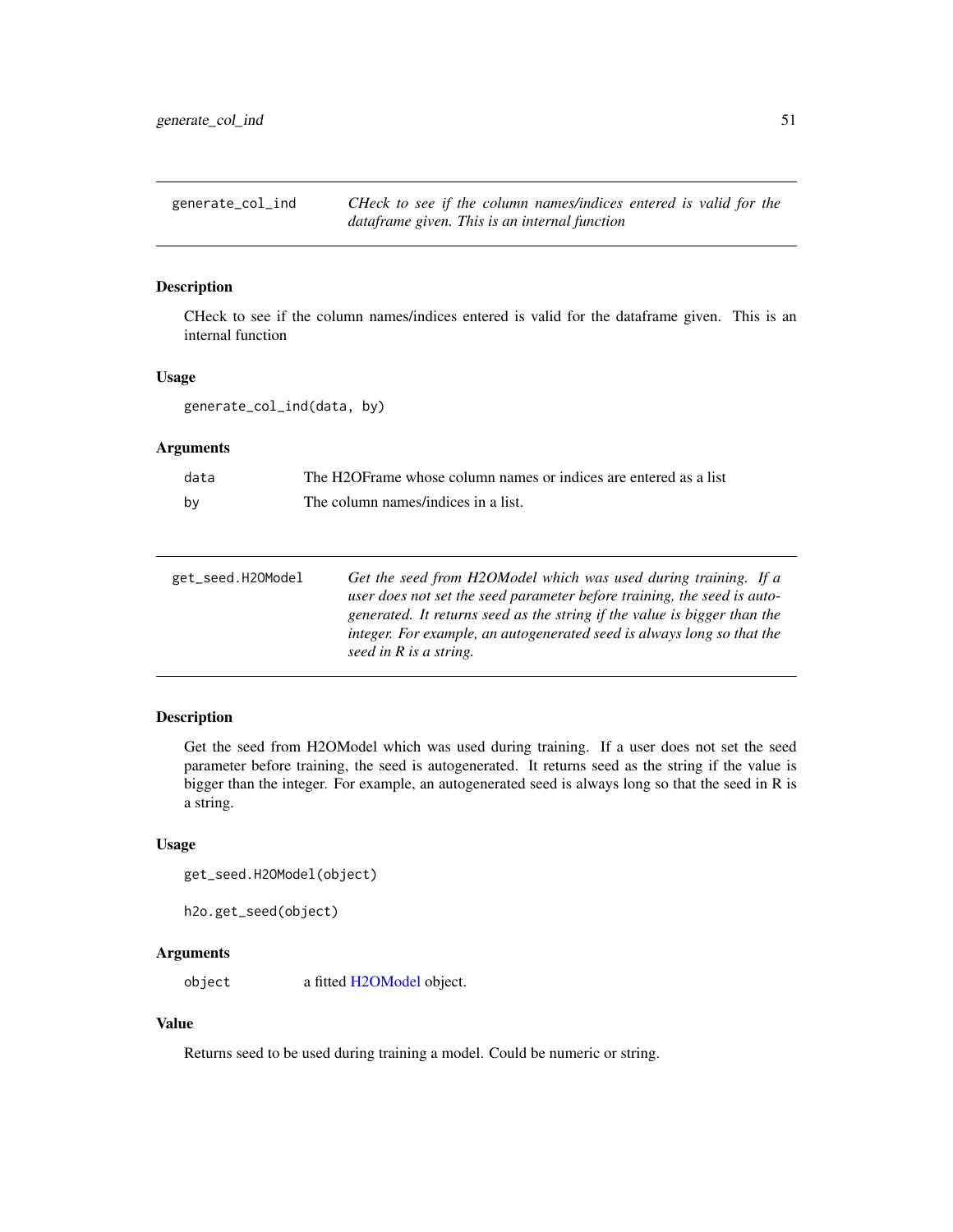$52$  h2o.abs

## Examples

```
## Not run:
library(h2o)
h2o.init()
prostate_path <- system.file("extdata", "prostate.csv", package = "h2o")
prostate <- h2o.uploadFile(path = prostate_path)
prostate$CAPSULE <- as.factor(prostate$CAPSULE)
prostate_gbm <- h2o.gbm(3:9, "CAPSULE", prostate)
seed <- h2o.get_seed(prostate_gbm)
```
## End(Not run)

h2o.abs *Compute the absolute value of x*

## Description

Compute the absolute value of x

## Usage

h2o.abs(x)

#### Arguments

x An H2OFrame object.

## See Also

[MathFun](#page-0-0) for the base R implementation, abs().

### Examples

```
## Not run:
library(h2o)
h2o.init()
url <- "https://s3.amazonaws.com/h2o-public-test-data/smalldata/gbm_test/smtrees.csv"
smtrees_hf <- h2o.importFile(url)
smtrees_df <- read.csv(
  "https://s3.amazonaws.com/h2o-public-test-data/smalldata/gbm_test/smtrees.csv")
model \leq h2o.gbm(x = c("girth", "height"), y = "vol", ntrees = 3, max_depth = 1,
                 distribution = "gaussian", min_rows = 2, learn_rate = .1,
                 training_frame = smtrees_hf)
pred <- as.data.frame(predict(model, newdata = smtrees_hf))
diff <- pred - smtrees_df[, 4]
diff_abs <- abs(diff)
print(diff_abs)
```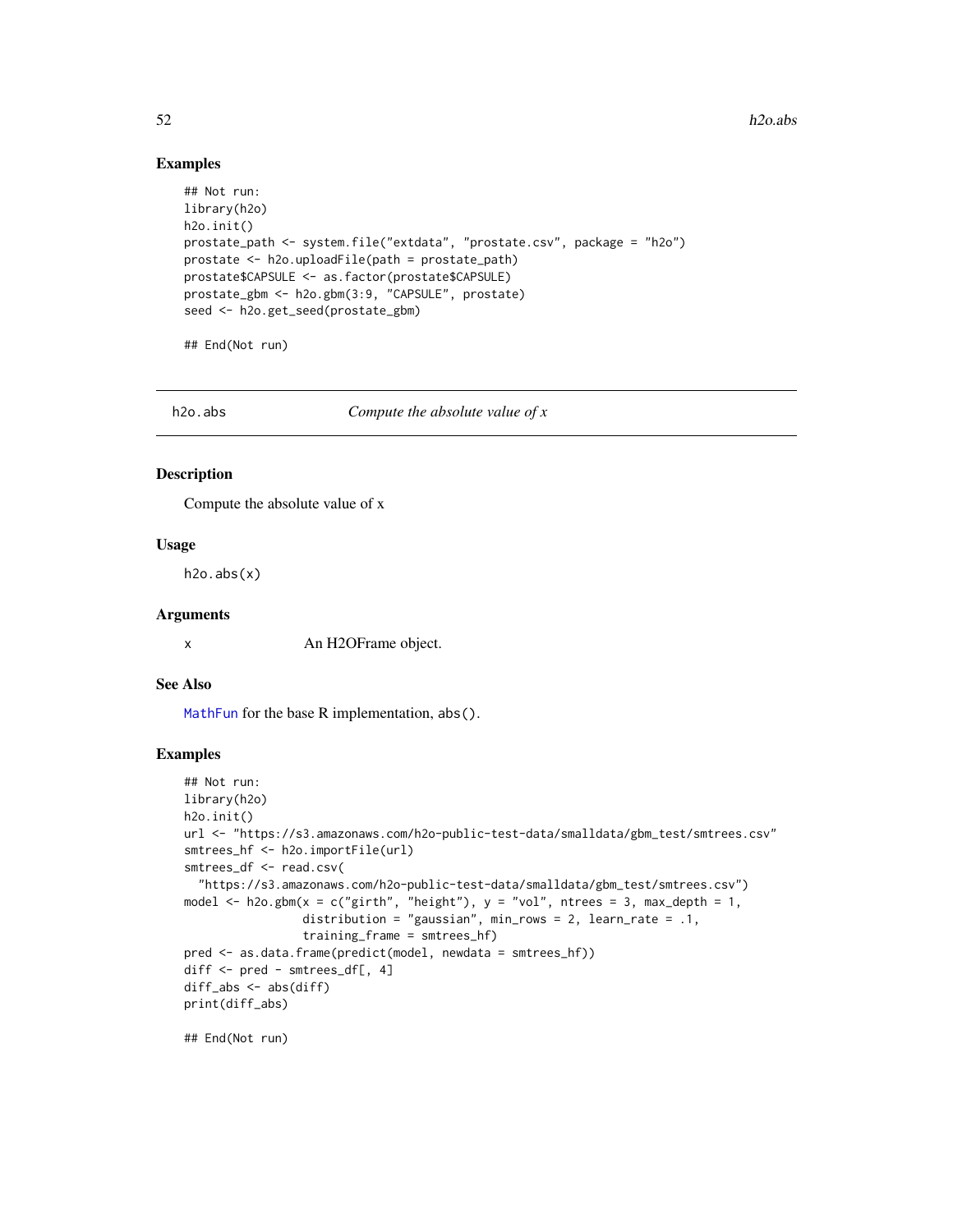Compute the arc cosine of x

#### Usage

h2o.acos(x)

#### Arguments

x An H2OFrame object.

# See Also

[Trig](#page-0-0) for the base R implementation, acos().

## Examples

```
## Not run:
h2o.init()
prostate_path <- system.file("extdata", "prostate.csv", package = "h2o")
prostate <- h2o.uploadFile(path = prostate_path)
h2o.acos(prostate[, 2])
```
## End(Not run)

h2o.aecu *Retrieve the default AECU (Average Excess Cumulative Uplift = area between AUUC and random AUUC)*

#### Description

Retrieves the AECU value from an [H2OBinomialUpliftMetrics.](#page-416-0) You need to specificy the type of AECU using metric parameter. Defaults "qini". Qini AECU equals the Qini value. If "train" and "valid" parameters are FALSE (default), then the training AECU value is returned. If more than one parameter is set to TRUE, then a named vector of AECUs are returned, where the names are "train", "valid".

#### Usage

```
h2o.aecu(object, train = FALSE, valid = FALSE, metric = "qini")
```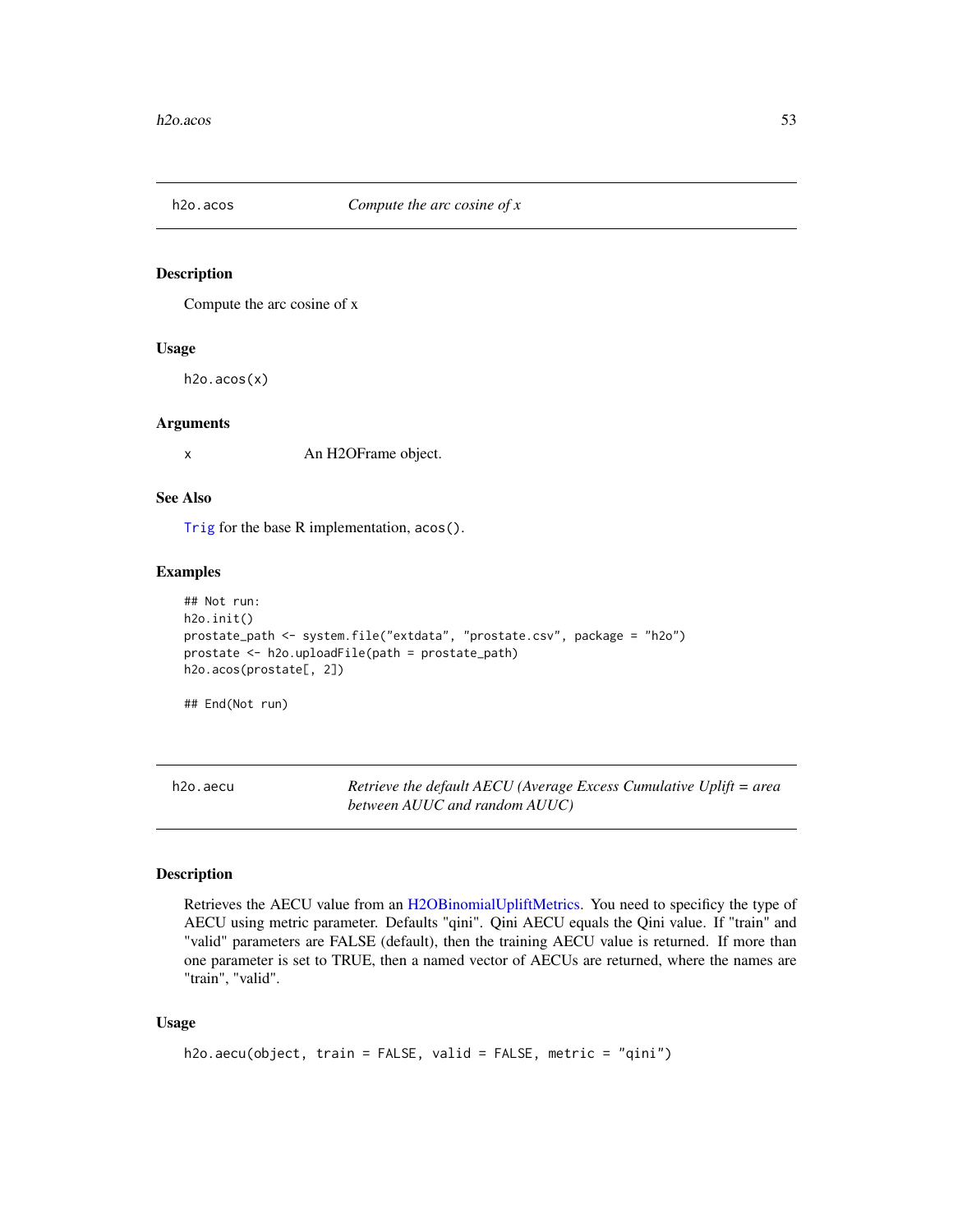#### **Arguments**

| object | An H2OBinomialUpliftMetrics                                                       |
|--------|-----------------------------------------------------------------------------------|
| train  | Retrieve the training AECU                                                        |
| valid  | Retrieve the validation AECU                                                      |
| metric | Specify metric of AECU. Posibilities are "qini", "lift", "gain", defaults "qini". |
|        |                                                                                   |

#### Examples

```
## Not run:
library(h2o)
h2o.init()
f <- "https://s3.amazonaws.com/h2o-public-test-data/smalldata/uplift/criteo_uplift_13k.csv"
train <- h2o.importFile(f)
train$treatment <- as.factor(train$treatment)
train$conversion <- as.factor(train$conversion)
model <- h2o.upliftRandomForest(training_frame=train, x=sprintf("f%s",seq(0:10)), y="conversion",
                                ntrees=10, max_depth=5, treatment_column="treatment",
                                auuc_type="AUTO")
perf <- h2o.performance(model, train=TRUE)
h2o.aecu(perf)
## End(Not run)
```

| h2o.aecu table | Retrieve the all types of AECU (average excess cumulative uplift) |  |  |  |
|----------------|-------------------------------------------------------------------|--|--|--|
|                | value in a table                                                  |  |  |  |

# Description

Retrieves the all types of AECU value in a table from an [H2OBinomialUpliftMetrics.](#page-416-0) If "train" and "valid" parameters are FALSE (default), then the training AECU values are returned. If more than one parameter is set to TRUE, then a named vector of AECU values are returned, where the names are "train", "valid".

## Usage

h2o.aecu\_table(object, train = FALSE, valid = FALSE)

# Arguments

| object | An H2OBinomialUpliftMetrics               |
|--------|-------------------------------------------|
| train  | Retrieve the training AECU values table   |
| valid  | Retrieve the validation AECU values table |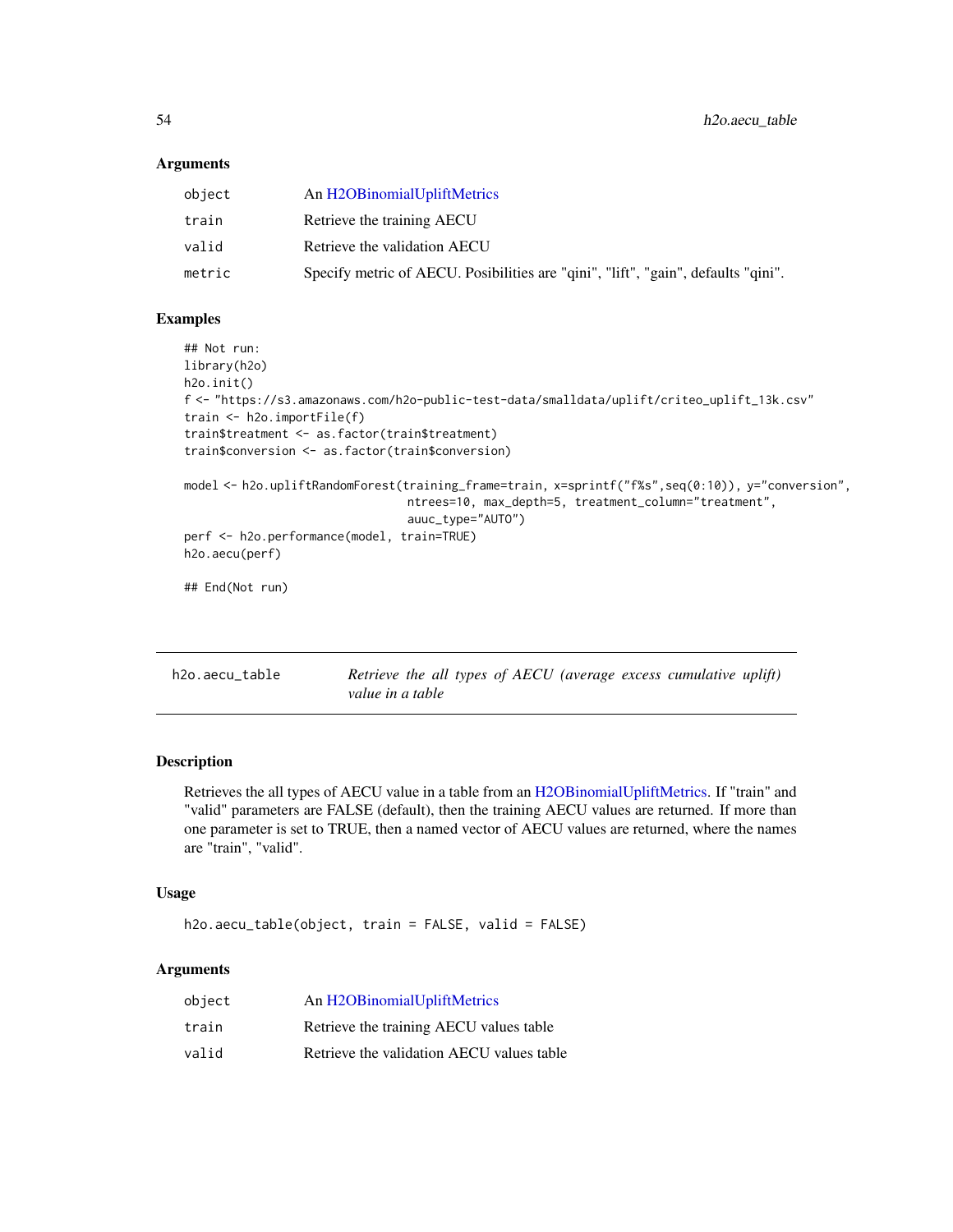# h2o.aggregated\_frame 55

#### Examples

```
## Not run:
library(h2o)
h2o.init()
f <- "https://s3.amazonaws.com/h2o-public-test-data/smalldata/uplift/criteo_uplift_13k.csv"
train <- h2o.importFile(f)
train$treatment <- as.factor(train$treatment)
train$conversion <- as.factor(train$conversion)
model <- h2o.upliftRandomForest(training_frame=train, x=sprintf("f%s",seq(0:10)), y="conversion",
                                ntrees=10, max_depth=5, treatment_column="treatment",
                                auuc_type="AUTO")
perf <- h2o.performance(model, train=TRUE)
h2o.aecu_table(perf)
## End(Not run)
```
h2o.aggregated\_frame *Retrieve an aggregated frame from an Aggregator model*

# Description

Retrieve an aggregated frame from the Aggregator model and use it to create a new frame.

## Usage

h2o.aggregated\_frame(model)

#### **Arguments**

model an [H2OClusteringModel](#page-408-0) corresponding from a h2o. aggregator call.

#### Examples

```
## Not run:
library(h2o)
h2o.init()
df <- h2o.createFrame(rows = 100,
                      \text{cols} = 5,
                      categorical_fraction = 0.6,
                      integer_fraction = 0,binary_fraction = 0,
                       real_range = 100,
                       integer_range = 100,
                      missing_fraction = 0)
target_num_exemplars = 1000
rel_tol_num_exemplars = 0.5
encoding = "Eigen"
agg <- h2o.aggregator(training_frame = df,
```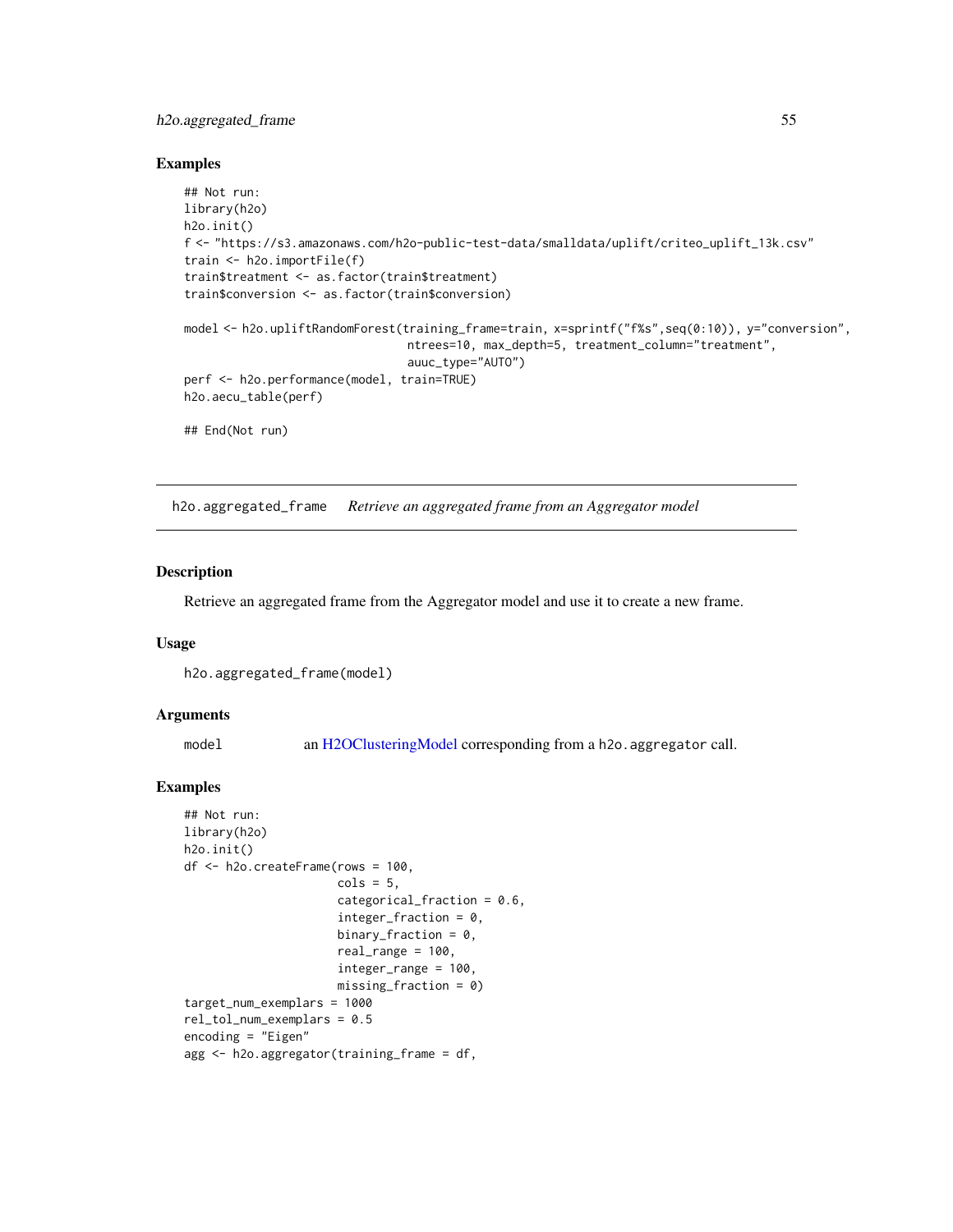```
target_num_exemplars = target_num_exemplars,
                     rel_tol_num_exemplars = rel_tol_num_exemplars,
                     categorical_encoding = encoding)
# Use the aggregated frame to create a new dataframe
new_df <- h2o.aggregated_frame(agg)
```
## End(Not run)

h2o.aggregator *Build an Aggregated Frame*

## Description

Builds an Aggregated Frame of an H2OFrame.

#### Usage

```
h2o.aggregator(
  training_frame,
 x,
 model_id = NULL,ignore_const_cols = TRUE,
  target_num_exemplars = 5000,
  rel_tol_num_exemplars = 0.5,
  transform = c("NONE", "STANDARDIZE", "NORMALIZE", "DEMEAN", "DESCALE"),
  categorical_encoding = c("AUTO", "Enum", "OneHotInternal", "OneHotExplicit",
    "Binary", "Eigen", "LabelEncoder", "SortByResponse", "EnumLimited"),
  save_mapping_frame = FALSE,
  num_iteration_without_new_exemplar = 500,
  export_checkpoints_dir = NULL
)
```
## Arguments

|                       | training frame Id of the training data frame.                                                                                      |  |  |
|-----------------------|------------------------------------------------------------------------------------------------------------------------------------|--|--|
| x                     | A vector containing the character names of the predictors in the model.                                                            |  |  |
| $model_id$            | Destination id for this model; auto-generated if not specified.                                                                    |  |  |
| ignore_const_cols     |                                                                                                                                    |  |  |
|                       | Logical. Ignore constant columns. Defaults to TRUE.                                                                                |  |  |
| target_num_exemplars  |                                                                                                                                    |  |  |
|                       | Targeted number of exemplars Defaults to 5000.                                                                                     |  |  |
| rel_tol_num_exemplars |                                                                                                                                    |  |  |
|                       | Relative tolerance for number of exemplars (e.g, $0.5$ is $+/-50$ percents) Defaults<br>to $0.5$ .                                 |  |  |
| transform             | Transformation of training data Must be one of: "NONE", "STANDARDIZE",<br>"NORMALIZE", "DEMEAN", "DESCALE". Defaults to NORMALIZE. |  |  |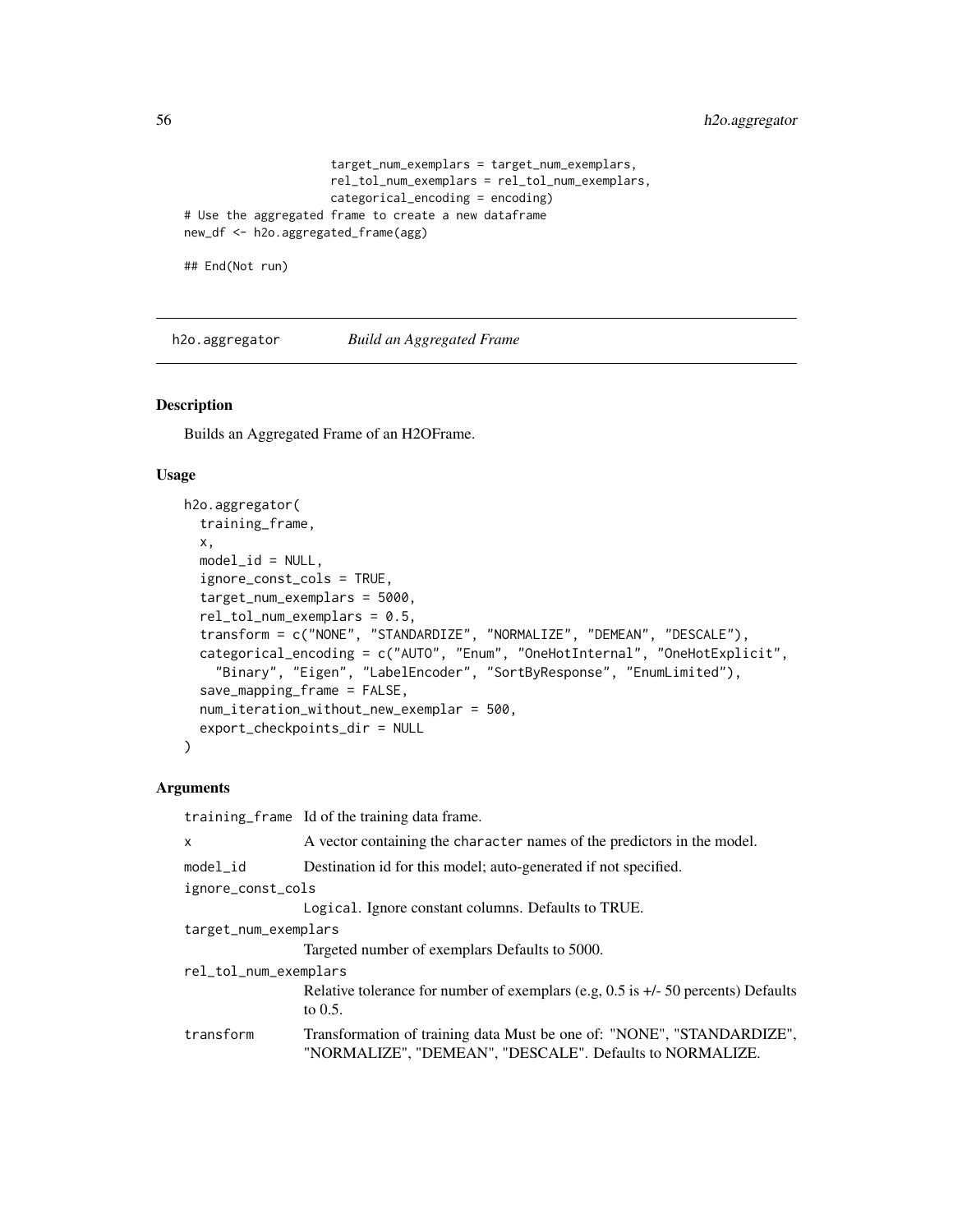#### h2o.aic 57

categorical\_encoding

Encoding scheme for categorical features Must be one of: "AUTO", "Enum", "OneHotInternal", "OneHotExplicit", "Binary", "Eigen", "LabelEncoder", "Sort-ByResponse", "EnumLimited". Defaults to AUTO.

save\_mapping\_frame

Logical. Whether to export the mapping of the aggregated frame Defaults to FALSE.

num\_iteration\_without\_new\_exemplar

The number of iterations to run before aggregator exits if the number of exemplars collected didn't change Defaults to 500.

export\_checkpoints\_dir

Automatically export generated models to this directory.

## Examples

```
## Not run:
library(h2o)
h2o.init()
df <- h2o.createFrame(rows = 100,
                      cols = 5,
                      categorical_fraction = 0.6,
                      integer_fraction = 0,
                      binary_fraction = 0,
                      real_range = 100,
                      integer_range = 100,
                      missing_fraction = 0)
target_num_exemplars = 1000
rel_tol_num_exemplars = 0.5
encoding = "Eigen"
agg <- h2o.aggregator(training_frame = df,
                     target_num_exemplars = target_num_exemplars,
                     rel_tol_num_exemplars = rel_tol_num_exemplars,
                     categorical_encoding = encoding)
```
## End(Not run)

h2o.aic *Retrieve the Akaike information criterion (AIC) value*

# **Description**

Retrieves the AIC value. If "train", "valid", and "xval" parameters are FALSE (default), then the training AIC value is returned. If more than one parameter is set to TRUE, then a named vector of AICs are returned, where the names are "train", "valid" or "xval".

### Usage

```
h2o.aic(object, train = FALSE, valid = FALSE, xval = FALSE)
```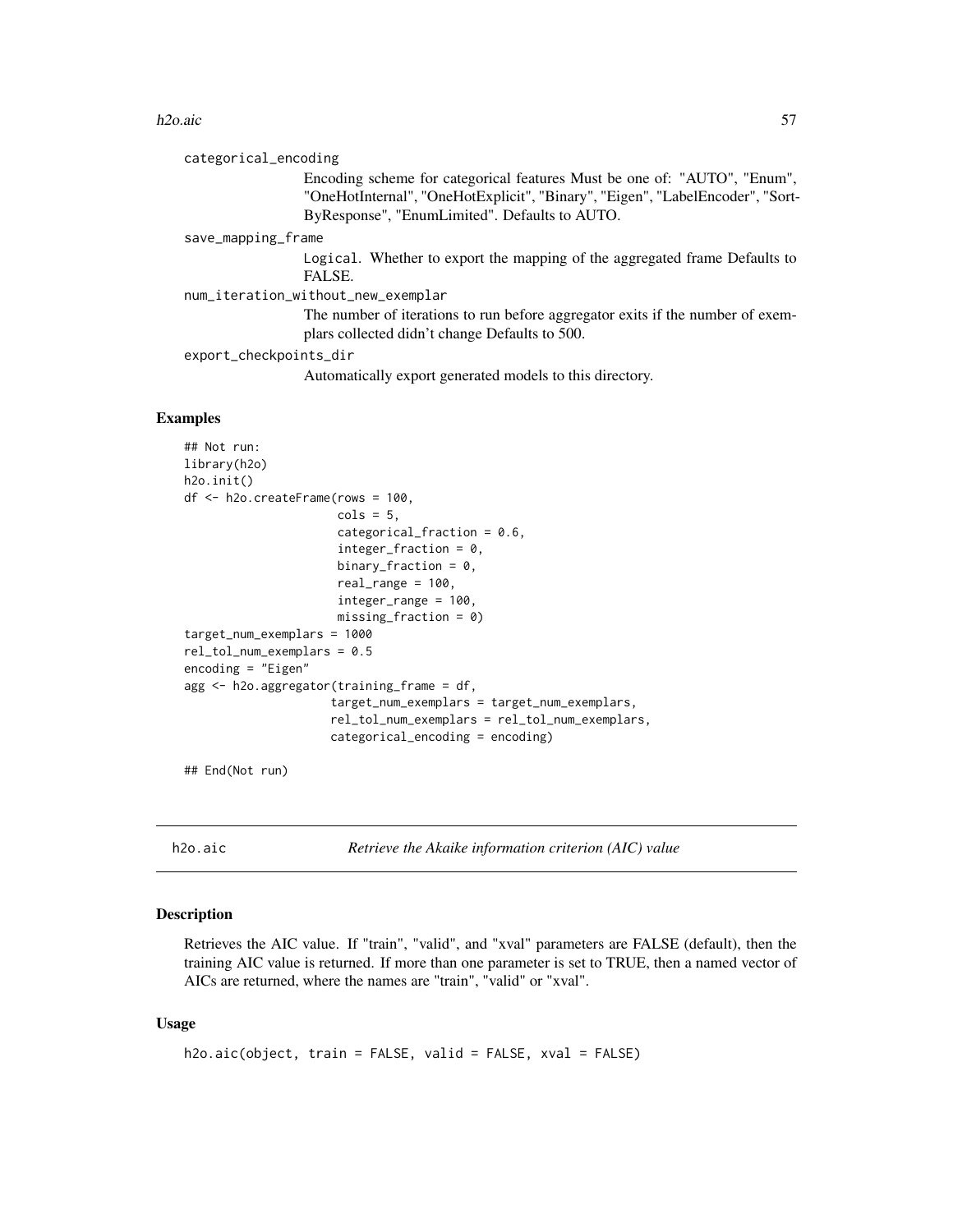## Arguments

| object | An H2OModel or H2OModelMetrics.   |
|--------|-----------------------------------|
| train  | Retrieve the training AIC         |
| valid  | Retrieve the validation AIC       |
| xval   | Retrieve the cross-validation AIC |

# Examples

```
## Not run:
library(h2o)
h2o.init()
prostate_path <- system.file("extdata", "prostate.csv", package = "h2o")
prostate <- h2o.uploadFile(path = prostate_path)
p_sid <- h2o.runif(prostate)
prostate_train <- prostate[p_sid > .2,]
prostate_glm <- h2o.glm(x = 3:7, y = 2, training-frame = prostate_train)aic_basic <- h2o.aic(prostate_glm)
print(aic_basic)
```
## End(Not run)

h2o.all *Given a set of logical vectors, are all of the values true?*

# Description

Given a set of logical vectors, are all of the values true?

#### Usage

h2o.all(x)

## Arguments

x An H2OFrame object.

## See Also

[all](#page-0-0) for the base R implementation.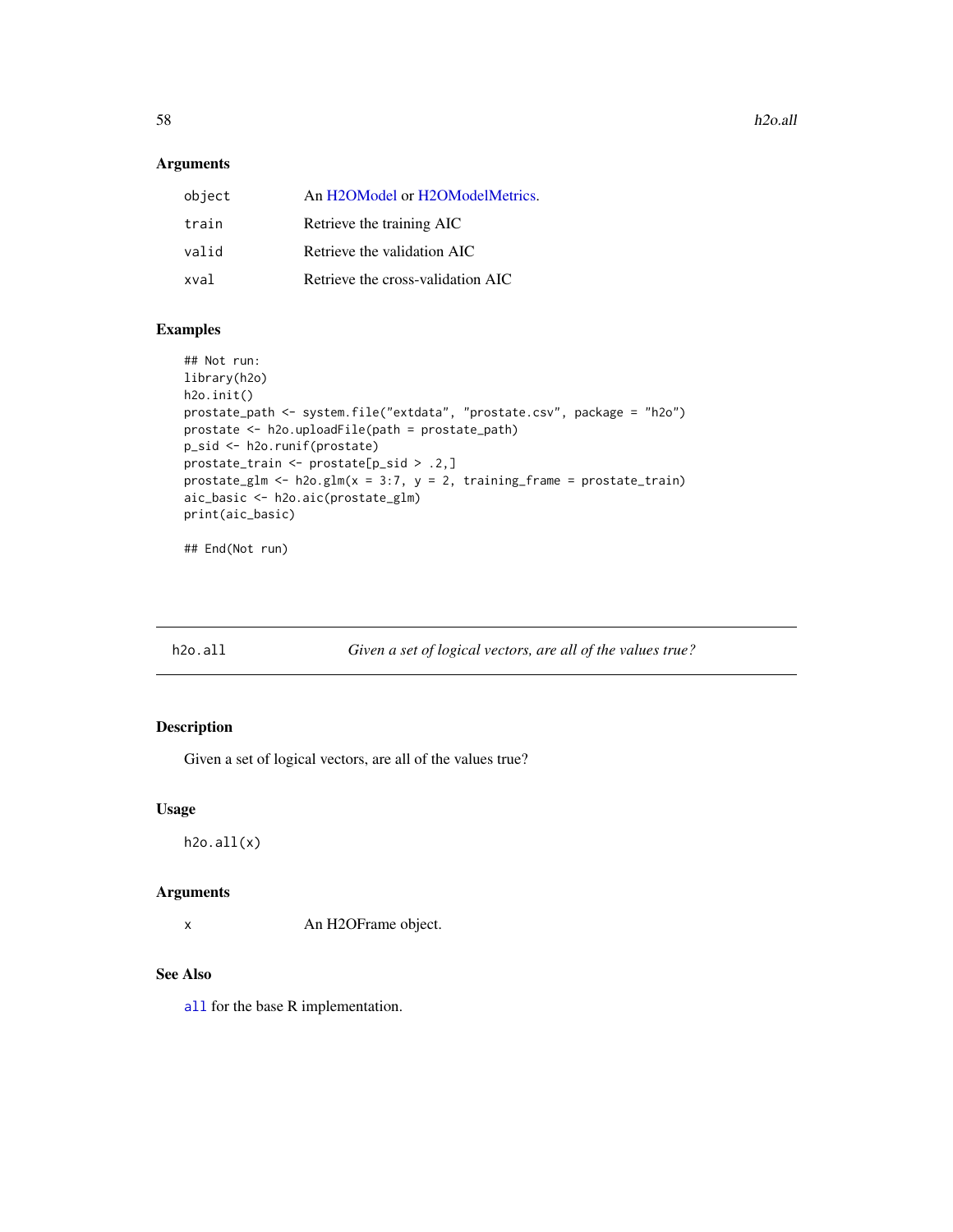Detect anomalies in an H2O dataset using an H2O deep learning model with auto-encoding.

## Usage

```
h2o.anomaly(object, data, per_feature = FALSE)
```
## Arguments

| object      | An H2OAutoEncoderModel object that represents the model to be used for<br>anomaly detection. |
|-------------|----------------------------------------------------------------------------------------------|
| data        | An H2OFrame object.                                                                          |
| per_feature | Whether to return the per-feature squared reconstruction error                               |

# Value

Returns an H2OFrame object containing the reconstruction MSE or the per-feature squared error.

#### See Also

[h2o.deeplearning](#page-114-0) for making an H2OAutoEncoderModel.

#### Examples

```
## Not run:
library(h2o)
h2o.init()
prostate_path = system.file("extdata", "prostate.csv", package = "h2o")
prostate = h2o.importFile(path = prostate_path)
prostate_dl = h2o.deeplearning(x = 3:9, training_frame = prostate, autoencoder = TRUE,
                               hidden = c(10, 10), epochs = 5)
prostate_anon = h2o.anomaly(prostate_dl, prostate)
head(prostate_anon)
prostate_anon_per_feature = h2o.anomaly(prostate_dl, prostate, per_feature = TRUE)
head(prostate_anon_per_feature)
```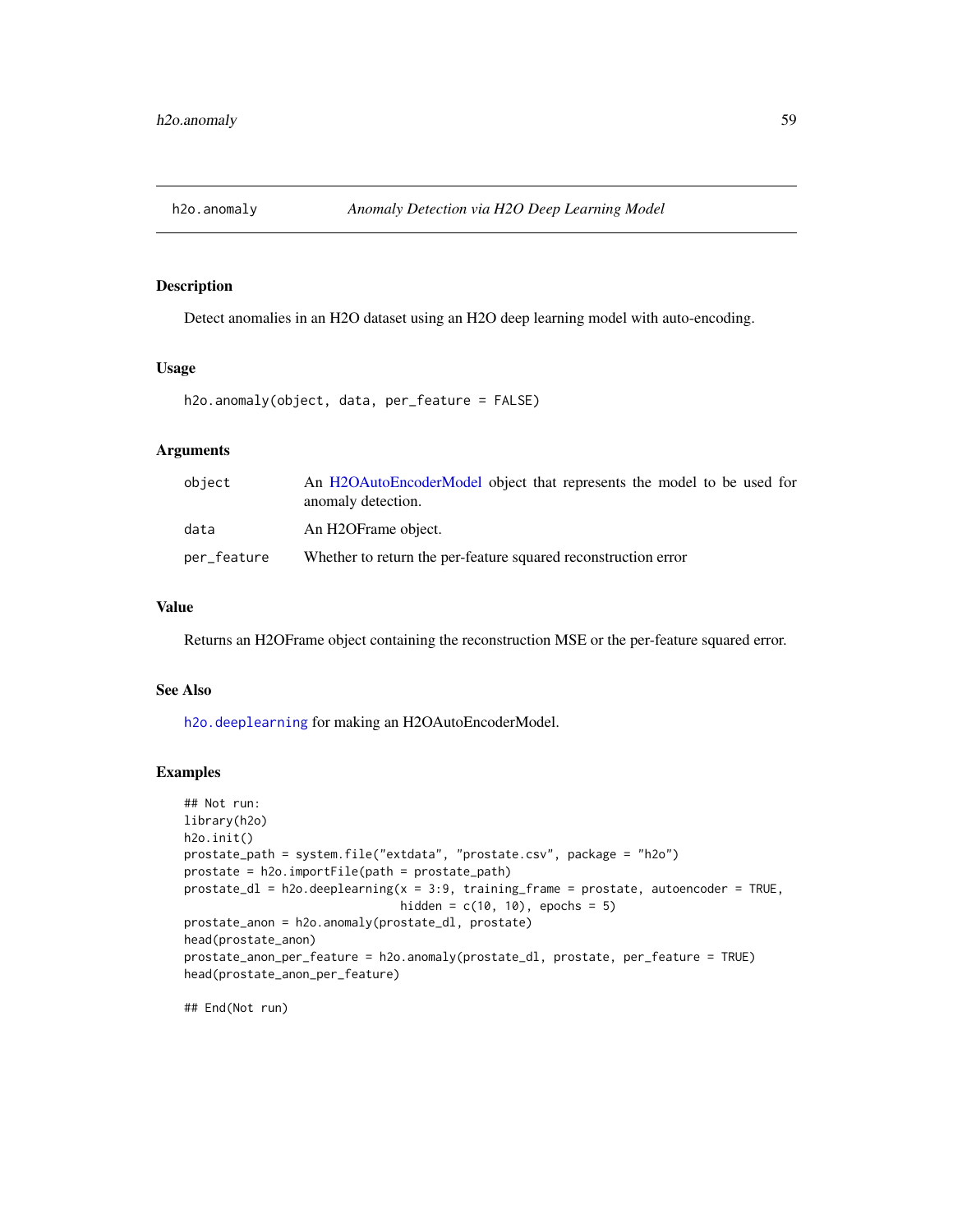h2o.anovaglm *H2O ANOVAGLM is used to calculate Type III SS which is used to evaluate the contributions of individual predictors and their interactions to a model. Predictors or interactions with negligible contributions to the model will have high p-values while those with more contributions will have low p-values.*

## Description

H2O ANOVAGLM is used to calculate Type III SS which is used to evaluate the contributions of individual predictors and their interactions to a model. Predictors or interactions with negligible contributions to the model will have high p-values while those with more contributions will have low p-values.

#### Usage

```
h2o.anovaglm(
  x,
 y,
  training_frame,
  model_id = NULL,seed = -1,
  ignore_const_cols = TRUE,
  score_each_iteration = FALSE,
  offset_column = NULL,
  weights_column = NULL,
 family = c("AUTO", "gaussian", "binomial", "fractionalbinomial", "quasibinomial",
    "poisson", "gamma", "tweedie", "negativebinomial"),
  tweedie_variance_power = 0,
  tweedie_link_power = 1,
  theta = 0.
  solver = c("AUTO", "IRLSM", "L_BFGS", "COORDINATE_DESCENT_NAIVE",
    "COORDINATE_DESCENT", "GRADIENT_DESCENT_LH", "GRADIENT_DESCENT_SQERR"),
  missing_values_handling = c("MeanImputation", "Skip", "PlugValues"),
  plug_values = NULL,
  compute_p_values = TRUE,
  standardize = TRUE,
  non_negative = FALSE,
  max\_iterations = 0,
  link = c("family_default", "identity", "logit", "log", "inverse", "tweedie",
    "ologit"),
  prior = 0,
  alpha = NULL,
  lambda = c(0),
  lambda_search = FALSE,
  stopping_rounds = 0,
 stopping_metric = c("AUTO", "deviance", "logloss", "MSE", "RMSE", "MAE", "RMSLE",
```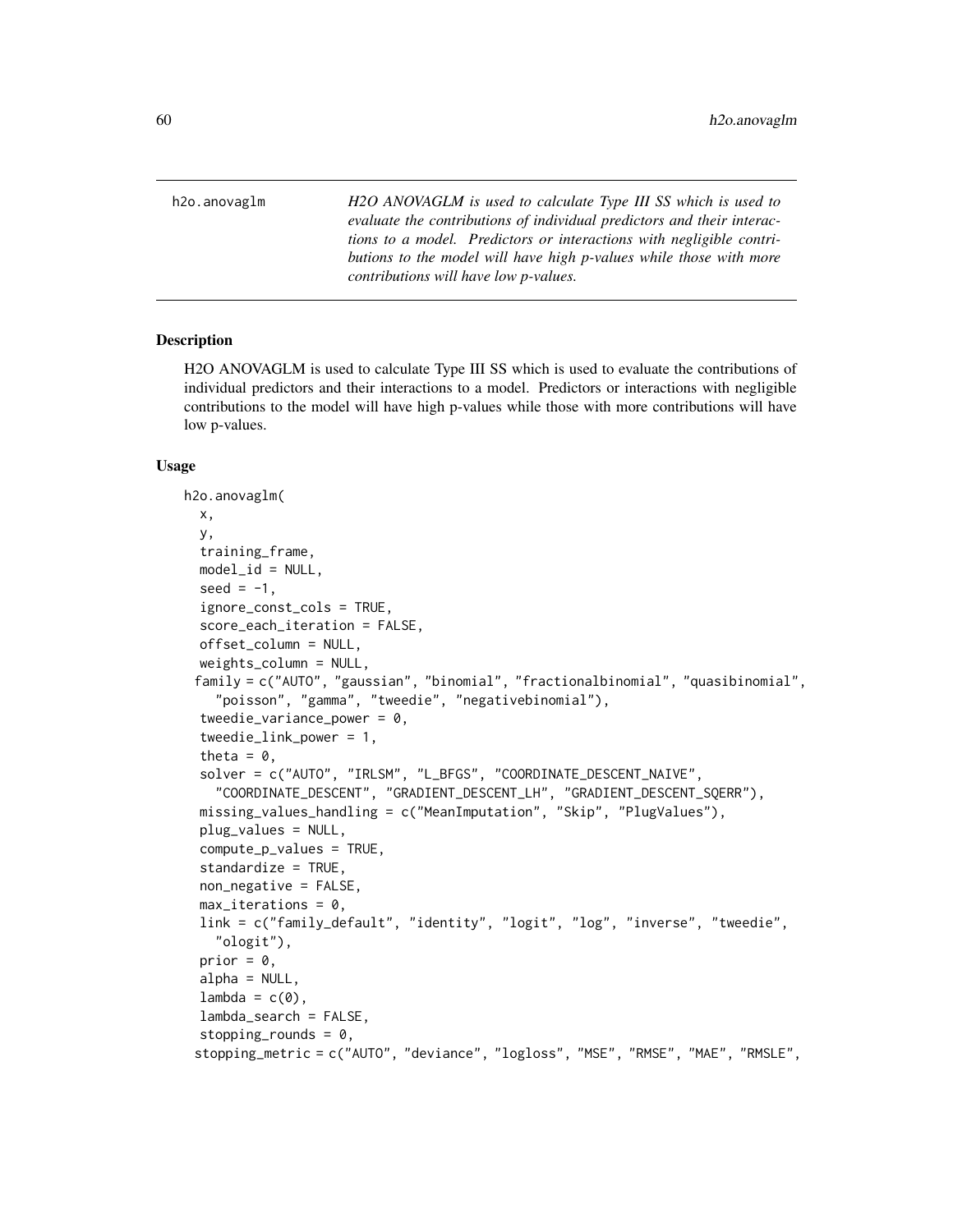# h2o.anovaglm 61

```
"AUC", "AUCPR", "lift_top_group", "misclassification", "mean_per_class_error",
  "custom", "custom_increasing"),
early_stopping = FALSE,
stopping_tolerance = 0.001,
balance_classes = FALSE,
class_sampling_factors = NULL,
max_after_balance_size = 5,
max_runtime_secs = 0,
save_transformed_framekeys = FALSE,
highest_interaction_term = 0,
nparallelism = 4,
type = \theta
```
# Arguments

)

| X                    | (Optional) A vector containing the names or indices of the predictor variables to<br>use in building the model. If x is missing, then all columns except y are used.                                                                                                                                                                                                                                                                                                                                                                                                                                                                                                                                                                                                                 |  |  |
|----------------------|--------------------------------------------------------------------------------------------------------------------------------------------------------------------------------------------------------------------------------------------------------------------------------------------------------------------------------------------------------------------------------------------------------------------------------------------------------------------------------------------------------------------------------------------------------------------------------------------------------------------------------------------------------------------------------------------------------------------------------------------------------------------------------------|--|--|
| y                    | The name or column index of the response variable in the data. The response<br>must be either a numeric or a categorical/factor variable. If the response is<br>numeric, then a regression model will be trained, otherwise it will train a classi-<br>fication model.                                                                                                                                                                                                                                                                                                                                                                                                                                                                                                               |  |  |
|                      | training_frame Id of the training data frame.                                                                                                                                                                                                                                                                                                                                                                                                                                                                                                                                                                                                                                                                                                                                        |  |  |
| model_id             | Destination id for this model; auto-generated if not specified.                                                                                                                                                                                                                                                                                                                                                                                                                                                                                                                                                                                                                                                                                                                      |  |  |
| seed                 | Seed for random numbers (affects certain parts of the algo that are stochastic<br>and those might or might not be enabled by default). Defaults to -1 (time-based<br>random number).                                                                                                                                                                                                                                                                                                                                                                                                                                                                                                                                                                                                 |  |  |
| ignore_const_cols    |                                                                                                                                                                                                                                                                                                                                                                                                                                                                                                                                                                                                                                                                                                                                                                                      |  |  |
|                      | Logical. Ignore constant columns. Defaults to TRUE.                                                                                                                                                                                                                                                                                                                                                                                                                                                                                                                                                                                                                                                                                                                                  |  |  |
| score_each_iteration |                                                                                                                                                                                                                                                                                                                                                                                                                                                                                                                                                                                                                                                                                                                                                                                      |  |  |
|                      | Logical. Whether to score during each iteration of model training. Defaults to<br>FALSE.                                                                                                                                                                                                                                                                                                                                                                                                                                                                                                                                                                                                                                                                                             |  |  |
| offset_column        | Offset column. This will be added to the combination of columns before apply-<br>ing the link function.                                                                                                                                                                                                                                                                                                                                                                                                                                                                                                                                                                                                                                                                              |  |  |
|                      | weights_column Column with observation weights. Giving some observation a weight of zero<br>is equivalent to excluding it from the dataset; giving an observation a relative<br>weight of 2 is equivalent to repeating that row twice. Negative weights are not<br>allowed. Note: Weights are per-row observation weights and do not increase<br>the size of the data frame. This is typically the number of times a row is re-<br>peated, but non-integer values are supported as well. During training, rows with<br>higher weights matter more, due to the larger loss function pre-factor. If you set<br>weight $= 0$ for a row, the returned prediction frame at that row is zero and this is<br>incorrect. To get an accurate prediction, remove all rows with weight $== 0$ . |  |  |
| family               | Family. Use binomial for classification with logistic regression, others are for<br>regression problems. Must be one of: "AUTO", "gaussian", "binomial", "frac-<br>tionalbinomial", "quasibinomial", "poisson", "gamma", "tweedie", "negativebi-<br>nomial". Defaults to AUTO.                                                                                                                                                                                                                                                                                                                                                                                                                                                                                                       |  |  |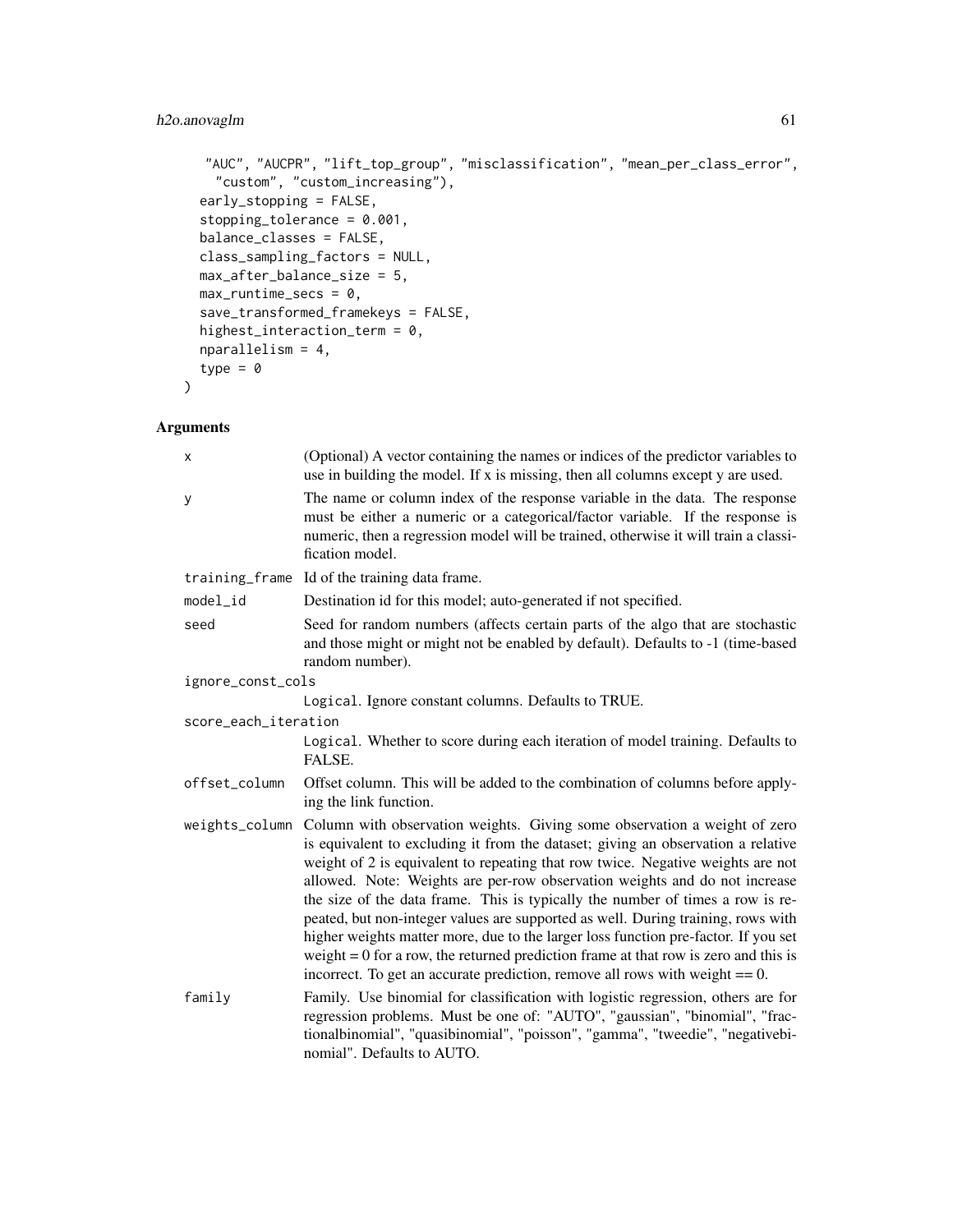| tweedie_variance_power  | Tweedie variance power Defaults to 0.                                                                                                                                                                                                                                                                                                                                                                           |  |  |
|-------------------------|-----------------------------------------------------------------------------------------------------------------------------------------------------------------------------------------------------------------------------------------------------------------------------------------------------------------------------------------------------------------------------------------------------------------|--|--|
| tweedie_link_power      |                                                                                                                                                                                                                                                                                                                                                                                                                 |  |  |
|                         | Tweedie link power Defaults to 1.                                                                                                                                                                                                                                                                                                                                                                               |  |  |
| theta                   | Theta Defaults to 0.                                                                                                                                                                                                                                                                                                                                                                                            |  |  |
| solver                  | AUTO will set the solver based on given data and the other parameters. IRLSM<br>is fast on on problems with small number of predictors and for lambda-search<br>with L1 penalty, L_BFGS scales better for datasets with many columns. Must be<br>one of: "AUTO", "IRLSM", "L_BFGS", "COORDINATE_DESCENT_NAIVE",<br>"COORDINATE_DESCENT", "GRADIENT_DESCENT_LH", "GRADIENT_DESCENT_SQERR".<br>Defaults to IRLSM. |  |  |
| missing_values_handling |                                                                                                                                                                                                                                                                                                                                                                                                                 |  |  |
|                         | Handling of missing values. Either MeanImputation, Skip or PlugValues. Must<br>be one of: "MeanImputation", "Skip", "PlugValues". Defaults to MeanImputa-<br>tion.                                                                                                                                                                                                                                              |  |  |
| plug_values             | Plug Values (a single row frame containing values that will be used to im-<br>pute missing values of the training/validation frame, use with conjunction miss-<br>ing_values_handling = PlugValues)                                                                                                                                                                                                             |  |  |
| compute_p_values        |                                                                                                                                                                                                                                                                                                                                                                                                                 |  |  |
|                         | Logical. Request p-values computation, p-values work only with IRLSM solver<br>and no regularization Defaults to TRUE.                                                                                                                                                                                                                                                                                          |  |  |
| standardize             | Logical. Standardize numeric columns to have zero mean and unit variance<br>Defaults to TRUE.                                                                                                                                                                                                                                                                                                                   |  |  |
| non_negative            | Logical. Restrict coefficients (not intercept) to be non-negative Defaults to<br>FALSE.                                                                                                                                                                                                                                                                                                                         |  |  |
| max_iterations          | Maximum number of iterations Defaults to 0.                                                                                                                                                                                                                                                                                                                                                                     |  |  |
| link                    | Link function. Must be one of: "family_default", "identity", "logit", "log", "in-<br>verse", "tweedie", "ologit". Defaults to family_default.                                                                                                                                                                                                                                                                   |  |  |
| prior                   | Prior probability for $y = 1$ . To be used only for logistic regression iff the data<br>has been sampled and the mean of response does not reflect reality. Defaults to<br>$\theta$ .                                                                                                                                                                                                                           |  |  |
| alpha                   | Distribution of regularization between the L1 (Lasso) and L2 (Ridge) penalties.<br>A value of 1 for alpha represents Lasso regression, a value of 0 produces Ridge<br>regression, and anything in between specifies the amount of mixing between the<br>two. Default value of alpha is 0 when $SOLVER = 'L-BFGS'; 0.5$ otherwise.                                                                               |  |  |
| lambda                  | Regularization strength Defaults to $c(0.0)$ .                                                                                                                                                                                                                                                                                                                                                                  |  |  |
| lambda_search           | Logical. Use lambda search starting at lambda max, given lambda is then in-<br>terpreted as lambda min Defaults to FALSE.                                                                                                                                                                                                                                                                                       |  |  |
| stopping_rounds         |                                                                                                                                                                                                                                                                                                                                                                                                                 |  |  |
|                         | Early stopping based on convergence of stopping metric. Stop if simple moving<br>average of length k of the stopping_metric does not improve for k:=stopping_rounds<br>scoring events (0 to disable) Defaults to 0.                                                                                                                                                                                             |  |  |
| stopping_metric         |                                                                                                                                                                                                                                                                                                                                                                                                                 |  |  |
|                         | Metric to use for early stopping (AUTO: logloss for classification, deviance<br>for regression and anonomaly_score for Isolation Forest). Note that custom                                                                                                                                                                                                                                                      |  |  |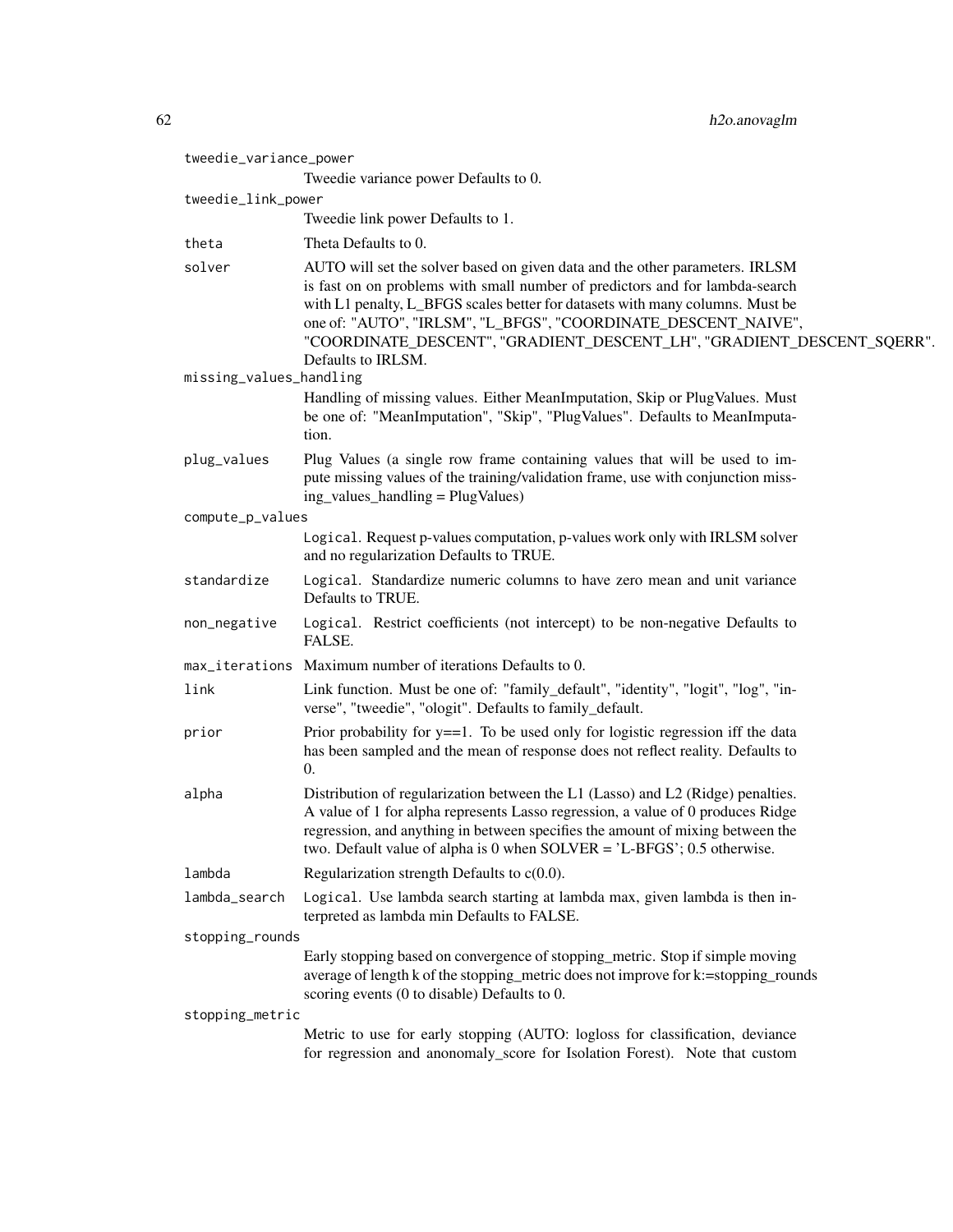and custom\_increasing can only be used in GBM and DRF with the Python client. Must be one of: "AUTO", "deviance", "logloss", "MSE", "RMSE", "MAE", "RMSLE", "AUC", "AUCPR", "lift top group", "misclassification", "mean\_per\_class\_error", "custom", "custom\_increasing". Defaults to AUTO.

early\_stopping Logical. Stop early when there is no more relative improvement on train or validation (if provided). Defaults to FALSE.

#### stopping\_tolerance

Relative tolerance for metric-based stopping criterion (stop if relative improvement is not at least this much) Defaults to 0.001.

#### balance\_classes

Logical. Balance training data class counts via over/under-sampling (for imbalanced data). Defaults to FALSE.

#### class\_sampling\_factors

Desired over/under-sampling ratios per class (in lexicographic order). If not specified, sampling factors will be automatically computed to obtain class balance during training. Requires balance\_classes.

#### max\_after\_balance\_size

Maximum relative size of the training data after balancing class counts (can be less than 1.0). Requires balance\_classes. Defaults to 5.0.

#### max\_runtime\_secs

Maximum allowed runtime in seconds for model training. Use 0 to disable. Defaults to 0.

## save\_transformed\_framekeys

Logical. true to save the keys of transformed predictors and interaction column. Defaults to FALSE.

## highest\_interaction\_term

Limit the number of interaction terms, if 2 means interaction between 2 columns only, 3 for three columns and so on... Default to 2. Defaults to 0.

- nparallelism Number of models to build in parallel. Default to 4. Adjust according to your system. Defaults to 4.
- type Refer to the SS type 1, 2, 3, or 4. We are currently only supporting 3 Defaults to 0.

## Examples

```
## Not run:
h2o.init()
```

```
# Run ANOVA GLM of VOL ~ CAPSULE + RACE
prostate_path <- system.file("extdata", "prostate.csv", package = "h2o")
prostate <- h2o.uploadFile(path = prostate_path)
prostate$CAPSULE <- as.factor(prostate$CAPSULE)
model <- h2o.anovaglm(y = "VOL", x = c("CAPSULE","RACE"), training_frame = prostate)
```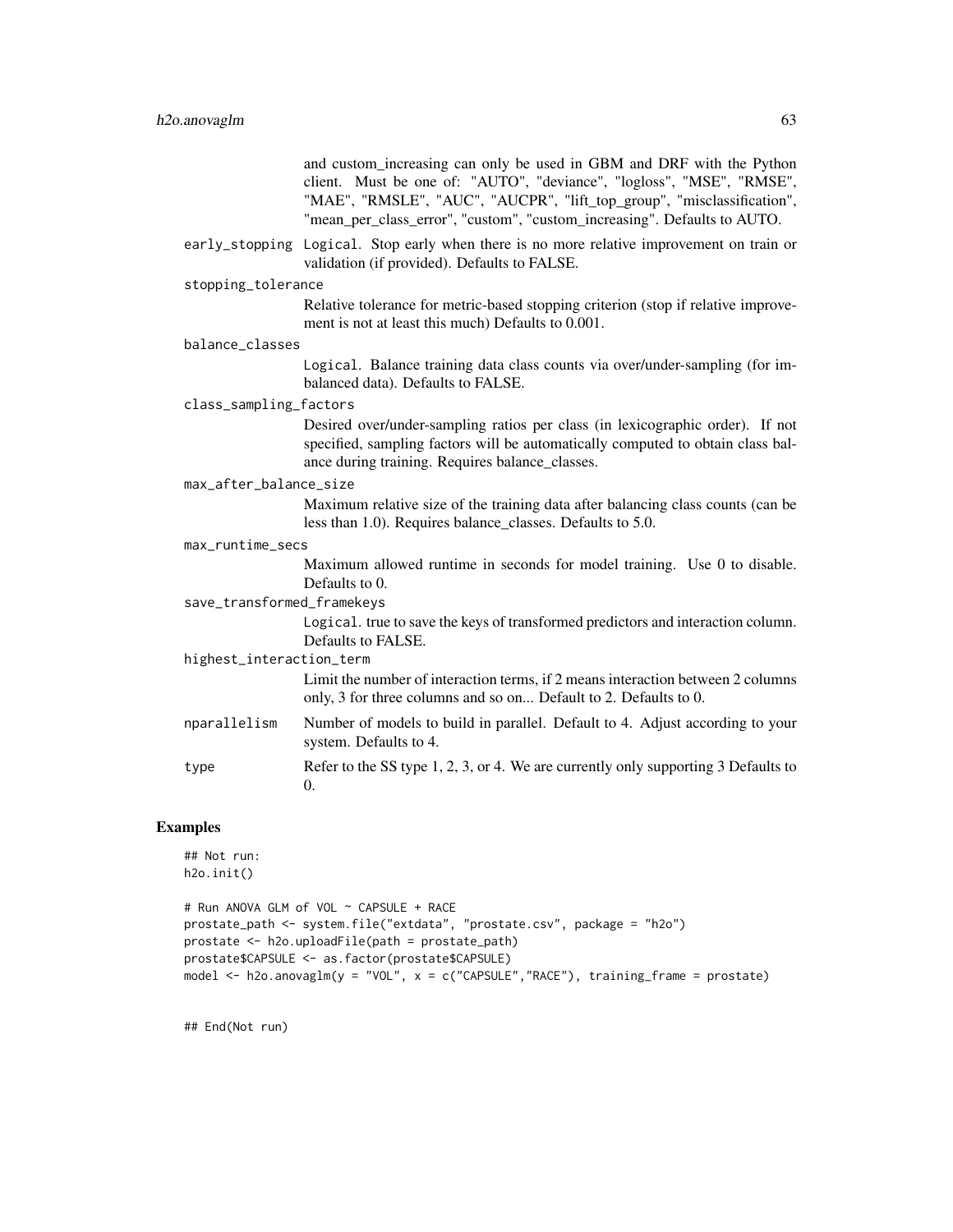Given a set of logical vectors, is at least one of the values true?

## Usage

h2o.any(x)

## Arguments

x An H2OFrame object.

#### See Also

[all](#page-0-0) for the base R implementation.

# Examples

```
## Not run:
library(h2o)
h2o.init()
f <- "https://h2o-public-test-data.s3.amazonaws.com/smalldata/iris/iris_train.csv"
iris <- h2o.importFile(f)
h2o.any(iris[, 1] < 1000)
## End(Not run)
```
h2o.anyFactor *Check H2OFrame columns for factors*

## Description

Determines if any column of an H2OFrame object contains categorical data.

# Usage

```
h2o.anyFactor(x)
```
## Arguments

x An H2OFrame object.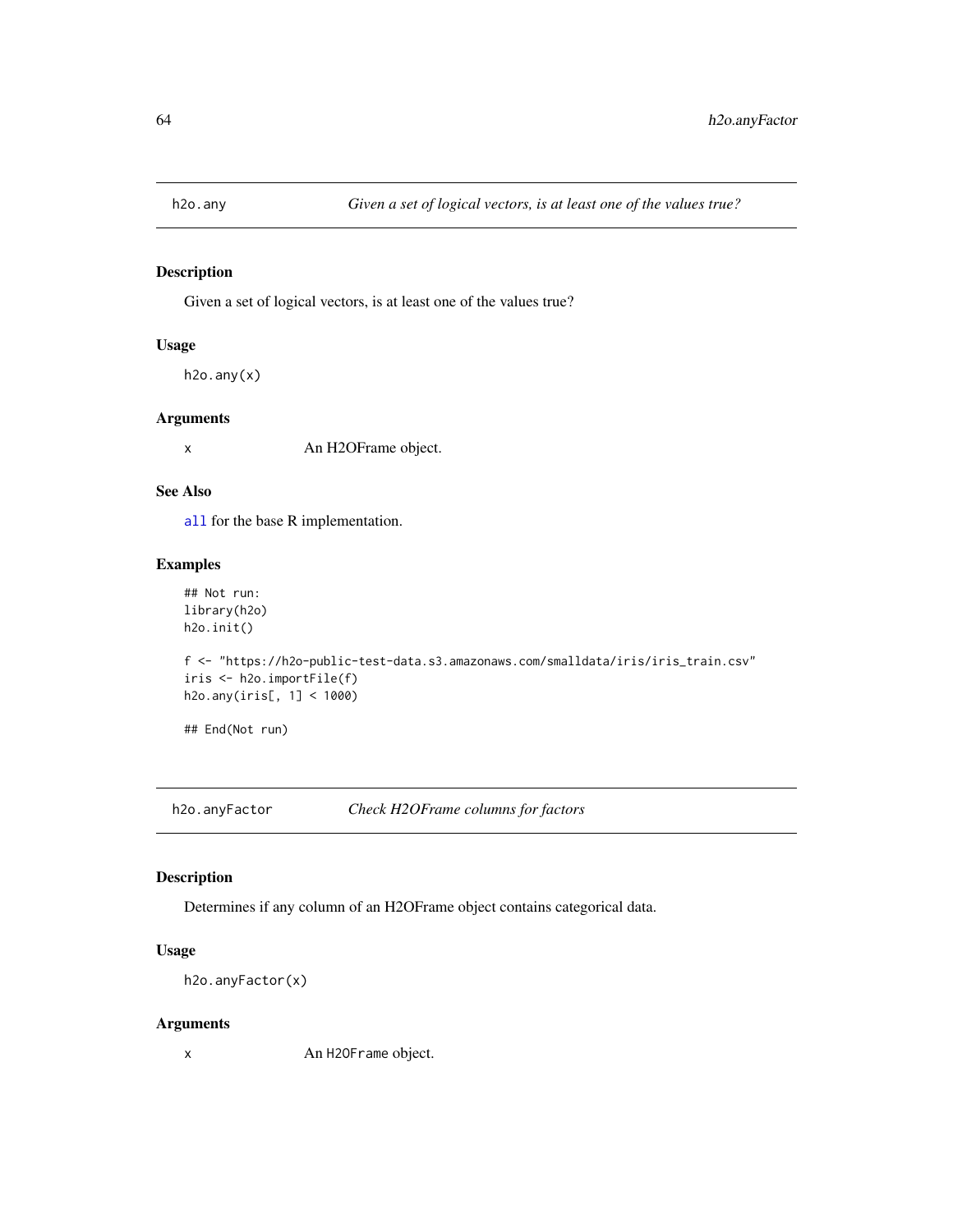#### h2o.api 65

# Value

Returns a logical value indicating whether any of the columns in x are factors.

# Examples

```
## Not run:
library(h2o)
h2o.init()
iris_hf <- as.h2o(iris)
h2o.anyFactor(iris_hf)
```
## End(Not run)

h2o.api *Perform a REST API request to a previously connected server.*

## Description

This function is mostly for internal purposes, but may occasionally be useful for direct access to the backend H2O server. It has same parameters as :meth:H2OConnection.request <h2o.backend.H2OConnection.request>

## Usage

h2o.api(endpoint, params = NULL, json = NULL)

## Arguments

| endpoint | A H2O REST API endpoint.                   |
|----------|--------------------------------------------|
| params   | A list of params passed in the url.        |
| json     | A list of params passed as a json payload. |

#### Details

REST API endpoints can be obtained using:

endpoints <- sapply(h2o.api("GET /3/Metadata/endpoints")\$routes, function(r) paste(r\$http\_method, r\$u

For a given route, the supported params can be otained using:

parameters <- sapply(h2o.api("GET /3/Metadata/schemas/{route\$input\_schema}")\$schemas[[1]]\$fields, fun

#### Value

The parsed response.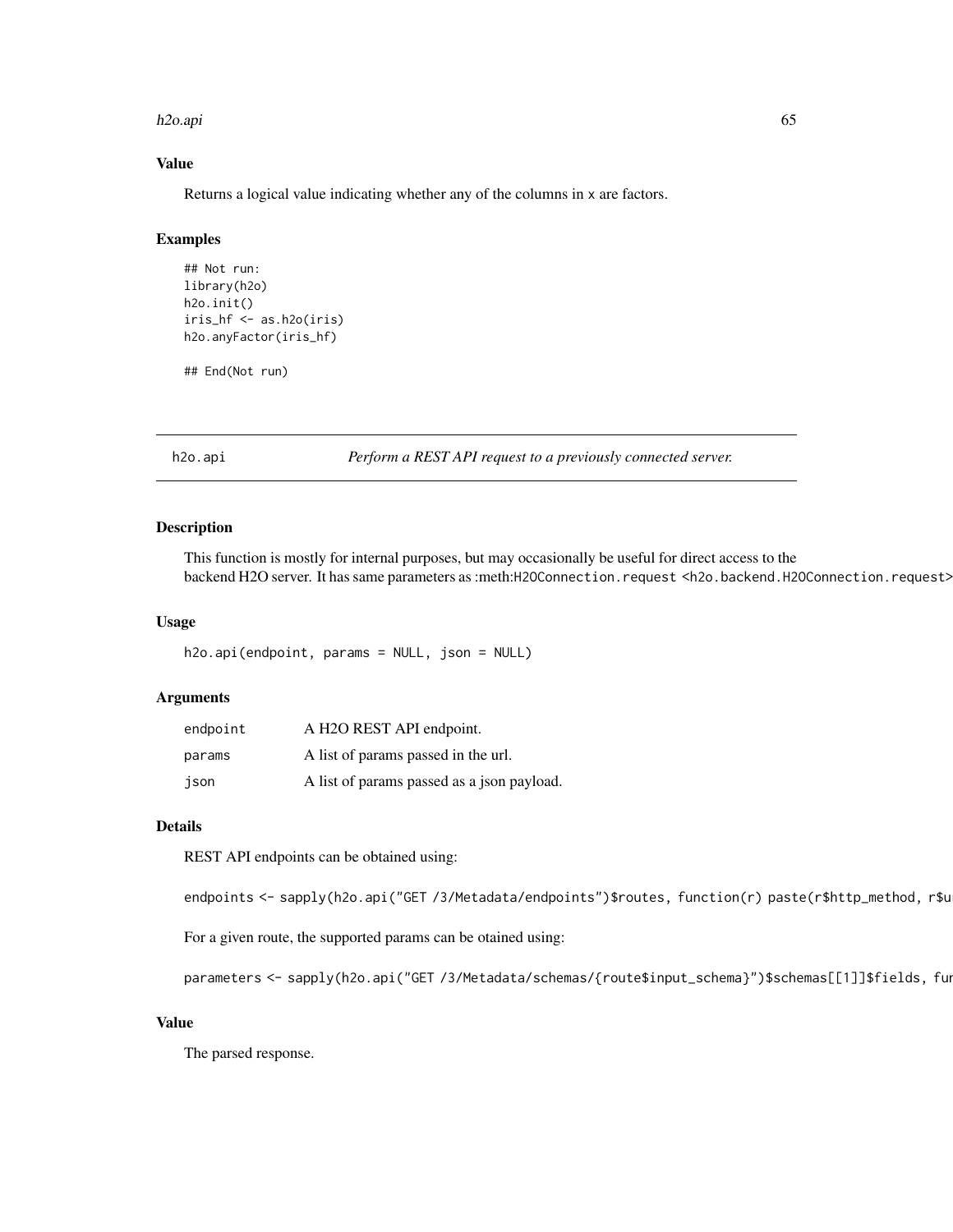66 h2o.arrange

## Examples

```
## Not run:
res <- h2o.api("GET /3/NetworkTest")
res$table
## End(Not run)
```
h2o.arrange *Sorts an H2O frame by columns*

# Description

Sorts H2OFrame by the columns specified. H2OFrame can contain String columns but should not sort on any String columns. Otherwise, an error will be thrown. To sort column c1 in descending order, do desc(c1). Returns a new H2OFrame, like dplyr::arrange.

# Usage

h2o.arrange(x, ...)

#### Arguments

| x                       | The H2OF rame input to be sorted. |
|-------------------------|-----------------------------------|
| $\cdot$ $\cdot$ $\cdot$ | The column names to sort by.      |

## Examples

```
## Not run:
library(h2o)
h2o.init()
f <- "https://h2o-public-test-data.s3.amazonaws.com/smalldata/iris/iris_train.csv"
iris <- h2o.importFile(f)
h2o.arrange(iris, "species","petal_len","petal_wid")
```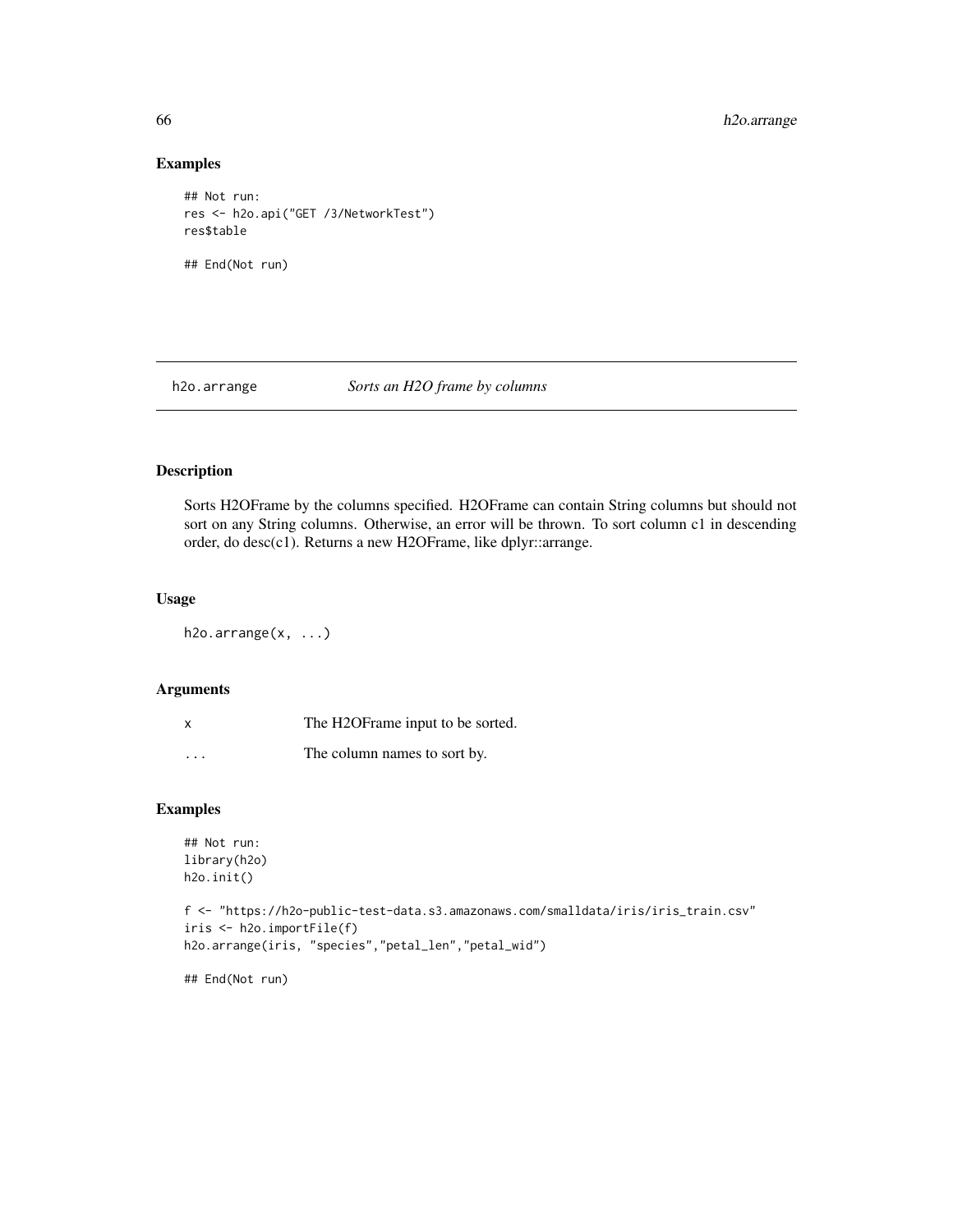h2o.ascharacter *Convert H2O Data to Characters*

# Description

Convert H2O Data to Characters

## Usage

h2o.ascharacter(x)

#### Arguments

x An H2OFrame object.

## Examples

## Not run: library(h2o) h2o.init()

f <- "https://h2o-public-test-data.s3.amazonaws.com/smalldata/iris/iris\_train.csv" iris <- h2o.importFile(f) h2o.ascharacter(iris["species"])

## End(Not run)

h2o.asfactor *Convert H2O Data to Factors*

## Description

Convert H2O Data to Factors

## Usage

```
h2o.asfactor(x)
```
# Arguments

x An H2OFrame object.

#### See Also

[factor](#page-0-0) for the base R implementation, as. factor().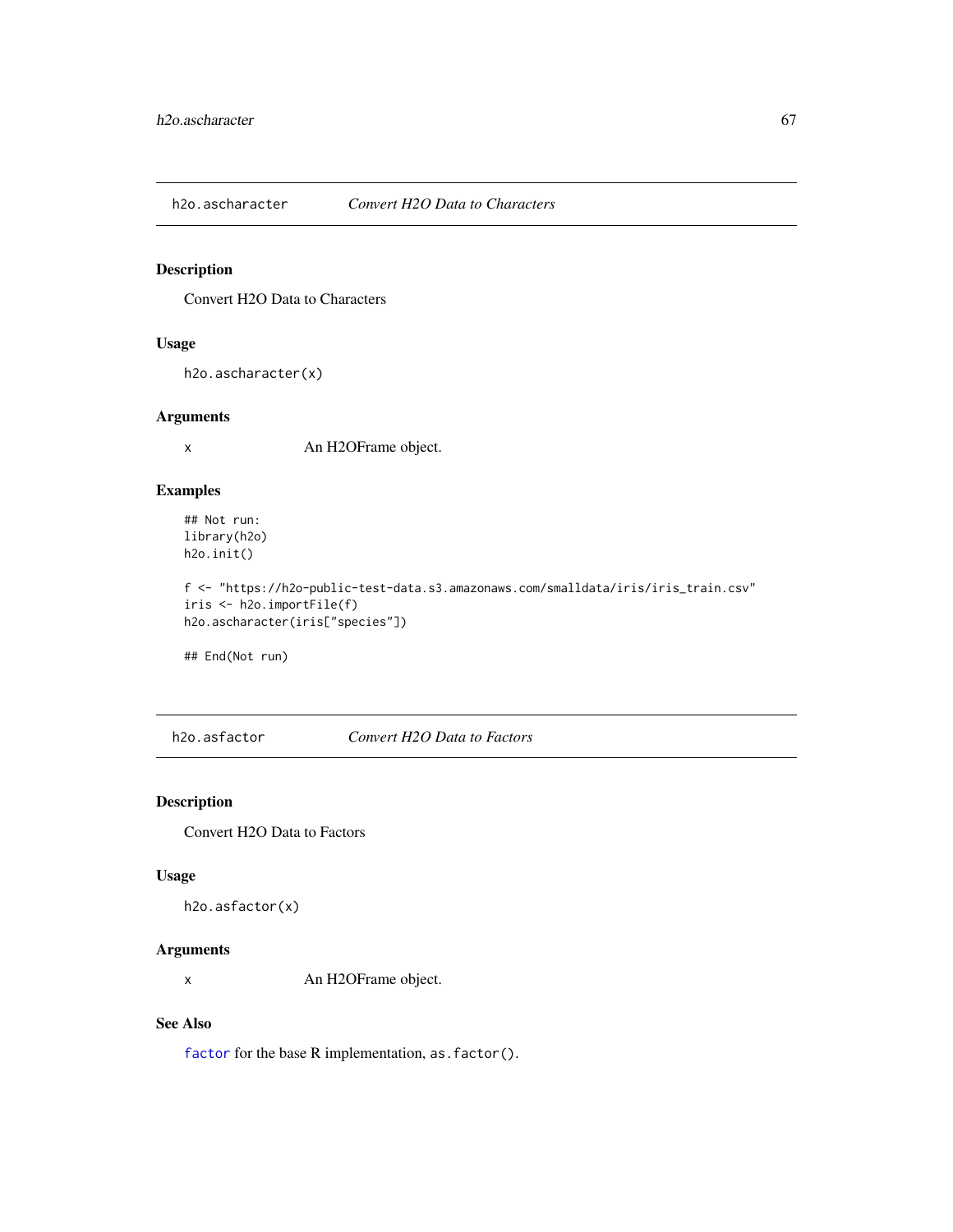# Examples

```
## Not run:
library(h2o)
h2o.init()
f <- "https://s3.amazonaws.com/h2o-public-test-data/smalldata/junit/cars_20mpg.csv"
cars <- h2o.importFile(f)
h2o.asfactor(cars["cylinders"])
## End(Not run)
```
h2o.asnumeric *Convert H2O Data to Numerics*

# Description

If the column type is enum and you want to convert it to numeric, you should first convert it to character then convert it to numeric. Otherwise, the values may be converted to underlying factor values, not the expected mapped values.

## Usage

h2o.asnumeric(x)

#### Arguments

x An H2OFrame object.

# See Also

[numeric](#page-0-0) for the base R implementation, as.numeric().

# Examples

```
## Not run:
library(h2o)
h2o.init()
```

```
f <- "https://s3.amazonaws.com/h2o-public-test-data/smalldata/junit/cars_20mpg.csv"
cars <- h2o.importFile(f)
h2o.ascharacter(cars)
h2o.asnumeric(cars)
```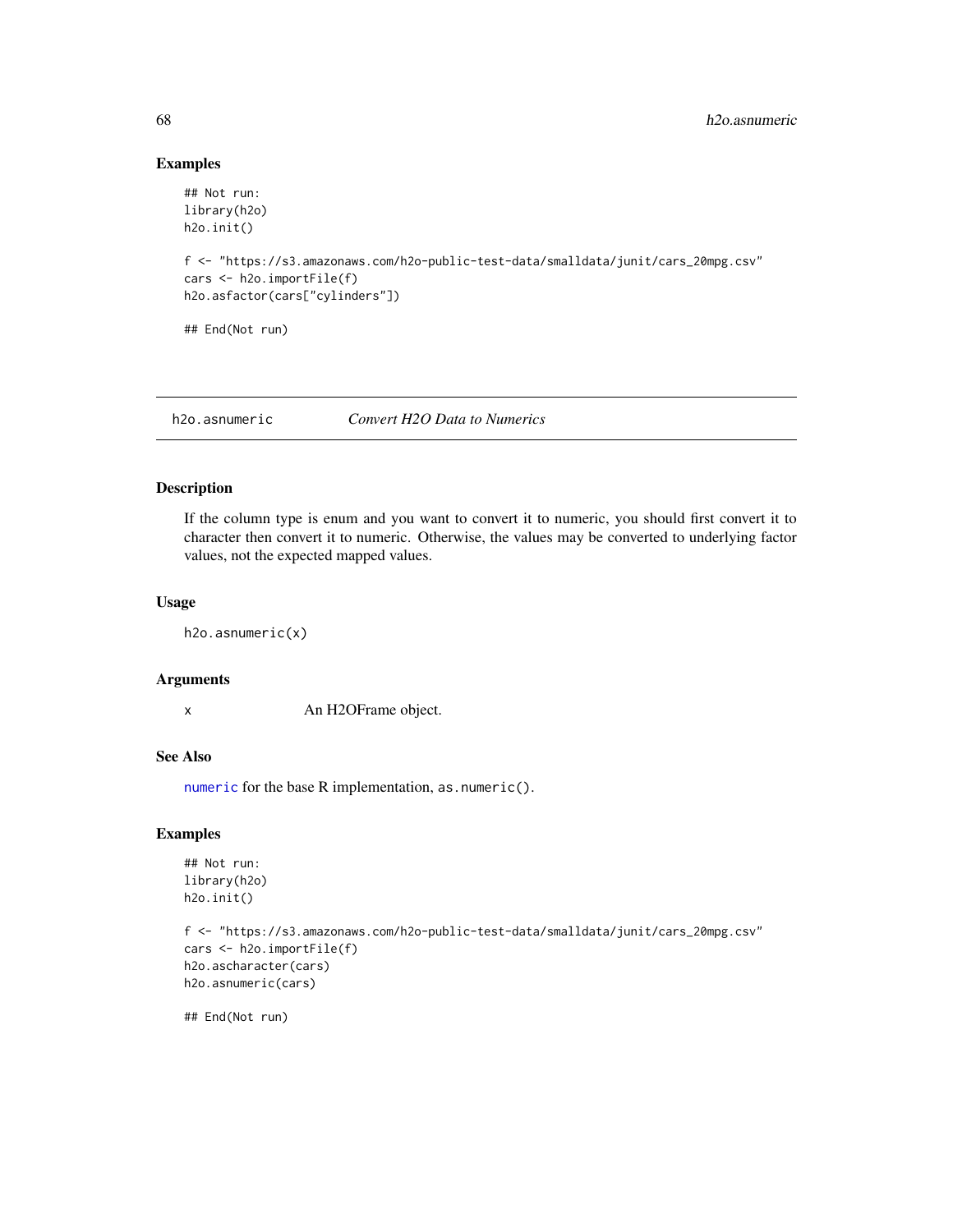Makes a copy of the data frame and gives it the desired key.

#### Usage

h2o.assign(data, key)

# Arguments

| data | An H2OFrame object                                       |
|------|----------------------------------------------------------|
| key  | The key to be associated with the H2O parsed data object |

#### Examples

```
## Not run:
library(h2o)
h2o.init()
```

```
f <- "https://s3.amazonaws.com/h2o-public-test-data/smalldata/junit/cars_20mpg.csv"
cars <- h2o.importFile(f)
dim(cars)
split \le h2o.splitFrame(data = cars, ratios = 0.8)
train <- h2o.assign(split[[1]], key = "train")
test <- h2o.assign(split[[2]], key = "test")
dim(train)
dim(test)
```
## End(Not run)

h2o.as\_date *Convert between character representations and objects of Date class*

# Description

Functions to convert between character representations and objects of class "Date" representing calendar dates.

### Usage

h2o.as\_date(x, format, ...)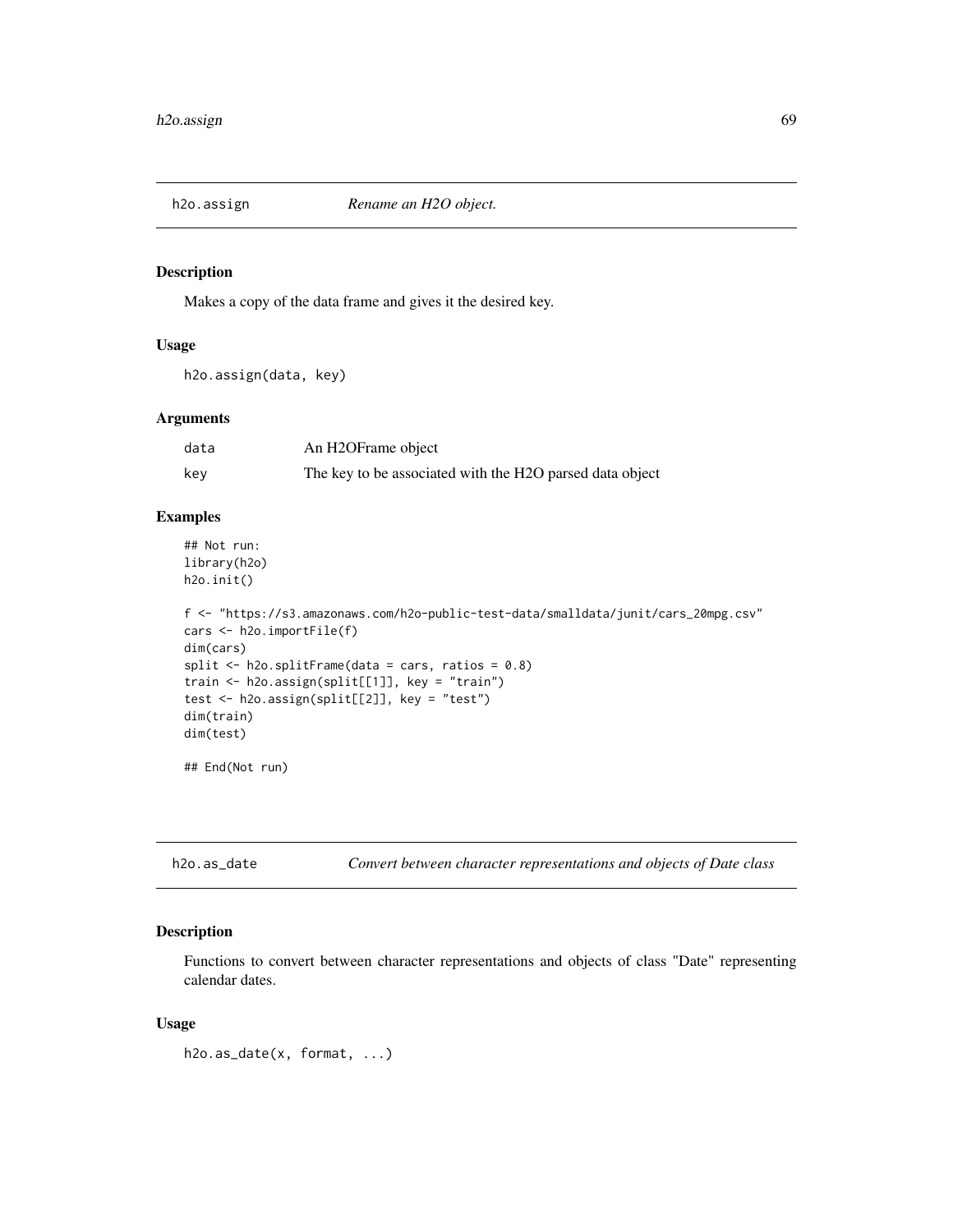70 h2o.auch and the state of the state of the state of the state of the state of the state of the state of the state of the state of the state of the state of the state of the state of the state of the state of the state o

#### **Arguments**

| $\mathsf{x}$ | H <sub>2</sub> OF rame column of strings or factors to be converted |
|--------------|---------------------------------------------------------------------|
| format       | A character string indicating date pattern                          |
| $\cdots$     | Further arguments to be passed from or to other methods.            |

h2o.auc *Retrieve the AUC*

## Description

Retrieves the AUC value from an [H2OBinomialMetrics.](#page-416-0) If "train", "valid", and "xval" parameters are FALSE (default), then the training AUC value is returned. If more than one parameter is set to TRUE, then a named vector of AUCs are returned, where the names are "train", "valid" or "xval".

## Usage

h2o.auc(object, train = FALSE, valid = FALSE, xval = FALSE)

#### Arguments

| object | An H2OBinomialMetrics or H2OMultinomialMetrics object. |
|--------|--------------------------------------------------------|
| train  | Retrieve the training AUC                              |
| valid  | Retrieve the validation AUC                            |
| xval   | Retrieve the cross-validation AUC                      |

## See Also

[h2o.giniCoef](#page-173-0) for the Gini coefficient, [h2o.mse](#page-263-0) for MSE, and [h2o.metric](#page-249-0) for the various threshold metrics. See [h2o.performance](#page-287-0) for creating H2OModelMetrics objects.

# Examples

```
## Not run:
library(h2o)
h2o.init()
```

```
prostate_path <- system.file("extdata", "prostate.csv", package = "h2o")
prostate <- h2o.uploadFile(prostate_path)
```

```
prostate[, 2] <- as.factor(prostate[, 2])
model \leq h2o.gbm(x = 3:9, y = 2, training_frame = prostate, distribution = "bernoulli")
perf <- h2o.performance(model, prostate)
h2o.auc(perf)
```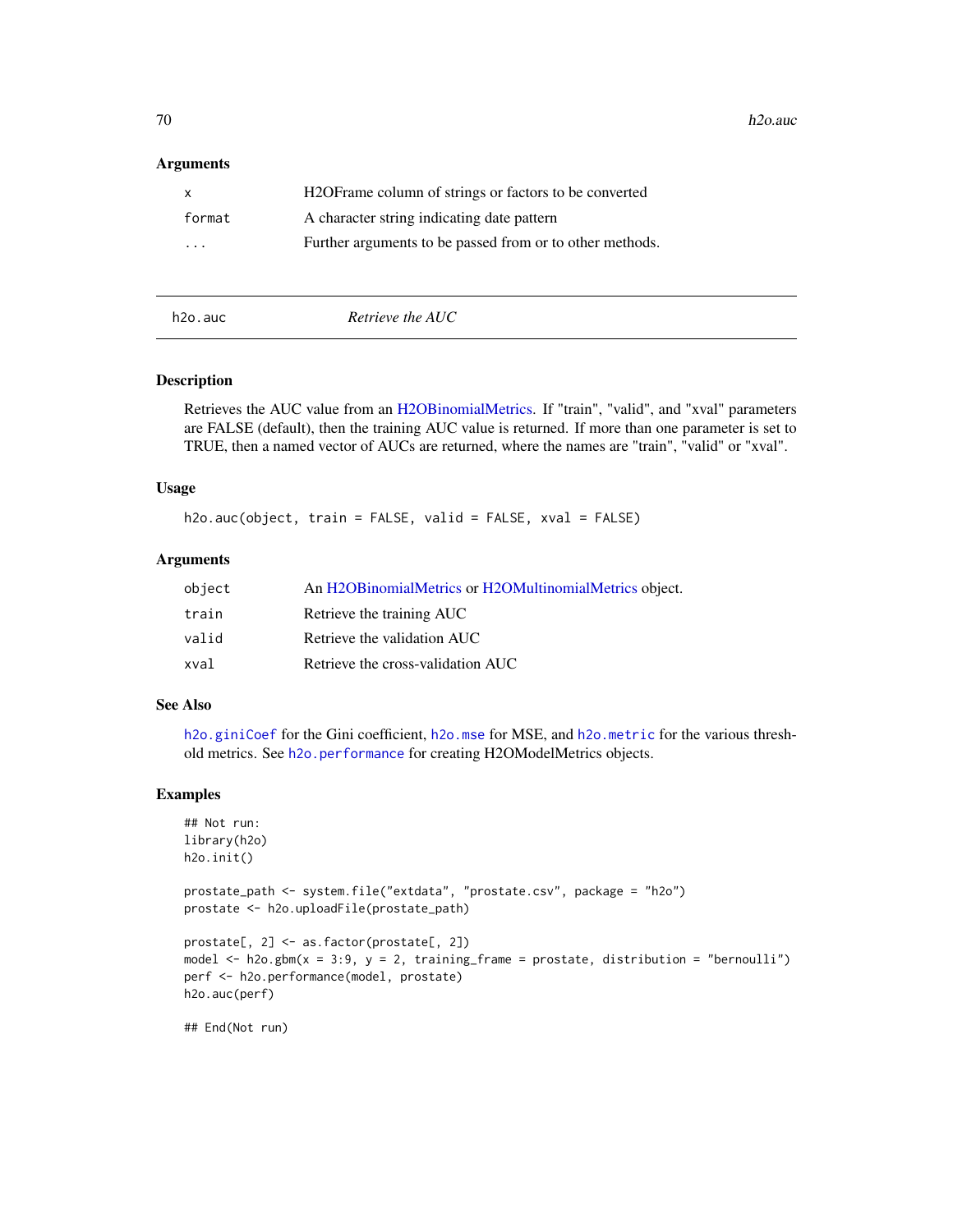Retrieves the AUCPR value from an [H2OBinomialMetrics.](#page-416-0) If "train", "valid", and "xval" parameters are FALSE (default), then the training AUCPR value is returned. If more than one parameter is set to TRUE, then a named vector of AUCPRs are returned, where the names are "train", "valid" or "xval".

#### Usage

```
h2o.aucpr(object, train = FALSE, valid = FALSE, xval = FALSE)
h2o.pr_auc(object, train = FALSE, valid = FALSE, xval = FALSE)
```
## Arguments

| object | An H2OBinomialMetrics object.       |
|--------|-------------------------------------|
| train  | Retrieve the training aucpr         |
| valid  | Retrieve the validation aucpr       |
| xval   | Retrieve the cross-validation aucpr |

# See Also

[h2o.giniCoef](#page-173-0) for the Gini coefficient, [h2o.mse](#page-263-0) for MSE, and [h2o.metric](#page-249-0) for the various threshold metrics. See [h2o.performance](#page-287-0) for creating H2OModelMetrics objects.

#### Examples

```
## Not run:
library(h2o)
h2o.init()
prostate_path <- system.file("extdata", "prostate.csv", package = "h2o")
prostate <- h2o.uploadFile(prostate_path)
prostate[, 2] <- as.factor(prostate[, 2])
model \leq h2o.gbm(x = 3:9, y = 2, training_frame = prostate, distribution = "bernoulli")
perf <- h2o.performance(model, prostate)
h2o.aucpr(perf)
## End(Not run)
```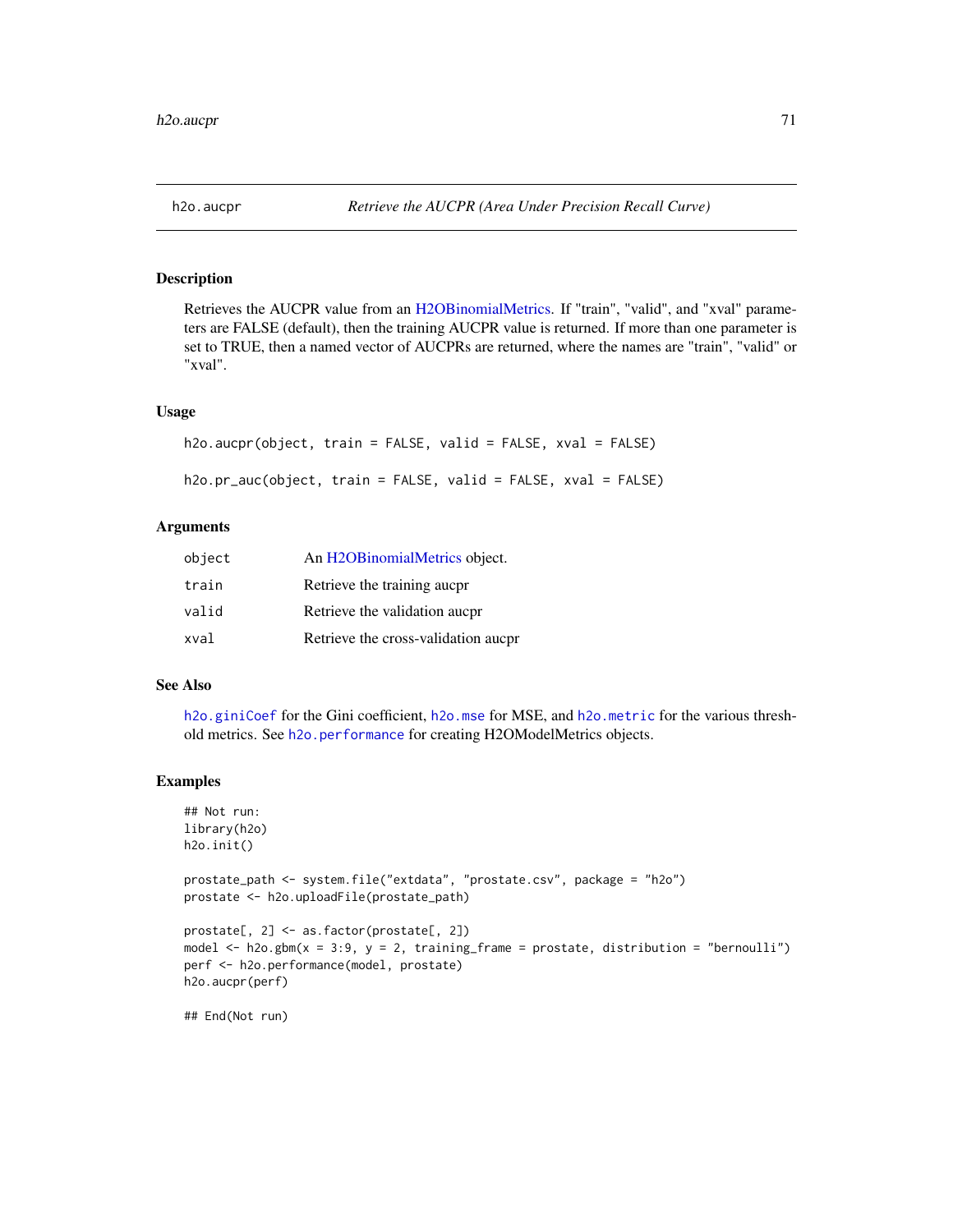The Automatic Machine Learning (AutoML) function automates the supervised machine learning model training process. AutoML finds the best model, given a training frame and response, and returns an H2OAutoML object, which contains a leaderboard of all the models that were trained in the process, ranked by a default model performance metric.

#### Usage

```
h2o.automl(
  x,
  y,
  training_frame,
  validation_frame = NULL,
  leaderboard_frame = NULL,
  blending_frame = NULL,
  nfolds = -1,
  fold_column = NULL,
  weights_column = NULL,
  balance_classes = FALSE,
  class_sampling_factors = NULL,
  max_after_balance_size = 5,
 max_runtime_secs = NULL,
  max_runtime_secs_per_model = NULL,
  max_models = NULL,
  distribution = c("AUTO", "bernoulli", "ordinal", "multinomial", "gaussian",
    "poisson", "gamma", "tweedie", "laplace", "quantile", "huber", "custom"),
 stopping_metric = c("AUTO", "deviance", "logloss", "MSE", "RMSE", "MAE", "RMSLE",
  "AUC", "AUCPR", "lift_top_group", "misclassification", "mean_per_class_error"),
  stopping_tolerance = NULL,
  stopping_rounds = 3,
  seed = NULL,
  project_name = NULL,
  exclude_algos = NULL,
  include_algos = NULL,
  modeling_plan = NULL,
  preprocessing = NULL,
  exploitation\_ratio = -1,monotone_constraints = NULL,
  keep_cross_validation_predictions = FALSE,
  keep_cross_validation_models = FALSE,
  keep_cross_validation_fold_assignment = FALSE,
 sort_metric = c("AUTO", "deviance", "logloss", "MSE", "RMSE", "MAE", "RMSLE", "AUC",
    "AUCPR", "mean_per_class_error"),
```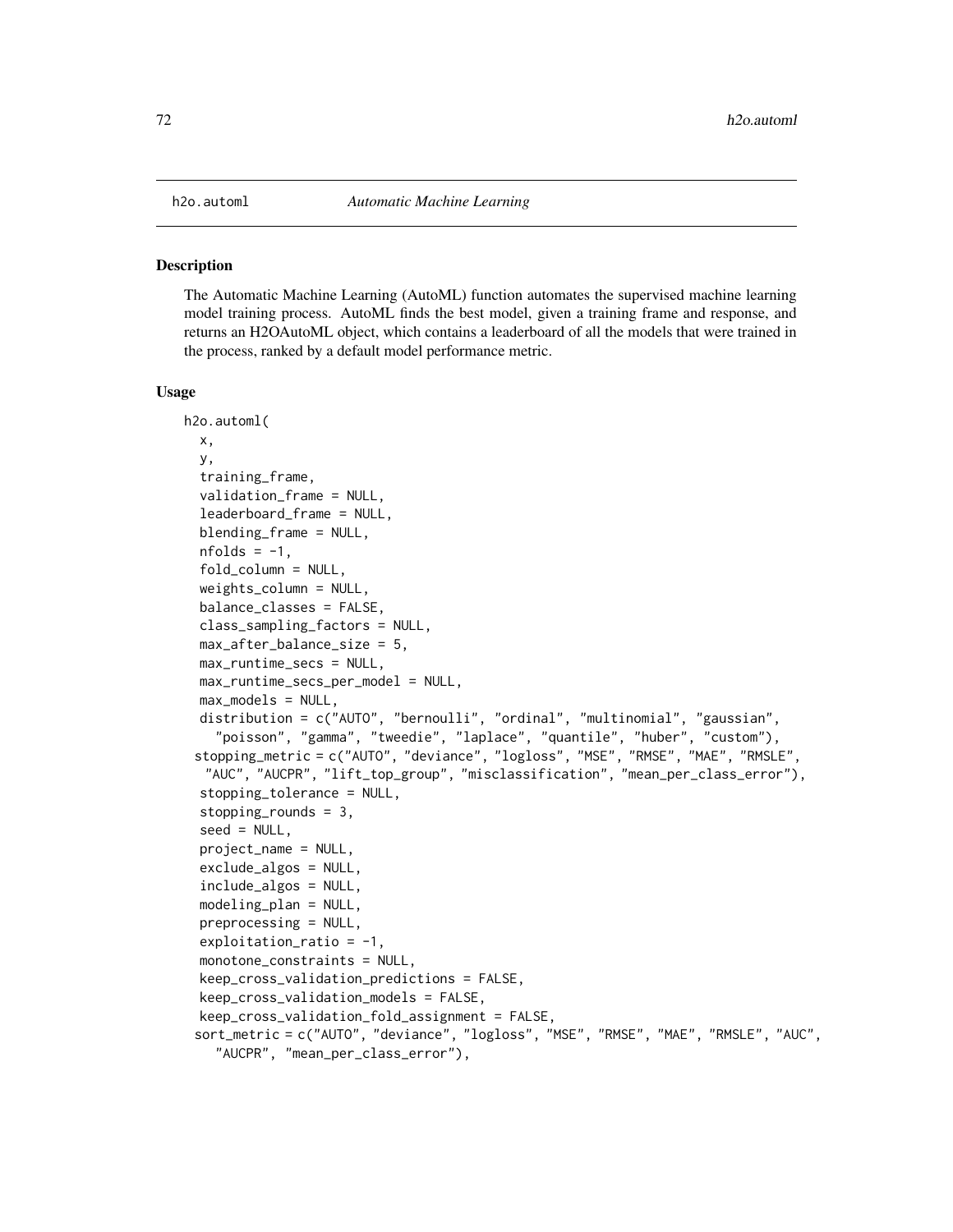```
export_checkpoints_dir = NULL,
  verbosity = "warn",
  ...
\lambda
```
# Arguments

| x                                  | A vector containing the names or indices of the predictor variables to use in<br>building the model. If x is missing, then all columns except y are used.                                                                                                                                                                                                                                                                                             |  |
|------------------------------------|-------------------------------------------------------------------------------------------------------------------------------------------------------------------------------------------------------------------------------------------------------------------------------------------------------------------------------------------------------------------------------------------------------------------------------------------------------|--|
| у                                  | The name or index of the response variable in the model. For classification, the<br>y column must be a factor, otherwise regression will be performed. Indexes are<br>1-based in R.                                                                                                                                                                                                                                                                   |  |
| training_frame<br>validation_frame | Training frame (H2OFrame or ID).                                                                                                                                                                                                                                                                                                                                                                                                                      |  |
|                                    | Validation frame (H2OFrame or ID); Optional. This argument is ignored un-<br>less the user sets $n_{\text{folds}} = 0$ . If cross-validation is turned off, then a validation<br>frame can be specified and used for early stopping of individual models and<br>early stopping of the grid searches. By default and when $n$ folds $> 1$ , cross-<br>validation metrics will be used for early stopping and thus validation_frame will<br>be ignored. |  |
| leaderboard_frame                  |                                                                                                                                                                                                                                                                                                                                                                                                                                                       |  |
|                                    | Leaderboard frame (H2OFrame or ID); Optional. If provided, the Leaderboard<br>will be scored using this data frame intead of using cross-validation metrics,<br>which is the default.                                                                                                                                                                                                                                                                 |  |
| blending_frame                     | Blending frame (H2OFrame or ID) used to train the the metalearning algorithm<br>in Stacked Ensembles (instead of relying on cross-validated predicted values);<br>Optional. When provided, it also is recommended to disable cross validation by<br>setting nfolds=0 and to provide a leaderboard frame for scoring purposes.                                                                                                                         |  |
| nfolds                             | Number of folds for k-fold cross-validation. Must be $\geq$ 2; defaults to 5. Use<br>0 to disable cross-validation; this will also disable Stacked Ensemble (thus de-<br>creasing the overall model performance).                                                                                                                                                                                                                                     |  |
| fold_column                        | Column with cross-validation fold index assignment per observation; used to<br>override the default, randomized, 5-fold cross-validation scheme for individual<br>models in the AutoML run.                                                                                                                                                                                                                                                           |  |
| weights_column                     | Column with observation weights. Giving some observation a weight of zero<br>is equivalent to excluding it from the dataset; giving an observation a relative<br>weight of 2 is equivalent to repeating that row twice. Negative weights are not<br>allowed.                                                                                                                                                                                          |  |
| balance_classes                    |                                                                                                                                                                                                                                                                                                                                                                                                                                                       |  |
| class_sampling_factors             | Logical. Specify whether to oversample the minority classes to balance the<br>class distribution; only applicable to classification. If the oversampled size of the<br>dataset exceeds the maximum size calculated during max_after_balance_size<br>parameter, then the majority class will be undersampled to satisfy the size limit.<br>Defaults to FALSE.<br>Desired over/under-sampling ratios per class (in lexicographic order). If not         |  |
|                                    | specified, sampling factors will be automatically computed to obtain class bal-<br>ance during training. Requires balance_classes.                                                                                                                                                                                                                                                                                                                    |  |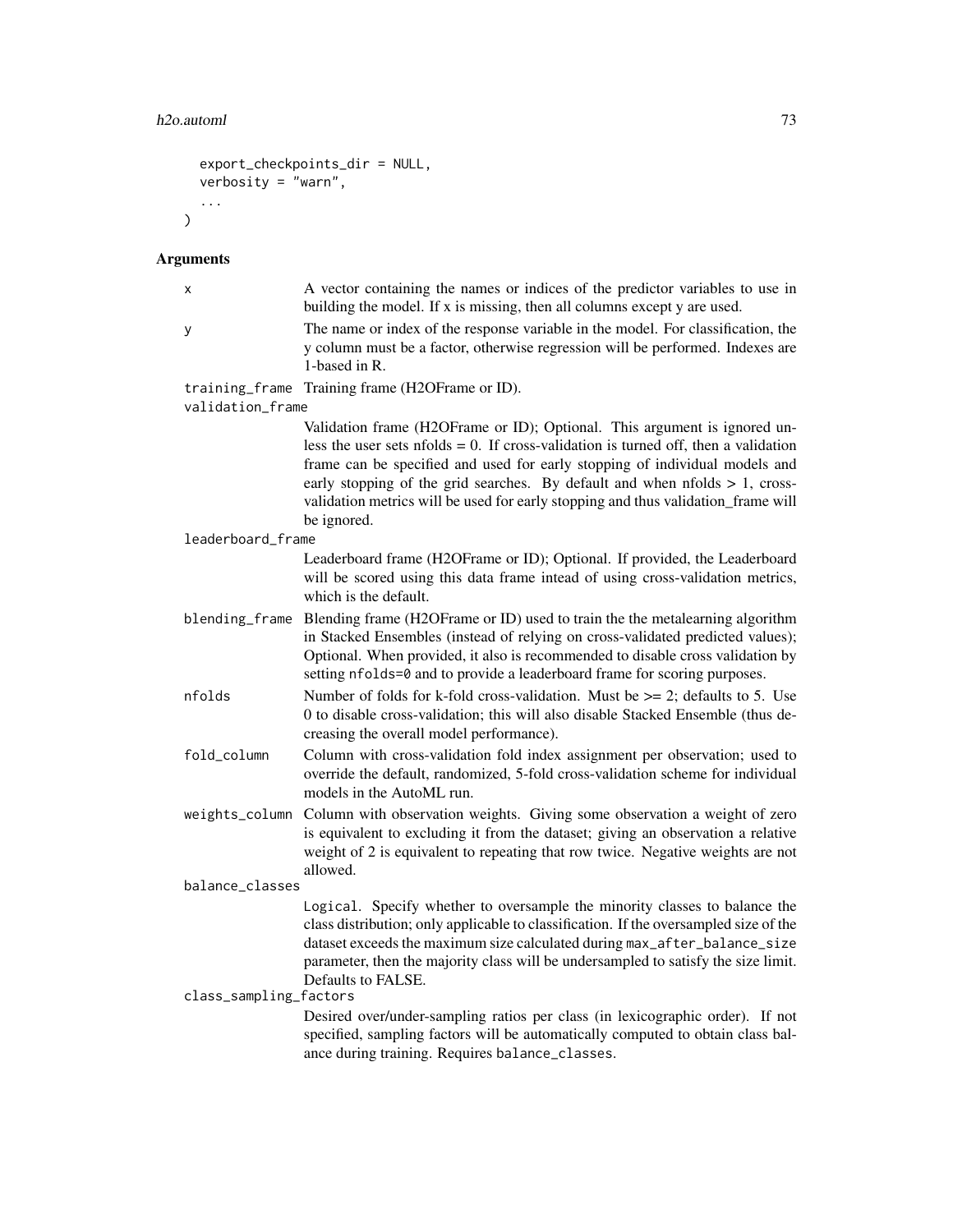| max_after_balance_size |  |  |
|------------------------|--|--|
|------------------------|--|--|

Maximum relative size of the training data after balancing class counts (can be less than 1.0). Requires balance\_classes. Defaults to 5.0.

#### max\_runtime\_secs

This argument specifies the maximum time that the AutoML process will run for. If both max\_runtime\_secs and max\_models are specified, then the AutoML run will stop as soon as it hits either of these limits. If neither max\_runtime\_secs nor max\_models are specified by the user, then max\_runtime\_secs defaults to 3600 seconds (1 hour).

max\_runtime\_secs\_per\_model

Maximum runtime in seconds dedicated to each individual model training process. Use 0 to disable. Defaults to 0. Note that models constrained by a time budget are not guaranteed reproducible.

- max\_models Maximum number of models to build in the AutoML process (does not include Stacked Ensembles). Defaults to NULL (no strict limit). Always set this parameter to ensure AutoML reproducibility: all models are then trained until convergence and none is constrained by a time budget.
- distribution Distribution function used by algorithms that support it; other algorithms use their defaults. Possible values: "AUTO", "bernoulli", "multinomial", "gaussian", "poisson", "gamma", "tweedie", "laplace", "quantile", "huber", "custom", and for parameterized distributions list form is used to specify the parameter, e.g., list(type = "tweedie", tweedie\_power = 1.5). Defaults to "AUTO".

stopping\_metric

Metric to use for early stopping ("AUTO" is logloss for classification, deviance for regression). Must be one of "AUTO", "deviance", "logloss", "MSE", "RMSE", "MAE", "RMSLE", "AUC", "AUCPR", "lift\_top\_group", "misclassification", "mean\_per\_class\_error". Defaults to "AUTO".

#### stopping\_tolerance

Relative tolerance for metric-based stopping criterion (stop if relative improvement is not at least this much). This value defaults to 0.001 if the dataset is at least 1 million rows; otherwise it defaults to a bigger value determined by the size of the dataset and the non-NA-rate. In that case, the value is computed as 1/sqrt(nrows \* non-NA-rate).

stopping\_rounds

Integer. Early stopping based on convergence of stopping\_metric. Stop if simple moving average of length k of the stopping\_metric does not improve for k (stopping\_rounds) scoring events. Defaults to 3 and must be an non-zero integer. Use 0 to disable early stopping.

seed Integer. Set a seed for reproducibility. AutoML can only guarantee reproducibility if max\_models or early stopping is used because max\_runtime\_secs is resource limited, meaning that if the resources are not the same between runs, AutoML may be able to train more models on one run vs another. In addition, H2O Deep Learning models are not reproducible by default for performance reasons, so if the user requires reproducibility, then exclude\_algos must contain "DeepLearning".

project\_name Character string to identify an AutoML project. Defaults to NULL, which means a project name will be auto-generated. More models can be trained and added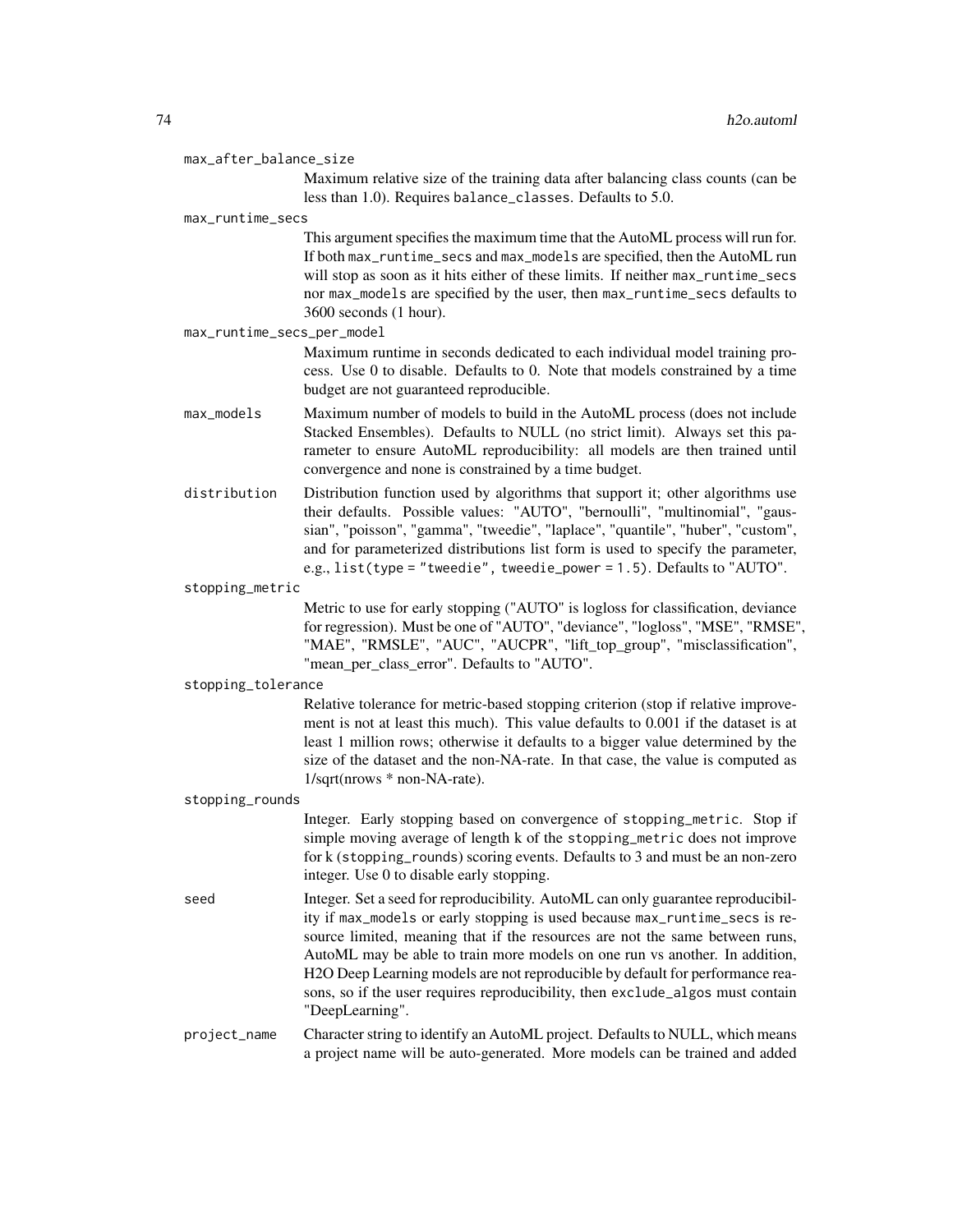to an existing AutoML project by specifying the same project name in multiple calls to the AutoML function (as long as the same training frame is used in subsequent runs).

- exclude\_algos Vector of character strings naming the algorithms to skip during the modelbuilding phase. An example use is exclude\_algos = c("GLM", "DeepLearning", "DRF"), and the full list of options is: "DRF" (Random Forest and Extremely-Randomized Trees), "GLM", "XGBoost", "GBM", "DeepLearning" and "StackedEnsemble". Defaults to NULL, which means that all appropriate H2O algorithms will be used, if the search stopping criteria allow. Optional.
- include\_algos Vector of character strings naming the algorithms to restrict to during the modelbuilding phase. This can't be used in combination with exclude\_algos param. Defaults to NULL, which means that all appropriate H2O algorithms will be used, if the search stopping criteria allow. Optional.
- modeling\_plan List. The list of modeling steps to be used by the AutoML engine (they may not all get executed, depending on other constraints). Optional (Expert usage only).
- preprocessing List. The list of preprocessing steps to run. Only 'target\_encoding' is currently supported.
- exploitation\_ratio

The budget ratio (between 0 and 1) dedicated to the exploitation (vs exploration) phase. By default, this is set to AUTO (exploitation\_ratio=-1) as this is still experimental; to activate it, it is recommended to try a ratio around 0.1. Note that the current exploitation phase only tries to fine-tune the best XGBoost and the best GBM found during exploration.

monotone\_constraints

List. A mapping representing monotonic constraints. Use +1 to enforce an increasing constraint and -1 to specify a decreasing constraint.

keep\_cross\_validation\_predictions

Logical. Whether to keep the predictions of the cross-validation predictions. This needs to be set to TRUE if running the same AutoML object for repeated runs because CV predictions are required to build additional Stacked Ensemble models in AutoML. This option defaults to FALSE.

keep\_cross\_validation\_models

Logical. Whether to keep the cross-validated models. Keeping cross-validation models may consume significantly more memory in the H2O cluster. This option defaults to FALSE.

keep\_cross\_validation\_fold\_assignment

Logical. Whether to keep fold assignments in the models. Deleting them will save memory in the H2O cluster. Defaults to FALSE.

sort\_metric Metric to sort the leaderboard by. For binomial classification choose between "AUC", "AUCPR", "logloss", "mean\_per\_class\_error", "RMSE", "MSE". For regression choose between "mean\_residual\_deviance", "RMSE", "MSE", "MAE", and "RMSLE". For multinomial classification choose between "mean\_per\_class\_error", "logloss", "RMSE", "MSE". Default is "AUTO". If set to "AUTO", then "AUC" will be used for binomial classification, "mean\_per\_class\_error" for multinomial classification, and "mean\_residual\_deviance" for regression.

export\_checkpoints\_dir

(Optional) Path to a directory where every model will be stored in binary form.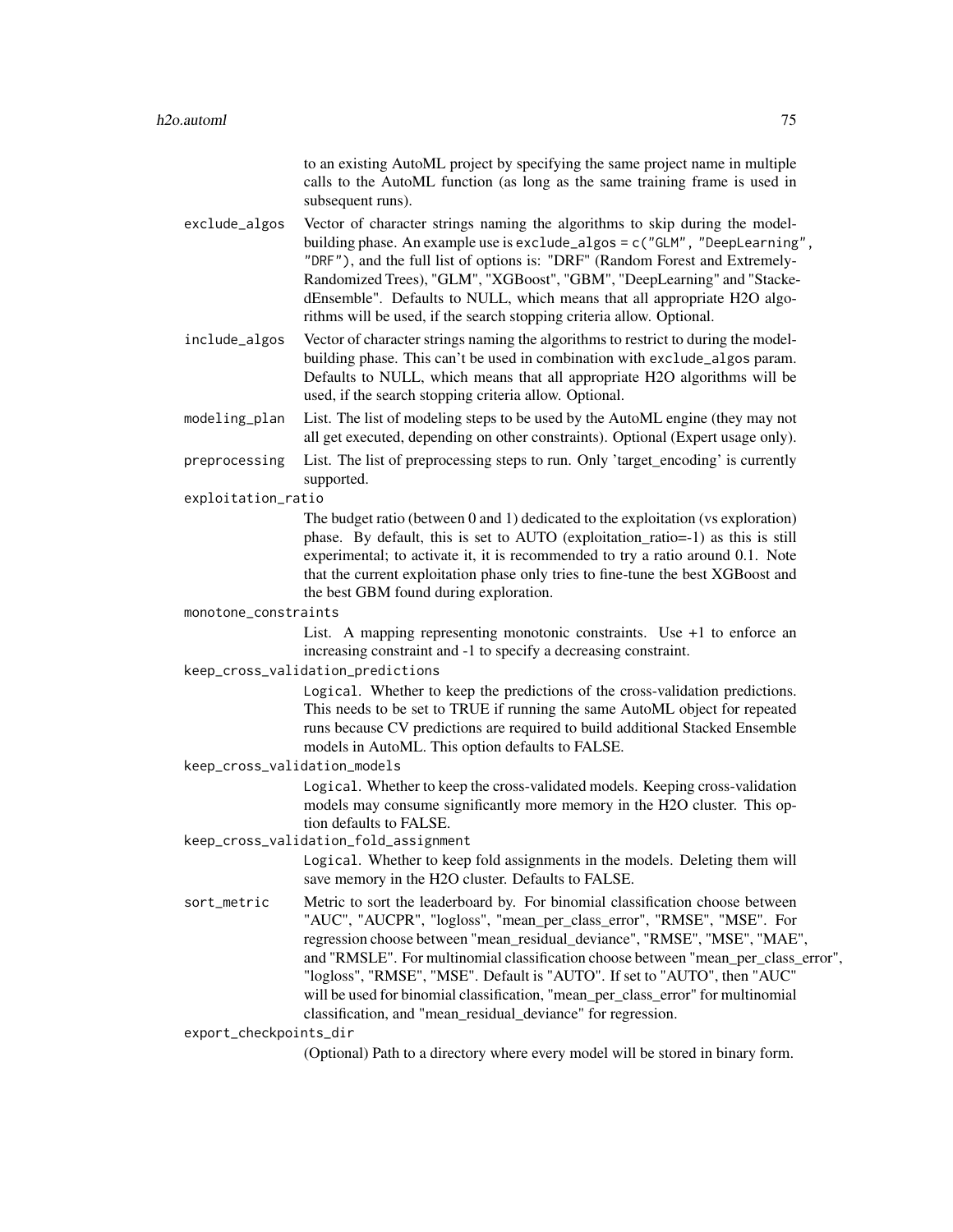| verbositv               | Verbosity of the backend messages printed during training; Optional. Must be   |
|-------------------------|--------------------------------------------------------------------------------|
|                         | one of NULL (live log disabled), "debug", "info", "warn", "error". Defaults to |
|                         | "warn".                                                                        |
| $\cdot$ $\cdot$ $\cdot$ | Additional (experimental) arguments to be passed through; Optional.            |

#### Details

AutoML trains several models, cross-validated by default, by using the following available algorithms:

- XGBoost
- GBM (Gradient Boosting Machine)
- GLM (Generalized Linear Model)
- DRF (Distributed Random Forest)
- XRT (eXtremely Randomized Trees)
- DeepLearning (Fully Connected Deep Neural Network)

It also applies HPO on the following algorithms:

- XGBoost
- GBM
- DeepLearning

In some cases, there will not be enough time to complete all the algorithms, so some may be missing from the leaderboard.

Finally, AutoML also trains several Stacked Ensemble models at various stages during the run. Mainly two kinds of Stacked Ensemble models are trained:

- one of all available models at time t.
- one of only the best models of each kind at time t.

Note that Stacked Ensemble models are trained only if there isn't another stacked ensemble with the same base models.

#### Value

An [H2OAutoML](#page-408-0) object.

#### Examples

```
## Not run:
library(h2o)
h2o.init()
prostate_path <- system.file("extdata", "prostate.csv", package = "h2o")
prostate <- h2o.importFile(path = prostate_path, header = TRUE)
y <- "CAPSULE"
prostate[,y] <- as.factor(prostate[,y]) #convert to factor for classification
aml \leq h2o.automl(y = y, training_frame = prostate, max_runtime_secs = 30)
lb <- h2o.get_leaderboard(aml)
```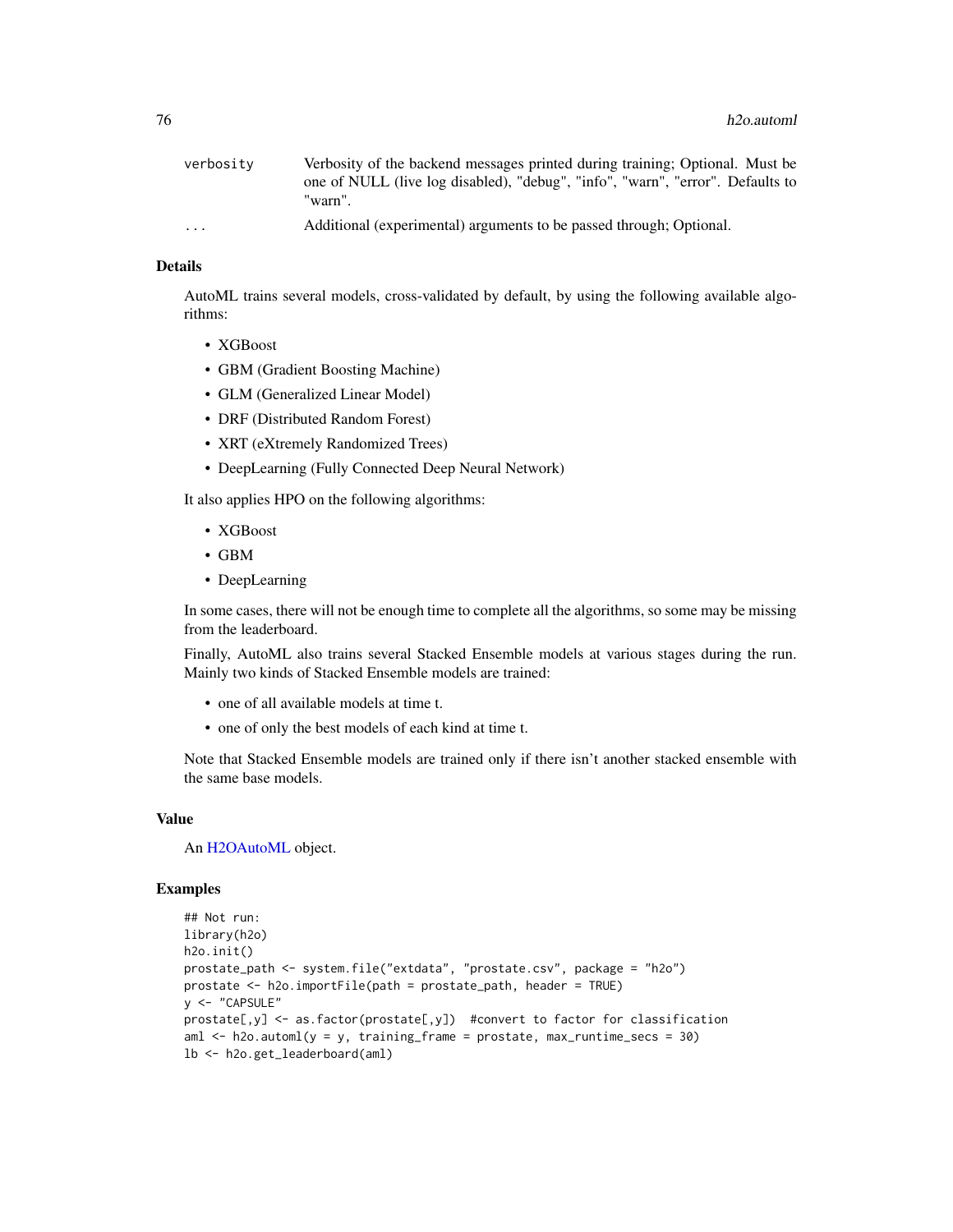#### h2o.auuc 77

head(lb)

## End(Not run)

h2o.auuc *Retrieve AUUC*

# Description

Retrieves the AUUC value from an [H2OBinomialUpliftMetrics.](#page-416-0) If the metric parameter is "AUTO", the type of AUUC depends on auuc\_type which was set before training. If you need specific AUUC, set metric parameter. If "train" and "valid" parameters are FALSE (default), then the training AUUC value is returned. If more than one parameter is set to TRUE, then a named vector of AUUCs are returned, where the names are "train", "valid".

#### Usage

```
h2o.auuc(object, train = FALSE, valid = FALSE, metric = NULL)
```
#### Arguments

| object | An H2OBinomialUpliftMetrics                                                                          |
|--------|------------------------------------------------------------------------------------------------------|
| train  | Retrieve the training AUUC                                                                           |
| valid  | Retrieve the validation AUUC                                                                         |
| metric | Specify the AUUC metric to get specific AUUC. Possibilities are NULL, "qini",<br>" $lift$ ", "gain". |

#### Examples

```
## Not run:
library(h2o)
h2o.init()
f <- "https://s3.amazonaws.com/h2o-public-test-data/smalldata/uplift/criteo_uplift_13k.csv"
train <- h2o.importFile(f)
train$treatment <- as.factor(train$treatment)
train$conversion <- as.factor(train$conversion)
model <- h2o.upliftRandomForest(training_frame=train, x=sprintf("f%s",seq(0:10)), y="conversion",
                                ntrees=10, max_depth=5, treatment_column="treatment",
                                auuc_type="AUTO")
perf <- h2o.performance(model, train=TRUE)
h2o.auuc(perf)
```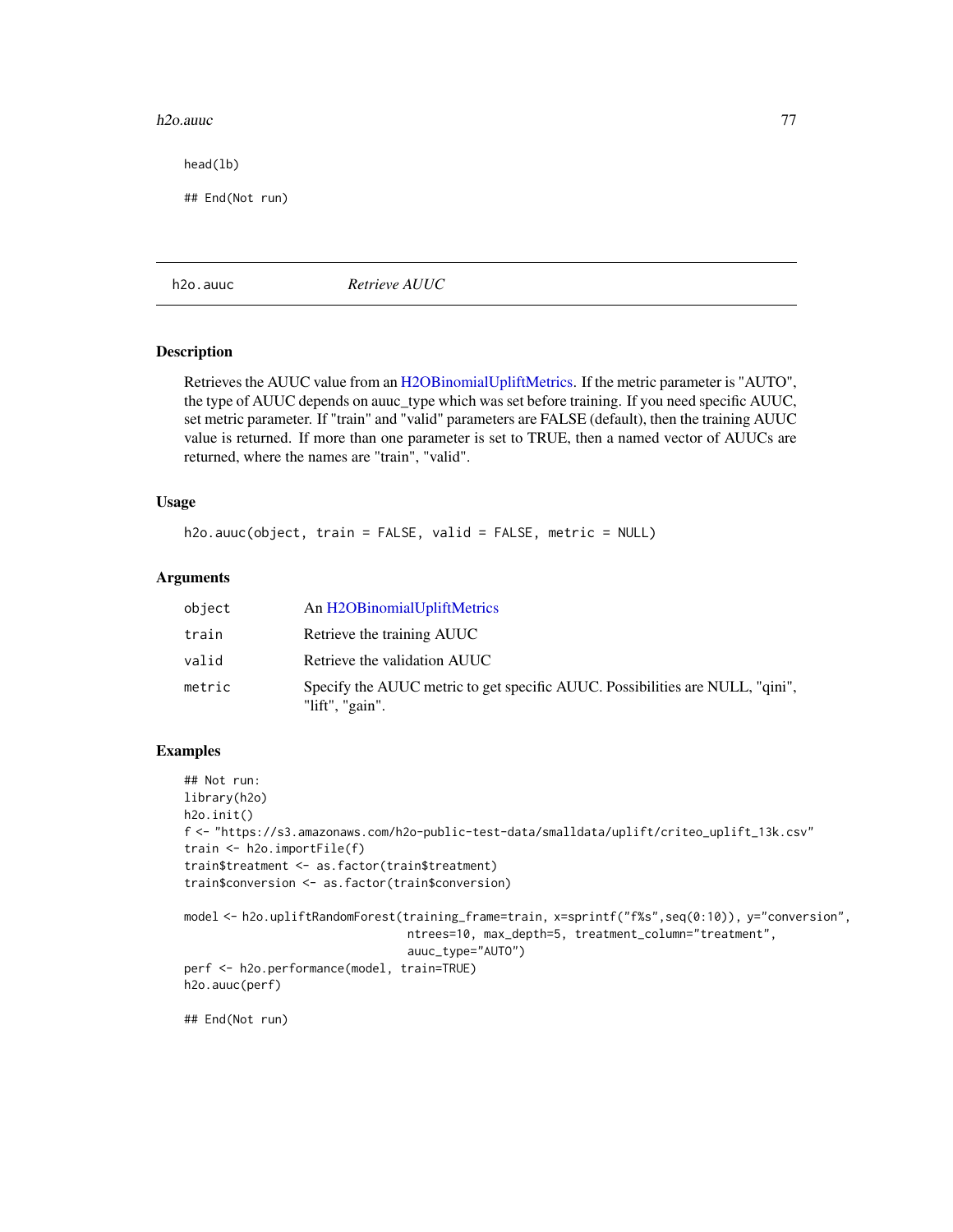h2o.auuc\_normalized *Retrieve normalized AUUC*

#### Description

Retrieves the AUUC value from an [H2OBinomialUpliftMetrics.](#page-416-0) If the metric parameter is "AUTO", the type of AUUC depends on auuc\_type which was set before training. If you need specific normalized AUUC, set metric parameter. If "train" and "valid" parameters are FALSE (default), then the training normalized AUUC value is returned. If more than one parameter is set to TRUE, then a named vector of normalized AUUCs are returned, where the names are "train", "valid".

#### Usage

```
h2o.auuc_normalized(object, train = FALSE, valid = FALSE, metric = NULL)
```
#### Arguments

| object | An H2OBinomialUpliftMetrics                                                                      |
|--------|--------------------------------------------------------------------------------------------------|
| train  | Retrieve the training AUUC                                                                       |
| valid  | Retrieve the validation AUUC                                                                     |
| metric | Specify the AUUC metric to get specific AUUC. Possibilities are NULL, "qini",<br>"lift", "gain". |

#### Examples

```
## Not run:
library(h2o)
h2o.init()
f <- "https://s3.amazonaws.com/h2o-public-test-data/smalldata/uplift/criteo_uplift_13k.csv"
train <- h2o.importFile(f)
train$treatment <- as.factor(train$treatment)
train$conversion <- as.factor(train$conversion)
model <- h2o.upliftRandomForest(training_frame=train, x=sprintf("f%s",seq(0:10)), y="conversion",
                                ntrees=10, max_depth=5, treatment_column="treatment",
                                auuc_type="AUTO")
perf <- h2o.performance(model, train=TRUE)
h2o.auuc_normalized(perf)
```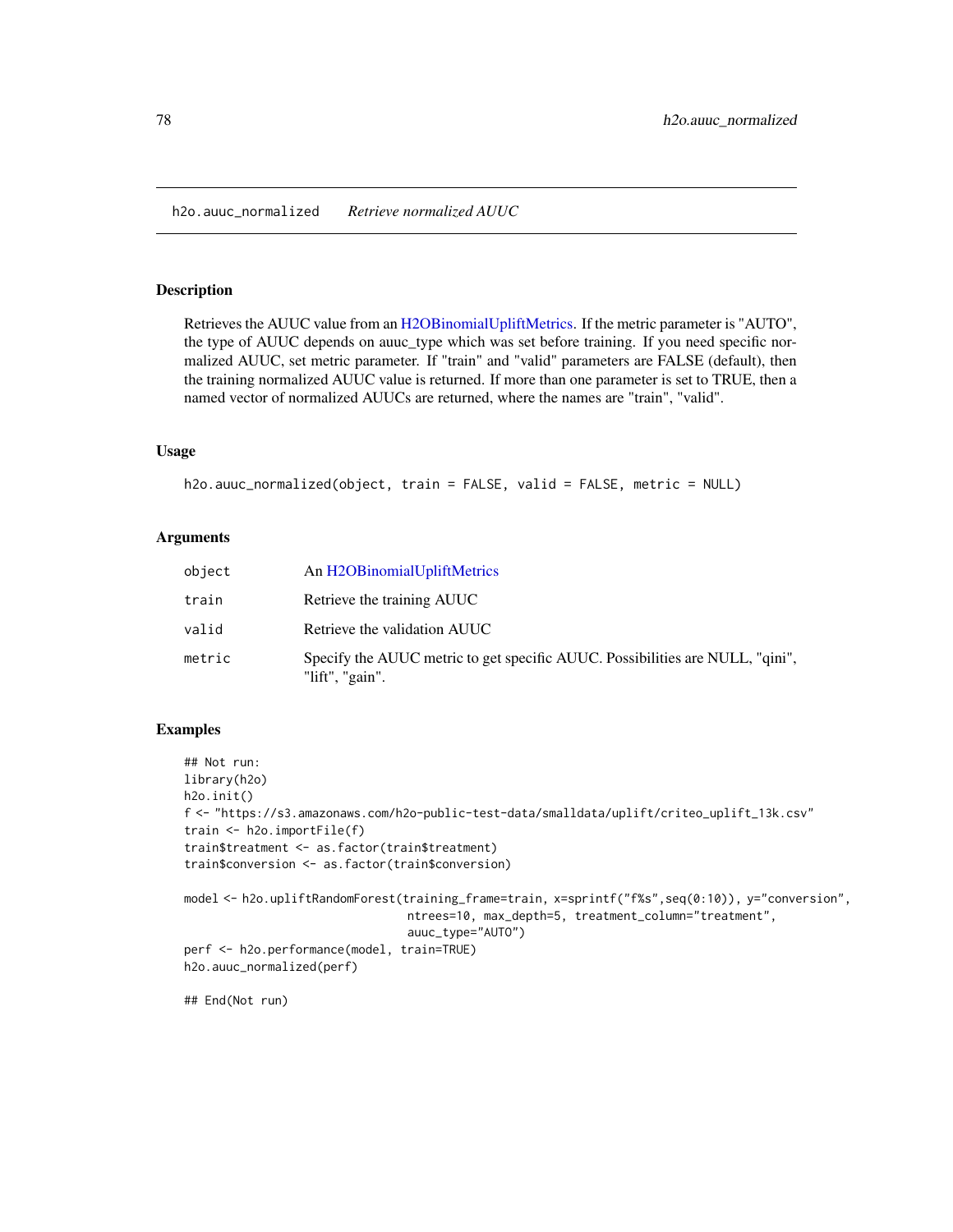#### **Description**

Retrieves the all types of AUUC in a table from an [H2OBinomialUpliftMetrics.](#page-416-0) If "train" and "valid" parameters are FALSE (default), then the training AUUC values are returned. If more than one parameter is set to TRUE, then a named vector of AUUCs are returned, where the names are "train", "valid".

#### Usage

```
h2o.auuc_table(object, train = FALSE, valid = FALSE)
```
#### Arguments

| object | An H2OBinomialUpliftMetrics        |
|--------|------------------------------------|
| train  | Retrieve the training AUUC table   |
| valid  | Retrieve the validation AUUC table |

#### Examples

```
## Not run:
library(h2o)
h2o.init()
f <- "https://s3.amazonaws.com/h2o-public-test-data/smalldata/uplift/criteo_uplift_13k.csv"
train <- h2o.importFile(f)
train$treatment <- as.factor(train$treatment)
train$conversion <- as.factor(train$conversion)
model <- h2o.upliftRandomForest(training_frame=train, x=sprintf("f%s",seq(0:10)), y="conversion",
                                   ntrees=10, max_depth=5, treatment_column="treatment",
                                       auuc_type="AUTO")
perf <- h2o.performance(model, train=TRUE)
h2o.auuc_table(perf)
## End(Not run)
```
h2o.betweenss *Get the between cluster sum of squares*

#### Description

Get the between cluster sum of squares. If "train", "valid", and "xval" parameters are FALSE (default), then the training betweenss value is returned. If more than one parameter is set to TRUE, then a named vector of betweenss' are returned, where the names are "train", "valid" or "xval".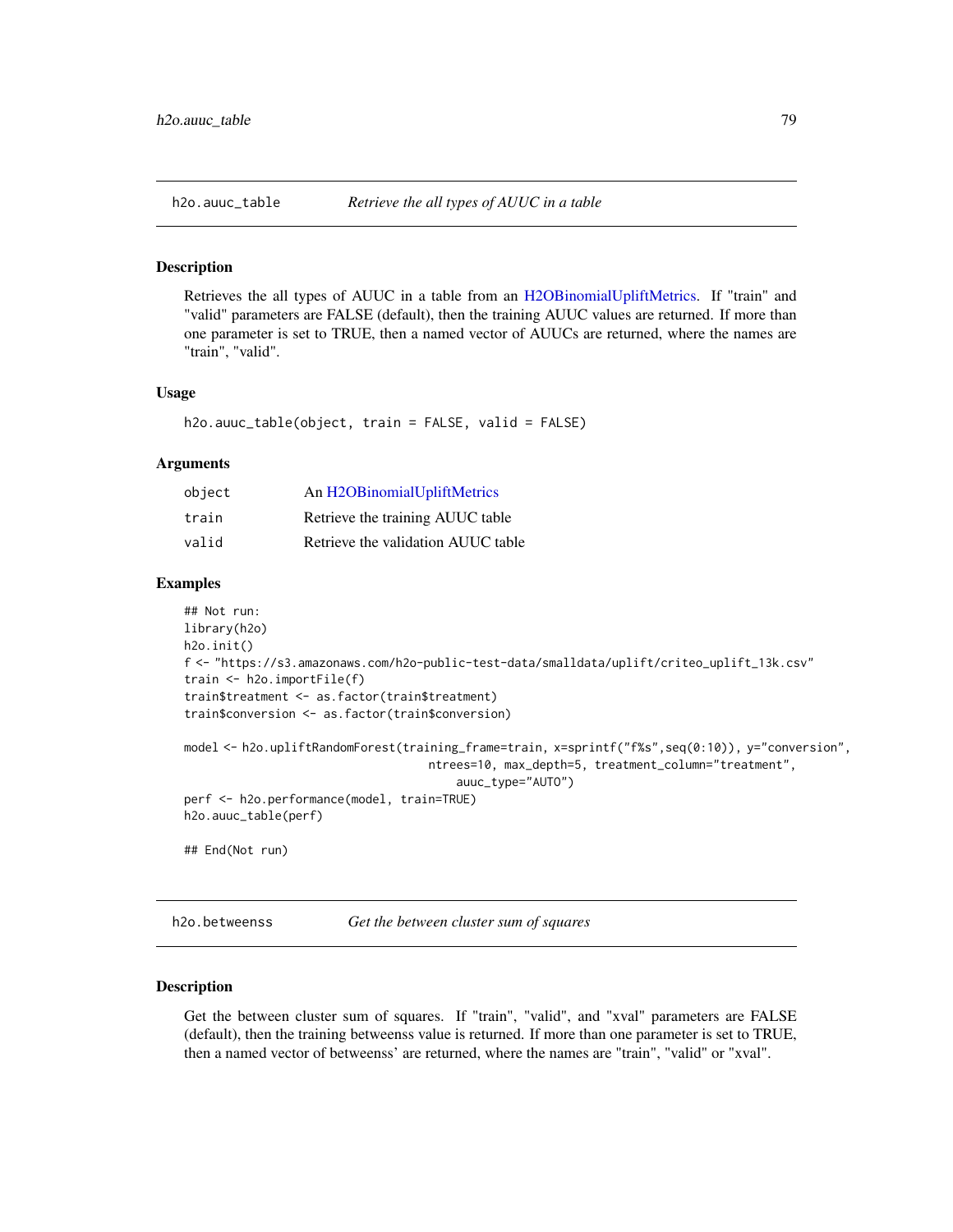### Usage

h2o.betweenss(object, train = FALSE, valid = FALSE, xval = FALSE)

#### Arguments

| object | An H2OClusteringModel object.                                |
|--------|--------------------------------------------------------------|
| train  | Retrieve the training between cluster sum of squares         |
| valid  | Retrieve the validation between cluster sum of squares       |
| xval   | Retrieve the cross-validation between cluster sum of squares |

### Examples

```
## Not run:
library(h2o)
h2o.init()
fr <- h2o.importFile("https://h2o-public-test-data.s3.amazonaws.com/smalldata/iris/iris_train.csv")
predictors <- c("sepal_len", "sepal_wid", "petal_len", "petal_wid")
km \leq -h2o.kmeans(x = predictors, training_frame = fr, k = 3, nfolds = 3)
h2o.betweenss(km, train = TRUE)
```
## End(Not run)

| h2o.biases | Return the respective bias vector |  |
|------------|-----------------------------------|--|
|------------|-----------------------------------|--|

#### Description

Return the respective bias vector

#### Usage

```
h2o.biases(object, vector_id = 1)
```
#### Arguments

| object    | An H2OModel or H2OModelMetrics                                                       |
|-----------|--------------------------------------------------------------------------------------|
| vector id | An integer, ranging from 1 to number of layers $+1$ , that specifies the bias vector |
|           | to return.                                                                           |

### Examples

## Not run: library(h2o) h2o.init()

f <- "https://h2o-public-test-data.s3.amazonaws.com/smalldata/chicago/chicagoCensus.csv" census <- h2o.importFile(f)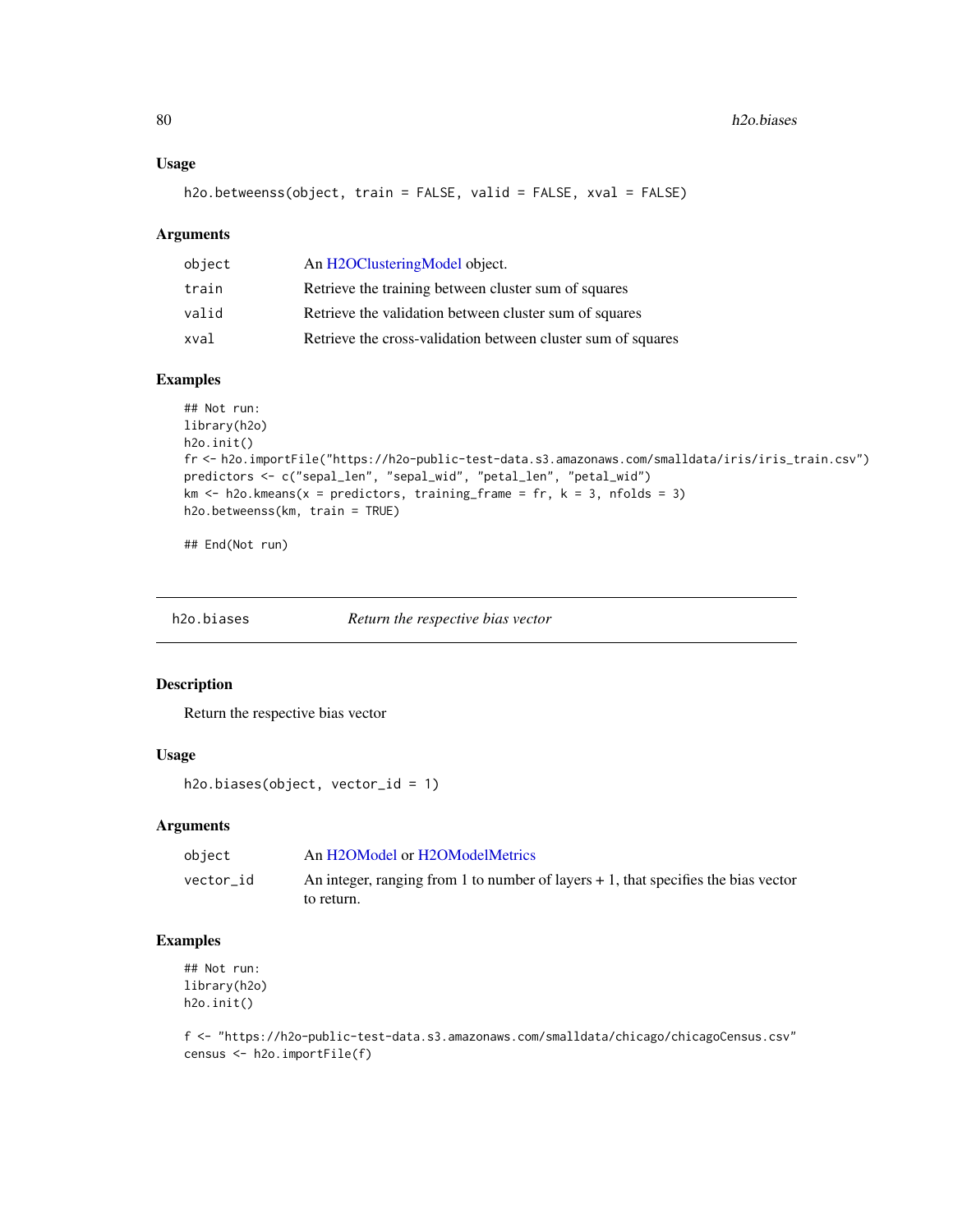#### h2o.bottomN 81

```
census[, 1] <- as.factor(census[, 1])
dl_model <- h2o.deeplearning(x = c(1:3), y = 4, training_frame = census,
                            hidden = c(17, 191),
                            epochs = 1,
                            balance_classes = FALSE,
                            export_weights_and_biases = TRUE)
h2o.biases(dl_model, vector_id = 1)
## End(Not run)
```
h2o.bottomN *H2O bottomN*

### Description

bottomN function will will grab the bottom N percent of values of a column and return it in a H2OFrame. Extract the top N percent of values of a column and return it in a H2OFrame.

### Usage

h2o.bottomN(x, column, nPercent)

### Arguments

|          | an H2OFrame                                                           |
|----------|-----------------------------------------------------------------------|
| column   | is a column name or column index to grab the top N percent value from |
| nPercent | is a bottom percentage value to grab                                  |

### Value

An H2OFrame with 2 columns. The first column is the original row indices, second column contains the bottomN values

#### Examples

```
## Not run:
library(h2o)
h2o.init()
```

```
f1 <- "https://s3.amazonaws.com/h2o-public-test-data/bigdata/laptop/jira/TopBottomNRep4.csv.zip"
f2 <- "https://s3.amazonaws.com/h2o-public-test-data/smalldata/jira/Bottom20Per.csv.zip"
data_Frame <- h2o.importFile(f1)
bottom_Answer <- h2o.importFile(f2)
nPercent <- c(1, 2, 3, 4)
frame_Names <- names(data_Frame)
nP <- nPercent[sample(1:length(nPercent), 1, replace = FALSE)]
col_Index <- sample(1:length(frame_Names), 1, replace = FALSE)
h2o.bottomN(data_Frame, frame_Names[col_Index], nP)
```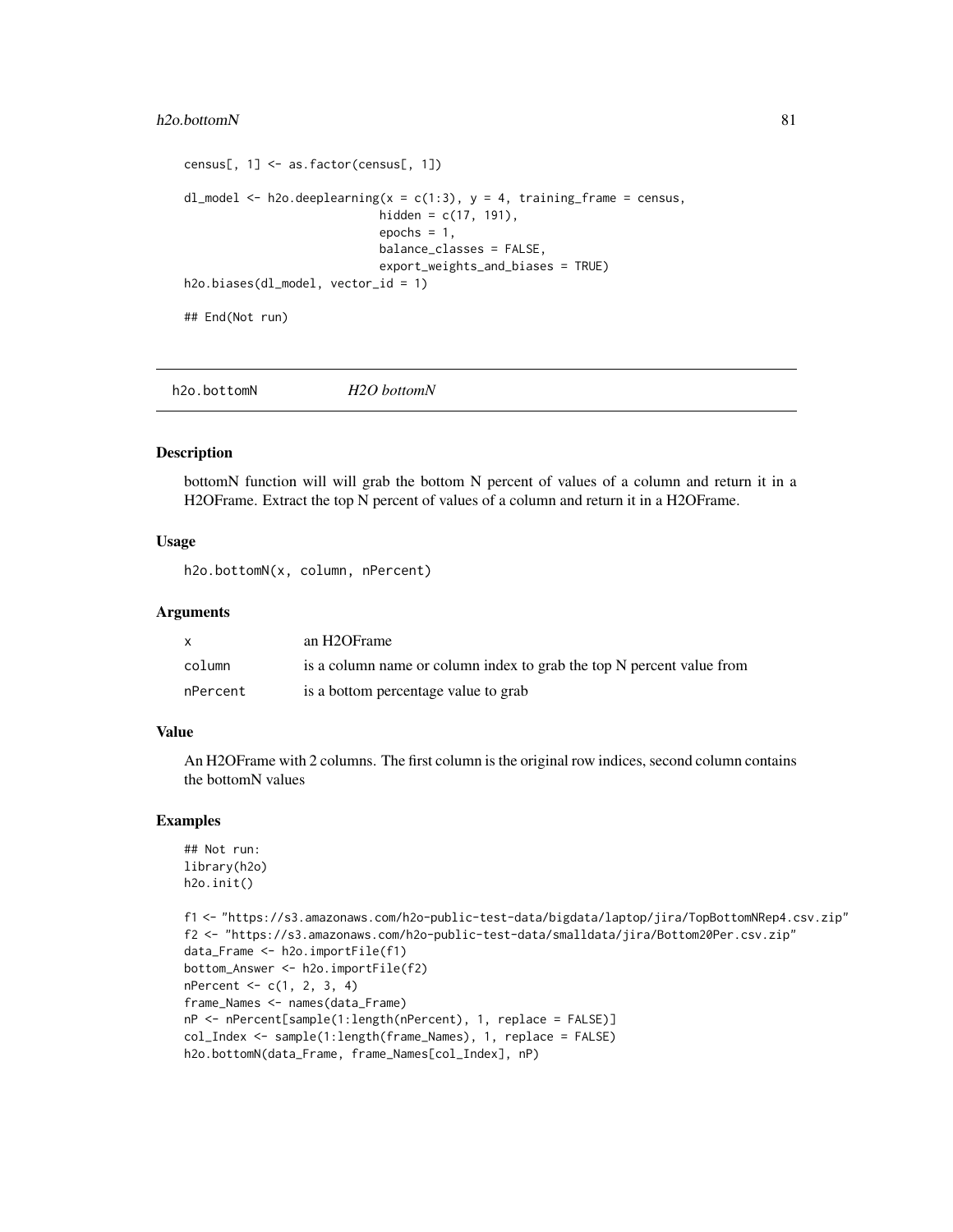## End(Not run)

#### h2o.cbind *Combine H2O Datasets by Columns*

# Description

Takes a sequence of H2O data sets and combines them by column

#### Usage

 $h2o.cbind(...)$ 

#### Arguments

... A sequence of H2OFrame arguments. All datasets must exist on the same H2O instance (IP and port) and contain the same number of rows.

#### Value

An H2OFrame object containing the combined . . . arguments column-wise.

#### See Also

[cbind](#page-0-0) for the base R method.

### Examples

```
## Not run:
library(h2o)
h2o.init()
prostate_path <- system.file("extdata", "prostate.csv", package = "h2o")
prostate <- h2o.uploadFile(path = prostate_path)
prostate_cbind <- h2o.cbind(prostate, prostate)
head(prostate_cbind)
```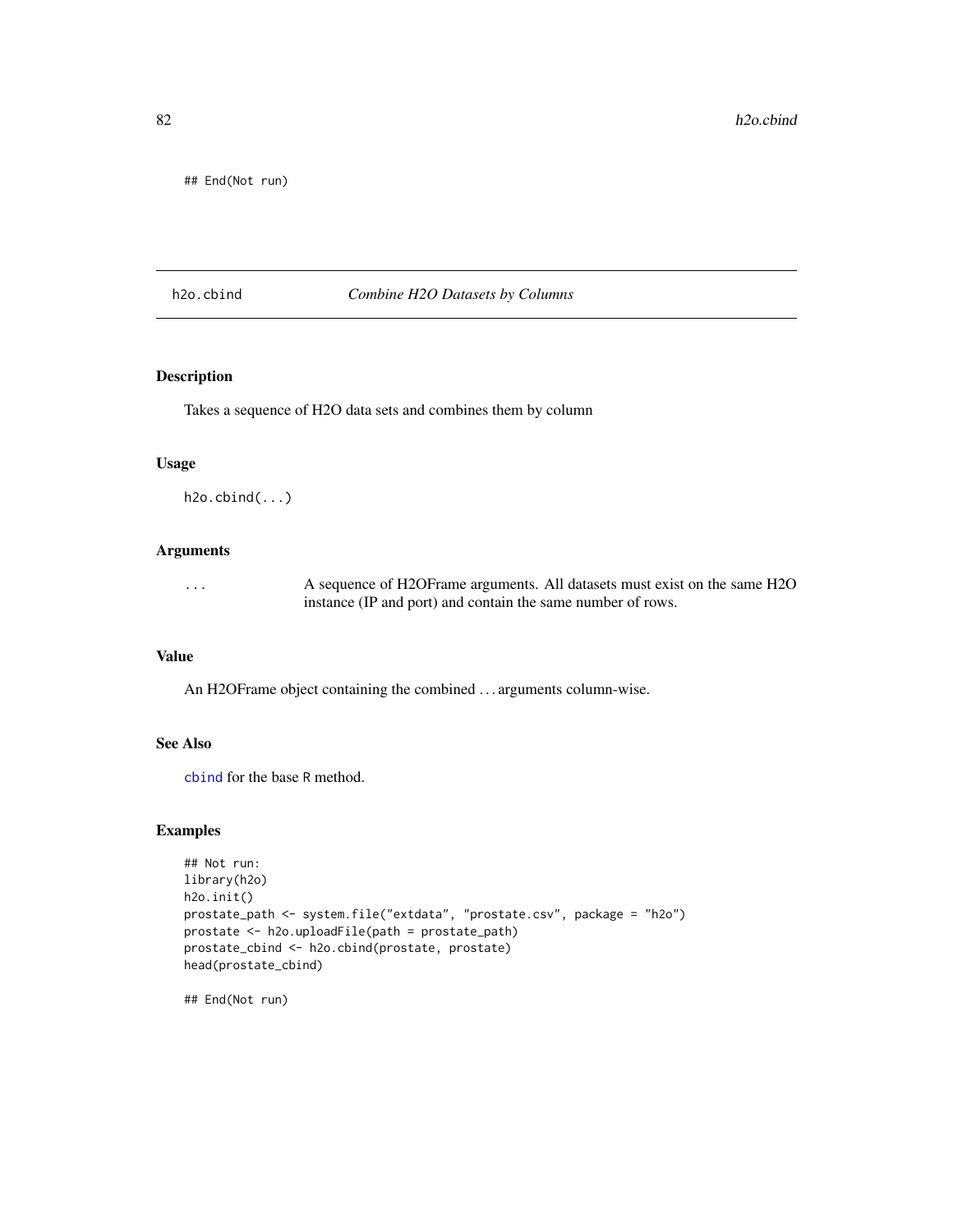h2o.ceiling *Take a single numeric argument and return a numeric vector with the smallest integers*

### Description

ceiling takes a single numeric argument x and returns a numeric vector containing the smallest integers not less than the corresponding elements of x.

#### Usage

h2o.ceiling(x)

### Arguments

x An H2OFrame object.

### See Also

[Round](#page-0-0) for the base R implementation, ceiling().

### Examples

```
## Not run:
library(h2o)
h2o.init()
```

```
f <- "https://h2o-public-test-data.s3.amazonaws.com/smalldata/iris/iris_train.csv"
iris <- h2o.importFile(f)
h2o.ceiling(iris[, 1])
```
## End(Not run)

h2o.centers *Retrieve the Model Centers*

### Description

Retrieve the Model Centers

### Usage

h2o.centers(object)

#### Arguments

object An [H2OClusteringModel](#page-408-1) object.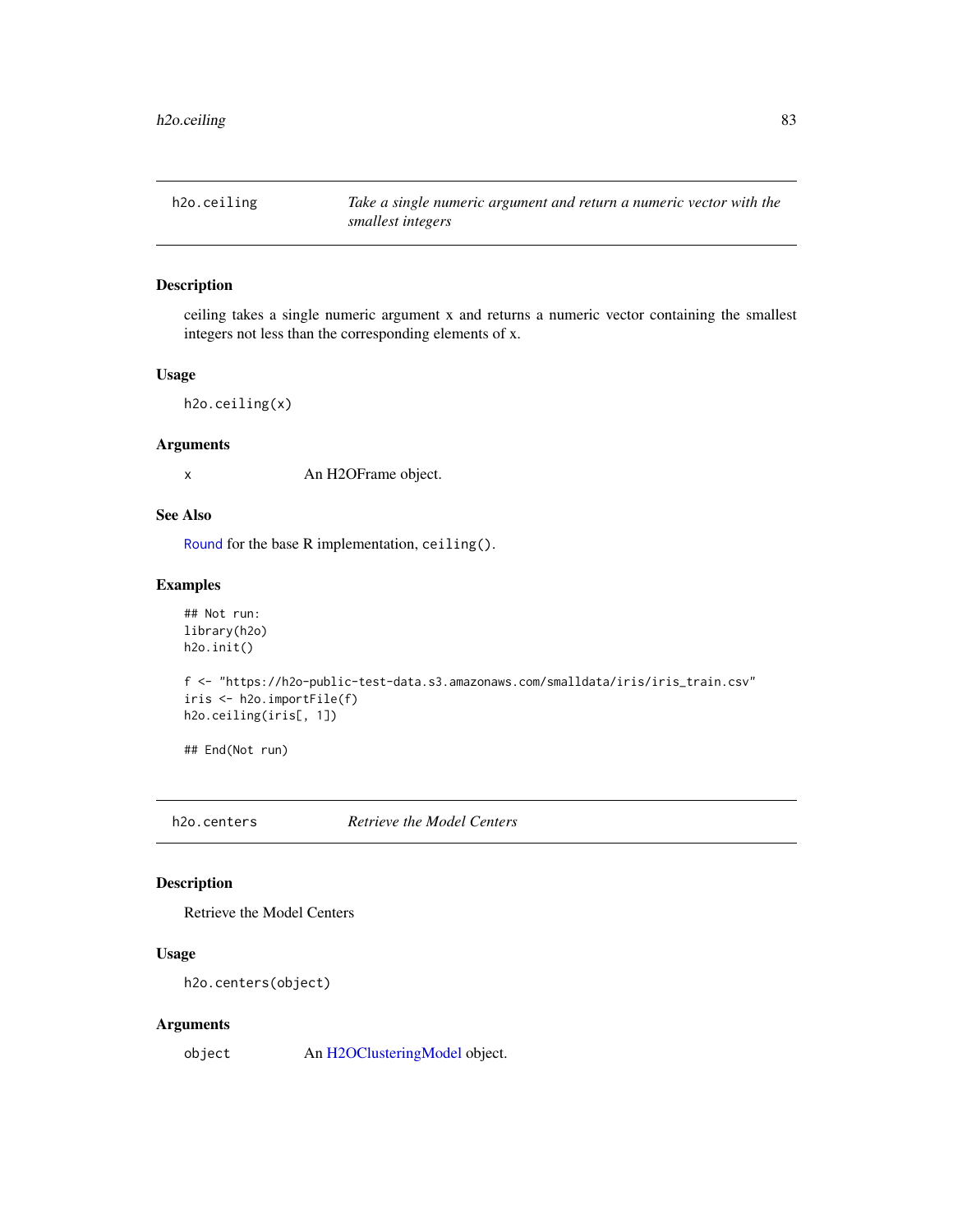### Examples

```
## Not run:
library(h2o)
h2o.init()
fr <- h2o.importFile("https://h2o-public-test-data.s3.amazonaws.com/smalldata/iris/iris_train.csv")
h2o.ceiling(fr[, 1])
```
## End(Not run)

h2o.centersSTD *Retrieve the Model Centers STD*

## Description

Retrieve the Model Centers STD

### Usage

h2o.centersSTD(object)

### Arguments

object An [H2OClusteringModel](#page-408-1) object.

### Examples

```
## Not run:
library(h2o)
h2o.init()
fr <- h2o.importFile("https://h2o-public-test-data.s3.amazonaws.com/smalldata/iris/iris_train.csv")
predictors <- c("sepal_len", "sepal_wid", "petal_len", "petal_wid")
km \leq -h2o.kmeans(x = predictors, training-frame = fr, k = 3, n folds = 3)h2o.centersSTD(km)
```
## End(Not run)

h2o.centroid\_stats *Retrieve centroid statistics*

#### Description

Retrieve the centroid statistics. If "train" and "valid" parameters are FALSE (default), then the training centroid stats value is returned. If more than one parameter is set to TRUE, then a named list of centroid stats data frames are returned, where the names are "train" or "valid" For cross validation metrics this statistics are not available.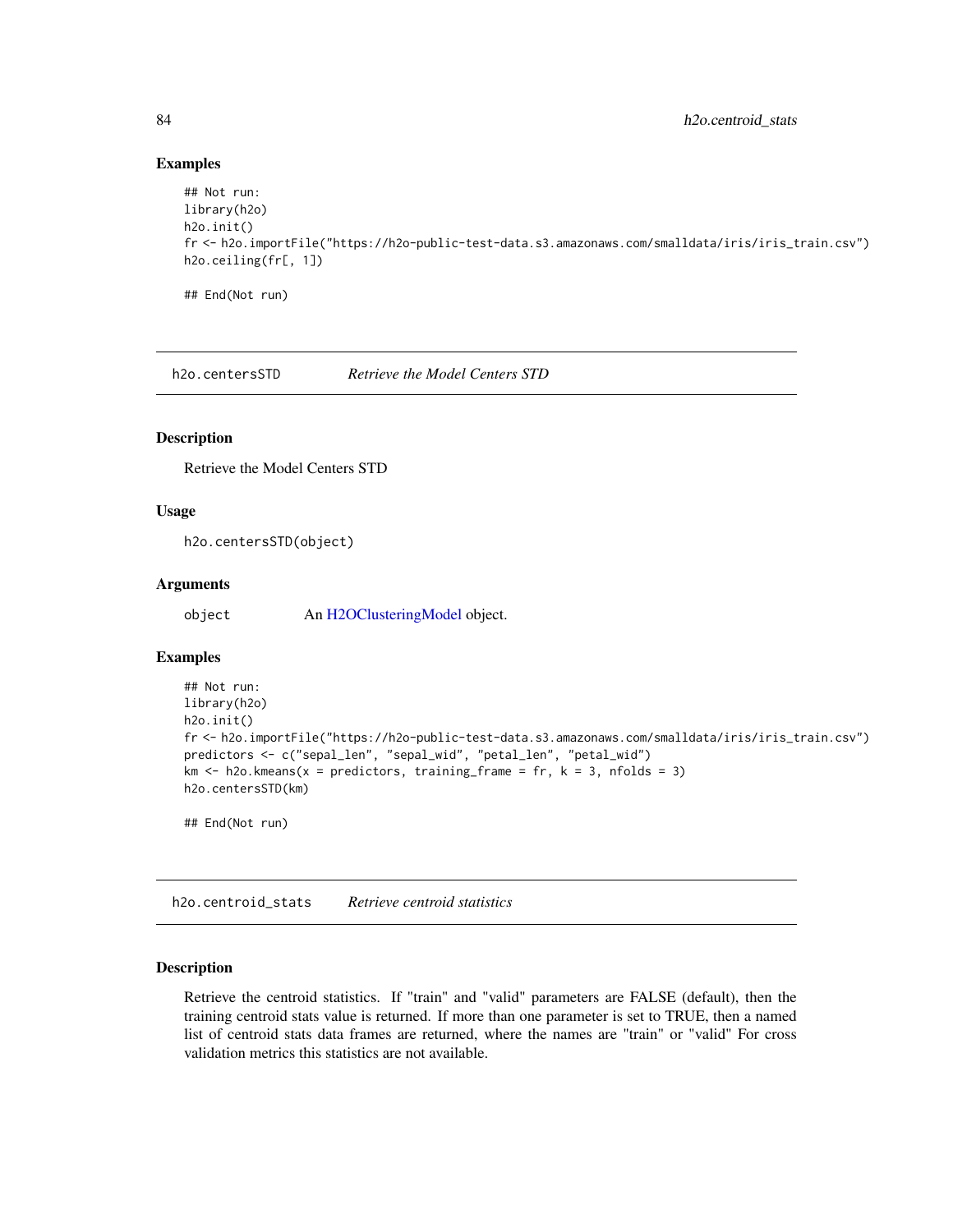## h2o.clearLog 85

#### Usage

h2o.centroid\_stats(object, train = FALSE, valid = FALSE)

#### Arguments

| object | An H2OClusteringModel object.               |
|--------|---------------------------------------------|
| train  | Retrieve the training centroid statistics   |
| valid  | Retrieve the validation centroid statistics |

#### Examples

```
## Not run:
library(h2o)
h2o.init()
fr <- h2o.importFile("https://h2o-public-test-data.s3.amazonaws.com/smalldata/iris/iris_train.csv")
predictors <- c("sepal_len", "sepal_wid", "petal_len", "petal_wid")
km \le -h2o.kmeans(x = predictors, training-frame = fr, k = 3, n folds = 3)h2o.centroid_stats(km, train = TRUE)
```
## End(Not run)

h2o.clearLog *Delete All H2O R Logs*

### Description

Clear all H2O R command and error response logs from the local disk. Used primarily for debugging purposes.

## Usage

h2o.clearLog()

## See Also

[h2o.startLogging,](#page-352-0) [h2o.stopLogging,](#page-354-0) [h2o.openLog](#page-278-0)

## Examples

```
## Not run:
library(h2o)
h2o.init()
h2o.startLogging()
australia_path = system.file("extdata", "australia.csv", package = "h2o")
australia = h2o.importFile(path = australia_path)
h2o.stopLogging()
h2o.clearLog()
```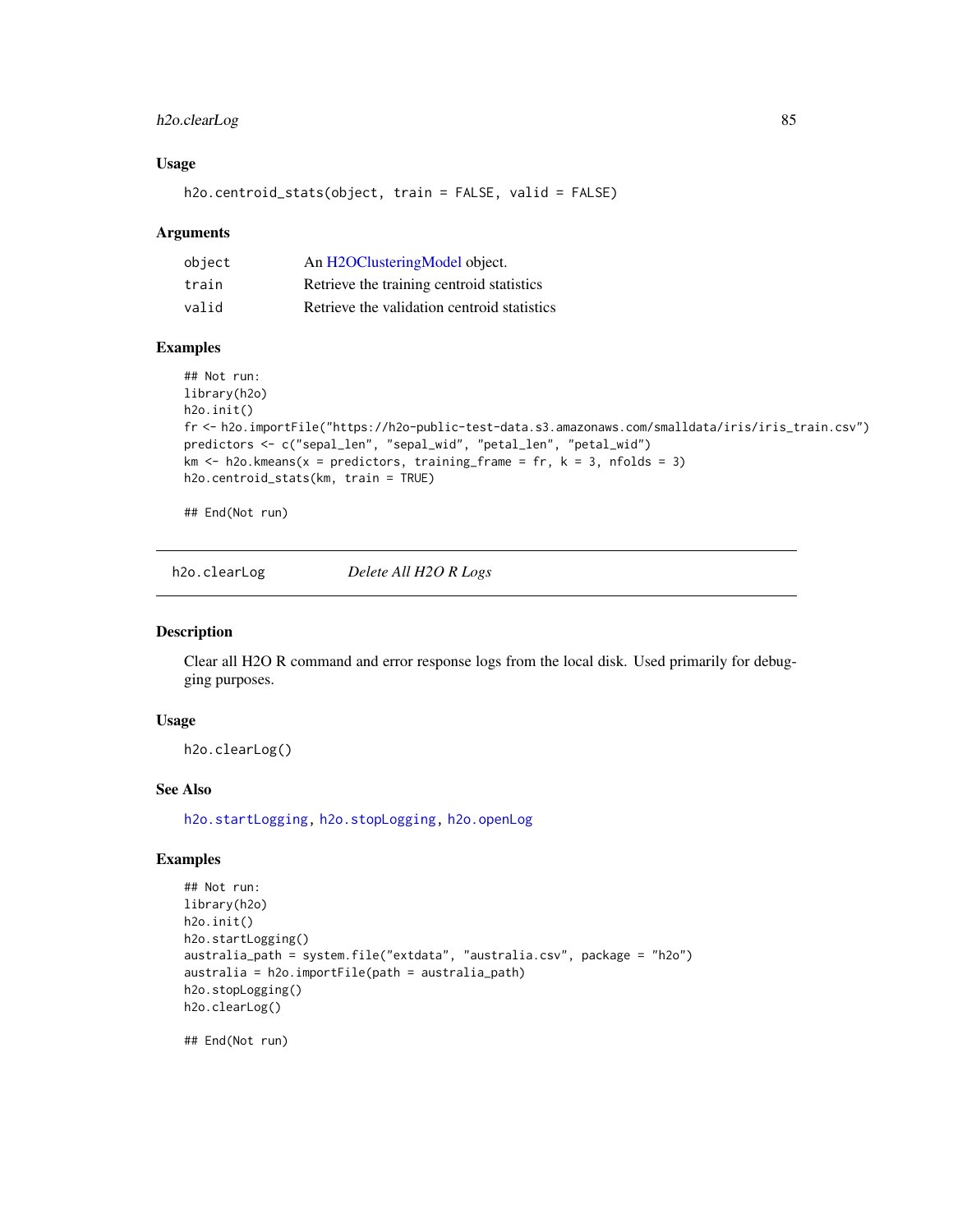h2o.clusterInfo *Print H2O cluster info*

## Description

Print H2O cluster info

## Usage

h2o.clusterInfo()

h2o.clusterIsUp *Determine if an H2O cluster is up or not*

## Description

Determine if an H2O cluster is up or not

### Usage

```
h2o.clusterIsUp(conn = h2o.getConnection())
```
### Arguments

conn H2OConnection object

### Value

TRUE if the cluster is up; FALSE otherwise

h2o.clusterStatus *Return the status of the cluster*

### Description

Retrieve information on the status of the cluster running H2O.

## Usage

```
h2o.clusterStatus()
```
### See Also

[H2OConnection,](#page-409-0) [h2o.init](#page-209-0)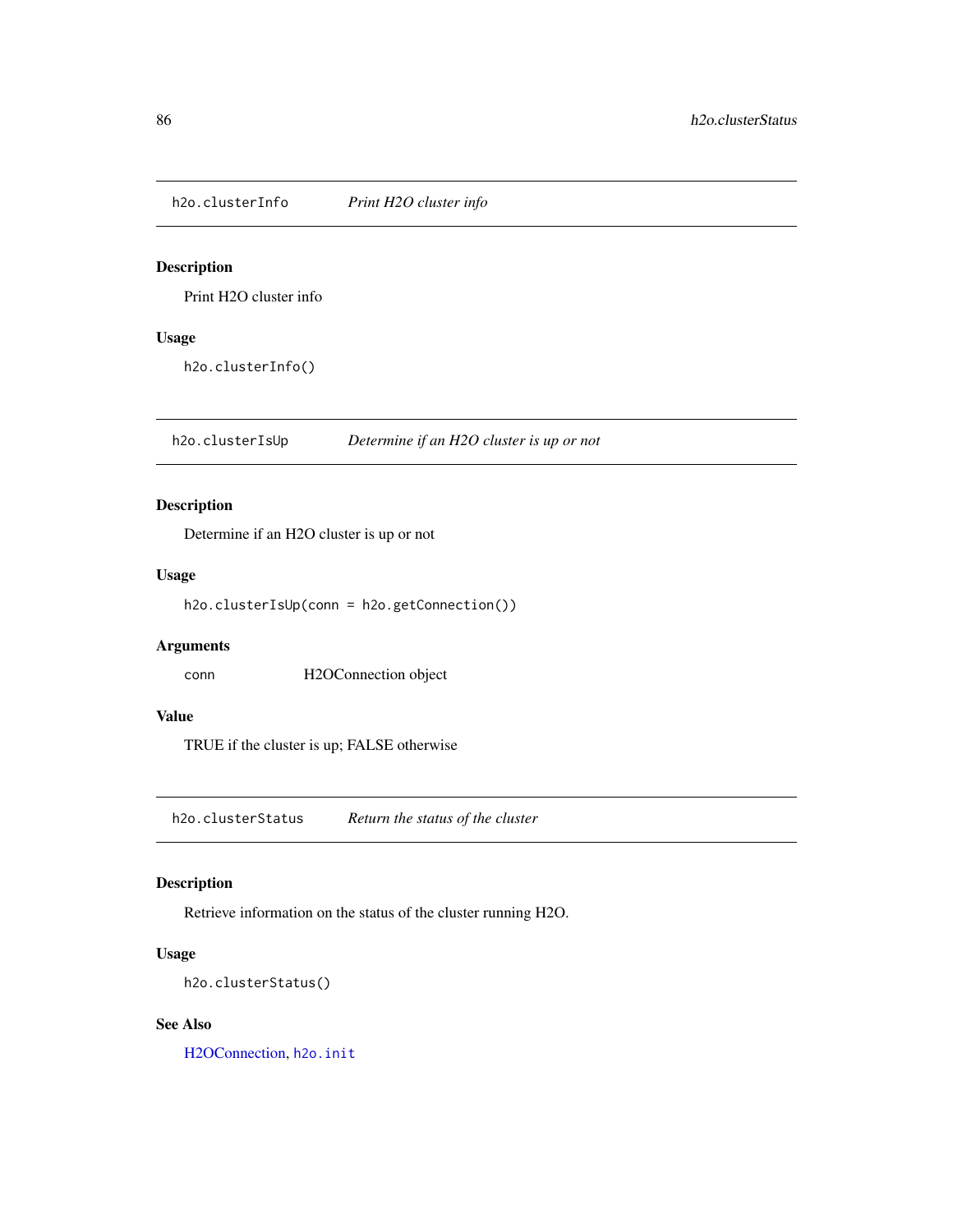h2o.cluster\_sizes 87

#### Examples

## Not run: h2o.init() h2o.clusterStatus()

## End(Not run)

h2o.cluster\_sizes *Retrieve the cluster sizes*

## Description

Retrieve the cluster sizes. If "train", "valid", and "xval" parameters are FALSE (default), then the training cluster sizes value is returned. If more than one parameter is set to TRUE, then a named list of cluster size vectors are returned, where the names are "train", "valid" or "xval".

### Usage

```
h2o.cluster_sizes(object, train = FALSE, valid = FALSE, xval = FALSE)
```
#### Arguments

| object | An H2OClusteringModel object.               |
|--------|---------------------------------------------|
| train  | Retrieve the training cluster sizes         |
| valid  | Retrieve the validation cluster sizes       |
| xval   | Retrieve the cross-validation cluster sizes |

#### Examples

```
## Not run:
library(h2o)
h2o.init()
fr <- h2o.importFile("https://h2o-public-test-data.s3.amazonaws.com/smalldata/iris/iris_train.csv")
predictors <- c("sepal_len", "sepal_wid", "petal_len", "petal_wid")
km \leq -h2o.kmeans(x = predictors, training_frame = fr, k = 3, nfolds = 3)
h2o.cluster_sizes(km, train = TRUE)
```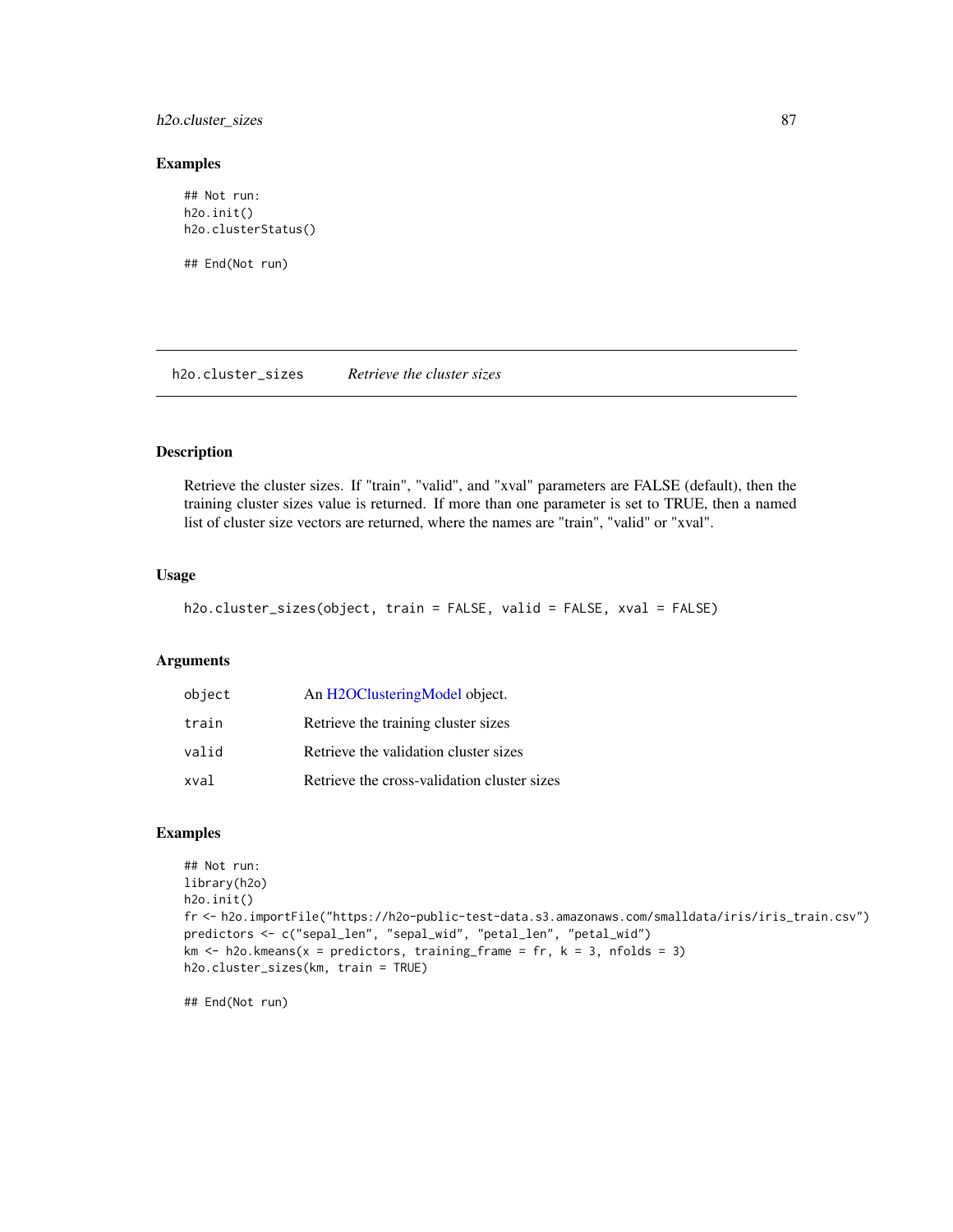## Description

Note: standardize = True by default. If set to False, then coef() returns the coefficients that are fit directly.

### Usage

```
h2o.coef(object, predictorSize = -1)
```
### Arguments

| object        | an H2OModel object.                                                                                                                                                                                |
|---------------|----------------------------------------------------------------------------------------------------------------------------------------------------------------------------------------------------|
| predictorSize | predictor subset size. If specified, will only return model coefficients of that<br>subset size. If not specified will return a lists of model coefficient dicts for all<br>predictor subset size. |

#### Examples

```
## Not run:
library(h2o)
h2o.init()
f <- "https://s3.amazonaws.com/h2o-public-test-data/smalldata/junit/cars_20mpg.csv"
cars <- h2o.importFile(f)
predictors <- c("displacement", "power", "weight", "acceleration", "year")
response <- "cylinders"
cars_split <- h2o.splitFrame(data = cars, ratios = 0.8, seed = 1234)
train <- cars_split[[1]]
valid <- cars_split[[2]]
cars_glm <- h2o.glm(balance_classes = TRUE,
                    seed = 1234,
                    x = predictors,
                    y = response,
                    training_frame = train,
                    validation_frame = valid)
h2o.coef(cars_glm)
## End(Not run)
```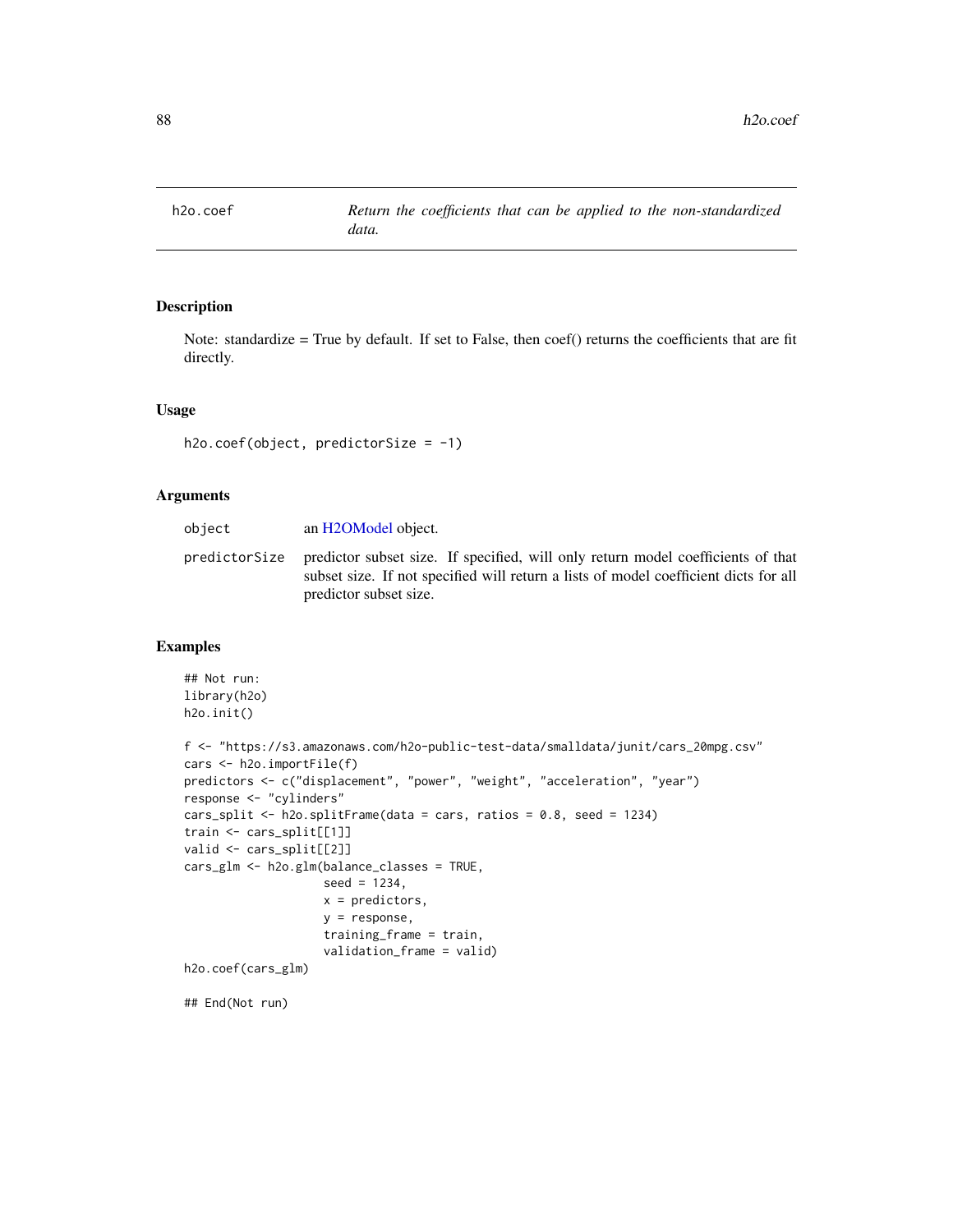h2o.coef\_norm *Return coefficients fitted on the standardized data (requires standardize = True, which is on by default). These coefficients can be used to evaluate variable importance.*

#### Description

Return coefficients fitted on the standardized data (requires standardize = True, which is on by default). These coefficients can be used to evaluate variable importance.

#### Usage

```
h2o.coef_norm(object, predictorSize = -1)
```
### Arguments

| object | an H2OModel object.                                                                                                                                                                                              |
|--------|------------------------------------------------------------------------------------------------------------------------------------------------------------------------------------------------------------------|
|        | predictorSize predictor subset size. If specified, will only return model coefficients of that<br>subset size. If not specified will return a lists of model coefficient dicts for all<br>predictor subset size. |

### Examples

```
## Not run:
library(h2o)
h2o.init()
f <- "https://s3.amazonaws.com/h2o-public-test-data/smalldata/junit/cars_20mpg.csv"
cars <- h2o.importFile(f)
predictors <- c("displacement", "power", "weight", "acceleration", "year")
response <- "cylinders"
cars_split <- h2o.splitFrame(data = cars, ratios = 0.8, seed = 1234)
train <- cars_split[[1]]
valid <- cars_split[[2]]
cars_glm <- h2o.glm(balance_classes = TRUE,
                    seed = 1234,
                    x = predictors,
                    y = response,
                    training_frame = train,
                    validation_frame = valid)
h2o.coef_norm(cars_glm)
```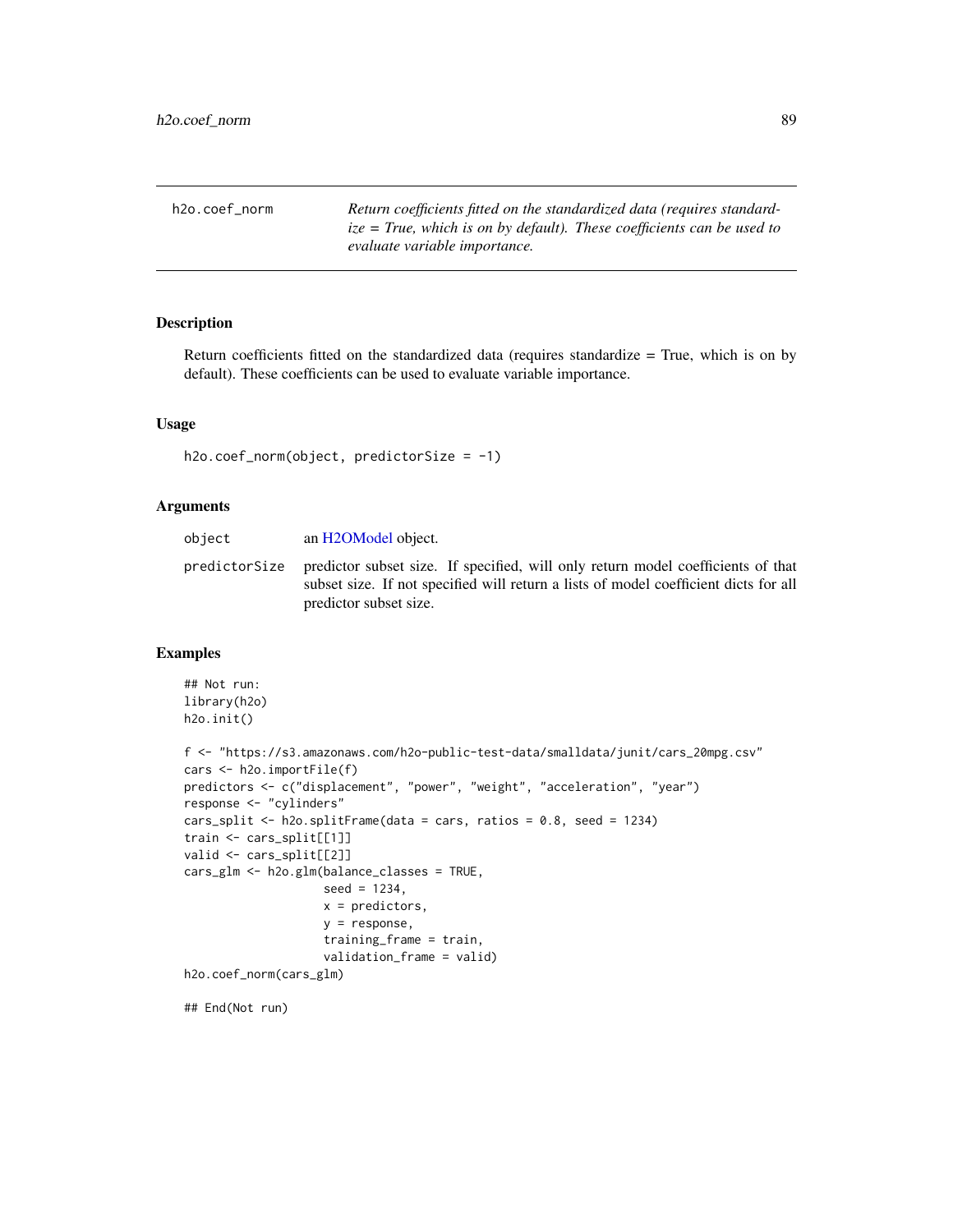h2o.coef\_with\_p\_values

*Return the coefficients table with coefficients, standardized coefficients, p-values, z-values and std-error for GLM models*

### Description

Return the coefficients table with coefficients, standardized coefficients, p-values, z-values and stderror for GLM models

#### Usage

h2o.coef\_with\_p\_values(object)

#### Arguments

object An [H2OModel](#page-415-0) object.

#### Examples

```
## Not run:
library(h2o)
h2o.init()
f <- "https://s3.amazonaws.com/h2o-public-test-data/smalldata/junit/cars_20mpg.csv"
cars <- h2o.importFile(f)
predictors <- c("displacement", "power", "weight", "acceleration", "year")
response <- "cylinders"
cars_split <- h2o.splitFrame(data = cars, ratios = 0.8, seed = 1234)
train <- cars_split[[1]]
valid <- cars_split[[2]]
cars_glm <- h2o.glm(seed = 1234,
                    lambda=0.0,
                    compute_p_values=TRUE,
                    x = predictors,
                    y = response,
                    training_frame = train,
                    validation_frame = valid)
h2o.coef_with_p_values(cars_glm)
```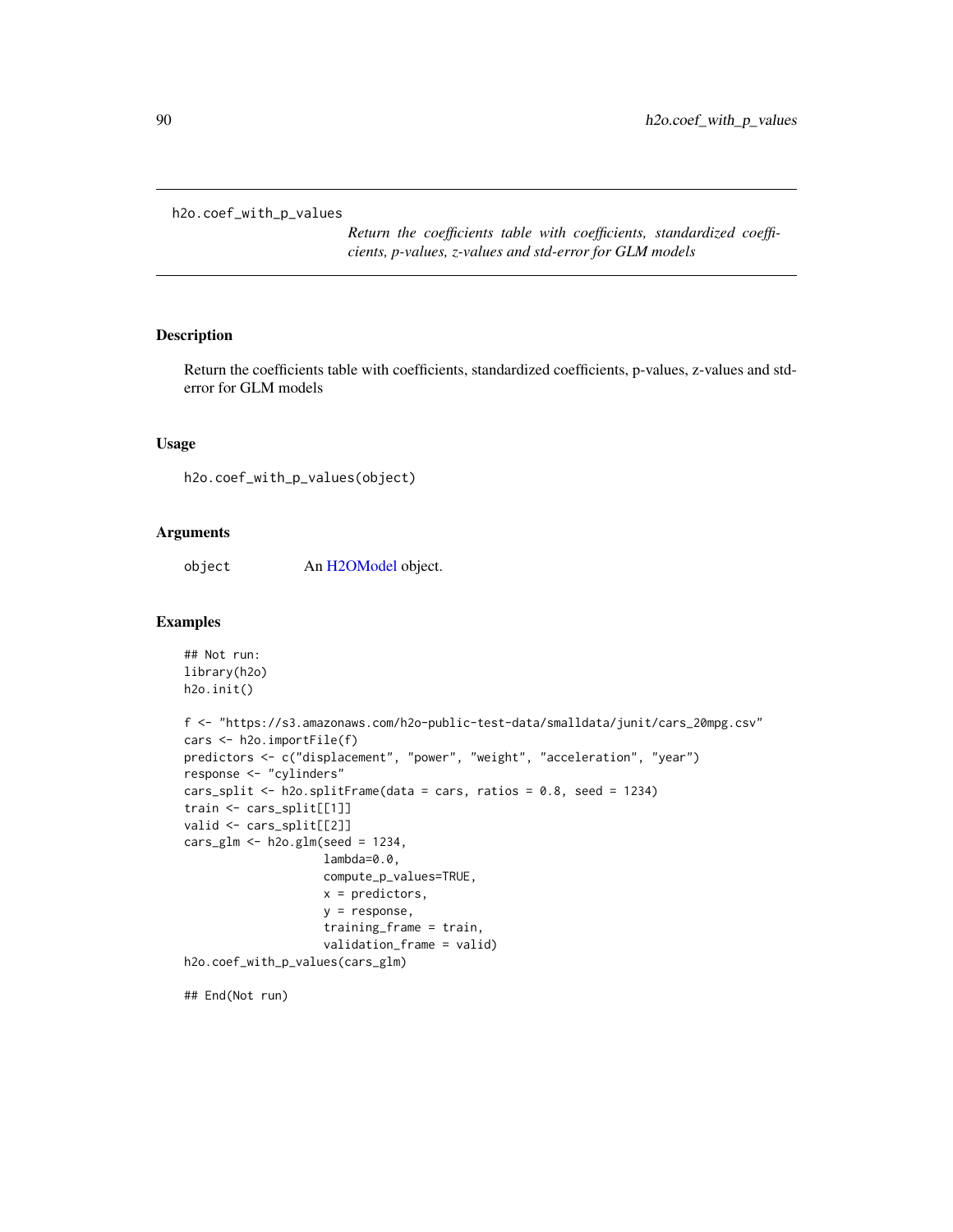### Description

Return column names of an H2OFrame

### Usage

h2o.colnames(x)

## Arguments

x An H2OFrame object.

## See Also

[colnames](#page-47-0) for the base R implementation.

### Examples

```
## Not run:
library(h2o)
h2o.init()
frame <- h2o.createFrame(rows = 6, cols = 2,
                         categorical_fraction = 0.0,
                         missing_fraction = 0.7,
                         seed = 123)
h2o.colnames(frame)
## End(Not run)
```
h2o.columns\_by\_type *Obtain a list of columns that are specified by 'coltype'*

## Description

Obtain a list of columns that are specified by 'coltype'

#### Usage

```
h2o.columns_by_type(object, coltype = "numeric", ...)
```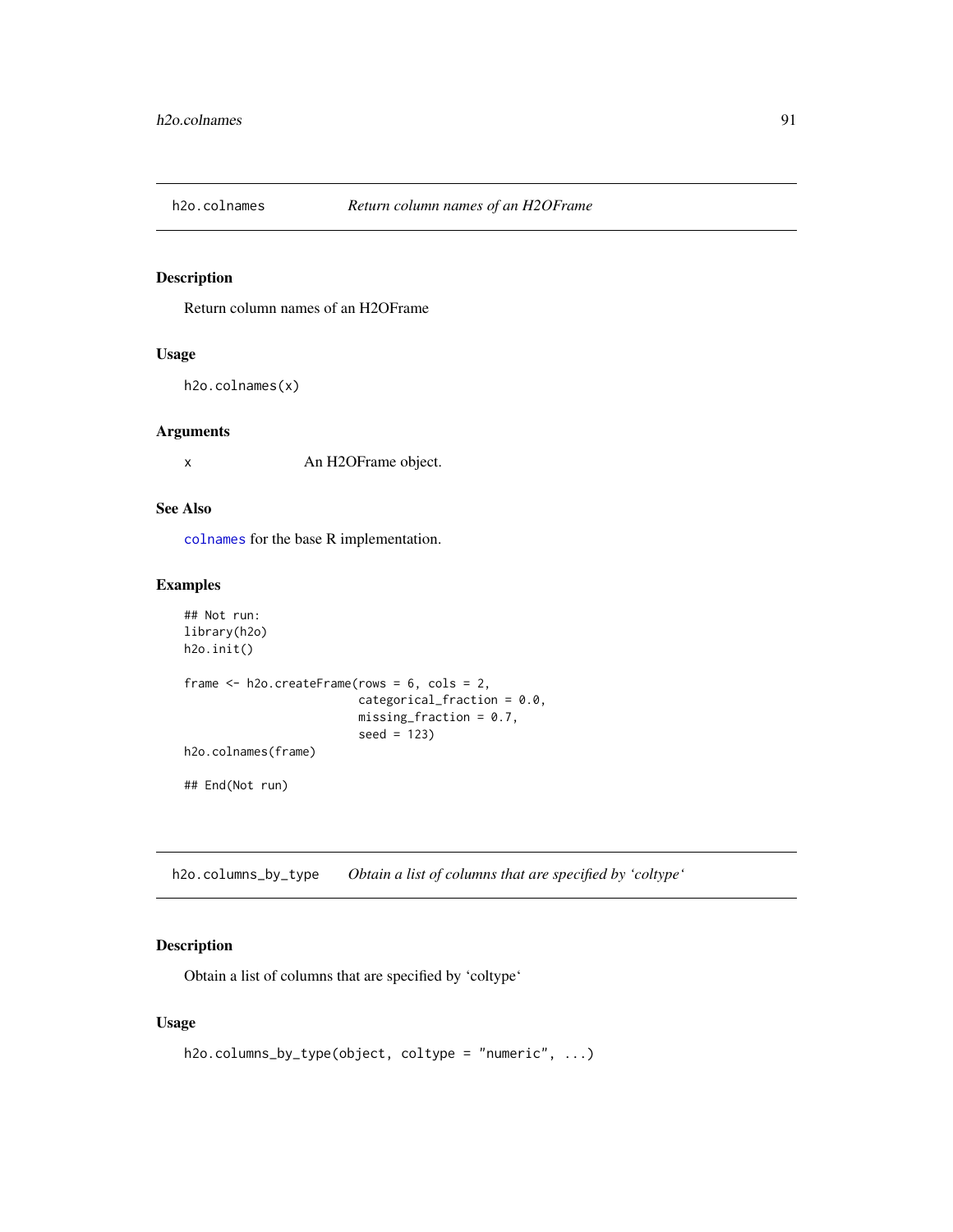### Arguments

| object  | H <sub>2</sub> OFrame object                                                                                                                                                                                                                                                                                                                                                                                             |
|---------|--------------------------------------------------------------------------------------------------------------------------------------------------------------------------------------------------------------------------------------------------------------------------------------------------------------------------------------------------------------------------------------------------------------------------|
| coltype | A character string indicating which column type to filter by. This must be one of<br>the following: "numeric" - Numeric, but not categorical or time "categorical" -<br>Integer, with a categorical/factor String mapping "string" - String column "time"<br>- Long msec since the Unix Epoch - with a variety of display/parse options<br>"uuid" - UUID "bad" - No none-NA rows (triple negative! all NAs or zero rows) |
|         | Ignored                                                                                                                                                                                                                                                                                                                                                                                                                  |

### Value

A list of column indices that correspond to "type"

## Examples

```
## Not run:
h2o.init()
prostate_path <- system.file("extdata", "prostate.csv", package = "h2o")
prostate <- h2o.uploadFile(path = prostate_path)
h2o.columns_by_type(prostate, coltype = "numeric")
```
## End(Not run)

h2o.computeGram *Compute weighted gram matrix.*

#### Description

Compute weighted gram matrix.

#### Usage

```
h2o.computeGram(
 X,
 weights = ",
 use_all_factor_levels = FALSE,
 standardize = TRUE,
 skip_missing = FALSE
)
```
## Arguments

| X                     | an H2OModel corresponding to H2O framel.                                                          |
|-----------------------|---------------------------------------------------------------------------------------------------|
| weights               | character corresponding to name of weight vector in frame.                                        |
| use_all_factor_levels |                                                                                                   |
|                       | logical flag telling h <sub>2</sub> o whether or not to skip first level of categorical variables |
|                       | during one-hot encoding.                                                                          |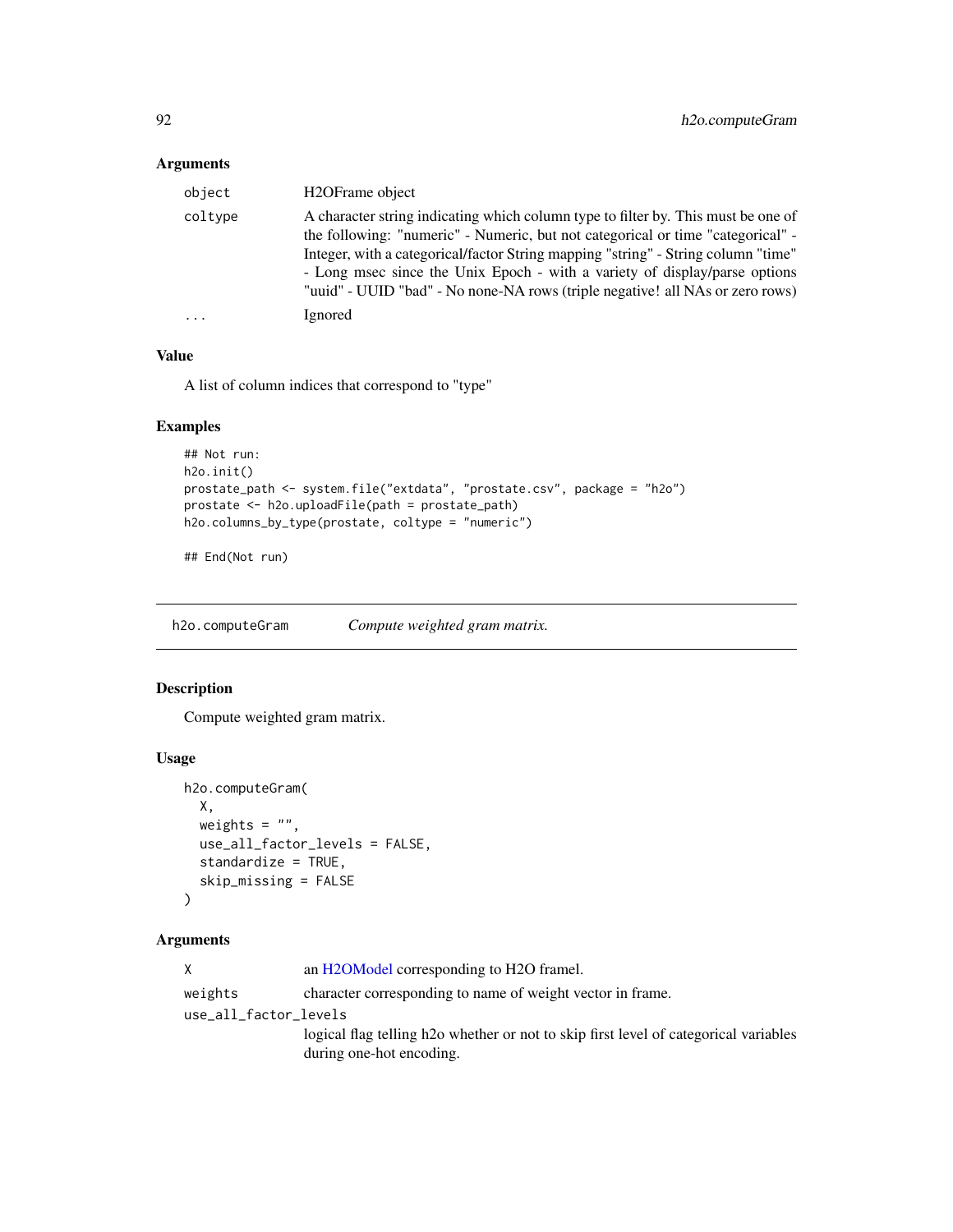| standardize  | logical flag telling h <sub>20</sub> whether or not to standardize data                      |
|--------------|----------------------------------------------------------------------------------------------|
| skip_missing | logical flag telling h <sub>20</sub> whether skip rows with missing data or impute them with |
|              | mean                                                                                         |

h2o.confusionMatrix *Access H2O Confusion Matrices*

## Description

Retrieve either a single or many confusion matrices from H2O objects.

### Usage

```
h2o.confusionMatrix(object, ...)
```
## S4 method for signature 'H2OModel' h2o.confusionMatrix(object, newdata, valid = FALSE, ...)

## S4 method for signature 'H2OModelMetrics' h2o.confusionMatrix(object, thresholds = NULL, metrics = NULL)

#### Arguments

| object     | Either an H2OModel object or an H2OModelMetrics object.                                                                                                                                                                                             |
|------------|-----------------------------------------------------------------------------------------------------------------------------------------------------------------------------------------------------------------------------------------------------|
| .          | Extra arguments for extracting train or valid confusion matrices.                                                                                                                                                                                   |
| newdata    | An H2OF rame object that can be scored on. Requires a valid response column.                                                                                                                                                                        |
| valid      | Retrieve the validation metric.                                                                                                                                                                                                                     |
| thresholds | (Optional) A value or a list of valid values between 0.0 and 1.0. This value is<br>only used in the case of H2OB inomialMetrics objects.                                                                                                            |
| metrics    | (Optional) A metric or a list of valid metrics ("min_per_class_accuracy", "ab-<br>solute_mcc", "tnr", "fnr", "fpr", "tpr", "precision", "accuracy", "f0point5", "f2",<br>"f1"). This value is only used in the case of H2OB inomialMetrics objects. |

## Details

The [H2OModelMetrics](#page-416-1) version of this function will only take [H2OBinomialMetrics](#page-416-0) or [H2OMultinomialMetrics](#page-416-0) objects. If no threshold is specified, all possible thresholds are selected.

### Value

Calling this function on [H2OModel](#page-415-0) objects returns a confusion matrix corresponding to the [predict](#page-0-0) function. If used on an [H2OBinomialMetrics](#page-416-0) object, returns a list of matrices corresponding to the number of thresholds specified.

## See Also

[predict](#page-0-0) for generating prediction frames, [h2o.performance](#page-287-0) for creating [H2OModelMetrics.](#page-416-1)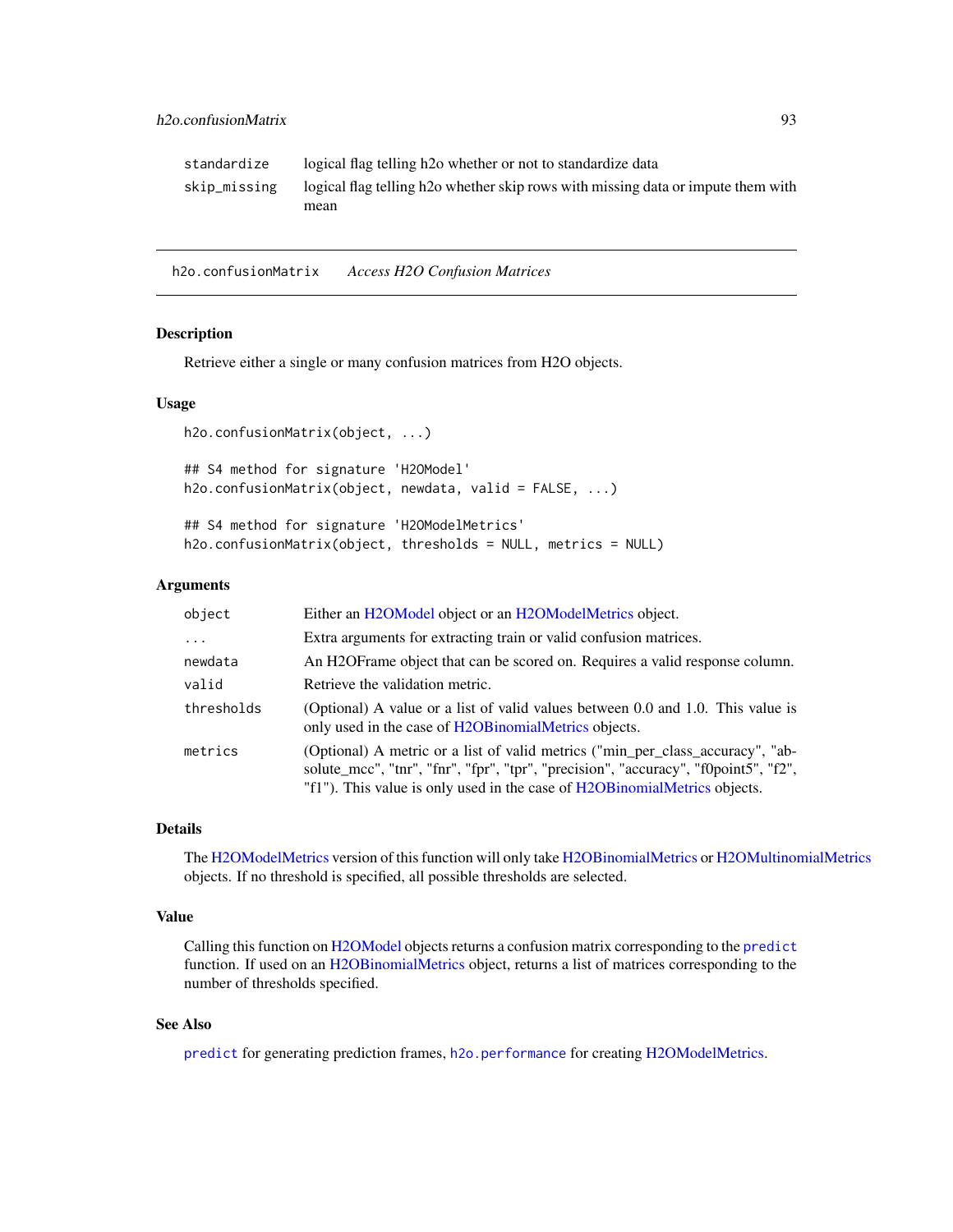### Examples

```
## Not run:
library(h2o)
h2o.init()
prostate_path <- system.file("extdata", "prostate.csv", package = "h2o")
prostate <- h2o.uploadFile(prostate_path)
prostate[, 2] <- as.factor(prostate[, 2])
model \leq h2o.gbm(x = 3:9, y = 2, training_frame = prostate, distribution = "bernoulli")
h2o.confusionMatrix(model, prostate)
# Generating a ModelMetrics object
perf <- h2o.performance(model, prostate)
h2o.confusionMatrix(perf)
## End(Not run)
```
h2o.connect *Connect to a running H2O instance.*

#### Description

Connect to a running H2O instance.

#### Usage

```
h2o.connect(
  ip = "localhost",
  port = 54321,
  strict_version_check = TRUE,
  proxy = NA_character_,
  https = FALSE,
  cacert = NA_character_,
  insecure = FALSE,
  username = NA_character_,
  password = NA_character_,
  use_spnego = FALSE,
  cookies = NA_character_,
  context_path = NA_character_,
  config = NULL
)
```
### Arguments

| ip                   | Object of class character representing the IP address of the server where H2O<br>is running.                  |  |
|----------------------|---------------------------------------------------------------------------------------------------------------|--|
| port                 | Object of class numeric representing the port number of the H2O server.                                       |  |
| strict_version_check |                                                                                                               |  |
|                      | (Optional) Setting this to FALSE is unsupported and should only be done when<br>advised by technical support. |  |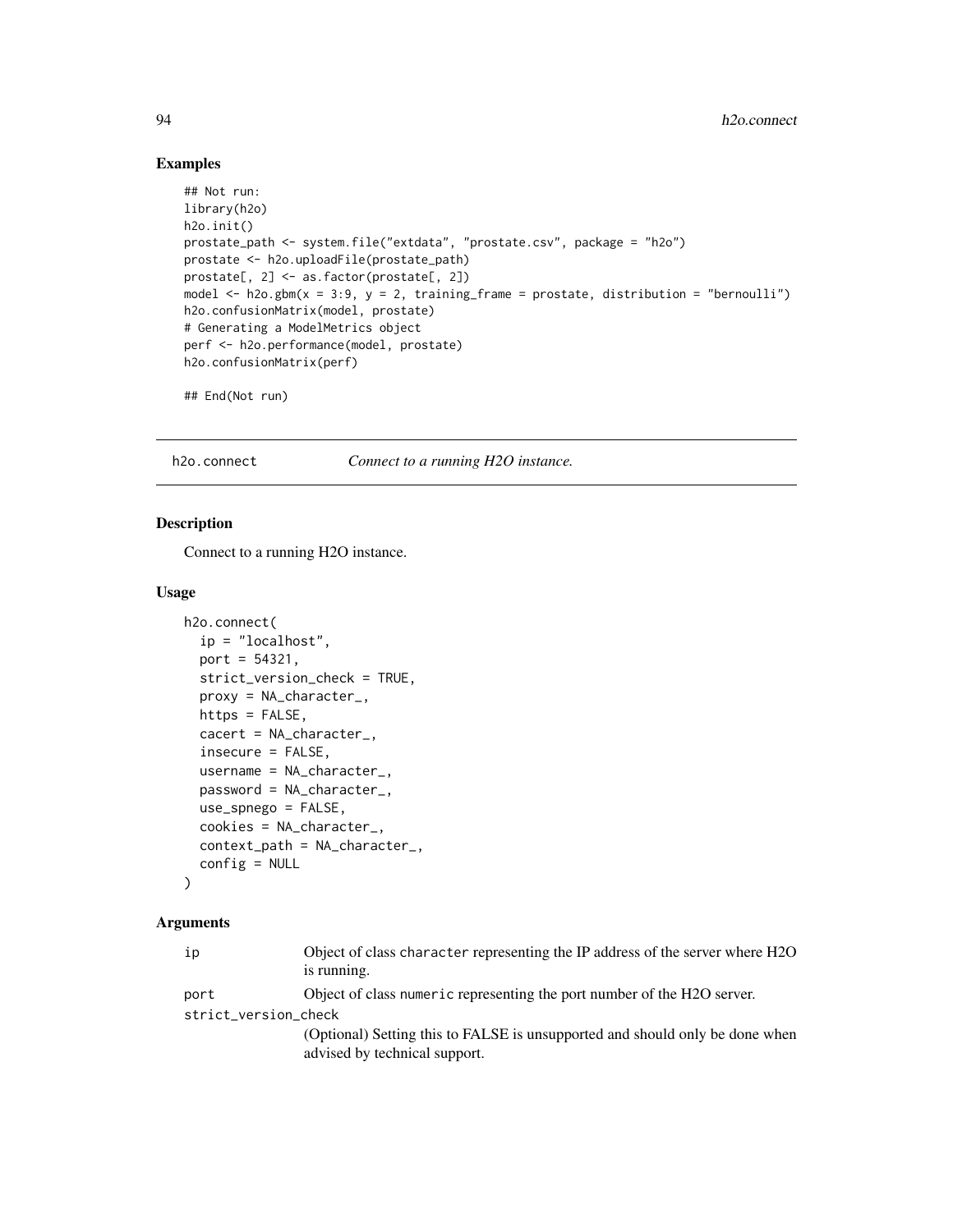#### h2o.cor 95

| proxy        | (Optional) A character string specifying the proxy path.                                                                                                                              |
|--------------|---------------------------------------------------------------------------------------------------------------------------------------------------------------------------------------|
| https        | (Optional) Set this to TRUE to use https instead of http.                                                                                                                             |
| cacert       | Path to a CA bundle file with root and intermediate certificates of trusted CAs.                                                                                                      |
| insecure     | (Optional) Set this to TRUE to disable SSL certificate checking.                                                                                                                      |
| username     | (Optional) Username to login with.                                                                                                                                                    |
| password     | (Optional) Password to login with.                                                                                                                                                    |
| use_spnego   | (Optional) Set this to TRUE to enable SPNEGO authentication.                                                                                                                          |
| cookies      | (Optional) Vector (or list) of cookies to add to request.                                                                                                                             |
| context_path | (Optional) The last part of connection URL: http:// <ip>:<port>/<context_path></context_path></port></ip>                                                                             |
| config       | (Optional) A list describing connection parameters. Using config makes<br>h <sub>2</sub> o. connect ignore other parameters and collect named list members instead<br>(see examples). |

## Value

an instance of H2OConnection object representing a connection to the running H2O instance.

### Examples

```
## Not run:
library(h2o)
# Try to connect to a H2O instance running at http://localhost:54321/cluster_X
#h2o.connect(ip = "localhost", port = 54321, context_path = "cluster_X")
# Or
#config = list(ip = "localhost", port = 54321, context_path = "cluster_X")
#h2o.connect(config = config)
# Skip strict version check during connecting to the instance
#h2o.connect(config = c(strict_version_check = FALSE, config))
## End(Not run)
```
h2o.cor *Correlation of columns.*

#### Description

Compute the correlation matrix of one or two H2OFrames.

### Usage

```
h2o.cor(x, y = NULL, na.rm = FALSE, use, method = "Pearson")
```
 $cor(x, \ldots)$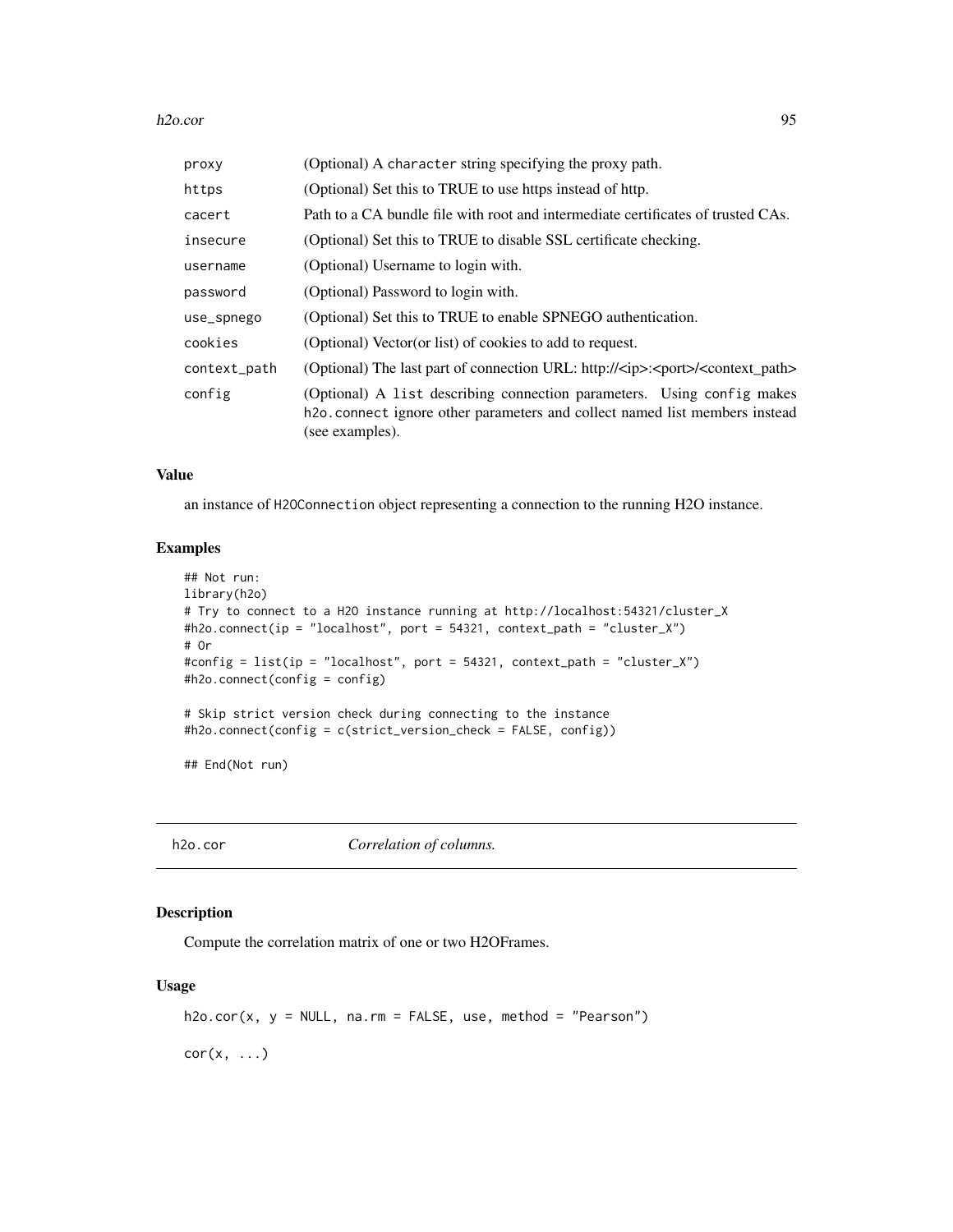## Arguments

| $\mathsf{x}$ | An H <sub>2</sub> OFrame object.                                                                                                                                                                                                                                                                                                                                                                              |
|--------------|---------------------------------------------------------------------------------------------------------------------------------------------------------------------------------------------------------------------------------------------------------------------------------------------------------------------------------------------------------------------------------------------------------------|
| y            | NULL (default) or an H2OF rame. The default is equivalent to $y = x$ .                                                                                                                                                                                                                                                                                                                                        |
| na.rm        | logical. Should missing values be removed?                                                                                                                                                                                                                                                                                                                                                                    |
| use          | An optional character string indicating how to handle missing values. This must<br>be one of the following: "everything" - outputs NaNs whenever one of its con-<br>tributing observations is missing "all.obs" - presence of missing observations<br>will throw an error "complete.obs" - discards missing values along with all ob-<br>servations in their rows so that only complete observations are used |
| method       | str Method of correlation computation. Allowed values are: "Pearson" - Pear-<br>son's correlation coefficient "Spearman" - Spearman's correlation coefficient<br>(Spearman's Rho) Defaults to "Pearson"                                                                                                                                                                                                       |
| .            | Further arguments to be passed down from other methods.                                                                                                                                                                                                                                                                                                                                                       |

## Examples

```
## Not run:
library(h2o)
h2o.init()
```

```
prostate_path <- system.file("extdata", "prostate.csv", package = "h2o")
prostate <- h2o.uploadFile(path = prostate_path)
cor(prostate$AGE)
```
## End(Not run)

h2o.cos *Compute the cosine of x*

# Description

Compute the cosine of x

#### Usage

h2o.cos(x)

## Arguments

x An H2OFrame object.

### See Also

[Trig](#page-0-0) for the base R implementation, cos().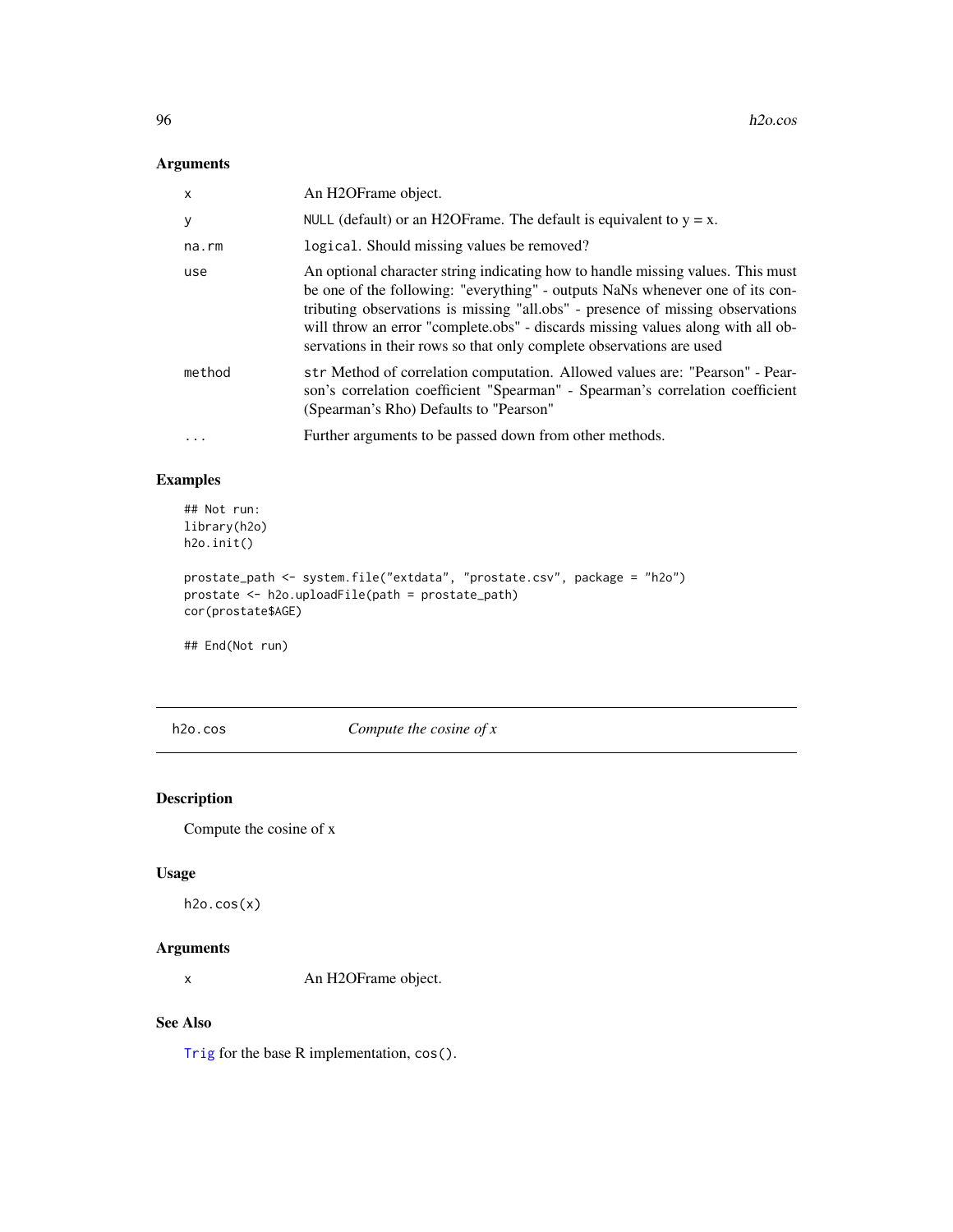#### h2o.cosh 97

### Examples

```
## Not run:
library(h2o)
h2o.init()
frame <- h2o.createFrame(rows = 6, cols = 2,
                         categorical_fraction = 0.0,
                         missing_fraction = 0.7,
                         seed = 123h2o.cos(frame["C1"])
## End(Not run)
```
## h2o.cosh *Compute the hyperbolic cosine of x*

## Description

Compute the hyperbolic cosine of x

### Usage

h2o.cosh(x)

### Arguments

x An H2OFrame object.

### See Also

[Hyperbolic](#page-0-0) for the base R implementation, cosh().

## Examples

```
## Not run:
library(h2o)
h2o.init()
frame <- h2o.createFrame(rows = 6, cols = 2,
                         categorical_fraction = 0.0,
                         missing_fraction = 0.7,
                         seed = 123)
h2o.cosh(frame["C1"])
```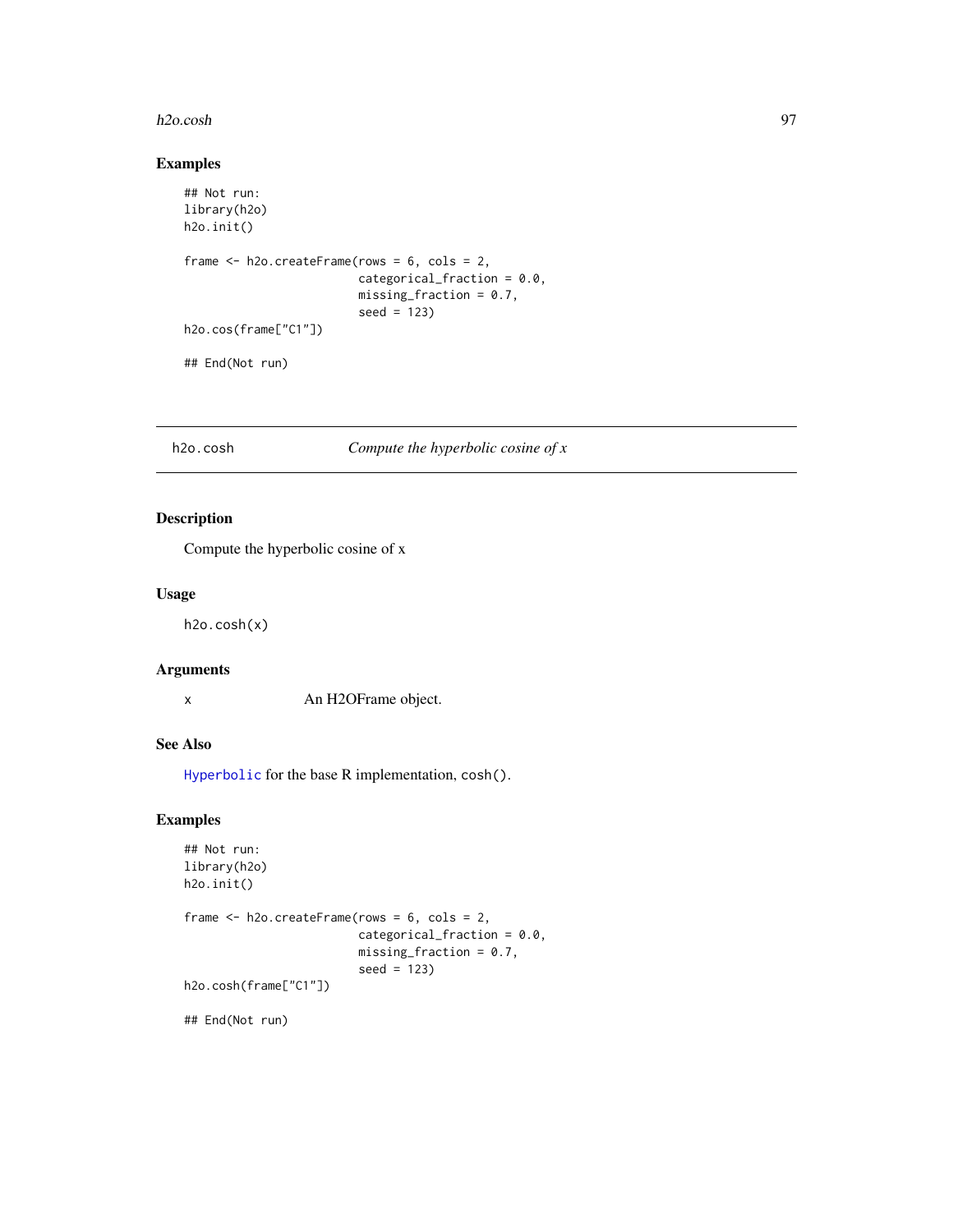## Description

Trains a Cox Proportional Hazards Model (CoxPH) on an H2O dataset

#### Usage

```
h2o.coxph(
  x,
  event_column,
  training_frame,
  model_id = NULL,start_column = NULL,
  stop_column = NULL,
  weights_column = NULL,
  offset_column = NULL,
  stratify_by = NULL,
  ties = c("efron", "breslow"),
  init = 0,lre_min = 9,
  max_iterations = 20,
  interactions = NULL,
  interaction_pairs = NULL,
  interactions_only = NULL,
  use_all_factor_levels = FALSE,
  export_checkpoints_dir = NULL,
  single_node_mode = FALSE
)
```
## Arguments

| $\mathsf{x}$ | (Optional) A vector containing the names or indices of the predictor variables to<br>use in building the model. If x is missing, then all columns except event_column,<br>start_column and stop_column are used. |
|--------------|------------------------------------------------------------------------------------------------------------------------------------------------------------------------------------------------------------------|
| event_column | The name of binary data column in the training frame indicating the occurrence<br>of an event.                                                                                                                   |
|              | training frame Id of the training data frame.                                                                                                                                                                    |
| $model_id$   | Destination id for this model; auto-generated if not specified.                                                                                                                                                  |
| start column | Start Time Column.                                                                                                                                                                                               |
| stop_column  | Stop Time Column.                                                                                                                                                                                                |
|              | weights_column Column with observation weights. Giving some observation a weight of zero<br>is equivalent to excluding it from the dataset; giving an observation a relative                                     |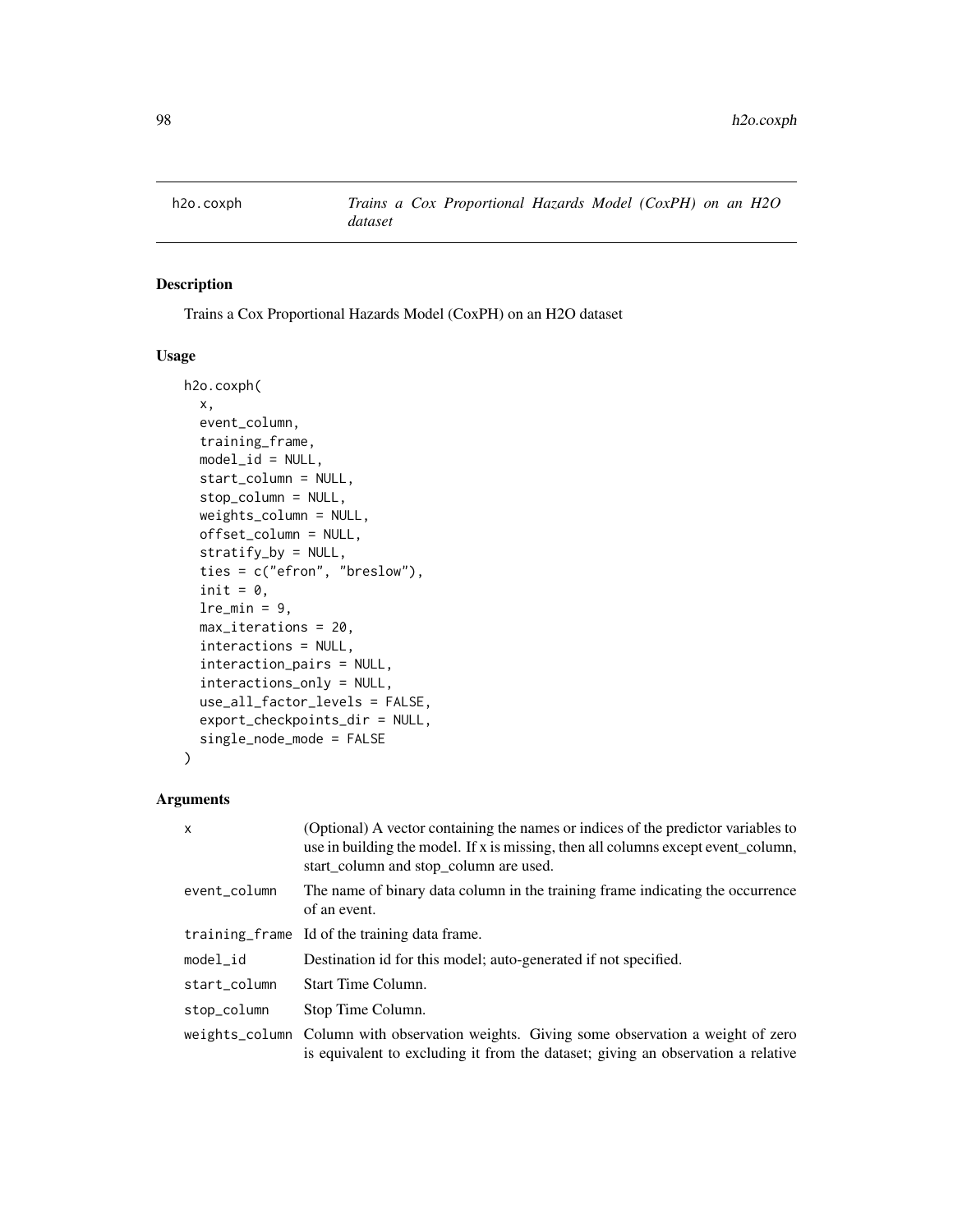|                        | weight of 2 is equivalent to repeating that row twice. Negative weights are not<br>allowed. Note: Weights are per-row observation weights and do not increase<br>the size of the data frame. This is typically the number of times a row is re-<br>peated, but non-integer values are supported as well. During training, rows with<br>higher weights matter more, due to the larger loss function pre-factor. If you set<br>weight $= 0$ for a row, the returned prediction frame at that row is zero and this is<br>incorrect. To get an accurate prediction, remove all rows with weight $== 0$ . |
|------------------------|------------------------------------------------------------------------------------------------------------------------------------------------------------------------------------------------------------------------------------------------------------------------------------------------------------------------------------------------------------------------------------------------------------------------------------------------------------------------------------------------------------------------------------------------------------------------------------------------------|
| offset_column          | Offset column. This will be added to the combination of columns before apply-<br>ing the link function.                                                                                                                                                                                                                                                                                                                                                                                                                                                                                              |
| stratify_by            | List of columns to use for stratification.                                                                                                                                                                                                                                                                                                                                                                                                                                                                                                                                                           |
| ties                   | Method for Handling Ties. Must be one of: "efron", "breslow". Defaults to<br>efron.                                                                                                                                                                                                                                                                                                                                                                                                                                                                                                                  |
| init                   | Coefficient starting value. Defaults to 0.                                                                                                                                                                                                                                                                                                                                                                                                                                                                                                                                                           |
| lre_min                | Minimum log-relative error. Defaults to 9.                                                                                                                                                                                                                                                                                                                                                                                                                                                                                                                                                           |
|                        | max_iterations Maximum number of iterations. Defaults to 20.                                                                                                                                                                                                                                                                                                                                                                                                                                                                                                                                         |
| interactions           | A list of predictor column indices to interact. All pairwise combinations will be<br>computed for the list.                                                                                                                                                                                                                                                                                                                                                                                                                                                                                          |
| interaction_pairs      |                                                                                                                                                                                                                                                                                                                                                                                                                                                                                                                                                                                                      |
|                        | A list of pairwise (first order) column interactions.                                                                                                                                                                                                                                                                                                                                                                                                                                                                                                                                                |
| interactions_only      |                                                                                                                                                                                                                                                                                                                                                                                                                                                                                                                                                                                                      |
|                        | A list of columns that should only be used to create interactions but should not<br>itself participate in model training.                                                                                                                                                                                                                                                                                                                                                                                                                                                                            |
| use_all_factor_levels  |                                                                                                                                                                                                                                                                                                                                                                                                                                                                                                                                                                                                      |
|                        | Logical. (Internal. For development only!) Indicates whether to use all factor<br>levels. Defaults to FALSE.                                                                                                                                                                                                                                                                                                                                                                                                                                                                                         |
| export_checkpoints_dir |                                                                                                                                                                                                                                                                                                                                                                                                                                                                                                                                                                                                      |
|                        | Automatically export generated models to this directory.                                                                                                                                                                                                                                                                                                                                                                                                                                                                                                                                             |
| single_node_mode       | Logical. Run on a single node to reduce the effect of network overhead (for<br>smaller datasets) Defaults to FALSE.                                                                                                                                                                                                                                                                                                                                                                                                                                                                                  |
| Examples               |                                                                                                                                                                                                                                                                                                                                                                                                                                                                                                                                                                                                      |

# $E$

```
## Not run:
library(h2o)
h2o.init()
# Import the heart dataset
f <- "https://s3.amazonaws.com/h2o-public-test-data/smalldata/coxph_test/heart.csv"
heart <- h2o.importFile(f)
# Set the predictor and response
predictor <- "age"
```

```
response <- "event"
# Train a Cox Proportional Hazards model
```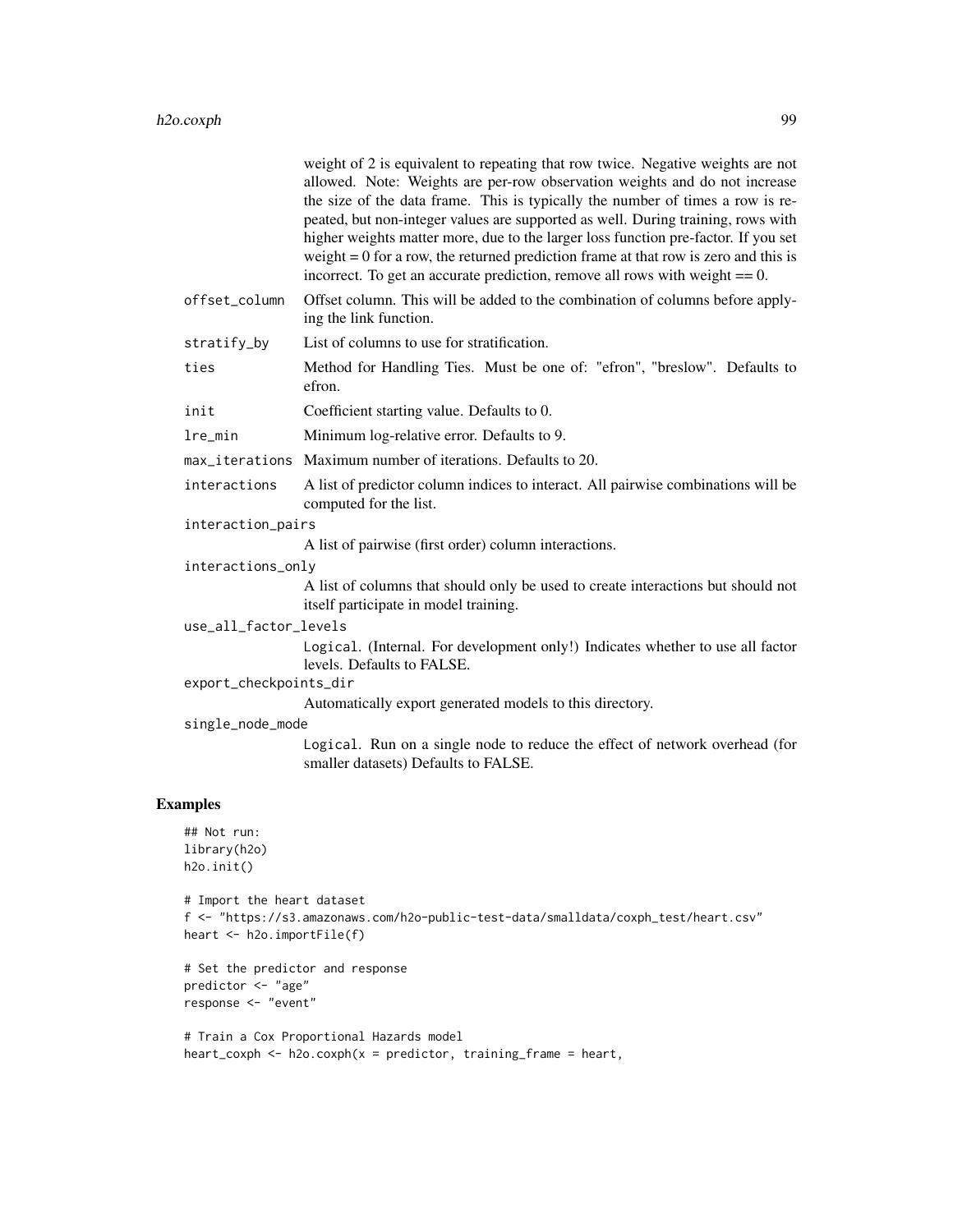```
event_column = "event",
start_column = "start",
stop_column = "stop")
```
## End(Not run)

h2o.createFrame *Data H2OFrame Creation in H2O*

### Description

Creates a data frame in H2O with real-valued, categorical, integer, and binary columns specified by the user.

### Usage

```
h2o.createFrame(
  rows = 10000,\text{cols} = 10,randomize = TRUE,
  value = 0,
  real_range = 100,
  categorical_fraction = 0.2,
  factors = 100,
  integer_fraction = 0.2,
  integer_range = 100,
  binary_fraction = 0.1,
  binary_ones_fraction = 0.02,
  time_fraction = 0,
  string_fraction = 0,
  missing\_fraction = 0.01,
  response_factors = 2,
  has_response = FALSE,
  seed,
  seed_for_column_types
)
```
## Arguments

| rows       | The number of rows of data to generate.                                                                                                                              |
|------------|----------------------------------------------------------------------------------------------------------------------------------------------------------------------|
| cols       | The number of columns of data to generate. Excludes the response column if<br>$has\_response = TRUE.$                                                                |
| randomize  | A logical value indicating whether data values should be randomly generated.<br>This must be TRUE if either categorical_fraction or integer_fraction is<br>non-zero. |
| value      | If randomize = FALSE, then all real-valued entries will be set to this value.                                                                                        |
| real_range | The range of randomly generated real values.                                                                                                                         |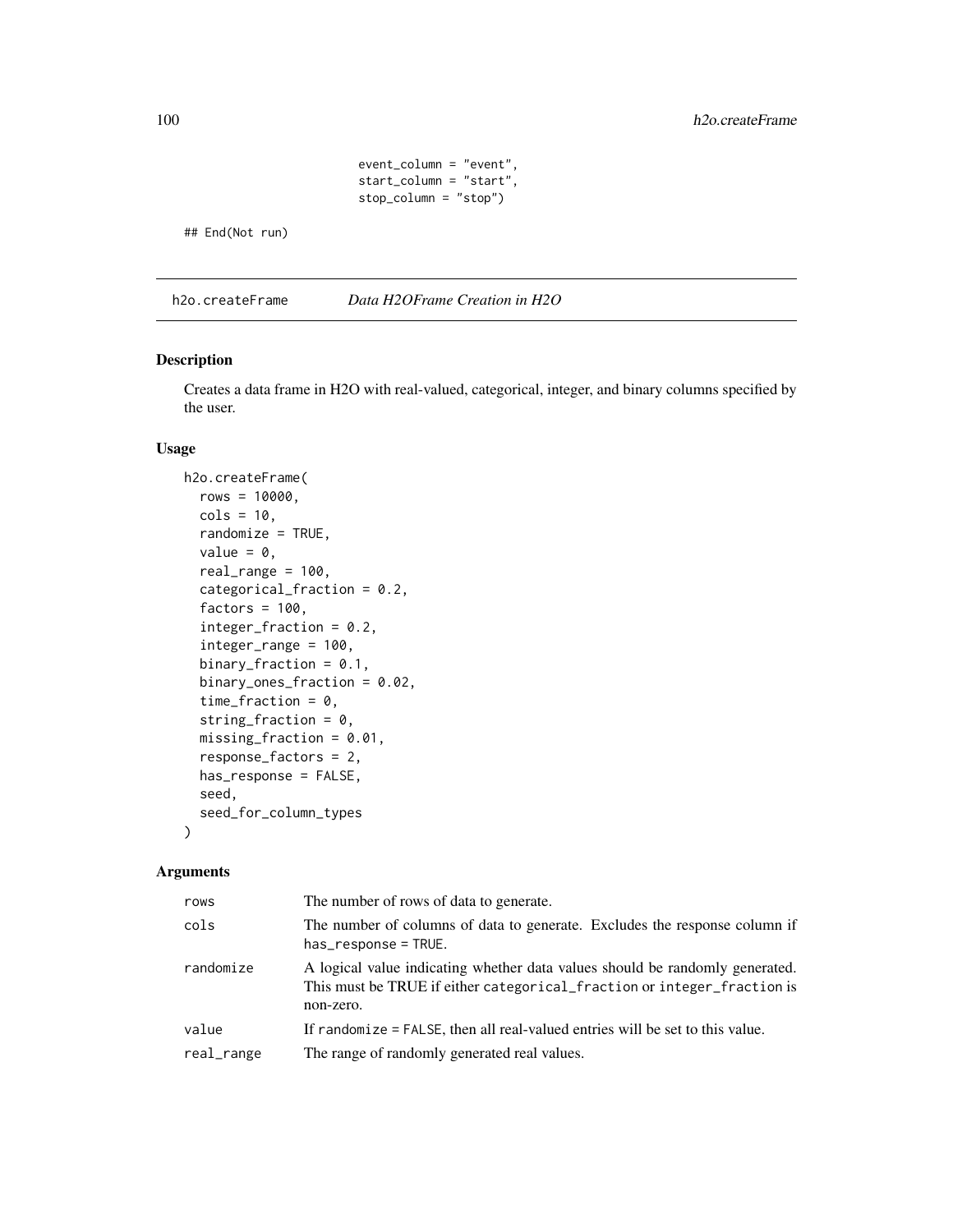| categorical_fraction  |                                                                                                                                                                                       |  |
|-----------------------|---------------------------------------------------------------------------------------------------------------------------------------------------------------------------------------|--|
|                       | The fraction of total columns that are categorical.                                                                                                                                   |  |
| factors               | The number of (unique) factor levels in each categorical column.                                                                                                                      |  |
| integer_fraction      |                                                                                                                                                                                       |  |
|                       | The fraction of total columns that are integer-valued.                                                                                                                                |  |
| integer_range         | The range of randomly generated integer values.                                                                                                                                       |  |
| binary_fraction       |                                                                                                                                                                                       |  |
|                       | The fraction of total columns that are binary-valued.                                                                                                                                 |  |
| binary_ones_fraction  |                                                                                                                                                                                       |  |
|                       | The fraction of values in a binary column that are set to 1.                                                                                                                          |  |
| time_fraction         | The fraction of randomly created date/time columns.                                                                                                                                   |  |
| string_fraction       |                                                                                                                                                                                       |  |
|                       | The fraction of randomly created string columns.                                                                                                                                      |  |
| missing_fraction      |                                                                                                                                                                                       |  |
|                       | The fraction of total entries in the data frame that are set to NA.                                                                                                                   |  |
| response_factors      |                                                                                                                                                                                       |  |
|                       | If has response = TRUE, then this is the number of factor levels in the response<br>column.                                                                                           |  |
| has_response          | A logical value indicating whether an additional response column should be pre-<br>pended to the final H2O data frame. If set to TRUE, the total number of columns<br>will be cols+1. |  |
| seed                  | A seed used to generate random values when randomize = TRUE.                                                                                                                          |  |
| seed_for_column_types |                                                                                                                                                                                       |  |
|                       |                                                                                                                                                                                       |  |

A seed used to generate random column types when randomize = TRUE.

## Value

Returns an H2OFrame object.

### Examples

```
## Not run:
library(h2o)
h2o.init()
hf <- h2o.createFrame(rows = 1000, cols = 100, categorical_fraction = 0.1,
                      factors = 5, integer_fraction = 0.5, integer_range = 1,
                      has_response = TRUE)
head(hf)
summary(hf)
hf \le h2o.createFrame(rows = 100, cols = 10, randomize = FALSE, value = 5,
                      categorical_fraction = 0, integer_fraction = 0)
summary(hf)
## End(Not run)
```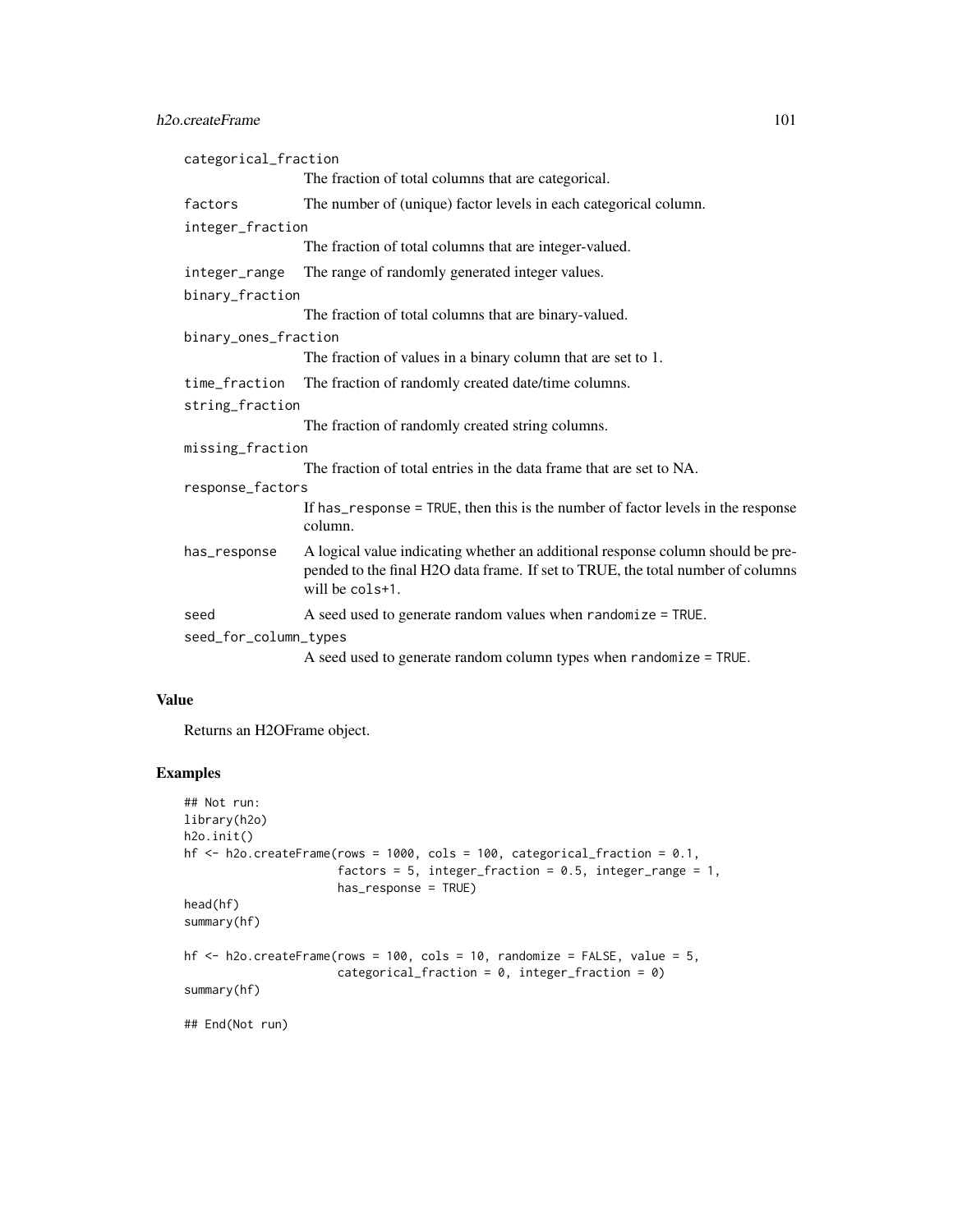h2o.cross\_validation\_fold\_assignment *Retrieve the cross-validation fold assignment*

### Description

Retrieve the cross-validation fold assignment

### Usage

h2o.cross\_validation\_fold\_assignment(object)

### Arguments

object An [H2OModel](#page-415-0) object.

#### Value

Returns a H2OFrame

### Examples

```
## Not run:
library(h2o)
h2o.init()
f <- "https://s3.amazonaws.com/h2o-public-test-data/smalldata/junit/cars_20mpg.csv"
cars <- h2o.importFile(f)
cars["economy_20mpg"] <- as.factor(cars["economy_20mpg"])
predictors <- c("displacement", "power", "weight", "acceleration", "year")
response <- "economy_20mpg"
```

```
cars_split <- h2o.splitFrame(data = cars, ratios = 0.8, seed = 1234)
train <- cars_split[[1]]
valid <- cars_split[[2]]
cars_gbm <- h2o.gbm(x = predictors, y = response, training_frame = train,
                 nfolds = 5, keep_cross_validation_fold_assignment = TRUE, seed = 1234)
h2o.cross_validation_fold_assignment(cars_gbm)
```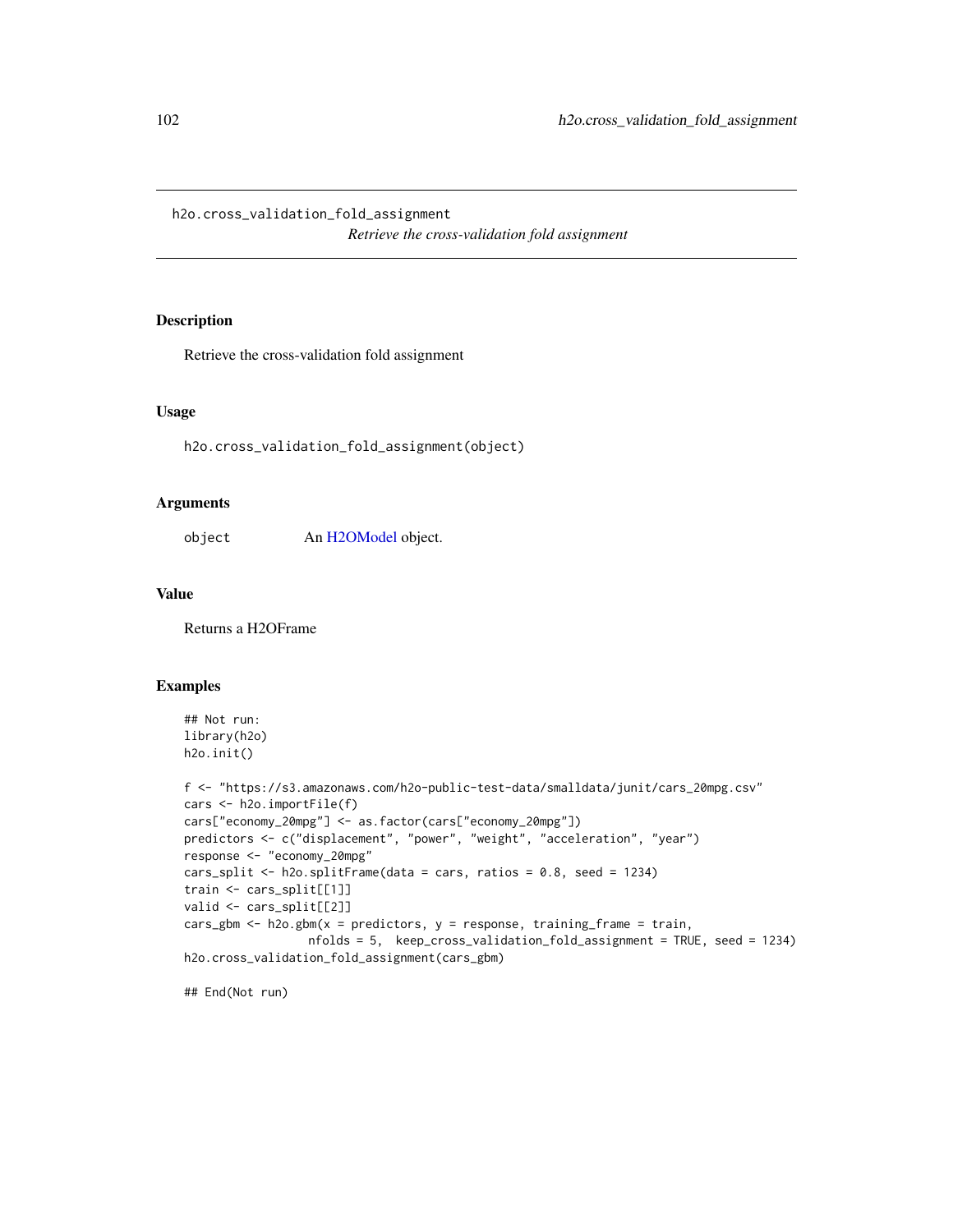h2o.cross\_validation\_holdout\_predictions *Retrieve the cross-validation holdout predictions*

### Description

Retrieve the cross-validation holdout predictions

### Usage

h2o.cross\_validation\_holdout\_predictions(object)

#### Arguments

object An [H2OModel](#page-415-0) object.

#### Value

Returns a H2OFrame

### Examples

```
## Not run:
library(h2o)
h2o.init()
```

```
f <- "https://s3.amazonaws.com/h2o-public-test-data/smalldata/junit/cars_20mpg.csv"
cars <- h2o.importFile(f)
cars["economy_20mpg"] <- as.factor(cars["economy_20mpg"])
predictors <- c("displacement","power","weight","acceleration","year")
response <- "economy_20mpg"
cars_split <- h2o.splitFrame(data = cars,ratios = 0.8, seed = 1234)
train <- cars_split[[1]]
valid <- cars_split[[2]]
cars_gbm <- h2o.gbm(x = predictors, y = response, training_frame = train,
                    nfolds = 5, keep_cross_validation_predictions = TRUE, seed = 1234)
h2o.cross_validation_holdout_predictions(cars_gbm)
```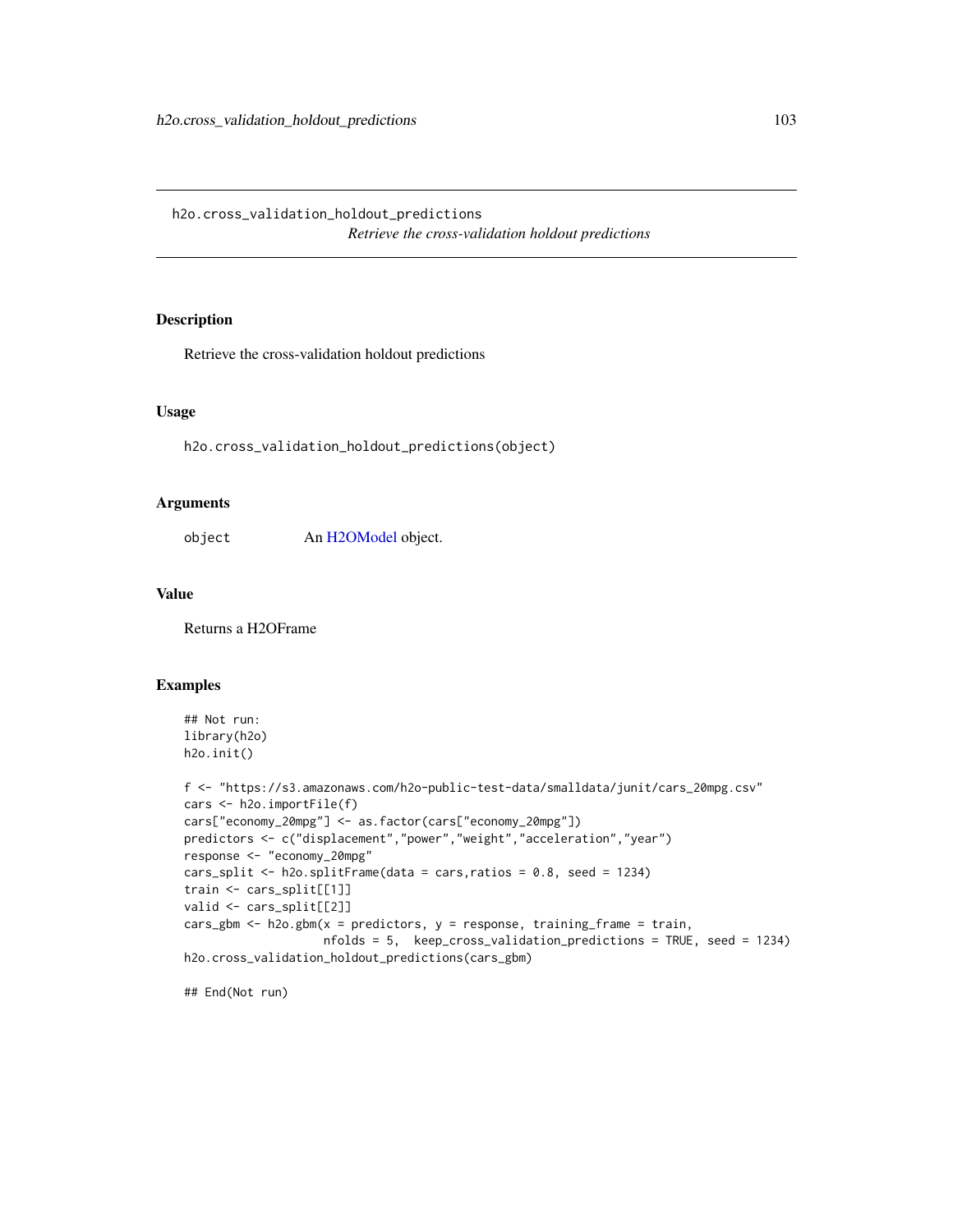h2o.cross\_validation\_models

*Retrieve the cross-validation models*

### Description

Retrieve the cross-validation models

### Usage

h2o.cross\_validation\_models(object)

### Arguments

object An [H2OModel](#page-415-0) object.

### Value

Returns a list of H2OModel objects

## Examples

```
## Not run:
library(h2o)
h2o.init()
```

```
f <- "https://s3.amazonaws.com/h2o-public-test-data/smalldata/junit/cars_20mpg.csv"
cars <- h2o.importFile(f)
cars["economy_20mpg"] <- as.factor(cars["economy_20mpg"])
predictors <- c("displacement", "power", "weight", "acceleration", "year")
response <- "economy_20mpg"
cars_split <- h2o.splitFrame(data = cars, ratios = 0.8, seed = 1234)
train <- cars_split[[1]]
valid <- cars_split[[2]]
cars_gbm <- h2o.gbm(x = predictors, y = response, training_frame = train,
                    nfolds = 5, keep_cross_validation_models = TRUE, seed = 1234)
h2o.cross_validation_models(cars_gbm)
```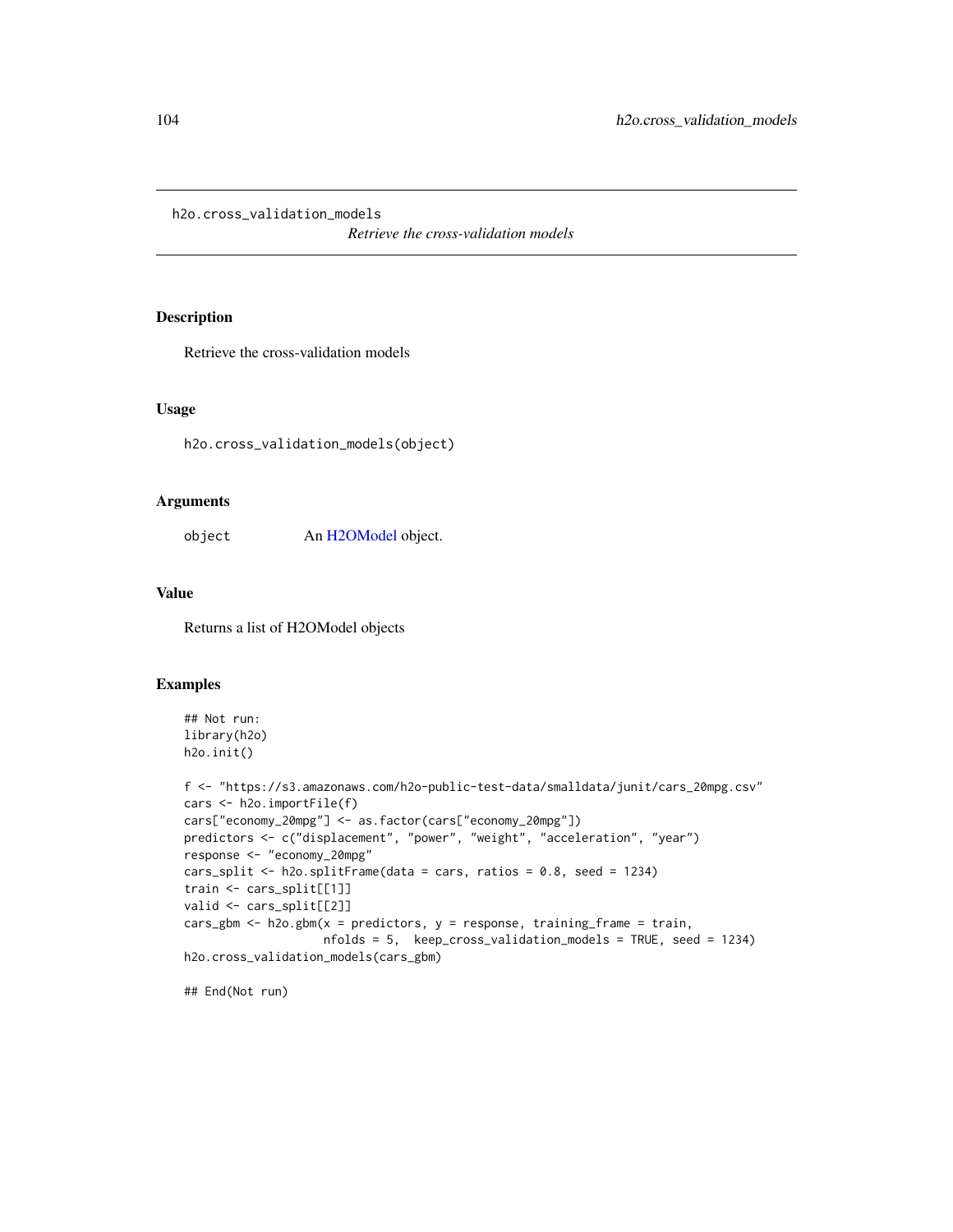h2o.cross\_validation\_predictions *Retrieve the cross-validation predictions*

### Description

Retrieve the cross-validation predictions

### Usage

h2o.cross\_validation\_predictions(object)

#### Arguments

object An [H2OModel](#page-415-0) object.

#### Value

Returns a list of H2OFrame objects

# Examples

```
## Not run:
library(h2o)
h2o.init()
```

```
f <- "https://s3.amazonaws.com/h2o-public-test-data/smalldata/junit/cars_20mpg.csv"
cars <- h2o.importFile(f)
cars["economy_20mpg"] <- as.factor(cars["economy_20mpg"])
predictors <- c("displacement", "power", "weight", "acceleration", "year")
response <- "economy_20mpg"
cars_split <- h2o.splitFrame(data = cars, ratios = 0.8, seed = 1234)
train <- cars_split[[1]]
valid <- cars_split[[2]]
cars_gbm <- h2o.gbm(x = predictors, y = response, training_frame = train,
                    nfolds = 5, keep_cross_validation_predictions = TRUE, seed = 1234)
h2o.cross_validation_predictions(cars_gbm)
```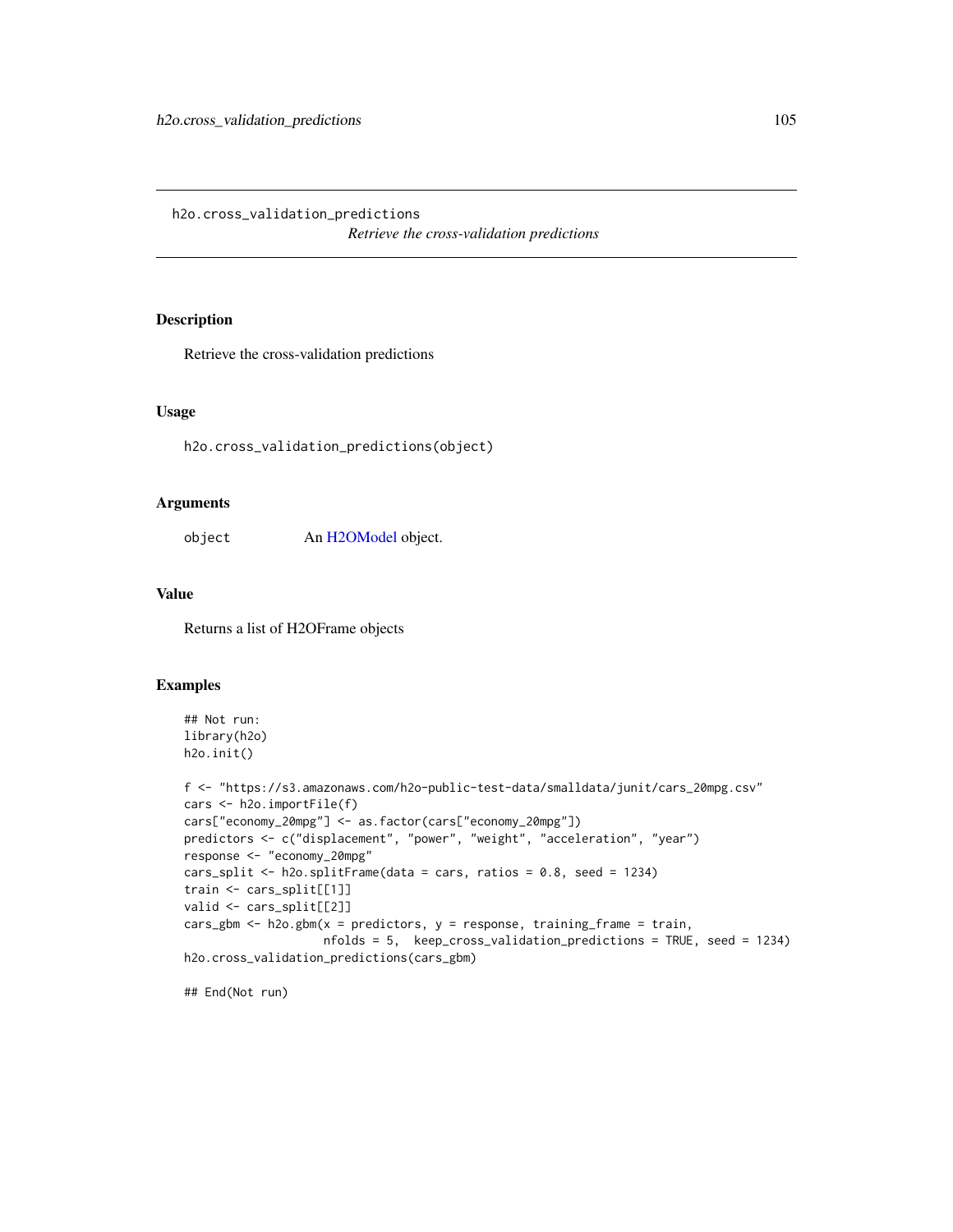## Description

Return the cumulative max over a column or across a row

### Usage

h2o.cummax(x,  $axis = 0$ )

### Arguments

|      | An H2OFrame object.                                                             |
|------|---------------------------------------------------------------------------------|
| axis | An int that indicates whether to do down a column $(0)$ or across a row $(1)$ . |

### See Also

[cumsum](#page-0-0) for the base R implementation, cummax().

## Examples

```
## Not run:
library(h2o)
h2o.init()
frame <- h2o.createFrame(rows = 6, cols = 2,
                         categorical_fraction = 0.0,
                         missing\_fraction = 0.7,
                         seed = 123)
h2o.cummax(frame, 1)
## End(Not run)
```

| h2o.cummin |  | Return the cumulative min over a column or across a row |
|------------|--|---------------------------------------------------------|
|------------|--|---------------------------------------------------------|

## Description

Return the cumulative min over a column or across a row

## Usage

 $h2o.cummin(x, axis = 0)$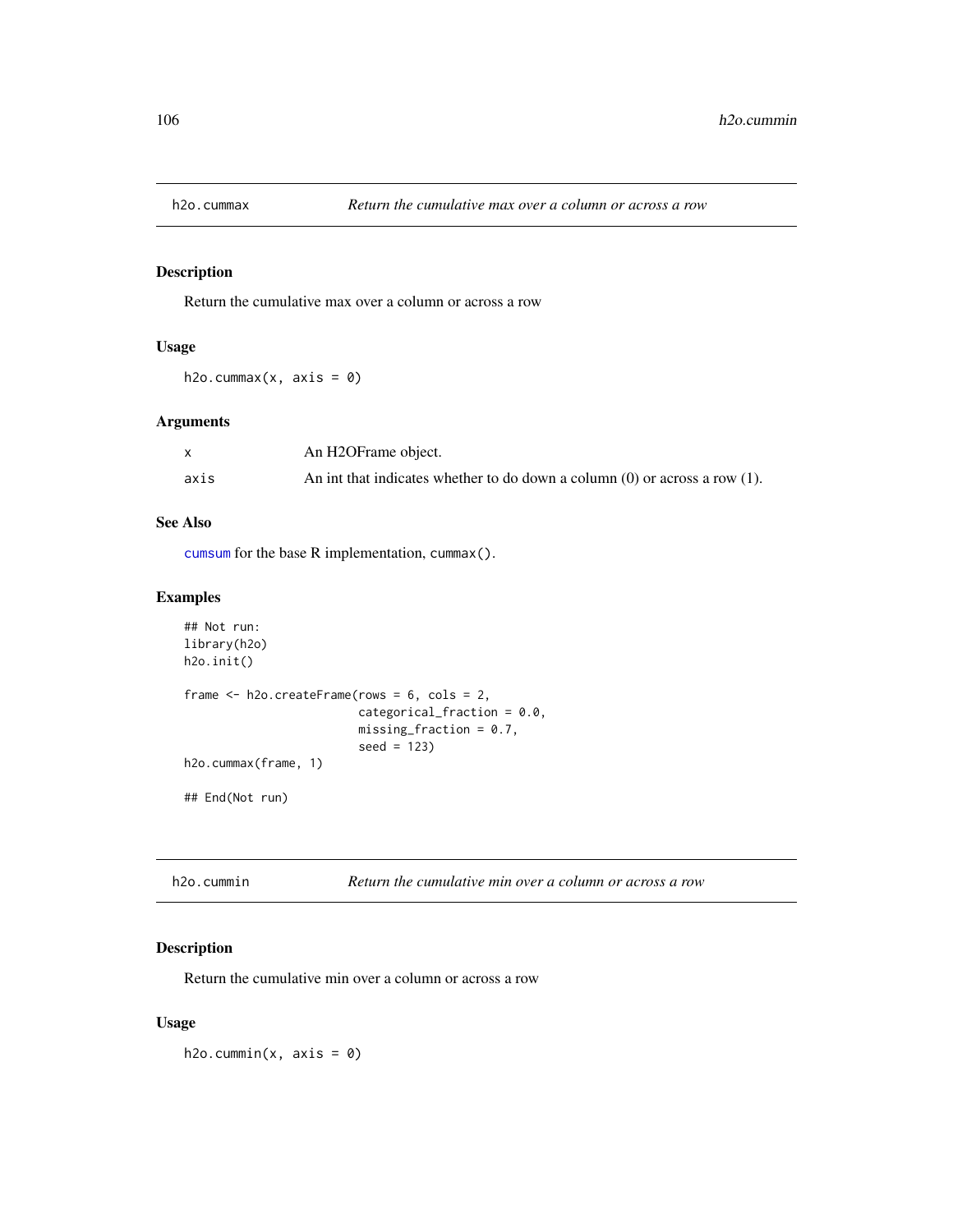## h2o.cumprod 107

## Arguments

|      | An H2OFrame object.                                                             |
|------|---------------------------------------------------------------------------------|
| axis | An int that indicates whether to do down a column $(0)$ or across a row $(1)$ . |

## See Also

[cumsum](#page-0-0) for the base R implementation, cummin().

# Examples

```
## Not run:
library(h2o)
h2o.init()
frame <- h2o.createFrame(rows = 6, cols = 2,
                         categorical_fraction = 0.0,
                         missing_fraction = 0.7,
                         seed = 123)
h2o.cummin(frame, 1)
## End(Not run)
```

| h2o.cumprod |  | Return the cumulative product over a column or across a row |  |  |
|-------------|--|-------------------------------------------------------------|--|--|
|-------------|--|-------------------------------------------------------------|--|--|

## Description

Return the cumulative product over a column or across a row

## Usage

```
h2o.cumprod(x, axis = 0)
```
#### Arguments

|      | An H2OFrame object.                                                             |
|------|---------------------------------------------------------------------------------|
| axis | An int that indicates whether to do down a column $(0)$ or across a row $(1)$ . |

# See Also

[cumsum](#page-0-0) for the base R implementation, cumprod().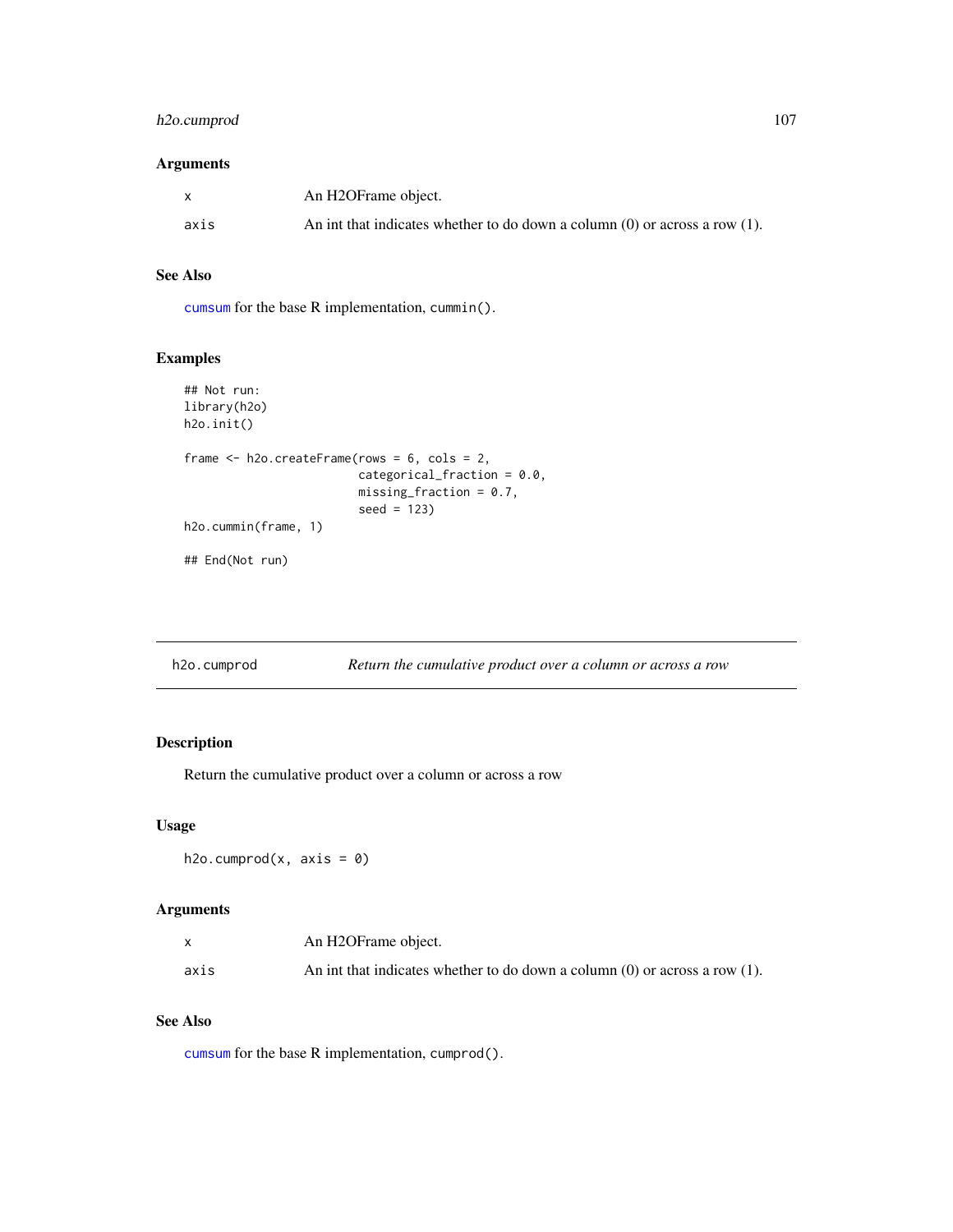### Examples

```
## Not run:
library(h2o)
h2o.init()
frame <- h2o.createFrame(rows = 6, cols = 2,
                         categorical_fraction = 0.0,
                         missing\_fraction = 0.7,
                         seed = 123h2o.cumprod(frame, 1)
## End(Not run)
```
h2o.cumsum *Return the cumulative sum over a column or across a row*

### Description

Return the cumulative sum over a column or across a row

#### Usage

h2o.cumsum $(x, axis = 0)$ 

### Arguments

|      | An H2OFrame object.                                                             |
|------|---------------------------------------------------------------------------------|
| axis | An int that indicates whether to do down a column $(0)$ or across a row $(1)$ . |

### See Also

[cumsum](#page-0-0) for the base R implementation.

#### Examples

```
## Not run:
library(h2o)
h2o.init()
frame <- h2o.createFrame(rows = 6, cols = 2,
                         categorical_fraction = 0.0,
                         missing_fraction = 0.7,
                         seed = 123)
h2o.cumsum(frame, 1)
## End(Not run)
```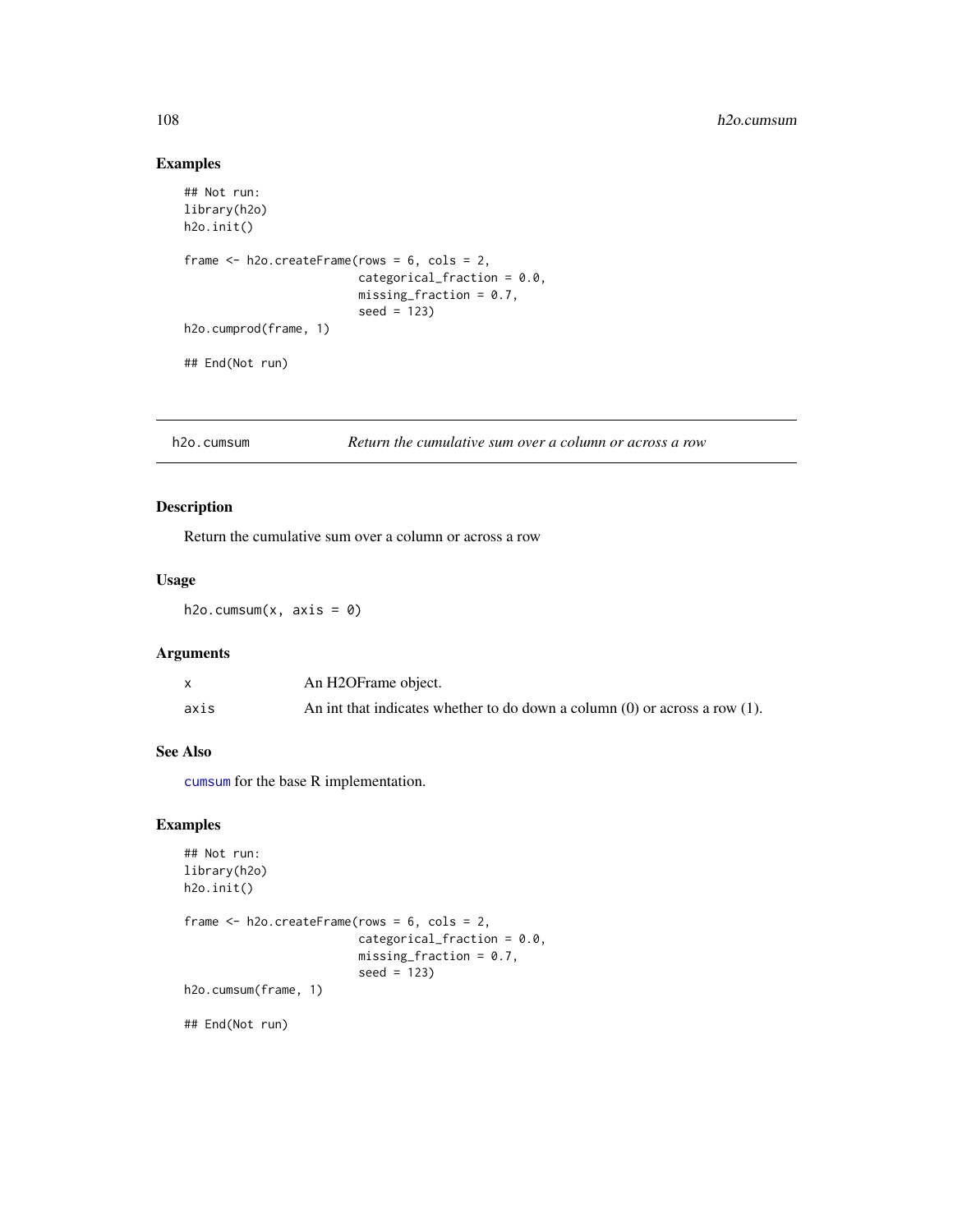## Description

Divides the range of the H2O data into intervals and codes the values according to which interval they fall in. The leftmost interval corresponds to the level one, the next is level two, etc.

#### Usage

```
h2o.cut(
  x,
 breaks,
  labels = NULL,
  include.lowest = FALSE,
  right = TRUE,dig.lab = 3,
  ...
)
## S3 method for class 'H2OFrame'
cut(
 x,
 breaks,
 labels = NULL,
  include.lowest = FALSE,
  right = TRUE,dig.lab = 3,
  ...
)
```
## Arguments

| X        | An H2OF rame object with a single numeric column.                                                                                         |
|----------|-------------------------------------------------------------------------------------------------------------------------------------------|
| breaks   | A numeric vector of two or more unique cut points.                                                                                        |
| labels   | Labels for the levels of the resulting category. By default, labels are constructed<br>sing "(a,b]" interval notation.                    |
|          | include. lowest Logical, indicationg if an 'x[i]' equal to the lowest (or highest, for right =<br>FALSE 'breaks' value should be included |
| right    | codeLogical, indicating if the intervals should be closed on the right (opened<br>on the left) or vice versa.                             |
| dig.lab  | Integer which is used when labels are not given, determines the number of digits<br>used in formatting the break numbers.                 |
| $\cdots$ | Further arguments passed to or from other methods.                                                                                        |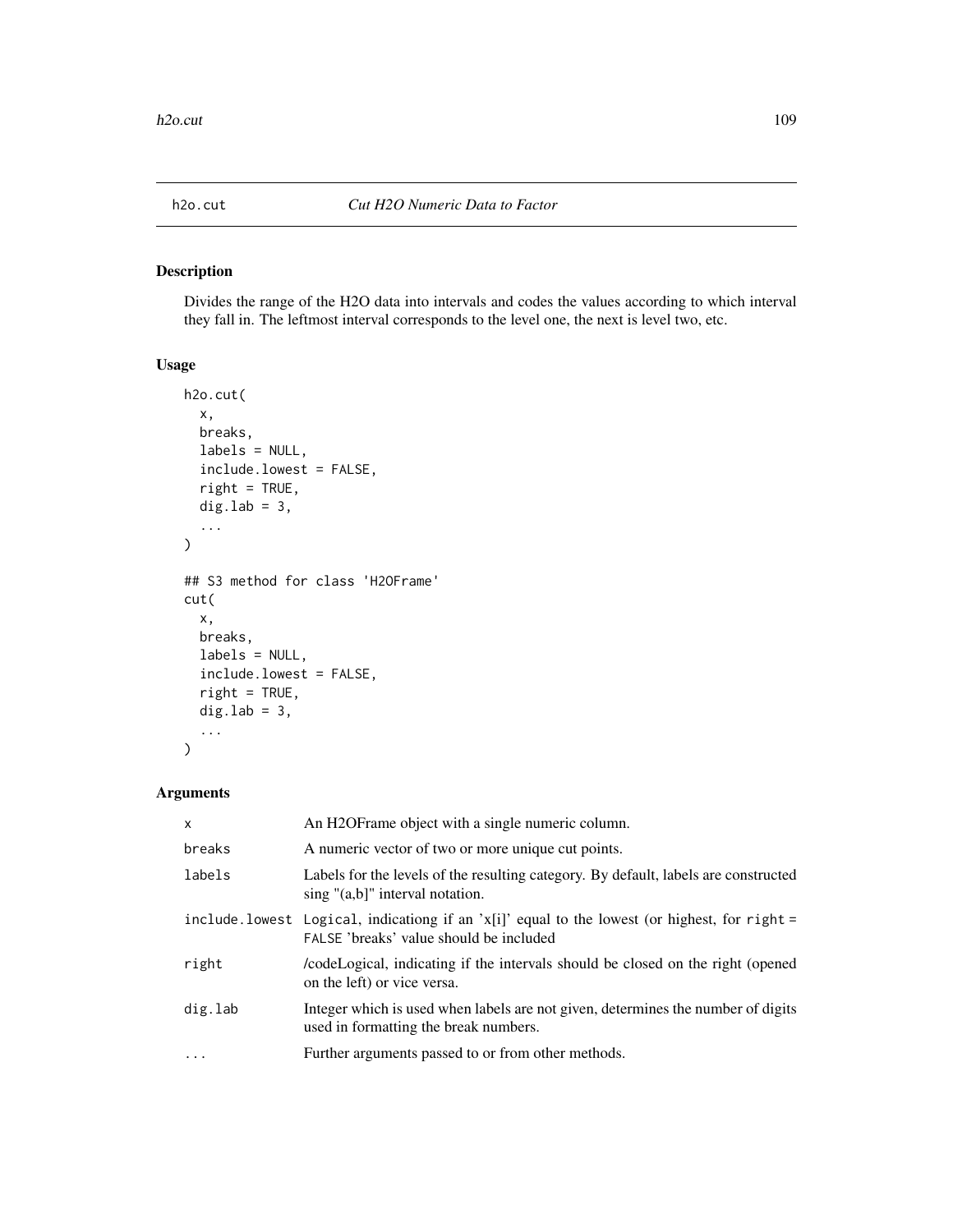## Value

Returns an H2OFrame object containing the factored data with intervals as levels.

#### Examples

```
## Not run:
library(h2o)
h2o.init()
iris_hf <- as.h2o(iris)
summary(iris_hf)
# Cut sepal length column into intervals determined by min/max/quantiles
sepal_len_cut <- cut(iris_hf$Sepal.Length, c(4.2, 4.8, 5.8, 6, 8))
head(sepal_len_cut)
summary(sepal_len_cut)
## End(Not run)
```
<span id="page-109-0"></span>h2o.day *Convert Milliseconds to Day of Month in H2O Datasets*

#### Description

Converts the entries of an H2OFrame object from milliseconds to days of the month (on a 1 to 31 scale).

## Usage

```
h2o.day(x)
```
day(x)

## S3 method for class 'H2OFrame' day(x)

#### Arguments

x An H2OFrame object.

## Value

An H2OFrame object containing the entries of x converted to days of the month.

## See Also

[h2o.month](#page-263-0)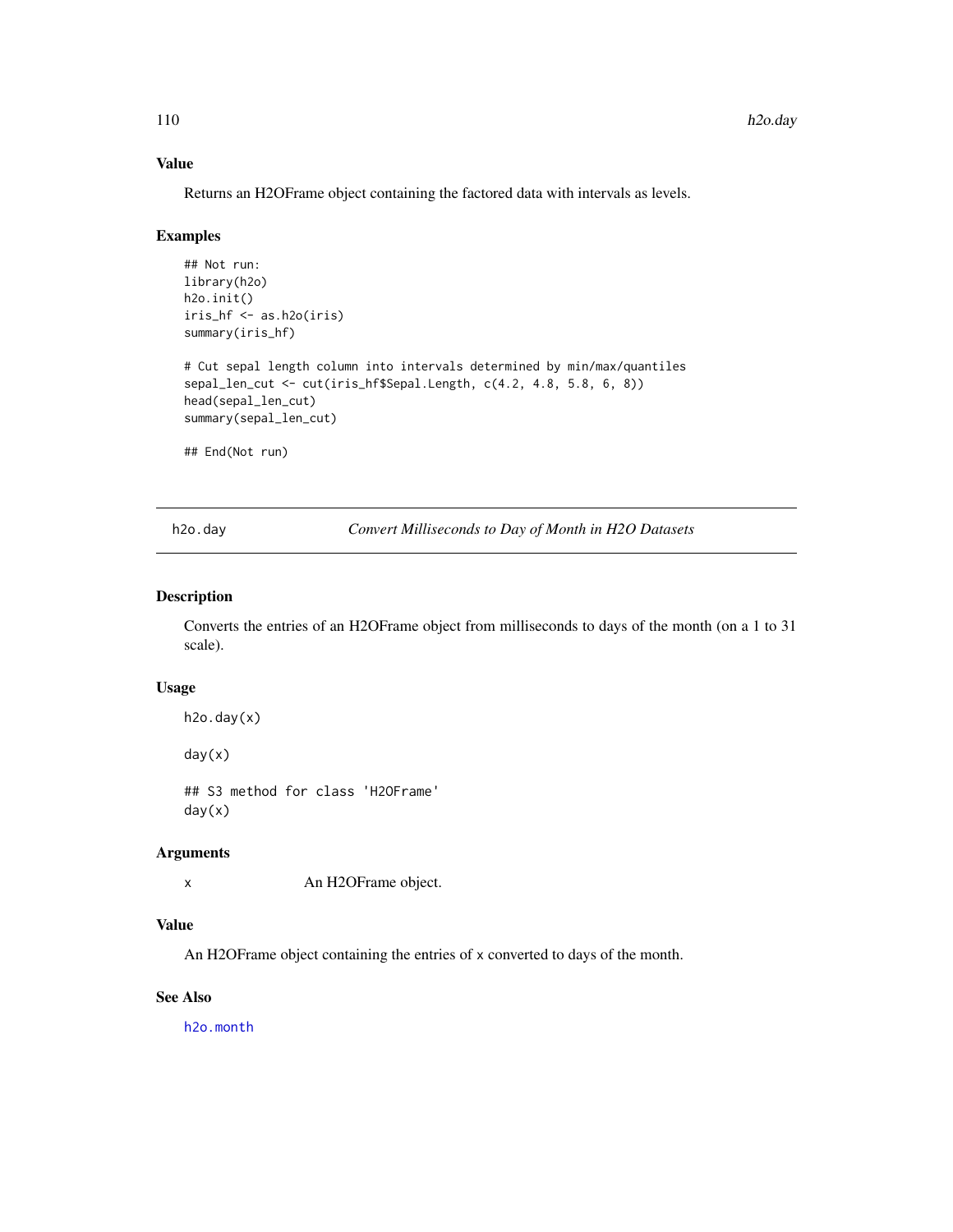## Description

Converts the entries of an H2OFrame object from milliseconds to days of the week (on a 0 to 6 scale).

#### Usage

h2o.dayOfWeek(x) dayOfWeek(x)

## S3 method for class 'H2OFrame' dayOfWeek(x)

#### Arguments

x An H2OFrame object.

#### Value

An H2OFrame object containing the entries of x converted to days of the week.

## See Also

[h2o.day,](#page-109-0) [h2o.month](#page-263-0)

h2o.dct *Compute DCT of an H2OFrame*

## Description

Compute the Discrete Cosine Transform of every row in the H2OFrame

## Usage

h2o.dct(data, destination\_frame, dimensions, inverse = FALSE)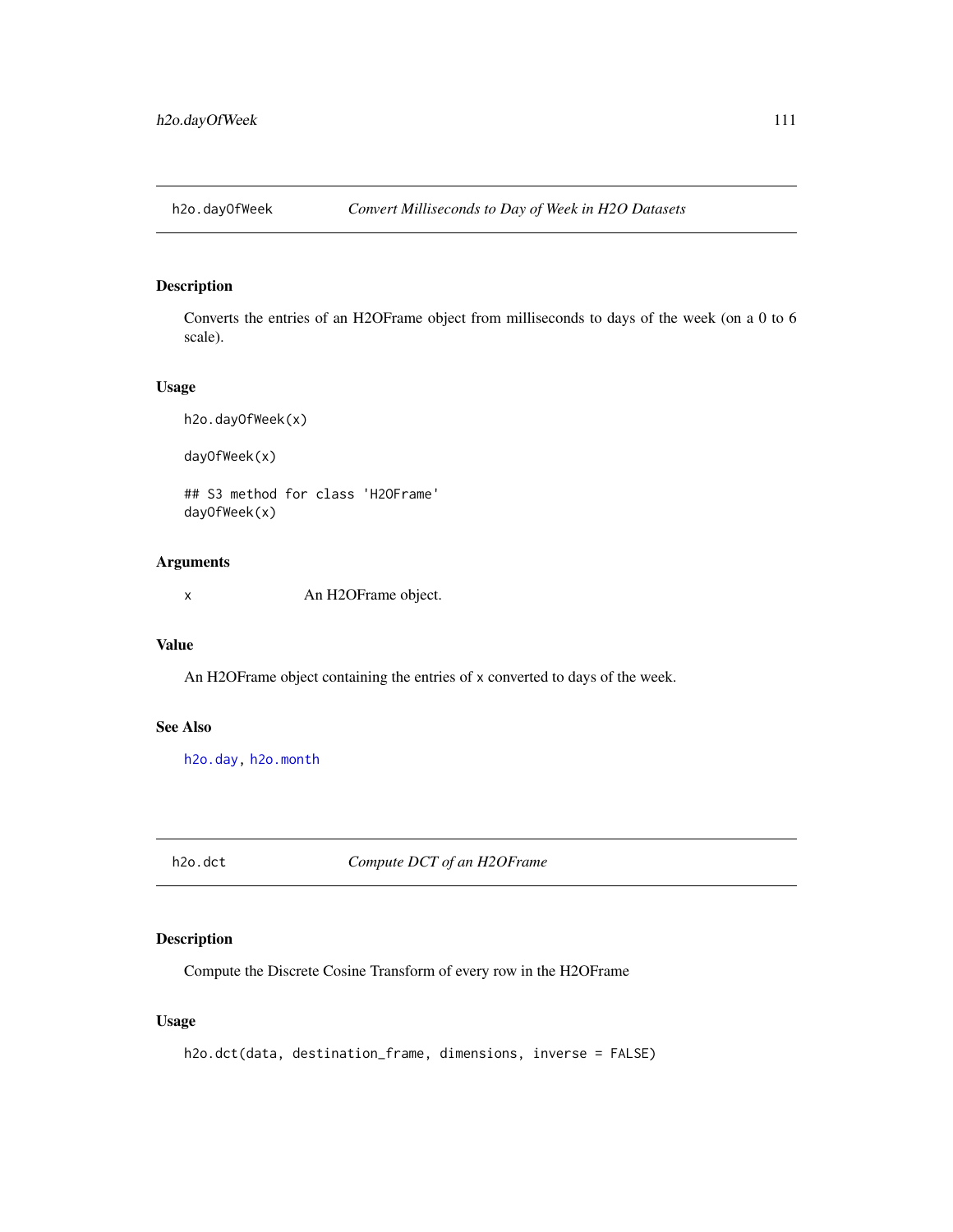| data              | An H2OF rame object representing the dataset to transform                                                                                                                                                        |  |
|-------------------|------------------------------------------------------------------------------------------------------------------------------------------------------------------------------------------------------------------|--|
| destination_frame |                                                                                                                                                                                                                  |  |
|                   | A frame ID for the result                                                                                                                                                                                        |  |
| dimensions        | An array containing the 3 integer values for height, width, depth of each sample.<br>The product of HxWxD must total up to less than the number of columns. For<br>1D, use $c(L,1,1)$ , for 2D, use $C(N,M,1)$ . |  |
| inverse           | Whether to perform the inverse transform                                                                                                                                                                         |  |

#### Value

Returns an H2OFrame object.

#### Examples

```
## Not run:
 library(h2o)
 h2o.init()
 df \le h2o.createFrame(rows = 1000, cols = 8 \star 16 \star 24,
                     categorical_fraction = 0, integer_fraction = 0, missing_fraction = 0)
 df1 <- h2o.dct(data = df, dimensions = c(8 * 16 * 24, 1, 1))
 df2 <- h2o.dct(data = df1, dimensions = c(8 * 16 * 24, 1, 1), inverse = TRUE)
 max(abs(df1 - df2))df1 <- h2o.dct(data = df, dimensions = c(8 * 16, 24, 1))
 df2 <- h2o.dct(data = df1, dimensions = c(8 * 16, 24, 1), inverse = TRUE)
 max(abs(df1 - df2))df1 <- h2o.dct(data = df, dimensions = c(8, 16, 24))
 df2 \leq -h2o. \det(\text{data} = df1, \text{ dimensions} = c(8, 16, 24), \text{ inverse} = TRUE)max(abs(df1 - df2))## End(Not run)
```
h2o.ddply *Split H2O Dataset, Apply Function, and Return Results*

#### Description

For each subset of an H2O data set, apply a user-specified function, then combine the results. This is an experimental feature based on plyr::ddply.

#### Usage

```
h2o.ddply(X, .variables, FUN, ..., .progress = "none")
```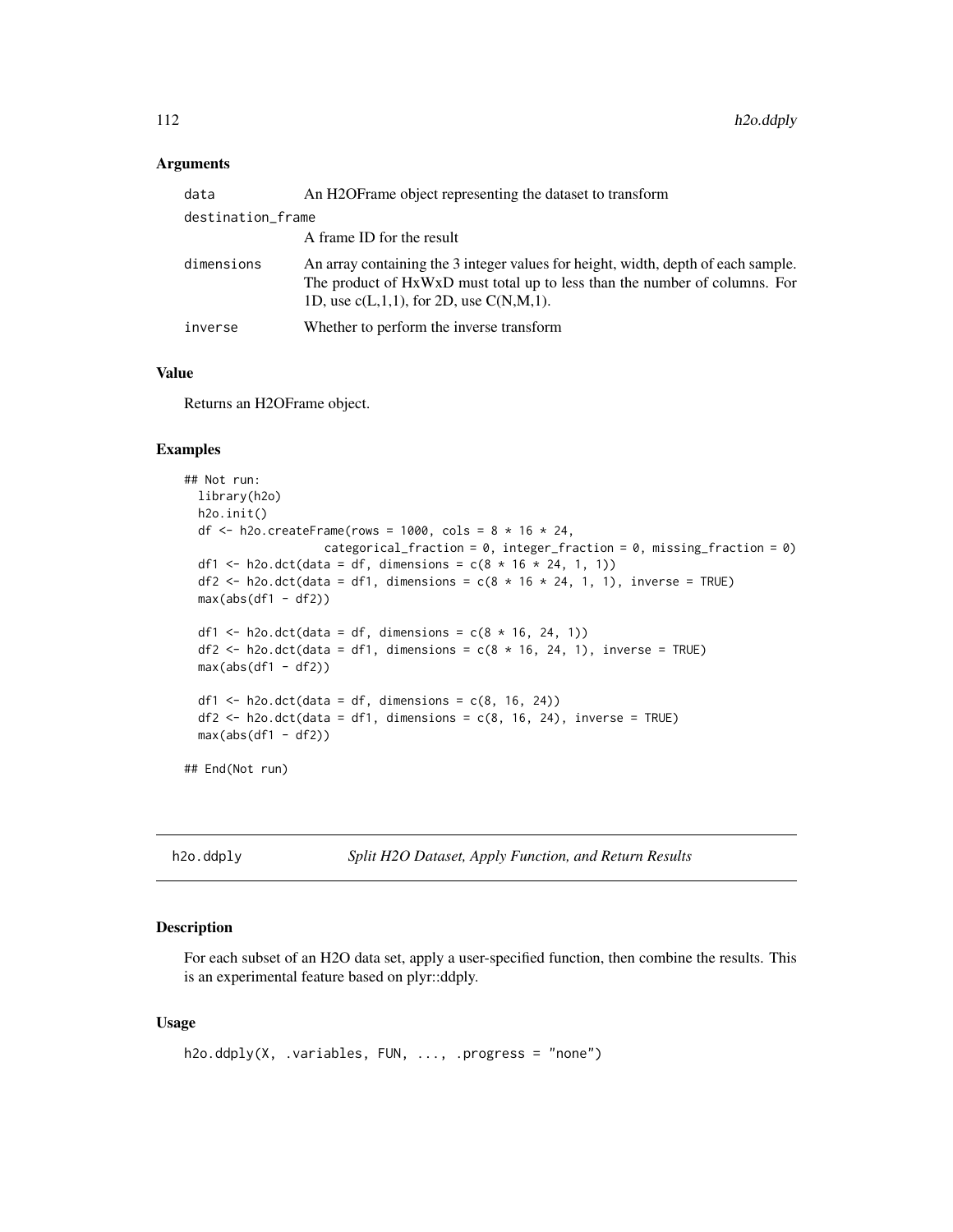| X          | An H2OF rame object to be processed.                                      |
|------------|---------------------------------------------------------------------------|
| .variables | Variables to split X by, either the indices or names of a set of columns. |
| FUN        | Function to apply to each subset grouping.                                |
| .          | Additional arguments passed on to FUN.                                    |
| .progress  | Name of the progress bar to use. #TODO: (Currently unimplemented)         |

#### Value

Returns an H2OFrame object containing the results from the split/apply operation, arranged

#### Examples

```
## Not run:
library(h2o)
h2o.init()
# Import iris dataset to H2O
iris_hf <- as.h2o(iris)
# Add function taking mean of Sepal.Length column
fun <- function(df) { sum(df[, 1], na.rm = TRUE) / nrow(df) }
# Apply function to groups by flower specie
# uses h2o's ddply, since iris_hf is an H2OFrame object
res <- h2o.ddply(iris_hf, "Species", fun)
head(res)
```
## End(Not run)

h2o.decryptionSetup *Setup a Decryption Tool*

## Description

If your source file is encrypted - setup a Decryption Tool and then provide the reference (result of this function) to the import functions.

#### Usage

```
h2o.decryptionSetup(
  keystore,
  keystore_type = "JCEKS",
  key\_alias = NA_{character_{-}}password = NA_character_,
  decrvpt\_tool = "".decrypt_impl = "water.parser.GenericDecryptionTool",
  cipher_spec = NA_character_
)
```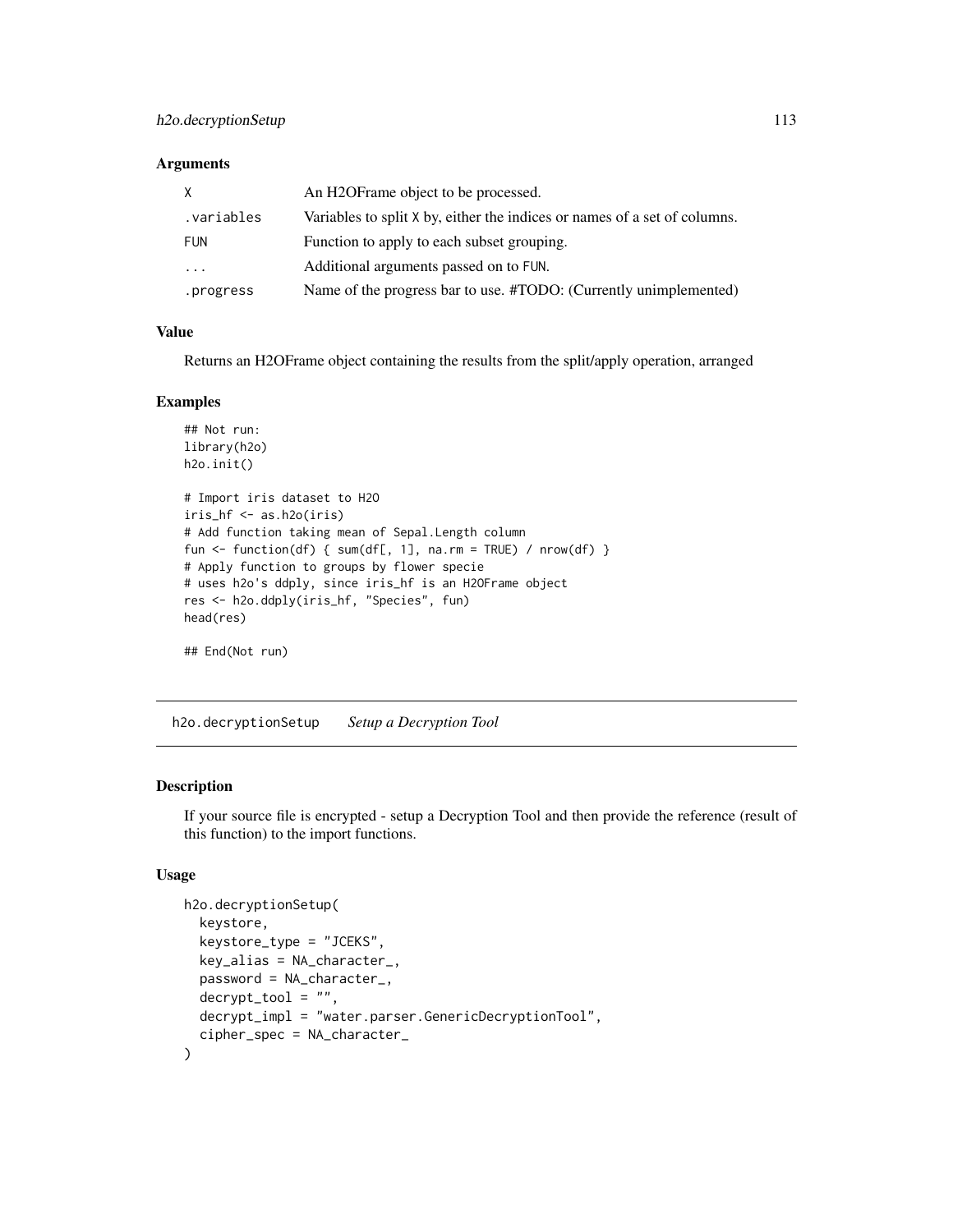| keystore      | An H2OFrame object referencing a loaded Java Keystore (see example). |  |
|---------------|----------------------------------------------------------------------|--|
| keystore_type | (Optional) Specification of Keystore type, defaults to JCEKS.        |  |
| key_alias     | Which key from the keystore to use for decryption.                   |  |
| password      | Password to the keystore and the key.                                |  |
| decrypt_tool  | (Optional) Name of the decryption tool.                              |  |
| decrypt_impl  | (Optional) Java class name implementing the Decryption Tool.         |  |
| cipher_spec   | Specification of a cipher (eg.: AES/ECB/PKCS5Padding).               |  |

#### See Also

[h2o.importFile,](#page-196-0) [h2o.parseSetup](#page-280-0)

## Examples

```
## Not run:
library(h2o)
h2o.init()
ks_path <- system.file("extdata", "keystore.jks", package = "h2o")
keystore <- h2o.importFile(path = ks_path, parse = FALSE) # don't parse, keep as a binary file
cipher <- "AES/ECB/PKCS5Padding"
pwd <- "Password123"
alias <- "secretKeyAlias"
dt <- h2o.decryptionSetup(keystore, key_alias = alias, password = pwd, cipher_spec = cipher)
data_path <- system.file("extdata", "prostate.csv.aes", package = "h2o")
data <- h2o.importFile(data_path, decrypt_tool = dt)
summary(data)
```
## End(Not run)

h2o.deepfeatures *Feature Generation via H2O Deep Learning*

#### Description

Extract the non-linear feature from an H2O data set using an H2O deep learning model.

#### Usage

```
h2o.deepfeatures(object, data, layer)
```
## Arguments

| object | An H2OModel object that represents the deep learning model to be used for |
|--------|---------------------------------------------------------------------------|
|        | feature extraction.                                                       |
| data   | An H2OFrame object.                                                       |
| laver  | Index (integer) of the hidden layer to extract                            |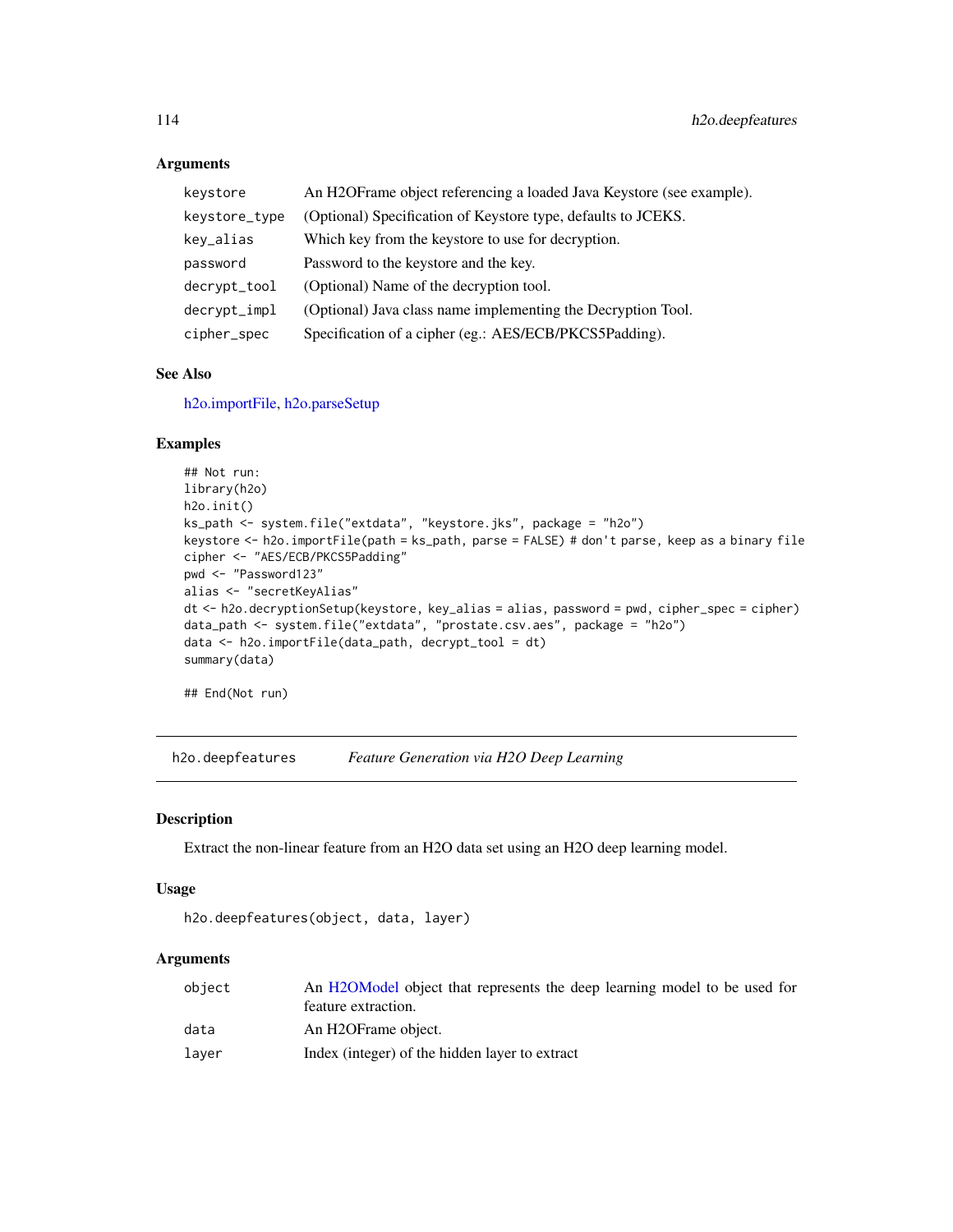## h2o.deeplearning 115

## Value

Returns an H2OFrame object with as many features as the number of units in the hidden layer of the specified index.

#### See Also

[h2o.deeplearning](#page-114-0) for making H2O Deep Learning models.

#### Examples

```
## Not run:
library(h2o)
h2o.init()
prostate_path = system.file("extdata", "prostate.csv", package = "h2o")
prostate = h2o.importFile(path = prostate_path)
prostate_dl = h2o.deeplearning(x = 3:9, y = 2, training_frame = prostate,
                               hidden = c(100, 200), epochs = 5)
prostate_deepfeatures_layer1 = h2o.deepfeatures(prostate_dl, prostate, layer = 1)
prostate_deepfeatures_layer2 = h2o.deepfeatures(prostate_dl, prostate, layer = 2)
head(prostate_deepfeatures_layer1)
head(prostate_deepfeatures_layer2)
```
## End(Not run)

<span id="page-114-0"></span>h2o.deeplearning *Build a Deep Neural Network model using CPUs*

#### Description

Builds a feed-forward multilayer artificial neural network on an H2OFrame.

#### Usage

```
h2o.deeplearning(
 x,
 y,
  training_frame,
 model_id = NULL,validation_frame = NULL,
  nfolds = 0,
  keep_cross_validation_models = TRUE,
  keep_cross_validation_predictions = FALSE,
  keep_cross_validation_fold_assignment = FALSE,
  fold_assignment = c("AUTO", "Random", "Modulo", "Stratified"),
  fold_column = NULL,
  ignore_const_cols = TRUE,
  score_each_iteration = FALSE,
```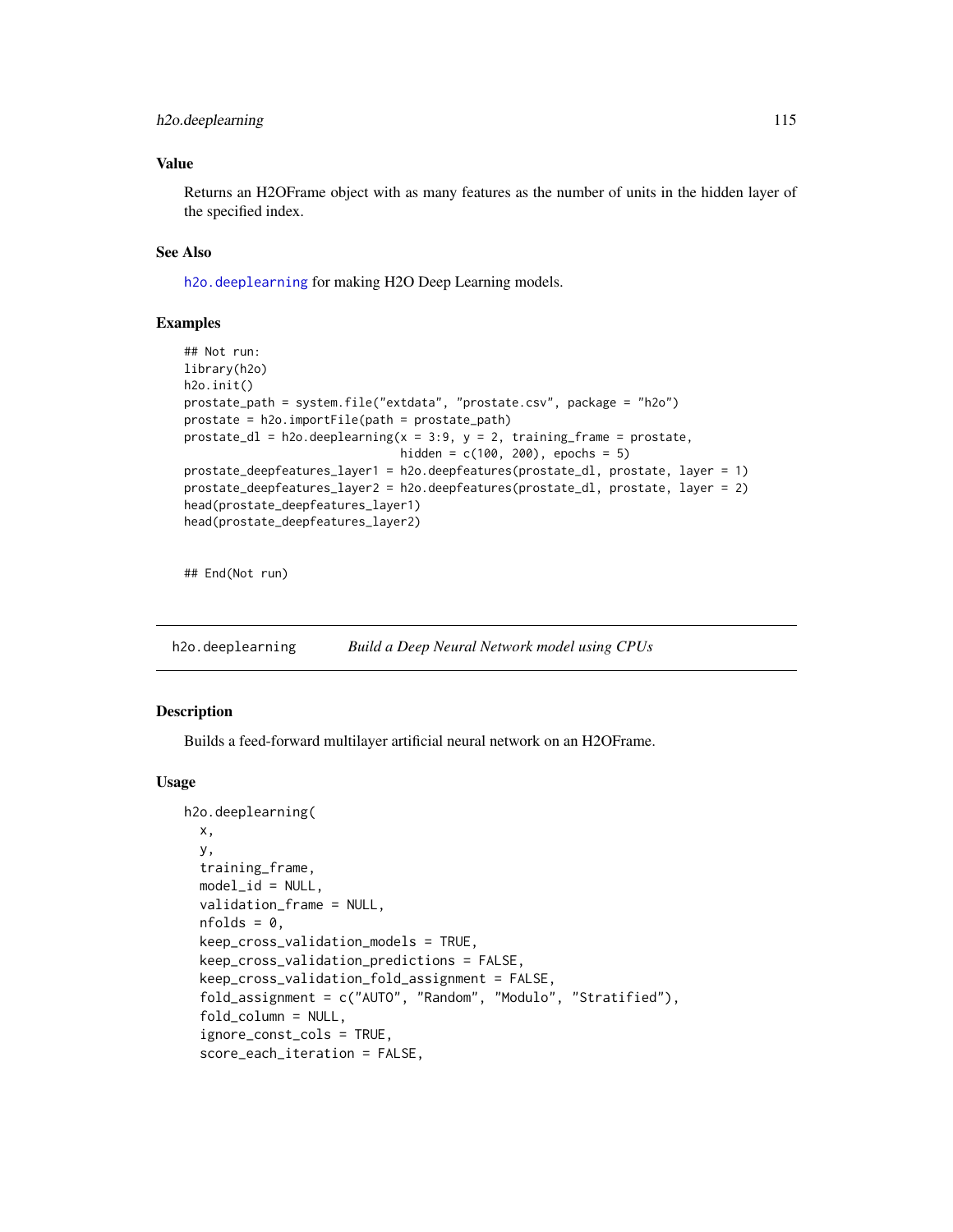```
weights_column = NULL,
offset_column = NULL,
balance_classes = FALSE,
class_sampling_factors = NULL,
max_after_balance_size = 5,
checkpoint = NULL,
pretrained_autoencoder = NULL,
overwrite\_with\_best\_model = TRUE,use_all_factor_levels = TRUE,
standardize = TRUE,
activation = c("Tanh", "TanhWithDropout", "Rectifier", "RectifierWithDropout",
  "Maxout", "MaxoutWithDropout"),
hidden = c(200, 200),
epochs = 10,
train_samples_per_iteration = -2,
target_ratio_comm_to_comp = 0.05,
seed = -1,
adaptive_rate = TRUE,
rho = 0.99.
epsilon = 1e-08.
rate = 0.005,rate_annealing = 1e-06,
rate_decay = 1,
momentum_start = 0,
momentum_ramp = 1e+06,
momentum_stable = 0,
nesterov_accelerated_gradient = TRUE,
input_dropout_ratio = 0,
hidden_dropout_ratios = NULL,
11 = 0,
12 = 0,
max_w2 = 3.4028235e+38,
initial_weight_distribution = c("UniformAdaptive", "Uniform", "Normal"),
initial_weight_scale = 1,
initial_weights = NULL,
initial_biases = NULL,
loss = c("Automatic", "CrossEntropy", "Quadratic", "Huber", "Absolute", "Quantile"),
distribution = c("AUTO", "bernoulli", "multinomial", "gaussian", "poisson", "gamma",
  "tweedie", "laplace", "quantile", "huber"),
quantile_alpha = 0.5,
tweedie_power = 1.5,
huber_alpha = 0.9,
score_interestval = 5,
score_training_samples = 10000,
score\_validation\_samples = 0,score\_duty\_cycle = 0.1,
classification_stop = 0,
regression_stop = 1e-06,
```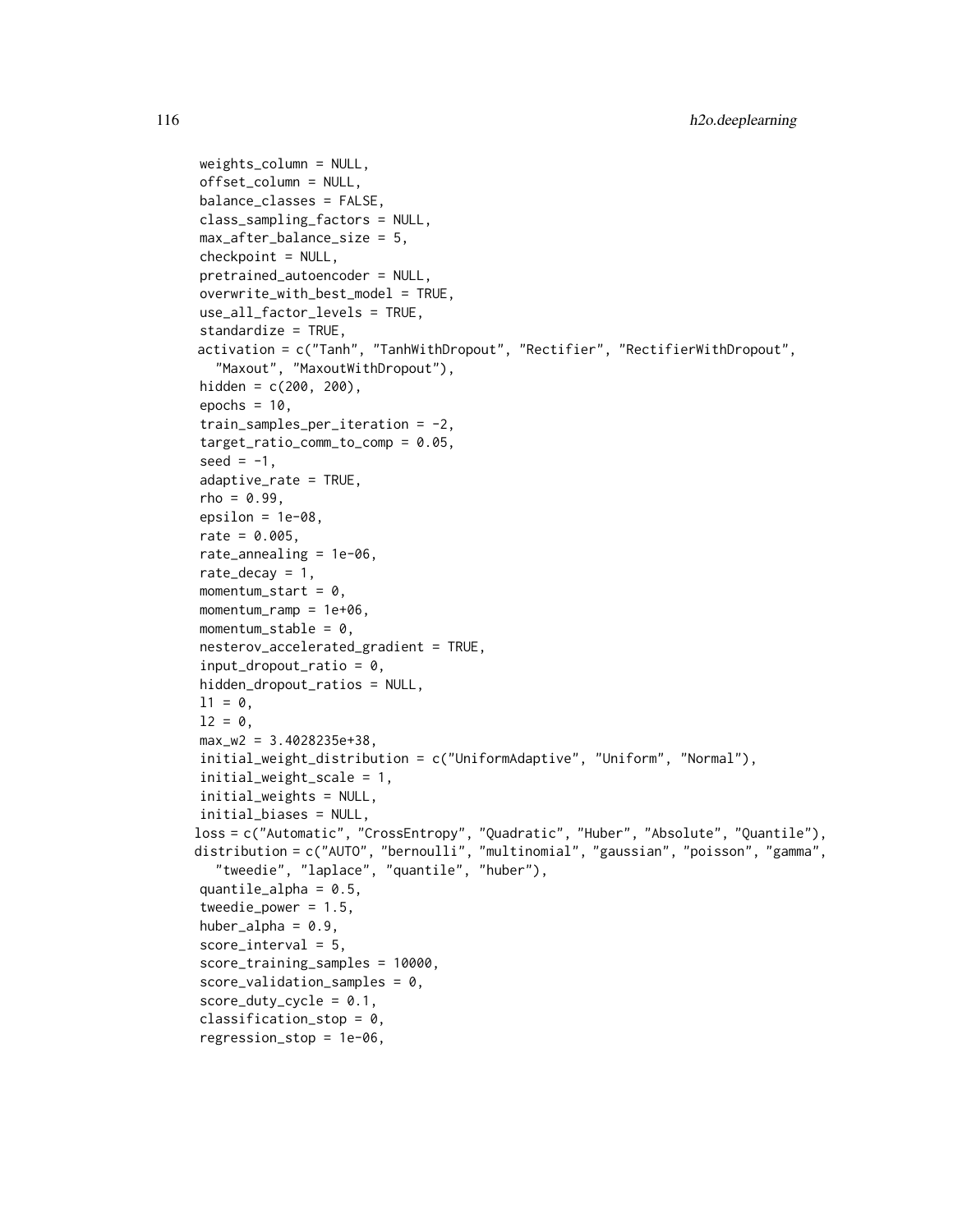```
stopping_rounds = 5,
stopping_metric = c("AUTO", "deviance", "logloss", "MSE", "RMSE", "MAE", "RMSLE",
 "AUC", "AUCPR", "lift_top_group", "misclassification", "mean_per_class_error",
  "custom", "custom_increasing"),
stopping_tolerance = 0,
max_runtime_secs = 0,
score_validation_sampling = c("Uniform", "Stratified"),
diagnostics = TRUE,
fast_model = TRUE,force_load_balance = TRUE,
variable_importances = TRUE,
replicate_training_data = TRUE,
single_node_mode = FALSE,
shuffle_training_data = FALSE,
missing_values_handling = c("MeanImputation", "Skip"),
quiet_mode = FALSE,
autoencoder = FALSE,
sparse = FALSE,col_major = FALSE,
average\_activation = 0,
sparsity_beta = 0,
max_categorical_features = 2147483647,
reproducible = FALSE,
export_weights_and_biases = FALSE,
mini_batch_size = 1,
categorical_encoding = c("AUTO", "Enum", "OneHotInternal", "OneHotExplicit",
  "Binary", "Eigen", "LabelEncoder", "SortByResponse", "EnumLimited"),
elastic_averaging = FALSE,
elastic_averaging_moving_rate = 0.9,
elastic_averaging_regularization = 0.001,
export_checkpoints_dir = NULL,
auc_type = c("AUTO", "NONE", "MACRO_OVR", "WEIGHTED_OVR", "MACRO_OVO",
  "WEIGHTED_OVO"),
verbose = FALSE
```
)

| $\mathsf{x}$     | (Optional) A vector containing the names or indices of the predictor variables to<br>use in building the model. If x is missing, then all columns except y are used.                                                                                                   |
|------------------|------------------------------------------------------------------------------------------------------------------------------------------------------------------------------------------------------------------------------------------------------------------------|
| y                | The name or column index of the response variable in the data. The response<br>must be either a numeric or a categorical/factor variable. If the response is<br>numeric, then a regression model will be trained, otherwise it will train a classi-<br>fication model. |
|                  | training frame Id of the training data frame.                                                                                                                                                                                                                          |
| $model_id$       | Destination id for this model; auto-generated if not specified.                                                                                                                                                                                                        |
| validation_frame |                                                                                                                                                                                                                                                                        |
|                  | Id of the validation data frame.                                                                                                                                                                                                                                       |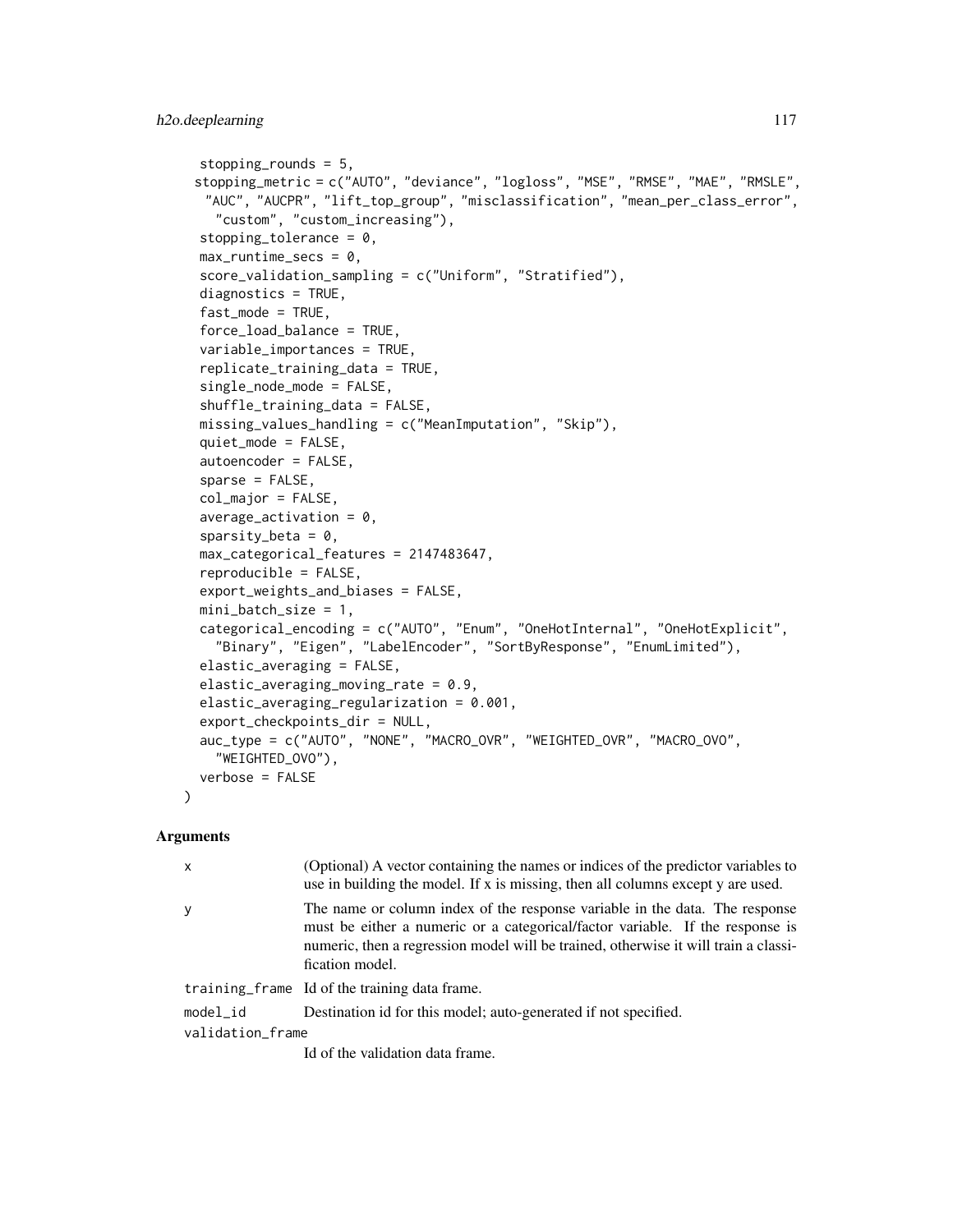| nfolds                       | Number of folds for K-fold cross-validation (0 to disable or $\geq$ = 2). Defaults to<br>0.                                                                                                                                                                                                                                                                                                                                                                                                                                                                                                                                                                                                                                                                                          |  |
|------------------------------|--------------------------------------------------------------------------------------------------------------------------------------------------------------------------------------------------------------------------------------------------------------------------------------------------------------------------------------------------------------------------------------------------------------------------------------------------------------------------------------------------------------------------------------------------------------------------------------------------------------------------------------------------------------------------------------------------------------------------------------------------------------------------------------|--|
| keep_cross_validation_models |                                                                                                                                                                                                                                                                                                                                                                                                                                                                                                                                                                                                                                                                                                                                                                                      |  |
|                              | Logical. Whether to keep the cross-validation models. Defaults to TRUE.                                                                                                                                                                                                                                                                                                                                                                                                                                                                                                                                                                                                                                                                                                              |  |
|                              | keep_cross_validation_predictions                                                                                                                                                                                                                                                                                                                                                                                                                                                                                                                                                                                                                                                                                                                                                    |  |
|                              | Logical. Whether to keep the predictions of the cross-validation models. De-<br>faults to FALSE.                                                                                                                                                                                                                                                                                                                                                                                                                                                                                                                                                                                                                                                                                     |  |
|                              | keep_cross_validation_fold_assignment                                                                                                                                                                                                                                                                                                                                                                                                                                                                                                                                                                                                                                                                                                                                                |  |
|                              | Logical. Whether to keep the cross-validation fold assignment. Defaults to<br>FALSE.                                                                                                                                                                                                                                                                                                                                                                                                                                                                                                                                                                                                                                                                                                 |  |
| fold_assignment              |                                                                                                                                                                                                                                                                                                                                                                                                                                                                                                                                                                                                                                                                                                                                                                                      |  |
|                              | Cross-validation fold assignment scheme, if fold_column is not specified. The<br>'Stratified' option will stratify the folds based on the response variable, for clas-<br>sification problems. Must be one of: "AUTO", "Random", "Modulo", "Strati-<br>fied". Defaults to AUTO.                                                                                                                                                                                                                                                                                                                                                                                                                                                                                                      |  |
| fold_column                  | Column with cross-validation fold index assignment per observation.                                                                                                                                                                                                                                                                                                                                                                                                                                                                                                                                                                                                                                                                                                                  |  |
| ignore_const_cols            |                                                                                                                                                                                                                                                                                                                                                                                                                                                                                                                                                                                                                                                                                                                                                                                      |  |
|                              | Logical. Ignore constant columns. Defaults to TRUE.                                                                                                                                                                                                                                                                                                                                                                                                                                                                                                                                                                                                                                                                                                                                  |  |
| score_each_iteration         |                                                                                                                                                                                                                                                                                                                                                                                                                                                                                                                                                                                                                                                                                                                                                                                      |  |
|                              | Logical. Whether to score during each iteration of model training. Defaults to<br>FALSE.                                                                                                                                                                                                                                                                                                                                                                                                                                                                                                                                                                                                                                                                                             |  |
|                              | weights_column Column with observation weights. Giving some observation a weight of zero<br>is equivalent to excluding it from the dataset; giving an observation a relative<br>weight of 2 is equivalent to repeating that row twice. Negative weights are not<br>allowed. Note: Weights are per-row observation weights and do not increase<br>the size of the data frame. This is typically the number of times a row is re-<br>peated, but non-integer values are supported as well. During training, rows with<br>higher weights matter more, due to the larger loss function pre-factor. If you set<br>weight $= 0$ for a row, the returned prediction frame at that row is zero and this is<br>incorrect. To get an accurate prediction, remove all rows with weight $== 0$ . |  |
| offset_column                | Offset column. This will be added to the combination of columns before apply-<br>ing the link function.                                                                                                                                                                                                                                                                                                                                                                                                                                                                                                                                                                                                                                                                              |  |
| balance_classes              |                                                                                                                                                                                                                                                                                                                                                                                                                                                                                                                                                                                                                                                                                                                                                                                      |  |
|                              | Logical. Balance training data class counts via over/under-sampling (for im-<br>balanced data). Defaults to FALSE.                                                                                                                                                                                                                                                                                                                                                                                                                                                                                                                                                                                                                                                                   |  |
| class_sampling_factors       |                                                                                                                                                                                                                                                                                                                                                                                                                                                                                                                                                                                                                                                                                                                                                                                      |  |
|                              | Desired over/under-sampling ratios per class (in lexicographic order). If not<br>specified, sampling factors will be automatically computed to obtain class bal-<br>ance during training. Requires balance_classes.                                                                                                                                                                                                                                                                                                                                                                                                                                                                                                                                                                  |  |
| max_after_balance_size       |                                                                                                                                                                                                                                                                                                                                                                                                                                                                                                                                                                                                                                                                                                                                                                                      |  |
|                              | Maximum relative size of the training data after balancing class counts (can be<br>less than 1.0). Requires balance_classes. Defaults to 5.0.                                                                                                                                                                                                                                                                                                                                                                                                                                                                                                                                                                                                                                        |  |
| checkpoint                   | Model checkpoint to resume training with.                                                                                                                                                                                                                                                                                                                                                                                                                                                                                                                                                                                                                                                                                                                                            |  |
| pretrained_autoencoder       |                                                                                                                                                                                                                                                                                                                                                                                                                                                                                                                                                                                                                                                                                                                                                                                      |  |
|                              | Pretrained autoencoder model to initialize this model with.                                                                                                                                                                                                                                                                                                                                                                                                                                                                                                                                                                                                                                                                                                                          |  |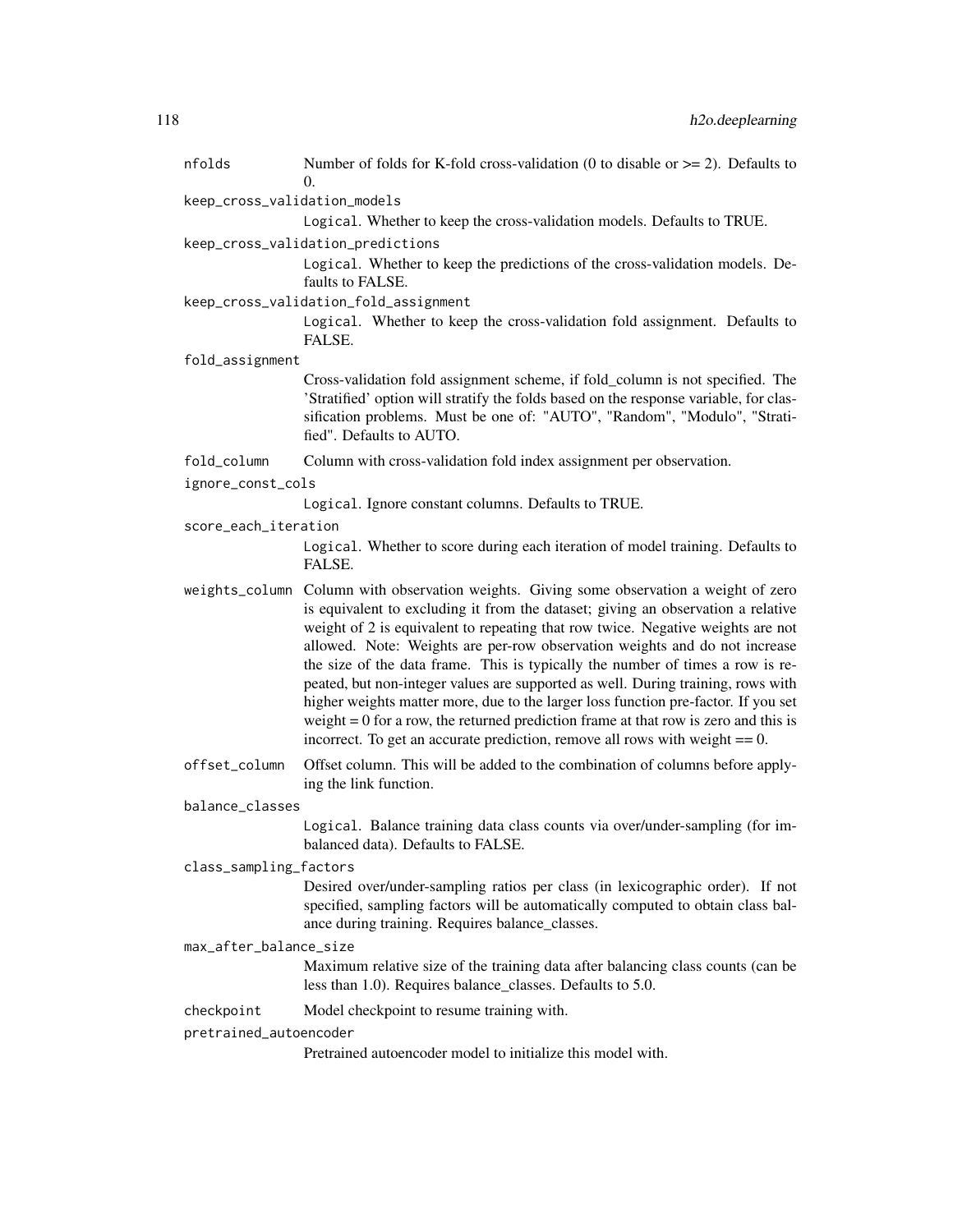| overwrite_with_best_model        |                                                                                                                                                                                                                                            |  |
|----------------------------------|--------------------------------------------------------------------------------------------------------------------------------------------------------------------------------------------------------------------------------------------|--|
|                                  | Logical. If enabled, override the final model with the best model found during<br>training. Defaults to TRUE.                                                                                                                              |  |
| use_all_factor_levels            |                                                                                                                                                                                                                                            |  |
|                                  | Logical. Use all factor levels of categorical variables. Otherwise, the first factor                                                                                                                                                       |  |
|                                  | level is omitted (without loss of accuracy). Useful for variable importances and<br>auto-enabled for autoencoder. Defaults to TRUE.                                                                                                        |  |
| standardize                      | Logical. If enabled, automatically standardize the data. If disabled, the user<br>must provide properly scaled input data. Defaults to TRUE.                                                                                               |  |
| activation                       | Activation function. Must be one of: "Tanh", "TanhWithDropout", "Rectifier",<br>"RectifierWithDropout", "Maxout", "MaxoutWithDropout". Defaults to Recti-<br>fier.                                                                         |  |
| hidden                           | Hidden layer sizes (e.g. $[100, 100]$ ). Defaults to $c(200, 200)$ .                                                                                                                                                                       |  |
| epochs                           | How many times the dataset should be iterated (streamed), can be fractional.<br>Defaults to 10.                                                                                                                                            |  |
| train_samples_per_iteration      |                                                                                                                                                                                                                                            |  |
|                                  | Number of training samples (globally) per MapReduce iteration. Special val-<br>ues are 0: one epoch, -1: all available data (e.g., replicated training data), -2:<br>automatic. Defaults to -2.                                            |  |
| target_ratio_comm_to_comp        |                                                                                                                                                                                                                                            |  |
|                                  | Target ratio of communication overhead to computation. Only for multi-node<br>operation and train_samples_per_iteration = $-2$ (auto-tuning). Defaults to 0.05.                                                                            |  |
| seed                             | Seed for random numbers (affects certain parts of the algo that are stochastic<br>and those might or might not be enabled by default). Note: only reproducible<br>when running single threaded. Defaults to -1 (time-based random number). |  |
| adaptive_rate                    | Logical. Adaptive learning rate. Defaults to TRUE.                                                                                                                                                                                         |  |
| rho                              | Adaptive learning rate time decay factor (similarity to prior updates). Defaults<br>to 0.99.                                                                                                                                               |  |
| epsilon                          | Adaptive learning rate smoothing factor (to avoid divisions by zero and allow<br>progress). Defaults to 1e-08.                                                                                                                             |  |
| rate                             | Learning rate (higher $\Rightarrow$ less stable, lower $\Rightarrow$ slower convergence). Defaults to<br>0.005.                                                                                                                            |  |
| rate_annealing                   | Learning rate annealing: rate $/(1 + \text{rate\_annealing} * \text{samples})$ . Defaults to 1e-<br>06.                                                                                                                                    |  |
| rate_decay                       | Learning rate decay factor between layers (N-th layer: rate * rate_decay ^ (n -<br>1). Defaults to 1.                                                                                                                                      |  |
| momentum_start                   | Initial momentum at the beginning of training (try $0.5$ ). Defaults to $0.$                                                                                                                                                               |  |
| momentum_ramp<br>momentum_stable | Number of training samples for which momentum increases. Defaults to 1000000.                                                                                                                                                              |  |
|                                  | Final momentum after the ramp is over (try $0.99$ ). Defaults to $0$ .                                                                                                                                                                     |  |
| nesterov_accelerated_gradient    |                                                                                                                                                                                                                                            |  |
| input_dropout_ratio              | Logical. Use Nesterov accelerated gradient (recommended). Defaults to TRUE.                                                                                                                                                                |  |
|                                  | Input layer dropout ratio (can improve generalization, try 0.1 or 0.2). Defaults<br>to $0$ .                                                                                                                                               |  |
|                                  |                                                                                                                                                                                                                                            |  |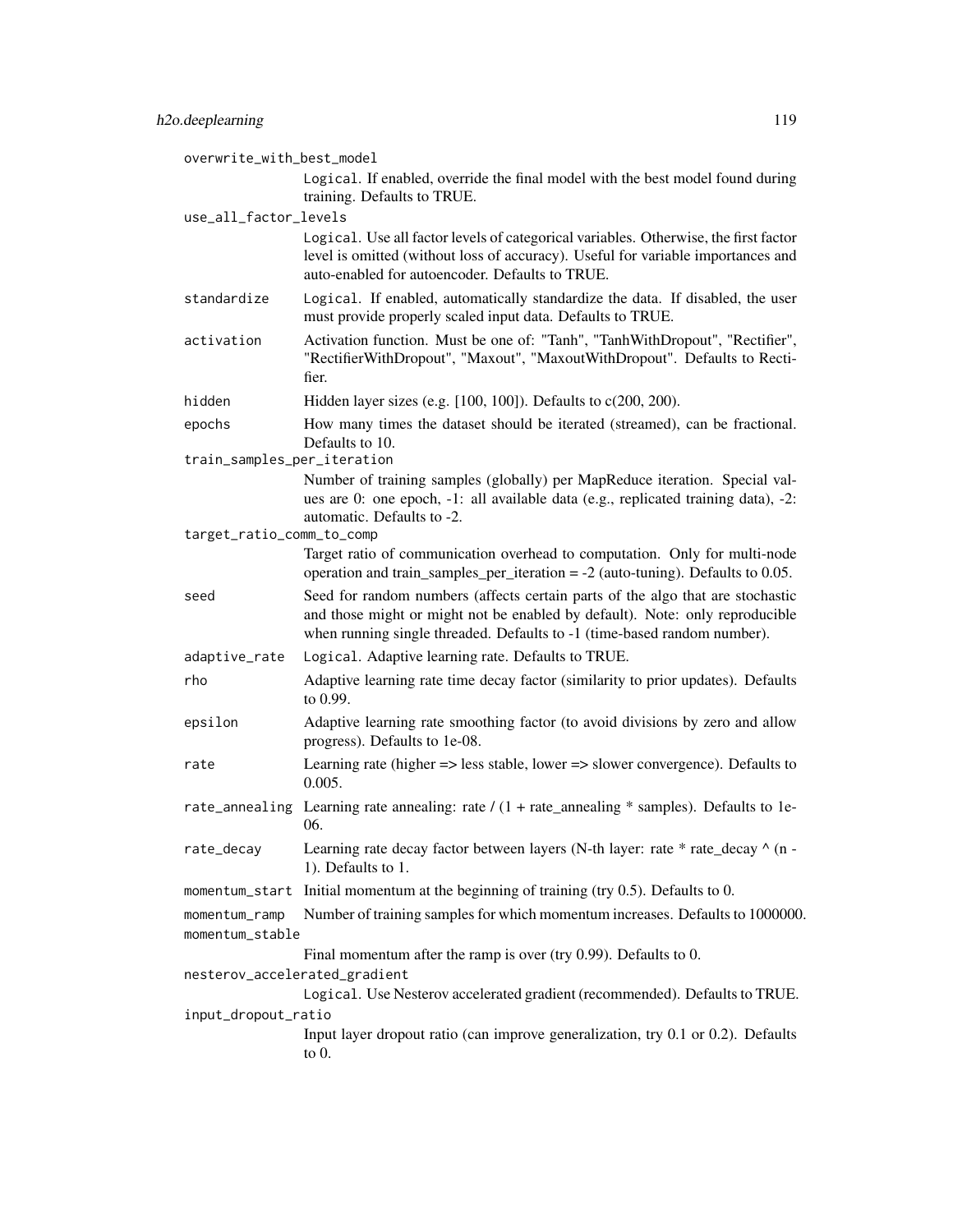| hidden_dropout_ratios       |                                                                                                                                                                                                                     |
|-----------------------------|---------------------------------------------------------------------------------------------------------------------------------------------------------------------------------------------------------------------|
|                             | Hidden layer dropout ratios (can improve generalization), specify one value per<br>hidden layer, defaults to 0.5.                                                                                                   |
| 11                          | L1 regularization (can add stability and improve generalization, causes many<br>weights to become 0). Defaults to 0.                                                                                                |
| 12                          | L2 regularization (can add stability and improve generalization, causes many<br>weights to be small. Defaults to 0.                                                                                                 |
| $max_w2$                    | Constraint for squared sum of incoming weights per unit (e.g. for Rectifier).<br>Defaults to 3.4028235e+38.                                                                                                         |
| initial_weight_distribution |                                                                                                                                                                                                                     |
|                             | Initial weight distribution. Must be one of: "UniformAdaptive", "Uniform",<br>"Normal". Defaults to UniformAdaptive.                                                                                                |
| initial_weight_scale        |                                                                                                                                                                                                                     |
| initial_weights             | Uniform: -valuevalue, Normal: stddev. Defaults to 1.                                                                                                                                                                |
|                             | A list of H2OF rame ids to initialize the weight matrices of this model with.                                                                                                                                       |
|                             | initial_biases A list of H2OFrame ids to initialize the bias vectors of this model with.                                                                                                                            |
|                             |                                                                                                                                                                                                                     |
| loss                        | Loss function. Must be one of: "Automatic", "CrossEntropy", "Quadratic", "Hu-<br>ber", "Absolute", "Quantile". Defaults to Automatic.                                                                               |
| distribution                | Distribution function Must be one of: "AUTO", "bernoulli", "multinomial",<br>"gaussian", "poisson", "gamma", "tweedie", "laplace", "quantile", "huber". De-<br>faults to AUTO.                                      |
|                             | quantile_alpha Desired quantile for Quantile regression, must be between 0 and 1. Defaults to<br>0.5.                                                                                                               |
| tweedie_power               | Tweedie power for Tweedie regression, must be between 1 and 2. Defaults to<br>1.5.                                                                                                                                  |
| huber_alpha                 | Desired quantile for Huber/M-regression (threshold between quadratic and lin-<br>ear loss, must be between 0 and 1). Defaults to 0.9.                                                                               |
| score_training_samples      | score_interval Shortest time interval (in seconds) between model scoring. Defaults to 5.                                                                                                                            |
|                             | Number of training set samples for scoring (0 for all). Defaults to 10000.                                                                                                                                          |
| score_validation_samples    |                                                                                                                                                                                                                     |
|                             | Number of validation set samples for scoring (0 for all). Defaults to 0.                                                                                                                                            |
| score_duty_cycle            |                                                                                                                                                                                                                     |
|                             | Maximum duty cycle fraction for scoring (lower: more training, higher: more<br>scoring). Defaults to 0.1.                                                                                                           |
| classification_stop         |                                                                                                                                                                                                                     |
|                             | Stopping criterion for classification error fraction on training data (-1 to disable).<br>Defaults to 0.                                                                                                            |
| regression_stop             |                                                                                                                                                                                                                     |
|                             | Stopping criterion for regression error (MSE) on training data (-1 to disable).<br>Defaults to 1e-06.                                                                                                               |
| stopping_rounds             |                                                                                                                                                                                                                     |
|                             | Early stopping based on convergence of stopping_metric. Stop if simple moving<br>average of length k of the stopping_metric does not improve for k:=stopping_rounds<br>scoring events (0 to disable) Defaults to 5. |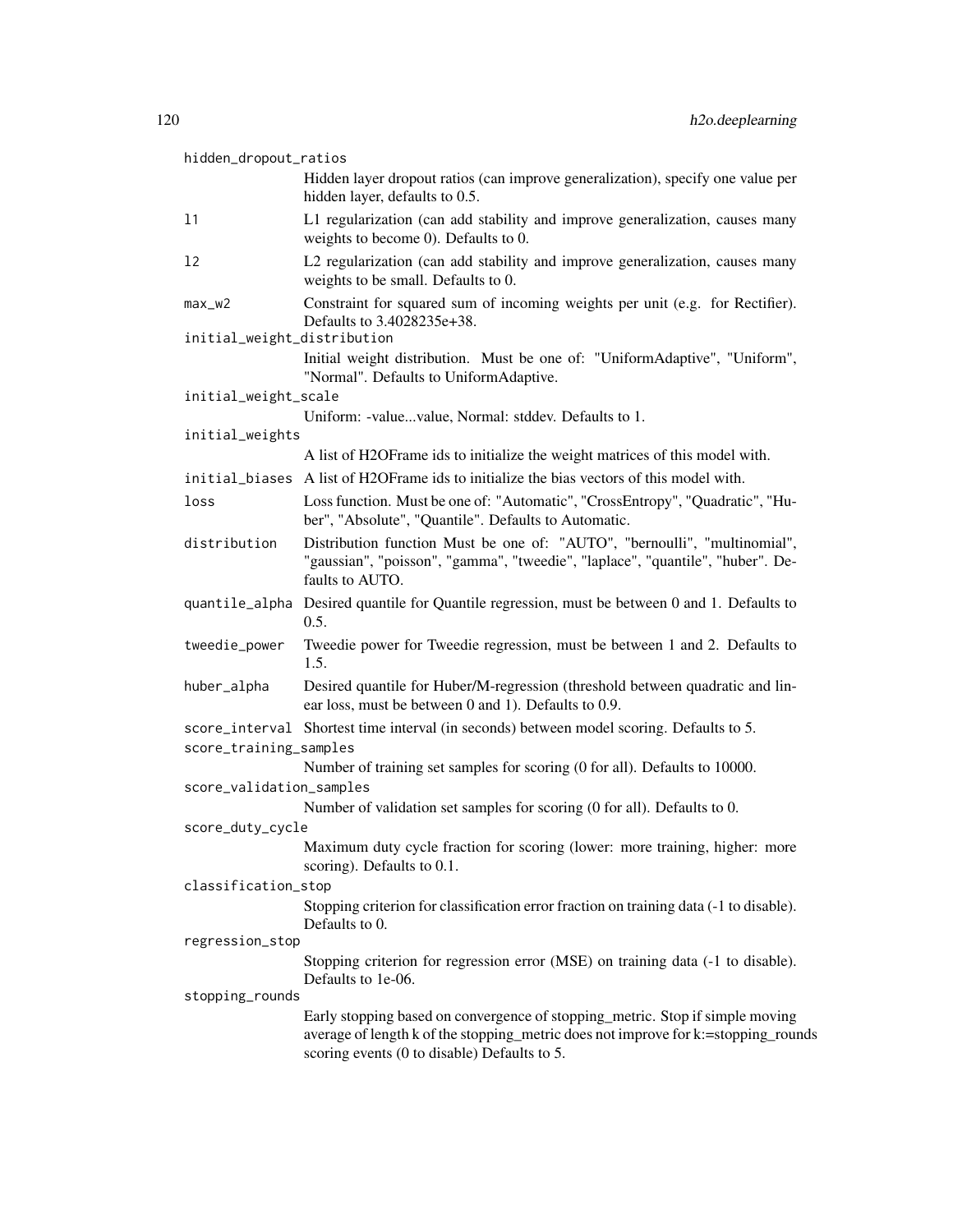stopping\_metric

Metric to use for early stopping (AUTO: logloss for classification, deviance for regression and anonomaly\_score for Isolation Forest). Note that custom and custom increasing can only be used in GBM and DRF with the Python client. Must be one of: "AUTO", "deviance", "logloss", "MSE", "RMSE", "MAE", "RMSLE", "AUC", "AUCPR", "lift\_top\_group", "misclassification", "mean\_per\_class\_error", "custom", "custom\_increasing". Defaults to AUTO.

stopping\_tolerance

Relative tolerance for metric-based stopping criterion (stop if relative improvement is not at least this much) Defaults to 0.

max\_runtime\_secs

Maximum allowed runtime in seconds for model training. Use 0 to disable. Defaults to 0.

score\_validation\_sampling

Method used to sample validation dataset for scoring. Must be one of: "Uniform", "Stratified". Defaults to Uniform.

diagnostics Logical. Enable diagnostics for hidden layers. Defaults to TRUE.

fast\_mode Logical. Enable fast mode (minor approximation in back-propagation). Defaults to TRUE.

force\_load\_balance

Logical. Force extra load balancing to increase training speed for small datasets (to keep all cores busy). Defaults to TRUE.

variable\_importances

Logical. Compute variable importances for input features (Gedeon method) can be slow for large networks. Defaults to TRUE.

replicate\_training\_data

Logical. Replicate the entire training dataset onto every node for faster training on small datasets. Defaults to TRUE.

single\_node\_mode

Logical. Run on a single node for fine-tuning of model parameters. Defaults to FALSE.

shuffle\_training\_data

Logical. Enable shuffling of training data (recommended if training data is replicated and train\_samples\_per\_iteration is close to #nodes x #rows, of if using balance\_classes). Defaults to FALSE.

missing\_values\_handling

Handling of missing values. Either MeanImputation or Skip. Must be one of: "MeanImputation", "Skip". Defaults to MeanImputation.

- quiet\_mode Logical. Enable quiet mode for less output to standard output. Defaults to FALSE.
- autoencoder Logical. Auto-Encoder. Defaults to FALSE.
- sparse Logical. Sparse data handling (more efficient for data with lots of 0 values). Defaults to FALSE.

col\_major Logical. #DEPRECATED Use a column major weight matrix for input layer. Can speed up forward propagation, but might slow down backpropagation. Defaults to FALSE.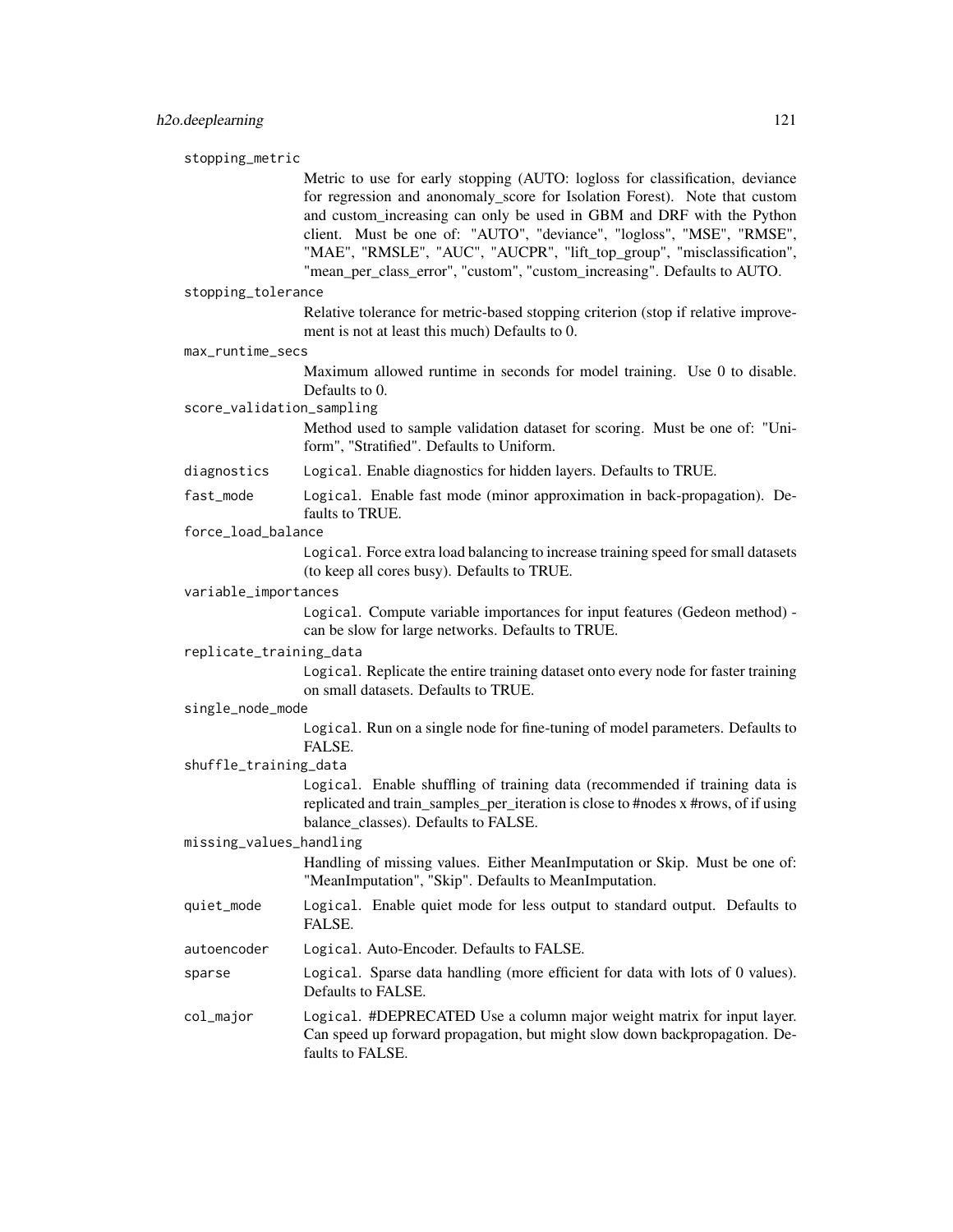| average_activation                        |                                                                                                                                                                                                            |
|-------------------------------------------|------------------------------------------------------------------------------------------------------------------------------------------------------------------------------------------------------------|
|                                           | Average activation for sparse auto-encoder. #Experimental Defaults to 0.                                                                                                                                   |
| sparsity_beta<br>max_categorical_features | Sparsity regularization. #Experimental Defaults to 0.                                                                                                                                                      |
|                                           | Max. number of categorical features, enforced via hashing. #Experimental De-<br>faults to 2147483647.                                                                                                      |
| reproducible                              | Logical. Force reproducibility on small data (will be slow - only uses 1 thread).<br>Defaults to FALSE.                                                                                                    |
| export_weights_and_biases                 |                                                                                                                                                                                                            |
|                                           | Logical. Whether to export Neural Network weights and biases to H2O Frames.<br>Defaults to FALSE.                                                                                                          |
| mini_batch_size                           |                                                                                                                                                                                                            |
|                                           | Mini-batch size (smaller leads to better fit, larger can speed up and generalize<br>better). Defaults to 1.                                                                                                |
| categorical_encoding                      |                                                                                                                                                                                                            |
|                                           | Encoding scheme for categorical features Must be one of: "AUTO", "Enum",<br>"OneHotInternal", "OneHotExplicit", "Binary", "Eigen", "LabelEncoder", "Sort-<br>ByResponse", "EnumLimited". Defaults to AUTO. |
| elastic_averaging                         |                                                                                                                                                                                                            |
|                                           | Logical. Elastic averaging between compute nodes can improve distributed<br>model convergence. #Experimental Defaults to FALSE.                                                                            |
| elastic_averaging_moving_rate             |                                                                                                                                                                                                            |
|                                           | Elastic averaging moving rate (only if elastic averaging is enabled). Defaults to<br>0.9.                                                                                                                  |
|                                           | elastic_averaging_regularization                                                                                                                                                                           |
|                                           | Elastic averaging regularization strength (only if elastic averaging is enabled).<br>Defaults to 0.001.                                                                                                    |
| export_checkpoints_dir                    |                                                                                                                                                                                                            |
|                                           | Automatically export generated models to this directory.                                                                                                                                                   |
| auc_type                                  | Set default multinomial AUC type. Must be one of: "AUTO", "NONE", "MACRO_OVR",<br>"WEIGHTED_OVR", "MACRO_OVO", "WEIGHTED_OVO". Defaults to AUTO.                                                           |
| verbose                                   | Logical. Print scoring history to the console (Metrics per epoch). Defaults to<br>FALSE.                                                                                                                   |

## See Also

[predict.H2OModel](#page-432-0) for prediction

## Examples

```
## Not run:
library(h2o)
h2o.init()
iris_hf <- as.h2o(iris)
iris_d1 <- h2o.deeplearning(x = 1:4, y = 5, training_frame = iris_hf, seed=123456)
# now make a prediction
predictions <- h2o.predict(iris_dl, iris_hf)
```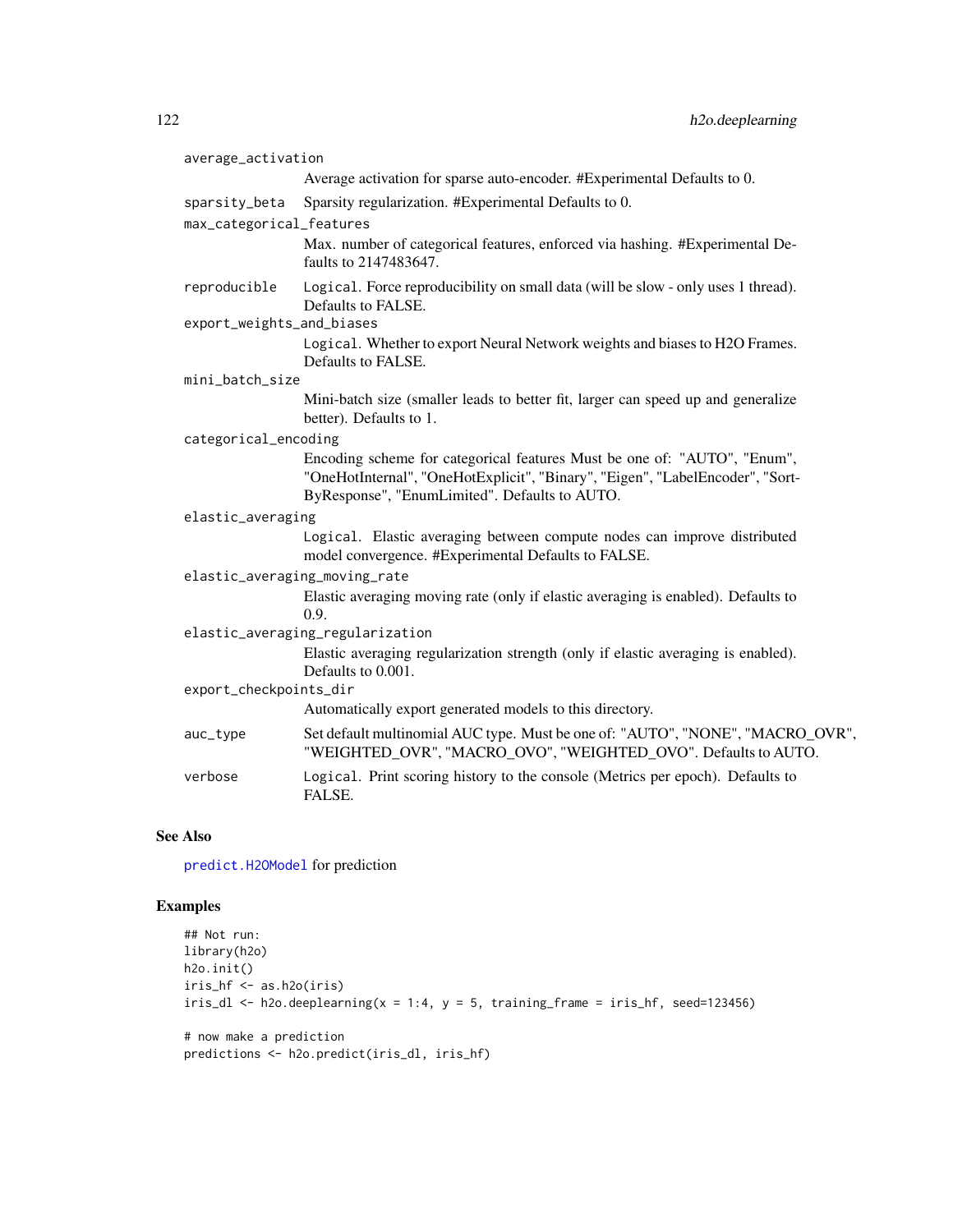#### h2o.describe 123

## End(Not run)

h2o.describe *H2O Description of A Dataset*

#### Description

Reports the "Flow" style summary rollups on an instance of H2OFrame. Includes information about column types, mins/maxs/missing/zero counts/stds/number of levels

#### Usage

h2o.describe(frame)

#### Arguments

frame An H2OFrame object.

#### Value

A table with the Frame stats.

#### Examples

```
## Not run:
library(h2o)
h2o.init()
prostate_path <- system.file("extdata", "prostate.csv", package = "h2o")
prostate <- h2o.importFile(path = prostate_path)
h2o.describe(prostate)
```
## End(Not run)

h2o.difflag1 *Conduct a lag 1 transform on a numeric H2OFrame column*

#### Description

Conduct a lag 1 transform on a numeric H2OFrame column

#### Usage

h2o.difflag1(object)

#### Arguments

object H2OFrame object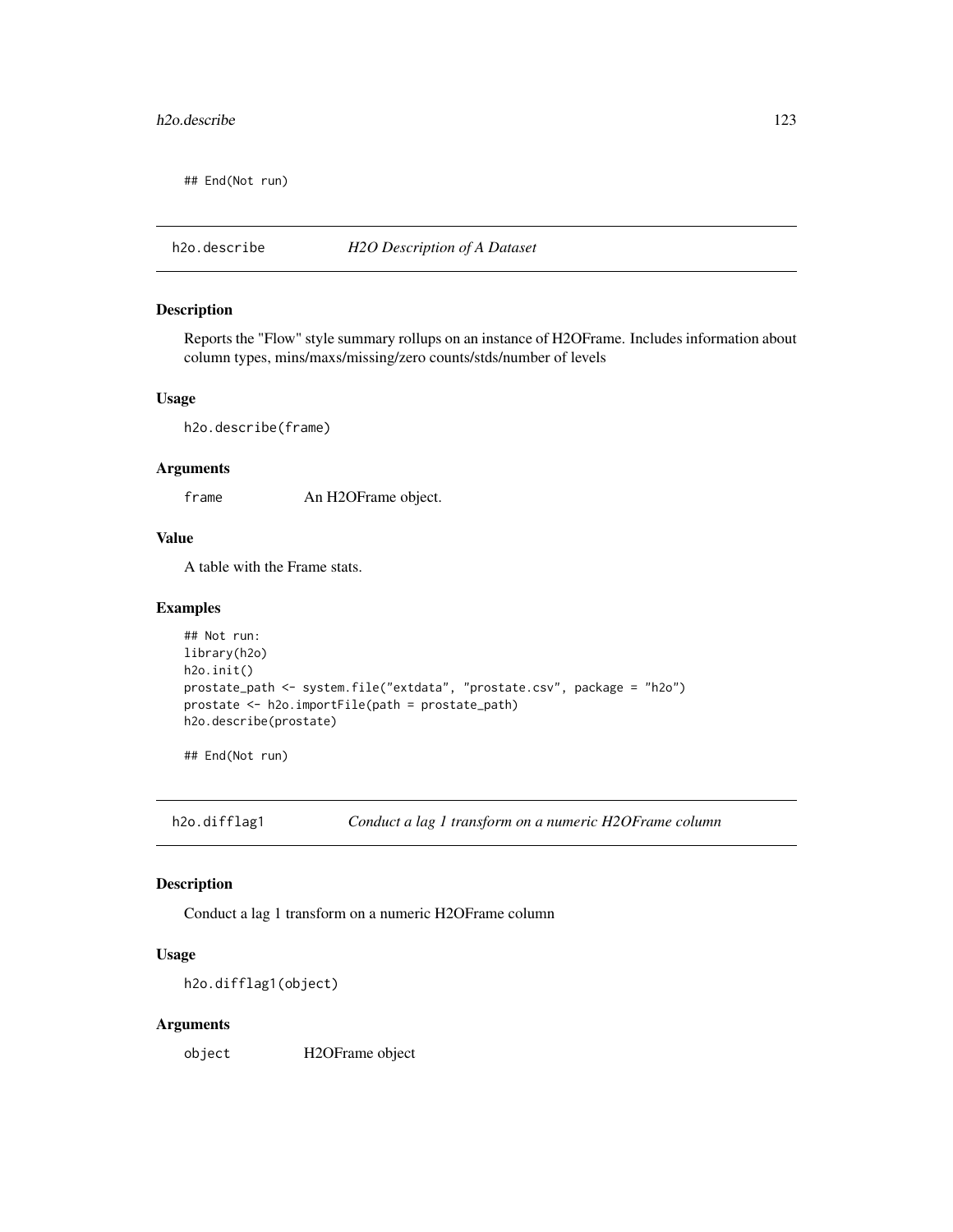## Value

Returns an H2OFrame object.

#### Examples

```
## Not run:
library(h2o)
h2o.init()
f <- "https://s3.amazonaws.com/h2o-public-test-data/smalldata/junit/cars_20mpg.csv"
cars <- h2o.importFile(f)
predictors <- c("displacement", "power", "weight", "acceleration", "year")
response <- "cylinders"
cars_split <- h2o.splitFrame(data = cars, ratios = 0.8, seed = 1234)
train <- cars_split[[1]]
valid <- cars_split[[2]]
cars_gbm <- h2o.gbm(x = predictors, y = response, training_frame = train,
                    validation_frame = valid, nfolds = 5, seed = 1234)
h2o.difflag1(cars["cylinders"])
## End(Not run)
```
h2o.dim *Returns the number of rows and columns for an H2OFrame object.*

## Description

Returns the number of rows and columns for an H2OFrame object.

## Usage

 $h2o.dim(x)$ 

#### Arguments

x An H2OFrame object.

#### See Also

[dim](#page-0-0) for the base R implementation.

#### Examples

```
## Not run:
library(h2o)
h2o.init()
```
f <- "https://s3.amazonaws.com/h2o-public-test-data/smalldata/junit/cars\_20mpg.csv" cars <- h2o.importFile(f)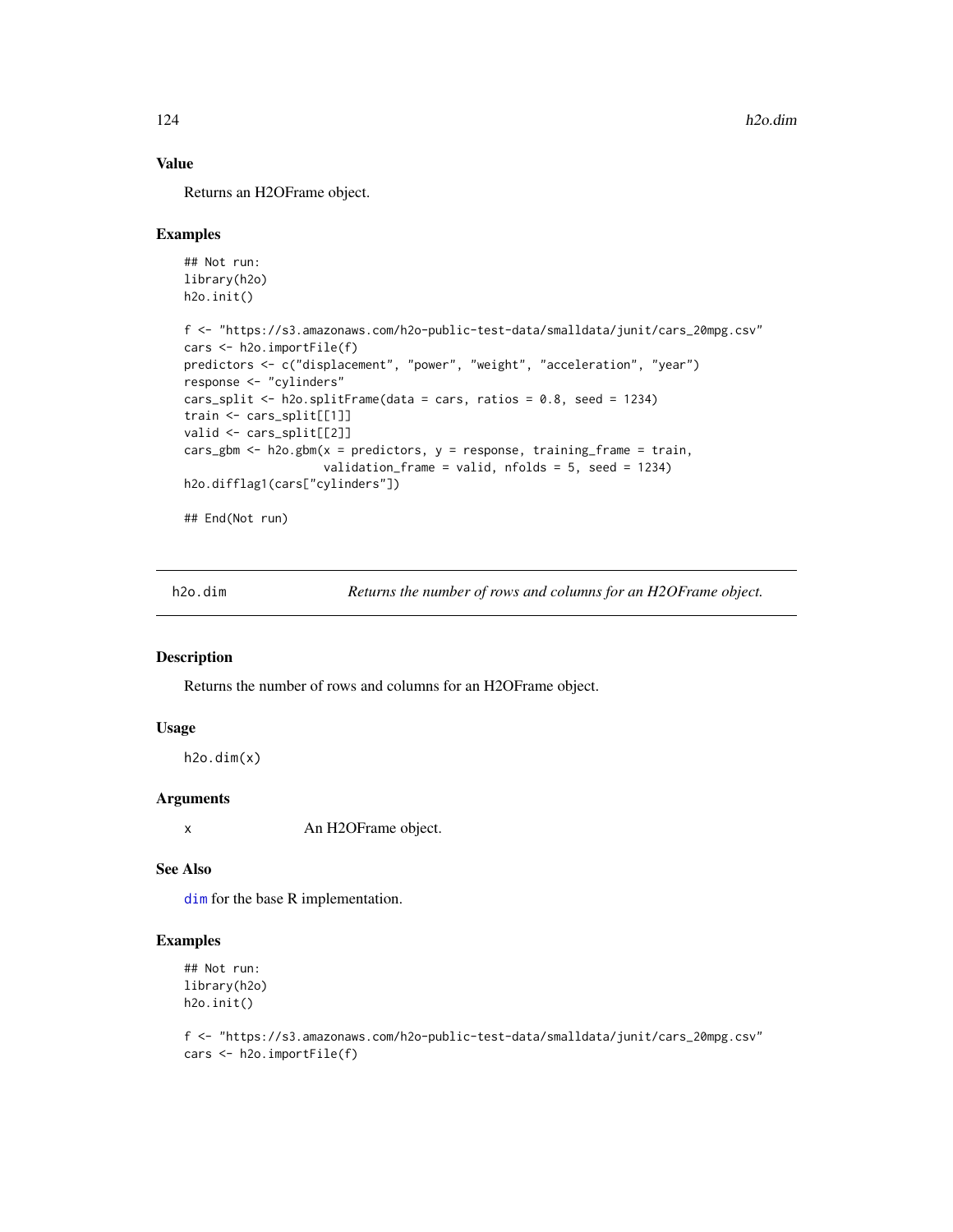## h2o.dimnames 125

h2o.dim(cars)

## End(Not run)

h2o.dimnames *Column names of an H2OFrame*

## Description

Column names of an H2OFrame

#### Usage

h2o.dimnames(x)

#### Arguments

x An H2OFrame object.

## See Also

[dimnames](#page-0-0) for the base R implementation.

## Examples

```
## Not run:
library(h2o)
h2o.init()
f <- "https://s3.amazonaws.com/h2o-public-test-data/smalldata/junit/cars_20mpg.csv"
cars <- h2o.importFile(f)
h2o.dimnames(cars)
```
## End(Not run)

| h2o.distance | Compute a pairwise distance measure between all rows of two numeric |
|--------------|---------------------------------------------------------------------|
|              | H2OFrames.                                                          |

## Description

Compute a pairwise distance measure between all rows of two numeric H2OFrames.

## Usage

h2o.distance(x, y, measure)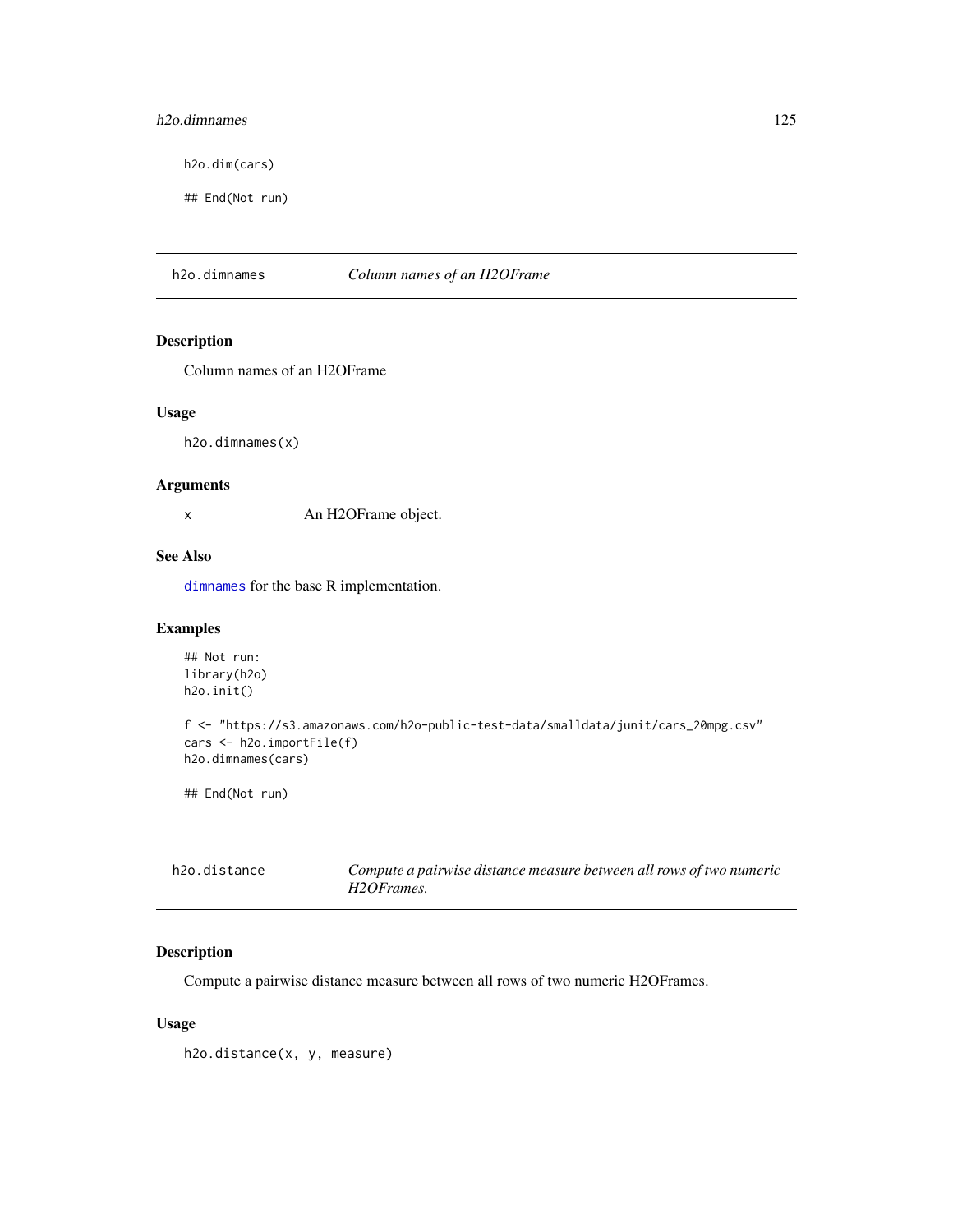| x       | An H2OFrame object (large, references).                                                                                                                                                                                                                           |
|---------|-------------------------------------------------------------------------------------------------------------------------------------------------------------------------------------------------------------------------------------------------------------------|
| V       | An H2OFrame object (small, queries).                                                                                                                                                                                                                              |
| measure | An optional string indicating what distance measure to use. Must be one of:<br>"11" - Absolute distance (L1-norm, $>=0$ ) "12" - Euclidean distance (L2-norm,<br>$\ge$ =0) "cosine" - Cosine similarity (-11) "cosine_sq" - Squared Cosine similar-<br>ity $(01)$ |

## Examples

```
## Not run:
library(h2o)
h2o.init()
prostate_path <- system.file("extdata", "prostate.csv", package = "h2o")
prostate <- h2o.uploadFile(path = prostate_path)
h2o.distance(prostate[11:30, ], prostate[1:10, ], "cosine")
```
## End(Not run)

h2o.downloadAllLogs *Download H2O Log Files to Disk*

## Description

h2o.downloadAllLogs downloads all H2O log files to local disk in .zip format. Generally used for debugging purposes.

## Usage

```
h2o.downloadAllLogs(dirname = ".", filename = NULL)
```
## Arguments

| dirname  | (Optional) A character string indicating the directory that the log file should be<br>saved in.                                                                                     |
|----------|-------------------------------------------------------------------------------------------------------------------------------------------------------------------------------------|
| filename | (Optional) A character string indicating the name that the log file should be<br>saved to. Note that the saved format is .zip, so the file name must include the<br>.zip extension. |

## Examples

```
## Not run:
h2o.downloadAllLogs(dirname='./your_directory_name/', filename = 'autoh2o_log.zip')
```
## End(Not run)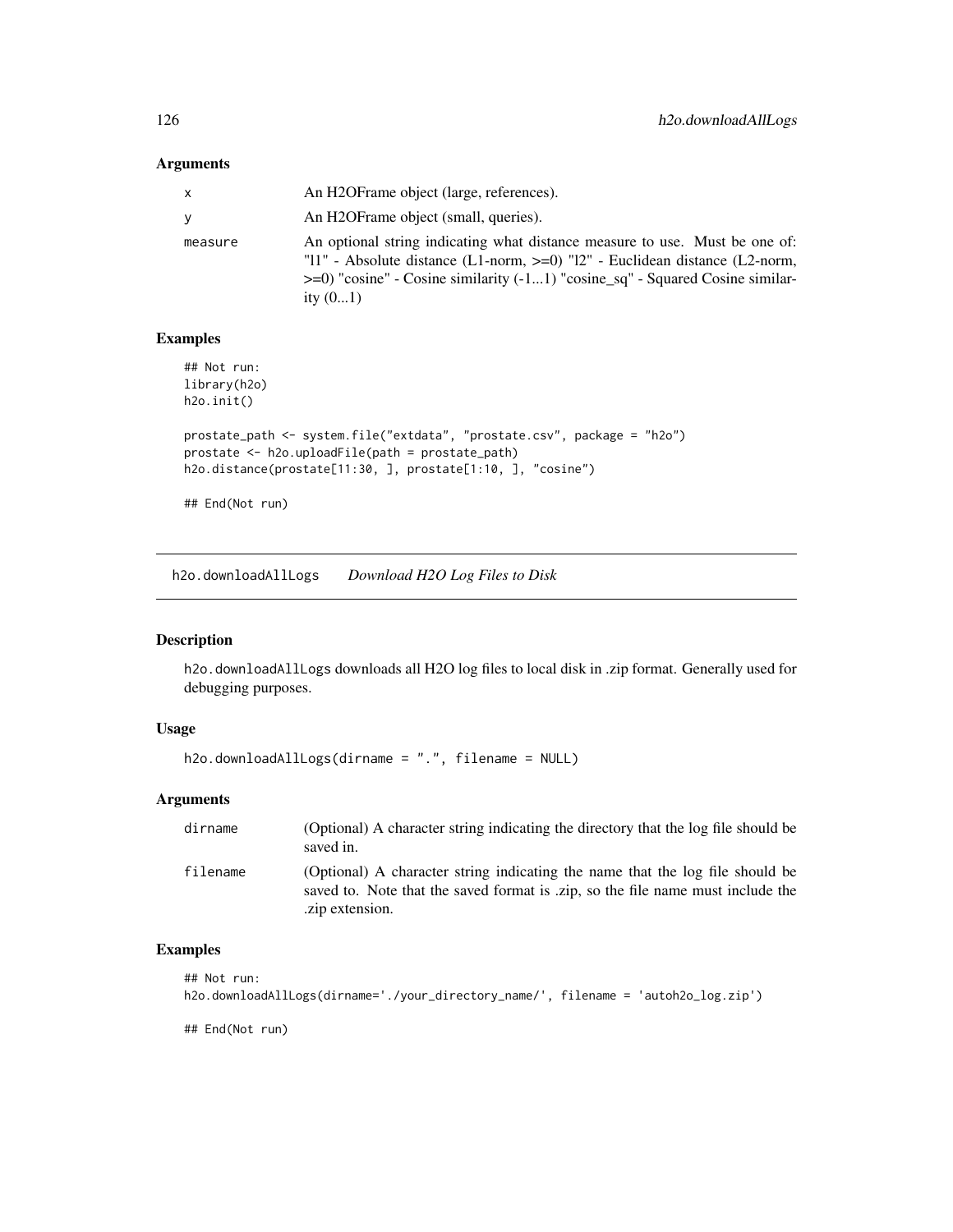h2o.downloadCSV *Download H2O Data to Disk*

## Description

Download an H2O data set to a CSV file on the local disk

## Usage

h2o.downloadCSV(data, filename)

## Arguments

| data     | an H2OFrame object to be downloaded.                                         |
|----------|------------------------------------------------------------------------------|
| filename | A string indicating the name that the CSV file should be should be saved to. |

## Warning

Files located on the H2O server may be very large! Make sure you have enough hard drive space to accomodate the entire file.

#### Examples

```
## Not run:
library(h2o)
h2o.init()
iris_hf <- as.h2o(iris)
file_path <- paste(getwd(), "my_iris_file.csv", sep = .Platform$file.sep)
h2o.downloadCSV(iris_hf, file_path)
file.info(file_path)
file.remove(file_path)
```
## End(Not run)

h2o.download\_model *Download the model in binary format. The owner of the file saved is the user by which python session was executed.*

## Description

Download the model in binary format. The owner of the file saved is the user by which python session was executed.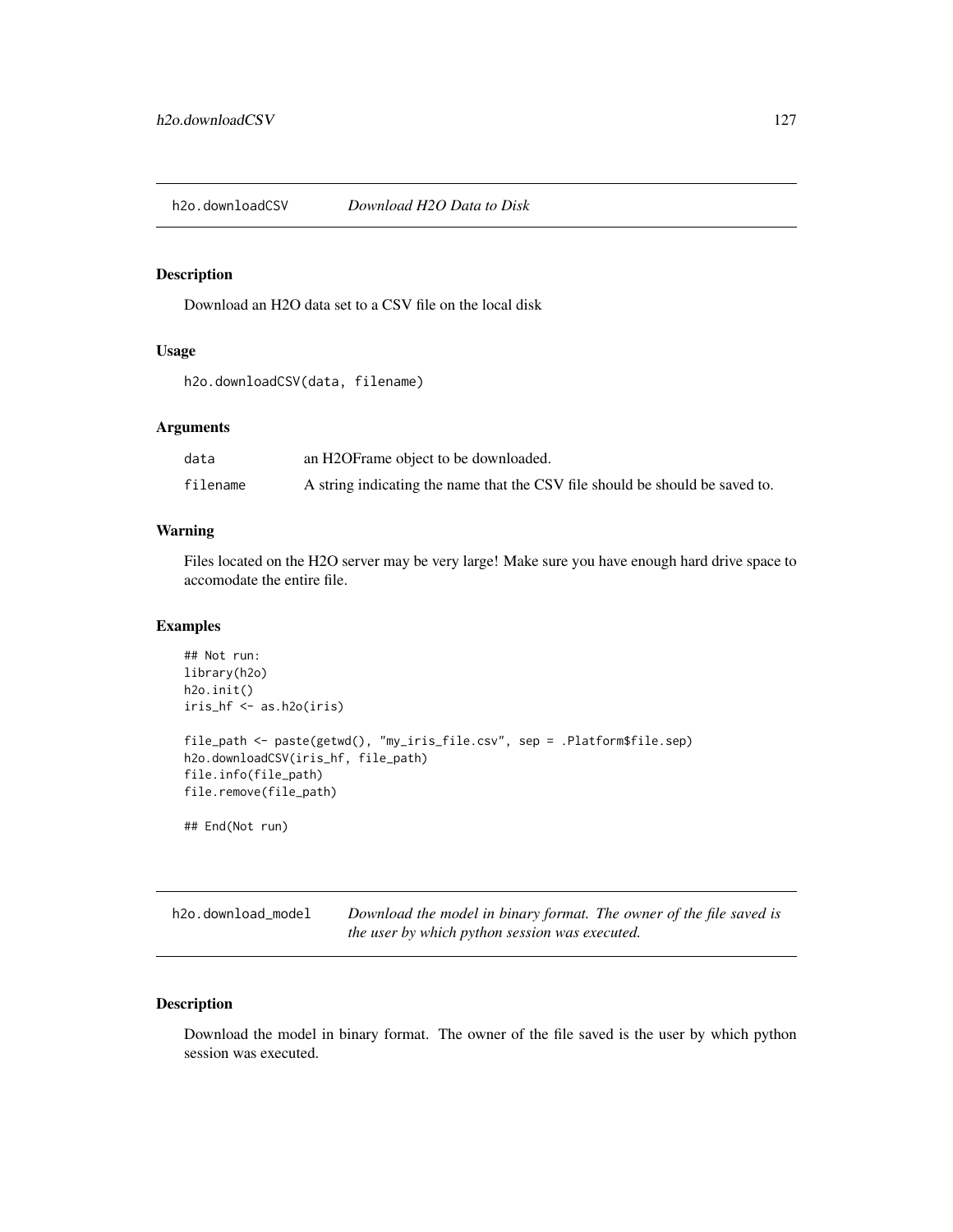## Usage

```
h2o.download_model(
  model,
  path = NULL,
  export_cross_validation_predictions = FALSE,
  filename = ""
\mathcal{L}
```
## Arguments

| model    | An H2OModel                                                                                                                                                                                 |
|----------|---------------------------------------------------------------------------------------------------------------------------------------------------------------------------------------------|
| path     | The path where binary file should be downloaded. Downloaded to current di-<br>rectory by default.                                                                                           |
|          | export_cross_validation_predictions<br>A boolean flag indicating whether the download model should be saved with CV<br>Holdout Frame predictions. Default is not to export the predictions. |
| filename | string indicating the file name.                                                                                                                                                            |

## Examples

```
## Not run:
library(h2o)
h \leftarrow h2o.init()fr < - as.h2o(iris)
my_model <- h2o.gbm(x = 1:4, y = 5, training_frame = fr)
h2o.download_model(my_model) # save to the current working directory
## End(Not run)
```
h2o.download\_mojo *Download the model in MOJO format.*

## Description

Download the model in MOJO format.

## Usage

```
h2o.download_mojo(
  model,
 path = getwd(),
  get_genmodel_jar = FALSE,
  genmodel_name = "",genmodel_path = "",
  filename = ""\mathcal{E}
```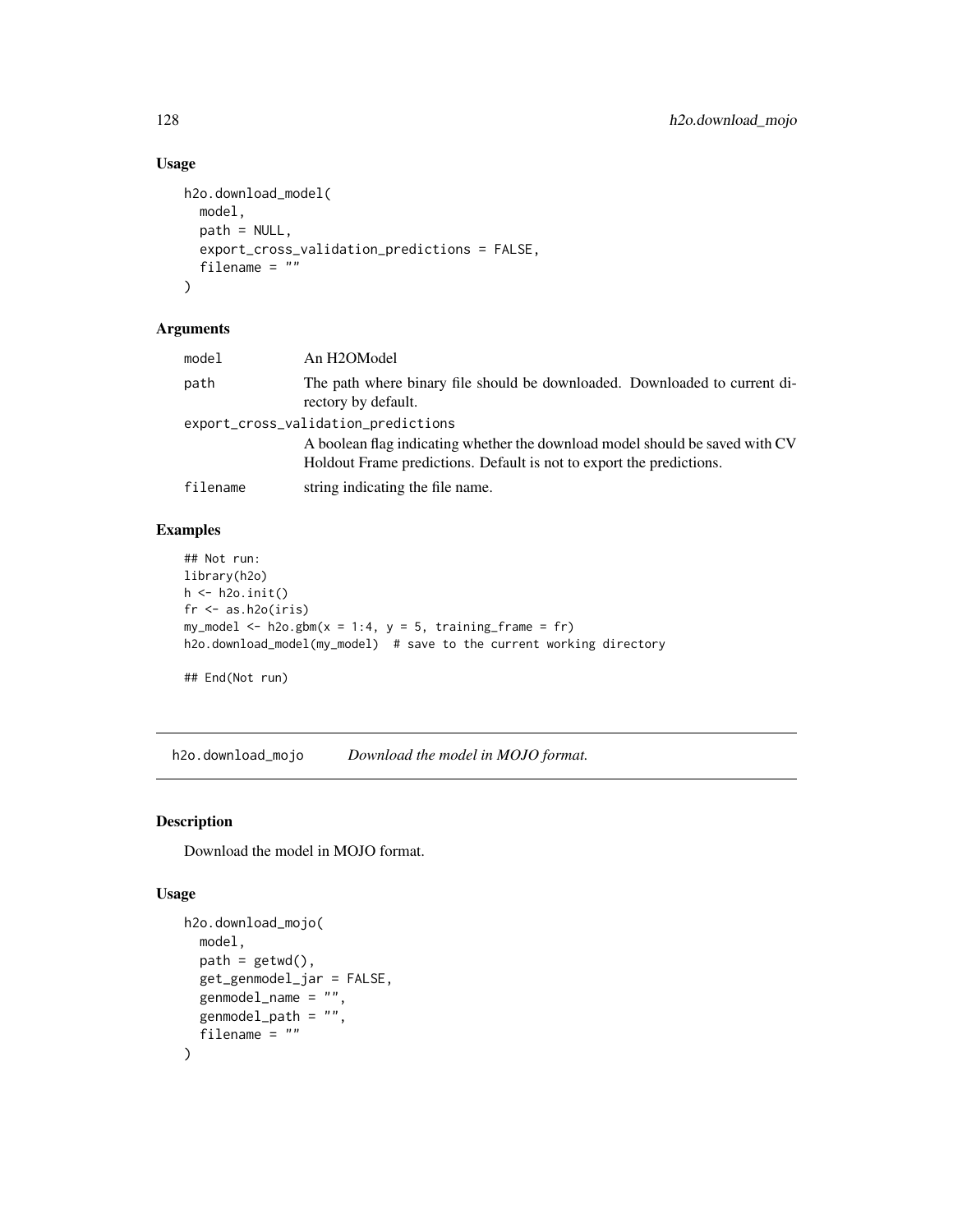| model            | An H2OModel                                                                                                                               |  |
|------------------|-------------------------------------------------------------------------------------------------------------------------------------------|--|
| path             | The path where MOJO file should be saved. Saved to current directory by de-<br>fault.                                                     |  |
| get_genmodel_jar |                                                                                                                                           |  |
|                  | If TRUE, then also download h2o-genmodel jar and store it in either in the same<br>folder as the MOJO or in "genmodel_path" if specified. |  |
| genmodel_name    | Custom name of genmodel jar.                                                                                                              |  |
| genmodel_path    | Path to store h2o-genmodel.jar. If left blank and "get_genmodel_jar" is TRUE,<br>then the h2o-genmodel.jar is saved to "path".            |  |
| filename         | string indicating the file name. (Type of file is always .zip)                                                                            |  |

## Value

Name of the MOJO file written to the path.

## Examples

```
## Not run:
library(h2o)
h \leftarrow h20.init()fr < - as.h2o(iris)
my_model <- h2o.gbm(x = 1:4, y = 5, training-frame = fr)h2o.download_mojo(my_model) # save to the current working directory
## End(Not run)
```
h2o.download\_pojo *Download the Scoring POJO (Plain Old Java Object) of an H2O Model*

## Description

Download the Scoring POJO (Plain Old Java Object) of an H2O Model

#### Usage

```
h2o.download_pojo(
  model,
  path = NULL,
  getjar = NULL,
  get_jar = TRUE,jar_name = ""\mathcal{E}
```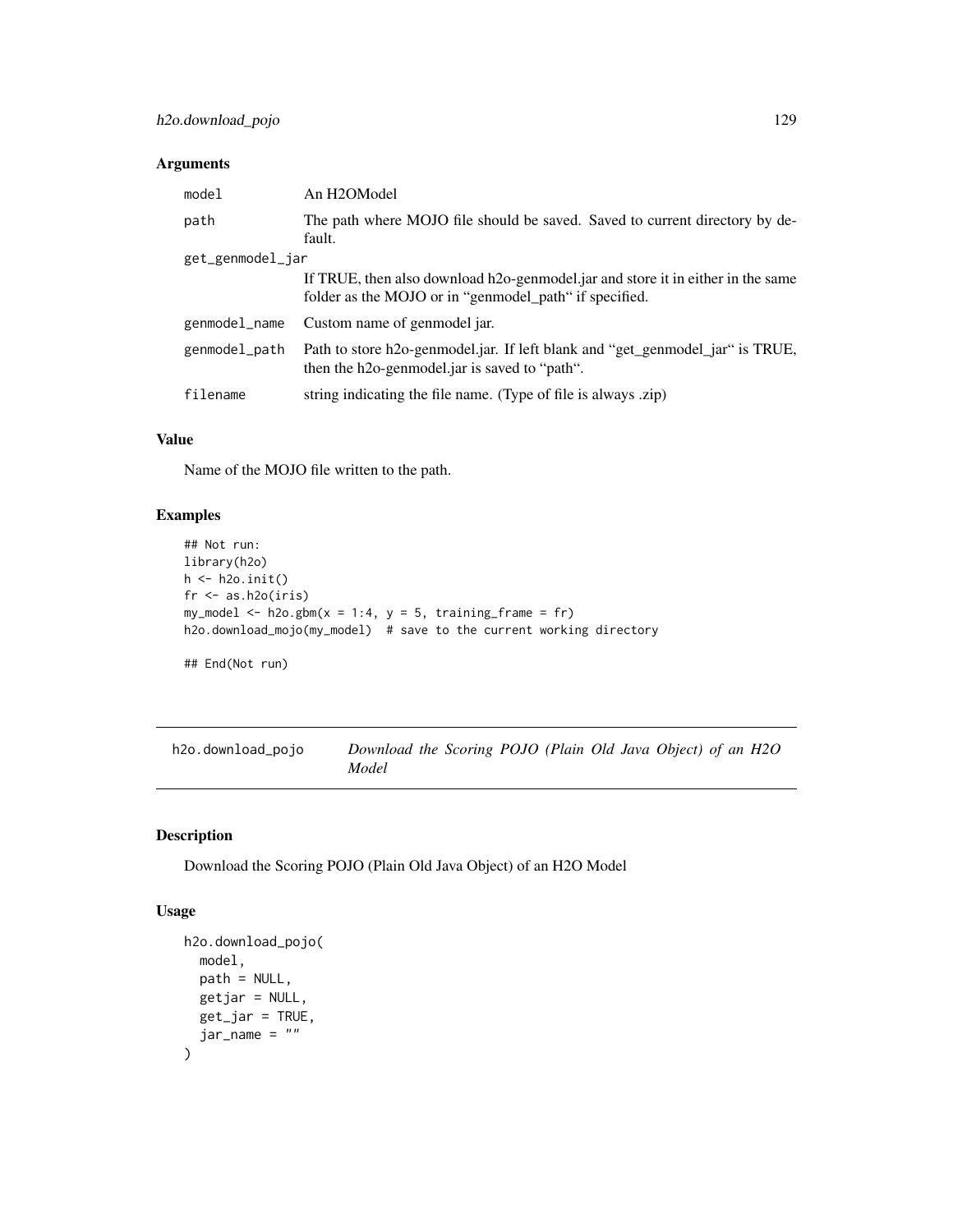| model    | An H2OModel                                                                                                                                               |
|----------|-----------------------------------------------------------------------------------------------------------------------------------------------------------|
| path     | The path to the directory to store the POJO (no trailing slash). If NULL, then<br>print to to console. The file name will be a compilable java file name. |
| getjar   | (DEPRECATED) Whether to also download the h2o-genmodel.jar file needed<br>to compile the POJO. This argument is now called 'get_jar'.                     |
| get_jar  | Whether to also download the h2o-genmodel.jar file needed to compile the POJO                                                                             |
| jar_name | Custom name of genmodel jar.                                                                                                                              |

## Value

If path is NULL, then pretty print the POJO to the console. Otherwise save it to the specified directory and return POJO file name.

#### Examples

```
## Not run:
library(h2o)
h \leftarrow h20.init()fr < - as.h2o(iris)
my_model <- h2o.gbm(x = 1:4, y = 5, training-frame = fr)h2o.download_pojo(my_model) # print the model to screen
# h2o.download_pojo(my_model, getwd()) # save the POJO and jar file to the current working
# directory, NOT RUN
# h2o.download_pojo(my_model, getwd(), get_jar = FALSE ) # save only the POJO to the current
# working directory, NOT RUN
h2o.download_pojo(my_model, getwd()) # save to the current working directory
## End(Not run)
```
h2o.drop\_duplicates *Drops duplicated rows.*

## Description

Drops duplicated rows across specified columns.

#### Usage

```
h2o.drop_duplicates(frame, columns, keep = "first")
```
## Arguments

| frame   | An H2OF rame object to drop duplicates on.                                                                                  |
|---------|-----------------------------------------------------------------------------------------------------------------------------|
| columns | Columns to compare during the duplicate detection process.                                                                  |
| keep    | Which rows to keep. The "first" value (default) keeps the first row and deletes<br>the rest. The "last" keeps the last row. |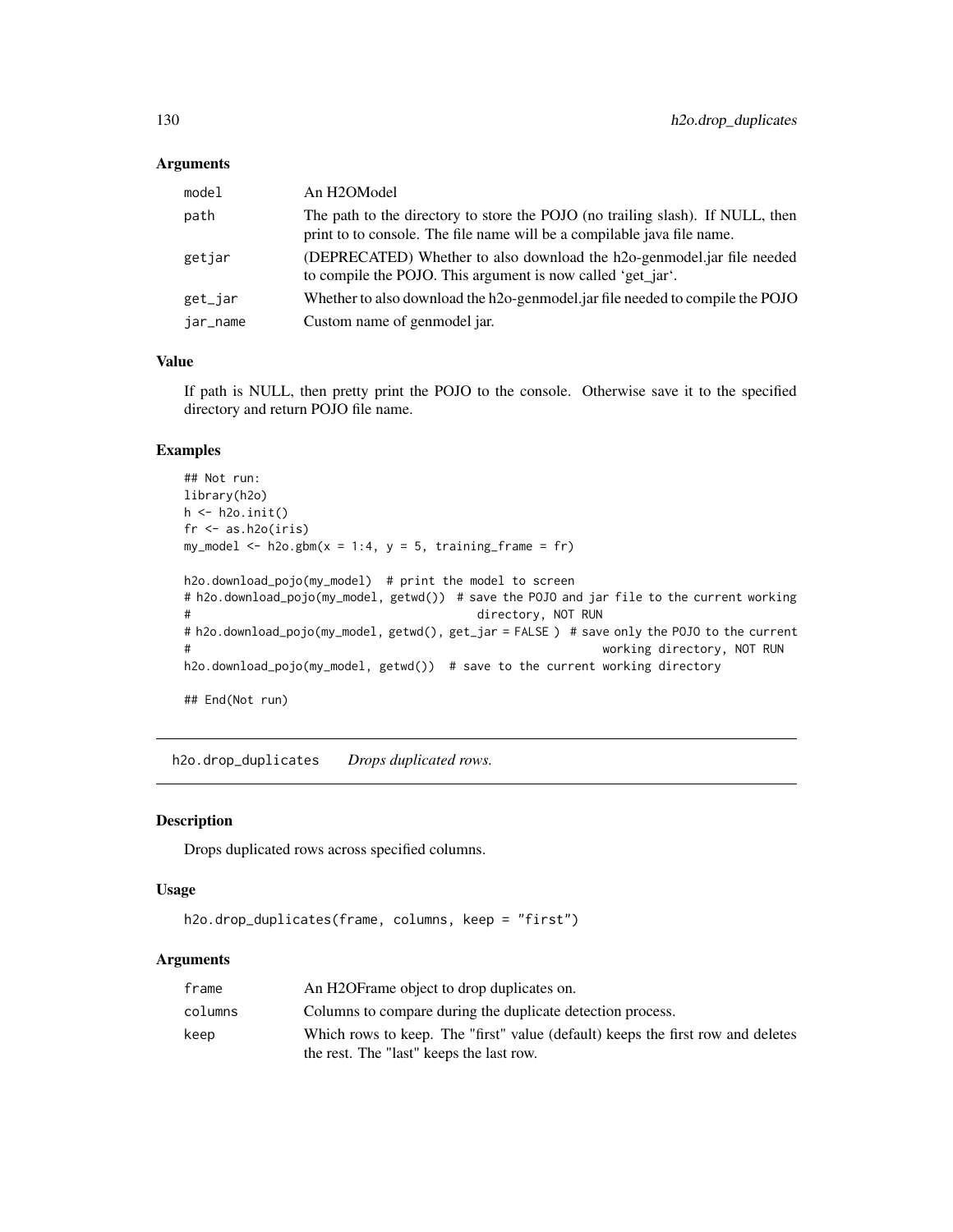## h2o.entropy 131

#### Examples

```
## Not run:
library(h2o)
h2o.init()
data <- as.h2o(iris)
deduplicated_data <- h2o.drop_duplicates(data, c("Species", "Sepal.Length"), keep = "first")
## End(Not run)
```
h2o.entropy *Shannon entropy*

Description

Return the Shannon entropy of a string column. If the string is empty, the entropy is 0.

#### Usage

h2o.entropy(x)

## Arguments

x The column on which to calculate the entropy.

## Examples

```
## Not run:
library(h2o)
h2o.init()
buys <- as.h2o(c("no", "no", "yes", "yes", "yes", "no", "yes", "no", "yes", "yes","no"))
buys_entropy <- h2o.entropy(buys)
```
## End(Not run)

h2o.exp *Compute the exponential function of x*

## Description

Compute the exponential function of x

#### Usage

h2o.exp(x)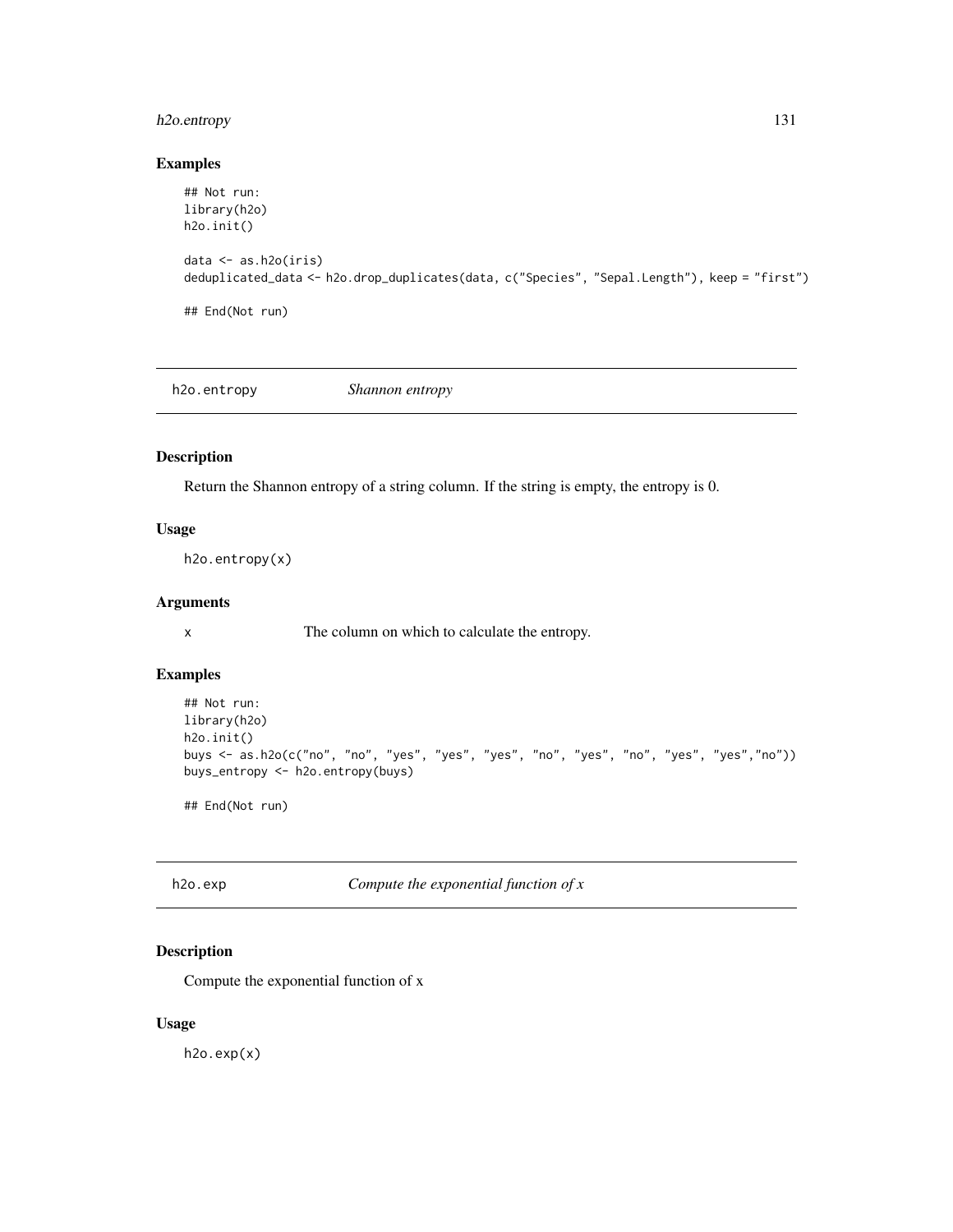x An H2OFrame object.

## See Also

[Log](#page-0-0) for the base R implementation, exp().

#### Examples

```
## Not run:
library(h2o)
h2o.init()
frame <- h2o.createFrame(rows = 6, cols = 2,
                         categorical_fraction = 0.0,
                         missing_fraction = 0.7,
                         seed = 123)
h2o.exp(frame["C1"])
## End(Not run)
```
h2o.explain *Generate Model Explanations*

#### Description

The H2O Explainability Interface is a convenient wrapper to a number of explainabilty methods and visualizations in H2O. The function can be applied to a single model or group of models and returns a list of explanations, which are individual units of explanation such as a partial dependence plot or a variable importance plot. Most of the explanations are visual (ggplot plots). These plots can also be created by individual utility functions as well.

## Usage

```
h2o.explain(
  object,
  newdata,
  columns = NULL,
  top_n_features = 5,
  include_explanations = "ALL",
  exclude_explanations = NULL,
  plot_overrides = NULL
)
```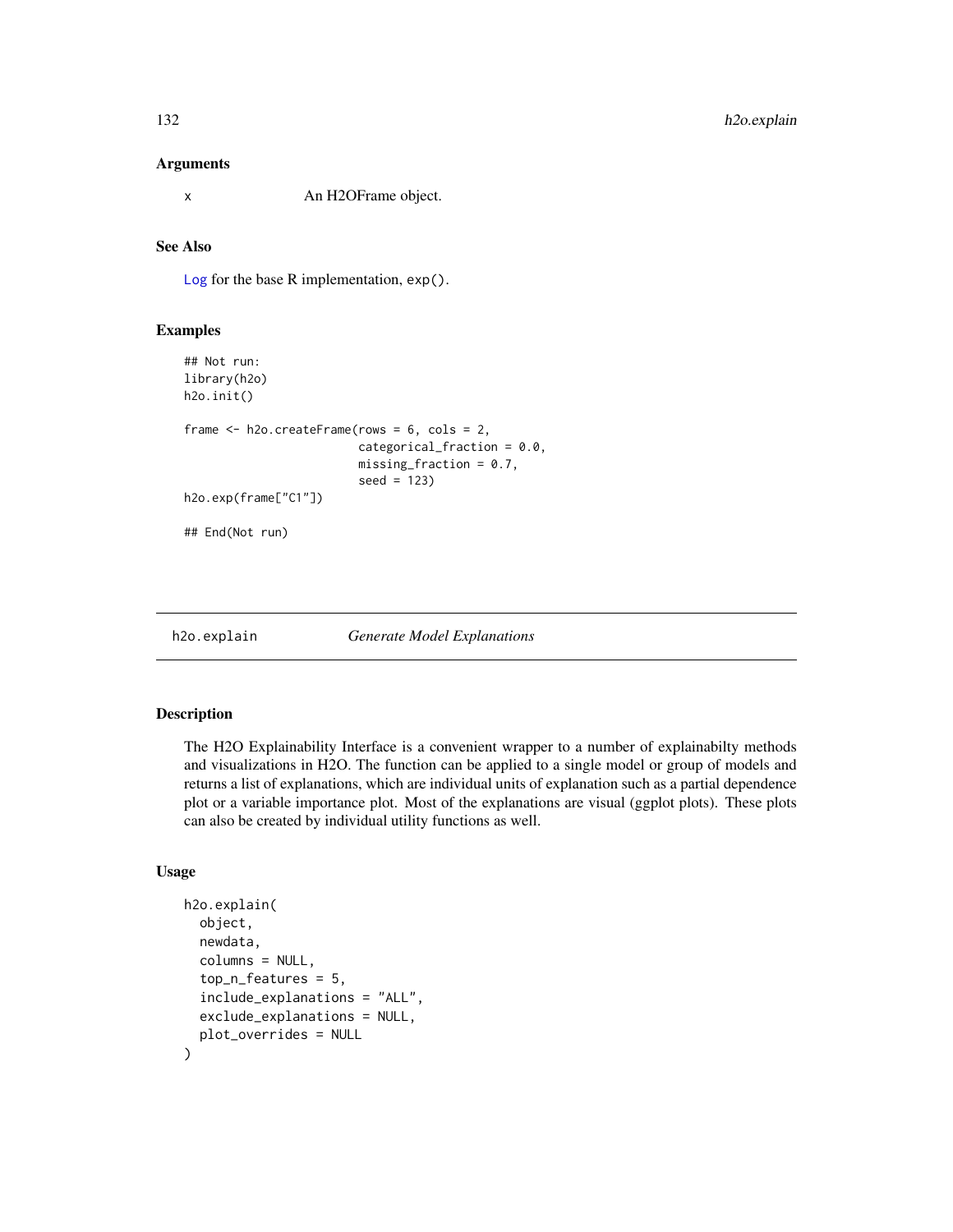## h2o.explain 133

#### Arguments

| object               | A list of H2O models, an H2O AutoML instance, or an H2OFrame with a<br>'model_id' column (e.g. H2OAutoML leaderboard).     |  |
|----------------------|----------------------------------------------------------------------------------------------------------------------------|--|
| newdata              | An H <sub>2</sub> OFrame.                                                                                                  |  |
| columns              | A vector of column names or column indices to create plots with. If specified<br>parameter top_n_features will be ignored. |  |
|                      | top_n_features An integer specifying the number of columns to use, ranked by variable impor-<br>tance (where applicable).  |  |
| include_explanations |                                                                                                                            |  |
|                      | If specified, return only the specified model explanations. (Mutually exclusive<br>with exclude explanations)              |  |
| exclude_explanations |                                                                                                                            |  |
|                      | Exclude specified model explanations.                                                                                      |  |
|                      | plot_overrides Overrides for individual model explanations, e.g. list(shap_summary_plot =<br>$list(column = 50).$          |  |

## Value

List of outputs with class "H2OExplanation"

## Examples

```
## Not run:
library(h2o)
h2o.init()
# Import the wine dataset into H2O:
f <- "https://h2o-public-test-data.s3.amazonaws.com/smalldata/wine/winequality-redwhite-no-BOM.csv"
df <- h2o.importFile(f)
# Set the response
response <- "quality"
# Split the dataset into a train and test set:
splits \le h2o.splitFrame(df, ratios = 0.8, seed = 1)
train <- splits[[1]]
test <- splits[[2]]
# Build and train the model:
aml <- h2o.automl(y = response,
                 training_frame = train,
                  max_models = 10,seed = 1)
# Create the explanation for whole H2OAutoML object
exa <- h2o.explain(aml, test)
print(exa)
# Create the explanation for the leader model
```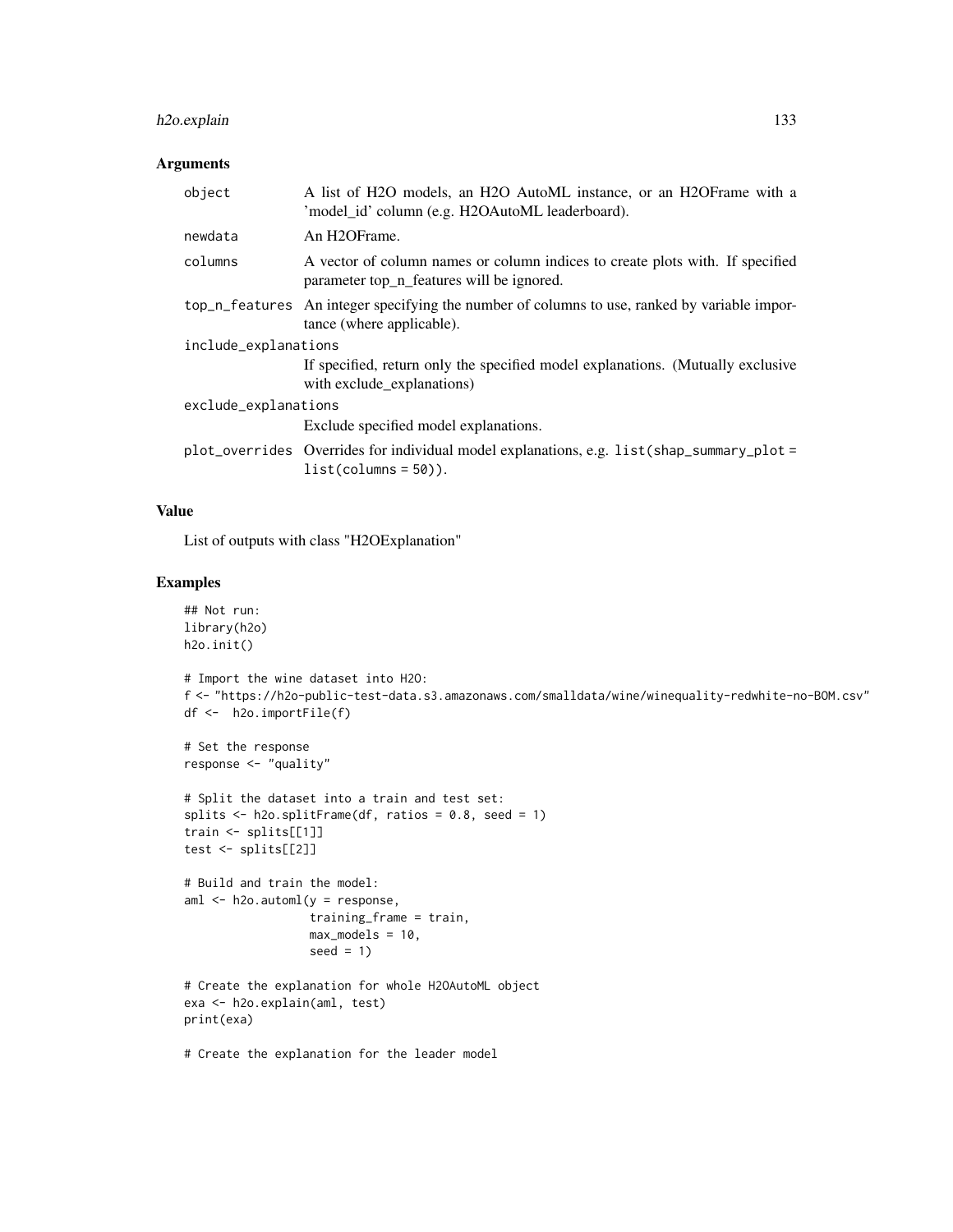```
exm <- h2o.explain(aml@leader, test)
print(exm)
## End(Not run)
```
h2o.explain\_row *Generate Model Explanations for a single row*

### Description

Explain the behavior of a model or group of models with respect to a single row of data. The function returns a list of explanations, which are individual units of explanation such as a partial dependence plot or a variable importance plot. Most of the explanations are visual (ggplot plots). These plots can also be created by individual utility functions as well.

#### Usage

```
h2o.explain_row(
  object,
  newdata,
  row_index,
  columns = NULL,
  top_n_features = 5,
  include_explanations = "ALL",
  exclude_explanations = NULL,
  plot_overrides = NULL
\mathcal{L}
```
#### Arguments

| object               | A list of H2O models, an H2O AutoML instance, or an H2OFrame with a<br>'model_id' column (e.g. H2OAutoML leaderboard).     |
|----------------------|----------------------------------------------------------------------------------------------------------------------------|
| newdata              | An H <sub>2</sub> OFrame.                                                                                                  |
| row_index            | A row index of the instance to explain.                                                                                    |
| columns              | A vector of column names or column indices to create plots with. If specified<br>parameter top n features will be ignored. |
|                      | top_n_features An integer specifying the number of columns to use, ranked by variable impor-<br>tance (where applicable).  |
| include_explanations |                                                                                                                            |
|                      | If specified, return only the specified model explanations. (Mutually exclusive<br>with exclude_explanations)              |
| exclude_explanations |                                                                                                                            |
|                      | Exclude specified model explanations.                                                                                      |
|                      | plot_overrides Overrides for individual model explanations, e.g., list(shap_explain_row =<br>$list(column = 5))$           |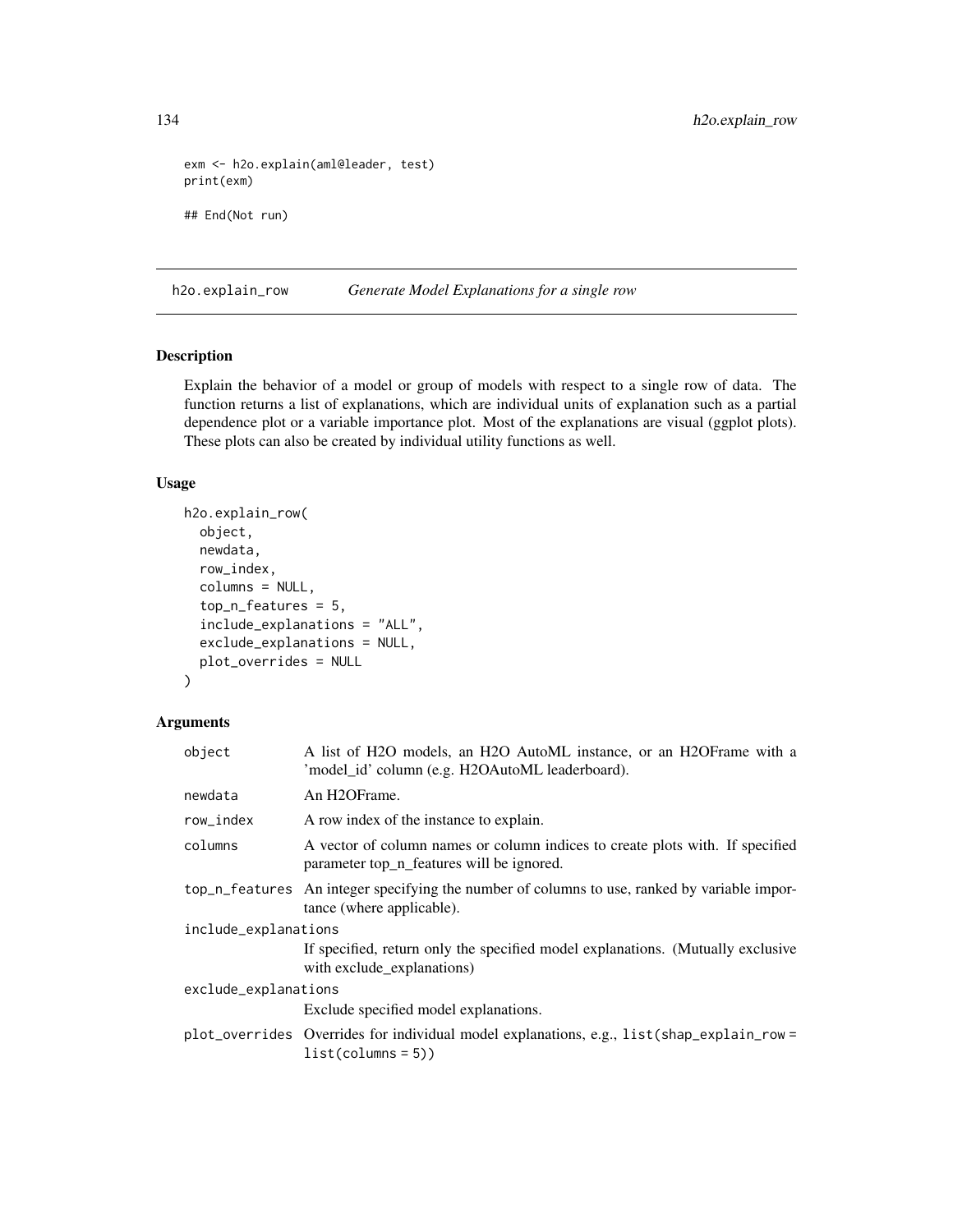## h2o.exportFile 135

#### Value

List of outputs with class "H2OExplanation"

## Examples

```
## Not run:
 library(h2o)
 h2o.init()
  # Import the wine dataset into H2O:
  f <- "https://h2o-public-test-data.s3.amazonaws.com/smalldata/wine/winequality-redwhite-no-BOM.csv"
 df <- h2o.importFile(f)
 # Set the response
 response <- "quality"
 # Split the dataset into a train and test set:
 splits \le h2o.splitFrame(df, ratios = 0.8, seed = 1)
 train <- splits[[1]]
 test <- splits[[2]]
 # Build and train the model:
 aml <- h2o.automl(y = response,
                   training_frame = train,
                   max_models = 10,
                   seed = 1)# Create the explanation for whole H2OAutoML object
 exa <- h2o.explain_row(aml, test, row_index = 1)
 print(exa)
 # Create the explanation for the leader model
 exm <- h2o.explain_row(aml@leader, test, row_index = 1)
 print(exm)
  ## End(Not run)
h2o.exportFile Export an H2O Data Frame (H2OFrame) to a File or to a collection
```
# **Description**

Exports an H2OFrame (which can be either VA or FV) to a file. This file may be on the H2O instace's local filesystem, or to HDFS (preface the path with hdfs://) or to S3N (preface the path with s3n://).

*of Files.*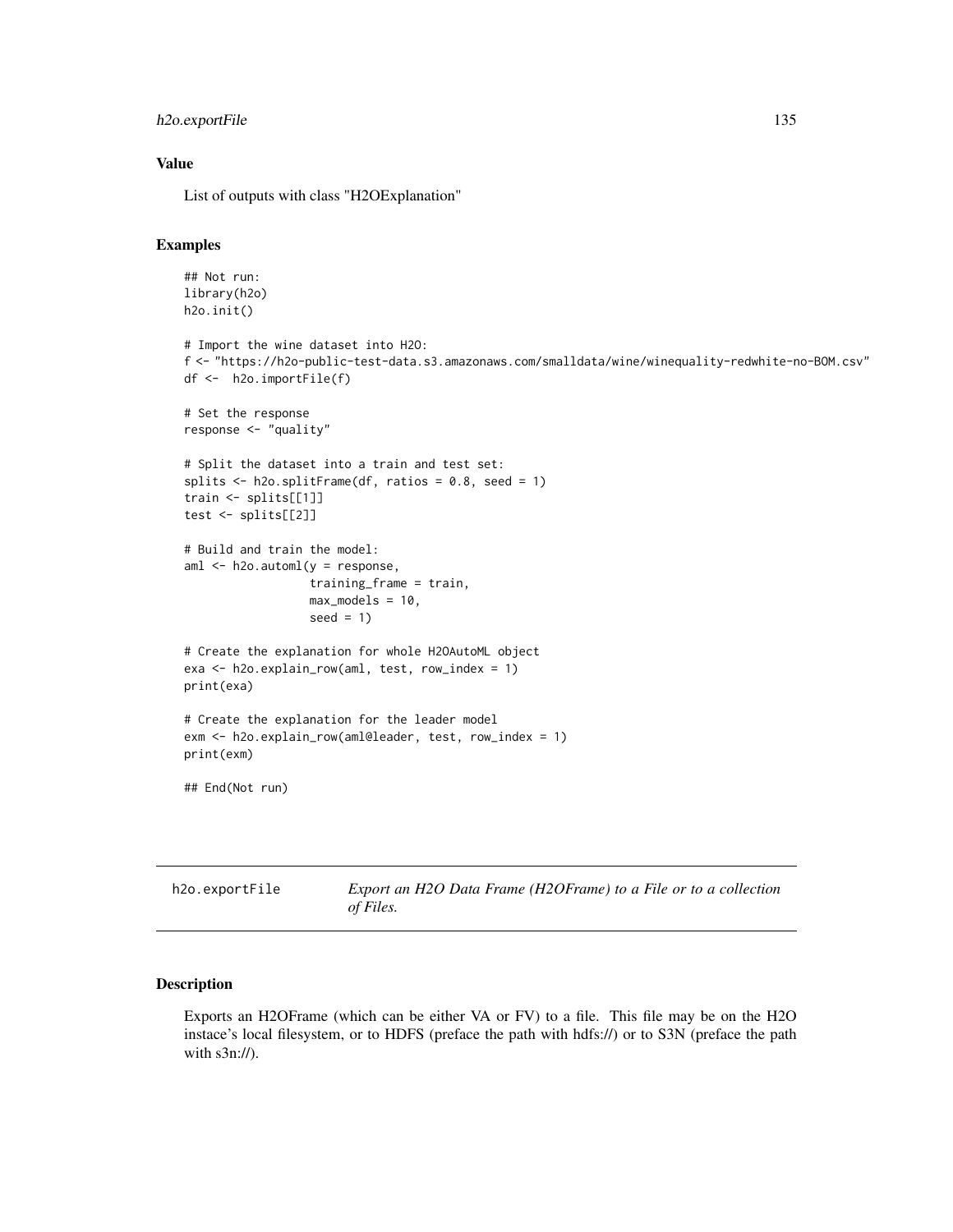## Usage

```
h2o.exportFile(
 data,
 path,
 force = FALSE,
  sep = ","compression = NULL,
 parts = 1,
 header = TRUE,
 quote_header = TRUE
)
```
## Arguments

| data         | An H <sub>2</sub> OFrame object.                                                                                                                                                                                                                                                                                                                                                                                                                                                                                   |
|--------------|--------------------------------------------------------------------------------------------------------------------------------------------------------------------------------------------------------------------------------------------------------------------------------------------------------------------------------------------------------------------------------------------------------------------------------------------------------------------------------------------------------------------|
| path         | The path to write the file to. Must include the directory and also filename if<br>exporting to a single file. May be prefaced with hdfs:// or s3n://. Each row of<br>data appears as line of the file.                                                                                                                                                                                                                                                                                                             |
| force        | logical, indicates how to deal with files that already exist.                                                                                                                                                                                                                                                                                                                                                                                                                                                      |
| sep          | The field separator character. Values on each line of the file will be separated by<br>this character (default ",").                                                                                                                                                                                                                                                                                                                                                                                               |
| compression  | How to compress the exported dataset (default none; gzip, bzip2 and snappy<br>available)                                                                                                                                                                                                                                                                                                                                                                                                                           |
| parts        | integer, number of part files to export to. Default is to write to a single file.<br>Large data can be exported to multiple 'part' files, where each part file contains<br>subset of the data. User can specify the maximum number of part files or use<br>value -1 to indicate that H2O should itself determine the optimal number of files.<br>Parameter path will be considered to be a path to a directory if export to multiple<br>part files is desired. Part files conform to naming scheme 'part-m-?????'. |
| header       | logical, indicates whether to write the header line. Default is to include the<br>header in the output file.                                                                                                                                                                                                                                                                                                                                                                                                       |
| quote_header | logical, indicates whether column names should be quoted. Default is to use<br>quotes.                                                                                                                                                                                                                                                                                                                                                                                                                             |

## Details

In the case of existing files force = TRUE will overwrite the file. Otherwise, the operation will fail.

## Examples

```
## Not run:
library(h2o)
h2o.init()
iris_hf <- as.h2o(iris)
# These aren't real paths
```
# h2o.exportFile(iris\_hf, path = "/path/on/h2o/server/filesystem/iris.csv")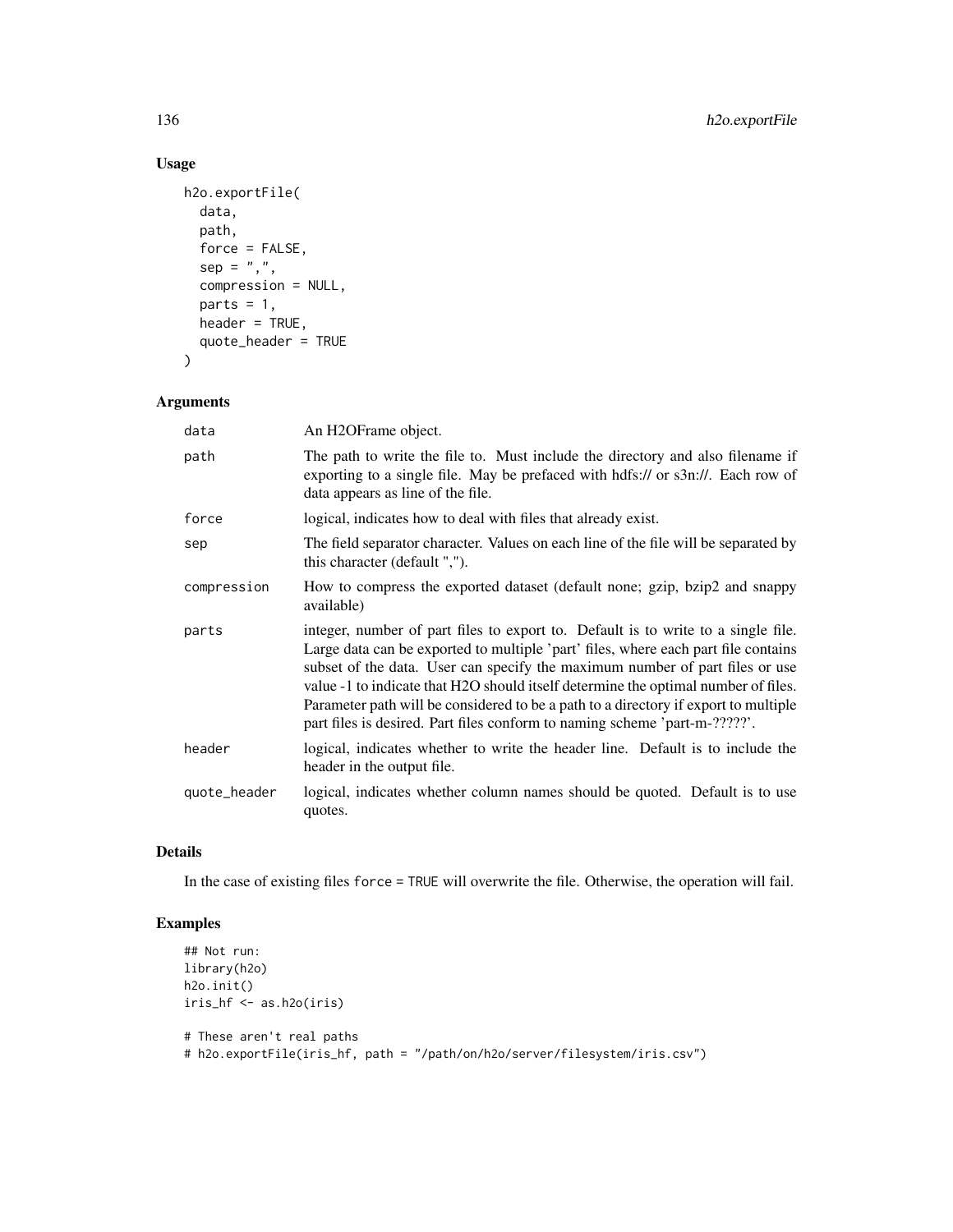## h2o.exportHDFS 137

```
# h2o.exportFile(iris_hf, path = "hdfs://path/in/hdfs/iris.csv")
# h2o.exportFile(iris_hf, path = "s3n://path/in/s3/iris.csv")
## End(Not run)
```
h2o.exportHDFS *Export a Model to HDFS*

## Description

Exports an [H2OModel](#page-415-0) to HDFS.

## Usage

```
h2o.exportHDFS(object, path, force = FALSE)
```
## Arguments

| object | an H <sub>2</sub> OM odel class object.                                  |
|--------|--------------------------------------------------------------------------|
| path   | The path to write the model to. Must include the driectory and filename. |
| force  | logical, indicates how to deal with files that already exist.            |

## Examples

```
## Not run:
library(h2o)
h2o.init
```

```
f <- "https://s3.amazonaws.com/h2o-public-test-data/smalldata/iris/iris_train.csv"
train <- h2o.importFile(f)
h2o.exportHDFS(train, path = " ", force = FALSE)
```
## End(Not run)

h2o.extendedIsolationForest *Trains an Extended Isolation Forest model*

#### Description

Trains an Extended Isolation Forest model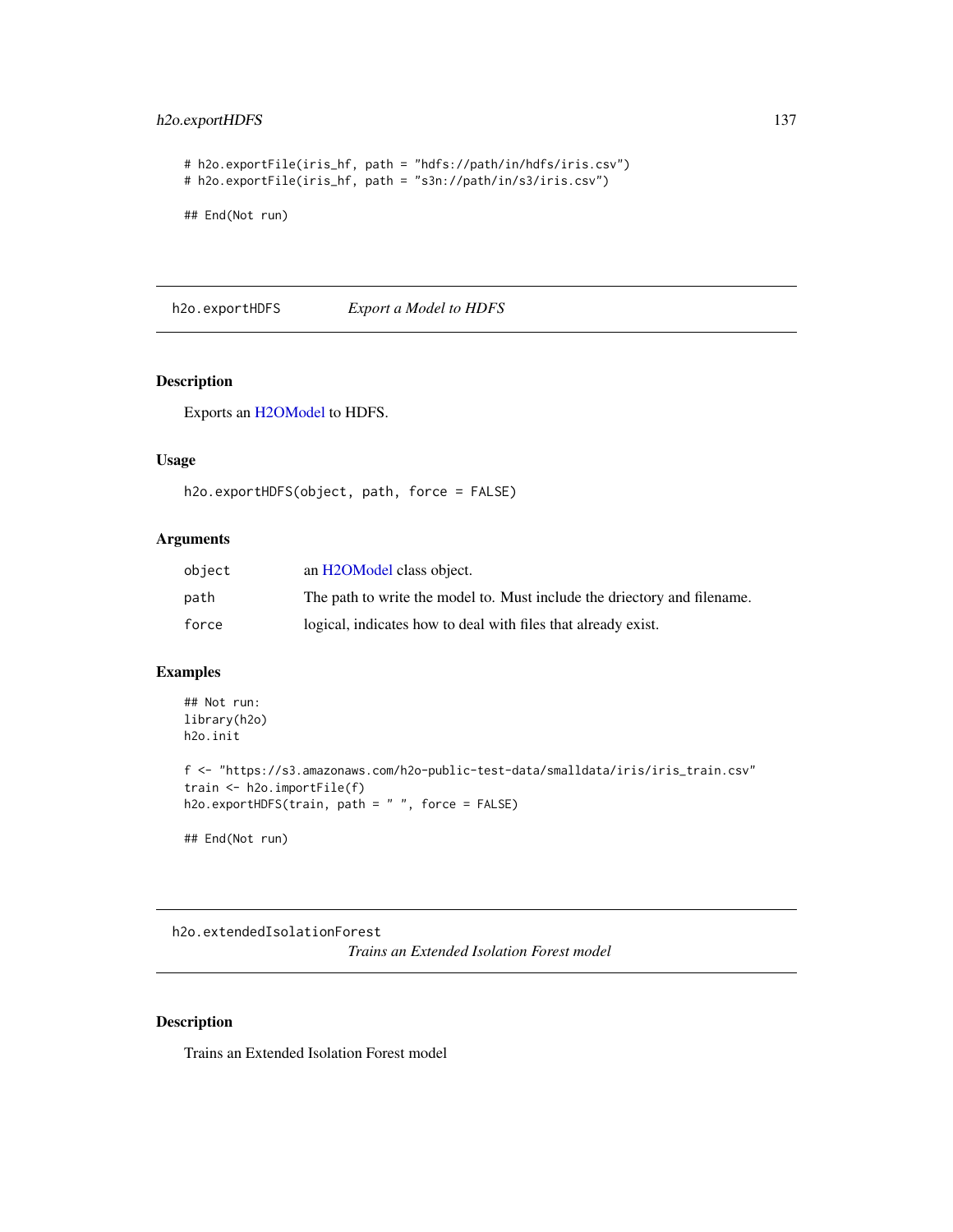## Usage

```
h2o.extendedIsolationForest(
  training_frame,
  x,
  model_id = NULL,ignore_const_cols = TRUE,
  categorical_encoding = c("AUTO", "Enum", "OneHotInternal", "OneHotExplicit",
    "Binary", "Eigen", "LabelEncoder", "SortByResponse", "EnumLimited"),
  ntrees = 100,
  sample_size = 256,
  extension\_level = 0,
 seed = -1\mathcal{L}
```
## Arguments

training\_frame Id of the training data frame.

| X                    | A vector containing the character names of the predictors in the model.                                                                                                                                    |
|----------------------|------------------------------------------------------------------------------------------------------------------------------------------------------------------------------------------------------------|
| $model_id$           | Destination id for this model; auto-generated if not specified.                                                                                                                                            |
| ignore_const_cols    |                                                                                                                                                                                                            |
|                      | Logical. Ignore constant columns. Defaults to TRUE.                                                                                                                                                        |
| categorical_encoding |                                                                                                                                                                                                            |
|                      | Encoding scheme for categorical features Must be one of: "AUTO", "Enum",<br>"OneHotInternal", "OneHotExplicit", "Binary", "Eigen", "LabelEncoder", "Sort-<br>ByResponse", "EnumLimited". Defaults to AUTO. |
| ntrees               | Number of Extended Isolation Forest trees. Defaults to 100.                                                                                                                                                |
| sample_size          | Number of randomly sampled observations used to train each Extended Isolation<br>Forest tree. Defaults to 256.                                                                                             |
| extension_level      |                                                                                                                                                                                                            |
|                      | Maximum is $N - 1$ ( $N = numCols$ ). Minimum is 0. Extended Isolation Forest<br>with extension_Level = $0$ behaves like Isolation Forest. Defaults to 0.                                                  |
| seed                 | Seed for random numbers (affects certain parts of the algo that are stochastic<br>and those might or might not be enabled by default). Defaults to -1 (time-based<br>random number).                       |

## Examples

```
## Not run:
library(h2o)
h2o.init()
```

```
# Import the prostate dataset
p <- h2o.importFile(path="https://raw.github.com/h2oai/h2o/master/smalldata/logreg/prostate.csv")
```

```
# Set the predictors
predictors <- c("AGE","RACE","DPROS","DCAPS","PSA","VOL","GLEASON")
```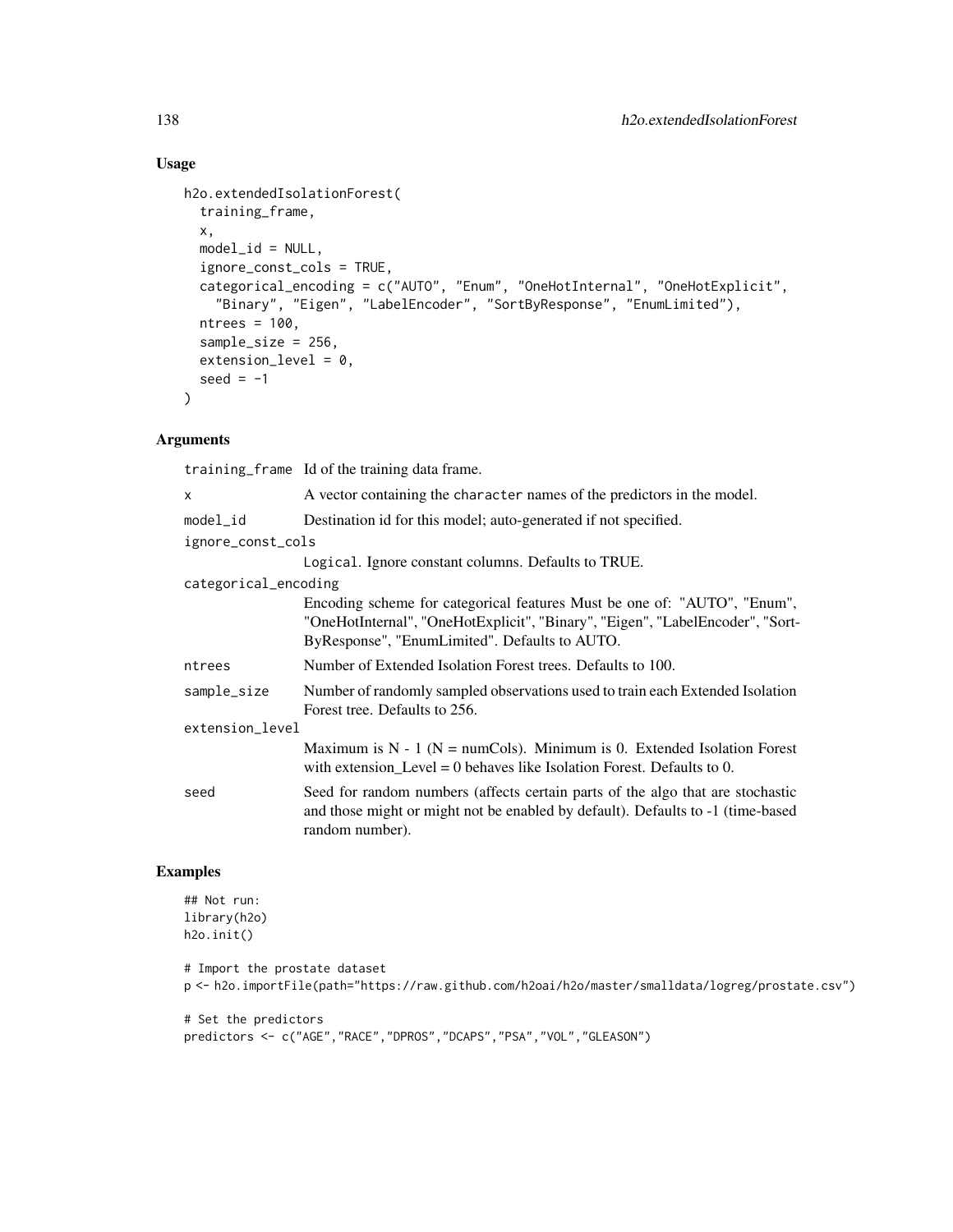```
# Build an Extended Isolation forest model
model \leq h2o.extendedIsolationForest(x = predictors,
                                     training_frame = p,
                                     model_id = "eif.hex",
                                     ntrees = 100,
                                     sample_size = 256,
                                     extension_level = length(predictors) - 1)
# Calculate score
score <- h2o.predict(model, p)
anomaly_score <- score$anomaly_score
# Number in [0, 1] explicitly defined in Equation (1) from Extended Isolation Forest paper
# or in paragraph '2 Isolation and Isolation Trees' of Isolation Forest paper
anomaly_score <- score$anomaly_score
# Average path length of the point in Isolation Trees from root to the leaf
mean_length <- score$mean_length
## End(Not run)
```
h2o.feature\_interaction

*Feature interactions and importance, leaf statistics and split value histograms in a tabular form. Available for XGBoost and GBM.*

## **Description**

Metrics: Gain - Total gain of each feature or feature interaction. FScore - Amount of possible splits taken on a feature or feature interaction. wFScore - Amount of possible splits taken on a feature or feature interaction weighed by the probability of the splits to take place. Average wFScore wFScore divided by FScore. Average Gain - Gain divided by FScore. Expected Gain - Total gain of each feature or feature interaction weighed by the probability to gather the gain. Average Tree Index Average Tree Depth

#### Usage

```
h2o.feature_interaction(
 model,
 max_interaction_depth = 100,
 max_tree_depth = 100,
  max\_deepening = -1\lambda
```
#### Arguments

model A trained xgboost model. max\_interaction\_depth Upper bound for extracted feature interactions depth. Defaults to 100.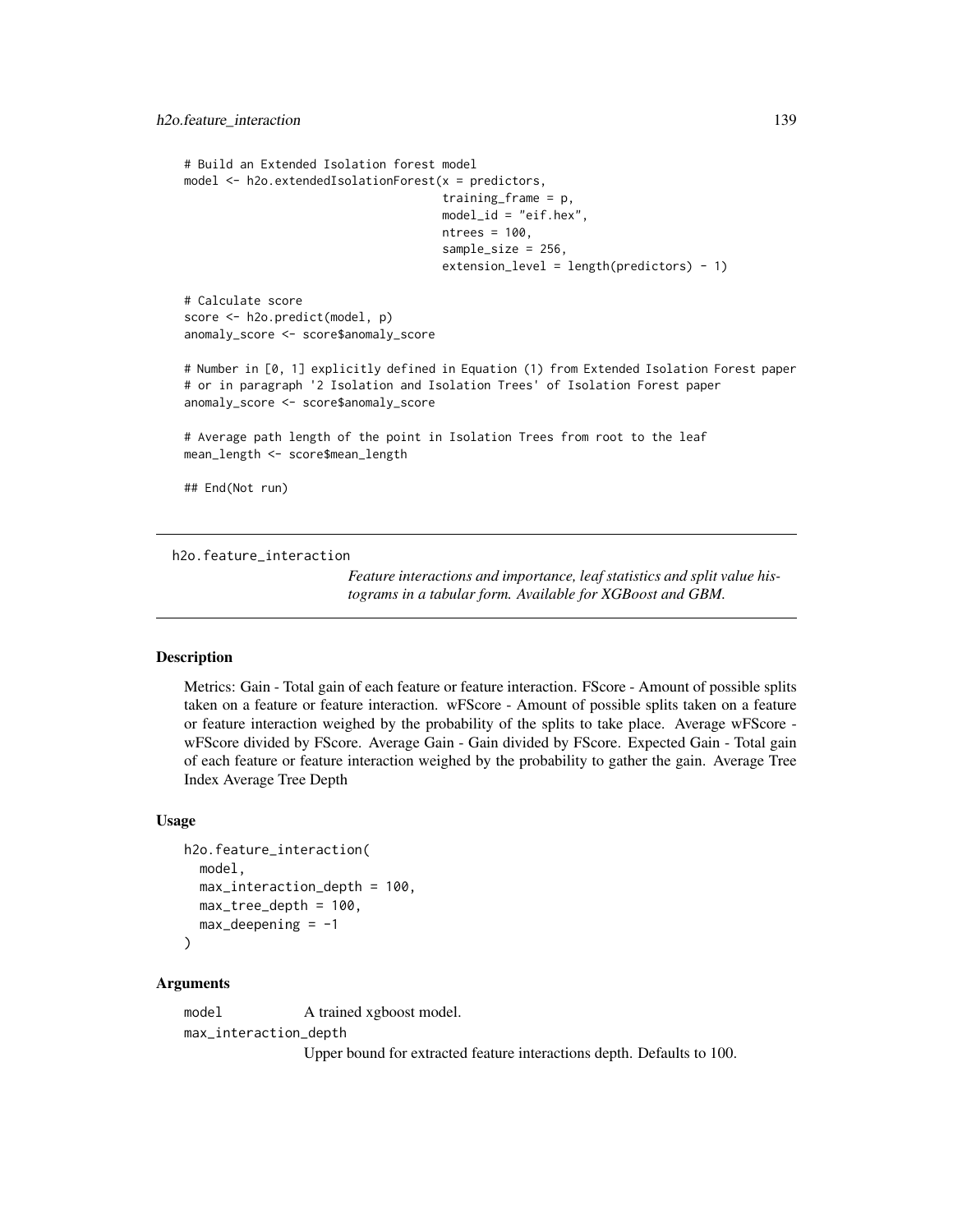| max_tree_depth Upper bound for tree depth. Defaults to 100.                                                                                       |
|---------------------------------------------------------------------------------------------------------------------------------------------------|
| $max$ deepening Upper bound for interaction start deepening (zero deepening $\Rightarrow$ interactions<br>starting at root only). Defaults to -1. |

## Examples

```
## Not run:
library(h2o)
h2o.init()
boston <- h2o.importFile(
    "https://s3.amazonaws.com/h2o-public-test-data/smalldata/gbm_test/BostonHousing.csv",
        destination_frame="boston"
        \lambdaboston_xgb <- h2o.xgboost(training_frame = boston, y = "medv", seed = 1234)
feature_interactions <- h2o.feature_interaction(boston_xgb)
```
## End(Not run)

h2o.fillna *fillNA*

#### Description

Fill NA's in a sequential manner up to a specified limit

#### Usage

```
h2o.fillna(x, method = "forward", axis = 1, maxlen = 1L)
```
#### Arguments

| X      | an H2OFrame                                                      |
|--------|------------------------------------------------------------------|
| method | A String: "forward" or "backward"                                |
| axis   | An Integer 1 for row-wise fill (default), 2 for column-wise fill |
| maxlen | An Integer for maximum number of consecutive NA's to fill        |

#### Value

An H2OFrame after filling missing values

#### Examples

```
## Not run:
library(h2o)
h2o.init()
```

```
frame_with_nas <- h2o.createFrame(rows = 6, cols = 2,
                                 categorical_fraction = 0.0,
```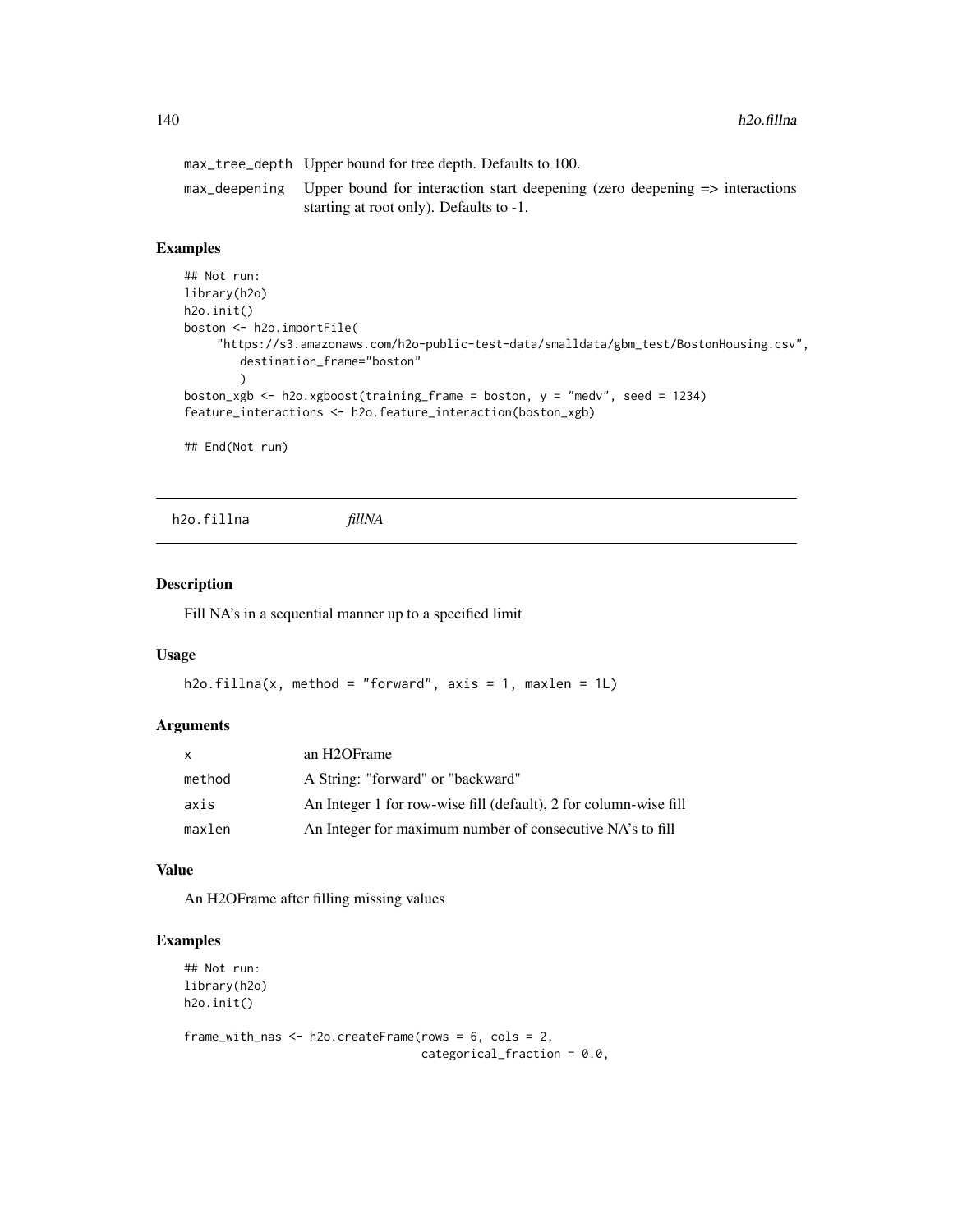## h2o.filterNACols 141

```
missing_fraction = 0.7,
                                  seed = 123)
frame <- h2o.fillna(frame_with_nas, "forward", axis = 1, maxlen = 2L)
## End(Not run)
```
h2o.filterNACols *Filter NA Columns*

## Description

Filter NA Columns

#### Usage

h2o.filterNACols(data, frac = 0.2)

## Arguments

| data | A dataset to filter on.                                                                    |
|------|--------------------------------------------------------------------------------------------|
| frac | The threshold of NAs to allow per column (columns $\geq$ this threshold are fil-<br>tered) |

## Value

Returns a numeric vector of indexes that pertain to non-NA columns

#### Examples

```
## Not run:
library(h2o)
h2o.init()
frame <- h2o.createFrame(rows = 6, cols = 2,
                         categorical_fraction = 0.0,
                         missing_fraction = 0.7,
                         seed = 123)
h2o.filterNACols(frame, frac = 0.5)
h2o.filterNACols(frame, frac = 0.6)
```
## End(Not run)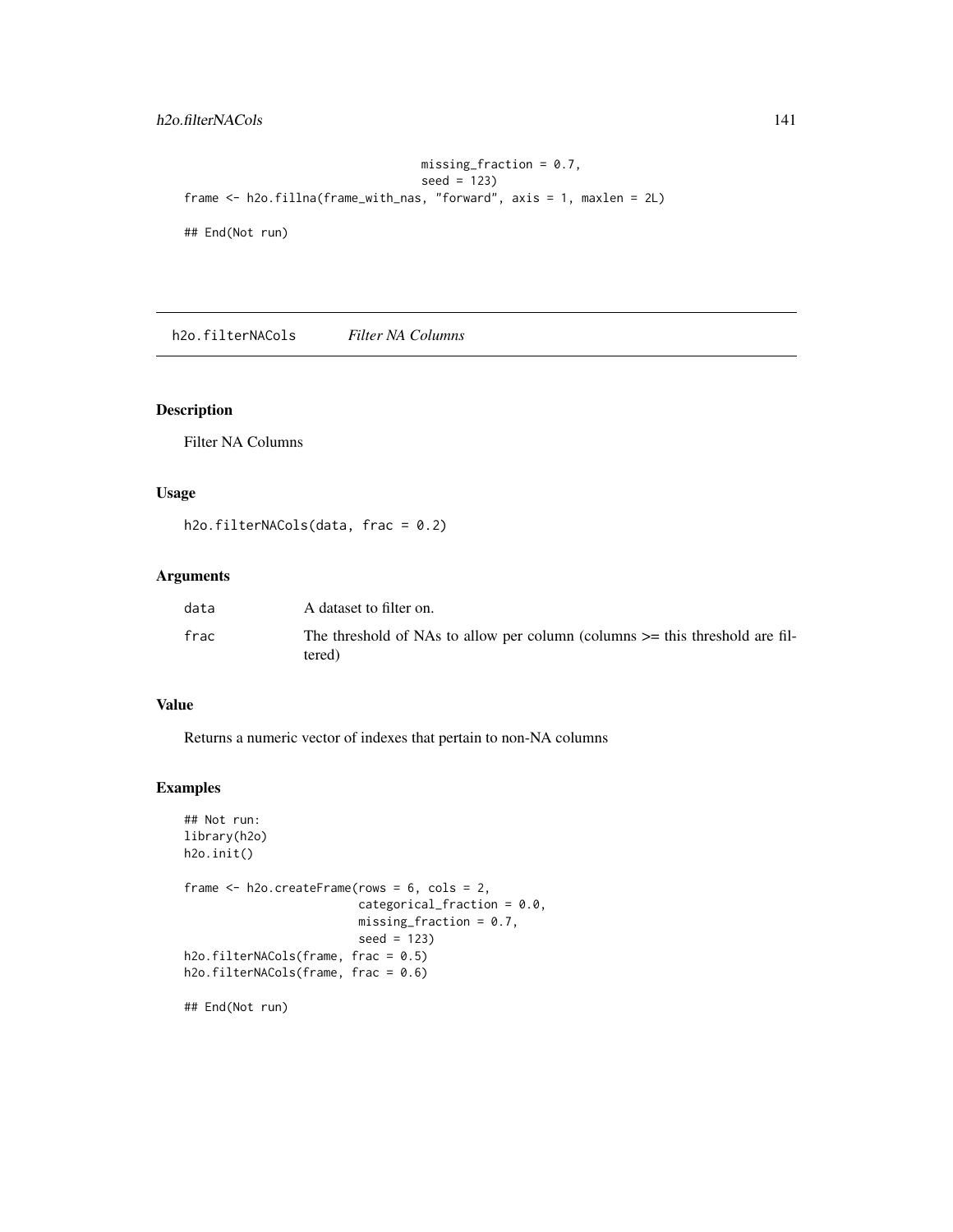#### Description

Find synonyms using a word2vec model.

## Usage

h2o.findSynonyms(word2vec, word, count = 20)

#### Arguments

| word2vec | A word2yec model.                          |
|----------|--------------------------------------------|
| word     | A single word to find synonyms for.        |
| count    | The top 'count' synonyms will be returned. |

## Examples

```
## Not run:
library(h2o)
h2o.init()
```

```
job_titles <- h2o.importFile(
    "https://s3.amazonaws.com/h2o-public-test-data/smalldata/craigslistJobTitles.csv",
   col.names = c("category", "jobtitle"), col.types = c("String", "String"), header = TRUE
)
words <- h2o.tokenize(job_titles, " ")
vec <- h2o.word2vec(training_frame = words)
h2o.findSynonyms(vec, "teacher", count = 20)
```
## End(Not run)

h2o.find\_row\_by\_threshold *lowed*

*Find the threshold, give the max metric. No duplicate thresholds al-*

#### Description

Find the threshold, give the max metric. No duplicate thresholds allowed

#### Usage

h2o.find\_row\_by\_threshold(object, threshold)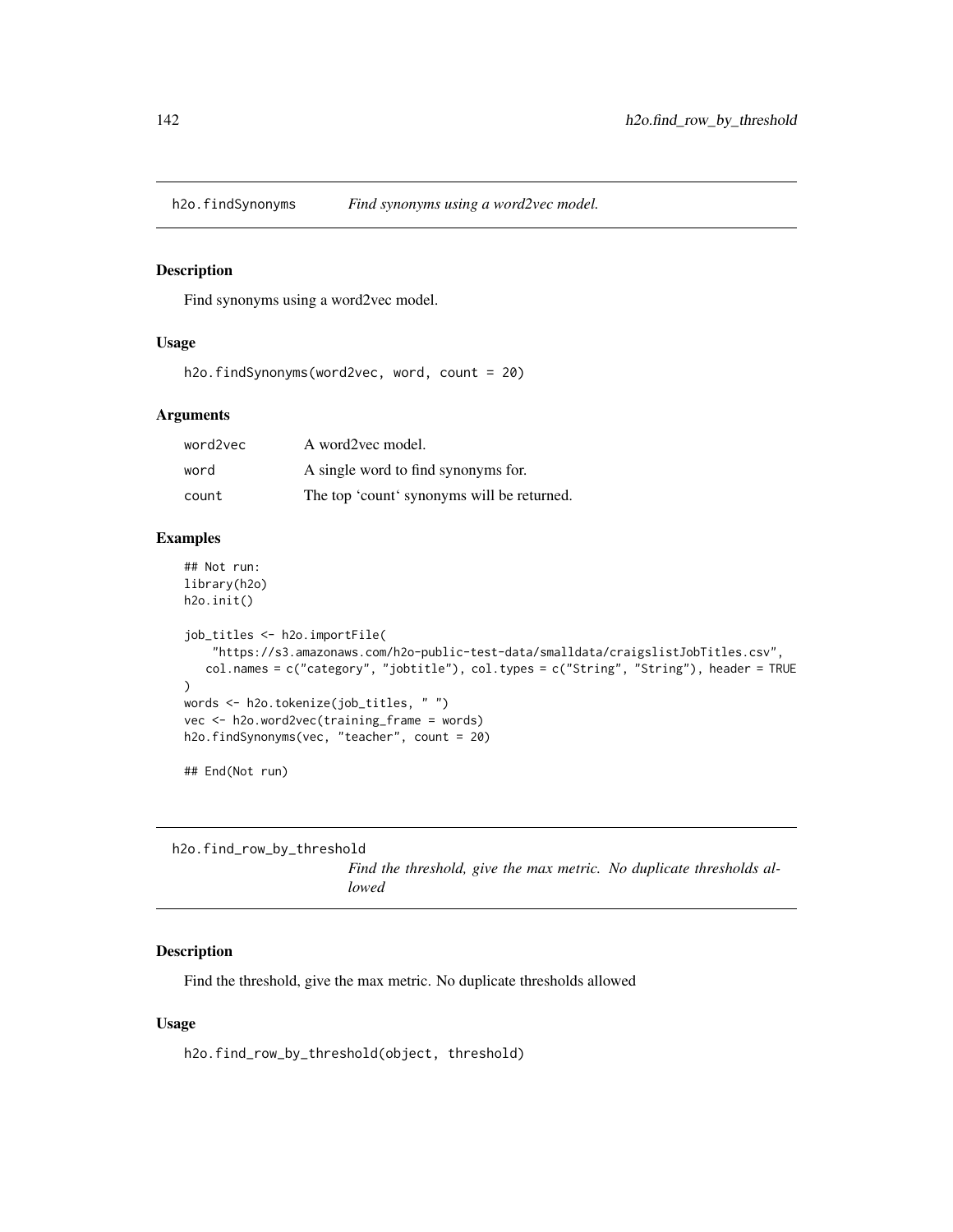| object    | H <sub>2</sub> OB <sub>inomial</sub> Metrics |
|-----------|----------------------------------------------|
| threshold | number between 0 and 1                       |

#### Examples

```
## Not run:
library(h2o)
h2o.init()
```

```
f <- "https://s3.amazonaws.com/h2o-public-test-data/smalldata/junit/cars_20mpg.csv"
cars <- h2o.importFile(f)
cars["economy_20mpg"] <- as.factor(cars["economy_20mpg"])
predictors <- c("displacement", "power", "weight", "acceleration", "year")
response <- "economy_20mpg"
cars_split <- h2o.splitFrame(data = cars, ratios = 0.8, seed = 1234)
train <- cars_split[[1]]
valid <- cars_split[[2]]
cars_gbm <- h2o.gbm(x = predicteds, y = response,training_frame = train, validation_frame = valid,
                    build_tree_one_node = TRUE , seed = 1234)
perf <- h2o.performance(cars_gbm, cars)
h2o.find_row_by_threshold(perf, 0.5)
## End(Not run)
```
h2o.find\_threshold\_by\_max\_metric *Find the threshold, give the max metric*

## Description

Find the threshold, give the max metric

#### Usage

```
h2o.find_threshold_by_max_metric(object, metric)
```
#### Arguments

| object | H <sub>2</sub> OB <sub>inomial</sub> Metrics |
|--------|----------------------------------------------|
| metric | "F1," for example                            |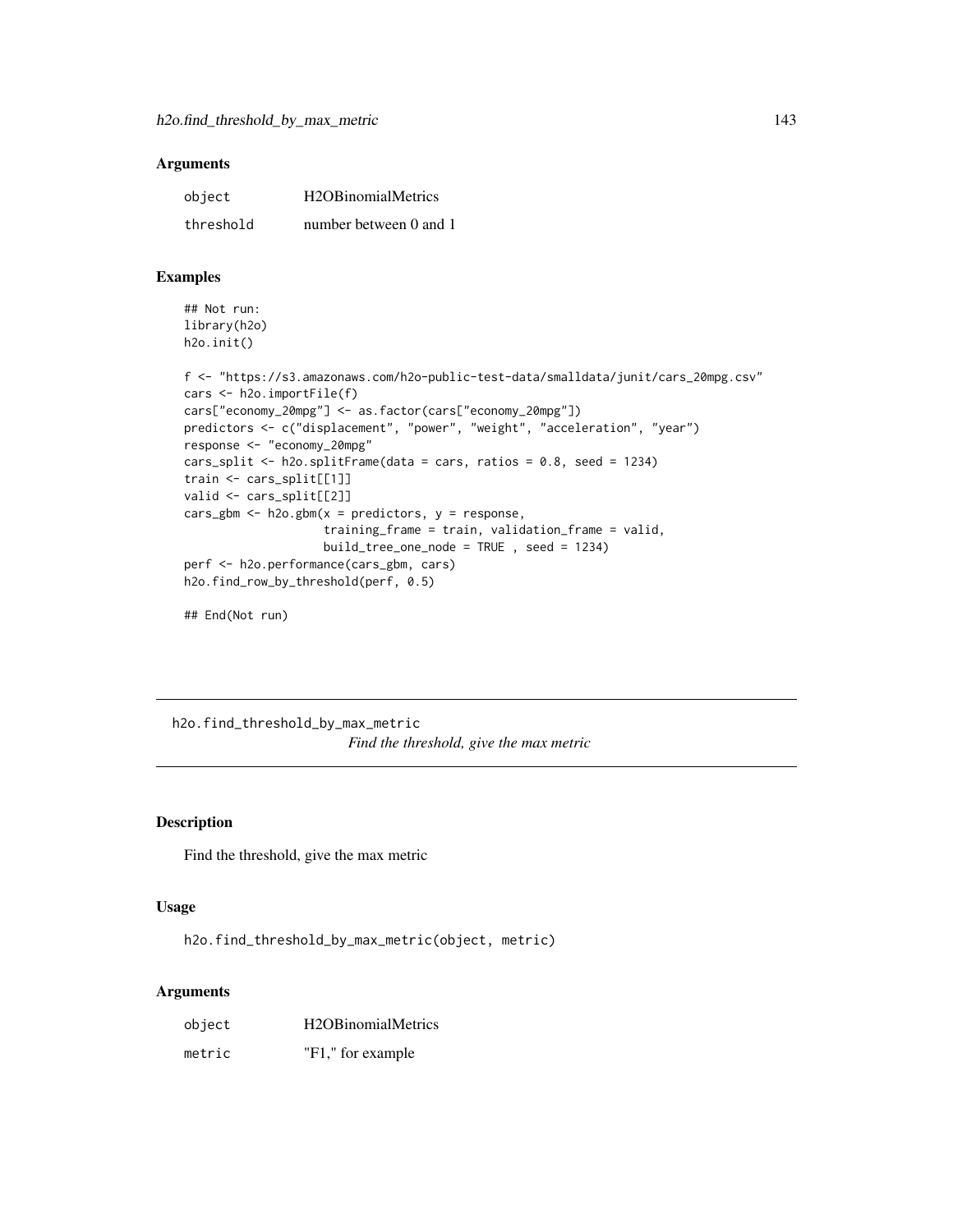#### Examples

```
## Not run:
library(h2o)
h2o.init()
f <- "https://s3.amazonaws.com/h2o-public-test-data/smalldata/junit/cars_20mpg.csv"
cars <- h2o.importFile(f)
cars["economy_20mpg"] <- as.factor(cars["economy_20mpg"])
predictors <- c("displacement", "power", "weight", "acceleration", "year")
response <- "economy_20mpg"
cars_split <- h2o.splitFrame(data = cars, ratios = 0.8, seed = 1234)
train <- cars_split[[1]]
valid <- cars_split[[2]]
cars_gbm <- h2o.gbm(x = predictors, y = response,
                    training_frame = train, validation_frame = valid,
                    build\_tree\_one\_node = TRUE , seed = 1234)perf <- h2o.performance(cars_gbm, cars)
h2o.find_threshold_by_max_metric(perf, "fnr")
```
## End(Not run)

| h2o.floor | Take a single numeric argument and return a numeric vector with the |
|-----------|---------------------------------------------------------------------|
|           | <i>largest integers</i>                                             |

#### Description

floor takes a single numeric argument x and returns a numeric vector containing the largest integers not greater than the corresponding elements of x.

#### Usage

h2o.floor(x)

#### Arguments

x An H2OFrame object.

#### See Also

[Round](#page-0-0) for the base R implementation, floor().

## Examples

```
## Not run:
library(h2o)
h2o.init()
```
frame <- h2o.createFrame(rows = 6, cols = 2,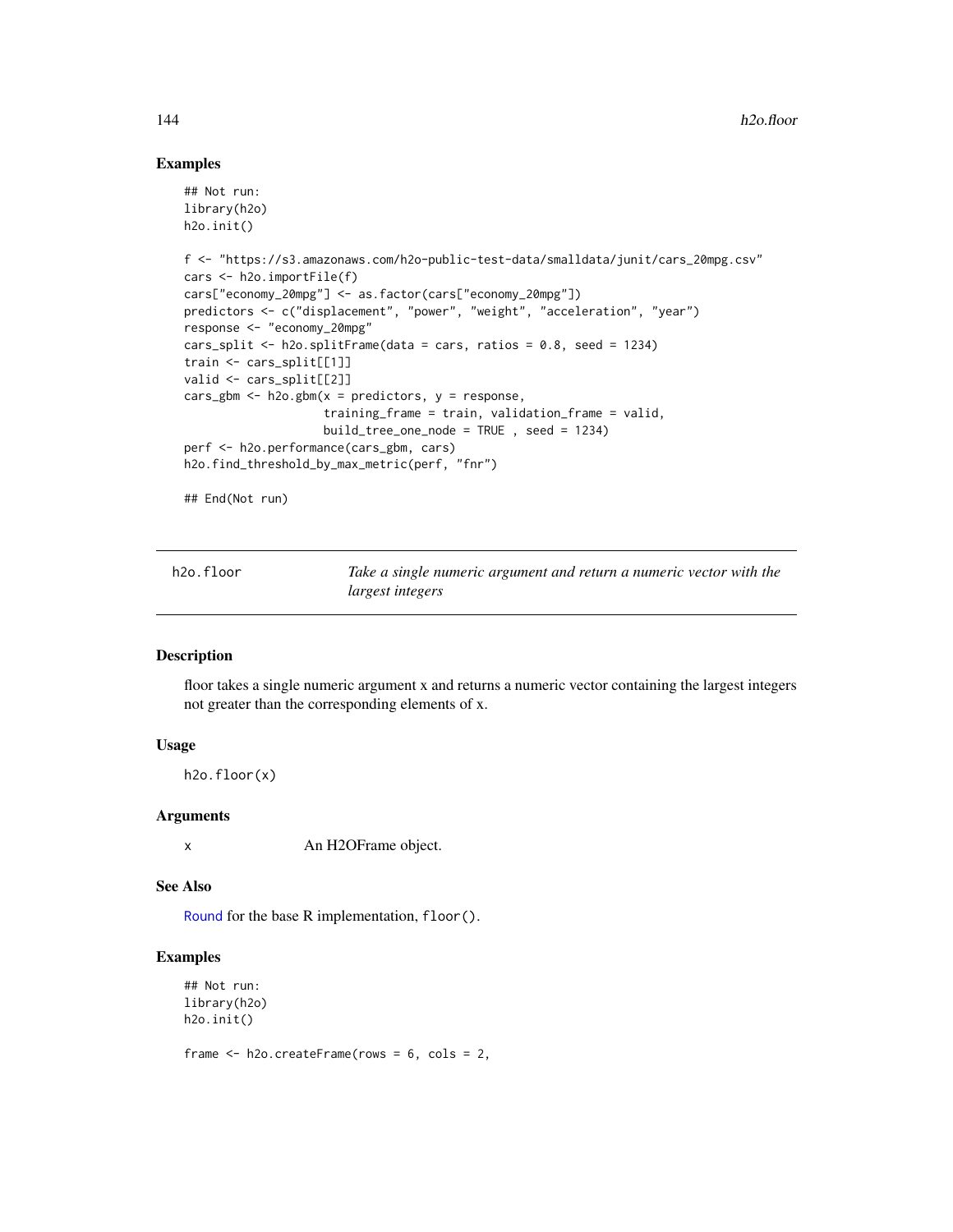#### h2o.flow 145

```
categorical_fraction = 0.0,
                         missing_fraction = 0.7,
                         seed = 123)
h2o.floor(frame["C2"])
```
## End(Not run)

h2o.flow *Open H2O Flow*

### Description

Open H2O Flow in your browser

## Usage

h2o.flow()

h2o.gainsLift *Access H2O Gains/Lift Tables*

## Description

Retrieve either a single or many Gains/Lift tables from H2O objects.

### Usage

```
h2o.gainsLift(object, ...)
h2o.gains_lift(object, ...)
## S4 method for signature 'H2OModel'
h2o.gainsLift(object, newdata, valid = FALSE, xval = FALSE, ...)
## S4 method for signature 'H2OModelMetrics'
h2o.gainsLift(object)
```
## Arguments

| object  | Either an H2OModel object or an H2OModelMetrics object.                      |
|---------|------------------------------------------------------------------------------|
| .       | further arguments to be passed to/from this method.                          |
| newdata | An H2OF rame object that can be scored on. Requires a valid response column. |
| valid   | Retrieve the validation metric.                                              |
| xval    | Retrieve the cross-validation metric.                                        |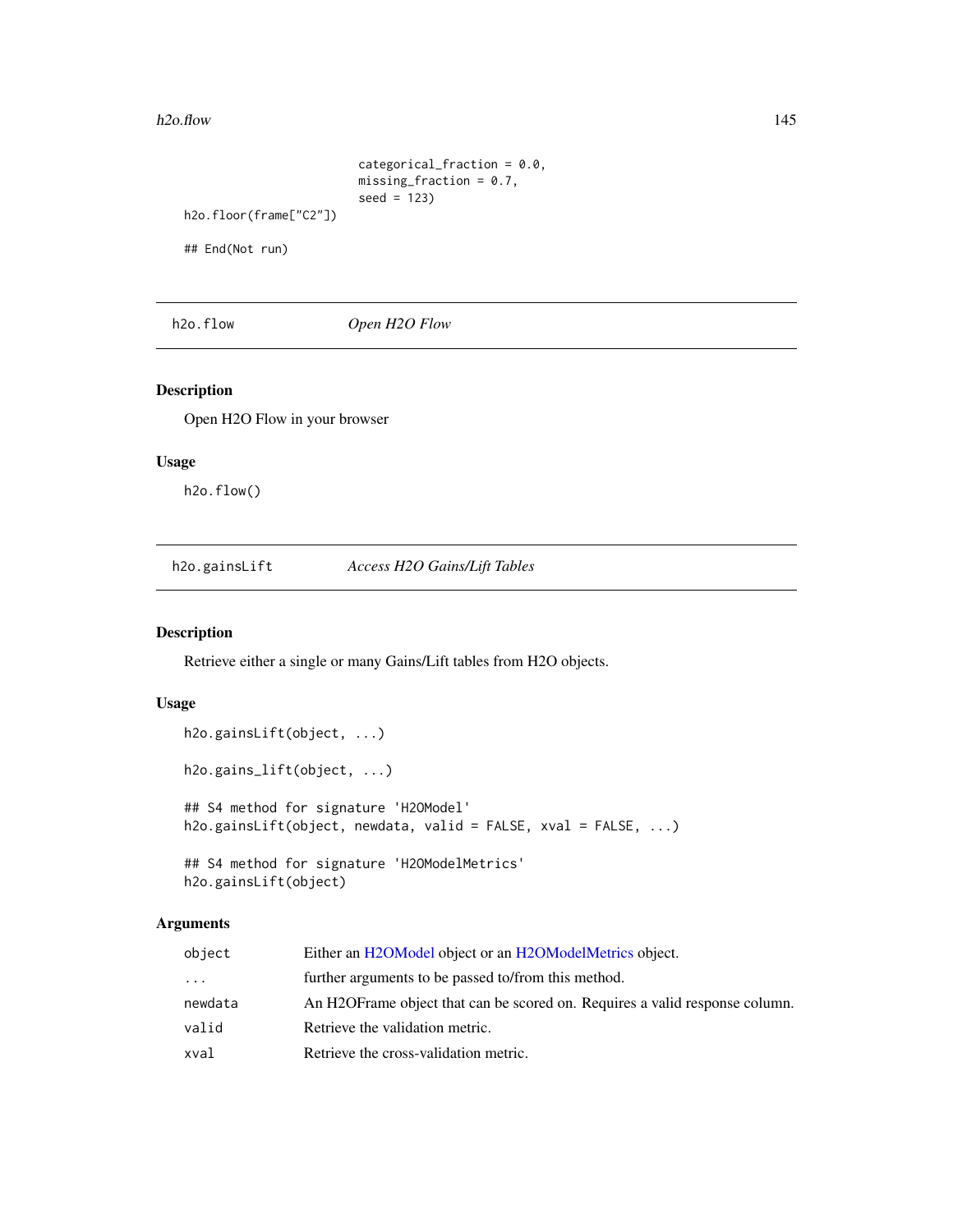## Details

The [H2OModelMetrics](#page-416-0) version of this function will only take [H2OBinomialMetrics](#page-416-1) objects.

#### Value

Calling this function on [H2OModel](#page-415-0) objects returns a Gains/Lift table corresponding to the [predict](#page-0-0) function.

### See Also

[predict](#page-0-0) for generating prediction frames, [h2o.performance](#page-287-0) for creating [H2OModelMetrics.](#page-416-0)

#### Examples

```
## Not run:
library(h2o)
h2o.init()
prostate_path <- system.file("extdata", "prostate.csv", package = "h2o")
prostate <- h2o.uploadFile(prostate_path)
prostate[, 2] <- as.factor(prostate[, 2])
model \leq h2o.gbm(x = 3:9, y = 2, distribution = "bernoulli",
                training_frame = prostate, validation_frame = prostate, nfolds = 3)
h2o.gainsLift(model) ## extract training metrics
h2o.gainsLift(model, valid = TRUE) ## extract validation metrics (here: the same)
h2o.gainsLift(model, xval = TRUE) ## extract cross-validation metrics
h2o.gainsLift(model, newdata = prostate) ## score on new data (here: the same)
# Generating a ModelMetrics object
perf <- h2o.performance(model, prostate)
h2o.gainsLift(perf) ## extract from existing metrics object
```
## End(Not run)

h2o.gains\_lift\_plot *Plot Gains/Lift curves*

### Description

Plot Gains/Lift curves

## Usage

```
h2o.gains_lift_plot(object, type = c("both", "gains", "lift"), ...)
```
#### Arguments

| object   | Either an H2OModel or H2OModelMetrics               |  |
|----------|-----------------------------------------------------|--|
| type     | What curve to plot. One of "both", "gains", "lift". |  |
| $\cdots$ | <b>Optional arguments</b>                           |  |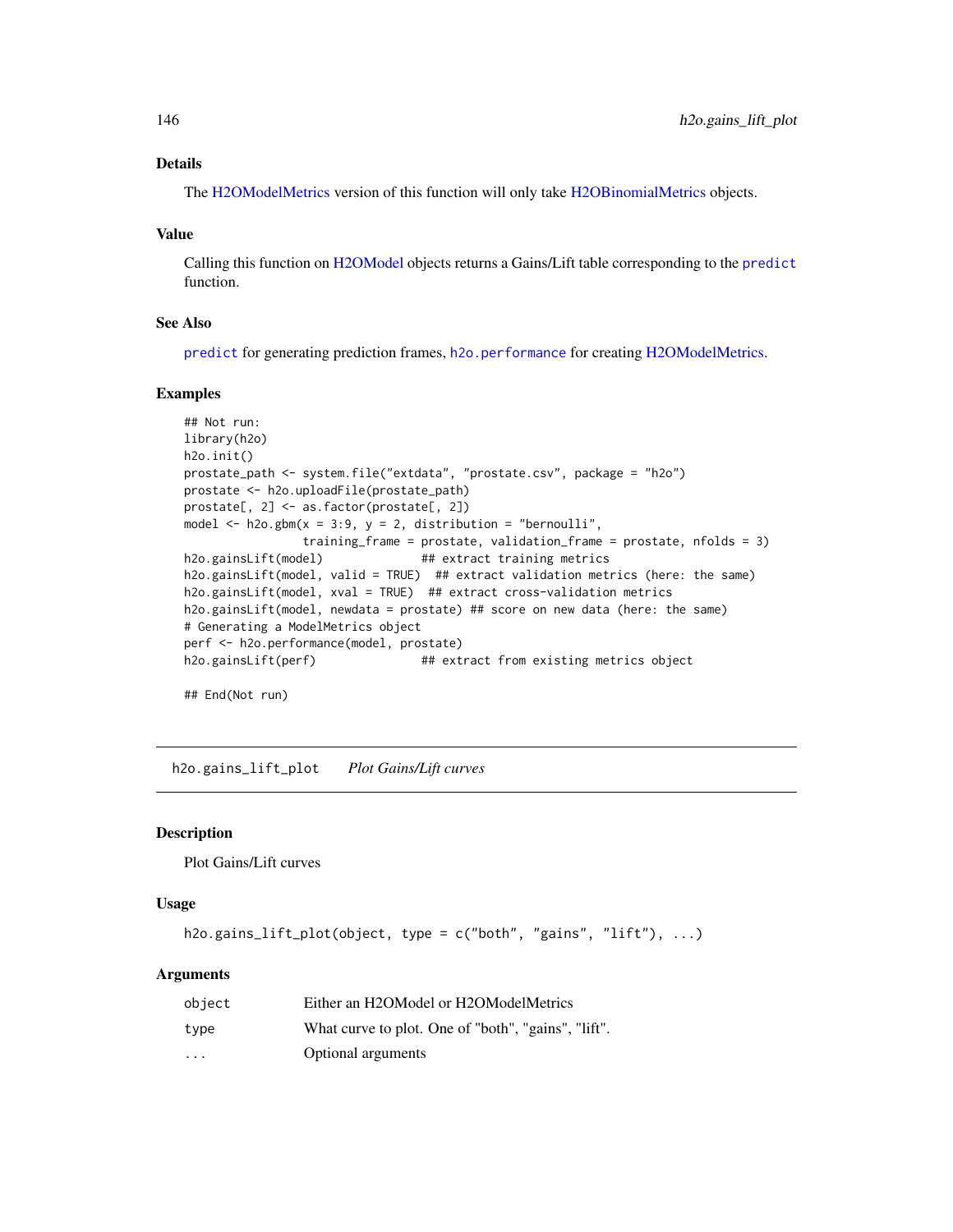### Examples

```
## Not run:
library(h2o)
h2o.init()
data <- h2o.importFile(
path = "https://s3.amazonaws.com/h2o-public-test-data/smalldata/airlines/allyears2k_headers.zip")
model <- h2o.gbm(x = c("Origin", "Distance"), y = "IsDepDelayed", training_frame = data, ntrees = 1)
h2o.gains_lift_plot(model)
```
## End(Not run)

h2o.gains\_lift\_plot,H2OModel-method *Plot Gains/Lift curves*

# Description

Plot Gains/Lift curves

### Usage

```
## S4 method for signature 'H2OModel'
h2o.gains_lift_plot(object, type = c("both", "gains", "lift"), xval = FALSE)
```
### Arguments

| object | H <sub>2</sub> OModel object                        |
|--------|-----------------------------------------------------|
| tvpe   | What curve to plot. One of "both", "gains", "lift". |
| xval   | if TRUE, use cross-validation metrics               |

h2o.gains\_lift\_plot,H2OModelMetrics-method *Plot Gains/Lift curves*

# Description

Plot Gains/Lift curves

## Usage

```
## S4 method for signature 'H2OModelMetrics'
h2o.gains_lift_plot(object, type = c("both", "gains", "lift"))
```
### Arguments

| object | H2OModelMetrics object                              |
|--------|-----------------------------------------------------|
| type   | What curve to plot. One of "both", "gains", "lift". |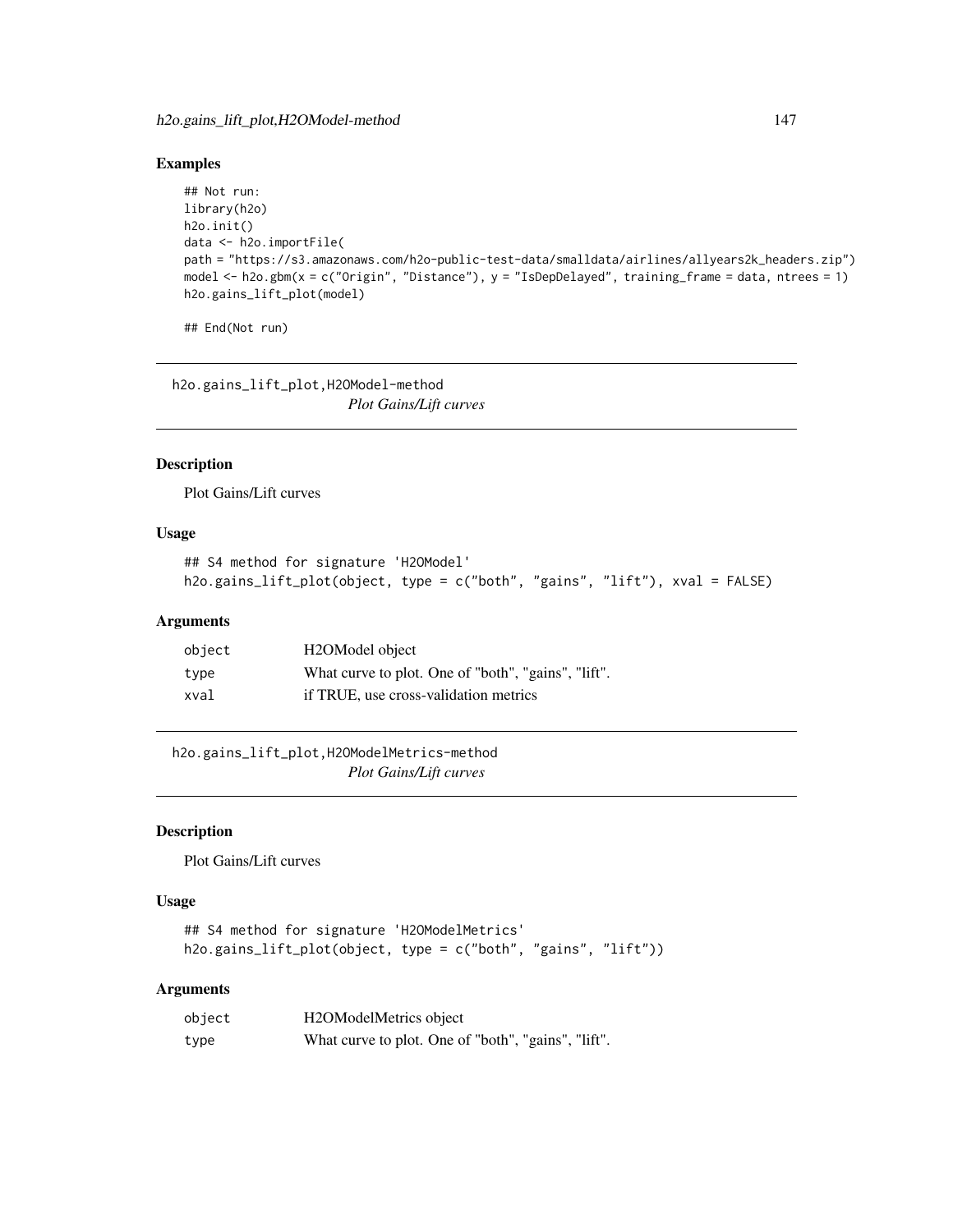#### Description

Creates a generalized additive model, specified by a response variable, a set of predictors, and a description of the error distribution.

## Usage

```
h2o.gam(
  x,
 y,
  training_frame,
  gam_columns,
 model_id = NULL,validation_frame = NULL,
  nfolds = 0,
  seed = -1,
  keep_cross_validation_models = TRUE,
  keep_cross_validation_predictions = FALSE,
  keep_cross_validation_fold_assignment = FALSE,
  fold_assignment = c("AUTO", "Random", "Modulo", "Stratified"),
  fold_column = NULL,
  ignore_const_cols = TRUE,
  score_each_iteration = FALSE,
  offset_column = NULL,
  weights_column = NULL,
 family = c("AUTO", "gaussian", "binomial", "quasibinomial", "ordinal", "multinomial",
    "poisson", "gamma", "tweedie", "negativebinomial", "fractionalbinomial"),
  tweedie_variance_power = 0,
  tweedie_link_power = 0,
  theta = 0,
  solver = c("AUTO", "IRLSM", "L_BFGS", "COORDINATE_DESCENT_NAIVE",
    "COORDINATE_DESCENT", "GRADIENT_DESCENT_LH", "GRADIENT_DESCENT_SQERR"),
  alpha = NULL,lambda = NULL,lambda_search = FALSE,
  early_stopping = TRUE,
  nlambdas = -1,
  standardize = FALSE,
  missing_values_handling = c("MeanImputation", "Skip", "Playvalues").plug_values = NULL,
  compute_p_values = FALSE,
  remove_collinear_columns = FALSE,
  intercept = TRUE,
  non_negative = FALSE,
```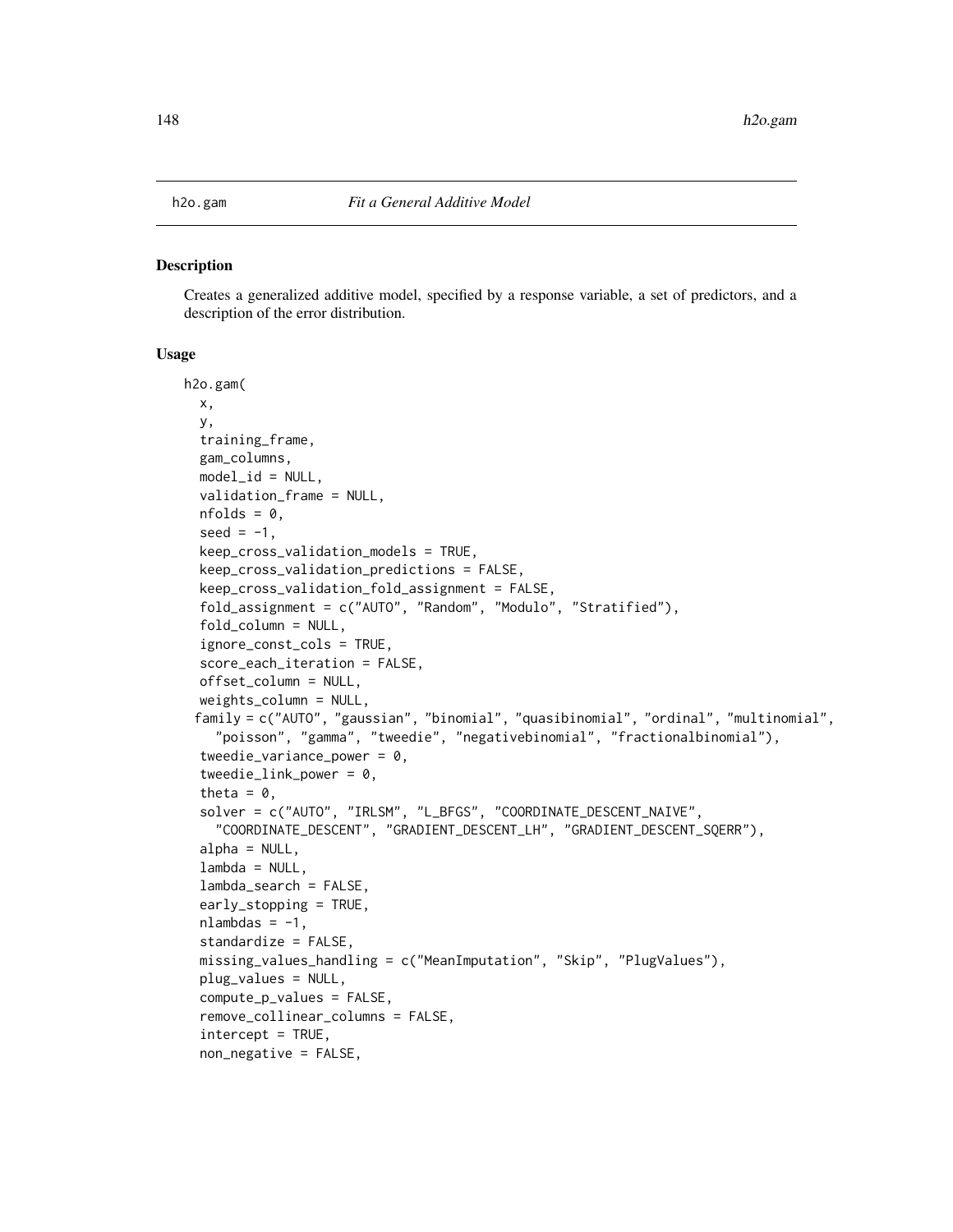```
max\_iterations = -1,
objective_epsilonion = -1,
beta_epsilon = 1e-04,
gradient_epsilon = -1,
link = c("family_default", "identity", "logit", "log", "inverse", "tweedie",
  "ologit"),
startval = NULL,
prior = -1,
cold_start = FALSE,
lambda_min_ratio = -1,
beta_constraints = NULL,
max_active_predictors = -1,interactions = NULL,
interaction_pairs = NULL,
obj_reg = -1,
export_checkpoints_dir = NULL,
stopping_rounds = 0,
stopping_metric = c("AUTO", "deviance", "logloss", "MSE", "RMSE", "MAE", "RMSLE",
 "AUC", "AUCPR", "lift_top_group", "misclassification", "mean_per_class_error",
  "custom", "custom_increasing"),
stopping_tolerance = 0.001,
balance_classes = FALSE,
class_sampling_factors = NULL,
max_after_balance_size = 5,
max_runtime_secs = 0,
custom_metric_func = NULL,
num_knots = NULL,
spline_orders = NULL,
knot_ids = NULL,
standardize_tp_gam_cols = FALSE,
scale_tp_penalty_mat = FALSE,
bs = NULL,scale = NULL,
keep_gam_cols = FALSE,
auc_type = c("AUTO", "NONE", "MACRO_OVR", "WEIGHTED_OVR", "MACRO_OVO",
  "WEIGHTED_OVO")
```
### Arguments

)

| X | (Optional) A vector containing the names or indices of the predictor variables to<br>use in building the model. If x is missing, then all columns except y are used.                                                                                                   |
|---|------------------------------------------------------------------------------------------------------------------------------------------------------------------------------------------------------------------------------------------------------------------------|
| y | The name or column index of the response variable in the data. The response<br>must be either a numeric or a categorical/factor variable. If the response is<br>numeric, then a regression model will be trained, otherwise it will train a classi-<br>fication model. |

training\_frame Id of the training data frame.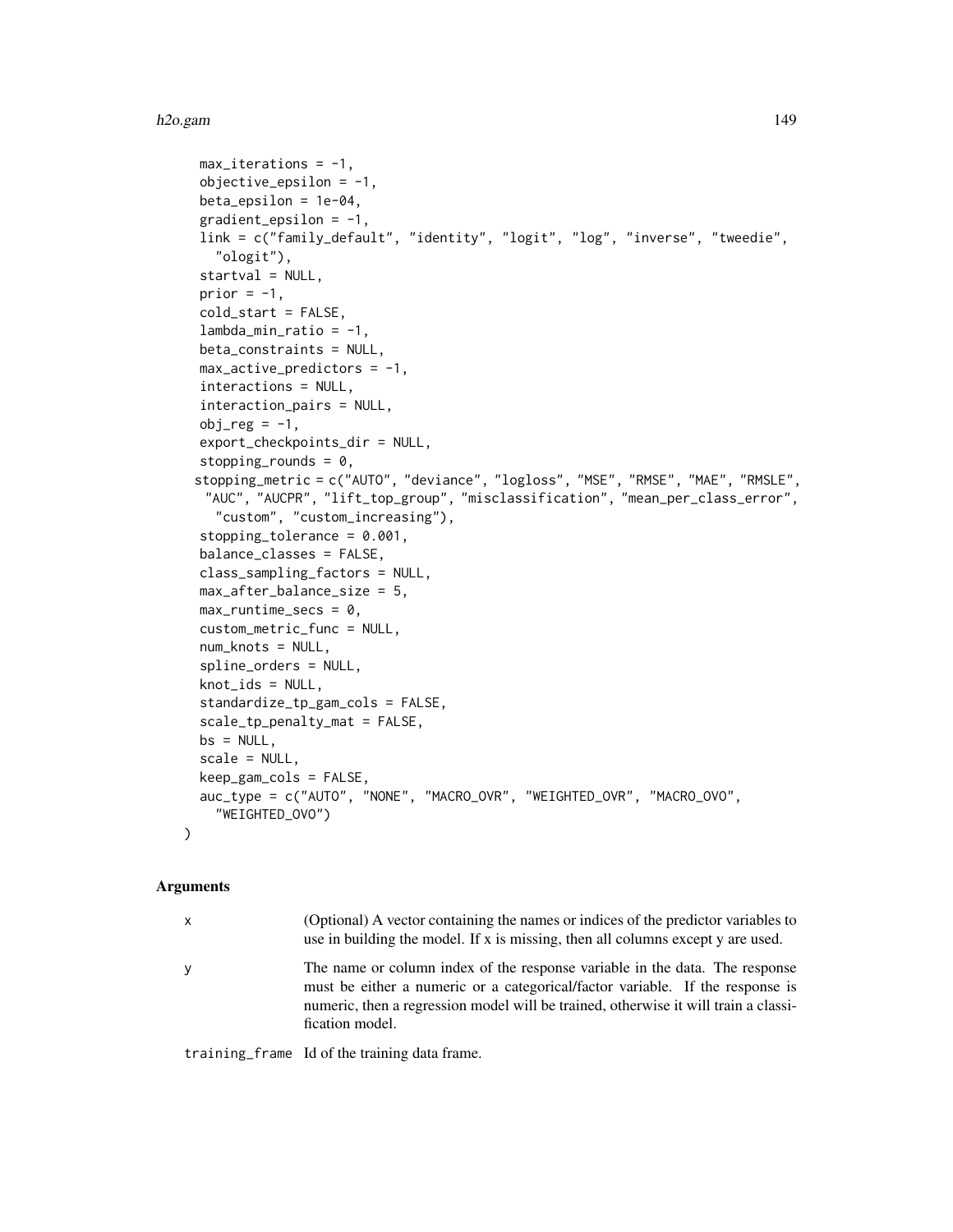| gam_columns                  | Arrays of predictor column names for gam for smoothers using single or multi-<br>ple predictors like 'c1','c2','c3','c4',                                                                                                                                                                                                                                                                                                                                                                                                                                                                                                                                                                                                                                                            |
|------------------------------|--------------------------------------------------------------------------------------------------------------------------------------------------------------------------------------------------------------------------------------------------------------------------------------------------------------------------------------------------------------------------------------------------------------------------------------------------------------------------------------------------------------------------------------------------------------------------------------------------------------------------------------------------------------------------------------------------------------------------------------------------------------------------------------|
| model_id                     | Destination id for this model; auto-generated if not specified.                                                                                                                                                                                                                                                                                                                                                                                                                                                                                                                                                                                                                                                                                                                      |
| validation_frame             |                                                                                                                                                                                                                                                                                                                                                                                                                                                                                                                                                                                                                                                                                                                                                                                      |
|                              | Id of the validation data frame.                                                                                                                                                                                                                                                                                                                                                                                                                                                                                                                                                                                                                                                                                                                                                     |
| nfolds                       | Number of folds for K-fold cross-validation (0 to disable or $\ge$ = 2). Defaults to<br>$\theta$ .                                                                                                                                                                                                                                                                                                                                                                                                                                                                                                                                                                                                                                                                                   |
| seed                         | Seed for random numbers (affects certain parts of the algo that are stochastic<br>and those might or might not be enabled by default). Defaults to -1 (time-based<br>random number).                                                                                                                                                                                                                                                                                                                                                                                                                                                                                                                                                                                                 |
| keep_cross_validation_models |                                                                                                                                                                                                                                                                                                                                                                                                                                                                                                                                                                                                                                                                                                                                                                                      |
|                              | Logical. Whether to keep the cross-validation models. Defaults to TRUE.                                                                                                                                                                                                                                                                                                                                                                                                                                                                                                                                                                                                                                                                                                              |
|                              | keep_cross_validation_predictions                                                                                                                                                                                                                                                                                                                                                                                                                                                                                                                                                                                                                                                                                                                                                    |
|                              | Logical. Whether to keep the predictions of the cross-validation models. De-<br>faults to FALSE.                                                                                                                                                                                                                                                                                                                                                                                                                                                                                                                                                                                                                                                                                     |
|                              | keep_cross_validation_fold_assignment                                                                                                                                                                                                                                                                                                                                                                                                                                                                                                                                                                                                                                                                                                                                                |
|                              | Logical. Whether to keep the cross-validation fold assignment. Defaults to<br>FALSE.                                                                                                                                                                                                                                                                                                                                                                                                                                                                                                                                                                                                                                                                                                 |
| fold_assignment              |                                                                                                                                                                                                                                                                                                                                                                                                                                                                                                                                                                                                                                                                                                                                                                                      |
|                              | Cross-validation fold assignment scheme, if fold_column is not specified. The<br>'Stratified' option will stratify the folds based on the response variable, for clas-<br>sification problems. Must be one of: "AUTO", "Random", "Modulo", "Strati-<br>fied". Defaults to AUTO.                                                                                                                                                                                                                                                                                                                                                                                                                                                                                                      |
| fold_column                  | Column with cross-validation fold index assignment per observation.                                                                                                                                                                                                                                                                                                                                                                                                                                                                                                                                                                                                                                                                                                                  |
| ignore_const_cols            |                                                                                                                                                                                                                                                                                                                                                                                                                                                                                                                                                                                                                                                                                                                                                                                      |
|                              | Logical. Ignore constant columns. Defaults to TRUE.                                                                                                                                                                                                                                                                                                                                                                                                                                                                                                                                                                                                                                                                                                                                  |
| score_each_iteration         |                                                                                                                                                                                                                                                                                                                                                                                                                                                                                                                                                                                                                                                                                                                                                                                      |
|                              | Logical. Whether to score during each iteration of model training. Defaults to<br>FALSE.                                                                                                                                                                                                                                                                                                                                                                                                                                                                                                                                                                                                                                                                                             |
| offset_column                | Offset column. This will be added to the combination of columns before apply-<br>ing the link function.                                                                                                                                                                                                                                                                                                                                                                                                                                                                                                                                                                                                                                                                              |
|                              | weights_column Column with observation weights. Giving some observation a weight of zero<br>is equivalent to excluding it from the dataset; giving an observation a relative<br>weight of 2 is equivalent to repeating that row twice. Negative weights are not<br>allowed. Note: Weights are per-row observation weights and do not increase<br>the size of the data frame. This is typically the number of times a row is re-<br>peated, but non-integer values are supported as well. During training, rows with<br>higher weights matter more, due to the larger loss function pre-factor. If you set<br>weight $= 0$ for a row, the returned prediction frame at that row is zero and this is<br>incorrect. To get an accurate prediction, remove all rows with weight $== 0$ . |
| family                       | Family. Use binomial for classification with logistic regression, others are for<br>regression problems. Must be one of: "AUTO", "gaussian", "binomial", "quasi-<br>binomial", "ordinal", "multinomial", "poisson", "gamma", "tweedie", "negative-<br>binomial", "fractionalbinomial". Defaults to AUTO.                                                                                                                                                                                                                                                                                                                                                                                                                                                                             |
| tweedie variance nower       |                                                                                                                                                                                                                                                                                                                                                                                                                                                                                                                                                                                                                                                                                                                                                                                      |

tweedie\_variance\_power

Tweedie variance power Defaults to 0.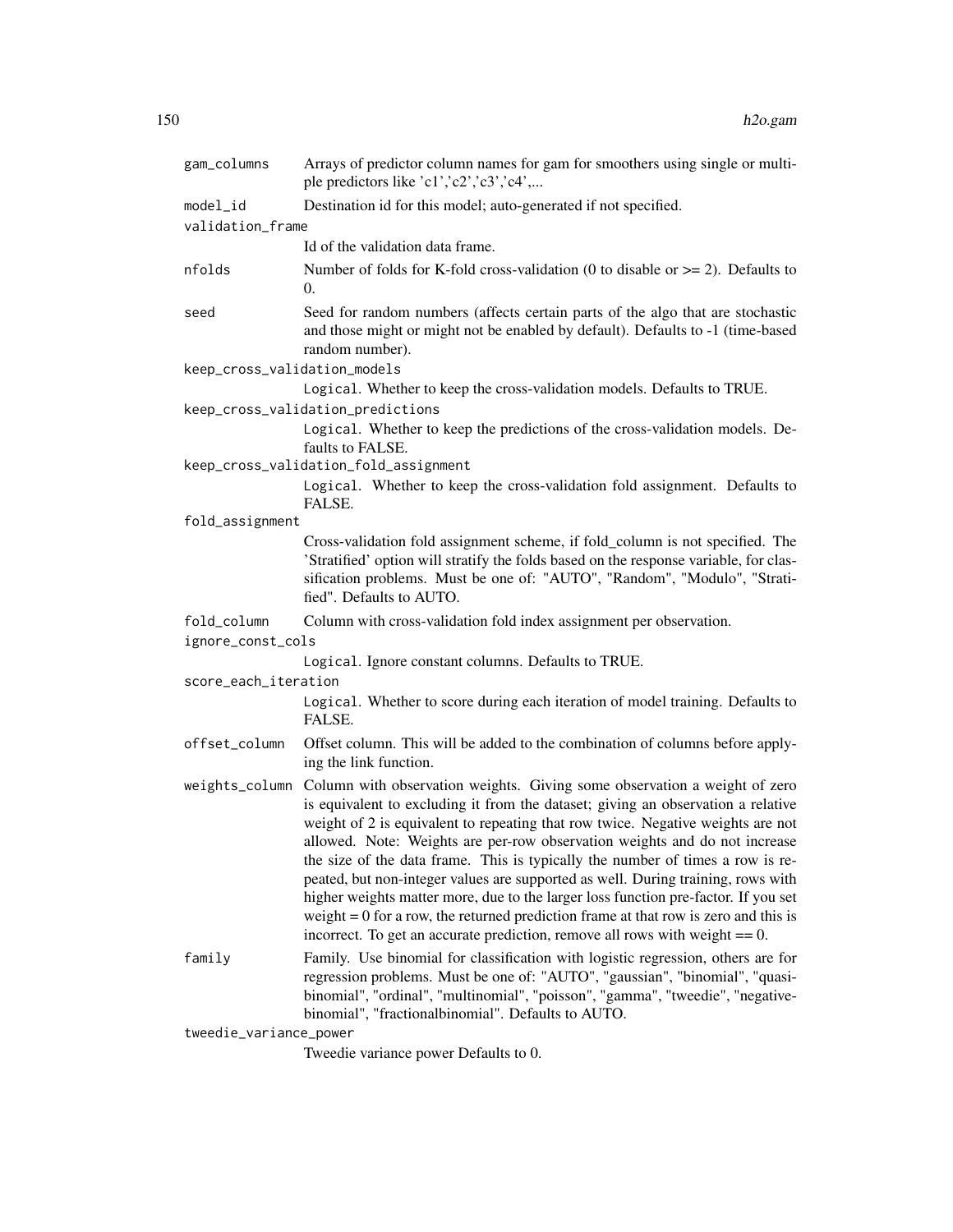#### h2o.gam 151

| tweedie_link_power       |                                                                                                                                                                                                                                                                                                                                                                                                                |
|--------------------------|----------------------------------------------------------------------------------------------------------------------------------------------------------------------------------------------------------------------------------------------------------------------------------------------------------------------------------------------------------------------------------------------------------------|
|                          | Tweedie link power Defaults to 0.                                                                                                                                                                                                                                                                                                                                                                              |
| theta                    | Theta Defaults to 0.                                                                                                                                                                                                                                                                                                                                                                                           |
| solver                   | AUTO will set the solver based on given data and the other parameters. IRLSM<br>is fast on on problems with small number of predictors and for lambda-search<br>with L1 penalty, L_BFGS scales better for datasets with many columns. Must be<br>one of: "AUTO", "IRLSM", "L_BFGS", "COORDINATE_DESCENT_NAIVE",<br>"COORDINATE_DESCENT", "GRADIENT_DESCENT_LH", "GRADIENT_DESCENT_SQERR".<br>Defaults to AUTO. |
| alpha                    | Distribution of regularization between the L1 (Lasso) and L2 (Ridge) penalties.<br>A value of 1 for alpha represents Lasso regression, a value of 0 produces Ridge<br>regression, and anything in between specifies the amount of mixing between the<br>two. Default value of alpha is 0 when $SOLVER = 'L-BFGS'; 0.5$ otherwise.                                                                              |
| lambda                   | Regularization strength                                                                                                                                                                                                                                                                                                                                                                                        |
| lambda_search            | Logical. Use lambda search starting at lambda max, given lambda is then in-<br>terpreted as lambda min Defaults to FALSE.                                                                                                                                                                                                                                                                                      |
|                          | early_stopping Logical. Stop early when there is no more relative improvement on train or<br>validation (if provided) Defaults to TRUE.                                                                                                                                                                                                                                                                        |
| nlambdas                 | Number of lambdas to be used in a search. Default indicates: If alpha is zero,<br>with lambda search set to True, the value of nlamdas is set to 30 (fewer lambdas<br>are needed for ridge regression) otherwise it is set to 100. Defaults to -1.                                                                                                                                                             |
| standardize              | Logical. Standardize numeric columns to have zero mean and unit variance<br>Defaults to FALSE.                                                                                                                                                                                                                                                                                                                 |
| missing_values_handling  |                                                                                                                                                                                                                                                                                                                                                                                                                |
|                          | Handling of missing values. Either MeanImputation, Skip or PlugValues. Must<br>be one of: "MeanImputation", "Skip", "PlugValues". Defaults to MeanImputa-<br>tion.                                                                                                                                                                                                                                             |
| plug_values              | Plug Values (a single row frame containing values that will be used to im-<br>pute missing values of the training/validation frame, use with conjunction miss-<br>ing_values_handling = PlugValues)                                                                                                                                                                                                            |
| compute_p_values         |                                                                                                                                                                                                                                                                                                                                                                                                                |
|                          | Logical. Request p-values computation, p-values work only with IRLSM solver<br>and no regularization Defaults to FALSE.                                                                                                                                                                                                                                                                                        |
| remove_collinear_columns |                                                                                                                                                                                                                                                                                                                                                                                                                |
|                          | Logical. In case of linearly dependent columns, remove some of the dependent<br>columns Defaults to FALSE.                                                                                                                                                                                                                                                                                                     |
| intercept                | Logical. Include constant term in the model Defaults to TRUE.                                                                                                                                                                                                                                                                                                                                                  |
| non_negative             | Logical. Restrict coefficients (not intercept) to be non-negative Defaults to<br>FALSE.                                                                                                                                                                                                                                                                                                                        |
| objective_epsilon        | max_iterations Maximum number of iterations Defaults to -1.                                                                                                                                                                                                                                                                                                                                                    |
|                          | Converge if objective value changes less than this. Default indicates: If lambda_search<br>is set to True the value of objective_epsilon is set to .0001. If the lambda_search<br>is set to False and lambda is equal to zero, the value of objective_epsilon is set<br>to .000001, for any other value of lambda the default value of objective_epsilon<br>is set to .0001. Defaults to -1.                   |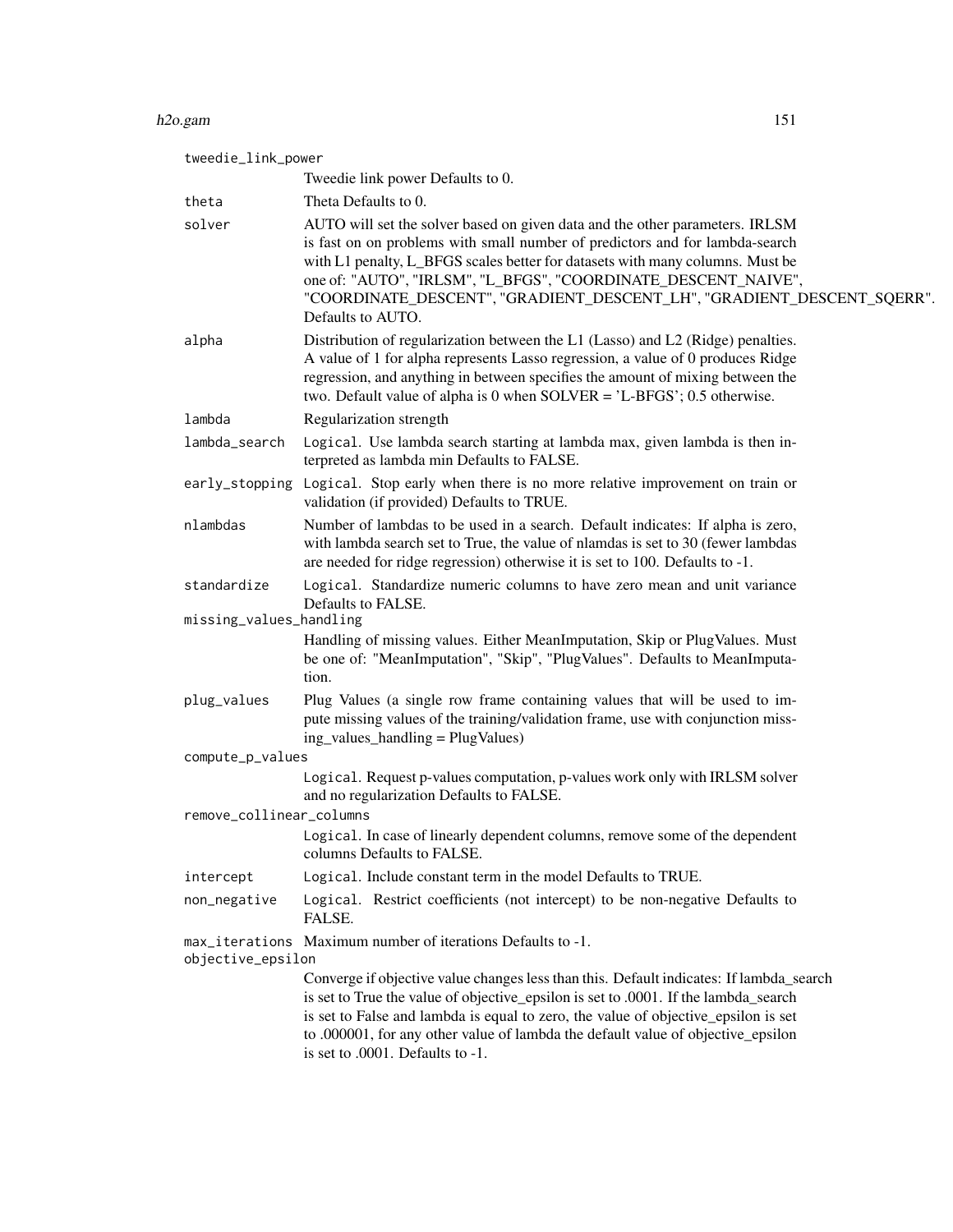| beta_epsilon           | Converge if beta changes less (using L-infinity norm) than beta esilon, ONLY<br>applies to IRLSM solver Defaults to 0.0001.                                                                                                                                                                                                                                                                                        |
|------------------------|--------------------------------------------------------------------------------------------------------------------------------------------------------------------------------------------------------------------------------------------------------------------------------------------------------------------------------------------------------------------------------------------------------------------|
| gradient_epsilon       |                                                                                                                                                                                                                                                                                                                                                                                                                    |
|                        | Converge if objective changes less (using L-infinity norm) than this, ONLY ap-<br>plies to L-BFGS solver. Default indicates: If lambda_search is set to False<br>and lambda is equal to zero, the default value of gradient_epsilon is equal to<br>.000001, otherwise the default value is .0001. If lambda_search is set to True,<br>the conditional values above are 1E-8 and 1E-6 respectively. Defaults to -1. |
| link                   | Link function. Must be one of: "family_default", "identity", "logit", "log", "in-<br>verse", "tweedie", "ologit". Defaults to family_default.                                                                                                                                                                                                                                                                      |
| startval               | double array to initialize coefficients for GAM.                                                                                                                                                                                                                                                                                                                                                                   |
| prior                  | Prior probability for $y = 1$ . To be used only for logistic regression iff the data<br>has been sampled and the mean of response does not reflect reality. Defaults to<br>$-1.$                                                                                                                                                                                                                                   |
| cold_start             | Logical. Only applicable to multiple alpha/lambda values when calling GLM<br>from GAM. If false, build the next model for next set of alpha/lambda values<br>starting from the values provided by current model. If true will start GLM model<br>from scratch. Defaults to FALSE.                                                                                                                                  |
| lambda_min_ratio       |                                                                                                                                                                                                                                                                                                                                                                                                                    |
|                        | Minimum lambda used in lambda search, specified as a ratio of lambda_max<br>(the smallest lambda that drives all coefficients to zero). Default indicates:<br>if the number of observations is greater than the number of variables, then<br>lambda_min_ratio is set to 0.0001; if the number of observations is less than<br>the number of variables, then lambda_min_ratio is set to 0.01. Defaults to -1.       |
| beta_constraints       |                                                                                                                                                                                                                                                                                                                                                                                                                    |
| max_active_predictors  | Beta constraints                                                                                                                                                                                                                                                                                                                                                                                                   |
|                        | Maximum number of active predictors during computation. Use as a stopping<br>criterion to prevent expensive model building with many predictors. Default<br>indicates: If the IRLSM solver is used, the value of max_active_predictors is set<br>to 5000 otherwise it is set to 100000000. Defaults to -1.                                                                                                         |
| interactions           | A list of predictor column indices to interact. All pairwise combinations will be<br>computed for the list.                                                                                                                                                                                                                                                                                                        |
| interaction_pairs      |                                                                                                                                                                                                                                                                                                                                                                                                                    |
|                        | A list of pairwise (first order) column interactions.                                                                                                                                                                                                                                                                                                                                                              |
| obj_reg                | Likelihood divider in objective value computation, default is 1/nobs Defaults to<br>-1.                                                                                                                                                                                                                                                                                                                            |
| export_checkpoints_dir |                                                                                                                                                                                                                                                                                                                                                                                                                    |
|                        | Automatically export generated models to this directory.                                                                                                                                                                                                                                                                                                                                                           |
| stopping_rounds        |                                                                                                                                                                                                                                                                                                                                                                                                                    |
|                        | Early stopping based on convergence of stopping_metric. Stop if simple moving<br>average of length k of the stopping_metric does not improve for k:=stopping_rounds<br>scoring events (0 to disable) Defaults to 0.                                                                                                                                                                                                |
| stopping_metric        |                                                                                                                                                                                                                                                                                                                                                                                                                    |
|                        | Metric to use for early stopping (AUTO: logloss for classification, deviance<br>for regression and anonomaly_score for Isolation Forest). Note that custom                                                                                                                                                                                                                                                         |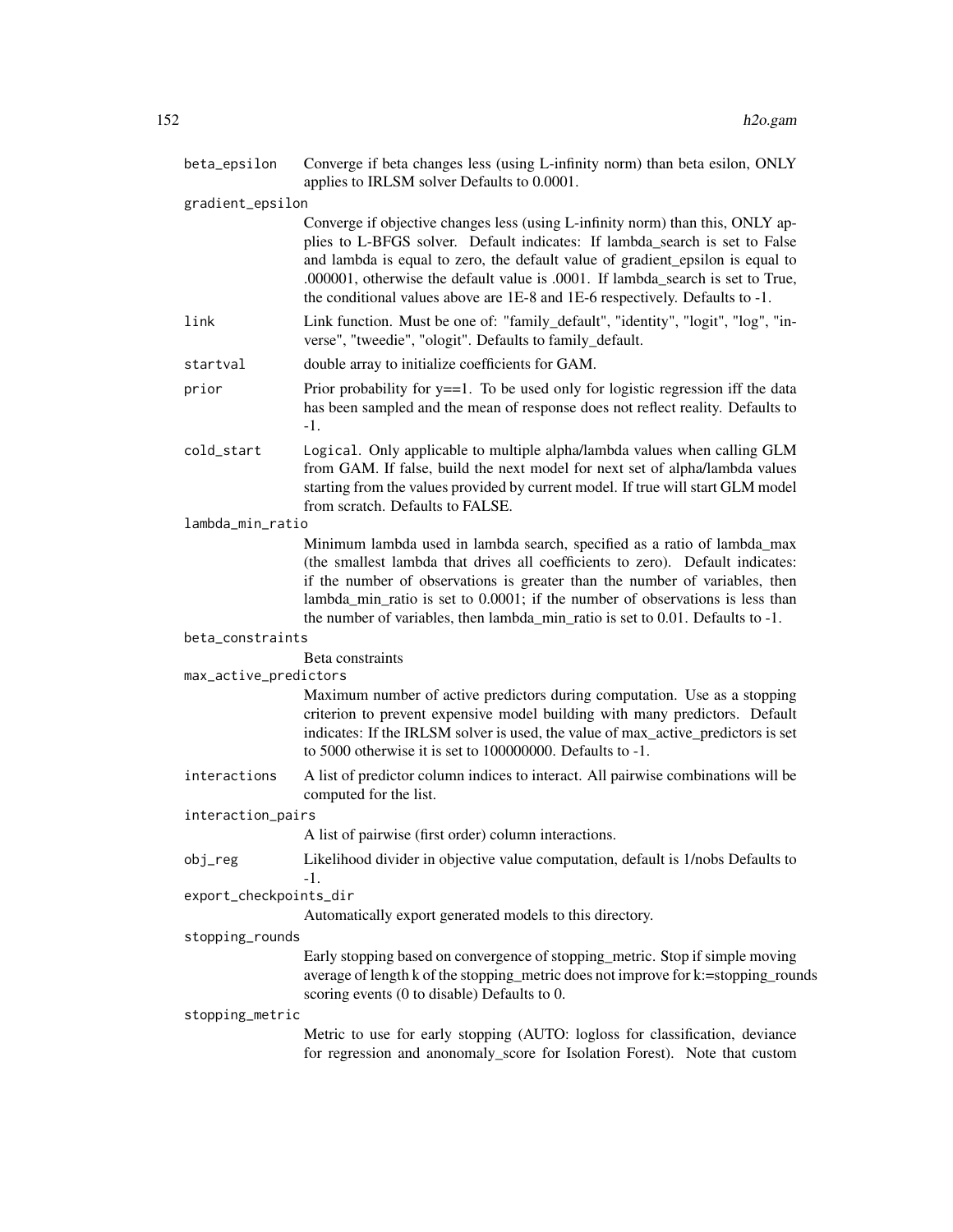and custom\_increasing can only be used in GBM and DRF with the Python client. Must be one of: "AUTO", "deviance", "logloss", "MSE", "RMSE", "MAE", "RMSLE", "AUC", "AUCPR", "lift top\_group", "misclassification", "mean\_per\_class\_error", "custom", "custom\_increasing". Defaults to AUTO.

#### stopping\_tolerance

Relative tolerance for metric-based stopping criterion (stop if relative improvement is not at least this much) Defaults to 0.001.

| balance_classes |  |
|-----------------|--|
|-----------------|--|

Logical. Balance training data class counts via over/under-sampling (for imbalanced data). Defaults to FALSE.

|  | class_sampling_factors |  |  |  |  |
|--|------------------------|--|--|--|--|
|--|------------------------|--|--|--|--|

Desired over/under-sampling ratios per class (in lexicographic order). If not specified, sampling factors will be automatically computed to obtain class balance during training. Requires balance\_classes.

#### max\_after\_balance\_size

Maximum relative size of the training data after balancing class counts (can be less than 1.0). Requires balance\_classes. Defaults to 5.0.

#### max\_runtime\_secs

Maximum allowed runtime in seconds for model training. Use 0 to disable. Defaults to 0.

custom\_metric\_func

|           | Reference to custom evaluation function, format: 'language: key Name=funcName'                                                                         |
|-----------|--------------------------------------------------------------------------------------------------------------------------------------------------------|
| num_knots | Number of knots for gam predictors                                                                                                                     |
|           | spline_orders Order of I-splines used for gam predictors. If specified, must be the same size<br>as gam columns. Values for bs=0 or 1 will be ignored. |

knot\_ids Array storing frame keys of knots. One for each gam column set specified in gam\_columns

standardize\_tp\_gam\_cols

Logical. standardize tp (thin plate) predictor columns Defaults to FALSE.

```
scale_tp_penalty_mat
```

| Logical. Scale penalty matrix for tp (thin plate) smoothers as in R Defaults to |
|---------------------------------------------------------------------------------|
| FALSE.                                                                          |

- bs Basis function type for each gam predictors, 0 for cr, 1 for thin plate regression with knots, 2 for monotone splines. If specified, must be the same size as gam\_columns
- scale Smoothing parameter for gam predictors. If specified, must be of the same length as gam\_columns

keep\_gam\_cols Logical. Save keys of model matrix Defaults to FALSE.

### Examples

## Not run: h2o.init()

auc\_type Set default multinomial AUC type. Must be one of: "AUTO", "NONE", "MACRO\_OVR", "WEIGHTED\_OVR", "MACRO\_OVO", "WEIGHTED\_OVO". Defaults to AUTO.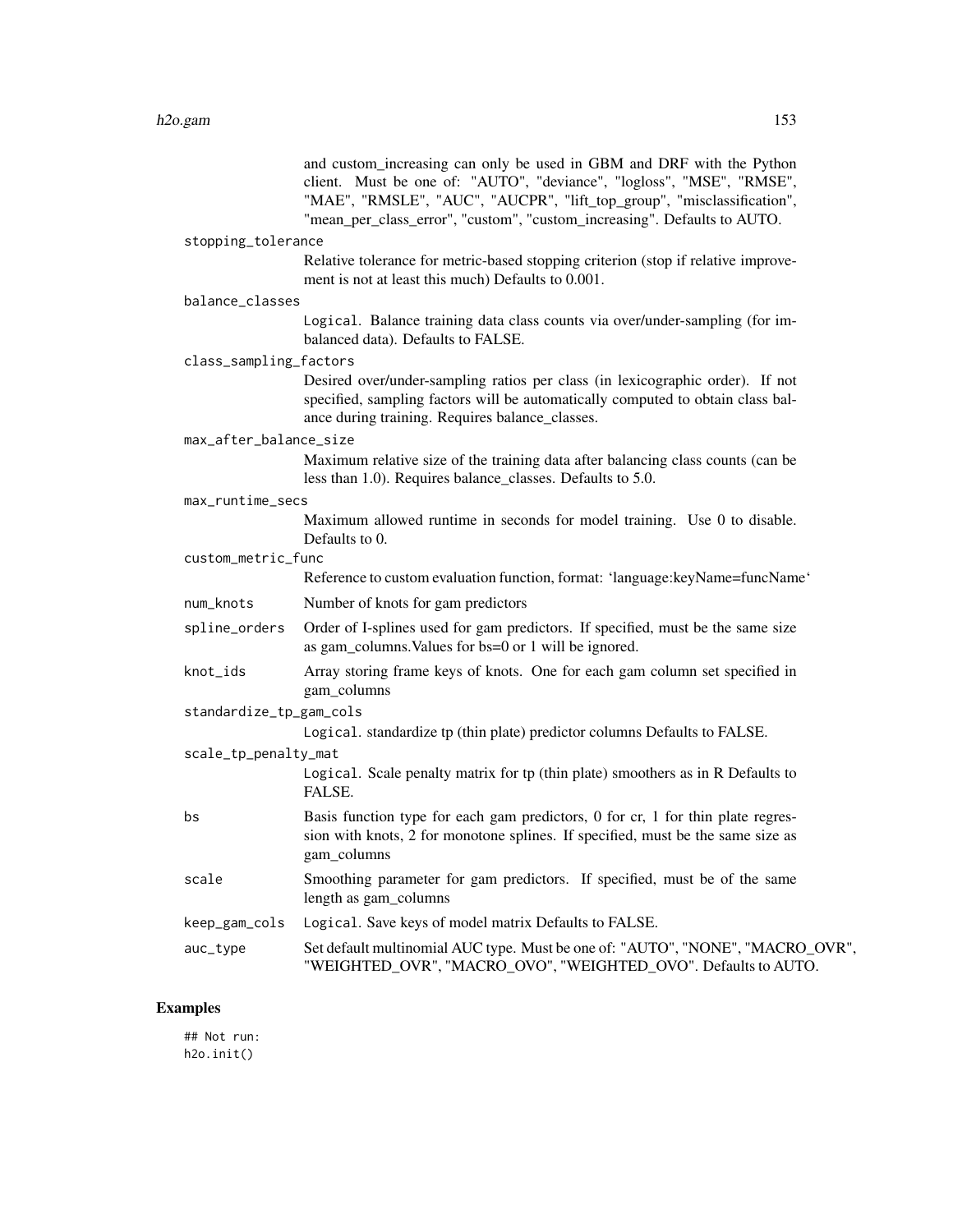```
# Run GAM of CAPSULE ~ AGE + RACE + PSA + DCAPS
prostate_path <- system.file("extdata", "prostate.csv", package = "h2o")
prostate <- h2o.uploadFile(path = prostate_path)
prostate$CAPSULE <- as.factor(prostate$CAPSULE)
h2o.gam(y = "CAPSULE", x = c("RACE"), gam_columns = c("PSA"),training_frame = prostate, family = "binomial")
```
## End(Not run)

h2o.gbm *Build gradient boosted classification or regression trees*

## Description

Builds gradient boosted classification trees and gradient boosted regression trees on a parsed data set. The default distribution function will guess the model type based on the response column type. In order to run properly, the response column must be an numeric for "gaussian" or an enum for "bernoulli" or "multinomial".

#### Usage

```
h2o.gbm(
 x,
 y,
  training_frame,
  model_id = NULL,
  validation_frame = NULL,
  nfolds = 0,
  keep_cross_validation_models = TRUE,
  keep_cross_validation_predictions = FALSE,
  keep_cross_validation_fold_assignment = FALSE,
  score_each_iteration = FALSE,
  score\_tree\_interval = 0,
  fold_assignment = c("AUTO", "Random", "Modulo", "Stratified"),
  fold\_column = NULL,ignore_const_cols = TRUE,
  offset_column = NULL,
  weights_column = NULL,
  balance_classes = FALSE,
  class_sampling_factors = NULL,
  max_after_balance_size = 5,
  ntrees = 50,
  max\_depth = 5,
 min\_rows = 10,
  nbins = 20,
  nbins_top_level = 1024,
```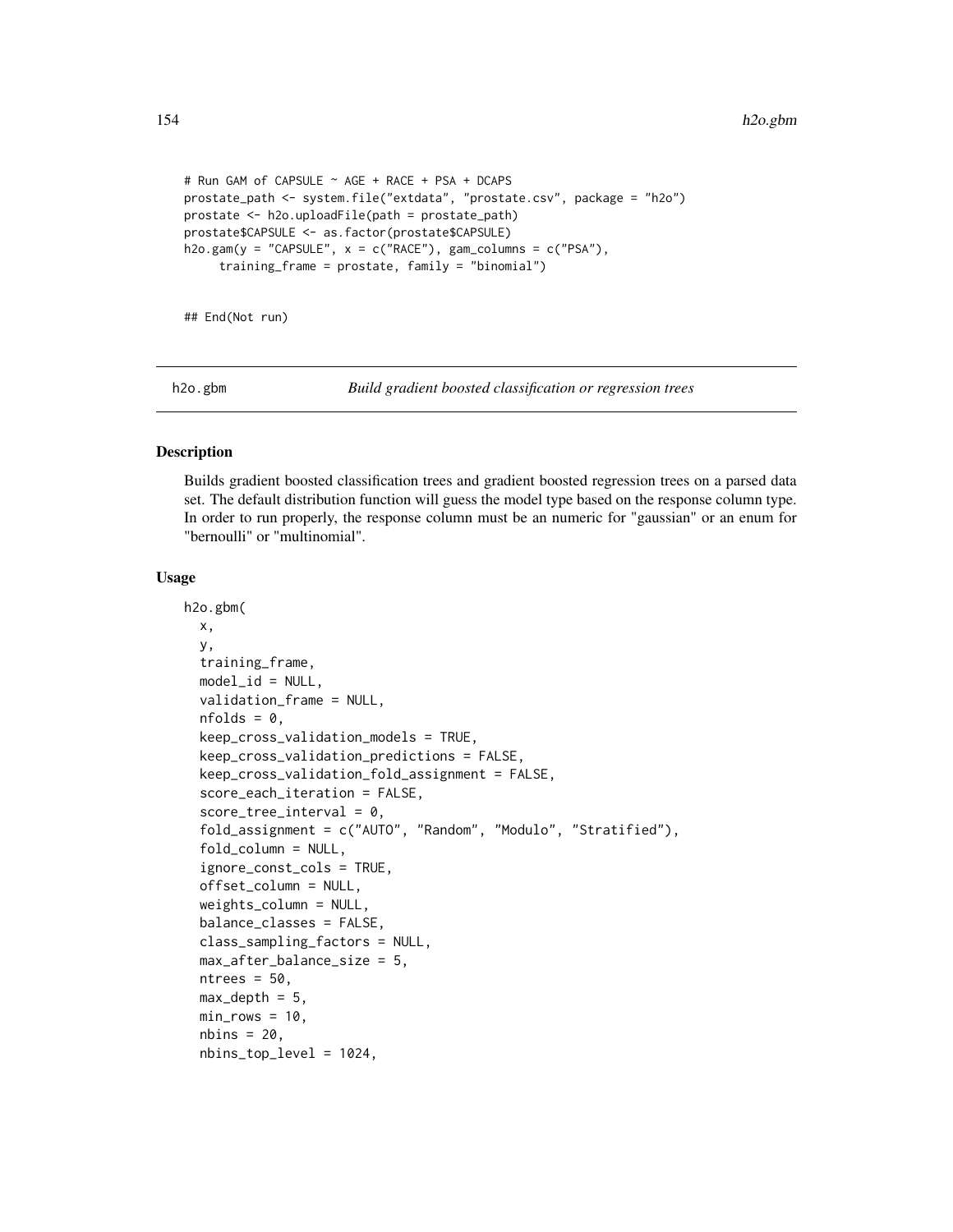```
nbins\_cats = 1024,
 r2_stopping = Inf,
  stopping_rounds = 0,
 stopping_metric = c("AUTO", "deviance", "logloss", "MSE", "RMSE", "MAE", "RMSLE",
  "AUC", "AUCPR", "lift_top_group", "misclassification", "mean_per_class_error",
    "custom", "custom_increasing"),
  stopping_tolerance = 0.001,
 max_runtime_secs = 0,
  seed = -1,
 build_tree_one_node = FALSE,
  learn_rate = 0.1,
  learn_rate_annealing = 1,
 distribution = c("AUTO", "bernoulli", "quasibinomial", "multinomial", "gaussian",
    "poisson", "gamma", "tweedie", "laplace", "quantile", "huber", "custom"),
  quantile_alpha = 0.5,
  tweedie_power = 1.5,
  huber_alpha = 0.9,
  checkpoint = NULL,
  sample_rate = 1,
  sample_rate_per_class = NULL,
  col_sample_rate = 1,
  col_sample_rate_change_per_level = 1,
  col_sample_rate_per_tree = 1,
  min_split_improvement = 1e-05,
 histogram_type = c("AUTO", "UniformAdaptive", "Random", "QuantilesGlobal",
    "RoundRobin", "UniformRobust"),
  max_abs_leafnode_pred = Inf,
 pred\_noise\_bandwidth = 0,categorical_encoding = c("AUTO", "Enum", "OneHotInternal", "OneHotExplicit",
    "Binary", "Eigen", "LabelEncoder", "SortByResponse", "EnumLimited"),
  calibrate_model = FALSE,
  calibration_frame = NULL,
  custom_metric_func = NULL,
  custom_distribution_func = NULL,
  export_checkpoints_dir = NULL,
 monotone_constraints = NULL,
  check_constant_response = TRUE,
  gainslift\_bins = -1,
  auc_type = c("AUTO", "NONE", "MACRO_OVR", "WEIGHTED_OVR", "MACRO_OVO",
    "WEIGHTED_OVO"),
  interaction_constraints = NULL,
  verbose = FALSE
)
```
#### Arguments

x (Optional) A vector containing the names or indices of the predictor variables to use in building the model. If x is missing, then all columns except y are used.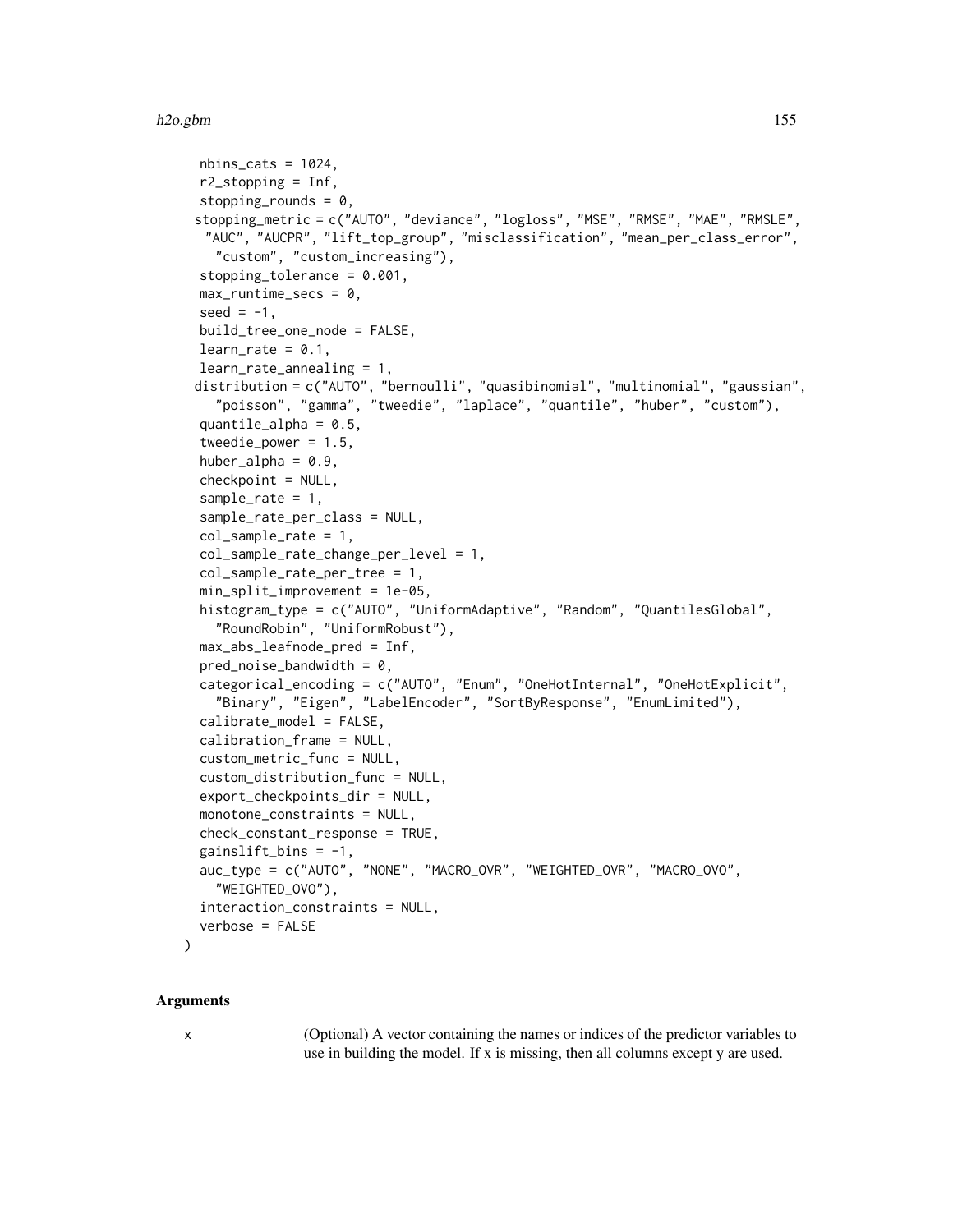| У                            | The name or column index of the response variable in the data. The response<br>must be either a numeric or a categorical/factor variable. If the response is<br>numeric, then a regression model will be trained, otherwise it will train a classi-<br>fication model.                                                                                                                                                                                                                                                                                                                                                                                                                                                                                                               |
|------------------------------|--------------------------------------------------------------------------------------------------------------------------------------------------------------------------------------------------------------------------------------------------------------------------------------------------------------------------------------------------------------------------------------------------------------------------------------------------------------------------------------------------------------------------------------------------------------------------------------------------------------------------------------------------------------------------------------------------------------------------------------------------------------------------------------|
|                              | training_frame Id of the training data frame.                                                                                                                                                                                                                                                                                                                                                                                                                                                                                                                                                                                                                                                                                                                                        |
| model_id                     | Destination id for this model; auto-generated if not specified.                                                                                                                                                                                                                                                                                                                                                                                                                                                                                                                                                                                                                                                                                                                      |
| validation_frame             |                                                                                                                                                                                                                                                                                                                                                                                                                                                                                                                                                                                                                                                                                                                                                                                      |
|                              | Id of the validation data frame.                                                                                                                                                                                                                                                                                                                                                                                                                                                                                                                                                                                                                                                                                                                                                     |
| nfolds                       | Number of folds for K-fold cross-validation (0 to disable or $\ge$ = 2). Defaults to<br>0.                                                                                                                                                                                                                                                                                                                                                                                                                                                                                                                                                                                                                                                                                           |
| keep_cross_validation_models |                                                                                                                                                                                                                                                                                                                                                                                                                                                                                                                                                                                                                                                                                                                                                                                      |
|                              | Logical. Whether to keep the cross-validation models. Defaults to TRUE.                                                                                                                                                                                                                                                                                                                                                                                                                                                                                                                                                                                                                                                                                                              |
|                              | keep_cross_validation_predictions                                                                                                                                                                                                                                                                                                                                                                                                                                                                                                                                                                                                                                                                                                                                                    |
|                              | Logical. Whether to keep the predictions of the cross-validation models. De-<br>faults to FALSE.                                                                                                                                                                                                                                                                                                                                                                                                                                                                                                                                                                                                                                                                                     |
|                              | keep_cross_validation_fold_assignment                                                                                                                                                                                                                                                                                                                                                                                                                                                                                                                                                                                                                                                                                                                                                |
|                              | Logical. Whether to keep the cross-validation fold assignment. Defaults to<br>FALSE.                                                                                                                                                                                                                                                                                                                                                                                                                                                                                                                                                                                                                                                                                                 |
| score_each_iteration         |                                                                                                                                                                                                                                                                                                                                                                                                                                                                                                                                                                                                                                                                                                                                                                                      |
|                              | Logical. Whether to score during each iteration of model training. Defaults to<br>FALSE.                                                                                                                                                                                                                                                                                                                                                                                                                                                                                                                                                                                                                                                                                             |
| score_tree_interval          |                                                                                                                                                                                                                                                                                                                                                                                                                                                                                                                                                                                                                                                                                                                                                                                      |
|                              | Score the model after every so many trees. Disabled if set to 0. Defaults to 0.                                                                                                                                                                                                                                                                                                                                                                                                                                                                                                                                                                                                                                                                                                      |
| fold_assignment              |                                                                                                                                                                                                                                                                                                                                                                                                                                                                                                                                                                                                                                                                                                                                                                                      |
|                              | Cross-validation fold assignment scheme, if fold_column is not specified. The<br>'Stratified' option will stratify the folds based on the response variable, for clas-<br>sification problems. Must be one of: "AUTO", "Random", "Modulo", "Strati-<br>fied". Defaults to AUTO.                                                                                                                                                                                                                                                                                                                                                                                                                                                                                                      |
| fold_column                  | Column with cross-validation fold index assignment per observation.                                                                                                                                                                                                                                                                                                                                                                                                                                                                                                                                                                                                                                                                                                                  |
| ignore_const_cols            |                                                                                                                                                                                                                                                                                                                                                                                                                                                                                                                                                                                                                                                                                                                                                                                      |
|                              | Logical. Ignore constant columns. Defaults to TRUE.                                                                                                                                                                                                                                                                                                                                                                                                                                                                                                                                                                                                                                                                                                                                  |
| offset_column                | Offset column. This will be added to the combination of columns before apply-<br>ing the link function.                                                                                                                                                                                                                                                                                                                                                                                                                                                                                                                                                                                                                                                                              |
|                              | weights_column Column with observation weights. Giving some observation a weight of zero<br>is equivalent to excluding it from the dataset; giving an observation a relative<br>weight of 2 is equivalent to repeating that row twice. Negative weights are not<br>allowed. Note: Weights are per-row observation weights and do not increase<br>the size of the data frame. This is typically the number of times a row is re-<br>peated, but non-integer values are supported as well. During training, rows with<br>higher weights matter more, due to the larger loss function pre-factor. If you set<br>weight $= 0$ for a row, the returned prediction frame at that row is zero and this is<br>incorrect. To get an accurate prediction, remove all rows with weight $== 0$ . |
| balance_classes              |                                                                                                                                                                                                                                                                                                                                                                                                                                                                                                                                                                                                                                                                                                                                                                                      |
|                              | Logical. Balance training data class counts via over/under-sampling (for im-<br>balanced data). Defaults to FALSE.                                                                                                                                                                                                                                                                                                                                                                                                                                                                                                                                                                                                                                                                   |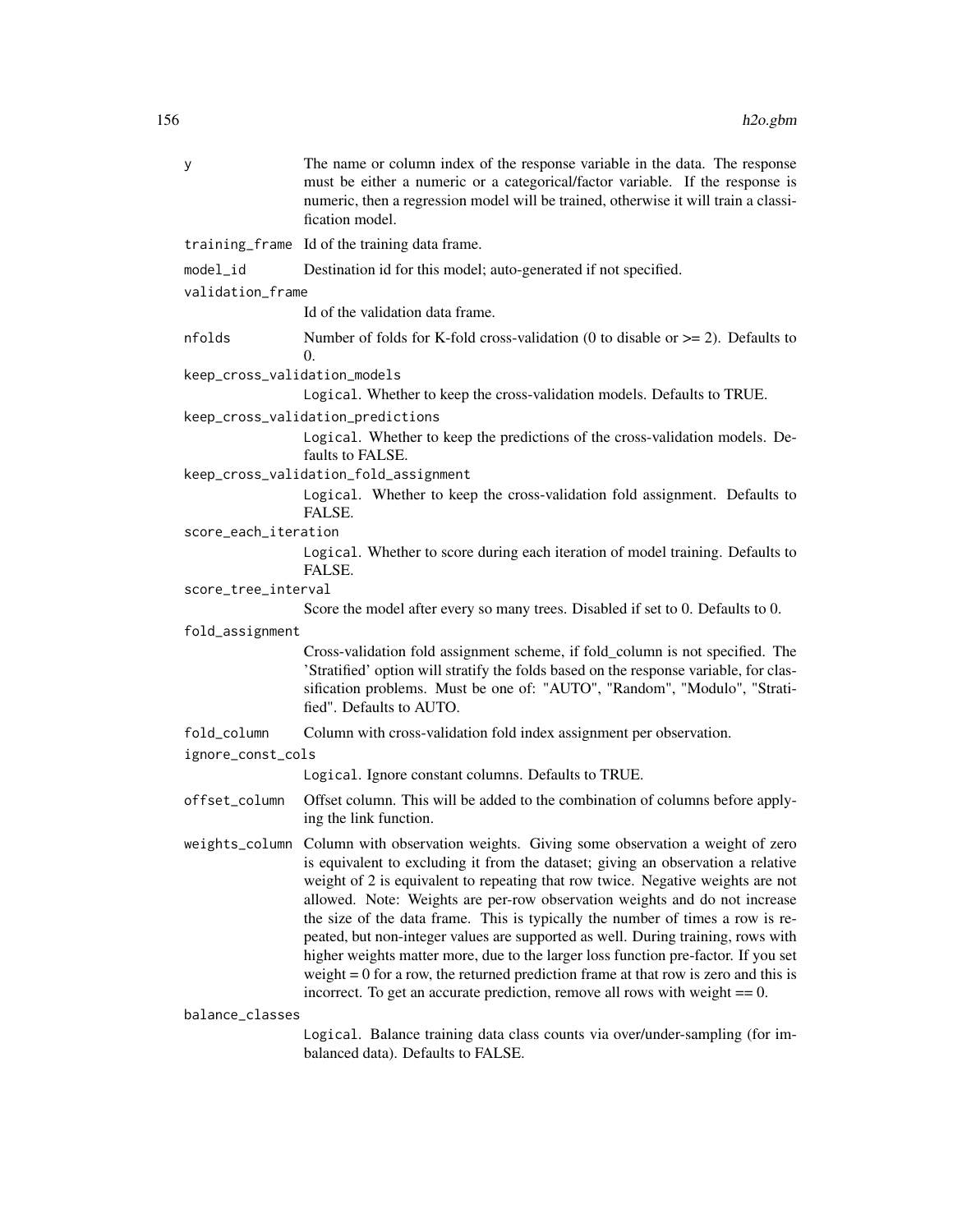#### h2o.gbm 157

| class_sampling_factors |                                                                                                                                                                                                                                                                                                                                                                                                                                                                    |  |
|------------------------|--------------------------------------------------------------------------------------------------------------------------------------------------------------------------------------------------------------------------------------------------------------------------------------------------------------------------------------------------------------------------------------------------------------------------------------------------------------------|--|
|                        | Desired over/under-sampling ratios per class (in lexicographic order). If not<br>specified, sampling factors will be automatically computed to obtain class bal-<br>ance during training. Requires balance_classes.                                                                                                                                                                                                                                                |  |
| max_after_balance_size |                                                                                                                                                                                                                                                                                                                                                                                                                                                                    |  |
|                        | Maximum relative size of the training data after balancing class counts (can be<br>less than 1.0). Requires balance_classes. Defaults to 5.0.                                                                                                                                                                                                                                                                                                                      |  |
| ntrees                 | Number of trees. Defaults to 50.                                                                                                                                                                                                                                                                                                                                                                                                                                   |  |
| max_depth              | Maximum tree depth (0 for unlimited). Defaults to 5.                                                                                                                                                                                                                                                                                                                                                                                                               |  |
| min_rows               | Fewest allowed (weighted) observations in a leaf. Defaults to 10.                                                                                                                                                                                                                                                                                                                                                                                                  |  |
| nbins                  | For numerical columns (real/int), build a histogram of (at least) this many bins,<br>then split at the best point Defaults to 20.                                                                                                                                                                                                                                                                                                                                  |  |
| nbins_top_level        |                                                                                                                                                                                                                                                                                                                                                                                                                                                                    |  |
|                        | For numerical columns (real/int), build a histogram of (at most) this many bins<br>at the root level, then decrease by factor of two per level Defaults to 1024.                                                                                                                                                                                                                                                                                                   |  |
| nbins_cats             | For categorical columns (factors), build a histogram of this many bins, then split<br>at the best point. Higher values can lead to more overfitting. Defaults to 1024.                                                                                                                                                                                                                                                                                             |  |
| r2_stopping            | r2_stopping is no longer supported and will be ignored if set - please use stop-<br>ping_rounds, stopping_metric and stopping_tolerance instead. Previous version<br>of H2O would stop making trees when the $R^2$ metric equals or exceeds this<br>Defaults to 1.797693135e+308.                                                                                                                                                                                  |  |
| stopping_rounds        |                                                                                                                                                                                                                                                                                                                                                                                                                                                                    |  |
|                        | Early stopping based on convergence of stopping_metric. Stop if simple moving<br>average of length k of the stopping_metric does not improve for k:=stopping_rounds<br>scoring events (0 to disable) Defaults to 0.                                                                                                                                                                                                                                                |  |
| stopping_metric        |                                                                                                                                                                                                                                                                                                                                                                                                                                                                    |  |
|                        | Metric to use for early stopping (AUTO: logloss for classification, deviance<br>for regression and anonomaly_score for Isolation Forest). Note that custom<br>and custom_increasing can only be used in GBM and DRF with the Python<br>client. Must be one of: "AUTO", "deviance", "logloss", "MSE", "RMSE",<br>"MAE", "RMSLE", "AUC", "AUCPR", "lift_top_group", "misclassification",<br>"mean_per_class_error", "custom", "custom_increasing". Defaults to AUTO. |  |
| stopping_tolerance     |                                                                                                                                                                                                                                                                                                                                                                                                                                                                    |  |
|                        | Relative tolerance for metric-based stopping criterion (stop if relative improve-<br>ment is not at least this much) Defaults to 0.001.                                                                                                                                                                                                                                                                                                                            |  |
| max_runtime_secs       |                                                                                                                                                                                                                                                                                                                                                                                                                                                                    |  |
|                        | Maximum allowed runtime in seconds for model training. Use 0 to disable.<br>Defaults to 0.                                                                                                                                                                                                                                                                                                                                                                         |  |
| seed                   | Seed for random numbers (affects certain parts of the algo that are stochastic<br>and those might or might not be enabled by default). Defaults to -1 (time-based<br>random number).                                                                                                                                                                                                                                                                               |  |
| build_tree_one_node    |                                                                                                                                                                                                                                                                                                                                                                                                                                                                    |  |
|                        | Logical. Run on one node only; no network overhead but fewer cpus used.<br>Suitable for small datasets. Defaults to FALSE.                                                                                                                                                                                                                                                                                                                                         |  |
| learn_rate             | Learning rate (from $0.0$ to $1.0$ ) Defaults to $0.1$ .                                                                                                                                                                                                                                                                                                                                                                                                           |  |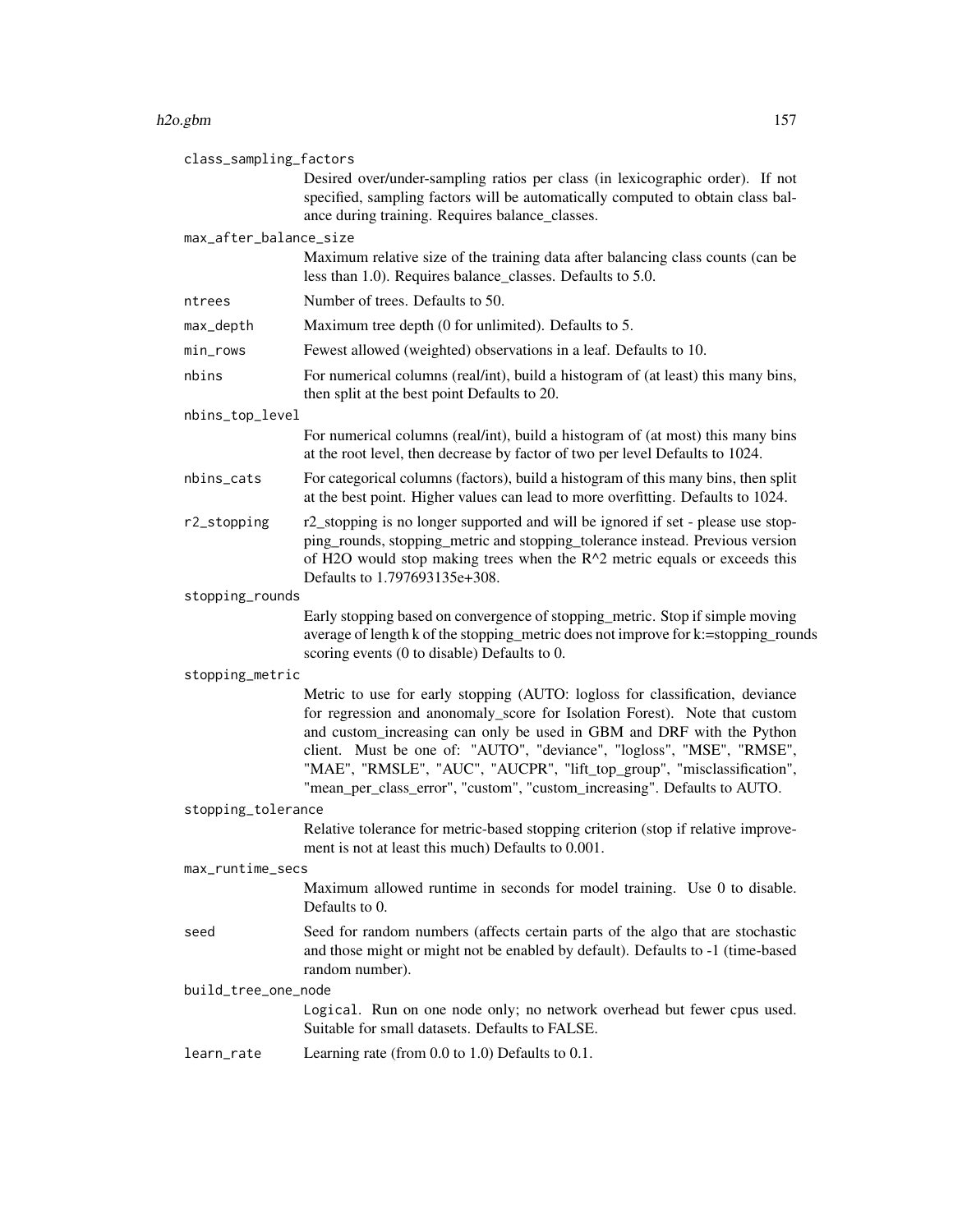| learn_rate_annealing |  |
|----------------------|--|
|----------------------|--|

| Scale the learning rate by this factor after each tree (e.g., 0.99 or 0.999) Defaults |
|---------------------------------------------------------------------------------------|
| to 1.                                                                                 |

- distribution Distribution function Must be one of: "AUTO", "bernoulli", "quasibinomial", "multinomial", "gaussian", "poisson", "gamma", "tweedie", "laplace", "quantile", "huber", "custom". Defaults to AUTO.
- quantile\_alpha Desired quantile for Quantile regression, must be between 0 and 1. Defaults to 0.5.
- tweedie\_power Tweedie power for Tweedie regression, must be between 1 and 2. Defaults to 1.5.
- huber\_alpha Desired quantile for Huber/M-regression (threshold between quadratic and linear loss, must be between 0 and 1). Defaults to 0.9.
- checkpoint Model checkpoint to resume training with.

```
sample_rate Row sample rate per tree (from 0.0 to 1.0) Defaults to 1.
```
- sample\_rate\_per\_class
	- A list of row sample rates per class (relative fraction for each class, from 0.0 to 1.0), for each tree
- col\_sample\_rate

Column sample rate (from 0.0 to 1.0) Defaults to 1.

col\_sample\_rate\_change\_per\_level

Relative change of the column sampling rate for every level (must be > 0.0 and  $\leq$  2.0) Defaults to 1.

col\_sample\_rate\_per\_tree

Column sample rate per tree (from 0.0 to 1.0) Defaults to 1.

min\_split\_improvement

Minimum relative improvement in squared error reduction for a split to happen Defaults to 1e-05.

histogram\_type What type of histogram to use for finding optimal split points Must be one of: "AUTO", "UniformAdaptive", "Random", "QuantilesGlobal", "RoundRobin", "UniformRobust". Defaults to AUTO.

max\_abs\_leafnode\_pred

Maximum absolute value of a leaf node prediction Defaults to 1.797693135e+308.

### pred\_noise\_bandwidth

Bandwidth (sigma) of Gaussian multiplicative noise  $\sim N(1, sigma)$  for tree node predictions Defaults to 0.

#### categorical\_encoding

Encoding scheme for categorical features Must be one of: "AUTO", "Enum", "OneHotInternal", "OneHotExplicit", "Binary", "Eigen", "LabelEncoder", "Sort-ByResponse", "EnumLimited". Defaults to AUTO.

#### calibrate\_model

Logical. Use Platt Scaling to calculate calibrated class probabilities. Calibration can provide more accurate estimates of class probabilities. Defaults to FALSE.

#### calibration\_frame

Calibration frame for Platt Scaling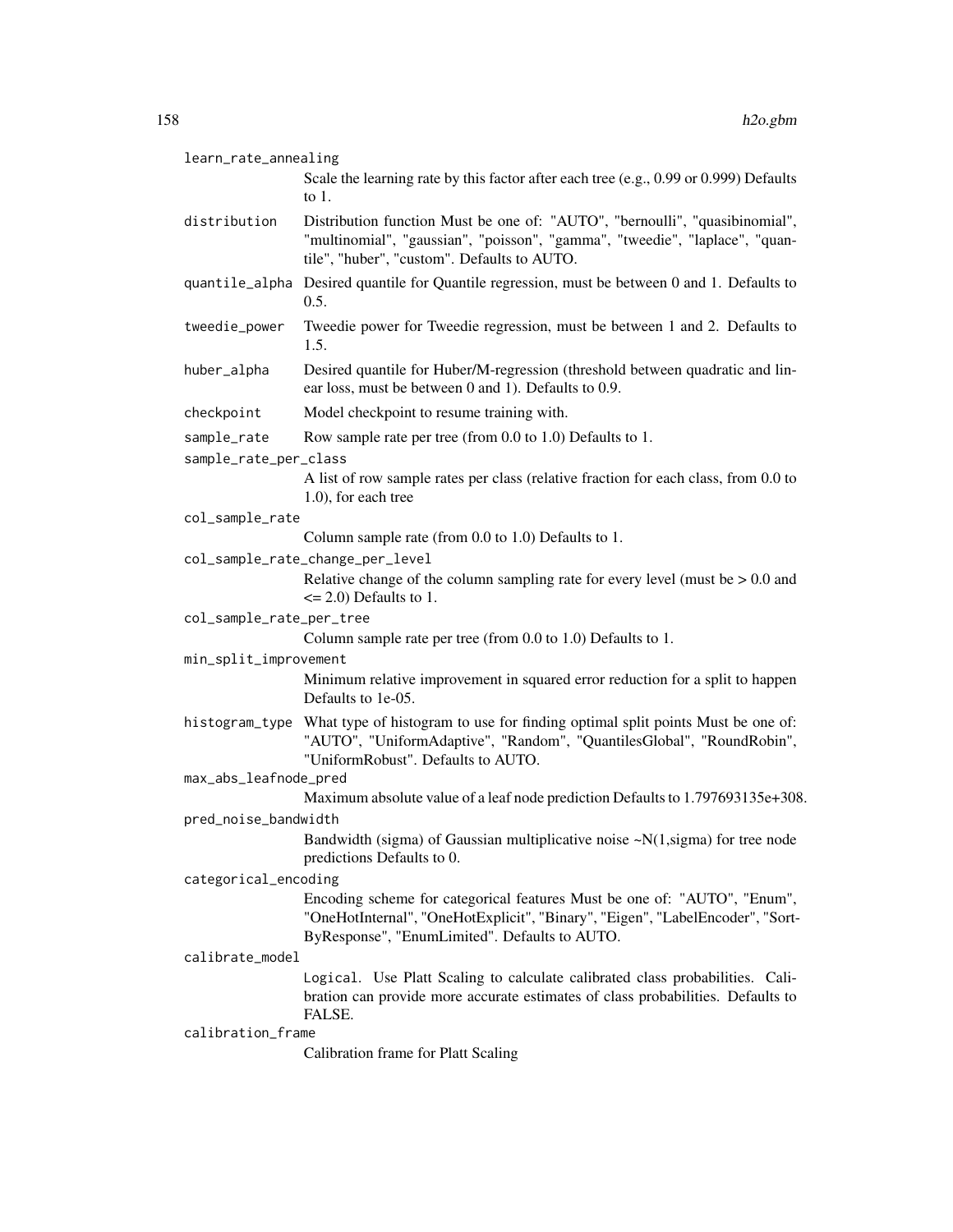#### h2o.gbm 159

| custom_metric_func                                                                                                                                                                                                                                                                           |  |  |
|----------------------------------------------------------------------------------------------------------------------------------------------------------------------------------------------------------------------------------------------------------------------------------------------|--|--|
| Reference to custom evaluation function, format: 'language:keyName=funcName'                                                                                                                                                                                                                 |  |  |
| custom distribution func                                                                                                                                                                                                                                                                     |  |  |
| Reference to custom distribution, format: 'language:keyName=funcName'                                                                                                                                                                                                                        |  |  |
| export_checkpoints_dir                                                                                                                                                                                                                                                                       |  |  |
| Automatically export generated models to this directory.                                                                                                                                                                                                                                     |  |  |
| monotone constraints                                                                                                                                                                                                                                                                         |  |  |
| A mapping representing monotonic constraints. Use $+1$ to enforce an increasing<br>constraint and -1 to specify a decreasing constraint.                                                                                                                                                     |  |  |
| check_constant_response<br>Logical. Check if response column is constant. If enabled, then an exception<br>is thrown if the response column is a constant value. If disabled, then model will<br>train regardless of the response column being a constant value or not. Defaults<br>to TRUE. |  |  |
| gainslift_bins Gains/Lift table number of bins. 0 means disabled Default value -1 means<br>automatic binning. Defaults to -1.                                                                                                                                                                |  |  |
| Set default multinomial AUC type. Must be one of: "AUTO", "NONE", "MACRO_OVR",<br>"WEIGHTED_OVR", "MACRO_OVO", "WEIGHTED_OVO". Defaults to AUTO.                                                                                                                                             |  |  |
| interaction_constraints                                                                                                                                                                                                                                                                      |  |  |
| A set of allowed column interactions.                                                                                                                                                                                                                                                        |  |  |
| Logical. Print scoring history to the console (Metrics per tree). Defaults to<br>FALSE.                                                                                                                                                                                                      |  |  |
|                                                                                                                                                                                                                                                                                              |  |  |

## See Also

[predict.H2OModel](#page-432-0) for prediction

# Examples

```
## Not run:
library(h2o)
h2o.init()
# Run regression GBM on australia data
australia_path <- system.file("extdata", "australia.csv", package = "h2o")
australia <- h2o.uploadFile(path = australia_path)
independent <- c("premax", "salmax", "minairtemp", "maxairtemp", "maxsst",
                 "maxsoilmoist", "Max_czcs")
dependent <- "runoffnew"
h2o.gbm(y = dependent, x = independent, training-frame = australia,ntrees = 3, max\_depth = 3, min\_rows = 2)
```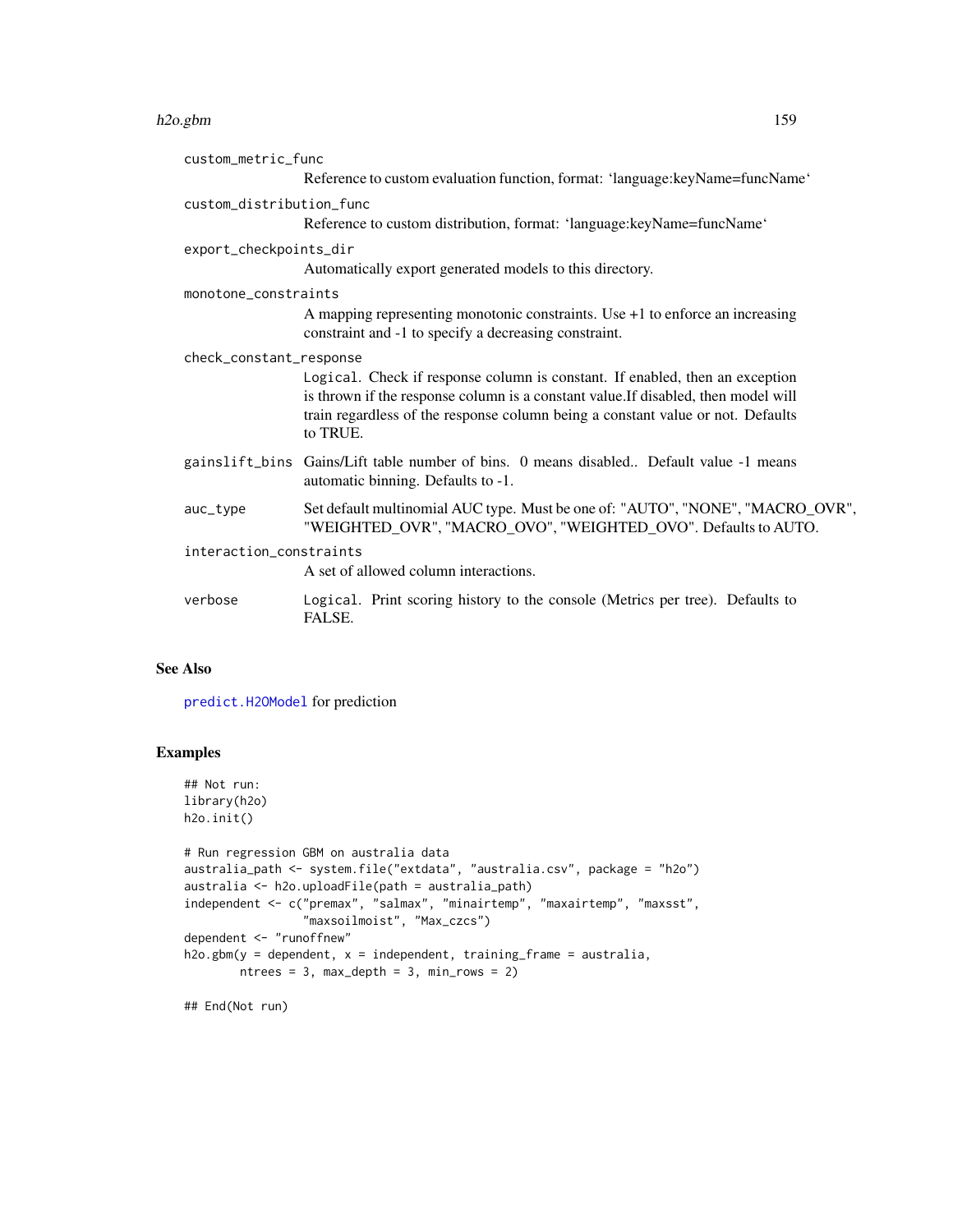h2o.generic *Imports a generic model into H2O. Such model can be used then used for scoring and obtaining additional information about the model. The imported model has to be supported by H2O.*

## Description

Imports a generic model into H2O. Such model can be used then used for scoring and obtaining additional information about the model. The imported model has to be supported by H2O.

#### Usage

```
h2o.generic(model_id = NULL, model_key = NULL, path = NULL)
```
#### Arguments

| model id  | Destination id for this model; auto-generated if not specified.  |
|-----------|------------------------------------------------------------------|
| model_key | Key to the self-contained model archive already uploaded to H2O. |
| path      | Path to file with self-contained model archive.                  |

## Examples

```
## Not run:
# library(h2o)
# h2o.init()
# generic_model <- h2o.genericModel(path="/path/to/model.zip", model_id="my_model")
# predictions <- h2o.predict(generic_model, dataset)
## End(Not run)
```
h2o.genericModel *Imports a model under given path, creating a Generic model with it.*

#### Description

Usage example: generic\_model <- h2o.genericModel(model\_file\_path = "/path/to/mojo.zip") predictions <- h2o.predict(generic\_model, dataset)

### Usage

h2o.genericModel(mojo\_file\_path, model\_id = NULL)

### Arguments

mojo\_file\_path Filesystem path to the model imported model\_id Model ID, default is NULL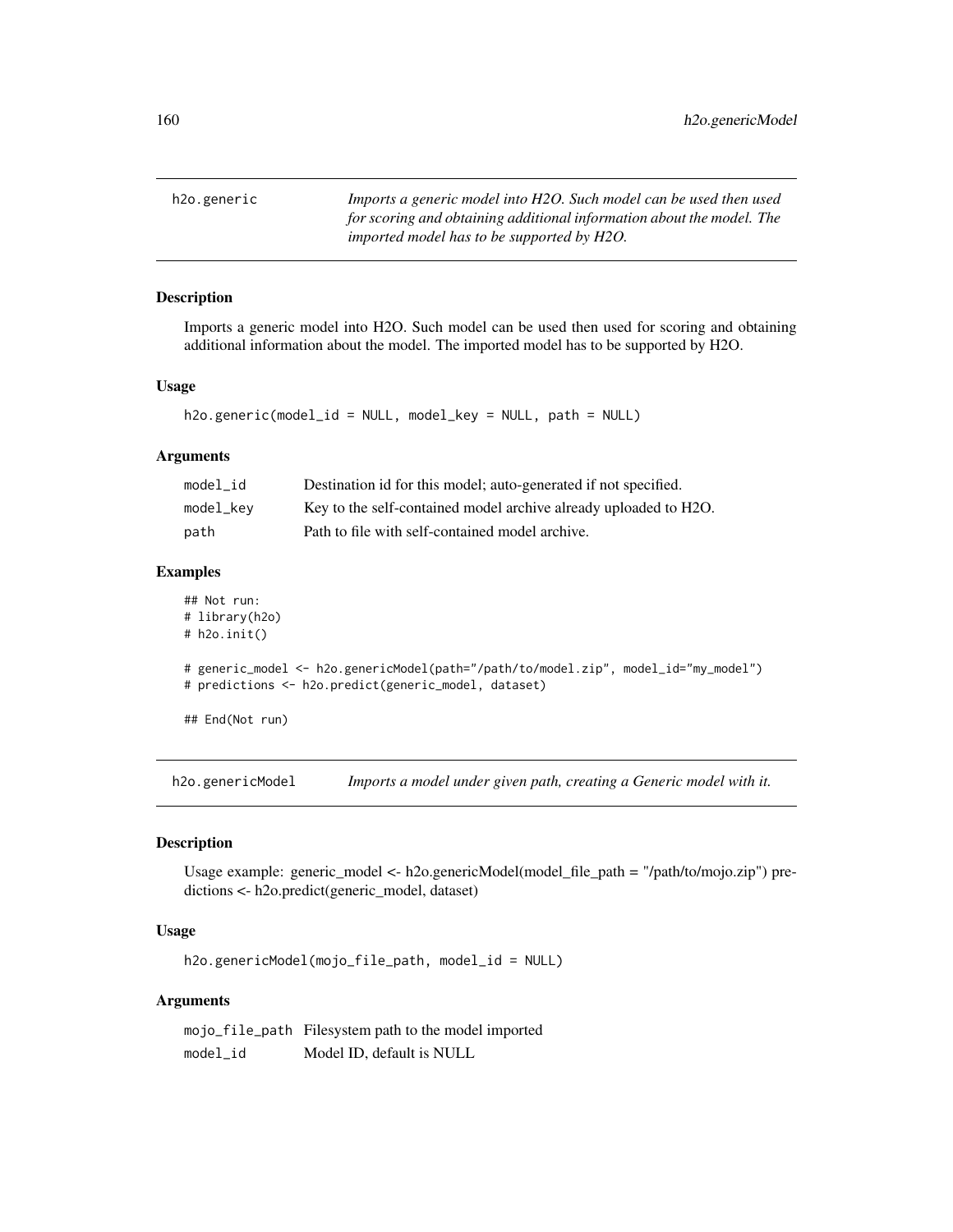h2o.getAlphaBest 161

### Value

Returns H2O Generic Model based on given embedded model

## Examples

```
## Not run:
# Import default Iris dataset as H2O frame
data <- as.h2o(iris)
# Train a very simple GBM model
features <- c("Sepal.Length", "Sepal.Length", "Sepal.Width", "Petal.Length", "Petal.Width")
original_model <- h2o.gbm(x = features, y = "Species", training_frame = data)
# Download the trained GBM model as MOJO (temporary directory used in this example)
mojo_original_name <- h2o.download_mojo(model = original_model, path = tempdir())
mojo_original_path <- paste0(tempdir(), "/", mojo_original_name)
# Import the MOJO as Generic model
generic_model <- h2o.genericModel(mojo_original_path)
# Perform scoring with the generic model
generic_model_predictions <- h2o.predict(generic_model, data)
## End(Not run)
```
h2o.getAlphaBest *Extract best alpha value found from glm model.*

# Description

This function allows setting betas of an existing glm model.

### Usage

```
h2o.getAlphaBest(model)
```
### Arguments

model an [H2OModel](#page-415-0) corresponding from a h2o.glm call.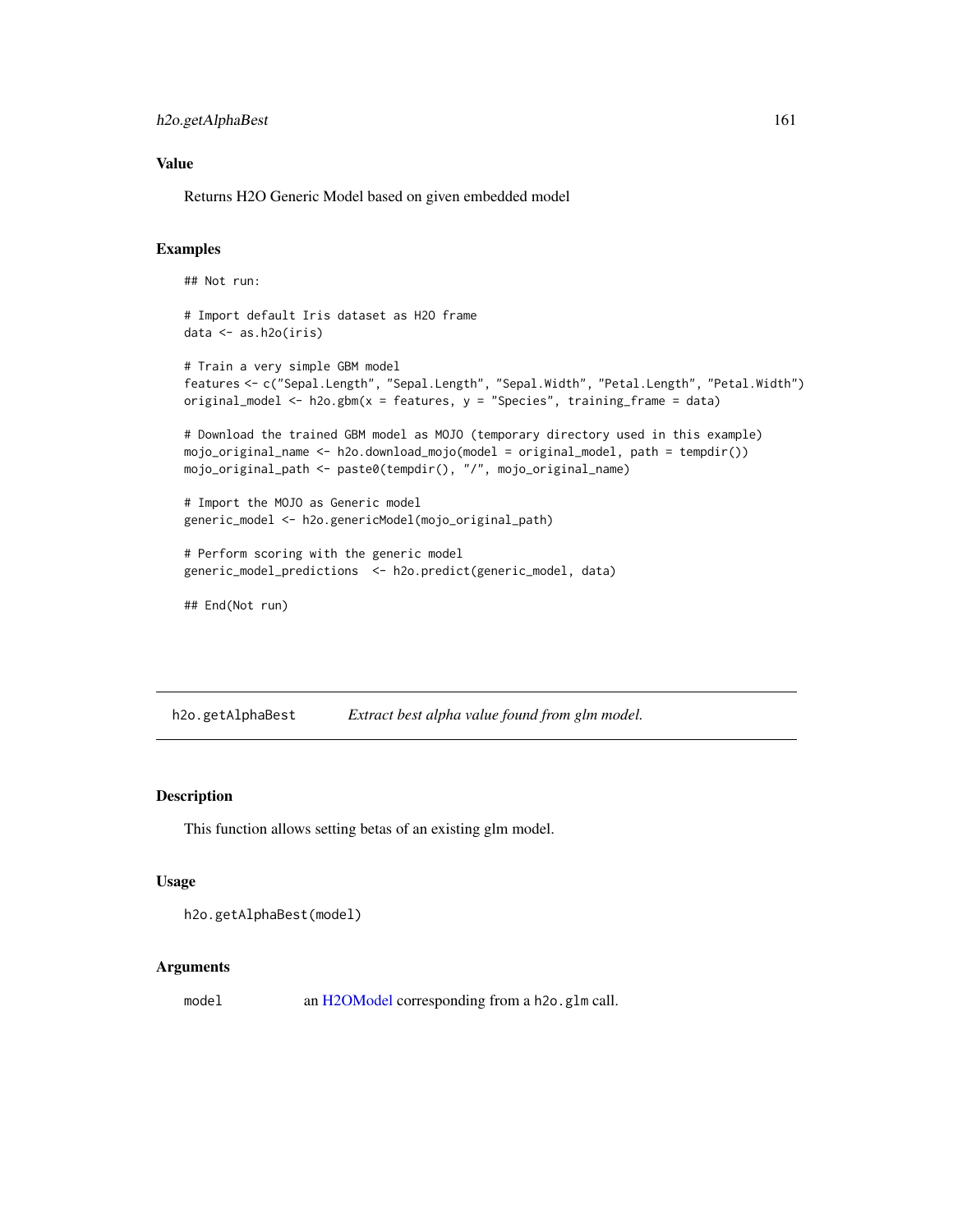h2o.getConnection *Retrieve an H2O Connection*

#### Description

Attempt to recover an h2o connection.

### Usage

h2o.getConnection()

## Value

Returns an [H2OConnection](#page-409-0) object.

| h2o.getFrame | Get an R Reference to an H2O Dataset, that will NOT be GC'd by |
|--------------|----------------------------------------------------------------|
|              | default                                                        |

## Description

Get the reference to a frame with the given id in the H2O instance.

#### Usage

```
h2o.getFrame(id)
```
### Arguments

id A string indicating the unique frame of the dataset to retrieve.

## Examples

```
## Not run:
library(h2o)
h2o.init()
```

```
f <- "https://h2o-public-test-data.s3.amazonaws.com/smalldata/iris/iris_train.csv"
train <- h2o.importFile(f)
y <- "species"
x <- setdiff(names(train), y)
train[, y] <- as.factor(train[, y])
nfolds <- 5
num_base_models <- 2
my\_gbm \leq -h2o.gbm(x = x, y = y, training-frame = train,distribution = "multinomial", ntrees = 10,
                   max_{\text{depth}} = 3, min_{\text{rows}} = 2, learn_{\text{rate}} = 0.2,
```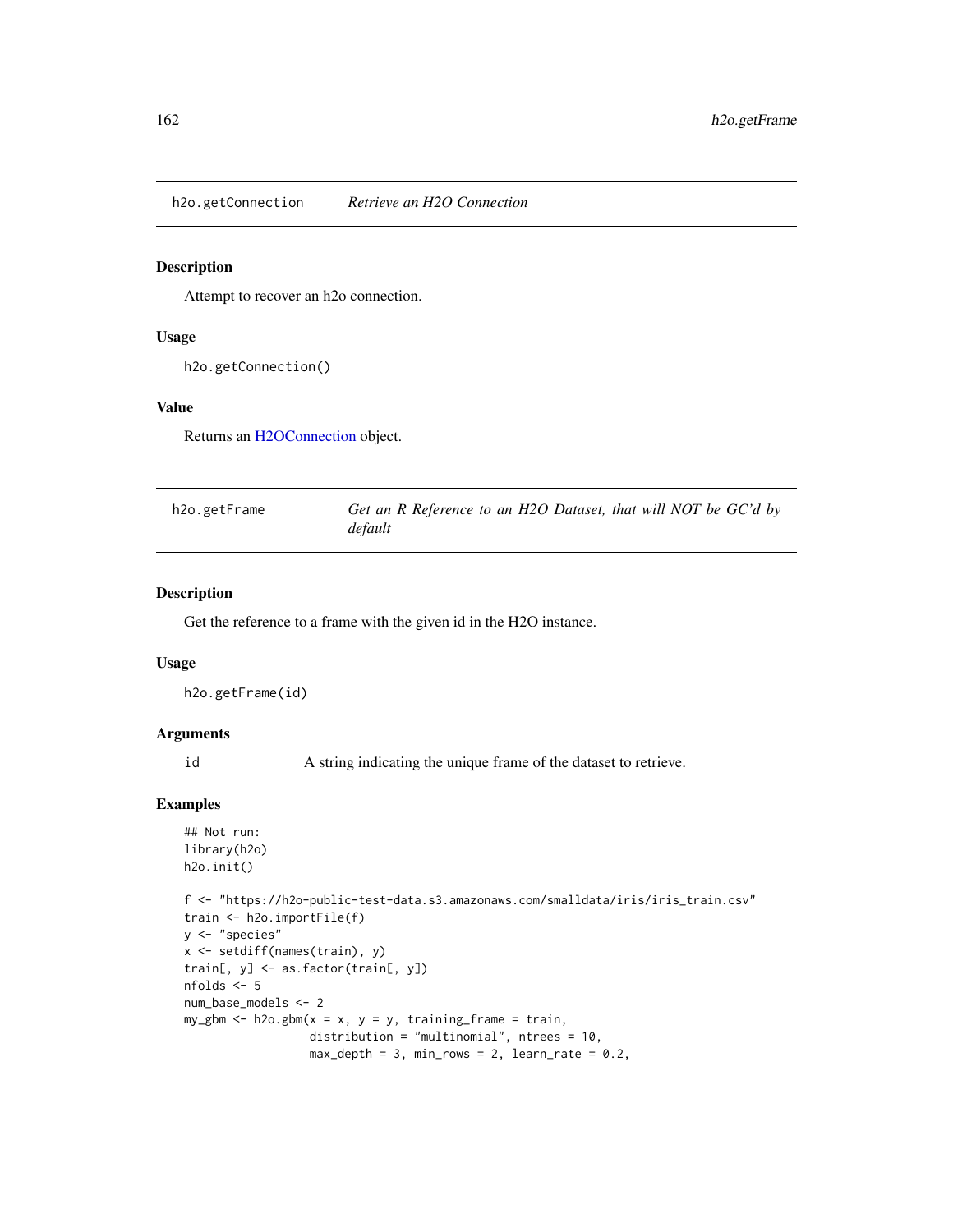```
nfolds = nfolds, fold_assignment = "Modulo",
                  keep_cross_validation_predictions = TRUE, seed = 1)
my\_rf \leq -h2o.randomForest(x = x, y = y, training\_frame = train,ntrees = 50, nfolds = nfolds, fold_assignment = "Modulo",
                          keep_cross_validation_predictions = TRUE, seed = 1)
stack \leq h2o.stackedEnsemble(x = x, y = y, training_frame = train,
                             model_id = "my_ensemble_l1",
                             base_models = list(my_gbm@model_id, my_rf@model_id),
                             keep_levelone_frame = TRUE)
h2o.getFrame(stack@model$levelone_frame_id$name)
```
## End(Not run)

h2o.getGLMFullRegularizationPath *Extract full regularization path from a GLM model*

### Description

Extract the full regularization path from a GLM model (assuming it was run with the lambda search option).

#### Usage

h2o.getGLMFullRegularizationPath(model)

#### Arguments

model an [H2OModel](#page-415-0) corresponding from a h2o.glm call.

h2o.getGrid *Get a grid object from H2O distributed K/V store.*

### Description

Note that if neither cross-validation nor a validation frame is used in the grid search, then the training metrics will display in the "get grid" output. If a validation frame is passed to the grid, and nfolds  $= 0$ , then the validation metrics will display. However, if nfolds  $> 1$ , then cross-validation metrics will display even if a validation frame is provided.

### Usage

```
h2o.getGrid(grid_id, sort_by, decreasing, verbose = FALSE)
```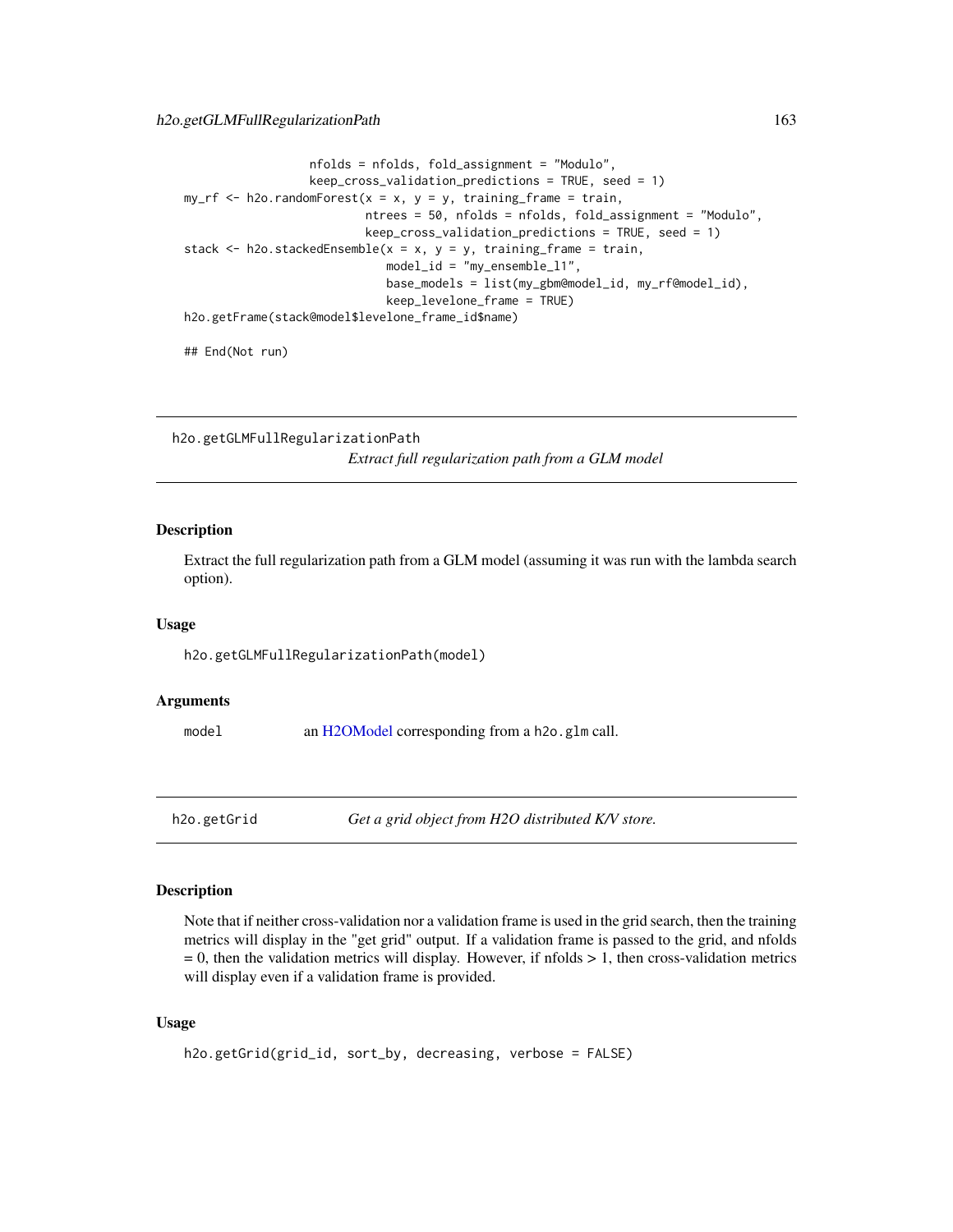## Arguments

| grid_id    | ID of existing grid object to fetch                                                                                                                         |
|------------|-------------------------------------------------------------------------------------------------------------------------------------------------------------|
| sort_by    | Sort the models in the grid space by a metric. Choices are "logloss", "resid-<br>ual_deviance", "mse", "auc", "accuracy", "precision", "recall", "f1", etc. |
| decreasing | Specify whether sort order should be decreasing                                                                                                             |
| verbose    | Controls verbosity of the output, if enabled prints out error messages for failed<br>models (default: FALSE)                                                |

# Examples

```
## Not run:
library(h2o)
library(jsonlite)
h2o.init()
iris_hf <- as.h2o(iris)
h2o.grid("gbm", grid_id = "gbm_grid_id", x = c(1:4), y = 5,
         training_frame = iris_hf, hyper_params = list(ntrees = c(1, 2, 3)))grid <- h2o.getGrid("gbm_grid_id")
# Get grid summary
summary(grid)
# Fetch grid models
model_ids <- grid@model_ids
models <- lapply(model_ids, function(id) { h2o.getModel(id)})
## End(Not run)
```
h2o.getId *Get back-end distributed key/value store id from an H2OFrame.*

## Description

Get back-end distributed key/value store id from an H2OFrame.

## Usage

```
h2o.getId(x)
```
#### Arguments

x An H2OFrame

### Value

The id of the H2OFrame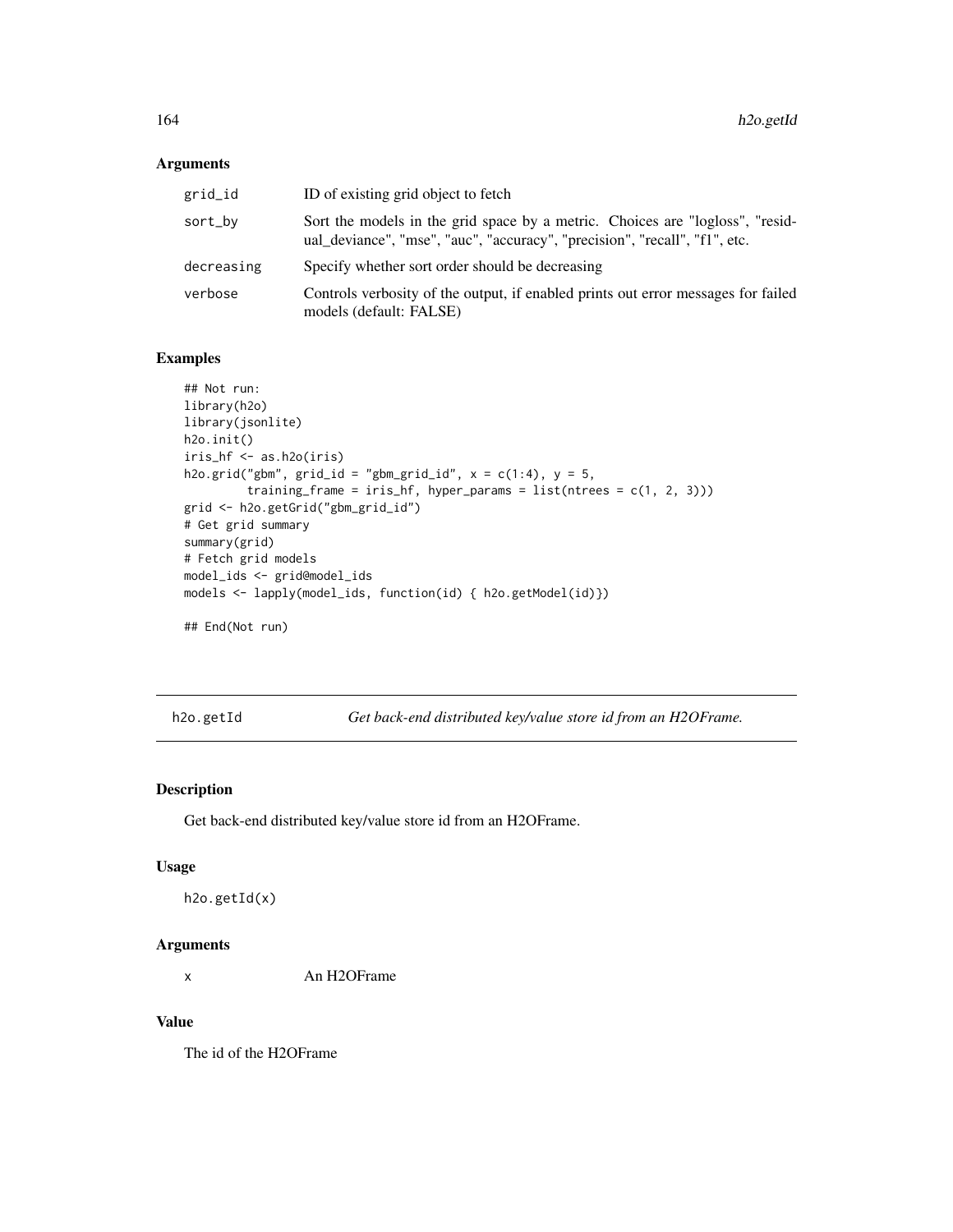## h2o.getLambdaBest 165

## Examples

```
## Not run:
library(h2o)
h2o.init()
f <- "https://h2o-public-test-data.s3.amazonaws.com/smalldata/iris/iris_train.csv"
iris <- h2o.importFile(f)
h2o.getId(iris)
## End(Not run)
```
h2o.getLambdaBest *Extract best lambda value found from glm model.*

## Description

This function allows setting betas of an existing glm model.

## Usage

```
h2o.getLambdaBest(model)
```
## Arguments

model an [H2OModel](#page-415-0) corresponding from a h2o.glm call.

| h2o.getLambdaMax | Extract the maximum lambda value used during lambda search from |
|------------------|-----------------------------------------------------------------|
|                  | glm model.                                                      |

# Description

This function allows setting betas of an existing glm model.

### Usage

```
h2o.getLambdaMax(model)
```
### Arguments

model an [H2OModel](#page-415-0) corresponding from a h2o.glm call.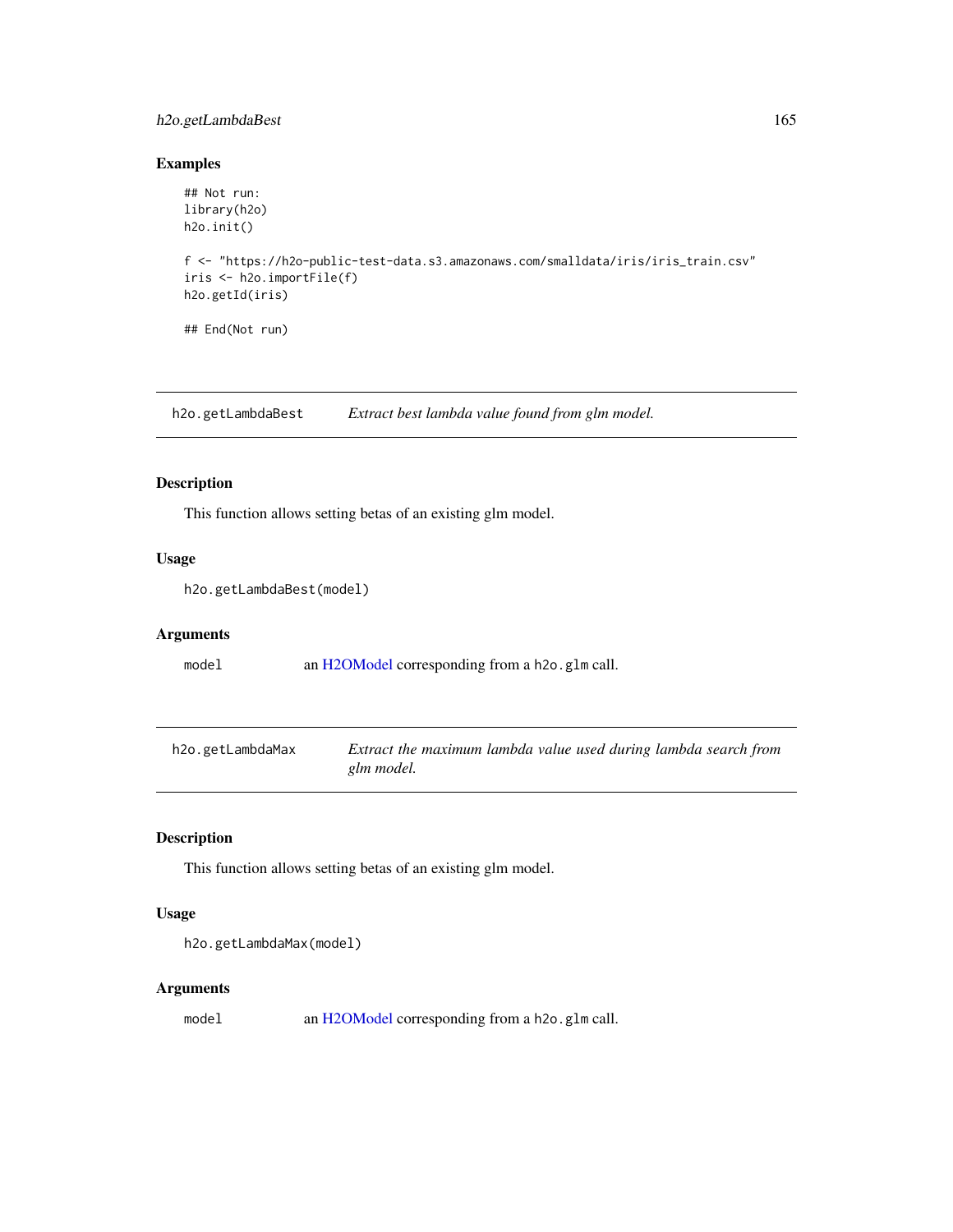h2o.getLambdaMin *Extract the minimum lambda value calculated during lambda search from glm model. Note that due to early stop, this minimum lambda value may not be used in the actual lambda search.*

## Description

This function allows setting betas of an existing glm model.

#### Usage

```
h2o.getLambdaMin(model)
```
#### Arguments

model an [H2OModel](#page-415-0) corresponding from a h2o.glm call.

h2o.getModel *Get an R reference to an H2O model*

### Description

Returns a reference to an existing model in the H2O instance.

#### Usage

```
h2o.getModel(model_id)
```
### Arguments

model\_id A string indicating the unique model\_id of the model to retrieve.

## Value

Returns an object that is a subclass of [H2OModel.](#page-415-0)

#### Examples

```
## Not run:
library(h2o)
h2o.init()
iris_hf <- as.h2o(iris)
model_id <- h2o.gbm(x = 1:4, y = 5, training_frame = iris_hf)@model_id
model_retrieved <- h2o.getModel(model_id)
```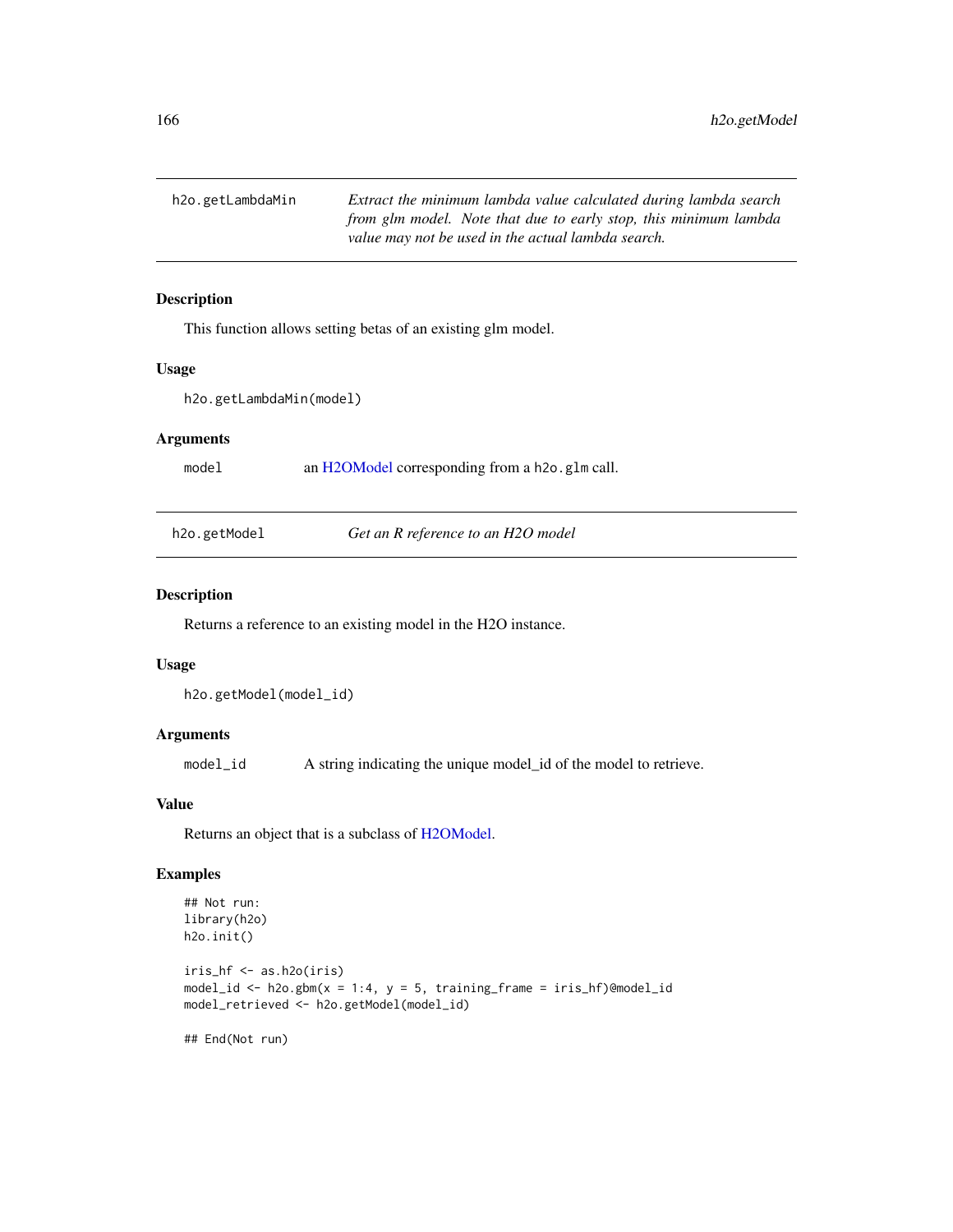h2o.getModelTree *Fetchces a single tree of a H2O model. This function is intended to be used on Gradient Boosting Machine models or Distributed Random Forest models.*

# Description

Fetchces a single tree of a H2O model. This function is intended to be used on Gradient Boosting Machine models or Distributed Random Forest models.

#### Usage

```
h2o.getModelTree(
  model,
  tree_number,
  tree_class = NA,
  plain_language_rules = "AUTO"
)
```
## Arguments

| model                | Model with trees                                                                                                                                                                                                                                                                                        |  |
|----------------------|---------------------------------------------------------------------------------------------------------------------------------------------------------------------------------------------------------------------------------------------------------------------------------------------------------|--|
| tree_number          | Number of the tree in the model to fetch, starting with 1                                                                                                                                                                                                                                               |  |
| tree_class           | Name of the class of the tree (if applicable). This value is ignored for regression<br>and binomial response column, as there is only one tree built. As there is exactly<br>one class per categorical level, name of tree's class equals to the corresponding<br>categorical level of response column. |  |
| plain_language_rules |                                                                                                                                                                                                                                                                                                         |  |
|                      | (Optional) Whether to generate plain language rules. AUTO by default, meaning<br>FALSE for big trees and TRUE for small trees.                                                                                                                                                                          |  |

### Value

Returns an H2OTree object with detailed information about a tree.

# Examples

```
## Not run:
library(h2o)
h2o.init()
f <- "https://h2o-public-test-data.s3.amazonaws.com/smalldata/iris/iris_train.csv"
iris <- h2o.importFile(f)
gbm_model <- h2o.gbm(y = "species", training_frame = iris)
tree <- h2o.getModelTree(gbm_model, 1, "Iris-setosa")
```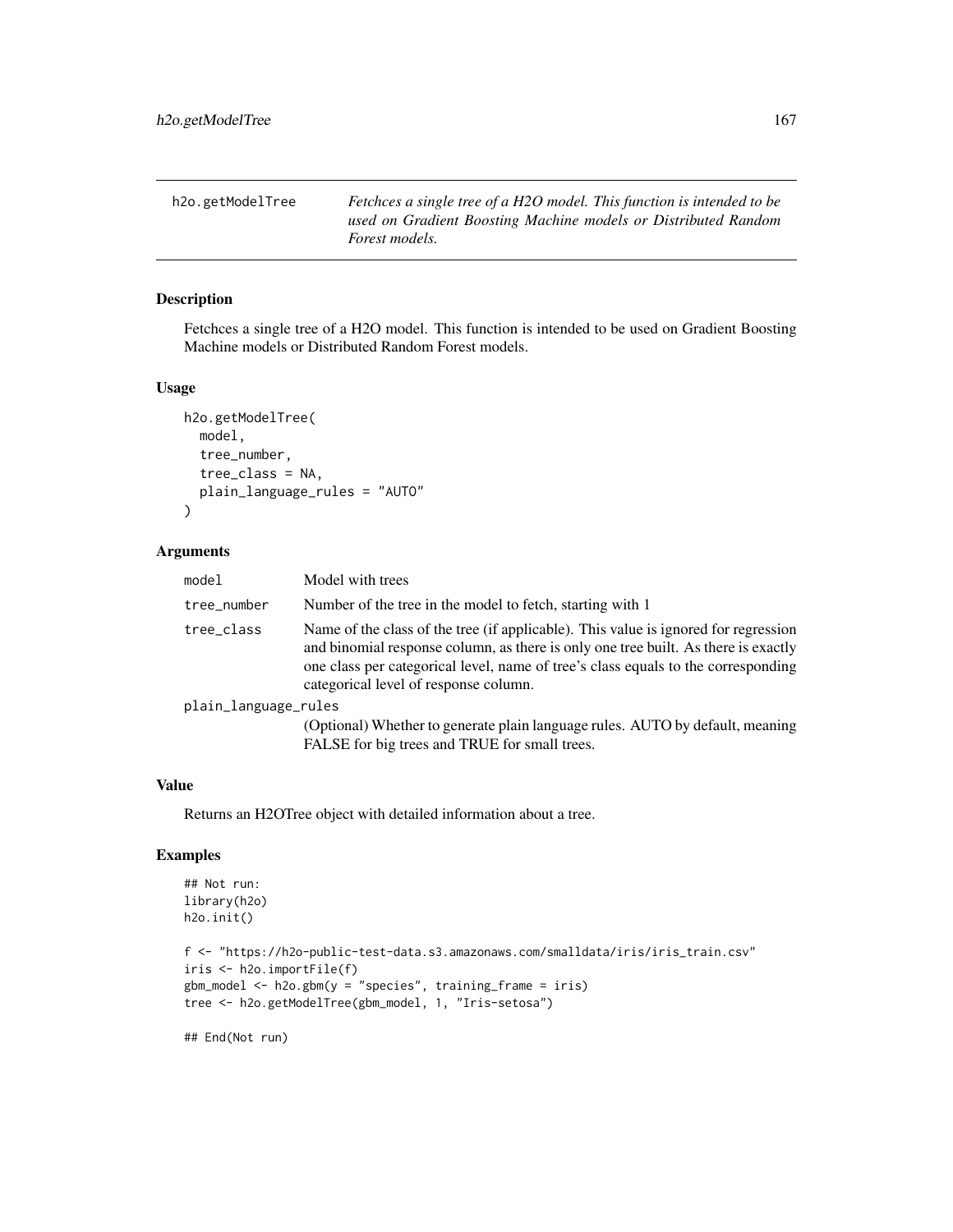### Description

Get the Time Zone on the H2O cluster Returns a string

## Usage

h2o.getTimezone()

h2o.getTypes *Get the types-per-column*

## Description

Get the types-per-column

### Usage

h2o.getTypes(x)

## Arguments

x An H2OFrame

#### Value

A list of types per column

## Examples

```
## Not run:
library(h2o)
h2o.init()
```

```
f <- "https://h2o-public-test-data.s3.amazonaws.com/smalldata/iris/iris_train.csv"
iris <- h2o.importFile(f)
h2o.getTypes(iris)
```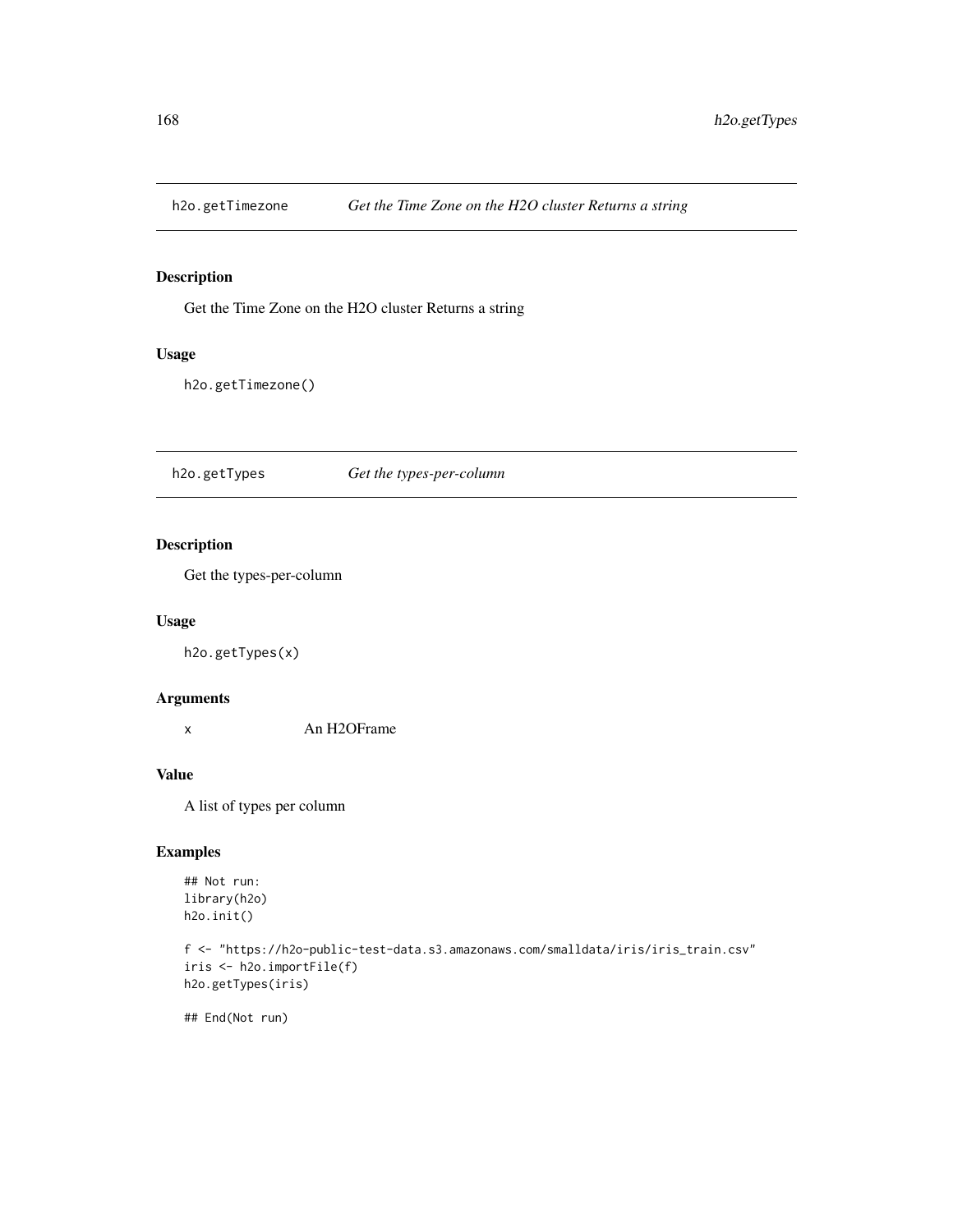h2o.getVersion *Get h2o version*

## Description

Get h2o version

### Usage

h2o.getVersion()

h2o.get\_automl *Get an R object that is a subclass of [H2OAutoML](#page-408-0)*

## Description

Get an R object that is a subclass of [H2OAutoML](#page-408-0)

#### Usage

h2o.get\_automl(project\_name)

h2o.getAutoML(project\_name)

### Arguments

project\_name A string indicating the project\_name of the automl instance to retrieve.

## Value

Returns an object that is a subclass of [H2OAutoML.](#page-408-0)

### Examples

```
## Not run:
library(h2o)
h2o.init()
prostate_path <- system.file("extdata", "prostate.csv", package = "h2o")
prostate <- h2o.importFile(path = prostate_path, header = TRUE)
y <- "CAPSULE"
prostate[,y] <- as.factor(prostate[,y]) #convert to factor for classification
aml \leq h2o.automl(y = y, training_frame = prostate,
                  max_runtime_secs = 30, project_name = "prostate")
aml2 <- h2o.get_automl("prostate")
```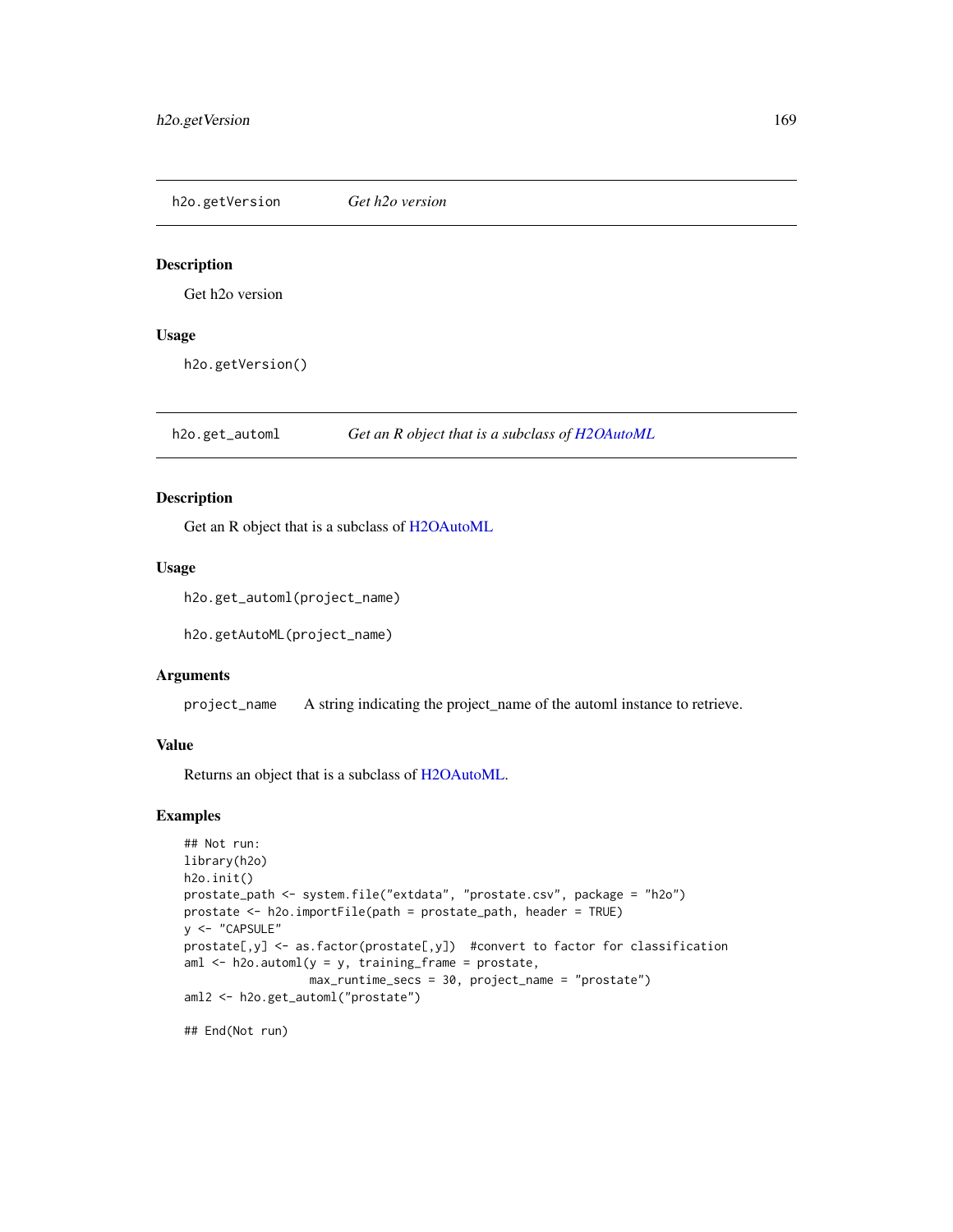h2o.get\_best\_model *Get best model of a given family/algorithm for a given criterion from an AutoML object.*

## Description

Get best model of a given family/algorithm for a given criterion from an AutoML object.

### Usage

```
h2o.get_best_model(
  object,
  algorithm = c("any", "basemodel", "deeplearning", "drf", "gbm", "glm",
    "stackedensemble", "xgboost"),
 criterion = c("AUTO", "AUC", "AUCPR", "logloss", "MAE", "mean_per_class_error",
  "deviance", "MSE", "predict_time_per_row_ms", "RMSE", "RMSLE", "training_time_ms")
)
```
### Arguments

| object    | H <sub>2</sub> OAutoML object                                                                                                                                 |
|-----------|---------------------------------------------------------------------------------------------------------------------------------------------------------------|
| algorithm | One of "any", "basemodel", "deeplearning", "drf", "gbm", "glm", "stackedensem-<br>ble", "xgboost"                                                             |
| criterion | Criterion can be one of the metrics reported in the leaderboard. If set to NULL,<br>the same ordering as in the leaderboard will be used. Avaliable criteria: |
|           | • Regression metrics: deviance, RMSE, MSE, MAE, RMSLE                                                                                                         |
|           | • Binomial metrics: AUC, logloss, AUCPR, mean_per_class_error, RMSE,<br><b>MSE</b>                                                                            |
|           | • Multinomial metrics: mean_per_class_error, logloss, RMSE, MSE                                                                                               |
|           | The following additional leaderboard information can be also used as a criterion:                                                                             |
|           | • 'training_time_ms': column providing the training time of each model in<br>milliseconds (doesn't include the training of cross validation models).          |
|           | • 'predict_time_per_row_ms': column providing the average prediction time<br>by the model for a single row.                                                   |

#### Value

An H2OModel or NULL if no model of a given family is present

## Examples

```
## Not run:
library(h2o)
h2o.init()
prostate_path <- system.file("extdata", "prostate.csv", package = "h2o")
prostate <- h2o.importFile(path = prostate_path, header = TRUE)
```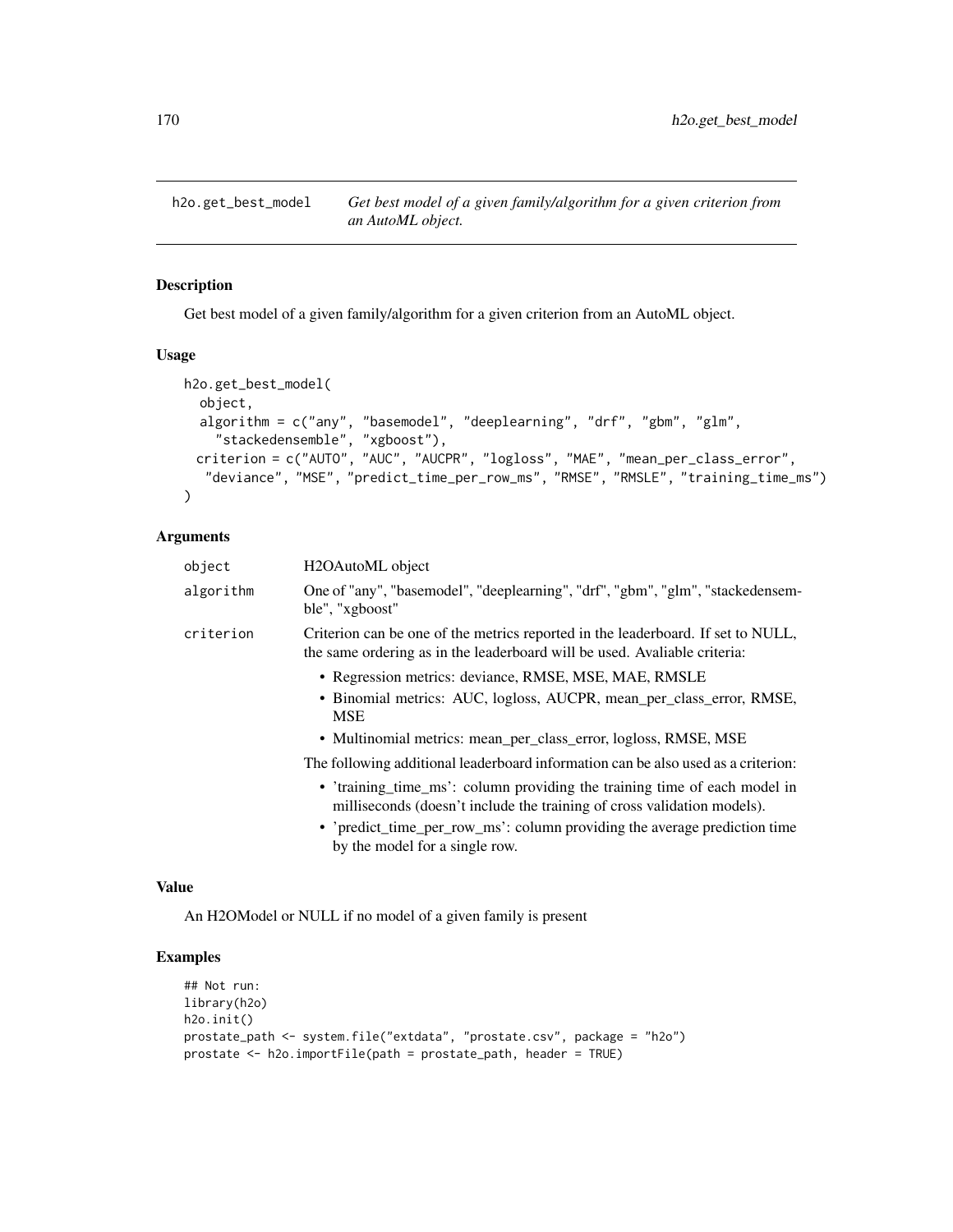```
y <- "CAPSULE"
prostate[,y] <- as.factor(prostate[,y]) #convert to factor for classification
aml \le h2o.automl(y = y, training_frame = prostate, max_runtime_secs = 30)
gbm <- h2o.get_best_model(aml, "gbm")
## End(Not run)
```
h2o.get\_best\_model\_predictors

*Extracts the subset of predictor names that yield the best R2 value for each predictor subset size.*

### Description

Extracts the subset of predictor names that yield the best R2 value for each predictor subset size.

## Usage

h2o.get\_best\_model\_predictors(model)

#### Arguments

model is a H2OModel with algorithm name of modelselection

h2o.get\_best\_r2\_values

*Extracts the best R2 values for all predictor subset size.*

### Description

Extracts the best R2 values for all predictor subset size.

### Usage

```
h2o.get_best_r2_values(model)
```
### Arguments

model is a H2OModel with algorithm name of modelselection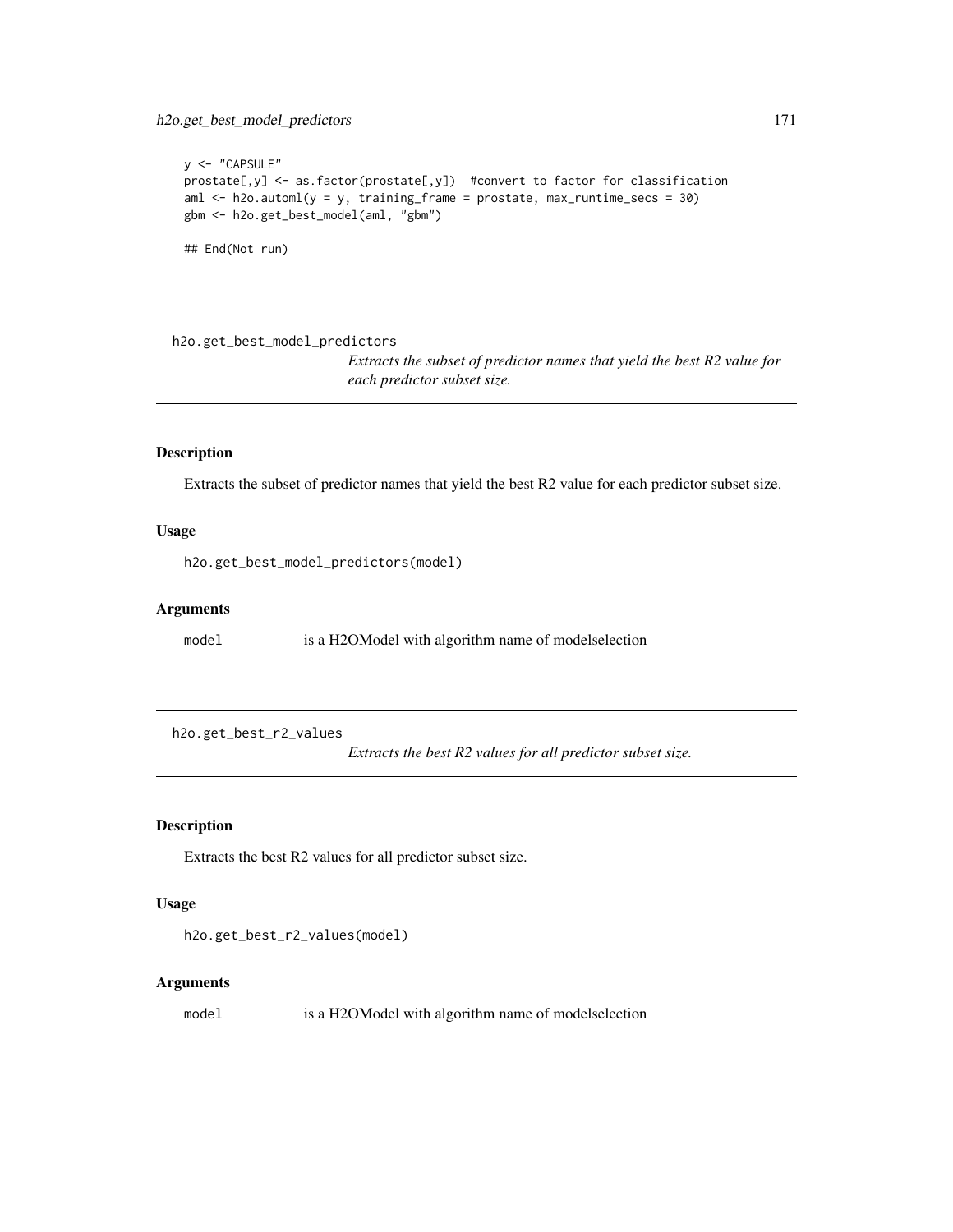h2o.get\_leaderboard *Retrieve the leaderboard from the AutoML instance.*

### Description

Contrary to the default leaderboard attached to the automl instance, this one can return columns other than the metrics.

### Usage

h2o.get\_leaderboard(object, extra\_columns = NULL)

### Arguments

| object        | The object for which to return the leaderboard. Currently, only H2OAutoML<br>instances are supported.                                                       |
|---------------|-------------------------------------------------------------------------------------------------------------------------------------------------------------|
| extra_columns | A string or a list of string specifying which optional columns should be added<br>to the leaderboard. Defaults to None. Currently supported extensions are: |
|               | • 'ALL': adds all columns below.                                                                                                                            |
|               | • 'training time ms': column providing the training time of each model in<br>milliseconds (doesn't include the training of cross validation models).        |
|               | • 'predict_time_per_row_ms': column providing the average prediction time<br>by the model for a single row.                                                 |
|               | • 'algo': column providing the algorithm name for each model.                                                                                               |

### Value

An H2OFrame representing the leaderboard.

## Examples

```
## Not run:
library(h2o)
h2o.init()
prostate_path <- system.file("extdata", "prostate.csv", package = "h2o")
prostate <- h2o.importFile(path = prostate_path, header = TRUE)
y <- "CAPSULE"
prostate[,y] <- as.factor(prostate[,y]) #convert to factor for classification
aml \leq h2o.automl(y = y, training_frame = prostate, max_runtime_secs = 30)
lb <- h2o.get_leaderboard(aml)
head(lb)
```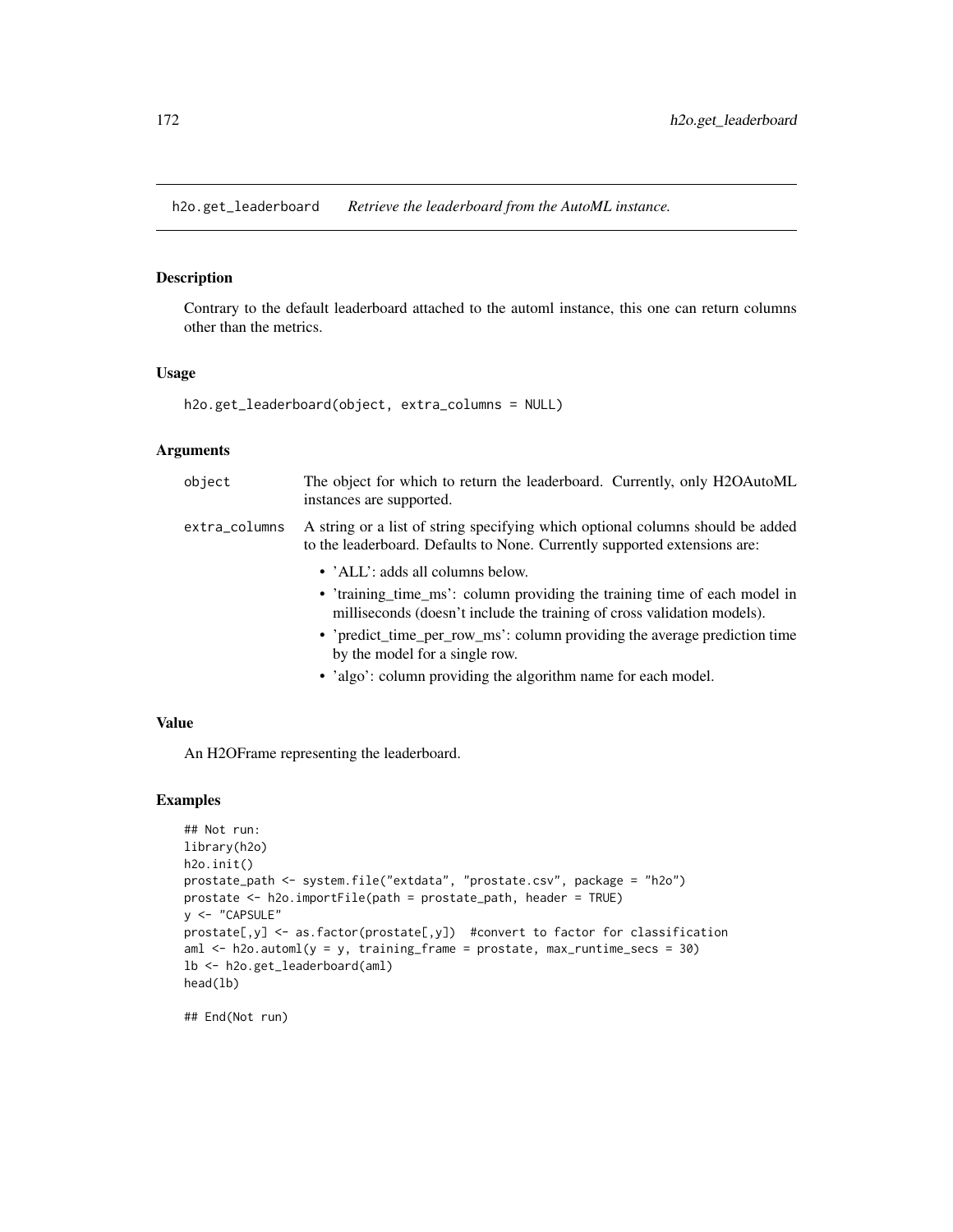h2o.get\_ntrees\_actual *Retrieve actual number of trees for tree algorithms*

#### Description

Retrieve actual number of trees for tree algorithms

### Usage

```
h2o.get_ntrees_actual(object)
```
#### Arguments

object An [H2OModel](#page-415-0) object.

h2o.get\_segment\_models

*Retrieves an instance of [H2OSegmentModels](#page-418-0) for a given id.*

#### Description

Retrieves an instance of [H2OSegmentModels](#page-418-0) for a given id.

### Usage

h2o.get\_segment\_models(segment\_models\_id)

### Arguments

segment\_models\_id

A string indicating the unique segment\_models\_id

### Value

Returns an object that is a subclass of [H2OSegmentModels.](#page-418-0)

### Examples

```
## Not run:
library(h2o)
h2o.init()
iris_hf <- as.h2o(iris)
h2o.train_segments(algorithm = "gbm",
                   segment_columns = "Species", segment_models_id="models_by_species",
                  x = c(1:3), y = 4, training_frame = iris_hf, ntrees = 5, max_depth = 4)
models <- h2o.get_segment_models("models_by_species")
as.data.frame(models)
```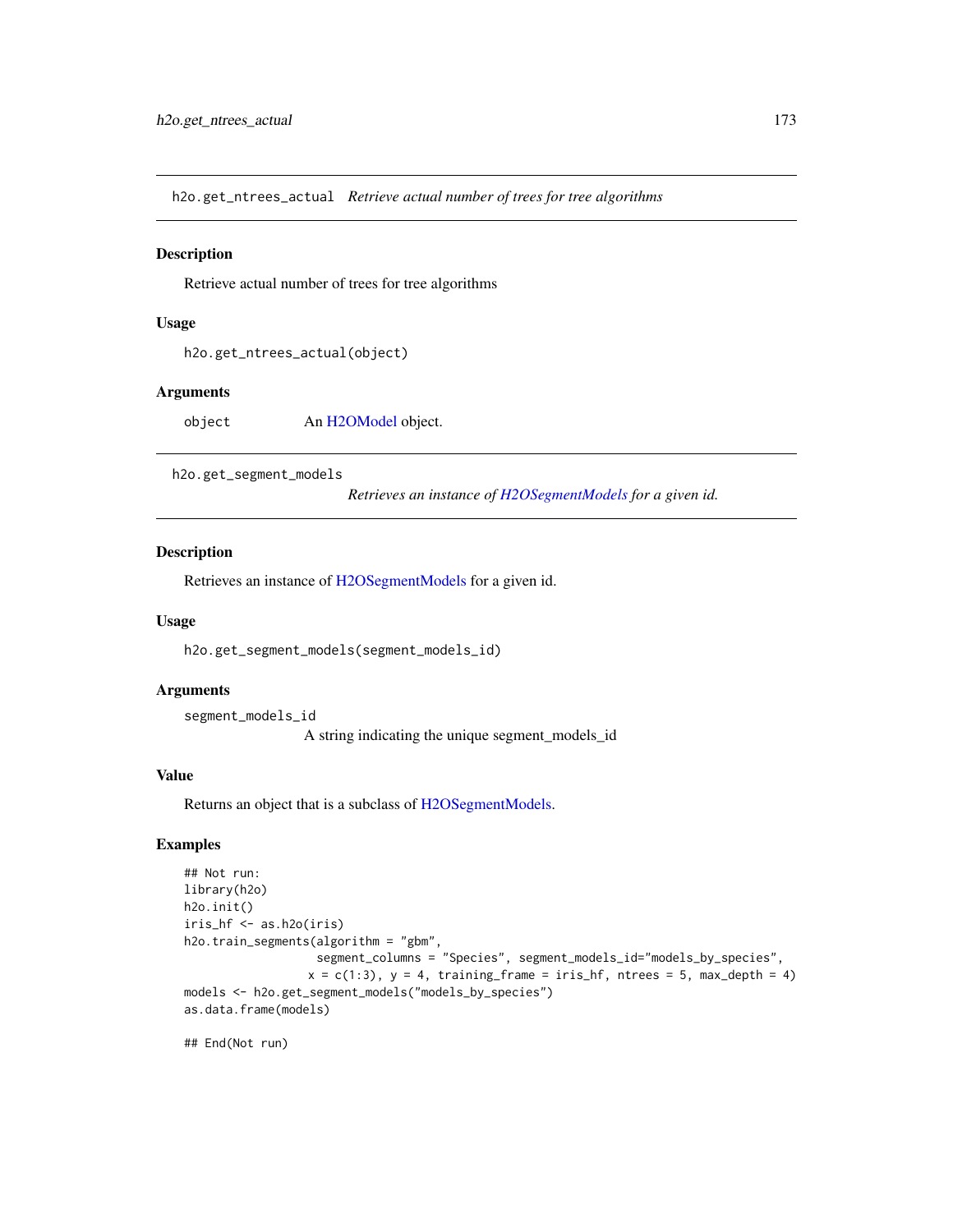<span id="page-173-0"></span>

## Description

Retrieves the GINI coefficient from an [H2OBinomialMetrics.](#page-416-1) If "train", "valid", and "xval" parameters are FALSE (default), then the training GINIvalue is returned. If more than one parameter is set to TRUE, then a named vector of GINIs are returned, where the names are "train", "valid" or "xval".

#### Usage

```
h2o.giniCoef(object, train = FALSE, valid = FALSE, xval = FALSE)
```
## Arguments

| object | an H2OBinomialMetrics object.                   |
|--------|-------------------------------------------------|
| train  | Retrieve the training GINI Coefficcient         |
| valid  | Retrieve the validation GINI Coefficcient       |
| xval   | Retrieve the cross-validation GINI Coefficcient |

### See Also

[h2o.auc](#page-69-0) for AUC, [h2o.giniCoef](#page-173-0) for the GINI coefficient, and [h2o.metric](#page-249-0) for the various threshold metrics. See [h2o.performance](#page-287-0) for creating H2OModelMetrics objects.

### Examples

```
## Not run:
library(h2o)
h2o.init()
prostate_path <- system.file("extdata", "prostate.csv", package = "h2o")
prostate <- h2o.uploadFile(prostate_path)
prostate[, 2] <- as.factor(prostate[, 2])
model \leq h2o.gbm(x = 3:9, y = 2, training_frame = prostate, distribution = "bernoulli")
perf <- h2o.performance(model, prostate)
h2o.giniCoef(perf)
## End(Not run)
```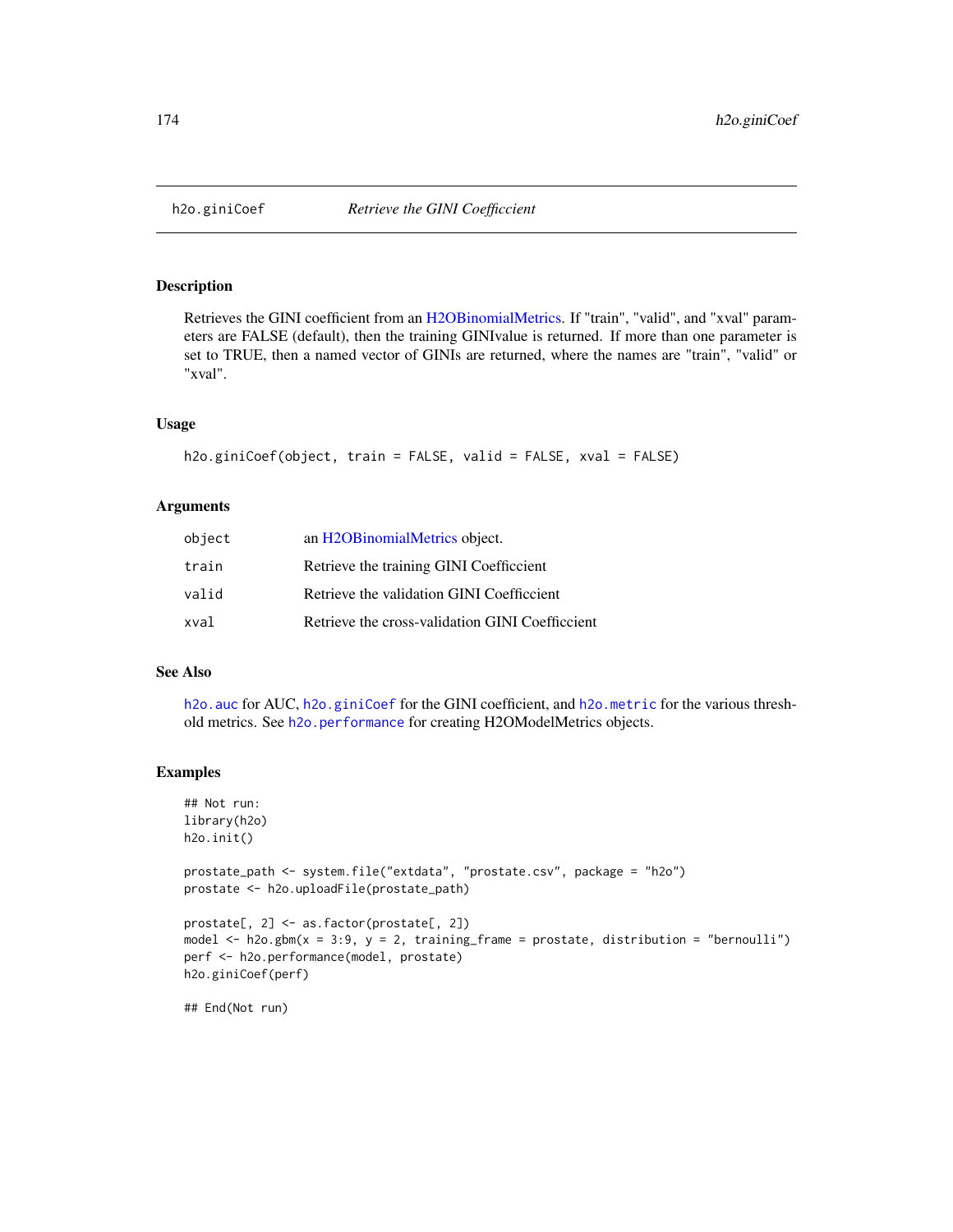#### Description

Fits a generalized linear model, specified by a response variable, a set of predictors, and a description of the error distribution.

#### Usage

```
h2o.glm(
  x,
 y,
  training_frame,
 model_id = NULL,validation_frame = NULL,
  nfolds = 0,
  checkpoint = NULL,
  export_checkpoints_dir = NULL,
  seed = -1,
  keep_cross_validation_models = TRUE,
  keep_cross_validation_predictions = FALSE,
  keep_cross_validation_fold_assignment = FALSE,
  fold_assignment = c("AUTO", "Random", "Modulo", "Stratified"),
  fold_column = NULL,
  random_columns = NULL,
  ignore_const_cols = TRUE,
  score_each_iteration = FALSE,
  score\_iteration\_interval = -1,
  offset_column = NULL,
  weights_column = NULL,
 family = c("AUTO", "gaussian", "binomial", "fractionalbinomial", "quasibinomial",
   "ordinal", "multinomial", "poisson", "gamma", "tweedie", "negativebinomial"),
  rand_family = c("[gaussian]"),
  tweedie_variance_power = 0,
  tweedie_link_power = 1,
  theta = 1e-10,
  solver = c("AUTO", "IRLSM", "L_BFGS", "COORDINATE_DESCENT_NAIVE",
    "COORDINATE_DESCENT", "GRADIENT_DESCENT_LH", "GRADIENT_DESCENT_SQERR"),
  alpha = NULL,lambda = NULL,lambda_search = FALSE,
  early_stopping = TRUE,
  nlambdas = -1,
  standardize = TRUE,
  missing_values_handling = c("MeanImputation", "Skip", "PlugValues"),
  plug_values = NULL,
```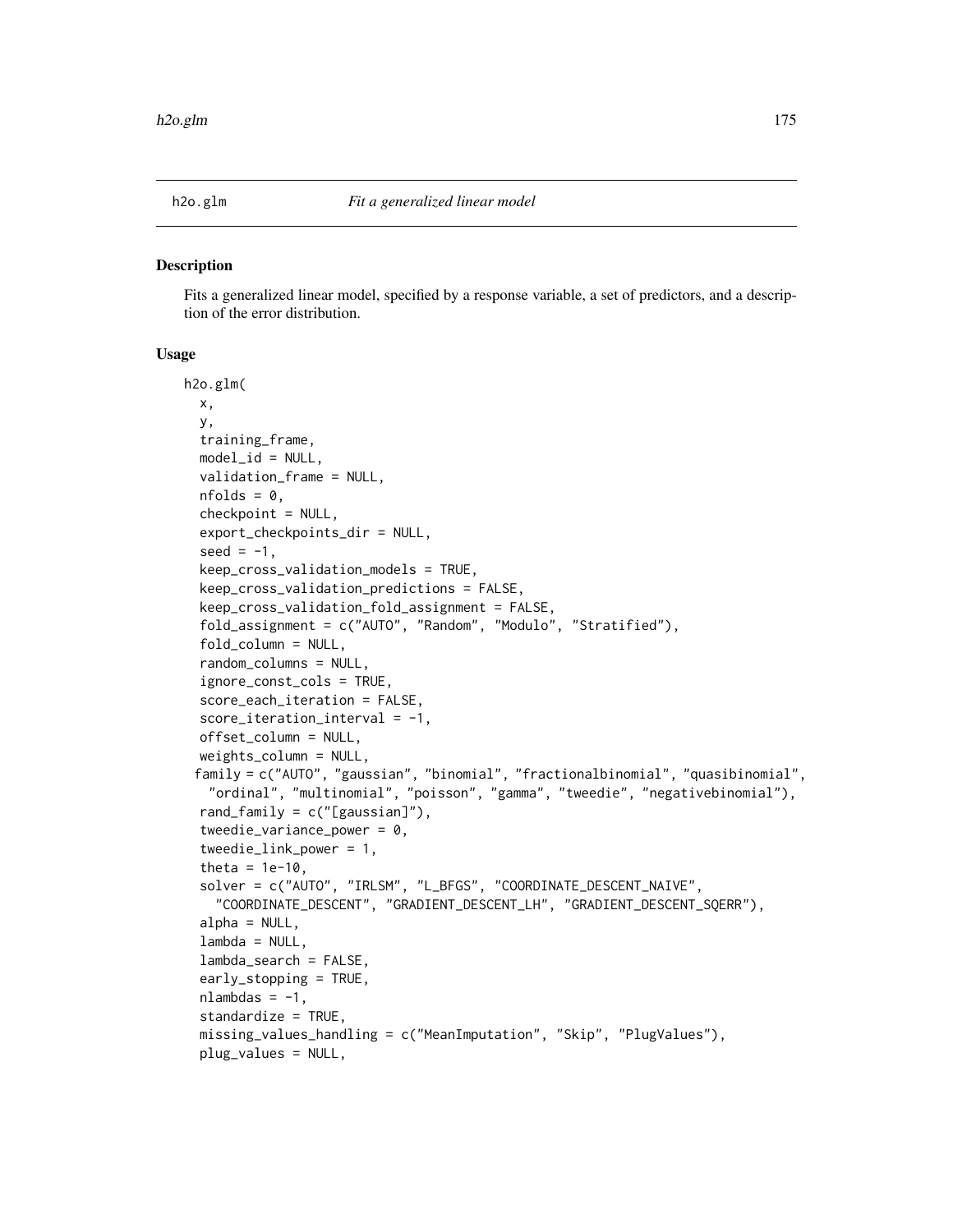```
compute_p_values = FALSE,
remove_collinear_columns = FALSE,
intercept = TRUE,non_negative = FALSE,
max\_iterations = -1,
objective_epsilonion = -1,
beta_epsilon = 1e-04,
gradient_epsilonion = -1,
link = c("family_default", "identity", "logit", "log", "inverse", "tweedie",
  "ologit"),
rand_link = c("[identity]", "[family_default]"),
startval = NULL,calc_like = FALSE,
HGLM = FALSE,
prior = -1,
cold_start = FALSE,
lambda_min_ratio = -1,
beta_constraints = NULL,
max_active_predictors = -1,interactions = NULL,
interaction_pairs = NULL,
obj_reg = -1,
stopping_rounds = 0,
stopping_metric = c("AUTO", "deviance", "logloss", "MSE", "RMSE", "MAE", "RMSLE",
 "AUC", "AUCPR", "lift_top_group", "misclassification", "mean_per_class_error",
  "custom", "custom_increasing"),
stopping_tolerance = 0.001,
balance_classes = FALSE,
class_sampling_factors = NULL,
max_after_balance_size = 5,
max_runtime_secs = 0,
custom_metric_func = NULL,
generate_scoring_history = FALSE,
auc_type = c("AUTO", "NONE", "MACRO_OVR", "WEIGHTED_OVR", "MACRO_OVO",
  "WEIGHTED_OVO")
```

```
Arguments
```
 $\mathcal{L}$ 

| x        | (Optional) A vector containing the names or indices of the predictor variables to<br>use in building the model. If x is missing, then all columns except y are used.                                                                                                   |
|----------|------------------------------------------------------------------------------------------------------------------------------------------------------------------------------------------------------------------------------------------------------------------------|
| У        | The name or column index of the response variable in the data. The response<br>must be either a numeric or a categorical/factor variable. If the response is<br>numeric, then a regression model will be trained, otherwise it will train a classi-<br>fication model. |
|          | training frame Id of the training data frame.                                                                                                                                                                                                                          |
| model_id | Destination id for this model; auto-generated if not specified.                                                                                                                                                                                                        |
|          |                                                                                                                                                                                                                                                                        |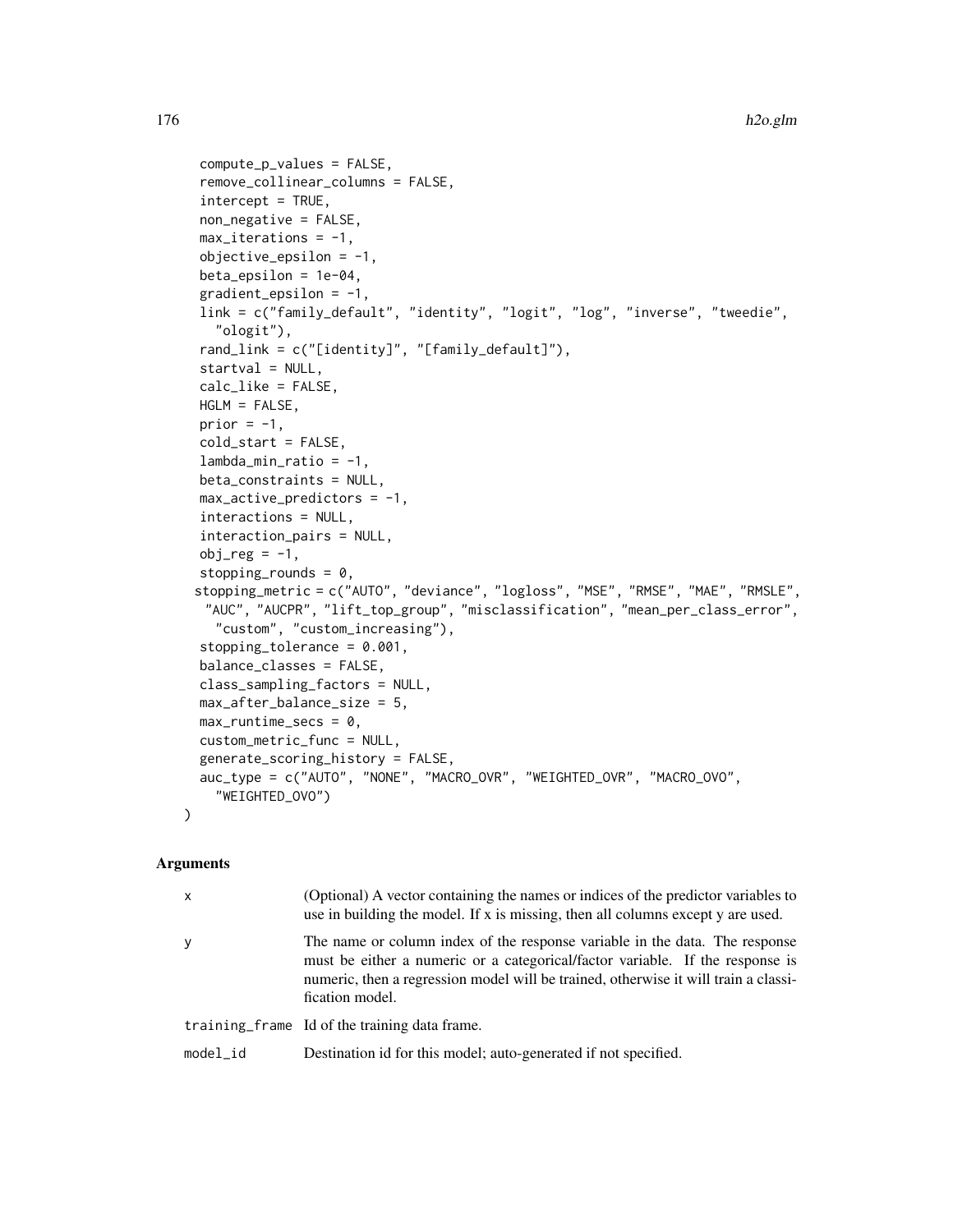#### h2o.glm 177

| validation_frame             |                                                                                                                                                                                                                                                                                                                                                                                                                                                                                                                                                                                                                                                                                                                                                                                      |
|------------------------------|--------------------------------------------------------------------------------------------------------------------------------------------------------------------------------------------------------------------------------------------------------------------------------------------------------------------------------------------------------------------------------------------------------------------------------------------------------------------------------------------------------------------------------------------------------------------------------------------------------------------------------------------------------------------------------------------------------------------------------------------------------------------------------------|
|                              | Id of the validation data frame.                                                                                                                                                                                                                                                                                                                                                                                                                                                                                                                                                                                                                                                                                                                                                     |
| nfolds                       | Number of folds for K-fold cross-validation (0 to disable or $\geq$ = 2). Defaults to<br>$\Omega$ .                                                                                                                                                                                                                                                                                                                                                                                                                                                                                                                                                                                                                                                                                  |
| checkpoint                   | Model checkpoint to resume training with.                                                                                                                                                                                                                                                                                                                                                                                                                                                                                                                                                                                                                                                                                                                                            |
| export_checkpoints_dir       |                                                                                                                                                                                                                                                                                                                                                                                                                                                                                                                                                                                                                                                                                                                                                                                      |
|                              | Automatically export generated models to this directory.                                                                                                                                                                                                                                                                                                                                                                                                                                                                                                                                                                                                                                                                                                                             |
| seed                         | Seed for random numbers (affects certain parts of the algo that are stochastic<br>and those might or might not be enabled by default). Defaults to -1 (time-based<br>random number).                                                                                                                                                                                                                                                                                                                                                                                                                                                                                                                                                                                                 |
| keep_cross_validation_models |                                                                                                                                                                                                                                                                                                                                                                                                                                                                                                                                                                                                                                                                                                                                                                                      |
|                              | Logical. Whether to keep the cross-validation models. Defaults to TRUE.                                                                                                                                                                                                                                                                                                                                                                                                                                                                                                                                                                                                                                                                                                              |
|                              | keep_cross_validation_predictions<br>Logical. Whether to keep the predictions of the cross-validation models. De-<br>faults to FALSE.<br>keep_cross_validation_fold_assignment                                                                                                                                                                                                                                                                                                                                                                                                                                                                                                                                                                                                       |
|                              | Logical. Whether to keep the cross-validation fold assignment. Defaults to<br>FALSE.                                                                                                                                                                                                                                                                                                                                                                                                                                                                                                                                                                                                                                                                                                 |
| fold_assignment              |                                                                                                                                                                                                                                                                                                                                                                                                                                                                                                                                                                                                                                                                                                                                                                                      |
|                              | Cross-validation fold assignment scheme, if fold_column is not specified. The<br>'Stratified' option will stratify the folds based on the response variable, for clas-<br>sification problems. Must be one of: "AUTO", "Random", "Modulo", "Strati-<br>fied". Defaults to AUTO.                                                                                                                                                                                                                                                                                                                                                                                                                                                                                                      |
| fold_column                  | Column with cross-validation fold index assignment per observation.                                                                                                                                                                                                                                                                                                                                                                                                                                                                                                                                                                                                                                                                                                                  |
| ignore_const_cols            | random_columns random columns indices for HGLM.                                                                                                                                                                                                                                                                                                                                                                                                                                                                                                                                                                                                                                                                                                                                      |
|                              | Logical. Ignore constant columns. Defaults to TRUE.                                                                                                                                                                                                                                                                                                                                                                                                                                                                                                                                                                                                                                                                                                                                  |
| score_each_iteration         |                                                                                                                                                                                                                                                                                                                                                                                                                                                                                                                                                                                                                                                                                                                                                                                      |
|                              | Logical. Whether to score during each iteration of model training. Defaults to<br>FALSE.                                                                                                                                                                                                                                                                                                                                                                                                                                                                                                                                                                                                                                                                                             |
| score_iteration_interval     |                                                                                                                                                                                                                                                                                                                                                                                                                                                                                                                                                                                                                                                                                                                                                                                      |
|                              | Perform scoring for every score_iteration_interval iterations Defaults to -1.                                                                                                                                                                                                                                                                                                                                                                                                                                                                                                                                                                                                                                                                                                        |
| offset_column                | Offset column. This will be added to the combination of columns before apply-<br>ing the link function.                                                                                                                                                                                                                                                                                                                                                                                                                                                                                                                                                                                                                                                                              |
|                              | weights_column Column with observation weights. Giving some observation a weight of zero<br>is equivalent to excluding it from the dataset; giving an observation a relative<br>weight of 2 is equivalent to repeating that row twice. Negative weights are not<br>allowed. Note: Weights are per-row observation weights and do not increase<br>the size of the data frame. This is typically the number of times a row is re-<br>peated, but non-integer values are supported as well. During training, rows with<br>higher weights matter more, due to the larger loss function pre-factor. If you set<br>weight $= 0$ for a row, the returned prediction frame at that row is zero and this is<br>incorrect. To get an accurate prediction, remove all rows with weight $== 0$ . |
| family                       | Family. Use binomial for classification with logistic regression, others are for re-<br>gression problems. Must be one of: "AUTO", "gaussian", "binomial", "fraction-<br>albinomial", "quasibinomial", "ordinal", "multinomial", "poisson", "gamma",<br>"tweedie", "negativebinomial". Defaults to AUTO.                                                                                                                                                                                                                                                                                                                                                                                                                                                                             |
|                              |                                                                                                                                                                                                                                                                                                                                                                                                                                                                                                                                                                                                                                                                                                                                                                                      |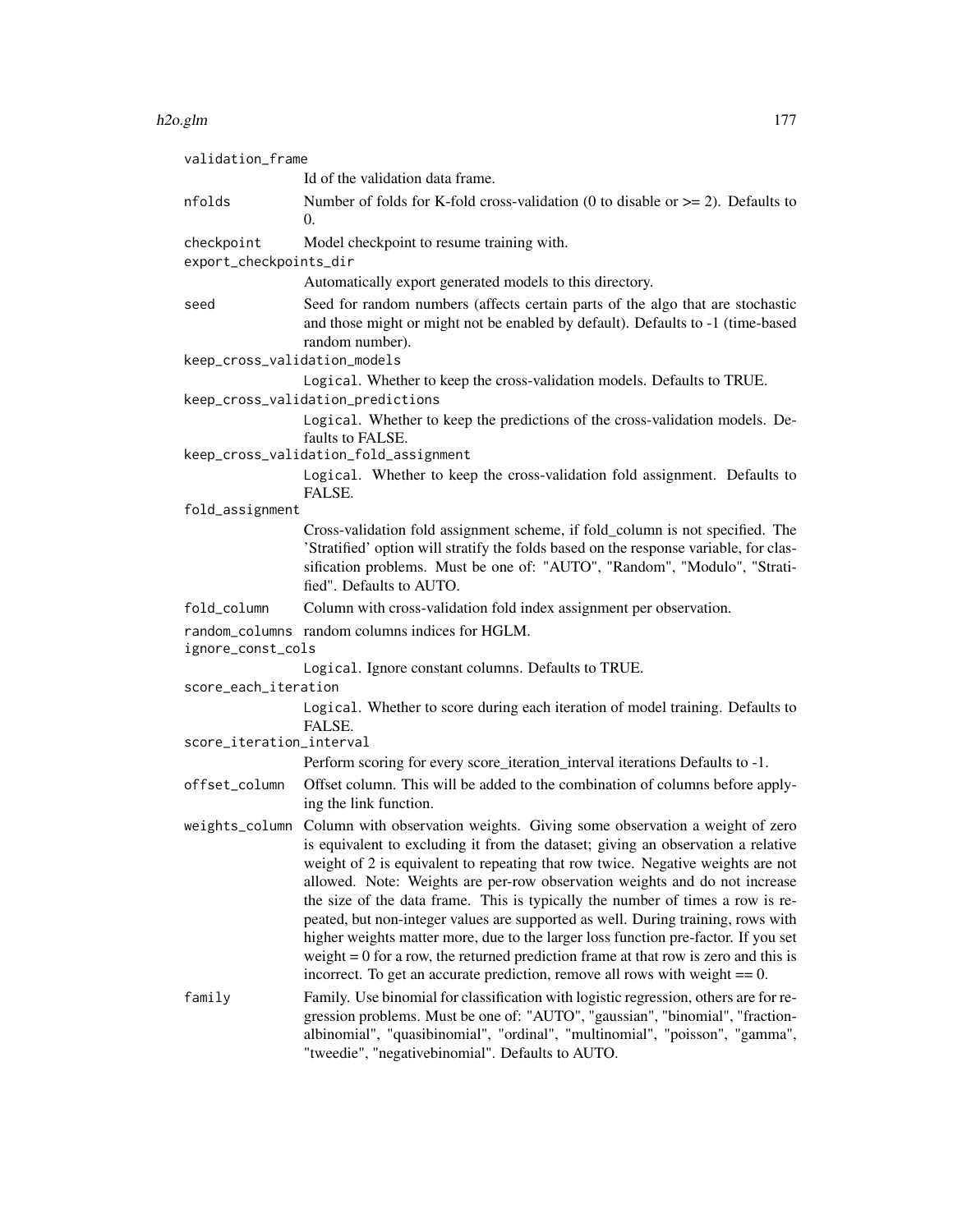| rand_family              | Random Component Family array. One for each random component. Only<br>support gaussian for now. Must be one of: "[gaussian]".                                                                                                                                                                                                                                                                                  |
|--------------------------|----------------------------------------------------------------------------------------------------------------------------------------------------------------------------------------------------------------------------------------------------------------------------------------------------------------------------------------------------------------------------------------------------------------|
| tweedie_variance_power   |                                                                                                                                                                                                                                                                                                                                                                                                                |
|                          | Tweedie variance power Defaults to 0.                                                                                                                                                                                                                                                                                                                                                                          |
| tweedie_link_power       |                                                                                                                                                                                                                                                                                                                                                                                                                |
|                          | Tweedie link power Defaults to 1.                                                                                                                                                                                                                                                                                                                                                                              |
| theta                    | Theta Defaults to 1e-10.                                                                                                                                                                                                                                                                                                                                                                                       |
| solver                   | AUTO will set the solver based on given data and the other parameters. IRLSM<br>is fast on on problems with small number of predictors and for lambda-search<br>with L1 penalty, L_BFGS scales better for datasets with many columns. Must be<br>one of: "AUTO", "IRLSM", "L_BFGS", "COORDINATE_DESCENT_NAIVE",<br>"COORDINATE_DESCENT", "GRADIENT_DESCENT_LH", "GRADIENT_DESCENT_SQERR".<br>Defaults to AUTO. |
| alpha                    | Distribution of regularization between the L1 (Lasso) and L2 (Ridge) penalties.<br>A value of 1 for alpha represents Lasso regression, a value of 0 produces Ridge<br>regression, and anything in between specifies the amount of mixing between the<br>two. Default value of alpha is 0 when $SOLVER = 'L-BFGS'; 0.5$ otherwise.                                                                              |
| lambda                   | Regularization strength                                                                                                                                                                                                                                                                                                                                                                                        |
| lambda_search            | Logical. Use lambda search starting at lambda max, given lambda is then in-<br>terpreted as lambda min Defaults to FALSE.                                                                                                                                                                                                                                                                                      |
|                          | early_stopping Logical. Stop early when there is no more relative improvement on train or<br>validation (if provided) Defaults to TRUE.                                                                                                                                                                                                                                                                        |
| nlambdas                 | Number of lambdas to be used in a search. Default indicates: If alpha is zero,<br>with lambda search set to True, the value of nlamdas is set to 30 (fewer lambdas<br>are needed for ridge regression) otherwise it is set to 100. Defaults to -1.                                                                                                                                                             |
| standardize              | Logical. Standardize numeric columns to have zero mean and unit variance<br>Defaults to TRUE.                                                                                                                                                                                                                                                                                                                  |
| missing_values_handling  |                                                                                                                                                                                                                                                                                                                                                                                                                |
|                          | Handling of missing values. Either MeanImputation, Skip or PlugValues. Must<br>be one of: "MeanImputation", "Skip", "PlugValues". Defaults to MeanImputa-<br>tion.                                                                                                                                                                                                                                             |
| plug_values              | Plug Values (a single row frame containing values that will be used to im-<br>pute missing values of the training/validation frame, use with conjunction miss-<br>ing_values_handling = PlugValues)                                                                                                                                                                                                            |
| compute_p_values         |                                                                                                                                                                                                                                                                                                                                                                                                                |
|                          | Logical. Request p-values computation, p-values work only with IRLSM solver<br>and no regularization Defaults to FALSE.                                                                                                                                                                                                                                                                                        |
| remove_collinear_columns |                                                                                                                                                                                                                                                                                                                                                                                                                |
|                          | Logical. In case of linearly dependent columns, remove some of the dependent<br>columns Defaults to FALSE.                                                                                                                                                                                                                                                                                                     |
| intercept                | Logical. Include constant term in the model Defaults to TRUE.                                                                                                                                                                                                                                                                                                                                                  |
| non_negative             | Logical. Restrict coefficients (not intercept) to be non-negative Defaults to<br>FALSE.                                                                                                                                                                                                                                                                                                                        |
|                          | max_iterations Maximum number of iterations Defaults to -1.                                                                                                                                                                                                                                                                                                                                                    |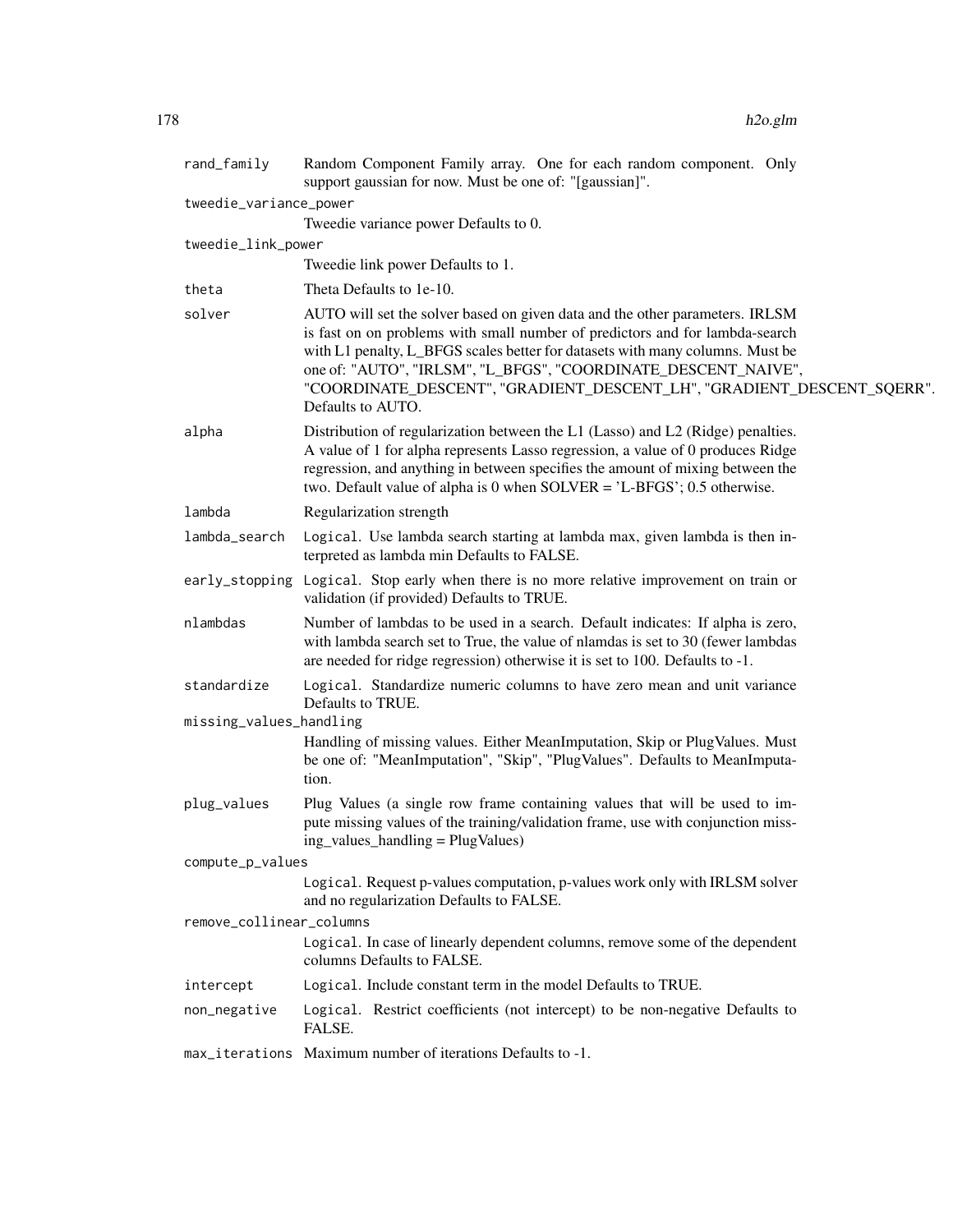| objective_epsilon                         |                                                                                                                                                                                                                                                                                                                                                                                                                              |  |
|-------------------------------------------|------------------------------------------------------------------------------------------------------------------------------------------------------------------------------------------------------------------------------------------------------------------------------------------------------------------------------------------------------------------------------------------------------------------------------|--|
|                                           | Converge if objective value changes less than this. Default (of -1.0) indicates:<br>If lambda_search is set to True the value of objective_epsilon is set to .0001.<br>If the lambda_search is set to False and lambda is equal to zero, the value of<br>objective_epsilon is set to .000001, for any other value of lambda the default<br>value of objective_epsilon is set to .0001. Defaults to -1.                       |  |
| beta_epsilon                              | Converge if beta changes less (using L-infinity norm) than beta esilon, ONLY<br>applies to IRLSM solver Defaults to 0.0001.                                                                                                                                                                                                                                                                                                  |  |
| gradient_epsilon                          |                                                                                                                                                                                                                                                                                                                                                                                                                              |  |
|                                           | Converge if objective changes less (using L-infinity norm) than this, ONLY ap-<br>plies to L-BFGS solver. Default (of -1.0) indicates: If lambda_search is set to<br>False and lambda is equal to zero, the default value of gradient_epsilon is equal<br>to .000001, otherwise the default value is .0001. If lambda_search is set to True,<br>the conditional values above are 1E-8 and 1E-6 respectively. Defaults to -1. |  |
| link                                      | Link function. Must be one of: "family_default", "identity", "logit", "log", "in-<br>verse", "tweedie", "ologit". Defaults to family_default.                                                                                                                                                                                                                                                                                |  |
| rand_link                                 | Link function array for random component in HGLM. Must be one of: "[iden-<br>tity]", "[family_default]".                                                                                                                                                                                                                                                                                                                     |  |
| startval                                  | double array to initialize fixed and random coefficients for HGLM, coefficients<br>for GLM.                                                                                                                                                                                                                                                                                                                                  |  |
| calc_like                                 | Logical. if true, will return likelihood function value for HGLM. Defaults to<br>FALSE.                                                                                                                                                                                                                                                                                                                                      |  |
| <b>HGLM</b>                               | Logical. If set to true, will return HGLM model. Otherwise, normal GLM<br>model will be returned Defaults to FALSE.                                                                                                                                                                                                                                                                                                          |  |
| prior                                     | Prior probability for $y = 1$ . To be used only for logistic regression iff the data<br>has been sampled and the mean of response does not reflect reality. Defaults to<br>$-1.$                                                                                                                                                                                                                                             |  |
| cold_start                                | Logical. Only applicable to multiple alpha/lambda values. If false, build the<br>next model for next set of alpha/lambda values starting from the values pro-<br>vided by current model. If true will start GLM model from scratch. Defaults to<br>FALSE.                                                                                                                                                                    |  |
| lambda_min_ratio                          |                                                                                                                                                                                                                                                                                                                                                                                                                              |  |
|                                           | Minimum lambda used in lambda search, specified as a ratio of lambda_max<br>(the smallest lambda that drives all coefficients to zero). Default indicates:<br>if the number of observations is greater than the number of variables, then<br>lambda_min_ratio is set to 0.0001; if the number of observations is less than<br>the number of variables, then lambda_min_ratio is set to 0.01. Defaults to -1.                 |  |
| beta_constraints                          |                                                                                                                                                                                                                                                                                                                                                                                                                              |  |
| Beta constraints<br>max_active_predictors |                                                                                                                                                                                                                                                                                                                                                                                                                              |  |
|                                           | Maximum number of active predictors during computation. Use as a stopping<br>criterion to prevent expensive model building with many predictors. Default<br>indicates: If the IRLSM solver is used, the value of max_active_predictors is set<br>to 5000 otherwise it is set to $100000000$ . Defaults to $-1$ .                                                                                                             |  |
| interactions                              | A list of predictor column indices to interact. All pairwise combinations will be<br>computed for the list.                                                                                                                                                                                                                                                                                                                  |  |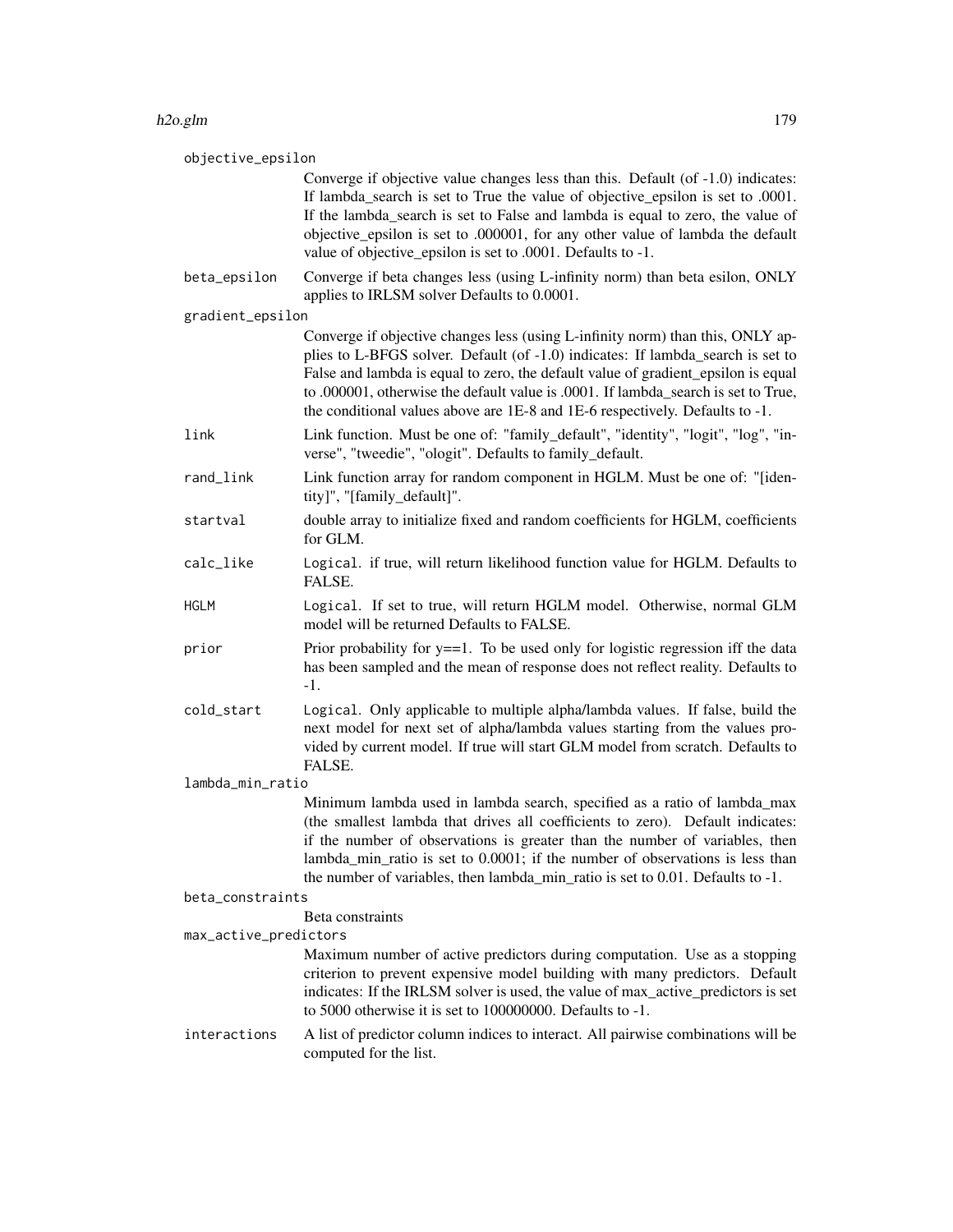| interaction_pairs        |                                                                                                                                                                                                                                                                                                                                                                                                                                                                    |
|--------------------------|--------------------------------------------------------------------------------------------------------------------------------------------------------------------------------------------------------------------------------------------------------------------------------------------------------------------------------------------------------------------------------------------------------------------------------------------------------------------|
|                          | A list of pairwise (first order) column interactions.                                                                                                                                                                                                                                                                                                                                                                                                              |
| obj_reg                  | Likelihood divider in objective value computation, default (of -1.0) will set it to<br>1/nobs Defaults to -1.                                                                                                                                                                                                                                                                                                                                                      |
| stopping_rounds          |                                                                                                                                                                                                                                                                                                                                                                                                                                                                    |
|                          | Early stopping based on convergence of stopping_metric. Stop if simple moving<br>average of length k of the stopping_metric does not improve for k:=stopping_rounds<br>scoring events (0 to disable) Defaults to 0.                                                                                                                                                                                                                                                |
| stopping_metric          |                                                                                                                                                                                                                                                                                                                                                                                                                                                                    |
|                          | Metric to use for early stopping (AUTO: logloss for classification, deviance<br>for regression and anonomaly_score for Isolation Forest). Note that custom<br>and custom_increasing can only be used in GBM and DRF with the Python<br>client. Must be one of: "AUTO", "deviance", "logloss", "MSE", "RMSE",<br>"MAE", "RMSLE", "AUC", "AUCPR", "lift_top_group", "misclassification",<br>"mean_per_class_error", "custom", "custom_increasing". Defaults to AUTO. |
| stopping_tolerance       |                                                                                                                                                                                                                                                                                                                                                                                                                                                                    |
|                          | Relative tolerance for metric-based stopping criterion (stop if relative improve-<br>ment is not at least this much) Defaults to 0.001.                                                                                                                                                                                                                                                                                                                            |
| balance_classes          |                                                                                                                                                                                                                                                                                                                                                                                                                                                                    |
|                          | Logical. Balance training data class counts via over/under-sampling (for im-<br>balanced data). Defaults to FALSE.                                                                                                                                                                                                                                                                                                                                                 |
| class_sampling_factors   |                                                                                                                                                                                                                                                                                                                                                                                                                                                                    |
|                          | Desired over/under-sampling ratios per class (in lexicographic order). If not<br>specified, sampling factors will be automatically computed to obtain class bal-<br>ance during training. Requires balance_classes.                                                                                                                                                                                                                                                |
| max_after_balance_size   |                                                                                                                                                                                                                                                                                                                                                                                                                                                                    |
|                          | Maximum relative size of the training data after balancing class counts (can be<br>less than 1.0). Requires balance_classes. Defaults to 5.0.                                                                                                                                                                                                                                                                                                                      |
| max_runtime_secs         |                                                                                                                                                                                                                                                                                                                                                                                                                                                                    |
|                          | Maximum allowed runtime in seconds for model training. Use 0 to disable.<br>Defaults to 0.                                                                                                                                                                                                                                                                                                                                                                         |
| custom_metric_func       |                                                                                                                                                                                                                                                                                                                                                                                                                                                                    |
|                          | Reference to custom evaluation function, format: 'language:keyName=funcName'                                                                                                                                                                                                                                                                                                                                                                                       |
| generate_scoring_history |                                                                                                                                                                                                                                                                                                                                                                                                                                                                    |
|                          | Logical. If set to true, will generate scoring history for GLM. This may signif-<br>icantly slow down the algo. Defaults to FALSE.                                                                                                                                                                                                                                                                                                                                 |
| auc_type                 | Set default multinomial AUC type. Must be one of: "AUTO", "NONE", "MACRO_OVR",<br>"WEIGHTED_OVR", "MACRO_OVO", "WEIGHTED_OVO". Defaults to AUTO.                                                                                                                                                                                                                                                                                                                   |
|                          |                                                                                                                                                                                                                                                                                                                                                                                                                                                                    |

# Value

A subclass of [H2OModel](#page-415-0) is returned. The specific subclass depends on the machine learning task at hand (if it's binomial classification, then an [H2OBinomialModel](#page-415-1) is returned, if it's regression then a [H2ORegressionModel](#page-415-1) is returned). The default print- out of the models is shown, but further GLM-specifc information can be queried out of the object. To access these various items, please refer to the seealso section below. Upon completion of the GLM, the resulting object has coefficients, normalized coefficients, residual/null deviance, aic, and a host of model metrics including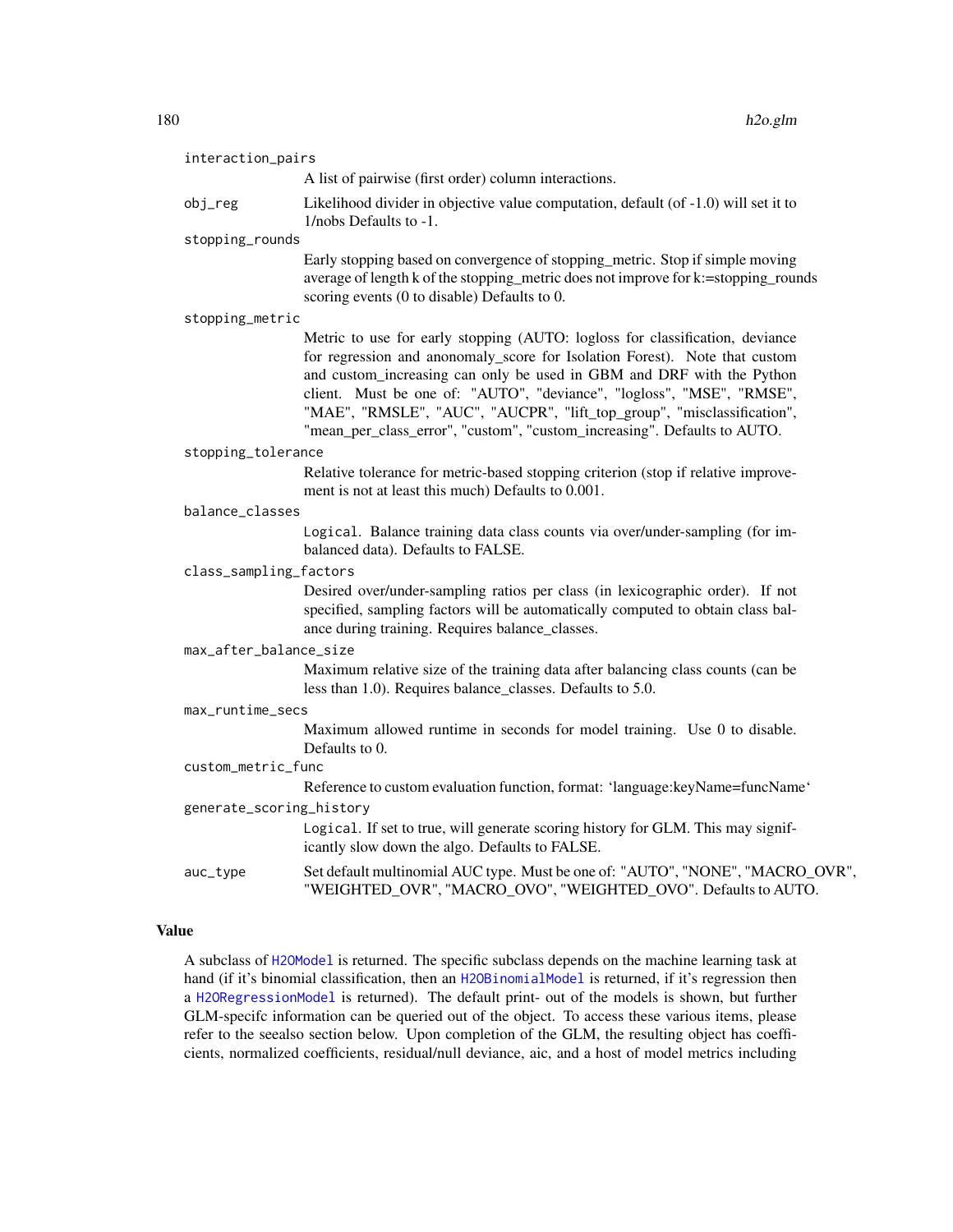#### h2o.glrm 181

MSE, AUC (for logistic regression), degrees of freedom, and confusion matrices. Please refer to the more in-depth GLM documentation available here: [https://h2o-release.s3.amazonaws.com/](https://h2o-release.s3.amazonaws.com/h2o-dev/rel-shannon/2/docs-website/h2o-docs/index.html#Data+Science+Algorithms-GLM) [h2o-dev/rel-shannon/2/docs-website/h2o-docs/index.html#Data+Science+Algorithms-GLM](https://h2o-release.s3.amazonaws.com/h2o-dev/rel-shannon/2/docs-website/h2o-docs/index.html#Data+Science+Algorithms-GLM)

## See Also

[predict.H2OModel](#page-432-0) for prediction, [h2o.mse](#page-263-0), [h2o.auc](#page-69-0), [h2o.confusionMatrix](#page-92-0), [h2o.performance](#page-287-0), [h2o.giniCoef](#page-173-0), [h2o.logloss](#page-237-0), [h2o.varimp](#page-389-0), [h2o.scoreHistory](#page-336-0)

#### Examples

```
## Not run:
h2o.init()
# Run GLM of CAPSULE ~ AGE + RACE + PSA + DCAPS
prostate_path = system.file("extdata", "prostate.csv", package = "h2o")
prostate = h2o.importFile(path = prostate_path)
h2o.glm(y = "CAPSULE", x = c("AGE", "RACE", "PSA", "DCAPS"), training_frame = prostate,
        family = "binomial", nfolds = 0, alpha = 0.5, lambda_search = FALSE)
# Run GLM of VOL ~ CAPSULE + AGE + RACE + PSA + GLEASON
predictors = setdiff(colnames(prostate), c("ID", "DPROS", "DCAPS", "VOL"))
h2o.glm(y = "VOL", x = predictors, training_frame = prostate, family = "gaussian",
       nfolds = 0, alpha = 0.1, lambda_search = FALSE)
# GLM variable importance
# Also see:
# https://github.com/h2oai/h2o/blob/master/R/tests/testdir_demos/runit_demo_VI_all_algos.R
bank = h2o.importFile(
 path="https://s3.amazonaws.com/h2o-public-test-data/smalldata/demos/bank-additional-full.csv"
)
predictors = 1:20
target = "y"glm = h2o.glm(x = predictors,y = target,
              training_frame = bank,
              family = "binomial",
              standardize = TRUE,
              lambda_search = TRUE)
h2o.std_coef_plot(glm, num_of_features = 20)
## End(Not run)
```
h2o.glrm *Generalized low rank decomposition of an H2O data frame*

# **Description**

Builds a generalized low rank decomposition of an H2O data frame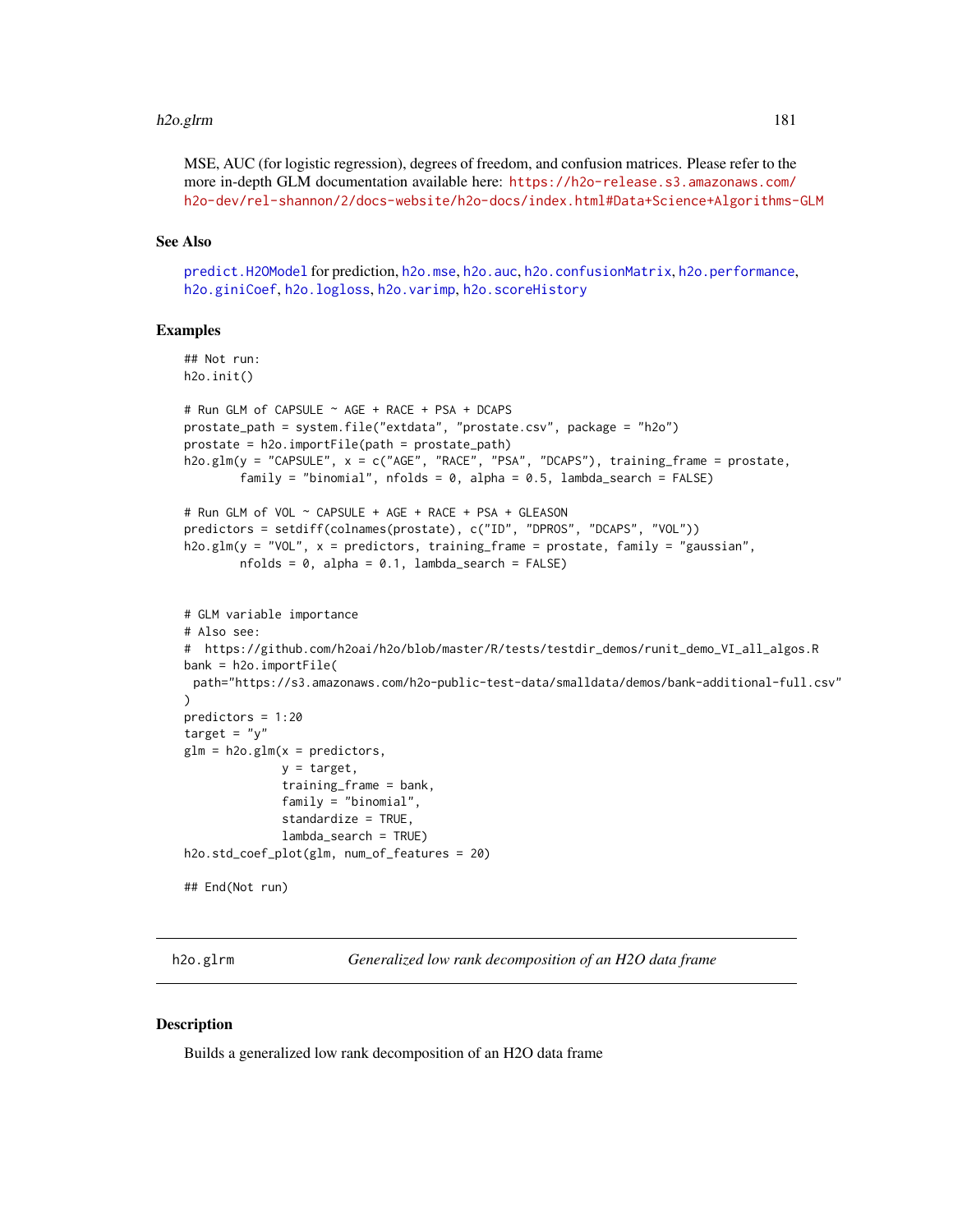# Usage

```
h2o.glrm(
  training_frame,
  cols = NULL,model_id = NULL,validation_frame = NULL,
  ignore_const_cols = TRUE,
  score_each_iteration = FALSE,
  representation_name = NULL,
  loading_name = NULL,
  transform = c("NONE", "STANDARDIZE", "NORMALIZE", "DEMEAN", "DESCALE"),
  k = 1,
  loss = c("Quadratic", "Absolute", "Huber", "Poisson", "Hinge", "Logistic",
    "Periodic"),
 loss_by_col = c("Quadratic", "Absolute", "Huber", "Poisson", "Hinge", "Logistic",
    "Periodic", "Categorical", "Ordinal"),
  loss_by_col_idx = NULL,multi_loss = c("Categorical", "Ordinal"),
 period = 1,
 regularization_x = c("None", "Quadratic", "L2", "L1", "NonNegative", "OneSparse",
    "UnitOneSparse", "Simplex"),
 regularization_y = c("None", "Quadratic", "L2", "L1", "NonNegative", "OneSparse",
    "UnitOneSparse", "Simplex"),
  gamma_x = 0,
  gamma_y = 0,
 max_iterations = 1000,
 max_updates = 2000,
  init_step_size = 1,
 min_step_size = 1e-04,
  seed = -1,
  init = c("Random", "SVD", "PlusPlus", "User"),
  svd_method = c("GramSVD", "Power", "Randomized"),
  user_y = NULL,user_x = NULL,expand_user_y = TRUE,
  impute_original = FALSE,
  recover_svd = FALSE,
 max_runtime_secs = 0,
  export_checkpoints_dir = NULL
)
```
# Arguments

training\_frame Id of the training data frame. cols (Optional) A vector containing the data columns on which k-means operates. model\_id Destination id for this model; auto-generated if not specified. validation\_frame Id of the validation data frame.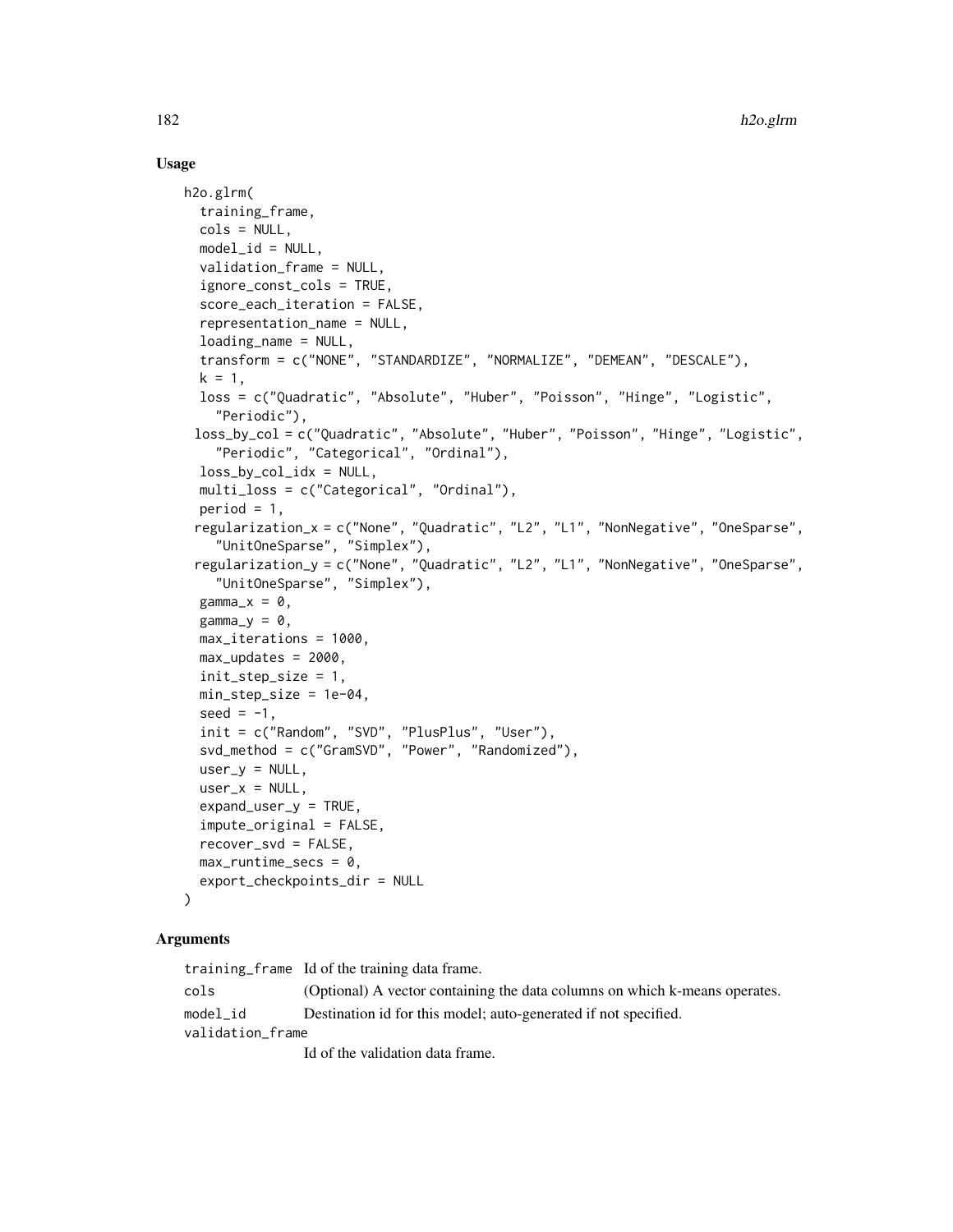#### h2o.glrm 183

| ignore_const_cols    |                                                                                                                                                                                                 |  |
|----------------------|-------------------------------------------------------------------------------------------------------------------------------------------------------------------------------------------------|--|
|                      | Logical. Ignore constant columns. Defaults to TRUE.                                                                                                                                             |  |
| score_each_iteration |                                                                                                                                                                                                 |  |
|                      | Logical. Whether to score during each iteration of model training. Defaults to<br>FALSE.                                                                                                        |  |
| representation_name  |                                                                                                                                                                                                 |  |
|                      | Frame key to save resulting X                                                                                                                                                                   |  |
| loading_name         | [Deprecated] Use representation_name instead. Frame key to save resulting X.                                                                                                                    |  |
| transform            | Transformation of training data Must be one of: "NONE", "STANDARDIZE",<br>"NORMALIZE", "DEMEAN", "DESCALE". Defaults to NONE.                                                                   |  |
| k                    | Rank of matrix approximation Defaults to 1.                                                                                                                                                     |  |
| loss                 | Numeric loss function Must be one of: "Quadratic", "Absolute", "Huber", "Pois-<br>son", "Hinge", "Logistic", "Periodic". Defaults to Quadratic.                                                 |  |
| loss_by_col          | Loss function by column (override) Must be one of: "Quadratic", "Absolute",<br>"Huber", "Poisson", "Hinge", "Logistic", "Periodic", "Categorical", "Ordinal".                                   |  |
| loss_by_col_idx      |                                                                                                                                                                                                 |  |
|                      | Loss function by column index (override)                                                                                                                                                        |  |
| multi_loss           | Categorical loss function Must be one of: "Categorical", "Ordinal". Defaults to<br>Categorical.                                                                                                 |  |
| period               | Length of period (only used with periodic loss function) Defaults to 1.                                                                                                                         |  |
| regularization_x     |                                                                                                                                                                                                 |  |
|                      | Regularization function for X matrix Must be one of: "None", "Quadratic",<br>"L2", "L1", "NonNegative", "OneSparse", "UnitOneSparse", "Simplex". De-<br>faults to None.                         |  |
| regularization_y     |                                                                                                                                                                                                 |  |
|                      | Regularization function for Y matrix Must be one of: "None", "Quadratic",<br>"L2", "L1", "NonNegative", "OneSparse", "UnitOneSparse", "Simplex". De-<br>faults to None.                         |  |
| $gamma_x$            | Regularization weight on X matrix Defaults to 0.                                                                                                                                                |  |
| gamma_y              | Regularization weight on Y matrix Defaults to 0.                                                                                                                                                |  |
|                      | max_iterations Maximum number of iterations Defaults to 1000.                                                                                                                                   |  |
| max_updates          | Maximum number of updates, defaults to 2*max_iterations Defaults to 2000.                                                                                                                       |  |
| init_step_size       | Initial step size Defaults to 1.                                                                                                                                                                |  |
| min_step_size        | Minimum step size Defaults to 0.0001.                                                                                                                                                           |  |
| seed                 | Seed for random numbers (affects certain parts of the algo that are stochastic<br>and those might or might not be enabled by default). Defaults to -1 (time-based<br>random number).            |  |
| init                 | Initialization mode Must be one of: "Random", "SVD", "PlusPlus", "User".<br>Defaults to PlusPlus.                                                                                               |  |
| svd_method           | Method for computing SVD during initialization (Caution: Randomized is cur-<br>rently experimental and unstable) Must be one of: "GramSVD", "Power", "Ran-<br>domized". Defaults to Randomized. |  |
| $user_y$             | User-specified initial Y                                                                                                                                                                        |  |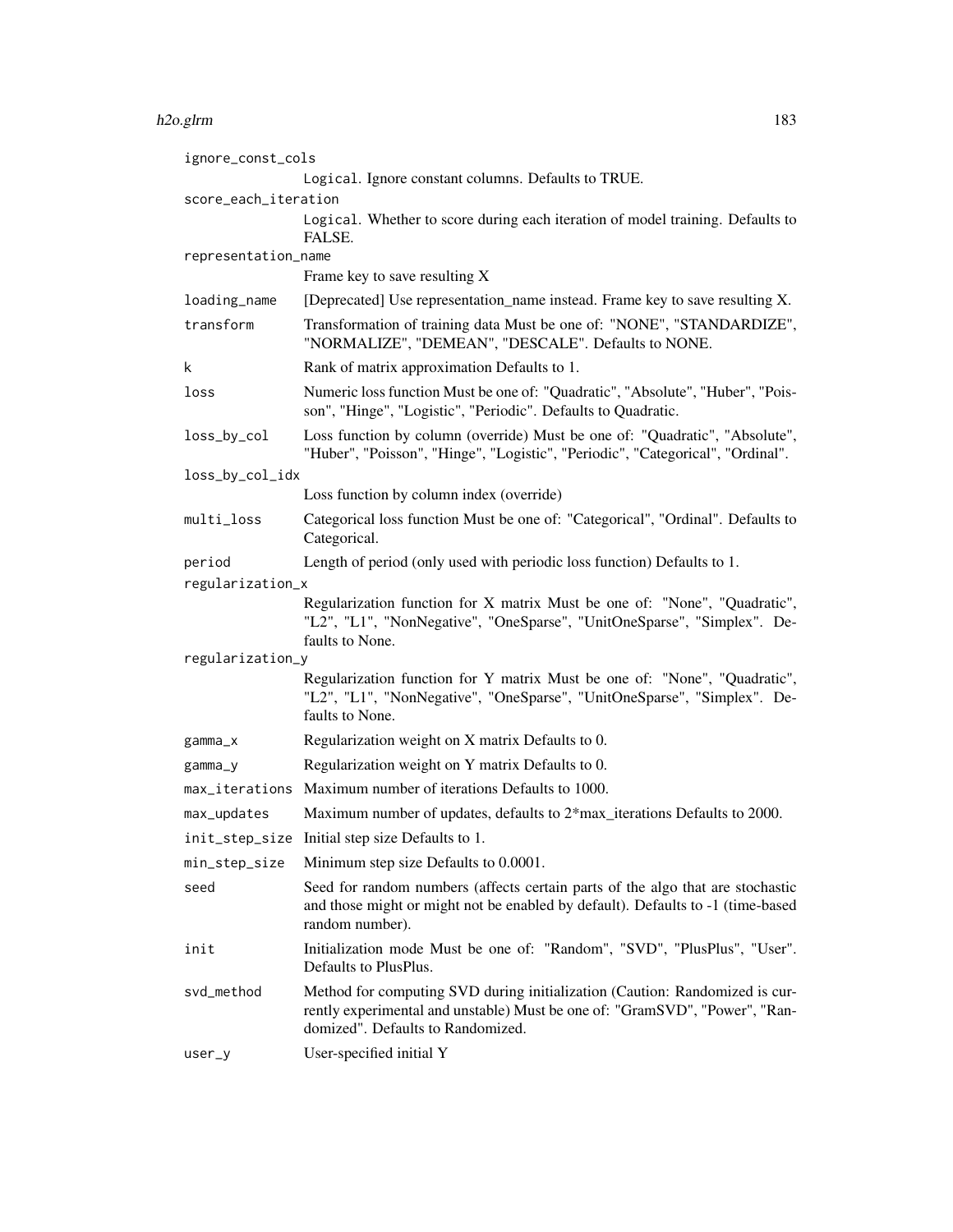| $user_x$               | User-specified initial $X$                                                                 |  |
|------------------------|--------------------------------------------------------------------------------------------|--|
| $expand_user_y$        | Logical. Expand categorical columns in user-specified initial Y Defaults to<br>TRUE.       |  |
| impute_original        |                                                                                            |  |
|                        | Logical. Reconstruct original training data by reversing transform Defaults to<br>FALSE.   |  |
| recover svd            | Logical. Recover singular values and eigenvectors of XY Defaults to FALSE.                 |  |
| max_runtime_secs       |                                                                                            |  |
|                        | Maximum allowed runtime in seconds for model training. Use 0 to disable.<br>Defaults to 0. |  |
| export_checkpoints_dir |                                                                                            |  |
|                        | Automatically export generated models to this directory.                                   |  |

# Value

an object of class [H2ODimReductionModel.](#page-415-0)

# References

M. Udell, C. Horn, R. Zadeh, S. Boyd (2014). Generalized Low Rank Models[https://arxiv.org/abs/1410.0342]. Unpublished manuscript, Stanford Electrical Engineering Department. N. Halko, P.G. Martinsson, J.A. Tropp. Finding structure with randomness: Probabilistic algorithms for constructing approximate matrix decompositions[https://arxiv.org/abs/0909.4061]. SIAM Rev., Survey and Review section, Vol. 53, num. 2, pp. 217-288, June 2011.

# See Also

[h2o.kmeans,](#page-223-0) [h2o.svd](#page-360-0), [h2o.prcomp](#page-292-0)

# Examples

```
## Not run:
library(h2o)
h2o.init()
australia_path <- system.file("extdata", "australia.csv", package = "h2o")
australia <- h2o.uploadFile(path = australia_path)
h2o.glrm(training_frame = australia, k = 5, loss = "Quadratic", regularization_x = "L1",
         gamma_x = 0.5, gamma_y = 0, max_iterations = 1000)
```
## End(Not run)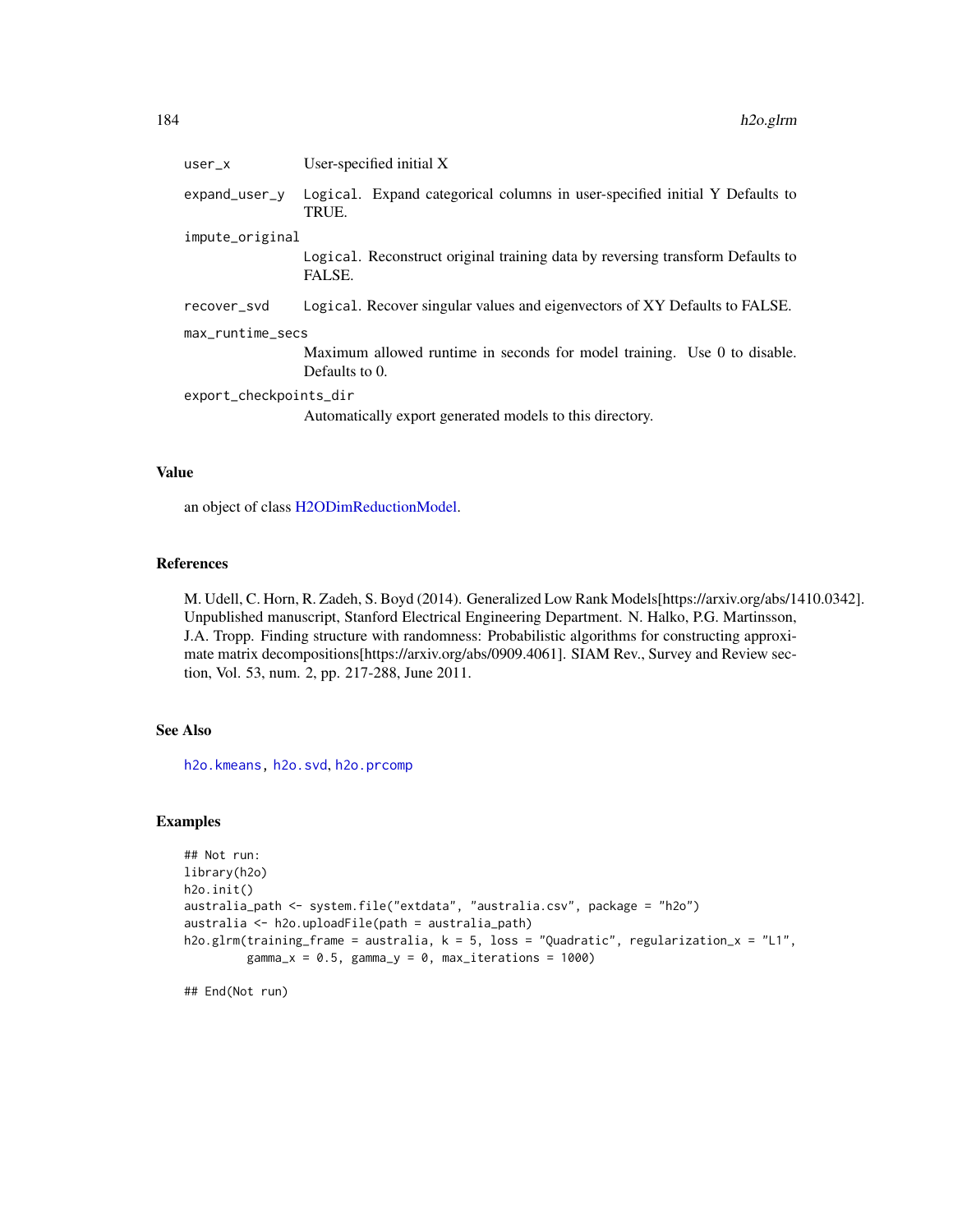## Description

Searches for matches to argument 'pattern' within each element of a string column.

# Usage

```
h2o.grep(
 pattern,
  x,
  ignore.case = FALSE,
  invert = FALSE,
  output.logical = FALSE
)
```
#### Arguments

| pattern     | A character string containing a regular expression.                                                |
|-------------|----------------------------------------------------------------------------------------------------|
|             | An H <sub>2</sub> O frame that wraps a single string column.                                       |
| ignore.case | If TRUE case is ignored during matching.                                                           |
| invert      | Identify elements that do not match the pattern.                                                   |
|             | output. logical If TRUE returns logical vector of indicators instead of list of matching positions |

# Details

This function has similar semantics as R's native grep function and it supports a subset of its parameters. Default behavior is to return indices of the elements matching the pattern. Parameter 'output.logical' can be used to return a logical vector indicating if the element matches the pattern (1) or not (0).

#### Value

H2OFrame holding the matching positions or a logical vector if 'output.logical' is enabled.

## Examples

```
## Not run:
library(h2o)
h2o.init()
addresses <- as.h2o(c("2307", "Leghorn St", "Mountain View", "CA", "94043"))
zip_codes <- addresses[h2o.grep("[0-9]{5}", addresses, output.logical = TRUE),]
```
## End(Not run)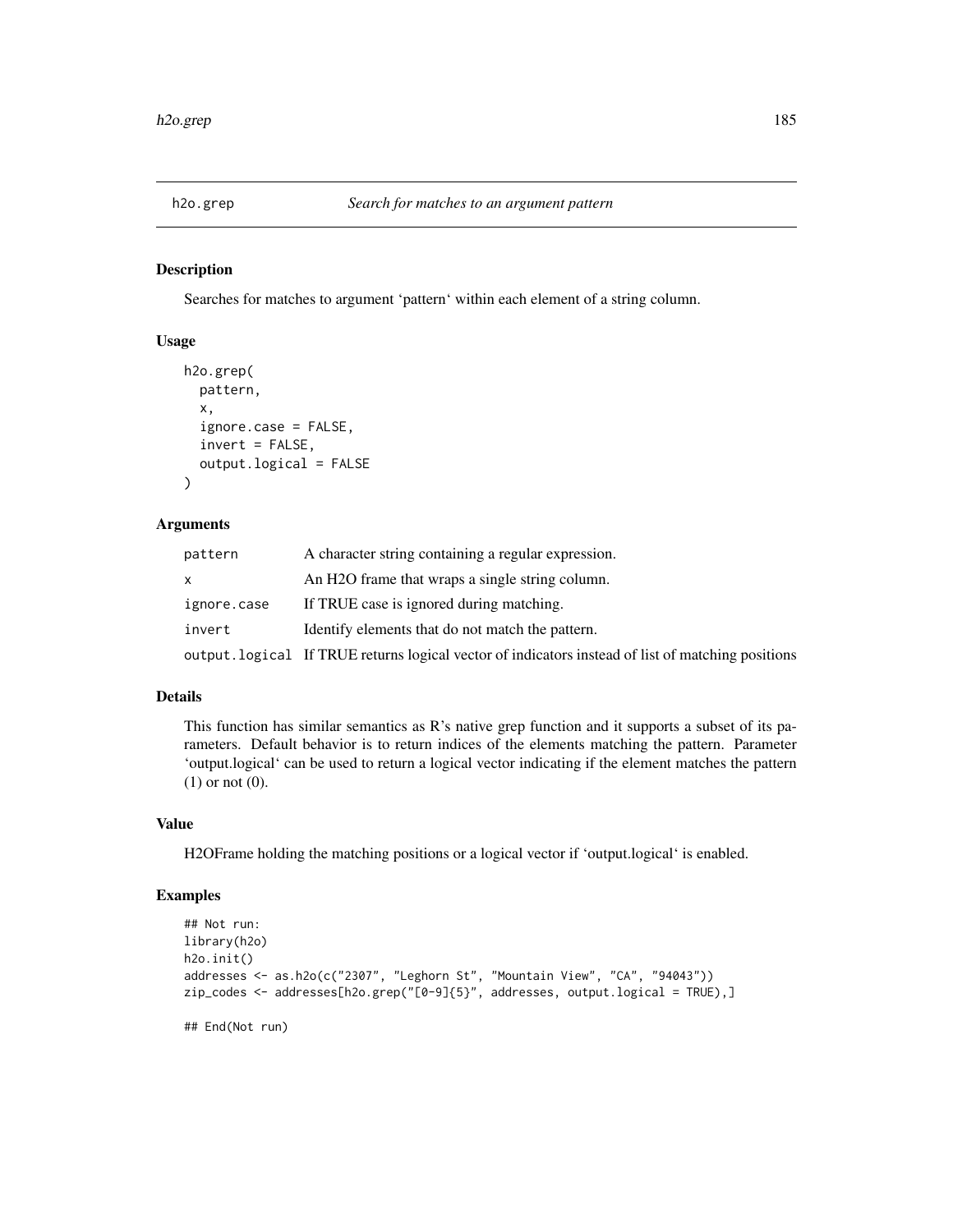# Description

Provides a set of functions to launch a grid search and get its results.

# Usage

```
h2o.grid(
  algorithm,
  grid_id,
 x,
 y,
  training_frame,
  ...,
 hyper_params = list(),
  is_supervised = NULL,
  do_hyper_params_check = FALSE,
  search_criteria = NULL,
  export_checkpoints_dir = NULL,
  recovery_dir = NULL,
 parallelism = 1
)
```

| algorithm     | Name of algorithm to use in grid search (gbm, randomForest, kmeans, glm,<br>deeplearning, naivebayes, pca).                                                                                                                                                            |
|---------------|------------------------------------------------------------------------------------------------------------------------------------------------------------------------------------------------------------------------------------------------------------------------|
| grid_id       | (Optional) ID for resulting grid search. If it is not specified then it is autogener-<br>ated.                                                                                                                                                                         |
| $\times$      | (Optional) A vector containing the names or indices of the predictor variables to<br>use in building the model. If x is missing, then all columns except y are used.                                                                                                   |
| y             | The name or column index of the response variable in the data. The response<br>must be either a numeric or a categorical/factor variable. If the response is<br>numeric, then a regression model will be trained, otherwise it will train a classi-<br>fication model. |
|               | training frame Id of the training data frame.                                                                                                                                                                                                                          |
| .             | arguments describing parameters to use with algorithm (i.e., x, y, training frame).<br>Look at the specific algorithm - h2o.gbm, h2o.glm, h2o.kmeans, h2o.deepLearning<br>- for available parameters.                                                                  |
| hyper_params  | List of lists of hyper parameters (i.e., $list(ntrees=c(1,2))$ , $max_{def}the(c(5,7))$ ).                                                                                                                                                                             |
| is_supervised | [Deprecated] It is not possible to override default behaviour. (Optional) If spec-<br>ified then override the default heuristic which decides if the given algorithm<br>name and parameters specify a supervised or unsupervised algorithm.                            |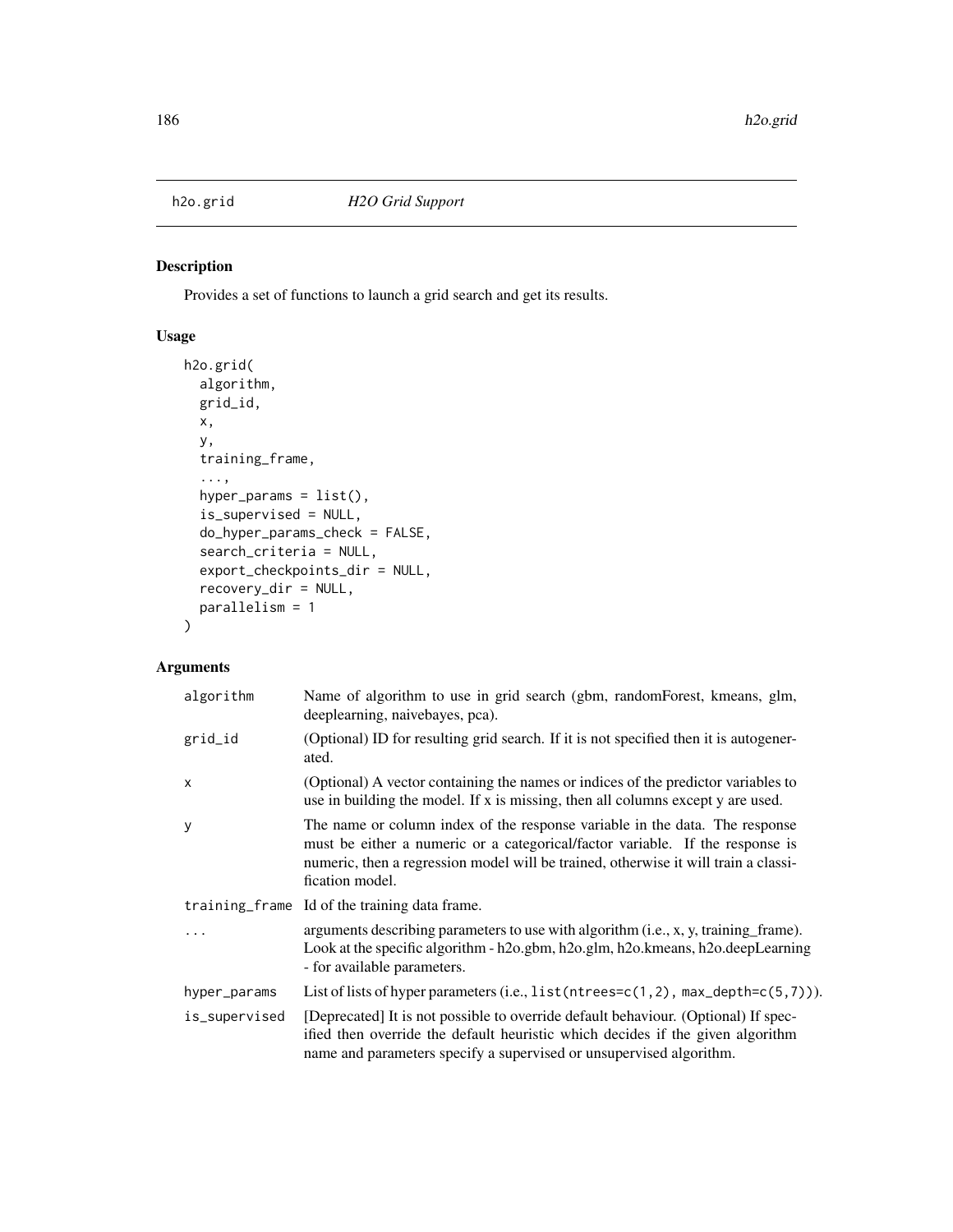#### h2o.grid 187

do\_hyper\_params\_check

Perform client check for specified hyper parameters. It can be time expensive for large hyper space.

search\_criteria

(Optional) List of control parameters for smarter hyperparameter search. The list can include values for: strategy, max\_models, max\_runtime\_secs, stopping\_metric, stopping\_tolerance, stopping\_rounds and seed. The default strategy 'Cartesian' covers the entire space of hyperparameter combinations. If you want to use cartesian grid search, you can leave the search criteria argument unspecified. Specify the "RandomDiscrete" strategy to get random search of all the combinations of your hyperparameters with three ways of specifying when to stop the search: max number of models, max time, and metric-based early stopping (e.g., stop if MSE has not improved by 0.0001 over the 5 best models). Examples below: list(strategy = "RandomDiscrete", max\_runtime\_secs = 600, max\_models = 100, stopping\_metric = "AUTO",stopping\_tolerance  $= 0.00001$ , stopping\_rounds = 5, seed = 123456) or list(strategy = "RandomDiscrete", max\_mod = 42, max\_runtime\_secs = 28800) or list(strategy = "RandomDiscrete", stopping\_metric = "AUTO",stopping\_tolerance = 0.001, stopping\_rounds = 10) or list(strategy = "RandomDiscrete", stopping\_metric = "misclassification", stopping\_tolerance =  $0.00001$ , stopping\_rounds =  $5$ ). export\_checkpoints\_dir Directory to automatically export grid and its models to. recovery\_dir When specified the grid and all necessary data (frames, models) will be saved to this directory (use HDFS or other distributed file-system). Should the cluster crash during training, the grid can be reloaded from this directory via h2o. loadGrid and training can be resumed parallelism Level of Parallelism during grid model building. 1 = sequential building (default). Use the value of 0 for adaptive parallelism - decided by H2O. Any num-

ber > 1 sets the exact number of models built in parallel.

#### Details

Launch grid search with given algorithm and parameters.

# Examples

```
## Not run:
library(h2o)
library(jsonlite)
h2o.init()
iris_hf <- as.h2o(iris)
grid \le h2o.grid("gbm", x = c(1:4), y = 5, training_frame = iris_hf,
                 hyper_params = list(ntrees = c(1, 2, 3)))# Get grid summary
summary(grid)
# Fetch grid models
model_ids <- grid@model_ids
models <- lapply(model_ids, function(id) { h2o.getModel(id)})
```
## End(Not run)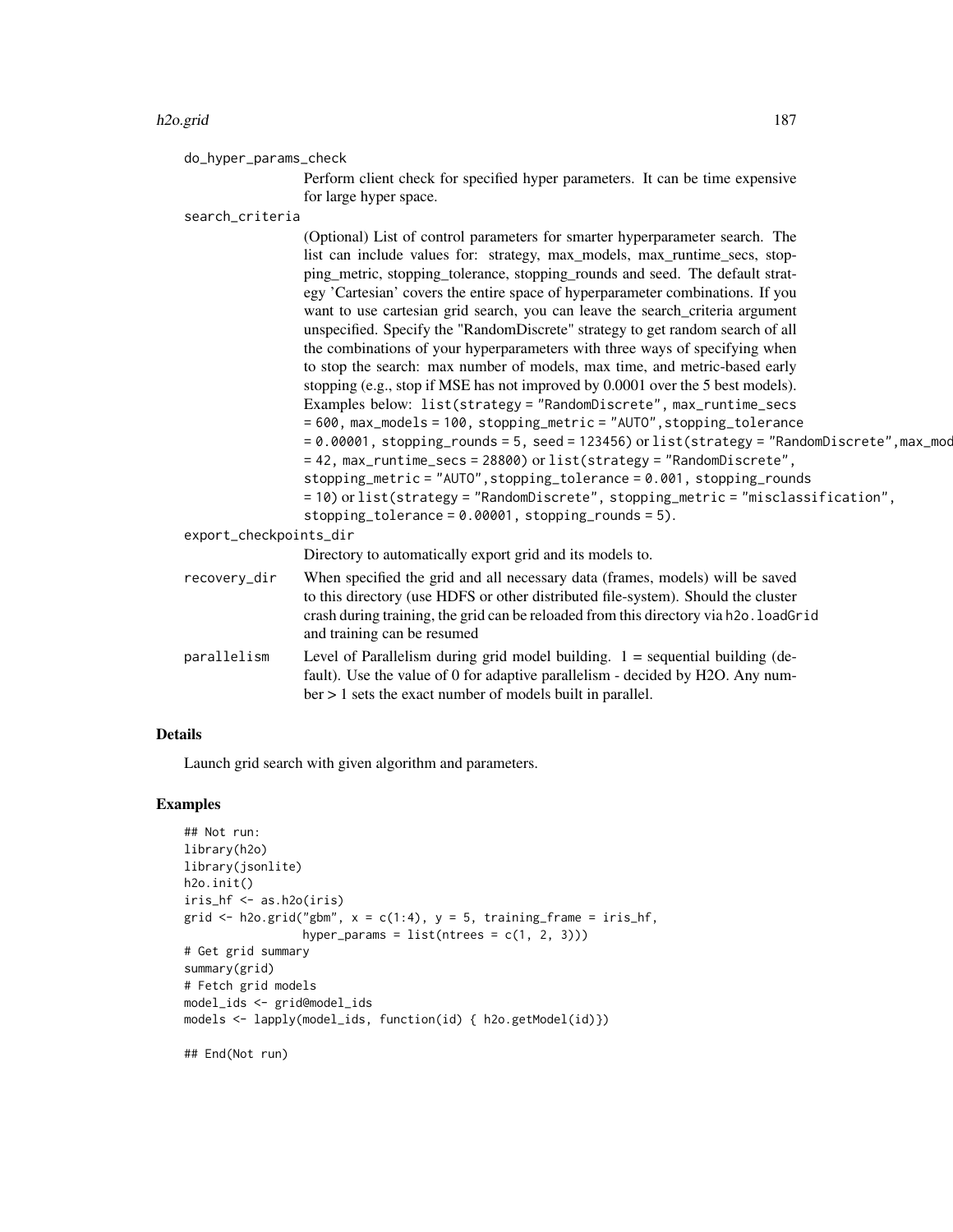#### Description

Performs a group by and apply similar to ddply.

#### Usage

```
h2o.group_by(
  data,
  by,
  ...,
  gb.control = list(na.methods = NULL, col.names = NULL))
```
## Arguments

| data       | an H2OFrame object.                                                                                                                                                               |
|------------|-----------------------------------------------------------------------------------------------------------------------------------------------------------------------------------|
| by         | a list of column names                                                                                                                                                            |
| $\cdots$   | any supported aggregate function. See Details: for more help.                                                                                                                     |
| gb.control | a list of how to handle NA values in the dataset as well as how to name out-<br>put columns. The method is specified using the rm method argument. See<br>Details: for more help. |

#### Details

In the case of na.methods within gb.control, there are three possible settings. "all" will include NAs in computation of functions. "rm" will completely remove all NA fields. "ignore" will remove NAs from the numerator but keep the rows for computational purposes. If a list smaller than the number of columns groups is supplied, the list will be padded by "ignore".

Note that to specify a list of column names in the gb.control list, you must add the col.names argument. Similar to na.methods, col.names will pad the list with the default column names if the length is less than the number of colums groups supplied.

Supported functions include nrow. This function is required and accepts a string for the name of the generated column. Other supported aggregate functions accept col and na arguments for specifying columns and the handling of NAs ("all", "ignore", and GroupBy object; max calculates the maximum of each column specified in col for each group of a GroupBy object; mean calculates the mean of each column specified in col for each group of a GroupBy object; min calculates the minimum of each column specified in col for each group of a GroupBy object; mode calculates the mode of each column specified in col for each group of a GroupBy object; sd calculates the standard deviation of each column specified in col for each group of a GroupBy object; ss calculates the sum of squares of each column specified in col for each group of a GroupBy object; sum calculates the sum of each column specified in col for each group of a GroupBy object; and var calculates the variance of each column specified in col for each group of a GroupBy object. If an aggregate is provided without a value (for example, as max in sum(col="X1", na="all"). mean(col="X5",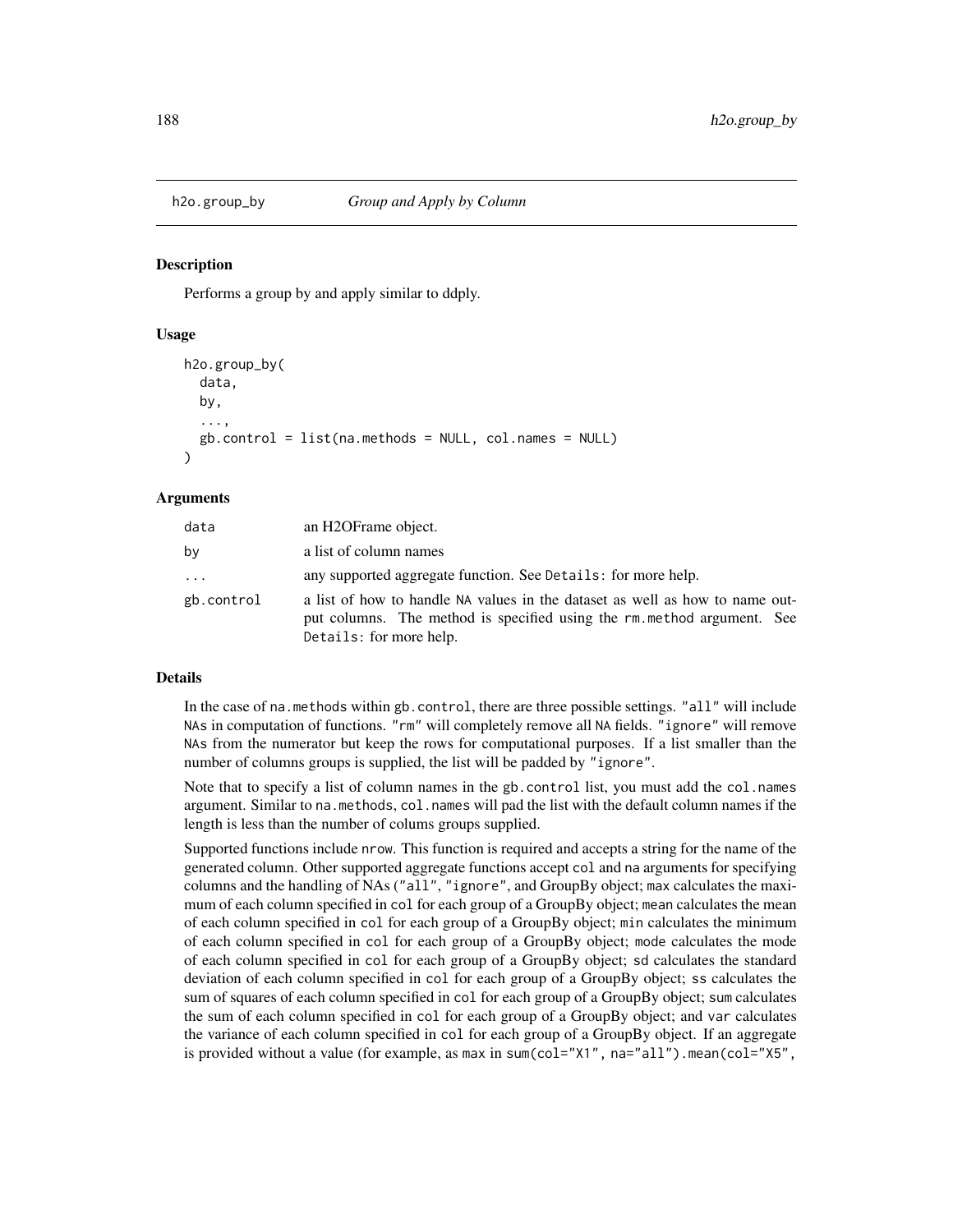#### h2o.gsub 189

na="all").max()), then it is assumed that the aggregation should apply to all columns except the GroupBy columns. However, operations will not be performed on String columns. They will be skipped. Note again that nrow is required and cannot be empty.

# Value

Returns a new H2OFrame object with columns equivalent to the number of groups created

#### Examples

```
## Not run:
library(h2o)
h2o.init()
df <- h2o.importFile(paste("https://s3.amazonaws.com/h2o-public-test-data",
                           "/smalldata/prostate/prostate.csv",
                           sep=""))
h2o.group_by(data = df, by = "RACE", nrow("VOL"))
```
## End(Not run)

h2o.gsub *String Global Substitute*

## Description

Creates a copy of the target column in which each string has all occurence of the regex pattern replaced with the replacement substring.

#### Usage

h2o.gsub(pattern, replacement, x, ignore.case = FALSE)

# Arguments

| pattern      | The pattern to replace.         |
|--------------|---------------------------------|
| replacement  | The replacement pattern.        |
| $\mathbf{x}$ | The column on which to operate. |
| ignore.case  | Case sensitive or not           |

# Examples

```
## Not run:
library(h2o)
h2o.init()
string_to_gsub <- as.h2o("r tutorial")
sub_string <- h2o.gsub("r ", "H2O ", string_to_gsub)
```
## End(Not run)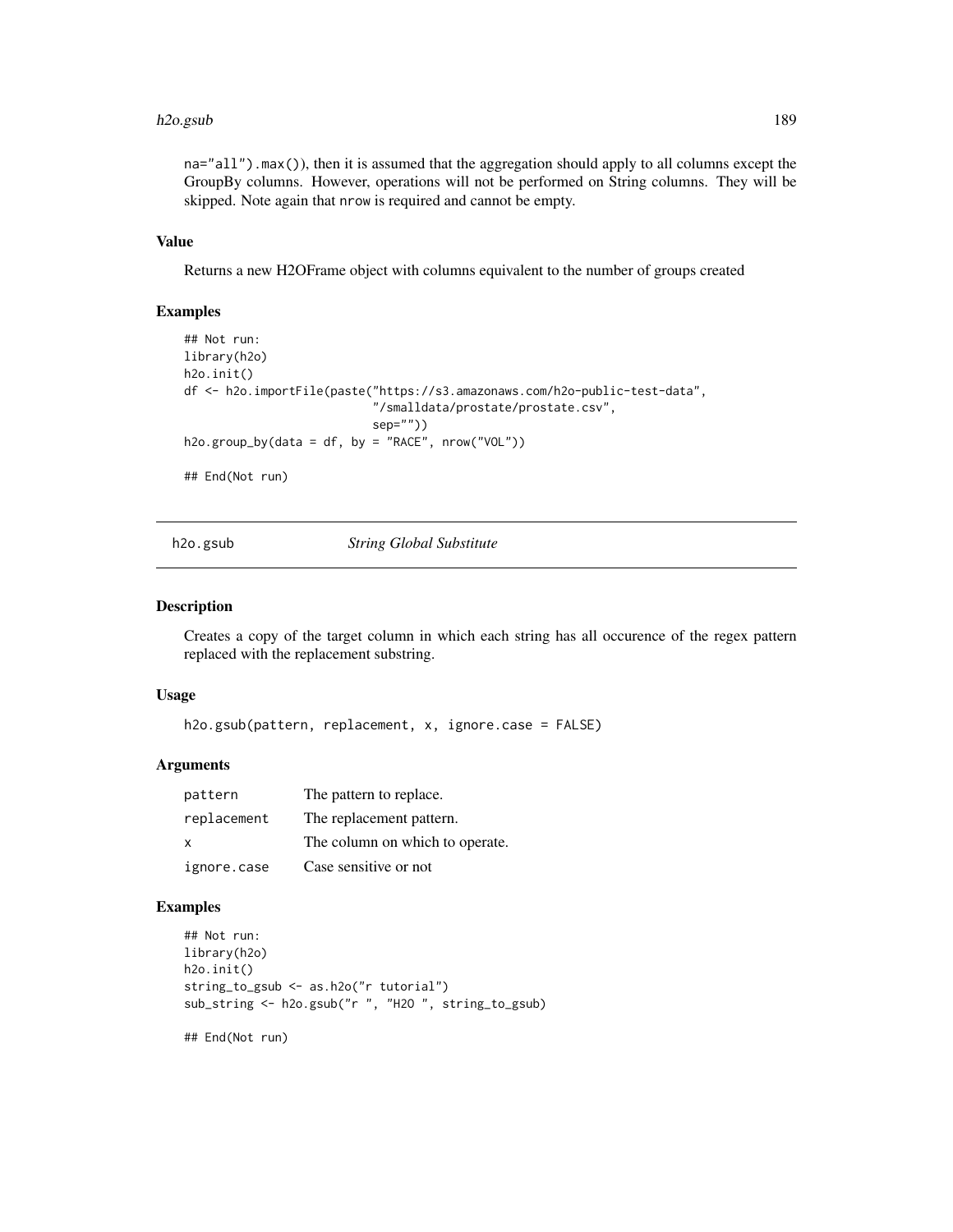h2o.h *Calculates Friedman and Popescu's H statistics, in order to test for the presence of an interaction between specified variables in h2o gbm and xgb models. H varies from 0 to 1. It will have a value of 0 if the model exhibits no interaction between specified variables and a correspondingly larger value for a stronger interaction effect between them. NaN is returned if a computation is spoiled by weak main effects and rounding errors.*

# Description

See Jerome H. Friedman and Bogdan E. Popescu, 2008, "Predictive learning via rule ensembles", \*Ann. Appl. Stat.\* \*\*2\*\*:916-954, http://projecteuclid.org/download/pdfview\_1/euclid.aoas/1223908046, s. 8.1.

#### Usage

```
h2o.h(model, frame, variables)
```
#### Arguments

| model     | A trained gradient-boosting model.             |
|-----------|------------------------------------------------|
| frame     | A frame that current model has been fitted to. |
| variables | Variables of the interest.                     |

#### Examples

```
## Not run:
library(h2o)
h2o.init()
prostate.hex <- h2o.importFile(
       "https://s3.amazonaws.com/h2o-public-test-data/smalldata/logreg/prostate.csv",
        destination_frame="prostate.hex"
        )
prostate.hex$CAPSULE <- as.factor(prostate.hex$CAPSULE)
prostate.hex$RACE <- as.factor(prostate.hex$RACE)
prostate.h2o <- h2o.gbm(x = 3:9, y = "CAPSULE", training-frame = prostate.hex,distribution = "bernoulli", ntrees = 100, max_depth = 5, min_rows = 10, learn_rate = 0.1)
h_val <- h2o.h(prostate.h2o, prostate.hex, c('DPROS','DCAPS'))
```
## End(Not run)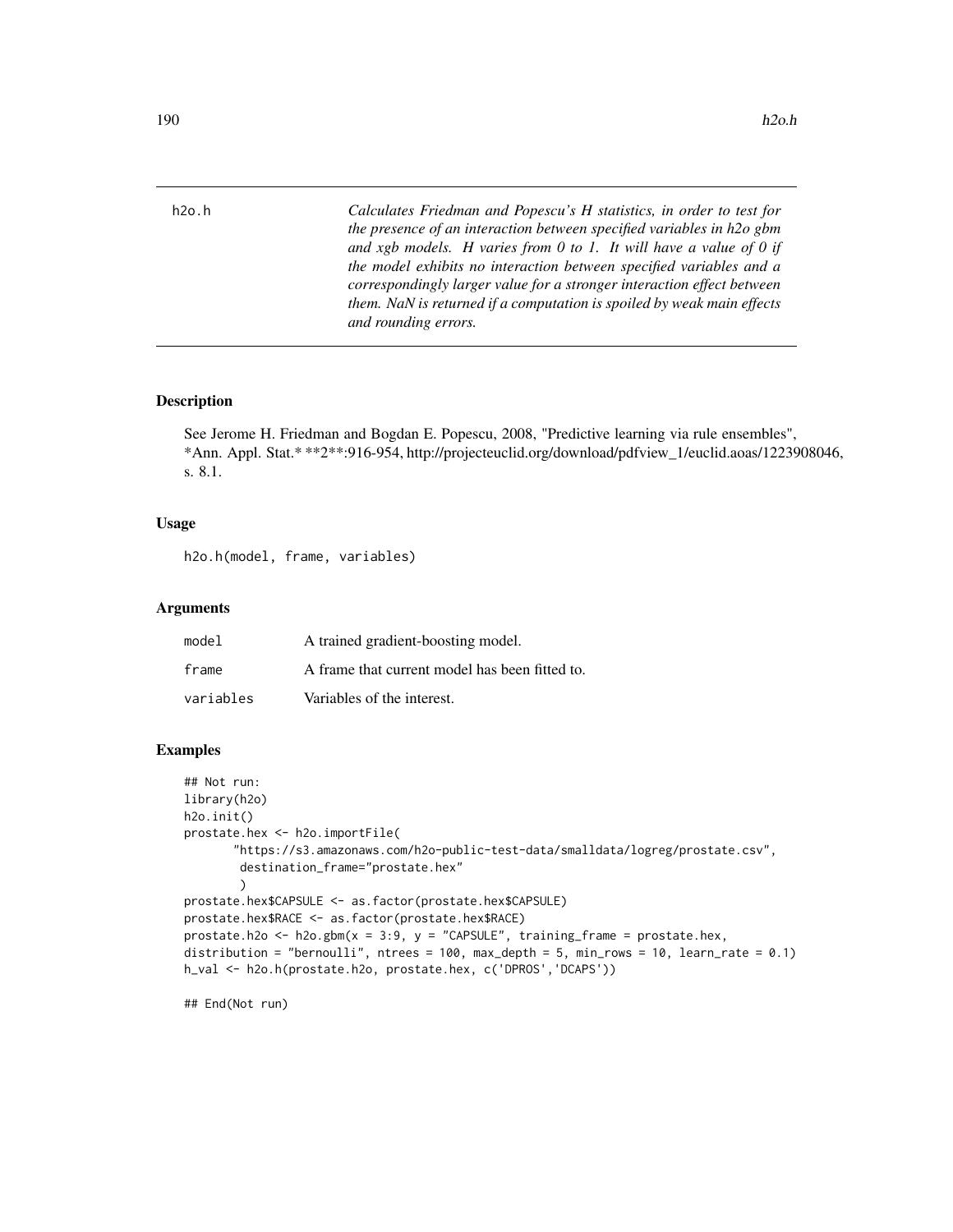# Description

Returns the first or last rows of an H2OFrame object.

# Usage

```
h2o.head(x, n = 6L, m = 200L, ...)## S3 method for class 'H2OFrame'
head(x, n = 6L, m = 200L, ...)
h2o.tail(x, n = 6L, m = 200L, ...)## S3 method for class 'H2OFrame'
tail(x, n = 6L, m = 200L, ...)
```
# Arguments

| $\mathsf{X}$ | An H <sub>2</sub> OFrame object.                                                                                                             |
|--------------|----------------------------------------------------------------------------------------------------------------------------------------------|
| n            | (Optional) A single integer. If positive, number of rows in x to return. If nega-<br>tive, all but the n first/last number of rows in x.     |
| m            | (Optional) A single integer. If positive, number of columns in x to return. If<br>negative, all but the m first/last number of columns in x. |
| $\ddotsc$    | Ignored.                                                                                                                                     |

## Value

An H2OFrame containing the first or last n rows and m columns of an H2OFrame object.

#### Examples

```
## Not run:
library(h2o)
h2o.init(ip \le "localhost", port = 54321, startH2O = TRUE)
australia_path <- system.file("extdata", "australia.csv", package = "h2o")
australia <- h2o.uploadFile(path = australia_path)
# Return the first 10 rows and 6 columns
h2o.head(australia, n = 10L, m = 6L)
# Return the last 10 rows and 6 columns
h2o.tail(australia, n = 10L, m = 6L)
# For Jupyter notebook with an R kernel,
# view all rows of a data frame
options(repr.matrix.max.rows = 600, repr.matrix.max.cols = 200)
```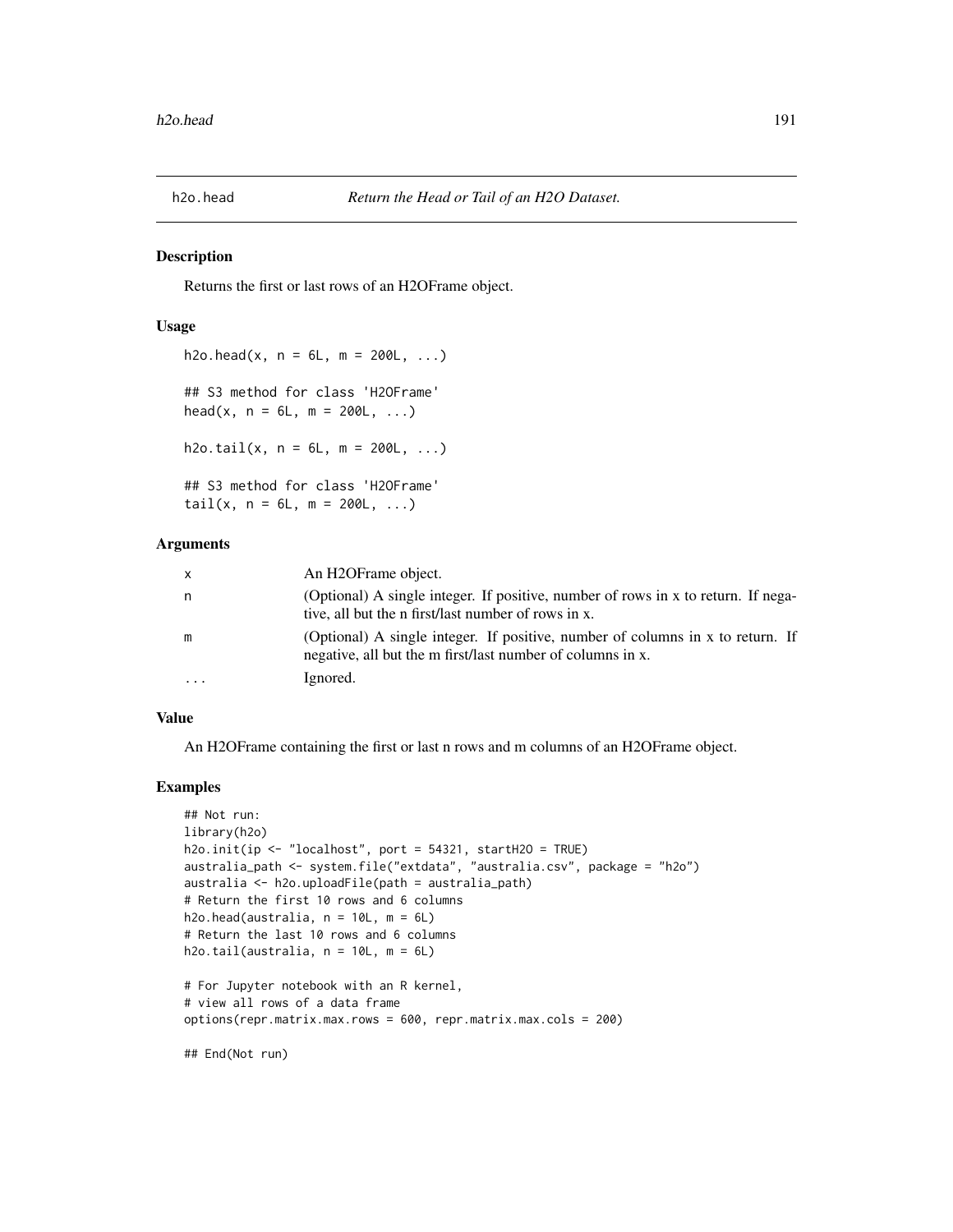# Description

Retrieve HGLM ModelMetrics

# Usage

h2o.HGLMMetrics(object)

# Arguments

object an H2OModel object or H2OModelMetrics.

h2o.hist *Compute A Histogram*

# Description

Compute a histogram over a numeric column. If breaks=="FD", the MAD is used over the IQR in computing bin width. Note that we do not beautify the breakpoints as R does.

# Usage

 $h2o.hist(x, breaks = "Sturges", plot = TRUE)$ 

# Arguments

| X      | A single numeric column from an H2OFrame.                                                                                                                                                                                                                                                      |
|--------|------------------------------------------------------------------------------------------------------------------------------------------------------------------------------------------------------------------------------------------------------------------------------------------------|
| breaks | Can be one of the following: A string: "Sturges", "Rice", "sqrt", "Doane", "FD",<br>"Scott" A single number for the number of breaks splitting the range of the vec<br>into number of breaks bins of equal width A vector of numbers giving the split<br>points, e.g., c(-50,213.2123,9324834) |
| plot   | A logical value indicating whether or not a plot should be generated (default is<br>TRUE).                                                                                                                                                                                                     |

# Examples

```
## Not run:
library(h2o)
h2o.init()
```

```
f <- "https://h2o-public-test-data.s3.amazonaws.com/smalldata/iris/iris_train.csv"
iris <- h2o.importFile(f)
h2o.asnumeric(iris["petal_len"])
```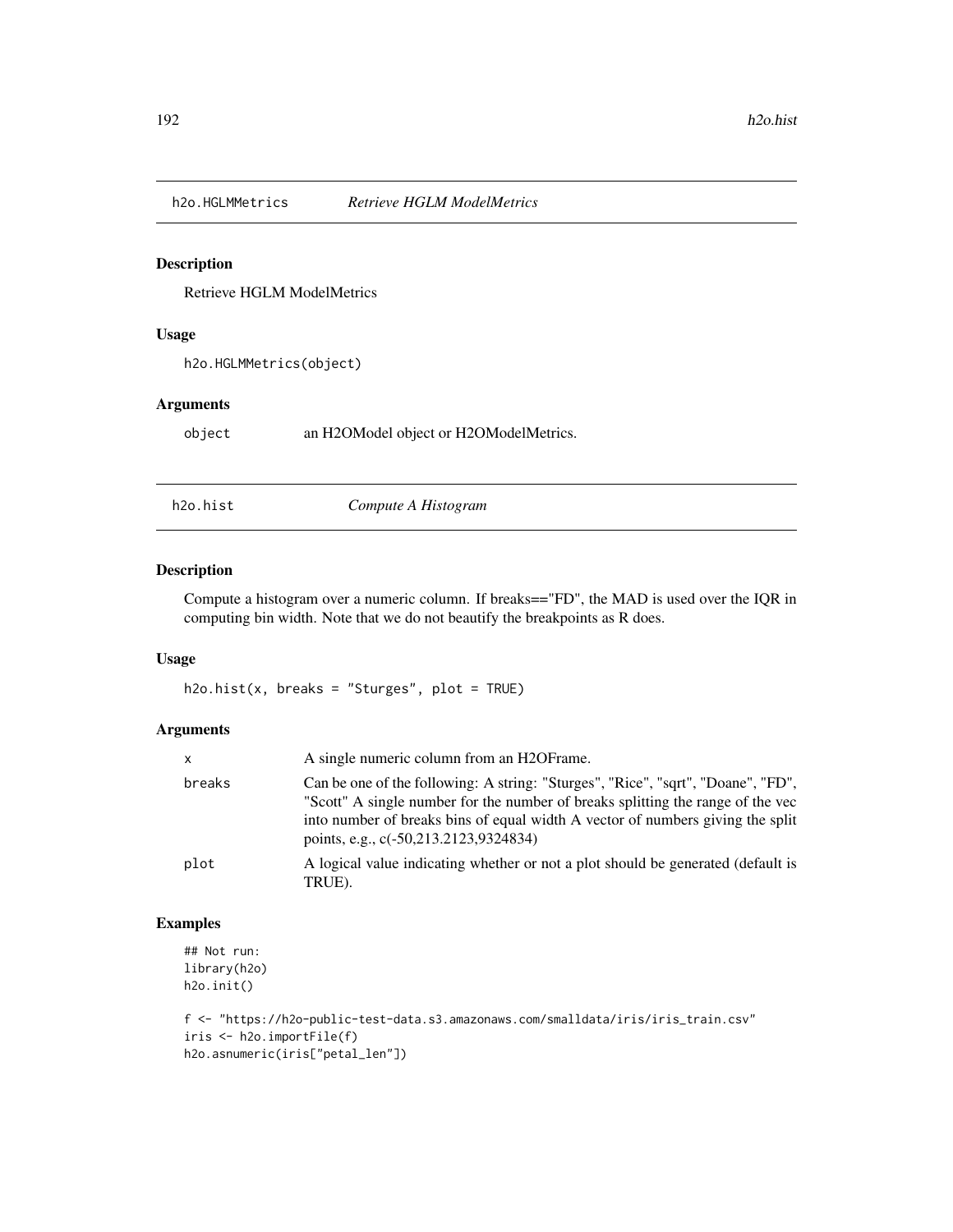# h2o.hit\_ratio\_table 193

```
h2o.hist(iris["petal_len"], breaks = "Sturges", plot = TRUE)
## End(Not run)
```
h2o.hit\_ratio\_table *Retrieve the Hit Ratios*

#### Description

If "train", "valid", and "xval" parameters are FALSE (default), then the training Hit Ratios value is returned. If more than one parameter is set to TRUE, then a named list of Hit Ratio tables are returned, where the names are "train", "valid" or "xval".

#### Usage

```
h2o.hit_ratio_table(object, train = FALSE, valid = FALSE, xval = FALSE)
```
# Arguments

| object | An H2OModel object.                     |
|--------|-----------------------------------------|
| train  | Retrieve the training Hit Ratio         |
| valid  | Retrieve the validation Hit Ratio       |
| xval   | Retrieve the cross-validation Hit Ratio |

## Examples

```
## Not run:
library(h2o)
h2o.init()
```

```
f <- "https://s3.amazonaws.com/h2o-public-test-data/smalldata/iris/iris_wheader.csv"
iris <- h2o.importFile(f)
iris_split <- h2o.splitFrame(data = iris, ratios = 0.8, seed = 1234)
train <- iris_split[[1]]
valid <- iris_split[[2]]
```

```
iris\_xgb \leq h2o.xgboost(x = 1:4, y = 5, training-frame = train, validation-frame = valid)hrt_iris <- h2o.hit_ratio_table(iris_xgb, valid = TRUE)
hrt_iris
```
## End(Not run)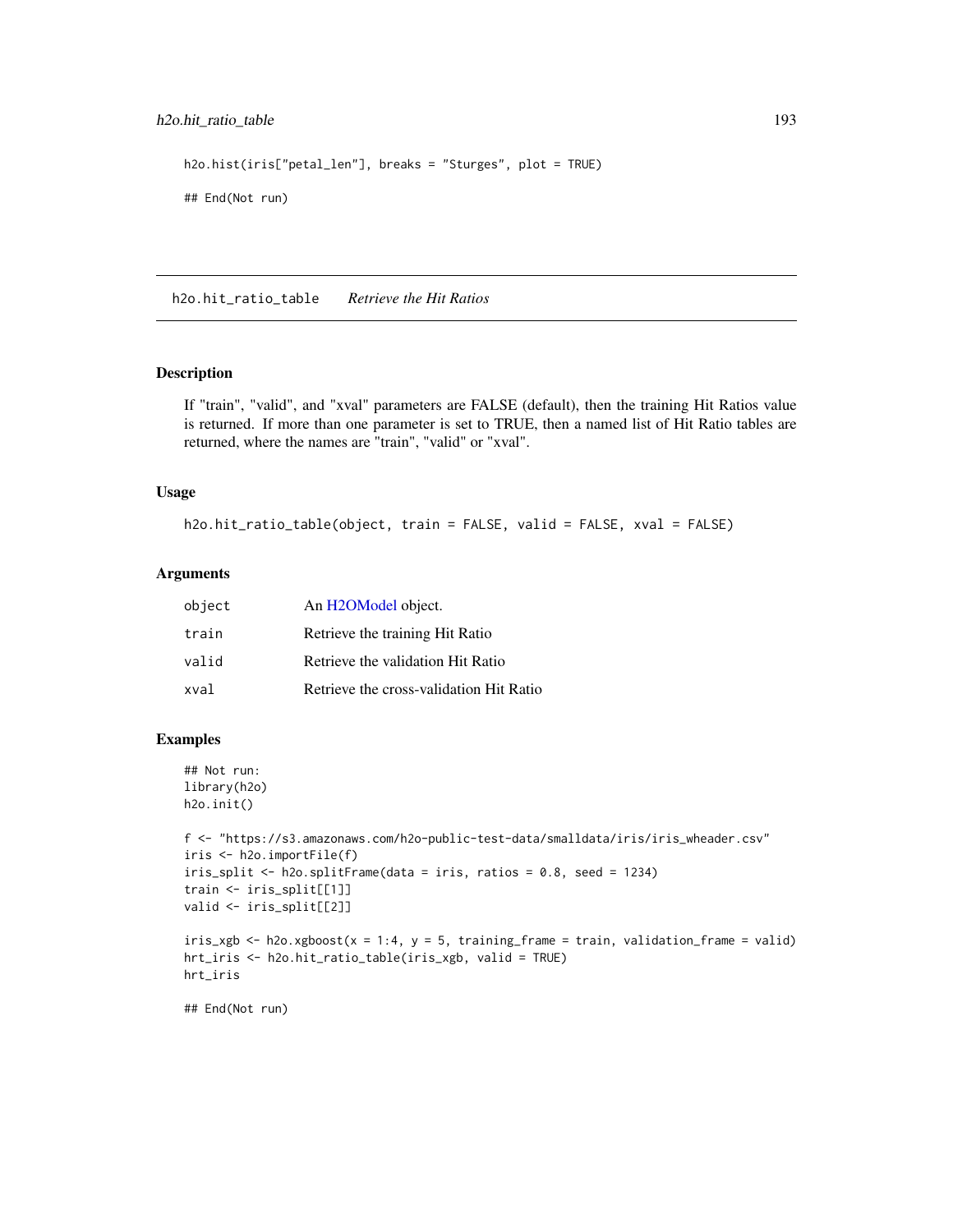## Description

Converts the entries of an H2OFrame object from milliseconds to hours of the day (on a 0 to 23 scale).

#### Usage

h2o.hour(x) hour(x) ## S3 method for class 'H2OFrame' hour(x)

# Arguments

x An H2OFrame object.

#### Value

An H2OFrame object containing the entries of x converted to hours of the day.

#### See Also

[h2o.day](#page-109-0)

h2o.ice\_plot *Plot Individual Conditional Expectation (ICE) for each decile*

# Description

Individual Conditional Expectation (ICE) plot gives a graphical depiction of the marginal effect of a variable on the response. ICE plots are similar to partial dependence plots (PDP); PDP shows the average effect of a feature while ICE plot shows the effect for a single instance. This function will plot the effect for each decile. In contrast to the PDP, ICE plots can provide more insight, especially when there is stronger feature interaction. Also, the plot shows the original observation values marked by semi-transparent circle on each ICE line. Please note, that the score of the original observation value may differ from score value of underlying ICE line at original observation point as ICE line is drawn as an interpolation of several points.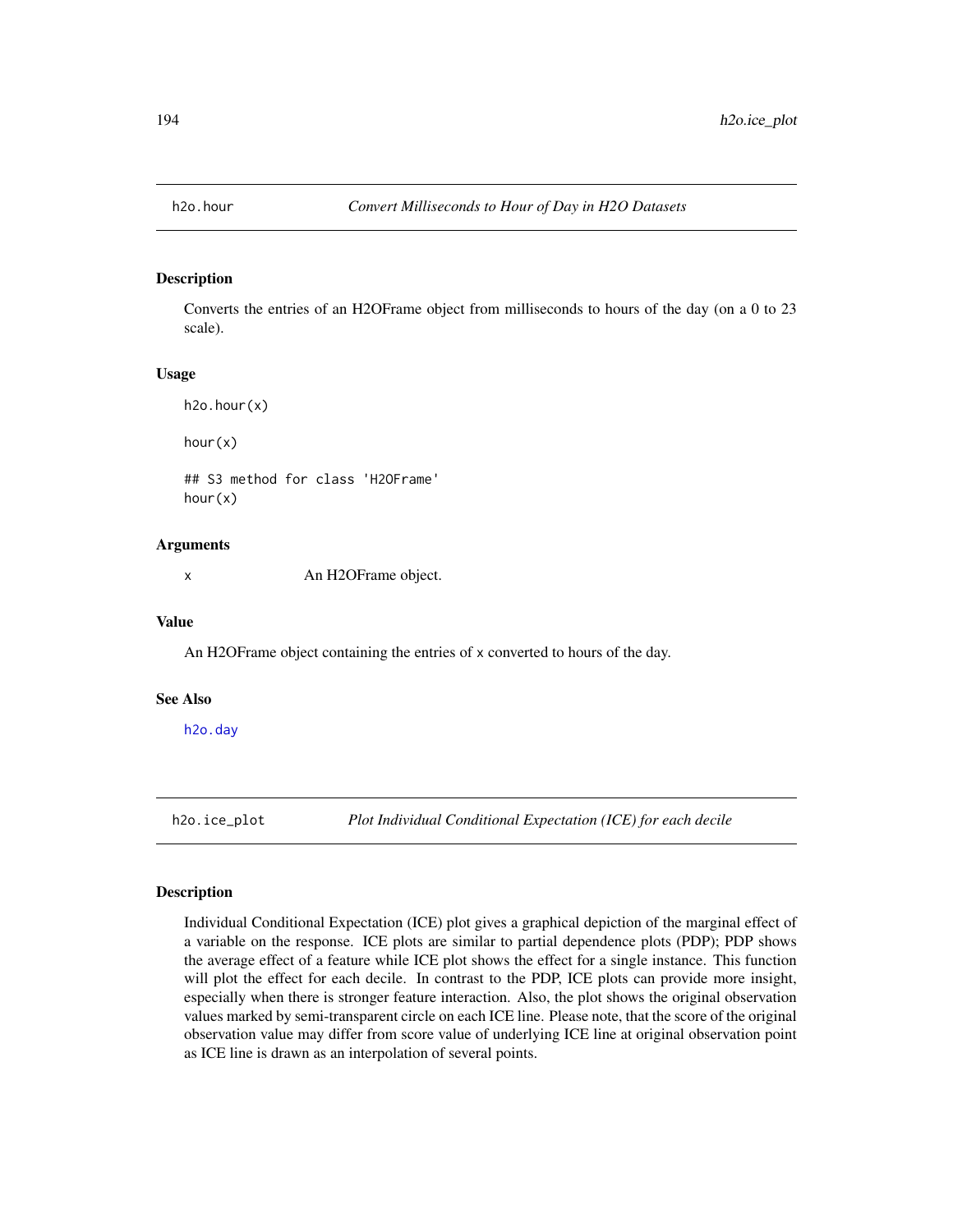# h2o.ice\_plot 195

# Usage

```
h2o.ice_plot(
  model,
  newdata,
  column,
  target = NULL,
  max_levels = 30,
  show\_pdp = TRUE,binary_response_scale = c("response", "logodds"),
  centered = FALSE,
  grouping_column = NULL,
  output_graphing_data = FALSE,
  nbins = 100,show_rug = TRUE,
  ...
\mathcal{L}
```
# Arguments

| model                 | An H2OModel.                                                                                                                                                 |  |
|-----------------------|--------------------------------------------------------------------------------------------------------------------------------------------------------------|--|
| newdata               | An H2OFrame.                                                                                                                                                 |  |
| column                | A feature column name to inspect.                                                                                                                            |  |
| target                | If multinomial, plot PDP just for target category. Character string.                                                                                         |  |
| max_levels            | An integer specifying the maximum number of factor levels to show. Defaults<br>to 30.                                                                        |  |
| show_pdp              | Option to turn on/off PDP line. Defaults to TRUE.                                                                                                            |  |
| binary_response_scale |                                                                                                                                                              |  |
|                       | Option for binary model to display (on the y-axis) the logodds instead of the<br>actual score. Can be one of: "response", "logodds". Defaults to "response". |  |
| centered              | A boolean whether to center curves around 0 at the first valid x value or not.<br>Defaults to FALSE.                                                         |  |
| grouping_column       |                                                                                                                                                              |  |
|                       | A feature column name to group the data and provide separate sets of plots by<br>grouping feature values                                                     |  |
| output_graphing_data  |                                                                                                                                                              |  |
|                       | A bool whether to output final graphing data to a frame. Defaults to FALSE.                                                                                  |  |
| nbins                 | A number of bins used. Defaults to 100.                                                                                                                      |  |
| show_rug              | Show rug to visualize the density of the column. Defaults to TRUE.                                                                                           |  |
| $\cdots$              | Custom parameters.                                                                                                                                           |  |

# Value

A ggplot2 object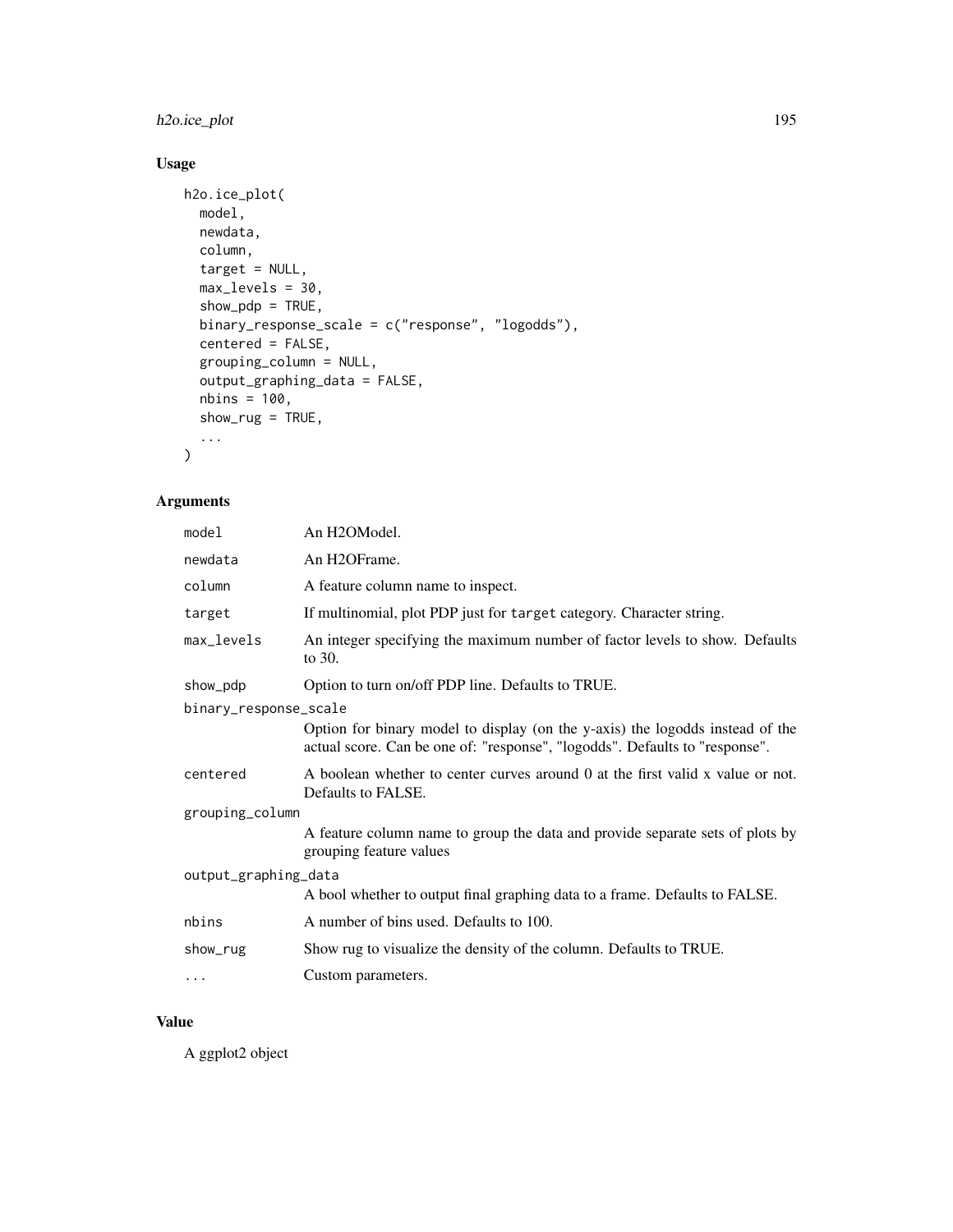# Examples

```
## Not run:
library(h2o)
h2o.init()
# Import the wine dataset into H2O:
f <- "https://h2o-public-test-data.s3.amazonaws.com/smalldata/wine/winequality-redwhite-no-BOM.csv"
df <- h2o.importFile(f)
# Set the response
response <- "quality"
# Split the dataset into a train and test set:
splits \le h2o.splitFrame(df, ratios = 0.8, seed = 1)
train <- splits[[1]]
test <- splits[[2]]
# Build and train the model:
gbm <- h2o.gbm(y = response,
               training_frame = train)
# Create the individual conditional expectations plot
ice <- h2o.ice_plot(gbm, test, column = "alcohol")
print(ice)
## End(Not run)
```
h2o.ifelse *H2O Apply Conditional Statement*

# Description

Applies conditional statements to numeric vectors in H2O parsed data objects when the data are numeric.

# Usage

h2o.ifelse(test, yes, no)

ifelse(test, yes, no)

| test | A logical description of the condition to be met $(> , < , = , etc)$ |
|------|----------------------------------------------------------------------|
| ves  | The value to return if the condition is TRUE.                        |
| no   | The value to return if the condition is FALSE.                       |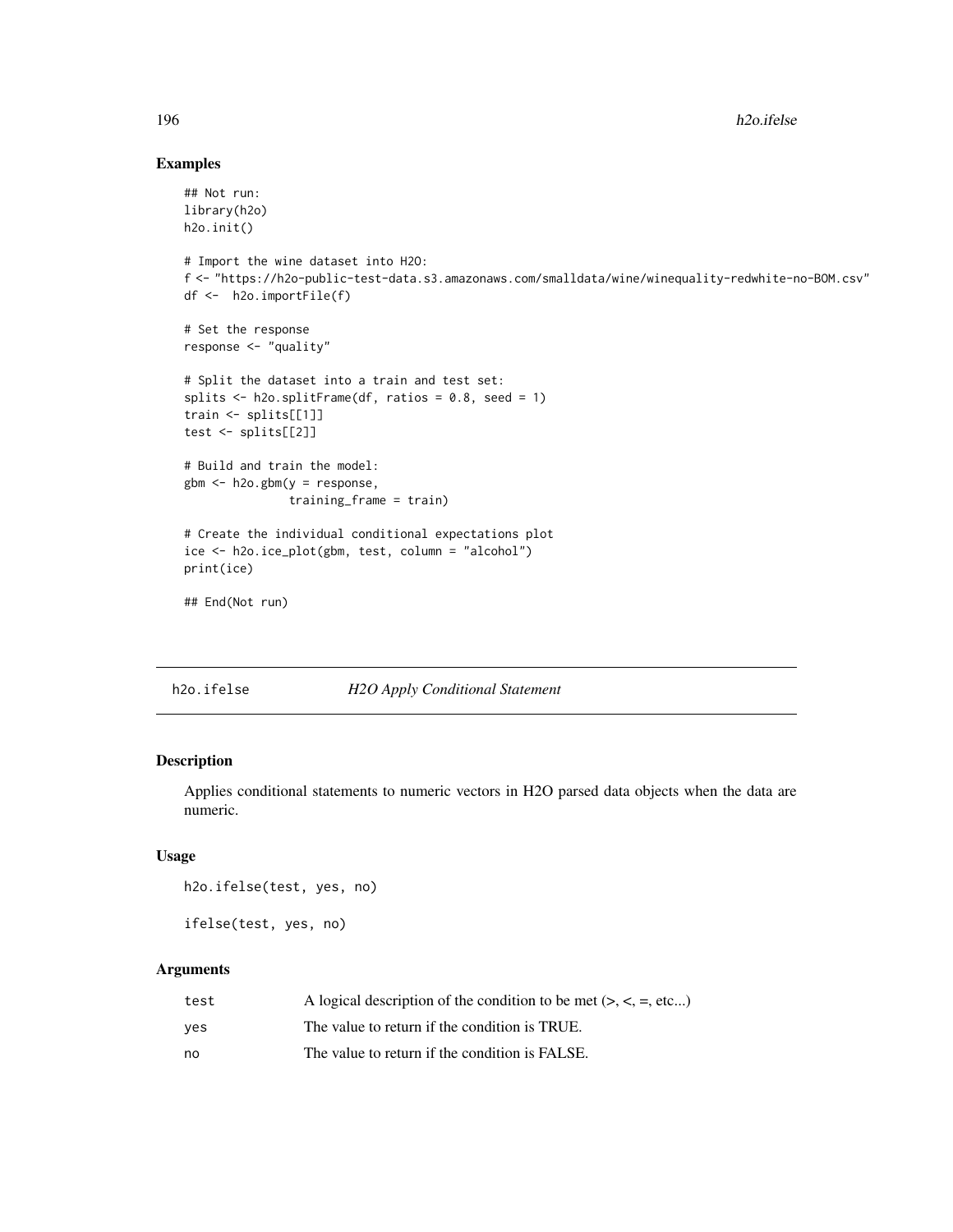# h2o.importFile 197

# Details

Both numeric and categorical values can be tested. However when returning a yes and no condition both conditions must be either both categorical or numeric.

# Value

Returns a vector of new values matching the conditions stated in the ifelse call.

# Examples

```
## Not run:
library(h2o)
h2o.init()
australia_path <- system.file("extdata", "australia.csv", package = "h2o")
australia <- h2o.importFile(path = australia_path)
australia[, 9] <- ifelse(australia[, 3] < 279.9, 1, 0)
summary(australia)
```
## End(Not run)

h2o.importFile *Import Files into H2O*

#### Description

Imports files into an H2O cluster. The default behavior is to pass-through to the parse phase automatically.

#### Usage

```
h2o.importFile(
  path,
  destination_frame = "",
  parse = TRUE,
  header = NA,
  sep = "",col.names = NULL,
  col.types = NULL,
  na.strings = NULL,
  decrypt_tool = NULL,
  skipped_columns = NULL,
  custom_non_data_line_markers = NULL,
  partition_by = NULL,
  quotechar = NULL,
  escapechar = "")
h2o.importFolder(
```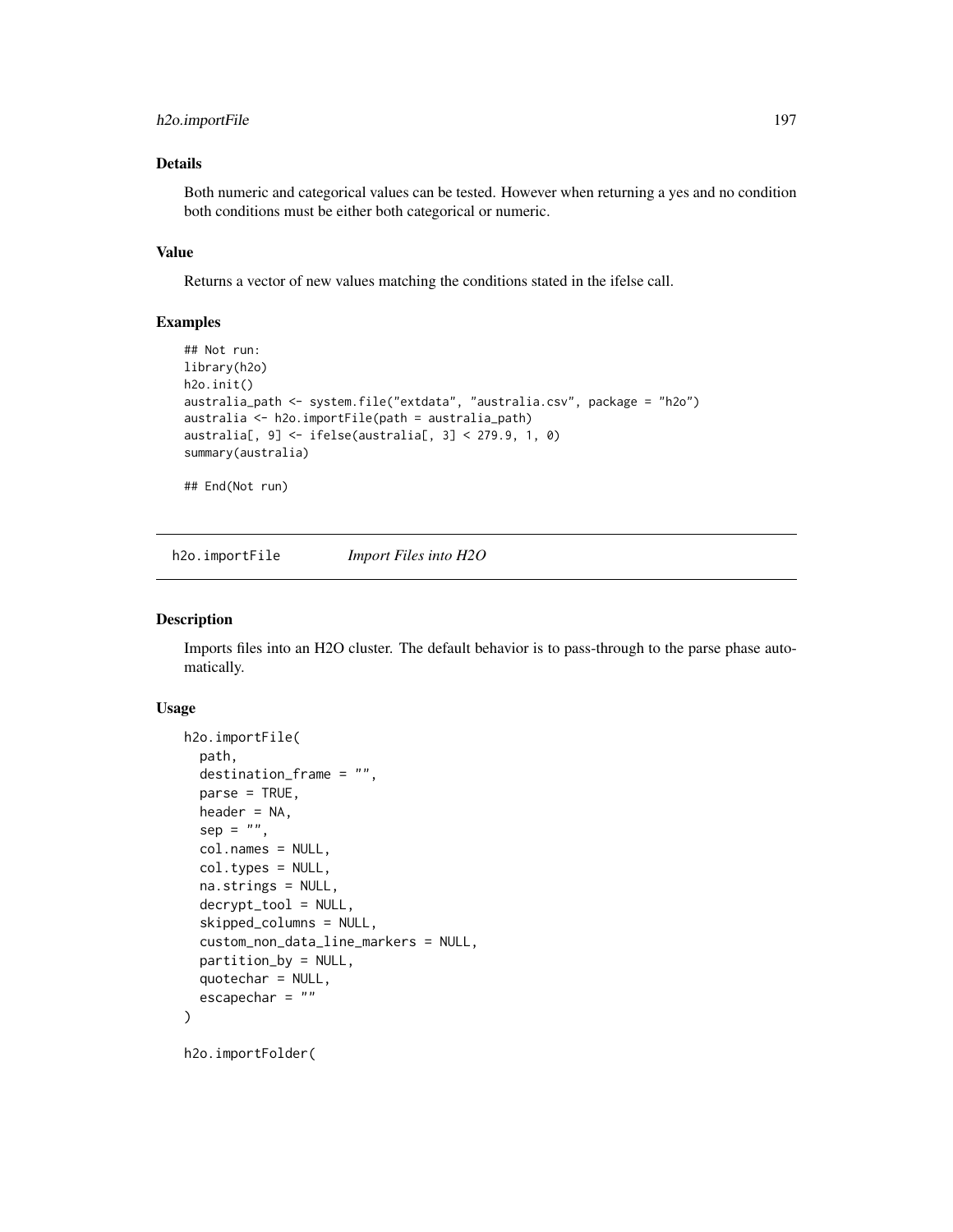```
path,
  pattern = ",
  destination-frame = "".parse = TRUE,
  header = NA,
  sep = "",col.names = NULL,
  col.types = NULL,
  na.strings = NULL,
  decrypt_tool = NULL,
  skipped_columns = NULL,
  custom_non_data_line_markers = NULL,
  partition_by = NULL,
  quotechar = NULL,
  escapechar = "\wedge")
h2o.importHDFS(
 path,
 pattern = ",
  destination_frame = "",
  parse = TRUE,
  header = NA,
  sep = "",col.names = NULL,
  na.strings = NULL
)
h2o.uploadFile(
  path,
  destination_frame = "",
  parse = TRUE,header = NA,
  sep = "",col.names = NULL,
  col.types = NULL,
  na.strings = NULL,
  progressBar = FALSE,
  parse_type = NULL,
  decrypt_tool = NULL,
  skipped_columns = NULL,
  quotechar = NULL,
  escapechar = ''\wedge)
```
# Arguments

path The complete URL or normalized file path of the file to be imported. Each row of data appears as one line of the file.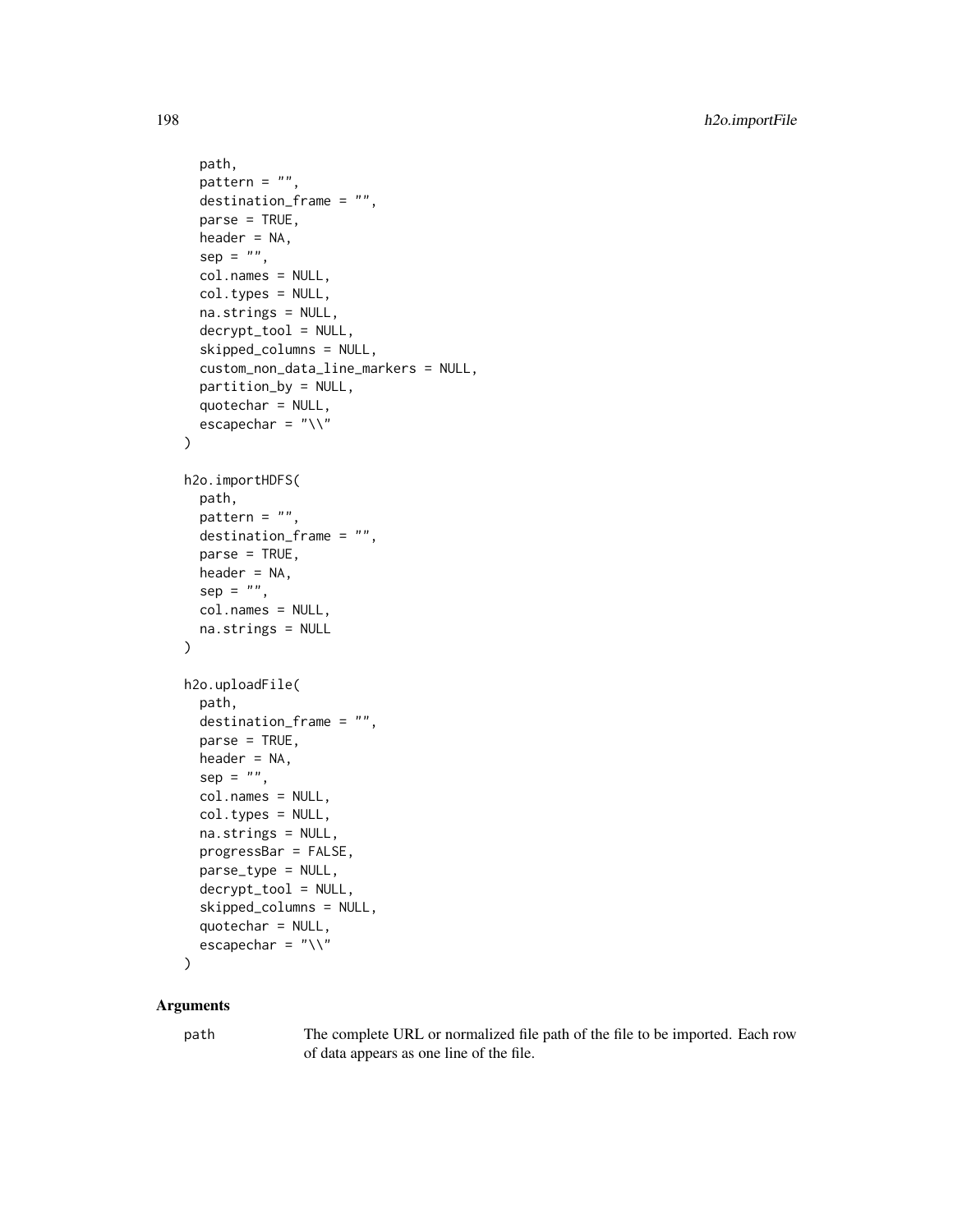| destination_frame |                                                                                                                                                                                                                           |
|-------------------|---------------------------------------------------------------------------------------------------------------------------------------------------------------------------------------------------------------------------|
|                   | (Optional) The unique hex key assigned to the imported file. If none is given, a<br>key will automatically be generated based on the URL path.                                                                            |
| parse             | (Optional) A logical value indicating whether the file should be parsed after<br>import, for details see h2o.parseRaw.                                                                                                    |
| header            | (Optional) A logical value indicating whether the first line of the file contains<br>column headers. If left empty, the parser will try to automatically detect this.                                                     |
| sep               | (Optional) The field separator character. Values on each line of the file are sep-<br>arated by this character. If $sep = ""$ , the parser will automatically detect the<br>separator.                                    |
| col.names         | (Optional) An H2OFrame object containing a single delimited line with the col-<br>umn names for the file.                                                                                                                 |
| col.types         | (Optional) A vector to specify whether columns should be forced to a certain<br>type upon import parsing.                                                                                                                 |
| na.strings        | (Optional) H2O will interpret these strings as missing.                                                                                                                                                                   |
| decrypt_tool      | (Optional) Specify a Decryption Tool (key-reference acquired by calling h2o.decryptionSetup.                                                                                                                              |
| skipped_columns   |                                                                                                                                                                                                                           |
|                   | a list of column indices to be skipped during parsing.                                                                                                                                                                    |
|                   | custom_non_data_line_markers                                                                                                                                                                                              |
|                   | (Optional) If a line in imported file starts with any character in given string it<br>will NOT be imported. Empty string means all lines are imported, NULL means<br>that default behaviour for given format will be used |
| partition_by      | names of the columns the persisted dataset has been partitioned by.                                                                                                                                                       |
| quotechar         | A hint for the parser which character to expect as quoting character. None (de-<br>fault) means autodetection.                                                                                                            |
| escapechar        | (Optional) One ASCII character used to escape other characters.                                                                                                                                                           |
| pattern           | (Optional) Character string containing a regular expression to match file(s) in<br>the folder.                                                                                                                            |
| progressBar       | (Optional) When FALSE, tell H2O parse call to block synchronously instead of<br>polling. This can be faster for small datasets but loses the progress bar.                                                                |
| parse_type        | (Optional) Specify which parser type H2O will use. Valid types are "ARFF",<br>"XLS", "CSV", "SVMLight"                                                                                                                    |

# Details

h2o.importFile is a parallelized reader and pulls information from the server from a location specified by the client. The path is a server-side path. This is a fast, scalable, highly optimized way to read data. H2O pulls the data from a data store and initiates the data transfer as a read operation.

Unlike the import function, which is a parallelized reader, h2o.uploadFile is a push from the client to the server. The specified path must be a client-side path. This is not scalable and is only intended for smaller data sizes. The client pushes the data from a local filesystem (for example, on your machine where R is running) to H2O. For big-data operations, you don't want the data stored on or flowing through the client.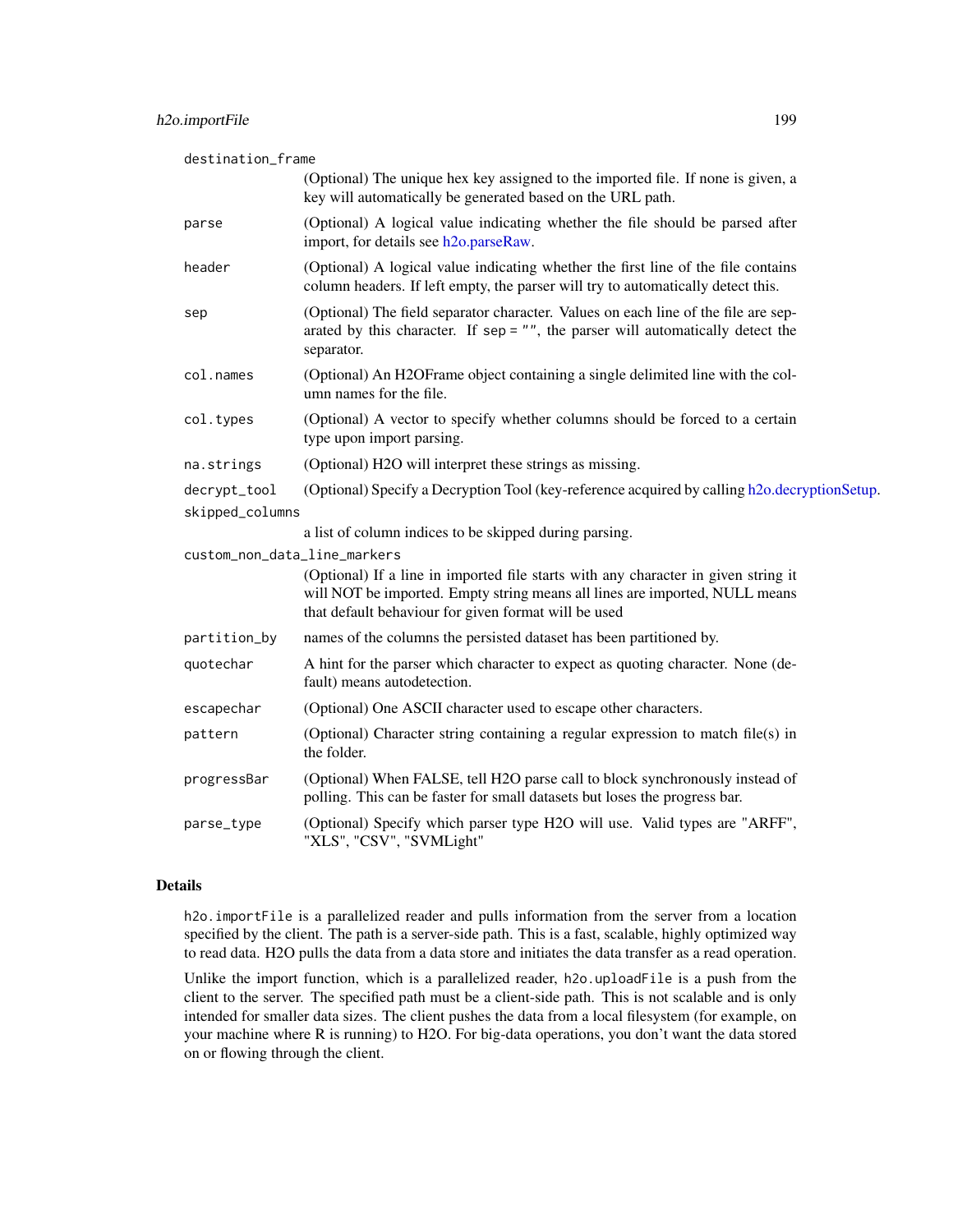h2o.importFolder imports an entire directory of files. If the given path is relative, then it will be relative to the start location of the H2O instance. The default behavior is to pass-through to the parse phase automatically.

h2o.importHDFS is deprecated. Instead, use h2o.importFile.

#### See Also

[h2o.import\\_sql\\_select,](#page-201-0) [h2o.import\\_sql\\_table,](#page-202-0) [h2o.parseRaw](#page-278-0)

# Examples

```
## Not run:
h2o.init(ip = "localhost", port = 54321, startH2O = TRUE)
prostate_path = system.file("extdata", "prostate.csv", package = "h2o")
prostate = h2o.importFile(path = prostate_path)
class(prostate)
summary(prostate)
```

```
#Import files with a certain regex pattern by utilizing h2o.importFolder()
#In this example we import all .csv files in the directory prostate_folder
prostate_path = system.file("extdata", "prostate_folder", package = "h2o")
prostate_pattern = h2o.importFolder(path = prostate_path, pattern = ".*.csv")
class(prostate_pattern)
summary(prostate_pattern)
```
## End(Not run)

h2o.import\_hive\_table *Import Hive Table into H2O*

# Description

Import Hive table to H2OFrame in memory. Make sure to start H2O with Hive on classpath. Uses hive-site.xml on classpath to connect to Hive. When database is specified as jdbc URL uses Hive JDBC driver to obtain table metadata. then uses direct HDFS access to import data.

# Usage

```
h2o.import_hive_table(
  database,
  table,
 partitions = NULL,
  allow_multi_format = FALSE
)
```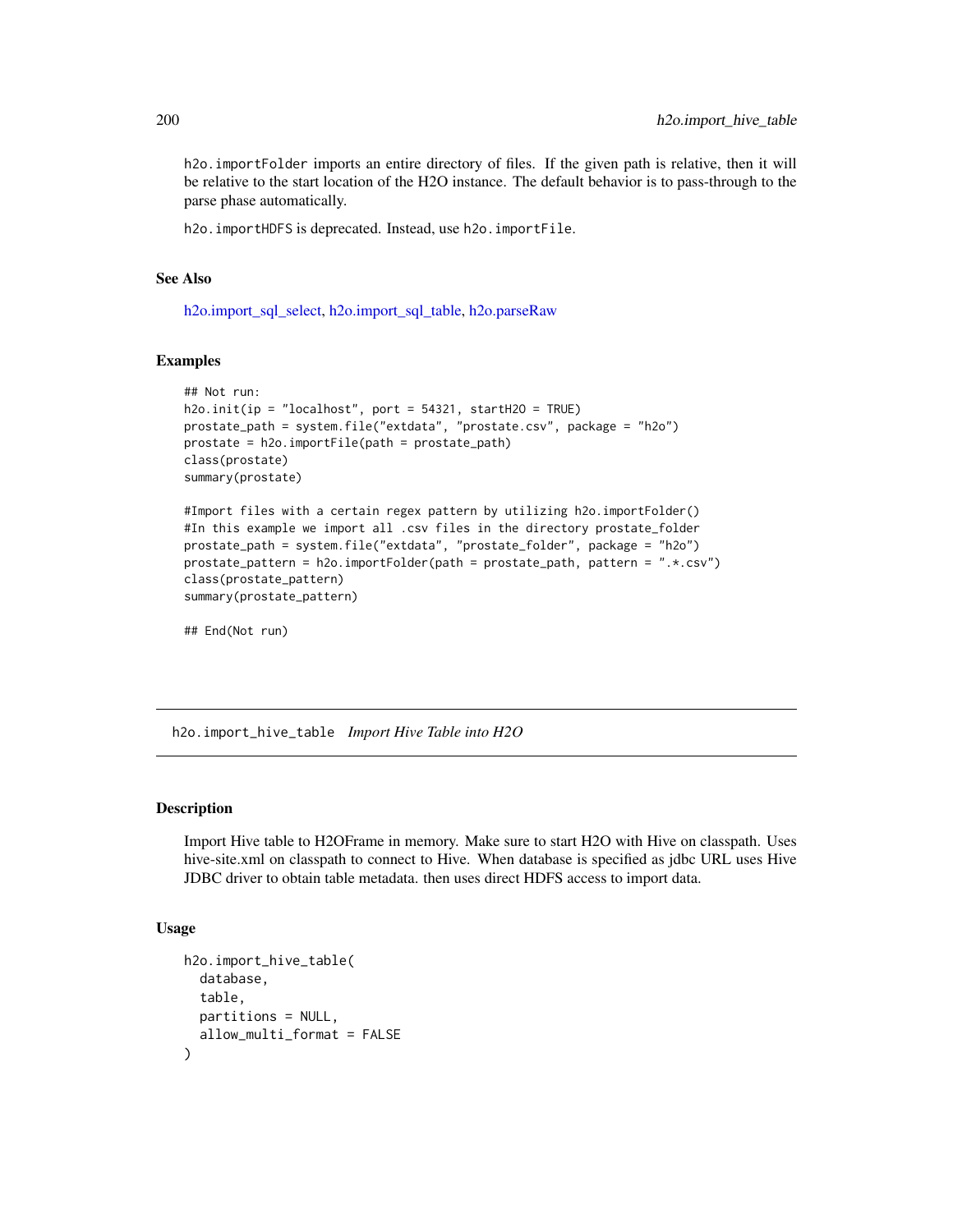# h2o.import\_mojo 201

#### Arguments

| database           | Name of Hive database (default database will be used by default), can be also a<br><b>JDBC URL</b>                                                                           |  |
|--------------------|------------------------------------------------------------------------------------------------------------------------------------------------------------------------------|--|
| table              | name of Hive table to import                                                                                                                                                 |  |
| partitions         | a list of lists of strings - partition key column values of partitions you want to<br>import.                                                                                |  |
| allow_multi_format |                                                                                                                                                                              |  |
|                    | enable import of partitioned tables with different storage formats used. WARN-<br>ING: this may fail on out-of-memory for tables with a large number of small<br>partitions. |  |

#### Details

For example, my\_citibike\_data = h2o.import\_hive\_table("default", "citibike20k", partitions = list(c("2017", "01"), c("2017", "02"))) my\_citibike\_data = h2o.import\_hive\_table("jdbc:hive2://hive-server:10000/default", "citibike20k", allow\_multi\_format = TRUE)

h2o.import\_mojo *Imports a MOJO under given path, creating a Generic model with it.*

# Description

Usage example: mojo\_model <- h2o.import\_mojo(model\_file\_path = "/path/to/mojo.zip") predictions <- h2o.predict(mojo\_model, dataset)

# Usage

```
h2o.import_mojo(mojo_file_path, model_id = NULL)
```
# Arguments

mojo\_file\_path Filesystem path to the model imported model\_id Model ID, default is NULL

## Value

Returns H2O Generic Model embedding given MOJO model

# Examples

```
## Not run:
```
# Import default Iris dataset as H2O frame data <- as.h2o(iris)

# Train a very simple GBM model features <- c("Sepal.Length", "Sepal.Length", "Sepal.Width", "Petal.Length", "Petal.Width")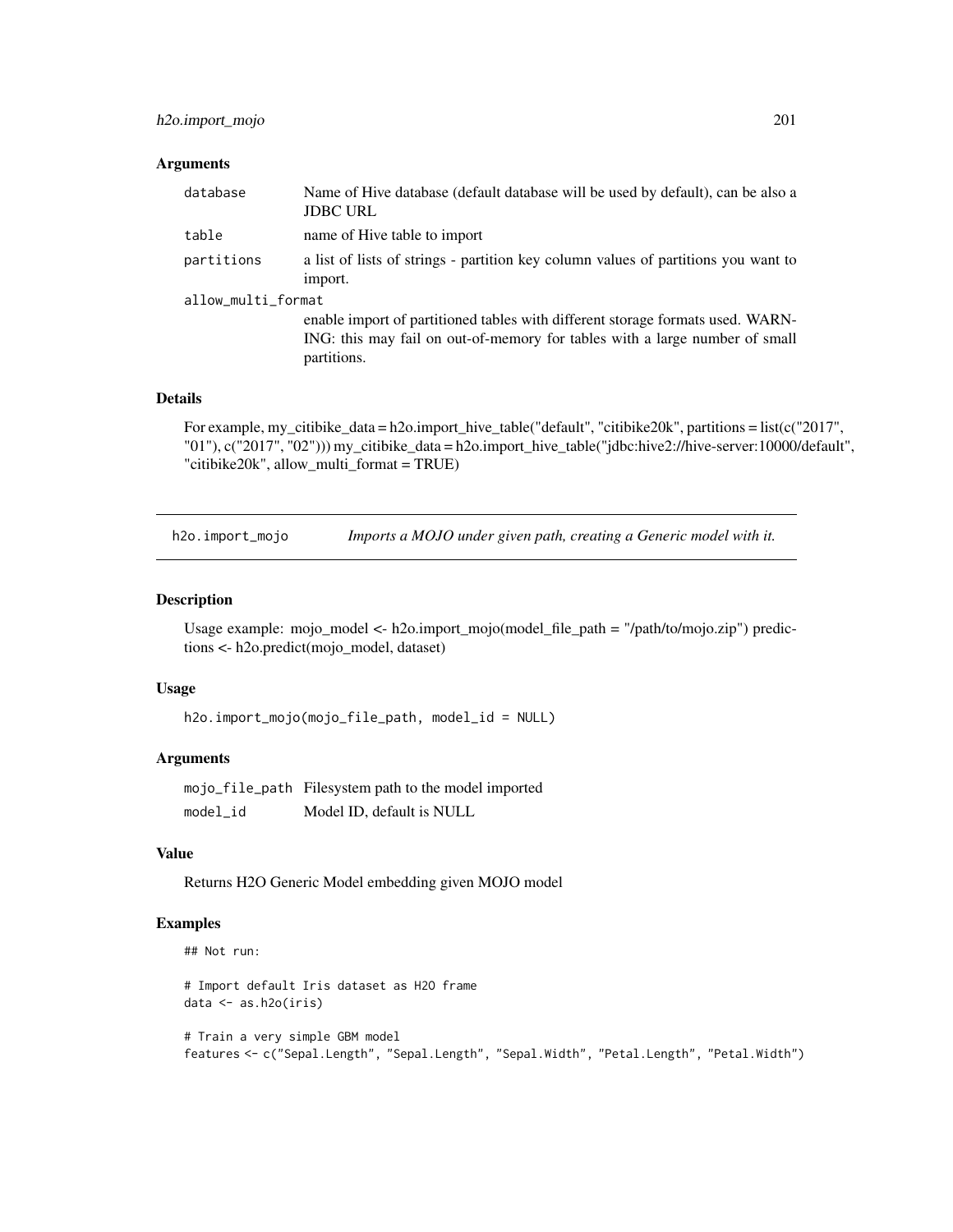```
original_model <- h2o.gbm(x = features, y = "Species", training_frame = data)
# Download the trained GBM model as MOJO (temporary directory used in this example)
mojo_original_path <- h2o.save_mojo(original_model, path = tempdir())
# Import the MOJO and obtain a Generic model
mojo_model <- h2o.import_mojo(mojo_original_path)
# Perform scoring with the generic model
predictions <- h2o.predict(mojo_model, data)
## End(Not run)
```
<span id="page-201-0"></span>h2o.import\_sql\_select *Import SQL table that is result of SELECT SQL query into H2O*

# Description

Creates a temporary SQL table from the specified sql\_query. Runs multiple SELECT SQL queries on the temporary table concurrently for parallel ingestion, then drops the table. Be sure to start the h2o.jar in the terminal with your downloaded JDBC driver in the classpath: 'java -cp <path\_to\_h2o\_jar>:<path\_to\_jdbc\_drive water.H2OApp' Also see h2o.import\_sql\_table. Currently supported SQL databases are MySQL, PostgreSQL, MariaDB, Hive, Oracle and Microsoft SQL Server.

## Usage

```
h2o.import_sql_select(
  connection_url,
  select_query,
  username,
  password,
  use_temp_table = NULL,
  temp_table_name = NULL,
  optimize = NULL,
  fetch_mode = NULL
)
```

|              | connection_url URL of the SQL database connection as specified by the Java Database Connec-<br>tivity (JDBC) Driver. For example, "jdbc:mysql://localhost:3306/menagerie?&useSSL=false" |
|--------------|-----------------------------------------------------------------------------------------------------------------------------------------------------------------------------------------|
| select_query | SQL query starting with 'SELECT' that returns rows from one or more database<br>tables.                                                                                                 |
| username     | Username for SQL server                                                                                                                                                                 |
| password     | Password for SQL server                                                                                                                                                                 |
|              | use_temp_table Whether a temporary table should be created from select_query                                                                                                            |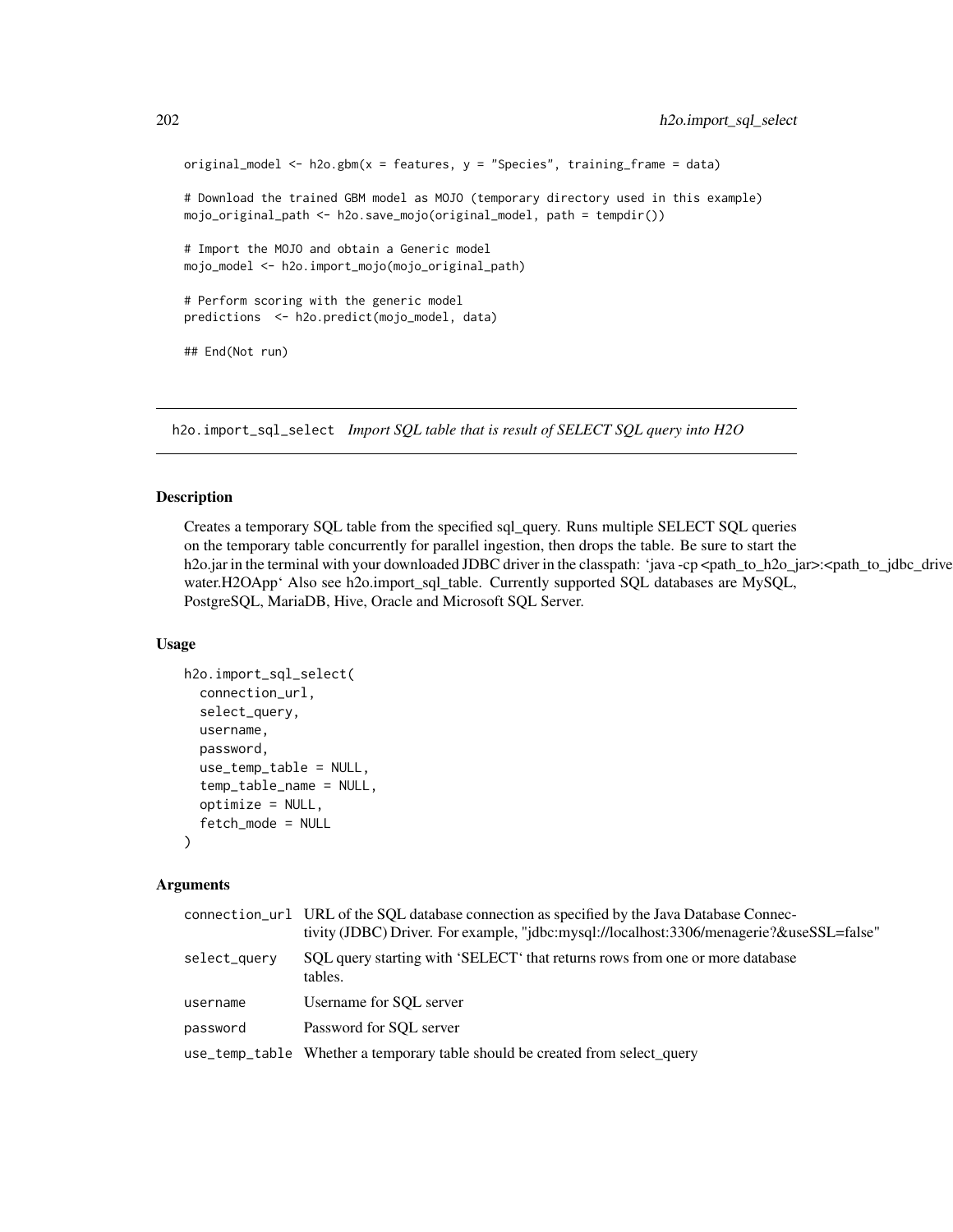| temp_table_name |                                                                                                                                                                                                                   |
|-----------------|-------------------------------------------------------------------------------------------------------------------------------------------------------------------------------------------------------------------|
|                 | Name of temporary table to be created from select_query                                                                                                                                                           |
| optimize        | (Optional) Optimize import of SQL table for faster imports. Experimental. De-<br>fault is true.                                                                                                                   |
| fetch_mode      | (Optional) Set to DISTRIBUTED to enable distributed import. Set to SINGLE<br>to force a sequential read from the database Can be used for databases that do<br>not support OFFSET-like clauses in SQL statements. |

## Details

For example, my\_sql\_conn\_url <- "jdbc:mysql://172.16.2.178:3306/ingestSQL?&useSSL=false" select\_query <- "SELECT bikeid from citibike20k" username <- "root" password <- "abc123" my\_citibike\_data <- h2o.import\_sql\_select(my\_sql\_conn\_url, select\_query, username, password)

<span id="page-202-0"></span>h2o.import\_sql\_table *Import SQL Table into H2O*

# Description

Imports SQL table into an H2O cluster. Assumes that the SQL table is not being updated and is stable. Runs multiple SELECT SQL queries concurrently for parallel ingestion. Be sure to start the h2o.jar in the terminal with your downloaded JDBC driver in the classpath: 'java -cp <path\_to\_h2o\_jar>:<path\_to\_jdbc\_driver\_jar> water.H2OApp' Also see h2o.import\_sql\_select. Currently supported SQL databases are MySQL, PostgreSQL, MariaDB, Hive, Oracle and Microsoft SQL Server.

#### Usage

```
h2o.import_sql_table(
  connection_url,
  table,
  username,
  password,
  columns = NULL,
  optimize = NULL,
  fetch_mode = NULL
)
```

|          | connection_url URL of the SOL database connection as specified by the Java Database Connec- |
|----------|---------------------------------------------------------------------------------------------|
|          | tivity (JDBC) Driver. For example, "idbc:mysql://localhost:3306/menagerie?&useSSL=false"    |
| table    | Name of SOL table                                                                           |
| username | Username for SOL server                                                                     |
| password | Password for SOL server                                                                     |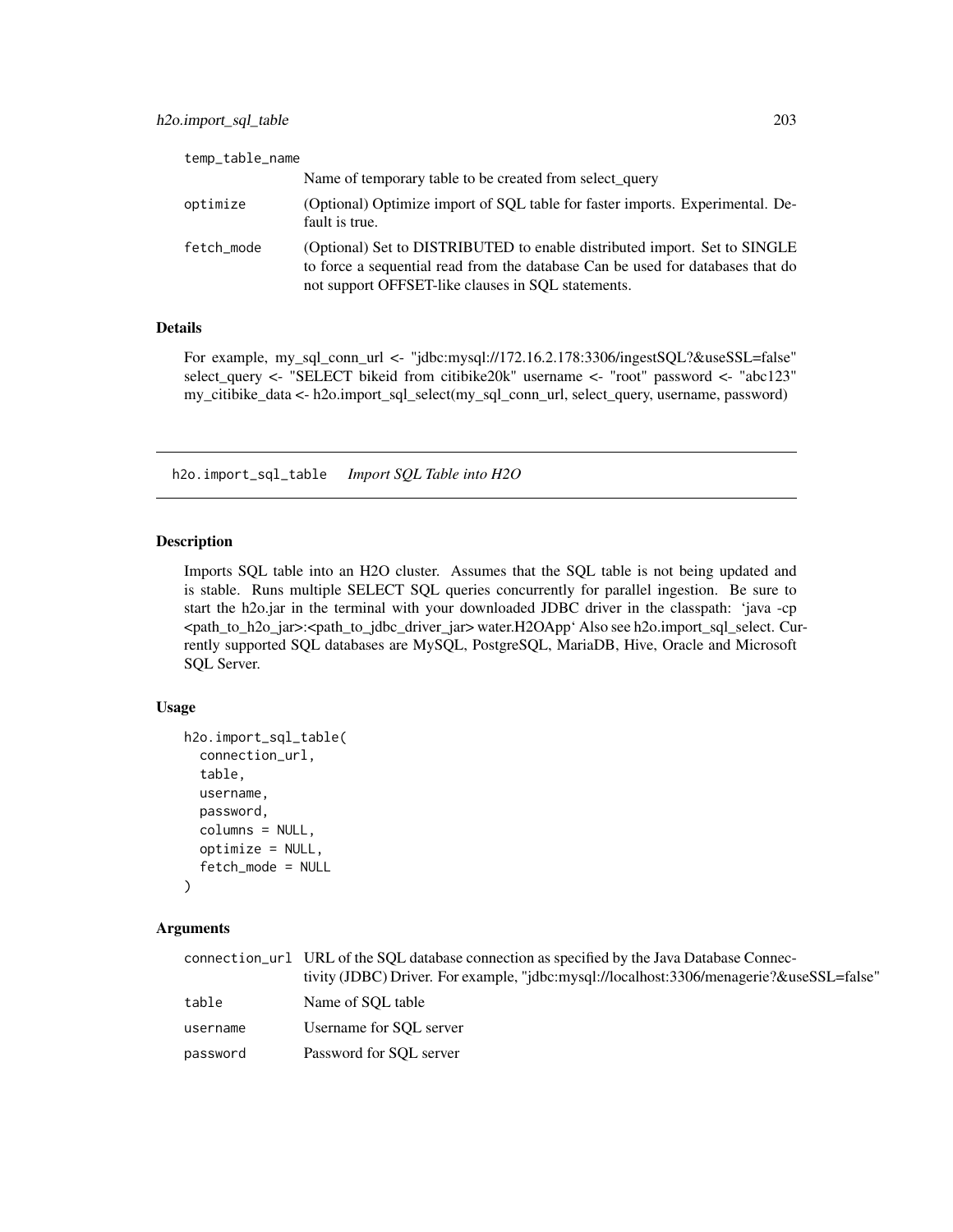| columns    | (Optional) Character vector of column names to import from SQL table. Default<br>is to import all columns.                                                                                                        |
|------------|-------------------------------------------------------------------------------------------------------------------------------------------------------------------------------------------------------------------|
| optimize   | (Optional) Optimize import of SQL table for faster imports. Default is true.<br>Ignored - use fetch mode instead.                                                                                                 |
| fetch mode | (Optional) Set to DISTRIBUTED to enable distributed import. Set to SINGLE<br>to force a sequential read from the database Can be used for databases that do<br>not support OFFSET-like clauses in SQL statements. |

#### Details

For example, my\_sql\_conn\_url <- "jdbc:mysql://172.16.2.178:3306/ingestSQL?&useSSL=false" table <- "citibike20k" username <- "root" password <- "abc123" my\_citibike\_data <- h2o.import\_sql\_table(my\_sql\_conn\_url, table, username, password)

h2o.impute *Basic Imputation of H2O Vectors*

# Description

Perform inplace imputation by filling missing values with aggregates computed on the "na.rm'd" vector. Additionally, it's possible to perform imputation based on groupings of columns from within data; these columns can be passed by index or name to the by parameter. If a factor column is supplied, then the method must be "mode".

# Usage

```
h2o.impute(
  data,
  column = 0,method = c("mean", "median", "mode"),
  combine_method = c("interpolate", "average", "lo", "hi"),
  by = NULL,
  groupByFrame = NULL,
  values = NULL
\lambda
```

| data   | The dataset containing the column to impute.                                                                                                                         |
|--------|----------------------------------------------------------------------------------------------------------------------------------------------------------------------|
| column | A specific column to impute, default of 0 means impute the whole frame.                                                                                              |
| method | "mean" replaces NAs with the column mean; "median" replaces NAs with the<br>column median; "mode" replaces with the most common factor (for factor columns<br>only); |
|        | combine_method If method is "median", then choose how to combine quantiles on even sample<br>sizes. This parameter is ignored in all other cases.                    |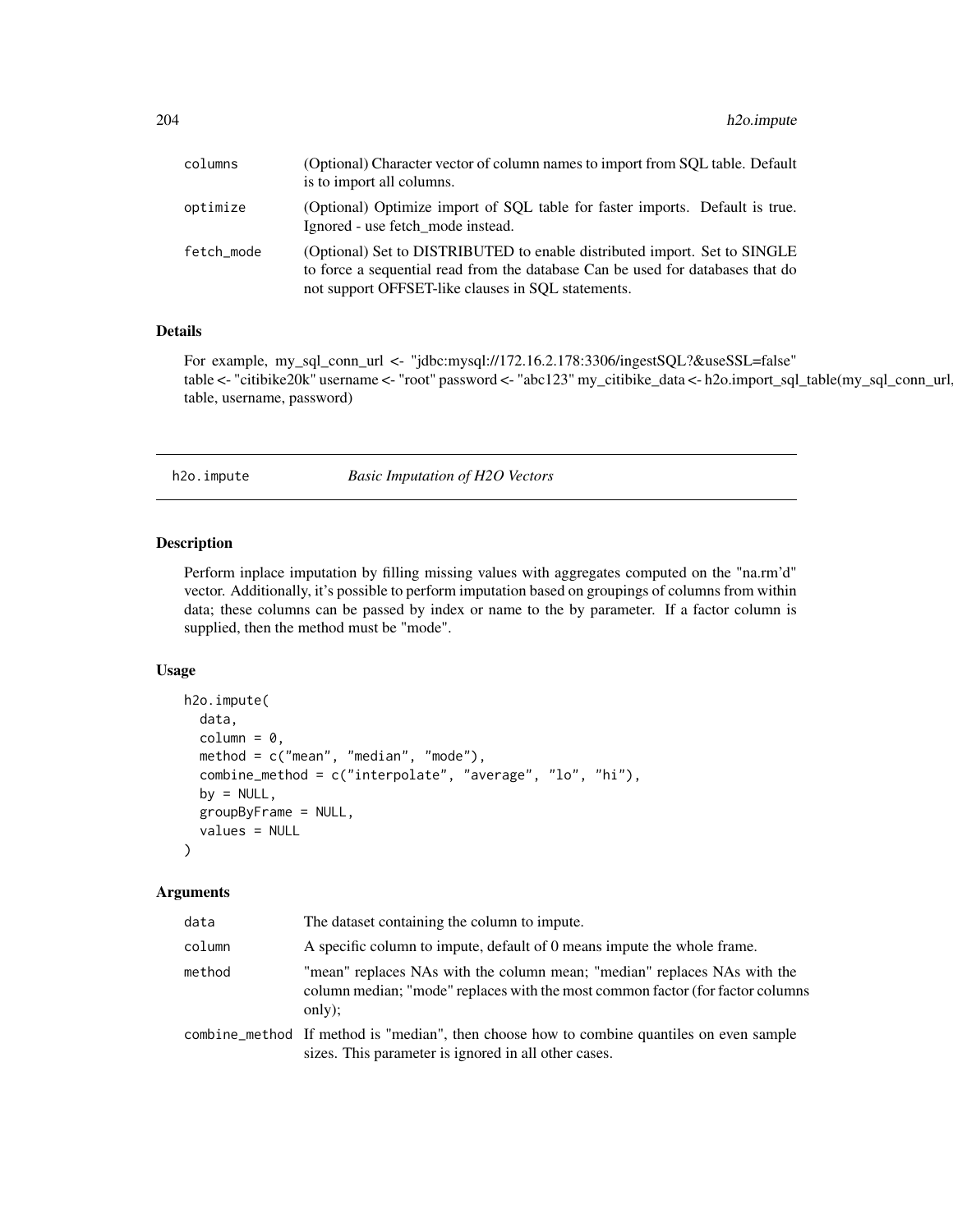# h2o.infogram 205

| bν           | group by columns                                                             |
|--------------|------------------------------------------------------------------------------|
| groupByFrame | Impute the column col with this pre-computed grouped frame.                  |
| values       | A vector of impute values (one per column). NaN indicates to skip the column |

## Details

The default method is selected based on the type of the column to impute. If the column is numeric then "mean" is selected; if it is categorical, then "mode" is selected. Other column types (e.g. String, Time, UUID) are not supported.

# Value

an H2OFrame with imputed values

#### Examples

```
## Not run:
h2o.init()
 iris_hf <- as.h2o(iris)
 iris_hf[sample(nrow(iris_hf), 40), 5] <- NA # randomly replace 50 values with NA
 # impute with a group by
iris_hf <- h2o.impute(iris_hf, "Species", "mode", by = c("Sepal.Length", "Sepal.Width"))
```
## End(Not run)

h2o.infogram *H2O Infogram*

#### **Description**

The infogram is a graphical information-theoretic interpretability tool which allows the user to quickly spot the core, decision-making variables that uniquely and safely drive the response, in supervised classification problems. The infogram can significantly cut down the number of predictors needed to build a model by identifying only the most valuable, admissible features. When protected variables such as race or gender are present in the data, the admissibility of a variable is determined by a safety and relevancy index, and thus serves as a diagnostic tool for fairness. The safety of each feature can be quantified and variables that are unsafe will be considered inadmissible. Models built using only admissible features will naturally be more interpretable, given the reduced feature set. Admissible models are also less susceptible to overfitting and train faster, while providing similar accuracy as models built using all available features.

## Usage

```
h2o.infogram(
  x,
  y,
  training_frame,
  model_id = NULL,
```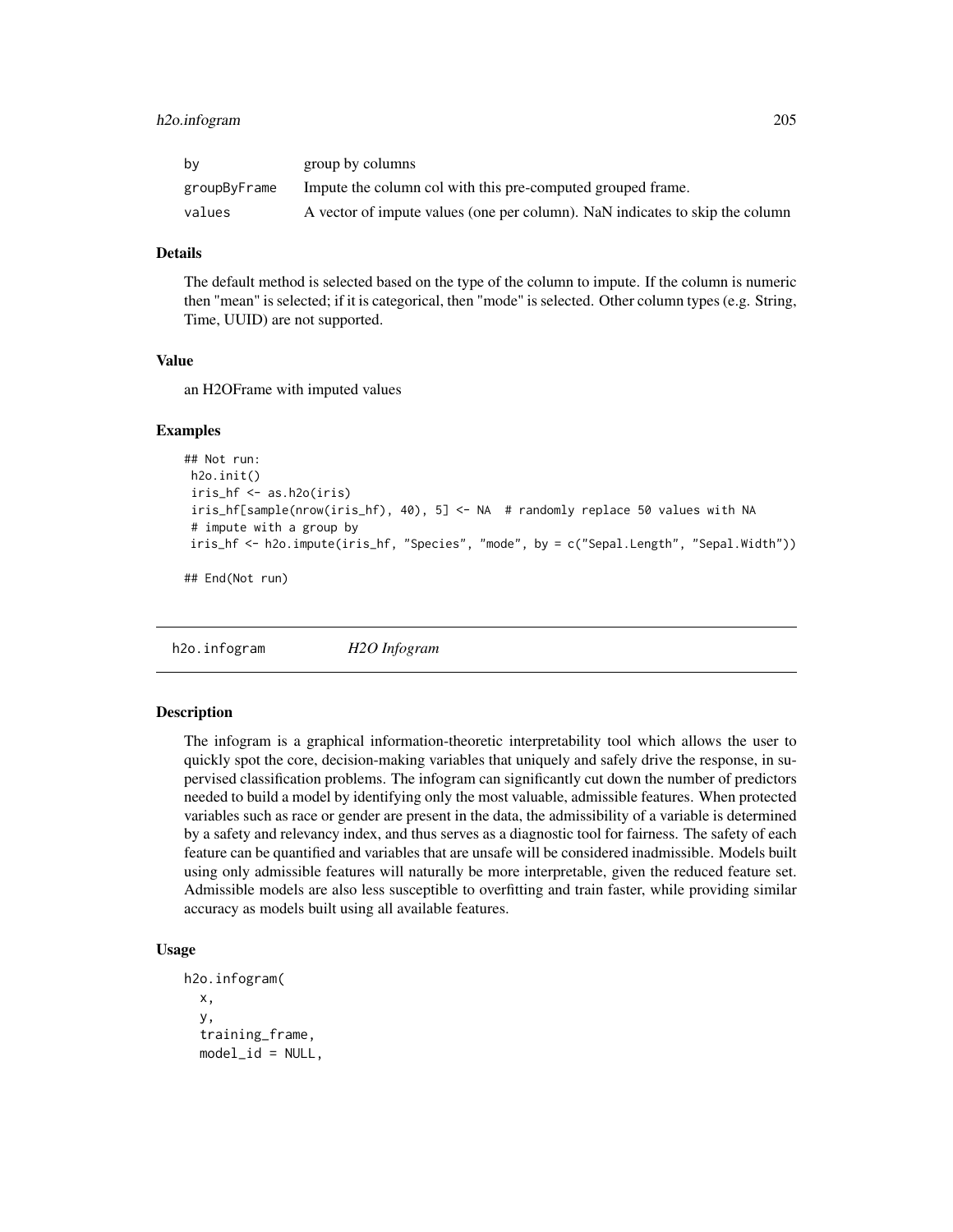```
validation_frame = NULL,
seed = -1,
keep_cross_validation_models = TRUE,
keep_cross_validation_predictions = FALSE,
keep_cross_validation_fold_assignment = FALSE,
nfolds = 0,fold_assignment = c("AUTO", "Random", "Modulo", "Stratified"),
fold\_column = NULL,ignore_const_cols = TRUE,
score_each_iteration = FALSE,
offset_column = NULL,
weights_column = NULL,
standardize = FALSE,
distribution = c("AUTO", "bernoulli", "multinomial", "gaussian", "poisson", "gamma",
  "tweedie", "laplace", "quantile", "huber"),
plug_values = NULL,
max\_iterations = 0,
stopping_rounds = 0,
stopping_metric = c("AUTO", "deviance", "logloss", "MSE", "RMSE", "MAE", "RMSLE",
 "AUC", "AUCPR", "lift_top_group", "misclassification", "mean_per_class_error",
  "custom", "custom_increasing"),
stopping_tolerance = 0.001,
balance_classes = FALSE,
class_sampling_factors = NULL,
max_after_balance_size = 5,
max_runtime_secs = 0,
custom_metric_func = NULL,
auc_type = c("AUTO", "NONE", "MACRO_OVR", "WEIGHTED_OVR", "MACRO_OVO",
  "WEIGHTED_OVO"),
algorithm = c("AUTO", "deeplearning", "drf", "gbm", "glm", "xgboost"),
algorithm_params = NULL,
protected_columns = NULL,
total_information_threshold = -1,net_information_threshold = -1,
relevance_index_threshold = -1,
safety_index_threshold = -1,
data_fraction = 1,
top_n_features = 50
```
#### Arguments

)

| x. | (Optional) A vector containing the names or indices of the predictor variables to<br>use in building the model. If x is missing, then all columns except y are used.                                                                                |
|----|-----------------------------------------------------------------------------------------------------------------------------------------------------------------------------------------------------------------------------------------------------|
| ٧  | The name or column index of the response variable in the data. The response<br>must be either a numeric or a categorical/factor variable. If the response is<br>numeric, then a regression model will be trained, otherwise it will train a classi- |
|    | fication model.                                                                                                                                                                                                                                     |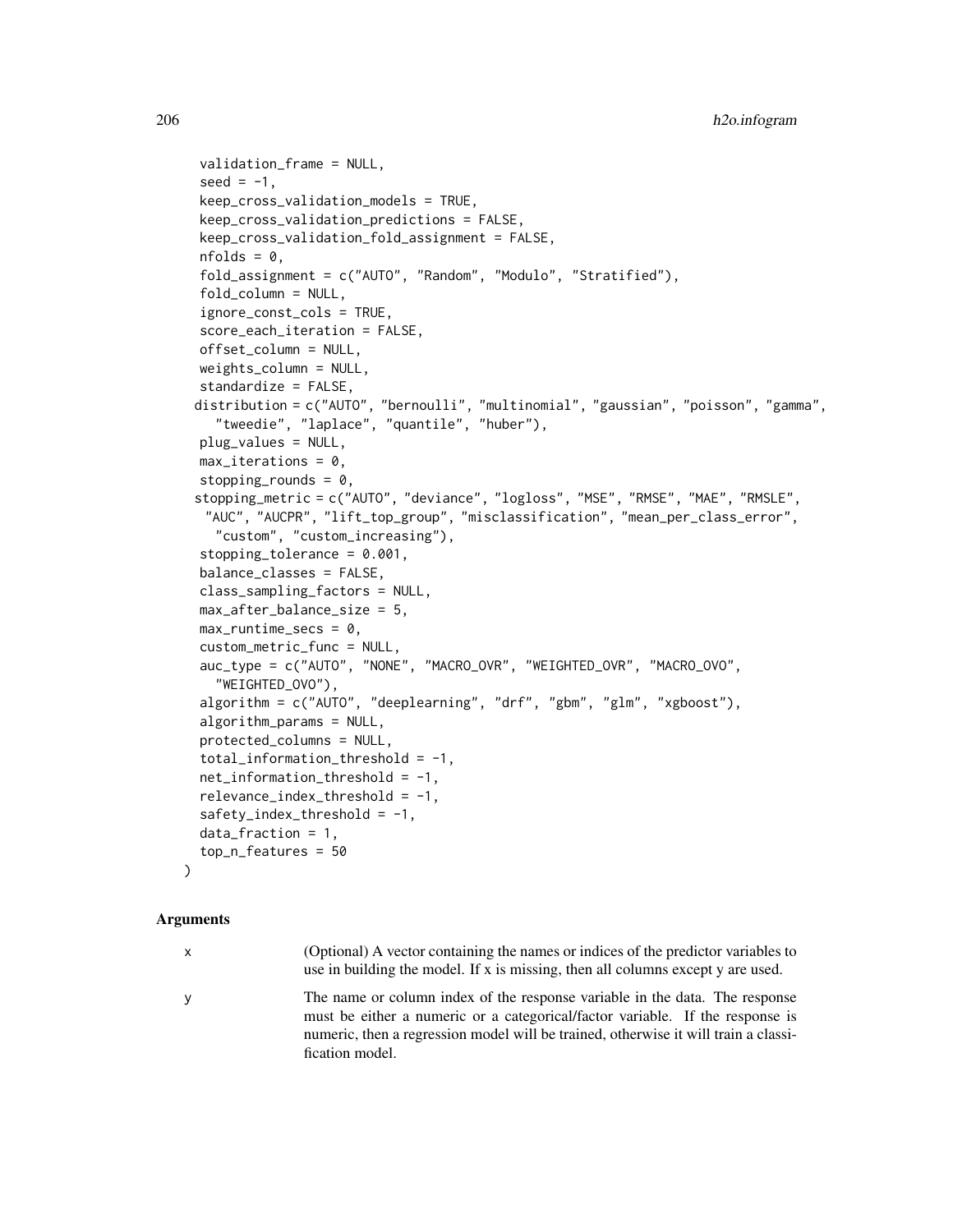# h2o.infogram 207

|                              | training_frame Id of the training data frame.                                                                                                                                                                                                                                                                                                                                                                                                                                                                                                                                                                                                                                                                                                                                        |
|------------------------------|--------------------------------------------------------------------------------------------------------------------------------------------------------------------------------------------------------------------------------------------------------------------------------------------------------------------------------------------------------------------------------------------------------------------------------------------------------------------------------------------------------------------------------------------------------------------------------------------------------------------------------------------------------------------------------------------------------------------------------------------------------------------------------------|
| $model_id$                   | Destination id for this model; auto-generated if not specified.                                                                                                                                                                                                                                                                                                                                                                                                                                                                                                                                                                                                                                                                                                                      |
| validation_frame             |                                                                                                                                                                                                                                                                                                                                                                                                                                                                                                                                                                                                                                                                                                                                                                                      |
|                              | Id of the validation data frame.                                                                                                                                                                                                                                                                                                                                                                                                                                                                                                                                                                                                                                                                                                                                                     |
| seed                         | Seed for random numbers (affects certain parts of the algo that are stochastic<br>and those might or might not be enabled by default). Defaults to -1 (time-based<br>random number).                                                                                                                                                                                                                                                                                                                                                                                                                                                                                                                                                                                                 |
| keep_cross_validation_models |                                                                                                                                                                                                                                                                                                                                                                                                                                                                                                                                                                                                                                                                                                                                                                                      |
|                              | Logical. Whether to keep the cross-validation models. Defaults to TRUE.                                                                                                                                                                                                                                                                                                                                                                                                                                                                                                                                                                                                                                                                                                              |
|                              | keep_cross_validation_predictions                                                                                                                                                                                                                                                                                                                                                                                                                                                                                                                                                                                                                                                                                                                                                    |
|                              | Logical. Whether to keep the predictions of the cross-validation models. De-<br>faults to FALSE.                                                                                                                                                                                                                                                                                                                                                                                                                                                                                                                                                                                                                                                                                     |
|                              | keep_cross_validation_fold_assignment                                                                                                                                                                                                                                                                                                                                                                                                                                                                                                                                                                                                                                                                                                                                                |
|                              | Logical. Whether to keep the cross-validation fold assignment. Defaults to<br>FALSE.                                                                                                                                                                                                                                                                                                                                                                                                                                                                                                                                                                                                                                                                                                 |
| nfolds                       | Number of folds for K-fold cross-validation (0 to disable or $>= 2$ ). Defaults to<br>0.                                                                                                                                                                                                                                                                                                                                                                                                                                                                                                                                                                                                                                                                                             |
| fold_assignment              |                                                                                                                                                                                                                                                                                                                                                                                                                                                                                                                                                                                                                                                                                                                                                                                      |
|                              | Cross-validation fold assignment scheme, if fold_column is not specified. The<br>'Stratified' option will stratify the folds based on the response variable, for clas-<br>sification problems. Must be one of: "AUTO", "Random", "Modulo", "Strati-<br>fied". Defaults to AUTO.                                                                                                                                                                                                                                                                                                                                                                                                                                                                                                      |
| fold_column                  | Column with cross-validation fold index assignment per observation.                                                                                                                                                                                                                                                                                                                                                                                                                                                                                                                                                                                                                                                                                                                  |
| ignore_const_cols            |                                                                                                                                                                                                                                                                                                                                                                                                                                                                                                                                                                                                                                                                                                                                                                                      |
|                              | Logical. Ignore constant columns. Defaults to TRUE.                                                                                                                                                                                                                                                                                                                                                                                                                                                                                                                                                                                                                                                                                                                                  |
| score_each_iteration         |                                                                                                                                                                                                                                                                                                                                                                                                                                                                                                                                                                                                                                                                                                                                                                                      |
|                              | Logical. Whether to score during each iteration of model training. Defaults to<br>FALSE.                                                                                                                                                                                                                                                                                                                                                                                                                                                                                                                                                                                                                                                                                             |
| offset_column                | Offset column. This will be added to the combination of columns before apply-<br>ing the link function.                                                                                                                                                                                                                                                                                                                                                                                                                                                                                                                                                                                                                                                                              |
|                              | weights_column Column with observation weights. Giving some observation a weight of zero<br>is equivalent to excluding it from the dataset; giving an observation a relative<br>weight of 2 is equivalent to repeating that row twice. Negative weights are not<br>allowed. Note: Weights are per-row observation weights and do not increase<br>the size of the data frame. This is typically the number of times a row is re-<br>peated, but non-integer values are supported as well. During training, rows with<br>higher weights matter more, due to the larger loss function pre-factor. If you set<br>weight $= 0$ for a row, the returned prediction frame at that row is zero and this is<br>incorrect. To get an accurate prediction, remove all rows with weight $== 0$ . |
|                              |                                                                                                                                                                                                                                                                                                                                                                                                                                                                                                                                                                                                                                                                                                                                                                                      |
| standardize                  | Logical. Standardize numeric columns to have zero mean and unit variance.<br>Defaults to FALSE.                                                                                                                                                                                                                                                                                                                                                                                                                                                                                                                                                                                                                                                                                      |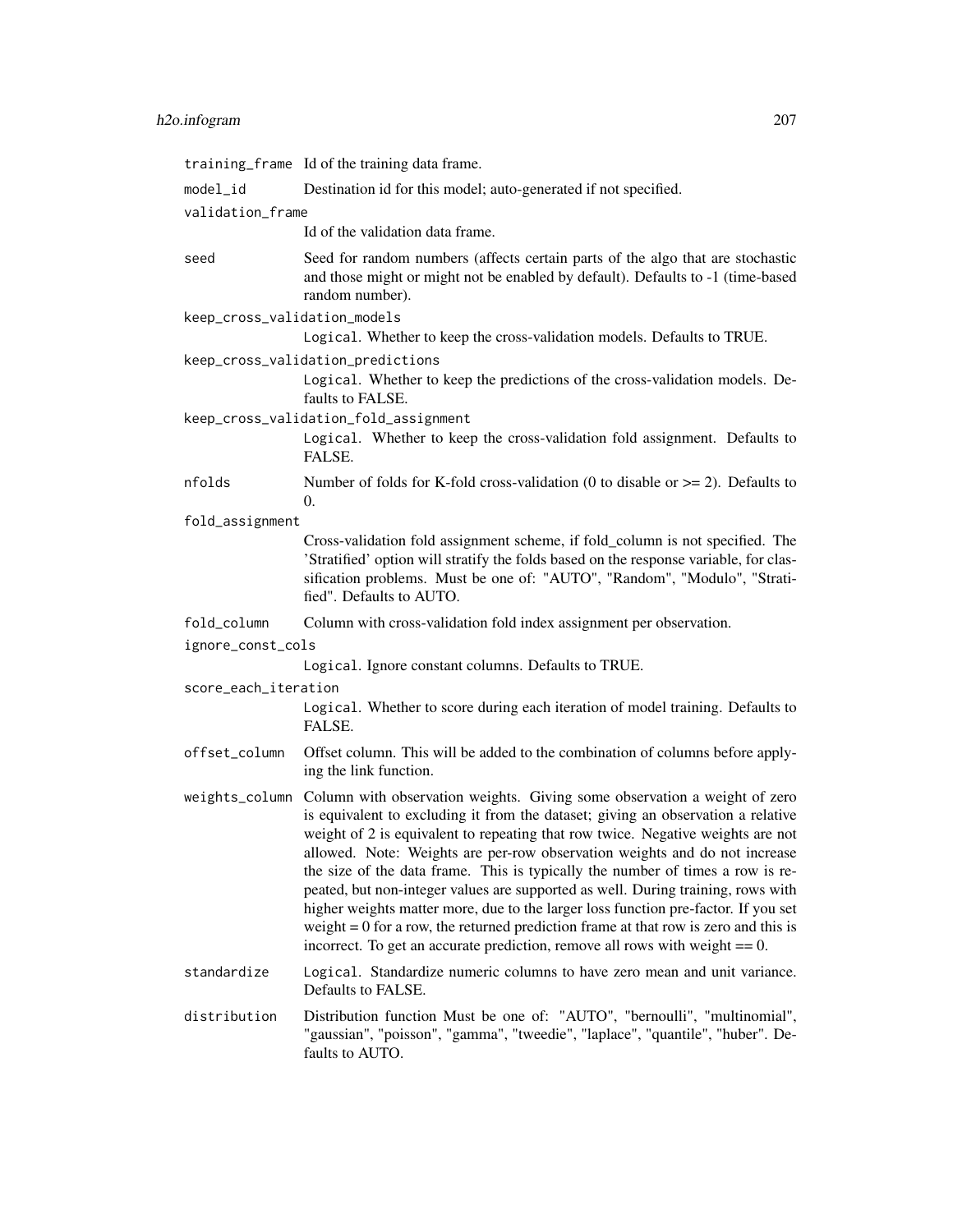| plug_values            | Plug Values (a single row frame containing values that will be used to im-<br>pute missing values of the training/validation frame, use with conjunction miss-<br>ing_values_handling = PlugValues).                                                                                                                                                                                                                                                               |
|------------------------|--------------------------------------------------------------------------------------------------------------------------------------------------------------------------------------------------------------------------------------------------------------------------------------------------------------------------------------------------------------------------------------------------------------------------------------------------------------------|
| stopping_rounds        | max_iterations Maximum number of iterations. Defaults to 0.                                                                                                                                                                                                                                                                                                                                                                                                        |
|                        | Early stopping based on convergence of stopping_metric. Stop if simple moving<br>average of length k of the stopping_metric does not improve for k:=stopping_rounds<br>scoring events (0 to disable) Defaults to 0.                                                                                                                                                                                                                                                |
| stopping_metric        |                                                                                                                                                                                                                                                                                                                                                                                                                                                                    |
|                        | Metric to use for early stopping (AUTO: logloss for classification, deviance<br>for regression and anonomaly_score for Isolation Forest). Note that custom<br>and custom_increasing can only be used in GBM and DRF with the Python<br>client. Must be one of: "AUTO", "deviance", "logloss", "MSE", "RMSE",<br>"MAE", "RMSLE", "AUC", "AUCPR", "lift_top_group", "misclassification",<br>"mean_per_class_error", "custom", "custom_increasing". Defaults to AUTO. |
| stopping_tolerance     |                                                                                                                                                                                                                                                                                                                                                                                                                                                                    |
|                        | Relative tolerance for metric-based stopping criterion (stop if relative improve-<br>ment is not at least this much) Defaults to 0.001.                                                                                                                                                                                                                                                                                                                            |
| balance_classes        |                                                                                                                                                                                                                                                                                                                                                                                                                                                                    |
|                        | Logical. Balance training data class counts via over/under-sampling (for im-<br>balanced data). Defaults to FALSE.                                                                                                                                                                                                                                                                                                                                                 |
| class_sampling_factors |                                                                                                                                                                                                                                                                                                                                                                                                                                                                    |
|                        | Desired over/under-sampling ratios per class (in lexicographic order). If not<br>specified, sampling factors will be automatically computed to obtain class bal-<br>ance during training. Requires balance_classes.                                                                                                                                                                                                                                                |
| max_after_balance_size |                                                                                                                                                                                                                                                                                                                                                                                                                                                                    |
|                        | Maximum relative size of the training data after balancing class counts (can be<br>less than 1.0). Requires balance_classes. Defaults to 5.0.                                                                                                                                                                                                                                                                                                                      |
| max_runtime_secs       |                                                                                                                                                                                                                                                                                                                                                                                                                                                                    |
|                        | Maximum allowed runtime in seconds for model training. Use 0 to disable.<br>Defaults to 0.                                                                                                                                                                                                                                                                                                                                                                         |
| custom_metric_func     | Reference to custom evaluation function, format: 'language: keyName=funcName'                                                                                                                                                                                                                                                                                                                                                                                      |
| auc_type               | Set default multinomial AUC type. Must be one of: "AUTO", "NONE", "MACRO_OVR",<br>"WEIGHTED_OVR", "MACRO_OVO", "WEIGHTED_OVO". Defaults to AUTO.                                                                                                                                                                                                                                                                                                                   |
| algorithm              | Type of machine learning algorithm used to build the infogram. Options in-<br>clude 'AUTO' (gbm), 'deeplearning' (Deep Learning with default parameters),<br>'drf' (Random Forest with default parameters), 'gbm' (GBM with default pa-<br>rameters), 'glm' (GLM with default parameters), or 'xgboost' (if available, XG-<br>Boost with default parameters). Must be one of: "AUTO", "deeplearning", "drf",<br>"gbm", "glm", "xgboost". Defaults to AUTO.         |
| algorithm_params       |                                                                                                                                                                                                                                                                                                                                                                                                                                                                    |
|                        | Customized parameters for the machine learning algorithm specified in the al-<br>gorithm parameter.                                                                                                                                                                                                                                                                                                                                                                |
| protected_columns      |                                                                                                                                                                                                                                                                                                                                                                                                                                                                    |
|                        | Columns that contain features that are sensitive and need to be protected (legally,<br>or otherwise), if applicable. These features (e.g. race, gender, etc) should not<br>drive the prediction of the response.                                                                                                                                                                                                                                                   |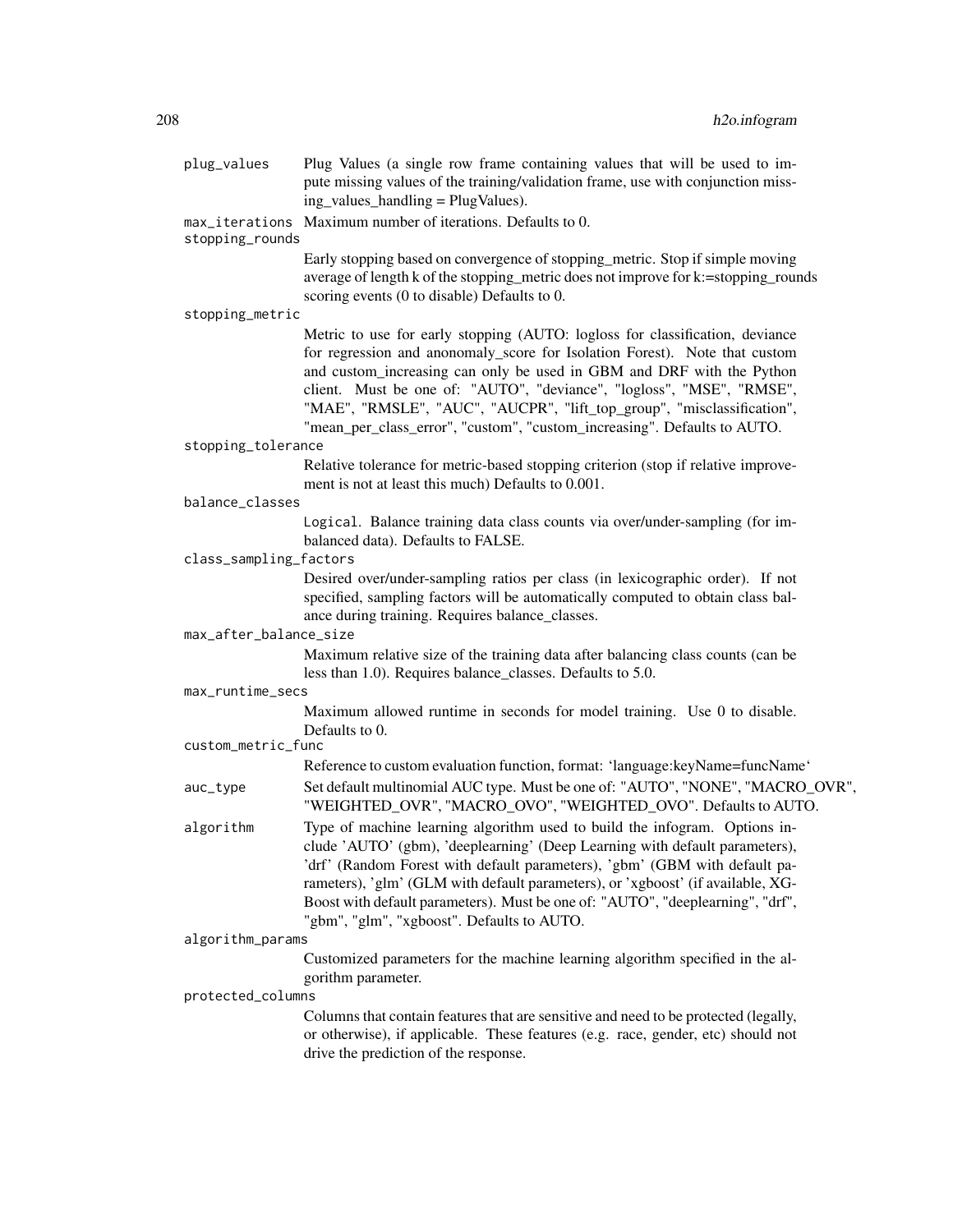#### total\_information\_threshold

A number between 0 and 1 representing a threshold for total information, defaulting to 0.1. For a specific feature, if the total information is higher than this threshold, and the corresponding net information is also higher than the threshold "net information threshold", that feature will be considered admissible. The total information is the x-axis of the Core Infogram. Default is -1 which gets set to 0.1. Defaults to -1.

net\_information\_threshold

A number between 0 and 1 representing a threshold for net information, defaulting to 0.1. For a specific feature, if the net information is higher than this threshold, and the corresponding total information is also higher than the total\_information\_threshold, that feature will be considered admissible. The net information is the y-axis of the Core Infogram. Default is -1 which gets set to 0.1. Defaults to -1.

#### relevance\_index\_threshold

A number between 0 and 1 representing a threshold for the relevance index, defaulting to 0.1. This is only used when "protected\_columns" is set by the user. For a specific feature, if the relevance index value is higher than this threshold, and the corresponding safety index is also higher than the safety\_index\_threshold", that feature will be considered admissible. The relevance index is the x-axis of the Fair Infogram. Default is -1 which gets set to 0.1. Defaults to -1.

#### safety\_index\_threshold

A number between 0 and 1 representing a threshold for the safety index, defaulting to 0.1. This is only used when protected\_columns is set by the user. For a specific feature, if the safety index value is higher than this threshold, and the corresponding relevance index is also higher than the relevance index threshold, that feature will be considered admissible. The safety index is the y-axis of the Fair Infogram. Default is -1 which gets set to 0.1. Defaults to -1.

- data\_fraction The fraction of training frame to use to build the infogram model. Defaults to 1.0, and any value greater than 0 and less than or equal to 1.0 is acceptable. Defaults to 1.
- top\_n\_features An integer specifying the number of columns to evaluate in the infogram. The columns are ranked by variable importance, and the top N are evaluated. Defaults to 50. Defaults to 50.

#### Details

The infogram allows the user to quickly spot the admissible decision-making variables that are driving the response. There are two types of infogram plots: Core and Fair Infogram.

The Core Infogram plots all the variables as points on two-dimensional grid of total vs net information. The x-axis is total information, a measure of how much the variable drives the response (the more predictive, the higher the total information). The y-axis is net information, a measure of how unique the variable is. The top right quadrant of the infogram plot is the admissible section; the variables located in this quadrant are the admissible features. In the Core Infogram, the admissible features are the strongest, unique drivers of the response.

If sensitive or protected variables are present in data, the user can specify which attributes should be protected while training using the protected\_columns argument. All non-protected predictor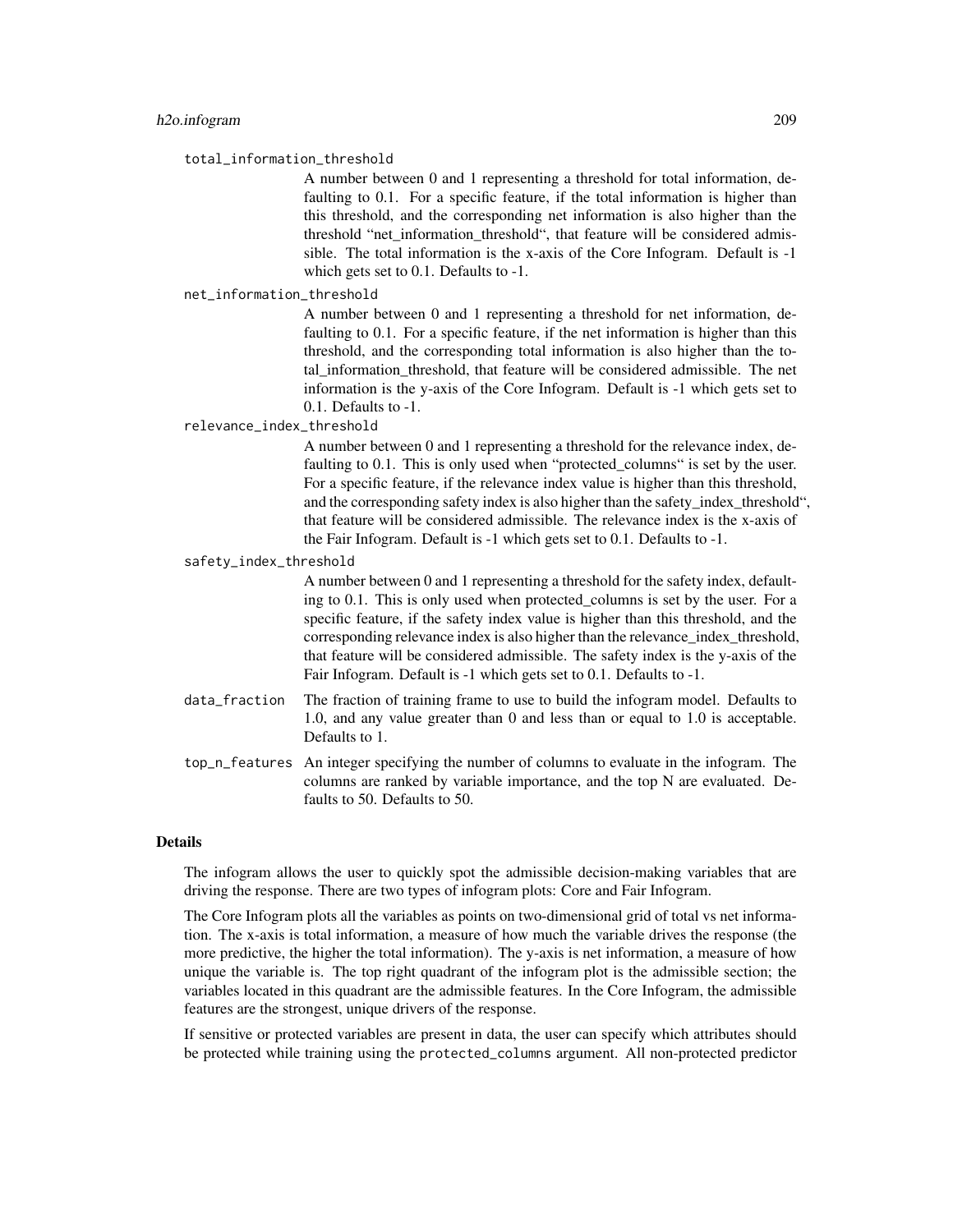variables will be checked to make sure that there's no information pathway to the response through a protected feature, and deemed inadmissible if they possess little or no informational value beyond their use as a dummy for protected attributes. The Fair Infogram plots all the features as points on two-dimensional grid of relevance vs safety. The x-axis is relevance index, a measure of how much the variable drives the response (the more predictive, the higher the relevance). The y-axis is safety index, a measure of how much extra information the variable has that is not acquired through the protected variables. In the Fair Infogram, the admissible features are the strongest, safest drivers of the response.

#### Examples

```
## Not run:
h2o.init()
# Convert iris dataset to an H2OFrame
df <- as.h2o(iris)
# Infogram
ig \leq h2o.infogram(y = "Species", training_frame = df)
plot(ig)
```
## End(Not run)

h2o.init *Initialize and Connect to H2O*

# **Description**

Attempts to start and/or connect to and H2O instance.

#### Usage

```
h2o.init(
  ip = "localhost",
 port = 54321,name = NA_character_,
  startH2O = TRUE,forceDL = FALSE,enable_assertions = TRUE,
  license = NULL,
  nthreads = -1,
  max_mem_size = NULL,
 min_mem_size = NULL,
  ice\_root = tempdir(),
  log_dir = NA_character_,
  log_level = NA_character_,
  strict_version_check = TRUE,
```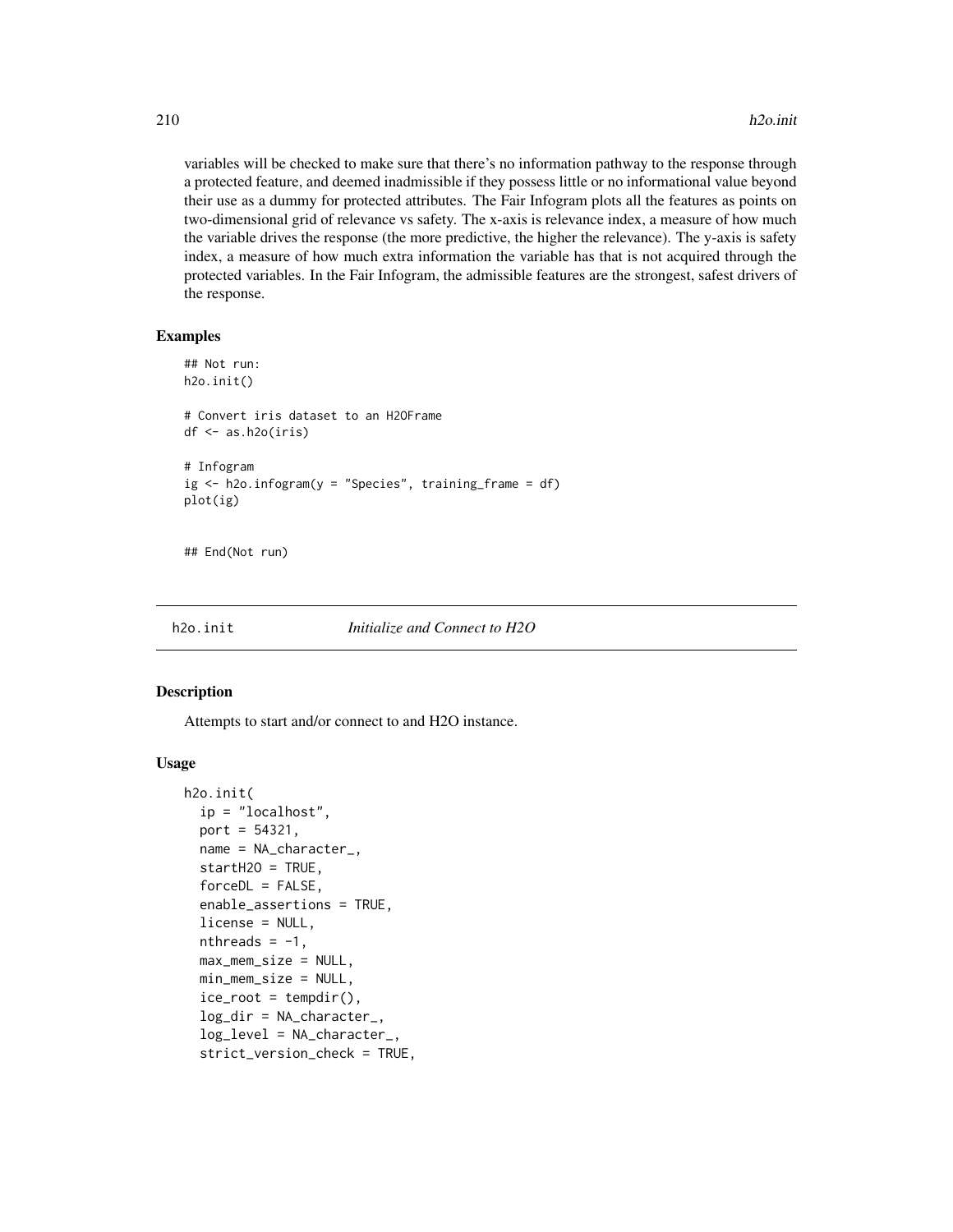#### h2o.init 211

```
proxy = NA_character_,
https = FALSE,
cacert = NA_character_,
insecure = FALSE,
username = NA_character_,
password = NA_character_,
use_spnego = FALSE,
cookies = NA_character_,
context_path = NA_character_,
ignore_config = FALSE,
extra_classpath = NULL,
jvm_custom_args = NULL,
bind_to_localhost = TRUE
```
# Arguments

 $\mathcal{L}$ 

| ip                | Object of class character representing the IP address of the server where H2O<br>is running.                                                                                                                                                                                                                                                                                                                                                                                                                                                                                        |
|-------------------|-------------------------------------------------------------------------------------------------------------------------------------------------------------------------------------------------------------------------------------------------------------------------------------------------------------------------------------------------------------------------------------------------------------------------------------------------------------------------------------------------------------------------------------------------------------------------------------|
| port              | Object of class numeric representing the port number of the H2O server.                                                                                                                                                                                                                                                                                                                                                                                                                                                                                                             |
| name              | (Optional) A character string representing the H2O cluster name.                                                                                                                                                                                                                                                                                                                                                                                                                                                                                                                    |
| startH2O          | (Optional) A logical value indicating whether to try to start H2O from R if no<br>connection with H2O is detected. This is only possible if $ip = "localhost"$ or<br>$ip = "127.0.0.1"$ . If an existing connection is detected, R does not start H2O.                                                                                                                                                                                                                                                                                                                              |
| forceDL           | (Optional) A logical value indicating whether to force download of the H2O<br>executable. Defaults to FALSE, so the executable will only be downloaded if it<br>does not already exist in the h2o R library resources directory h2o/java/h2o.jar.<br>This value is only used when R starts H2O.                                                                                                                                                                                                                                                                                     |
| enable_assertions |                                                                                                                                                                                                                                                                                                                                                                                                                                                                                                                                                                                     |
|                   | (Optional) A logical value indicating whether H2O should be launched with<br>assertions enabled. Used mainly for error checking and debugging purposes.<br>This value is only used when R starts H2O.                                                                                                                                                                                                                                                                                                                                                                               |
| license           | (Optional) A character string value specifying the full path of the license file.<br>This value is only used when R starts H2O.                                                                                                                                                                                                                                                                                                                                                                                                                                                     |
| nthreads          | (Optional) Number of threads in the thread pool. This relates very closely to the<br>number of CPUs used. -1 means use all CPUs on the host (Default). A positive<br>integer specifies the number of CPUs directly. This value is only used when R<br>starts H2O.                                                                                                                                                                                                                                                                                                                   |
| max_mem_size      | (Optional) A character string specifying the maximum size, in bytes, of the<br>memory allocation pool to H2O. This value must a multiple of 1024 greater<br>than 2MB. Append the letter m or M to indicate megabytes, or g or G to indicate<br>gigabytes. This value is only used when R starts H2O. If max_mem_size is<br>not defined, then the amount of memory that H2O allocates will be determined<br>by the default memory of Java Virtual Machine. This amount is dependent on<br>the Java version, but it will generally be 25 percent of the machine's physical<br>memory. |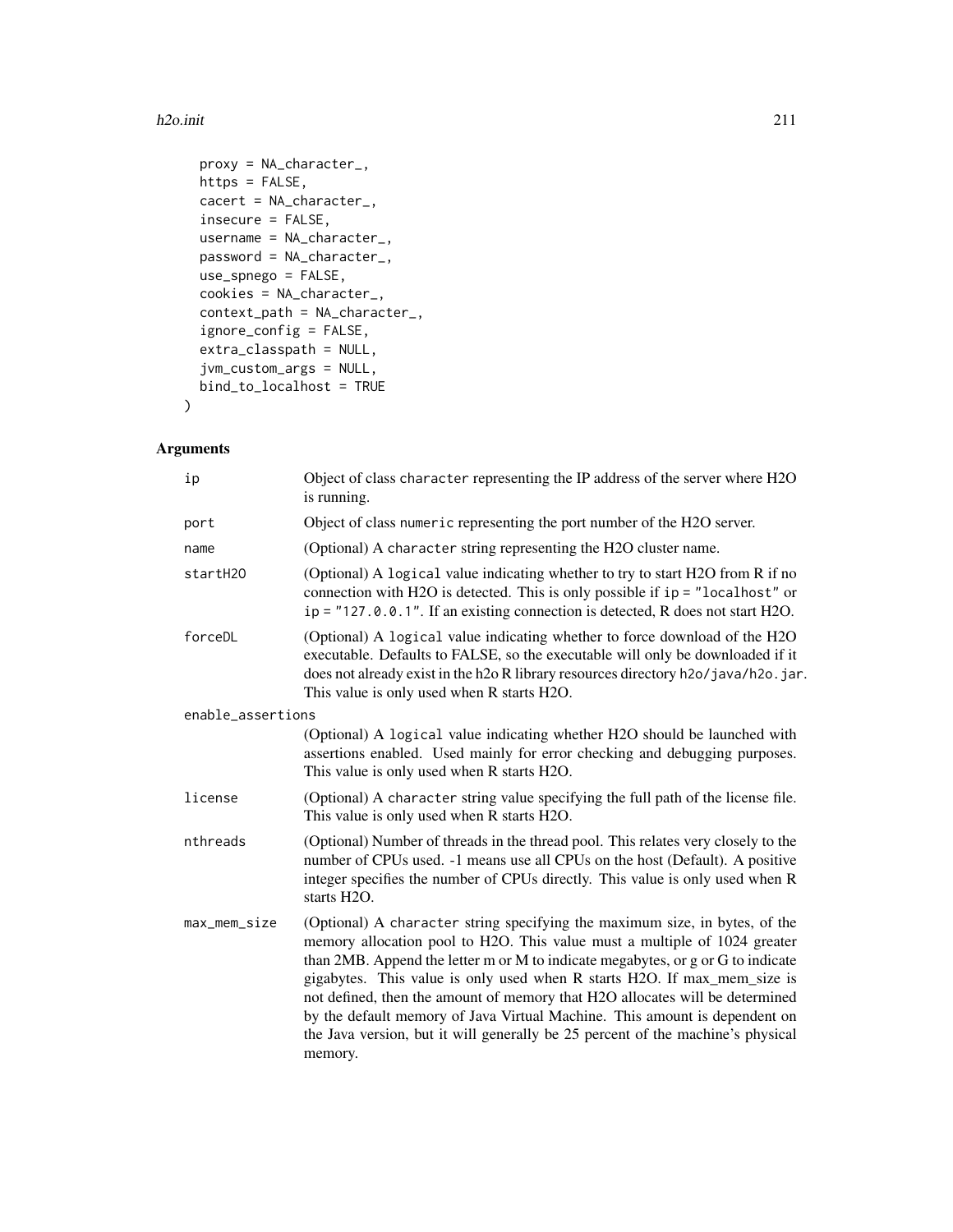| min_mem_size                      | (Optional) A character string specifying the minimum size, in bytes, of the<br>memory allocation pool to H2O. This value must a multiple of 1024 greater<br>than 2MB. Append the letter m or M to indicate megabytes, or g or G to indicate<br>gigabytes. This value is only used when R starts H2O. |
|-----------------------------------|------------------------------------------------------------------------------------------------------------------------------------------------------------------------------------------------------------------------------------------------------------------------------------------------------|
| ice_root                          | (Optional) A directory to handle object spillage. The defaul varies by OS.                                                                                                                                                                                                                           |
| log_dir                           | (Optional) A directory where H2O server logs are stored. The default varies by<br>OS.                                                                                                                                                                                                                |
| log_level<br>strict_version_check | (Optional) The level of logging of H2O server. The default is INFO.                                                                                                                                                                                                                                  |
|                                   | (Optional) Setting this to FALSE is unsupported and should only be done when<br>advised by technical support.                                                                                                                                                                                        |
| proxy                             | (Optional) A character string specifying the proxy path.                                                                                                                                                                                                                                             |
| https                             | (Optional) Set this to TRUE to use https instead of http.                                                                                                                                                                                                                                            |
| cacert                            | (Optional) Path to a CA bundle file with root and intermediate certificates of<br>trusted CAs.                                                                                                                                                                                                       |
| insecure                          | (Optional) Set this to TRUE to disable SSL certificate checking.                                                                                                                                                                                                                                     |
| username                          | (Optional) Username to login with.                                                                                                                                                                                                                                                                   |
| password                          | (Optional) Password to login with.                                                                                                                                                                                                                                                                   |
| use_spnego                        | (Optional) Set this to TRUE to enable SPNEGO authentication.                                                                                                                                                                                                                                         |
| cookies                           | (Optional) Vector(or list) of cookies to add to request.                                                                                                                                                                                                                                             |
| context_path                      | (Optional) The last part of connection URL: http:// <ip>:<port>/<context_path></context_path></port></ip>                                                                                                                                                                                            |
| ignore_config                     | (Optional) A logical value indicating whether a search for a .h2oconfig file<br>should be conducted or not. Default value is FALSE.                                                                                                                                                                  |
| extra_classpath                   |                                                                                                                                                                                                                                                                                                      |
|                                   | (Optional) A vector of paths to libraries to be added to the Java classpath when<br>H <sub>2</sub> O is started from R.                                                                                                                                                                              |
| jvm_custom_args                   |                                                                                                                                                                                                                                                                                                      |
|                                   | (Optional) A character list of custom arguments for the JVM where new H2O<br>instance is going to run, if started. Ignored when connecting to an existing<br>instance.                                                                                                                               |
| bind_to_localhost                 |                                                                                                                                                                                                                                                                                                      |
|                                   | (Optional) A logical flag indicating whether access to the H2O instance should<br>be restricted to the local machine (default) or if it can be reached from other<br>computers on the network. Only applicable when H2O is started from R.                                                           |

# Details

By default, this method first checks if an H2O instance is connectible. If it cannot connect and start = TRUE with ip = "localhost", it will attempt to start and instance of H2O at localhost:54321. If an open ip and port of your choice are passed in, then this method will attempt to start an H2O instance at that specified ip port.

When initializing H2O locally, this method searches for h2o.jar in the R library resources (system.file("java", "h2o.jar", package = "h2o")), and if the file does not exist, it will automatically attempt to download the correct version from Amazon S3. The user must have Internet access for this process to be successful.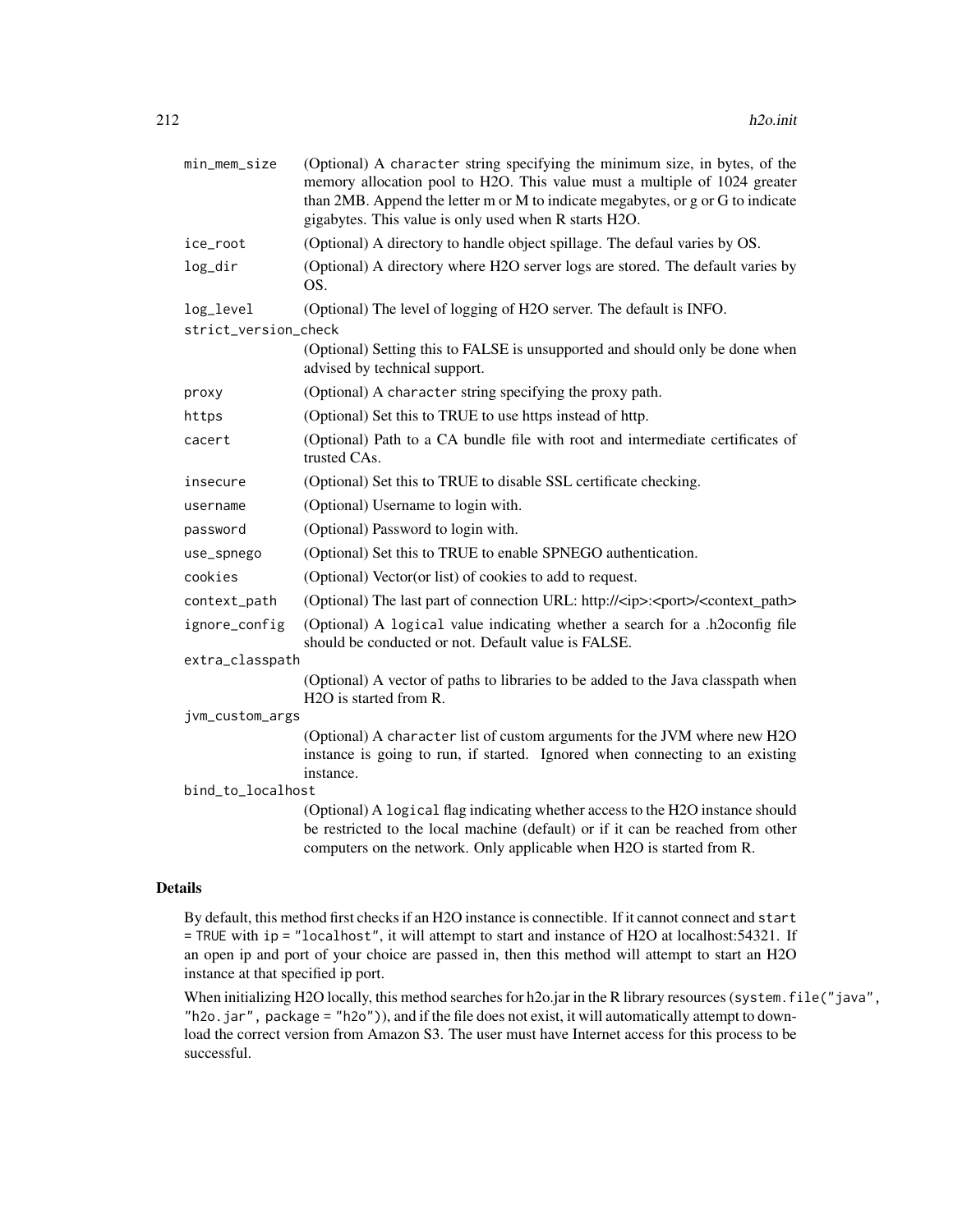#### h2o.insertMissingValues 213

Once connected, the method checks to see if the local H2O R package version matches the version of H2O running on the server. If there is a mismatch and the user indicates she wishes to upgrade, it will remove the local H2O R package and download/install the H2O R package from the server.

# Value

this method will load it and return a H2OConnection object containing the IP address and port number of the H2O server.

## Note

Users may wish to manually upgrade their package (rather than waiting until being prompted), which requires that they fully uninstall and reinstall the H2O package, and the H2O client package. You must unload packages running in the environment before upgrading. It's recommended that users restart R or R studio after upgrading

#### See Also

[H2O R package documentation](https://docs.h2o.ai/h2o/latest-stable/h2o-r/h2o_package.pdf) for more details. h2o. shutdown for shutting down from R.

#### Examples

```
## Not run:
# Try to connect to a local H2O instance that is already running.
# If not found, start a local H2O instance from R with the default settings.
h2o.init()
# Try to connect to a local H2O instance.
# If not found, raise an error.
h2o.init(startH2O = FALSE)
# Try to connect to a local H2O instance that is already running.
# If not found, start a local H2O instance from R with 5 gigabytes of memory.
h2o.init(max_mem_size = "5g")
# Try to connect to a local H2O instance that is already running.
# If not found, start a local H2O instance from R that uses 5 gigabytes of memory.
h2o.init(max_mem_size = "5g")
## End(Not run)
```
h2o.insertMissingValues

*Insert Missing Values into an H2OFrame*

#### Description

Randomly replaces a user-specified fraction of entries in an H2O dataset with missing values.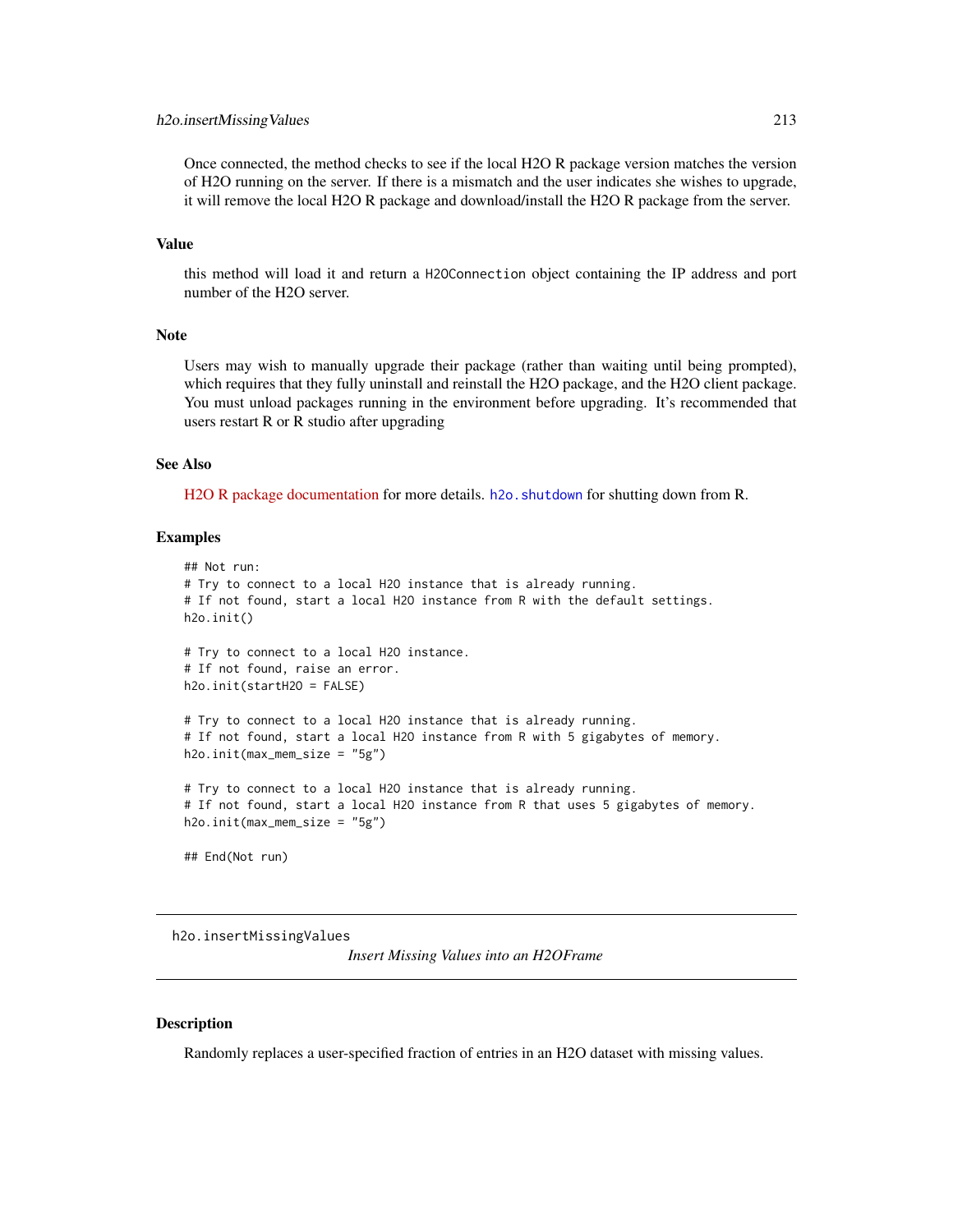# Usage

h2o.insertMissingValues(data, fraction = 0.1, seed = -1)

#### Arguments

| data     | An H2OF rame object representing the dataset.                                                                                                     |
|----------|---------------------------------------------------------------------------------------------------------------------------------------------------|
| fraction | A number between 0 and 1 indicating the fraction of entries to replace with<br>missing.                                                           |
| seed     | A random number used to select which entries to replace with missing values.<br>Default of seed $= -1$ will automatically generate a seed in H2O. |

# Value

Returns an H2OFrame object.

# WARNING

This will modify the original dataset. Unless this is intended, this function should only be called on a subset of the original.

# Examples

```
## Not run:
library(h2o)
h2o.init()
iris_hf <- as.h2o(iris)
summary(iris_hf)
iris_miss <- h2o.insertMissingValues(iris_hf, fraction = 0.25)
head(iris_miss)
summary(iris_miss)
## End(Not run)
```
h2o.interaction *Categorical Interaction Feature Creation in H2O*

# Description

Creates a data frame in H2O with n-th order interaction features between categorical columns, as specified by the user.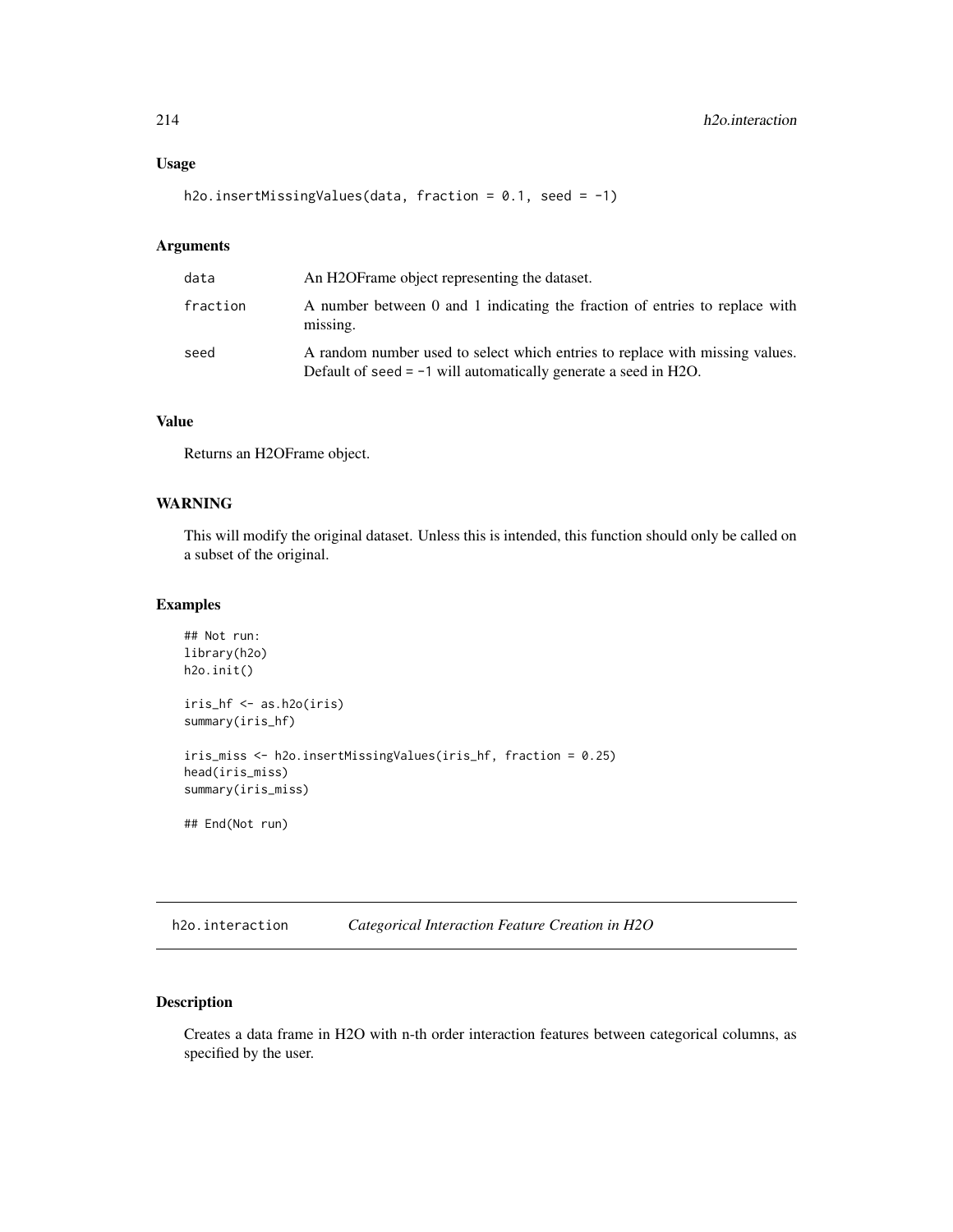# h<sub>2</sub>o.interaction 215

# Usage

```
h2o.interaction(
  data,
  destination_frame,
  factors,
 pairwise,
 max_factors,
 min_occurrence
)
```
## Arguments

| data              | An H2OF rame object containing the categorical columns.                                                                                                     |  |
|-------------------|-------------------------------------------------------------------------------------------------------------------------------------------------------------|--|
| destination_frame |                                                                                                                                                             |  |
|                   | A string indicating the destination key. If empty, this will be auto-generated by<br>H <sub>2</sub> O.                                                      |  |
| factors           | Factor columns (either indices or column names).                                                                                                            |  |
| pairwise          | Whether to create pairwise interactions between factors (otherwise create one<br>higher-order interaction). Only applicable if there are 3 or more factors. |  |
| max_factors       | Max. number of factor levels in pair-wise interaction terms (if enforced, one<br>extra catch-all factor will be made)                                       |  |
|                   | min_occurrence Min. occurrence threshold for factor levels in pair-wise interaction terms                                                                   |  |

# Value

Returns an H2OFrame object.

# Examples

```
## Not run:
library(h2o)
h2o.init()
# Create some random data
my_frame <- h2o.createFrame(rows = 20, cols = 5,
                           seed = -12301283, randomize = TRUE, value = 0,
                           categorical_fraction = 0.8, factors = 10, real_range = 1,
                           integer_fraction = 0.2, integer_{range} = 10,
                           binary_fraction = 0, binary_ones_fraction = 0.5,
                           missing_fraction = 0.2,
                           response_factors = 1)
# Turn integer column into a categorical
my_frame[,5] <- as.factor(my_frame[,5])
head(my_frame, 20)
# Create pairwise interactions
pairwise <- h2o.interaction(my_frame,
                            factors = list(c(1, 2), c("C2", "C3", "C4")),
                            pairwise = TRUE, max_factors = 10, min_occurrence = 1)
```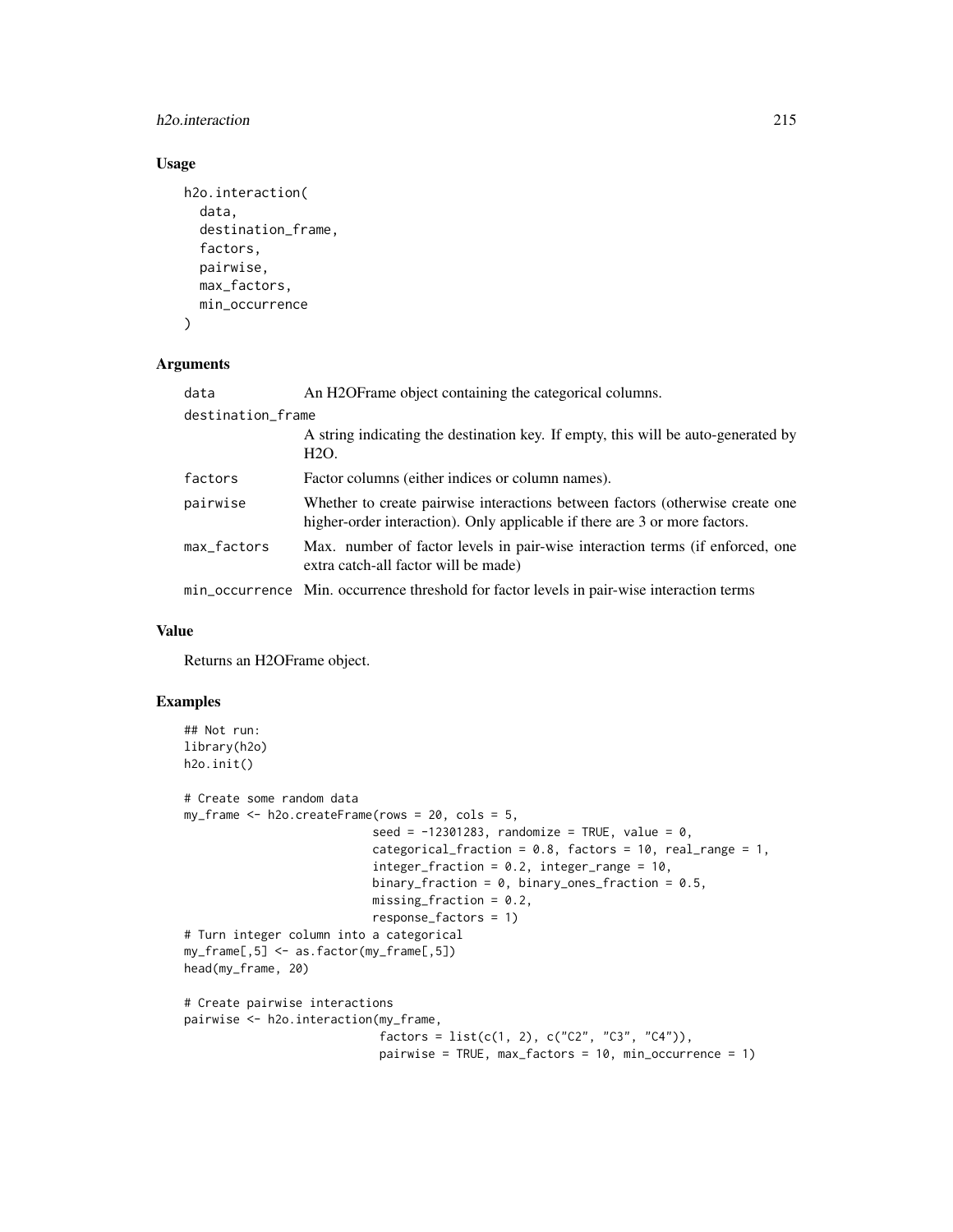```
head(pairwise, 20)
h2o.levels(pairwise, 2)
# Create 5-th order interaction
higherorder <- h2o.interaction(my_frame, factors = c(1, 2, 3, 4, 5),
                              pairwise = FALSE, max_factors = 10000, min_occurrence = 1)
head(higherorder, 20)
# Limit the number of factors of the "categoricalized" integer column
# to at most 3 factors, and only if they occur at least twice
head(my_frame[,5], 20)
trim_integer_levels <- h2o.interaction(my_frame, factors = "C5", pairwise = FALSE, max_factors = 3,
                                       min_occurrence = 2)
head(trim_integer_levels, 20)
# Put all together
my_frame <- h2o.cbind(my_frame, pairwise, higherorder, trim_integer_levels)
my_frame
head(my_frame, 20)
summary(my_frame)
## End(Not run)
```
h2o.isax *iSAX*

#### Description

Compute the iSAX index for a DataFrame which is assumed to be numeric time series data

# Usage

```
h2o.isax(x, num_words, max_cardinality, optimize_card = FALSE)
```
## Arguments

| $\mathsf{x}$    | an H <sub>2</sub> OF <sub>rame</sub>                                                                            |
|-----------------|-----------------------------------------------------------------------------------------------------------------|
| num_words       | Number of iSAX words for the timeseries, ie granularity along the time series                                   |
| max_cardinality |                                                                                                                 |
|                 | Maximum cardinality of the iSAX word. Each word can have less than the max                                      |
| optimize_card   | An optimization flag that will find the max cardinality regardless of what is<br>passed in for max cardinality. |

# Value

An H2OFrame with the name of time series, string representation of iSAX word, followed by binary representation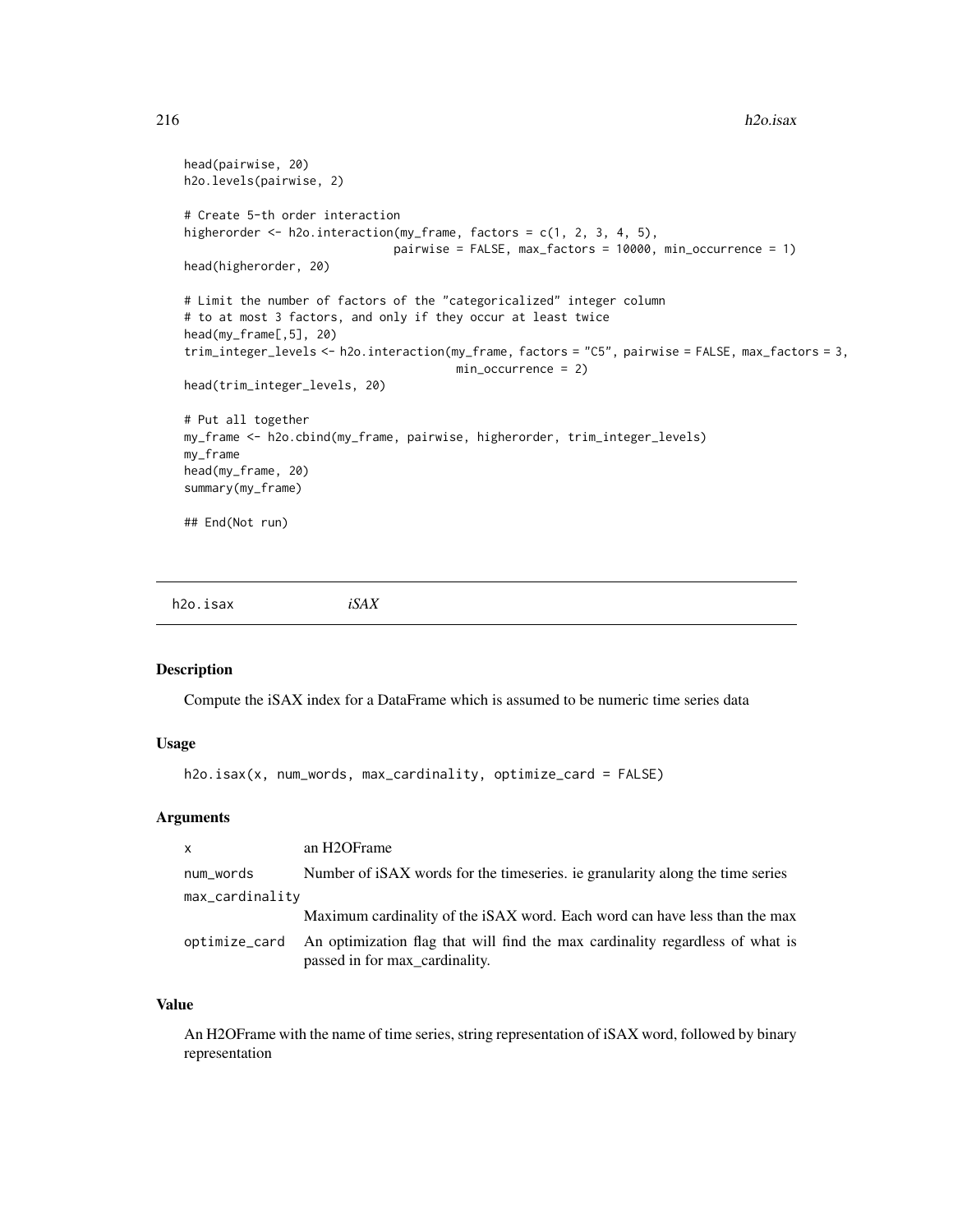## h2o.ischaracter 217

## References

https://www.cs.ucr.edu/~eamonn/iSAX\_2.0.pdf https://www.cs.ucr.edu/~eamonn/SAX.pdf

## Examples

```
## Not run:
library(h2o)
h2o.init()
df \leq h2o.createFrame(rows = 1, cols = 256, randomize = TRUE, value = 0,
                      real_range = 100, categorical_fraction = 0, factors = 0,
                      integer_fraction = 0, integer_range = 100, binary_fraction = 0,
                      binary_ones_fraction = 0, time_fraction = 0, string_fraction = 0,
                      missing_fraction = 0, has_response = FALSE, seed = 123)
df2 \leq -h2o.cumsum(df, axis = 1)h2o.isax(df2, num_words = 10, max_cardinality = 10)
```
## End(Not run)

h2o.ischaracter *Check if character*

#### Description

Check if character

#### Usage

h2o.ischaracter(x)

#### Arguments

x An H2OFrame object.

#### See Also

[character](#page-0-0) for the base R implementation, is.character().

#### Examples

```
## Not run:
library(h2o)
h2o.init()
```

```
f <- "https://s3.amazonaws.com/h2o-public-test-data/smalldata/iris/iris_wheader.csv"
iris <- h2o.importFile(f)
iris_char <- h2o.ascharacter(iris["class"])
h2o.ischaracter(iris_char)
```
## End(Not run)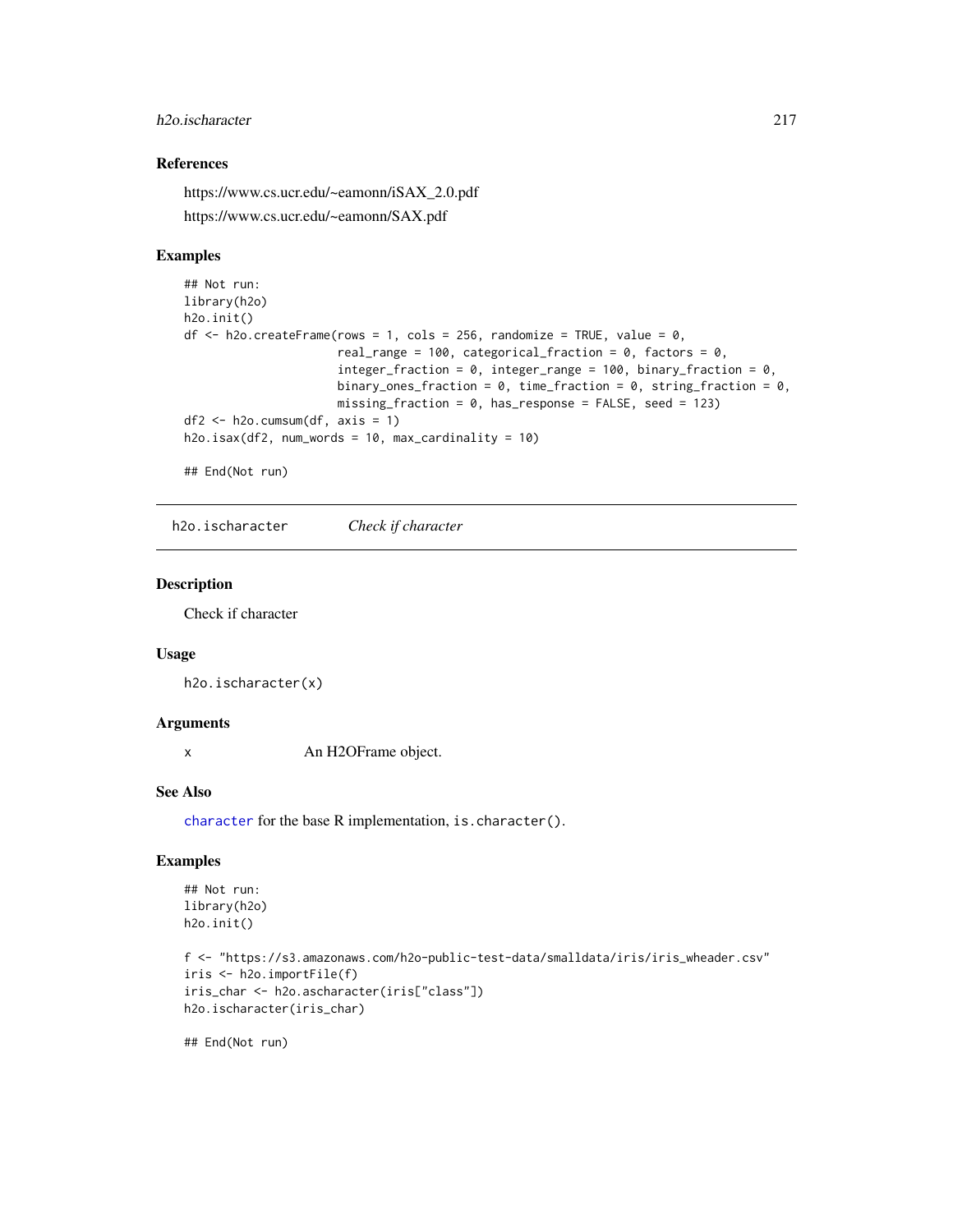h2o.isfactor *Check if factor*

## Description

Check if factor

## Usage

h2o.isfactor(x)

#### Arguments

x An H2OFrame object.

#### See Also

[factor](#page-0-0) for the base R implementation, is. factor().

## Examples

```
## Not run:
library(h2o)
h2o.init()
```

```
f <- "https://s3.amazonaws.com/h2o-public-test-data/smalldata/junit/cars_20mpg.csv"
cars <- h2o.importFile(f)
cars["economy_20mpg"] <- as.factor(cars["economy_20mpg"])
h2o.isfactor(cars["economy_20mpg"])
```
## End(Not run)

h2o.isnumeric *Check if numeric*

## Description

Check if numeric

# Usage

h2o.isnumeric(x)

## Arguments

x An H2OFrame object.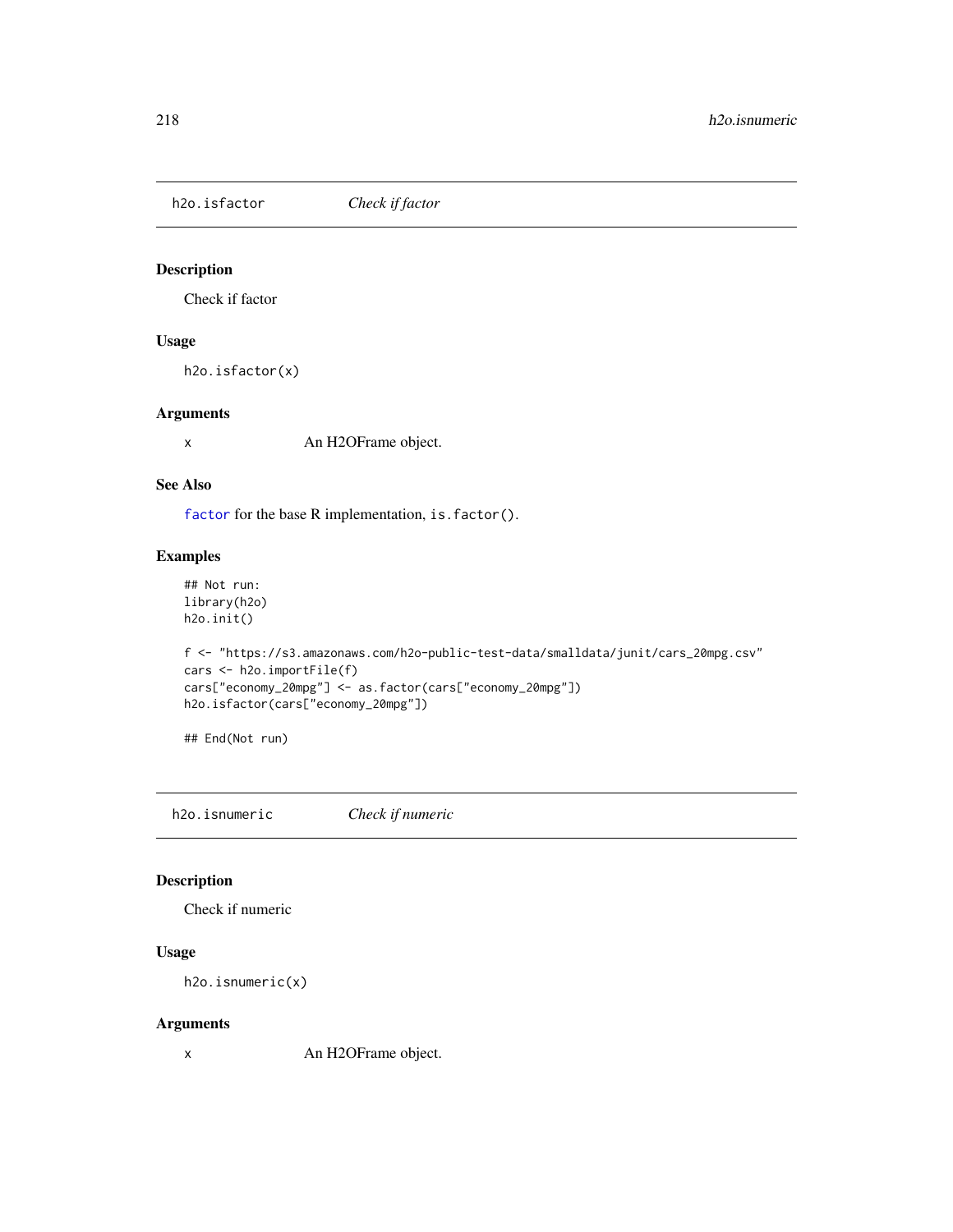### h2o.isolationForest 219

#### See Also

[numeric](#page-0-0) for the base R implementation, is.numeric().

#### Examples

```
## Not run:
library(h2o)
h2o.init()
f <- "https://s3.amazonaws.com/h2o-public-test-data/smalldata/iris/iris_wheader.csv"
iris <- h2o.importFile(f)
h2o.isnumeric(iris["sepal_len"])
## End(Not run)
```
h2o.isolationForest *Trains an Isolation Forest model*

#### Description

Trains an Isolation Forest model

#### Usage

```
h2o.isolationForest(
  training_frame,
  x,
  model_id = NULL,score_each_iteration = FALSE,
  score\_tree\_interval = 0,
  ignore_const_cols = TRUE,
  ntrees = 50,
  max\_depth = 8,
  min\_rows = 1,
  max_runtime_secs = 0,
  seed = -1,
  build_tree_one_node = FALSE,
  mtries = -1,
  sample_size = 256,
  sample_rate = -1,
  col_sample_rate_change_per_level = 1,
  col_sample_rate_per_tree = 1,
  categorical_encoding = c("AUTO", "Enum", "OneHotInternal", "OneHotExplicit",
    "Binary", "Eigen", "LabelEncoder", "SortByResponse", "EnumLimited"),
  stopping rounds = 0,
  stopping_metric = c("AUTO", "anomaly_score"),
  stopping_tolerance = 0.01,
  export_checkpoints_dir = NULL,
```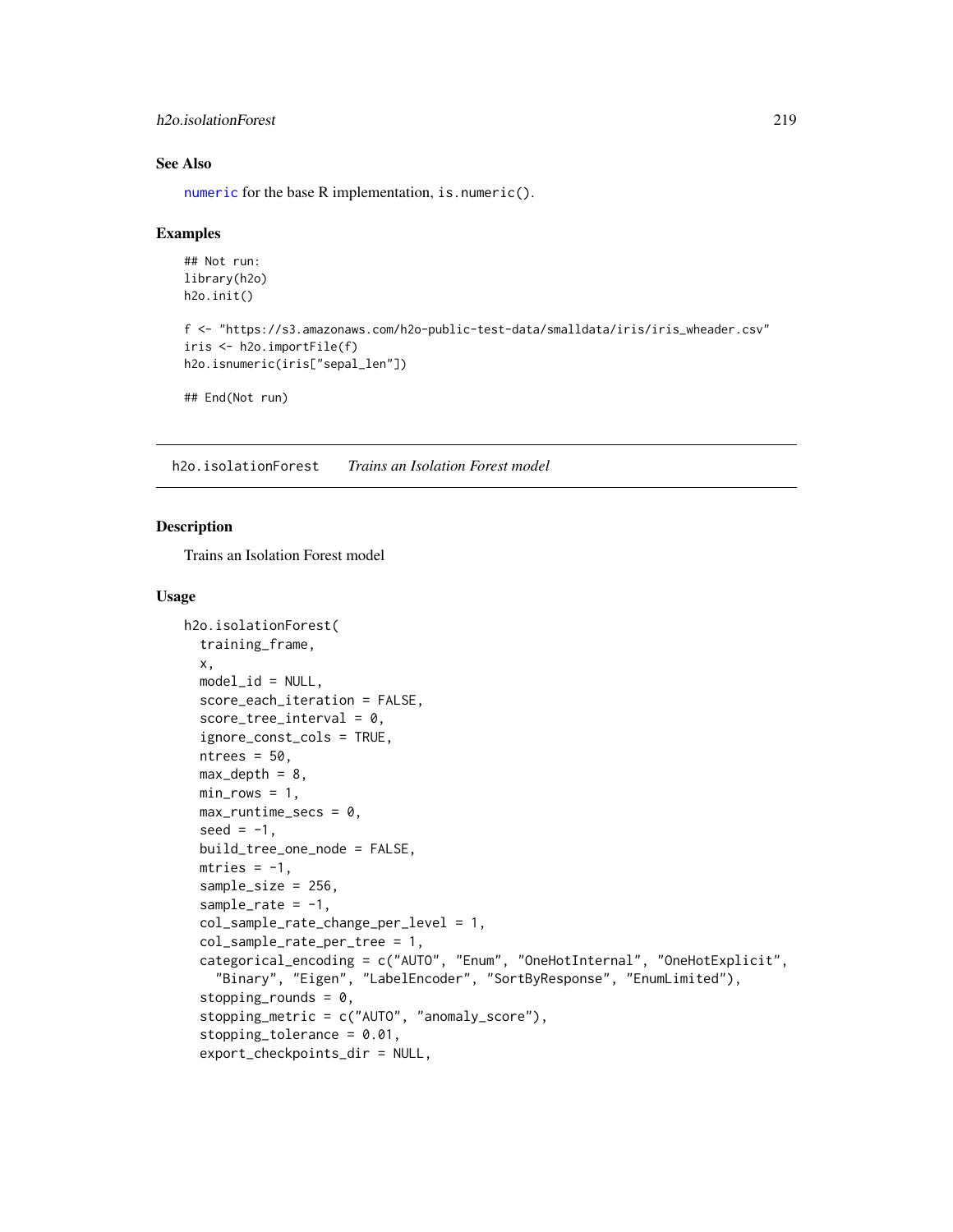```
contamination = -1,
  validation_frame = NULL,
  validation_response_column = NULL
\mathcal{L}
```
# Arguments

|                          | training_frame Id of the training data frame.                                                                                                                                                                                          |
|--------------------------|----------------------------------------------------------------------------------------------------------------------------------------------------------------------------------------------------------------------------------------|
| X                        | A vector containing the character names of the predictors in the model.                                                                                                                                                                |
| model_id                 | Destination id for this model; auto-generated if not specified.                                                                                                                                                                        |
| score_each_iteration     |                                                                                                                                                                                                                                        |
|                          | Logical. Whether to score during each iteration of model training. Defaults to<br>FALSE.                                                                                                                                               |
| score_tree_interval      |                                                                                                                                                                                                                                        |
|                          | Score the model after every so many trees. Disabled if set to 0. Defaults to 0.                                                                                                                                                        |
| ignore_const_cols        |                                                                                                                                                                                                                                        |
|                          | Logical. Ignore constant columns. Defaults to TRUE.                                                                                                                                                                                    |
| ntrees                   | Number of trees. Defaults to 50.                                                                                                                                                                                                       |
| max_depth                | Maximum tree depth (0 for unlimited). Defaults to 8.                                                                                                                                                                                   |
| min_rows                 | Fewest allowed (weighted) observations in a leaf. Defaults to 1.                                                                                                                                                                       |
| max_runtime_secs         |                                                                                                                                                                                                                                        |
|                          | Maximum allowed runtime in seconds for model training. Use 0 to disable.<br>Defaults to 0.                                                                                                                                             |
| seed                     | Seed for random numbers (affects certain parts of the algo that are stochastic<br>and those might or might not be enabled by default). Defaults to -1 (time-based<br>random number).                                                   |
| build_tree_one_node      |                                                                                                                                                                                                                                        |
|                          | Logical. Run on one node only; no network overhead but fewer cpus used.<br>Suitable for small datasets. Defaults to FALSE.                                                                                                             |
| mtries                   | Number of variables randomly sampled as candidates at each split. If set to -1,<br>defaults (number of predictors)/3. Defaults to -1.                                                                                                  |
| sample_size              | Number of randomly sampled observations used to train each Isolation Forest<br>tree. Only one of parameters sample_size and sample_rate should be defined. If<br>sample_rate is defined, sample_size will be ignored. Defaults to 256. |
| sample_rate              | Rate of randomly sampled observations used to train each Isolation Forest tree.<br>Needs to be in range from 0.0 to 1.0. If set to -1, sample_rate is disabled and<br>sample_size will be used instead. Defaults to -1.                |
|                          | col_sample_rate_change_per_level                                                                                                                                                                                                       |
|                          | Relative change of the column sampling rate for every level (must be $> 0.0$ and<br>$\leq$ 2.0) Defaults to 1.                                                                                                                         |
| col_sample_rate_per_tree |                                                                                                                                                                                                                                        |
|                          | Column sample rate per tree (from 0.0 to 1.0) Defaults to 1.                                                                                                                                                                           |
| categorical_encoding     |                                                                                                                                                                                                                                        |
|                          | Encoding scheme for categorical features Must be one of: "AUTO", "Enum",<br>"OneHotInternal", "OneHotExplicit", "Binary", "Eigen", "LabelEncoder", "Sort-<br>ByResponse", "EnumLimited". Defaults to AUTO.                             |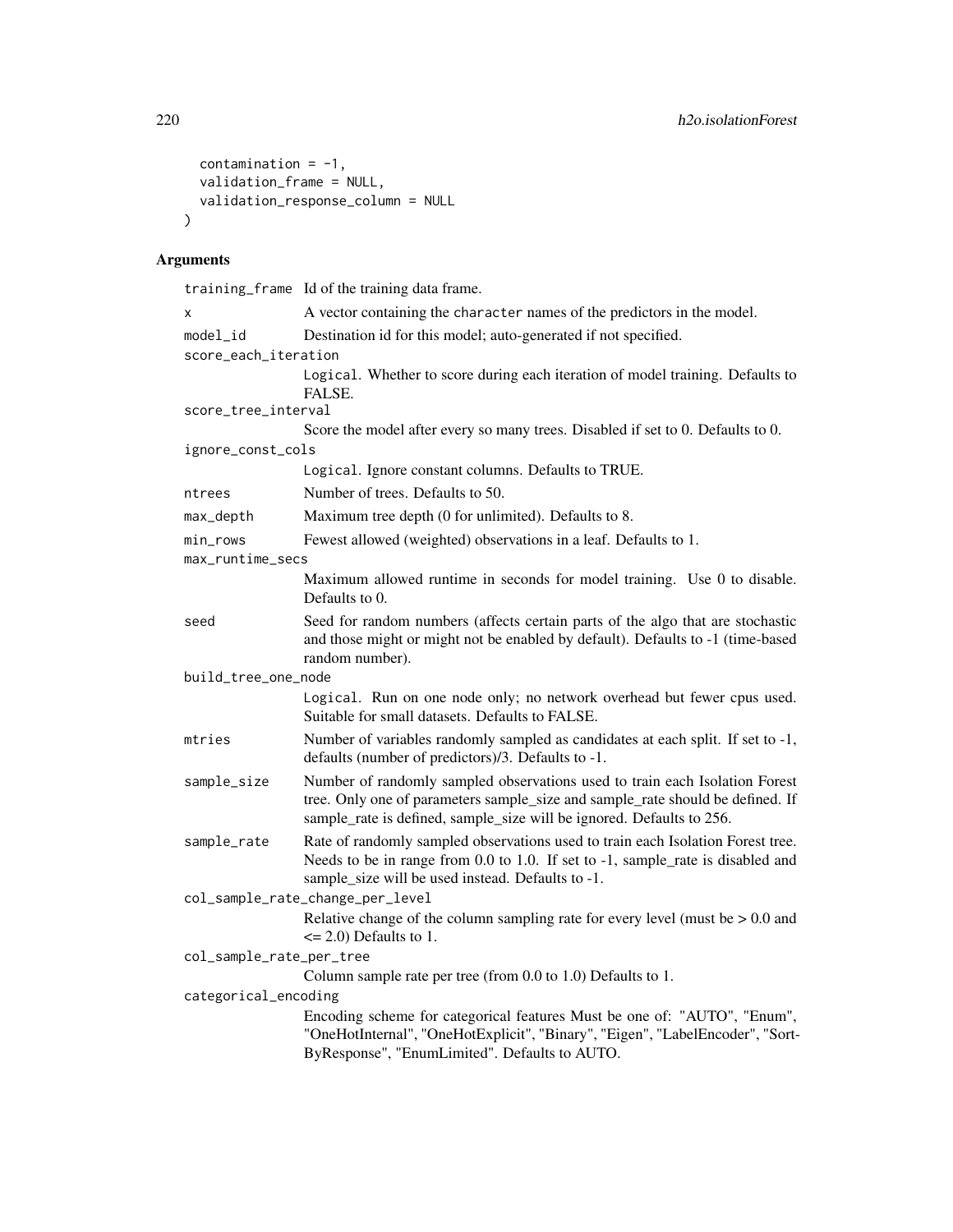|                            | Early stopping based on convergence of stopping metric. Stop if simple moving<br>average of length k of the stopping_metric does not improve for k:=stopping_rounds<br>scoring events (0 to disable) Defaults to 0.                                                                                       |
|----------------------------|-----------------------------------------------------------------------------------------------------------------------------------------------------------------------------------------------------------------------------------------------------------------------------------------------------------|
| stopping_metric            |                                                                                                                                                                                                                                                                                                           |
|                            | Metric to use for early stopping (AUTO: logloss for classification, deviance for<br>regression and anonomaly_score for Isolation Forest). Note that custom and<br>custom_increasing can only be used in GBM and DRF with the Python client.<br>Must be one of: "AUTO", "anomaly_score". Defaults to AUTO. |
| stopping_tolerance         |                                                                                                                                                                                                                                                                                                           |
|                            | Relative tolerance for metric-based stopping criterion (stop if relative improve-<br>ment is not at least this much) Defaults to 0.01.                                                                                                                                                                    |
| export_checkpoints_dir     |                                                                                                                                                                                                                                                                                                           |
|                            | Automatically export generated models to this directory.                                                                                                                                                                                                                                                  |
| contamination              | Contamination ratio - the proportion of anomalies in the input dataset. If unde-<br>fined (-1) the predict function will not mark observations as anomalies and only<br>anomaly score will be returned. Defaults to -1 (undefined). Defaults to -1.                                                       |
| validation_frame           |                                                                                                                                                                                                                                                                                                           |
|                            | Id of the validation data frame.                                                                                                                                                                                                                                                                          |
| validation_response_column |                                                                                                                                                                                                                                                                                                           |
|                            | (experimental) Name of the response column in the validation frame. Response<br>column should be binary and indicate not anomaly/anomaly.                                                                                                                                                                 |
|                            | stopping_rounds                                                                                                                                                                                                                                                                                           |

```
## Not run:
library(h2o)
h2o.init()
# Import the cars dataset
f <- "https://s3.amazonaws.com/h2o-public-test-data/smalldata/junit/cars_20mpg.csv"
cars <- h2o.importFile(f)
# Set the predictors
predictors <- c("displacement", "power", "weight", "acceleration", "year")
# Train the IF model
cars_if \leq h2o.isolationForest(x = predictors, training_frame = cars,
                               seed = 1234, stopping_metric = "anomaly_score",
                               stopping_rounds = 3, stopping_tolerance = 0.1)
## End(Not run)
```
h2o.is\_client *Check Client Mode Connection*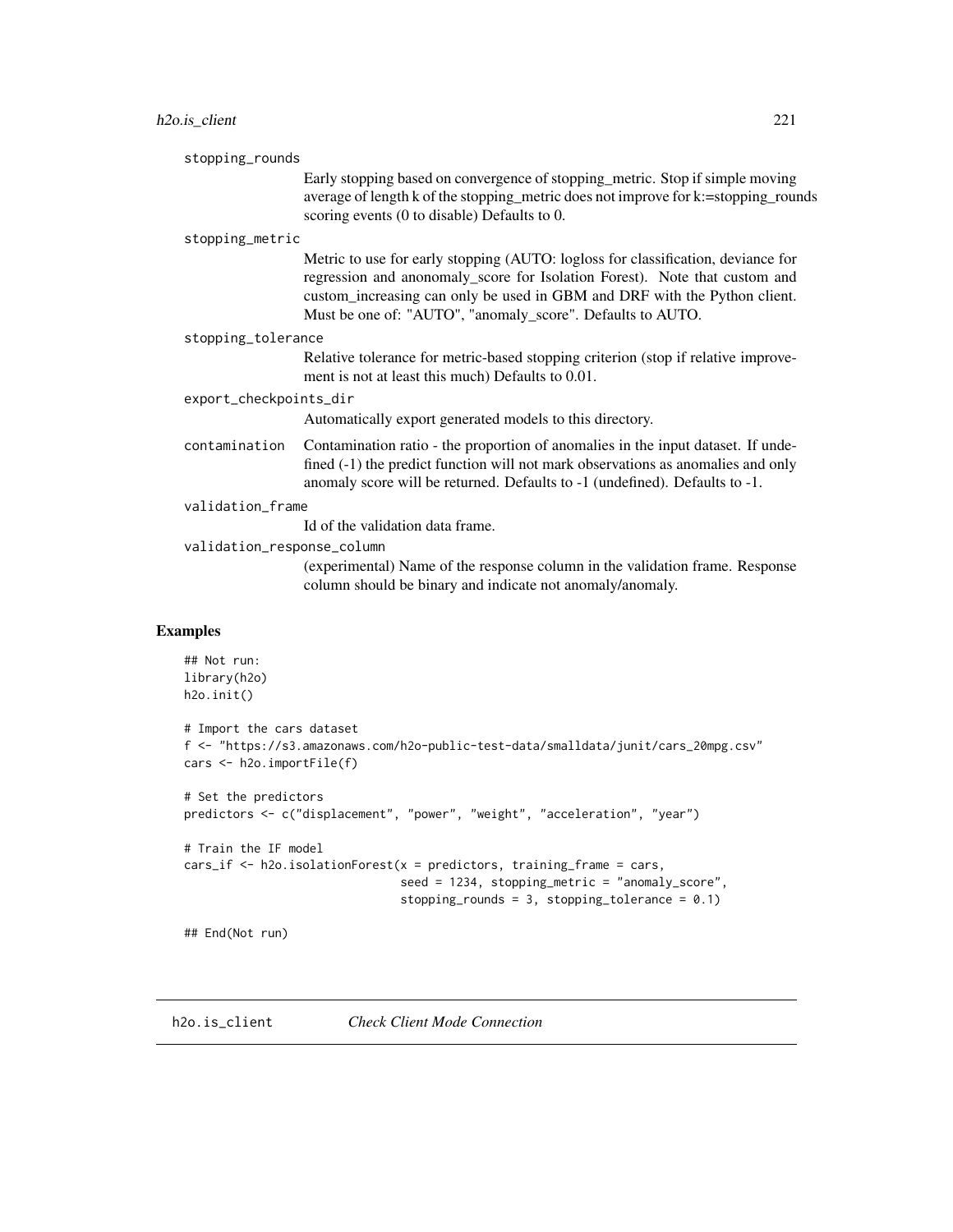Check Client Mode Connection

#### Usage

h2o.is\_client()

h2o.keyof *Method on* Keyed *objects allowing to obtain their key.*

# Description

Method on Keyed objects allowing to obtain their key.

## Usage

h2o.keyof(object)

## S4 method for signature 'Keyed' h2o.keyof(object)

## S4 method for signature 'H2OModel' h2o.keyof(object)

## S4 method for signature 'H2OGrid' h2o.keyof(object)

## S4 method for signature 'H2OFrame' h2o.keyof(object)

## S4 method for signature 'H2OAutoML' h2o.keyof(object)

## Arguments

object A Keyed object

# Value

the string key holding the persistent object.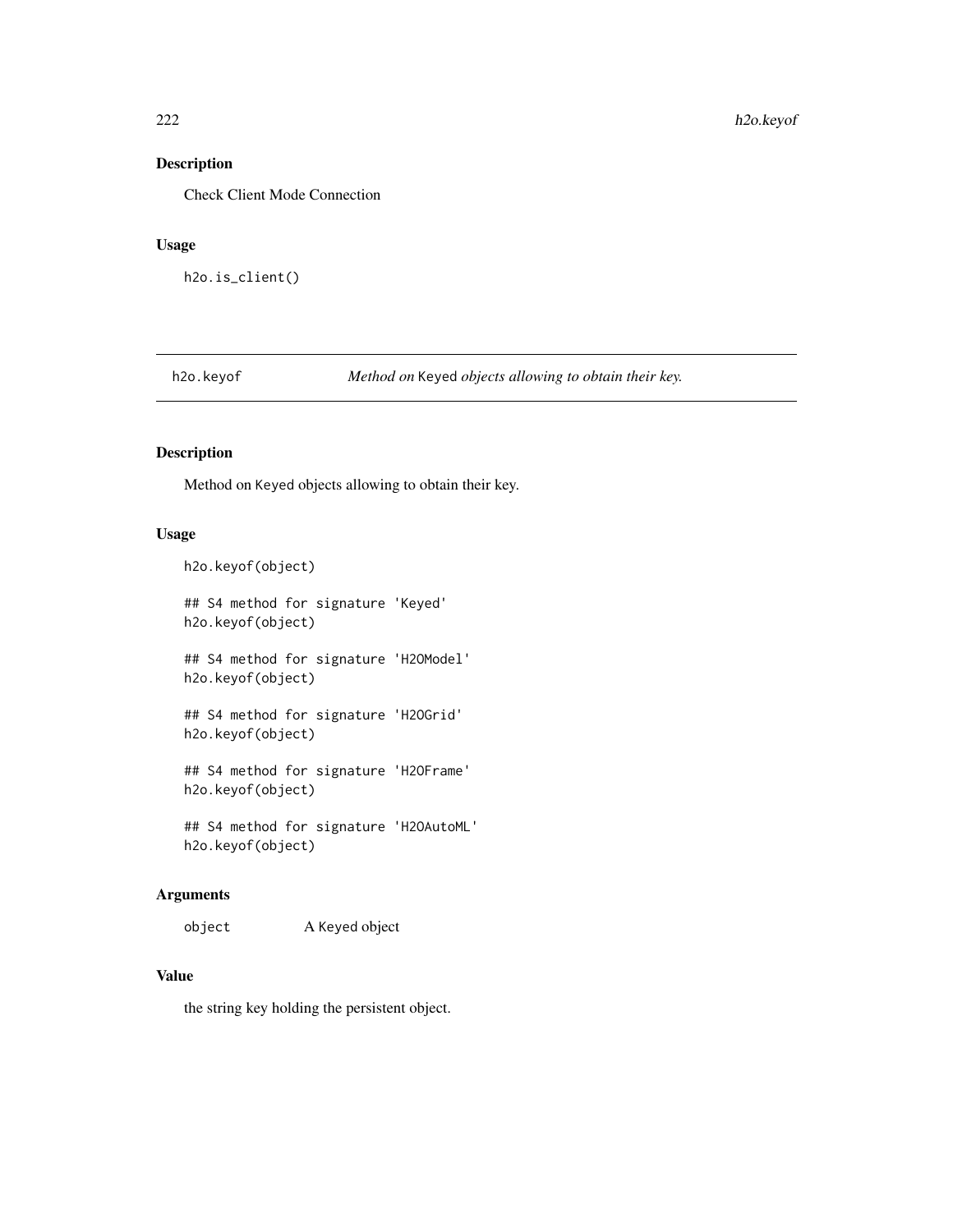h2o.kfold\_column *Produce a k-fold column vector.*

## Description

Create a k-fold vector useful for H2O algorithms that take a fold\_assignments argument.

## Usage

```
h2o.kfold_column(data, nfolds, seed = -1)
```
# Arguments

| data   | A dataframe against which to create the fold column.  |
|--------|-------------------------------------------------------|
| nfolds | The number of desired folds.                          |
| seed   | A random seed, -1 indicates that H2O will choose one. |

## Value

Returns an H2OFrame object with fold assignments.

#### Examples

```
## Not run:
library(h2o)
h2o.init()
f <- "https://s3.amazonaws.com/h2o-public-test-data/smalldata/iris/iris_wheader.csv"
iris <- h2o.importFile(f)
kfolds <- h2o.kfold_column(iris, nfolds = 5, seed = 1234)
## End(Not run)
```
h2o.killMinus3 *Dump the stack into the JVM's stdout.*

## Description

A poor man's profiler, but effective.

## Usage

h2o.killMinus3()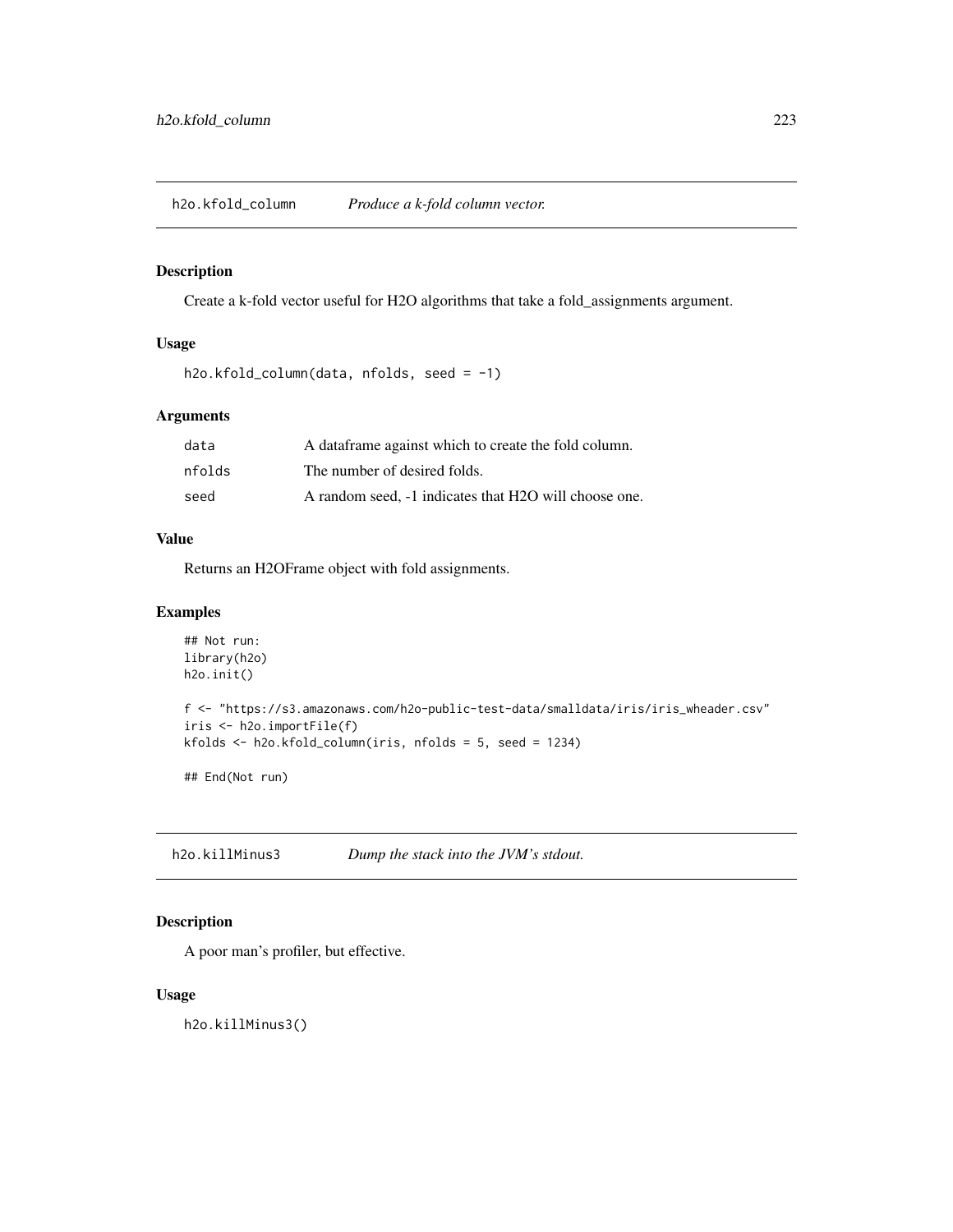Performs k-means clustering on an H2O dataset

#### Usage

```
h2o.kmeans(
  training_frame,
  x,
  model_id = NULL,validation_frame = NULL,
  nfolds = 0,
  keep_cross_validation_models = TRUE,
  keep_cross_validation_predictions = FALSE,
  keep_cross_validation_fold_assignment = FALSE,
  fold_assignment = c("AUTO", "Random", "Modulo", "Stratified"),
  fold_column = NULL,
  ignore_const_cols = TRUE,
  score_each_iteration = FALSE,
  k = 1,
  estimate_k = FALSE,
  user_points = NULL,
  max_iterations = 10,
  standardize = TRUE,
  seed = -1,
  init = c("Random", "PlusPlus", "Furthest", "User"),
  max_runtime_secs = 0,
  categorical_encoding = c("AUTO", "Enum", "OneHotInternal", "OneHotExplicit",
    "Binary", "Eigen", "LabelEncoder", "SortByResponse", "EnumLimited"),
  export_checkpoints_dir = NULL,
  cluster_size_constraints = NULL
\lambda
```
#### Arguments

|                  | training frame Id of the training data frame.                                                    |
|------------------|--------------------------------------------------------------------------------------------------|
| X                | A vector containing the character names of the predictors in the model.                          |
| model_id         | Destination id for this model; auto-generated if not specified.                                  |
| validation_frame |                                                                                                  |
|                  | Id of the validation data frame.                                                                 |
| nfolds           | Number of folds for K-fold cross-validation (0 to disable or $>= 2$ ). Defaults to<br>$\Omega$ . |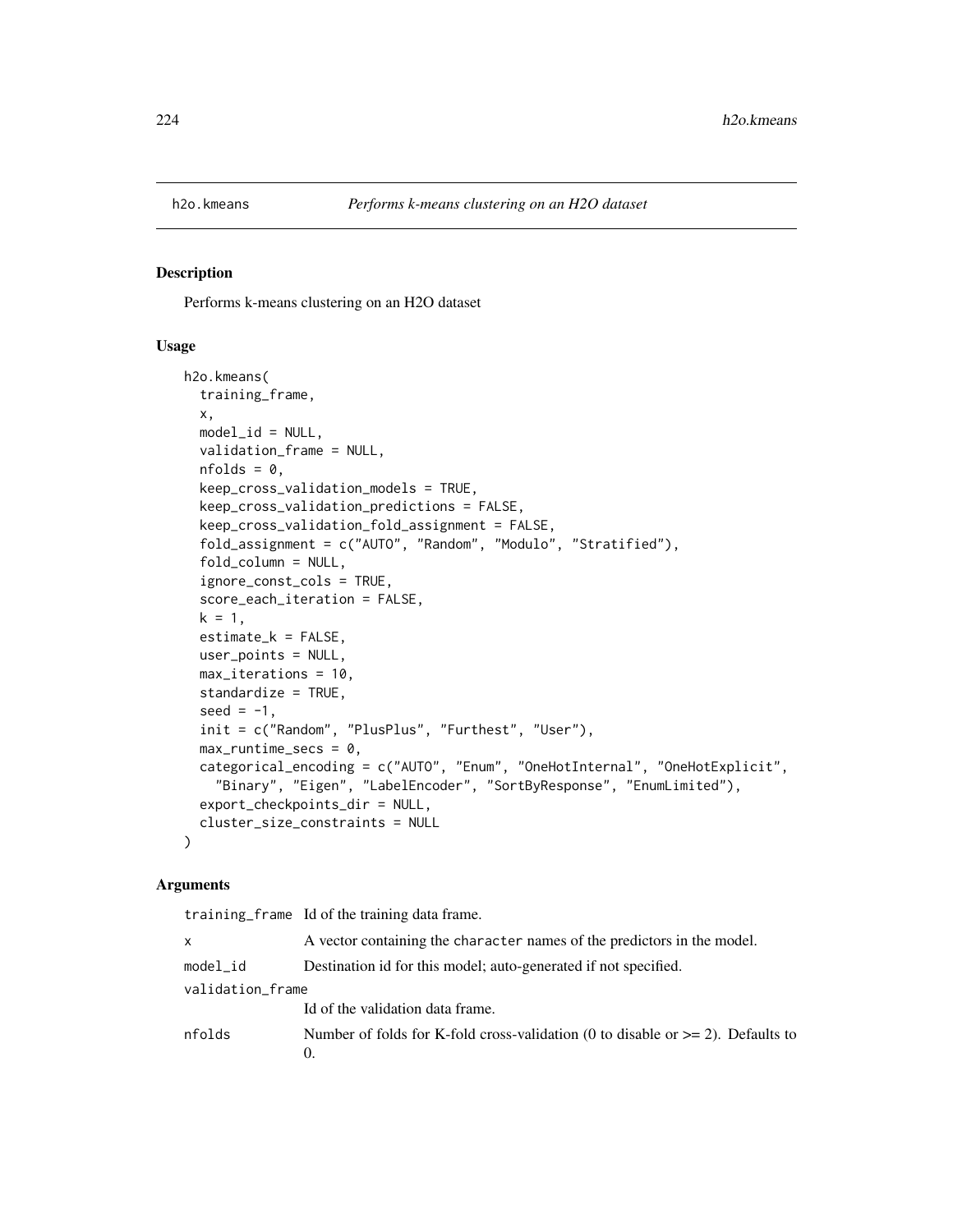| keep_cross_validation_models | Logical. Whether to keep the cross-validation models. Defaults to TRUE.                                                                                                                                                                                                         |
|------------------------------|---------------------------------------------------------------------------------------------------------------------------------------------------------------------------------------------------------------------------------------------------------------------------------|
|                              | keep_cross_validation_predictions<br>Logical. Whether to keep the predictions of the cross-validation models. De-<br>faults to FALSE.                                                                                                                                           |
|                              | keep_cross_validation_fold_assignment<br>Logical. Whether to keep the cross-validation fold assignment. Defaults to<br>FALSE.                                                                                                                                                   |
| fold_assignment              |                                                                                                                                                                                                                                                                                 |
|                              | Cross-validation fold assignment scheme, if fold_column is not specified. The<br>'Stratified' option will stratify the folds based on the response variable, for clas-<br>sification problems. Must be one of: "AUTO", "Random", "Modulo", "Strati-<br>fied". Defaults to AUTO. |
| fold_column                  | Column with cross-validation fold index assignment per observation.                                                                                                                                                                                                             |
| ignore_const_cols            |                                                                                                                                                                                                                                                                                 |
|                              | Logical. Ignore constant columns. Defaults to TRUE.                                                                                                                                                                                                                             |
| score_each_iteration         |                                                                                                                                                                                                                                                                                 |
|                              | Logical. Whether to score during each iteration of model training. Defaults to<br>FALSE.                                                                                                                                                                                        |
| k                            | The max. number of clusters. If estimate_k is disabled, the model will find k<br>centroids, otherwise it will find up to k centroids. Defaults to 1.                                                                                                                            |
| estimate_k                   | Logical. Whether to estimate the number of clusters $(\leq=k)$ iteratively and de-<br>terministically. Defaults to FALSE.                                                                                                                                                       |
| user_points                  | This option allows you to specify a dataframe, where each row represents an<br>initial cluster center. The user- specified points must have the same number<br>of columns as the training observations. The number of rows must equal the<br>number of clusters                 |
|                              | max_iterations Maximum training iterations (if estimate_k is enabled, then this is for each inner<br>Lloyds iteration) Defaults to 10.                                                                                                                                          |
| standardize                  | Logical. Standardize columns before computing distances Defaults to TRUE.                                                                                                                                                                                                       |
| seed                         | Seed for random numbers (affects certain parts of the algo that are stochastic<br>and those might or might not be enabled by default). Defaults to -1 (time-based<br>random number).                                                                                            |
| init                         | Initialization mode Must be one of: "Random", "PlusPlus", "Furthest", "User".<br>Defaults to Furthest.                                                                                                                                                                          |
| max_runtime_secs             |                                                                                                                                                                                                                                                                                 |
|                              | Maximum allowed runtime in seconds for model training. Use 0 to disable.<br>Defaults to 0.                                                                                                                                                                                      |
| categorical_encoding         |                                                                                                                                                                                                                                                                                 |
|                              | Encoding scheme for categorical features Must be one of: "AUTO", "Enum",<br>"OneHotInternal", "OneHotExplicit", "Binary", "Eigen", "LabelEncoder", "Sort-<br>ByResponse", "EnumLimited". Defaults to AUTO.                                                                      |
| export_checkpoints_dir       |                                                                                                                                                                                                                                                                                 |
|                              | Automatically export generated models to this directory.                                                                                                                                                                                                                        |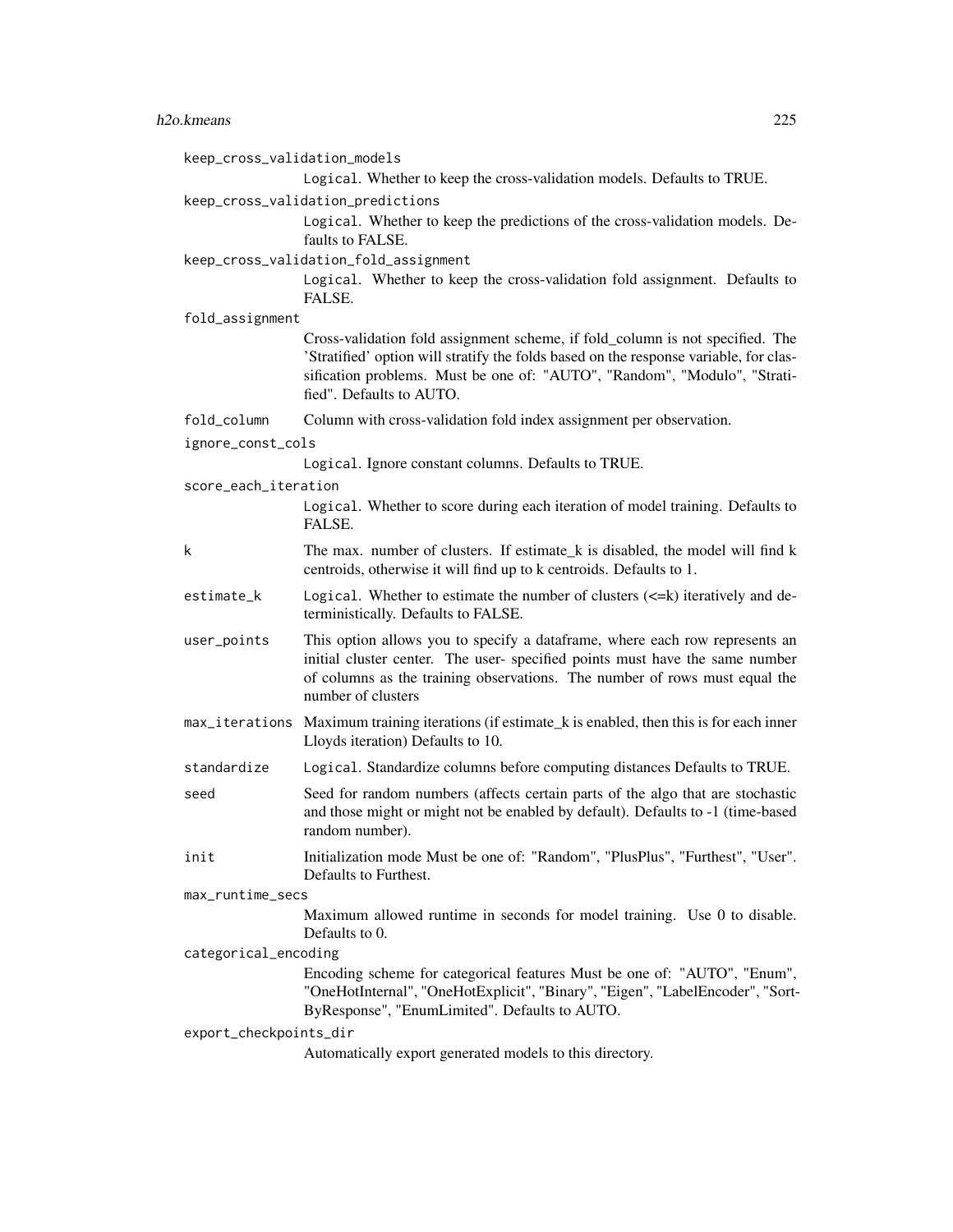cluster\_size\_constraints

An array specifying the minimum number of points that should be in each cluster. The length of the constraints array has to be the same as the number of clusters.

### Value

an object of class [H2OClusteringModel.](#page-408-0)

#### See Also

[h2o.cluster\\_sizes](#page-86-0), [h2o.totss](#page-375-0), [h2o.num\\_iterations](#page-276-0), [h2o.betweenss](#page-78-0), [h2o.tot\\_withinss](#page-376-0), [h2o.withinss](#page-399-0), [h2o.centersSTD](#page-83-0), [h2o.centers](#page-82-0)

#### Examples

```
## Not run:
library(h2o)
h2o.init()
prostate_path <- system.file("extdata", "prostate.csv", package = "h2o")
prostate <- h2o.uploadFile(path = prostate_path)
h2o.kmeans(training_frame = prostate, k = 10, x = c("AGE", "RACE", "VOL", "GLEASON"))
```
## End(Not run)

h2o.kolmogorov\_smirnov

*Kolmogorov-Smirnov metric for binomial models*

#### Description

Retrieves a Kolmogorov-Smirnov metric for given binomial model. The number returned is in range between 0 and 1. K-S metric represents the degree of separation between the positive (1) and negative (0) cumulative distribution functions. Detailed metrics per each group are to be found in the gains-lift table.

#### Usage

```
h2o.kolmogorov_smirnov(object)
```
## S4 method for signature 'H2OModelMetrics' h2o.kolmogorov\_smirnov(object)

```
## S4 method for signature 'H2OModel'
h2o.kolmogorov_smirnov(object)
```
#### Arguments

object Either an [H2OModel](#page-415-0) object or an [H2OModelMetrics](#page-416-0) object.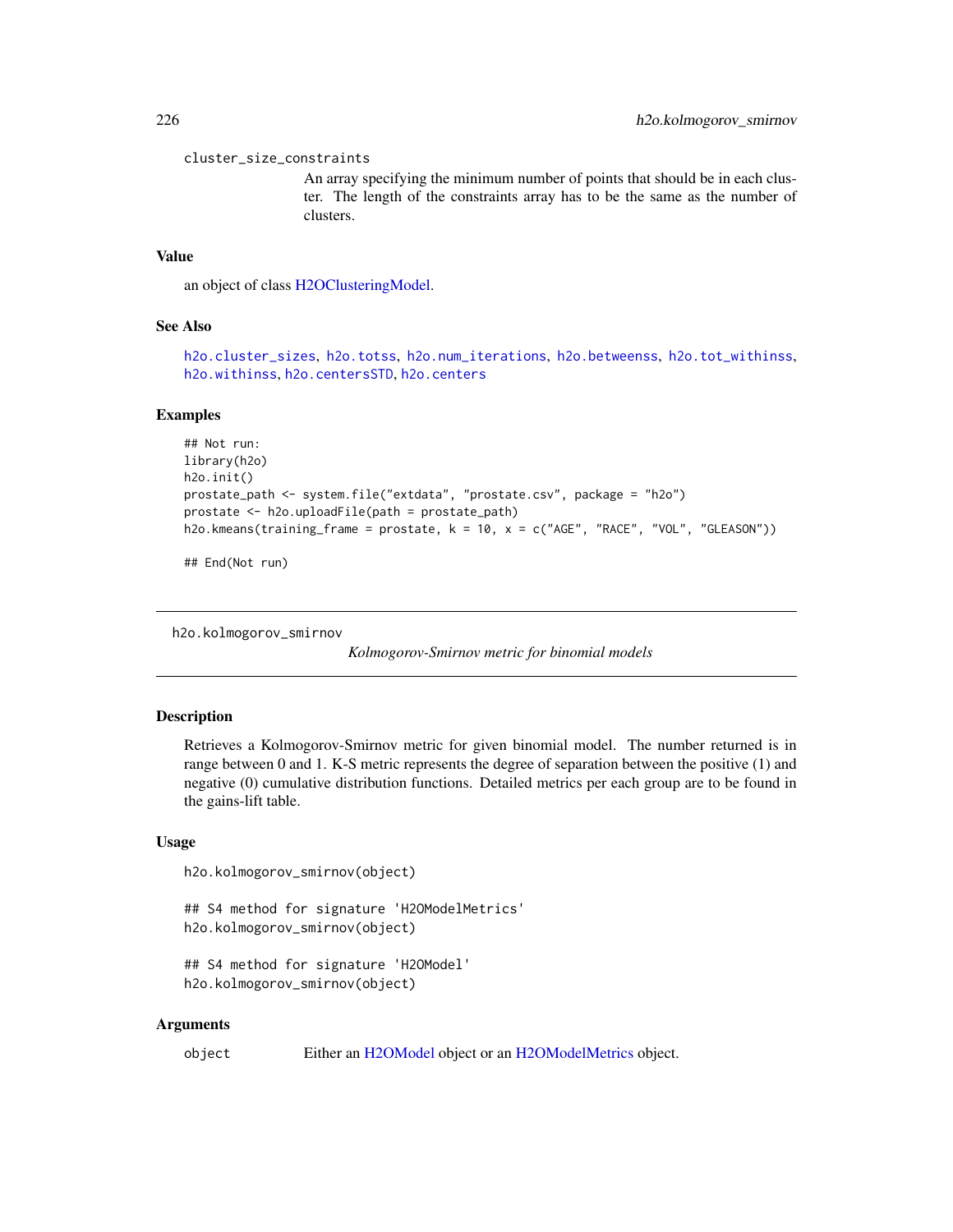#### h2o.kurtosis 227

# Details

The [H2OModelMetrics](#page-416-0) version of this function will only take [H2OBinomialMetrics](#page-416-1) objects.

## Value

Kolmogorov-Smirnov metric, a number between 0 and 1.

## See Also

[h2o.gainsLift](#page-144-0) to see detailed K-S metrics per group

## Examples

```
## Not run:
library(h2o)
h2o.init()
data <- h2o.importFile(
path = "https://s3.amazonaws.com/h2o-public-test-data/smalldata/airlines/allyears2k_headers.zip")
model <- h2o.gbm(x = c("Origin", "Distance"), y = "IsDepDelayed",
                       training_frame = data, ntrees = 1)
h2o.kolmogorov_smirnov(model)
```
## End(Not run)

h2o.kurtosis *Kurtosis of a column*

# Description

Obtain the kurtosis of a column of a parsed H2O data object.

#### Usage

```
h2o.kurtosis(x, ..., na.rm = TRUE)
```
kurtosis.H2OFrame(x, ..., na.rm = TRUE)

# Arguments

| X        | An H2OFrame object.                                                            |
|----------|--------------------------------------------------------------------------------|
| $\cdots$ | Further arguments to be passed from or to other methods.                       |
| na.rm    | A logical value indicating whether NA or missing values should be stripped be- |
|          | fore the computation.                                                          |

## Value

Returns a list containing the kurtosis for each column (NaN for non-numeric columns).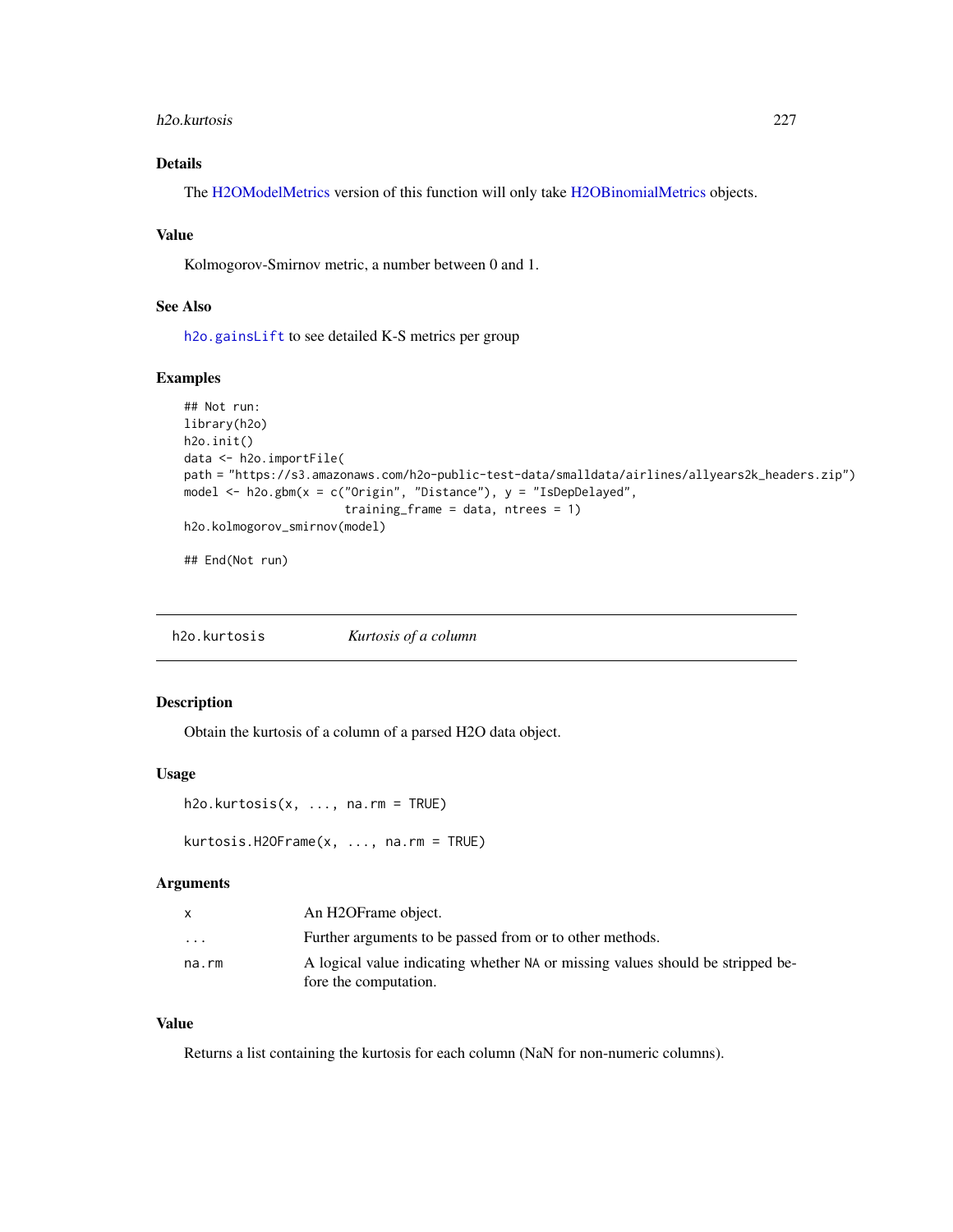```
## Not run:
library(h2o)
h2o.init()
prostate_path <- system.file("extdata", "prostate.csv", package = "h2o")
prostate <- h2o.uploadFile(path = prostate_path)
h2o.kurtosis(prostate$AGE)
## End(Not run)
```
h2o.learning\_curve\_plot

*Learning Curve Plot*

#### Description

Create learning curve plot for an H2O Model. Learning curves show error metric dependence on learning progress, e.g., RMSE vs number of trees trained so far in GBM. There can be up to 4 curves showing Training, Validation, Training on CV Models, and Cross-validation error.

#### Usage

```
h2o.learning_curve_plot(
 model,
 metric = c("AUTO", "auc", "aucpr", "mae", "rmse", "anomaly_score", "convergence",
    "custom", "custom_increasing", "deviance", "lift_top_group", "logloss",
   "misclassification", "negative_log_likelihood", "objective", "sumetaieta02"),
  cv_ribbon = NULL,
  cv_lines = NULL
\mathcal{L}
```
## Arguments

| model     | an H <sub>2</sub> O model                                                                                                                                                         |
|-----------|-----------------------------------------------------------------------------------------------------------------------------------------------------------------------------------|
| metric    | Metric to be used for the learning curve plot. These should mostly correspond<br>with stopping metric.                                                                            |
| cv_ribbon | if True, plot the CV mean as a and CV standard deviation as a ribbon around<br>the mean, if NULL, it will attempt to automatically determine if this is suitable<br>visualisation |
| cv lines  | if True, plot scoring history for individual CV models, if NULL, it will attempt<br>to automatically determine if this is suitable visualisation                                  |

#### Value

A ggplot2 object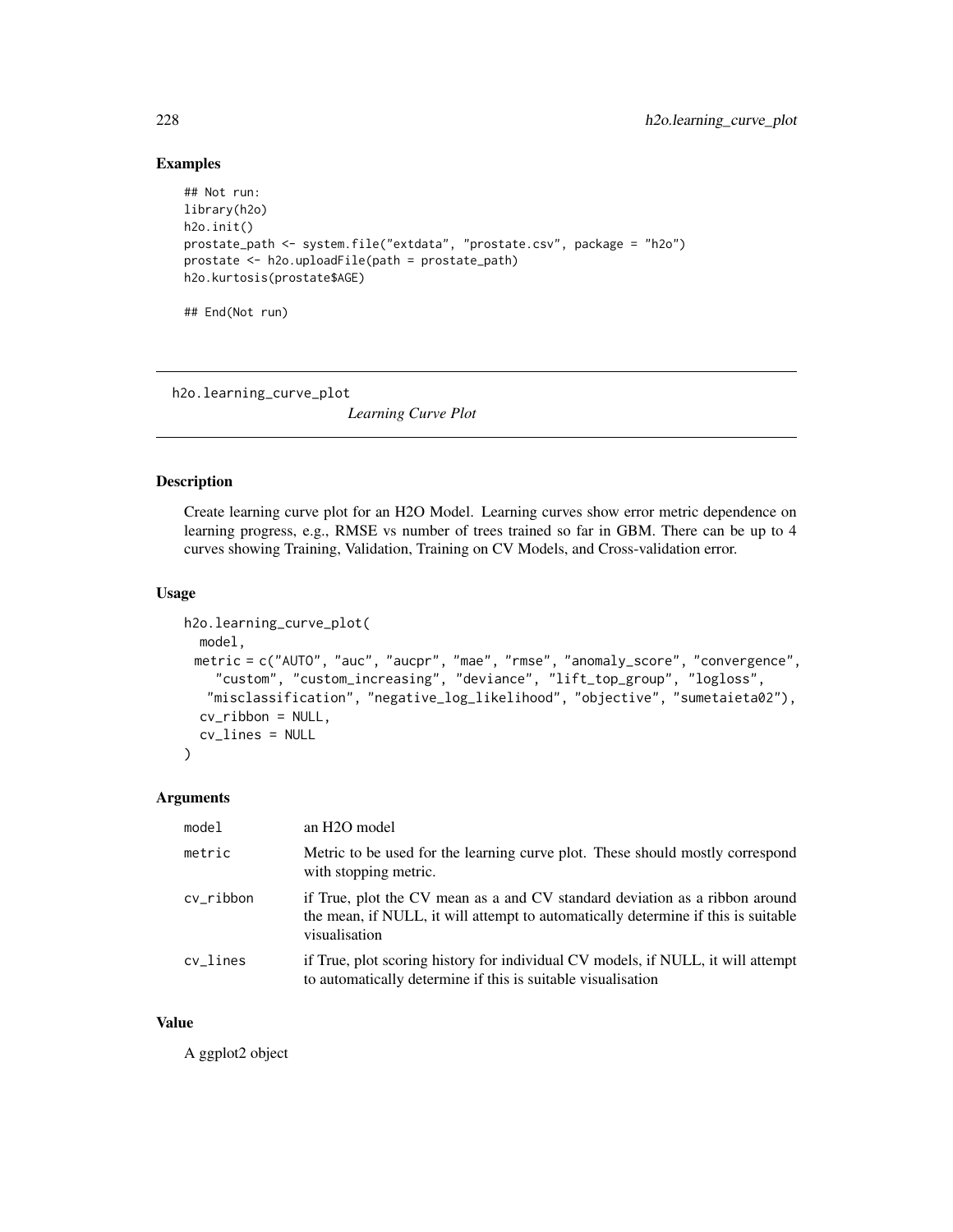#### h2o.levels 229

#### Examples

```
## Not run:
library(h2o)
h2o.init()
# Import the wine dataset into H2O:
f <- "https://h2o-public-test-data.s3.amazonaws.com/smalldata/wine/winequality-redwhite-no-BOM.csv"
df <- h2o.importFile(f)
# Set the response
response <- "quality"
# Split the dataset into a train and test set:
splits \le h2o.splitFrame(df, ratios = 0.8, seed = 1)
train <- splits[[1]]
test <- splits[[2]]
# Build and train the model:
gbm <- h2o.gbm(y = response,
               training_frame = train)
# Create the learning curve plot
learning_curve <- h2o.learning_curve_plot(gbm)
print(learning_curve)
```

```
## End(Not run)
```
h2o.levels *Return the levels from the column requested column.*

## Description

Return the levels from the column requested column.

#### Usage

h2o.levels(x, i)

#### Arguments

| An H2OFrame object.                                               |
|-------------------------------------------------------------------|
| Optional, the index of the column whose domain is to be returned. |

#### See Also

[levels](#page-0-0) for the base R method.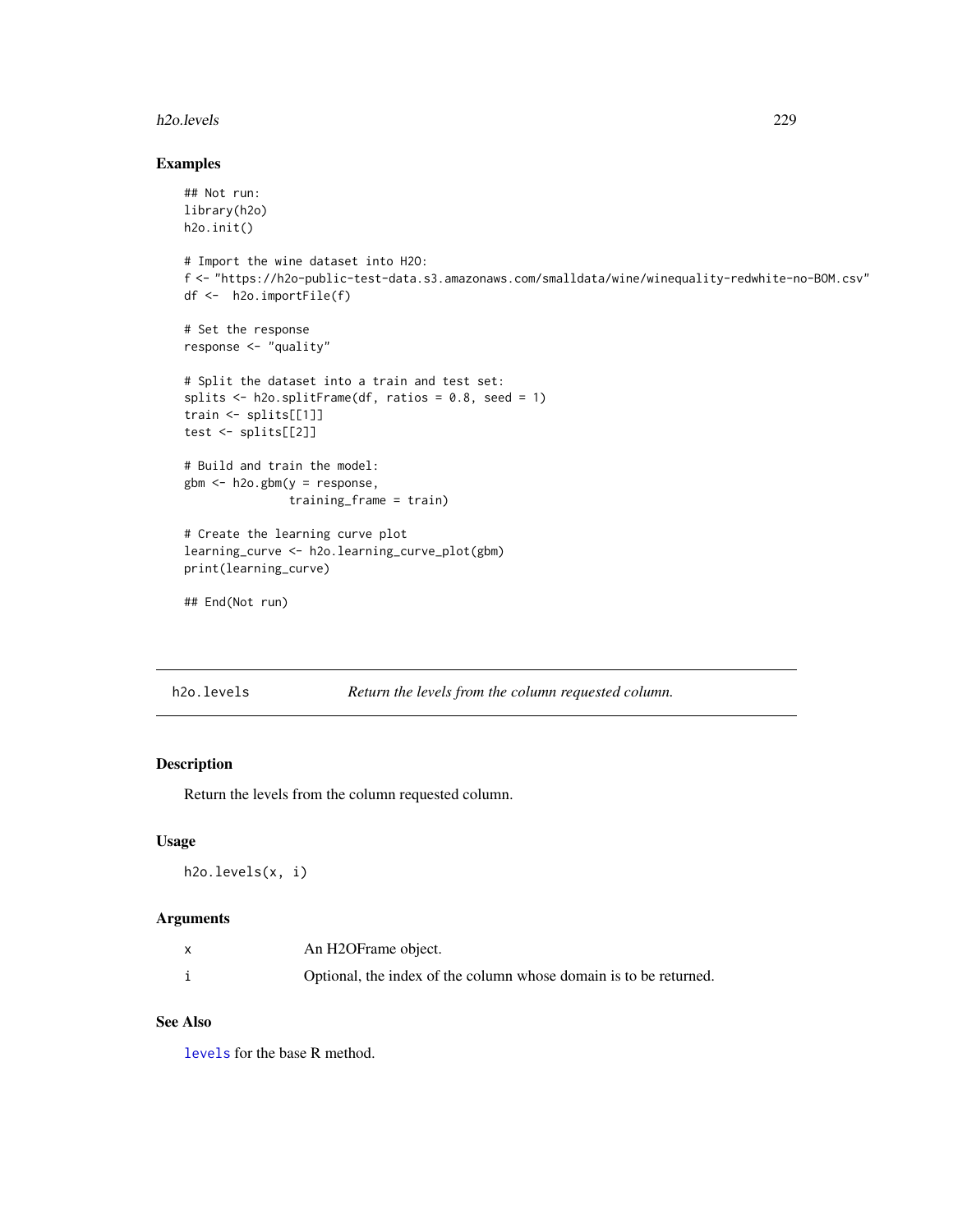```
## Not run:
library(h2o)
h2o.init()
iris_hf <- as.h2o(iris)
h2o.levels(iris_hf, 5) # returns "setosa" "versicolor" "virginica"
## End(Not run)
```
h2o.listTimezones *List all of the Time Zones Acceptable by the H2O cluster.*

## Description

List all of the Time Zones Acceptable by the H2O cluster.

## Usage

h2o.listTimezones()

h2o.list\_all\_extensions

*List all H2O registered extensions*

#### Description

List all H2O registered extensions

#### Usage

```
h2o.list_all_extensions()
```
h2o.list\_api\_extensions

*List registered API extensions*

## Description

List registered API extensions

#### Usage

h2o.list\_api\_extensions()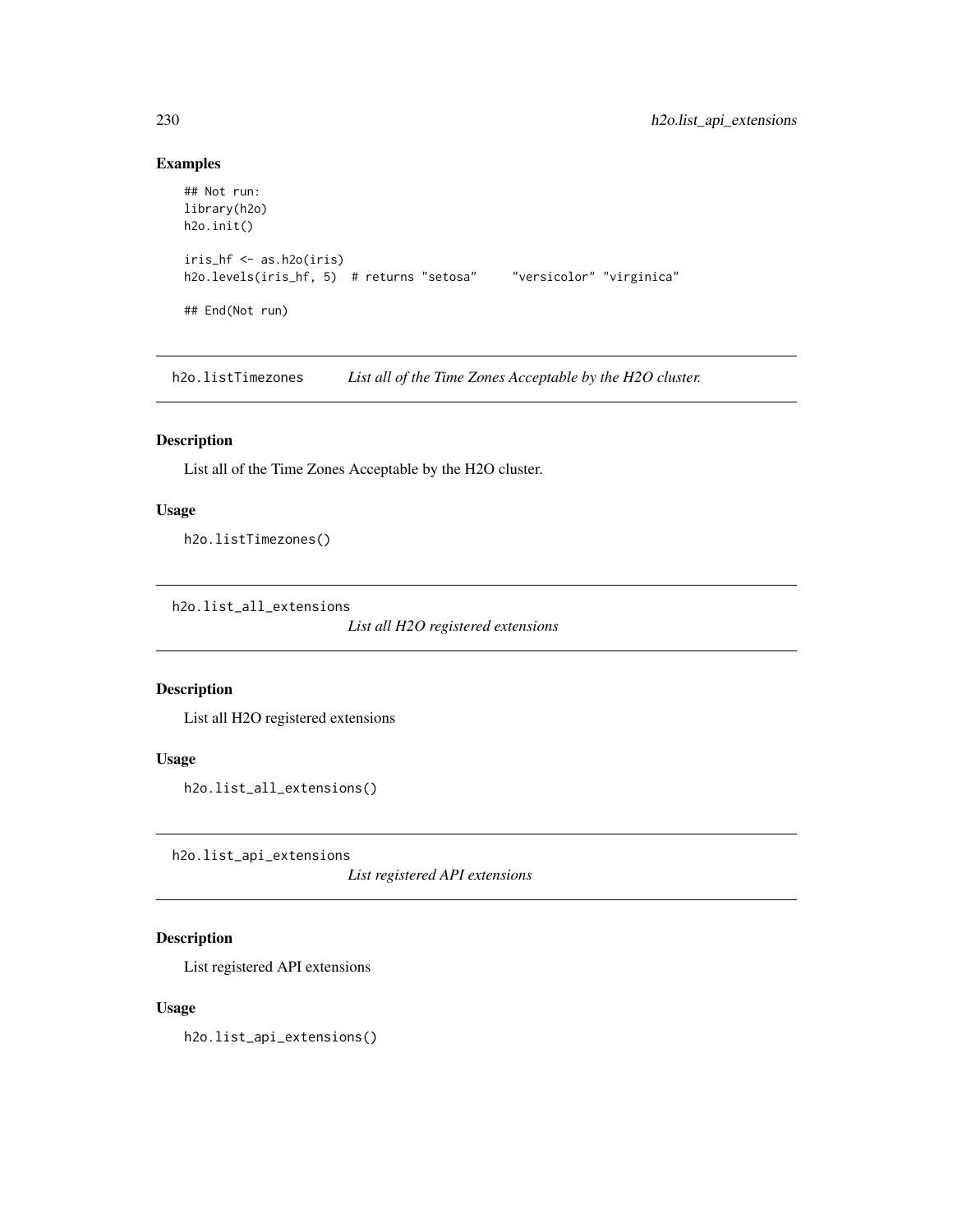h2o.list\_core\_extensions

*List registered core extensions*

# Description

List registered core extensions

## Usage

h2o.list\_core\_extensions()

h2o.list\_jobs *Return list of jobs performed by the H2O cluster*

# Description

Return list of jobs performed by the H2O cluster

## Usage

h2o.list\_jobs()

h2o.list\_models *Get an list of all model ids present in the cluster*

## Description

Get an list of all model ids present in the cluster

## Usage

```
h2o.list_models()
```
#### Value

Returns a vector of model ids.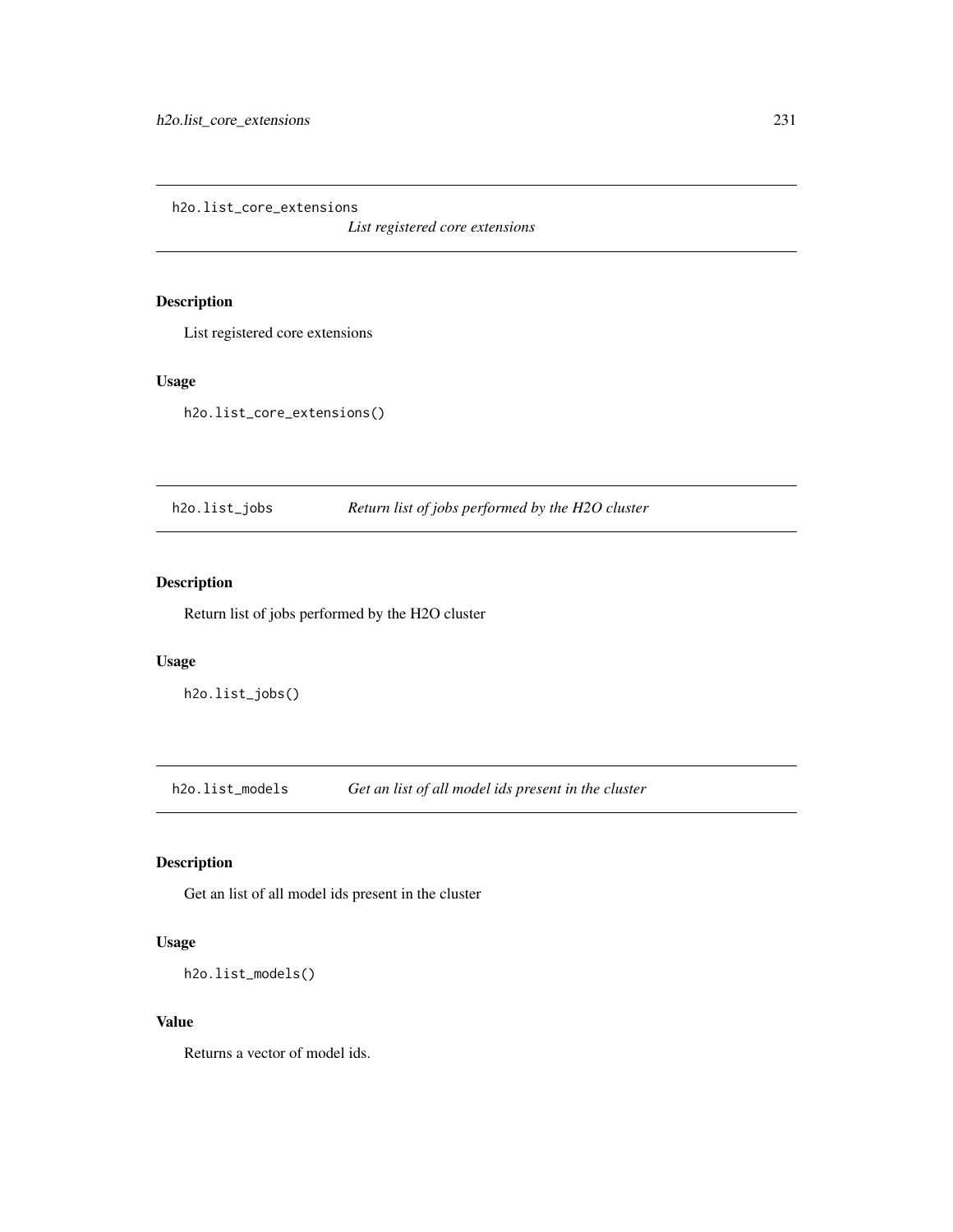```
## Not run:
library(h2o)
h2o.init()
iris_hf <- as.h2o(iris)
model_id <- h2o.gbm(x = 1:4, y = 5, training_frame = iris_hf)@model_id
model_id_list <- h2o.list_models()
## End(Not run)
```
h2o.loadGrid *Loads previously saved grid with all it's models from the same folder*

#### Description

Returns a reference to the loaded Grid.

#### Usage

h2o.loadGrid(grid\_path, load\_params\_references = FALSE)

#### Arguments

grid\_path A character string containing the path to the file with the grid saved.

load\_params\_references

A logical which if true will attemt to reload saved objects referenced by grid parameters (e.g. training frame, calibration frame), will fail if grid was saved without referenced objects.

### Examples

```
## Not run:
library(h2o)
h2o.init()
iris <- as.h2o(iris)
ntrees\_opts = c(1, 5)learn_rate\_opts = c(0.1, 0.01)size_of_hyper_space = length(ntrees_opts) * length(learn_rate_opts)
hyper_parameters = list(ntrees = ntrees_opts, learn_rate = learn_rate_opts)
# Tempdir is chosen arbitrarily. May be any valid folder on an H2O-supported filesystem.
baseline_grid <- h2o.grid("gbm", grid_id="gbm_grid_test", x=1:4, y=5, training_frame=iris,
hyper_params = hyper_parameters, export_checkpoints_dir = tempdir())
# Remove everything from the cluster or restart it
h2o.removeAll()
grid <- h2o.loadGrid(paste0(tempdir(),"/",baseline_grid@grid_id))
```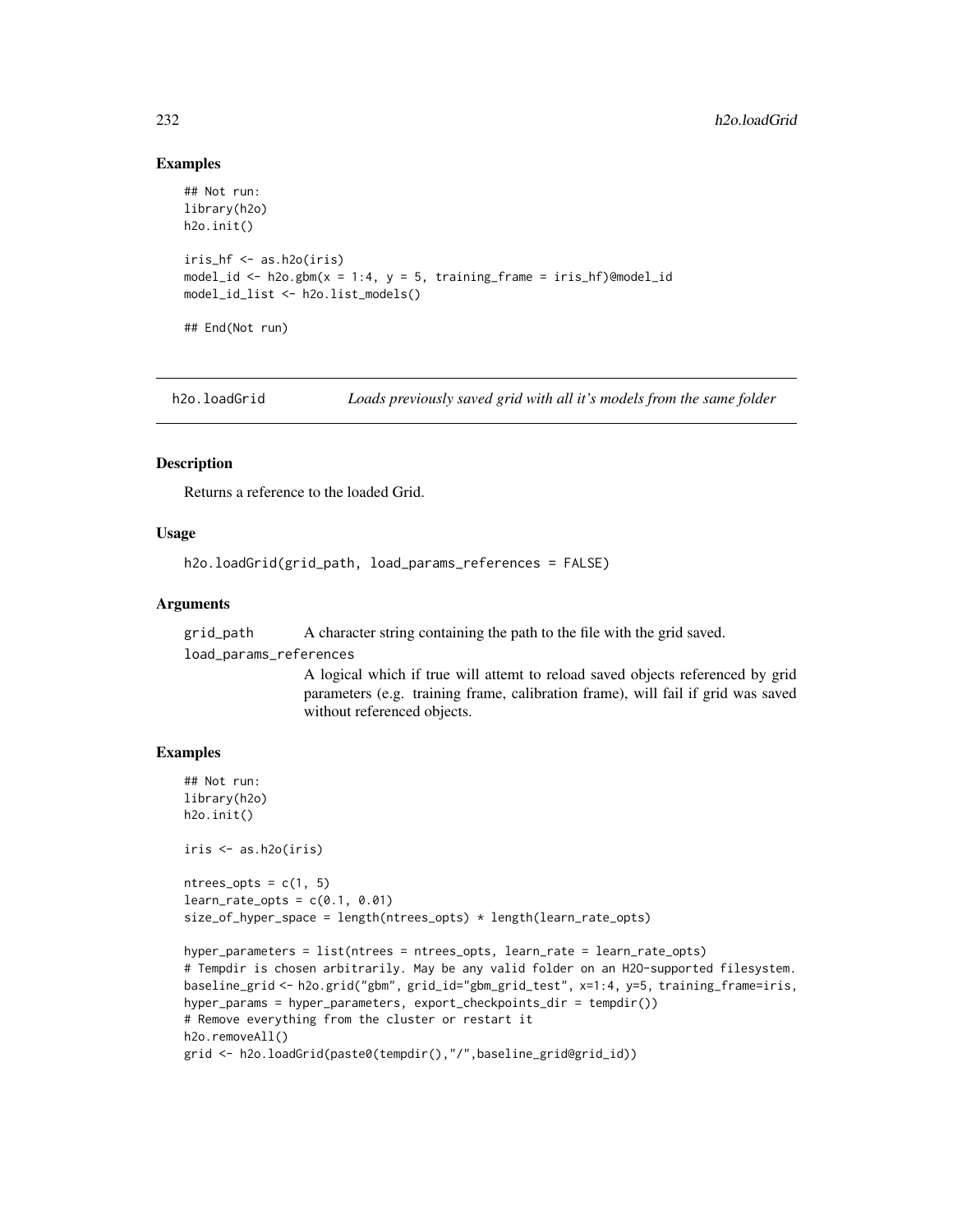## End(Not run)

#### h2o.loadModel *Load H2O Model from HDFS or Local Disk*

#### Description

Load a saved H2O model from disk. (Note that ensemble binary models can now be loaded using this method.)

#### Usage

h2o.loadModel(path)

## Arguments

path The path of the H2O Model to be imported.

#### Value

Returns a [H2OModel](#page-415-0) object of the class corresponding to the type of model loaded.

## See Also

[h2o.saveModel,](#page-331-0) [H2OModel](#page-415-0)

#### Examples

```
## Not run:
# library(h2o)
# h2o.init()
# prostate_path = system.file("extdata", "prostate.csv", package = "h2o")
# prostate = h2o.importFile(path = prostate_path)
# prostate_glm = h2o.glm(y = "CAPSULE", x = c("AGE", "RACE", "PSA", "DCAPS"),
# training_frame = prostate, family = "binomial", alpha = 0.5)
# glmmodel_path = h2o.saveModel(prostate_glm, dir = "/Users/UserName/Desktop")
# glmmodel_load = h2o.loadModel(glmmodel_path)
```
## End(Not run)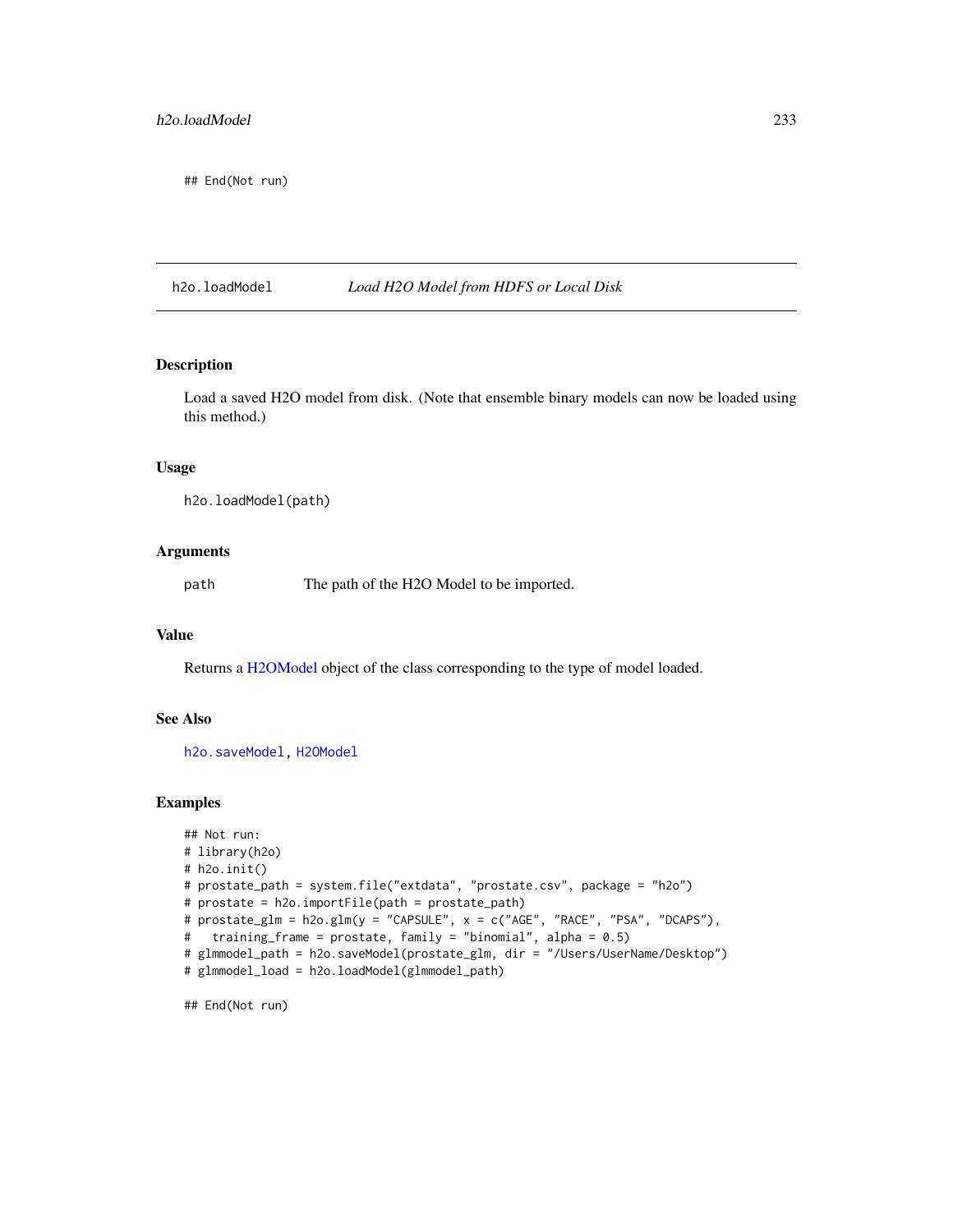Load frame previously stored in H2O's native format.

#### Usage

h2o.load\_frame(frame\_id, dir, force = TRUE)

## Arguments

| frame id | the frame ID of the original frame                              |
|----------|-----------------------------------------------------------------|
| dir      | a filesystem location where to look for frame data              |
| force    | logical, overwrite an already existing frame (defaults to true) |

## Examples

## Not run: library(h2o) h2o.init()

```
prostate_path = system.file("extdata", "prostate.csv", package = "h2o")
prostate = h2o.importFile(path = prostate_path)
h2o.save_frame(prostate, "/tmp/prostate")
prostate.key <- h2o.getId(prostate)
h2o.rm(prostate)
prostate <- h2o.load_frame(prostate.key, "/tmp/prostate")
```
## End(Not run)

h2o.log *Compute the logarithm of x*

## Description

Compute the logarithm of x

#### Usage

h2o.log(x)

#### Arguments

x An H2OFrame object.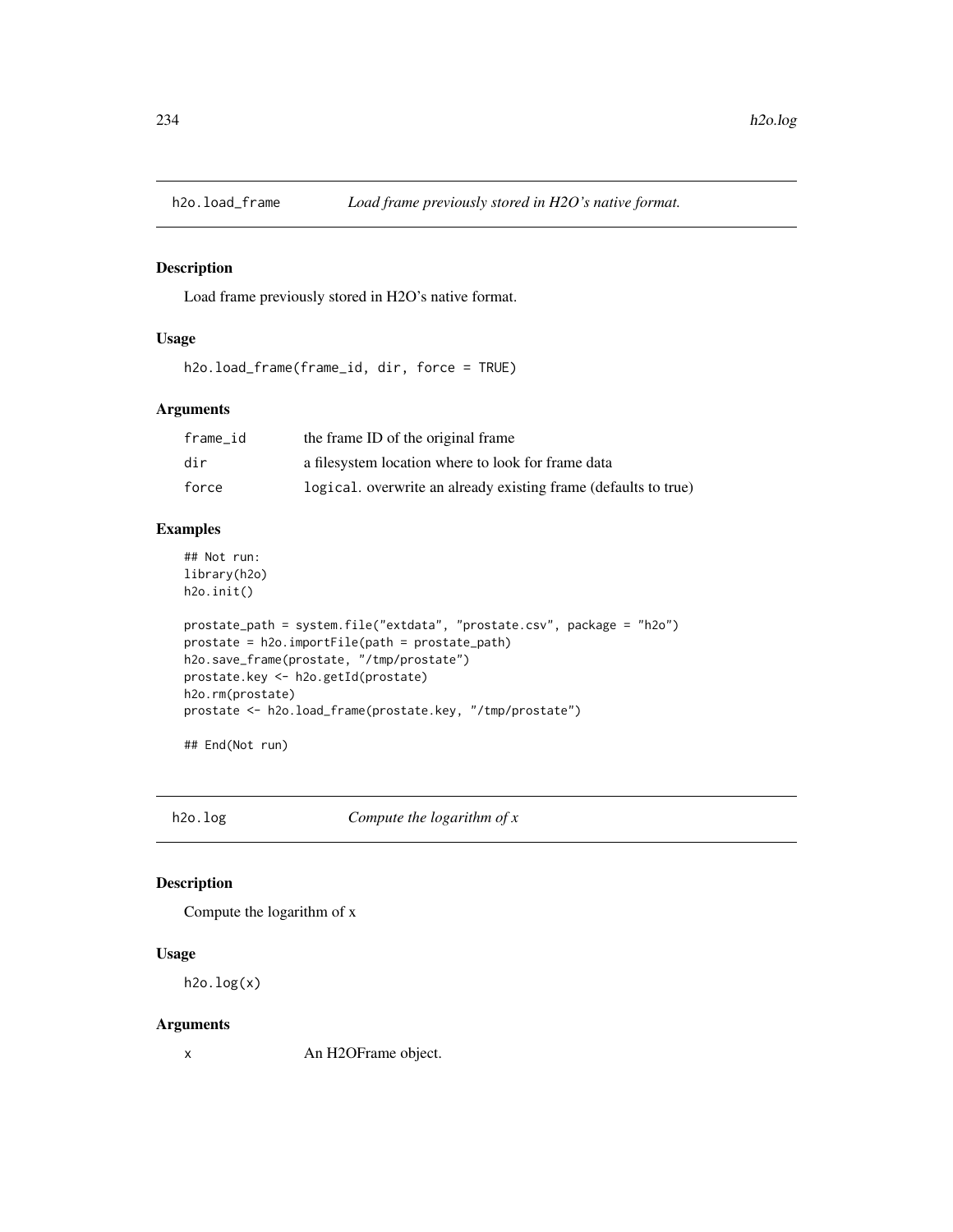#### $h2o.log10$  235

# See Also

[Log](#page-0-0) for the base R implementation, log.

#### Examples

```
## Not run:
library(h2o)
h2o.init()
frame <- h2o.createFrame(rows = 6, cols = 2,
                         categorical_fraction = 0.0,
                         missing_fraction = 0.7,
                         seed = 123)
h2o.log(frame)
## End(Not run)
```
h2o.log10 *Compute the log10 of x*

## Description

Compute the log10 of x

#### Usage

h2o.log10(x)

# Arguments

x An H2OFrame object.

# See Also

[Log](#page-0-0) for the base R implementation, log10().

#### Examples

```
## Not run:
library(h2o)
h2o.init()
frame <- h2o.createFrame(rows = 6, cols = 2,
                         categorical_fraction = 0.0,
                         missing\_fraction = 0.7,
                         seed = 123)
h2o.log10(frame)
```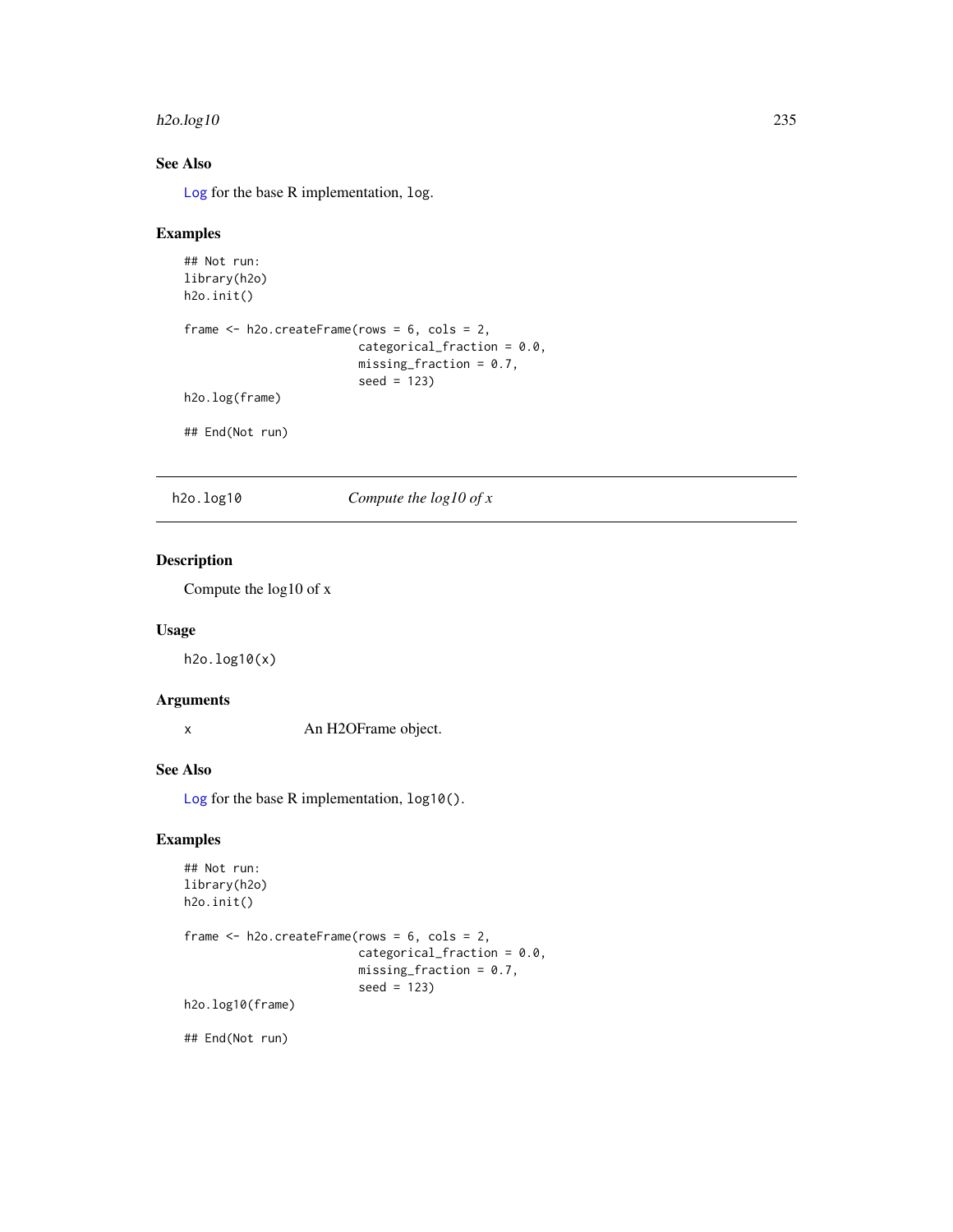Compute the log1p of x

## Usage

h2o.log1p(x)

## Arguments

x An H2OFrame object.

#### See Also

[Log](#page-0-0) for the base R implementation, log1p().

## Examples

```
## Not run:
library(h2o)
h2o.init()
frame <- h2o.createFrame(rows = 6, cols = 2,
                         categorical_fraction = 0.0,
                         missing_fraction = 0.7,
                         seed = 123)
h2o.log1p(frame)
## End(Not run)
```
h2o.log2 *Compute the log2 of x*

## Description

Compute the log2 of x

## Usage

h2o.log2(x)

## Arguments

x An H2OFrame object.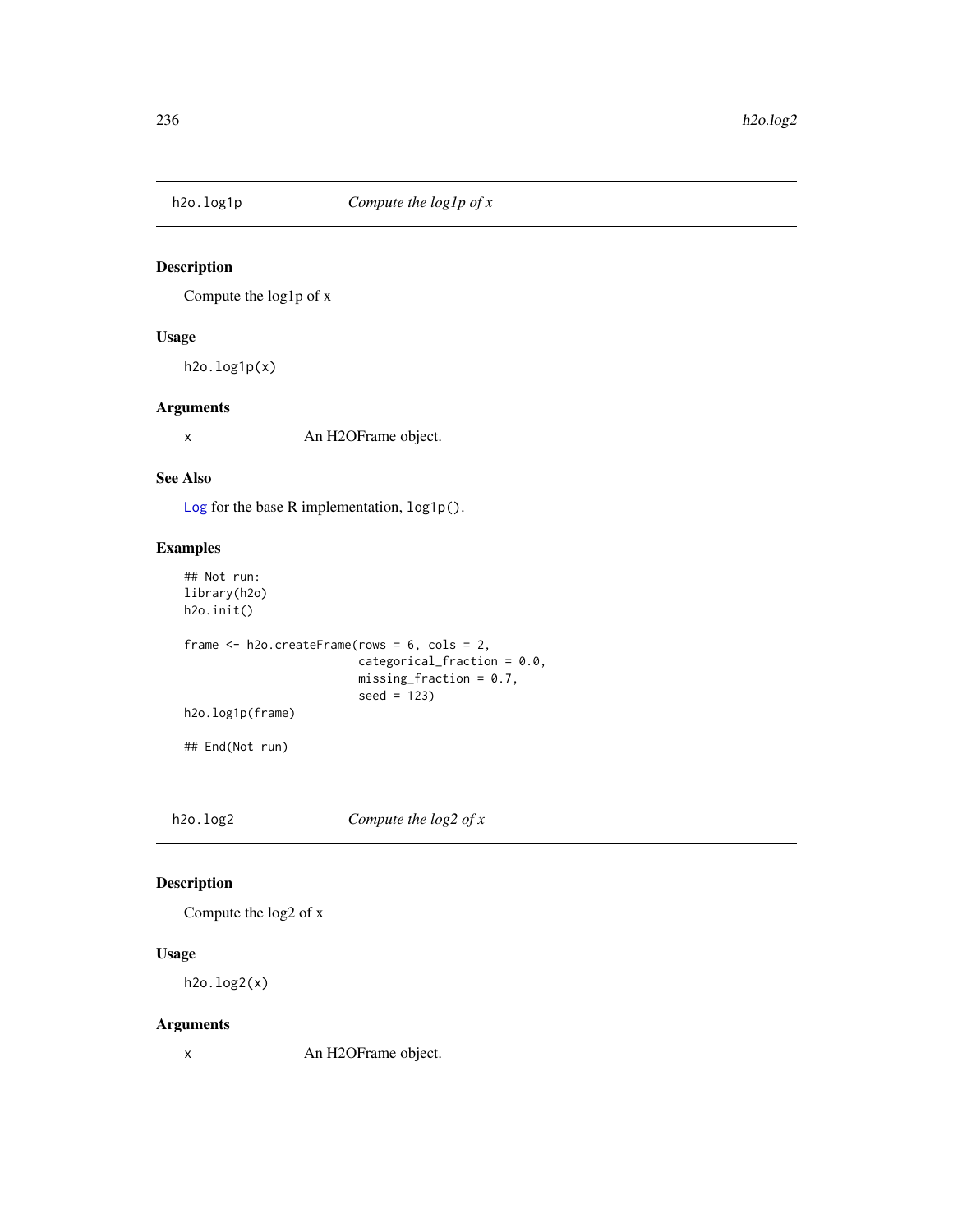## h2o.logAndEcho 237

## See Also

[Log](#page-0-0) for the base R implementation, log2()

## Examples

```
## Not run:
library(h2o)
h2o.init()
frame <- h2o.createFrame(rows = 6, cols = 2,
                         categorical_fraction = 0.0,
                         missing_fraction = 0.7,
                         seed = 123)
h2o.log2(frame)
## End(Not run)
```
h2o.logAndEcho *Log a message on the server-side logs*

## Description

This is helpful when running several pieces of work one after the other on a single H2O cluster and you want to make a notation in the H2O server side log where one piece of work ends and the next piece of work begins.

#### Usage

```
h2o.logAndEcho(message)
```
## Arguments

message A character string with the message to write to the log.

#### Details

h2o.logAndEcho sends a message to H2O for logging. Generally used for debugging purposes.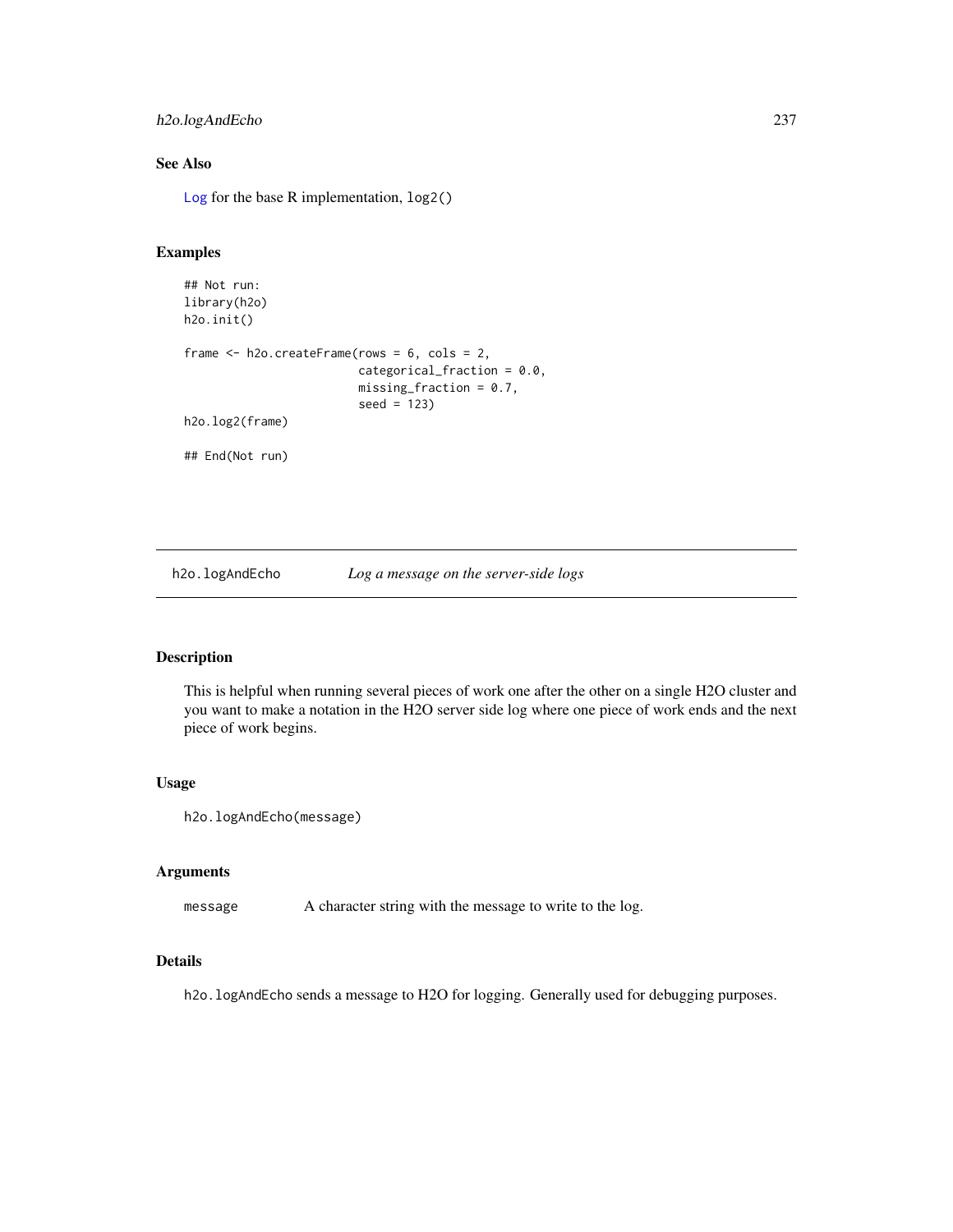Retrieves the log loss output for a [H2OBinomialMetrics](#page-416-1) or [H2OMultinomialMetrics](#page-416-1) object If "train", "valid", and "xval" parameters are FALSE (default), then the training Log Loss value is returned. If more than one parameter is set to TRUE, then a named vector of Log Losses are returned, where the names are "train", "valid" or "xval".

#### Usage

```
h2o.logloss(object, train = FALSE, valid = FALSE, xval = FALSE)
```
#### Arguments

| object | a H2OModelMetrics object of the correct type. |
|--------|-----------------------------------------------|
| train  | Retrieve the training Log Loss                |
| valid  | Retrieve the validation Log Loss              |
| xval   | Retrieve the cross-validation Log Loss        |

#### Examples

```
## Not run:
library(h2o)
h2o.init()
```

```
f <- "https://s3.amazonaws.com/h2o-public-test-data/smalldata/junit/cars_20mpg.csv"
cars <- h2o.importFile(f)
cars["economy_20mpg"] <- as.factor(cars["economy_20mpg"])
predictors <- c("displacement", "power", "weight", "acceleration", "year")
response <- "economy_20mpg"
cars_splits <- h2o.splitFrame(data = cars, ratios = .8, seed = 1234)
train <- cars_splits[[1]]
valid <- cars_splits[[2]]
car_drf <- h2o.randomForest(x = predictors,
                            y = response,
                            training_frame = train,
                            validation_frame = valid)
h2o.logloss(car_drf, train = TRUE, valid = TRUE)
```
## End(Not run)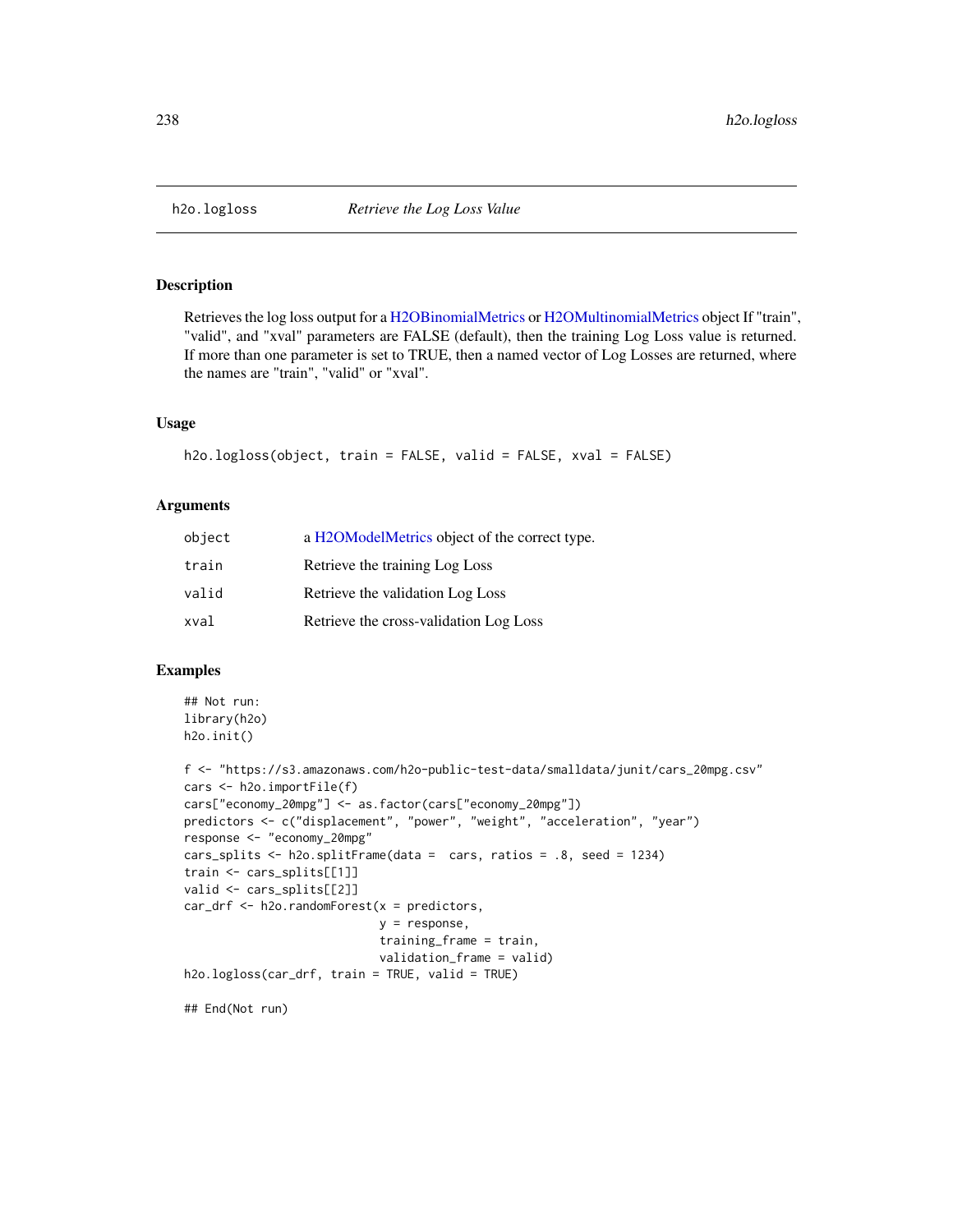Accesses a list of object keys in the running instance of H2O.

## Usage

h2o.ls()

## Value

Returns a list of hex keys in the current H2O instance.

## Examples

```
## Not run:
library(h2o)
h2o.init()
prostate_path <- system.file("extdata", "prostate.csv", package = "h2o")
prostate <- h2o.uploadFile(path = prostate_path)
h2o.ls()
## End(Not run)
```
h2o.lstrip *Strip set from left*

#### Description

Return a copy of the target column with leading characters removed. The set argument is a string specifying the set of characters to be removed. If omitted, the set argument defaults to removing whitespace.

#### Usage

h2o.lstrip(x, set =  $"$ )

#### Arguments

| X   | The column whose strings should be latrip-ed. |
|-----|-----------------------------------------------|
| set | string of characters to be removed            |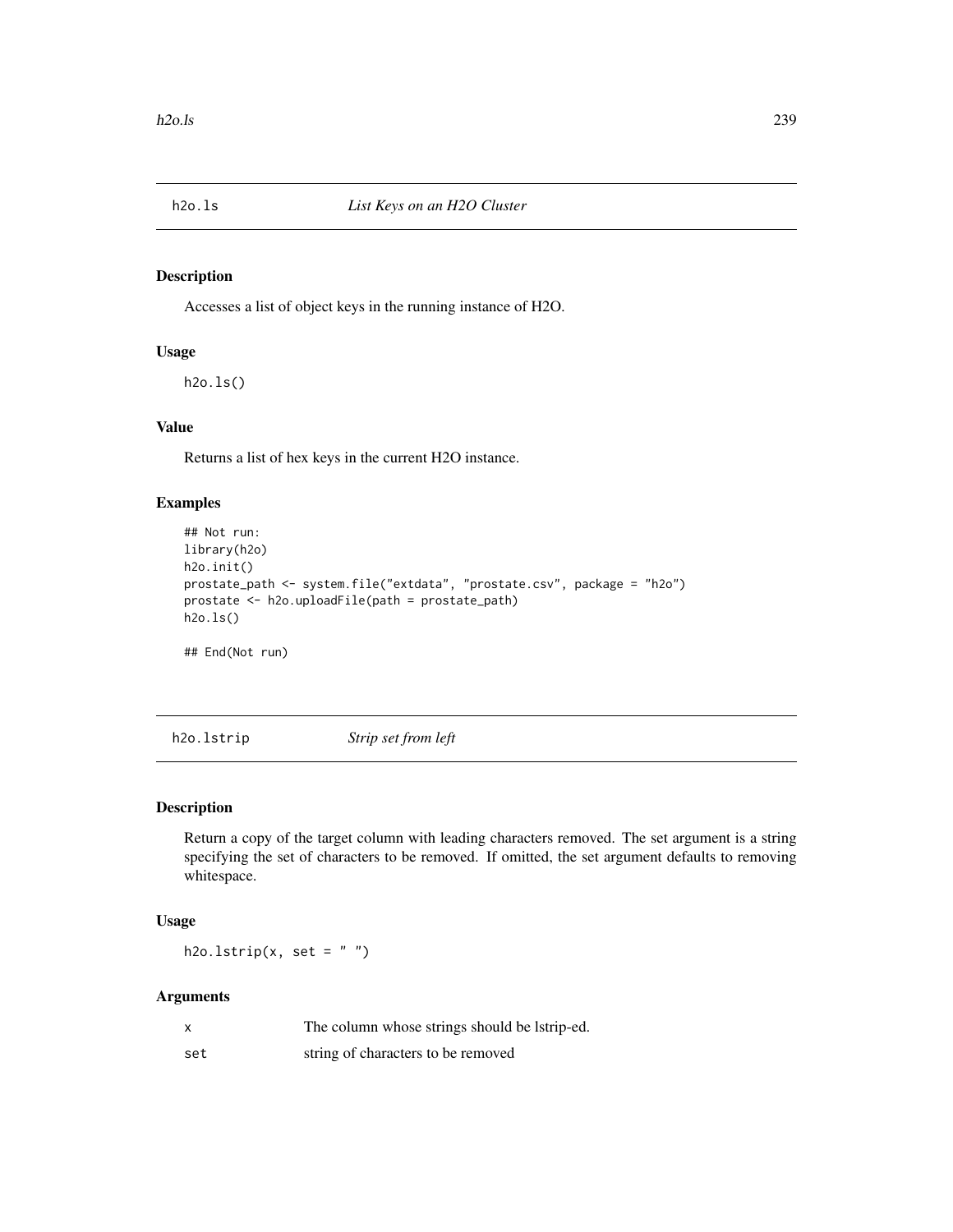240 h2o.mae had a strong between the contract of the contract of the contract of the contract of the contract of the contract of the contract of the contract of the contract of the contract of the contract of the contract

## Examples

```
## Not run:
library(h2o)
h2o.init()
string_to_lstrip <- as.h2o("1234567890")
lstrip_string <- h2o.lstrip(string_to_lstrip, "123") #Remove "123"
## End(Not run)
```
h2o.mae *Retrieve the Mean Absolute Error Value*

## Description

Retrieves the mean absolute error (MAE) value from an H2O model. If "train", "valid", and "xval" parameters are FALSE (default), then the training MAE value is returned. If more than one parameter is set to TRUE, then a named vector of MAEs are returned, where the names are "train", "valid" or "xval".

#### Usage

```
h2o.mae(object, train = FALSE, valid = FALSE, xval = FALSE)
```
#### Arguments

| object | An H2OModel object.                                                                           |
|--------|-----------------------------------------------------------------------------------------------|
| train  | Retrieve the training MAE                                                                     |
| valid  | Retrieve the validation set MAE if a validation set was passed in during model<br>build time. |
| xval   | Retrieve the cross-validation MAE                                                             |

## Examples

```
## Not run:
library(h2o)
h <- h2o.init()
fr < - as.h2o(iris)
m \le -h2o.deeplearning(x = 2:5, y = 1, training_frame = fr)
h2o.mae(m)
## End(Not run)
```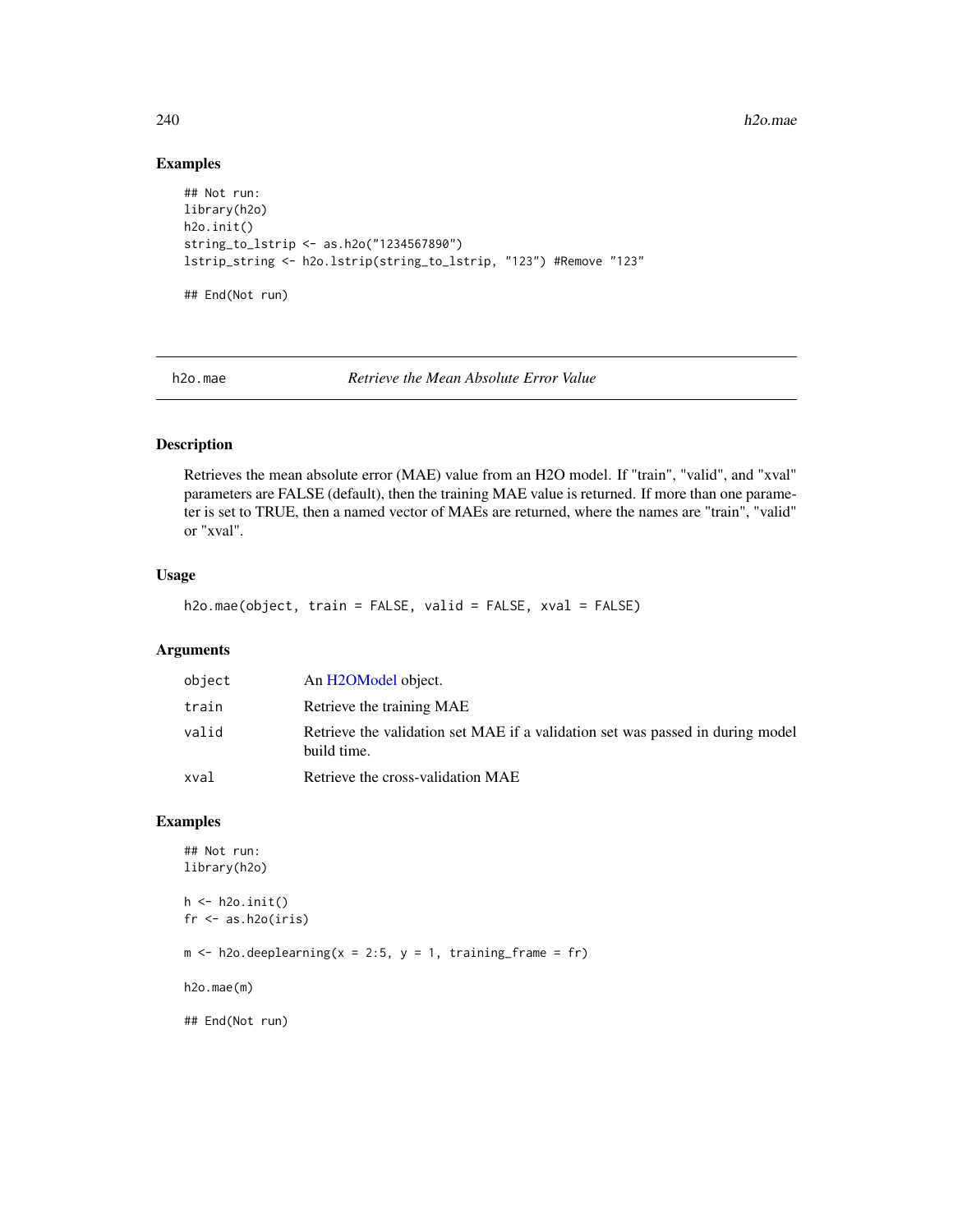h2o.makeGLMModel *Set betas of an existing H2O GLM Model*

## Description

This function allows setting betas of an existing glm model.

## Usage

```
h2o.makeGLMModel(model, beta)
```
## Arguments

| model | an H2OModel corresponding from a h2o. g1m call. |
|-------|-------------------------------------------------|
| beta  | a new set of betas (a named vector)             |

h2o.make\_metrics *Create Model Metrics from predicted and actual values in H2O*

#### Description

Given predicted values (target for regression, class-1 probabilities or binomial or per-class probabilities for multinomial), compute a model metrics object

## Usage

```
h2o.make_metrics(
 predicted,
  actuals,
  domain = NULL,
  distribution = NULL,
 weights = NULL,
  treatment = NULL,
  auc_type = "NONE",
  auuc_type = "AUTO",
  auuc_nbins = -1)
```
## Arguments

| predicted    | An H2OF rame containing predictions              |
|--------------|--------------------------------------------------|
| actuals      | An H2OF rame containing actual values            |
| domain       | Vector with response factors for classification. |
| distribution | Distribution for regression.                     |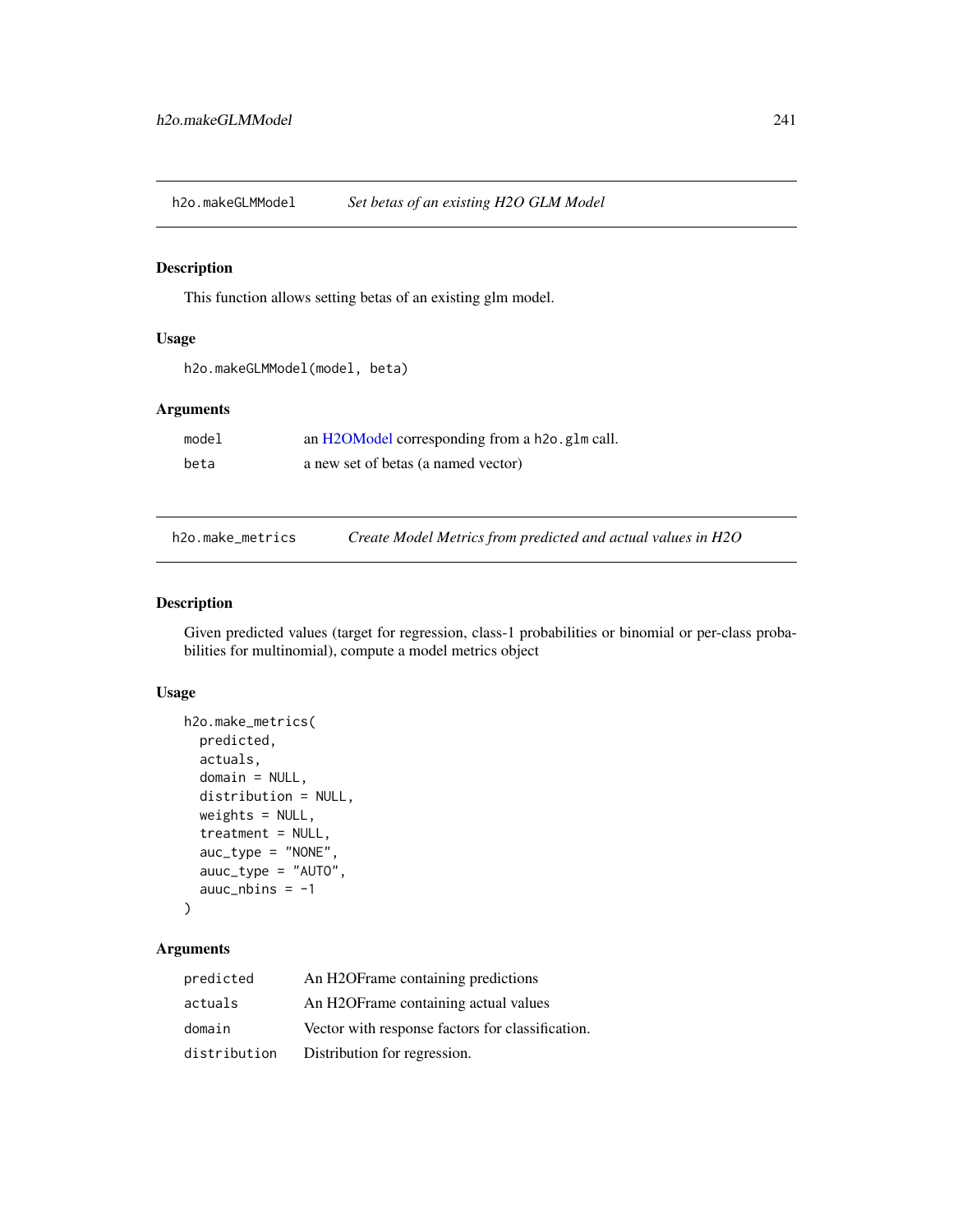| weights    | (optional) An H2OFrame containing observation weights.                                                                                                                                                        |
|------------|---------------------------------------------------------------------------------------------------------------------------------------------------------------------------------------------------------------|
| treatment  | (optional, for uplift models only) An H2OFrame containing treatment column<br>for uplift classification.                                                                                                      |
| auc_type   | (optional) For multinomial classification you have to specify which type of agre-<br>gated AUC/AUCPR will be used to calculate this metric.                                                                   |
| auuc_type  | (optional) For uplift binomial classification you have to specify which type of<br>AUUC will be used to calculate this metric. Possibilities are gini, lift, gain,<br>AUTO. Default is AUTO which means qini. |
| auuc_nbins | (optional) For uplift binomial classification you have to specify number of bins<br>to be used for calculation the AUUC. Default is -1, which means 1000.                                                     |

#### Value

Returns an object of the [H2OModelMetrics](#page-416-0) subclass.

#### Examples

```
## Not run:
library(h2o)
h2o.init()
prostate_path <- system.file("extdata", "prostate.csv", package = "h2o")
prostate <- h2o.uploadFile(path = prostate_path)
prostate$CAPSULE <- as.factor(prostate$CAPSULE)
prostate_gbm <- h2o.gbm(3:9, "CAPSULE", prostate)
pred <- h2o.predict(prostate_gbm, prostate)[, 3] ## class-1 probability
h2o.make_metrics(pred, prostate$CAPSULE)
```
## End(Not run)

h2o.match *Value Matching in H2O*

#### Description

match and %in% return values similar to the base R generic functions.

#### Usage

```
h2o.match(x, table, nomatch = 0, incomparable = NULL)match.H2OFrame(x, table, nomatch = 0, incomparables = NULL)
x %in% table
```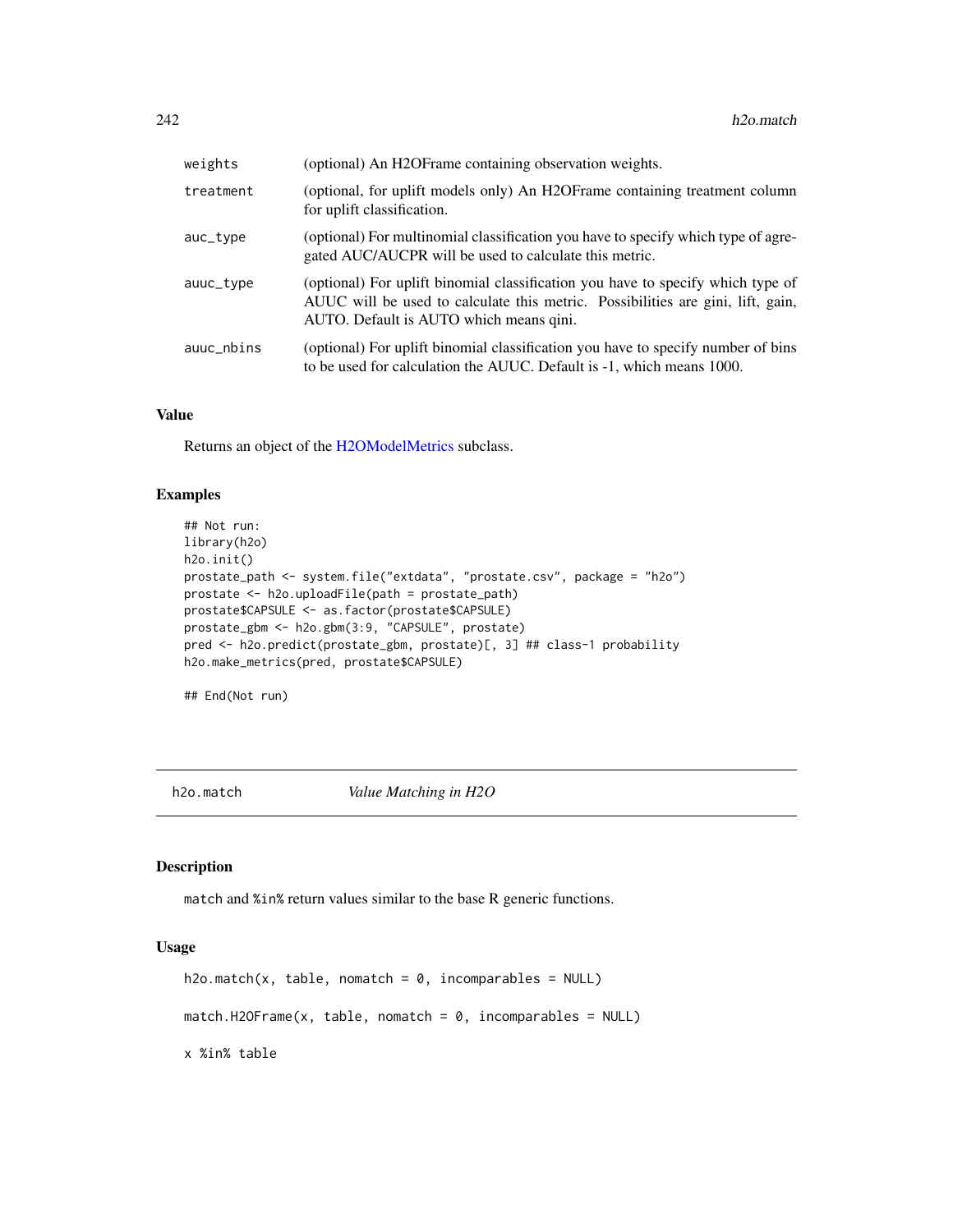#### h2o.max 243

# Arguments

| x.            | a categorical vector from an H2OF rame object with values to be matched.                                                    |
|---------------|-----------------------------------------------------------------------------------------------------------------------------|
| table         | an R object to match x against.                                                                                             |
| nomatch       | the value to be returned in the case when no match is found.                                                                |
| incomparables | a vector of calues that cannot be matched. Any value in x matching a value in<br>this vector is assigned the nomatch value. |

#### Value

Returns a vector of the positions of (first) matches of its first argument in its second

#### See Also

[match](#page-0-0) for base R implementation.

## Examples

```
## Not run:
h2o.init()
iris_hf <- as.h2o(iris)
h2o.match(iris_hf[, 5], c("setosa", "versicolor"))
```
## End(Not run)

h2o.max *Returns the maxima of the input values.*

# Description

Returns the maxima of the input values.

## Usage

 $h2o.max(x, na.rm = FALSE)$ 

## Arguments

|       | An H2OFrame object.                                           |
|-------|---------------------------------------------------------------|
| na.rm | logical, indicating whether missing values should be removed. |

# See Also

[Extremes](#page-0-0) for the base R implementation, max().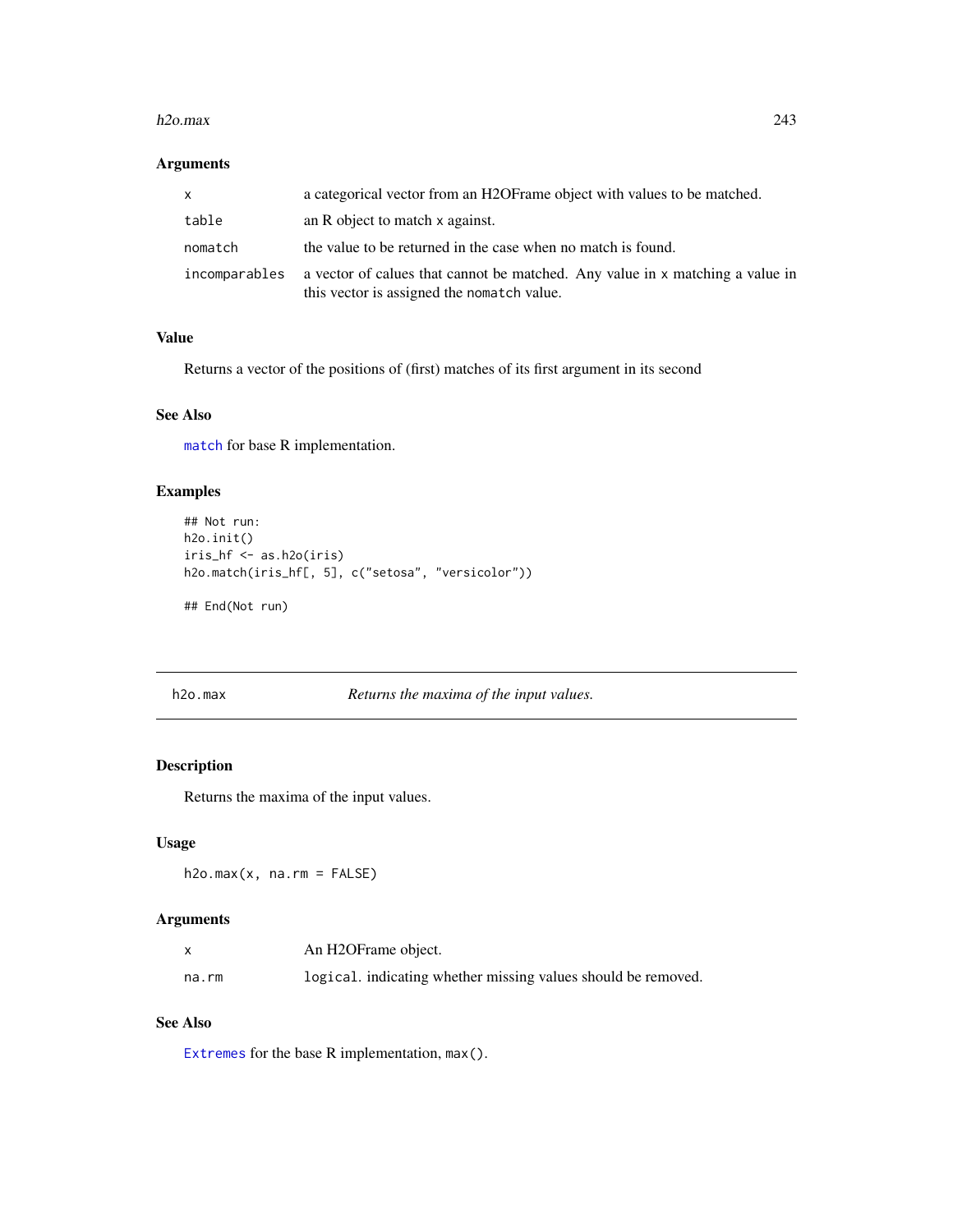```
## Not run:
library(h2o)
h2o.init()
f <- "https://h2o-public-test-data.s3.amazonaws.com/smalldata/iris/iris_train.csv"
iris <- h2o.importFile(f)
h2o.max(iris["petal_len"], na.rm = TRUE)
## End(Not run)
```
h2o.mean *Compute the frame's mean by-column (or by-row).*

## Description

Compute the frame's mean by-column (or by-row).

#### Usage

```
h2o.mean(x, na.rm = FALSE, axis = 0, return_frame = FALSE, ...)
```
## S3 method for class 'H2OFrame' mean(x, na.rm = FALSE, axis =  $0$ , return\_frame = FALSE, ...)

#### Arguments

| $\mathsf{x}$ | An H <sub>2</sub> OFrame object.                                                                                                                                                                    |
|--------------|-----------------------------------------------------------------------------------------------------------------------------------------------------------------------------------------------------|
| na.rm        | logical. Indicate whether missing values should be removed.                                                                                                                                         |
| axis         | integer. Indicate whether to calculate the mean down a column $(0)$ or across a<br>row (1). NOTE: This is only applied when return_frame is set to TRUE. Other-<br>wise, this parameter is ignored. |
| return_frame | logical. Indicate whether to return an H2O frame or a list. Default is FALSE<br>(returns a list).                                                                                                   |
|              | Further arguments to be passed from or to other methods.                                                                                                                                            |

#### Value

Returns a list containing the mean for each column (NaN for non-numeric columns) if return\_frame is set to FALSE. If return\_frame is set to TRUE, then it will return an H2O frame with means per column or row (depends on axis argument).

#### See Also

[Round](#page-0-0) for base R implementation, mean() and [colSums](#page-0-0) for the base R implementation, colMeans().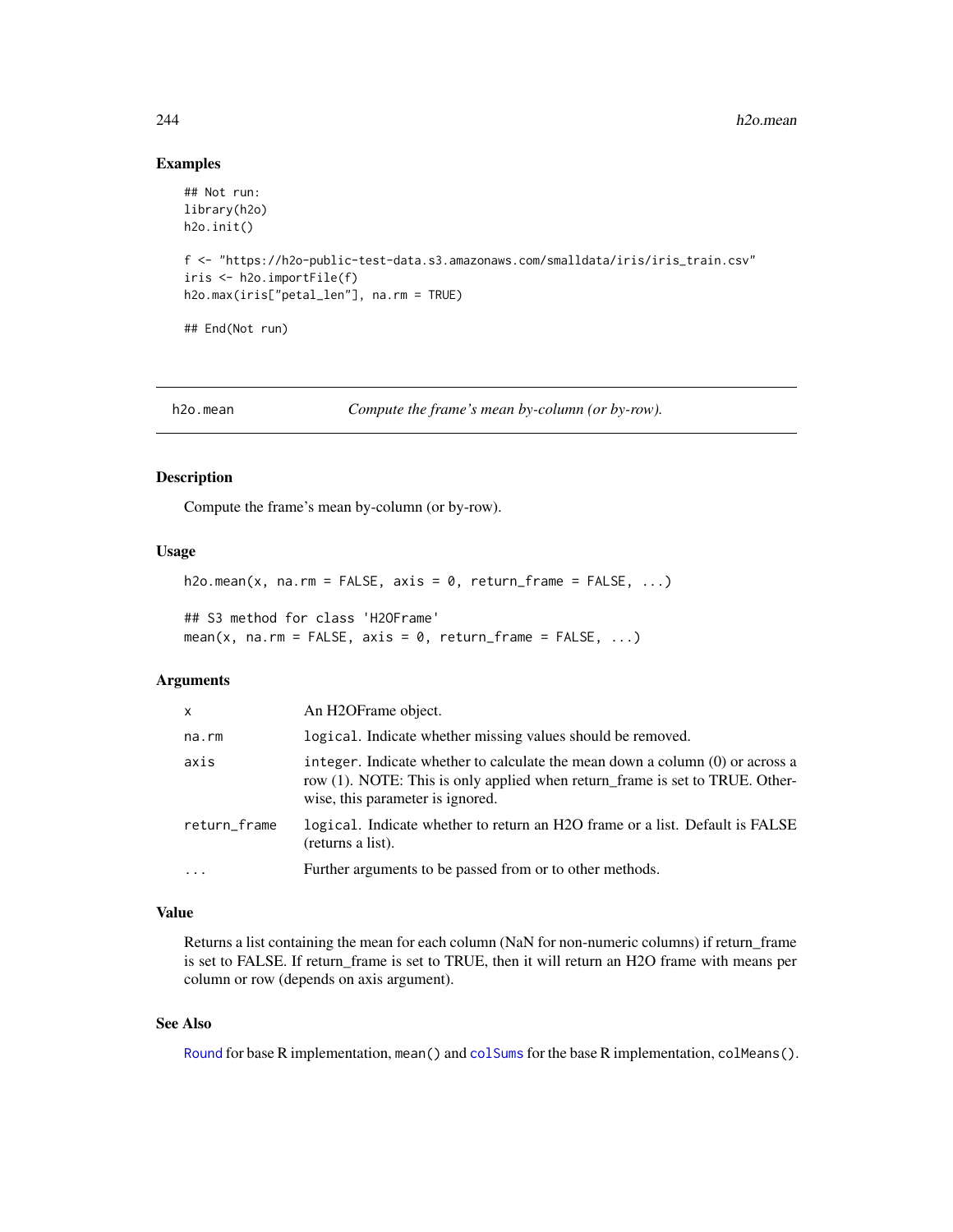```
## Not run:
library(h2o)
h2o.init()
prostate_path <- system.file("extdata", "prostate.csv", package = "h2o")
prostate <- h2o.uploadFile(path = prostate_path)
# Default behavior. Will return list of means per column.
h2o.mean(prostate$AGE)
# return_frame set to TRUE. This will return an H2O Frame
# with mean per row or column (depends on axis argument)
h2o.mean(prostate, na.rm = TRUE, axis = 1, return_frame = TRUE)
## End(Not run)
```
h2o.mean\_per\_class\_error

*Retrieve the mean per class error*

#### Description

Retrieves the mean per class error from an [H2OBinomialMetrics.](#page-416-1) If "train", "valid", and "xval" parameters are FALSE (default), then the training mean per class error value is returned. If more than one parameter is set to TRUE, then a named vector of mean per class errors are returned, where the names are "train", "valid" or "xval".

#### Usage

```
h2o.mean_per_class_error(object, train = FALSE, valid = FALSE, xval = FALSE)
```
## Arguments

| object | An H2OBinomialMetrics object.                      |
|--------|----------------------------------------------------|
| train  | Retrieve the training mean per class error         |
| valid  | Retrieve the validation mean per class error       |
| xval   | Retrieve the cross-validation mean per class error |

#### See Also

[h2o.mse](#page-263-0) for MSE, and [h2o.metric](#page-249-0) for the various threshold metrics. See [h2o.performance](#page-287-0) for creating H2OModelMetrics objects.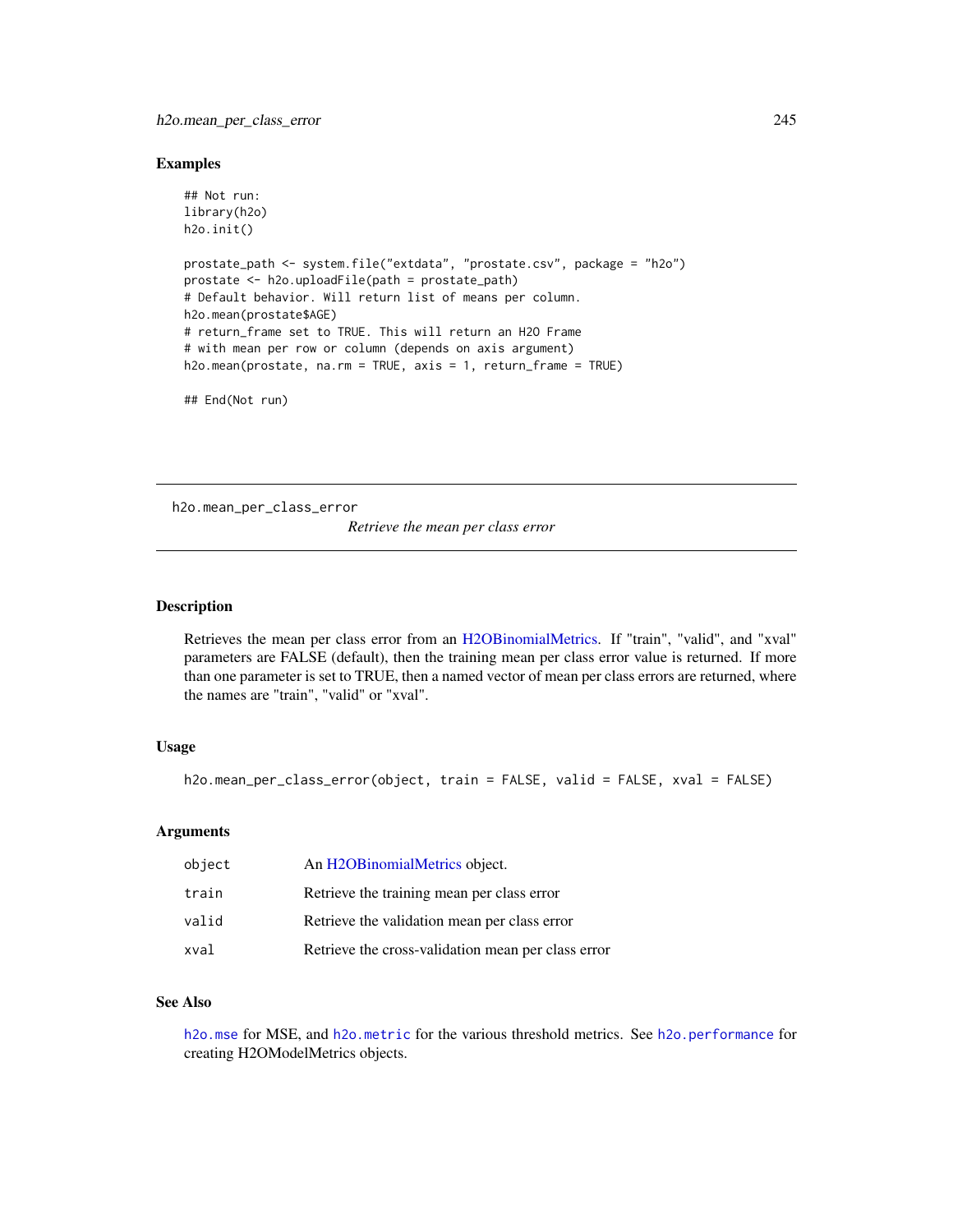```
## Not run:
library(h2o)
h2o.init()
prostate_path <- system.file("extdata", "prostate.csv", package = "h2o")
prostate <- h2o.uploadFile(prostate_path)
prostate[, 2] <- as.factor(prostate[, 2])
model \leq h2o.gbm(x = 3:9, y = 2, training_frame = prostate, distribution = "bernoulli")
perf <- h2o.performance(model, prostate)
h2o.mean_per_class_error(perf)
h2o.mean_per_class_error(model, train=TRUE)
## End(Not run)
```
h2o.mean\_residual\_deviance

*Retrieve the Mean Residual Deviance value*

#### Description

Retrieves the Mean Residual Deviance value from an H2O model. If "train", "valid", and "xval" parameters are FALSE (default), then the training Mean Residual Deviance value is returned. If more than one parameter is set to TRUE, then a named vector of Mean Residual Deviances are returned, where the names are "train", "valid" or "xval".

#### Usage

```
h2o.mean_residual_deviance(object, train = FALSE, valid = FALSE, xval = FALSE)
```
#### Arguments

| object | An H2OModel object.                                  |
|--------|------------------------------------------------------|
| train  | Retrieve the training Mean Residual Deviance         |
| valid  | Retrieve the validation Mean Residual Deviance       |
| xval   | Retrieve the cross-validation Mean Residual Deviance |

#### Examples

```
## Not run:
library(h2o)
h \leftarrow h2o.init()
```

```
fr < -as.h2o(iris)
```

```
m \le -h2o.deeplearning(x = 2:5, y = 1, training_frame = fr)
```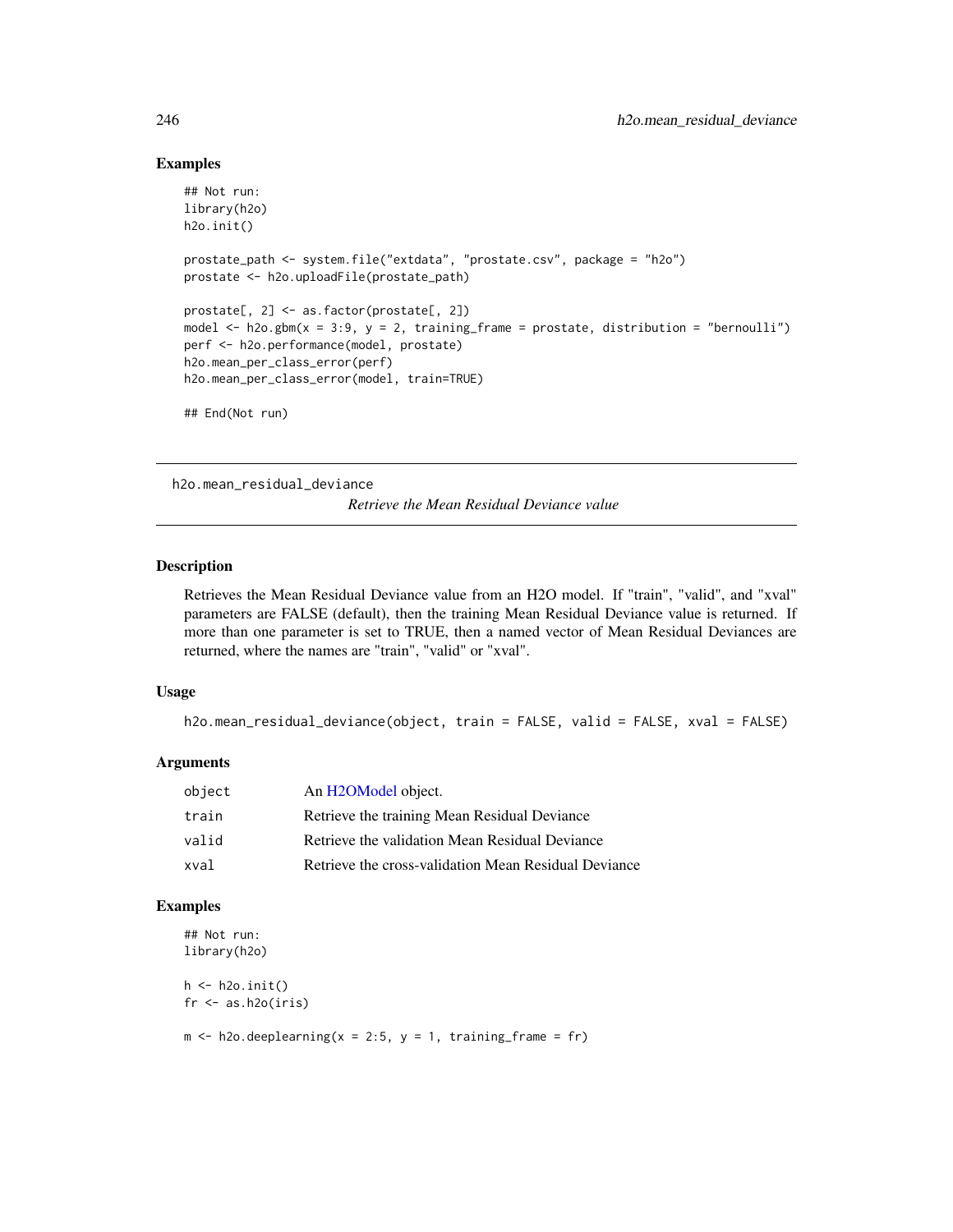#### h2o.median 247

h2o.mean\_residual\_deviance(m)

## End(Not run)

h2o.median *H2O Median*

## Description

Compute the median of an H2OFrame.

## Usage

```
h2o.median(x, na.rm = TRUE)## S3 method for class 'H2OFrame'
median(x, na.rm = TRUE)
```
## Arguments

| $\boldsymbol{\mathsf{x}}$ | An H2OFrame object.                             |
|---------------------------|-------------------------------------------------|
| na.rm                     | a logical, indicating whether na's are omitted. |

#### Value

Returns a list containing the median for each column (NaN for non-numeric columns)

## Examples

```
## Not run:
library(h2o)
h2o.init()
```

```
prostate_path <- system.file("extdata", "prostate.csv", package = "h2o")
prostate <- h2o.uploadFile(path = prostate_path)
h2o.median(prostate)
```
## End(Not run)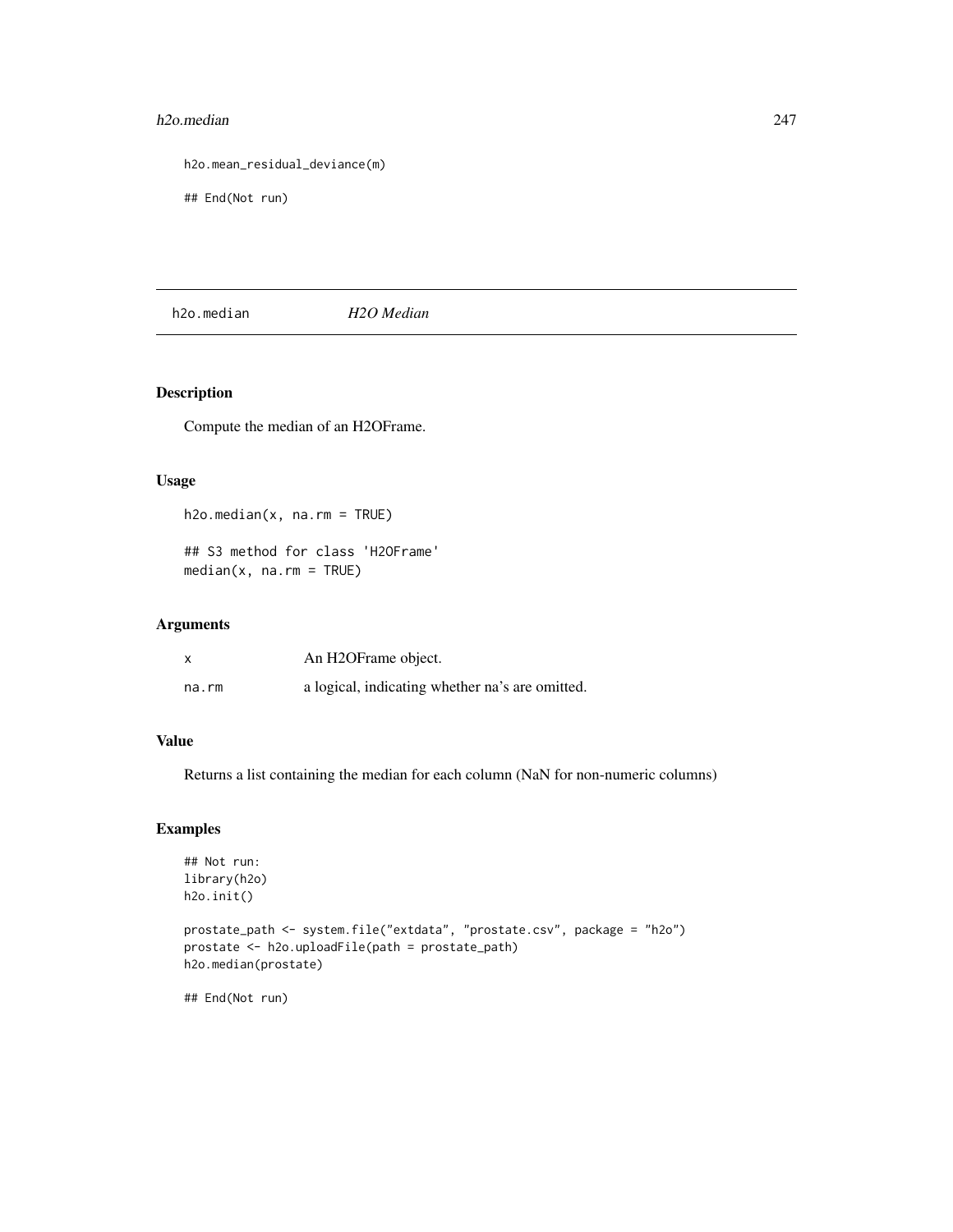h2o.melt *Converts a frame to key-value representation while optionally skipping NA values. Inverse operation to h2o.pivot.*

## Description

Pivot the frame designated by the three columns: index, column, and value. Index and column should be of type enum, int, or time. For cases of multiple indexes for a column label, the aggregation method is to pick the first occurrence in the data frame

## Usage

```
h2o.melt(
  x,
  id_vars,
  value_vars = NULL,
  var_name = "variable",
  value_name = "value",
  skipna = FALSE
)
```
## Arguments

| $\mathsf{x}$ | an H <sub>2</sub> OF <sub>rame</sub>                                                                                 |
|--------------|----------------------------------------------------------------------------------------------------------------------|
| id vars      | the columns used as identifiers                                                                                      |
| value_vars   | what columns will be converted to key-value pairs (optional, if not specified<br>complement to id vars will be used) |
| var_name     | name of the key-column (default: "variable")                                                                         |
| value_name   | name of the value-column (default: "value")                                                                          |
| skipna       | if enabled, do not include NAs in the result (default: FALSE)                                                        |

# Value

an unpivoted H2OFrame

h2o.merge *Merge Two H2O Data Frames*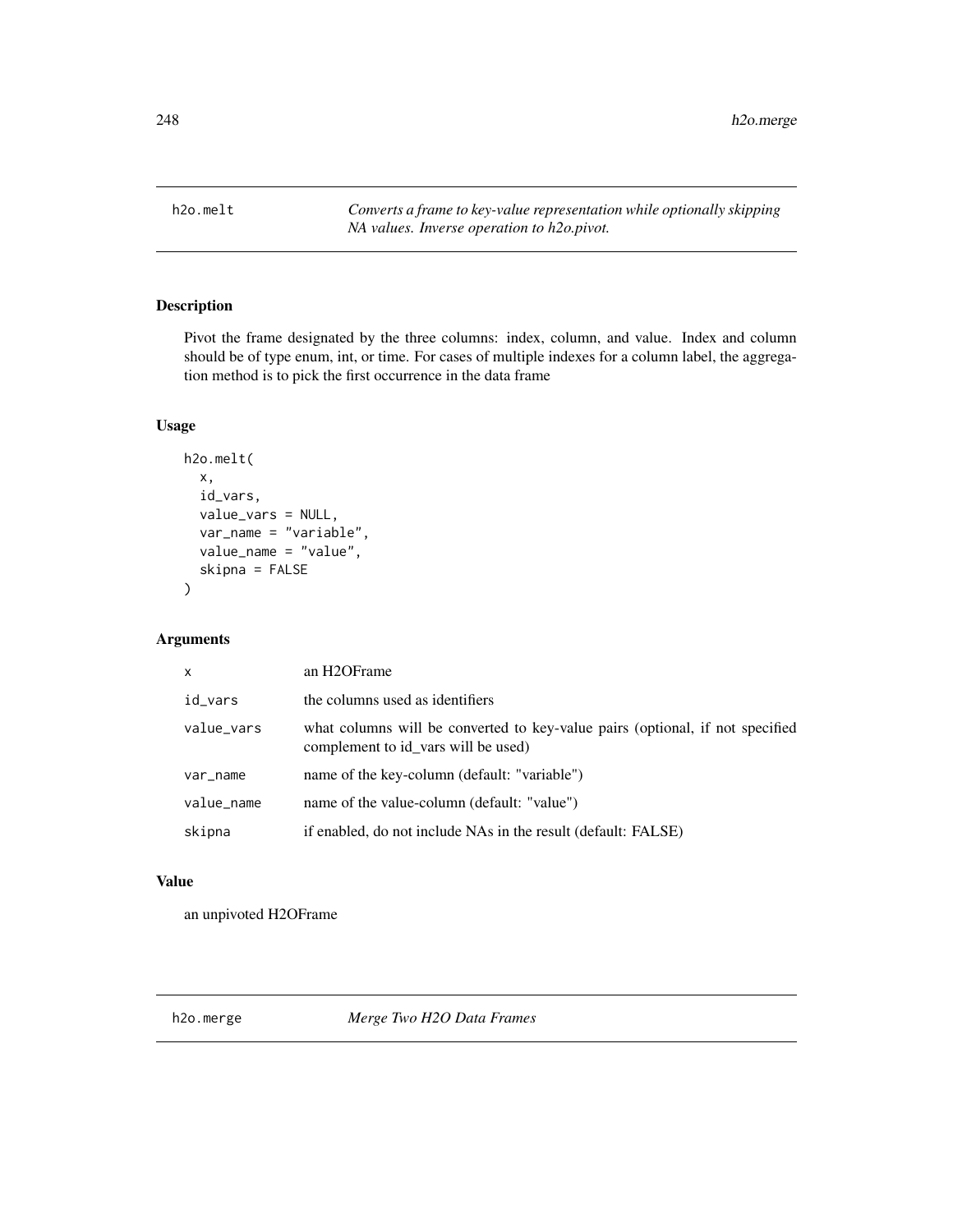## h2o.merge 249

#### **Description**

Merges two H2OFrame objects with the same arguments and meanings as merge() in base R. However, we do not support all=TRUE, all.x=TRUE and all.y=TRUE. The default method is auto and it will default to the radix method. The radix method will return the correct merge result regardless of duplicated rows in the right frame. In addition, the radix method can perform merge even if you have string columns in your frames. If there are duplicated rows in your rite frame, they will not be included if you use the hash method. The hash method cannot perform merge if you have string columns in your left frame. Hence, we consider the radix method superior to the hash method and is the default method to use.

#### Usage

```
h2o.merge(
 x,
 y,
 by = intersect(names(x), names(y)),
 by.x = by,
 by.y = by,
 all = FALSE,
 all.x = all,all.y = a11,
 method = "auto")
```
#### Arguments

| x, y   | H <sub>2</sub> OFrame objects                                                                                             |
|--------|---------------------------------------------------------------------------------------------------------------------------|
| by     | columns used for merging by default the common names                                                                      |
| by.x   | x columns used for merging by name or number                                                                              |
| by.y   | y columns used for merging by name or number                                                                              |
| all    | TRUE includes all rows in x and all rows in y even if there is no match to the<br>other                                   |
| all.x  | If all x is true, all rows in the x will be included, even if there is no matching<br>row in y, and vice-versa for all.y. |
| all.y  | see all.x                                                                                                                 |
| method | auto(default), radix, hash                                                                                                |

## Examples

```
## Not run:
library(h2o)
h2o.init()
left <- data.frame(fruit = c('apple', 'orange', 'banana', 'lemon', 'strawberry', 'blueberry'),
color <- c('red', 'orange', 'yellow', 'yellow', 'red', 'blue'))
right <- data.frame(fruit = c('apple', 'orange', 'banana', 'lemon', 'strawberry', 'watermelon'),
citrus <- c(FALSE, TRUE, FALSE, TRUE, FALSE, FALSE))
left_hf <- as.h2o(left)
```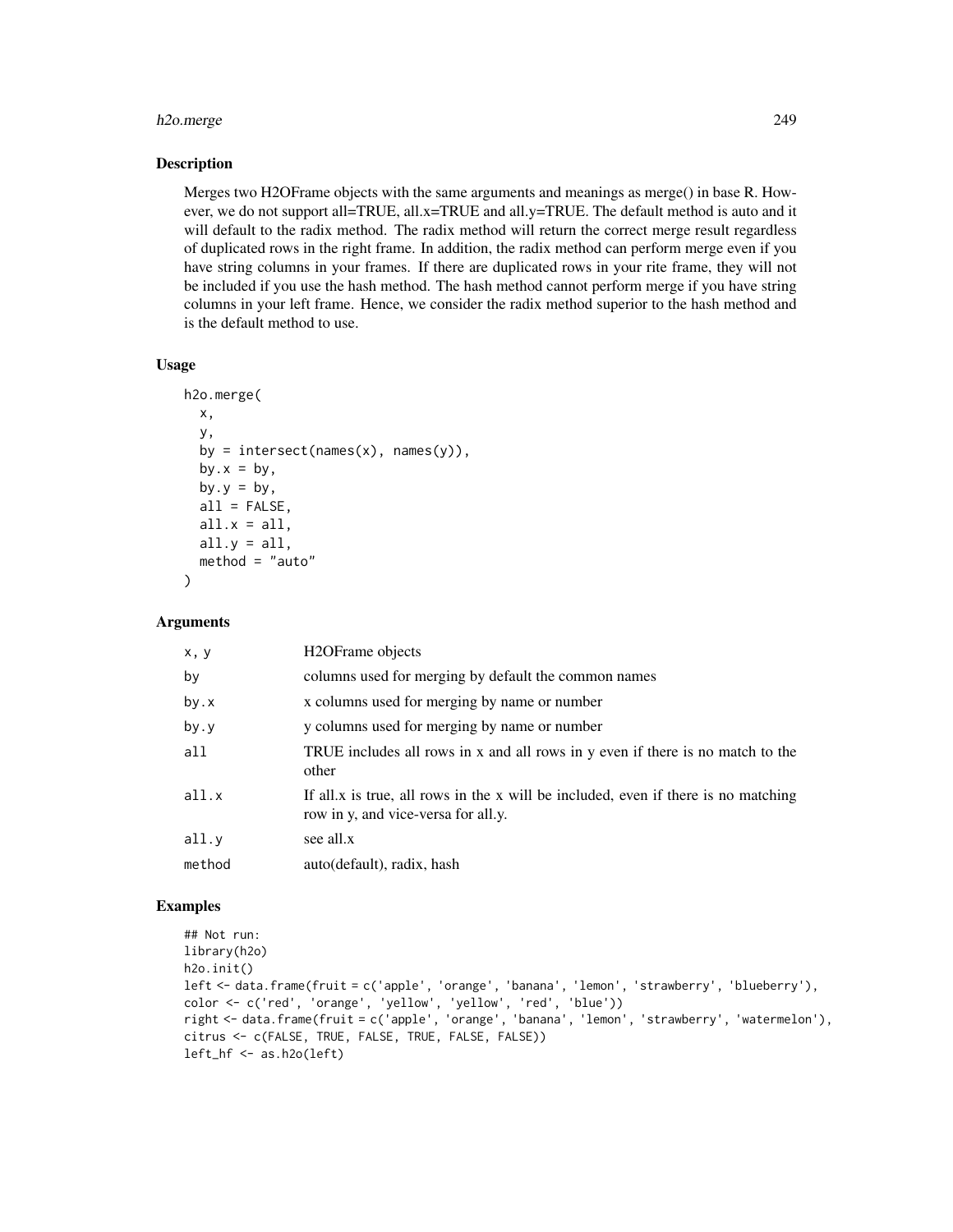```
right_hf <- as.h2o(right)
merged <- h2o.merge(left_hf, right_hf, all.x = TRUE)
## End(Not run)
```
<span id="page-249-0"></span>h2o.metric *H2O Model Metric Accessor Functions*

#### Description

A series of functions that retrieve model metric details.

#### Usage

```
h2o.metric(object, thresholds, metric, transform = NULL)
h2o.F0point5(object, thresholds)
h2o.F1(object, thresholds)
h2o.F2(object, thresholds)
h2o.accuracy(object, thresholds)
h2o.error(object, thresholds)
h2o.maxPerClassError(object, thresholds)
h2o.mean_per_class_accuracy(object, thresholds)
h2o.mcc(object, thresholds)
h2o.precision(object, thresholds)
h2o.tpr(object, thresholds)
h2o.fpr(object, thresholds)
h2o.fnr(object, thresholds)
h2o.tnr(object, thresholds)
h2o.recall(object, thresholds)
h2o.sensitivity(object, thresholds)
h2o.fallout(object, thresholds)
```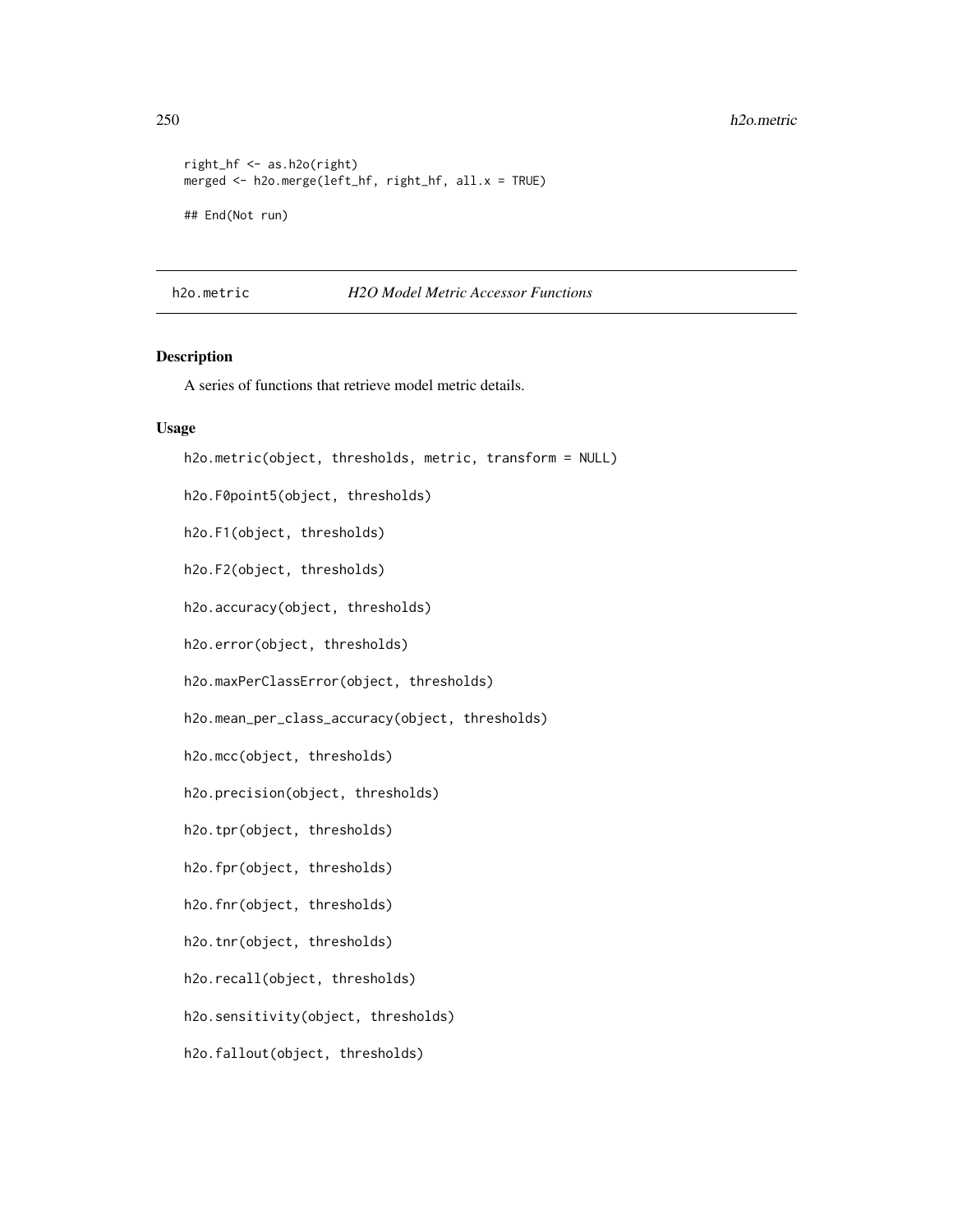#### h2o.metric 251

h2o.missrate(object, thresholds)

h2o.specificity(object, thresholds)

#### Arguments

| object     | An H2OModelMetrics object of the correct type.                                                                                                                                                                    |
|------------|-------------------------------------------------------------------------------------------------------------------------------------------------------------------------------------------------------------------|
| thresholds | (Optional) A value or a list of values between 0.0 and 1.0. If not set, then all<br>thresholds will be returned. If "max", then the threshold maximizing the metric<br>will be used.                              |
| metric     | (Optional) the metric to retrieve. If not set, then all metrics will be returned.                                                                                                                                 |
| transform  | (Optional) a list describing a transformer for the given metric, if any. e.g. trans-<br>form=list(op=foo_fn, name="foo") will rename the given metric to "foo" and<br>apply function foo_fn to the metric values. |

## Details

Many of these functions have an optional thresholds parameter. Currently only increments of 0.1 are allowed. If not specified, the functions will return all possible values. Otherwise, the function will return the value for the indicated threshold.

Currently, the these functions are only supported by [H2OBinomialMetrics](#page-416-1) objects.

#### Value

Returns either a single value, or a list of values.

#### See Also

h2o. auc for AUC, [h2o.giniCoef](#page-173-0) for the GINI coefficient, and [h2o.mse](#page-263-0) for MSE. See [h2o.performance](#page-287-0) for creating H2OModelMetrics objects.

#### Examples

```
## Not run:
library(h2o)
h2o.init()
prostate_path <- system.file("extdata", "prostate.csv", package = "h2o")
prostate <- h2o.uploadFile(prostate_path)
prostate$CAPSULE <- as.factor(prostate$CAPSULE)
model \leq h2o.gbm(x = 3:9, y = 2, training_frame = prostate, distribution = "bernoulli")
perf <- h2o.performance(model, prostate)
h2o.F1(perf)
```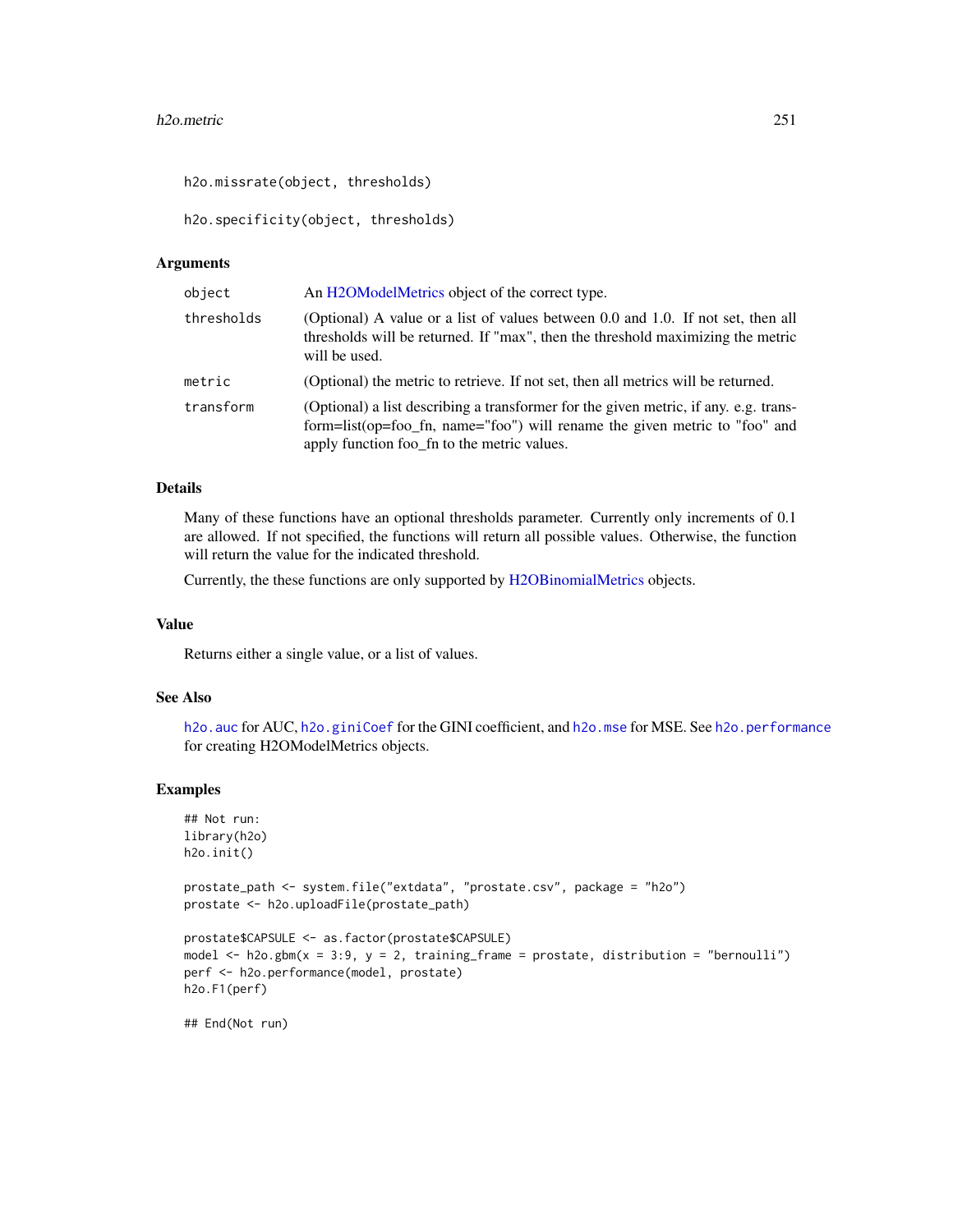Returns the minima of the input values.

# Usage

 $h2o.min(x, na.rm = FALSE)$ 

# Arguments

|       | An H2OFrame object.                                           |
|-------|---------------------------------------------------------------|
| na.rm | logical, indicating whether missing values should be removed. |

## See Also

[Extremes](#page-0-0) for the base R implementation, min().

## Examples

```
## Not run:
library(h2o)
h2o.init()
f <- "https://h2o-public-test-data.s3.amazonaws.com/smalldata/iris/iris_train.csv"
iris <- h2o.importFile(f)
h2o.min(iris["sepal_len"], na.rm = TRUE)
```
## End(Not run)

h2o.mktime *Compute msec since the Unix Epoch*

# Description

Compute msec since the Unix Epoch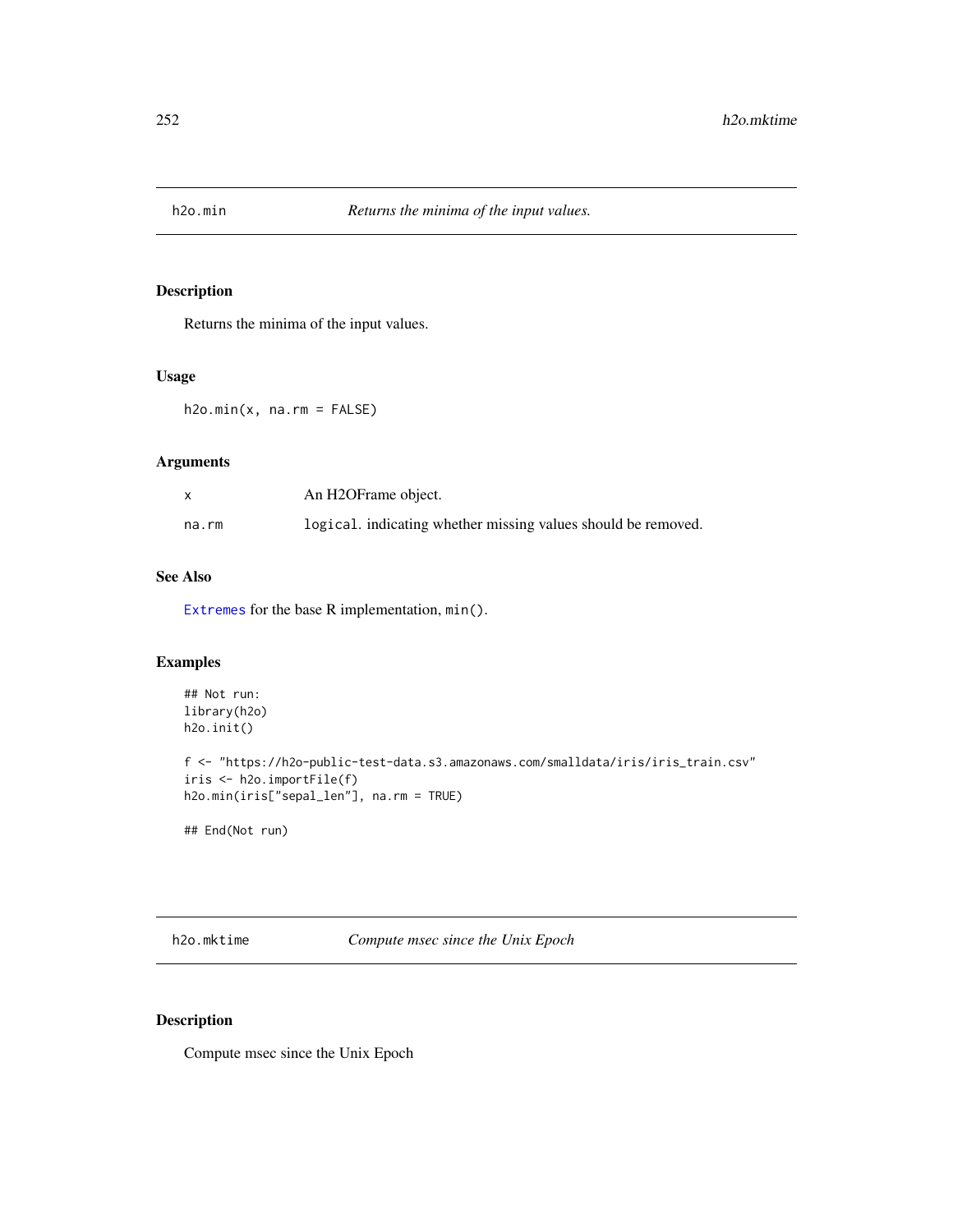#### h2o.modelSelection 253

# Usage

```
h2o.mktime(
  year = 1970,
  month = \theta,
  day = \theta,
  hour = \theta,
  minute = 0,
  second = 0,msec = 0)
```
## Arguments

| year   | Defaults to 1970                   |
|--------|------------------------------------|
| month  | zero based (months are 0 to 11)    |
| day    | zero based (days are $0$ to $30$ ) |
| hour   | hour                               |
| minute | minute                             |
| second | second                             |
| msec   | msec                               |

## Examples

```
## Not run:
library(h2o)
h2o.init()
x = as.h2o(c(2018, 3, 2, 6, 32, 0, 0))h2o.mktime(x)
## End(Not run)
```

| h2o.modelSelection | H2O ModelSelection is used to build the best model with one predic- |
|--------------------|---------------------------------------------------------------------|
|                    | tor, two predictors,  up to max_predictor_number specified in the   |
|                    | algorithm parameters when mode=allsubsets. The best model is the    |
|                    | one with the highest R2 value. When mode=maxr, the model returned   |
|                    | is no longer guaranteed to have the best R2 value.                  |

# Description

H2O ModelSelection is used to build the best model with one predictor, two predictors, ... up to max\_predictor\_number specified in the algorithm parameters when mode=allsubsets. The best model is the one with the highest R2 value. When mode=maxr, the model returned is no longer guaranteed to have the best R2 value.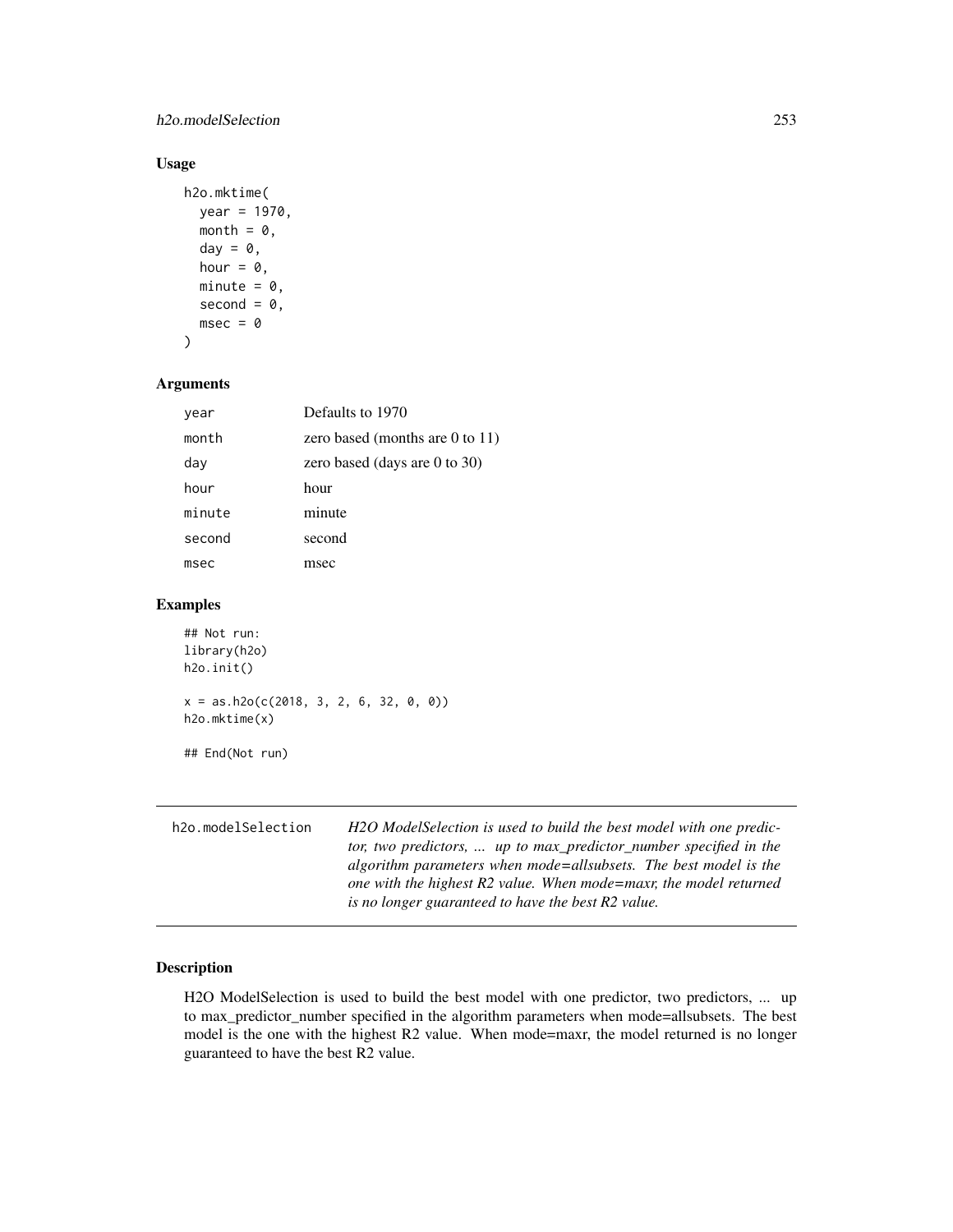```
h2o.modelSelection(
  x,
  y,
  training_frame,
  model_id = NULL,validation_frame = NULL,
  nfolds = 0,
  seed = -1,
  fold_assignment = c("AUTO", "Random", "Modulo", "Stratified"),
  fold_column = NULL,
  ignore_const_cols = TRUE,
  score_each_iteration = FALSE,
  score\_iteration\_interval = 0,
  offset_column = NULL,
  weights_column = NULL,
 family = c("AUTO", "gaussian", "binomial", "fractionalbinomial", "quasibinomial",
    "poisson", "gamma", "tweedie", "negativebinomial"),
  link = c("family_default", "identity", "logit", "log", "inverse", "tweedie",
    "ologit"),
  tweedie_variance_power = 0,
  tweedie_link_power = 0,
  theta = \theta,
  solver = c("AUTO", "IRLSM", "L_BFGS", "COORDINATE_DESCENT_NAIVE",
    "COORDINATE_DESCENT", "GRADIENT_DESCENT_LH", "GRADIENT_DESCENT_SQERR"),
  alpha = NULL,lambda = NULL,lambda_search = FALSE,
  early_stopping = FALSE,
  nlambdas = 0,
  standardize = TRUE,
  missing_values_handling = c("MeanImputation", "Skip", "PlugValues"),
  plug_values = NULL,
  compute_p_values = FALSE,
  remove_collinear_columns = FALSE,
  intercept = FALSE,
  non_negative = FALSE,
  max\_iterations = 0,
  objective_epsilonion = -1,
  beta_epsilon = 1e-04,
  gradient_epsilonion = -1,
  startval = NULL,
  prior = \theta,
  cold_start = FALSE,
  lambda_min_ratio = 0,
  beta_constraints = NULL,
  max_active_predictors = -1,obj_{reg} = -1,
```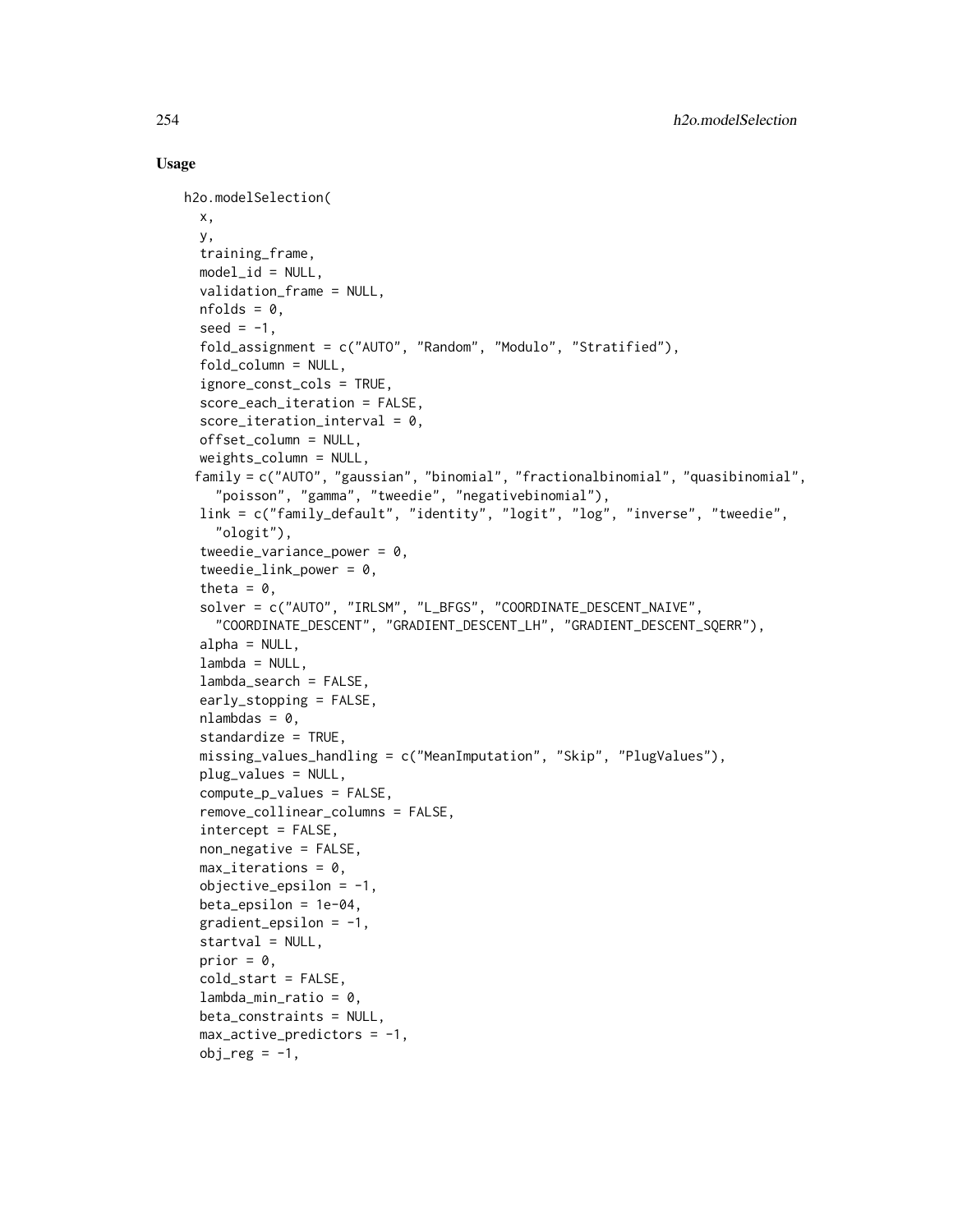```
stopping_rounds = 0,
stopping_metric = c("AUTO", "deviance", "logloss", "MSE", "RMSE", "MAE", "RMSLE",
 "AUC", "AUCPR", "lift_top_group", "misclassification", "mean_per_class_error",
  "custom", "custom_increasing"),
stopping_tolerance = 0.001,
balance_classes = FALSE,
class_sampling_factors = NULL,
max_after_balance_size = 5,
max_runtime_secs = 0,
custom_metric_func = NULL,
nparallelim = 0,
max_predictor_number = 1,
min_predictor_number = 1,
mode = c("allsubsets", "maxr", "backward"),
p_values_threshold = 0
```
)

| X                        | (Optional) A vector containing the names or indices of the predictor variables to<br>use in building the model. If x is missing, then all columns except y are used.                                                                                                            |  |
|--------------------------|---------------------------------------------------------------------------------------------------------------------------------------------------------------------------------------------------------------------------------------------------------------------------------|--|
| У                        | The name or column index of the response variable in the data. The response<br>must be either a numeric or a categorical/factor variable. If the response is<br>numeric, then a regression model will be trained, otherwise it will train a classi-<br>fication model.          |  |
|                          | training_frame Id of the training data frame.                                                                                                                                                                                                                                   |  |
| model_id                 | Destination id for this model; auto-generated if not specified.                                                                                                                                                                                                                 |  |
| validation_frame         |                                                                                                                                                                                                                                                                                 |  |
|                          | Id of the validation data frame.                                                                                                                                                                                                                                                |  |
| nfolds                   | Number of folds for K-fold cross-validation (0 to disable or $\ge$ = 2). Defaults to<br>$\Omega$ .                                                                                                                                                                              |  |
| seed                     | Seed for random numbers (affects certain parts of the algo that are stochastic<br>and those might or might not be enabled by default). Defaults to -1 (time-based<br>random number).                                                                                            |  |
| fold_assignment          |                                                                                                                                                                                                                                                                                 |  |
|                          | Cross-validation fold assignment scheme, if fold_column is not specified. The<br>'Stratified' option will stratify the folds based on the response variable, for clas-<br>sification problems. Must be one of: "AUTO", "Random", "Modulo", "Strati-<br>fied". Defaults to AUTO. |  |
| fold_column              | Column with cross-validation fold index assignment per observation.                                                                                                                                                                                                             |  |
| ignore_const_cols        |                                                                                                                                                                                                                                                                                 |  |
|                          | Logical. Ignore constant columns. Defaults to TRUE.                                                                                                                                                                                                                             |  |
| score_each_iteration     |                                                                                                                                                                                                                                                                                 |  |
|                          | Logical. Whether to score during each iteration of model training. Defaults to<br>FALSE.                                                                                                                                                                                        |  |
| score_iteration_interval |                                                                                                                                                                                                                                                                                 |  |
|                          | Perform scoring for every score_iteration_interval iterations Defaults to 0.                                                                                                                                                                                                    |  |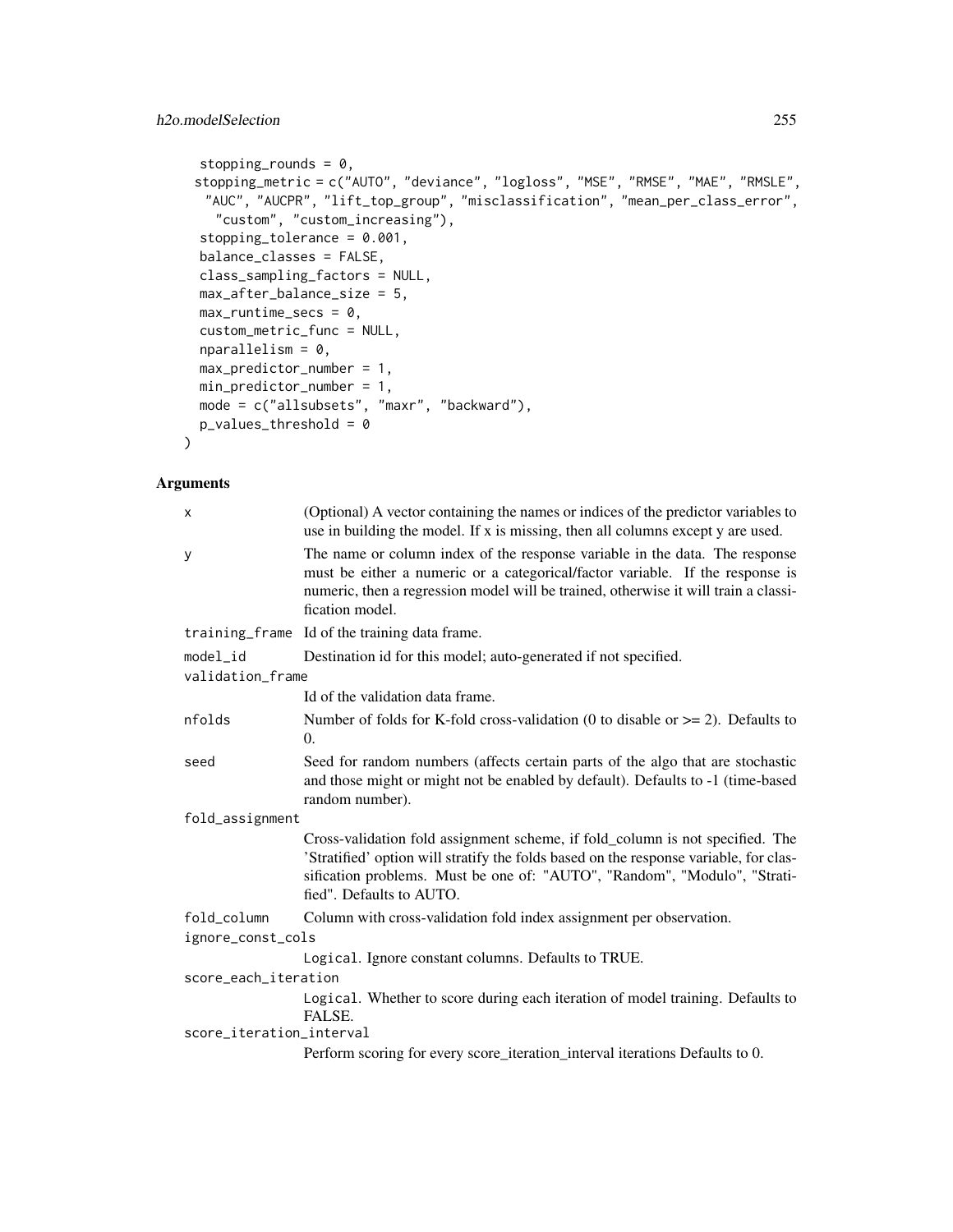| offset_column           | Offset column. This will be added to the combination of columns before apply-<br>ing the link function.                                                                                                                                                                                                                                                                                                                                                                                                                                                                                                                                                                                                                                                                              |
|-------------------------|--------------------------------------------------------------------------------------------------------------------------------------------------------------------------------------------------------------------------------------------------------------------------------------------------------------------------------------------------------------------------------------------------------------------------------------------------------------------------------------------------------------------------------------------------------------------------------------------------------------------------------------------------------------------------------------------------------------------------------------------------------------------------------------|
|                         | weights_column Column with observation weights. Giving some observation a weight of zero<br>is equivalent to excluding it from the dataset; giving an observation a relative<br>weight of 2 is equivalent to repeating that row twice. Negative weights are not<br>allowed. Note: Weights are per-row observation weights and do not increase<br>the size of the data frame. This is typically the number of times a row is re-<br>peated, but non-integer values are supported as well. During training, rows with<br>higher weights matter more, due to the larger loss function pre-factor. If you set<br>weight $= 0$ for a row, the returned prediction frame at that row is zero and this is<br>incorrect. To get an accurate prediction, remove all rows with weight $== 0$ . |
| family                  | Family. For MaxR, only gaussian. For backward, ordinal and multinomial fam-<br>ilies are not supported Must be one of: "AUTO", "gaussian", "binomial", "frac-<br>tionalbinomial", "quasibinomial", "poisson", "gamma", "tweedie", "negativebi-<br>nomial". Defaults to AUTO.                                                                                                                                                                                                                                                                                                                                                                                                                                                                                                         |
| link                    | Link function. Must be one of: "family_default", "identity", "logit", "log", "in-<br>verse", "tweedie", "ologit". Defaults to family_default.                                                                                                                                                                                                                                                                                                                                                                                                                                                                                                                                                                                                                                        |
| tweedie_variance_power  |                                                                                                                                                                                                                                                                                                                                                                                                                                                                                                                                                                                                                                                                                                                                                                                      |
|                         | Tweedie variance power Defaults to 0.                                                                                                                                                                                                                                                                                                                                                                                                                                                                                                                                                                                                                                                                                                                                                |
| tweedie_link_power      | Tweedie link power Defaults to 0.                                                                                                                                                                                                                                                                                                                                                                                                                                                                                                                                                                                                                                                                                                                                                    |
| theta                   | Theta Defaults to 0.                                                                                                                                                                                                                                                                                                                                                                                                                                                                                                                                                                                                                                                                                                                                                                 |
| solver                  | AUTO will set the solver based on given data and the other parameters. IRLSM<br>is fast on on problems with small number of predictors and for lambda-search<br>with L1 penalty, L_BFGS scales better for datasets with many columns. Must be<br>one of: "AUTO", "IRLSM", "L_BFGS", "COORDINATE_DESCENT_NAIVE",<br>"COORDINATE_DESCENT", "GRADIENT_DESCENT_LH", "GRADIENT_DESCENT_SQERR".<br>Defaults to IRLSM.                                                                                                                                                                                                                                                                                                                                                                      |
| alpha                   | Distribution of regularization between the L1 (Lasso) and L2 (Ridge) penalties.<br>A value of 1 for alpha represents Lasso regression, a value of 0 produces Ridge<br>regression, and anything in between specifies the amount of mixing between the<br>two. Default value of alpha is 0 when $SOLVER = 'L-BFGS'; 0.5$ otherwise.                                                                                                                                                                                                                                                                                                                                                                                                                                                    |
| lambda                  | Regularization strength                                                                                                                                                                                                                                                                                                                                                                                                                                                                                                                                                                                                                                                                                                                                                              |
| lambda_search           | Logical. Use lambda search starting at lambda max, given lambda is then in-<br>terpreted as lambda min Defaults to FALSE.                                                                                                                                                                                                                                                                                                                                                                                                                                                                                                                                                                                                                                                            |
|                         | early_stopping Logical. Stop early when there is no more relative improvement on train or<br>validation (if provided) Defaults to FALSE.                                                                                                                                                                                                                                                                                                                                                                                                                                                                                                                                                                                                                                             |
| nlambdas                | Number of lambdas to be used in a search. Default indicates: If alpha is zero,<br>with lambda search set to True, the value of nlamdas is set to 30 (fewer lambdas<br>are needed for ridge regression) otherwise it is set to 100. Defaults to 0.                                                                                                                                                                                                                                                                                                                                                                                                                                                                                                                                    |
| standardize             | Logical. Standardize numeric columns to have zero mean and unit variance<br>Defaults to TRUE.                                                                                                                                                                                                                                                                                                                                                                                                                                                                                                                                                                                                                                                                                        |
| missing_values_handling | Handling of missing values. Either MeanImputation, Skip or PlugValues. Must<br>be one of: "MeanImputation", "Skip", "PlugValues". Defaults to MeanImputa-<br>tion.                                                                                                                                                                                                                                                                                                                                                                                                                                                                                                                                                                                                                   |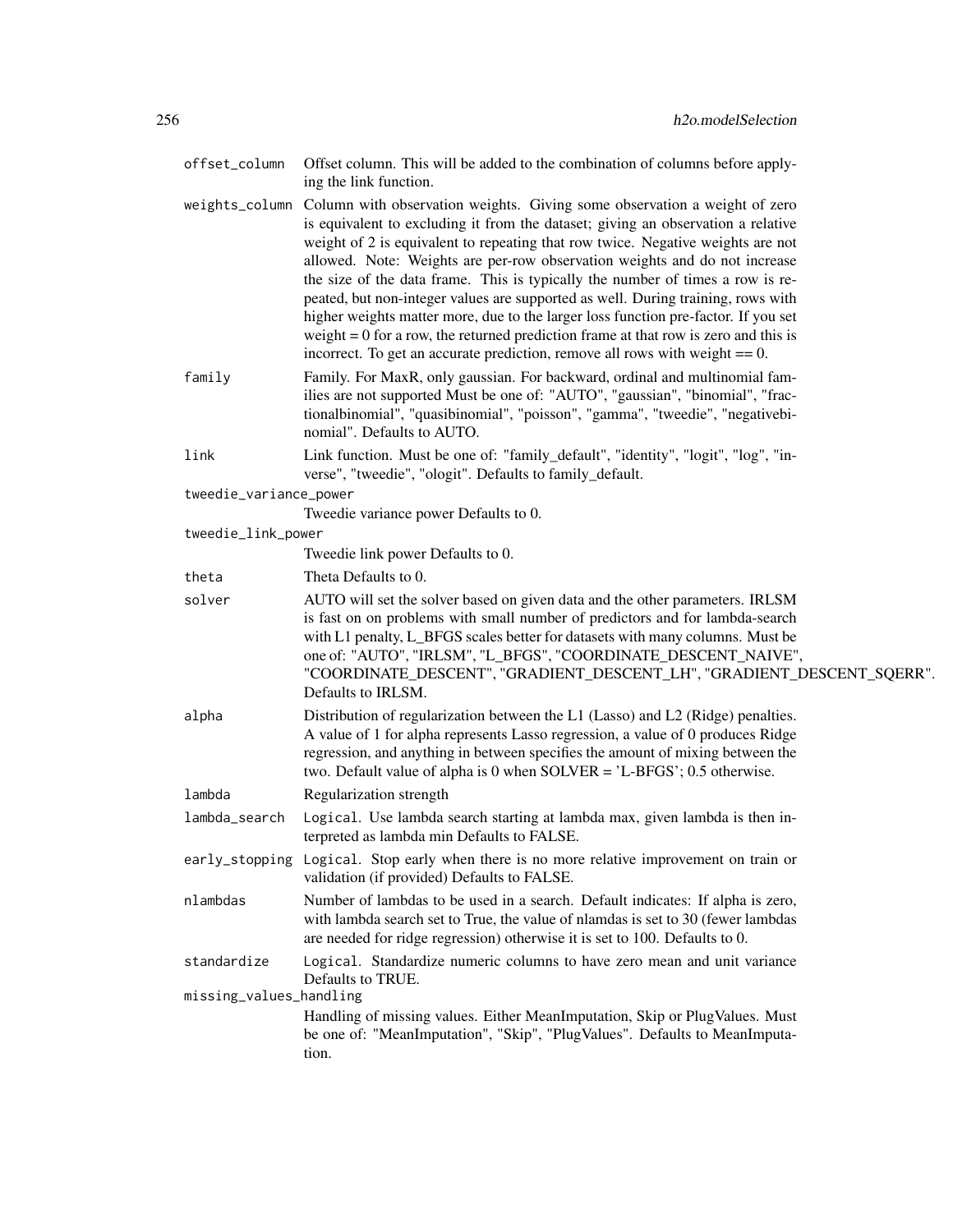plug\_values Plug Values (a single row frame containing values that will be used to impute missing values of the training/validation frame, use with conjunction missing values handling  $=$  PlugValues) compute\_p\_values Logical. Request p-values computation, p-values work only with IRLSM solver and no regularization Defaults to FALSE. remove\_collinear\_columns Logical. In case of linearly dependent columns, remove some of the dependent columns Defaults to FALSE. intercept Logical. Include constant term in the model Defaults to FALSE. non\_negative Logical. Restrict coefficients (not intercept) to be non-negative Defaults to FALSE. max\_iterations Maximum number of iterations Defaults to 0. objective\_epsilon Converge if objective value changes less than this. Default (of -1.0) indicates: If lambda\_search is set to True the value of objective\_epsilon is set to .0001. If the lambda\_search is set to False and lambda is equal to zero, the value of objective\_epsilon is set to .000001, for any other value of lambda the default value of objective\_epsilon is set to .0001. Defaults to -1. beta\_epsilon Converge if beta changes less (using L-infinity norm) than beta esilon, ONLY applies to IRLSM solver Defaults to 0.0001. gradient\_epsilon Converge if objective changes less (using L-infinity norm) than this, ONLY applies to L-BFGS solver. Default (of -1.0) indicates: If lambda\_search is set to False and lambda is equal to zero, the default value of gradient\_epsilon is equal to .000001, otherwise the default value is .0001. If lambda\_search is set to True, the conditional values above are 1E-8 and 1E-6 respectively. Defaults to -1. startval double array to initialize fixed and random coefficients for HGLM, coefficients for GLM. prior Prior probability for  $y = 1$ . To be used only for logistic regression iff the data has been sampled and the mean of response does not reflect reality. Defaults to 0. cold\_start Logical. Only applicable to multiple alpha/lambda values. If false, build the next model for next set of alpha/lambda values starting from the values provided by current model. If true will start GLM model from scratch. Defaults to FALSE. lambda\_min\_ratio Minimum lambda used in lambda search, specified as a ratio of lambda\_max (the smallest lambda that drives all coefficients to zero). Default indicates: if the number of observations is greater than the number of variables, then lambda\_min\_ratio is set to 0.0001; if the number of observations is less than the number of variables, then lambda\_min\_ratio is set to 0.01. Defaults to 0. beta\_constraints

Beta constraints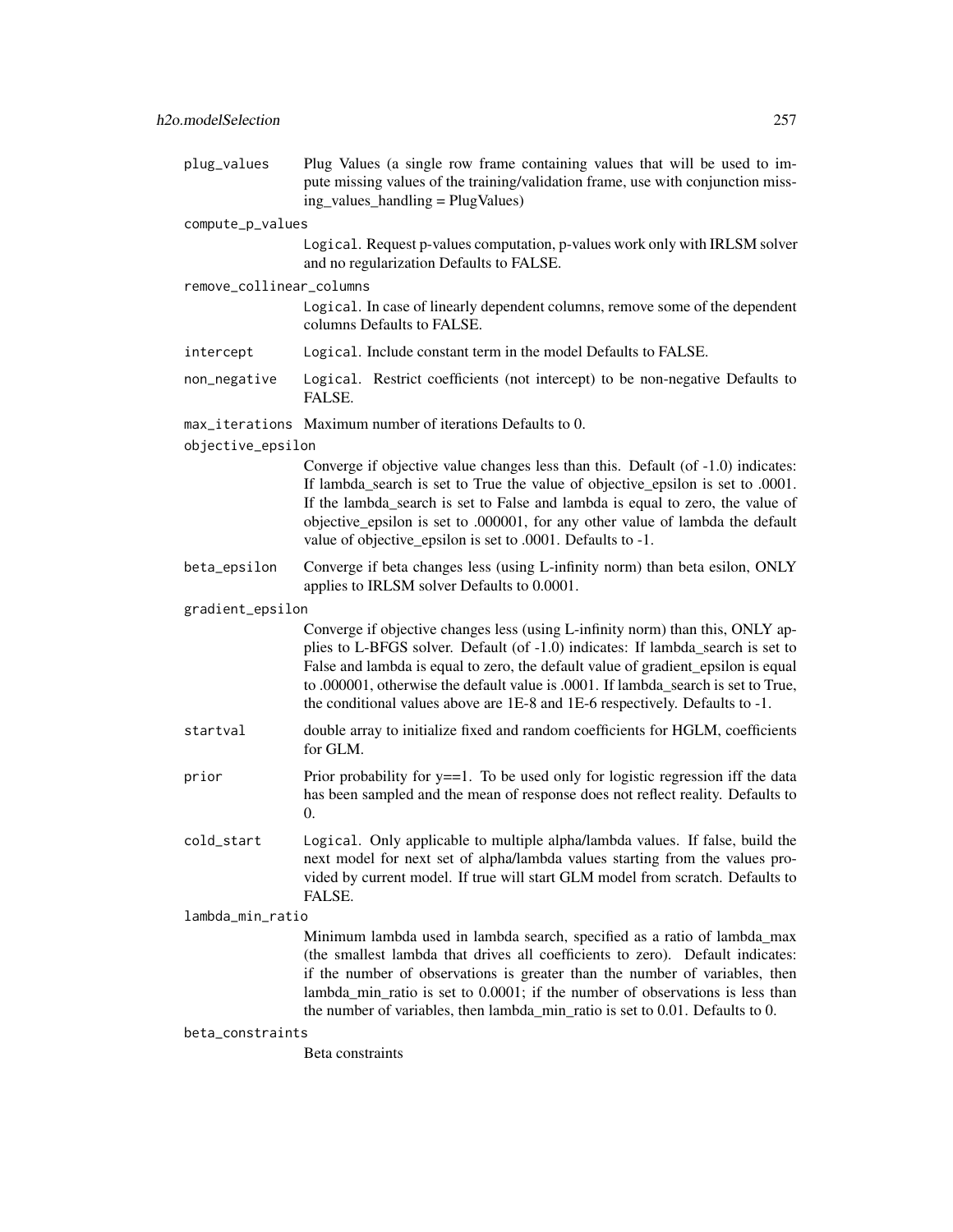#### max\_active\_predictors

Maximum number of active predictors during computation. Use as a stopping criterion to prevent expensive model building with many predictors. Default indicates: If the IRLSM solver is used, the value of max\_active\_predictors is set to 5000 otherwise it is set to 100000000. Defaults to -1.

obj\_reg Likelihood divider in objective value computation, default (of -1.0) will set it to 1/nobs Defaults to -1.

stopping\_rounds

Early stopping based on convergence of stopping\_metric. Stop if simple moving average of length k of the stopping\_metric does not improve for k:=stopping\_rounds scoring events (0 to disable) Defaults to 0.

stopping\_metric

Metric to use for early stopping (AUTO: logloss for classification, deviance for regression and anonomaly\_score for Isolation Forest). Note that custom and custom\_increasing can only be used in GBM and DRF with the Python client. Must be one of: "AUTO", "deviance", "logloss", "MSE", "RMSE", "MAE", "RMSLE", "AUC", "AUCPR", "lift\_top\_group", "misclassification", "mean\_per\_class\_error", "custom", "custom\_increasing". Defaults to AUTO.

```
stopping_tolerance
```
Relative tolerance for metric-based stopping criterion (stop if relative improvement is not at least this much) Defaults to 0.001.

balance\_classes

Logical. Balance training data class counts via over/under-sampling (for imbalanced data). Defaults to FALSE.

#### class\_sampling\_factors

Desired over/under-sampling ratios per class (in lexicographic order). If not specified, sampling factors will be automatically computed to obtain class balance during training. Requires balance\_classes.

max\_after\_balance\_size

Maximum relative size of the training data after balancing class counts (can be less than 1.0). Requires balance\_classes. Defaults to 5.0.

max\_runtime\_secs

Maximum allowed runtime in seconds for model training. Use 0 to disable. Defaults to 0.

## custom\_metric\_func

Reference to custom evaluation function, format: 'language:keyName=funcName'

nparallelism number of models to build in parallel. Defaults to 0.0 which is adaptive to the system capability Defaults to 0.

#### max\_predictor\_number

Maximum number of predictors to be considered when building GLM models. Defaults to 1. Defaults to 1.

#### min\_predictor\_number

For mode = 'backward' only. Minimum number of predictors to be considered when building GLM models starting with all predictors to be included. Defaults to 1. Defaults to 1.

mode Mode: Used to choose model selection algorithms to use. Options include 'allsubsets' for all subsets, 'maxr' for MaxR, 'backward' for backward selection Must be one of: "allsubsets", "maxr", "backward". Defaults to maxr.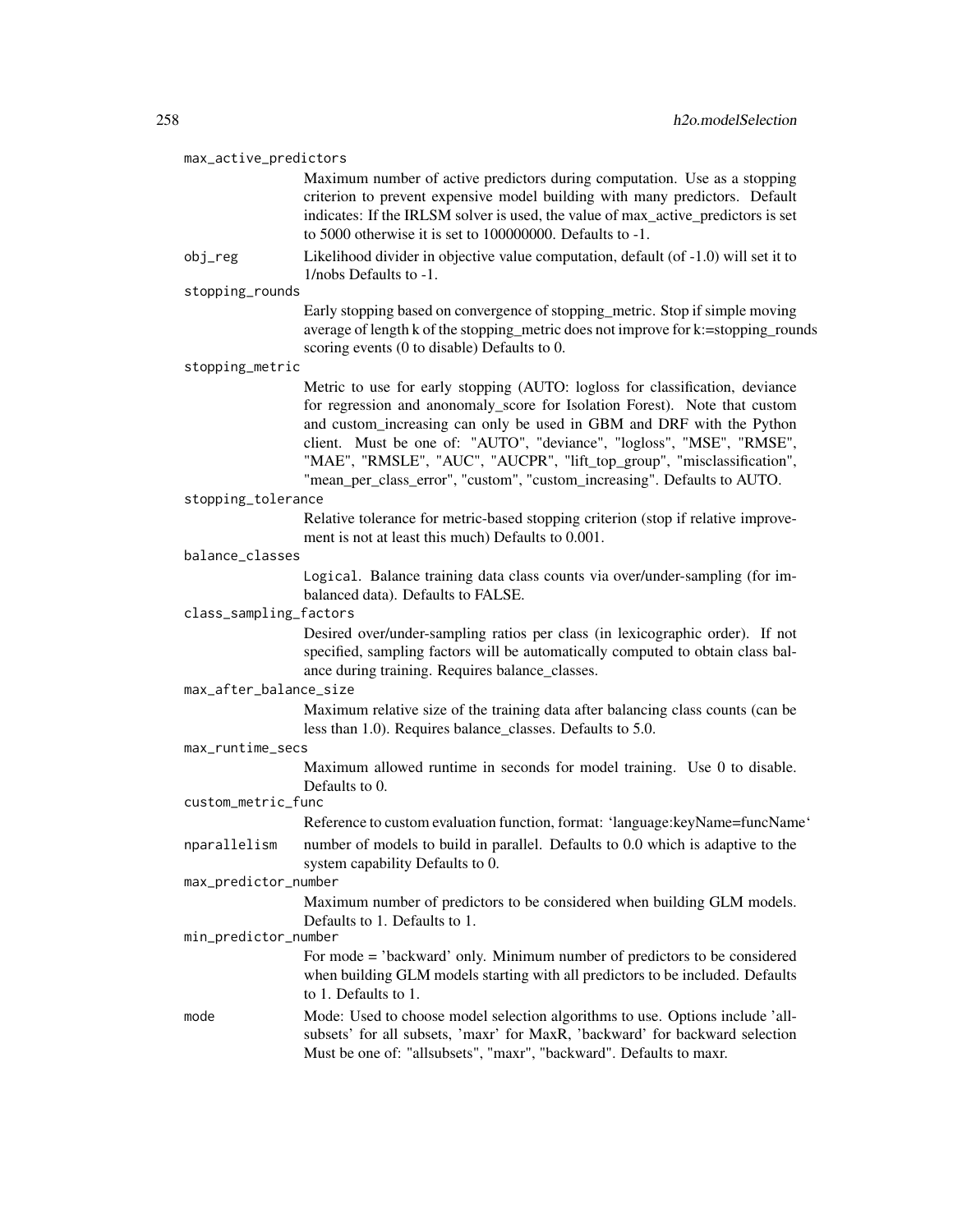p\_values\_threshold

For mode='backward' only. If specified, will stop the model building process when all coefficientsp-values drop below this threshold Defaults to 0.

#### Examples

```
## Not run:
library(h2o)
h2o.init()
# Run ModelSelection of VOL ~ all predictors
prostate_path <- system.file("extdata", "prostate.csv", package = "h2o")
prostate <- h2o.uploadFile(path = prostate_path)
prostate$CAPSULE <- as.factor(prostate$CAPSULE)
model <- h2o.modelSelection(y="VOL", x=c("RACE","AGE","RACE","DPROS"), training_frame=prostate)
```
## End(Not run)

h2o.model\_correlation *Model Prediction Correlation*

#### Description

Get a data.frame containing the correlation between the predictions of the models. For classification, frequency of identical predictions is used. By default, models are ordered by their similarity (as computed by hierarchical clustering).

#### Usage

```
h2o.model_correlation(object, newdata, top_n = 20, cluster_models = TRUE)
```
#### Arguments

| object  | A list of H2O models, an H2O AutoML instance, or an H2OFrame with a<br>'model_id' column (e.g. H2OAutoML leaderboard)                                                  |
|---------|------------------------------------------------------------------------------------------------------------------------------------------------------------------------|
| newdata | An H <sub>2</sub> O Frame. Predictions from the models will be generated using this frame,<br>so this should be a holdout set.                                         |
| top_n   | (DEPRECATED) Integer specifying the number models shown in the heatmap<br>(used only with an AutoML object, and based on the leaderboard ranking. De-<br>faults to 20. |

cluster\_models Logical. Order models based on their similarity. Defaults to TRUE.

#### Value

A data.frame containing variable importance.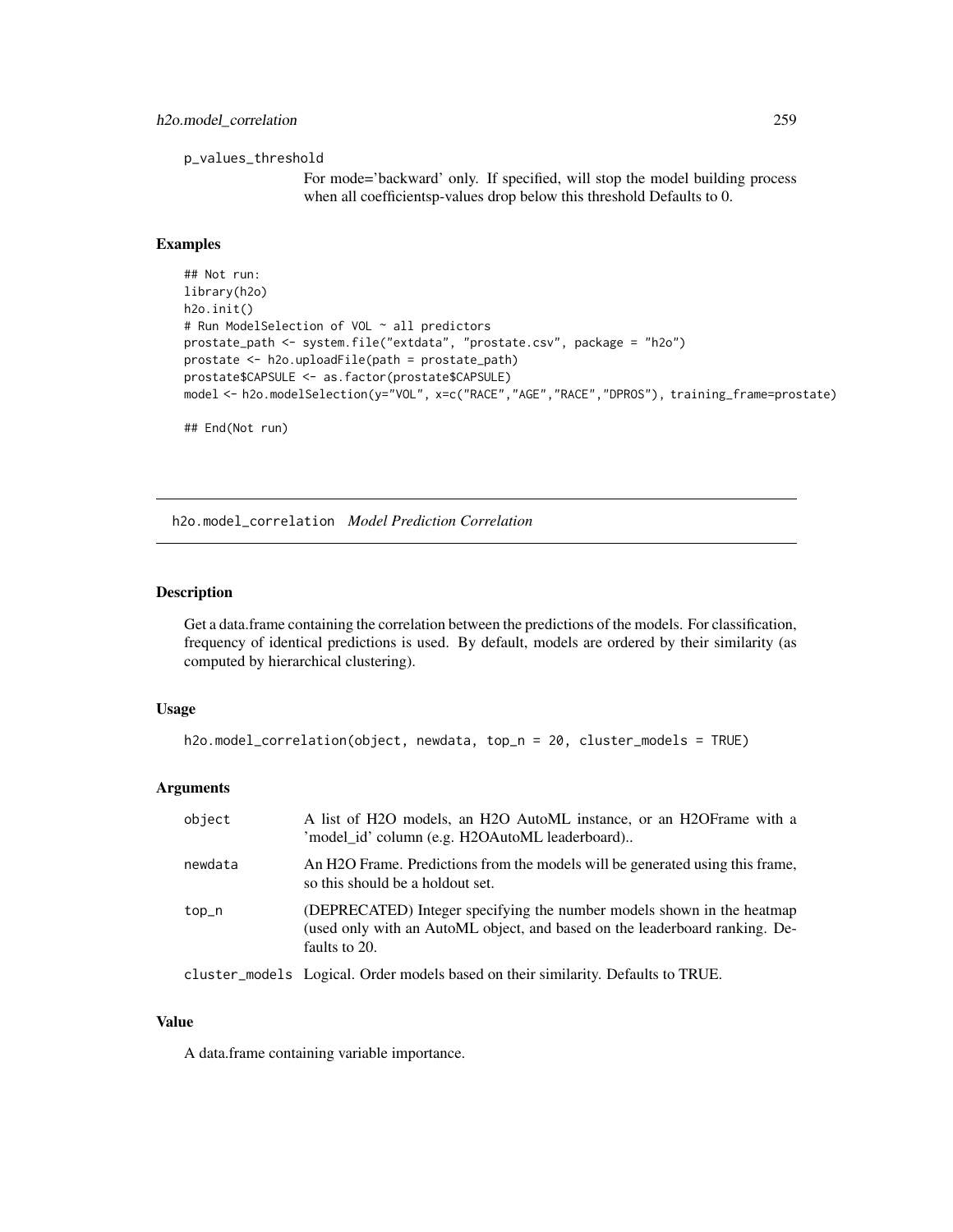#### Examples

```
## Not run:
library(h2o)
h2o.init()
# Import the wine dataset into H2O:
f <- "https://h2o-public-test-data.s3.amazonaws.com/smalldata/wine/winequality-redwhite-no-BOM.csv"
df <- h2o.importFile(f)
# Set the response
response <- "quality"
# Split the dataset into a train and test set:
splits \le h2o.splitFrame(df, ratios = 0.8, seed = 1)
train <- splits[[1]]
test <- splits[[2]]
# Build and train the model:
aml <- h2o.automl(y = response,
                  training_frame = train,
                  max_models = 10,
                  seed = 1)
# Create the model correlation
model_correlation <- h2o.model_correlation(aml, test)
print(model_correlation)
## End(Not run)
```
h2o.model\_correlation\_heatmap *Model Prediction Correlation Heatmap*

#### Description

This plot shows the correlation between the predictions of the models. For classification, frequency of identical predictions is used. By default, models are ordered by their similarity (as computed by hierarchical clustering).

```
h2o.model_correlation_heatmap(
  object,
  newdata,
  top_n = 20,
  cluster_models = TRUE,
  triangular = TRUE
)
```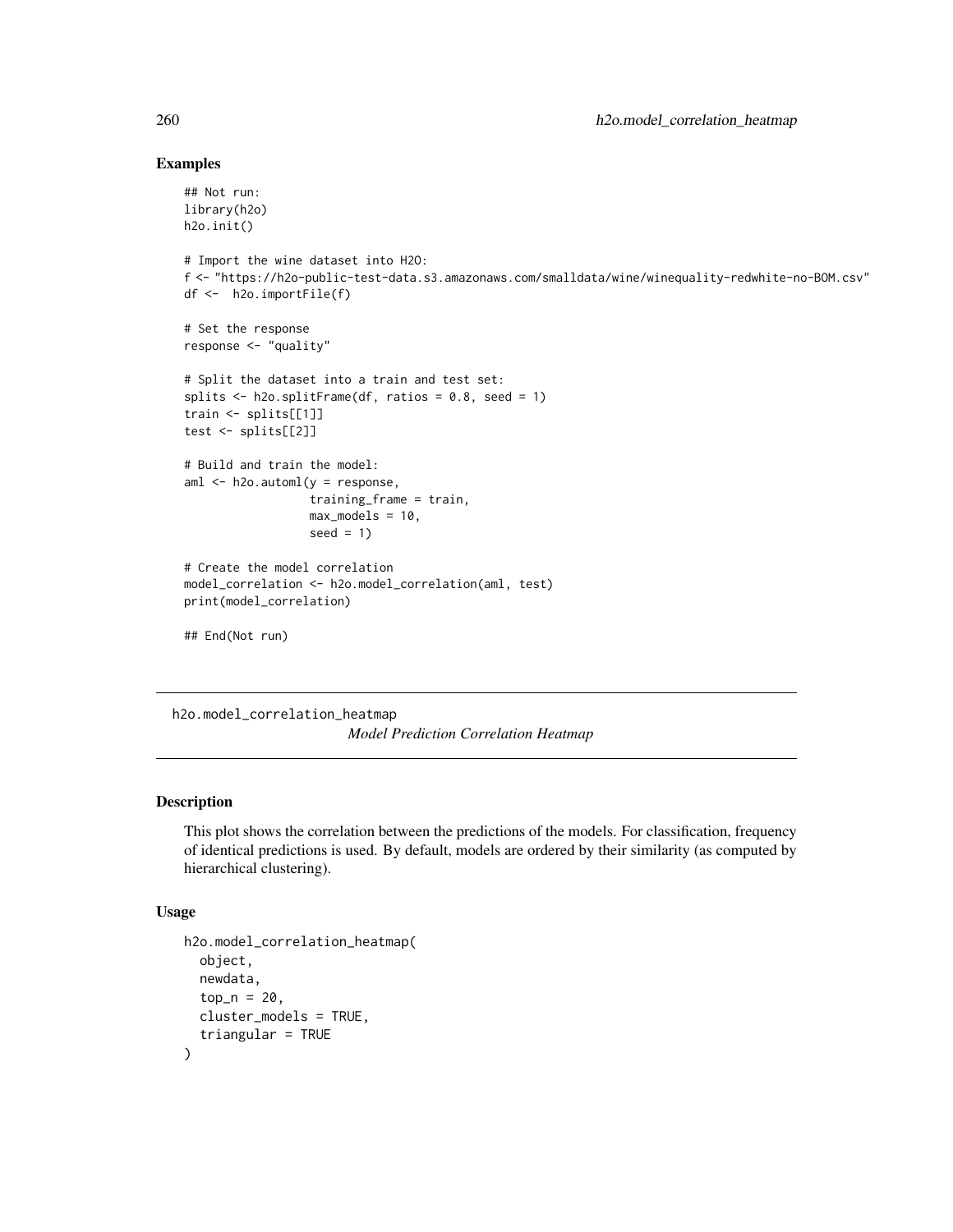| object     | A list of H2O models, an H2O AutoML instance, or an H2OFrame with a<br>'model_id' column (e.g. H2OAutoML leaderboard).                               |
|------------|------------------------------------------------------------------------------------------------------------------------------------------------------|
| newdata    | An H2O Frame. Predictions from the models will be generated using this frame,<br>so this should be a holdout set.                                    |
| top_n      | Integer specifying the number models shown in the heatmap (used only with an<br>AutoML object, and based on the leaderboard ranking. Defaults to 20. |
|            | cluster_models Logical. Order models based on their similarity. Defaults to TRUE.                                                                    |
| triangular | Print just the lower triangular part of correlation matrix. Defaults to TRUE.                                                                        |

# Value

A ggplot2 object.

## Examples

```
## Not run:
library(h2o)
h2o.init()
```

```
# Import the wine dataset into H2O:
f <- "https://h2o-public-test-data.s3.amazonaws.com/smalldata/wine/winequality-redwhite-no-BOM.csv"
df <- h2o.importFile(f)
```

```
# Set the response
response <- "quality"
```

```
# Split the dataset into a train and test set:
splits <- h2o.splitFrame(df, ratios = 0.8, seed = 1)
train <- splits[[1]]
test <- splits[[2]]
```

```
# Build and train the model:
aml \leq h2o.automl(y = response,
                  training_frame = train,
                  max_models = 10,
                  seed = 1)
```

```
# Create the model correlation heatmap
model_correlation_heatmap <- h2o.model_correlation_heatmap(aml, test)
print(model_correlation_heatmap)
```
## End(Not run)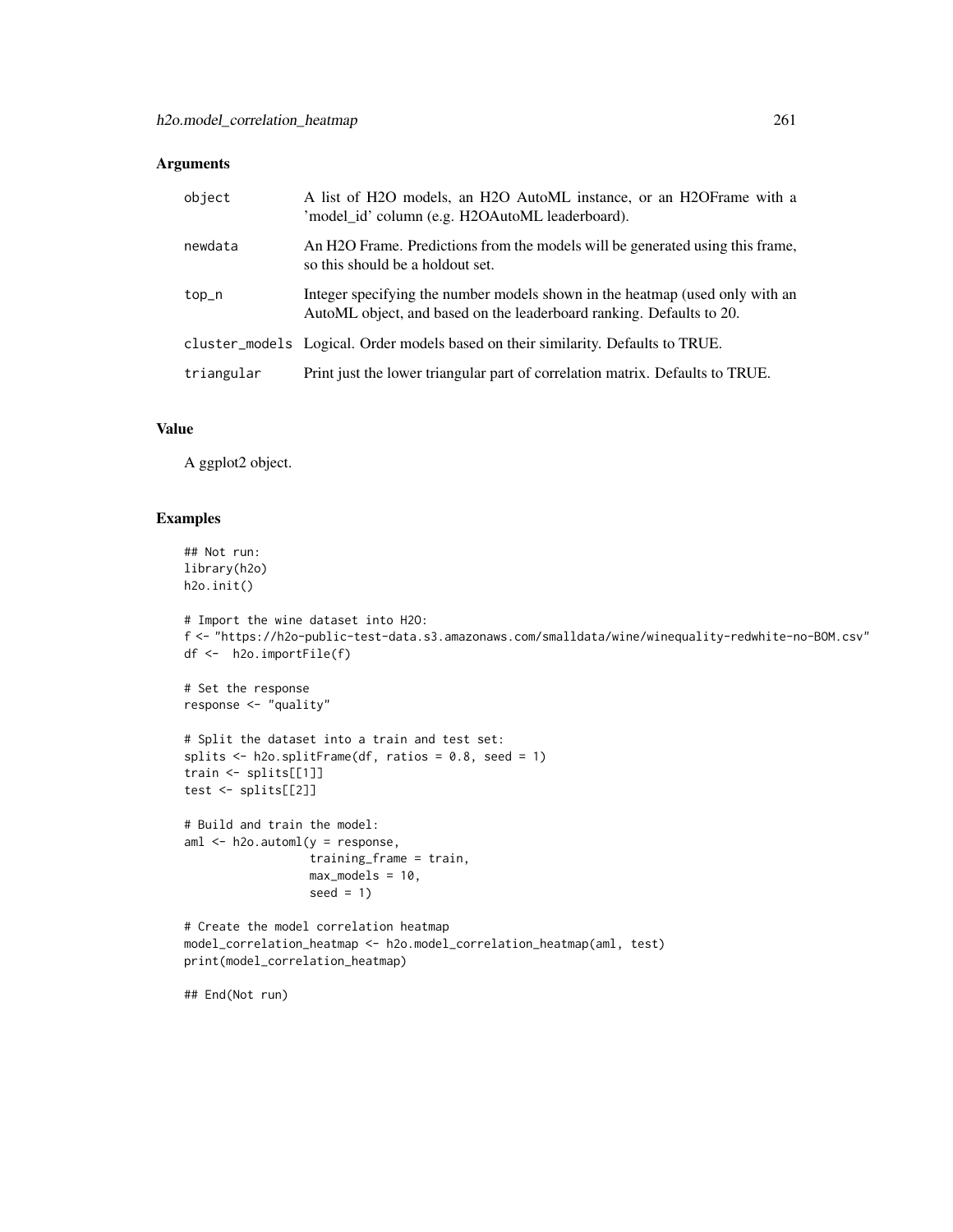h2o.mojo\_predict\_csv *H2O Prediction from R without having H2O running*

## Description

Provides the method h2o.mojo\_predict\_csv with which you can predict a MOJO model from R.

## Usage

```
h2o.mojo_predict_csv(
  input_csv_path,
 mojo_zip_path,
 output_csv_path = NULL,
 genmodel_jar_path = NULL,
  classpath = NULL,
  java_options = NULL,
  verbose = F,
  setInvNumNA = F
)
```
## Arguments

|                   | input_csv_path Path to input CSV file.                                                                                                                                         |  |
|-------------------|--------------------------------------------------------------------------------------------------------------------------------------------------------------------------------|--|
|                   | mojo_zip_path Path to MOJO zip downloaded from H2O.                                                                                                                            |  |
| output_csv_path   |                                                                                                                                                                                |  |
|                   | Optional, path to the output CSV file with computed predictions. If NULL<br>(default), then predictions will be saved as prediction.csv in the same folder as<br>the MOJO zip. |  |
| genmodel_jar_path |                                                                                                                                                                                |  |
|                   | Optional, path to genmodel jar file. If NULL (default) then the h2o-genmodel.jar<br>in the same folder as the MOJO zip will be used.                                           |  |
| classpath         | Optional, specifies custom user defined classpath which will be used when scor-<br>ing. If NULL (default) then the default classpath for this MOJO model will be<br>used.      |  |
| java_options      | Optional, custom user defined options for Java. By default '-Xmx4g -XX:ReservedCodeCacheSize=256m<br>is used.                                                                  |  |
| verbose           | Optional, if TRUE, then additional debug information will be printed. FALSE<br>by default.                                                                                     |  |
| setInvNumNA       | Optional, if TRUE, then then for an string that cannot be parsed into a number an<br>N/A value will be produced, if false the command will fail. FALSE by default.             |  |

## Value

Returns a data.frame containing computed predictions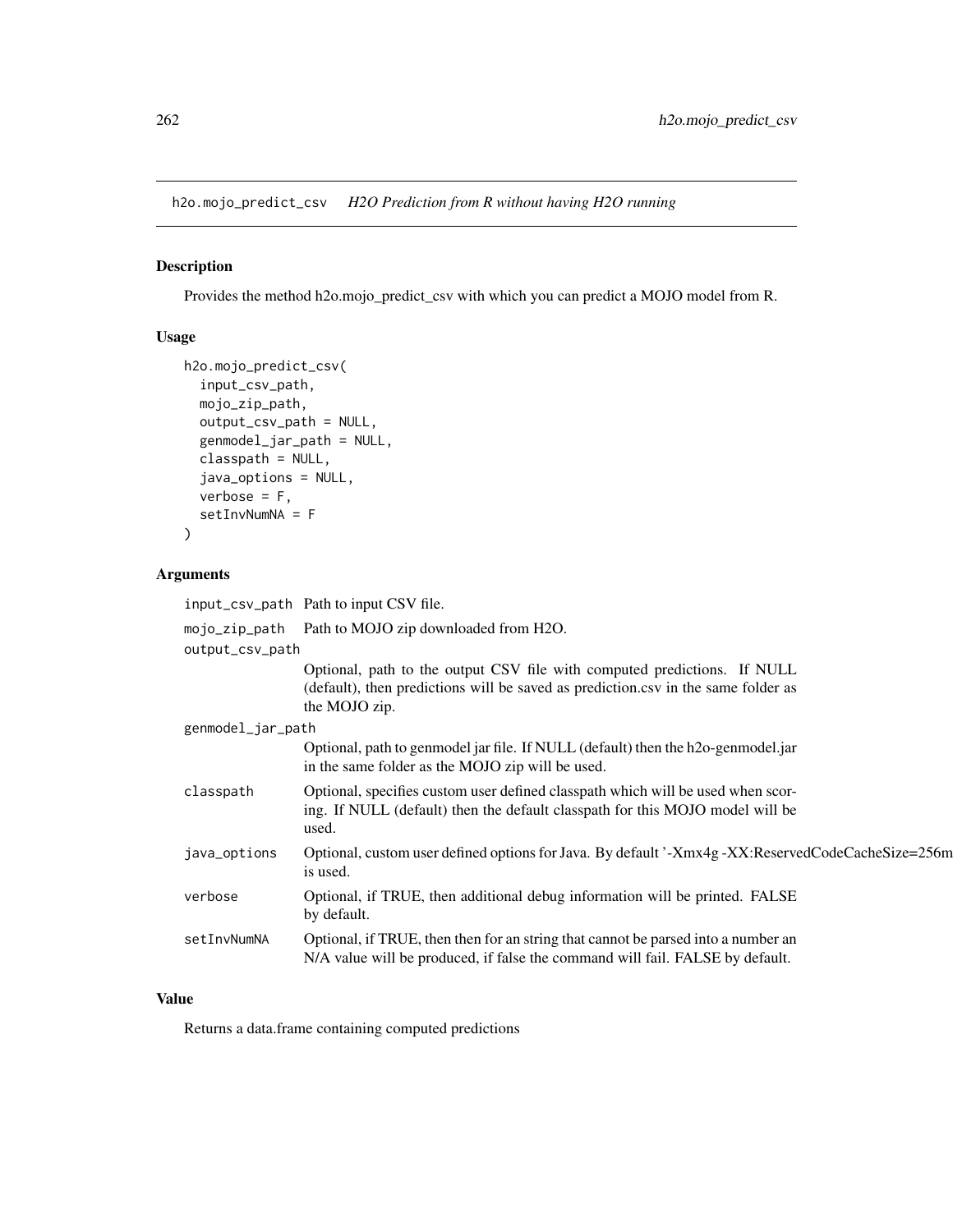h2o.mojo\_predict\_df *H2O Prediction from R without having H2O running*

# Description

Provides the method h2o.mojo\_predict\_df with which you can predict a MOJO model from R.

## Usage

```
h2o.mojo_predict_df(
  frame,
 mojo_zip_path,
  genmodel_jar_path = NULL,
 classpath = NULL,
  java_options = NULL,
  verbose = F,
  setInvNumNA = F
\mathcal{L}
```
## Arguments

| frame             | data.frame to score.                                                                                                                                                      |  |
|-------------------|---------------------------------------------------------------------------------------------------------------------------------------------------------------------------|--|
| mojo_zip_path     | Path to MOJO zip downloaded from H2O.                                                                                                                                     |  |
| genmodel_jar_path |                                                                                                                                                                           |  |
|                   | Optional, path to genmodel jar file. If NULL (default) then the h2o-genmodel.jar<br>in the same folder as the MOJO zip will be used.                                      |  |
| classpath         | Optional, specifies custom user defined classpath which will be used when scor-<br>ing. If NULL (default) then the default classpath for this MOJO model will be<br>used. |  |
| java_options      | Optional, custom user defined options for Java. By default '-Xmx4g -XX:ReservedCodeCacheSize=256m<br>is used.                                                             |  |
| verbose           | Optional, if TRUE, then additional debug information will be printed. FALSE<br>by default.                                                                                |  |
| setInvNumNA       | Optional, if TRUE, then then for an string that cannot be parsed into a number an<br>N/A value will be produced, if false the command will fail. FALSE by default.        |  |

# Value

Returns a data.frame containing computed predictions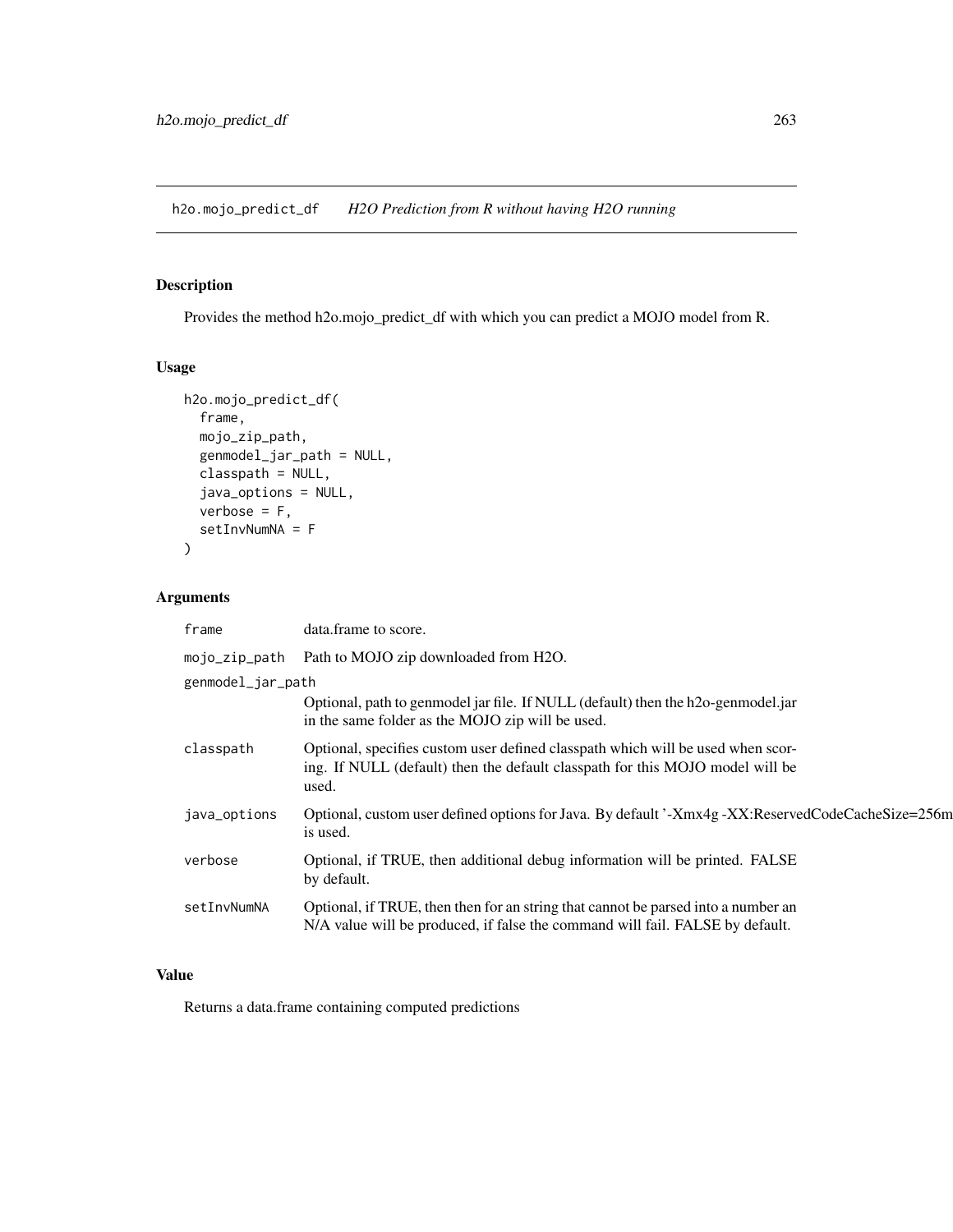#### Description

Converts the entries of an H2OFrame object from milliseconds to months (on a 1 to 12 scale).

## Usage

```
h2o.month(x)
month(x)
## S3 method for class 'H2OFrame'
month(x)
```
## Arguments

x An H2OFrame object.

## Value

An H2OFrame object containing the entries of x converted to months of the year.

#### See Also

[h2o.year](#page-407-0)

<span id="page-263-0"></span>h2o.mse *Retrieves Mean Squared Error Value*

#### Description

Retrieves the mean squared error value from an [H2OModelMetrics](#page-416-0) object. If "train", "valid", and "xval" parameters are FALSE (default), then the training MSEvalue is returned. If more than one parameter is set to TRUE, then a named vector of MSEs are returned, where the names are "train", "valid" or "xval".

```
h2o.mse(object, train = FALSE, valid = FALSE, xval = FALSE)
```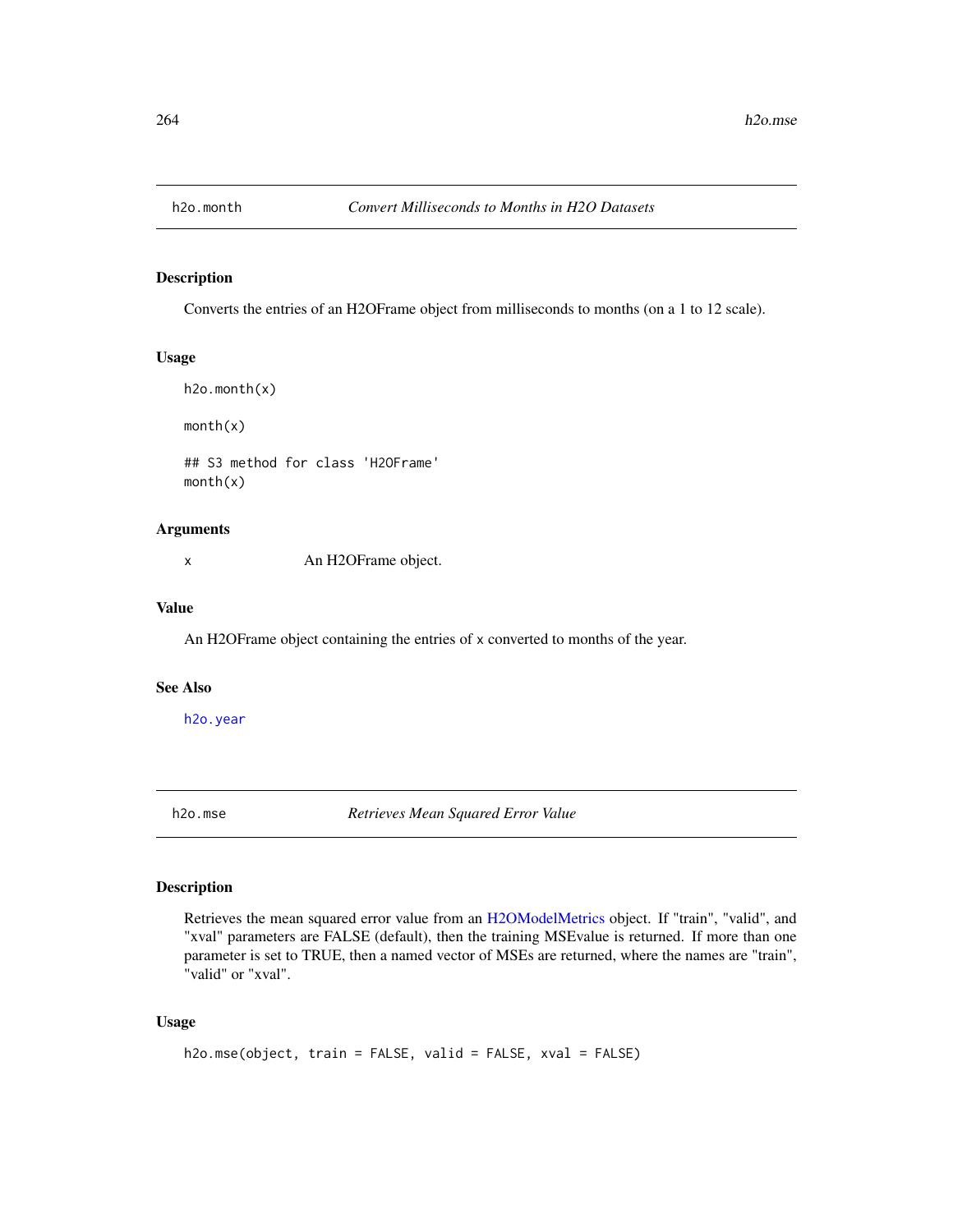| object | An H2OModelMetrics object of the correct type. |
|--------|------------------------------------------------|
| train  | Retrieve the training MSE                      |
| valid  | Retrieve the validation MSE                    |
| xval   | Retrieve the cross-validation MSE              |

### Details

This function only supports [H2OBinomialMetrics,](#page-416-1) [H2OMultinomialMetrics,](#page-416-1) and [H2ORegressionMetrics](#page-416-1) objects.

#### See Also

[h2o.auc](#page-69-0) for AUC, [h2o.mse](#page-263-0) for MSE, and [h2o.metric](#page-249-0) for the various threshold metrics. See [h2o.performance](#page-287-0) for creating H2OModelMetrics objects.

#### Examples

```
## Not run:
library(h2o)
h2o.init()
prostate_path <- system.file("extdata", "prostate.csv", package = "h2o")
prostate <- h2o.uploadFile(prostate_path)
prostate[, 2] <- as.factor(prostate[, 2])
model \leq h2o.gbm(x = 3:9, y = 2, training_frame = prostate, distribution = "bernoulli")
perf <- h2o.performance(model, prostate)
h2o.mse(perf)
## End(Not run)
```
h2o.multinomial\_aucpr\_table

*Retrieve the all PR AUC values in a table (One to Rest, One to One, macro and weighted average) for mutlinomial classification.*

## Description

Retrieves the PR AUC table from an [H2OMultinomialMetrics.](#page-416-1) If "train", "valid", and "xval" parameters are FALSE (default), then the training PR AUC table is returned. If more than one parameter is set to TRUE, then a named vector of PR AUC tables are returned, where the names are "train", "valid" or "xval".

```
h2o.multinomial_aucpr_table(object, train = FALSE, valid = FALSE, xval = FALSE)
```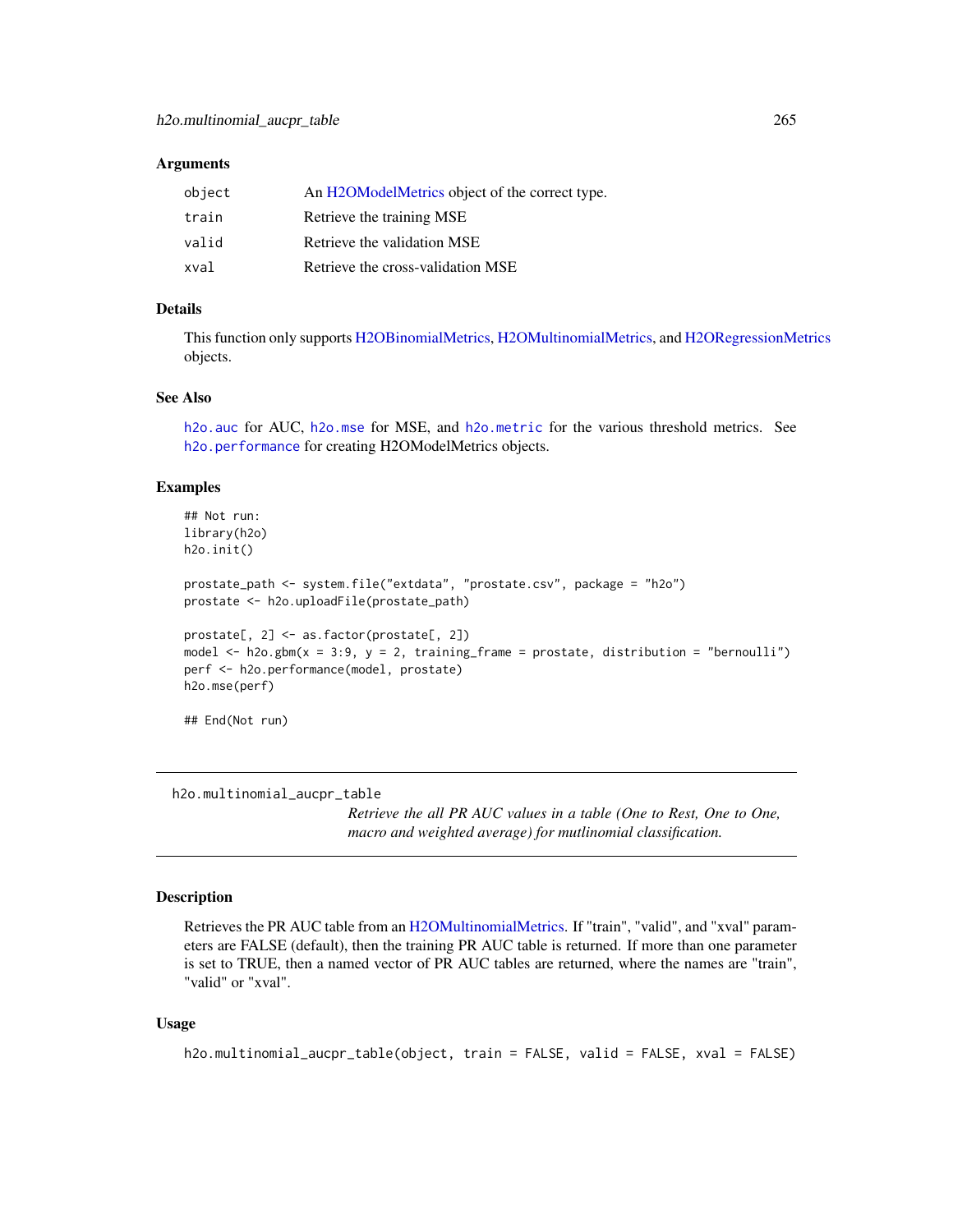| object | An H2OMultinomialMetrics object.           |
|--------|--------------------------------------------|
| train  | Retrieve the training PR AUC table         |
| valid  | Retrieve the validation PR AUC table       |
| xval   | Retrieve the cross-validation PR AUC table |

## See Also

[h2o.giniCoef](#page-173-0) for the Gini coefficient, [h2o.mse](#page-263-0) for MSE, and [h2o.metric](#page-249-0) for the various threshold metrics. See [h2o.performance](#page-287-0) for creating H2OModelMetrics objects.

#### Examples

```
## Not run:
library(h2o)
h2o.init()
prostate_path <- system.file("extdata", "prostate.csv", package = "h2o")
prostate <- h2o.uploadFile(prostate_path)
prostate[, 2] <- as.factor(prostate[, 2])
model \leq h2o.gbm(x = 3:9, y = 2, training_frame = prostate, distribution = "bernoulli")
perf <- h2o.performance(model, prostate)
h2o.multinomial_aucpr_table(perf)
```
## End(Not run)

```
h2o.multinomial_auc_table
```
*Retrieve the all AUC values in a table (One to Rest, One to One, macro and weighted average) for mutlinomial classification.*

## Description

Retrieves the AUC table from an [H2OMultinomialMetrics.](#page-416-1) If "train", "valid", and "xval" parameters are FALSE (default), then the training AUC table is returned. If more than one parameter is set to TRUE, then a named vector of AUC tables are returned, where the names are "train", "valid" or "xval".

#### Usage

h2o.multinomial\_auc\_table(object, train = FALSE, valid = FALSE, xval = FALSE)

#### **Arguments**

| object | An H2OMultinomialMetrics object.        |
|--------|-----------------------------------------|
| train  | Retrieve the training AUC table         |
| valid  | Retrieve the validation AUC table       |
| xval   | Retrieve the cross-validation AUC table |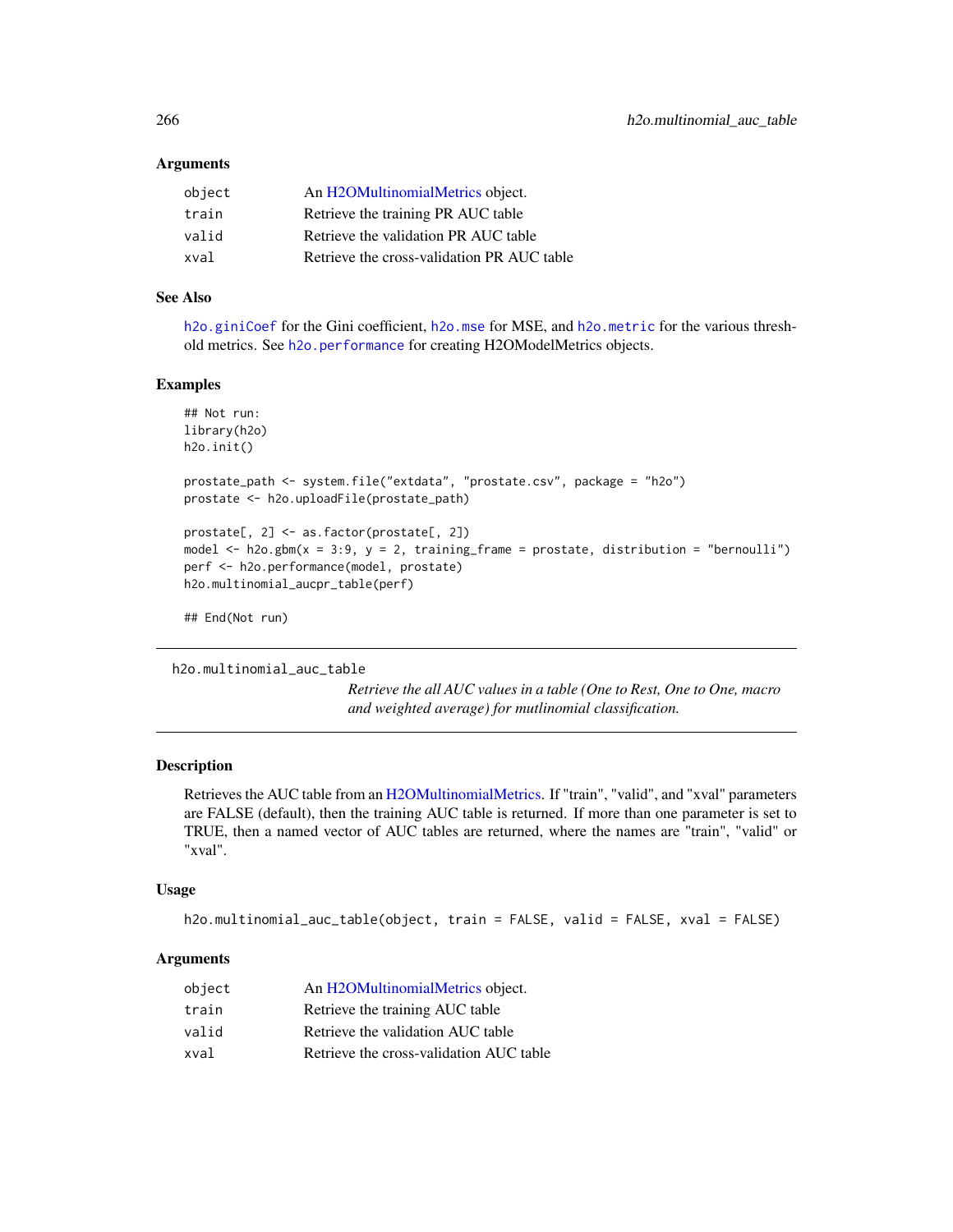#### h2o.nacnt 267

## See Also

[h2o.giniCoef](#page-173-0) for the Gini coefficient, [h2o.mse](#page-263-0) for MSE, and [h2o.metric](#page-249-0) for the various threshold metrics. See [h2o.performance](#page-287-0) for creating H2OModelMetrics objects.

#### Examples

```
## Not run:
library(h2o)
h2o.init()
prostate_path <- system.file("extdata", "prostate.csv", package = "h2o")
prostate <- h2o.uploadFile(prostate_path)
prostate[, 2] <- as.factor(prostate[, 2])
model \leq h2o.gbm(x = 3:9, y = 2, training_frame = prostate, distribution = "bernoulli")
perf <- h2o.performance(model, prostate)
h2o.multinomial_auc_table(perf)
```
## End(Not run)

h2o.nacnt *Count of NAs per column*

#### Description

Gives the count of NAs per column.

#### Usage

h2o.nacnt(x)

# Arguments

x An H2OFrame object.

#### Value

Returns a list containing the count of NAs per column

## Examples

```
## Not run:
library(h2o)
h2o.init()
```

```
iris_hf <- as.h2o(iris)
h2o.nacnt(iris_hf) # should return all 0s
h2o.insertMissingValues(iris_hf)
h2o.nacnt(iris_hf)
```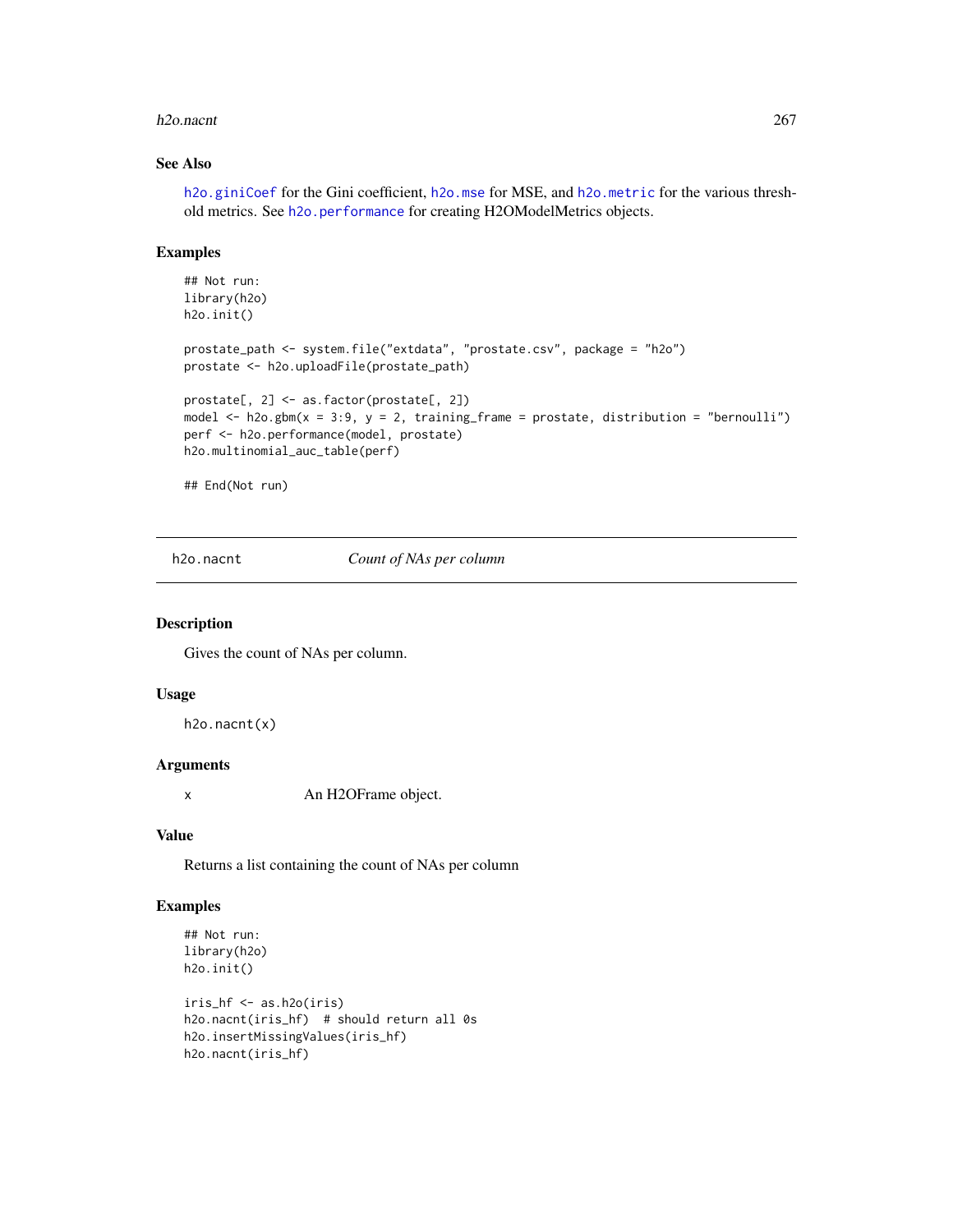```
## End(Not run)
```
h2o.naiveBayes *Compute naive Bayes probabilities on an H2O dataset.*

#### Description

The naive Bayes classifier assumes independence between predictor variables conditional on the response, and a Gaussian distribution of numeric predictors with mean and standard deviation computed from the training dataset. When building a naive Bayes classifier, every row in the training dataset that contains at least one NA will be skipped completely. If the test dataset has missing values, then those predictors are omitted in the probability calculation during prediction.

```
h2o.naiveBayes(
  x,
  y,
  training_frame,
 model_id = NULL,nfolds = 0,
  seed = -1,
  fold_assignment = c("AUTO", "Random", "Modulo", "Stratified"),
  fold_column = NULL,
  keep_cross_validation_models = TRUE,
  keep_cross_validation_predictions = FALSE,
  keep_cross_validation_fold_assignment = FALSE,
  validation_frame = NULL,
  ignore_const_cols = TRUE,
  score_each_iteration = FALSE,
  balance_classes = FALSE,
  class_sampling_factors = NULL,
  max_after_balance_size = 5,
  laplace = 0,
  threshold = 0.001,
  min\_sdev = 0.001,
  eps = 0,
  eps_sdev = 0,
  min\_prob = 0.001,eps\_prob = 0,
  compute_metrics = TRUE,
  max_runtime_secs = 0,
  export_checkpoints_dir = NULL,
  gainslift_bins = -1,
  auc_type = c("AUTO", "NONE", "MACRO_OVR", "WEIGHTED_OVR", "MACRO_OVO",
    "WEIGHTED_OVO")
)
```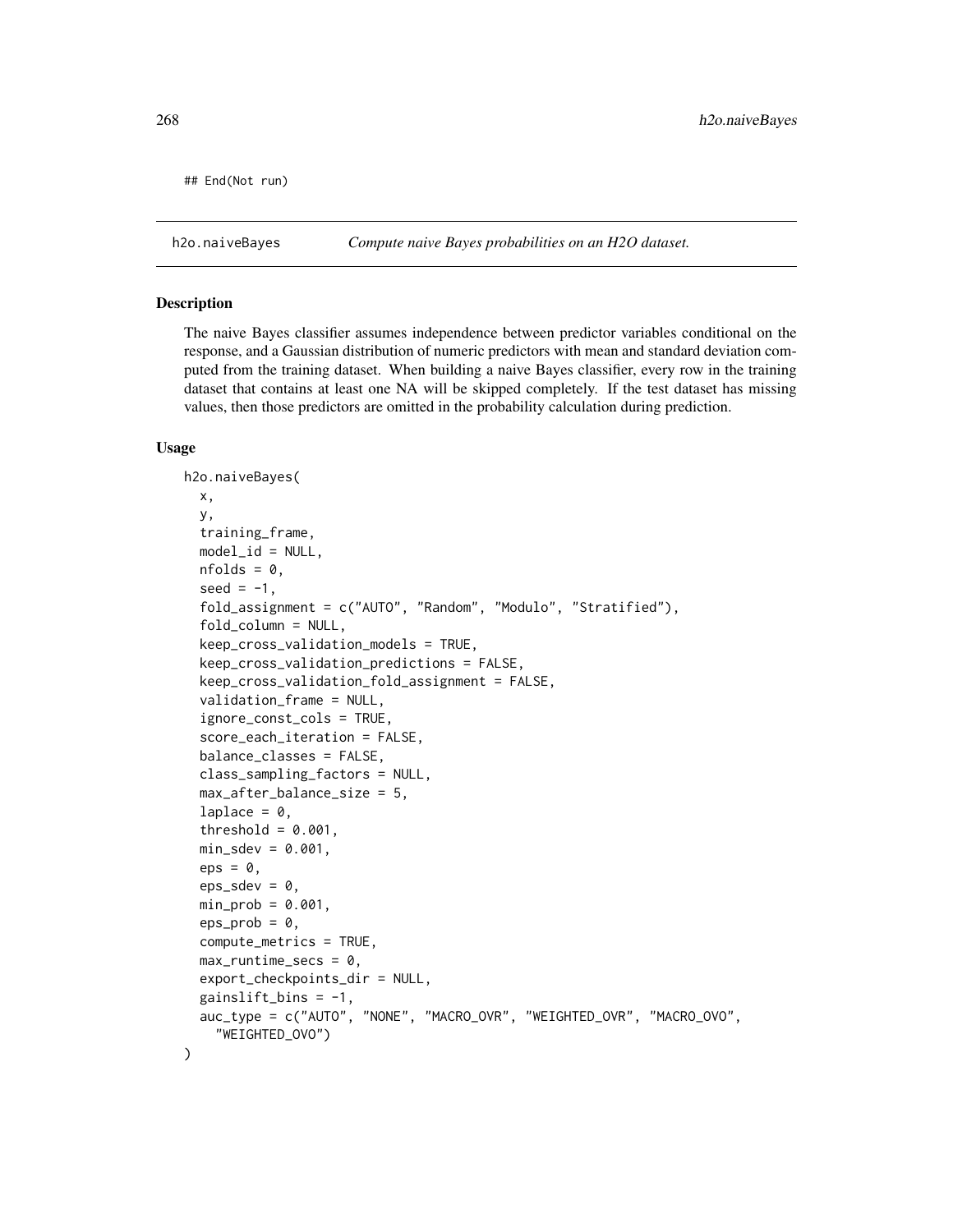| х                            | (Optional) A vector containing the names or indices of the predictor variables to<br>use in building the model. If x is missing, then all columns except y are used.                                                                                                            |
|------------------------------|---------------------------------------------------------------------------------------------------------------------------------------------------------------------------------------------------------------------------------------------------------------------------------|
| у                            | The name or column index of the response variable in the data. The response<br>must be either a numeric or a categorical/factor variable. If the response is<br>numeric, then a regression model will be trained, otherwise it will train a classi-<br>fication model.          |
|                              | training_frame Id of the training data frame.                                                                                                                                                                                                                                   |
| model_id                     | Destination id for this model; auto-generated if not specified.                                                                                                                                                                                                                 |
| nfolds                       | Number of folds for K-fold cross-validation (0 to disable or $\geq$ = 2). Defaults to<br>$\overline{0}$ .                                                                                                                                                                       |
| seed                         | Seed for random numbers (affects certain parts of the algo that are stochastic<br>and those might or might not be enabled by default). Defaults to -1 (time-based<br>random number).                                                                                            |
| fold_assignment              |                                                                                                                                                                                                                                                                                 |
|                              | Cross-validation fold assignment scheme, if fold_column is not specified. The<br>'Stratified' option will stratify the folds based on the response variable, for clas-<br>sification problems. Must be one of: "AUTO", "Random", "Modulo", "Strati-<br>fied". Defaults to AUTO. |
| fold_column                  | Column with cross-validation fold index assignment per observation.                                                                                                                                                                                                             |
| keep_cross_validation_models |                                                                                                                                                                                                                                                                                 |
|                              | Logical. Whether to keep the cross-validation models. Defaults to TRUE.                                                                                                                                                                                                         |
|                              | keep_cross_validation_predictions                                                                                                                                                                                                                                               |
|                              | Logical. Whether to keep the predictions of the cross-validation models. De-<br>faults to FALSE.                                                                                                                                                                                |
|                              | keep_cross_validation_fold_assignment<br>Logical. Whether to keep the cross-validation fold assignment. Defaults to                                                                                                                                                             |
|                              | FALSE.                                                                                                                                                                                                                                                                          |
| validation_frame             |                                                                                                                                                                                                                                                                                 |
|                              | Id of the validation data frame.                                                                                                                                                                                                                                                |
| ignore_const_cols            |                                                                                                                                                                                                                                                                                 |
|                              | Logical. Ignore constant columns. Defaults to TRUE.                                                                                                                                                                                                                             |
| score_each_iteration         |                                                                                                                                                                                                                                                                                 |
|                              | Logical. Whether to score during each iteration of model training. Defaults to<br>FALSE.                                                                                                                                                                                        |
| balance_classes              |                                                                                                                                                                                                                                                                                 |
|                              | Logical. Balance training data class counts via over/under-sampling (for im-<br>balanced data). Defaults to FALSE.                                                                                                                                                              |
| class_sampling_factors       |                                                                                                                                                                                                                                                                                 |
|                              | Desired over/under-sampling ratios per class (in lexicographic order). If not<br>specified, sampling factors will be automatically computed to obtain class bal-<br>ance during training. Requires balance_classes.                                                             |
| max_after_balance_size       |                                                                                                                                                                                                                                                                                 |
|                              | Maximum relative size of the training data after balancing class counts (can be<br>less than 1.0). Requires balance_classes. Defaults to 5.0.                                                                                                                                   |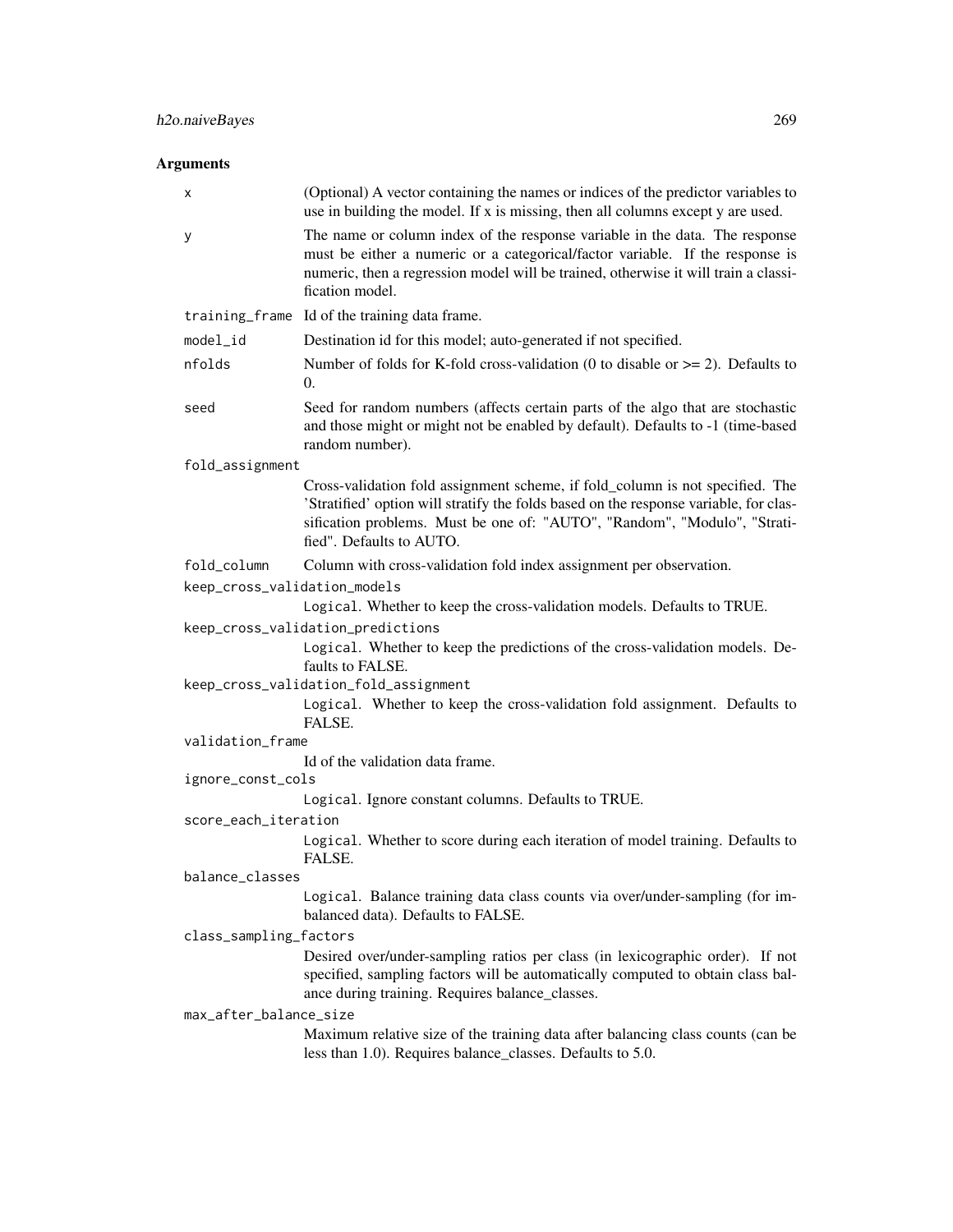| laplace                | Laplace smoothing parameter Defaults to 0.                                                                                                                  |  |
|------------------------|-------------------------------------------------------------------------------------------------------------------------------------------------------------|--|
| threshold              | This argument is deprecated, use 'min_sdev' instead. The minimum standard<br>deviation to use for observations without enough data. Must be at least 1e-10. |  |
| min_sdev               | The minimum standard deviation to use for observations without enough data.<br>Must be at least 1e-10.                                                      |  |
| eps                    | This argument is deprecated, use 'eps_sdev' instead. A threshold cutoff to deal<br>with numeric instability, must be positive.                              |  |
| eps_sdev               | A threshold cutoff to deal with numeric instability, must be positive.                                                                                      |  |
| min_prob               | Min. probability to use for observations with not enough data.                                                                                              |  |
| eps_prob               | Cutoff below which probability is replaced with min_prob.                                                                                                   |  |
| compute_metrics        |                                                                                                                                                             |  |
|                        | Logical. Compute metrics on training data Defaults to TRUE.                                                                                                 |  |
| max_runtime_secs       |                                                                                                                                                             |  |
|                        | Maximum allowed runtime in seconds for model training. Use 0 to disable.<br>Defaults to 0.                                                                  |  |
| export_checkpoints_dir |                                                                                                                                                             |  |
|                        | Automatically export generated models to this directory.                                                                                                    |  |
|                        | gainslift_bins Gains/Lift table number of bins. 0 means disabled Default value -1 means<br>automatic binning. Defaults to -1.                               |  |
| auc_type               | Set default multinomial AUC type. Must be one of: "AUTO", "NONE", "MACRO_OVR",<br>"WEIGHTED_OVR", "MACRO_OVO", "WEIGHTED_OVO". Defaults to AUTO.            |  |
|                        |                                                                                                                                                             |  |

## Value

an object of class [H2OBinomialModel](#page-415-0) if the response has two categorical levels, and [H2OMultinomialModel](#page-415-0) otherwise.

## Examples

```
## Not run:
h2o.init()
votes_path <- system.file("extdata", "housevotes.csv", package = "h2o")
votes <- h2o.uploadFile(path = votes_path, header = TRUE)
h2o.naiveBayes(x = 2:17, y = 1, training_frame = votes, laplace = 3)
```
## End(Not run)

h2o.names *Column names of an H2OFrame*

## Description

Column names of an H2OFrame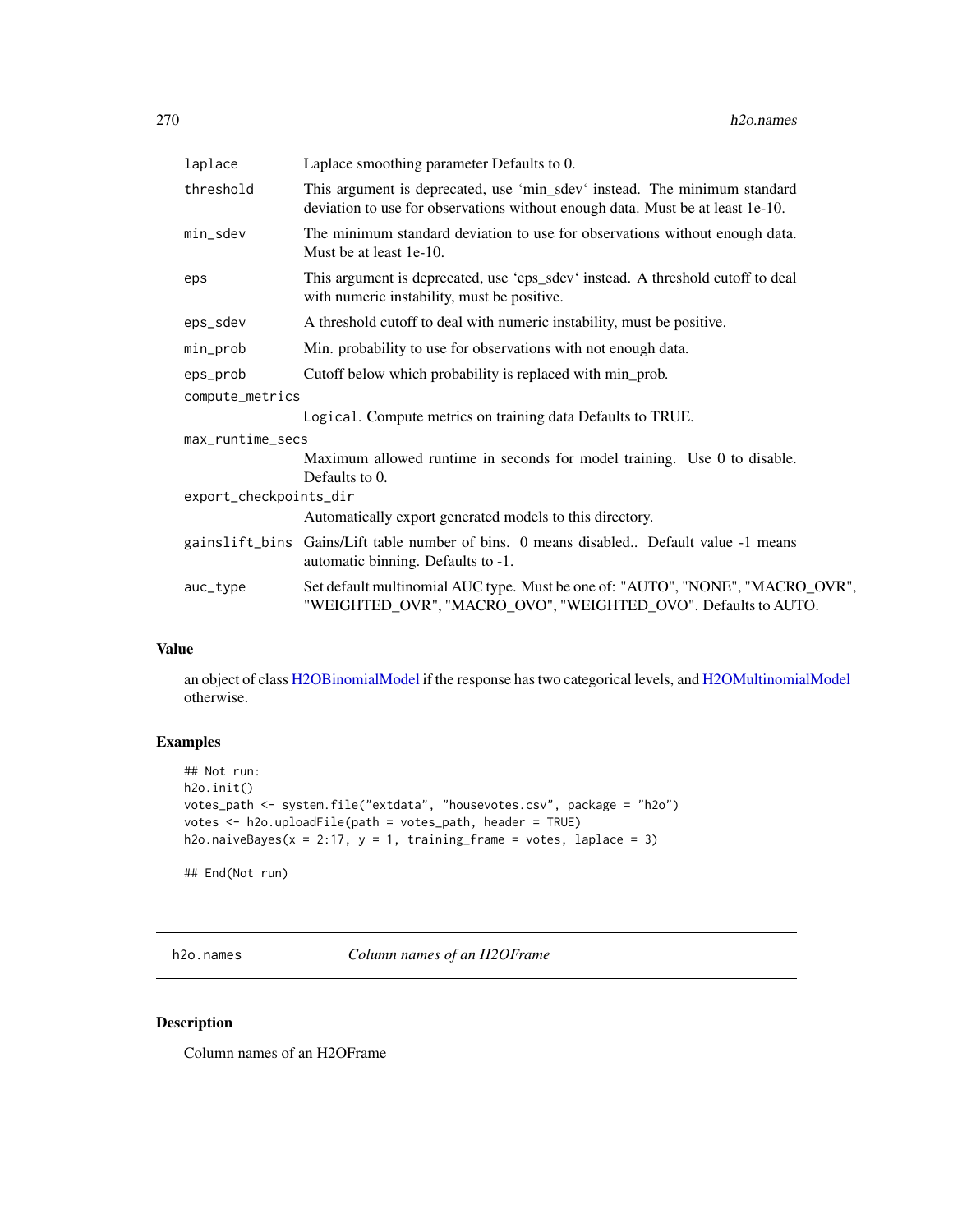## h2o.na\_omit 271

# Usage

h2o.names(x)

# Arguments

x An H2OFrame object.

# See Also

[names](#page-0-0) for the base R implementation.

## Examples

```
## Not run:
library(h2o)
h2o.init()
f <- "https://h2o-public-test-data.s3.amazonaws.com/smalldata/iris/iris_train.csv"
iris <- h2o.importFile(f)
h2o.names(iris)
```
## End(Not run)

h2o.na\_omit *Remove Rows With NAs*

## Description

Remove Rows With NAs

#### Usage

h2o.na\_omit(object, ...)

## Arguments

| object  | H2OFrame object |
|---------|-----------------|
| $\cdot$ | Ignored         |

## Value

Returns an H2OFrame object containing non-NA rows.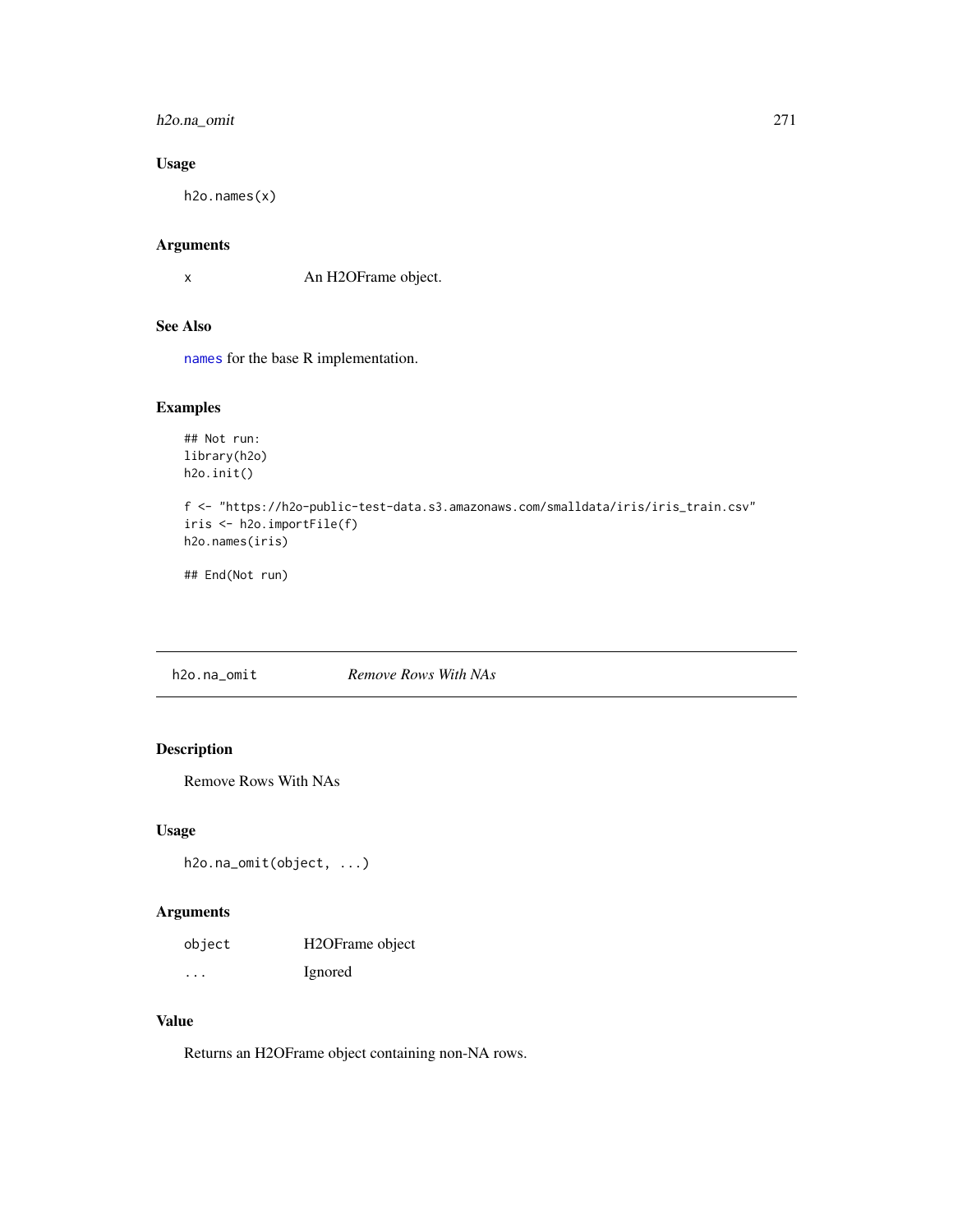## Examples

```
## Not run:
library(h2o)
h2o.init()
frame <- h2o.createFrame(rows = 6, cols = 2,
                         categorical_fraction = 0.0,
                         missing_fraction = 0.7,
                         seed = 123)
h2o.na_omit(frame)
## End(Not run)
```
h2o.nchar *String length*

## Description

String length

## Usage

h2o.nchar(x)

## Arguments

x The column whose string lengths will be returned.

## Examples

```
## Not run:
library(h2o)
h2o.init()
string_to_nchar <- as.h2o("r tutorial")
nchar_string <- h2o.nchar(string_to_nchar)
```
## End(Not run)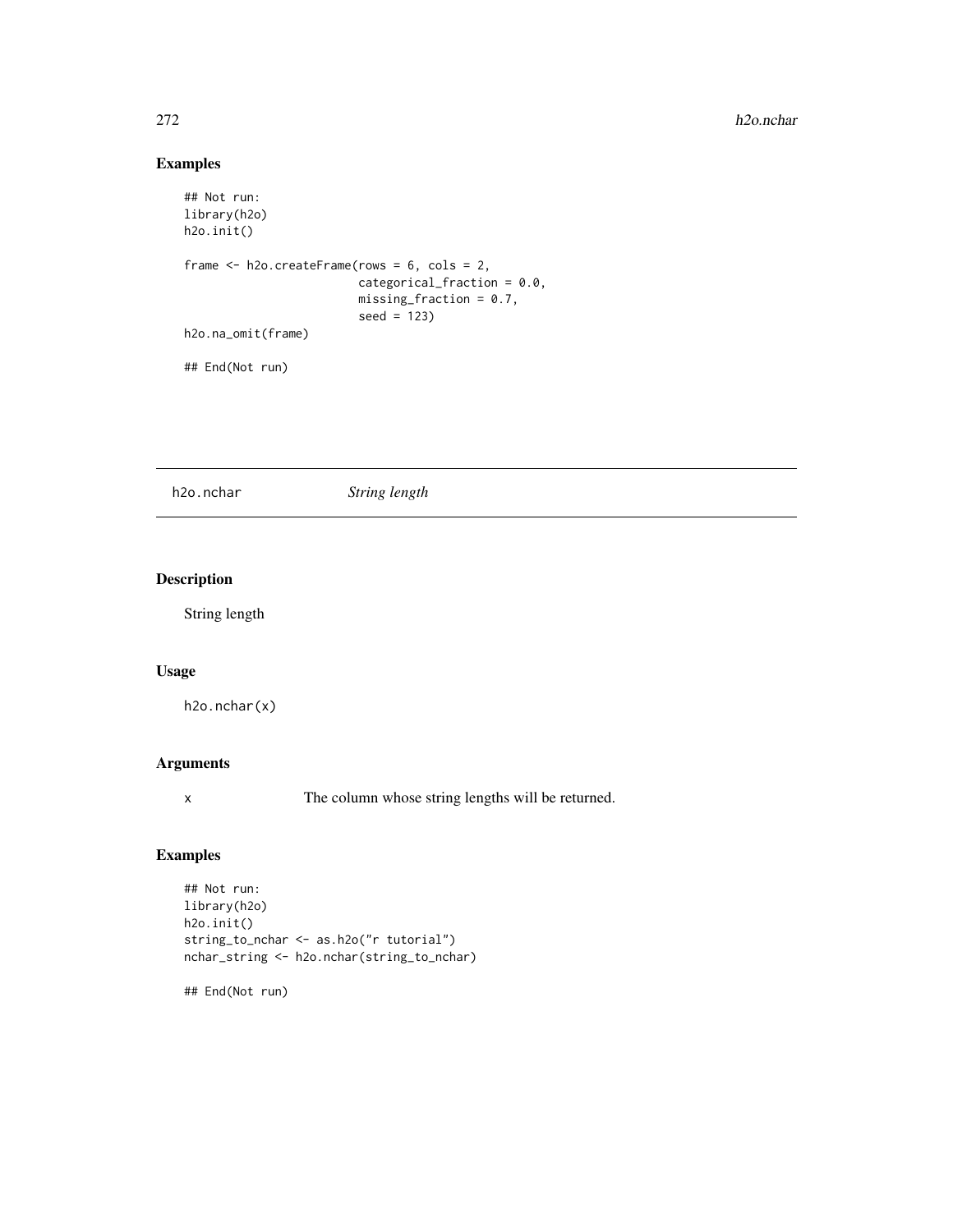## Description

Return the number of columns present in x.

## Usage

h2o.ncol(x)

## Arguments

x An H2OFrame object.

## See Also

[nrow](#page-0-0) for the base R implementation, ncol().

## Examples

## Not run: library(h2o) h2o.init()

```
f <- "https://h2o-public-test-data.s3.amazonaws.com/smalldata/iris/iris_train.csv"
iris <- h2o.importFile(f)
h2o.ncol(iris)
```
## End(Not run)

h2o.networkTest *View Network Traffic Speed*

# Description

View speed with various file sizes.

# Usage

```
h2o.networkTest()
```
## Value

Returns a table listing the network speed for 1B, 10KB, and 10MB.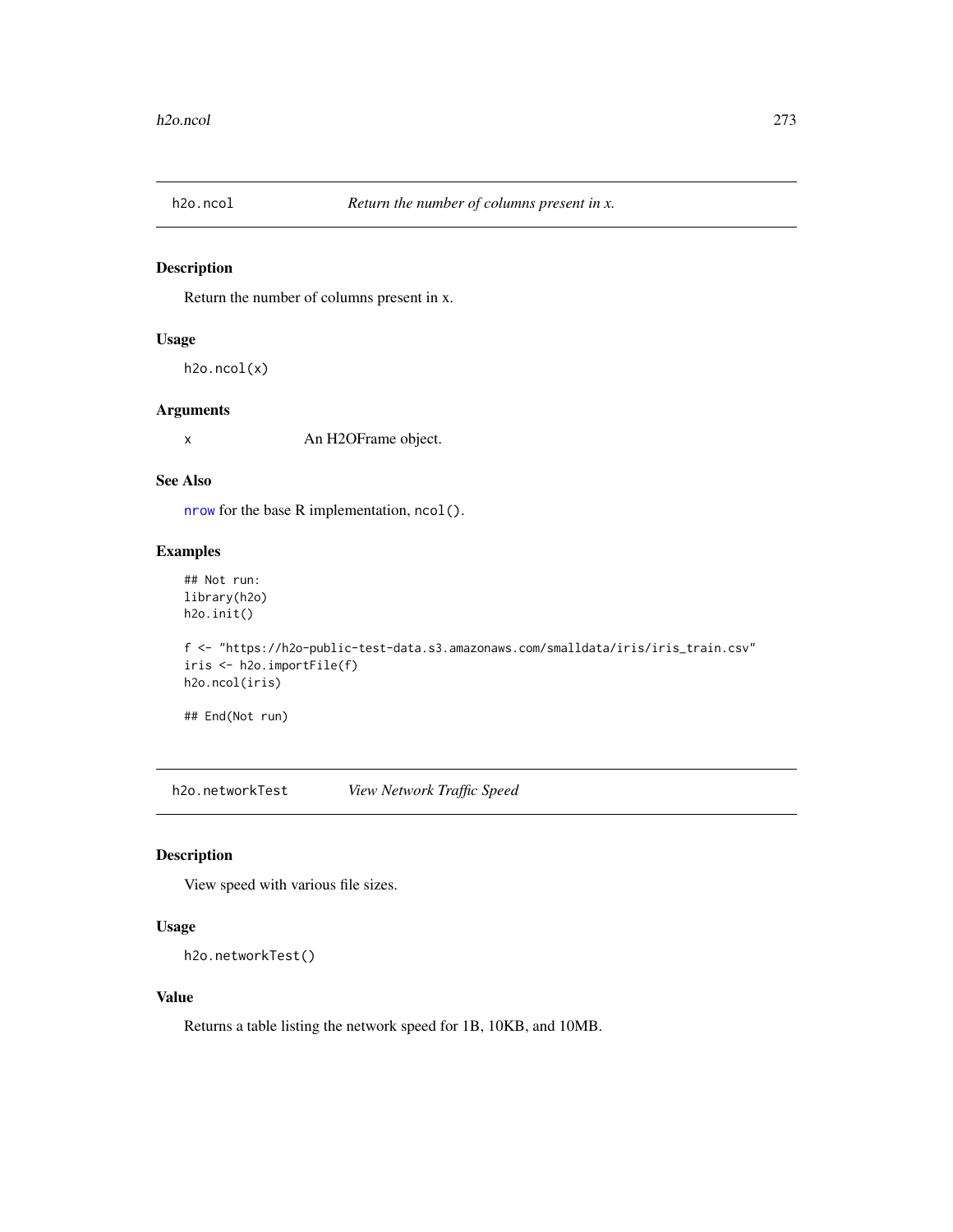## Description

Get the number of factor levels for this frame.

#### Usage

```
h2o.nlevels(x)
```
#### Arguments

x An H2OFrame object.

# See Also

[nlevels](#page-0-0) for the base R method.

## Examples

```
## Not run:
library(h2o)
h2o.init()
```

```
f <- "https://s3.amazonaws.com/h2o-public-test-data/smalldata/junit/cars_20mpg.csv"
cars <- h2o.importFile(f)
h2o.nlevels(cars)
```
## End(Not run)

h2o.no\_progress *Disable Progress Bar*

## Description

Disable Progress Bar

#### Usage

h2o.no\_progress()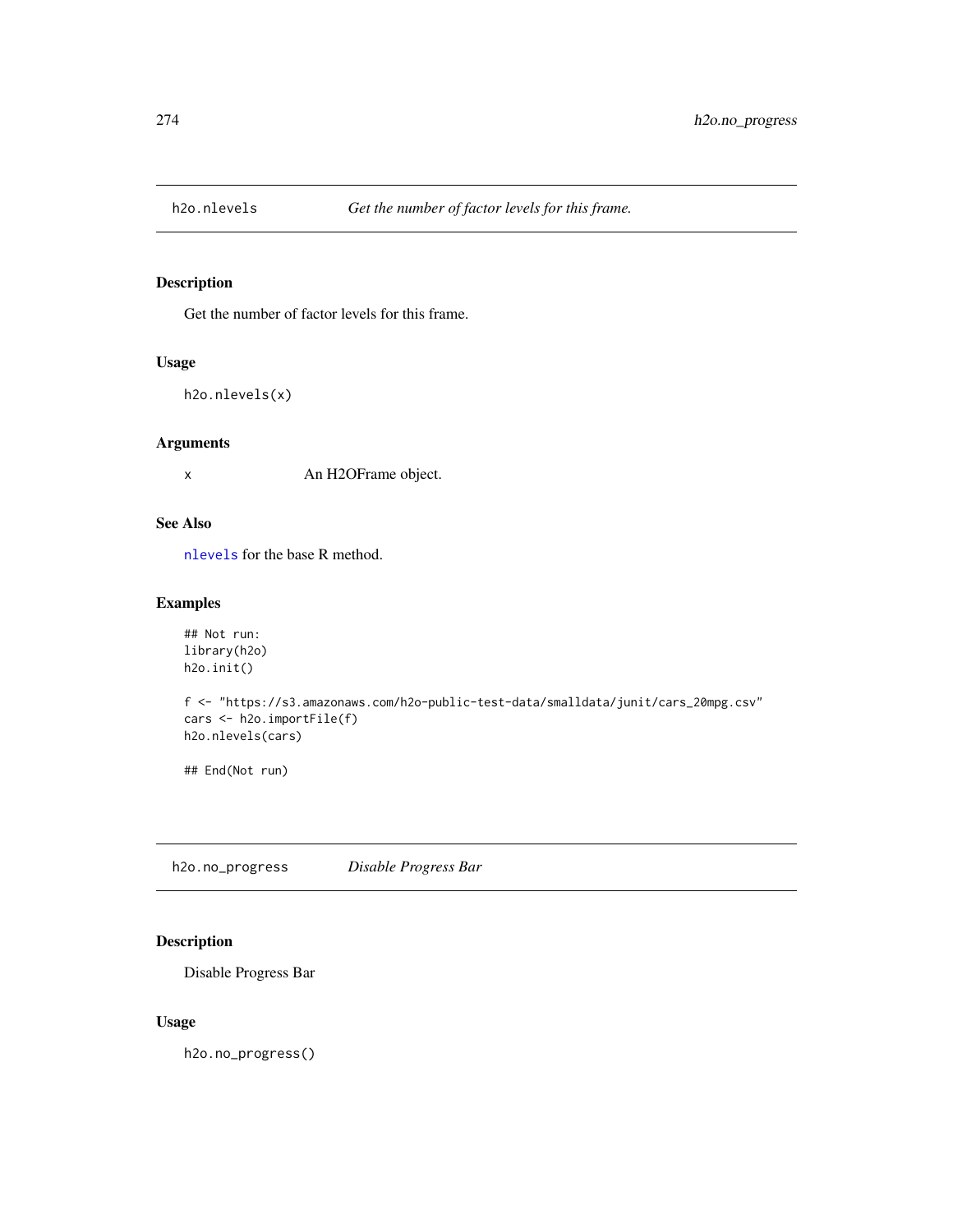#### h2o.nrow 275

## Examples

```
## Not run:
library(h2o)
h2o.init()
h2o.no_progress()
f <- "https://h2o-public-test-data.s3.amazonaws.com/smalldata/iris/iris_wheader.csv"
iris <- h2o.importFile(f)
iris["class"] <- as.factor(iris["class"])
predictors <- c("sepal_len", "sepal_wid", "petal_len", "petal_wid")
splits <- h2o.splitFrame(iris, ratios = 0.8, seed = 1234)
train <- splits[[1]]
valid <- splits[[2]]
iris_km <- h2o.kmeans(x = predictors,
                      training_frame = train,
                      validation_frame = valid,
                      k = 10, estimate_k = TRUE,
                      standardize = FALSE, seed = 1234)
## End(Not run)
```
h2o.nrow *Return the number of rows present in x.*

#### Description

Return the number of rows present in x.

#### Usage

h2o.nrow(x)

## Arguments

x An H2OFrame object.

#### See Also

[nrow](#page-0-0) for the base R implementation.

## Examples

```
## Not run:
library(h2o)
h2o.init()
```
f <- "https://s3.amazonaws.com/h2o-public-test-data/smalldata/junit/cars\_20mpg.csv" cars <- h2o.importFile(f)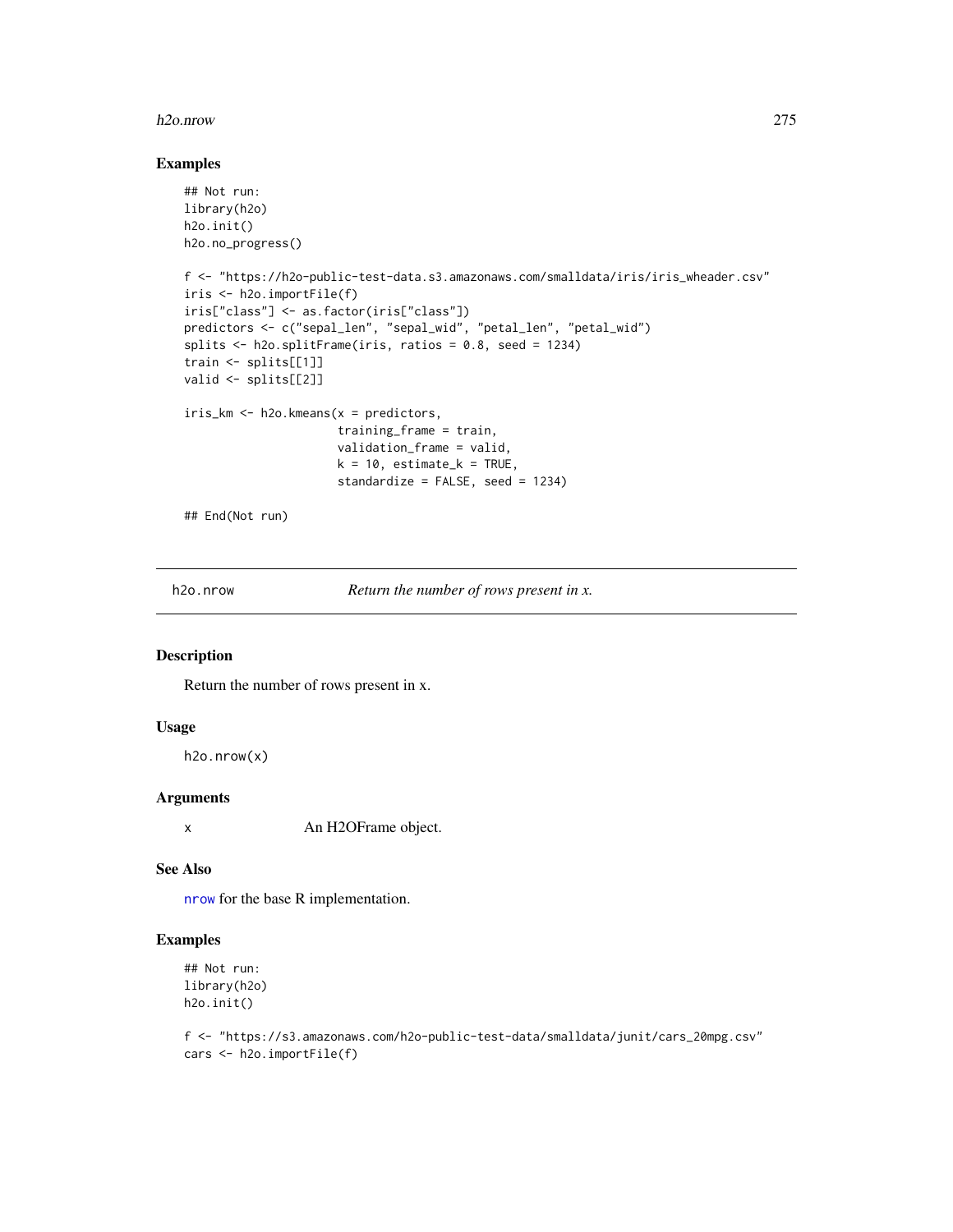h2o.nrow(cars)

## End(Not run)

h2o.null\_deviance *Retrieve the null deviance*

## Description

If "train", "valid", and "xval" parameters are FALSE (default), then the training null deviance value is returned. If more than one parameter is set to TRUE, then a named vector of null deviances are returned, where the names are "train", "valid" or "xval".

#### Usage

h2o.null\_deviance(object, train = FALSE, valid = FALSE, xval = FALSE)

#### Arguments

| object | An H2OModel or H2OModelMetrics              |
|--------|---------------------------------------------|
| train  | Retrieve the training null deviance         |
| valid  | Retrieve the validation null deviance       |
| xval   | Retrieve the cross-validation null deviance |

## Examples

```
## Not run:
library(h2o)
h2o.init()
prostate_path <- system.file("extdata", "prostate.csv", package = "h2o")
prostate <- h2o.importFile(prostate_path)
prostate[, 2] <- as.factor(prostate[, 2])
prostate_glm <- h2o.glm(y = "CAPSULE", x = c("AGE", "RACE", "PSA", "DCAPS"),
                        training_frame = prostate, family = "binomial", nfolds = 0,
                        alpha = 0.5, lambda = search = FALSEh2o.null_deviance(prostate_glm, train = TRUE)
```
## End(Not run)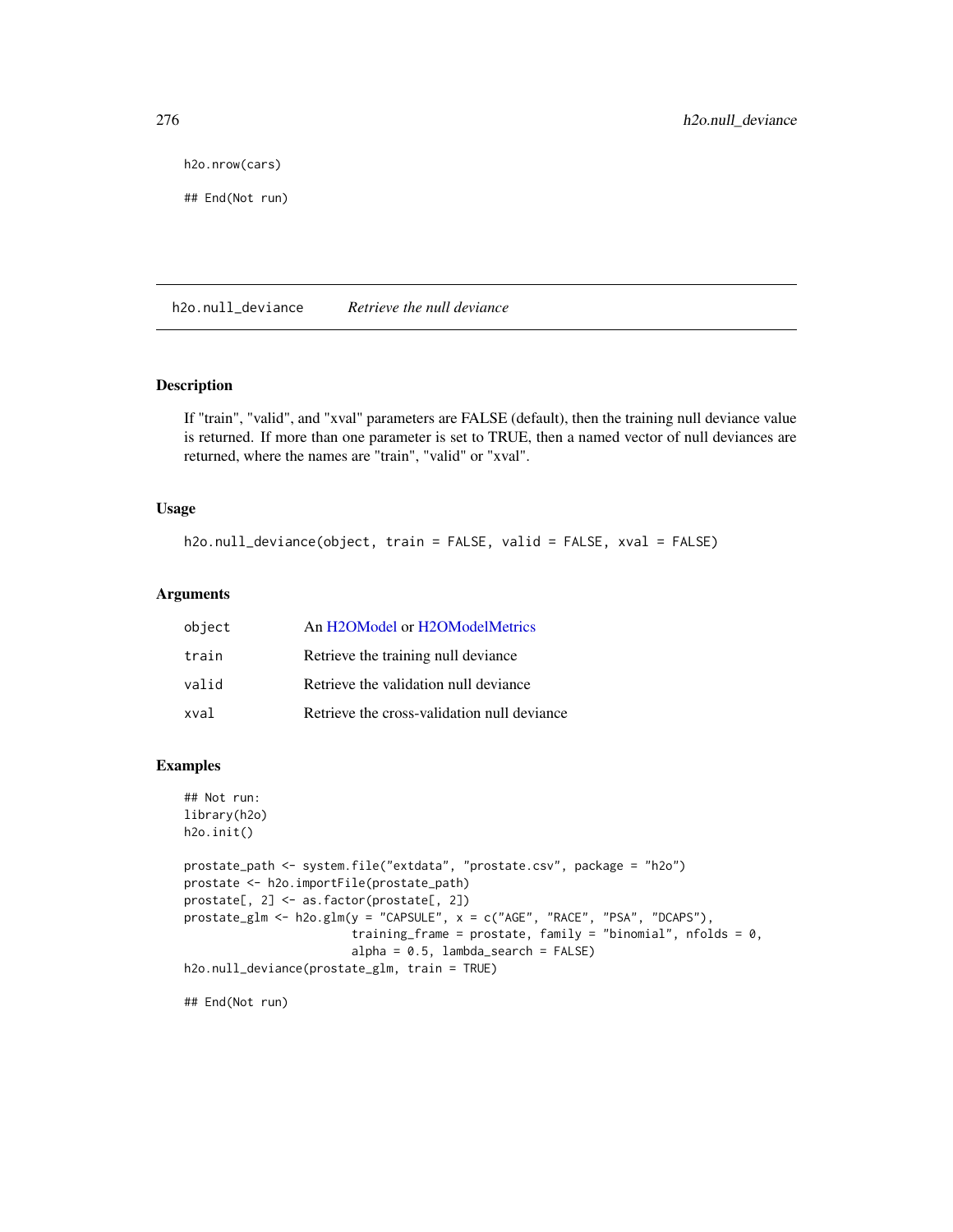#### Description

If "train", "valid", and "xval" parameters are FALSE (default), then the training null degrees of freedom value is returned. If more than one parameter is set to TRUE, then a named vector of null degrees of freedom are returned, where the names are "train", "valid" or "xval".

#### Usage

```
h2o.null_dof(object, train = FALSE, valid = FALSE, xval = FALSE)
```
#### Arguments

| An H2OModel or H2OModelMetrics                        |
|-------------------------------------------------------|
| Retrieve the training null degrees of freedom         |
| Retrieve the validation null degrees of freedom       |
| Retrieve the cross-validation null degrees of freedom |
|                                                       |

#### Examples

```
## Not run:
library(h2o)
h2o.init()
prostate_path <- system.file("extdata", "prostate.csv", package = "h2o")
prostate <- h2o.importFile(prostate_path)
prostate[, 2] <- as.factor(prostate[, 2])
prostate_glm <- h2o.glm(y = "CAPSULE", x = c("AGE", "RACE", "PSA", "DCAPS"),
                        training_frame = prostate, family = "binomial", nfolds = 0,
                        alpha = 0.5, lambda_search = FALSE)
h2o.null_dof(prostate_glm, train = TRUE)
## End(Not run)
```
h2o.num\_iterations *Retrieve the number of iterations.*

# Description

Retrieve the number of iterations.

#### Usage

h2o.num\_iterations(object)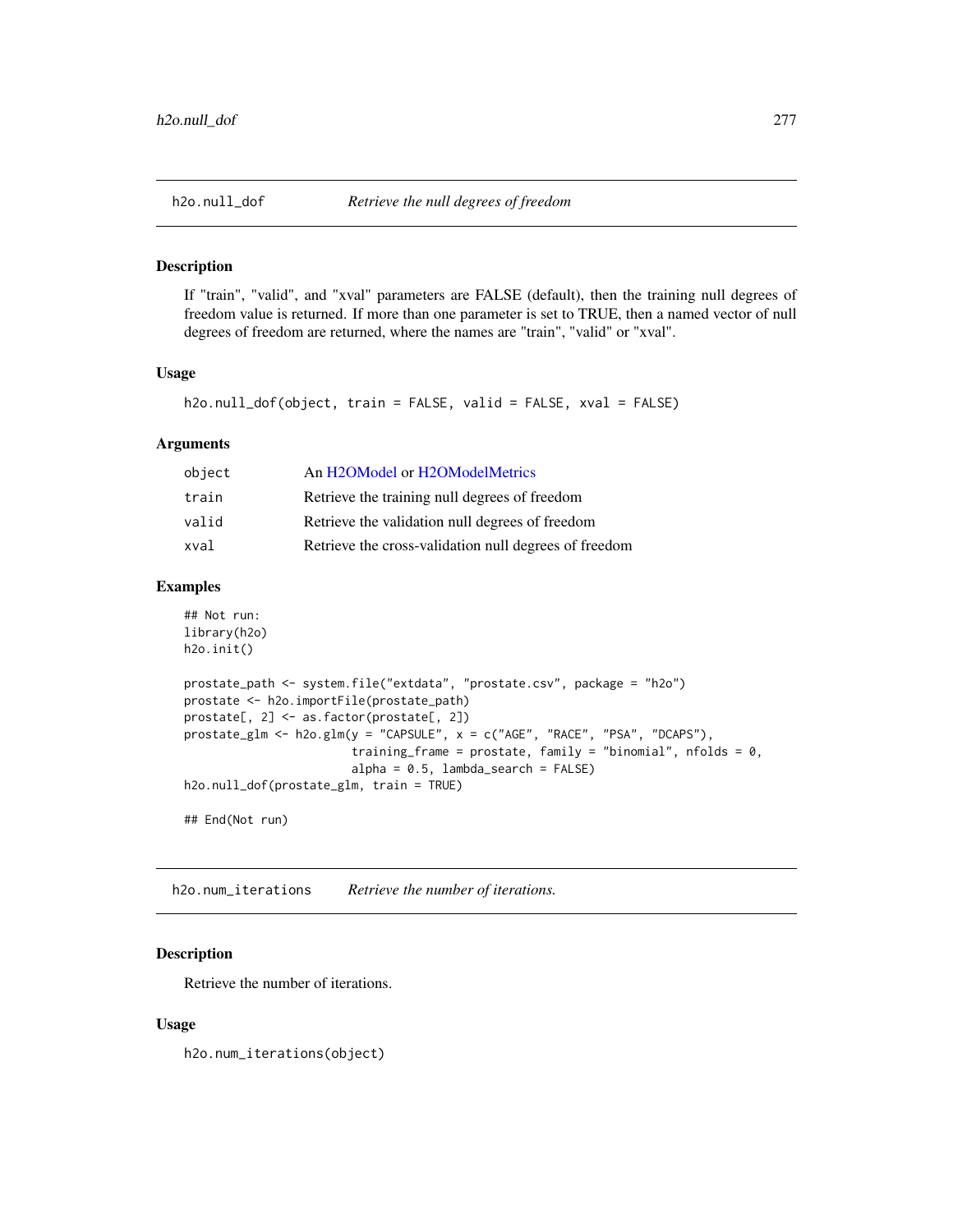object An [H2OClusteringModel](#page-408-0) object.

## Examples

```
## Not run:
library(h2o)
h2o.init()
prostate_path <- system.file("extdata", "prostate.csv", package = "h2o")
prostate <- h2o.importFile(prostate_path)
prostate[, 2] <- as.factor(prostate[, 2])
prostate_glm <- h2o.glm(y = "CAPSULE", x = c("AGE", "RACE", "PSA", "DCAPS"),
                        training_frame = prostate, family = "binomial",
                        nfolds = 0, alpha = 0.5, lambda_search = FALSE)
h2o.num_iterations(prostate_glm)
```
## End(Not run)

h2o.num\_valid\_substrings

*Count of substrings >= 2 chars that are contained in file*

## Description

Find the count of all possible substrings  $\geq$  2 chars that are contained in the specified line-separated text file.

#### Usage

```
h2o.num_valid_substrings(x, path)
```
## Arguments

|      | The column on which to calculate the number of valid substrings.      |
|------|-----------------------------------------------------------------------|
| path | Path to text file containing line-separated strings to be referenced. |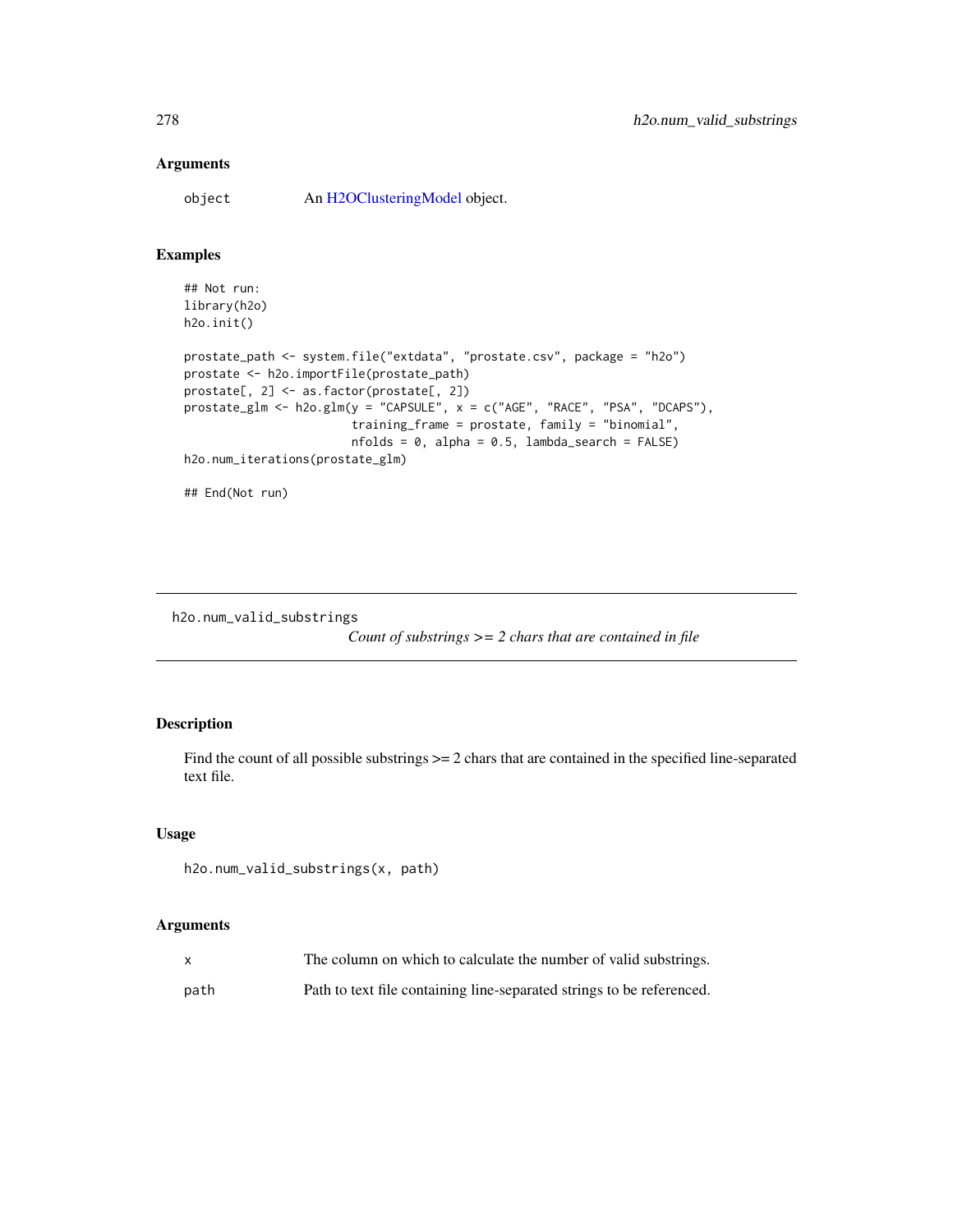# Description

Open existing logs of H2O R POST commands and error resposnes on local disk. Used primarily for debugging purposes.

#### Usage

h2o.openLog(type)

#### Arguments

type Currently unimplemented.

#### See Also

[h2o.startLogging,](#page-352-0) [h2o.stopLogging,](#page-354-0) [h2o.clearLog](#page-84-0)

#### Examples

```
## Not run:
h2o.init()
h2o.startLogging()
australia_path = system.file("extdata", "australia.csv", package = "h2o")
australia = h2o.importFile(path = australia_path)
h2o.stopLogging()
# Not run to avoid windows being opened during R CMD check
# h2o.openLog("Command")
# h2o.openLog("Error")
## End(Not run)
```
<span id="page-278-0"></span>h2o.parseRaw *H2O Data Parsing*

#### Description

The second phase in the data ingestion step.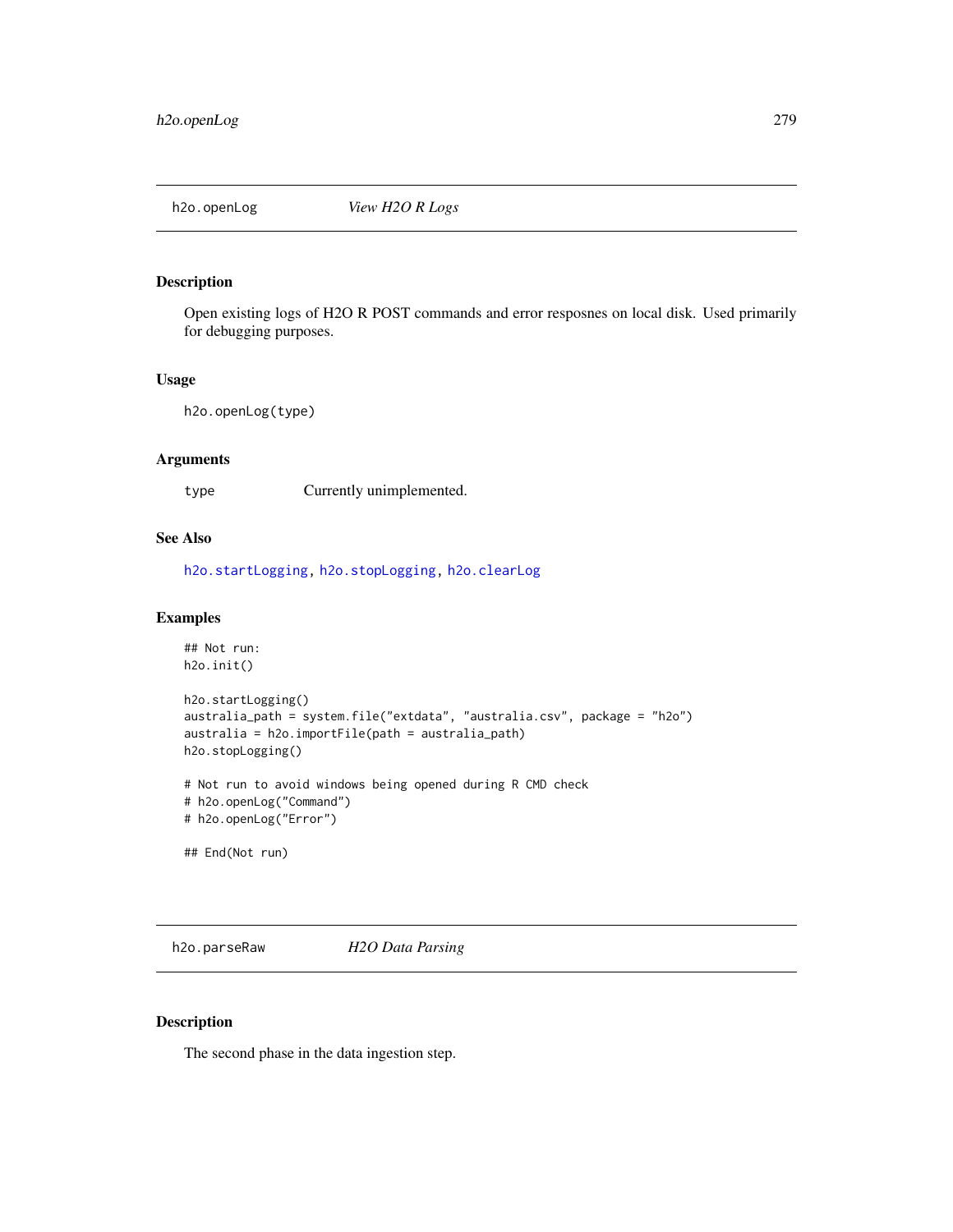# Usage

```
h2o.parseRaw(
  data,
 pattern = ",
  destination_frame = "",
 header = NA,
  sep = "",col.names = NULL,
  col.types = NULL,
 na.strings = NULL,
 blocking = FALSE,
 parse_type = NULL,
 chunk_size = NULL,
  decrypt_tool = NULL,
  skipped_columns = NULL,
  custom_non_data_line_markers = NULL,
 partition_by = NULL,
 quotechar = NULL,
 escapechar = ""\mathcal{L}
```
## Arguments

| data              | An H2OFrame object to be parsed.                                                                                                                                                                       |
|-------------------|--------------------------------------------------------------------------------------------------------------------------------------------------------------------------------------------------------|
| pattern           | (Optional) Character string containing a regular expression to match file(s) in<br>the folder.                                                                                                         |
| destination_frame |                                                                                                                                                                                                        |
|                   | (Optional) The hex key assigned to the parsed file.                                                                                                                                                    |
| header            | (Optional) A logical value indicating whether the first row is the column header.<br>If missing, H2O will automatically try to detect the presence of a header.                                        |
| sep               | (Optional) The field separator character. Values on each line of the file are sep-<br>arated by this character. If $sep = ""$ , the parser will automatically detect the<br>separator.                 |
| col.names         | (Optional) An H2OFrame object containing a single delimited line with the col-<br>umn names for the file. If skipped_columns are specified, only list column<br>names of columns that are not skipped. |
| col.types         | (Optional) A vector specifying the types to attempt to force over columns. If<br>skipped_columns are specified, only list column types of columns that are not<br>skipped.                             |
| na.strings        | (Optional) H2O will interpret these strings as missing.                                                                                                                                                |
| blocking          | (Optional) Tell H2O parse call to block synchronously instead of polling. This<br>can be faster for small datasets but loses the progress bar.                                                         |
| parse_type        | (Optional) Specify which parser type H2O will use. Valid types are "ARFF",<br>"XLS", "CSV", "SVMLight"                                                                                                 |
| chunk_size        | size of chunk of (input) data in bytes                                                                                                                                                                 |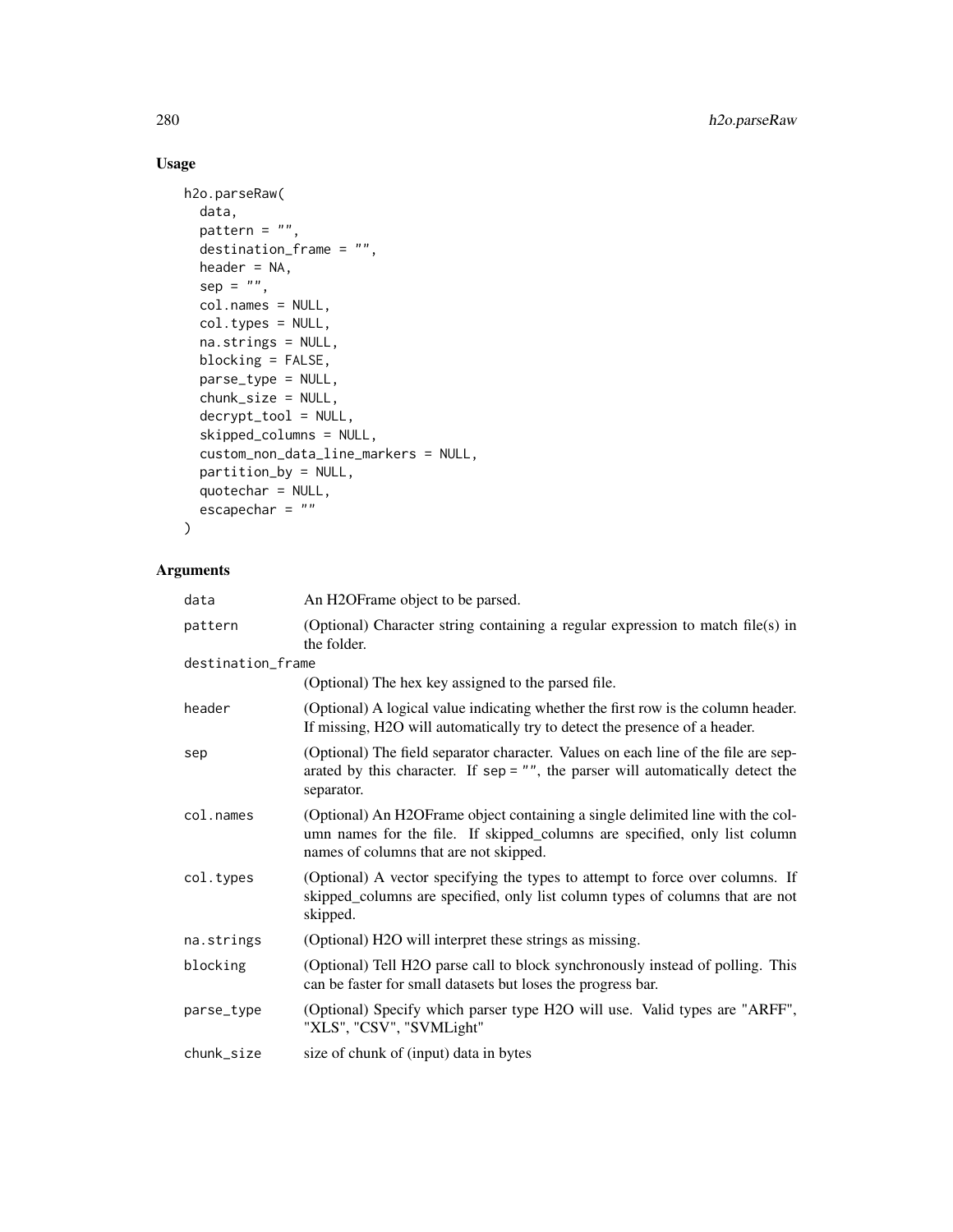## h2o.parseSetup 281

| decrypt_tool<br>skipped_columns | (Optional) Specify a Decryption Tool (key-reference acquired by calling h2o.decryptionSetup.                                                                                                                              |
|---------------------------------|---------------------------------------------------------------------------------------------------------------------------------------------------------------------------------------------------------------------------|
|                                 | a list of column indices to be excluded from parsing                                                                                                                                                                      |
| custom_non_data_line_markers    |                                                                                                                                                                                                                           |
|                                 | (Optional) If a line in imported file starts with any character in given string it<br>will NOT be imported. Empty string means all lines are imported, NULL means<br>that default behaviour for given format will be used |
| partition_by                    | (Optional) Names of the columns the persisted dataset has been partitioned by.                                                                                                                                            |
| quotechar                       | A hint for the parser which character to expect as quoting character. None (de-<br>fault) means autodetection.                                                                                                            |
| escapechar                      | (Optional) One ASCII character used to escape other characters.                                                                                                                                                           |
|                                 |                                                                                                                                                                                                                           |

# Details

Parse the Raw Data produced by the import phase.

## See Also

[h2o.importFile,](#page-196-0) [h2o.parseSetup](#page-280-0)

<span id="page-280-0"></span>h2o.parseSetup *Get a parse setup back for the staged data.*

## Description

Get a parse setup back for the staged data.

```
h2o.parseSetup(
 data,
 pattern = ",
 destination_frame = "",
 header = NA,
 sep = "",col.names = NULL,
 col.types = NULL,
 na.strings = NULL,
 parse_type = NULL,
 chunk_size = NULL,
 decrypt_tool = NULL,
  skipped_columns = NULL,
 custom_non_data_line_markers = NULL,
 partition_by = NULL,
 single_quotes = FALSE,
 escapechar = ""
)
```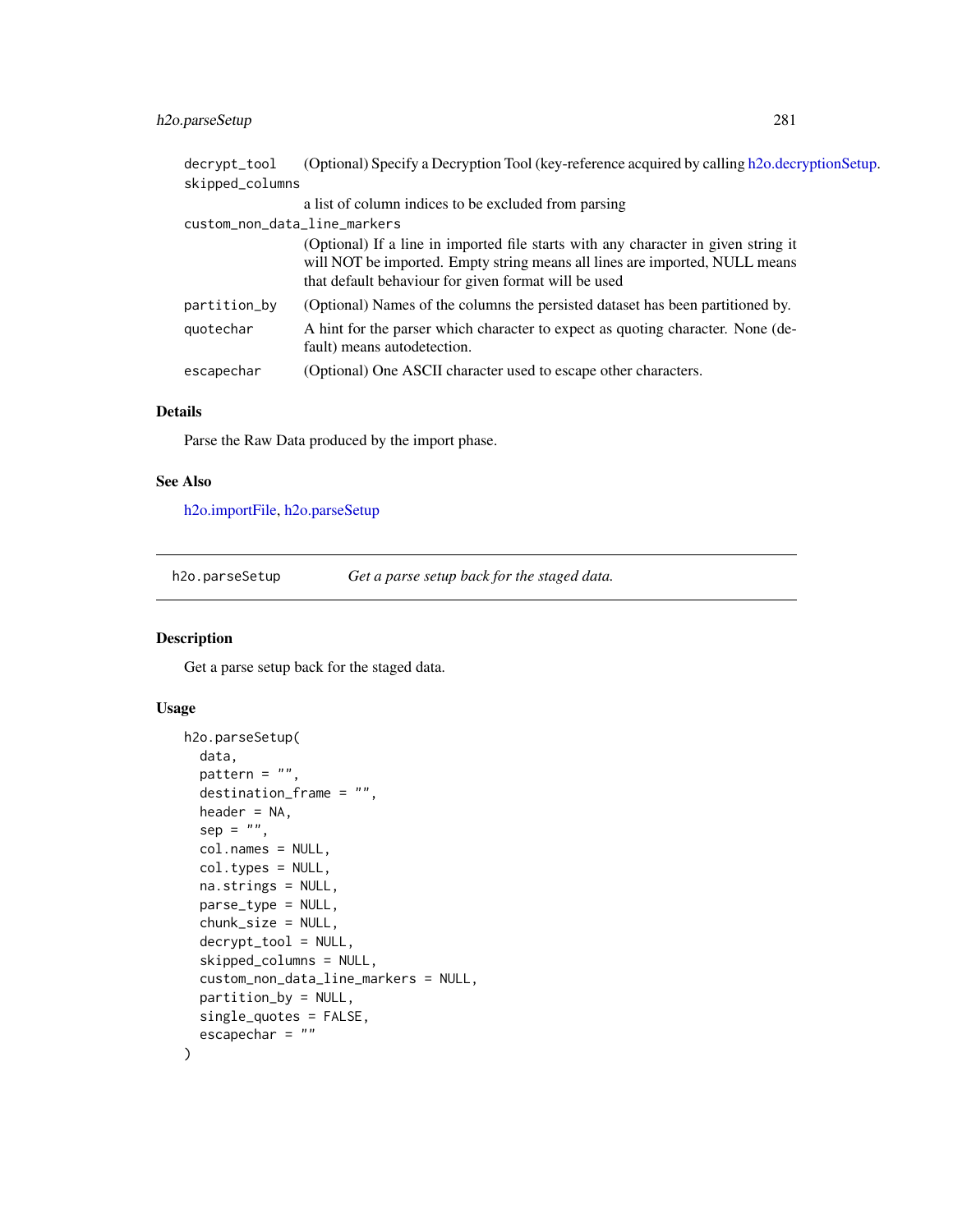| data                         | An H2OFrame object to be parsed.                                                                                                                                                                                          |  |
|------------------------------|---------------------------------------------------------------------------------------------------------------------------------------------------------------------------------------------------------------------------|--|
| pattern                      | (Optional) Character string containing a regular expression to match file(s) in<br>the folder.                                                                                                                            |  |
| destination_frame            |                                                                                                                                                                                                                           |  |
|                              | (Optional) The hex key assigned to the parsed file.                                                                                                                                                                       |  |
| header                       | (Optional) A logical value indicating whether the first row is the column header.<br>If missing, H2O will automatically try to detect the presence of a header.                                                           |  |
| sep                          | (Optional) The field separator character. Values on each line of the file are sep-<br>arated by this character. If $sep = ""$ , the parser will automatically detect the<br>separator.                                    |  |
| col.names                    | (Optional) An H2OFrame object containing a single delimited line with the col-<br>umn names for the file. If skipped_columns are specified, only list column<br>names of columns that are not skipped.                    |  |
| col.types                    | (Optional) A vector specifying the types to attempt to force over columns. If<br>skipped_columns are specified, only list column types of columns that are not<br>skipped.                                                |  |
| na.strings                   | (Optional) H2O will interpret these strings as missing.                                                                                                                                                                   |  |
| parse_type                   | (Optional) Specify which parser type H2O will use. Valid types are "ARFF",<br>"XLS", "CSV", "SVMLight"                                                                                                                    |  |
| chunk_size                   | size of chunk of (input) data in bytes                                                                                                                                                                                    |  |
| decrypt_tool                 | (Optional) Specify a Decryption Tool (key-reference acquired by calling h2o.decryptionSetup.                                                                                                                              |  |
| skipped_columns              |                                                                                                                                                                                                                           |  |
|                              | a list of column indices to be excluded from parsing                                                                                                                                                                      |  |
| custom_non_data_line_markers | (Optional) If a line in imported file starts with any character in given string it<br>will NOT be imported. Empty string means all lines are imported, NULL means<br>that default behaviour for given format will be used |  |
| partition_by                 | (Optional) Names of the columns the persisted dataset has been partitioned by.                                                                                                                                            |  |
| single_quotes                | If set to true, the parser expects single quotes. False for double quotes (default).                                                                                                                                      |  |
| escapechar                   | (Optional) One ASCII character used to escape other characters.                                                                                                                                                           |  |
|                              |                                                                                                                                                                                                                           |  |

# See Also

[h2o.parseRaw](#page-278-0)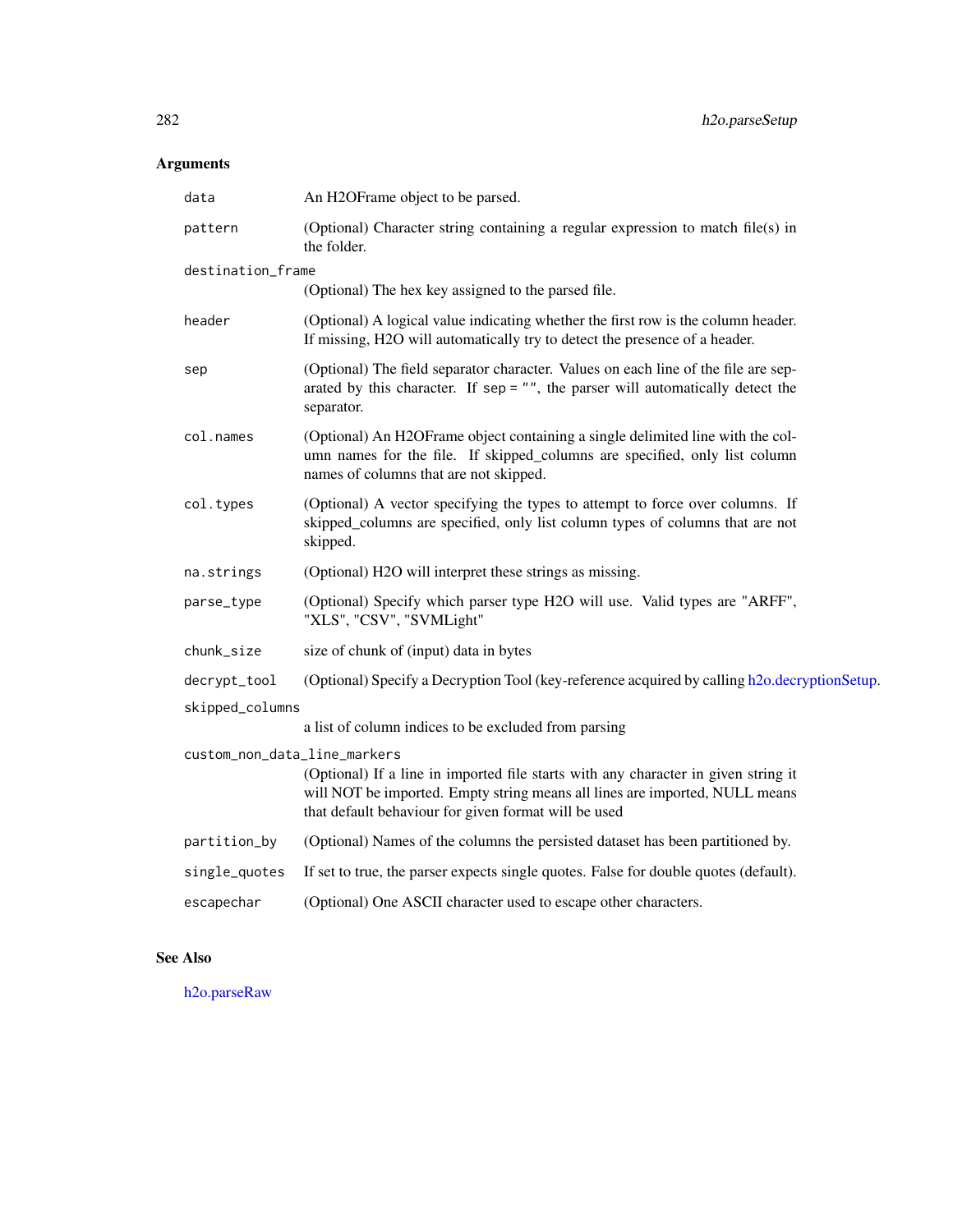h2o.partialPlot *Partial Dependence Plots*

#### Description

Partial dependence plot gives a graphical depiction of the marginal effect of a variable on the response. The effect of a variable is measured in change in the mean response. Note: Unlike random-Forest's partialPlot when plotting partial dependence the mean response (probabilities) is returned rather than the mean of the log class probability.

#### Usage

```
h2o.partialPlot(
  object,
  data,
  cols,
  destination_key,
  nbins = 20,
 plot = TRUE,
  plot_stddev = TRUE,
  weight_column = -1,
  include_na = FALSE,
  user_splits = NULL,
  col_pairs_2dpdp = NULL,
  save_to = NULL,
  row_index = -1,
  targets = NULL
)
```
# Arguments

| object          | An H <sub>2</sub> OM <sub>odel</sub> object.                                                                                                                                  |
|-----------------|-------------------------------------------------------------------------------------------------------------------------------------------------------------------------------|
| data            | An H2OFrame object used for scoring and constructing the plot.                                                                                                                |
| cols            | Feature(s) for which partial dependence will be calculated.                                                                                                                   |
| destination_key |                                                                                                                                                                               |
|                 | An key reference to the created partial dependence tables in H2O.                                                                                                             |
| nbins           | Number of bins used. For categorical columns make sure the number of bins<br>exceeds the level count. If you enable add_missing_NA, the returned length<br>will be $nbin+1$ . |
| plot            | A logical specifying whether to plot partial dependence table.                                                                                                                |
| plot_stddev     | A logical specifying whether to add std err to partial dependence plot.                                                                                                       |
| weight_column   | A string denoting which column of data should be used as the weight column.                                                                                                   |
| include na      | A logical specifying whether missing value should be included in the Feature<br>values.                                                                                       |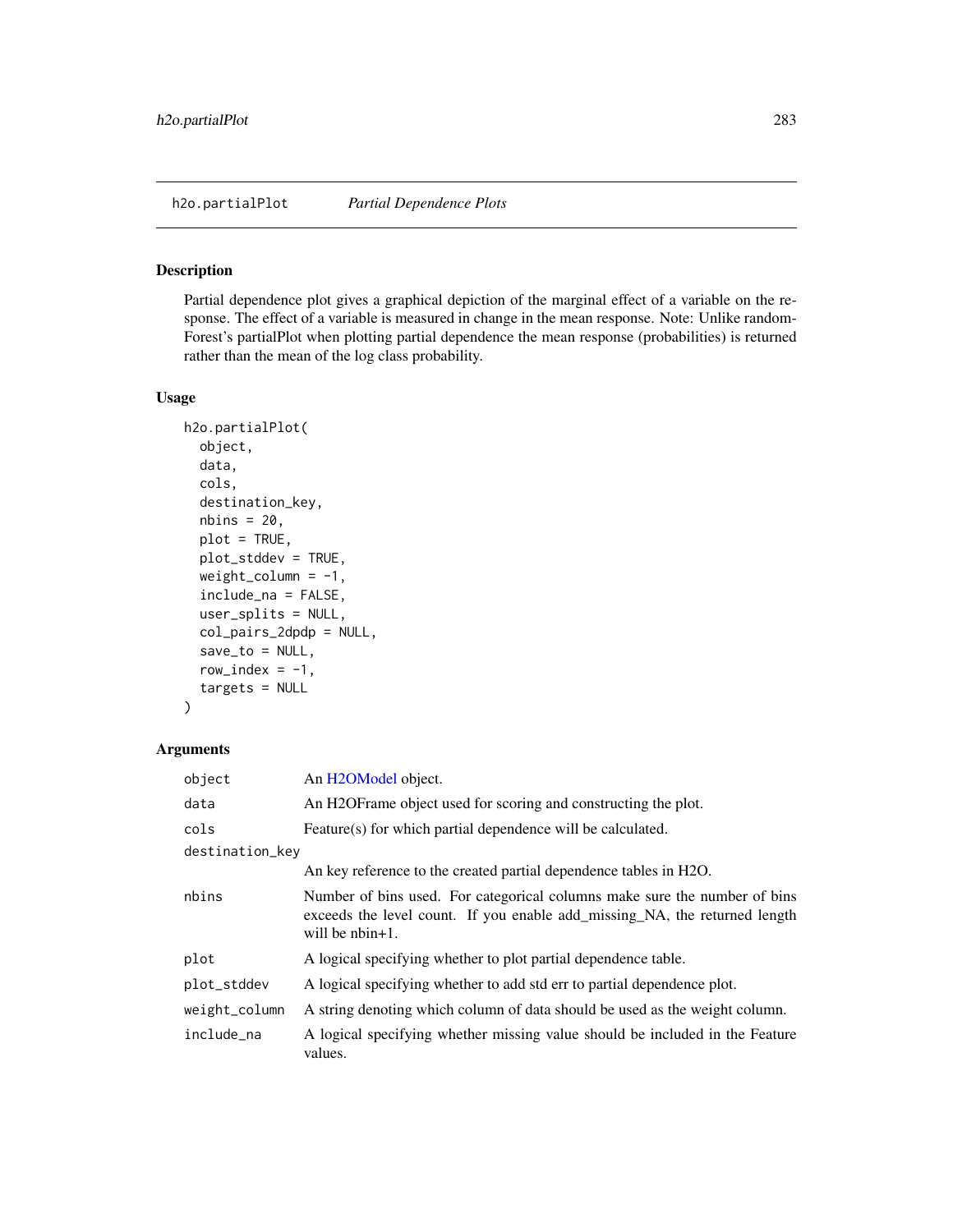| user_splits     | A two-level nested list containing user defined split points for pdp plots for each<br>column. If there are two columns using user defined split points, there should be<br>two lists in the nested list. Inside each list, the first element is the column name<br>followed by values defined by the user.                                                                                  |
|-----------------|----------------------------------------------------------------------------------------------------------------------------------------------------------------------------------------------------------------------------------------------------------------------------------------------------------------------------------------------------------------------------------------------|
| col_pairs_2dpdp |                                                                                                                                                                                                                                                                                                                                                                                              |
|                 | A two-level nested list like this: col_pairs_2dpdp = list( $c("col1_name", "col2_name"),$<br>c("col1_name","col3_name"), ,) where a 2D partial plots will be generated for<br>col1_name, col2_name pair, for col1_name, col3_name pair and whatever other<br>pairs that are specified in the nested list.                                                                                    |
| save_to         | Fully qualified prefix of the image files the resulting plots should be saved to,<br>e.g. '/home/user/pdp'. Plots for each feature are saved separately in PNG for-<br>mat, each file receives a suffix equal to the corresponding feature name, e.g.<br>'/home/user/pdp_AGE.png'. If the files already exists, they will be overridden.<br>Files are only saves if $plot = TRUE$ (default). |
| row_index       | Row for which partial dependence will be calculated instead of the whole input<br>frame.                                                                                                                                                                                                                                                                                                     |
| targets         | Target classes for multinomial model.                                                                                                                                                                                                                                                                                                                                                        |
|                 |                                                                                                                                                                                                                                                                                                                                                                                              |

## Value

Plot and list of calculated mean response tables for each feature requested.

#### Examples

```
## Not run:
library(h2o)
h2o.init()
prostate_path <- system.file("extdata", "prostate.csv", package = "h2o")
prostate <- h2o.uploadFile(path = prostate_path)
prostate[, "CAPSULE"] <- as.factor(prostate[, "CAPSULE"] )
prostate[, "RACE"] <- as.factor(prostate[, "RACE"] )
prostate_gbm <- h2o.gbm(x = c("AGE", "RACE"),
                        y = "CAPSULE",
                        training_frame = prostate,
                        ntrees = 10,
                        max_{-}depth = 5,
                        learn_rate = 0.1)h2o.partialPlot(object = prostate_gbm, data = prostate, cols = c("AGE", "RACE"))
iris_hex <- as.h2o(iris)
iris_gbm <- h2o.gbm(x = c(1:4), y = 5, training_frame = iris_hex)
# one target class
h2o.partialPlot(object = iris_gbm, data = iris_hex, cols="Petal.Length", targets=c("setosa"))
# three target classes
h2o.partialPlot(object = iris_gbm, data = iris_hex, cols="Petal.Length",
                 targets=c("setosa", "virginica", "versicolor"))
```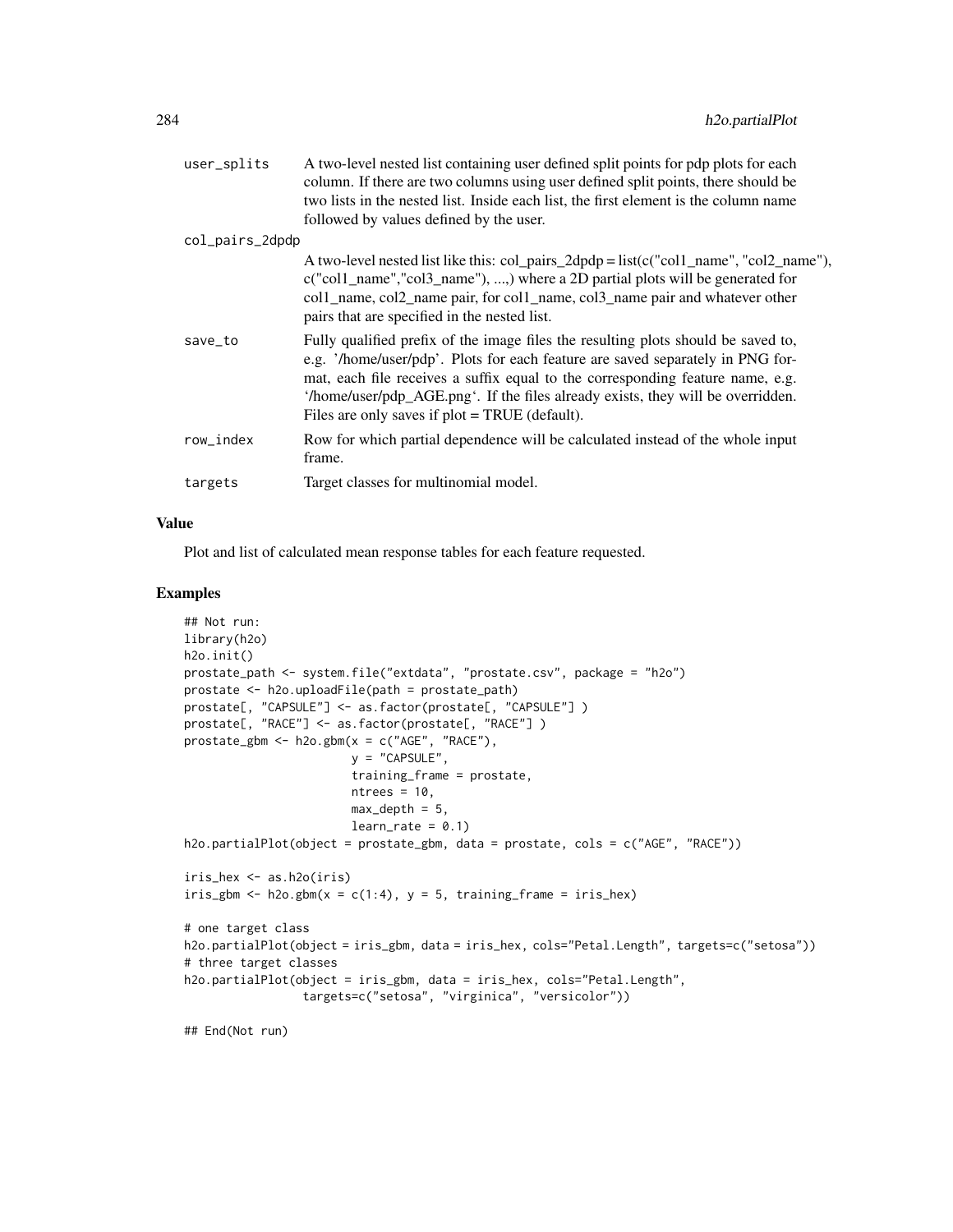h2o.pd\_multi\_plot *Plot partial dependencies for a variable across multiple models*

## Description

Partial dependence plot (PDP) gives a graphical depiction of the marginal effect of a variable on the response. The effect of a variable is measured in change in the mean response. PDP assumes independence between the feature for which is the PDP computed and the rest.

## Usage

```
h2o.pd_multi_plot(
  object,
  newdata,
  column,
  best_of_family = TRUE,
  target = NULL,row_index = NULL,
  max_levels = 30,
  show_rug = TRUE
)
```
## Arguments

| object         | Either a list of H2O models/model_ids or an H2OAutoML object.                                               |
|----------------|-------------------------------------------------------------------------------------------------------------|
| newdata        | An H2OFrame.                                                                                                |
| column         | A feature column name to inspect. Character string.                                                         |
| best_of_family | If TRUE, plot only the best model of each algorithm family; if FALSE, plot all<br>models. Defaults to TRUE. |
| target         | If multinomial, plot PDP just for target category.                                                          |
| row_index      | Optional. Calculate Individual Conditional Expectation (ICE) for row, row_index.<br>Integer.                |
| max_levels     | An integer specifying the maximum number of factor levels to show. Defaults<br>to 30.                       |
| show_rug       | Show rug to visualize the density of the column. Defaults to TRUE.                                          |

## Value

A ggplot2 object

## Examples

## Not run: library(h2o) h2o.init()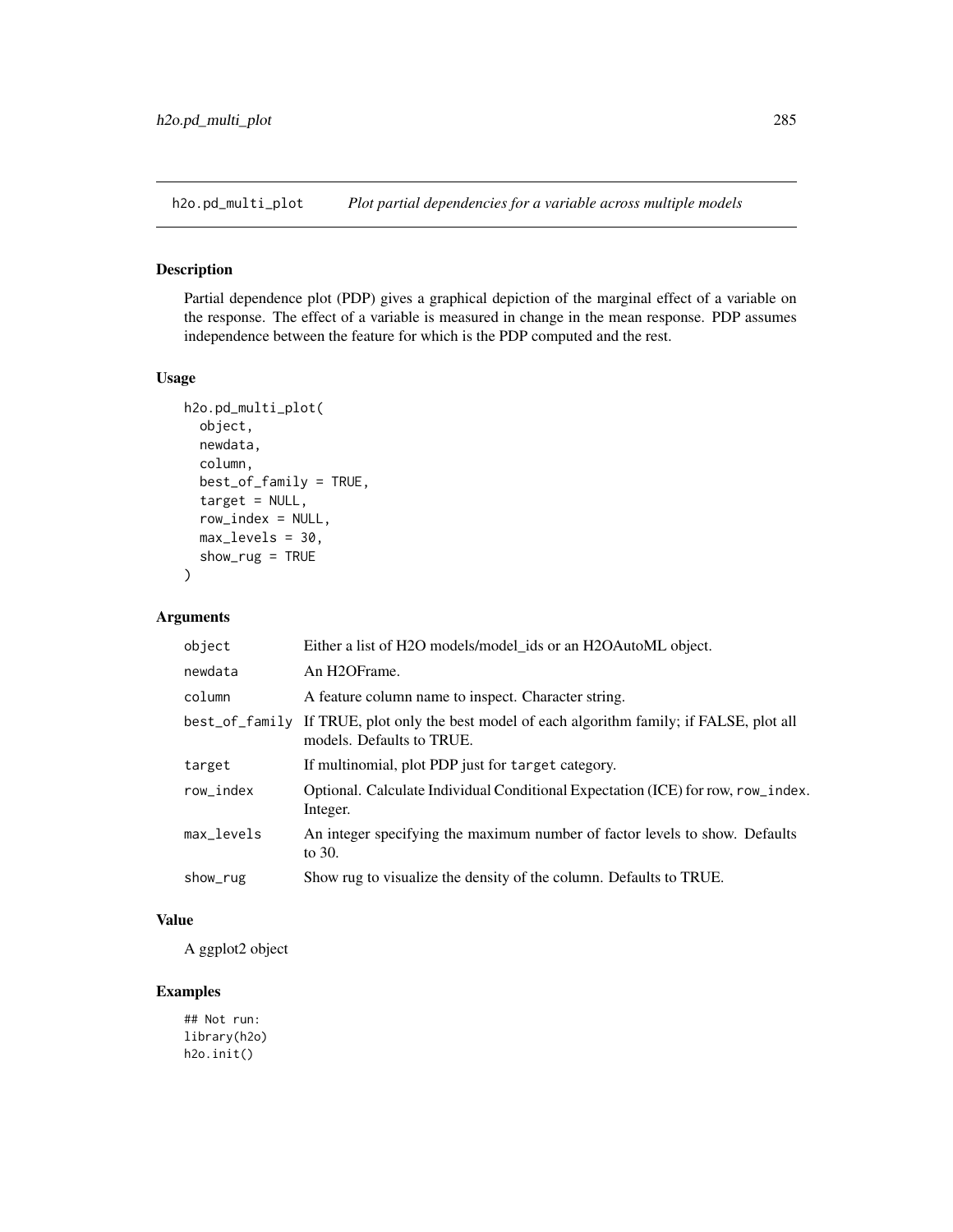```
# Import the wine dataset into H2O:
f <- "https://h2o-public-test-data.s3.amazonaws.com/smalldata/wine/winequality-redwhite-no-BOM.csv"
df <- h2o.importFile(f)
# Set the response
response <- "quality"
# Split the dataset into a train and test set:
splits \le h2o.splitFrame(df, ratios = 0.8, seed = 1)
train <- splits[[1]]
test <- splits[[2]]
# Build and train the model:
aml <- h2o.automl(y = response,
                  training_frame = train,
                  max_models = 10,seed = 1)# Create the partial dependence plot
pdp <- h2o.pd_multi_plot(aml, test, column = "alcohol")
print(pdp)
## End(Not run)
```
h2o.pd\_plot *Plot partial dependence for a variable*

#### Description

Partial dependence plot (PDP) gives a graphical depiction of the marginal effect of a variable on the response. The effect of a variable is measured in change in the mean response. PDP assumes independence between the feature for which is the PDP computed and the rest.

```
h2o.pd_plot(
  object,
  newdata,
  column,
  target = NULL,row\_index = NULL,max\_levels = 30.
  binary_response_scale = c("response", "logodds"),
  grouping_column = NULL,
  nbins = 100,show_rug = TRUE)
```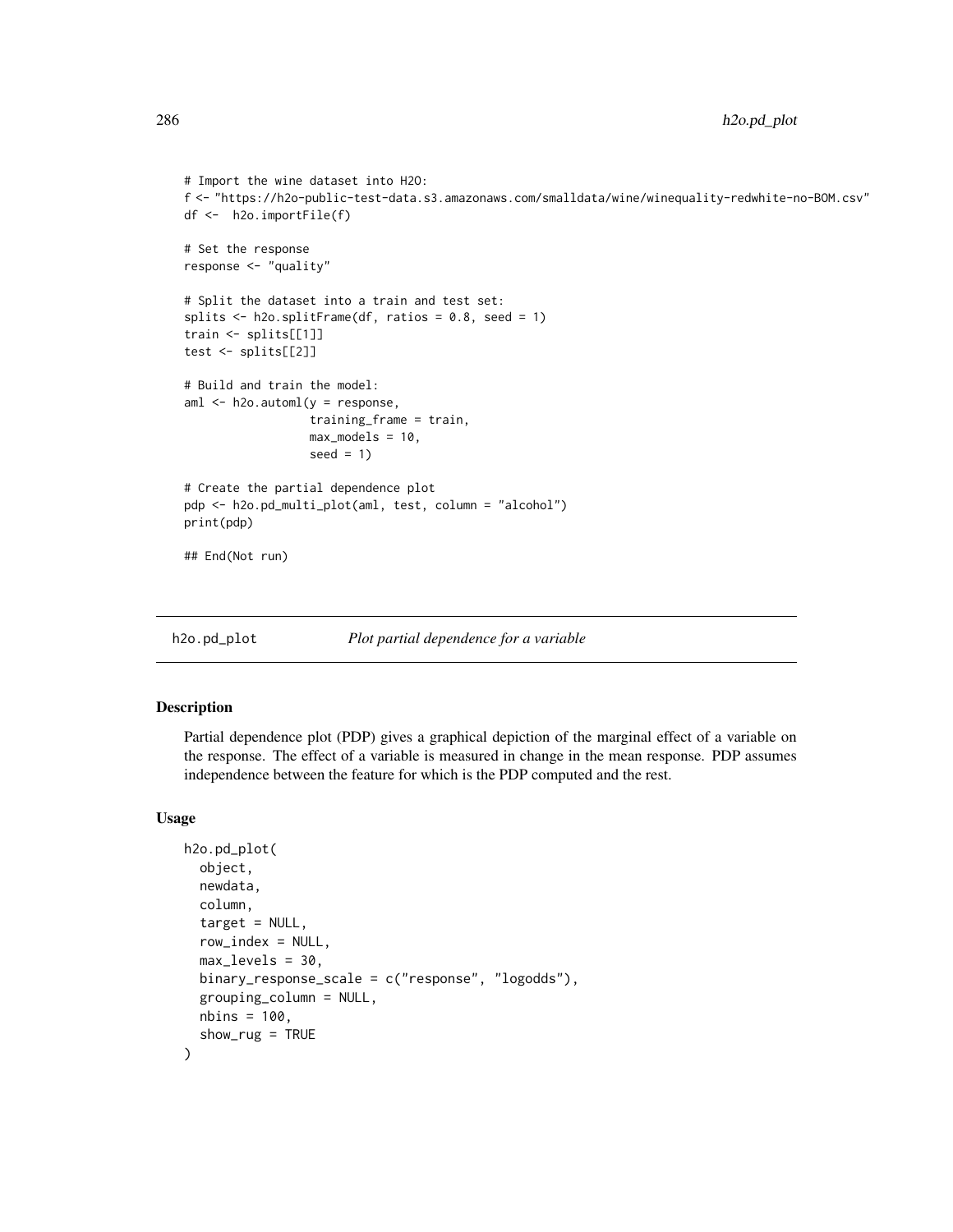## h2o.pd\_plot 287

## Arguments

| object                | An H <sub>2</sub> O model.                                                                                                                                   |  |
|-----------------------|--------------------------------------------------------------------------------------------------------------------------------------------------------------|--|
| newdata               | An H2OFrame. Used to generate predictions used in Partial Dependence calcu-<br>lations.                                                                      |  |
| column                | A feature column name to inspect. Character string.                                                                                                          |  |
| target                | If multinomial, plot PDP just for target category. Character string.                                                                                         |  |
| row_index             | Optional. Calculate Individual Conditional Expectation (ICE) for row, row_index.<br>Integer.                                                                 |  |
| max_levels            | An integer specifying the maximum number of factor levels to show. Defaults<br>to 30.                                                                        |  |
| binary_response_scale |                                                                                                                                                              |  |
|                       | Option for binary model to display (on the y-axis) the logodds instead of the<br>actual score. Can be one of: "response", "logodds". Defaults to "response". |  |
| grouping_column       |                                                                                                                                                              |  |
|                       | A feature column name to group the data and provide separate sets of plots by<br>grouping feature values                                                     |  |
| nbins                 | A number of bins used. Defaults to 100.                                                                                                                      |  |
| show_rug              | Show rug to visualize the density of the column. Defaults to TRUE.                                                                                           |  |

## Value

A ggplot2 object

# Examples

```
## Not run:
library(h2o)
h2o.init()
# Import the wine dataset into H2O:
f <- "https://h2o-public-test-data.s3.amazonaws.com/smalldata/wine/winequality-redwhite-no-BOM.csv"
df <- h2o.importFile(f)
# Set the response
response <- "quality"
# Split the dataset into a train and test set:
splits \le h2o.splitFrame(df, ratios = 0.8, seed = 1)
train <- splits[[1]]
test <- splits[[2]]
# Build and train the model:
gbm <- h2o.gbm(y = response,
               training_frame = train)
# Create the partial dependence plot
pdp <- h2o.pd_plot(gbm, test, column = "alcohol")
print(pdp)
```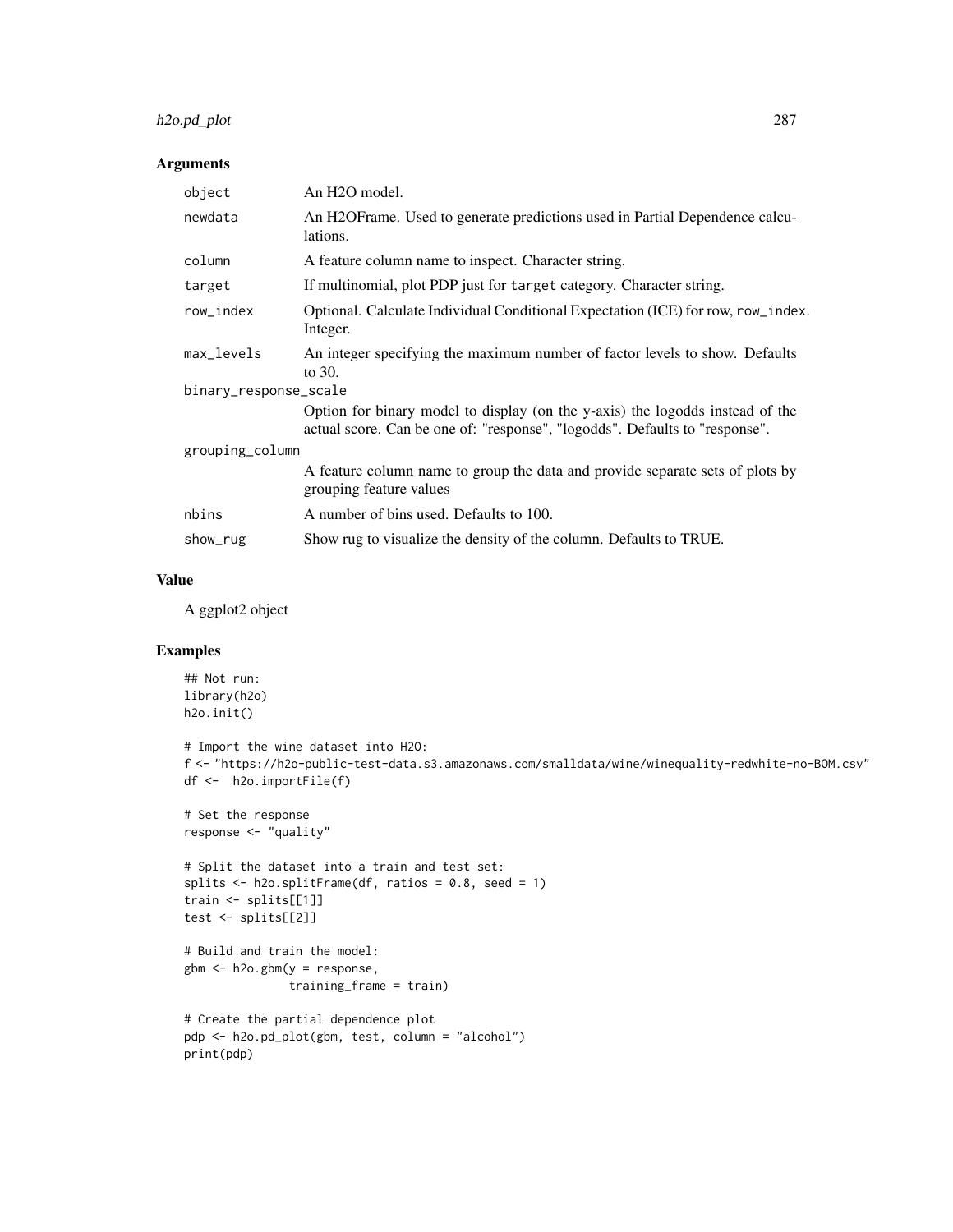## End(Not run)

<span id="page-287-0"></span>h2o.performance *Model Performance Metrics in H2O*

## Description

Given a trained h2o model, compute its performance on the given dataset. However, if the dataset does not contain the response/target column, no performance will be returned. Instead, a warning message will be printed.

#### Usage

```
h2o.performance(
 model,
 newdata = NULL,
  train = FALSE,
 valid = FALSE,
 xval = FALSE,data = NULL,auc_type = "NONE"
)
```
## Arguments

| model    | An H <sub>2</sub> OM <sub>odel</sub> object                                                                                                                                                                                                                                                                                           |
|----------|---------------------------------------------------------------------------------------------------------------------------------------------------------------------------------------------------------------------------------------------------------------------------------------------------------------------------------------|
| newdata  | An H2OFrame. The model will make predictions on this dataset, and subse-<br>quently score them. The dataset should match the dataset that was used to train<br>the model, in terms of column names, types, and dimensions. If newdata is<br>passed in, then train, valid, and xval are ignored.                                       |
| train    | A logical value indicating whether to return the training metrics (constructed<br>during training).<br>Note: when the trained h2o model uses balance_classes, the training metrics<br>constructed during training will be from the balanced training dataset. For more<br>information visit: https://0xdata.atlassian.net/browse/TN-9 |
| valid    | A logical value indicating whether to return the validation metrics (constructed<br>during training).                                                                                                                                                                                                                                 |
| xval     | A logical value indicating whether to return the cross-validation metrics (con-<br>structed during training).                                                                                                                                                                                                                         |
| data     | (DEPRECATED) An H2OFrame. This argument is now called 'newdata'.                                                                                                                                                                                                                                                                      |
| auc_type | For multinomila model only. Set default multinomial AUC type. Must be one of:<br>"AUTO", "NONE", "MACRO_OVR", "WEIGHTED_OVR", "MACRO_OVO",<br>"WEIGHTED OVO". Default is "NONE"                                                                                                                                                       |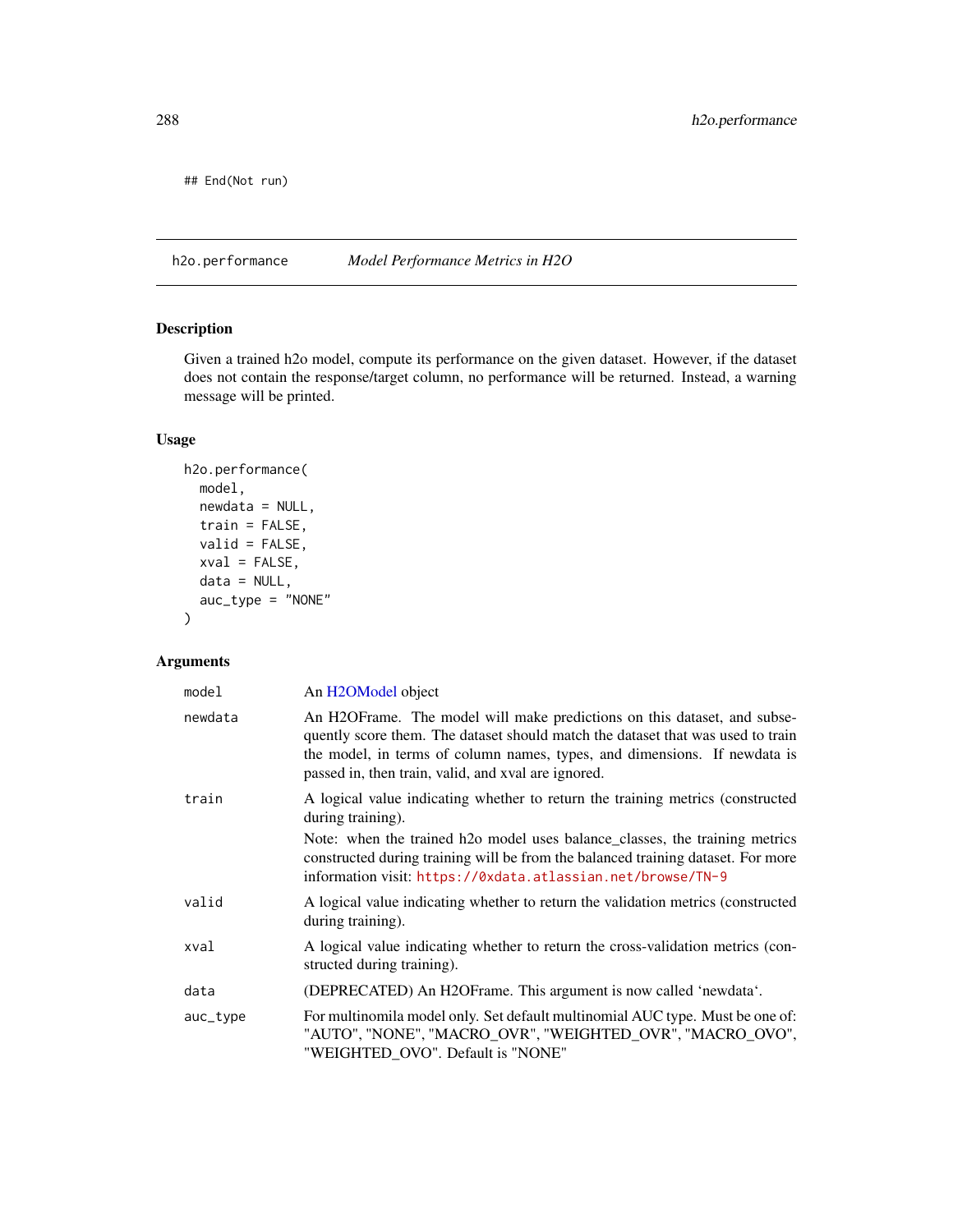## Value

Returns an object of the [H2OModelMetrics](#page-416-0) subclass.

#### Examples

```
## Not run:
library(h2o)
h2o.init()
prostate_path <- system.file("extdata", "prostate.csv", package = "h2o")
prostate <- h2o.uploadFile(path = prostate_path)
prostate$CAPSULE <- as.factor(prostate$CAPSULE)
prostate_gbm <- h2o.gbm(3:9, "CAPSULE", prostate)
h2o.performance(model = prostate_gbm, newdata=prostate)
## If model uses balance_classes
## the results from train = TRUE will not match the results from newdata = prostate
prostate_gbm_balanced <- h2o.gbm(3:9, "CAPSULE", prostate, balance_classes = TRUE)
```

```
h2o.performance(model = prostate_gbm_balanced, newdata = prostate)
h2o.performance(model = prostate_gbm_balanced, train = TRUE)
```
## End(Not run)

h2o.permutation\_importance

```
Calculate Permutation Feature Importance.
```
#### **Description**

When n\_repeats  $=$  1, the result is similar to the one from h2o.varimp(), i.e., it contains the following columns "Relative Importance", "Scaled Importance", and "Percentage".

## Usage

```
h2o.permutation_importance(
 object,
 newdata,
 metric = c("AUTO", "AUC", "MAE", "MSE", "RMSE", "logloss", "mean_per_class_error",
    "PR_AUC"),
 n_samples = 10000,
 n-repeats = 1,
 features = NULL,
  seed = -1)
```
## Arguments

| object  | A trained supervised H2O model.                           |
|---------|-----------------------------------------------------------|
| newdata | Training frame of the model which is going to be permuted |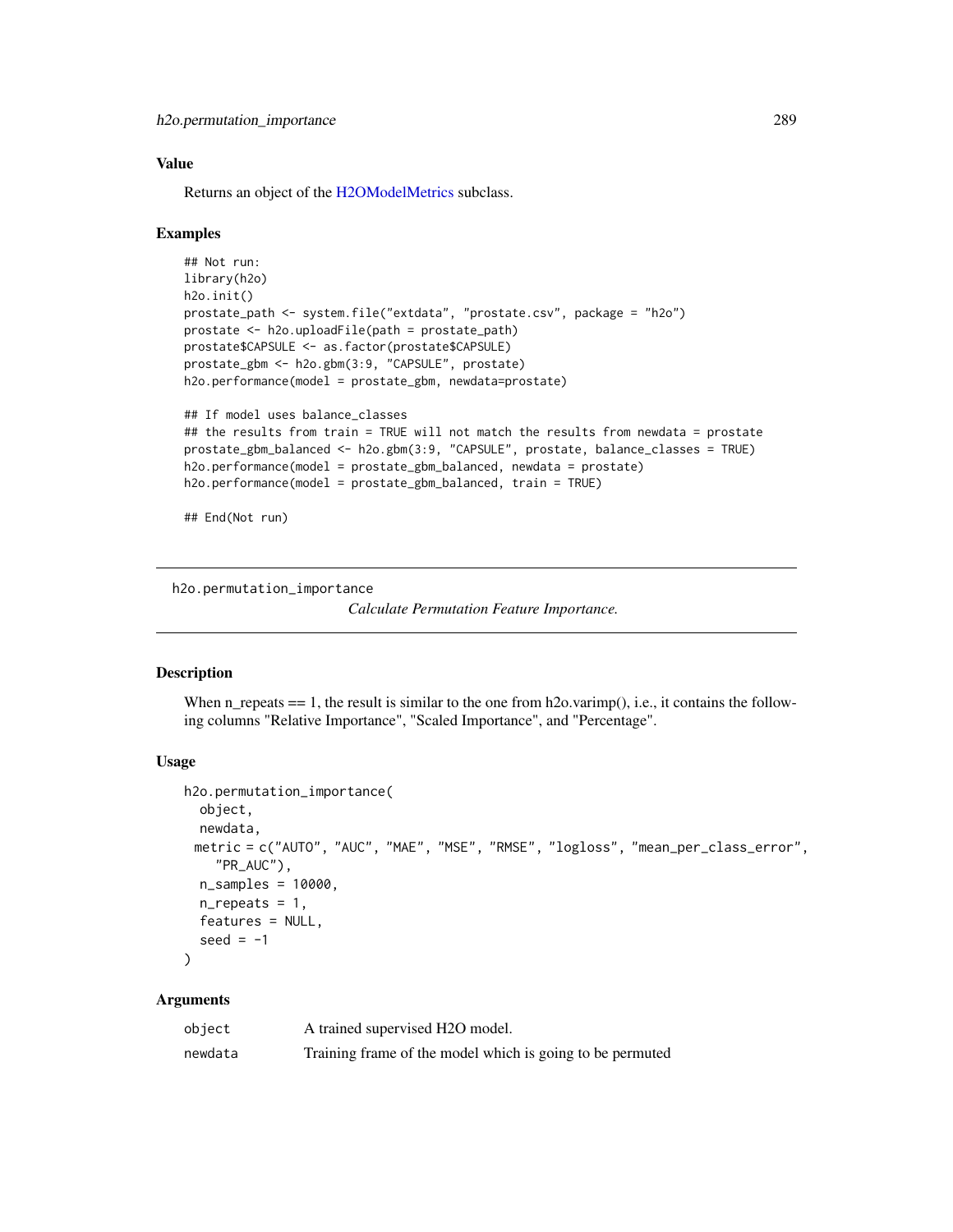| metric       | Metric to be used. One of "AUTO", "AUC", "MAE", "MSE", "RMSE", "logloss",<br>"mean_per_class_error", "PR_AUC". Defaults to "AUTO". |
|--------------|------------------------------------------------------------------------------------------------------------------------------------|
| $n$ _samples | Number of samples to be evaluated. Use -1 to use the whole dataset. Defaults<br>to 10 000.                                         |
| n_repeats    | Number of repeated evaluations. Defaults to 1.                                                                                     |
| features     | Character vector of features to include in the permutation importance. Use<br>NULL to include all.                                 |
| seed         | Seed for the random generator. Use -1 to pick a random seed. Defaults to -1.                                                       |

## Details

When  $n_{\text{p}}$  repeats  $> 1$ , the individual columns correspond to the permutation variable importance values from individual runs which corresponds to the "Relative Importance" and also to the distance between the original prediction error and prediction error using a frame with a given feature permuted.

#### Value

H2OTable with variable importance.

#### Examples

```
## Not run:
library(h2o)
h2o.init()
prostate_path <- system.file("extdata", "prostate.csv", package = "h2o")
prostate <- h2o.importFile(prostate_path)
prostate[, 2] <- as.factor(prostate[, 2])
model \leq h2o.gbm(x = 3:9, y = 2, training_frame = prostate, distribution = "bernoulli")
h2o.permutation_importance(model, prostate)
```
## End(Not run)

h2o.permutation\_importance\_plot *Plot Permutation Variable Importances.*

# Description

This method plots either a bar plot or if n\_repeats > 1 a box plot and returns the variable importance table.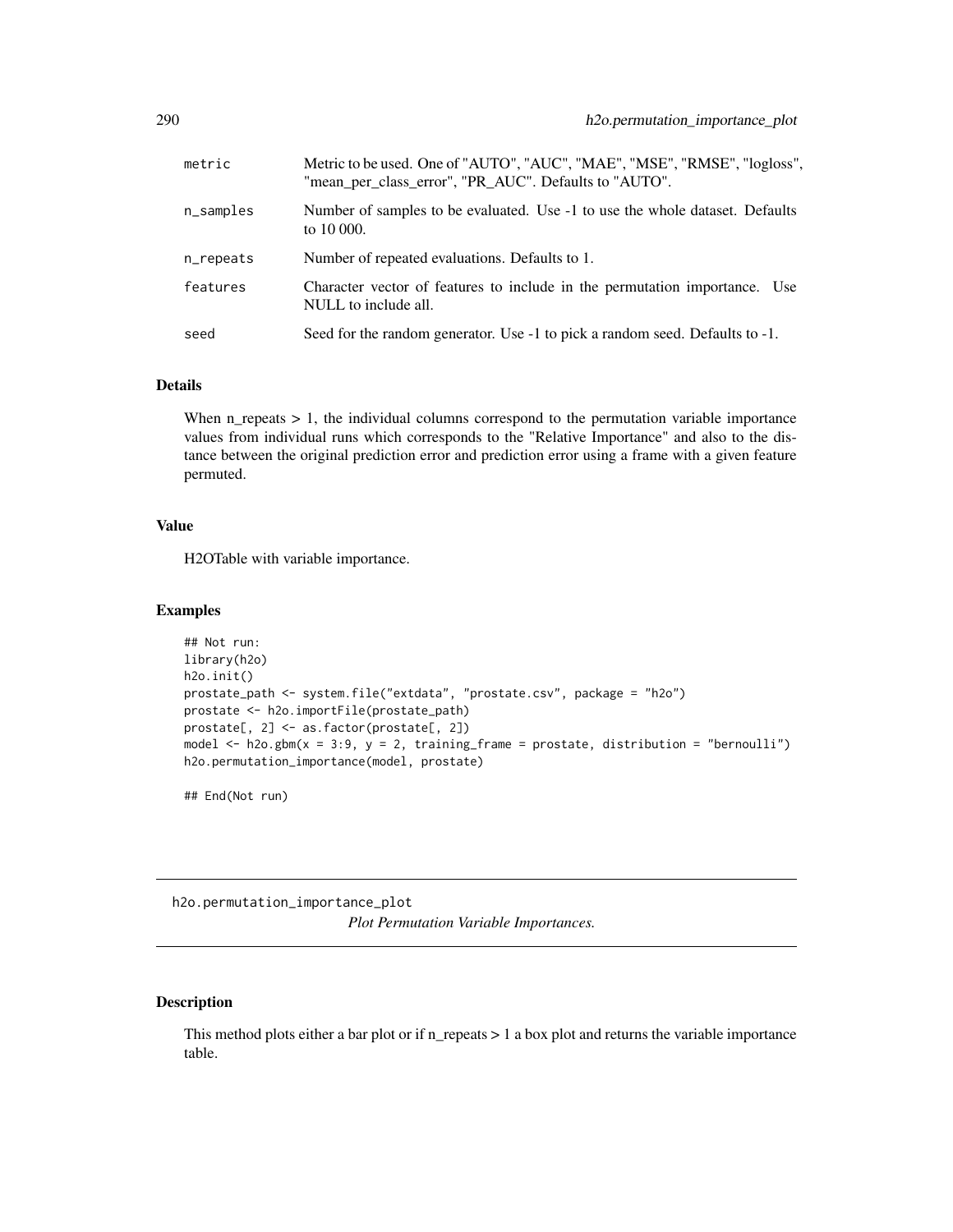# Usage

```
h2o.permutation_importance_plot(
  object,
 newdata,
 metric = c("AUTO", "AUC", "MAE", "MSE", "RMSE", "logloss", "mean_per_class_error",
    "PR_AUC"),
 n_samples = 10000,
 n_repeats = 1,
 features = NULL,
  seed = -1,
  num_of_features = NULL
)
```
## Arguments

| object          | A trained supervised H2O model.                                                                                                    |
|-----------------|------------------------------------------------------------------------------------------------------------------------------------|
| newdata         | Training frame of the model which is going to be permuted                                                                          |
| metric          | Metric to be used. One of "AUTO", "AUC", "MAE", "MSE", "RMSE", "logloss",<br>"mean_per_class_error", "PR_AUC". Defaults to "AUTO". |
| n_samples       | Number of samples to be evaluated. Use -1 to use the whole dataset. Defaults<br>to 10 000.                                         |
| n_repeats       | Number of repeated evaluations. Defaults to 1.                                                                                     |
| features        | Character vector of features to include in the permutation importance. Use<br>NULL to include all.                                 |
| seed            | Seed for the random generator. Use -1 to pick a random seed. Defaults to -1.                                                       |
| num_of_features |                                                                                                                                    |
|                 | The number of features shown in the plot (default is 10 or all if less than 10).                                                   |

#### Value

H2OTable with variable importance.

## Examples

```
## Not run:
library(h2o)
h2o.init()
prostate_path <- system.file("extdata", "prostate.csv", package = "h2o")
prostate <- h2o.importFile(prostate_path)
prostate[, 2] <- as.factor(prostate[, 2])
model \leq h2o.gbm(x = 3:9, y = 2, training_frame = prostate, distribution = "bernoulli")
h2o.permutation_importance_plot(model, prostate)
```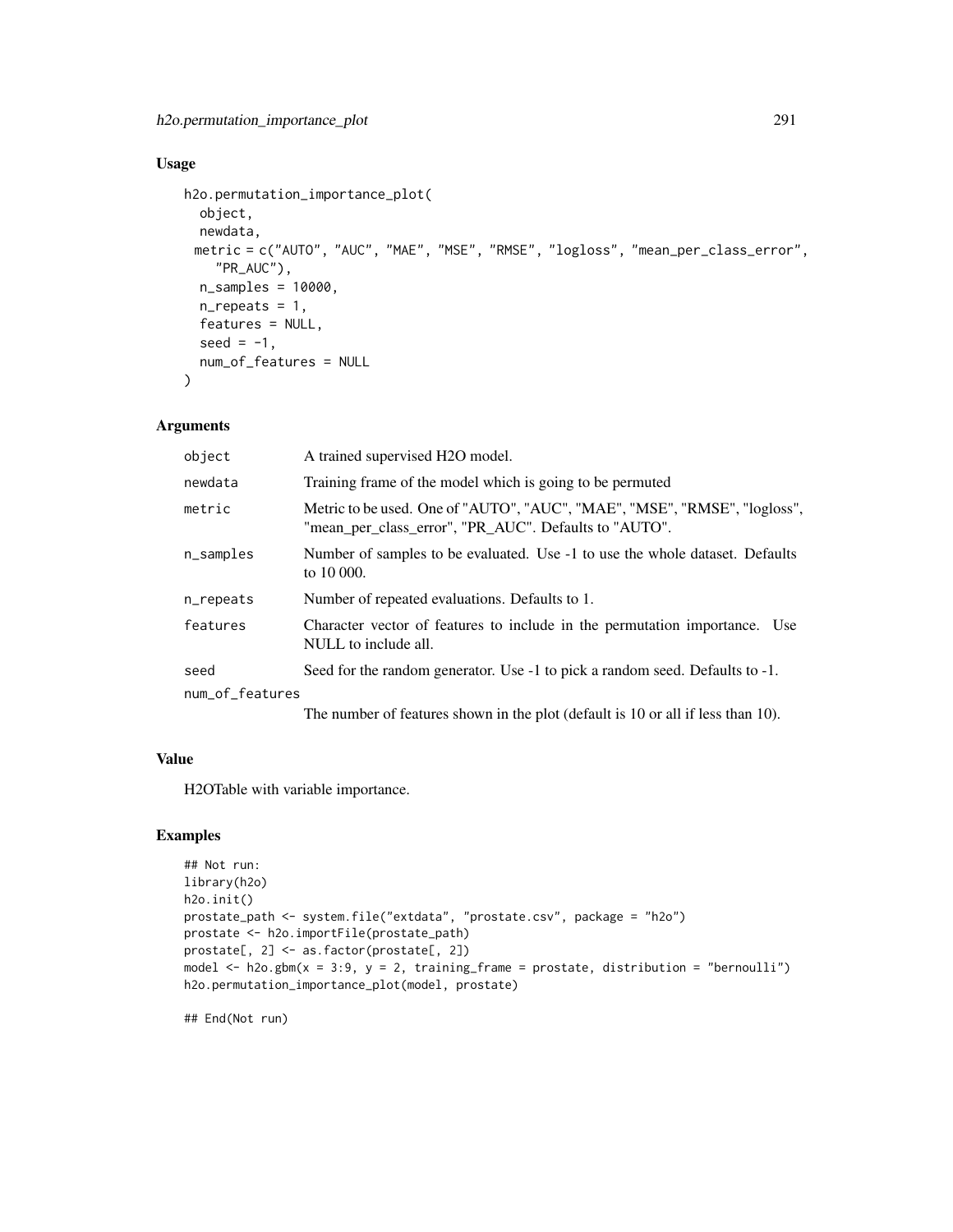Pivot the frame designated by the three columns: index, column, and value. Index and column should be of type enum, int, or time. For cases of multiple indexes for a column label, the aggregation method is to pick the first occurrence in the data frame

## Usage

h2o.pivot(x, index, column, value)

#### Arguments

| x      | an H <sub>2</sub> OF <sub>rame</sub>               |
|--------|----------------------------------------------------|
| index  | the column where pivoted rows should be aligned on |
| column | the column to pivot                                |
| value  | values of the pivoted table                        |

#### Value

An H2OFrame with columns from the columns arg, aligned on the index arg, with values from values arg

## Examples

```
## Not run:
library(h2o)
h2o.init()
df = h2o.creakername(rows = 1000, cols = 3, factors = 10, integer-fraction = 1.0/3,categorical_fraction = 1.0/3, missing_fraction = 0.0, seed = 123)
df$C3 = h2o.abs(df$C3)
h2o.pivot(df, index="C3", column="C2", value="C1")
## End(Not run)
```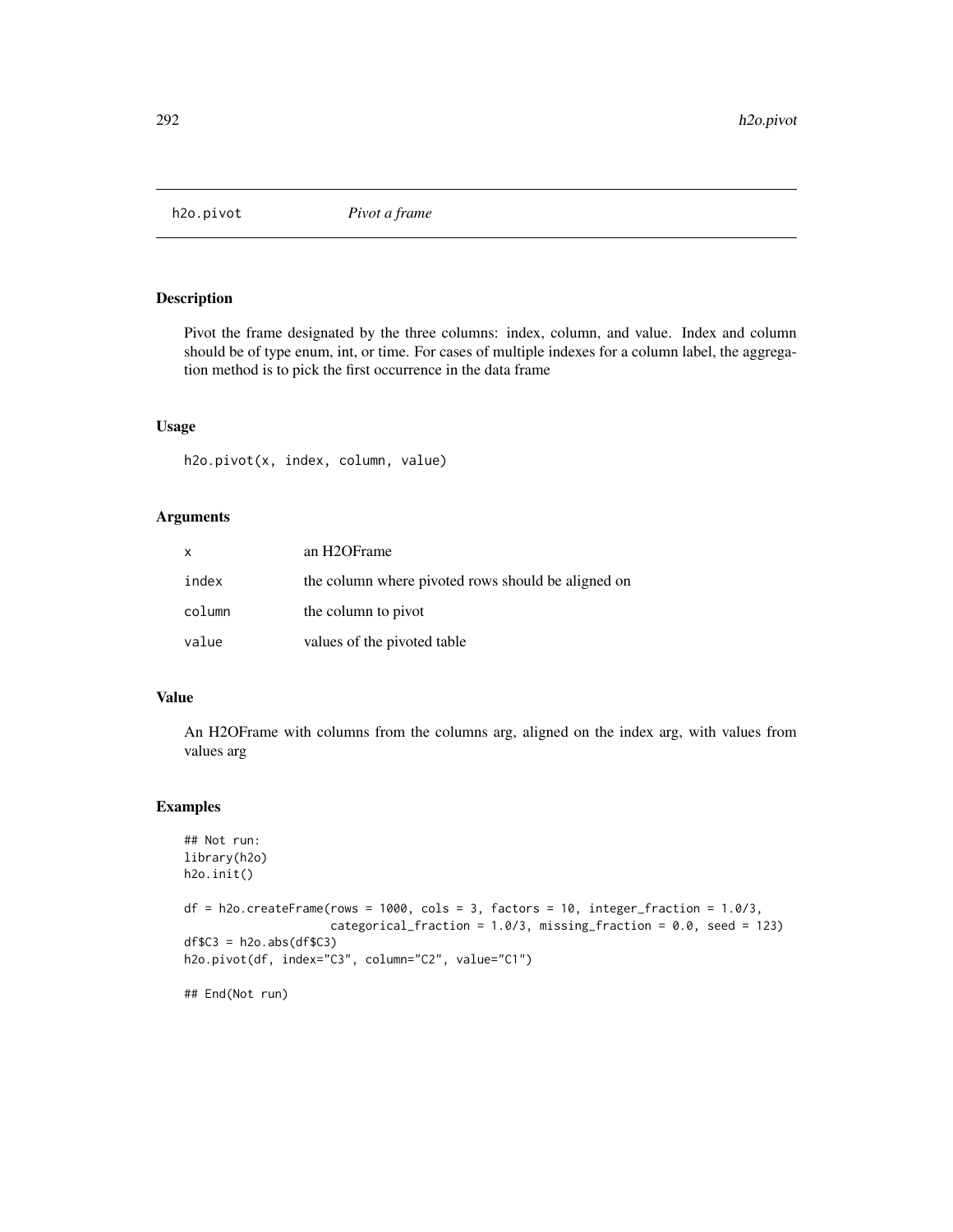Principal components analysis of an H2O data frame using the power method to calculate the singular value decomposition of the Gram matrix.

#### Usage

```
h2o.prcomp(
  training_frame,
  x,
  model_id = NULL,validation_frame = NULL,
  ignore_const_cols = TRUE,
  score_each_iteration = FALSE,
  transform = c("NONE", "STANDARDIZE", "NORMALIZE", "DEMEAN", "DESCALE"),
  pca_method = c("GramSVD", "Power", "Randomized", "GLRM"),
 pca_impl = c("MTJ_EVD_DENSEMATRIX", "MTJ_EVD_SYMMMATRIX", "MTJ_SVD_DENSEMATRIX",
    "JAMA"),
  k = 1,max_iterations = 1000,
  use_all_factor_levels = FALSE,
  compute_metrics = TRUE,
  impute_missing = FALSE,
  seed = -1,
  max_runtime_secs = 0,
  export_checkpoints_dir = NULL
\mathcal{L}
```
## Arguments

training\_frame Id of the training data frame.

| A vector containing the character names of the predictors in the model.                                                       |
|-------------------------------------------------------------------------------------------------------------------------------|
| Destination id for this model; auto-generated if not specified.                                                               |
| validation_frame                                                                                                              |
| Id of the validation data frame.                                                                                              |
| ignore_const_cols                                                                                                             |
| Logical. Ignore constant columns. Defaults to TRUE.                                                                           |
| score_each_iteration                                                                                                          |
| Logical. Whether to score during each iteration of model training. Defaults to<br>FALSE.                                      |
| Transformation of training data Must be one of: "NONE", "STANDARDIZE",<br>"NORMALIZE", "DEMEAN", "DESCALE". Defaults to NONE. |
|                                                                                                                               |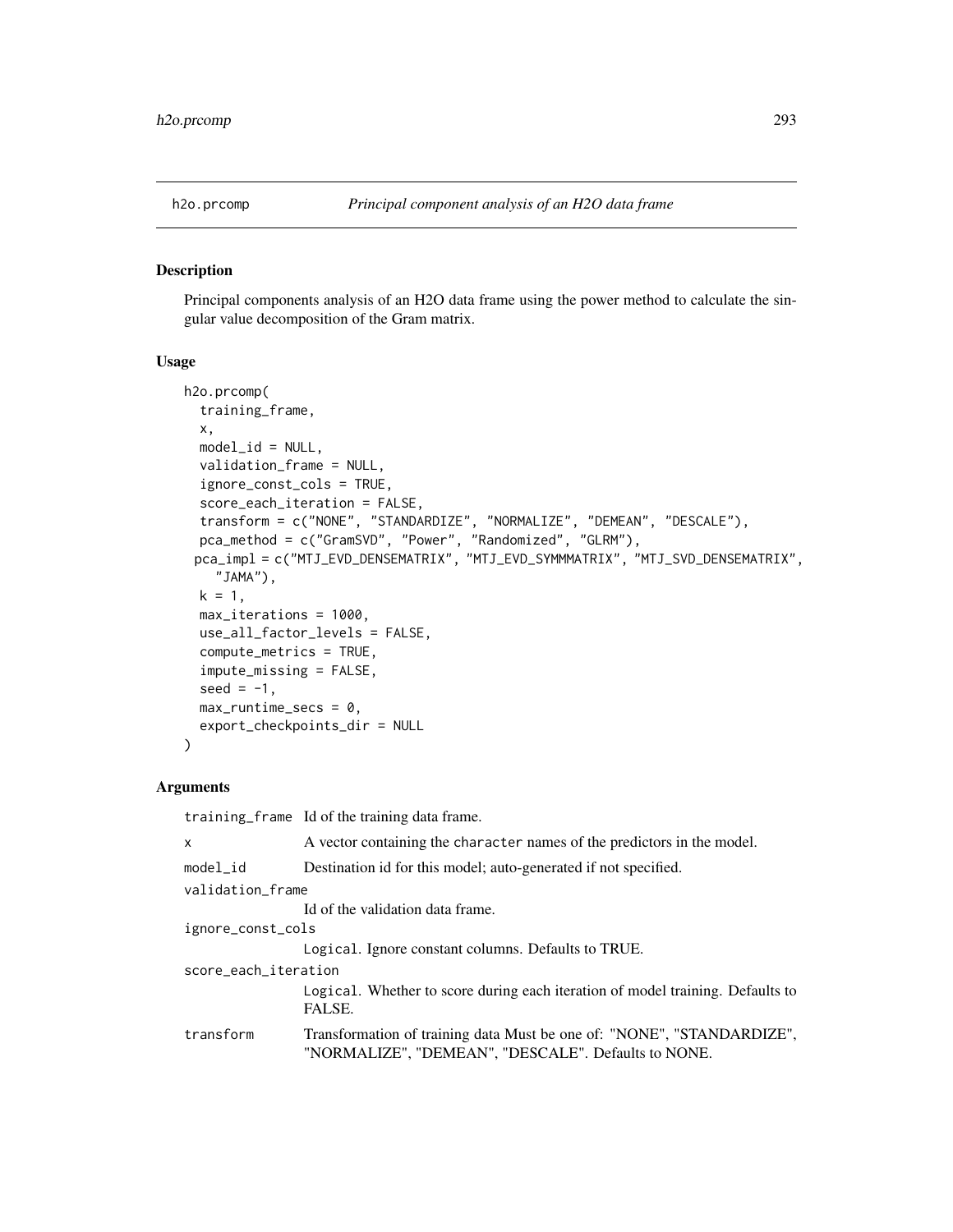| pca_method             | Specify the algorithm to use for computing the principal components: GramSVD<br>- uses a distributed computation of the Gram matrix, followed by a local SVD;<br>Power - computes the SVD using the power iteration method (experimental);<br>Randomized - uses randomized subspace iteration method; GLRM - fits a gener-<br>alized low-rank model with L2 loss function and no regularization and solves for<br>the SVD using local matrix algebra (experimental) Must be one of: "GramSVD",<br>"Power", "Randomized", "GLRM". Defaults to GramSVD.                                                                   |  |
|------------------------|-------------------------------------------------------------------------------------------------------------------------------------------------------------------------------------------------------------------------------------------------------------------------------------------------------------------------------------------------------------------------------------------------------------------------------------------------------------------------------------------------------------------------------------------------------------------------------------------------------------------------|--|
| pca_impl               | Specify the implementation to use for computing PCA (via SVD or EVD):<br>MTJ_EVD_DENSEMATRIX - eigenvalue decompositions for dense matrix us-<br>ing MTJ; MTJ_EVD_SYMMMATRIX - eigenvalue decompositions for sym-<br>metric matrix using MTJ; MTJ_SVD_DENSEMATRIX - singular-value decom-<br>positions for dense matrix using MTJ; JAMA - eigenvalue decompositions for<br>dense matrix using JAMA. References: JAMA - http://math.nist.gov/javanumerics/jama/;<br>MTJ - https://github.com/fommil/matrix-toolkits-java/ Must be one of: "MTJ_EVD_DENSEMATRIX",<br>"MTJ_EVD_SYMMMATRIX", "MTJ_SVD_DENSEMATRIX", "JAMA". |  |
| k                      | Rank of matrix approximation Defaults to 1.                                                                                                                                                                                                                                                                                                                                                                                                                                                                                                                                                                             |  |
|                        | max_iterations Maximum training iterations Defaults to 1000.                                                                                                                                                                                                                                                                                                                                                                                                                                                                                                                                                            |  |
| use_all_factor_levels  |                                                                                                                                                                                                                                                                                                                                                                                                                                                                                                                                                                                                                         |  |
|                        | Logical. Whether first factor level is included in each categorical expansion<br>Defaults to FALSE.                                                                                                                                                                                                                                                                                                                                                                                                                                                                                                                     |  |
| compute_metrics        |                                                                                                                                                                                                                                                                                                                                                                                                                                                                                                                                                                                                                         |  |
|                        | Logical. Whether to compute metrics on the training data Defaults to TRUE.                                                                                                                                                                                                                                                                                                                                                                                                                                                                                                                                              |  |
|                        | impute_missing Logical. Whether to impute missing entries with the column mean Defaults to<br>FALSE.                                                                                                                                                                                                                                                                                                                                                                                                                                                                                                                    |  |
| seed                   | Seed for random numbers (affects certain parts of the algo that are stochastic<br>and those might or might not be enabled by default). Defaults to -1 (time-based<br>random number).                                                                                                                                                                                                                                                                                                                                                                                                                                    |  |
| max_runtime_secs       |                                                                                                                                                                                                                                                                                                                                                                                                                                                                                                                                                                                                                         |  |
|                        | Maximum allowed runtime in seconds for model training. Use 0 to disable.<br>Defaults to 0.                                                                                                                                                                                                                                                                                                                                                                                                                                                                                                                              |  |
| export_checkpoints_dir |                                                                                                                                                                                                                                                                                                                                                                                                                                                                                                                                                                                                                         |  |
|                        | Automatically export generated models to this directory.                                                                                                                                                                                                                                                                                                                                                                                                                                                                                                                                                                |  |

# Value

an object of class [H2ODimReductionModel.](#page-415-0)

# References

N. Halko, P.G. Martinsson, J.A. Tropp. Finding structure with randomness: Probabilistic algorithms for constructing approximate matrix decompositions[http://arxiv.org/abs/0909.4061]. SIAM Rev., Survey and Review section, Vol. 53, num. 2, pp. 217-288, June 2011.

# See Also

[h2o.svd](#page-360-0), [h2o.glrm](#page-180-0)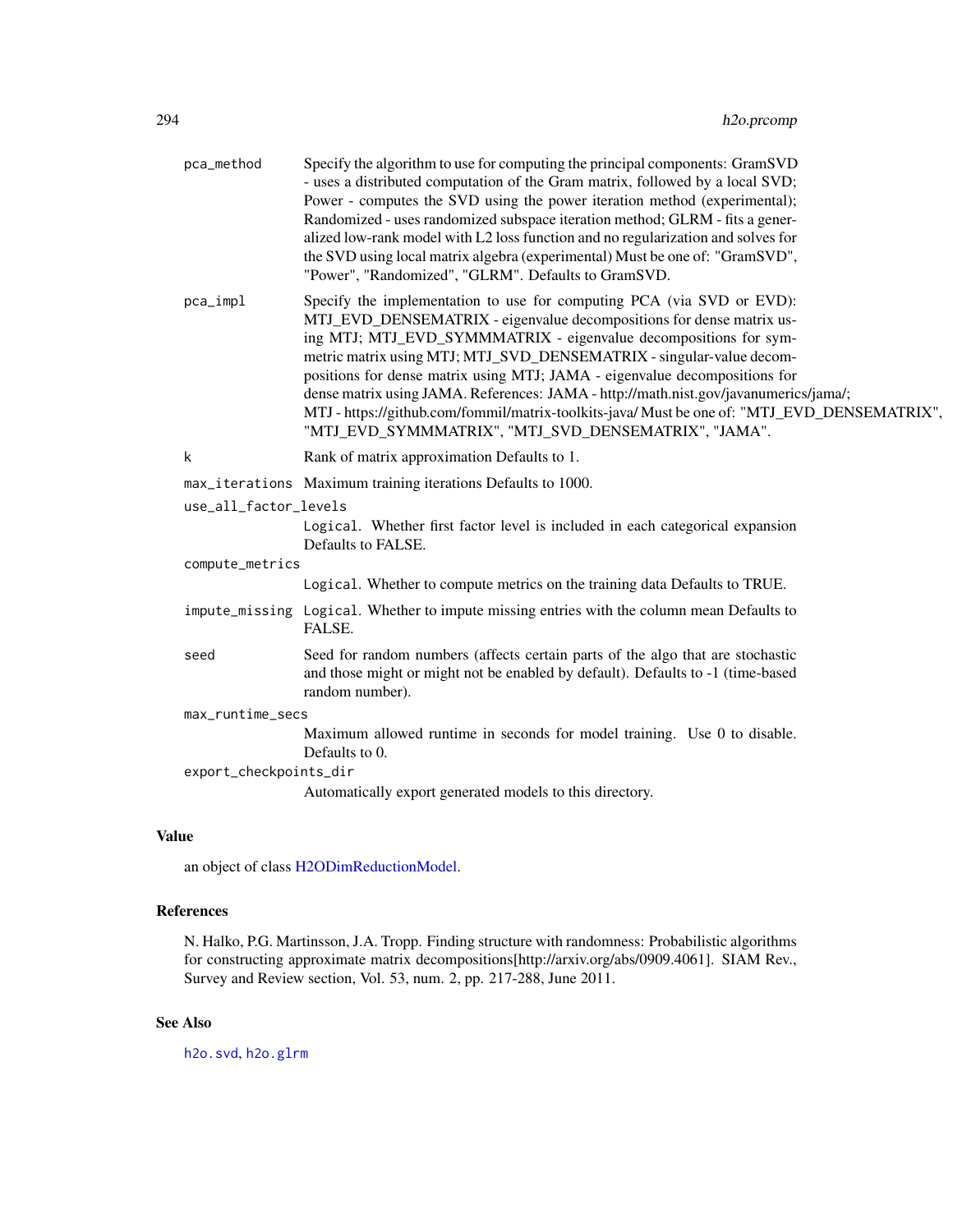# h2o.predict 295

## Examples

```
## Not run:
library(h2o)
h2o.init()
australia_path <- system.file("extdata", "australia.csv", package = "h2o")
australia <- h2o.uploadFile(path = australia_path)
h2o.prcomp(training_frame = australia, k = 8, transform = "STANDARDIZE")
```
## End(Not run)

h2o.predict *Predict on an H2O Model*

## Description

Predict on an H2O Model

# Usage

h2o.predict(object, newdata, ...)

## Arguments

| object   | a fitted model object for which prediction is desired.                    |
|----------|---------------------------------------------------------------------------|
| newdata  | An H2OF rame object in which to look for variables with which to predict. |
| $\cdots$ | additional arguments to pass on.                                          |

## Value

Returns an H2OFrame object with probabilites and default predictions.

h2o.predicted\_vs\_actual\_by\_variable

*Calculates per-level mean of predicted value vs actual value for a given variable.*

# Description

In the basic setting, this function is equivalent to doing group-by on variable and calculating mean on predicted and actual. In addition to that it also handles NAs in response and weights automatically.

## Usage

```
h2o.predicted_vs_actual_by_variable(object, newdata, predicted, variable)
```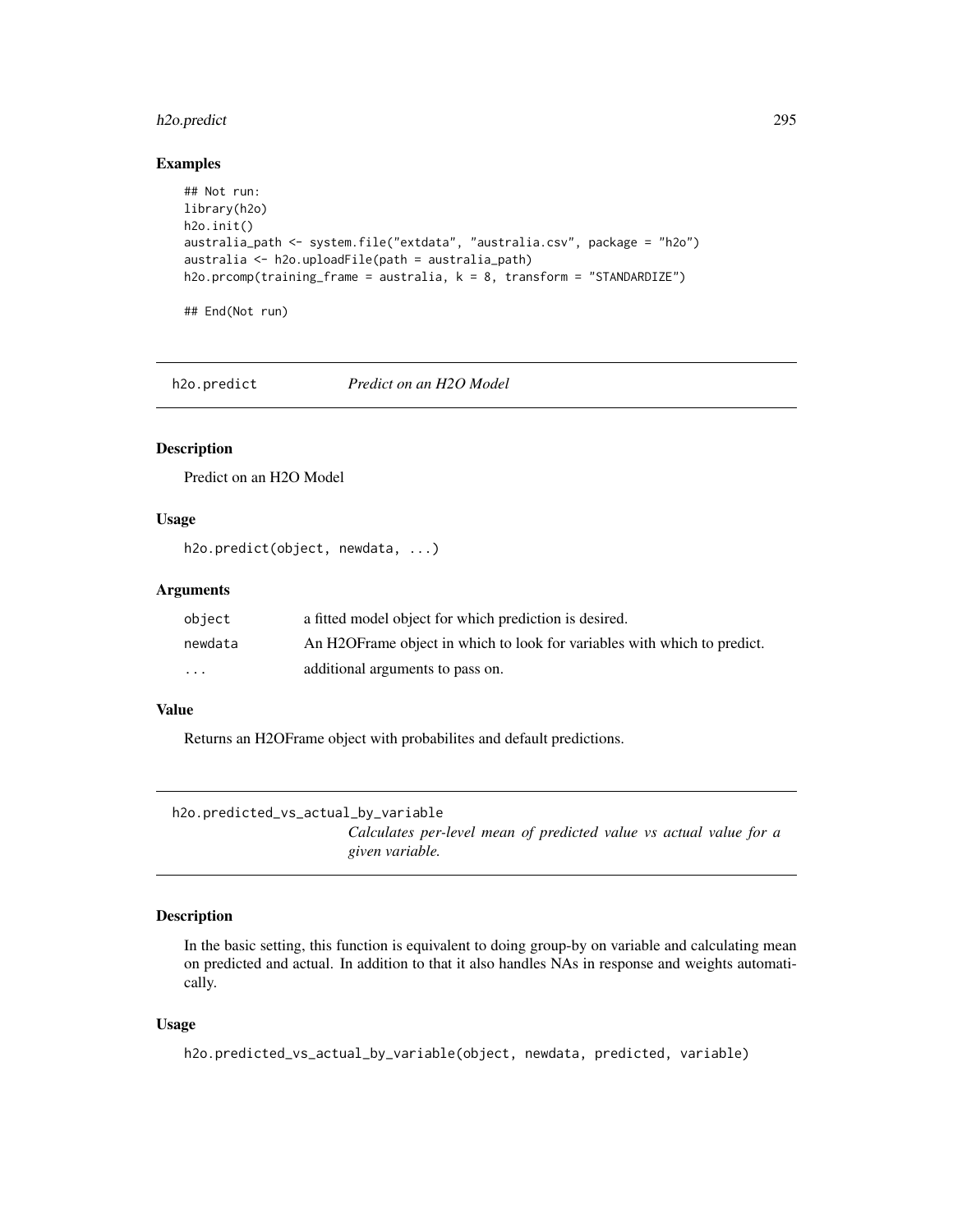# Arguments

| object    | A trained supervised H2O model.                 |
|-----------|-------------------------------------------------|
| newdata   | Input frame (can be training/test/ frame).      |
| predicted | Frame of predictions for the given input frame. |
| variable  | Name of variable to inspect.                    |

# Value

H2OTable

h2o.predict\_json *H2O Prediction from R without having H2O running*

## Description

Provides the method h2o.predict with which you can predict a MOJO or POJO Jar model from R.

# Usage

h2o.predict\_json(model, json, genmodelpath, labels, classpath, javaoptions)

# Arguments

| model        | String with file name of MOJO or POJO Jar                                                                           |
|--------------|---------------------------------------------------------------------------------------------------------------------|
| json         | JSON String with inputs to model                                                                                    |
| genmodelpath | (Optional) path name to h2o-genmodel.jar, if not set defaults to same dir as<br><b>MOJO</b>                         |
| labels       | (Optional) if TRUE then show output labels in result                                                                |
| classpath    | (Optional) Extra items for the class path of where to look for Java classes, e.g.,<br>h <sub>20</sub> -genmodel.jar |
| javaoptions  | (Optional) Java options string, default if "-Xmx4g"                                                                 |

## Value

Returns an object with the prediction result

# Examples

```
## Not run:
library(h2o)
h2o.predict_json('~/GBM_model_python_1473313897851_6.zip', '{"C7":1}')
h2o.predict_json('~/GBM_model_python_1473313897851_6.zip', '{"C7":1}', c(".", "lib"))
```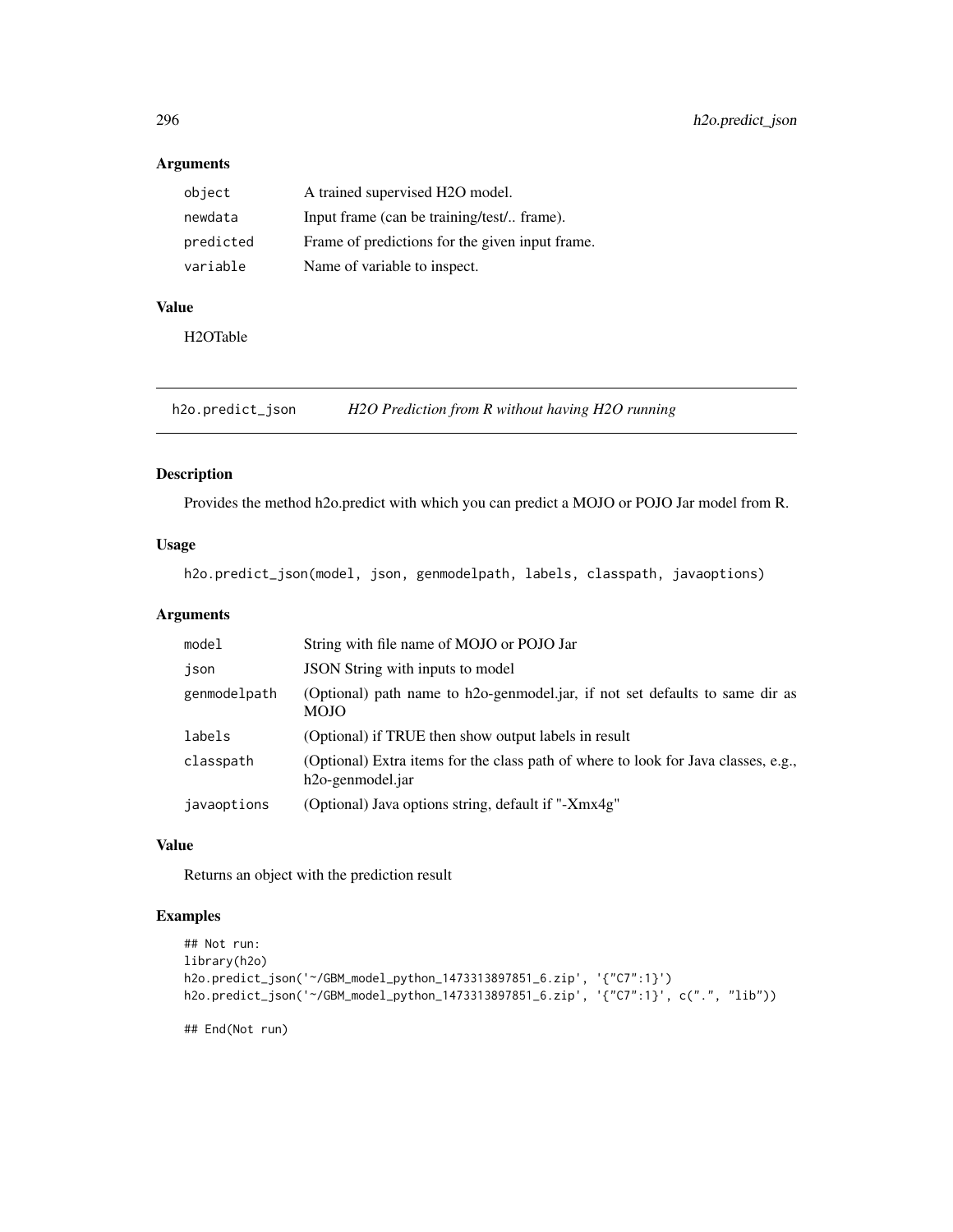| h2o.predict_rules | Evaluates validity of the given rules on the given data. Returns a frame |
|-------------------|--------------------------------------------------------------------------|
|                   | with a column per each input rule id, representing a flag whether given  |
|                   | rule is applied to the observation or not.                               |

Evaluates validity of the given rules on the given data. Returns a frame with a column per each input rule id, representing a flag whether given rule is applied to the observation or not.

#### Usage

h2o.predict\_rules(model, frame, rule\_ids)

## Arguments

| model    | A trained rulefit model.                          |
|----------|---------------------------------------------------|
| frame    | A frame on which rule validity is to be evaluated |
| rule ids | Rule ids to be evaluated against the frame        |

## Examples

```
## Not run:
library(h2o)
h2o.init()
titanic <- h2o.importFile(
 "https://s3.amazonaws.com/h2o-public-test-data/smalldata/gbm_test/titanic.csv"
\mathcal{L}response = "survived"
predictors <- c("age", "sibsp", "parch", "fare", "sex", "pclass")
titanic[,response] <- as.factor(titanic[,response])
titanic[,"pclass"] <- as.factor(titanic[,"pclass"])
splits <- h2o.splitFrame(data = titanic, ratios = .8, seed = 1234)
train <- splits[[1]]
test <- splits[[2]]
rfit <- h2o.rulefit(y = response, x = predictors, training_frame = train, validation_frame = test,
min_rule_length = 1, max_rule_length = 10, max_num_rules = 100, seed = 1, model_type="rules")
h2o.predict_rules(rfit, train, c("M1T0N7, M1T49N7, M1T16N7", "M1T36N7", "M2T19N19"))
```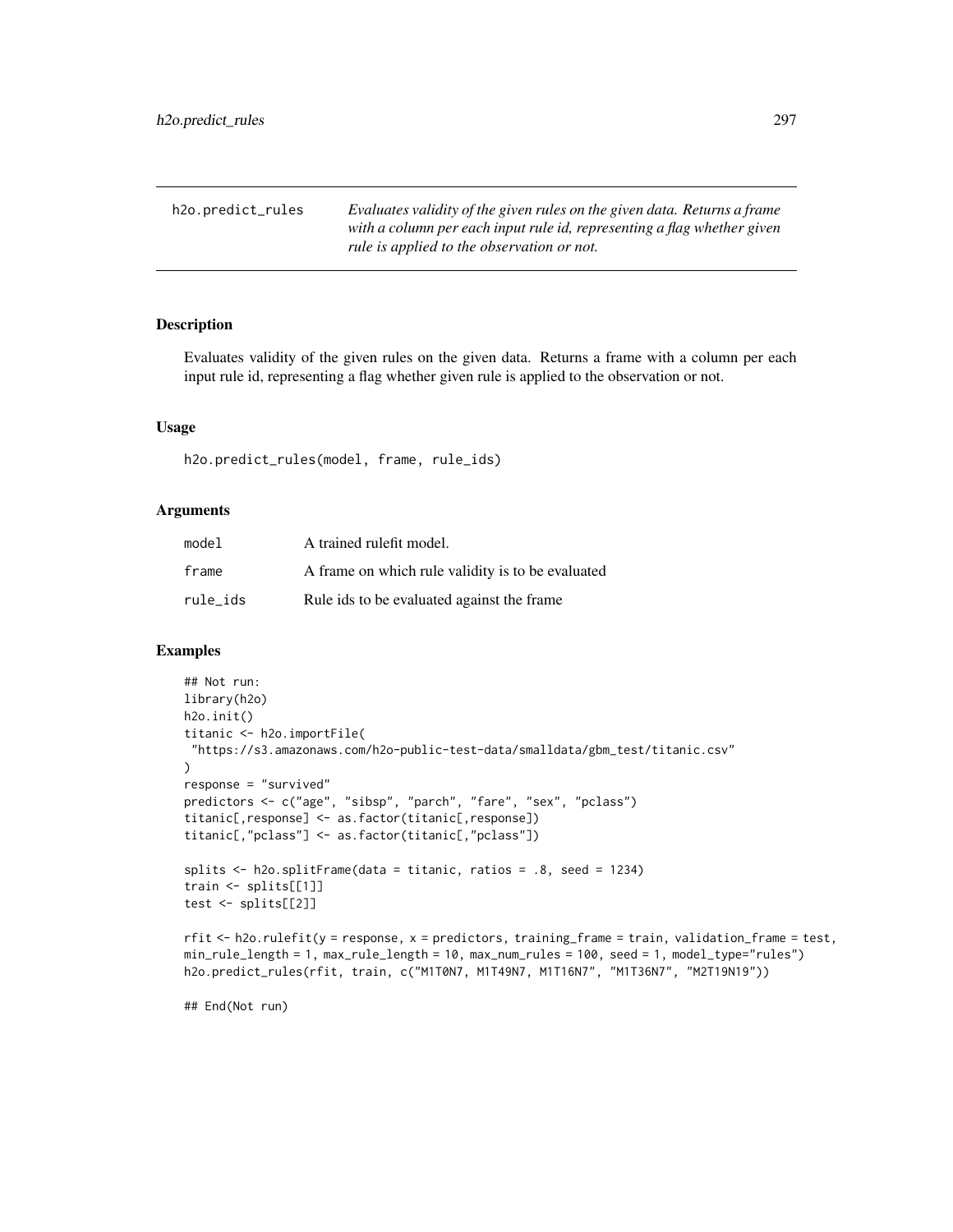Print An H2OFrame

## Usage

 $h2o.print(x, n = 6L)$ 

# Arguments

| $\mathsf{x}$ | An H2OFrame object                                                                                                                                                                                                                                 |
|--------------|----------------------------------------------------------------------------------------------------------------------------------------------------------------------------------------------------------------------------------------------------|
| n            | An (Optional) A single integer. If positive, number of rows in x to return. If<br>negative, all but the n first/last number of rows in x. Anything bigger than 20<br>rows will require asking the server (first 20 rows are cached on the client). |

# Examples

```
## Not run:
library()
h2o.init()
f <- "https://h2o-public-test-data.s3.amazonaws.com/smalldata/iris/iris_train.csv"
iris <- h2o.importFile(f)
h2o.print(iris["species"], n = 15)
## End(Not run)
```
h2o.prod *Return the product of all the values present in its arguments.*

## Description

Return the product of all the values present in its arguments.

# Usage

```
h2o.prod(x)
```
# Arguments

x An H2OFrame object.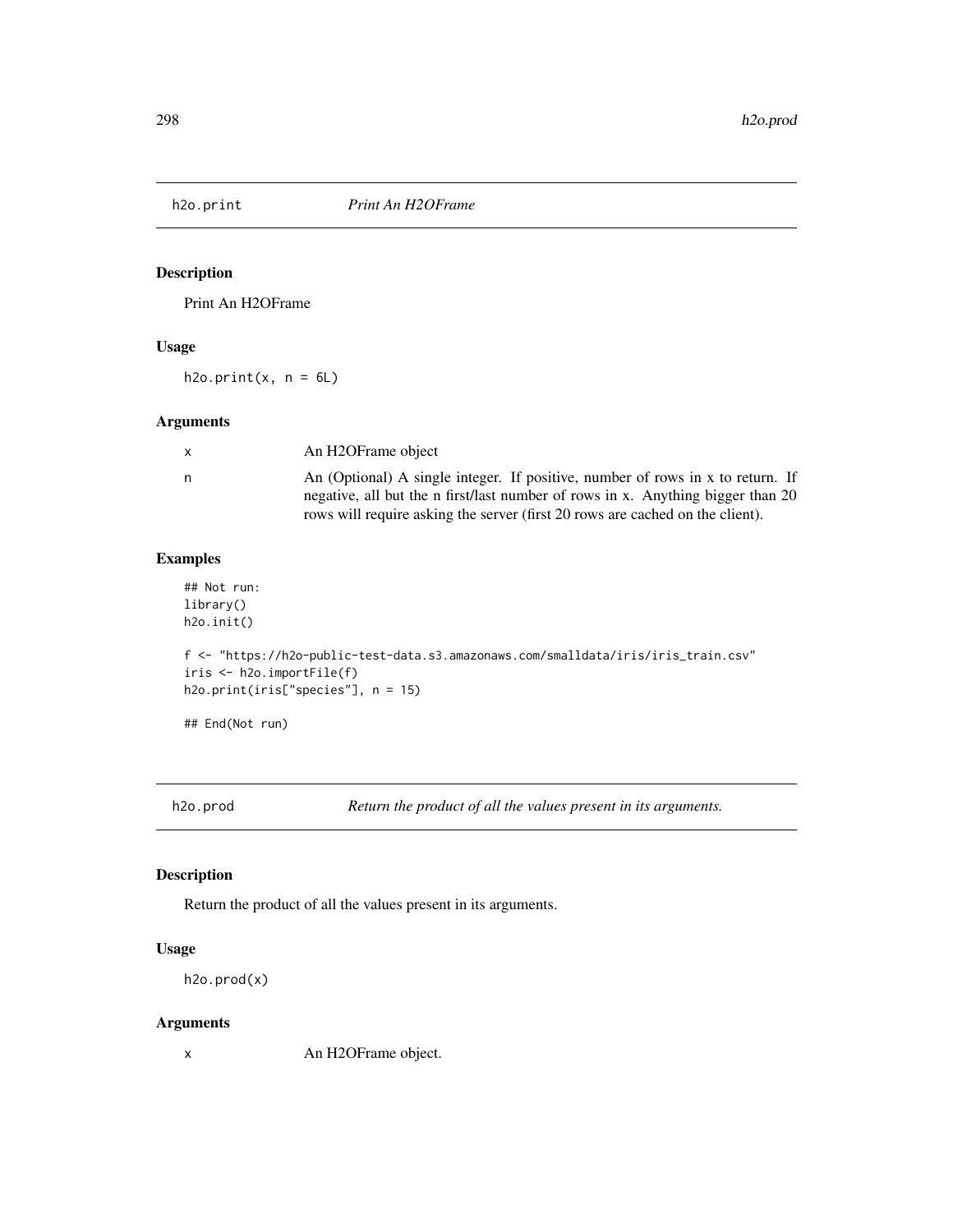```
h2o.proj_archetypes 299
```
## See Also

[prod](#page-0-0) for the base R implementation.

## Examples

```
## Not run:
library(h2o)
h2o.init()
```

```
f <- "https://h2o-public-test-data.s3.amazonaws.com/smalldata/iris/iris_train.csv"
iris <- h2o.importFile(f)
h2o.prod(iris["petal_len"])
```
## End(Not run)

h2o.proj\_archetypes *Convert Archetypes to Features from H2O GLRM Model*

## Description

Project each archetype in an H2O GLRM model into the corresponding feature space from the H2O training frame.

#### Usage

```
h2o.proj_archetypes(object, data, reverse_transform = FALSE)
```
## Arguments

| object            | An H2ODimReductionModel object that represents the model containing archetypes<br>to be projected.                                                                                                 |
|-------------------|----------------------------------------------------------------------------------------------------------------------------------------------------------------------------------------------------|
| data              | An H2O Frame object representing the training data for the H2O GLRM model.                                                                                                                         |
| reverse_transform |                                                                                                                                                                                                    |
|                   | (Optional) A logical value indicating whether to reverse the transformation from<br>model-building by re-scaling columns and adding back the offset to each column<br>of the projected archetypes. |

# Value

Returns an H2OFrame object containing the projection of the archetypes down into the original feature space, where each row is one archetype.

## See Also

[h2o.glrm](#page-180-0) for making an H2ODimReductionModel.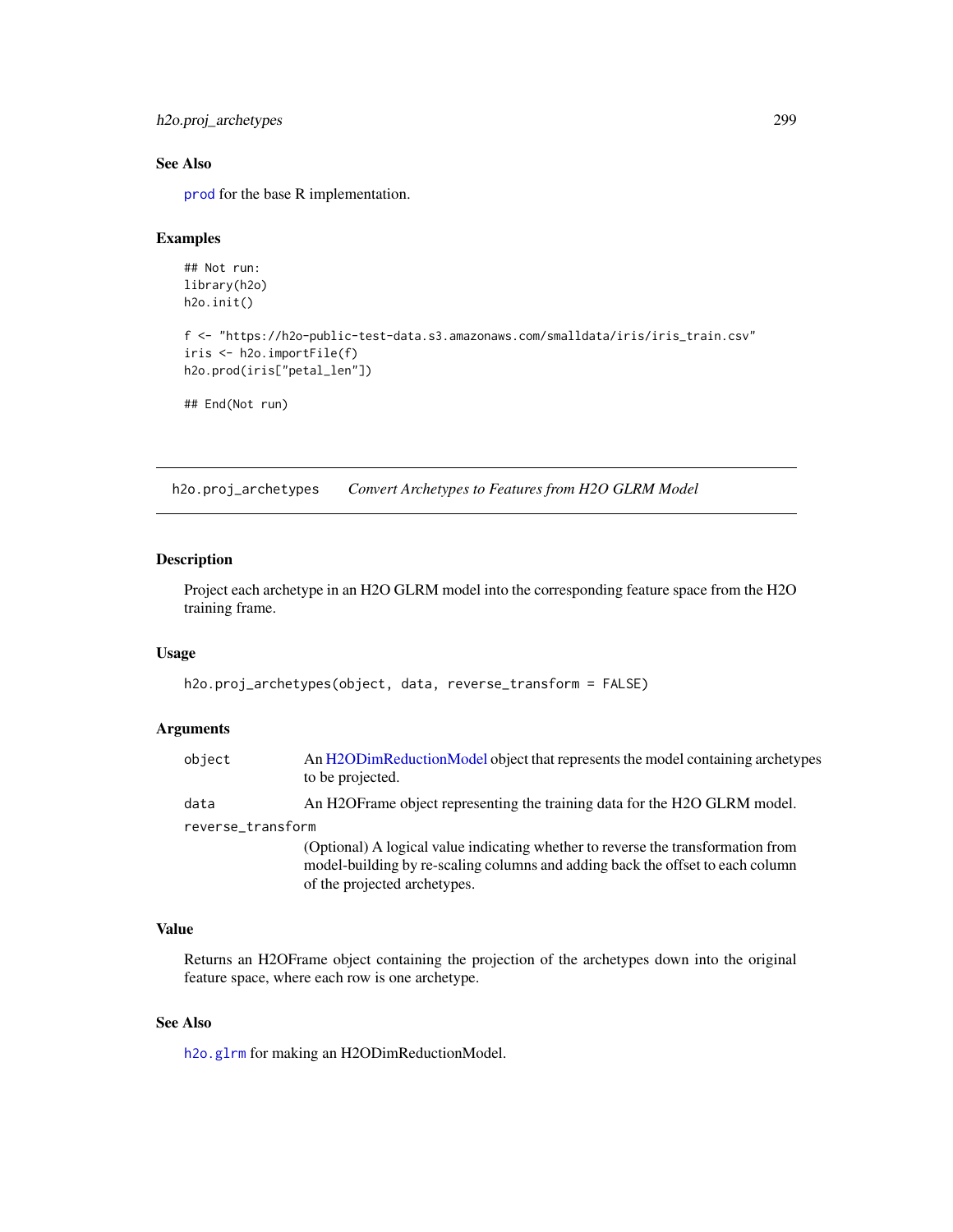## Examples

```
## Not run:
library(h2o)
h2o.init()
iris_hf <- as.h2o(iris)
iris_glrm <- h2o.glrm(training_frame = iris_hf, k = 4, loss = "Quadratic",
                      multi_loss = "Categorical", max_iterations = 1000)
iris_parch <- h2o.proj_archetypes(iris_glrm, iris_hf)
head(iris_parch)
## End(Not run)
```
h2o.psvm *Trains a Support Vector Machine model on an H2O dataset*

## Description

Alpha version. Supports only binomial classification problems.

## Usage

```
h2o.psvm(
 x,
 y,
  training_frame,
  model_id = NULL,
  validation_frame = NULL,
  ignore_const_cols = TRUE,
  hyper_param = 1,
  kernel_type = c("gaussian"),gamma = -1,
  rank_ratio = -1,
  positive_weight = 1,
  negative\_weight = 1,
  disable_training_metrics = TRUE,
  sv_{\text{-}threshold} = 1e-04,
  fact_{\text{threshold}} = 1e-05,
  feasible_threshold = 0.001,
  surrogate_gap_threshold = 0.001,
 mu_factor = 10,
 max_iterations = 200,
  seed = -1\lambda
```
#### Arguments

x (Optional) A vector containing the names or indices of the predictor variables to use in building the model. If x is missing, then all columns except y are used.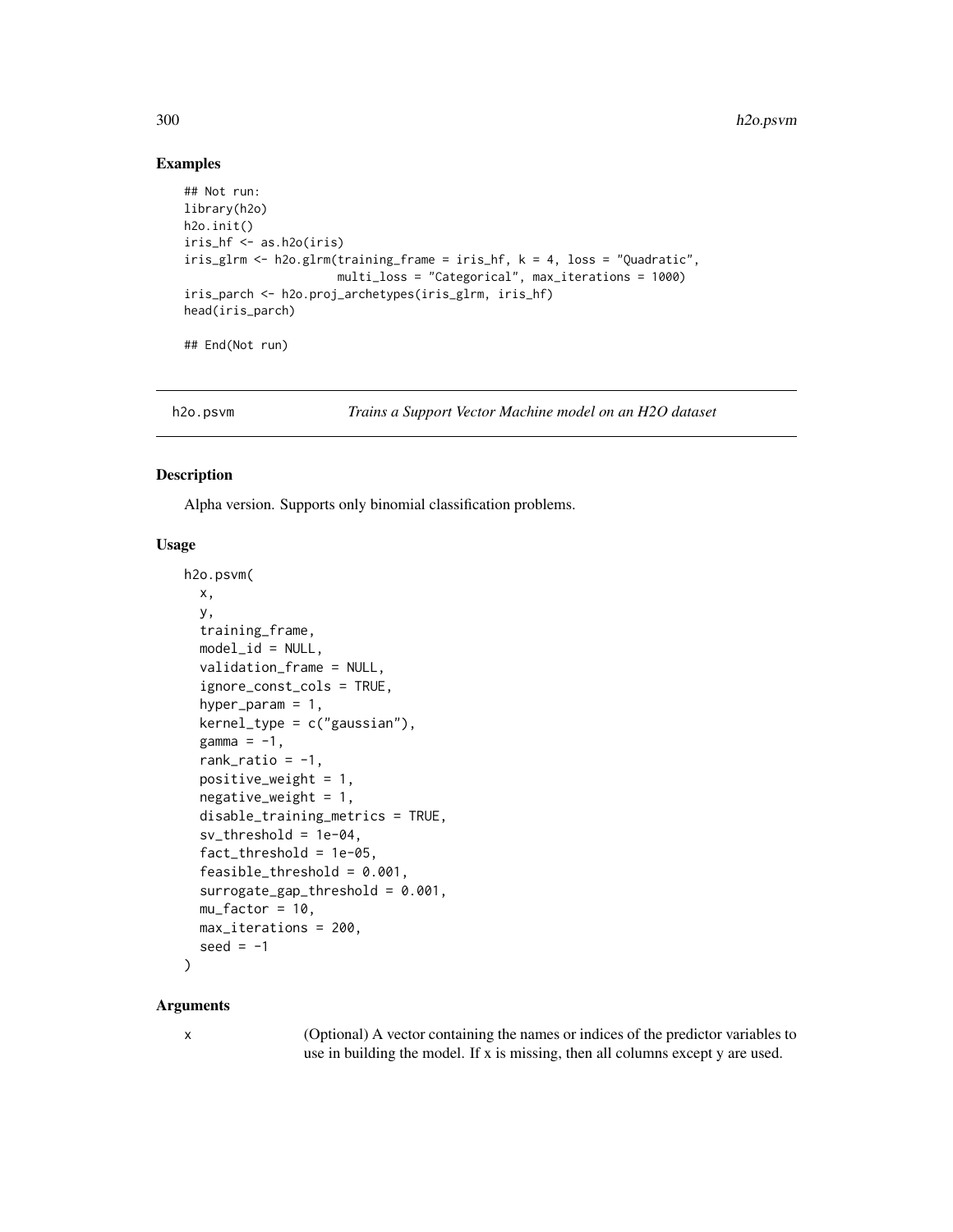#### h2o.psvm 301

| У                        | The name or column index of the response variable in the data. The response<br>must be either a binary categorical/factor variable or a numeric variable with<br>values -1/1 (for compatibility with SVMlight format). |
|--------------------------|------------------------------------------------------------------------------------------------------------------------------------------------------------------------------------------------------------------------|
|                          | training_frame Id of the training data frame.                                                                                                                                                                          |
| model_id                 | Destination id for this model; auto-generated if not specified.                                                                                                                                                        |
| validation_frame         |                                                                                                                                                                                                                        |
|                          | Id of the validation data frame.                                                                                                                                                                                       |
| ignore_const_cols        | Logical. Ignore constant columns. Defaults to TRUE.                                                                                                                                                                    |
|                          |                                                                                                                                                                                                                        |
| hyper_param              | Penalty parameter C of the error term Defaults to 1.                                                                                                                                                                   |
| kernel_type              | Type of used kernel Must be one of: "gaussian". Defaults to gaussian.                                                                                                                                                  |
| gamma                    | Coefficient of the kernel (currently RBF gamma for gaussian kernel, -1 means<br>1/#features) Defaults to -1.                                                                                                           |
| rank_ratio               | Desired rank of the ICF matrix expressed as an ration of number of input rows<br>(-1 means use sqrt(#rows)). Defaults to -1.                                                                                           |
| positive_weight          |                                                                                                                                                                                                                        |
|                          | Weight of positive $(+1)$ class of observations Defaults to 1.                                                                                                                                                         |
| negative_weight          |                                                                                                                                                                                                                        |
|                          | Weight of positive $(-1)$ class of observations Defaults to 1.                                                                                                                                                         |
| disable_training_metrics |                                                                                                                                                                                                                        |
|                          | Logical. Disable calculating training metrics (expensive on large datasets) De-<br>faults to TRUE.                                                                                                                     |
| sv_threshold             | Threshold for accepting a candidate observation into the set of support vectors<br>Defaults to 0.0001.                                                                                                                 |
|                          | fact_threshold Convergence threshold of the Incomplete Cholesky Factorization (ICF) Defaults<br>to $1e-05$ .                                                                                                           |
| feasible_threshold       |                                                                                                                                                                                                                        |
|                          | Convergence threshold for primal-dual residuals in the IPM iteration Defaults to<br>0.001.                                                                                                                             |
| surrogate_gap_threshold  |                                                                                                                                                                                                                        |
|                          | Feasibility criterion of the surrogate duality gap (eta) Defaults to 0.001.                                                                                                                                            |
| mu_factor                | Increasing factor mu Defaults to 10.                                                                                                                                                                                   |
|                          | max_iterations Maximum number of iteration of the algorithm Defaults to 200.                                                                                                                                           |
| seed                     | Seed for random numbers (affects certain parts of the algo that are stochastic<br>and those might or might not be enabled by default). Defaults to -1 (time-based<br>random number).                                   |

# Examples

## Not run: library(h2o) h2o.init()

# Import the splice dataset

f <- "https://s3.amazonaws.com/h2o-public-test-data/smalldata/splice/splice.svm"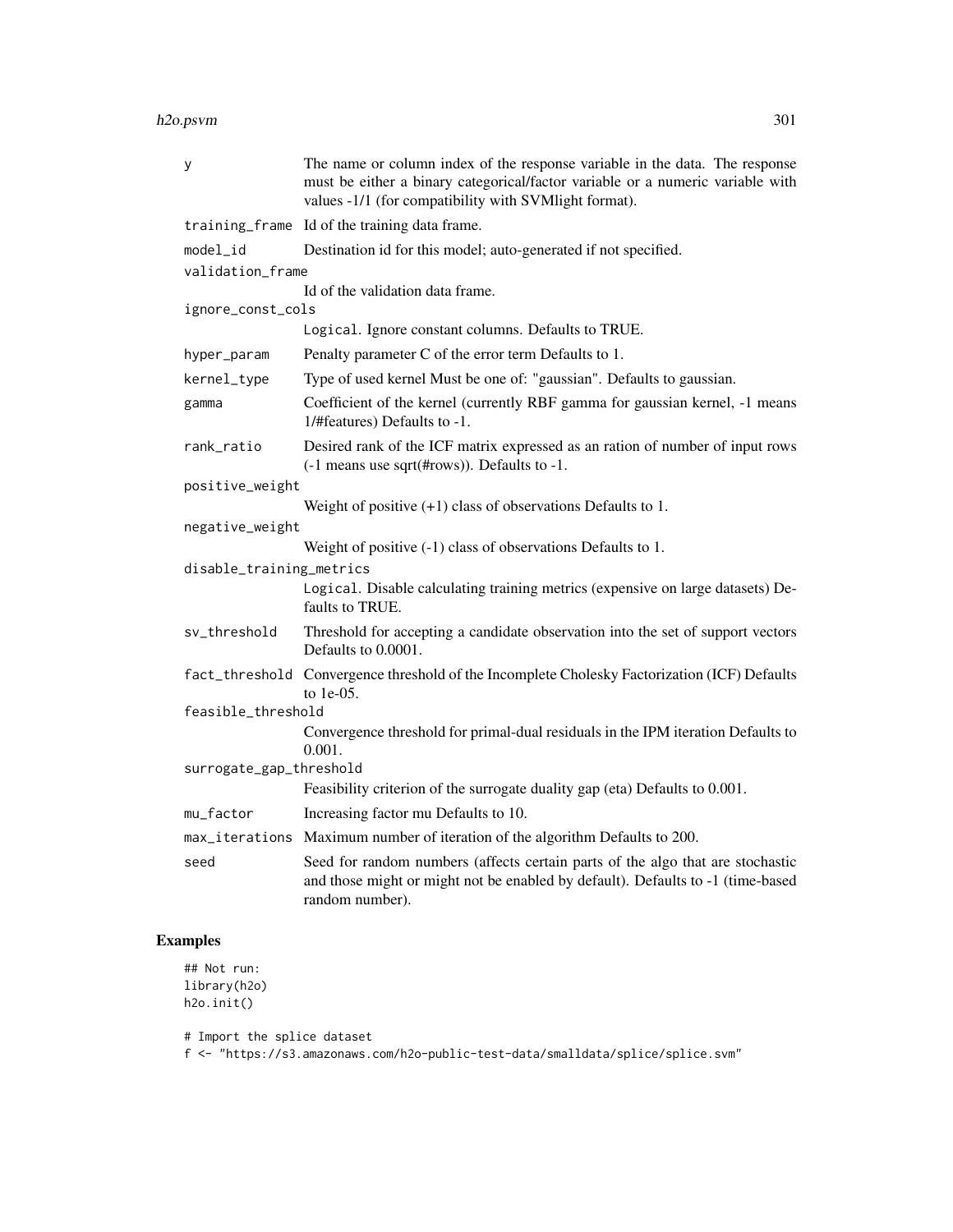```
splice <- h2o.importFile(f)
# Train the Support Vector Machine model
svm_model <- h2o.psvm(gamma = 0.01, rank_ratio = 0.1,
                      y = "C1", training_frame = splice,
                      disable_training_metrics = FALSE)
```
## End(Not run)

h2o.qini *Retrieve the default Qini value*

## Description

Retrieves the Qini value from an [H2OBinomialUpliftMetrics.](#page-416-1) If "train" and "valid" parameters are FALSE (default), then the training Qini value is returned. If more than one parameter is set to TRUE, then a named vector of Qini values are returned, where the names are "train", "valid".

## Usage

h2o.qini(object, train = FALSE, valid = FALSE)

## Arguments

| object | An H2OBinomialUpliftMetrics or   |
|--------|----------------------------------|
| train  | Retrieve the training Oini value |
| valid  | Retrieve the validation Oini     |

## Examples

```
## Not run:
library(h2o)
h2o.init()
f <- "https://s3.amazonaws.com/h2o-public-test-data/smalldata/uplift/criteo_uplift_13k.csv"
train <- h2o.importFile(f)
train$treatment <- as.factor(train$treatment)
train$conversion <- as.factor(train$conversion)
model <- h2o.upliftRandomForest(training_frame=train, x=sprintf("f%s",seq(0:10)), y="conversion",
                                ntrees=10, max_depth=5, treatment_column="treatment",
                                auuc_type="AUTO")
perf <- h2o.performance(model, train=TRUE)
h2o.qini(perf)
```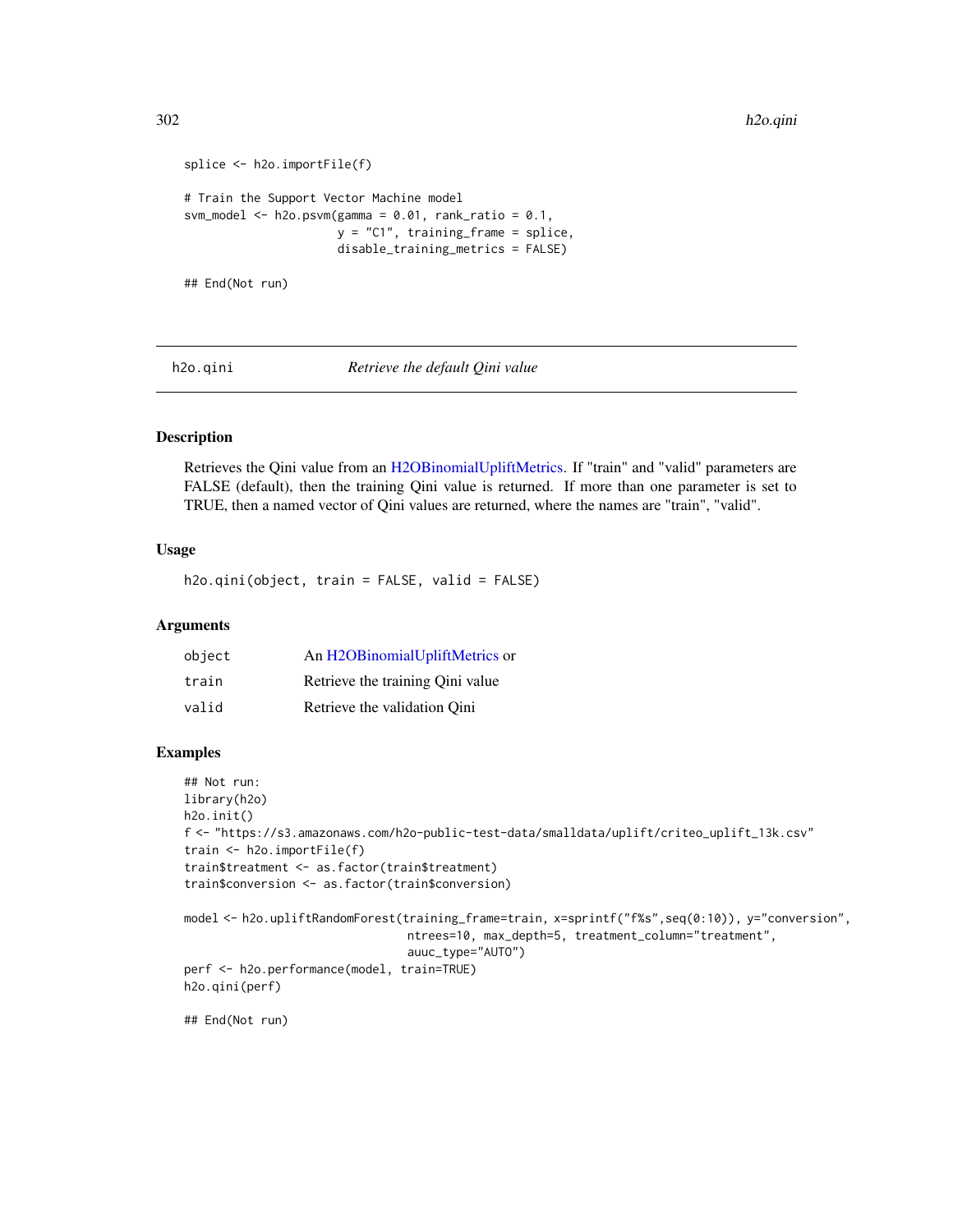Obtain and display quantiles for H2O parsed data.

## Usage

```
h2o.quantile(
  x,
  probs = c(0.001, 0.01, 0.1, 0.25, 0.333, 0.5, 0.667, 0.75, 0.9, 0.99, 0.999),
  combine_method = c("interpolate", "average", "avg", "low", "high"),
  weights_column = NULL,
  ...
\mathcal{L}## S3 method for class 'H2OFrame'
quantile(
  x,
 probs = c(0.001, 0.01, 0.1, 0.25, 0.333, 0.5, 0.667, 0.75, 0.9, 0.99, 0.999),
  combine_method = c("interpolate", "average", "avg", "low", "high"),
  weights_column = NULL,
  ...
\mathcal{L}
```
#### Arguments

| <b>X</b> | An H20F rame object with a single numeric column.                                                                                                                                                                                                             |
|----------|---------------------------------------------------------------------------------------------------------------------------------------------------------------------------------------------------------------------------------------------------------------|
| probs    | Numeric vector of probabilities with values in [0,1].                                                                                                                                                                                                         |
|          | combine_method How to combine quantiles for even sample sizes. Default is to do linear inter-<br>polation. E.g., If method is "lo", then it will take the lo value of the quantile.<br>Abbreviations for average, low, and high are acceptable (avg, lo, hi). |
|          | weights_column (Optional) String name of the observation weights column in x or an H2OFrame<br>object with a single numeric column of observation weights.                                                                                                    |
| $\cdots$ | Further arguments passed to or from other methods.                                                                                                                                                                                                            |

# Details

quantile.H2OFrame, a method for the [quantile](#page-0-0) generic. Obtain and return quantiles for an H2OFrame object.

#### Value

A vector describing the percentiles at the given cutoffs for the H2OFrame object.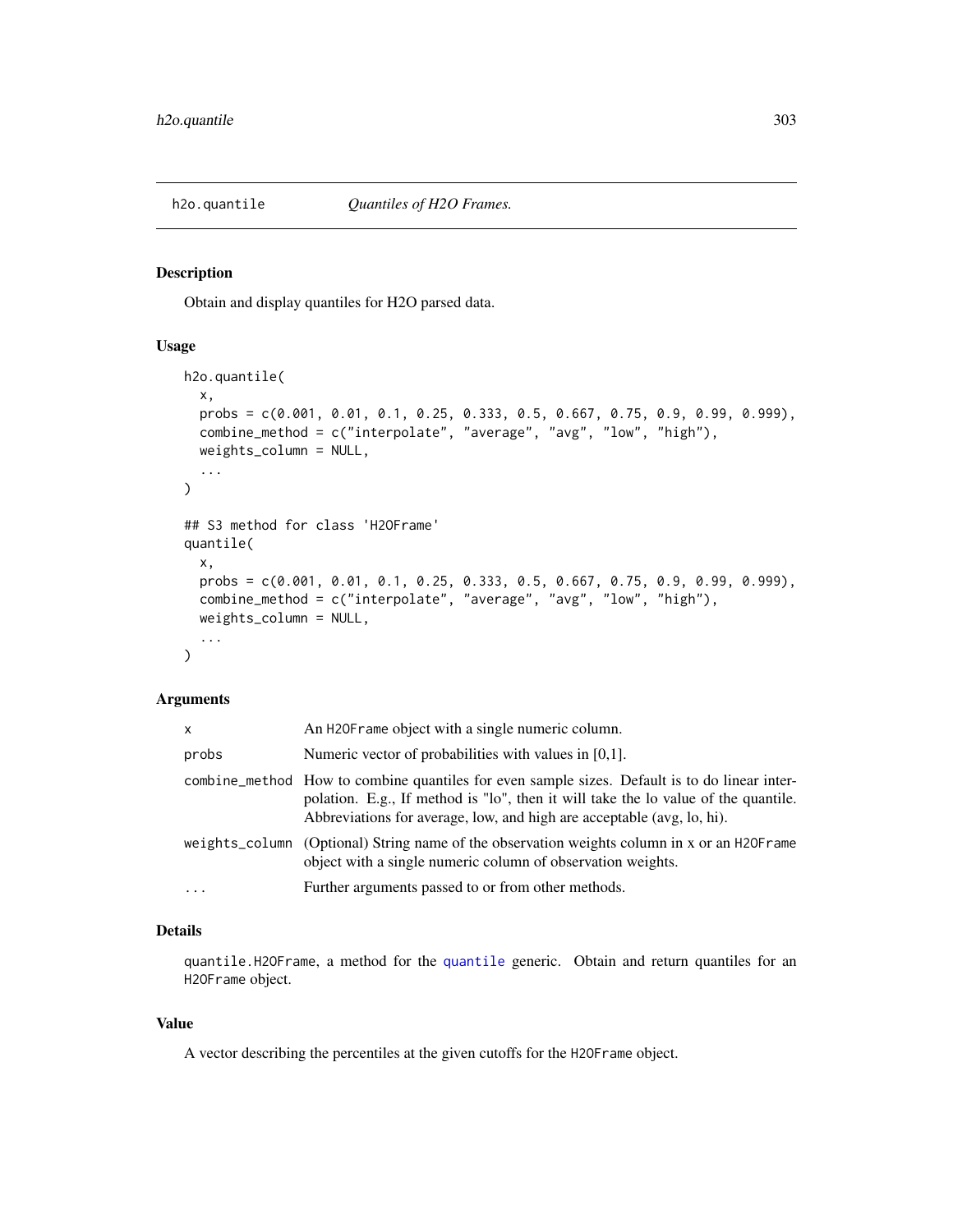## Examples

```
## Not run:
# Request quantiles for an H2O parsed data set:
library(h2o)
h2o.init()
prostate_path <- system.file("extdata", "prostate.csv", package = "h2o")
prostate <- h2o.uploadFile(path = prostate_path)
# Request quantiles for a subset of columns in an H2O parsed data set
quantile(prostate[, 3])
for(i in 1:ncol(prostate))
   quantile(prostate[, i])
```
## End(Not run)

h2o.r2 *Retrieve the R2 value*

## Description

Retrieves the R2 value from an H2O model. Will return R^2 for GLM Models and will return NaN otherwise. If "train", "valid", and "xval" parameters are FALSE (default), then the training R2 value is returned. If more than one parameter is set to TRUE, then a named vector of R2s are returned, where the names are "train", "valid" or "xval".

#### Usage

```
h2o.r2(object, train = FALSE, valid = FALSE, xval = FALSE)
```
## Arguments

| object | An H <sub>2</sub> OM <sub>odel</sub> object.                                                 |
|--------|----------------------------------------------------------------------------------------------|
| train  | Retrieve the training R2                                                                     |
| valid  | Retrieve the validation set R2 if a validation set was passed in during model<br>build time. |
| xval   | Retrieve the cross-validation R2                                                             |

#### Examples

```
## Not run:
library(h2o)
h \leftarrow h20.init()fr < - as.h2o(iris)
m \le -h2o.glm(x = 2:5, y = 1, training-frame = fr)h2o.r2(m)
## End(Not run)
```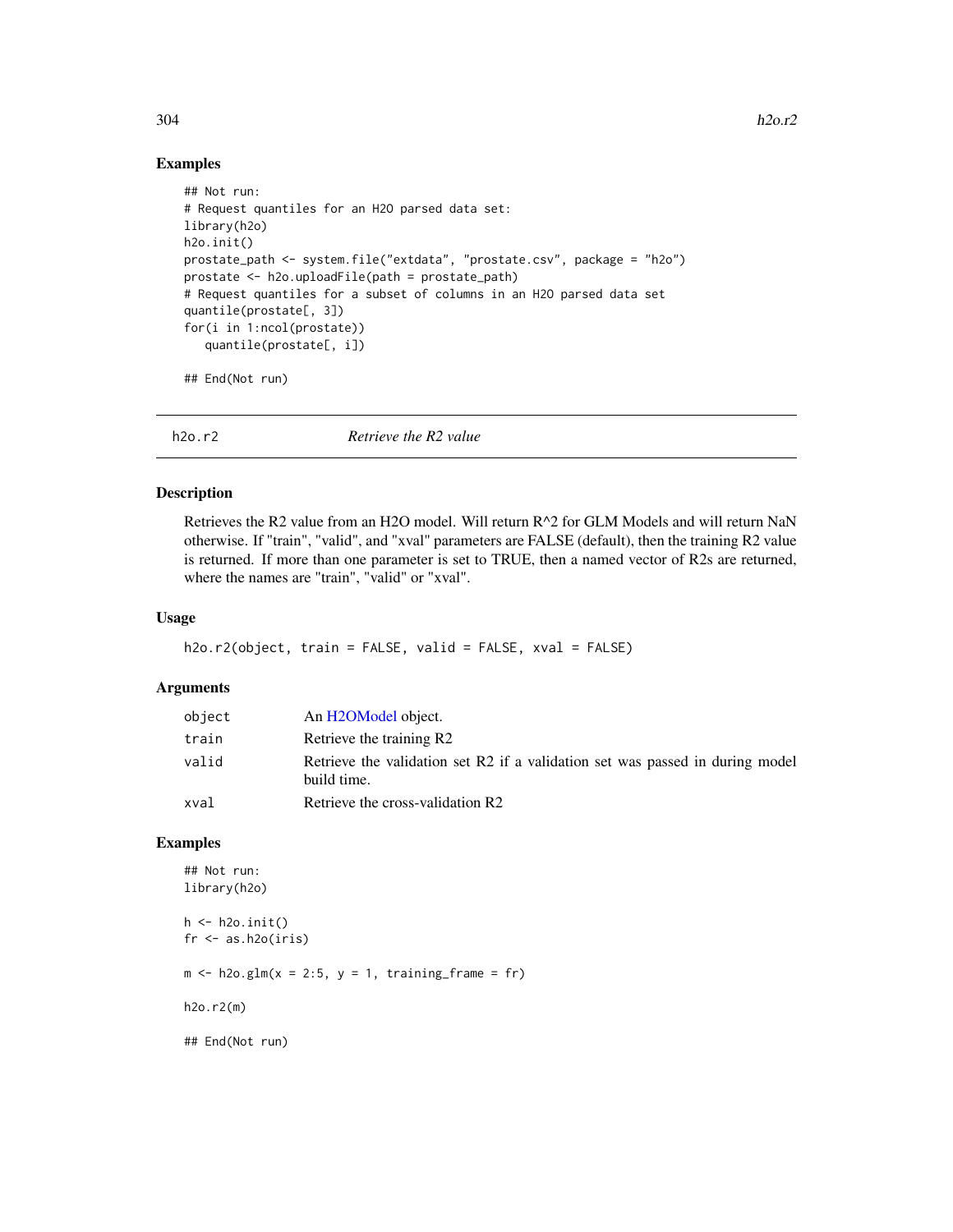Builds a Random Forest model on an H2OFrame.

#### Usage

```
h2o.randomForest(
  x,
 y,
  training_frame,
 model_id = NULL,validation_frame = NULL,
  nfolds = 0,
  keep_cross_validation_models = TRUE,
  keep_cross_validation_predictions = FALSE,
  keep_cross_validation_fold_assignment = FALSE,
  score_each_iteration = FALSE,
  score\_tree\_interval = 0,
  fold_assignment = c("AUTO", "Random", "Modulo", "Stratified"),
  fold_column = NULL,
  ignore_const_cols = TRUE,
  offset_column = NULL,
  weights_column = NULL,
  balance_classes = FALSE,
  class_sampling_factors = NULL,
  max_after_balance_size = 5,
 ntrees = 50,
 max\_depth = 20,
 min\_rows = 1,
 nbins = 20,
  nbins_top_level = 1024,
  nbins\_cats = 1024,r2_stopping = Inf,
  stopping_rounds = 0,
 stopping_metric = c("AUTO", "deviance", "logloss", "MSE", "RMSE", "MAE", "RMSLE",
  "AUC", "AUCPR", "lift_top_group", "misclassification", "mean_per_class_error",
    "custom", "custom_increasing"),
  stopping_tolerance = 0.001,
  max_runtime_secs = 0,
  seed = -1,
  build_tree_one_node = FALSE,
 mtries = -1,
  sample_rate = 0.632,
  sample_rate_per_class = NULL,
```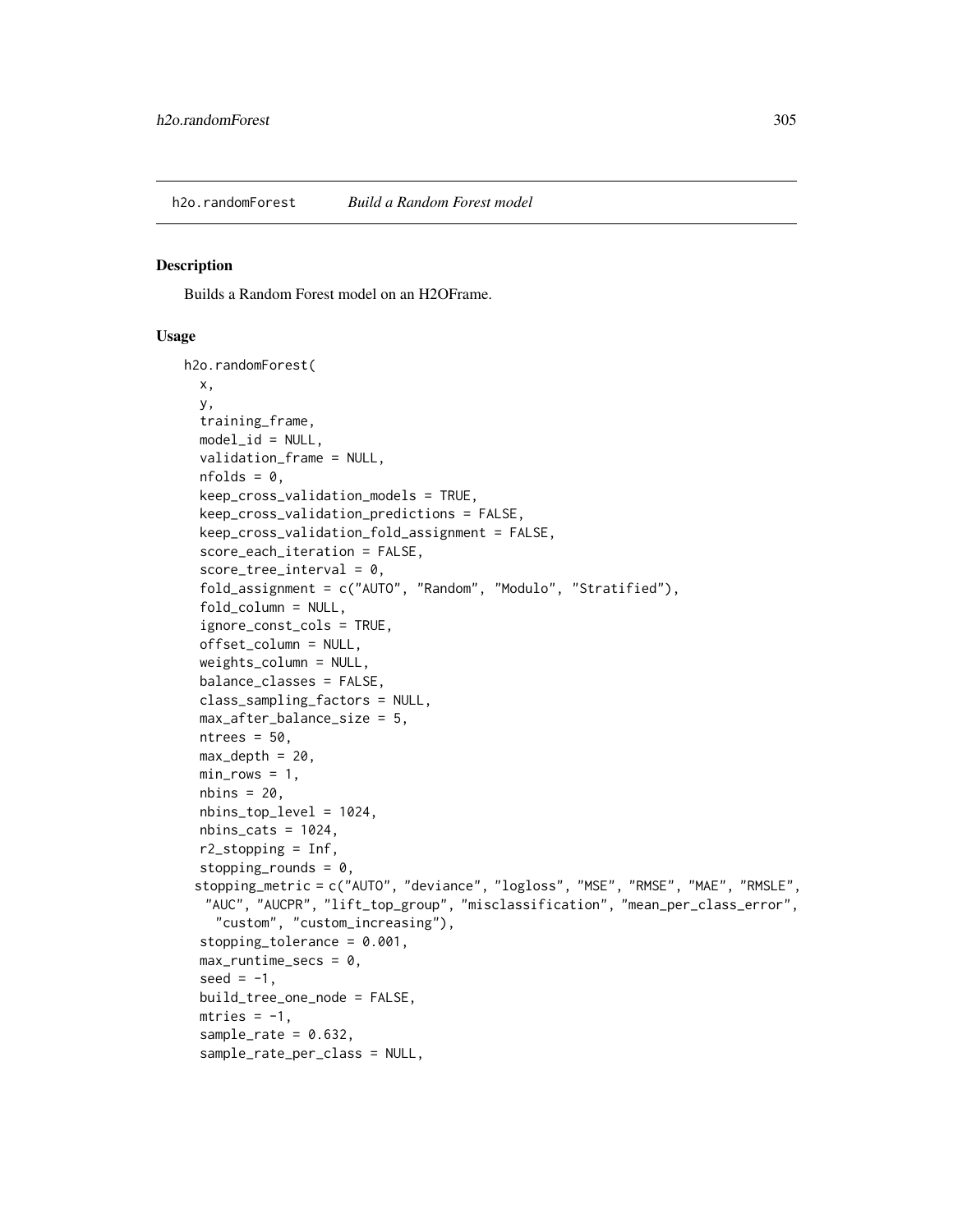```
binomial_double_trees = FALSE,
checkpoint = NULL,
col_sample_rate_change_per_level = 1,
col_sample_rate_per_tree = 1,
min_split_improvement = 1e-05,
histogram_type = c("AUTO", "UniformAdaptive", "Random", "QuantilesGlobal",
  "RoundRobin", "UniformRobust"),
categorical_encoding = c("AUTO", "Enum", "OneHotInternal", "OneHotExplicit",
  "Binary", "Eigen", "LabelEncoder", "SortByResponse", "EnumLimited"),
calibrate_model = FALSE,
calibration_frame = NULL,
distribution = c("AUTO", "bernoulli", "multinomial", "gaussian", "poisson", "gamma",
  "tweedie", "laplace", "quantile", "huber"),
custom_metric_func = NULL,
export_checkpoints_dir = NULL,
check_constant_response = TRUE,
gainslift_bins = -1,
auc_type = c("AUTO", "NONE", "MACRO_OVR", "WEIGHTED_OVR", "MACRO_OVO",
  "WEIGHTED_OVO"),
verbose = FALSE
```
## Arguments

 $\lambda$ 

| $\times$                          | (Optional) A vector containing the names or indices of the predictor variables to<br>use in building the model. If x is missing, then all columns except y are used.                                                                                                   |  |  |  |  |
|-----------------------------------|------------------------------------------------------------------------------------------------------------------------------------------------------------------------------------------------------------------------------------------------------------------------|--|--|--|--|
| У                                 | The name or column index of the response variable in the data. The response<br>must be either a numeric or a categorical/factor variable. If the response is<br>numeric, then a regression model will be trained, otherwise it will train a classi-<br>fication model. |  |  |  |  |
|                                   | training_frame Id of the training data frame.                                                                                                                                                                                                                          |  |  |  |  |
| model_id                          | Destination id for this model; auto-generated if not specified.                                                                                                                                                                                                        |  |  |  |  |
| validation_frame                  |                                                                                                                                                                                                                                                                        |  |  |  |  |
|                                   | Id of the validation data frame.                                                                                                                                                                                                                                       |  |  |  |  |
| nfolds                            | Number of folds for K-fold cross-validation (0 to disable or $\geq$ 2). Defaults to<br>$\Omega$ .                                                                                                                                                                      |  |  |  |  |
| keep_cross_validation_models      |                                                                                                                                                                                                                                                                        |  |  |  |  |
|                                   | Logical. Whether to keep the cross-validation models. Defaults to TRUE.                                                                                                                                                                                                |  |  |  |  |
| keep_cross_validation_predictions |                                                                                                                                                                                                                                                                        |  |  |  |  |
|                                   | Logical. Whether to keep the predictions of the cross-validation models. De-<br>faults to FALSE.                                                                                                                                                                       |  |  |  |  |
|                                   | keep_cross_validation_fold_assignment                                                                                                                                                                                                                                  |  |  |  |  |
|                                   | Logical. Whether to keep the cross-validation fold assignment. Defaults to<br>FALSE.                                                                                                                                                                                   |  |  |  |  |
| score_each_iteration              |                                                                                                                                                                                                                                                                        |  |  |  |  |
|                                   | Logical. Whether to score during each iteration of model training. Defaults to<br>FALSE.                                                                                                                                                                               |  |  |  |  |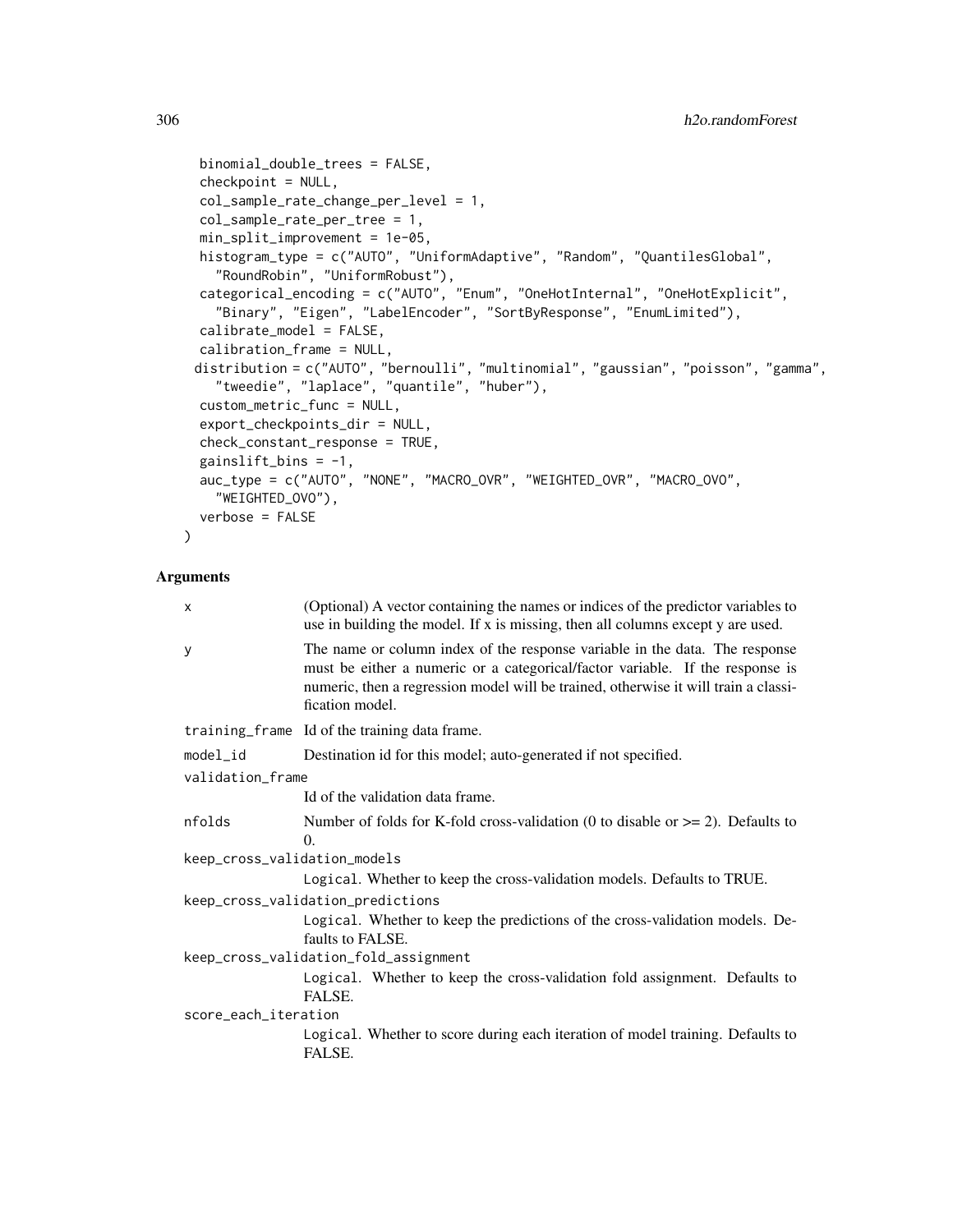score\_tree\_interval Score the model after every so many trees. Disabled if set to 0. Defaults to 0. fold\_assignment Cross-validation fold assignment scheme, if fold\_column is not specified. The 'Stratified' option will stratify the folds based on the response variable, for classification problems. Must be one of: "AUTO", "Random", "Modulo", "Stratified". Defaults to AUTO.

fold\_column Column with cross-validation fold index assignment per observation.

```
ignore_const_cols
```
Logical. Ignore constant columns. Defaults to TRUE.

offset\_column Offset column. This argument is deprecated and has no use for Random Forest.

- weights\_column Column with observation weights. Giving some observation a weight of zero is equivalent to excluding it from the dataset; giving an observation a relative weight of 2 is equivalent to repeating that row twice. Negative weights are not allowed. Note: Weights are per-row observation weights and do not increase the size of the data frame. This is typically the number of times a row is repeated, but non-integer values are supported as well. During training, rows with higher weights matter more, due to the larger loss function pre-factor. If you set weight  $= 0$  for a row, the returned prediction frame at that row is zero and this is incorrect. To get an accurate prediction, remove all rows with weight  $== 0$ .
- balance\_classes

Logical. Balance training data class counts via over/under-sampling (for imbalanced data). Defaults to FALSE.

#### class\_sampling\_factors

Desired over/under-sampling ratios per class (in lexicographic order). If not specified, sampling factors will be automatically computed to obtain class balance during training. Requires balance\_classes.

```
max_after_balance_size
```
Maximum relative size of the training data after balancing class counts (can be less than 1.0). Requires balance\_classes. Defaults to 5.0.

- ntrees Number of trees. Defaults to 50.
- max\_depth Maximum tree depth (0 for unlimited). Defaults to 20.
- min\_rows Fewest allowed (weighted) observations in a leaf. Defaults to 1.
- nbins For numerical columns (real/int), build a histogram of (at least) this many bins, then split at the best point Defaults to 20.

nbins\_top\_level

For numerical columns (real/int), build a histogram of (at most) this many bins at the root level, then decrease by factor of two per level Defaults to 1024.

- nbins\_cats For categorical columns (factors), build a histogram of this many bins, then split at the best point. Higher values can lead to more overfitting. Defaults to 1024.
- r2\_stopping r2\_stopping is no longer supported and will be ignored if set please use stopping\_rounds, stopping\_metric and stopping\_tolerance instead. Previous version of H2O would stop making trees when the R^2 metric equals or exceeds this Defaults to 1.797693135e+308.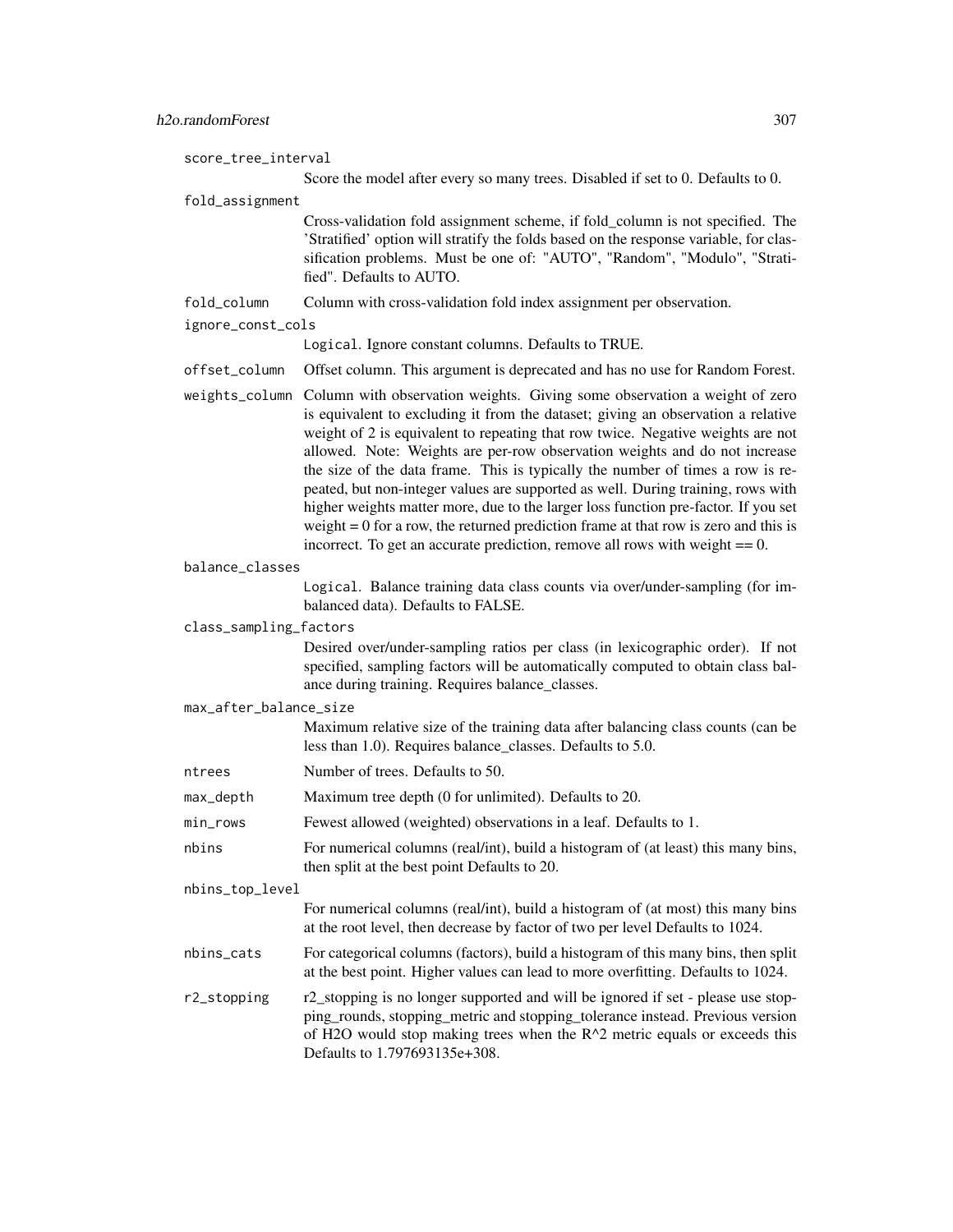| stopping_rounds          |                                                                                                                                                                                                                                                                                                                                                                                                                                                                    |
|--------------------------|--------------------------------------------------------------------------------------------------------------------------------------------------------------------------------------------------------------------------------------------------------------------------------------------------------------------------------------------------------------------------------------------------------------------------------------------------------------------|
|                          | Early stopping based on convergence of stopping_metric. Stop if simple moving<br>average of length k of the stopping_metric does not improve for k:=stopping_rounds<br>scoring events (0 to disable) Defaults to 0.                                                                                                                                                                                                                                                |
| stopping_metric          |                                                                                                                                                                                                                                                                                                                                                                                                                                                                    |
|                          | Metric to use for early stopping (AUTO: logloss for classification, deviance<br>for regression and anonomaly_score for Isolation Forest). Note that custom<br>and custom_increasing can only be used in GBM and DRF with the Python<br>client. Must be one of: "AUTO", "deviance", "logloss", "MSE", "RMSE",<br>"MAE", "RMSLE", "AUC", "AUCPR", "lift_top_group", "misclassification",<br>"mean_per_class_error", "custom", "custom_increasing". Defaults to AUTO. |
| stopping_tolerance       |                                                                                                                                                                                                                                                                                                                                                                                                                                                                    |
|                          | Relative tolerance for metric-based stopping criterion (stop if relative improve-<br>ment is not at least this much) Defaults to 0.001.                                                                                                                                                                                                                                                                                                                            |
| max_runtime_secs         |                                                                                                                                                                                                                                                                                                                                                                                                                                                                    |
|                          | Maximum allowed runtime in seconds for model training. Use 0 to disable.<br>Defaults to 0.                                                                                                                                                                                                                                                                                                                                                                         |
| seed                     | Seed for random numbers (affects certain parts of the algo that are stochastic<br>and those might or might not be enabled by default). Defaults to -1 (time-based<br>random number).                                                                                                                                                                                                                                                                               |
| build_tree_one_node      |                                                                                                                                                                                                                                                                                                                                                                                                                                                                    |
|                          | Logical. Run on one node only; no network overhead but fewer cpus used.<br>Suitable for small datasets. Defaults to FALSE.                                                                                                                                                                                                                                                                                                                                         |
| mtries                   | Number of variables randomly sampled as candidates at each split. If set to -1,<br>defaults to sqrtp for classification and $p/3$ for regression (where p is the # of<br>predictors Defaults to -1.                                                                                                                                                                                                                                                                |
| sample_rate              | Row sample rate per tree (from 0.0 to 1.0) Defaults to 0.632.                                                                                                                                                                                                                                                                                                                                                                                                      |
| sample_rate_per_class    |                                                                                                                                                                                                                                                                                                                                                                                                                                                                    |
|                          | A list of row sample rates per class (relative fraction for each class, from 0.0 to<br>$1.0$ ), for each tree                                                                                                                                                                                                                                                                                                                                                      |
| binomial_double_trees    |                                                                                                                                                                                                                                                                                                                                                                                                                                                                    |
|                          | Logical. For binary classification: Build 2x as many trees (one per class) - can<br>lead to higher accuracy. Defaults to FALSE.                                                                                                                                                                                                                                                                                                                                    |
| checkpoint               | Model checkpoint to resume training with.                                                                                                                                                                                                                                                                                                                                                                                                                          |
|                          | col_sample_rate_change_per_level                                                                                                                                                                                                                                                                                                                                                                                                                                   |
|                          | Relative change of the column sampling rate for every level (must be $> 0.0$ and<br>$\leq$ 2.0) Defaults to 1.                                                                                                                                                                                                                                                                                                                                                     |
| col_sample_rate_per_tree |                                                                                                                                                                                                                                                                                                                                                                                                                                                                    |
| min_split_improvement    | Column sample rate per tree (from 0.0 to 1.0) Defaults to 1.                                                                                                                                                                                                                                                                                                                                                                                                       |
|                          | Minimum relative improvement in squared error reduction for a split to happen<br>Defaults to 1e-05.                                                                                                                                                                                                                                                                                                                                                                |
| histogram_type           | What type of histogram to use for finding optimal split points Must be one of:<br>"AUTO", "UniformAdaptive", "Random", "QuantilesGlobal", "RoundRobin",<br>"UniformRobust". Defaults to AUTO.                                                                                                                                                                                                                                                                      |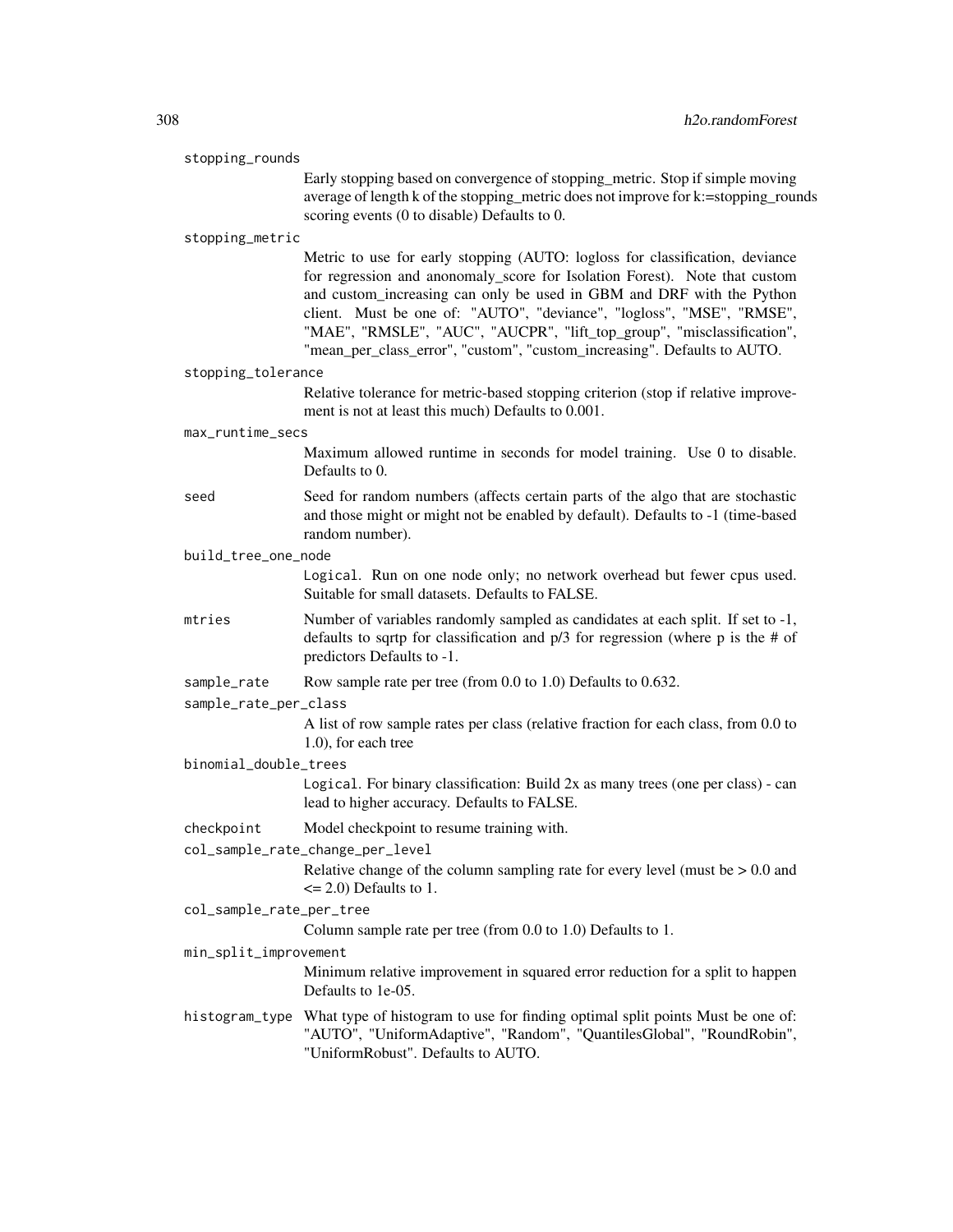| categorical_encoding    |                                                                                                                                                                                                                                                                   |
|-------------------------|-------------------------------------------------------------------------------------------------------------------------------------------------------------------------------------------------------------------------------------------------------------------|
|                         | Encoding scheme for categorical features Must be one of: "AUTO", "Enum",<br>"OneHotInternal", "OneHotExplicit", "Binary", "Eigen", "LabelEncoder", "Sort-                                                                                                         |
|                         | ByResponse", "EnumLimited". Defaults to AUTO.                                                                                                                                                                                                                     |
| calibrate model         |                                                                                                                                                                                                                                                                   |
|                         | Logical. Use Platt Scaling to calculate calibrated class probabilities. Cali-<br>bration can provide more accurate estimates of class probabilities. Defaults to<br>FALSE.                                                                                        |
| calibration_frame       |                                                                                                                                                                                                                                                                   |
|                         | Calibration frame for Platt Scaling                                                                                                                                                                                                                               |
| distribution            | Distribution. This argument is deprecated and has no use for Random Forest.                                                                                                                                                                                       |
| custom_metric_func      |                                                                                                                                                                                                                                                                   |
|                         | Reference to custom evaluation function, format: 'language: key Name=funcName'                                                                                                                                                                                    |
| export_checkpoints_dir  |                                                                                                                                                                                                                                                                   |
|                         | Automatically export generated models to this directory.                                                                                                                                                                                                          |
| check_constant_response |                                                                                                                                                                                                                                                                   |
|                         | Logical. Check if response column is constant. If enabled, then an exception<br>is thrown if the response column is a constant value. If disabled, then model will<br>train regardless of the response column being a constant value or not. Defaults<br>to TRUE. |
|                         | gainslift_bins Gains/Lift table number of bins. 0 means disabled Default value -1 means<br>automatic binning. Defaults to -1.                                                                                                                                     |
| auc_type                | Set default multinomial AUC type. Must be one of: "AUTO", "NONE", "MACRO_OVR",<br>"WEIGHTED_OVR", "MACRO_OVO", "WEIGHTED_OVO". Defaults to AUTO.                                                                                                                  |
| verbose                 | Logical. Print scoring history to the console (Metrics per tree). Defaults to<br>FALSE.                                                                                                                                                                           |

# Value

Creates a [H2OModel](#page-415-1) object of the right type.

# See Also

[predict.H2OModel](#page-432-0) for prediction

# Examples

```
## Not run:
library(h2o)
h2o.init()
```

```
# Import the cars dataset
f <- "https://s3.amazonaws.com/h2o-public-test-data/smalldata/junit/cars_20mpg.csv"
cars <- h2o.importFile(f)
```

```
# Set predictors and response; set response as a factor
cars["economy_20mpg"] <- as.factor(cars["economy_20mpg"])
predictors <- c("displacement", "power", "weight", "acceleration", "year")
```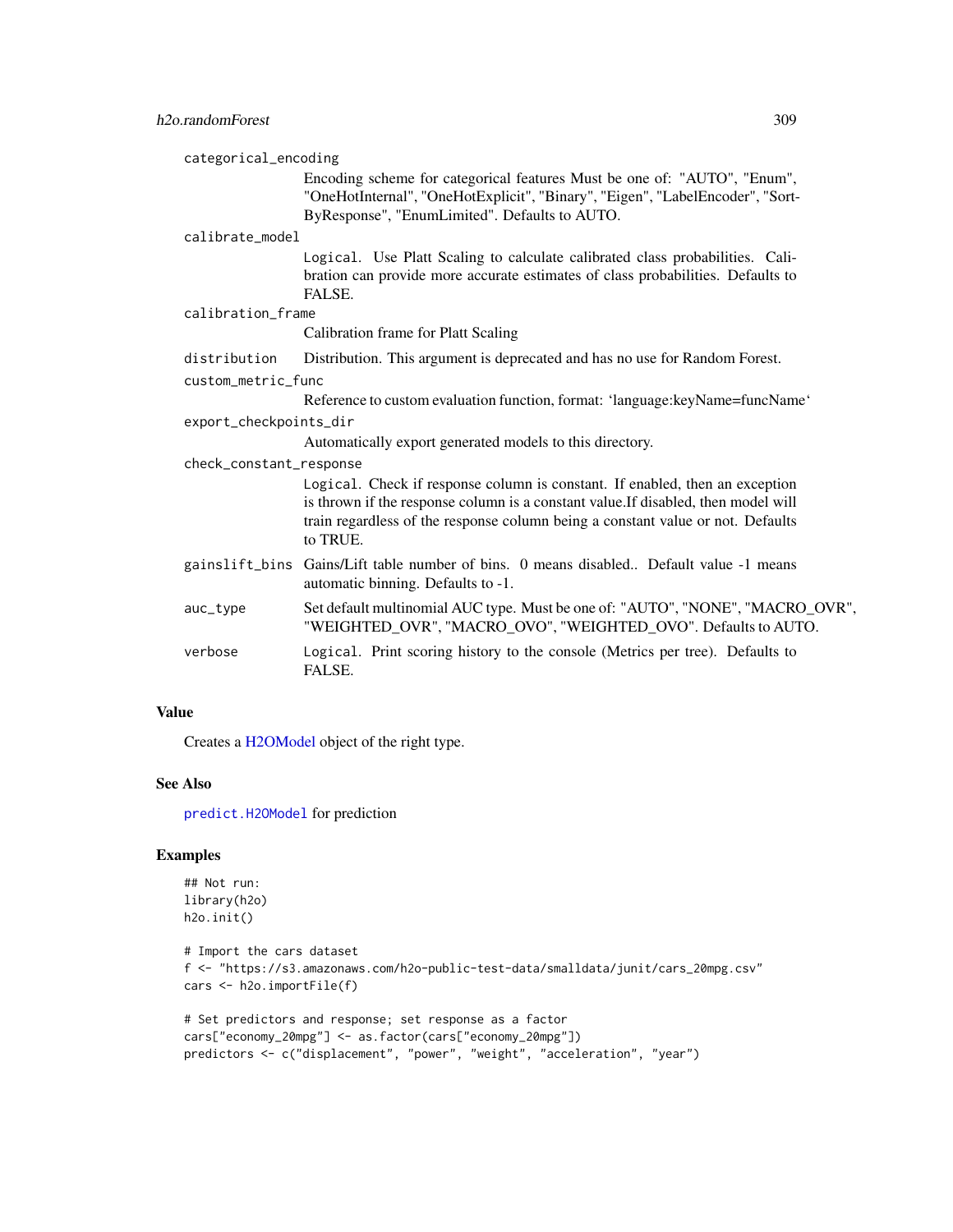310 h2o.range

```
response <- "economy_20mpg"
# Train the DRF model
cars_drf <- h2o.randomForest(x = predictors, y = response,
                            training_frame = cars, nfolds = 5,
                            seed = 1234)
```
## End(Not run)

| h2o.range | Returns a vector containing the minimum and maximum of all the |  |  |  |  |
|-----------|----------------------------------------------------------------|--|--|--|--|
|           | given arguments.                                               |  |  |  |  |

## Description

Returns a vector containing the minimum and maximum of all the given arguments.

## Usage

h2o.range(x, na.rm = FALSE, finite = FALSE)

# Arguments

| $\mathsf{x}$ | An H <sub>2</sub> OFrame object.                                  |
|--------------|-------------------------------------------------------------------|
| na.rm        | logical. indicating whether missing values should be removed.     |
| finite       | logical, indicating if all non-finite elements should be omitted. |

# See Also

[range](#page-0-0) for the base R implementation.

# Examples

```
## Not run:
library(h2o)
h2o.init()
```

```
f <- "https://h2o-public-test-data.s3.amazonaws.com/smalldata/iris/iris_train.csv"
iris <- h2o.importFile(f)
h2o.range(iris["petal_len"], na.rm = TRUE, finite = TRUE)
```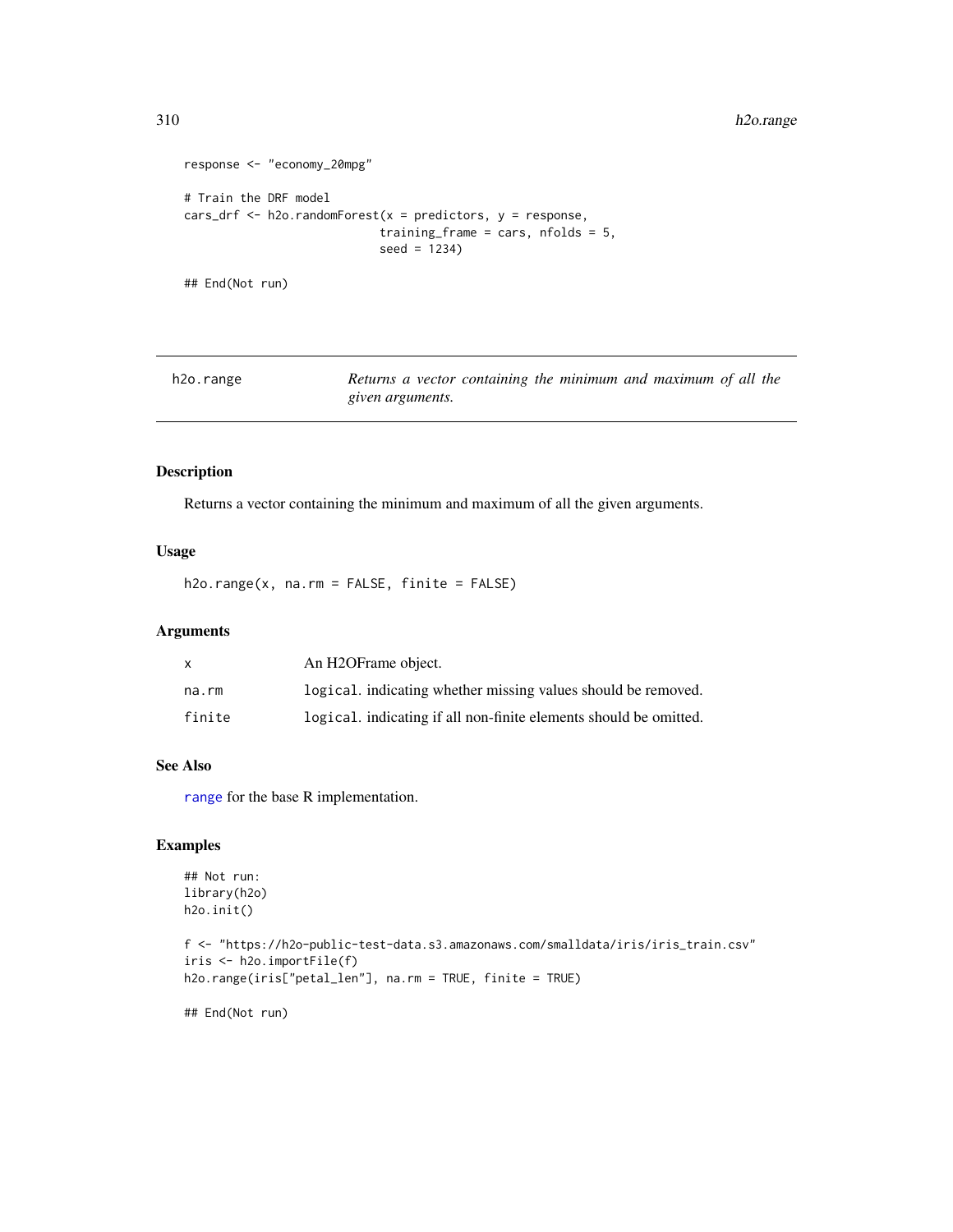*This function will add a new column rank where the ranking is produced as follows: 1. sorts the H2OFrame by columns sorted in by columns specified in group\_by\_cols and sort\_cols in the directions specified by the ascending for the sort\_cols. The sort directions for the group\_by\_cols are ascending only. 2. A new rank column is added to the frame which will contain a rank assignment performed next. The user can choose to assign a name to this new column. The default name is New\_Rank\_column. 3. For each groupby groups, a rank is assigned to the row starting from 1, 2, ... to the end of that group. 4. If sort\_cols\_sorted is TRUE, a final sort on the frame will be performed frame according to the sort\_cols and the sort directions in ascending. If sort\_cols\_sorted is FALSE (by default), the frame from step 3 will be returned as is with no extra sort. This may provide a small speedup if desired.*

#### Description

This function will add a new column rank where the ranking is produced as follows: 1. sorts the H2OFrame by columns sorted in by columns specified in group\_by\_cols and sort\_cols in the directions specified by the ascending for the sort\_cols. The sort directions for the group\_by\_cols are ascending only. 2. A new rank column is added to the frame which will contain a rank assignment performed next. The user can choose to assign a name to this new column. The default name is New\_Rank\_column. 3. For each groupby groups, a rank is assigned to the row starting from 1, 2, ... to the end of that group. 4. If sort cols sorted is TRUE, a final sort on the frame will be performed frame according to the sort\_cols and the sort directions in ascending. If sort\_cols\_sorted is FALSE (by default), the frame from step 3 will be returned as is with no extra sort. This may provide a small speedup if desired.

## Usage

```
h2o.rank_within_group_by(
  x,
  group_by_cols,
  sort_cols,
  ascending = NULL,
  new_col_name = "New_Rank_column",
  sort_cols_sorted = FALSE
)
```
## Arguments

| $\mathsf{x}$ | The H2OF rame input to be sorted.                                          |
|--------------|----------------------------------------------------------------------------|
|              | group_by_cols a list of column names or indices to form the group y groups |
| sort cols    | a list of column names or indices for sorting                              |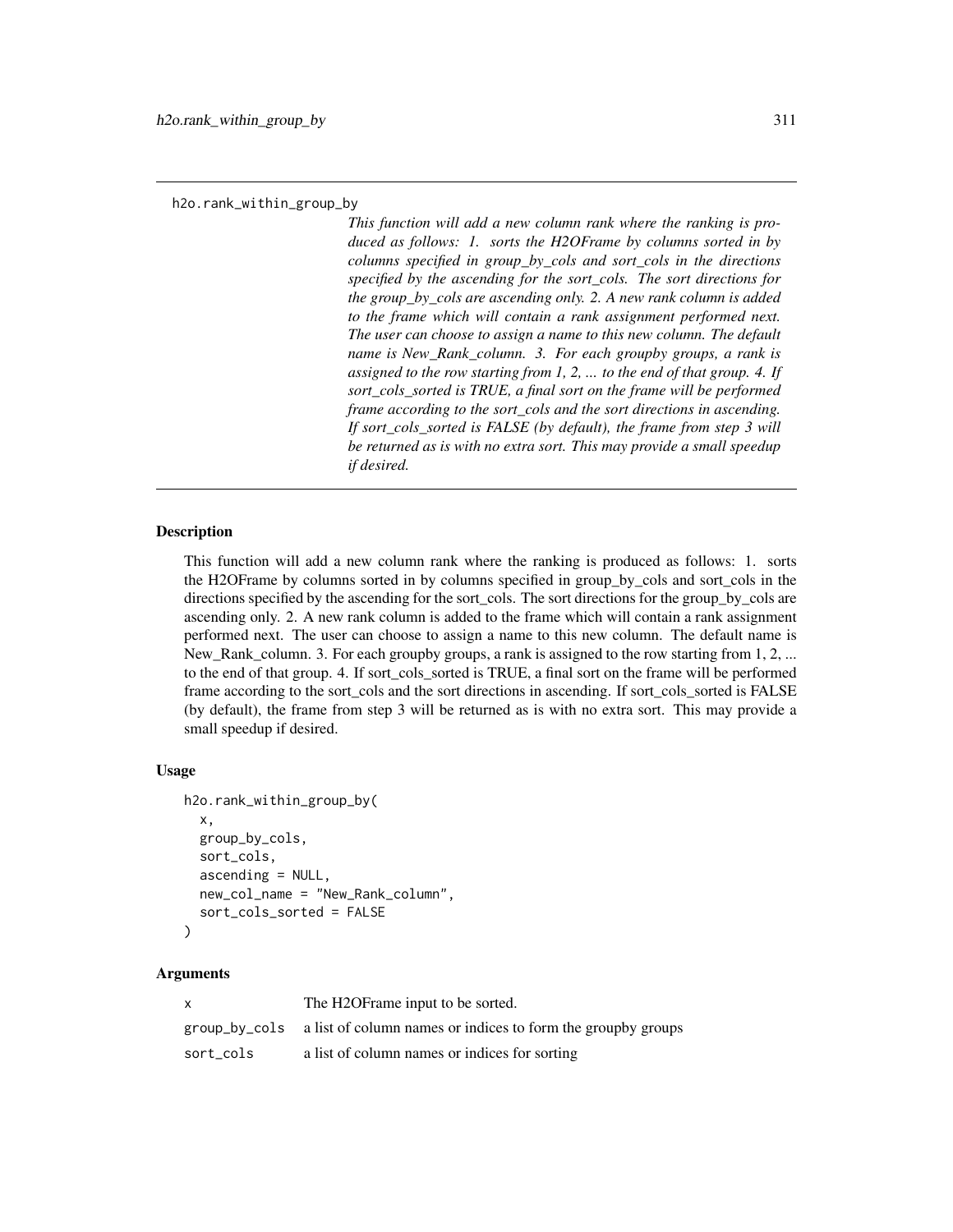- ascending a list of Boolean to determine if ascending sort (set to TRUE) is needed for each column in sort\_cols (optional). Default is ascending sort for all. To perform descending sort, set value to FALSE
- new\_col\_name new column name for the newly added rank column if specified (optional). Default name is New\_Rank\_column.

sort\_cols\_sorted

Boolean to determine if the final returned frame is to be sorted according to the sort\_cols and sort directions in ascending. Default is FALSE.

The following example is generated by Nidhi Mehta.

If the input frame is train:

ID Group\_by\_column num data Column\_to\_arrange\_by num\_1 fdata 12 1 2941.552 1 3 -3177.9077 1 12 1 2941.552 1 5 -13311.8247 1 12 2 -22722.174 1 3 - 3177.9077 1 12 2 -22722.174 1 5 -13311.8247 1 13 3 -12776.884 1 5 -18421.6171 0 13 3 -12776.884 1 4 28080.1607 0 13 1 -6049.830 1 5 -18421.6171 0 13 1 - 6049.830 1 4 28080.1607 0 15 3 -16995.346 1 1 -9781.6373 0 16 1 -10003.593 0 3 -61284.6900 0 16 3 26052.495 1 3 -61284.6900 0 16 3 -22905.288 0 3 - 61284.6900 0 17 2 -13465.496 1 2 12094.4851 1 17 2 -13465.496 1 3 -11772.1338 1 17 2 -13465.496 1 3 -415.1114 0 17 2 -3329.619 1 2 12094.4851 1 17 2 - 3329.619 1 3 -11772.1338 1 17 2 -3329.619 1 3 -415.1114 0

If the following commands are issued: ranked  $F1 < -h2$ o.rank within group by(train, c("Group\_by\_column"), c("Column\_to\_arrange\_by"), c(TRUE)) h2o.summary(rankedF1)

The returned frame rankedF1 will look like this: ID Group\_by\_column num fdata Column\_to\_arrange\_by num\_1 fdata.1 New\_Rank\_column 12 1 2941.552 1 3 -3177.9077 1 1 16 1 -10003.593 0 3 -61284.6900 0 2 13 1 -6049.830 0 4 28080.1607 0 3 12 1 2941.552 1 5 -13311.8247 1 4 13 1 -6049.830 0 5 -18421.6171 0 5 17 2 -13465.496 0 2 12094.4851 1 1 17 2 -3329.619 0 2 12094.4851 1 2 12 2 -22722.174 1 3 -3177.9077 1 3 17 2 -13465.496 0 3 -11772.1338 1 4 17 2 -13465.496 0 3 -415.1114 0 5 17 2 -3329.619 0 3 - 11772.1338 1 6 17 2 -3329.619 0 3 -415.1114 0 7 12 2 -22722.174 1 5 - 13311.8247 1 8 15 3 -16995.346 1 1 -9781.6373 0 1 16 3 26052.495 0 3 - 61284.6900 0 2 16 3 -22905.288 1 3 -61284.6900 0 3 13 3 -12776.884 1 4 28080.1607 0 4 13 3 -12776.884 1 5 -18421.6171 0 5

If the following commands are issued: ranked  $F1 \leq h2o$  rank within group by(train, c("Group by column"), c("Column to arrange by"), c(TRUE), sort cols sorted=TRUE) h2o.summary(rankedF1)

The returned frame will be sorted according to sortCols and hence look like this instead: ID Group\_by\_column num fdata Column\_to\_arrange\_by num\_1 fdata.1 New\_Rank\_column 15 3 -16995.346 1 1 -9781.6373 0 1 17 2 -13465.496 0 2 12094.4851 1 1 17 2 -3329.619 0 2 12094.4851 1 2 12 1 2941.552 1 3 -3177.9077 1 1 12 2 -22722.174 1 3 -3177.9077 1 3 16 1 -10003.593 0 3 - 61284.6900 0 2 16 3 26052.495 0 3 -61284.6900 0 2 16 3 -22905.288 1 3 - 61284.6900 0 3 17 2 -13465.496 0 3 -11772.1338 1 4 17 2 -13465.496 0 3 - 415.1114 0 5 17 2 -3329.619 0 3 -11772.1338 1 6 17 2 -3329.619 0 3 -415.1114 0 7 13 3 -12776.884 1 4 28080.1607 0 4 13 1 -6049.830 0 4 28080.1607 0 3 12 1 2941.552 1 5 -13311.8247 1 4 12 2 -22722.174 1 5 -13311.8247 1 8 13 3 -12776.884 1 5 -18421.6171 0 5 13 1 -6049.830 0 5 -18421.6171 0 5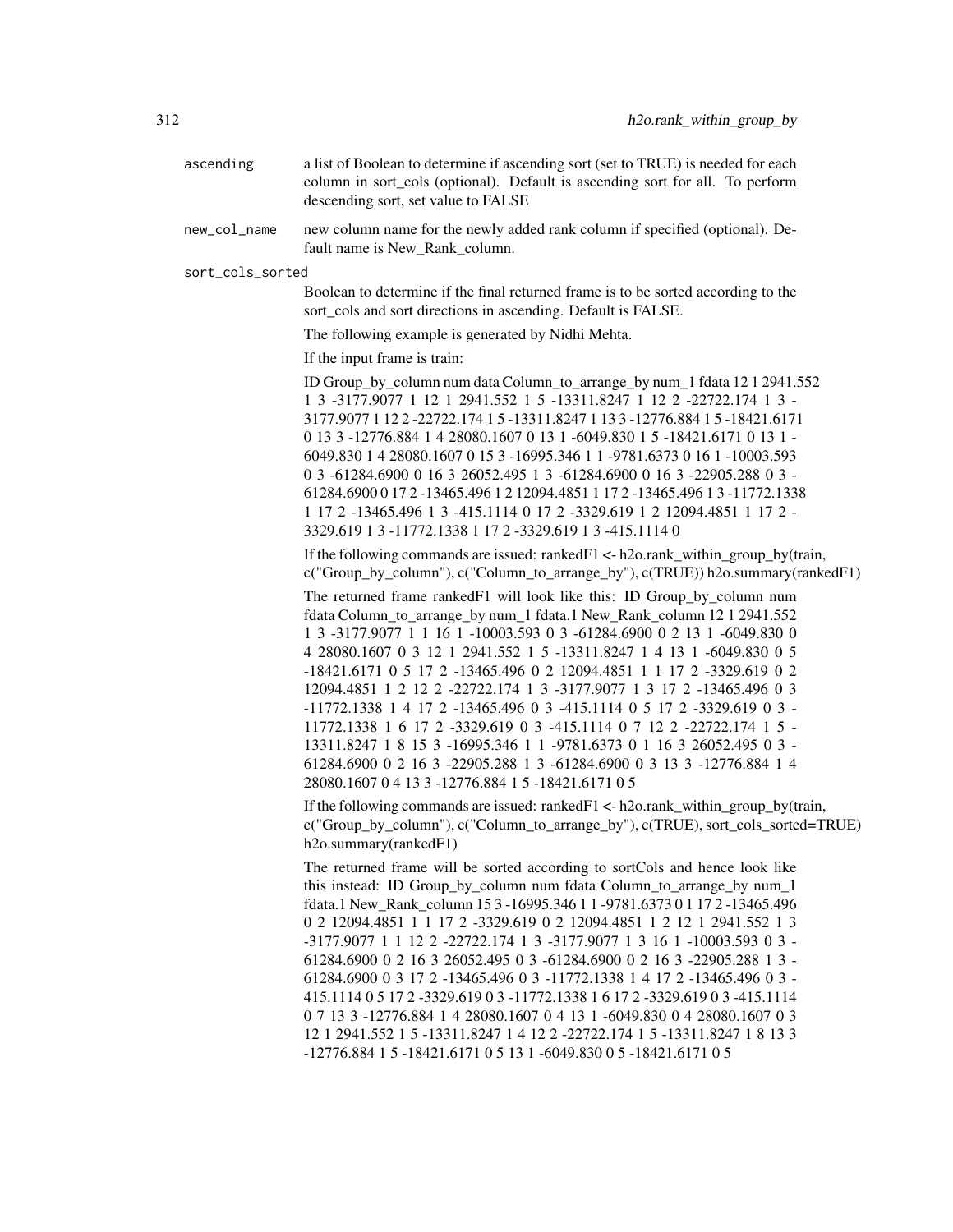# h2o.rapids 313

# Examples

```
## Not run:
library(h2o)
h2o.init()
f <- "https://s3.amazonaws.com/h2o-public-test-data/smalldata/airlines/allyears2k_headers.zip"
air <- h2o.importFile(f)
group_cols <- c("Distance")
sort_cols <- c("IsArrDelayed", "IsDepDelayed")
sort_directions <- c(TRUE, FALSE)
h2o.rank_within_group_by(x = air, group_by_cols = group_cols,
                         sort_cols = sort_cols,
                         ascending = sort_directions,
                         new_col_name = "New_Rank",
                         sort_cols_sorted = TRUE)
```
## End(Not run)

h2o.rapids *Execute a Rapids expression.*

# Description

Execute a Rapids expression.

# Usage

h2o.rapids(expr)

#### Arguments

expr The rapids expression (ascii string)

# Examples

```
## Not run:
h2o.rapids('(setproperty "sys.ai.h2o.algos.evaluate_auto_model_parameters" "true")')
```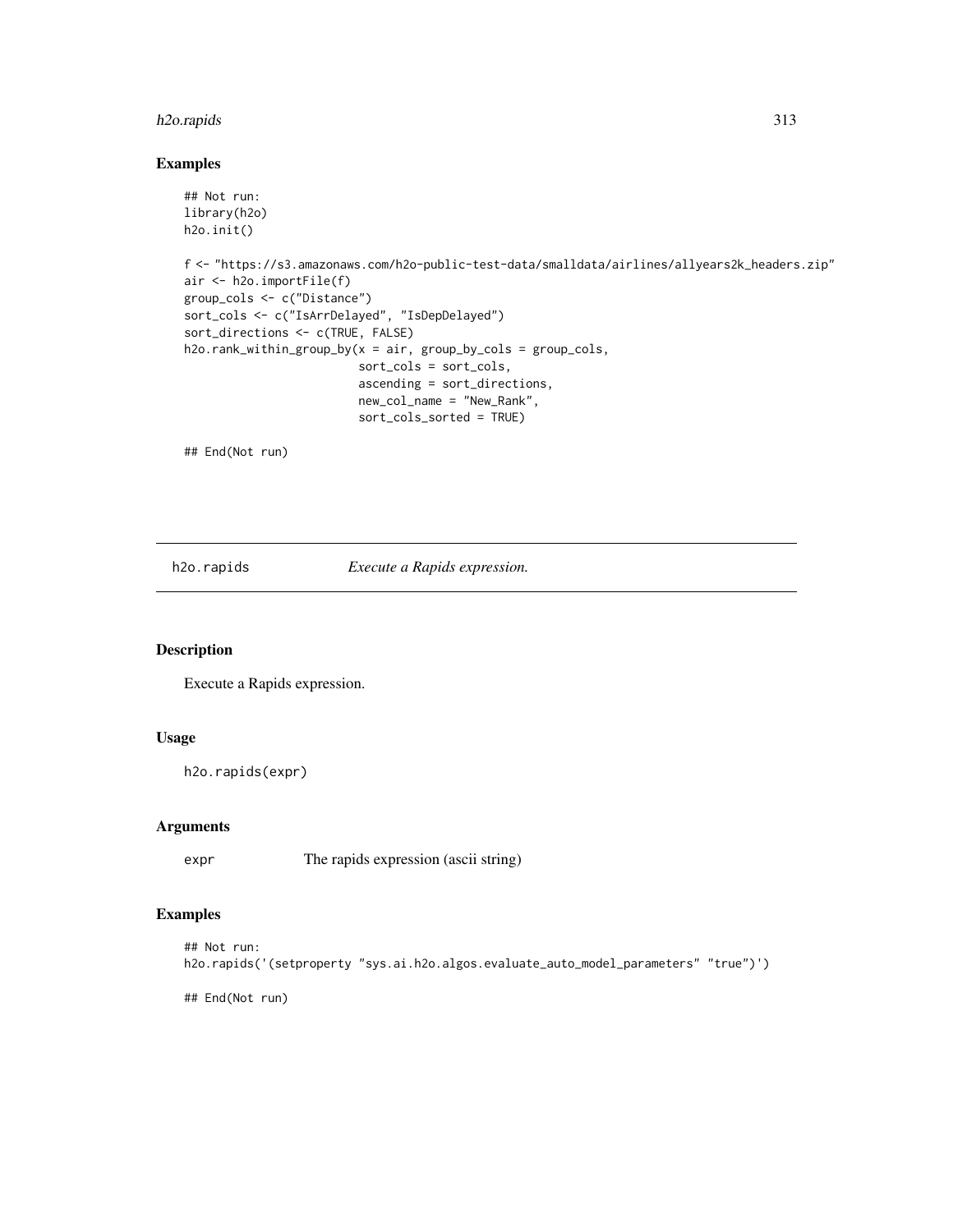Takes a sequence of H2O data sets and combines them by rows

# Usage

```
h2o.rbind(...)
```
#### Arguments

... A sequence of H2OFrame arguments. All datasets must exist on the same H2O instance (IP and port) and contain the same number and types of columns.

# Value

An H2OFrame object containing the combined . . . arguments row-wise.

# See Also

[cbind](#page-0-0) for the base R method, rbind().

## Examples

```
## Not run:
library(h2o)
h2o.init()
prostate_path <- system.file("extdata", "prostate.csv", package = "h2o")
prostate <- h2o.uploadFile(path = prostate_path)
prostate_rbind <- h2o.rbind(prostate, prostate)
head(prostate_rbind)
dim(prostate)
dim(prostate_rbind)
## End(Not run)
```
h2o.reconstruct *Reconstruct Training Data via H2O GLRM Model*

## Description

Reconstruct the training data and impute missing values from the H2O GLRM model by computing the matrix product of X and Y, and transforming back to the original feature space by minimizing each column's loss function.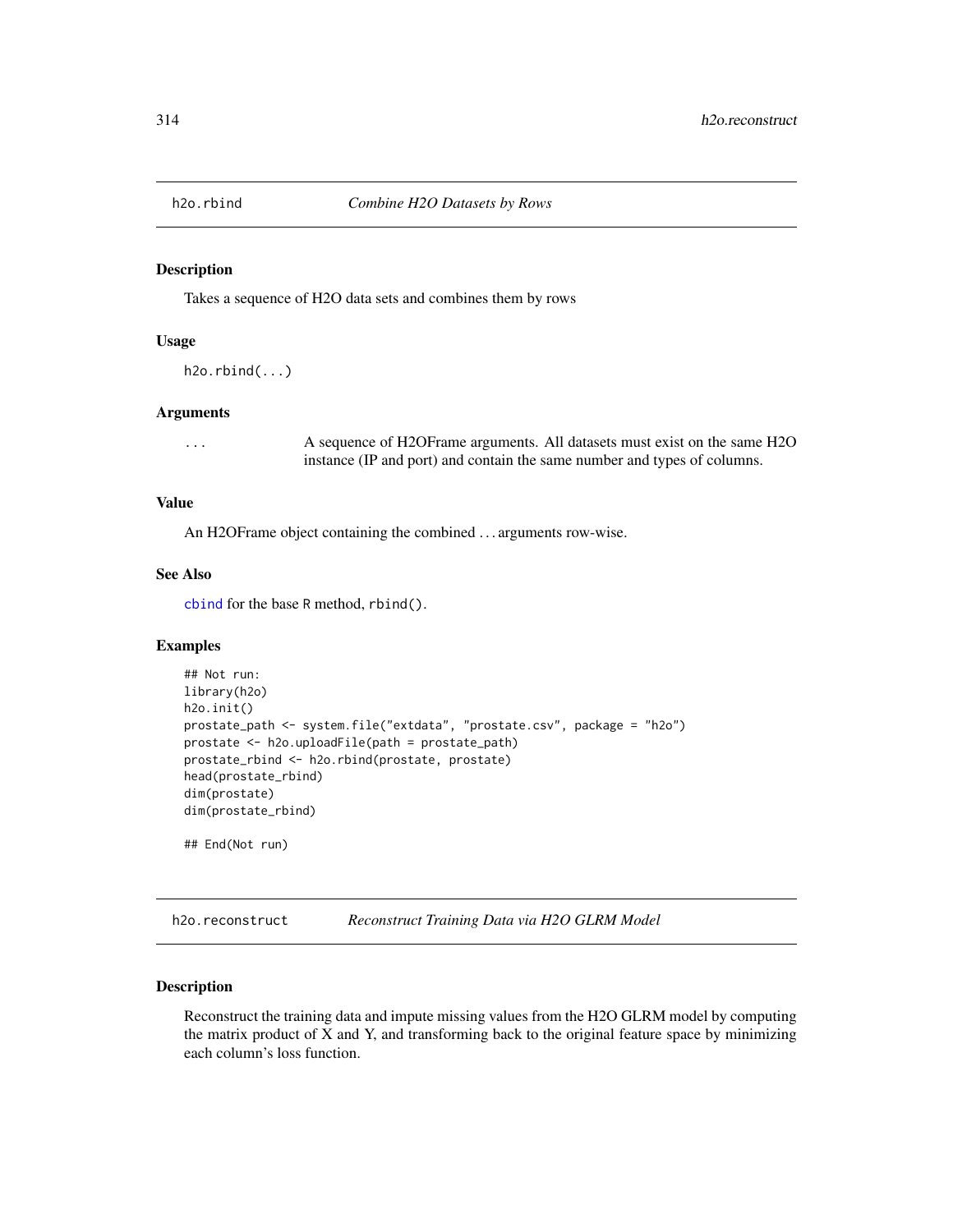#### h2o.relevel 315

# Usage

```
h2o.reconstruct(object, data, reverse_transform = FALSE)
```
#### Arguments

| object            | An H2ODimReductionModel object that represents the model to be used for<br>reconstruction.                                                                                                        |
|-------------------|---------------------------------------------------------------------------------------------------------------------------------------------------------------------------------------------------|
| data              | An H2OF rame object representing the training data for the H2O GLRM model.<br>Used to set the domain of each column in the reconstructed frame.                                                   |
| reverse_transform |                                                                                                                                                                                                   |
|                   | (Optional) A logical value indicating whether to reverse the transformation from<br>model-building by re-scaling columns and adding back the offset to each column<br>of the reconstructed frame. |

## Value

Returns an H2OFrame object containing the approximate reconstruction of the training data;

#### See Also

[h2o.glrm](#page-180-0) for making an H2ODimReductionModel.

## Examples

```
## Not run:
library(h2o)
h2o.init()
iris_hf <- as.h2o(iris)
iris_glrm <- h2o.glrm(training_frame = iris_hf, k = 4, transform = "STANDARDIZE",
                   loss = "Quadratic", multi_loss = "Categorical", max_iterations = 1000)
iris_rec <- h2o.reconstruct(iris_glrm, iris_hf, reverse_transform = TRUE)
head(iris_rec)
```
## End(Not run)

h2o.relevel *Reorders levels of an H2O factor, similarly to standard R's relevel.*

## Description

The levels of a factor are reordered os that the reference level is at level 0, remaining levels are moved down as needed.

#### Usage

h2o.relevel(x, y)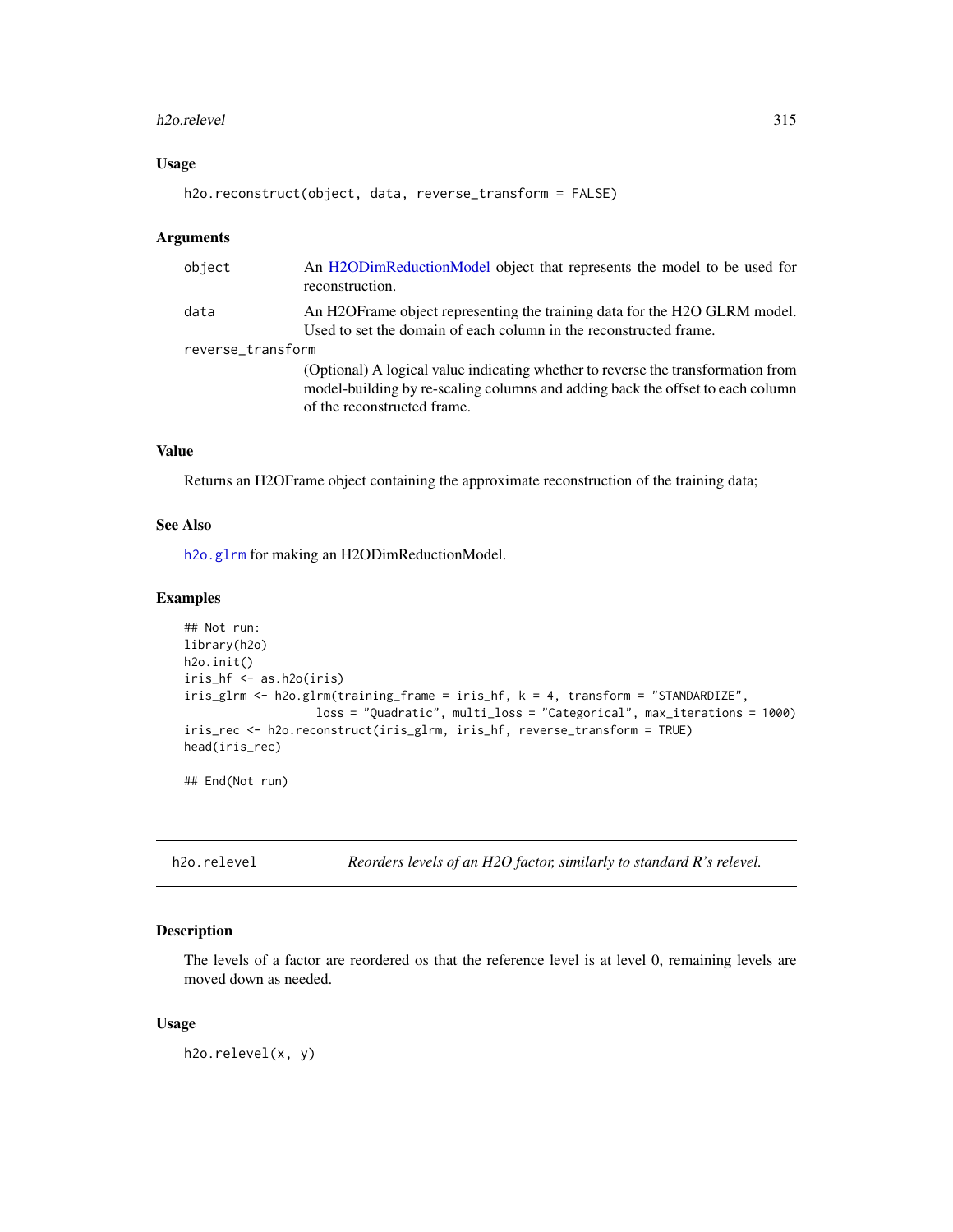## Arguments

| x | factor column in h <sub>20</sub> frame |
|---|----------------------------------------|
|   | reference level (string)               |

# Value

new reordered factor column

# Examples

```
## Not run:
library(h2o)
h2o.init()
# Convert iris dataset to an H2OFrame
iris_hf <- as.h2o(iris)
# Look at current ordering of the Species column levels
h2o.levels(iris_hf["Species"])
# "setosa" "versicolor" "virginica"
# Change the reference level to "virginica"
iris_hf["Species"] <- h2o.relevel(x = iris_hf["Species"], y = "virginica")
# Observe new ordering
h2o.levels(iris_hf["Species"])
# "virginica" "setosa" "versicolor"
```
## End(Not run)

h2o.relevel\_by\_frequency *Reorders levels of factor columns by the frequencies for the individual levels.*

## Description

The levels of a factor are reordered so that the most frequency level is at level 0, remaining levels are ordered from the second most frequent to the least frequent.

## Usage

```
h2o.relevel_by_frequency(x, weights_column = NULL, top_n = -1)
```
## Arguments

|       | H <sub>2</sub> O frame with some factor columns                              |
|-------|------------------------------------------------------------------------------|
|       | weights_column optional name of weights column                               |
| top_n | optional number of most frequent levels to move to the top (eg.: for top_n=1 |
|       | move only the most frequent level)                                           |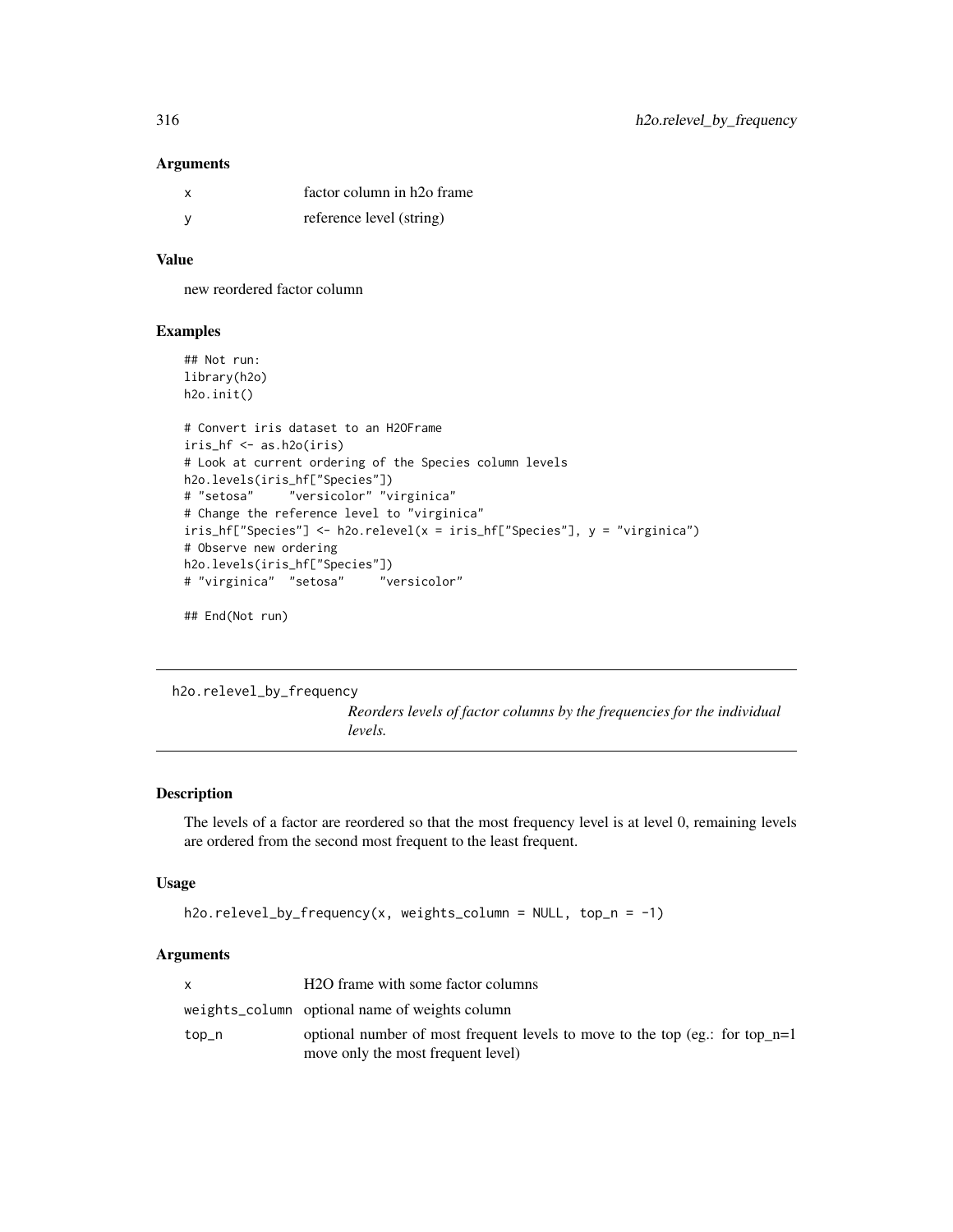## h2o.removeAll 317

## Value

new reordered frame

## Examples

```
## Not run:
library(h2o)
h2o.init()
# Convert iris dataset to an H2OFrame
iris_hf <- as.h2o(iris)
# Look at current ordering of the Species column levels
h2o.levels(iris_hf["Species"])
# "setosa" "versicolor" "virginica"
# Change the reference level to "virginica"
iris_hf["Species"] <- h2o.relevel_by_frequency(x = iris_hf["Species"])
# Observe new ordering
h2o.levels(iris_hf["Species"])
# "virginica" "versicolor" "setosa"
```
## End(Not run)

h2o.removeAll *Remove All Objects on the H2O Cluster*

#### Description

Removes the data from the h2o cluster, but does not remove the local references. Retains models, frames and vectors specified in retained\_elements argument. Retained elements must be instances/ids of models and frames only. For models retained, training and validation frames are retained as well. Cross validation models of a retained model are NOT retained automatically, those must be specified explicitely.

## Usage

```
h2o.removeAll(timeout_secs = 0, retained_elements = c())
```
#### Arguments

timeout\_secs Timeout in seconds. Default is no timeout. retained\_elements

> Instances or ids of models and frames to be retained. Combination of instances and ids in the same list is also a valid input.

#### See Also

[h2o.rm](#page-322-0)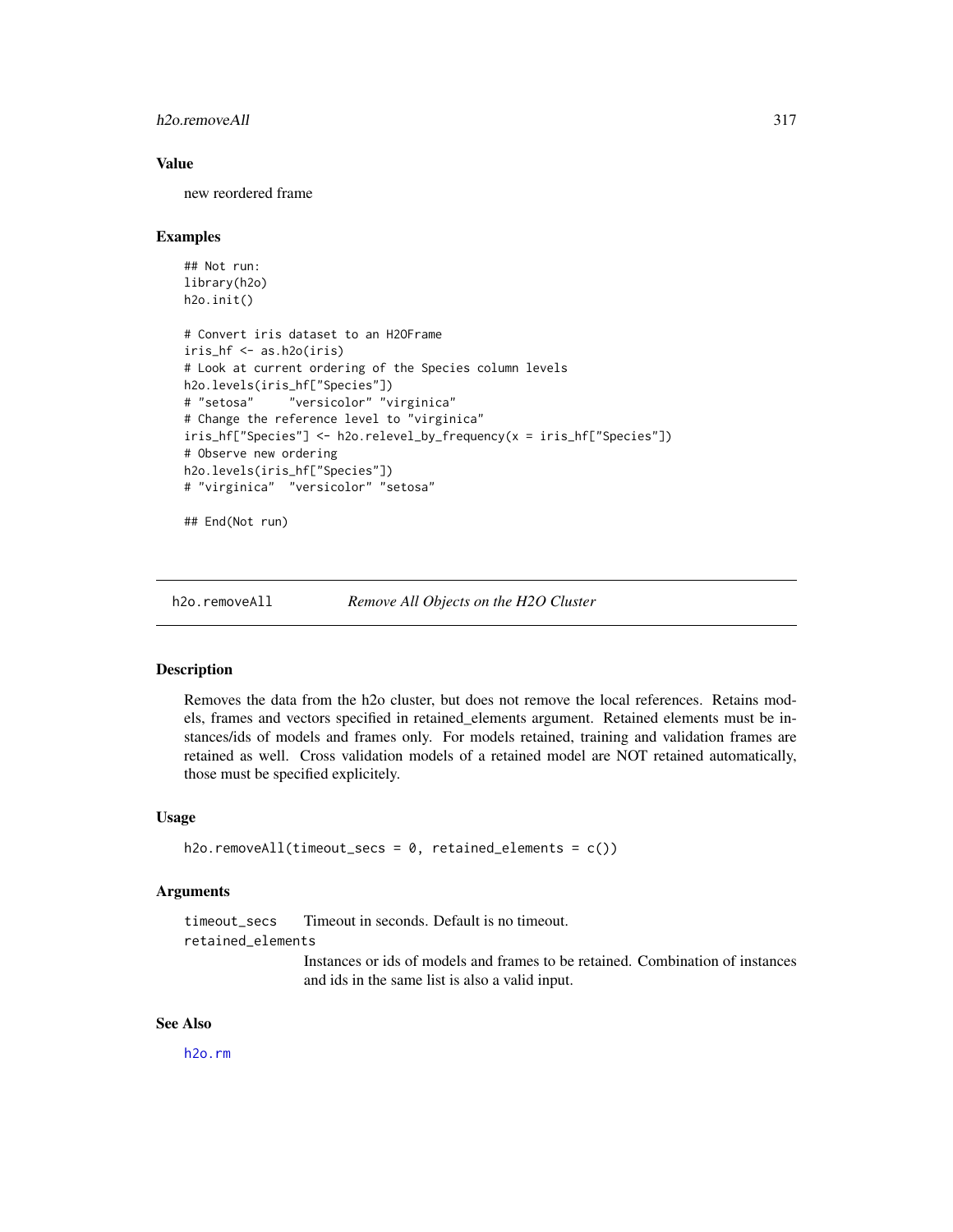# Examples

```
## Not run:
library(h2o)
h2o.init()
prostate_path <- system.file("extdata", "prostate.csv", package = "h2o")
prostate <- h2o.uploadFile(path = prostate_path)
h2o.ls()
h2o.removeAll()
h2o.ls()
## End(Not run)
```
h2o.removeVecs *Delete Columns from an H2OFrame*

## Description

Delete the specified columns from the H2OFrame. Returns an H2OFrame without the specified columns.

## Usage

```
h2o.removeVecs(data, cols)
```
# Arguments

| data | The H2OFrame.          |
|------|------------------------|
| cols | The columns to remove. |

h2o.rep\_len *Replicate Elements of Vectors or Lists into H2O*

## Description

h2o.rep\_len performs just as rep does. It replicates the values in x in the H2O backend.

## Usage

```
h2o.rep_len(x, length.out)
```
## Arguments

|            | an H <sub>2</sub> O frame                                      |
|------------|----------------------------------------------------------------|
| length.out | non negative integer. The desired length of the output vector. |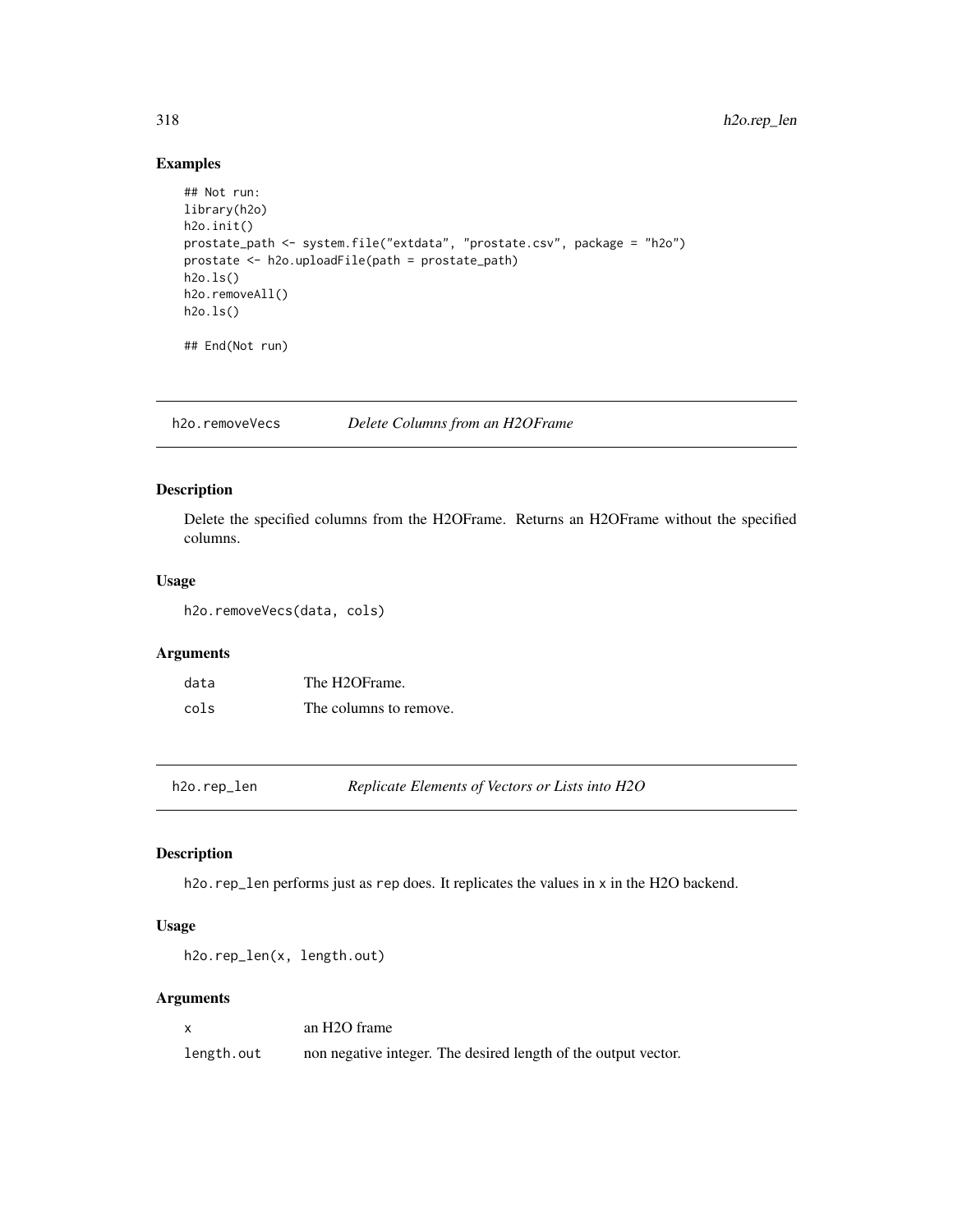```
h2o.reset_threshold 319
```
## Value

Creates an H2OFrame of the same type as x

#### Examples

```
## Not run:
library(h2o)
h2o.init()
f <- "https://h2o-public-test-data.s3.amazonaws.com/smalldata/iris/iris_train.csv"
iris <- h2o.importFile(f)
h2o.rep_len(iris, length.out = 3)
## End(Not run)
```
h2o.reset\_threshold *Reset model threshold and return old threshold value.*

## Description

Reset model threshold and return old threshold value.

#### Usage

h2o.reset\_threshold(object, threshold)

## **Arguments**

| object    | An H2OModel object.                     |
|-----------|-----------------------------------------|
| threshold | A threshold value from 0 to 1 included. |

## Value

Returns the previous threshold used in the model.

#### Examples

```
## Not run:
library(h2o)
h2o.init()
```

```
prostate_path <- system.file("extdata", "prostate.csv", package = "h2o")
prostate <- h2o.importFile(prostate_path)
prostate[, 2] <- as.factor(prostate[, 2])
prostate_glm <- h2o.glm(y = "CAPSULE", x = c("AGE", "RACE", "PSA", "DCAPS"),
                        training_frame = prostate, family = "binomial",
                        nfolds = 0, alpha = 0.5, lambda_search = FALSE)
old_threshold <- h2o.reset_threshold(prostate_glm, 0.9)
```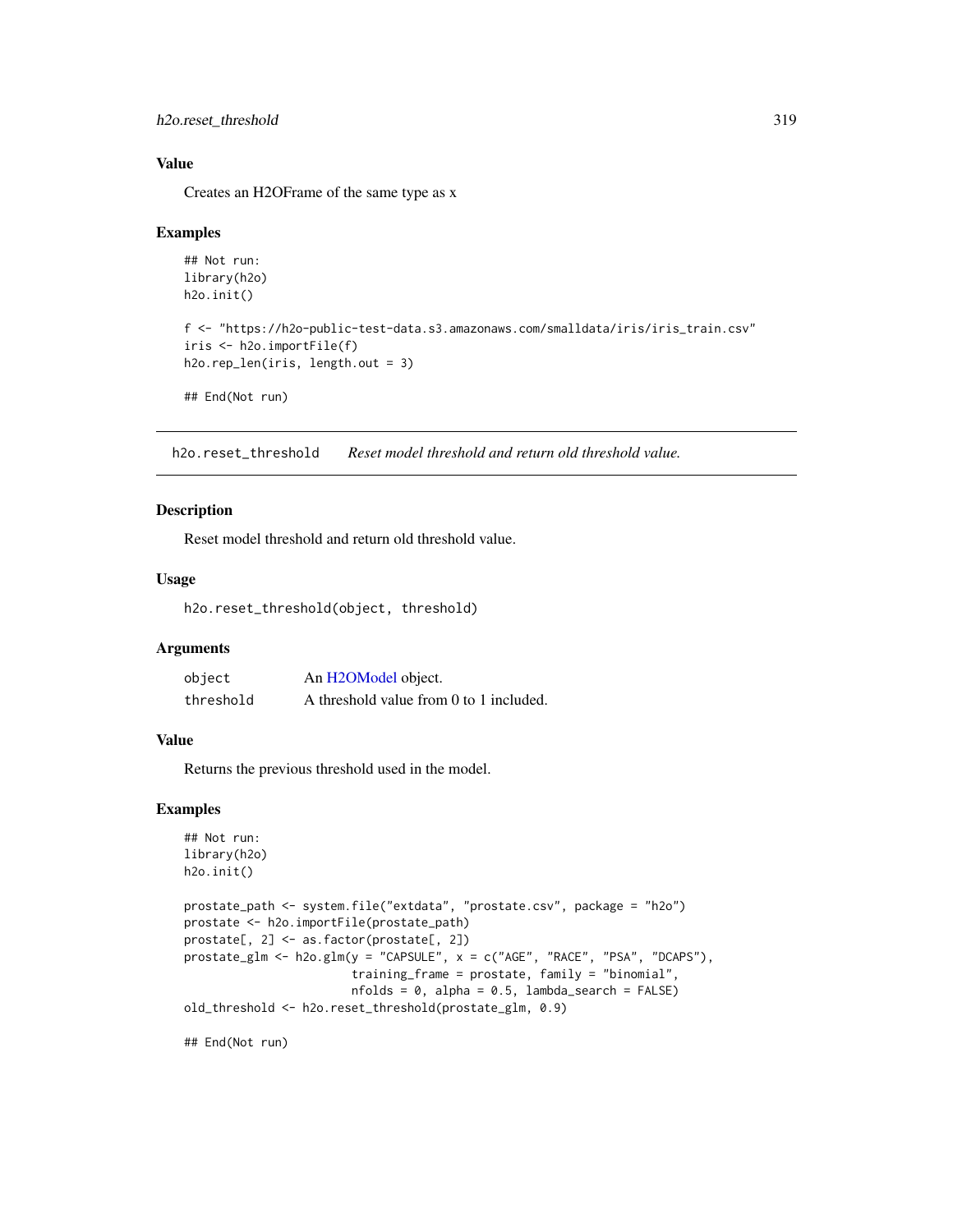h2o.residual\_analysis\_plot *Residual Analysis*

#### Description

Do Residual Analysis and plot the fitted values vs residuals on a test dataset. Ideally, residuals should be randomly distributed. Patterns in this plot can indicate potential problems with the model selection, e.g., using simpler model than necessary, not accounting for heteroscedasticity, autocorrelation, etc. If you notice "striped" lines of residuals, that is just an indication that your response variable was integer valued instead of real valued.

#### Usage

h2o.residual\_analysis\_plot(model, newdata)

#### Arguments

| model   | An H2OModel.                              |
|---------|-------------------------------------------|
| newdata | An H2OFrame. Used to calculate residuals. |

#### Value

A ggplot2 object

#### Examples

```
## Not run:
library(h2o)
h2o.init()
# Import the wine dataset into H2O:
f <- "https://h2o-public-test-data.s3.amazonaws.com/smalldata/wine/winequality-redwhite-no-BOM.csv"
df <- h2o.importFile(f)
# Set the response
response <- "quality"
# Split the dataset into a train and test set:
splits \le h2o.splitFrame(df, ratios = 0.8, seed = 1)
train <- splits[[1]]
test <- splits[[2]]
# Build and train the model:
gbm <- h2o.gbm(y = response,
               training_frame = train)
# Create the residual analysis plot
residual_analysis_plot <- h2o.residual_analysis_plot(gbm, test)
```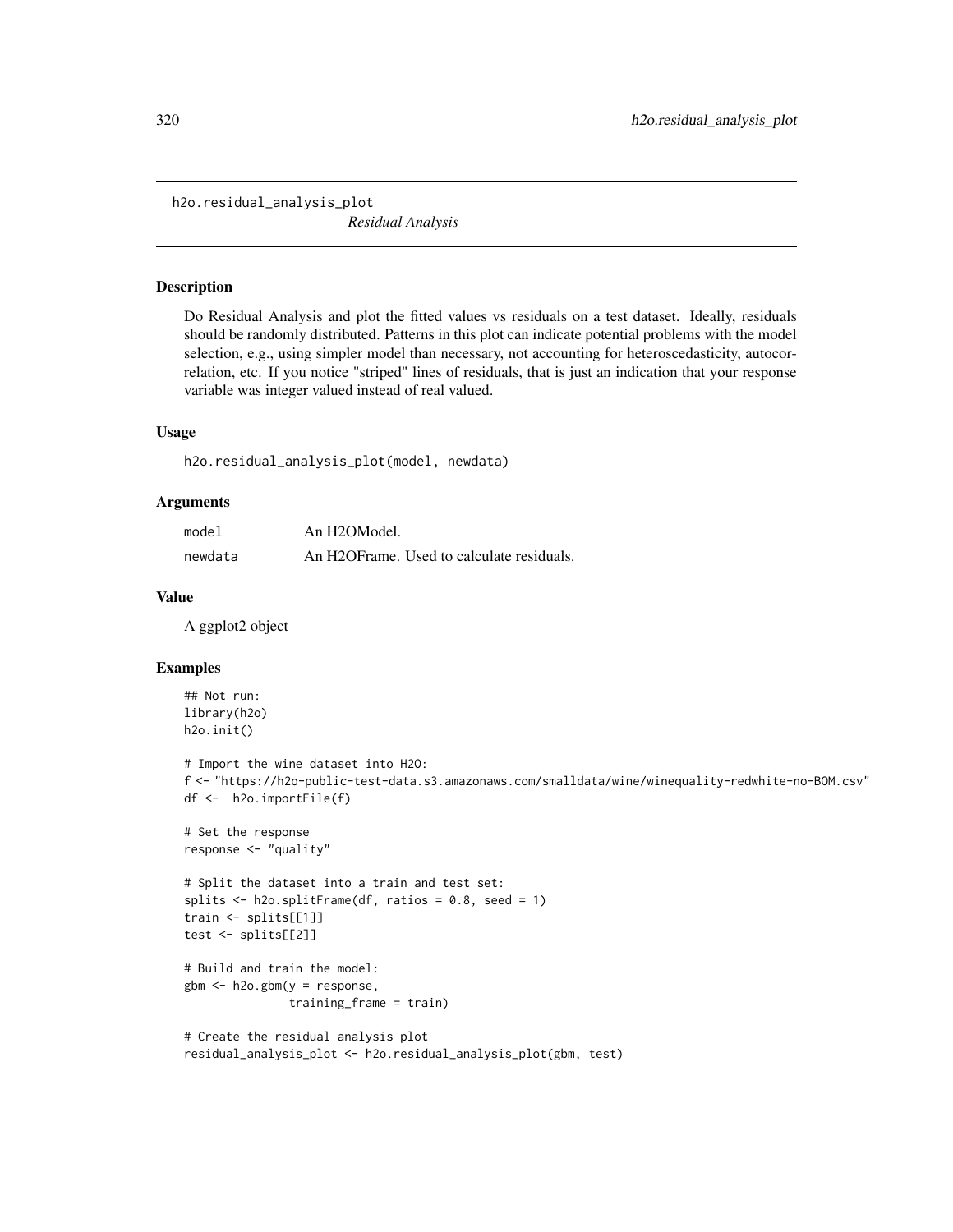# h2o.residual\_deviance 321

print(residual\_analysis\_plot)

## End(Not run)

h2o.residual\_deviance *Retrieve the residual deviance*

# Description

If "train", "valid", and "xval" parameters are FALSE (default), then the training residual deviance value is returned. If more than one parameter is set to TRUE, then a named vector of residual deviances are returned, where the names are "train", "valid" or "xval".

#### Usage

h2o.residual\_deviance(object, train = FALSE, valid = FALSE, xval = FALSE)

#### Arguments

| object | An H2OModel or H2OModelMetrics                  |
|--------|-------------------------------------------------|
| train  | Retrieve the training residual deviance         |
| valid  | Retrieve the validation residual deviance       |
| xval   | Retrieve the cross-validation residual deviance |

# Examples

```
## Not run:
library(h2o)
h2o.init()
prostate_path <- system.file("extdata", "prostate.csv", package = "h2o")
prostate <- h2o.importFile(prostate_path)
prostate[, 2] <- as.factor(prostate[, 2])
prostate_glm <- h2o.glm(y = "CAPSULE", x = c("AGE", "RACE", "PSA", "DCAPS"),
                        training_frame = prostate, family = "binomial",
                        nfolds = 0, alpha = 0.5, lambda_search = FALSE)
h2o.residual_deviance(prostate_glm, train = TRUE)
```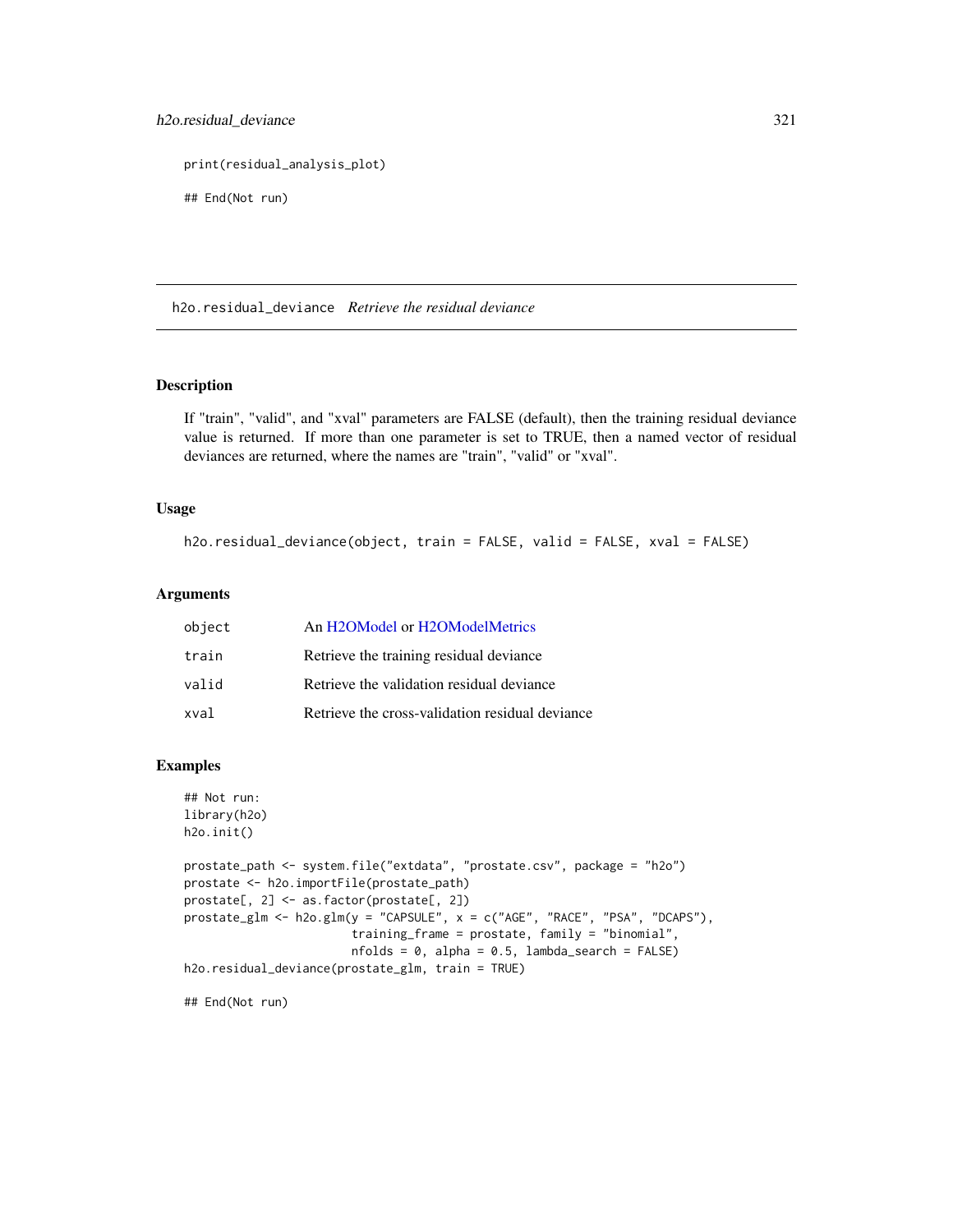If "train", "valid", and "xval" parameters are FALSE (default), then the training residual degrees of freedom value is returned. If more than one parameter is set to TRUE, then a named vector of residual degrees of freedom are returned, where the names are "train", "valid" or "xval".

## Usage

```
h2o.residual_dof(object, train = FALSE, valid = FALSE, xval = FALSE)
```
#### Arguments

| object | An H2OModel or H2OModelMetrics                            |
|--------|-----------------------------------------------------------|
| train  | Retrieve the training residual degrees of freedom         |
| valid  | Retrieve the validation residual degrees of freedom       |
| xval   | Retrieve the cross-validation residual degrees of freedom |

## Examples

```
## Not run:
library(h2o)
h2o.init()
prostate_path <- system.file("extdata", "prostate.csv", package = "h2o")
prostate <- h2o.importFile(prostate_path)
prostate[, 2] <- as.factor(prostate[, 2])
prostate_glm <- h2o.glm(y = "CAPSULE", x = c("AGE", "RACE", "PSA", "DCAPS"),
                        training_frame = prostate, family = "binomial",
                        nfolds = 0, alpha = 0.5, lambda_search = FALSE)
h2o.residual_dof(prostate_glm, train = TRUE)
```
## End(Not run)

h2o.resume *Triggers auto-recovery resume - this will look into configured recovery dir and resume and tasks that were interrupted by unexpected cluster stopping.*

## Description

Triggers auto-recovery resume - this will look into configured recovery dir and resume and tasks that were interrupted by unexpected cluster stopping.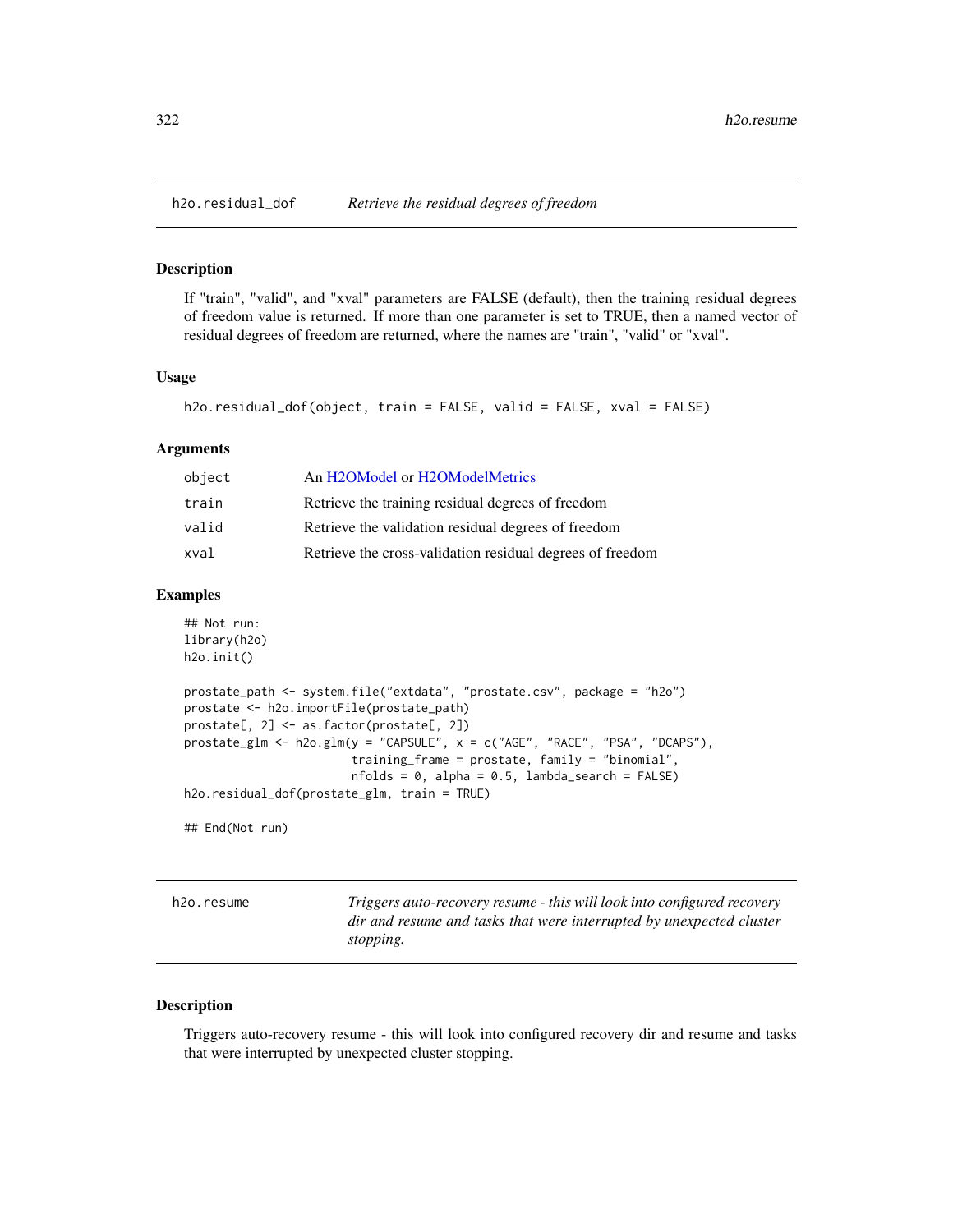## h2o.resumeGrid 323

# Usage

h2o.resume(recovery\_dir = NULL)

# Arguments

recovery\_dir A character path to where cluster recovery data is stored, if blank, will use cluster's configuration.

h2o.resumeGrid *Resume previously stopped grid training.*

# Description

Resume previously stopped grid training.

## Usage

h2o.resumeGrid(grid\_id, recovery\_dir = NULL, ...)

# Arguments

| grid_id                 | ID of existing grid search                                                                                                                                                                                                                                                                 |
|-------------------------|--------------------------------------------------------------------------------------------------------------------------------------------------------------------------------------------------------------------------------------------------------------------------------------------|
| recovery_dir            | When specified the grid and all necessary data (frames, models) will be saved<br>to this directory (use HDFS or other distributed file-system). Should the cluster<br>crash during training, the grid can be reloaded from this directory via h2o. loadGrid<br>and training can be resumed |
| $\cdot$ $\cdot$ $\cdot$ | Additional parameters to modify the resumed Grid.                                                                                                                                                                                                                                          |
|                         |                                                                                                                                                                                                                                                                                            |

<span id="page-322-0"></span>h2o.rm *Delete Objects In H2O*

# Description

Remove the h2o Big Data object(s) having the key name(s) from ids.

## Usage

h2o.rm(ids, cascade = TRUE)

# Arguments

| ids     | The object or hex key associated with the object to be removed or a vector/list<br>of those things. |
|---------|-----------------------------------------------------------------------------------------------------|
| cascade | Boolean, if set to TRUE (default), the object dependencies (e.g. submodels) are<br>also removed.    |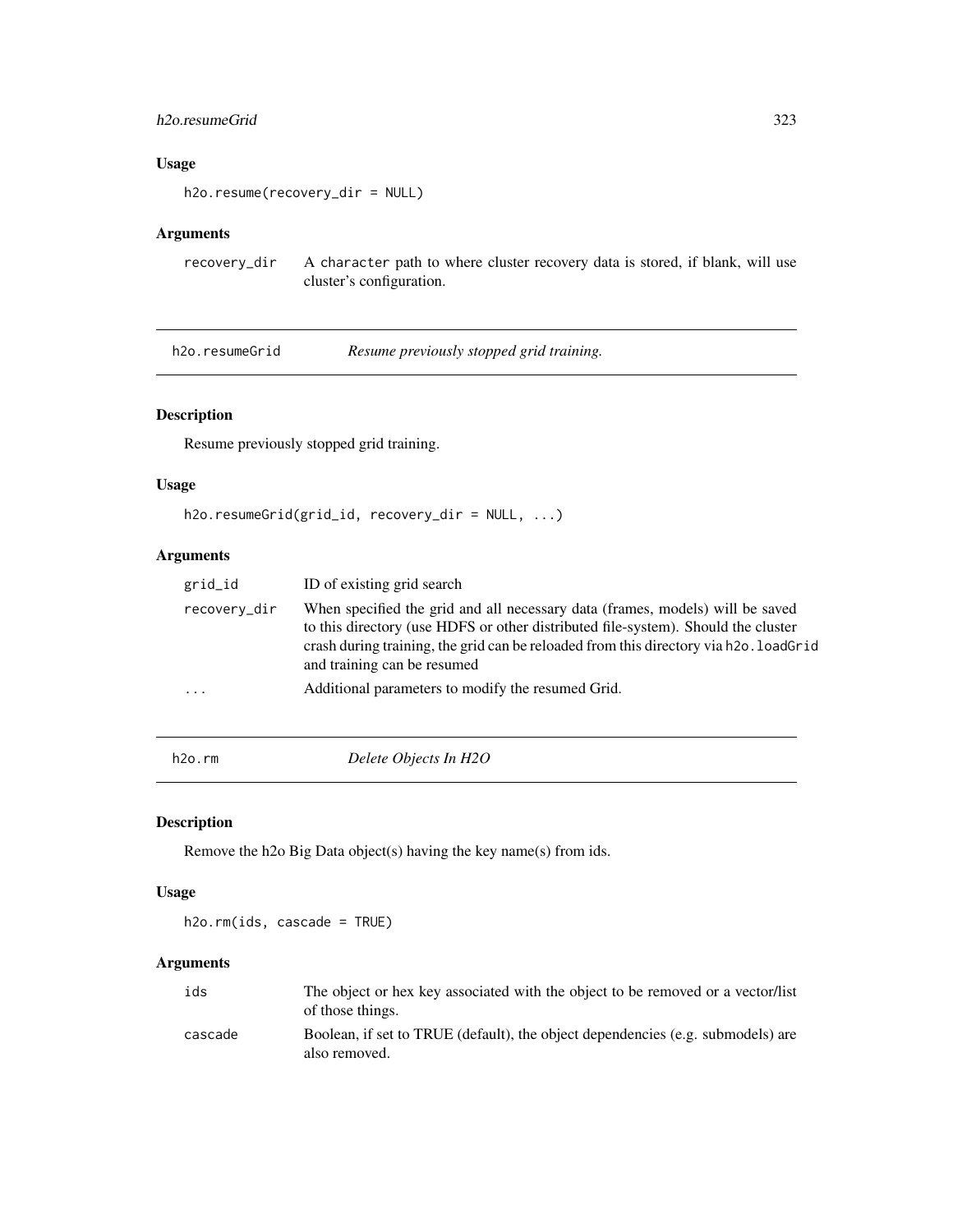# See Also

[h2o.assign](#page-68-0), [h2o.ls](#page-238-0)

# Examples

```
## Not run:
library(h2o)
h2o.init()
iris <- as.h2o(iris)
model <- h2o.glm(1:4,5,training = iris, family = "multinomial")
h2o.rm(iris)
```
## End(Not run)

h2o.rmse *Retrieves Root Mean Squared Error Value*

#### Description

Retrieves the root mean squared error value from an [H2OModelMetrics](#page-416-0) object. If "train", "valid", and "xval" parameters are FALSE (default), then the training RMSEvalue is returned. If more than one parameter is set to TRUE, then a named vector of RMSEs are returned, where the names are "train", "valid" or "xval".

#### Usage

```
h2o.rmse(object, train = FALSE, valid = FALSE, xval = FALSE)
```
#### Arguments

| object | An H2OModelMetrics object of the correct type. |
|--------|------------------------------------------------|
| train  | Retrieve the training RMSE                     |
| valid  | Retrieve the validation RMSE                   |
| xval   | Retrieve the cross-validation RMSE             |

## Details

This function only supports [H2OBinomialMetrics,](#page-416-1) [H2OMultinomialMetrics,](#page-416-1) and [H2ORegressionMetrics](#page-416-1) objects.

## See Also

[h2o.auc](#page-69-0) for AUC, [h2o.mse](#page-263-0) for RMSE, and [h2o.metric](#page-249-0) for the various threshold metrics. See [h2o.performance](#page-287-0) for creating H2OModelMetrics objects.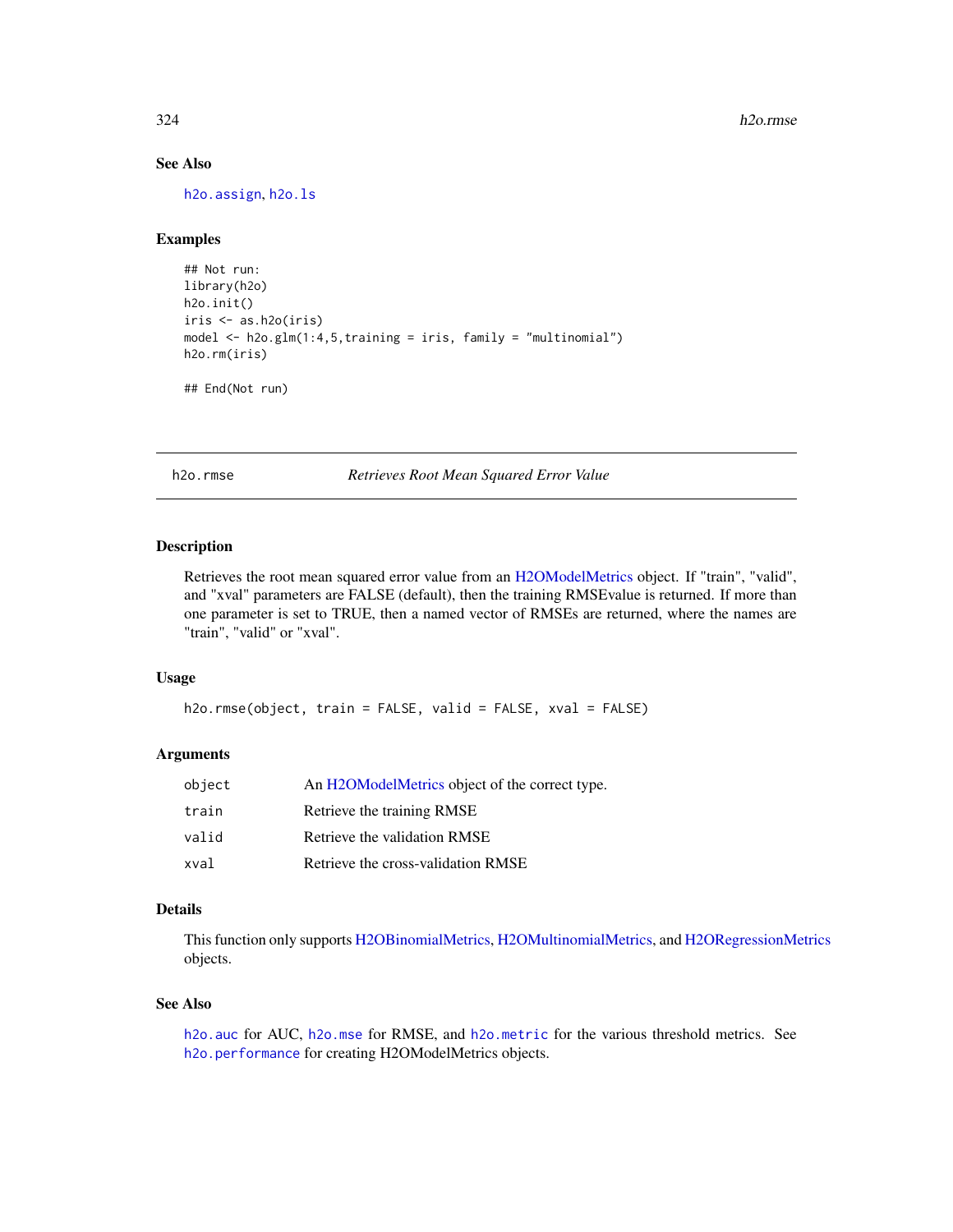#### h2o.rmsle 325

#### Examples

```
## Not run:
library(h2o)
h2o.init()
prostate_path <- system.file("extdata", "prostate.csv", package = "h2o")
prostate <- h2o.uploadFile(prostate_path)
prostate[, 2] <- as.factor(prostate[, 2])
model \leq h2o.gbm(x = 3:9, y = 2, training_frame = prostate, distribution = "bernoulli")
perf <- h2o.performance(model, prostate)
h2o.rmse(perf)
## End(Not run)
```
h2o.rmsle *Retrieve the Root Mean Squared Log Error*

## Description

Retrieves the root mean squared log error (RMSLE) value from an H2O model. If "train", "valid", and "xval" parameters are FALSE (default), then the training rmsle value is returned. If more than one parameter is set to TRUE, then a named vector of rmsles are returned, where the names are "train", "valid" or "xval".

#### Usage

```
h2o.rmsle(object, train = FALSE, valid = FALSE, xval = FALSE)
```
## Arguments

| object | An H2OModel object.                                                                             |
|--------|-------------------------------------------------------------------------------------------------|
| train  | Retrieve the training rmsle                                                                     |
| valid  | Retrieve the validation set rmsle if a validation set was passed in during model<br>build time. |
| xval   | Retrieve the cross-validation rmsle                                                             |

## Examples

```
## Not run:
library(h2o)
h \leftarrow h20.init()fr < - as.h2o(iris)
m \le -h2o.deeplearning(x = 2:5, y = 1, training_frame = fr)
h2o.rmsle(m)
```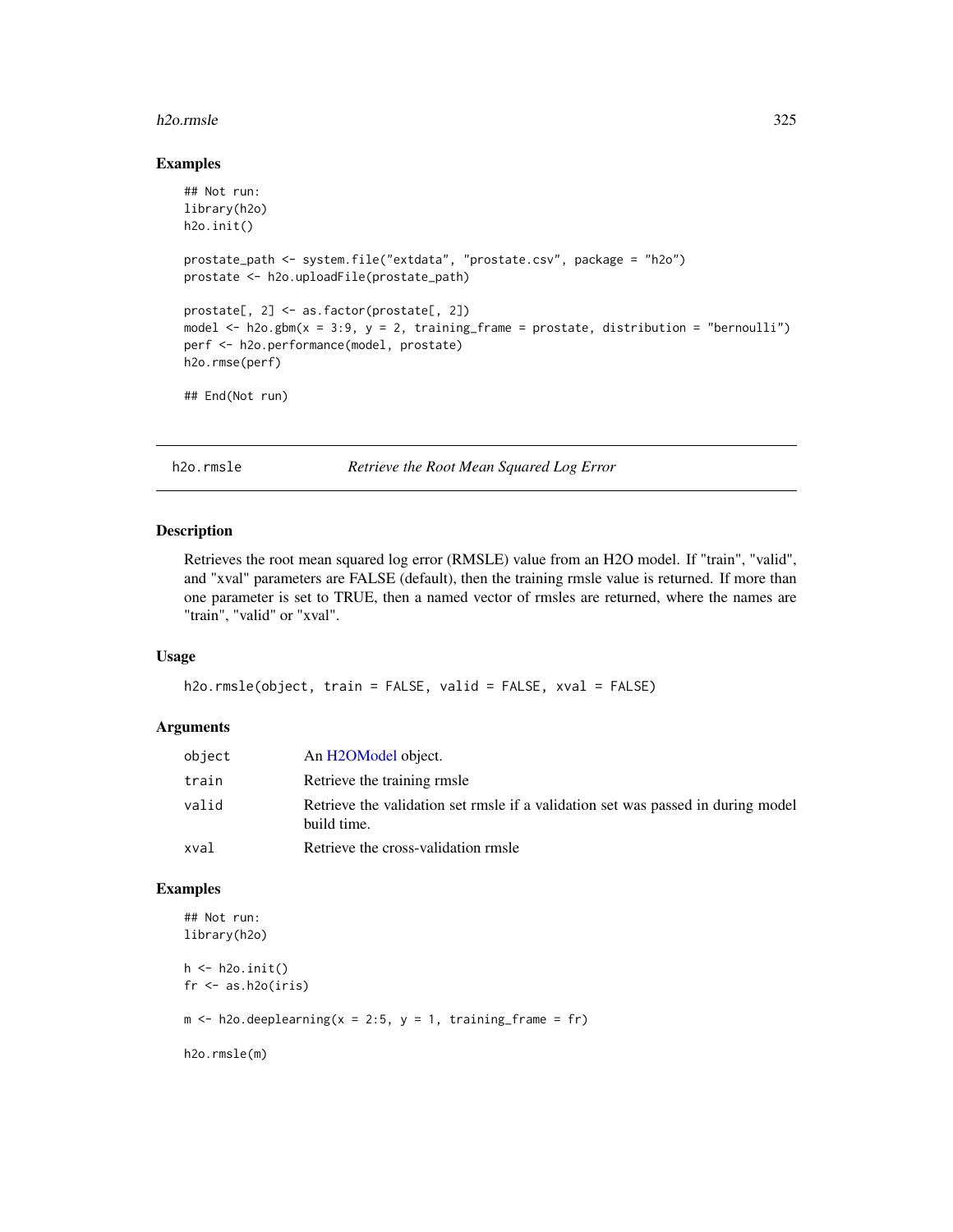## End(Not run)

h2o.round *Round doubles/floats to the given number of decimal places.*

## Description

Round doubles/floats to the given number of decimal places.

## Usage

h2o.round(x, digits =  $0$ )

round(x, digits =  $0$ )

# Arguments

|        | An H2OFrame object.                                                           |
|--------|-------------------------------------------------------------------------------|
| digits | Number of decimal places to round doubles/floats. Rounding to a negative num- |
|        | ber of decimal places is                                                      |

#### See Also

[Round](#page-0-0) for the base R implementation, round().

## Examples

```
## Not run:
library(h2o)
h2o.init()
```
f <- "https://s3.amazonaws.com/h2o-public-test-data/smalldata/coxph\_test/heart.csv" heart <- h2o.importFile(f)

```
h2o.round(heart["age"], digits = 3)
```
## End(Not run)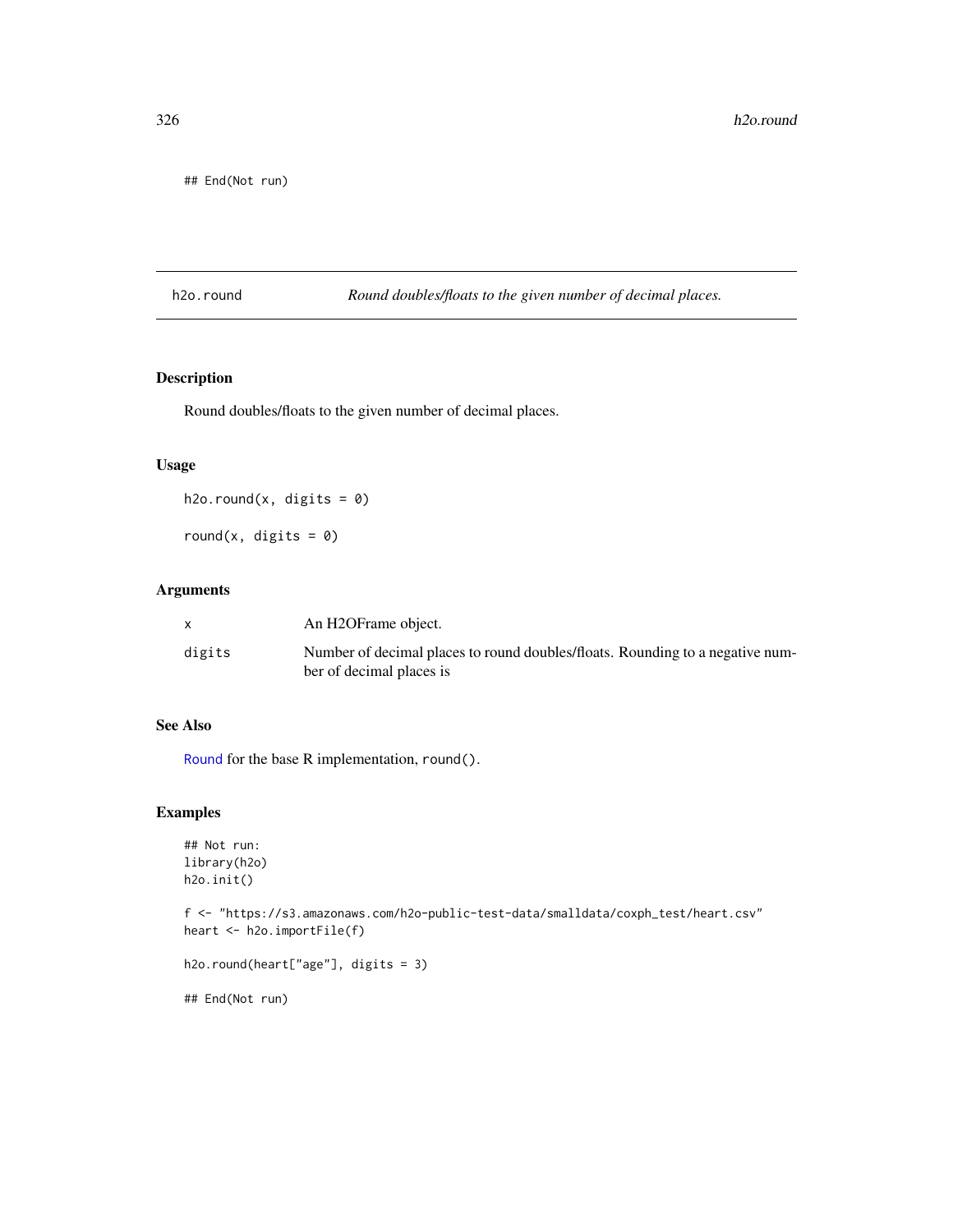Return a copy of the target column with trailing characters removed. The set argument is a string specifying the set of characters to be removed. If omitted, the set argument defaults to removing whitespace.

## Usage

h2o.rstrip(x, set =  $"$ ")

## Arguments

| x   | The column whose strings should be rstrip-ed. |
|-----|-----------------------------------------------|
| set | string of characters to be removed            |

## Examples

```
## Not run:
library(h2o)
h2o.init()
string_to_rstrip <- as.h2o("1234567890")
rstrip_string <- h2o.rstrip(string_to_rstrip, "890") #Remove "890"
```
## End(Not run)

h2o.rulefit *Build a RuleFit Model*

## Description

Builds a Distributed RuleFit model on a parsed dataset, for regression or classification.

#### Usage

```
h2o.rulefit(
  x,
  y,
  training_frame,
 model_id = NULL,validation_frame = NULL,
  seed = -1,
  algorithm = c("AUTO", "DRF", "GBM"),
  min_rule_length = 3,
```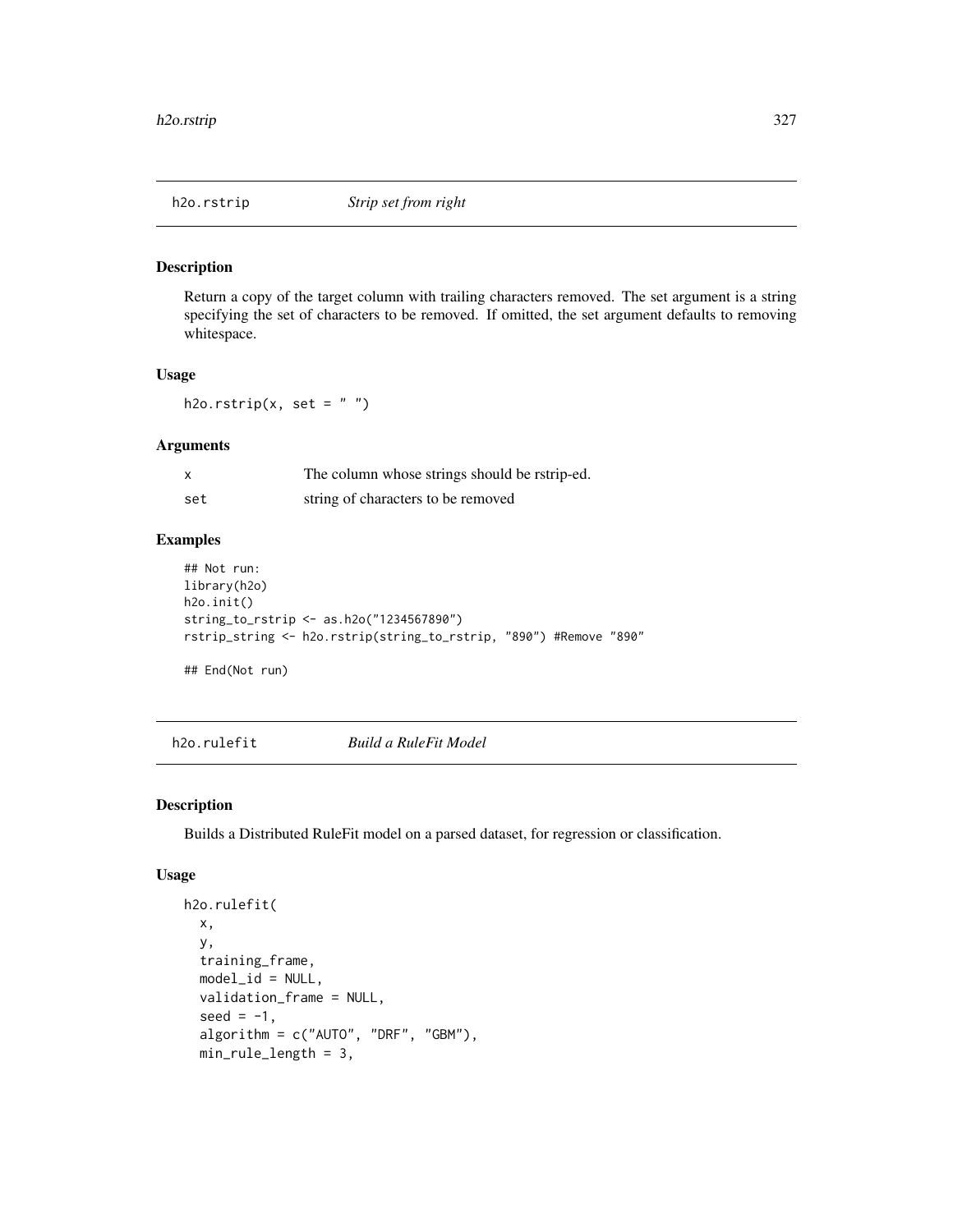```
max_rule_length = 3,
 max\_num\_rules = -1,
 model_type = c("rules_and_linear", "rules", "linear"),
 weights_column = NULL,
 distribution = c("AUTO", "bernoulli", "multinomial", "gaussian", "poisson", "gamma",
    "tweedie", "laplace", "quantile", "huber"),
  rule_generation_ntrees = 50,
 auc_type = c("AUTO", "NONE", "MACRO_OVR", "WEIGHTED_OVR", "MACRO_OVO",
    "WEIGHTED_OVO"),
  remove_duplicates = TRUE,
 lambda = NULL
\mathcal{L}
```
## Arguments

| X                | (Optional) A vector containing the names or indices of the predictor variables to<br>use in building the model. If x is missing, then all columns except y are used.                                                                                                                                                                                                                                                                                                                                                                                                                                                                                                                                                                                                                 |  |
|------------------|--------------------------------------------------------------------------------------------------------------------------------------------------------------------------------------------------------------------------------------------------------------------------------------------------------------------------------------------------------------------------------------------------------------------------------------------------------------------------------------------------------------------------------------------------------------------------------------------------------------------------------------------------------------------------------------------------------------------------------------------------------------------------------------|--|
| У                | The name or column index of the response variable in the data. The response<br>must be either a numeric or a categorical/factor variable. If the response is<br>numeric, then a regression model will be trained, otherwise it will train a classi-<br>fication model.                                                                                                                                                                                                                                                                                                                                                                                                                                                                                                               |  |
|                  | training frame Id of the training data frame.                                                                                                                                                                                                                                                                                                                                                                                                                                                                                                                                                                                                                                                                                                                                        |  |
| $model_id$       | Destination id for this model; auto-generated if not specified.                                                                                                                                                                                                                                                                                                                                                                                                                                                                                                                                                                                                                                                                                                                      |  |
| validation_frame |                                                                                                                                                                                                                                                                                                                                                                                                                                                                                                                                                                                                                                                                                                                                                                                      |  |
|                  | Id of the validation data frame.                                                                                                                                                                                                                                                                                                                                                                                                                                                                                                                                                                                                                                                                                                                                                     |  |
| seed             | Seed for random numbers (affects certain parts of the algo that are stochastic<br>and those might or might not be enabled by default). Defaults to -1 (time-based<br>random number).                                                                                                                                                                                                                                                                                                                                                                                                                                                                                                                                                                                                 |  |
| algorithm        | The algorithm to use to generate rules. Must be one of: "AUTO", "DRF",<br>"GBM". Defaults to AUTO.                                                                                                                                                                                                                                                                                                                                                                                                                                                                                                                                                                                                                                                                                   |  |
| min_rule_length  |                                                                                                                                                                                                                                                                                                                                                                                                                                                                                                                                                                                                                                                                                                                                                                                      |  |
|                  | Minimum length of rules. Defaults to 3.                                                                                                                                                                                                                                                                                                                                                                                                                                                                                                                                                                                                                                                                                                                                              |  |
| max_rule_length  |                                                                                                                                                                                                                                                                                                                                                                                                                                                                                                                                                                                                                                                                                                                                                                                      |  |
|                  | Maximum length of rules. Defaults to 3.                                                                                                                                                                                                                                                                                                                                                                                                                                                                                                                                                                                                                                                                                                                                              |  |
| max_num_rules    | The maximum number of rules to return, defaults to -1 which means the number<br>of rules is selected by diminishing returns in model deviance. Defaults to -1.                                                                                                                                                                                                                                                                                                                                                                                                                                                                                                                                                                                                                       |  |
| model_type       | Specifies type of base learners in the ensemble. Must be one of: "rules_and_linear",<br>"rules", "linear". Defaults to rules_and_linear.                                                                                                                                                                                                                                                                                                                                                                                                                                                                                                                                                                                                                                             |  |
|                  | weights_column Column with observation weights. Giving some observation a weight of zero<br>is equivalent to excluding it from the dataset; giving an observation a relative<br>weight of 2 is equivalent to repeating that row twice. Negative weights are not<br>allowed. Note: Weights are per-row observation weights and do not increase<br>the size of the data frame. This is typically the number of times a row is re-<br>peated, but non-integer values are supported as well. During training, rows with<br>higher weights matter more, due to the larger loss function pre-factor. If you set<br>weight $= 0$ for a row, the returned prediction frame at that row is zero and this is<br>incorrect. To get an accurate prediction, remove all rows with weight $== 0$ . |  |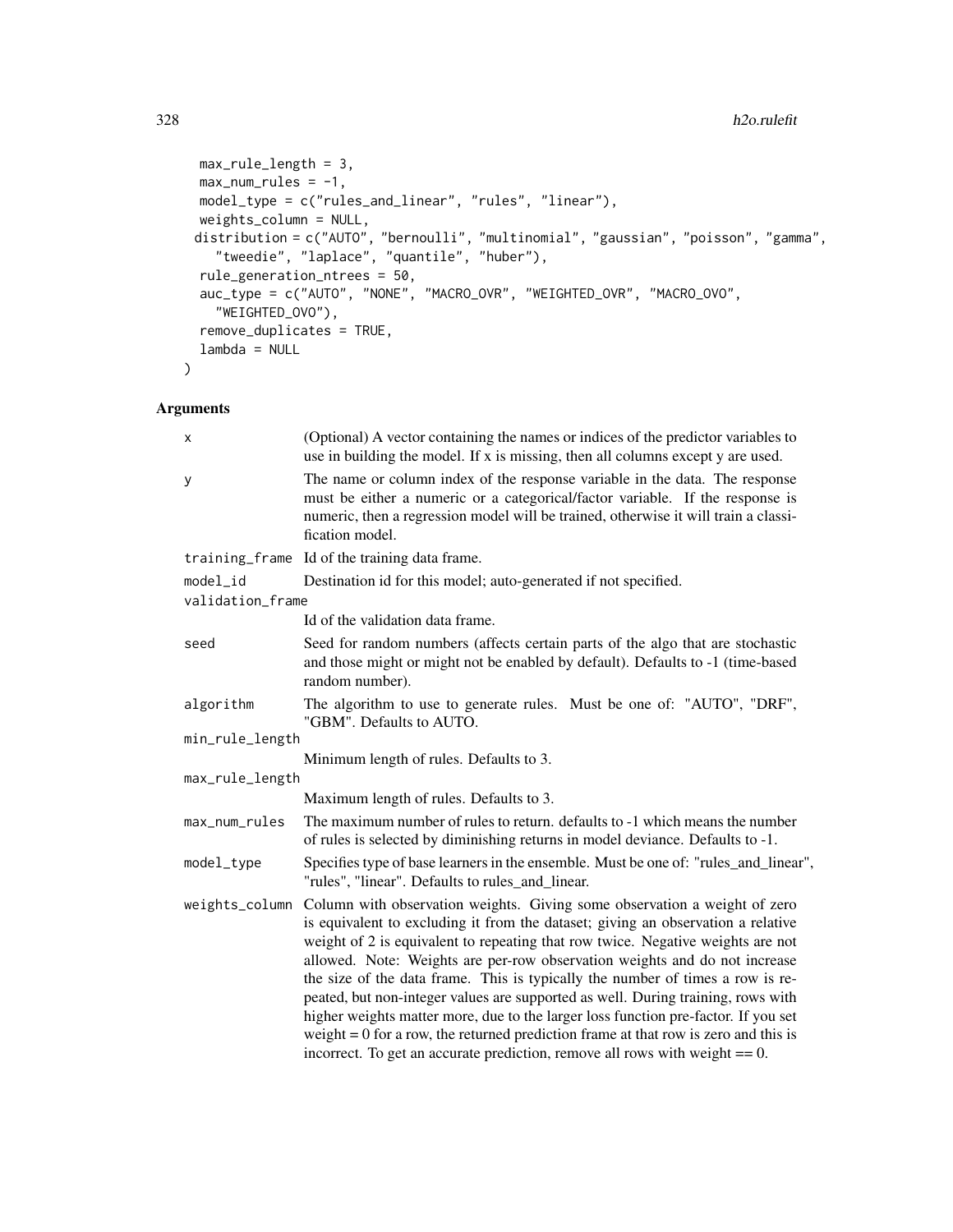#### h2o.rulefit 329

| distribution           | Distribution function Must be one of: "AUTO", "bernoulli", "multinomial",                                                                        |  |
|------------------------|--------------------------------------------------------------------------------------------------------------------------------------------------|--|
|                        | "gaussian", "poisson", "gamma", "tweedie", "laplace", "quantile", "huber". De-                                                                   |  |
|                        | faults to AUTO.                                                                                                                                  |  |
| rule_generation_ntrees |                                                                                                                                                  |  |
|                        | Specifies the number of trees to build in the tree model. Defaults to 50. Defaults<br>to $50$ .                                                  |  |
| auc_type               | Set default multinomial AUC type. Must be one of: "AUTO", "NONE", "MACRO_OVR",<br>"WEIGHTED OVR", "MACRO OVO", "WEIGHTED OVO". Defaults to AUTO. |  |
| remove_duplicates      |                                                                                                                                                  |  |
|                        | Logical. Whether to remove rules which are identical to an earlier rule. De-<br>faults to true. Defaults to TRUE.                                |  |
| lambda                 | Lambda for LASSO regressor.                                                                                                                      |  |

#### Examples

```
## Not run:
library(h2o)
h2o.init()
# Import the titanic dataset:
f <- "https://s3.amazonaws.com/h2o-public-test-data/smalldata/gbm_test/titanic.csv"
coltypes <- list(by.col.name = c("pclass", "survived"), types=c("Enum", "Enum"))
df <- h2o.importFile(f, col.types = coltypes)
# Split the dataset into train and test
splits \le h2o.splitFrame(data = df, ratios = 0.8, seed = 1)
train <- splits[[1]]
test <- splits[[2]]
# Set the predictors and response; set the factors:
response <- "survived"
predictors <- c("age", "sibsp", "parch", "fare", "sex", "pclass")
# Build and train the model:
rfit <- h2o.rulefit(y = response,
                    x = predictors,
                    training_frame = train,
                    max_rule_length = 10,
                    max_num_rules = 100,
                    seed = 1)
# Retrieve the rule importance:
print(rfit@model$rule_importance)
# Predict on the test data:
h2o.predict(rfit, newdata = test)
## End(Not run)
```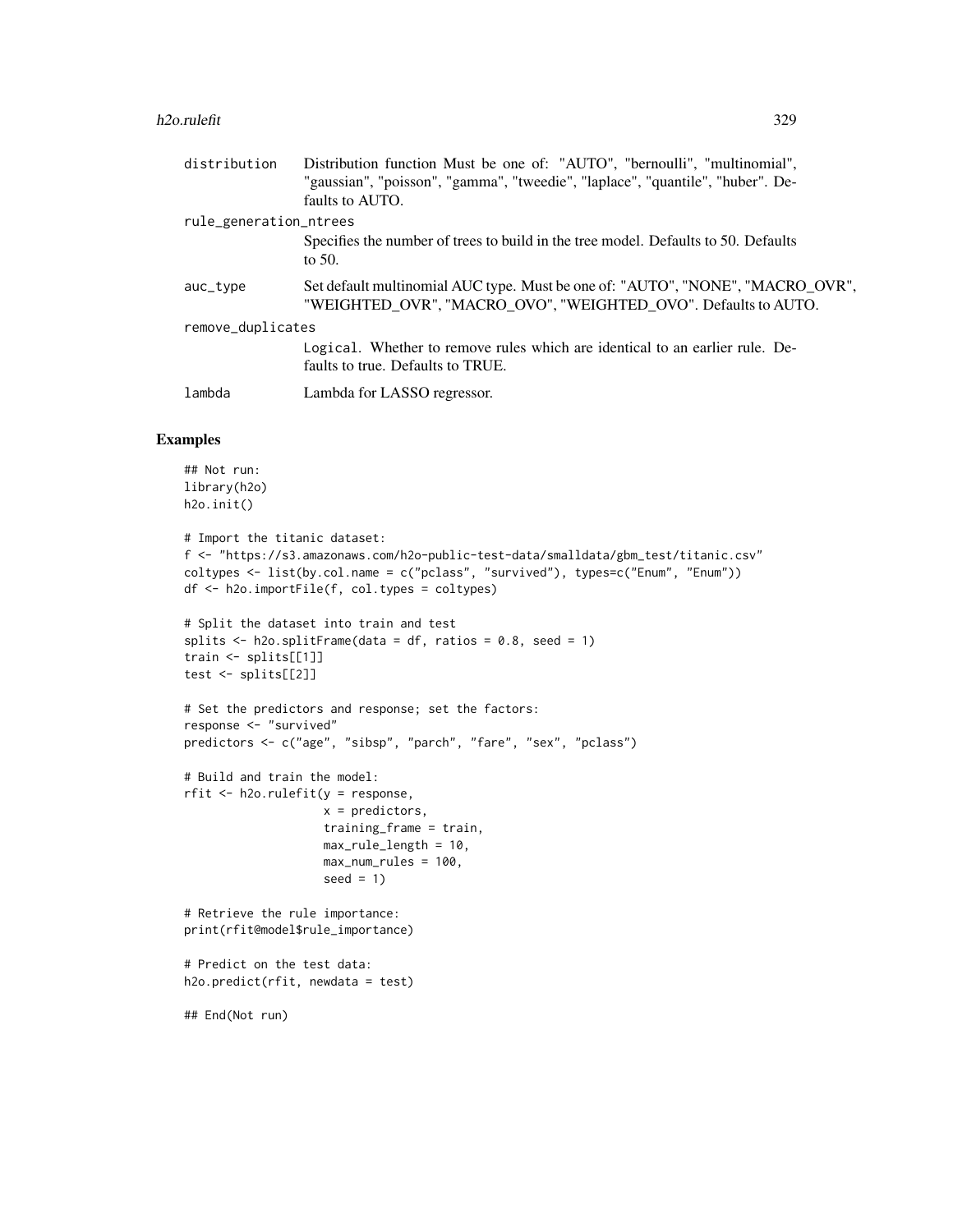Creates a vector of random uniform numbers equal in length to the length of the specified H2O dataset.

#### Usage

h2o.runif(x, seed =  $-1$ )

## Arguments

|      | An H2OFrame object.                                                 |
|------|---------------------------------------------------------------------|
| seed | A random seed used to generate draws from the uniform distribution. |

#### Value

A vector of random, uniformly distributed numbers. The elements are between 0 and 1.

#### Examples

```
## Not run:
library(h2o)
h2o.init()
prostate_path <- system.file("extdata", "prostate.csv", package = "h2o")
prostate <- h2o.importFile(path = prostate_path)
s <- h2o.runif(prostate)
summary(s)
prostate_train <- prostate[s <= 0.8,]
prostate_test <- prostate[s > 0.8,]
nrow(prostate_train) + nrow(prostate_test)
## End(Not run)
```
h2o.saveGrid *Saves an existing Grid of models into a given folder.*

#### Description

Returns a reference to the saved Grid.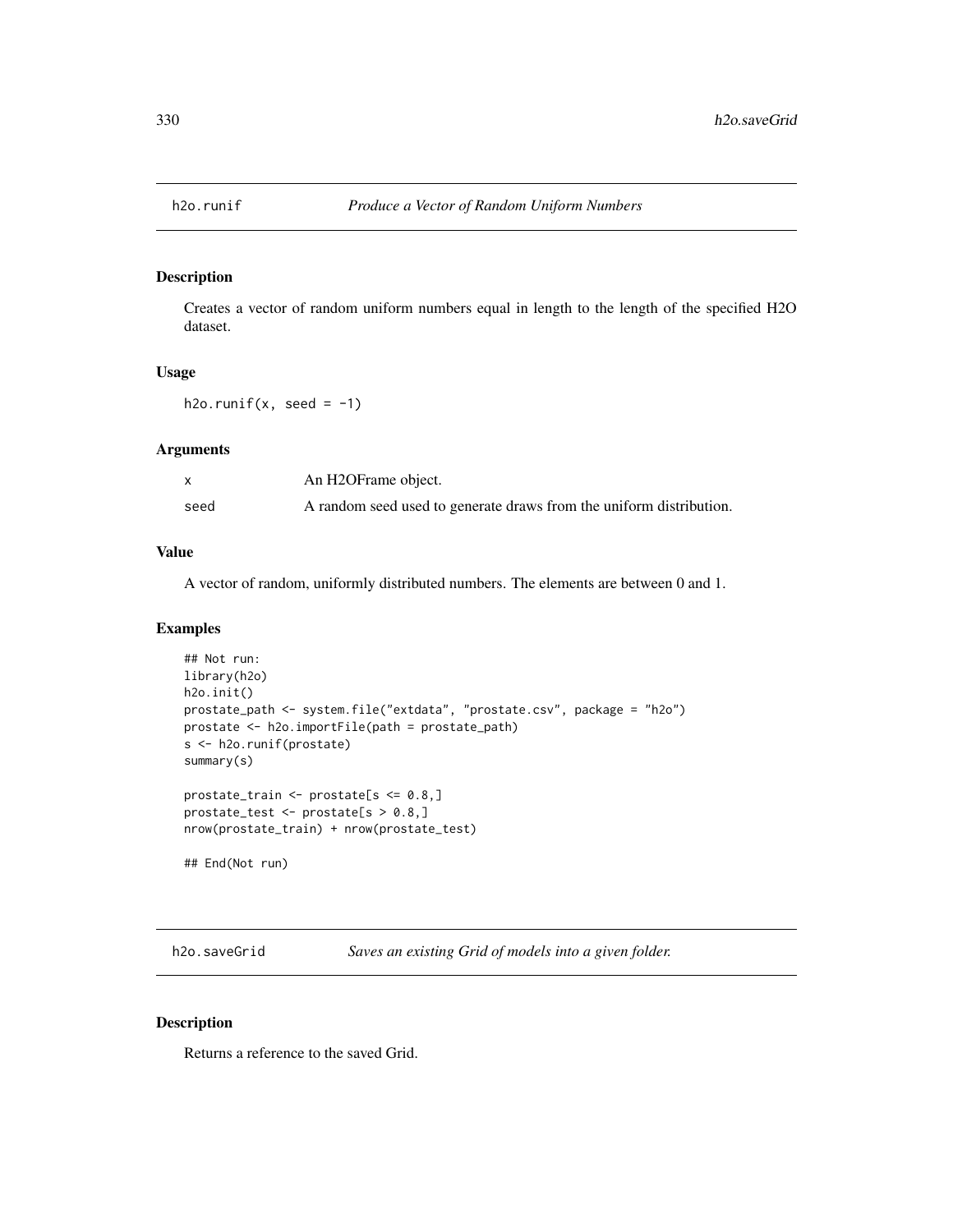#### h2o.saveGrid 331

# Usage

```
h2o.saveGrid(
 grid_directory,
  grid_id,
  save_params_references = FALSE,
  export_cross_validation_predictions = FALSE
)
```
## Arguments

|                                     | grid_directory A character string containing the path to the folder for the grid to be saved to.                                |  |
|-------------------------------------|---------------------------------------------------------------------------------------------------------------------------------|--|
| grid_id                             | A chracter string with identification of the grid to be saved.                                                                  |  |
| save_params_references              |                                                                                                                                 |  |
|                                     | A logical indicating if objects referenced by grid parameters (e.g. training frame,<br>calibration frame) should also be saved. |  |
| export_cross_validation_predictions |                                                                                                                                 |  |
|                                     | A logical indicating whether exported model artifacts should also include CV<br>holdout Frame predictions.                      |  |
|                                     |                                                                                                                                 |  |

#### Value

Returns an object that is a subclass of [H2OGrid.](#page-413-0)

#### Examples

```
## Not run:
library(h2o)
h2o.init()
iris <- as.h2o(iris)
ntrees\_opts = c(1, 5)learn_rate\_opts = c(0.1, 0.01)size_of_hyper_space = length(ntrees_opts) * length(learn_rate_opts)
hyper_parameters = list(ntrees = ntrees_opts, learn_rate = learn_rate_opts)
# Tempdir is chosen arbitrarily. May be any valid folder on an H2O-supported filesystem.
baseline_grid <- h2o.grid(algorithm = "gbm",
                         grid_id = "gbm_grid_test",
                         x = 1:4,
                         y = 5,
                         training_frame = iris,
                         hyper_params = hyper_parameters)
grid_path <- h2o.saveGrid(grid_directory = tempdir(), grid_id = baseline_grid@grid_id)
# Remove everything from the cluster or restart it
h2o.removeAll()
grid <- h2o.loadGrid(grid_path)
## End(Not run)
```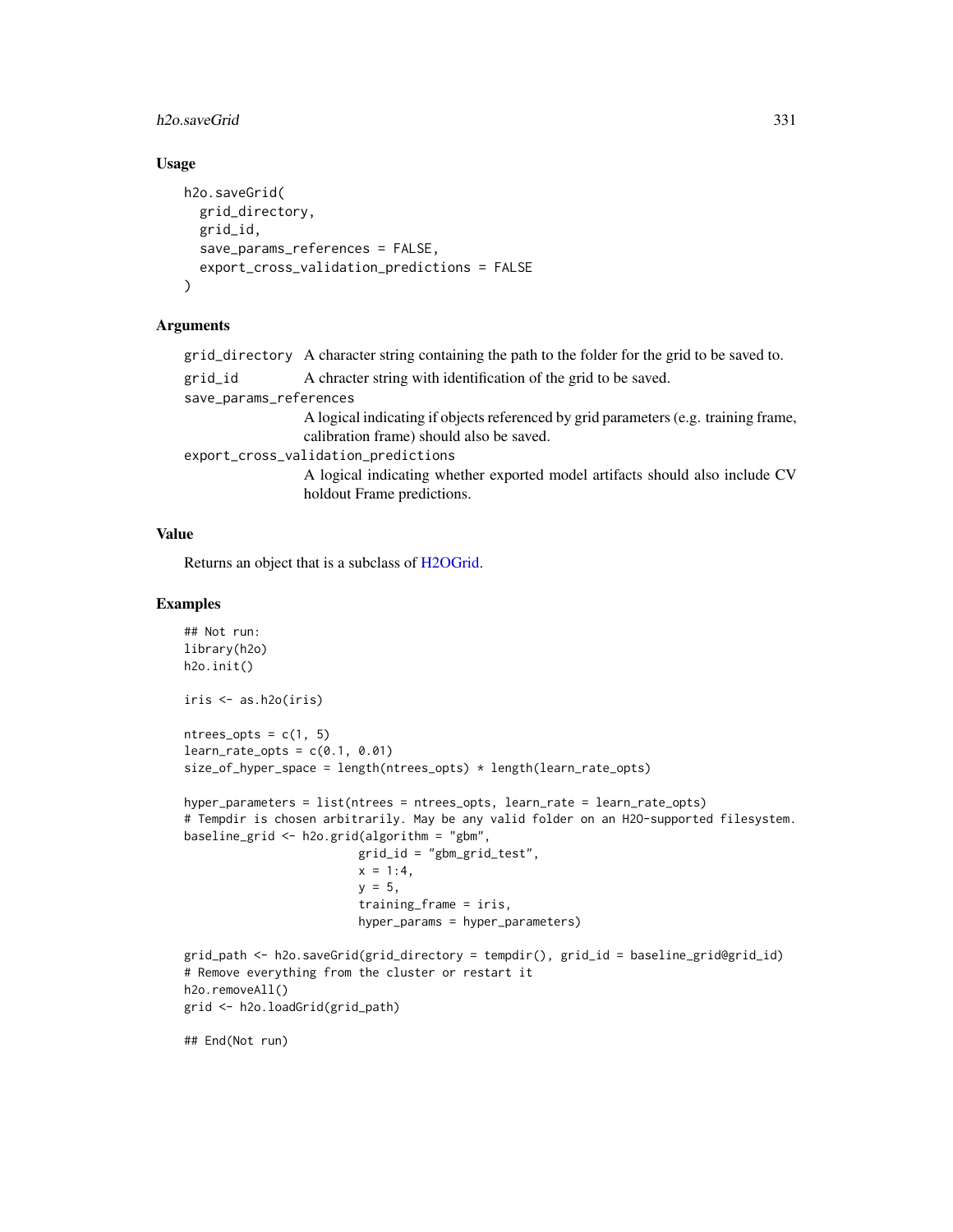<span id="page-331-0"></span>

Save an [H2OModel](#page-415-0) to disk. (Note that ensemble binary models can be saved.)

# Usage

```
h2o.saveModel(
 object,
 path = ",
  force = FALSE,
  export_cross_validation_predictions = FALSE,
  filename = ")
```
# Arguments

| object   | an H <sub>2</sub> OM <sub>odel</sub> object.                                   |
|----------|--------------------------------------------------------------------------------|
| path     | string indicating the directory the model will be written to.                  |
| force    | logical, indicates how to deal with files that already exist.                  |
|          | export_cross_validation_predictions                                            |
|          | logical, indicates whether the exported model artifacts should also include CV |
|          | Holdout Frame predictions. Default is not to export the predictions.           |
| filename | string indicating the file name.                                               |

## Details

In the case of existing files force = TRUE will overwrite the file. Otherwise, the operation will fail. The owner of the file saved is the user by which H2O cluster was executed.

#### See Also

[h2o.loadModel](#page-232-0) for loading a model to H2O from disk

## Examples

```
## Not run:
# library(h2o)
# h2o.init()
# prostate <- h2o.importFile(path = paste("https://raw.github.com",
# "h2oai/h2o-2/master/smalldata/logreg/prostate.csv", sep = "/"))
# prostate_glm <- h2o.glm(y = "CAPSULE", x = c("AGE", "RACE", "PSA", "DCAPS"),
# training_frame = prostate, family = "binomial", alpha = 0.5)
# h2o.saveModel(object = prostate_glm, path = "/Users/UserName/Desktop", force = TRUE)
```
## End(Not run)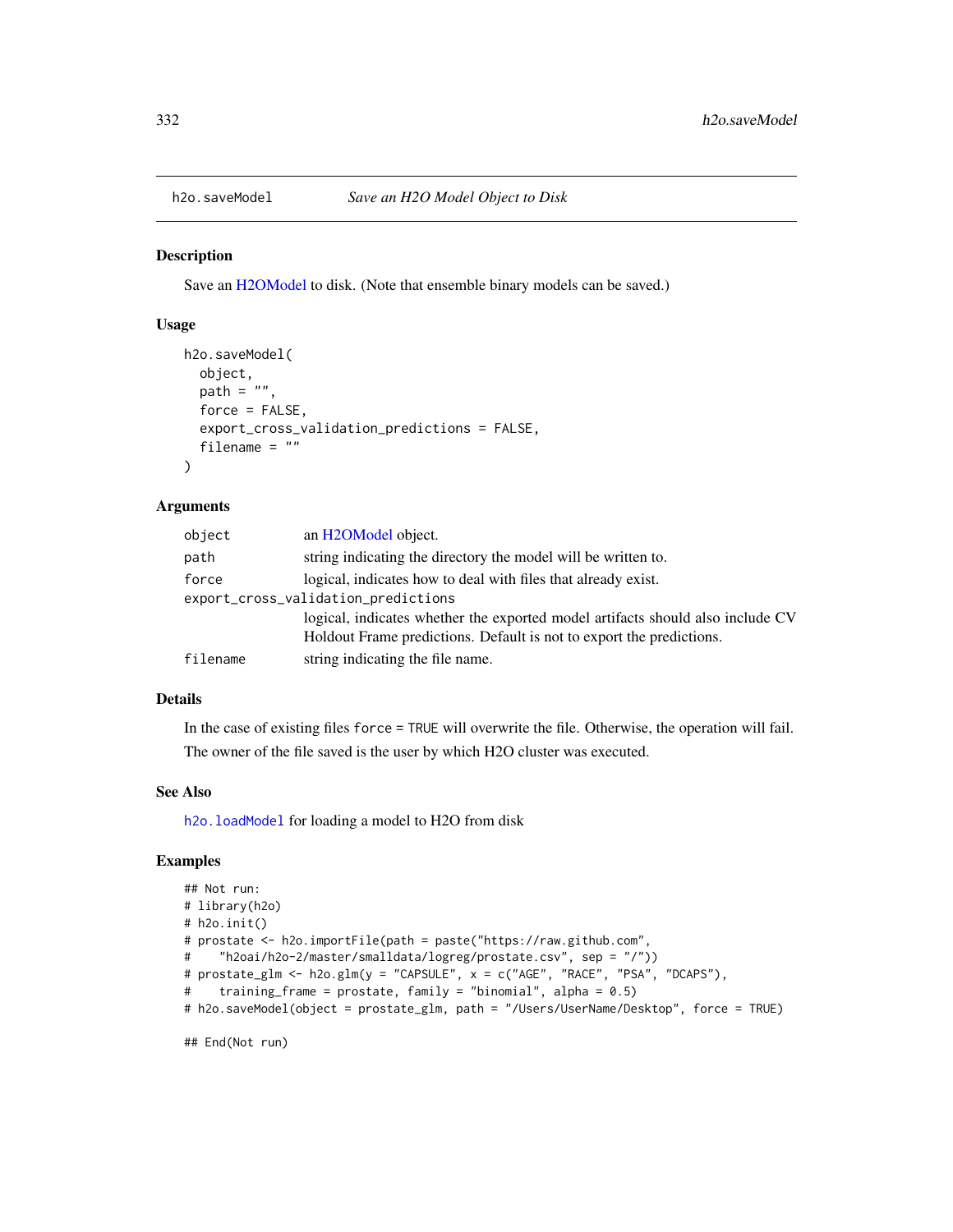h2o.saveModelDetails *Save an H2O Model Details*

#### Description

Save Model Details of an H2O Model in JSON Format

# Usage

```
h2o.saveModelDetails(object, path = "", force = FALSE, filename = "")
```
### Arguments

| object   | an H <sub>2</sub> OM <sub>odel</sub> object.                          |
|----------|-----------------------------------------------------------------------|
| path     | string indicating the directory the model details will be written to. |
| force    | logical, indicates how to deal with files that already exist.         |
| filename | string indicating the file name. (Type of file is always .json)       |

## Details

Model Details will download as a JSON file. In the case of existing files force = TRUE will overwrite the file. Otherwise, the operation will fail.

#### Examples

```
## Not run:
# library(h2o)
# h2o.init()
# prostate <- h2o.uploadFile(path = system.file("extdata", "prostate.csv", package = "h2o"))
# prostate_glm <- h2o.glm(y = "CAPSULE", x = c("AGE", "RACE", "PSA", "DCAPS"),
# training_frame = prostate, family = "binomial", alpha = 0.5)
# h2o.saveModelDetails(object = prostate_glm, path = "/Users/UserName/Desktop", force = TRUE)
## End(Not run)
```

| h2o.saveMojo | Deprecated - use h2o.save_mojo instead. Save an H2O Model Object |  |
|--------------|------------------------------------------------------------------|--|
|              | as Mojo to Disk                                                  |  |

# Description

Save an MOJO (Model Object, Optimized) to disk.

#### Usage

```
h2o.saveMojo(object, path = "", force = FALSE)
```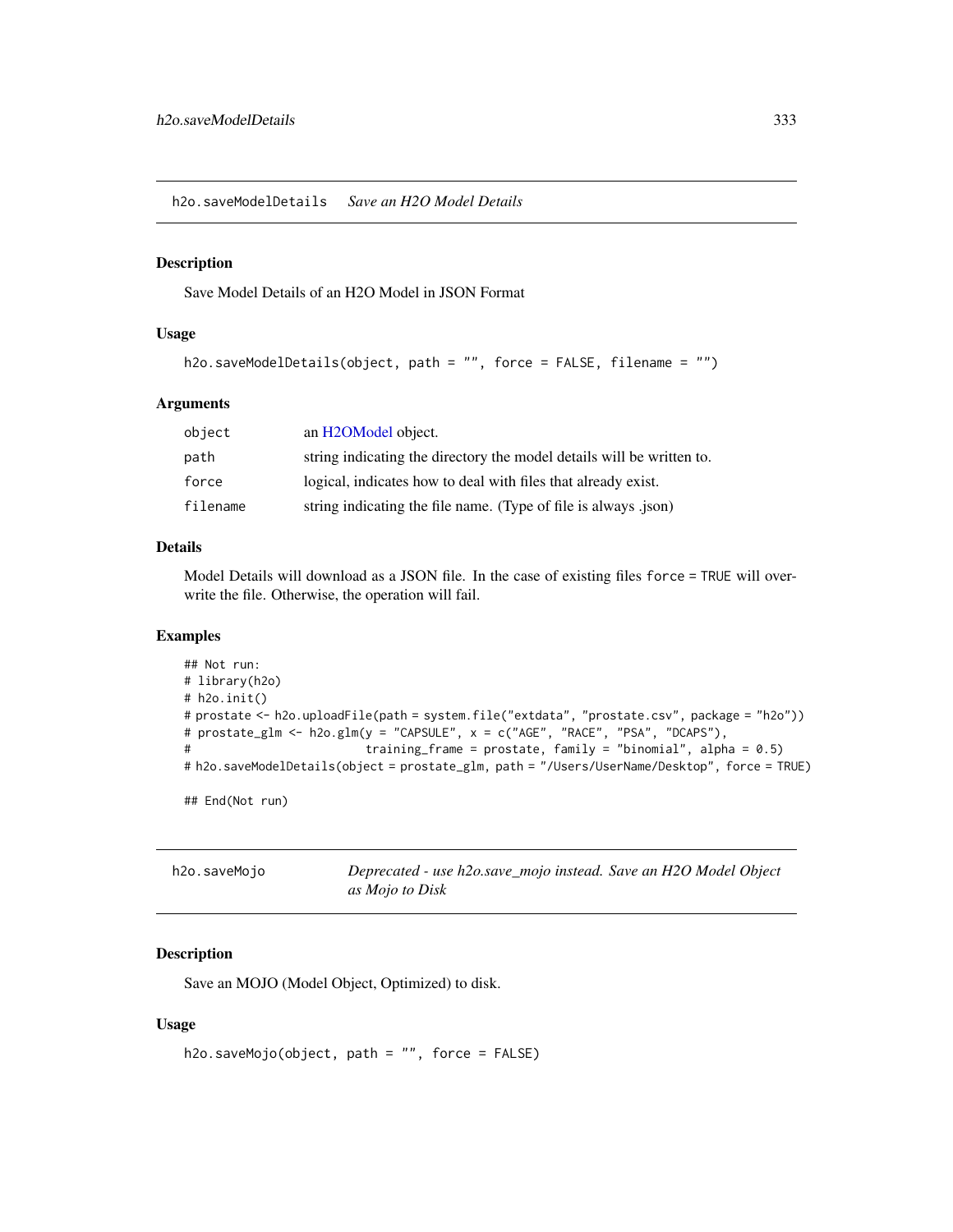### Arguments

| object | an H2OModel object.                                           |
|--------|---------------------------------------------------------------|
| path   | string indicating the directory the model will be written to. |
| force  | logical, indicates how to deal with files that already exist. |

# Details

MOJO will download as a zip file. In the case of existing files force = TRUE will overwrite the file. Otherwise, the operation will fail.

## See Also

[h2o.saveModel](#page-331-0) for saving a model to disk as a binary object.

## Examples

```
## Not run:
# library(h2o)
# h2o.init()
# prostate <- h2o.uploadFile(path = system.file("extdata", "prostate.csv", package="h2o"))
# prostate_glm <- h2o.glm(y = "CAPSULE", x = c("AGE", "RACE", "PSA", "DCAPS"),
# training_frame = prostate, family = "binomial", alpha = 0.5)
# h2o.saveMojo(object = prostate_glm, path = "/Users/UserName/Desktop", force = TRUE)
## End(Not run)
```
h2o.save\_frame *Store frame data in H2O's native format.*

#### Description

Store frame data in H2O's native format.

## Usage

```
h2o.save_frame(x, dir, force = TRUE)
```
## Arguments

|       | An H2OFrame object                                           |
|-------|--------------------------------------------------------------|
| dir   | a filesystem location where to write frame data (hdfs, nfs)  |
| force | logical. overwrite already existing files (defaults to true) |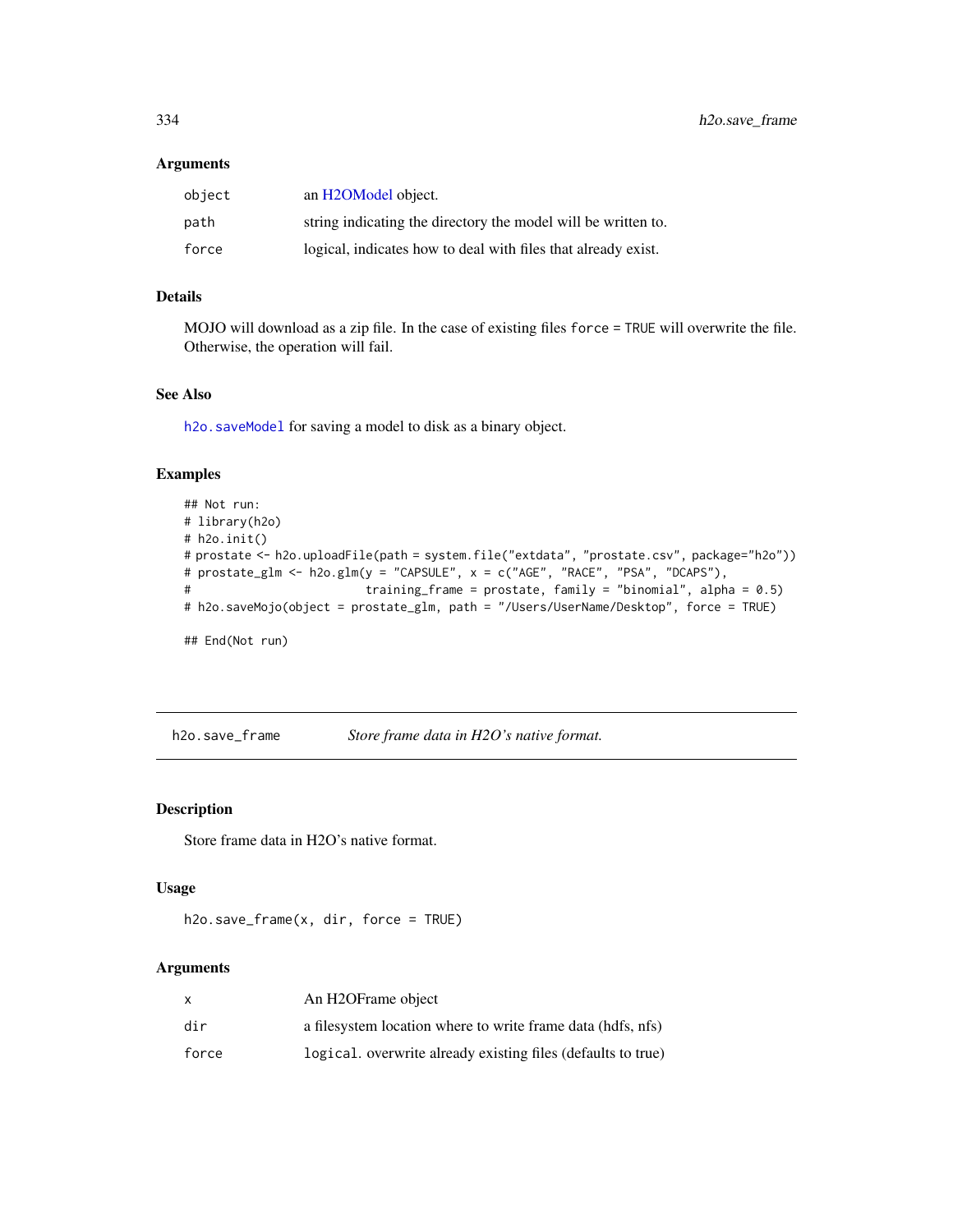# h2o.save\_mojo 335

#### Examples

```
## Not run:
library(h2o)
h2o.init()
prostate_path = system.file("extdata", "prostate.csv", package = "h2o")
prostate = h2o.importFile(path = prostate_path)
h2o.save_frame(prostate, "/tmp/prostate")
## End(Not run)
```
h2o.save\_mojo *Save an H2O Model Object as Mojo to Disk*

## Description

Save an MOJO (Model Object, Optimized) to disk.

#### Usage

```
h2o.save_mojo(object, path = "", force = FALSE, filename = "")
```
#### Arguments

| object   | an H <sub>2</sub> OM <sub>odel</sub> object.                   |
|----------|----------------------------------------------------------------|
| path     | string indicating the directory the model will be written to.  |
| force    | logical, indicates how to deal with files that already exist.  |
| filename | string indicating the file name. (Type of file is always .zip) |

#### Details

MOJO will download as a zip file. In the case of existing files force = TRUE will overwrite the file. Otherwise, the operation will fail.

# See Also

[h2o.saveModel](#page-331-0) for saving a model to disk as a binary object.

#### Examples

```
## Not run:
# library(h2o)
# h2o.init()
# prostate <- h2o.uploadFile(path = system.file("extdata", "prostate.csv", package="h2o"))
# prostate_glm <- h2o.glm(y = "CAPSULE", x = c("AGE", "RACE", "PSA", "DCAPS"),
# training_frame = prostate, family = "binomial", alpha = 0.5)
# h2o.save_mojo(object = prostate_glm, path = "/Users/UserName/Desktop", force = TRUE)
```
## End(Not run)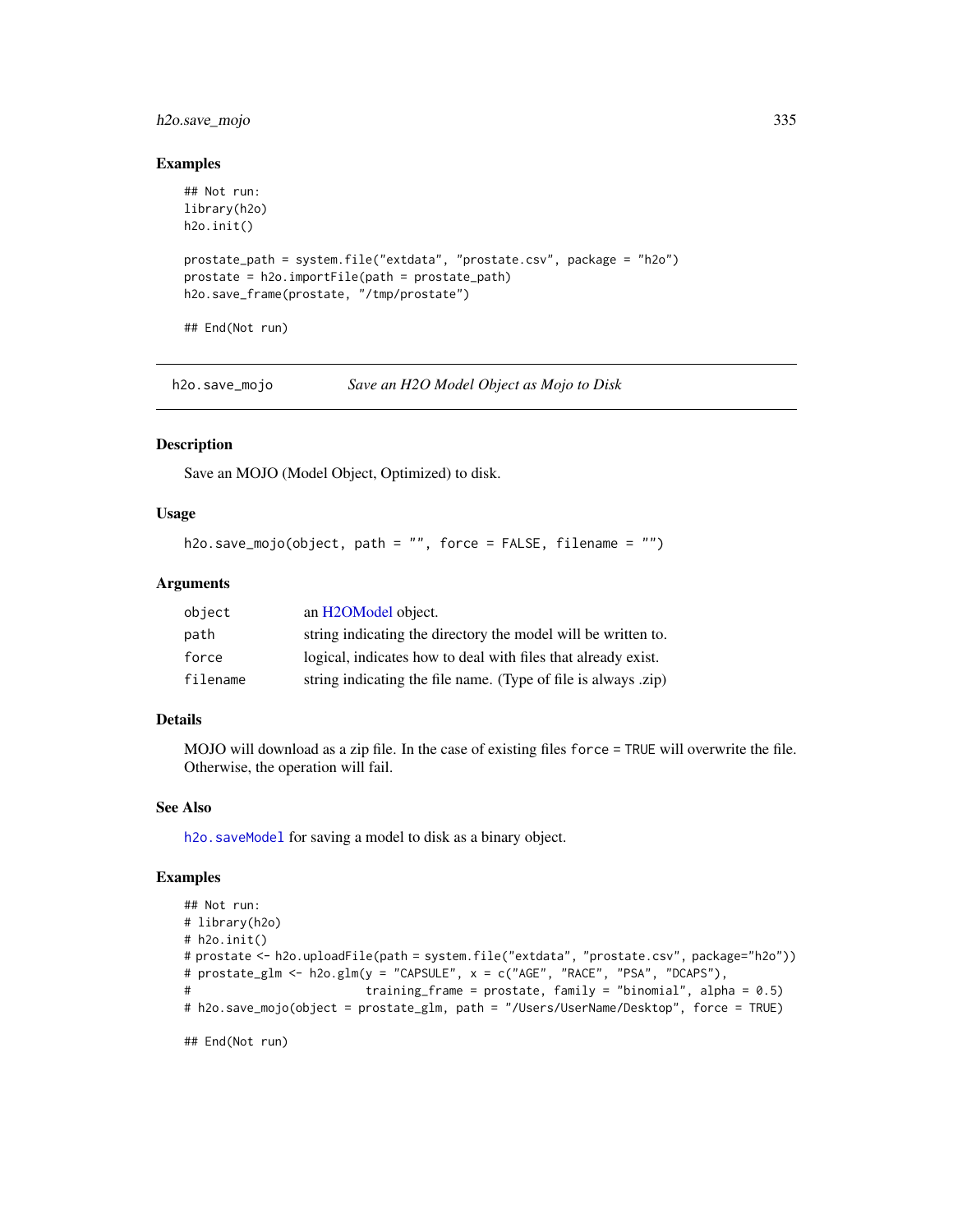For example, h2o.save\_to\_hive(data\_frame, "jdbc:hive2://host:10000/database", "table\_name") h2o.save\_to\_hive(data\_frame "jdbc:hive2://host:10000/", "database.table\_name", format = "parquet")

#### Usage

```
h2o.save_to_hive(
  data,
  jdbc_url,
  table_name,
  format = "csv",
  table_path = NULL,
  tmp_path = NULL)
```
## Arguments

| data       | A H <sub>2</sub> O Frame object to be saved.                                               |
|------------|--------------------------------------------------------------------------------------------|
| idbc_url   | Hive JDBC connection URL.                                                                  |
| table_name | Table name into which to store the data. The table must not exist as it will be<br>created |
| format     | Storage format of created Hive table. (default csv, can be csv or parquet)                 |
| table_path | If specified, the table will be created as an external table and this is where the<br>data |
| tmp_path   | Path where to store temporary data.                                                        |

| h2o.scale |  |
|-----------|--|
|-----------|--|

h2o.scale *Scaling and Centering of an H2OFrame*

## Description

Centers and/or scales the columns of an H2O dataset.

#### Usage

```
h2o.scale(x, center = TRUE, scale = TRUE, inplace = FALSE)
```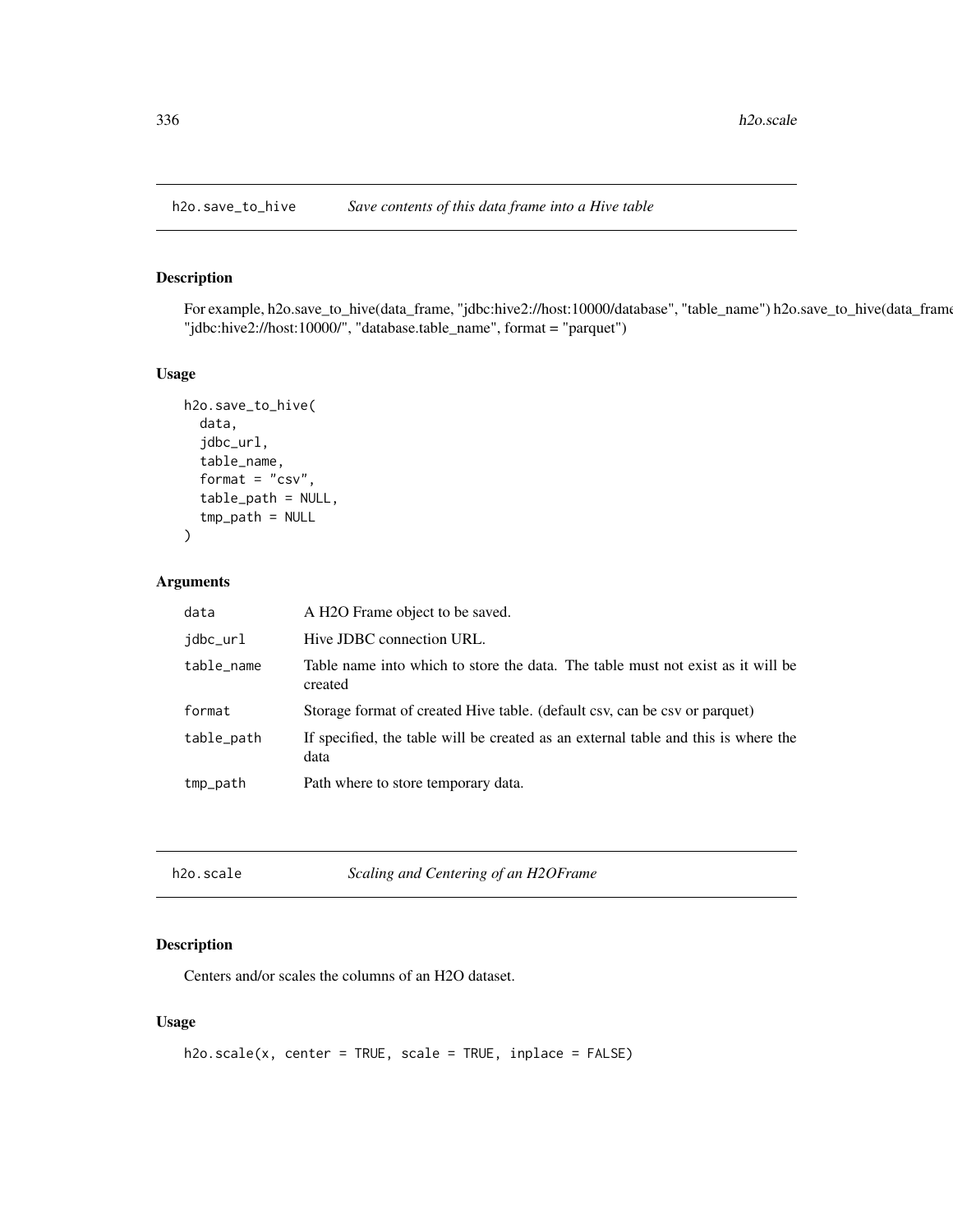## h2o.scoreHistory 337

#### Arguments

| $\mathsf{x}$ | An H <sub>2</sub> OFrame object.                                                                                                                                                                                |
|--------------|-----------------------------------------------------------------------------------------------------------------------------------------------------------------------------------------------------------------|
| center       | either a logical value or numeric vector of length equal to the number of<br>columns of x.                                                                                                                      |
| scale        | either a logical value or numeric vector of length equal to the number of<br>columns of x.                                                                                                                      |
| inplace      | a logical values indicating whether directly overwrite original data (disabled<br>by default). Exposed for backwards compatibility (prior versions of this func-<br>tions were always doing an inplace update). |

## Examples

```
## Not run:
library(h2o)
h2o.init()
iris_hf <- as.h2o(iris)
summary(iris_hf)
# Scale and center all the numeric columns in iris data set
iris_scaled <- h2o.scale(iris_hf[, 1:4])
## End(Not run)
```
h2o.scoreHistory *Retrieve Model Score History*

## Description

Retrieve Model Score History

# Usage

```
h2o.scoreHistory(object)
```
## Arguments

object An [H2OModel](#page-415-0) object.

# Examples

```
## Not run:
library(h2o)
h2o.init()
```

```
f <- "https://s3.amazonaws.com/h2o-public-test-data/smalldata/junit/cars_20mpg.csv"
cars <- h2o.importFile(f)
cars["economy_20mpg"] <- as.factor(cars["economy_20mpg"])
predictors <- c("displacement", "power", "weight", "acceleration", "year")
```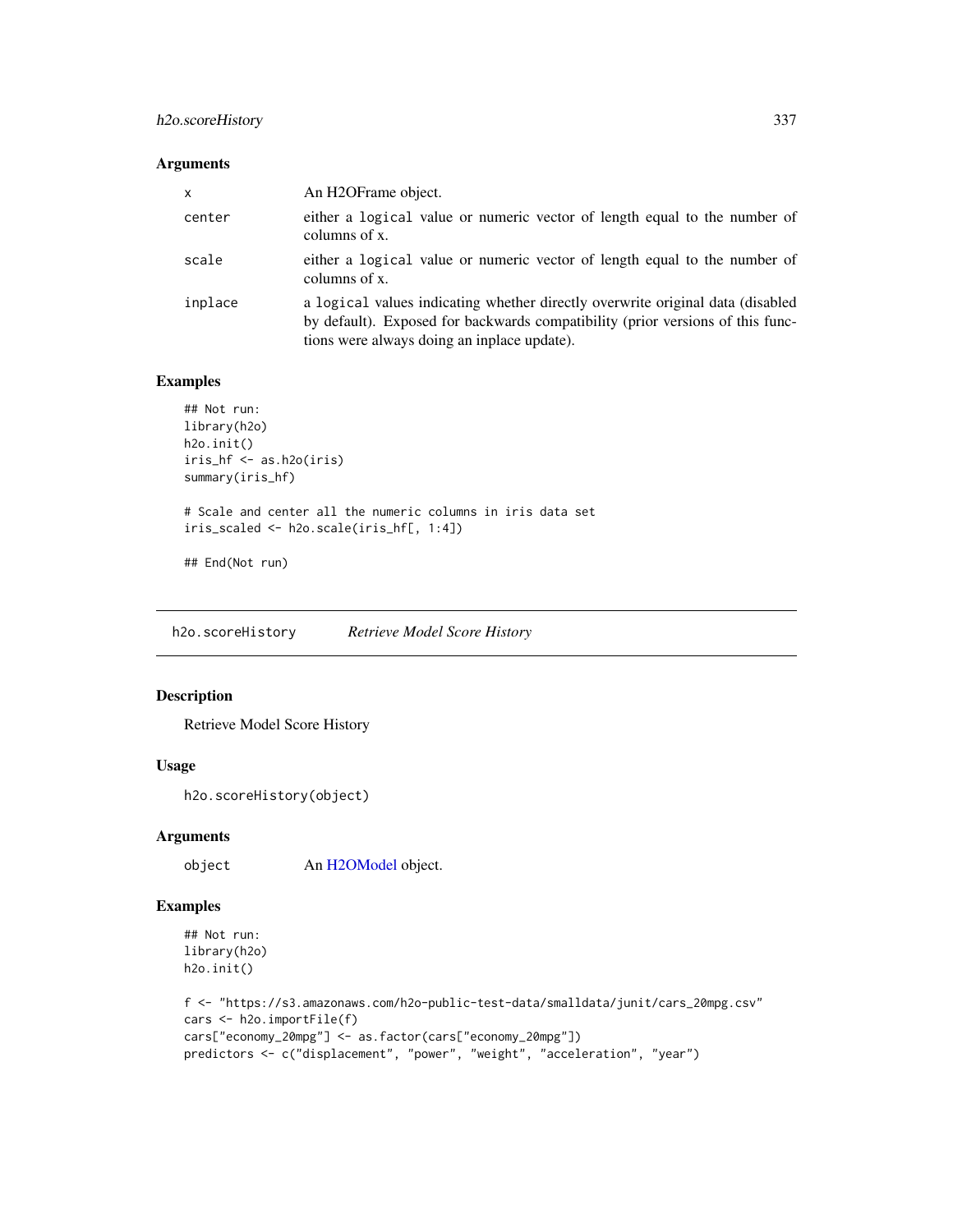```
response <- "economy_20mpg"
cars_split <- h2o.splitFrame(data = cars, ratios = 0.8, seed = 1234)
train <- cars_split[[1]]
valid <- cars_split[[2]]
cars_gbm <- h2o.gbm(x = predictors, y = response,training_frame = train,
                    validation_frame = valid,
                    seed = 1234)
h2o.scoreHistory(cars_gbm)
## End(Not run)
```
h2o.scoreHistoryGAM *Retrieve GLM Model Score History buried in GAM model*

## Description

Retrieve GLM Model Score History buried in GAM model

## Usage

h2o.scoreHistoryGAM(object)

# Arguments

object An [H2OModel](#page-415-0) object.

h2o.screeplot *Scree Plot*

#### Description

Scree Plot

# Usage

```
h2o.screeplot(model, type = c("barplot", "lines"))
```
#### Arguments

| model | A PCA model                                    |
|-------|------------------------------------------------|
| type  | Type of the plot. Either "barplot" or "lines". |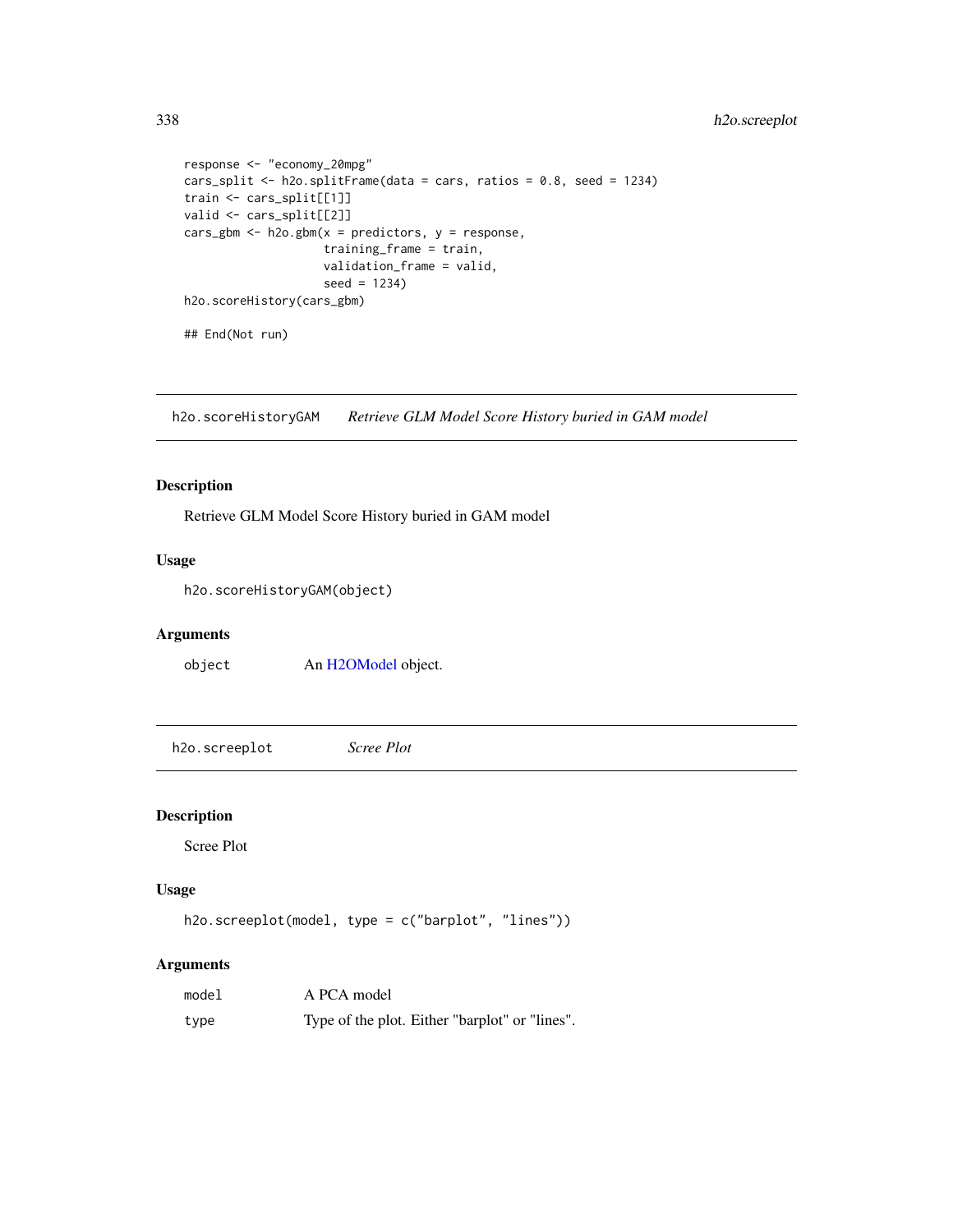<span id="page-338-0"></span>

Obtain the standard deviation of a column of data.

## Usage

 $h2o.sd(x, na.rm = FALSE)$ 

 $sd(x, na.rm = FALSE)$ 

#### Arguments

|       | An H2OFrame object.                        |
|-------|--------------------------------------------|
| na.rm | logical. Should missing values be removed? |

## See Also

h2o. var for variance, and [sd](#page-338-0) for the base R implementation.

## Examples

```
## Not run:
library(h2o)
h2o.init()
prostate_path <- system.file("extdata", "prostate.csv", package = "h2o")
prostate <- h2o.uploadFile(path = prostate_path)
sd(prostate$AGE)
```
## End(Not run)

Retrieve the standard deviations of principal components

## Description

Retrieve the standard deviations of principal components

#### Usage

h2o.sdev(object)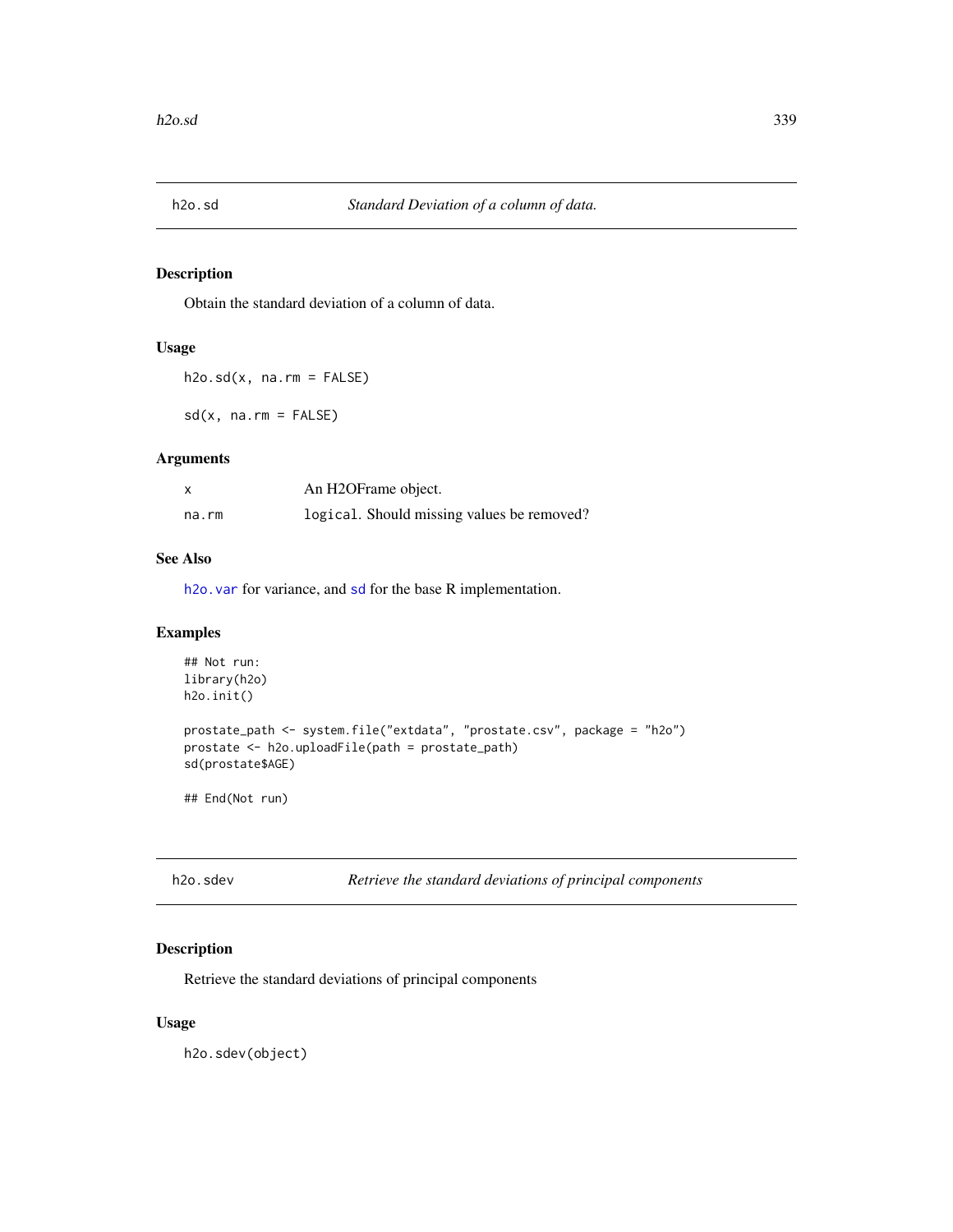#### **Arguments**

object An [H2ODimReductionModel](#page-415-1) object.

#### Examples

```
## Not run:
library(h2o)
h2o.init()
f <- "https://s3.amazonaws.com/h2o-public-test-data/smalldata/junit/cars_20mpg.csv"
cars <- h2o.importFile(f)
predictors <- c("displacement", "power", "weight", "acceleration", "year")
cars_pca <- h2o.prcomp(cars, transform = "STANDARDIZE",
                       k = 3, x = predictors, seed = 12345)
h2o.sdev(cars_pca)
## End(Not run)
```
h2o.setLevels *Set Levels of H2O Factor Column*

#### Description

Works on a single categorical vector. New domains must be aligned with the old domains. This call has SIDE EFFECTS and mutates the column in place (change of the levels will also affect all the frames that are referencing this column). If you want to make a copy of the column instead, use parameter in.place = FALSE.

#### Usage

```
h2o.setLevels(x, levels, in.place = TRUE)
```
#### Arguments

| X        | A single categorical column.                                                                                                                                       |
|----------|--------------------------------------------------------------------------------------------------------------------------------------------------------------------|
| levels   | A character vector specifying the new levels. The number of new levels must<br>match the number of old levels.                                                     |
| in.place | Indicates whether new domain will be directly applied to the column (in place)<br>change) or if a copy of the column will be created with the given domain levels. |

## Examples

```
## Not run:
library(h2o)
h2o.init()
iris_hf <- as.h2o(iris)
new_levels <- c("setosa", "versicolor", "caroliniana")
```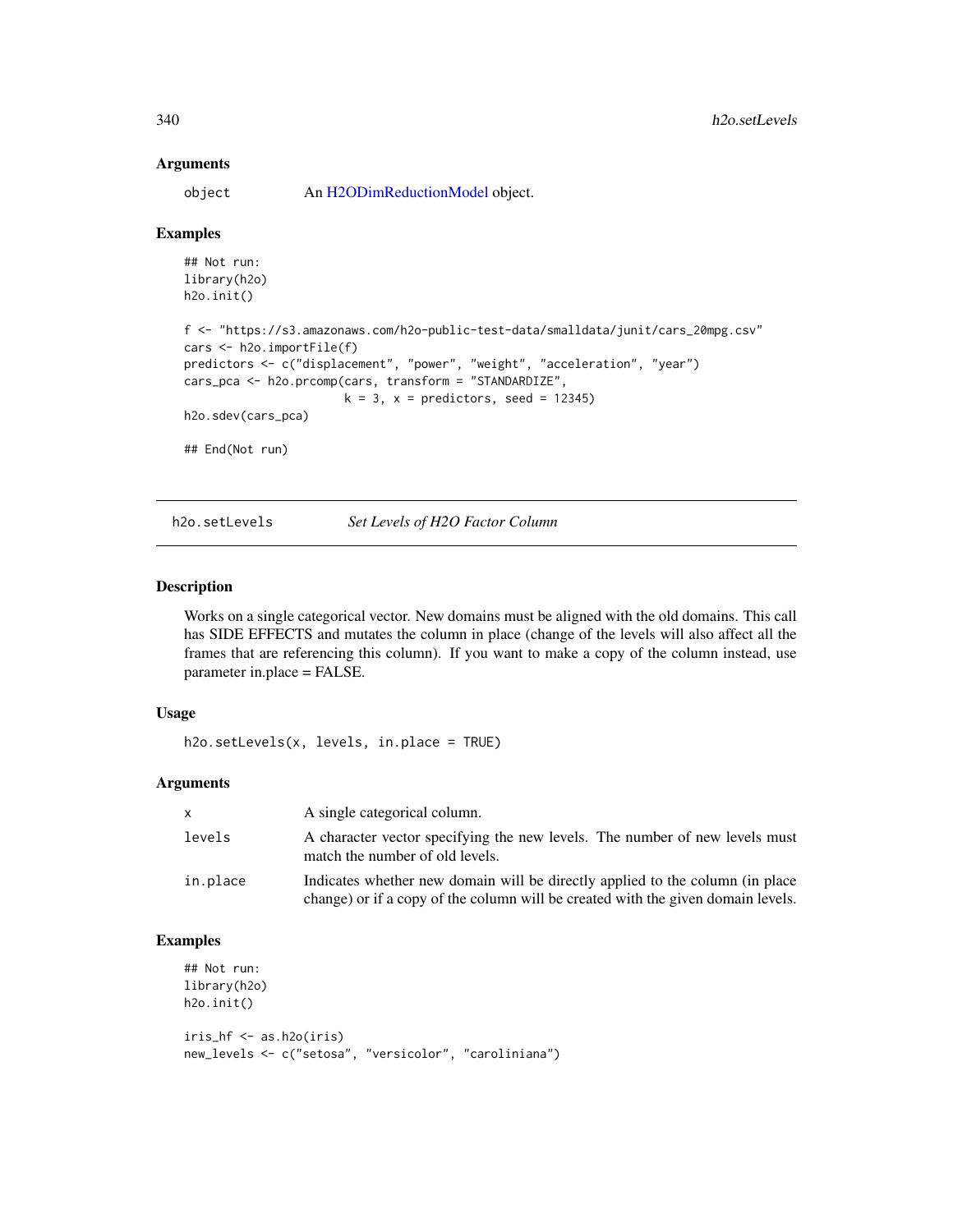## h2o.setTimezone 341

```
iris_hf$Species <- h2o.setLevels(iris_hf$Species, new_levels, in.place = FALSE)
h2o.levels(iris_hf$Species)
```
## End(Not run)

h2o.setTimezone *Set the Time Zone on the H2O cluster*

#### Description

Set the Time Zone on the H2O cluster

#### Usage

h2o.setTimezone(tz)

## Arguments

tz The desired timezone.

## Examples

```
## Not run:
library(h2o)
h2o.init()
```
h2o.setTimezone("America/Juneau") h2o.getTimezone()

## End(Not run)

h2o.set\_s3\_credentials

*Creates a new Amazon S3 client internally with specified credentials.*

#### Description

There are no validations done to the credentials. Incorrect credentials are thus revealed with first S3 import call.

#### Usage

```
h2o.set_s3_credentials(secretKeyId, secretAccessKey, sessionToken = NULL)
```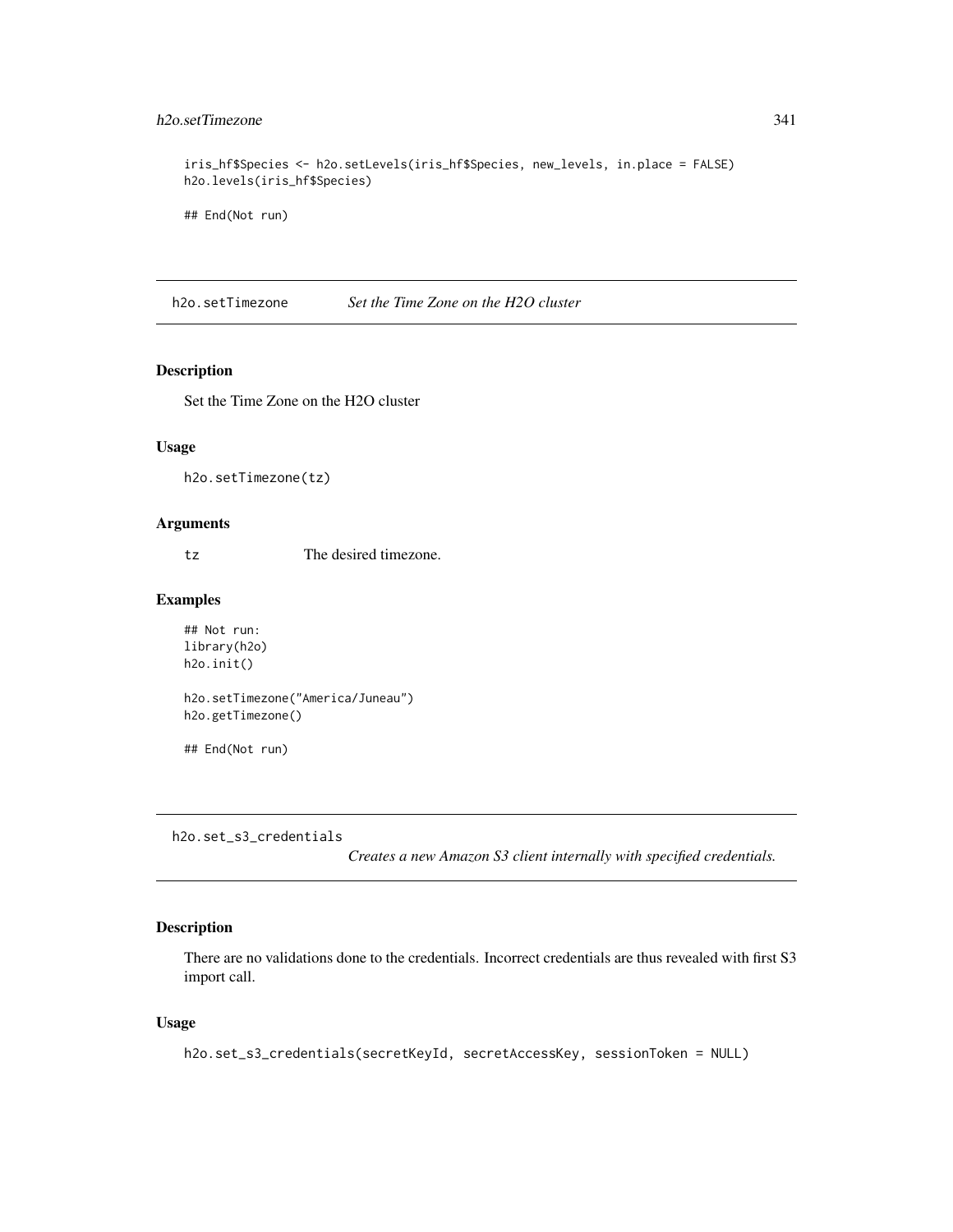# Arguments

| secretKeyId     | Amazon S3 Secret Key ID (provided by Amazon)                                    |
|-----------------|---------------------------------------------------------------------------------|
| secretAccessKey |                                                                                 |
|                 | Amazon S3 Secret Access Key (provided by Amazon)                                |
| sessionToken    | Amazon Session Token (optional, only when using AWS Temporary Creden-<br>tials) |

h2o.shap\_explain\_row\_plot

*SHAP Local Explanation*

#### Description

SHAP explanation shows contribution of features for a given instance. The sum of the feature contributions and the bias term is equal to the raw prediction of the model, i.e., prediction before applying inverse link function. H2O implements TreeSHAP which when the features are correlated, can increase contribution of a feature that had no influence on the prediction.

#### Usage

```
h2o.shap_explain_row_plot(
 model,
  newdata,
  row_index,
  columns = NULL,
  top_n_features = 10,
  plot_type = c("barplot", "breakdown"),
  contribution_type = c("both", "positive", "negative")
)
```
# Arguments

| model             | An H2O tree-based model. This includes Random Forest, GBM and XGboost<br>only. Must be a binary classification or regression model.                                                                                           |  |
|-------------------|-------------------------------------------------------------------------------------------------------------------------------------------------------------------------------------------------------------------------------|--|
| newdata           | An H <sub>2</sub> O Frame, used to determine feature contributions.                                                                                                                                                           |  |
| row_index         | Instance row index.                                                                                                                                                                                                           |  |
| columns           | List of columns or list of indices of columns to show. If specified, then the<br>top_n_features parameter will be ignored.                                                                                                    |  |
|                   | top_n_features Integer specifying the maximum number of columns to show (ranked by their<br>contributions). When $plot_type = "barplot", then top_n_features$ features features<br>will be chosen for each contribution type. |  |
| plot_type         | Either "barplot" or "breakdown". Defaults to "barplot".                                                                                                                                                                       |  |
| contribution_type |                                                                                                                                                                                                                               |  |
|                   | When $plot_type == "barplot", plot one of "negative", "positive", or "both"$<br>contributions. Defaults to "both".                                                                                                            |  |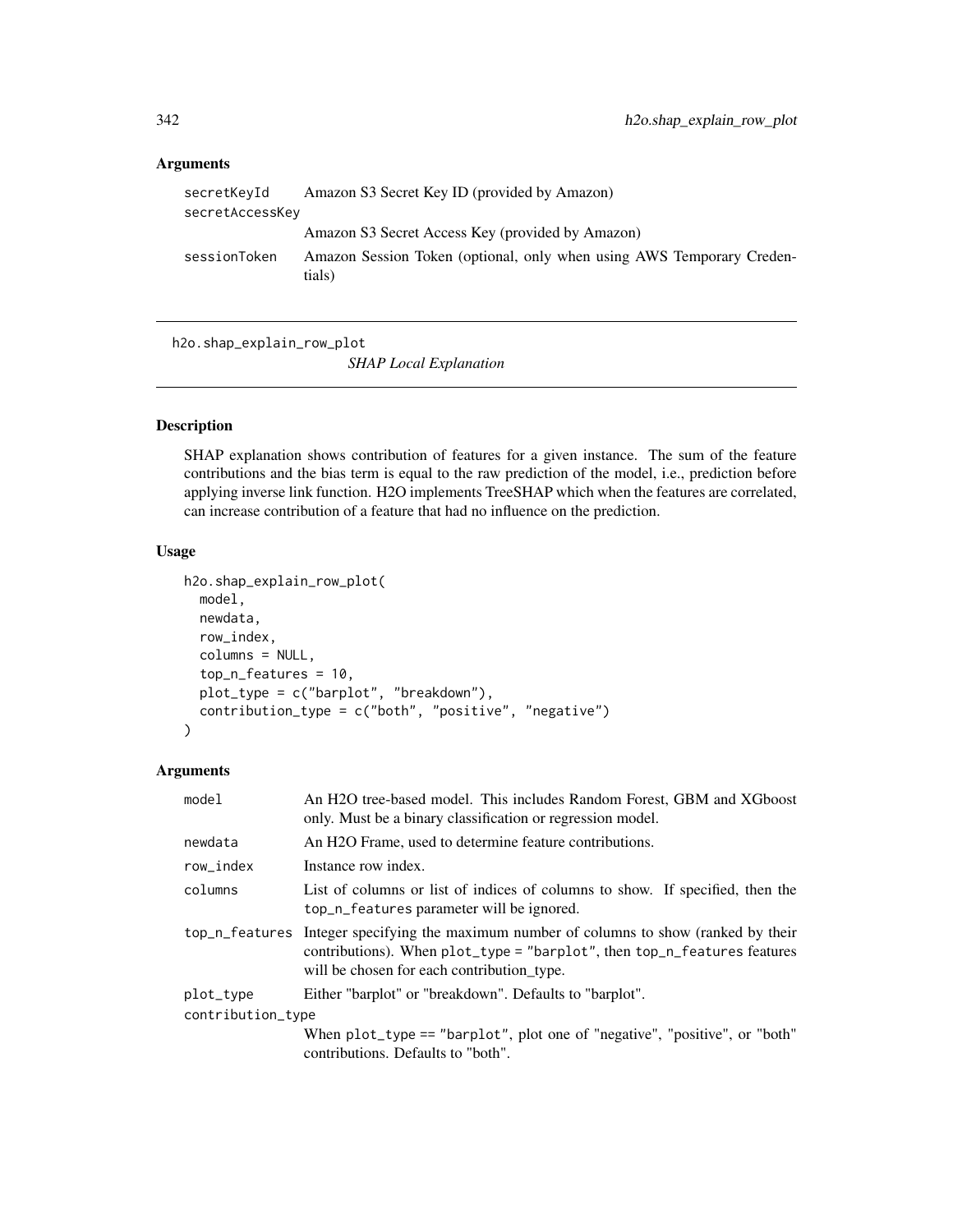```
h2o.shap_summary_plot 343
```
## Value

A ggplot2 object.

#### Examples

```
## Not run:
library(h2o)
h2o.init()
# Import the wine dataset into H2O:
f <- "https://h2o-public-test-data.s3.amazonaws.com/smalldata/wine/winequality-redwhite-no-BOM.csv"
df <- h2o.importFile(f)
# Set the response
response <- "quality"
# Split the dataset into a train and test set:
splits \le h2o.splitFrame(df, ratios = 0.8, seed = 1)
train <- splits[[1]]
test <- splits[[2]]
# Build and train the model:
gbm <- h2o.gbm(y = response,
               training_frame = train)
# Create the SHAP row explanation plot
shap_explain_row_plot <- h2o.shap_explain_row_plot(gbm, test, row_index = 1)
print(shap_explain_row_plot)
## End(Not run)
```
h2o.shap\_summary\_plot *SHAP Summary Plot*

# Description

SHAP summary plot shows the contribution of the features for each instance (row of data). The sum of the feature contributions and the bias term is equal to the raw prediction of the model, i.e., prediction before applying inverse link function.

### Usage

```
h2o.shap_summary_plot(
  model,
  newdata,
  columns = NULL,
  top_n_features = 20,
  sample_size = 1000
)
```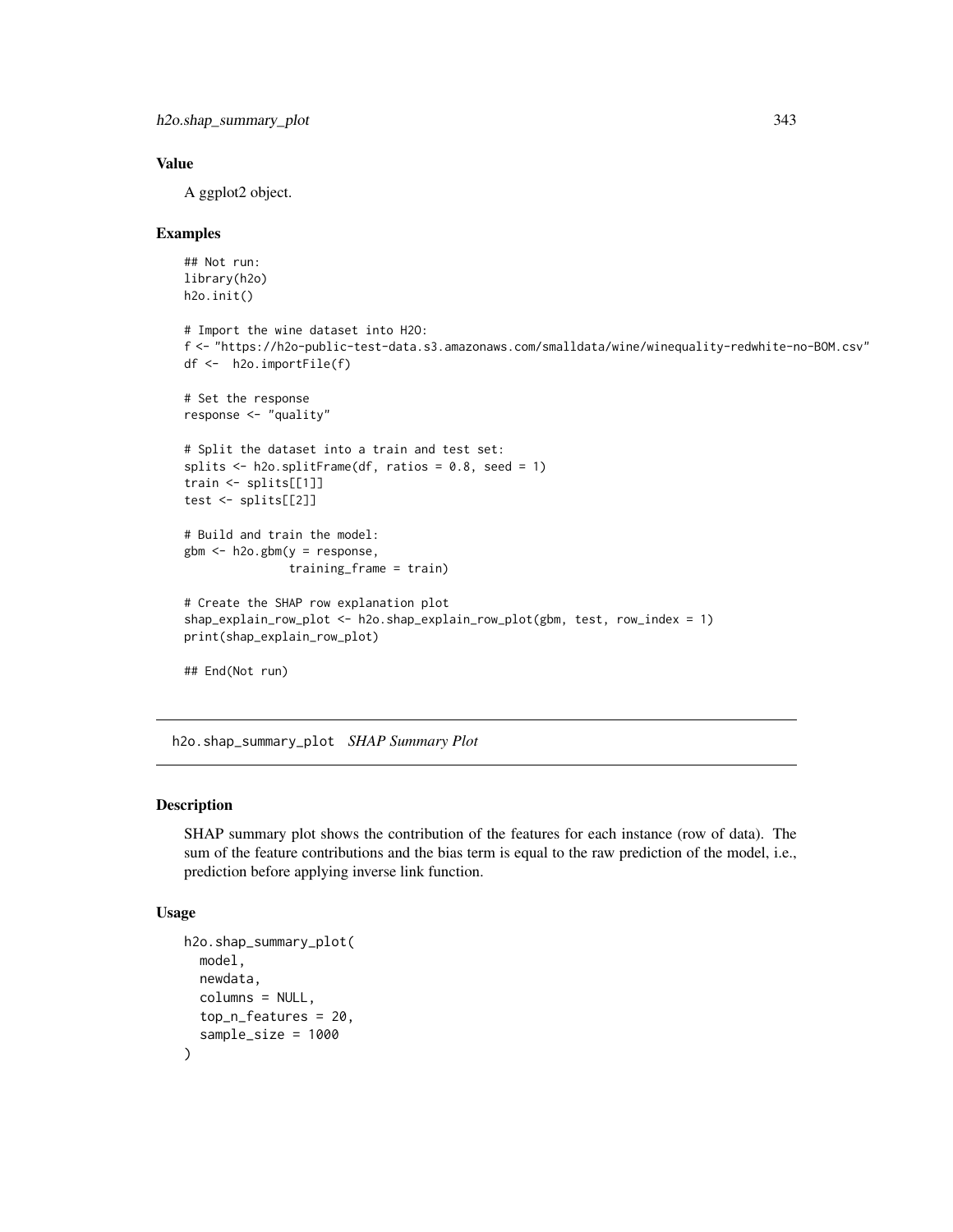#### Arguments

| model       | An H2O tree-based model. This includes Random Forest, GBM and XGboost<br>only. Must be a binary classification or regression model. |
|-------------|-------------------------------------------------------------------------------------------------------------------------------------|
| newdata     | An H <sub>2</sub> O Frame, used to determine feature contributions.                                                                 |
| columns     | List of columns or list of indices of columns to show. If specified, then the<br>top_n_features parameter will be ignored.          |
|             | top_n_features Integer specifying the maximum number of columns to show (ranked by variable<br>importance).                         |
| sample_size | Integer specifying the maximum number of observations to be plotted.                                                                |

#### Value

A ggplot2 object

## Examples

```
## Not run:
library(h2o)
h2o.init()
# Import the wine dataset into H2O:
f <- "https://h2o-public-test-data.s3.amazonaws.com/smalldata/wine/winequality-redwhite-no-BOM.csv"
df <- h2o.importFile(f)
# Set the response
response <- "quality"
# Split the dataset into a train and test set:
splits \le h2o.splitFrame(df, ratios = 0.8, seed = 1)
train <- splits[[1]]
test <- splits[[2]]
# Build and train the model:
gbm <- h2o.gbm(y = response,
               training_frame = train)
# Create the SHAP summary plot
shap_summary_plot <- h2o.shap_summary_plot(gbm, test)
```

```
print(shap_summary_plot)
```

```
## End(Not run)
```
h2o.show\_progress *Enable Progress Bar*

## Description

Enable Progress Bar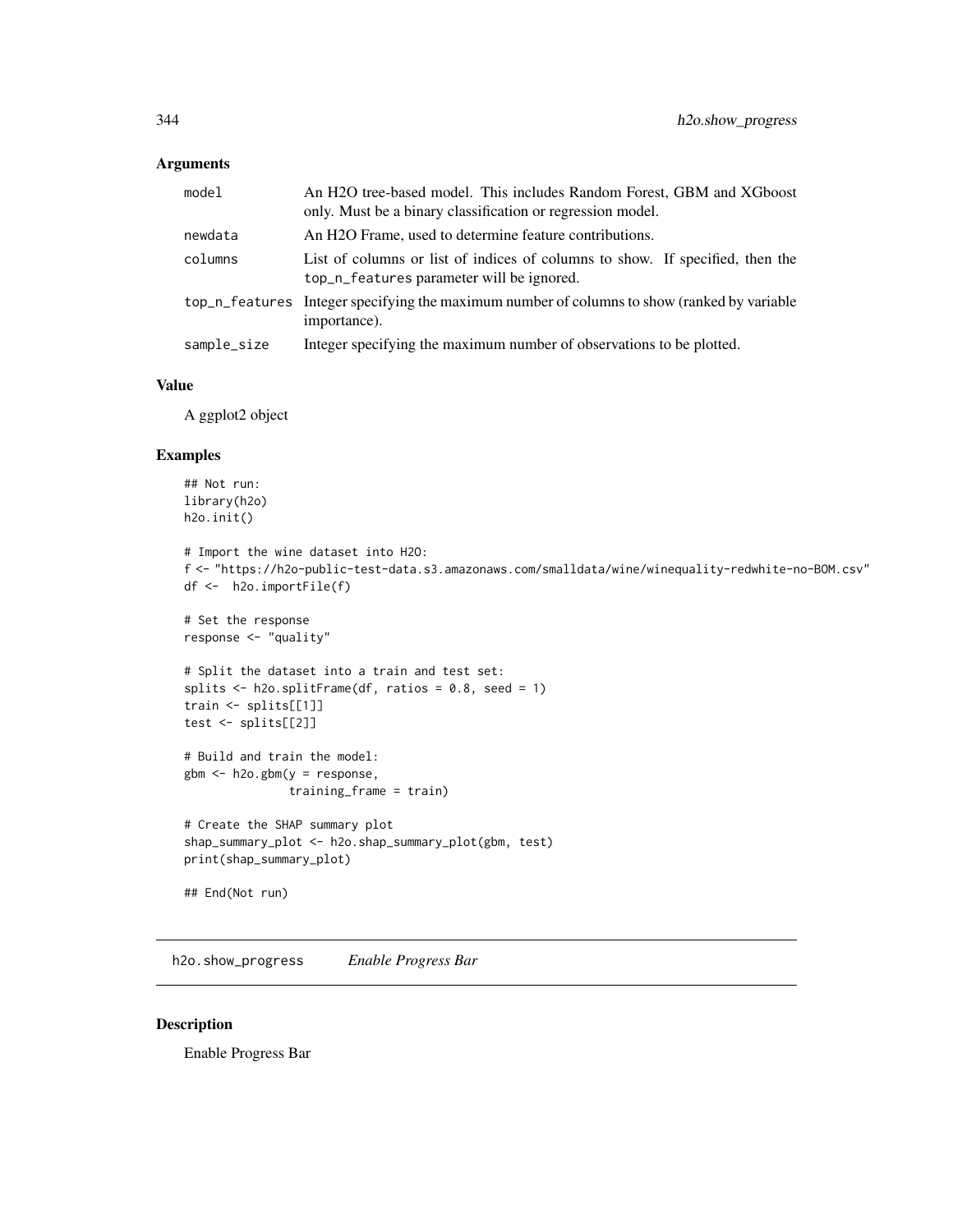## h2o.shutdown 345

## Usage

h2o.show\_progress()

# Examples

```
## Not run:
library(h2o)
h2o.init()
h2o.no_progress()
```

```
f <- "https://h2o-public-test-data.s3.amazonaws.com/smalldata/iris/iris_wheader.csv"
iris <- h2o.importFile(f)
iris["class"] <- as.factor(iris["class"])
predictors <- c("sepal_len", "sepal_wid", "petal_len", "petal_wid")
splits <- h2o.splitFrame(iris, ratios = 0.8, seed = 1234)
train <- splits[[1]]
valid <- splits[[2]]
h2o.show_progress()
iris_km <- h2o.kmeans(x = predictors,
```

```
training_frame = train,
validation_frame = valid,
k = 10, estimate_k = TRUE,
standardize = FALSE, seed = 1234)
```

```
## End(Not run)
```
h2o.shutdown *Shut Down H2O Instance*

## Description

Shut down the specified instance. All data will be lost.

#### Usage

```
h2o.shutdown(prompt = TRUE)
```
#### Arguments

prompt A logical value indicating whether to prompt the user before shutting down the H2O server.

#### Details

This method checks if H2O is running at the specified IP address and port, and if it is, shuts down that H2O instance.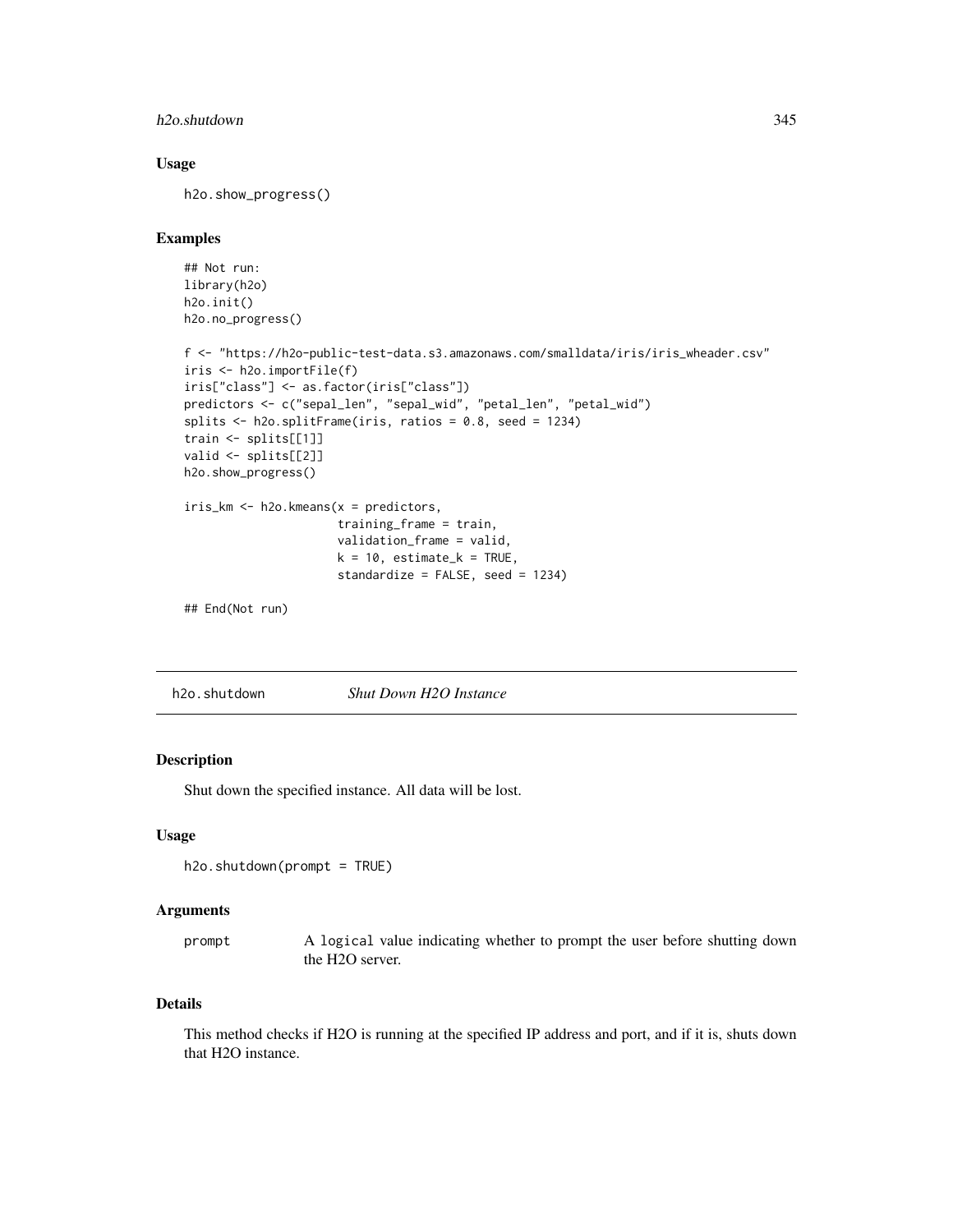# WARNING

All data, models, and other values stored on the server will be lost! Only call this function if you and all other clients connected to the H2O server are finished and have saved your work.

#### Note

Users must call h2o.shutdown explicitly in order to shut down the local H2O instance started by R. If R is closed before H2O, then an attempt will be made to automatically shut down H2O. This only applies to local instances started with h2o.init, not remote H2O servers.

## See Also

[h2o.init](#page-209-0)

# Examples

```
# Don't run automatically to prevent accidentally shutting down a cluster
## Not run:
library(h2o)
h2o.init()
h2o.shutdown()
```
## End(Not run)

h2o.signif *Round doubles/floats to the given number of significant digits.*

## Description

Round doubles/floats to the given number of significant digits.

#### Usage

```
h2o.signif(x, digits = 6)
```
signif(x, digits =  $6$ )

#### Arguments

|        | An H2OFrame object.                                   |
|--------|-------------------------------------------------------|
| digits | Number of significant digits to round doubles/floats. |

#### See Also

[Round](#page-0-0) for the base R implementation, signif().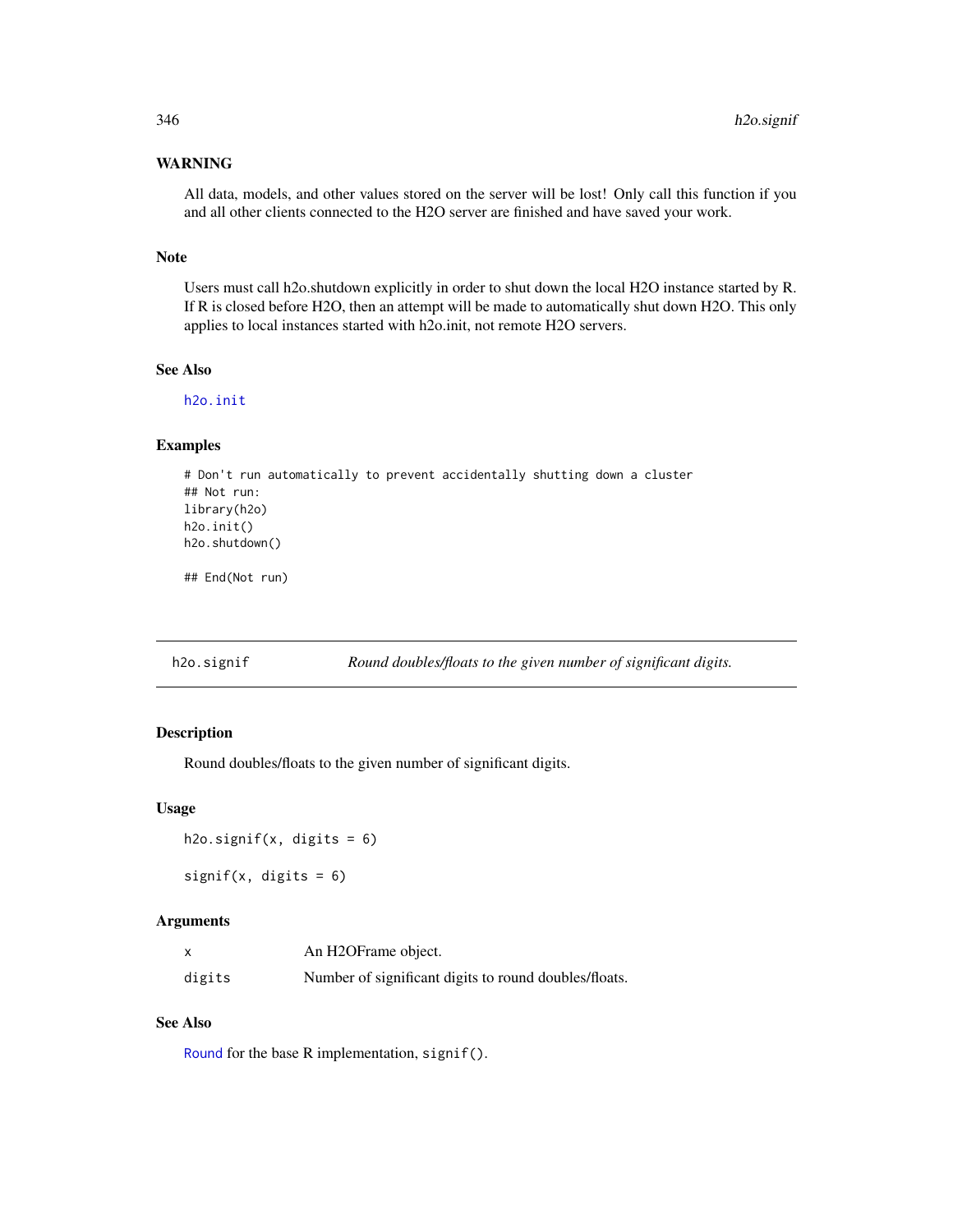#### h2o.sin 347

### Examples

```
## Not run:
library(h2o)
h2o.init()
f <- "https://s3.amazonaws.com/h2o-public-test-data/smalldata/coxph_test/heart.csv"
heart <- h2o.importFile(f)
h2o.signif(heart["age"], digits = 3)
## End(Not run)
```
# h2o.sin *Compute the sine of x*

## Description

Compute the sine of x

## Usage

h2o.sin(x)

## Arguments

x An H2OFrame object.

## See Also

[Trig](#page-0-0) for the base R implementation, sin().

## Examples

```
## Not run:
library(h2o)
h2o.init()
frame <- h2o.createFrame(rows = 6, cols = 2,
                         categorical_fraction = 0.0,
                         missing_fraction = 0.7,
                         seed = 123)
h2o.sin(frame)
```
## End(Not run)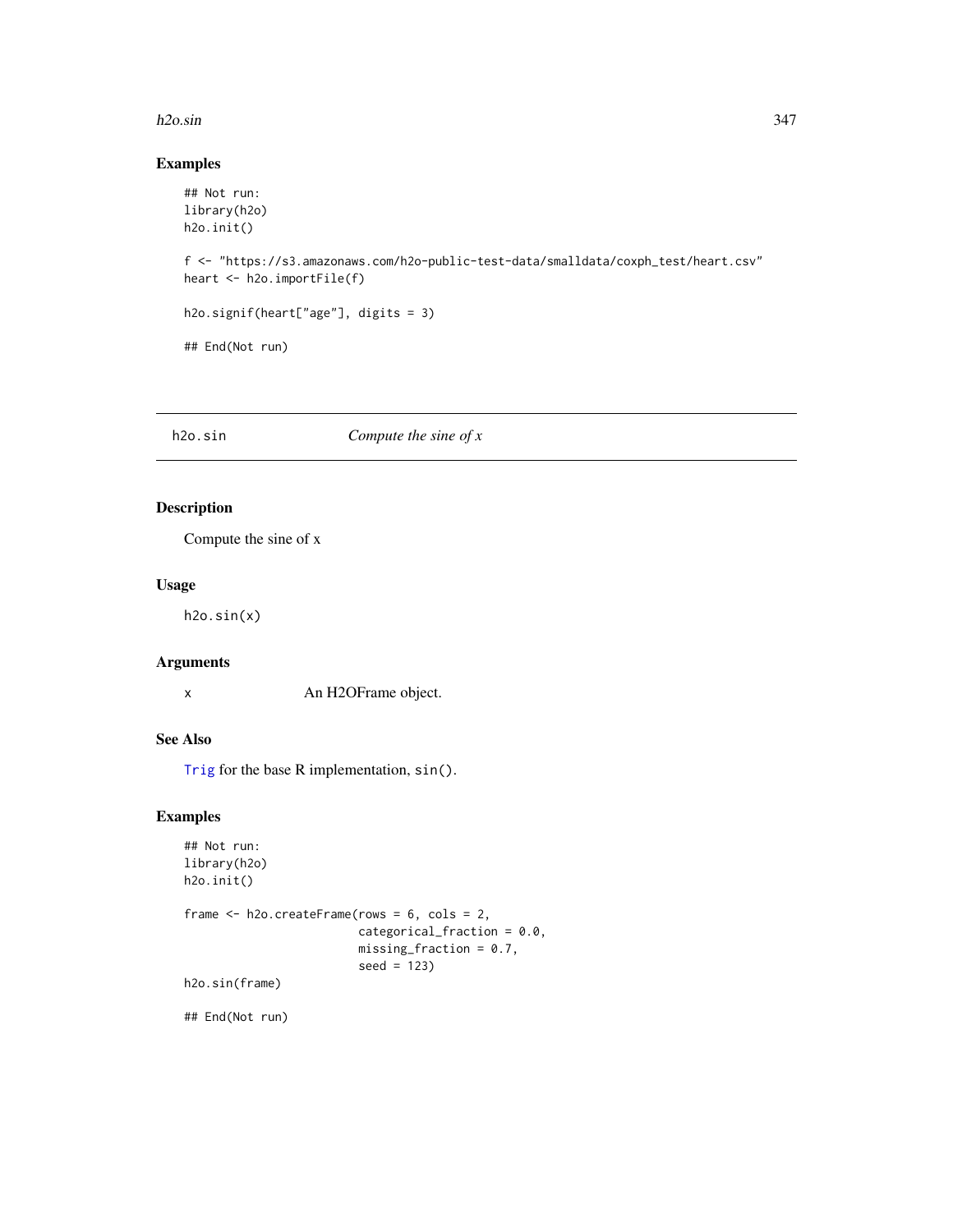Obtain the skewness of a column of a parsed H2O data object.

#### Usage

 $h2o.$ skewness $(x, \ldots, na.rm = TRUE)$ 

skewness.H2OFrame(x, ..., na.rm = TRUE)

#### Arguments

|          | An H2OFrame object.                                                                                     |
|----------|---------------------------------------------------------------------------------------------------------|
| $\cdots$ | Further arguments to be passed from or to other methods.                                                |
| na.rm    | A logical value indicating whether NA or missing values should be stripped be-<br>fore the computation. |
|          |                                                                                                         |

## Value

Returns a list containing the skewness for each column (NaN for non-numeric columns).

#### Examples

```
## Not run:
library(h2o)
h2o.init()
prostate_path <- system.file("extdata", "prostate.csv", package = "h2o")
prostate <- h2o.uploadFile(path = prostate_path)
h2o.skewness(prostate$AGE)
## End(Not run)
```
h2o.splitFrame *Split an H2O Data Set*

#### Description

Split an existing H2O data set according to user-specified ratios. The number of subsets is always 1 more than the number of given ratios. Note that this does not give an exact split. H2O is designed to be efficient on big data using a probabilistic splitting method rather than an exact split. For example, when specifying a split of 0.75/0.25, H2O will produce a test/train split with an expected value of 0.75/0.25 rather than exactly 0.75/0.25. On small datasets, the sizes of the resulting splits will deviate from the expected value more than on big data, where they will be very close to exact.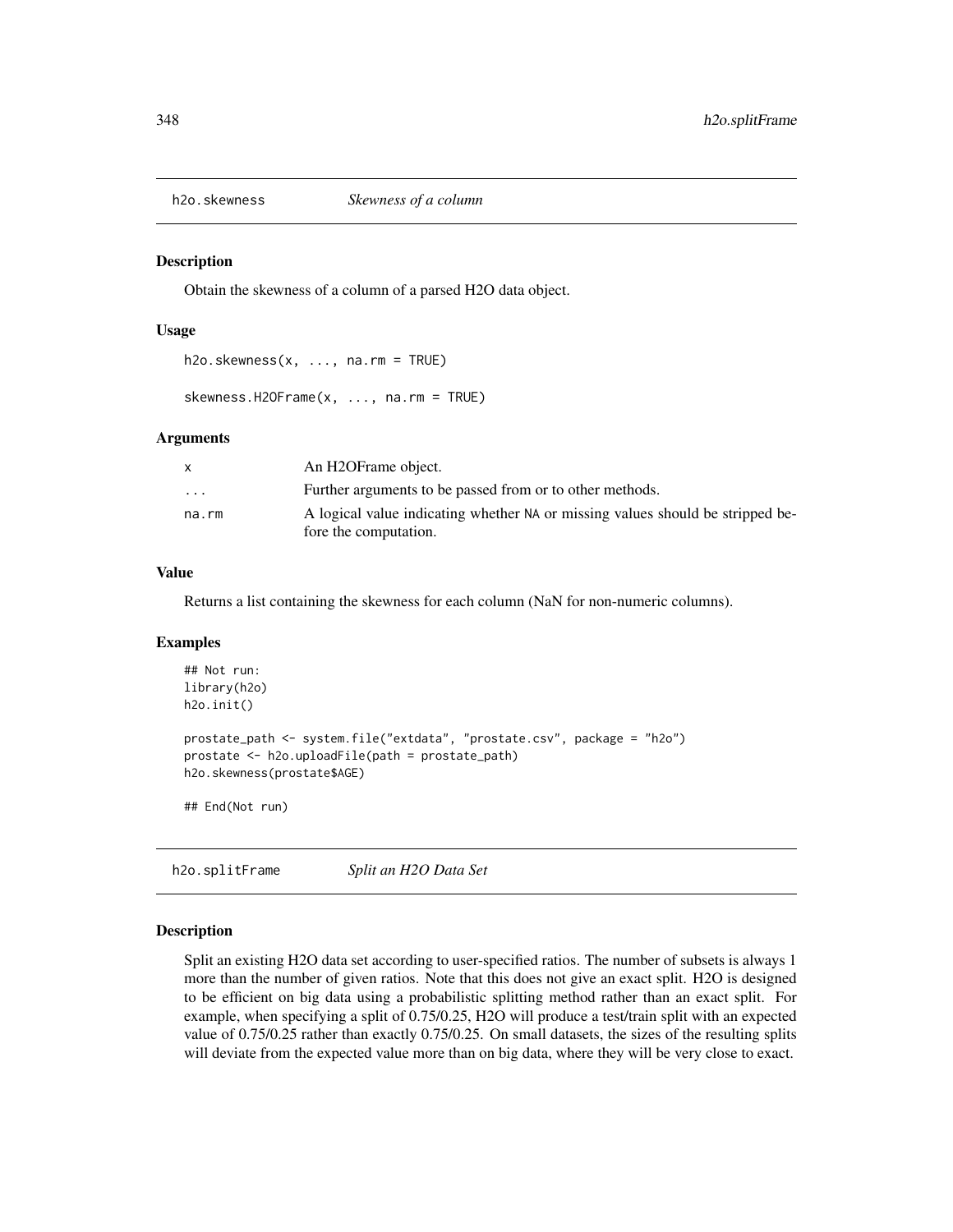#### h2o.sqrt 349

## Usage

```
h2o.splitFrame(data, ratios = 0.75, destination_frames, seed = -1)
```
## Arguments

| ratios<br>A numeric value or array indicating the ratio of total rows contained in each<br>split. Must total up to less than 1. e.g. $c(0.8)$ for 80/20 split. |  |  |
|----------------------------------------------------------------------------------------------------------------------------------------------------------------|--|--|
| destination_frames                                                                                                                                             |  |  |
| An array of frame IDs equal to the number of values specified in the ratios array,<br>plus one.                                                                |  |  |
| Random seed.<br>seed                                                                                                                                           |  |  |

## Value

Returns a list of split H2OFrames

# Examples

```
## Not run:
library(h2o)
h2o.init()
iris_hf <- as.h2o(iris)
iris_split <- h2o.splitFrame(iris_hf, ratios = c(0.2, 0.5))
head(iris_split[[1]])
summary(iris_split[[1]])
```
## End(Not run)

h2o.sqrt *Compute the square root of x*

## Description

Compute the square root of x

#### Usage

h2o.sqrt(x)

## Arguments

x An H2OFrame object.

# See Also

[MathFun](#page-0-0) for the base R implementation, sqrt().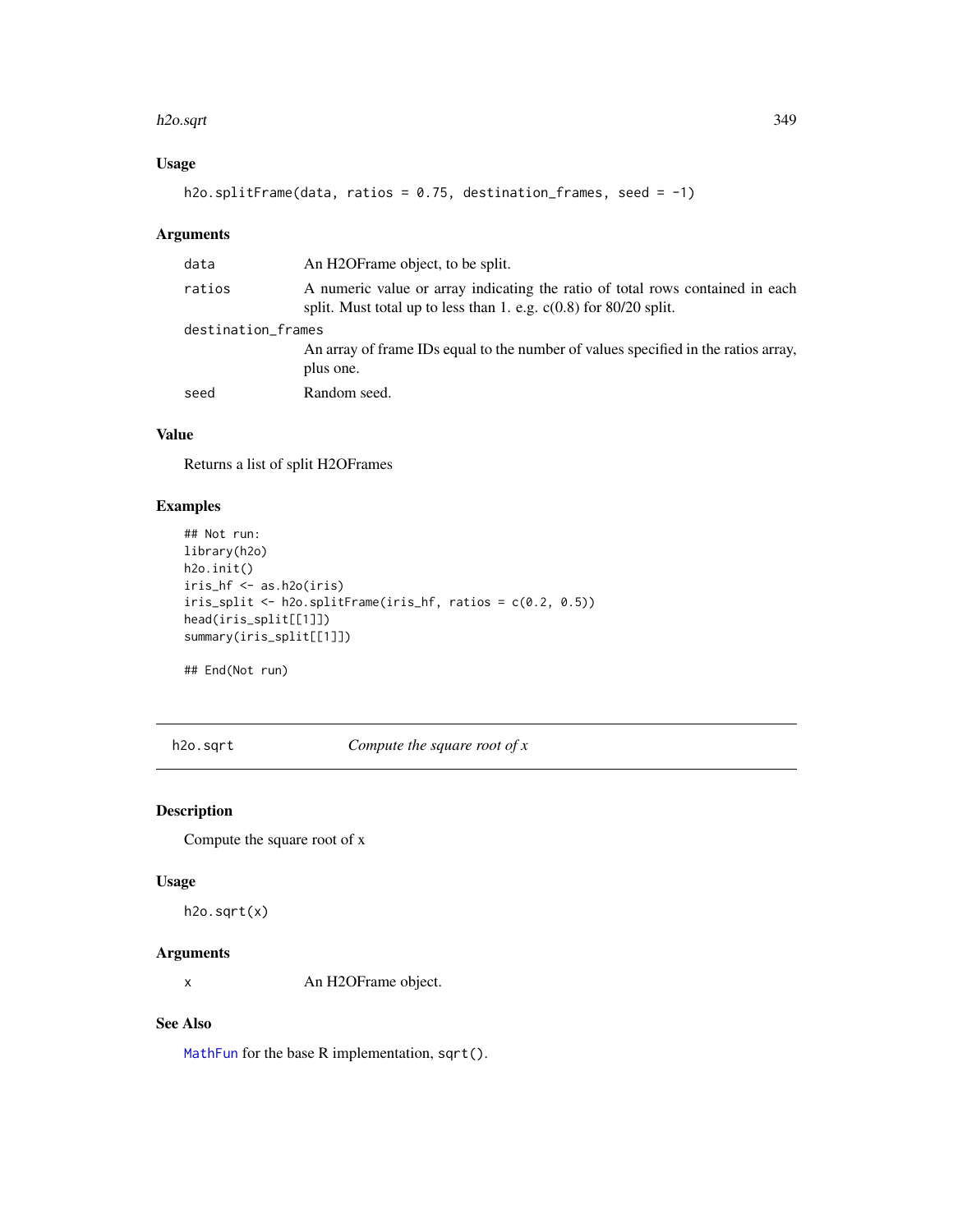#### Examples

```
## Not run:
library(h2o)
h2o.init()
frame <- h2o.createFrame(rows = 6, cols = 2,
                         categorical_fraction = 0.0,
                         missing_fraction = 0.7,
                         seed = 123h2o.sqrt(frame)
## End(Not run)
```
h2o.stackedEnsemble *Builds a Stacked Ensemble*

#### Description

Build a stacked ensemble (aka. Super Learner) using the H2O base learning algorithms specified by the user.

#### Usage

```
h2o.stackedEnsemble(
 x,
 y,
  training_frame,
  model_id = NULL,validation_frame = NULL,
  blending_frame = NULL,
  base_models = list(),metalearner_algorithm = c("AUTO", "deeplearning", "drf", "gbm", "glm", "naivebayes",
    "xgboost"),
  metalearner_nfolds = 0,
  metalearner_fold_assignment = c("AUTO", "Random", "Modulo", "Stratified"),
  metalearner_fold_column = NULL,
  metalearner_params = NULL,
 metalearner_transform = c("NONE", "Logit"),
  max_runtime_secs = 0,
  weights_column = NULL,
  offset_column = NULL,
  seed = -1,
  score_training_samples = 10000,
  keep_levelone_frame = FALSE,
  export_checkpoints_dir = NULL,
  auc_type = c("AUTO", "NONE", "MACRO_OVR", "WEIGHTED_OVR", "MACRO_OVO",
    "WEIGHTED_OVO")
)
```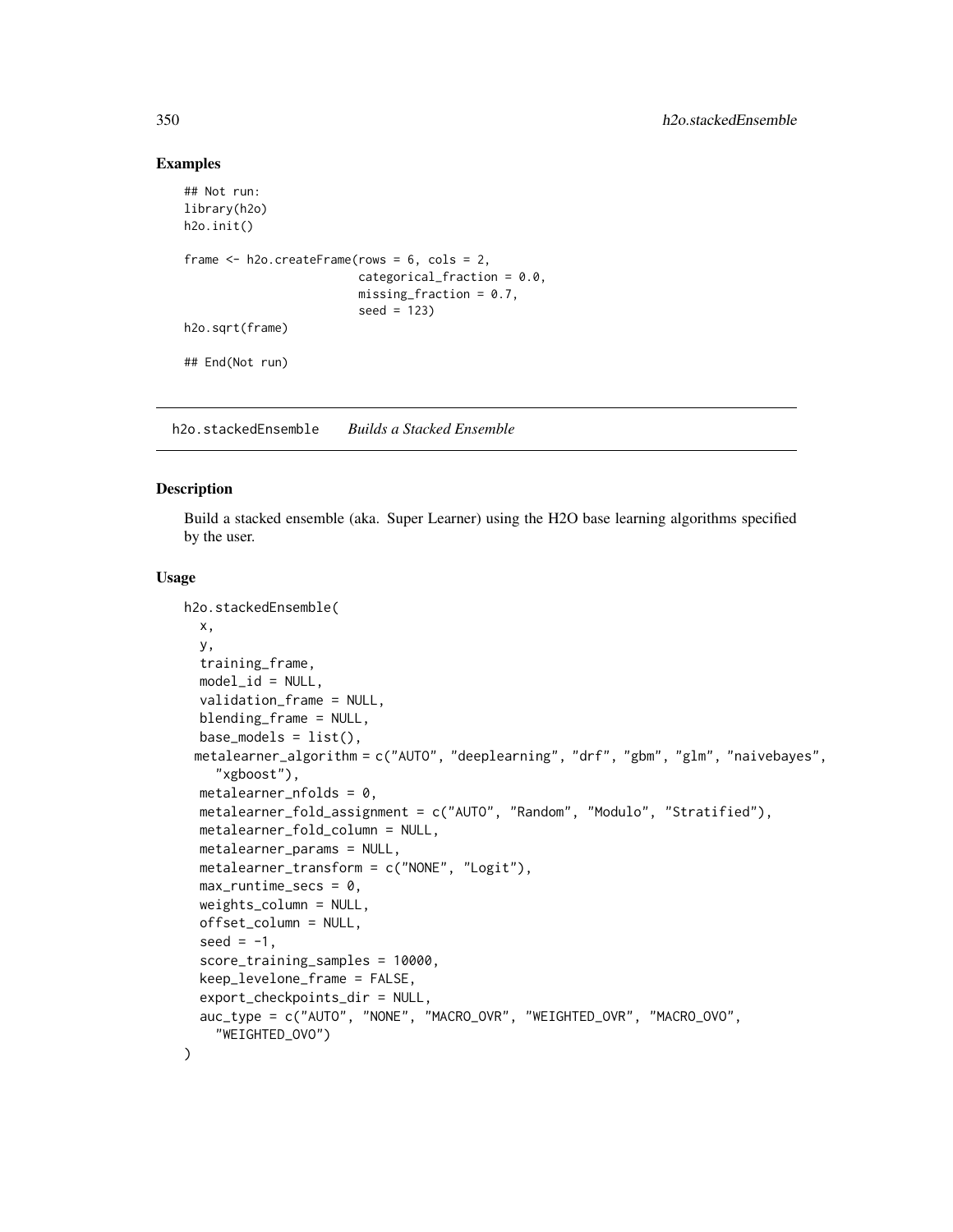# Arguments

| х                           | (Optional). A vector containing the names or indices of the predictor variables<br>to use in building the model. If x is missing, then all columns except y are used.<br>Training frame is used only to compute ensemble training metrics.                                                                                                                                                                                                                                                                                                                                                            |
|-----------------------------|-------------------------------------------------------------------------------------------------------------------------------------------------------------------------------------------------------------------------------------------------------------------------------------------------------------------------------------------------------------------------------------------------------------------------------------------------------------------------------------------------------------------------------------------------------------------------------------------------------|
| у                           | The name or column index of the response variable in the data. The response<br>must be either a numeric or a categorical/factor variable. If the response is<br>numeric, then a regression model will be trained, otherwise it will train a classi-<br>fication model.                                                                                                                                                                                                                                                                                                                                |
|                             | training_frame Id of the training data frame.                                                                                                                                                                                                                                                                                                                                                                                                                                                                                                                                                         |
| model_id                    | Destination id for this model; auto-generated if not specified.                                                                                                                                                                                                                                                                                                                                                                                                                                                                                                                                       |
| validation_frame            |                                                                                                                                                                                                                                                                                                                                                                                                                                                                                                                                                                                                       |
|                             | Id of the validation data frame.                                                                                                                                                                                                                                                                                                                                                                                                                                                                                                                                                                      |
|                             | blending_frame Frame used to compute the predictions that serve as the training frame for the<br>metalearner (triggers blending mode if provided)                                                                                                                                                                                                                                                                                                                                                                                                                                                     |
| base_models                 | List of models or grids (or their ids) to ensemble/stack together. Grids are ex-<br>panded to individual models. If not using blending frame, then models must<br>have been cross-validated using $n_{\text{folds}} > 1$ , and folds must be identical across<br>models.                                                                                                                                                                                                                                                                                                                              |
| metalearner_algorithm       |                                                                                                                                                                                                                                                                                                                                                                                                                                                                                                                                                                                                       |
|                             | Type of algorithm to use as the metalearner. Options include 'AUTO' (GLM<br>with non negative weights; if validation_frame is present, a lambda search is<br>performed), 'deeplearning' (Deep Learning with default parameters), 'drf' (Ran-<br>dom Forest with default parameters), 'gbm' (GBM with default parameters),<br>'glm' (GLM with default parameters), 'naivebayes' (NaiveBayes with default<br>parameters), or 'xgboost' (if available, XGBoost with default parameters). Must<br>be one of: "AUTO", "deeplearning", "drf", "gbm", "glm", "naivebayes", "xg-<br>boost". Defaults to AUTO. |
| metalearner_nfolds          |                                                                                                                                                                                                                                                                                                                                                                                                                                                                                                                                                                                                       |
|                             | Number of folds for K-fold cross-validation of the metalearner algorithm (0 to<br>disable or $>= 2$ ). Defaults to 0.                                                                                                                                                                                                                                                                                                                                                                                                                                                                                 |
| metalearner_fold_assignment |                                                                                                                                                                                                                                                                                                                                                                                                                                                                                                                                                                                                       |
|                             | Cross-validation fold assignment scheme for metalearner cross-validation. De-<br>faults to AUTO (which is currently set to Random). The 'Stratified' option will<br>stratify the folds based on the response variable, for classification problems.<br>Must be one of: "AUTO", "Random", "Modulo", "Stratified".                                                                                                                                                                                                                                                                                      |
| metalearner_fold_column     |                                                                                                                                                                                                                                                                                                                                                                                                                                                                                                                                                                                                       |
|                             | Column with cross-validation fold index assignment per observation for cross-<br>validation of the metalearner.                                                                                                                                                                                                                                                                                                                                                                                                                                                                                       |
| metalearner_params          |                                                                                                                                                                                                                                                                                                                                                                                                                                                                                                                                                                                                       |
|                             | Parameters for metalearner algorithm                                                                                                                                                                                                                                                                                                                                                                                                                                                                                                                                                                  |
| metalearner_transform       |                                                                                                                                                                                                                                                                                                                                                                                                                                                                                                                                                                                                       |
|                             | Transformation used for the level one frame. Must be one of: "NONE", "Logit".<br>Defaults to NONE.                                                                                                                                                                                                                                                                                                                                                                                                                                                                                                    |
| max_runtime_secs            |                                                                                                                                                                                                                                                                                                                                                                                                                                                                                                                                                                                                       |
|                             | Maximum allowed runtime in seconds for model training. Use 0 to disable.<br>Defaults to 0.                                                                                                                                                                                                                                                                                                                                                                                                                                                                                                            |
|                             |                                                                                                                                                                                                                                                                                                                                                                                                                                                                                                                                                                                                       |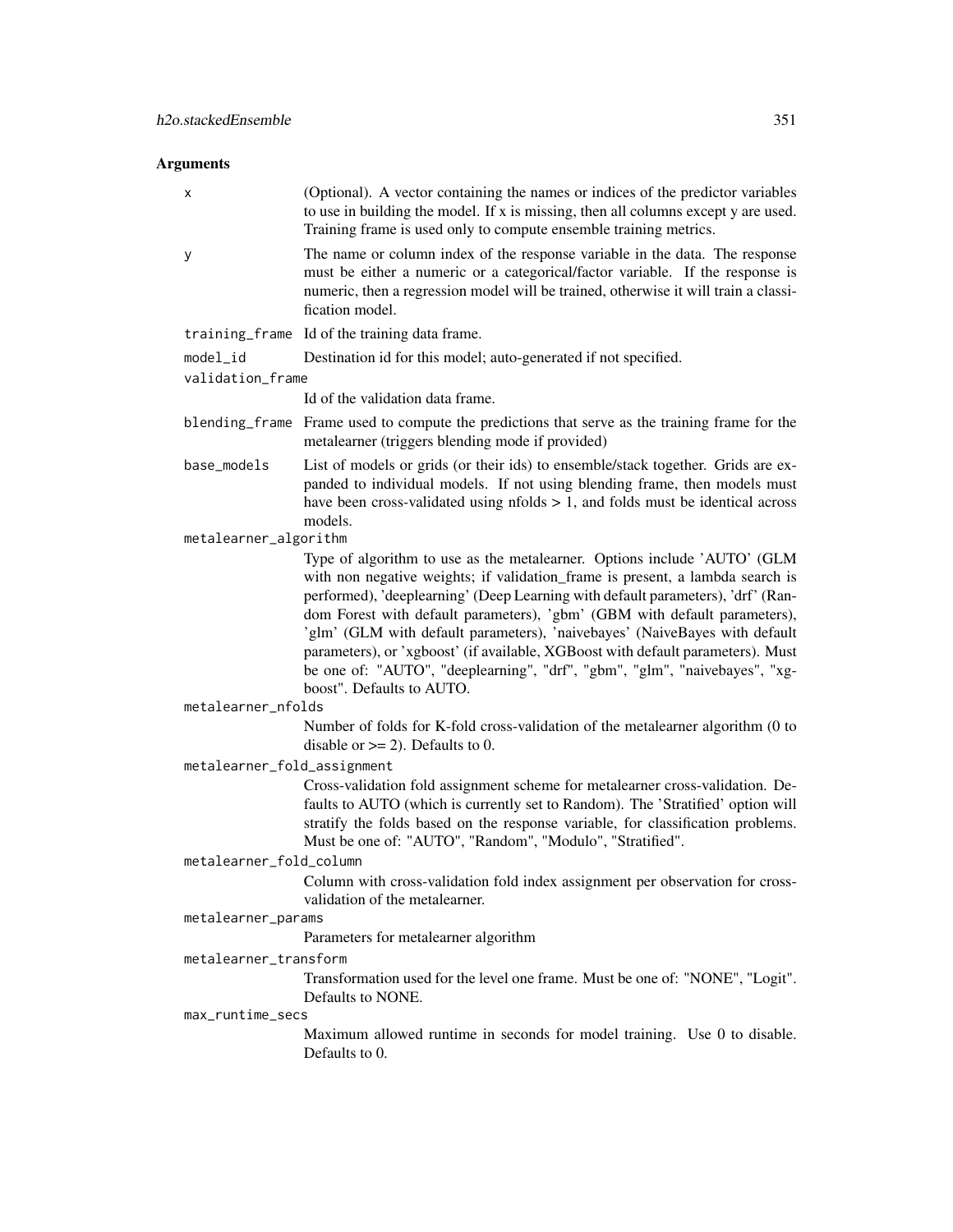|                        |               | weights_column Column with observation weights. Giving some observation a weight of zero<br>is equivalent to excluding it from the dataset; giving an observation a relative<br>weight of 2 is equivalent to repeating that row twice. Negative weights are not<br>allowed. Note: Weights are per-row observation weights and do not increase<br>the size of the data frame. This is typically the number of times a row is re-<br>peated, but non-integer values are supported as well. During training, rows with<br>higher weights matter more, due to the larger loss function pre-factor. If you set<br>weight $= 0$ for a row, the returned prediction frame at that row is zero and this is<br>incorrect. To get an accurate prediction, remove all rows with weight $== 0$ . |
|------------------------|---------------|--------------------------------------------------------------------------------------------------------------------------------------------------------------------------------------------------------------------------------------------------------------------------------------------------------------------------------------------------------------------------------------------------------------------------------------------------------------------------------------------------------------------------------------------------------------------------------------------------------------------------------------------------------------------------------------------------------------------------------------------------------------------------------------|
|                        | offset_column | Offset column. This will be added to the combination of columns before apply-<br>ing the link function.                                                                                                                                                                                                                                                                                                                                                                                                                                                                                                                                                                                                                                                                              |
|                        | seed          | Seed for random numbers; passed through to the metalearner algorithm. De-<br>faults to -1 (time-based random number).                                                                                                                                                                                                                                                                                                                                                                                                                                                                                                                                                                                                                                                                |
| score_training_samples |               |                                                                                                                                                                                                                                                                                                                                                                                                                                                                                                                                                                                                                                                                                                                                                                                      |
|                        |               | Specify the number of training set samples for scoring. The value must be $\geq 0$ .<br>To use all training samples, enter 0. Defaults to 10000.                                                                                                                                                                                                                                                                                                                                                                                                                                                                                                                                                                                                                                     |
| keep_levelone_frame    |               |                                                                                                                                                                                                                                                                                                                                                                                                                                                                                                                                                                                                                                                                                                                                                                                      |
|                        |               | Logical. Keep level one frame used for metalearner training. Defaults to<br>FALSE.                                                                                                                                                                                                                                                                                                                                                                                                                                                                                                                                                                                                                                                                                                   |
| export_checkpoints_dir |               |                                                                                                                                                                                                                                                                                                                                                                                                                                                                                                                                                                                                                                                                                                                                                                                      |
|                        |               | Automatically export generated models to this directory.                                                                                                                                                                                                                                                                                                                                                                                                                                                                                                                                                                                                                                                                                                                             |
|                        | auc_type      | Set default multinomial AUC type. Must be one of: "AUTO", "NONE", "MACRO_OVR",<br>"WEIGHTED_OVR", "MACRO_OVO", "WEIGHTED_OVO". Defaults to AUTO.                                                                                                                                                                                                                                                                                                                                                                                                                                                                                                                                                                                                                                     |
|                        |               |                                                                                                                                                                                                                                                                                                                                                                                                                                                                                                                                                                                                                                                                                                                                                                                      |

# Examples

```
## Not run:
library(h2o)
h2o.init()
# Import a sample binary outcome train/test set
train <- h2o.importFile("https://s3.amazonaws.com/erin-data/higgs/higgs_train_10k.csv")
test <- h2o.importFile("https://s3.amazonaws.com/erin-data/higgs/higgs_test_5k.csv")
# Identify predictors and response
y <- "response"
x <- setdiff(names(train), y)
# For binary classification, response should be a factor
train[, y] <- as.factor(train[, y])
test[, y] <- as.factor(test[, y])
# Number of CV folds
nfolds <- 5
# Train & Cross-validate a GBM
my\_gbm \leq - h2o.gbm(x = x,y = y,
                  training_frame = train,
```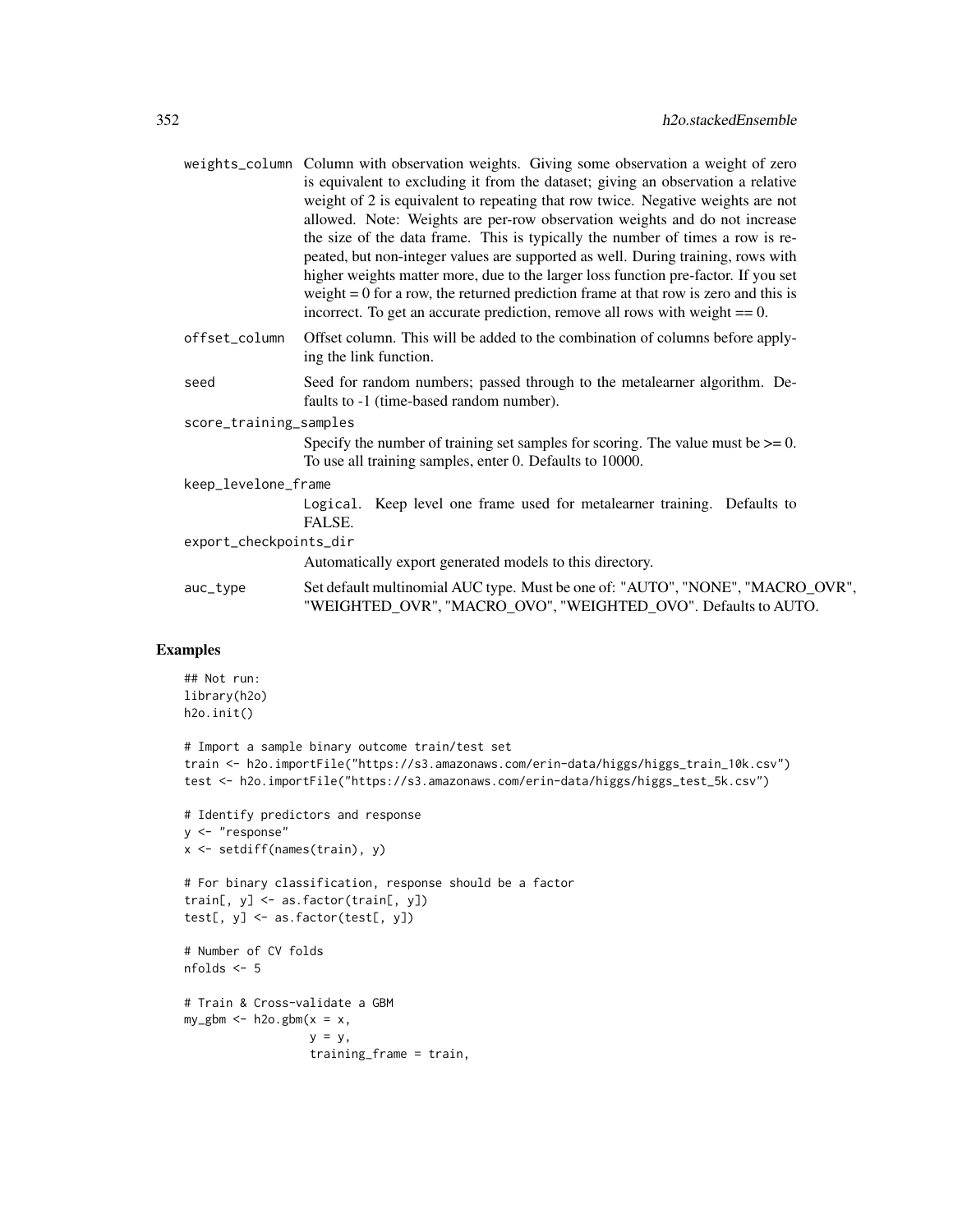```
distribution = "bernoulli",
                  ntrees = 10,
                  max\_depth = 3,
                  min\_rows = 2,
                  learn_rate = 0.2,nfolds = nfolds,
                  fold_assignment = "Modulo",
                  keep_cross_validation_predictions = TRUE,
                  seed = 1)
# Train & Cross-validate a RF
my\_rf \leftarrow h2o.randomForest(x = x,y = y,
                          training_frame = train,
                          ntrees = 50,
                          nfolds = nfolds,
                          fold_assignment = "Modulo",
                          keep_cross_validation_predictions = TRUE,
                          seed = 1)
# Train a stacked ensemble using the GBM and RF above
ensemble <- h2o.stackedEnsemble(x = x,
                                 y = y,
                                 training_frame = train,
                                 model_id = "my_ensemble_binomial",
                                 base_models = list(my_gbm, my_rf))
## End(Not run)
```
<span id="page-352-0"></span>h2o.startLogging *Start Writing H2O R Logs*

## Description

Begin logging H2o R POST commands and error responses to local disk. Used primarily for debuggin purposes.

# Usage

```
h2o.startLogging(file)
```
## Arguments

file a character string name for the file, automatically generated

#### See Also

[h2o.stopLogging,](#page-354-0) [h2o.clearLog,](#page-84-0) [h2o.openLog](#page-278-0)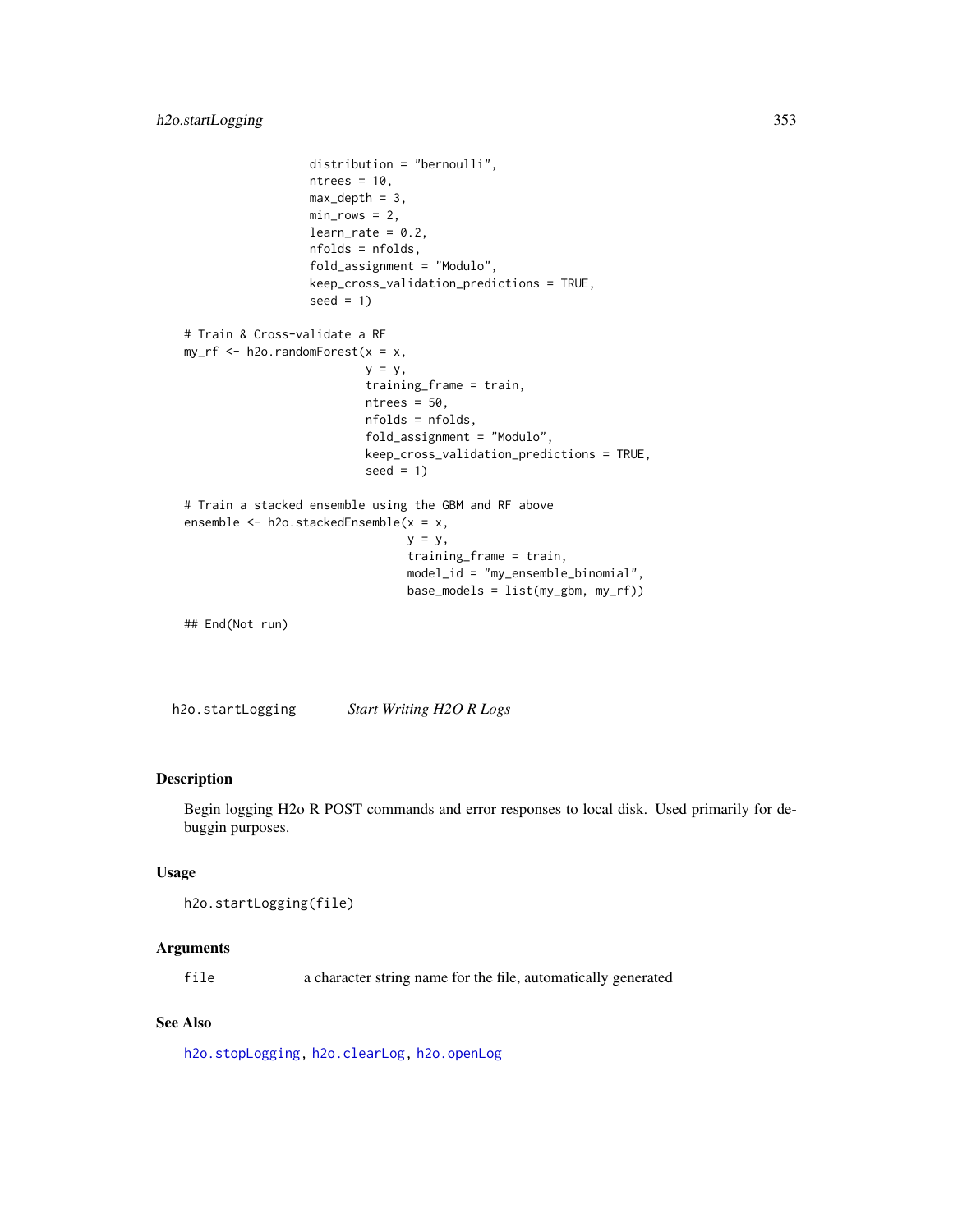#### Examples

```
## Not run:
library(h2o)
h2o.init()
h2o.startLogging()
australia_path = system.file("extdata", "australia.csv", package = "h2o")
australia = h2o.importFile(path = australia_path)
h2o.stopLogging()
## End(Not run)
```
h2o.std\_coef\_plot *Plot Standardized Coefficient Magnitudes*

#### Description

Plot a GLM model's standardized coefficient magnitudes.

# Usage

h2o.std\_coef\_plot(model, num\_of\_features = NULL)

#### Arguments

model A trained generalized linear model num\_of\_features

The number of features to be shown in the plot

#### See Also

h2o. varimp\_plot for variable importances plot of random forest, GBM, deep learning.

#### Examples

```
## Not run:
library(h2o)
h2o.init()
prostate_path <- system.file("extdata", "prostate.csv", package = "h2o")
prostate <- h2o.importFile(prostate_path)
prostate[, 2] <- as.factor(prostate[, 2])
prostate_glm <- h2o.glm(y = "CAPSULE", x = c("AGE", "RACE", "PSA", "DCAPS"),
                         training_frame = prostate, family = "binomial",
                         nfolds = 0, alpha = 0.5, lambda_search = FALSE)
h2o.std_coef_plot(prostate_glm)
```
## End(Not run)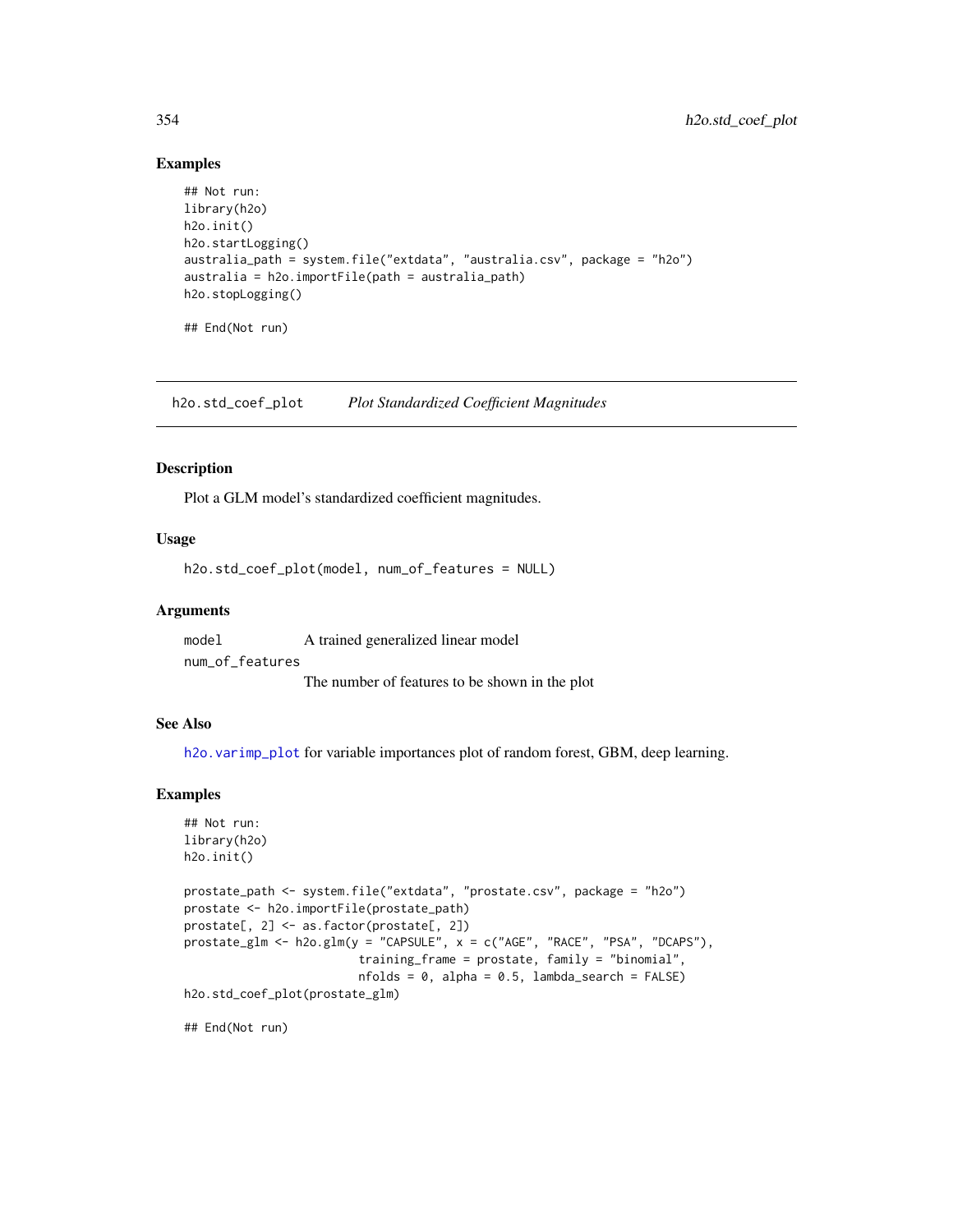<span id="page-354-0"></span>Halt logging of H2O R POST commands and error responses to local disk. Used primarily for debugging purposes.

#### Usage

```
h2o.stopLogging()
```
# See Also

[h2o.startLogging,](#page-352-0) [h2o.clearLog,](#page-84-0) [h2o.openLog](#page-278-0)

## Examples

```
## Not run:
library(h2o)
h2o.init()
h2o.startLogging()
australia_path = system.file("extdata", "australia.csv", package = "h2o")
australia = h2o.importFile(path = australia_path)
h2o.stopLogging()
```
## End(Not run)

h2o.str *Display the structure of an H2OFrame object*

## Description

Display the structure of an H2OFrame object

# Usage

h2o.str(object, ..., cols = FALSE)

#### Arguments

| object                  | An H <sub>2</sub> OFrame.                                |
|-------------------------|----------------------------------------------------------|
| $\cdot$ $\cdot$ $\cdot$ | Further arguments to be passed from or to other methods. |
| cols                    | Print the per-column str for the H2OF rame               |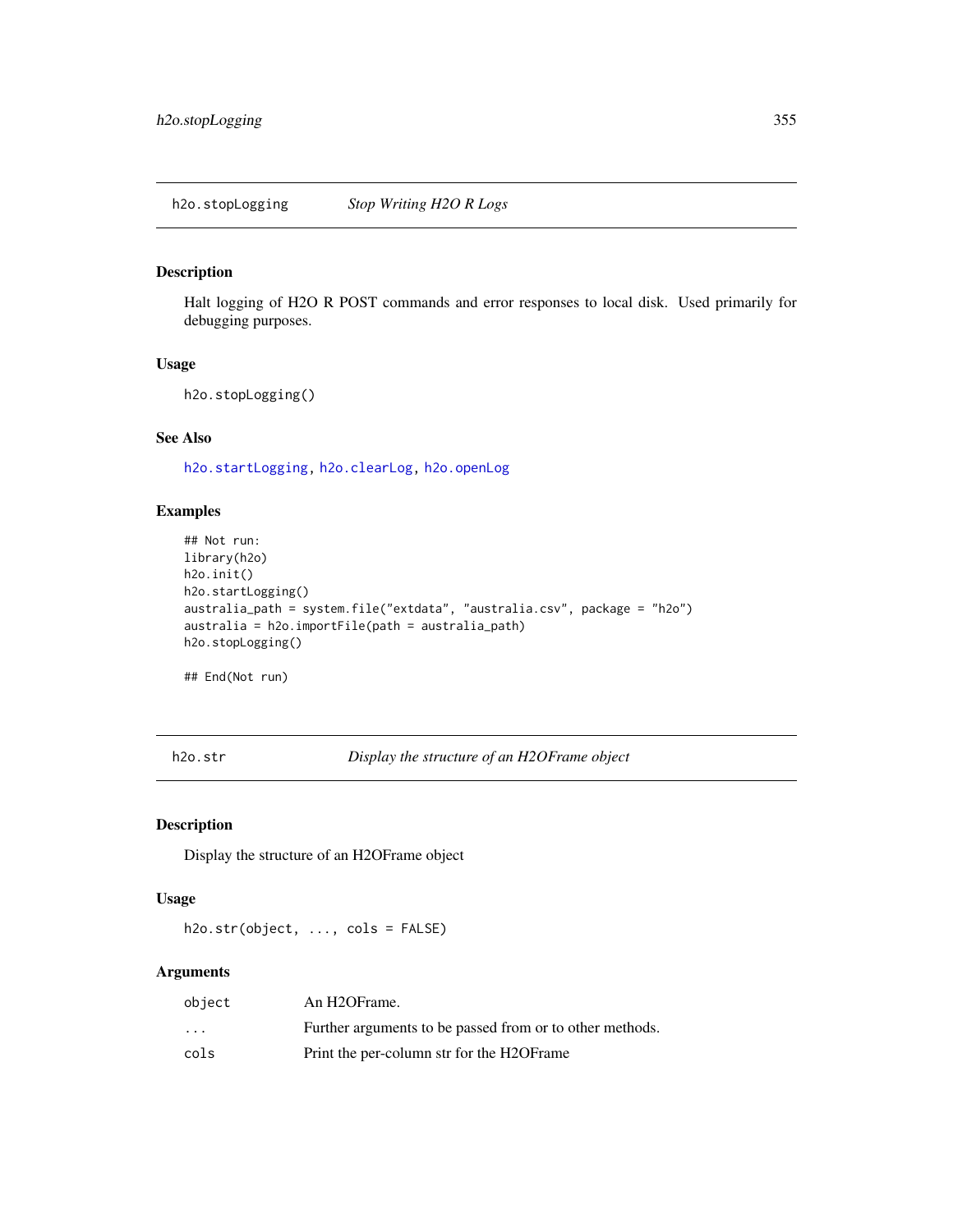## Examples

```
## Not run:
library(h2o)
h2o.init()
frame <- h2o.createFrame(rows = 6, cols = 2,
                         categorical_fraction = 0.0,
                         missing_fraction = 0.7,
                         seed = 123)
h2o.str(frame, cols = FALSE)
## End(Not run)
```
h2o.stringdist *Compute element-wise string distances between two H2OFrames*

# Description

Compute element-wise string distances between two H2OFrames. Both frames need to have the same shape (N x M) and only contain string/factor columns. Return a matrix (H2OFrame) of shape N x M.

#### Usage

```
h2o.stringdist(
  x,
 y,
 method = c("lv", "lcs", "qgram", "jaccard", "jw", "soundex"),
  compare_empty = TRUE
)
```
## Arguments

| x      | An H <sub>2</sub> OFrame                                                                                                                                                                                                                                                                                                                 |
|--------|------------------------------------------------------------------------------------------------------------------------------------------------------------------------------------------------------------------------------------------------------------------------------------------------------------------------------------------|
| v      | A comparison H2OFrame                                                                                                                                                                                                                                                                                                                    |
| method | A string identifier indicating what string distance measure to use. Must be<br>one of: "Iv" - Levenshtein distance "lcs" - Longest common substring distance<br>"ggram" - q-gram distance "jaccard" - Jaccard distance between q-gram profiles<br>"jw" - Jaro, or Jaro-Winker distance "soundex" - Distance based on soundex<br>encoding |
|        |                                                                                                                                                                                                                                                                                                                                          |

compare\_empty if set to FALSE, empty strings will be handled as NaNs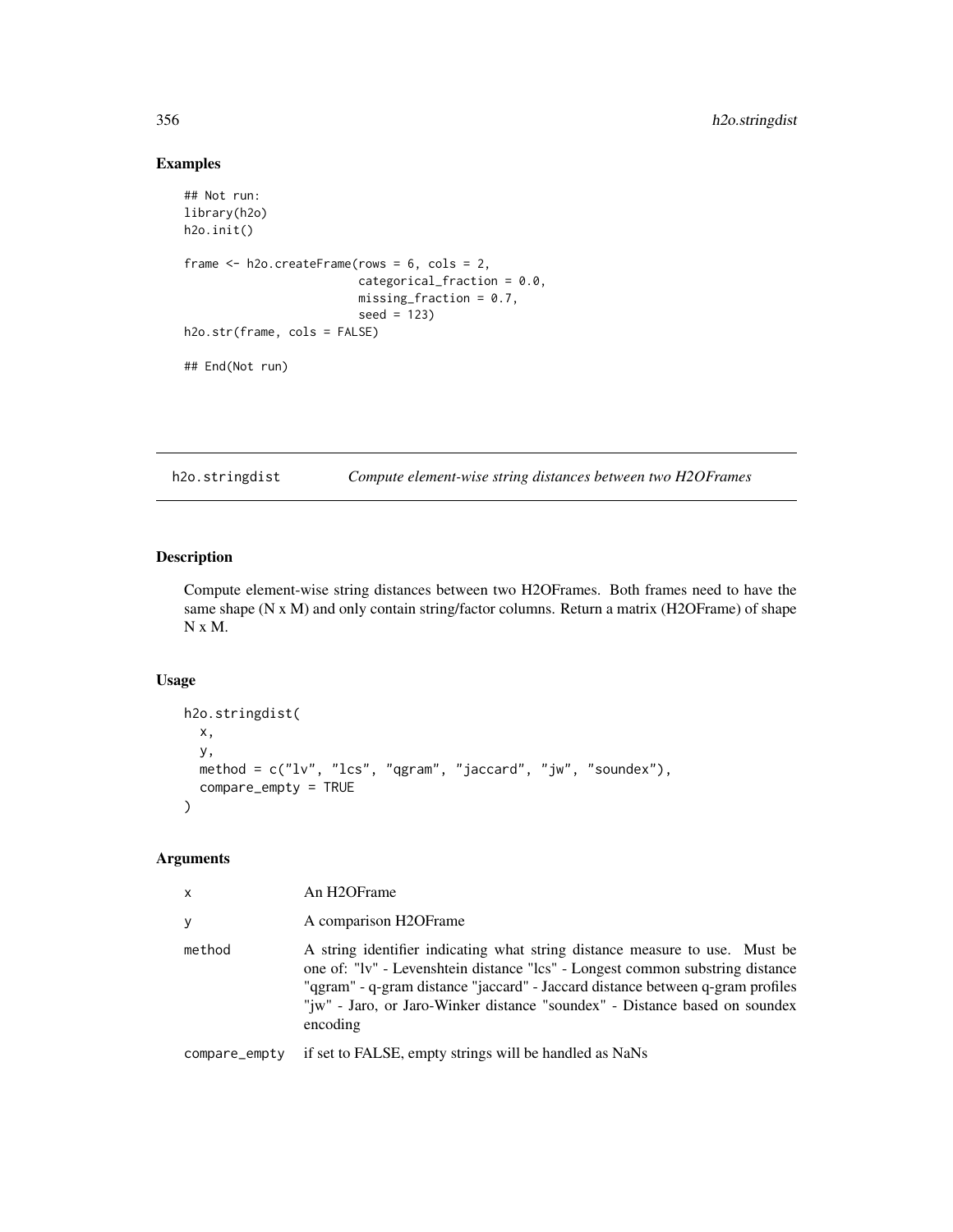# h2o.strsplit 357

## Examples

```
## Not run:
h2o.init()
x <- as.h2o(c("Martha", "Dwayne", "Dixon"))
y <- as.character(as.h2o(c("Marhta", "Duane", "Dicksonx")))
h2o.stringdist(x, y, method = "jw")
## End(Not run)
```
h2o.strsplit *String Split*

## Description

String Split

## Usage

h2o.strsplit(x, split)

## Arguments

| X     | The column whose strings must be split. |
|-------|-----------------------------------------|
| split | The pattern to split on.                |

## Value

An H2OFrame where each column is the outcome of the string split.

# Examples

```
## Not run:
library(h2o)
h2o.init()
string_to_split <- as.h2o("Split at every character.")
split_string <- h2o.strsplit(string_to_split, "")
## End(Not run)
```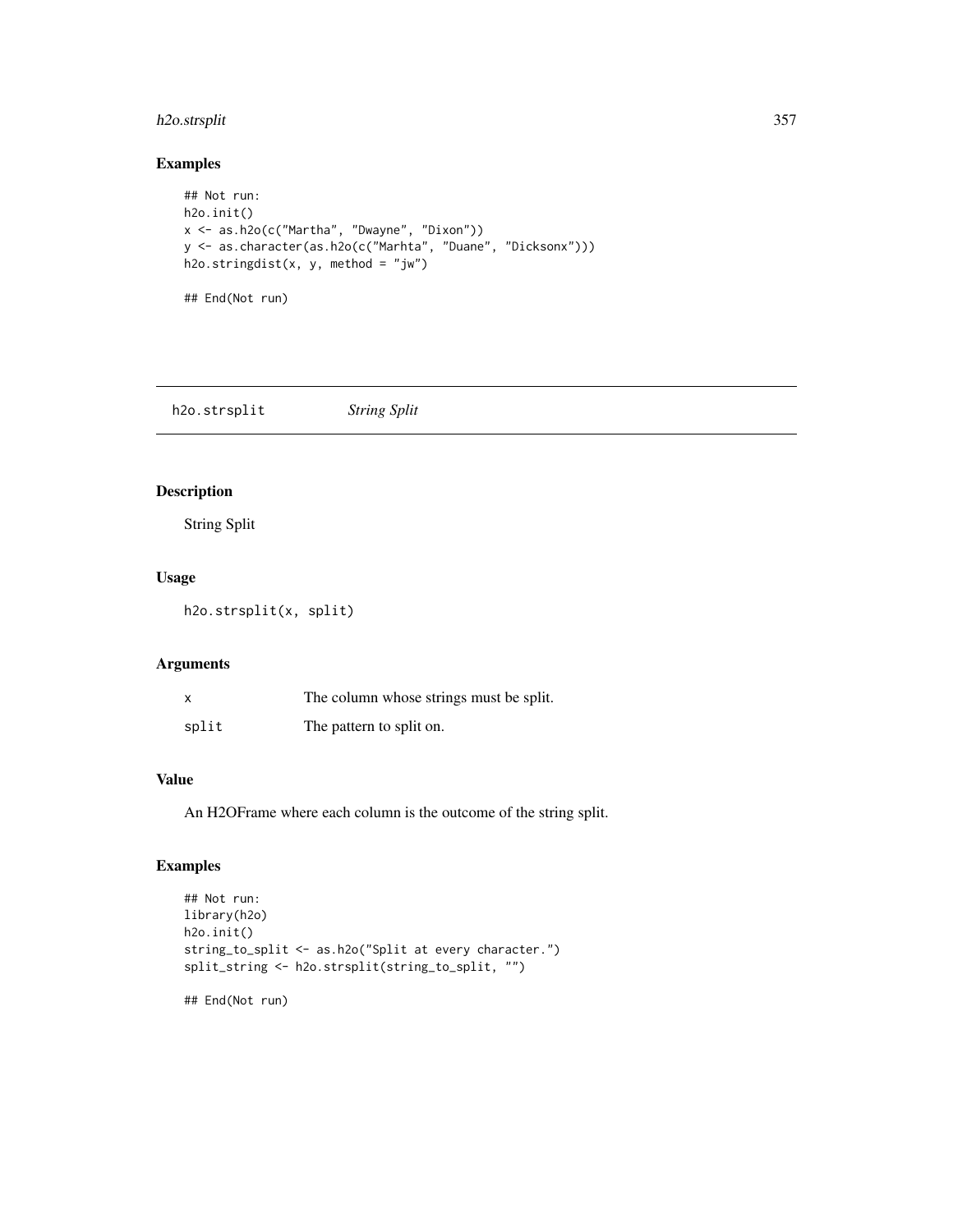Creates a copy of the target column in which each string has the first occurence of the regex pattern replaced with the replacement substring.

#### Usage

h2o.sub(pattern, replacement, x, ignore.case = FALSE)

#### Arguments

| pattern     | The pattern to replace.         |
|-------------|---------------------------------|
| replacement | The replacement pattern.        |
| $\times$    | The column on which to operate. |
| ignore.case | Case sensitive or not           |

#### Examples

```
## Not run:
library(h2o)
h2o.init()
string_to_sub <- as.h2o("r tutorial")
sub_string <- h2o.sub("r ", "H2O ", string_to_sub)
```

```
## End(Not run)
```
h2o.substring *Substring*

#### Description

Returns a copy of the target column that is a substring at the specified start and stop indices, inclusive. If the stop index is not specified, then the substring extends to the end of the original string. If start is longer than the number of characters in the original string, or is greater than stop, an empty string is returned. Negative start is coerced to 0.

#### Usage

h2o.substring(x, start, stop = "[]") h2o.substr(x, start, stop =  $"[]")$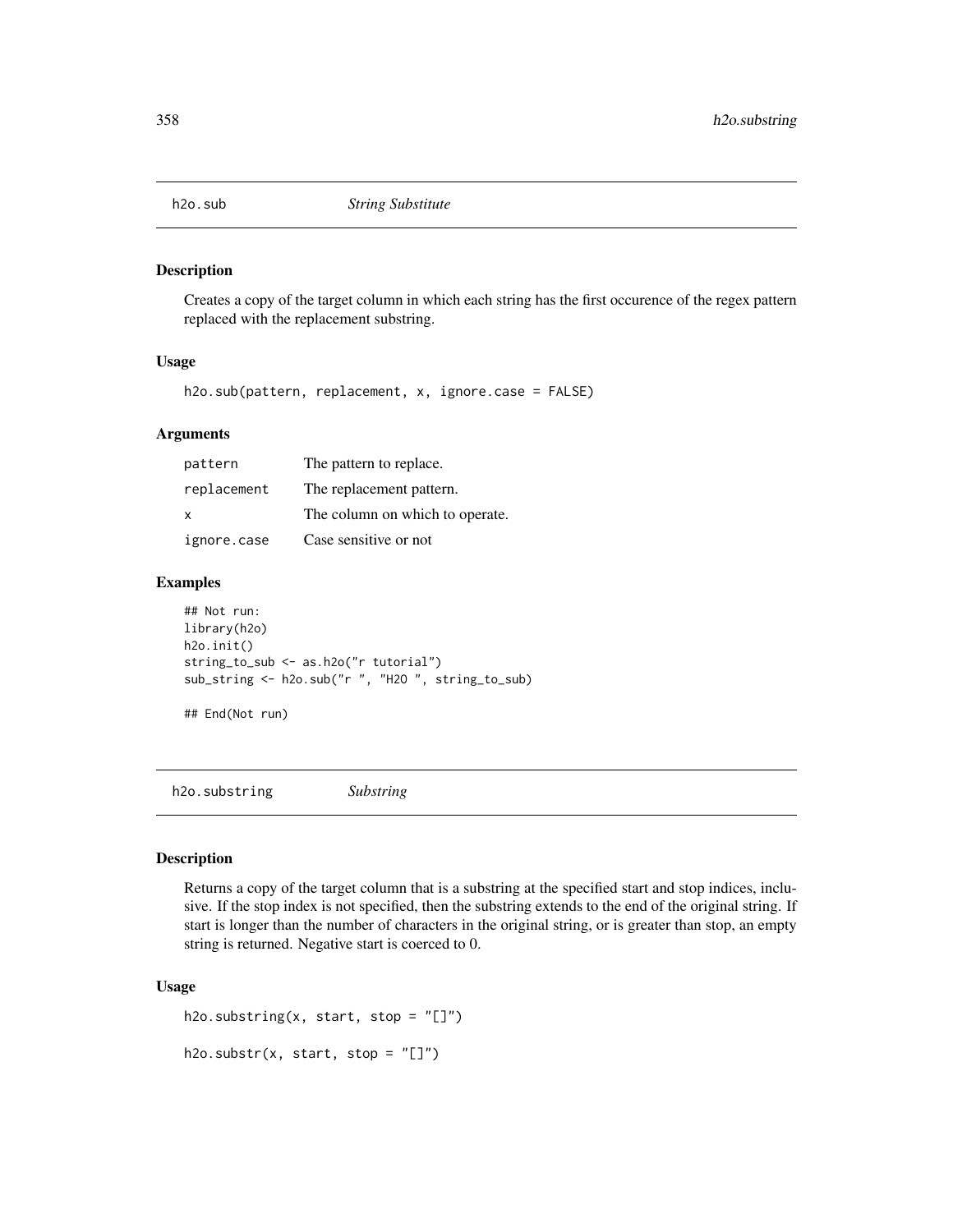#### h2o.sum 359

# Arguments

| X     | The column on which to operate.                                          |
|-------|--------------------------------------------------------------------------|
| start | The index of the first element to be included in the substring.          |
| stop  | Optional, The index of the last element to be included in the substring. |

# Examples

```
## Not run:
library(h2o)
h2o.init()
string_to_substring <- as.h2o("1234567890")
substr <- h2o.substring(string_to_substring, 2) #Get substring from second index onwards
## End(Not run)
```
h2o.sum *Compute the frame's sum by-column (or by-row).*

# Description

Compute the frame's sum by-column (or by-row).

## Usage

h2o.sum(x, na.rm = FALSE, axis = 0, return\_frame = FALSE)

# Arguments

| $\mathsf{x}$ | An H2OFrame object.                                                                                                                                 |
|--------------|-----------------------------------------------------------------------------------------------------------------------------------------------------|
| na.rm        | logical. indicating whether missing values should be removed.                                                                                       |
| axis         | An int that indicates whether to do down a column $(0)$ or across a row $(1)$ . For<br>row or column sums, the return_frame parameter must be TRUE. |
| return_frame | A boolean that indicates whether to return an H2O frame or one single aggre-<br>gated value. Default is FALSE.                                      |

# See Also

[sum](#page-0-0) for the base R implementation.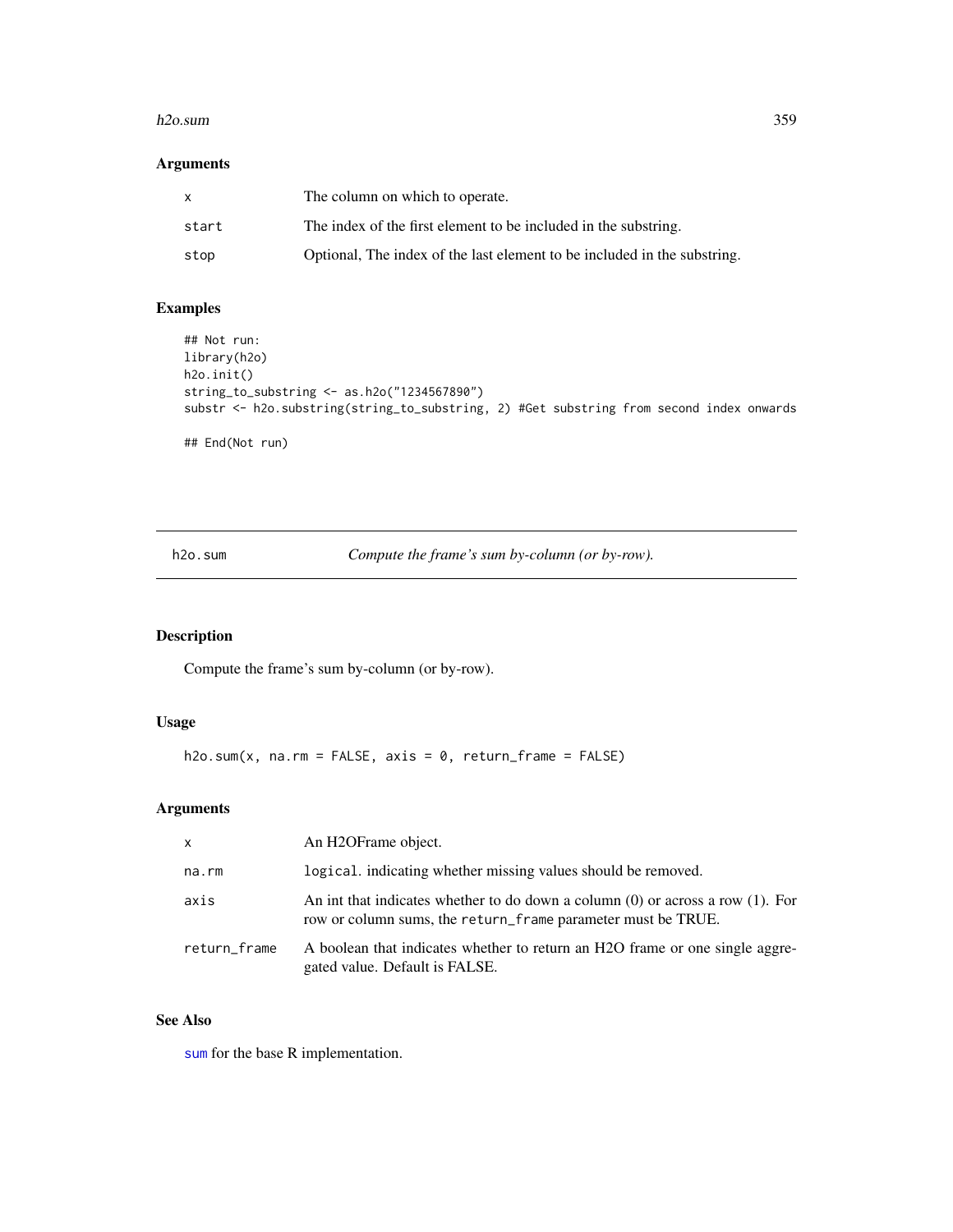#### Examples

```
## Not run:
library(h2o)
h2o.init()
frame <- h2o.createFrame(rows = 6, cols = 2,
                         categorical_fraction = 0.0,
                         missing_fraction = 0.7,
                         seed = 123h2o.sum(frame["C1"], na.rm = TRUE, axis = 0, return_frame = TRUE)
## End(Not run)
```
h2o.summary *Summarizes the columns of an H2OFrame.*

#### Description

A method for the [summary](#page-0-0) generic. Summarizes the columns of an H2O data frame or subset of columns and rows using vector notation (e.g. dataset[row, col]).

#### Usage

```
h2o.summary(object, factors = 6L, exact_quantiles = FALSE, ...)
```
## S3 method for class 'H2OFrame' summary(object, factors, exact\_quantiles, ...)

#### Arguments

| object                  | An H2OFrame object.                                                            |  |
|-------------------------|--------------------------------------------------------------------------------|--|
| factors                 | The number of factors to return in the summary. Default is the top 6.          |  |
| exact_quantiles         |                                                                                |  |
|                         | Compute exact quantiles or use approximation. Default is to use approximation. |  |
| $\cdot$ $\cdot$ $\cdot$ | Further arguments passed to or from other methods.                             |  |

#### Details

By default it uses approximated version of quantiles computation, however, user can modify this behavior by setting up exact\_quantiles argument to true.

#### Value

A table displaying the minimum, 1st quartile, median, mean, 3rd quartile and maximum for each numeric column, and the levels and category counts of the levels in each categorical column.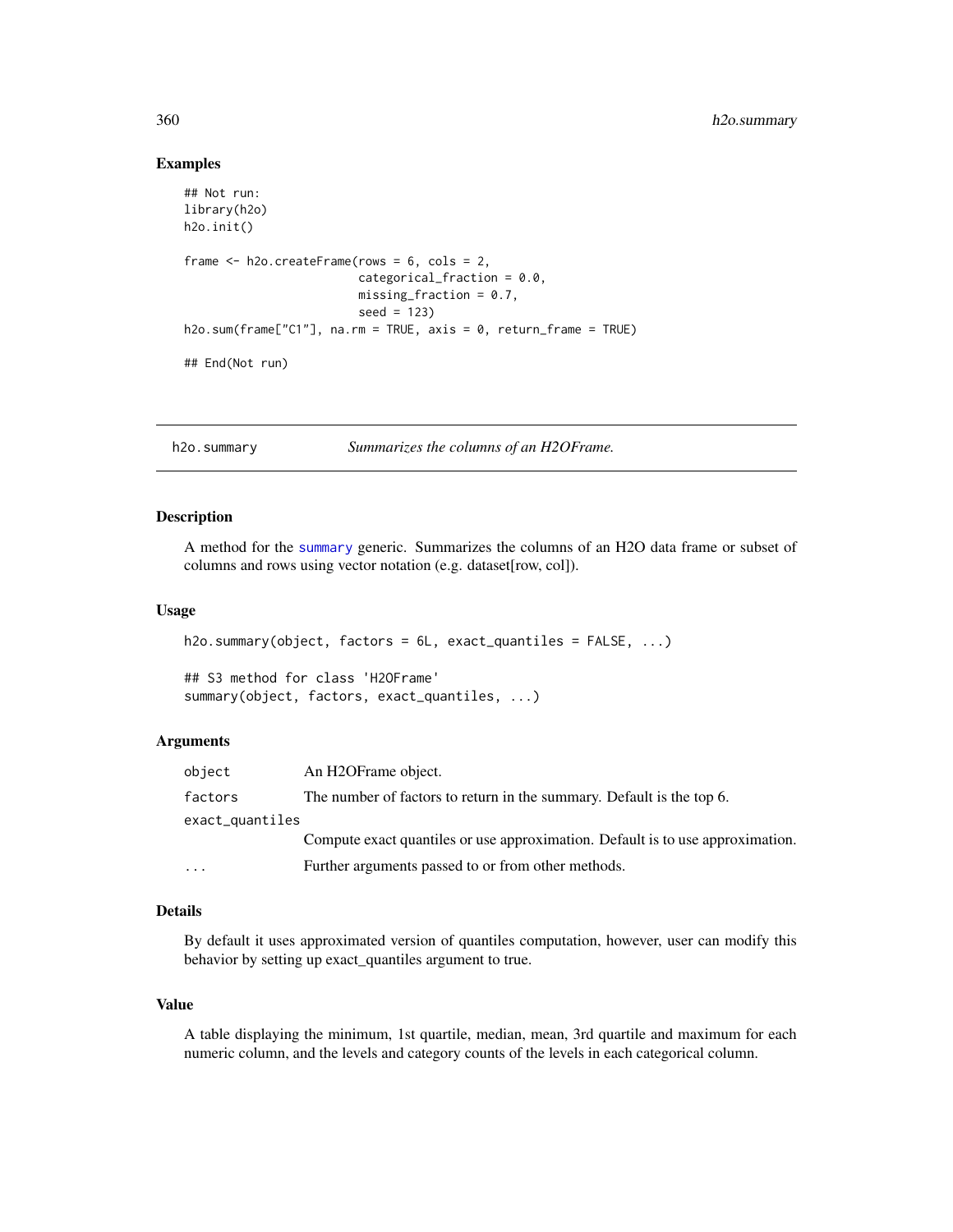### h2o.svd 361

### Examples

```
## Not run:
library(h2o)
h2o.init()
prostate_path <- system.file("extdata", "prostate.csv", package = "h2o")
prostate <- h2o.importFile(path = prostate_path)
summary(prostate)
summary(prostate$GLEASON)
summary(prostate[, 4:6])
summary(prostate, exact_quantiles = TRUE)
```
## End(Not run)

| h2o.svd | Singular value decomposition of an H2O data frame using the power |
|---------|-------------------------------------------------------------------|
|         | method                                                            |

# Description

Singular value decomposition of an H2O data frame using the power method

# Usage

```
h2o.svd(
  training_frame,
  x,
  destination_key,
  model_id = NULL,validation_frame = NULL,
  ignore_const_cols = TRUE,
  score_each_iteration = FALSE,
  transform = c("NONE", "STANDARDIZE", "NORMALIZE", "DEMEAN", "DESCALE"),
  svd_method = c("GramSVD", "Power", "Randomized"),
  nv = 1,
  max_iterations = 1000,
  seed = -1,
  keep_u = TRUE,
  u_name = NULL,
  use_all_factor_levels = TRUE,
  max_runtime_secs = \theta,
  export_checkpoints_dir = NULL
\lambda
```
# Arguments

training\_frame Id of the training data frame. x A vector containing the character names of the predictors in the model.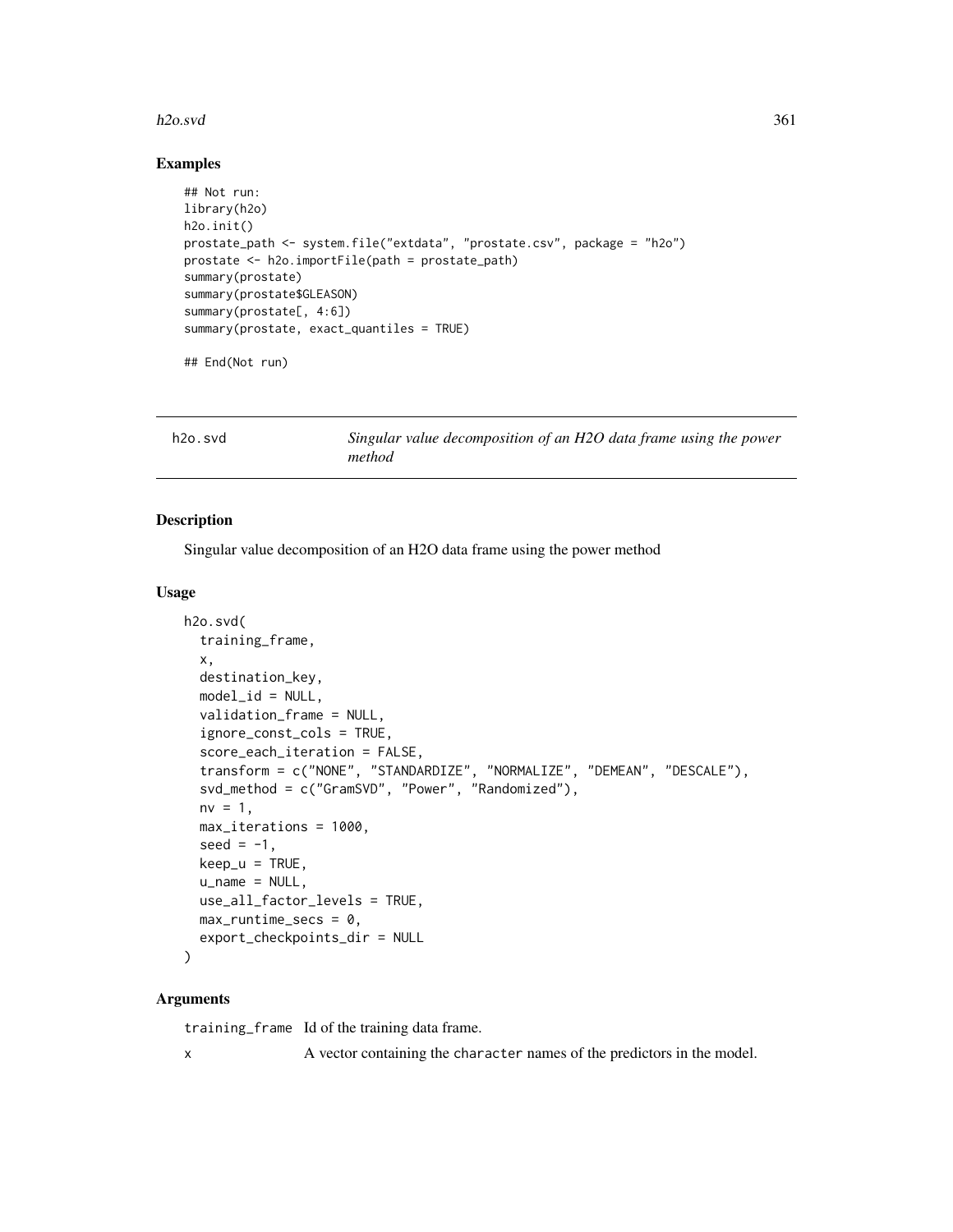| destination_key        |                                                                                                                                                                                      |  |
|------------------------|--------------------------------------------------------------------------------------------------------------------------------------------------------------------------------------|--|
|                        | (Optional) The unique key assigned to the resulting model. Automatically gen-<br>erated if none is provided.                                                                         |  |
| model_id               | Destination id for this model; auto-generated if not specified.                                                                                                                      |  |
| validation_frame       |                                                                                                                                                                                      |  |
|                        | Id of the validation data frame.                                                                                                                                                     |  |
| ignore_const_cols      |                                                                                                                                                                                      |  |
|                        | Logical. Ignore constant columns. Defaults to TRUE.                                                                                                                                  |  |
| score_each_iteration   |                                                                                                                                                                                      |  |
|                        | Logical. Whether to score during each iteration of model training. Defaults to<br>FALSE.                                                                                             |  |
| transform              | Transformation of training data Must be one of: "NONE", "STANDARDIZE",<br>"NORMALIZE", "DEMEAN", "DESCALE". Defaults to NONE.                                                        |  |
| svd_method             | Method for computing SVD (Caution: Randomized is currently experimental<br>and unstable) Must be one of: "GramSVD", "Power", "Randomized". Defaults<br>to GramSVD.                   |  |
| nv                     | Number of right singular vectors Defaults to 1.                                                                                                                                      |  |
|                        | max_iterations Maximum iterations Defaults to 1000.                                                                                                                                  |  |
| seed                   | Seed for random numbers (affects certain parts of the algo that are stochastic<br>and those might or might not be enabled by default). Defaults to -1 (time-based<br>random number). |  |
| keep_u                 |                                                                                                                                                                                      |  |
|                        | Logical. Save left singular vectors? Defaults to TRUE.                                                                                                                               |  |
| u_name                 | Frame key to save left singular vectors                                                                                                                                              |  |
| use_all_factor_levels  |                                                                                                                                                                                      |  |
|                        | Logical. Whether first factor level is included in each categorical expansion<br>Defaults to TRUE.                                                                                   |  |
| max_runtime_secs       |                                                                                                                                                                                      |  |
|                        | Maximum allowed runtime in seconds for model training. Use 0 to disable.<br>Defaults to 0.                                                                                           |  |
| export_checkpoints_dir |                                                                                                                                                                                      |  |
|                        | Automatically export generated models to this directory.                                                                                                                             |  |

# Value

an object of class [H2ODimReductionModel.](#page-415-0)

# References

N. Halko, P.G. Martinsson, J.A. Tropp. Finding structure with randomness: Probabilistic algorithms for constructing approximate matrix decompositions[https://arxiv.org/abs/0909.4061]. SIAM Rev., Survey and Review section, Vol. 53, num. 2, pp. 217-288, June 2011.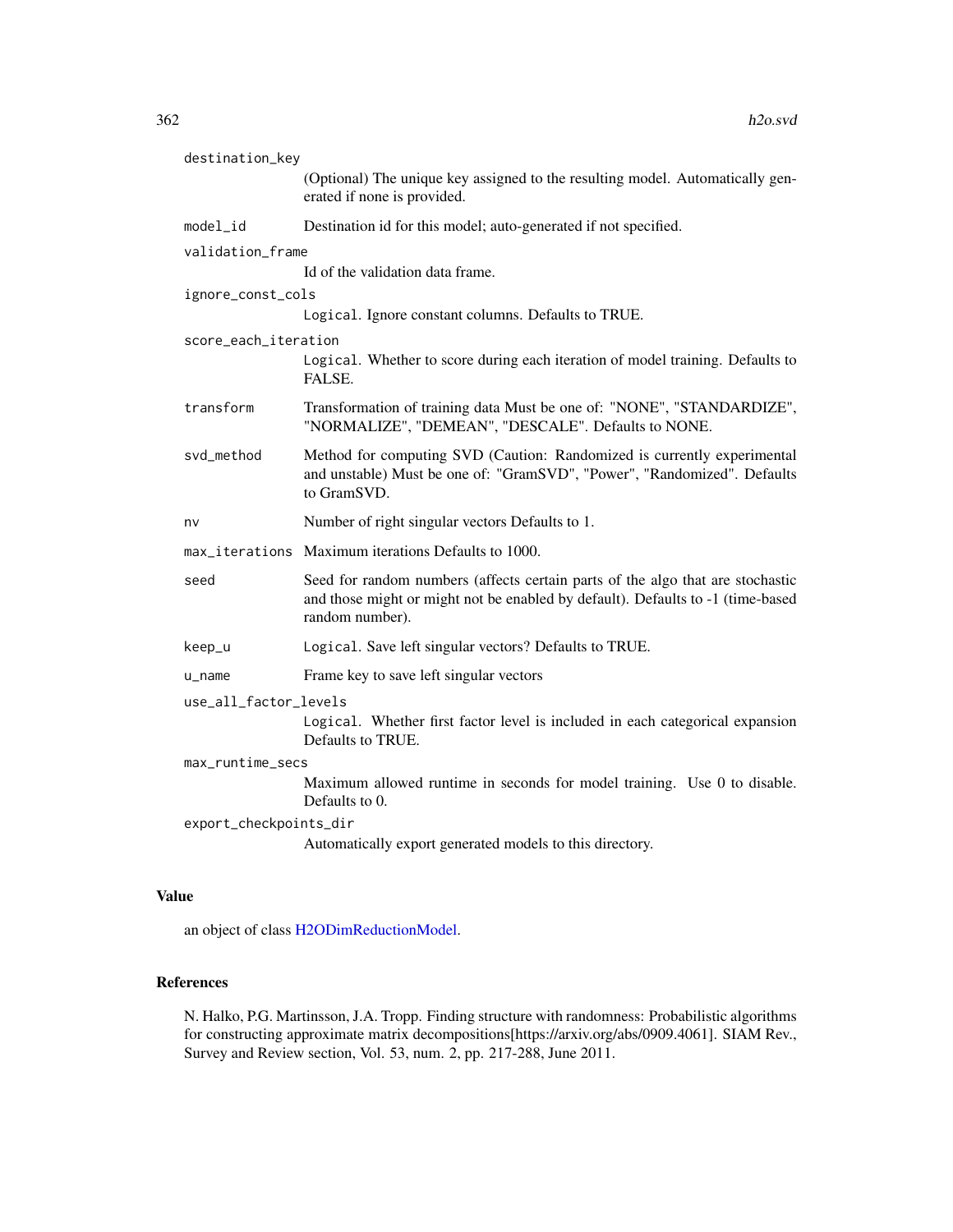### h2o.table 363

# Examples

```
## Not run:
library(h2o)
h2o.init()
australia_path <- system.file("extdata", "australia.csv", package = "h2o")
australia <- h2o.uploadFile(path = australia_path)
h2o.svd(training_frame = australia, nv = 8)
## End(Not run)
```
h2o.table *Cross Tabulation and Table Creation in H2O*

### Description

Uses the cross-classifying factors to build a table of counts at each combination of factor levels.

# Usage

 $h2o.table(x, y = NULL, dense = TRUE)$ 

 $table.H20Frame(x, y = NULL, dense = TRUE)$ 

### Arguments

| X     | An H2OF rame object with at most two columns.                                  |
|-------|--------------------------------------------------------------------------------|
| V     | An H2OFrame similar to x, or NULL.                                             |
| dense | A logical for dense representation, which lists only non-zero counts, 1 combi- |
|       | nation per row. Set to FALSE to expand counts across all combinations.         |

# Value

Returns a tabulated H2OFrame object.

# Examples

```
## Not run:
library(h2o)
h2o.init()
prostate_path <- system.file("extdata", "prostate.csv", package = "h2o")
prostate <- h2o.uploadFile(path = prostate_path)
summary(prostate)
# Counts of the ages of all patients
head(h2o.table(prostate[, 3]))
h2o.table(prostate[, 3])
```
# Two-way table of ages (rows) and race (cols) of all patients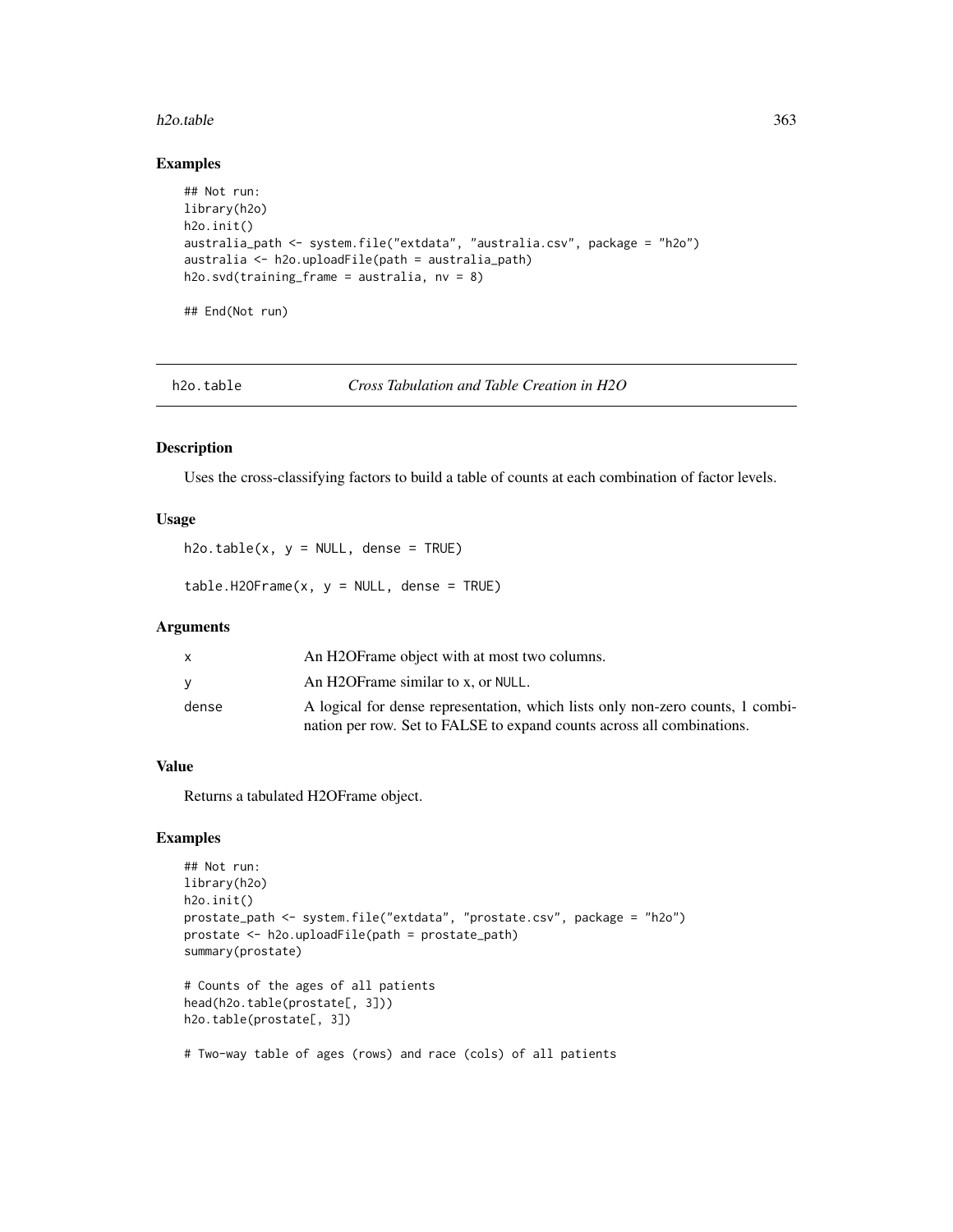```
head(h2o.table(prostate[, c(3, 4)]))
h2o.table(prostate[, c(3, 4)])
## End(Not run)
```
h2o.tabulate *Tabulation between Two Columns of an H2OFrame*

# Description

Simple Co-Occurrence based tabulation of X vs Y, where X and Y are two Vecs in a given dataset. Uses histogram of given resolution in X and Y. Handles numerical/categorical data and missing values. Supports observation weights.

# Usage

h2o.tabulate(data, x, y, weights\_column = NULL, nbins\_x = 50, nbins\_y = 50)

# Arguments

| data      | An H2OFrame object.                                  |
|-----------|------------------------------------------------------|
| X         | predictor column                                     |
| y         | response column                                      |
|           | weights_column (optional) observation weights column |
| $nbins_x$ | number of bins for predictor column                  |
| nbins_y   | number of bins for response column                   |

# Value

Returns two TwoDimTables of 3 columns each count\_table: X Y counts response\_table: X meanY counts

# Examples

```
## Not run:
library(h2o)
h2o.init()
df <- as.h2o(iris)
tab \le h2o.tabulate(data = df, x = "Sepal.Length", y = "Petal.Width",
             weights_column = NULL, nbins_x = 10, nbins_y = 10)
plot(tab)
```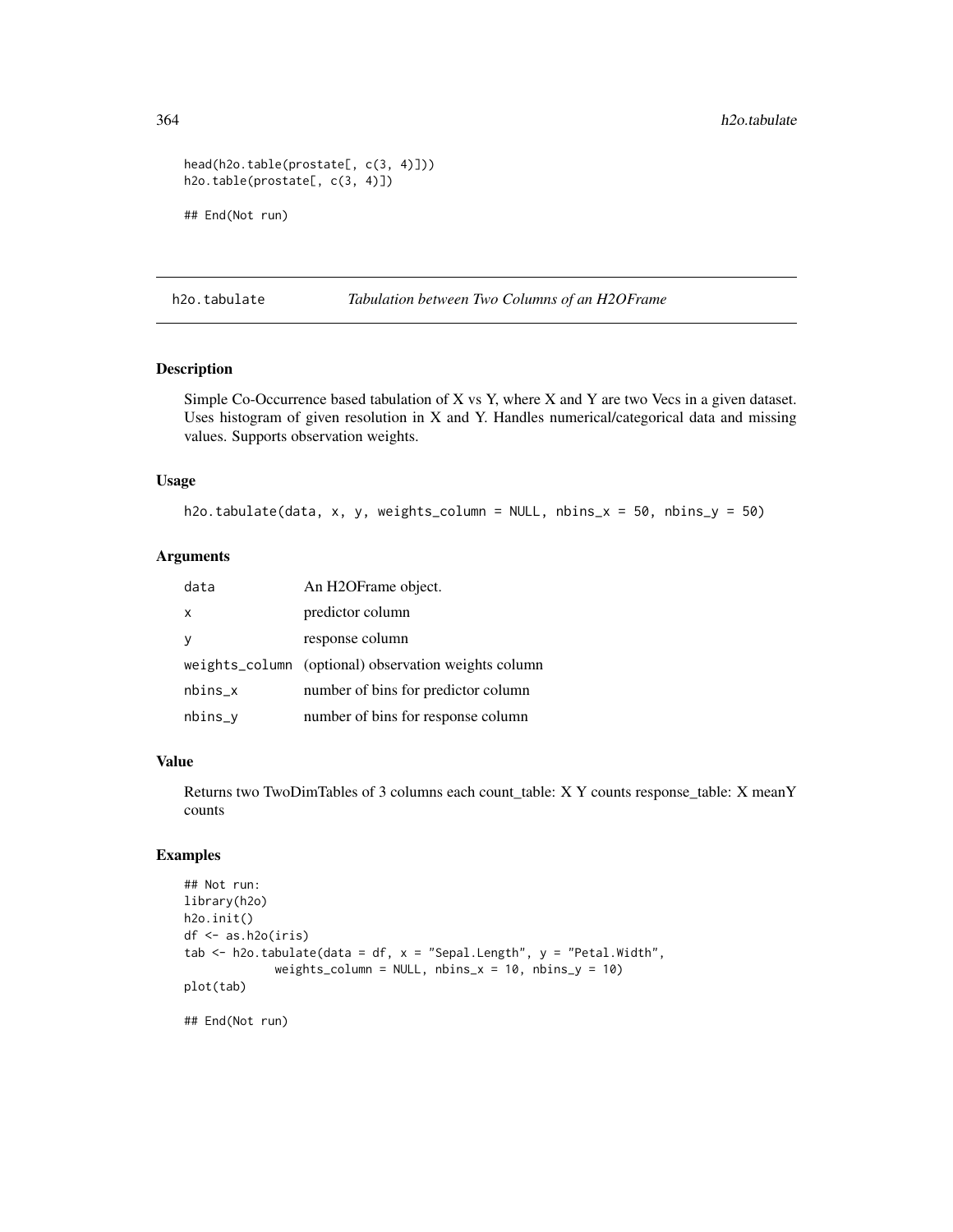# Description

Compute the tangent of x

# Usage

 $h2o.tan(x)$ 

# Arguments

x An H2OFrame object.

# See Also

[Trig](#page-0-0) for the base R implementation, tan().

# Examples

```
## Not run:
library(h2o)
h2o.init()
frame <- h2o.createFrame(rows = 6, cols = 2,
                         categorical_fraction = 0.0,
                         missing_fraction = 0.7,
                         seed = 123)
h2o.tan(frame)
## End(Not run)
```
h2o.tanh *Compute the hyperbolic tangent of x*

# Description

Compute the hyperbolic tangent of x

# Usage

h2o.tanh(x)

# Arguments

x An H2OFrame object.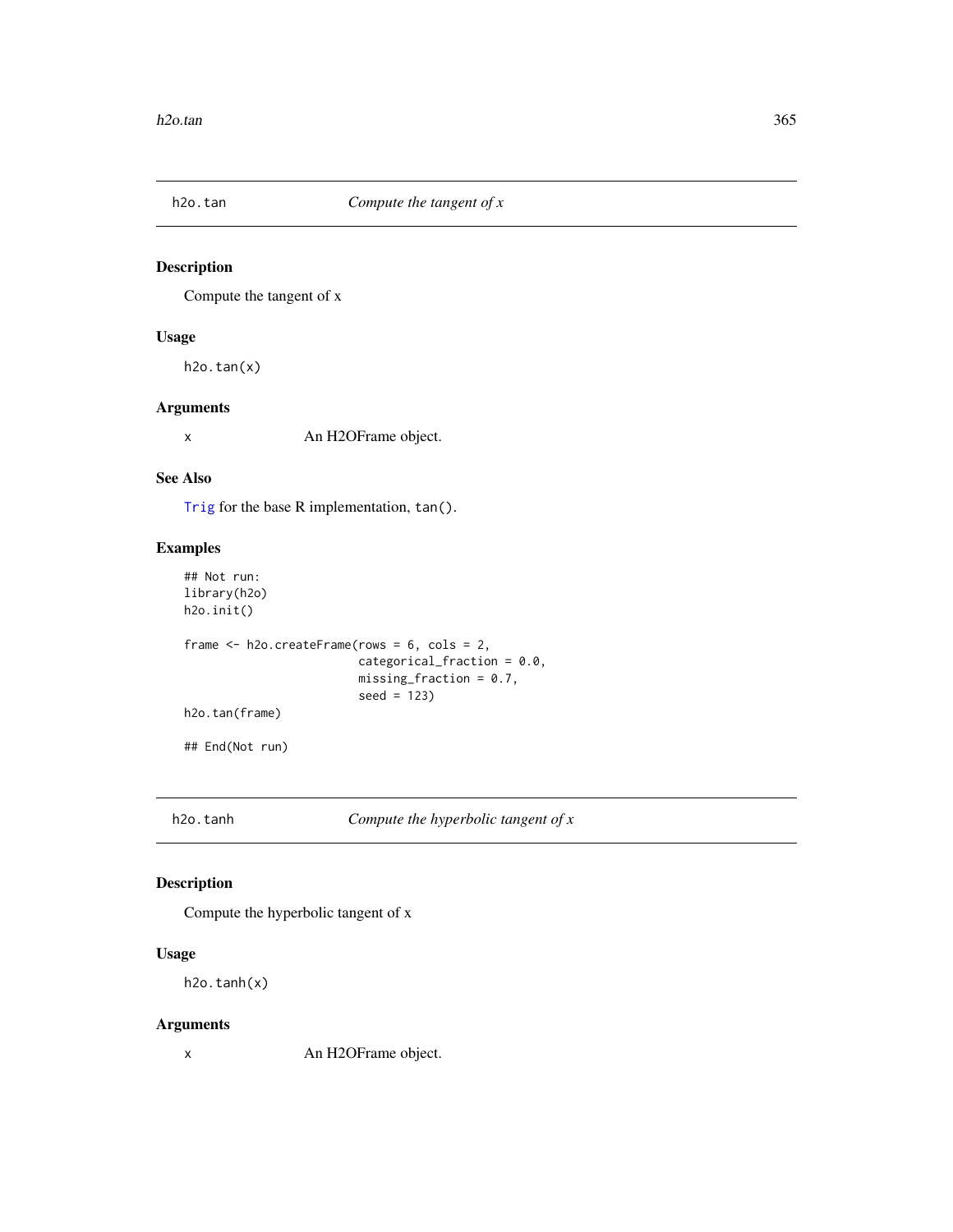# See Also

[Hyperbolic](#page-0-0) for the base R implementation, tanh().

# Examples

```
## Not run:
library(h2o)
h2o.init()
frame <- h2o.createFrame(rows = 6, cols = 2,
                         categorical_fraction = 0.0,
                         missing_fraction = 0.7,
                         seed = 123)
h2o.tanh(frame)
## End(Not run)
```

| h2o.targetencoder | Transformation of a categorical variable with a mean value of the tar- |
|-------------------|------------------------------------------------------------------------|
|                   | get variable                                                           |

# Description

Transformation of a categorical variable with a mean value of the target variable

# Usage

```
h2o.targetencoder(
  x,
  y,
  training_frame,
 model_id = NULL,fold_column = NULL,
  columns_to_encode = NULL,
  keep_original_categorical_columns = TRUE,
  blending = FALSE,
  inflection_point = 10,
  smoothing = 20,
 data_leakage_handling = c("leave_one_out", "k_fold", "none", "LeaveOneOut", "KFold",
    "None"),
 noise = 0.01,
  seed = -1,
  ...
\mathcal{E}
```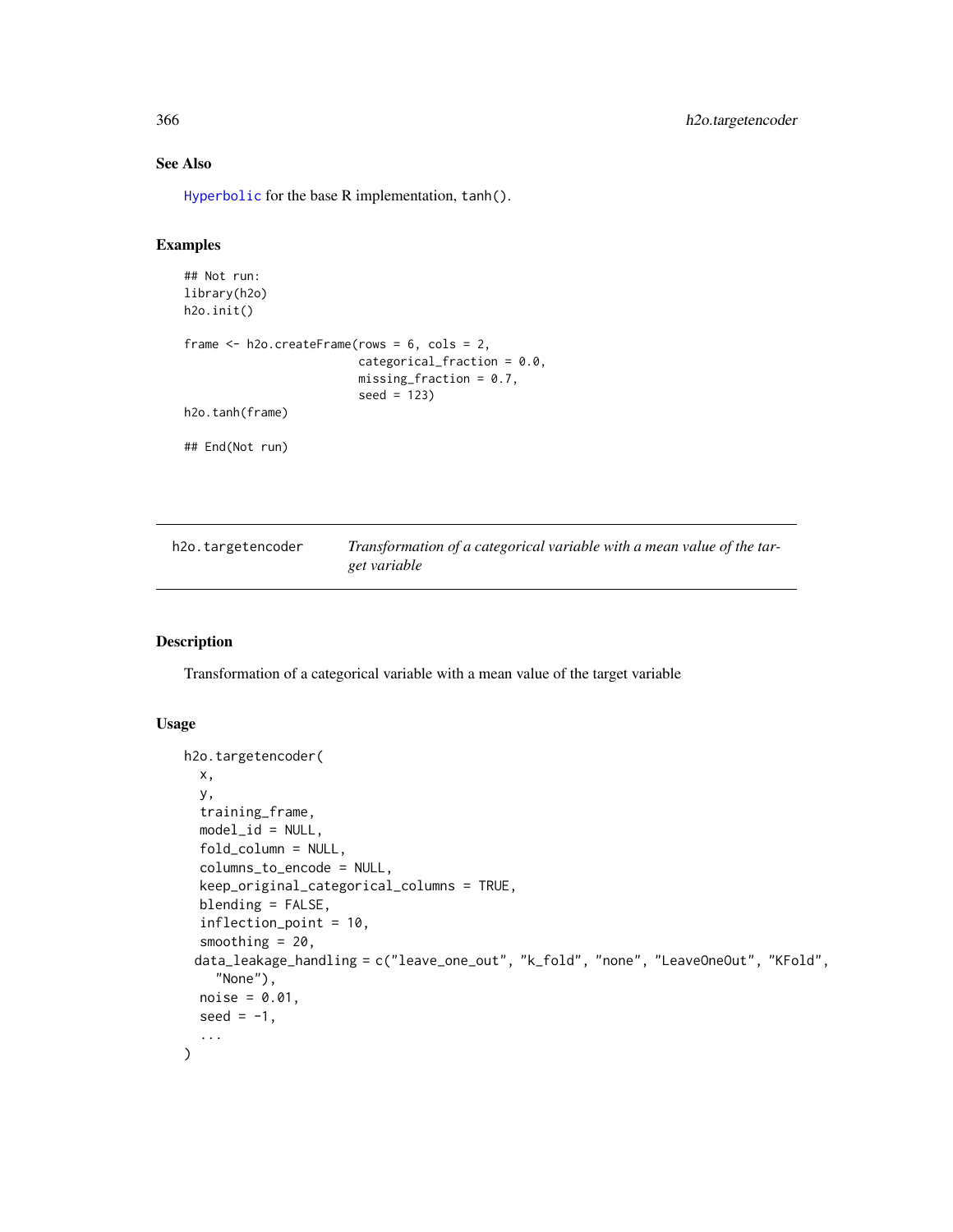# Arguments

| х                     | (Optional) A vector containing the names or indices of the predictor variables to<br>use in building the model. If x is missing, then all columns except y are used.                                                                                                                                                                                                                                                                                                                                        |  |
|-----------------------|-------------------------------------------------------------------------------------------------------------------------------------------------------------------------------------------------------------------------------------------------------------------------------------------------------------------------------------------------------------------------------------------------------------------------------------------------------------------------------------------------------------|--|
| у                     | The name or column index of the response variable in the data. The response<br>must be either a numeric or a categorical/factor variable. If the response is<br>numeric, then a regression model will be trained, otherwise it will train a classi-<br>fication model.                                                                                                                                                                                                                                      |  |
|                       | training_frame Id of the training data frame.                                                                                                                                                                                                                                                                                                                                                                                                                                                               |  |
| model_id              | Destination id for this model; auto-generated if not specified.                                                                                                                                                                                                                                                                                                                                                                                                                                             |  |
| fold_column           | Column with cross-validation fold index assignment per observation.                                                                                                                                                                                                                                                                                                                                                                                                                                         |  |
| columns_to_encode     |                                                                                                                                                                                                                                                                                                                                                                                                                                                                                                             |  |
|                       | List of categorical columns or groups of categorical columns to encode. When<br>groups of columns are specified, each group is encoded as a single column (in-<br>teractions are created internally).                                                                                                                                                                                                                                                                                                       |  |
|                       | keep_original_categorical_columns                                                                                                                                                                                                                                                                                                                                                                                                                                                                           |  |
|                       | Logical. If true, the original non-encoded categorical features will remain in<br>the result frame. Defaults to TRUE.                                                                                                                                                                                                                                                                                                                                                                                       |  |
| blending              | Logical. If true, enables blending of posterior probabilities (computed for a<br>given categorical value) with prior probabilities (computed on the entire set).<br>This allows to mitigate the effect of categorical values with small cardinality.<br>The blending effect can be tuned using the 'inflection_point' and 'smoothing'<br>parameters. Defaults to FALSE.                                                                                                                                     |  |
| inflection_point      |                                                                                                                                                                                                                                                                                                                                                                                                                                                                                                             |  |
|                       | Inflection point of the sigmoid used to blend probabilities (see 'blending' pa-<br>rameter). For a given categorical value, if it appears less that 'inflection_point'<br>in a data sample, then the influence of the posterior probability will be smaller<br>than the prior. Defaults to 10.                                                                                                                                                                                                              |  |
| smoothing             | Smoothing factor corresponds to the inverse of the slope at the inflection point on<br>the sigmoid used to blend probabilities (see 'blending' parameter). If smoothing<br>tends towards 0, then the sigmoid used for blending turns into a Heaviside step<br>function. Defaults to 20.                                                                                                                                                                                                                     |  |
| data_leakage_handling |                                                                                                                                                                                                                                                                                                                                                                                                                                                                                                             |  |
|                       | Data leakage handling strategy used to generate the encoding. Supported op-<br>tions are: 1) "none" (default) - no holdout, using the entire training frame.<br>2) "leave_one_out" - current row's response value is subtracted from the per-<br>level frequencies pre-calculated on the entire training frame. 3) "k_fold" - en-<br>codings for a fold are generated based on out-of-fold data. Must be one of:<br>"leave_one_out", "k_fold", "none", "LeaveOneOut", "KFold", "None". Defaults<br>to None. |  |
| noise                 | The amount of noise to add to the encoded column. Use 0 to disable noise,<br>and $-1$ ( $=$ AUTO) to let the algorithm determine a reasonable amount of noise.<br>Defaults to 0.01.                                                                                                                                                                                                                                                                                                                         |  |
| seed                  | Seed for random numbers (affects certain parts of the algo that are stochastic<br>and those might or might not be enabled by default). Defaults to -1 (time-based<br>random number).                                                                                                                                                                                                                                                                                                                        |  |
| .                     | Mainly used for backwards compatibility, to allow deprecated parameters.                                                                                                                                                                                                                                                                                                                                                                                                                                    |  |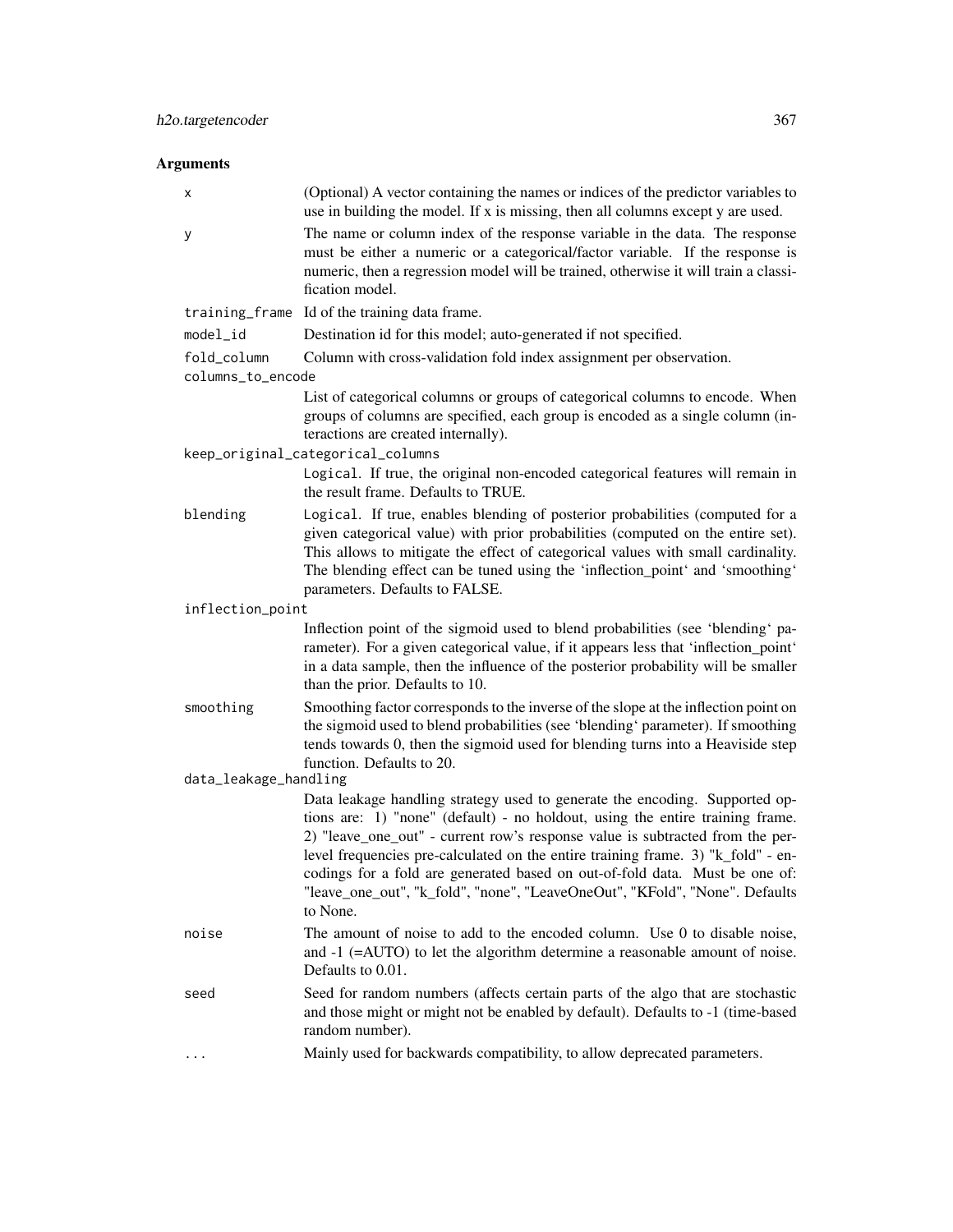# Examples

```
## Not run:
library(h2o)
h2o.init()
#Import the titanic dataset
f <- "https://s3.amazonaws.com/h2o-public-test-data/smalldata/gbm_test/titanic.csv"
titanic <- h2o.importFile(f)
# Set response as a factor
response <- "survived"
titanic[response] <- as.factor(titanic[response])
# Split the dataset into train and test
splits <- h2o.splitFrame(data = titanic, ratios = .8, seed = 1234)
train <- splits[[1]]
test <- splits[[2]]
# Choose which columns to encode
encode_columns <- c("home.dest", "cabin", "embarked")
# Train a TE model
te_model <- h2o.targetencoder(x = encode_columns,
                              y = response,
                              training_frame = train,
                              fold_column = "pclass",
                              data_leakage_handling = "KFold")
# New target encoded train and test sets
train_te <- h2o.transform(te_model, train)
test_te <- h2o.transform(te_model, test)
## End(Not run)
```
<span id="page-367-0"></span>h2o.target\_encode\_apply

*Apply Target Encoding Map to Frame*

### **Description**

Applies a target encoding map to an H2OFrame object. Computing target encoding for high cardinality categorical columns can improve performance of supervised learning models. A Target Encoding tutorial is available here: [https://github.com/h2oai/h2o-tutorials/blob/master/](https://github.com/h2oai/h2o-tutorials/blob/master/best-practices/categorical-predictors/target_encoding.md) [best-practices/categorical-predictors/target\\_encoding.md](https://github.com/h2oai/h2o-tutorials/blob/master/best-practices/categorical-predictors/target_encoding.md).

### Usage

```
h2o.target_encode_apply(
  data,
  x,
```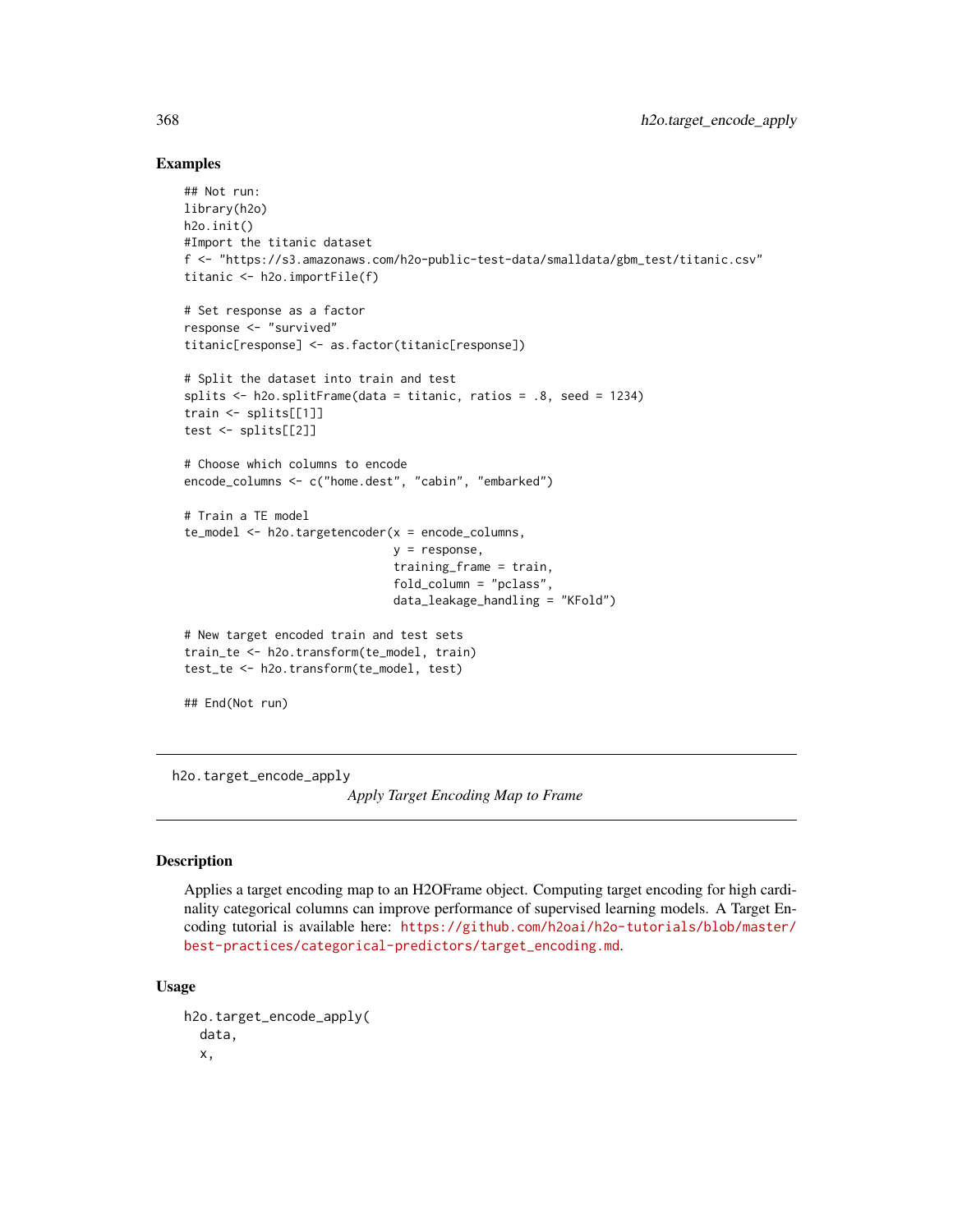h2o.target\_encode\_apply 369

```
y,
  target_encode_map,
 holdout_type,
 fold_column = NULL,
 blended_avg = TRUE,
 noise_level = NULL,
  seed = -1\mathcal{L}
```
# Arguments

| data              | An H2OF rame object with which to apply the target encoding map.                                                                                                                                                                                                                                                                                                                                                    |  |
|-------------------|---------------------------------------------------------------------------------------------------------------------------------------------------------------------------------------------------------------------------------------------------------------------------------------------------------------------------------------------------------------------------------------------------------------------|--|
| X                 | A list containing the names or indices of the variables to encode. A target en-<br>coding column will be created for each element in the list. Items in the list can<br>be multiple columns. For example, if ' $x = \text{list}(c("A"), c("B", "C"))'$ , then the<br>resulting frame will have a target encoding column for A and a target encoding<br>column for $B \& C$ (in this case, we group by two columns). |  |
| У                 | The name or column index of the response variable in the data. The response<br>variable can be either numeric or binary.                                                                                                                                                                                                                                                                                            |  |
| target_encode_map |                                                                                                                                                                                                                                                                                                                                                                                                                     |  |
|                   | A list of H2OF rame objects that is the results of the h2o. target_encode_create<br>function.                                                                                                                                                                                                                                                                                                                       |  |
| holdout_type      | The holdout type used. Must be one of: "LeaveOneOut", "KFold", "None".                                                                                                                                                                                                                                                                                                                                              |  |
| fold_column       | (Optional) The name or column index of the fold column in the data. Defaults<br>to NULL (no 'fold_column'). Only required if 'holdout_type' = "KFold".                                                                                                                                                                                                                                                              |  |
| blended_avg       | Logical. (Optional) Whether to perform blended average.                                                                                                                                                                                                                                                                                                                                                             |  |
| noise_level       | (Optional) The amount of random noise added to the target encoding. This helps<br>prevent overfitting. Defaults to $0.01 *$ range of y.                                                                                                                                                                                                                                                                             |  |
| seed              | (Optional) A random seed used to generate draws from the uniform distribution<br>for random noise. Defaults to -1.                                                                                                                                                                                                                                                                                                  |  |

# Value

Returns an H2OFrame object containing the target encoding per record.

### See Also

[h2o.target\\_encode\\_create](#page-369-0) for creating the target encoding map

# Examples

```
## Not run:
library(h2o)
h2o.init()
```

```
# Get Target Encoding Frame on bank-additional-full data with numeric `y`
data <- h2o.importFile(
 path = "https://s3.amazonaws.com/h2o-public-test-data/smalldata/demos/bank-additional-full.csv")
```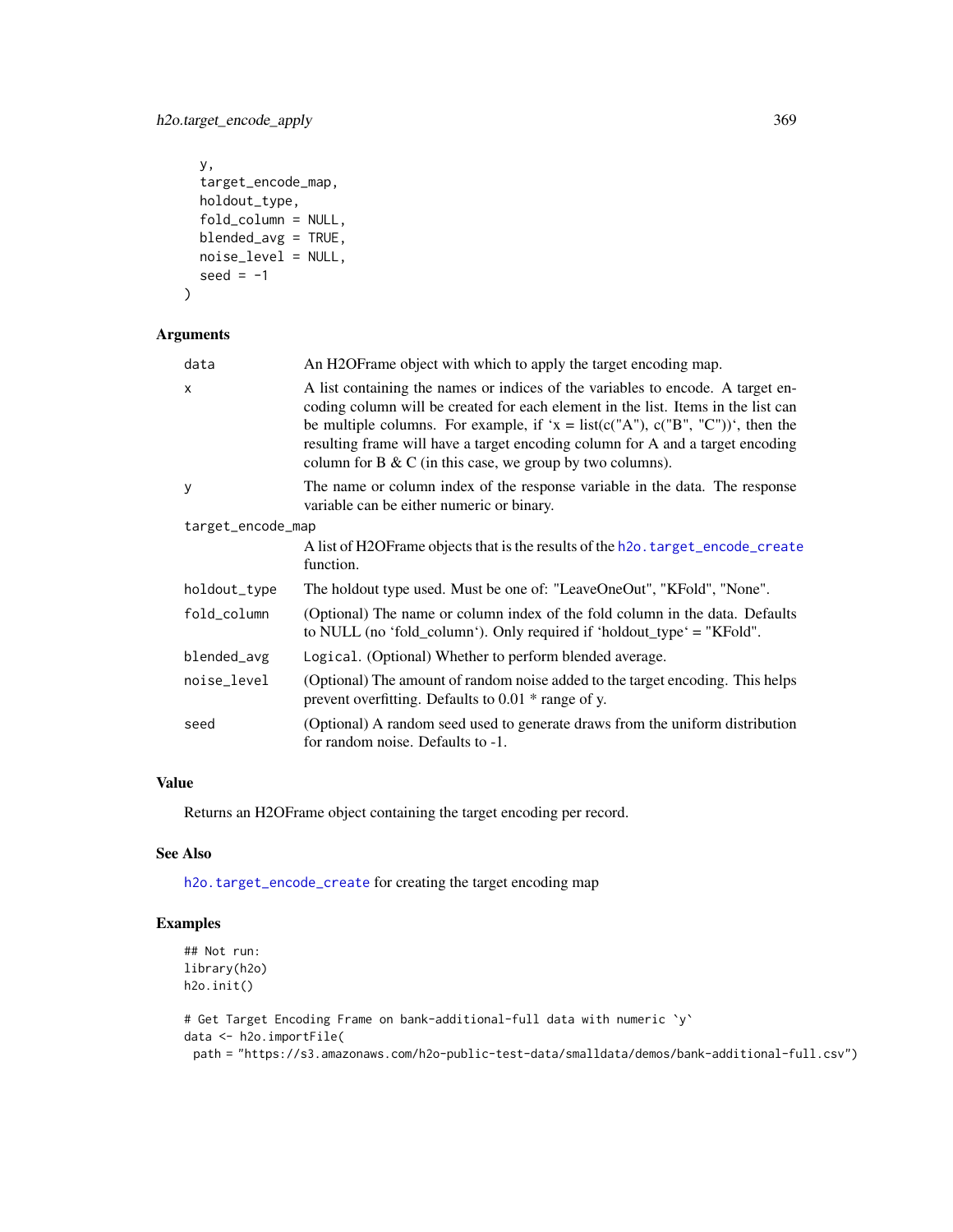```
splits <- h2o.splitFrame(data, seed = 1234)
train <- splits[[1]]
test <- splits[[2]]
mapping <- h2o.target_encode_create(data = train, x = list(c("job"), c("job", "marital")),
                                    y = "age")# Apply mapping to the training dataset
train_encode <- h2o.target_encode_apply(data = train, x = list(c("job"), c("job", "marital")),
                                       y = "age", mapping, holdout_type = "LeaveOneOut")
# Apply mapping to a test dataset
test_encode <- h2o.target_encode_apply(data = test, x = list(c("job"), c("job", "marital")),
                                       y = "age", target_encode_map = mapping,
                                       holdout_type = "None")
```
## End(Not run)

<span id="page-369-0"></span>h2o.target\_encode\_create

*Create Target Encoding Map*

### Description

Creates a target encoding map based on group-by columns ('x') and a numeric or binary target column ('y'). Computing target encoding for high cardinality categorical columns can improve performance of supervised learning models. A Target Encoding tutorial is available here: [https://](https://github.com/h2oai/h2o-tutorials/blob/master/best-practices/categorical-predictors/target_encoding.md) [github.com/h2oai/h2o-tutorials/blob/master/best-practices/categorical-predictor](https://github.com/h2oai/h2o-tutorials/blob/master/best-practices/categorical-predictors/target_encoding.md)s/ [target\\_encoding.md](https://github.com/h2oai/h2o-tutorials/blob/master/best-practices/categorical-predictors/target_encoding.md).

# Usage

```
h2o.target_encode_create(data, x, y, fold_column = NULL)
```
### Arguments

| data         | An H2OF rame object with which to create the target encoding map.                                                                                                                                                                                                                                                                                                       |
|--------------|-------------------------------------------------------------------------------------------------------------------------------------------------------------------------------------------------------------------------------------------------------------------------------------------------------------------------------------------------------------------------|
| $\mathsf{x}$ | A list containing the names or indices of the variables to encode. A target en-<br>coding map will be created for each element in the list. Items in the list can be<br>multiple columns. For example, if 'x = list(c("A"), c("B", "C"))', then there will<br>be one mapping frame for A and one mapping frame for B $\&$ C (in this case, we<br>group by two columns). |
| y            | The name or column index of the response variable in the data. The response<br>variable can be either numeric or binary.                                                                                                                                                                                                                                                |
| fold_column  | (Optional) The name or column index of the fold column in the data. Defaults<br>to NULL (no 'fold column').                                                                                                                                                                                                                                                             |

### Value

Returns a list of H2OFrame objects containing the target encoding mapping for each column in 'x'.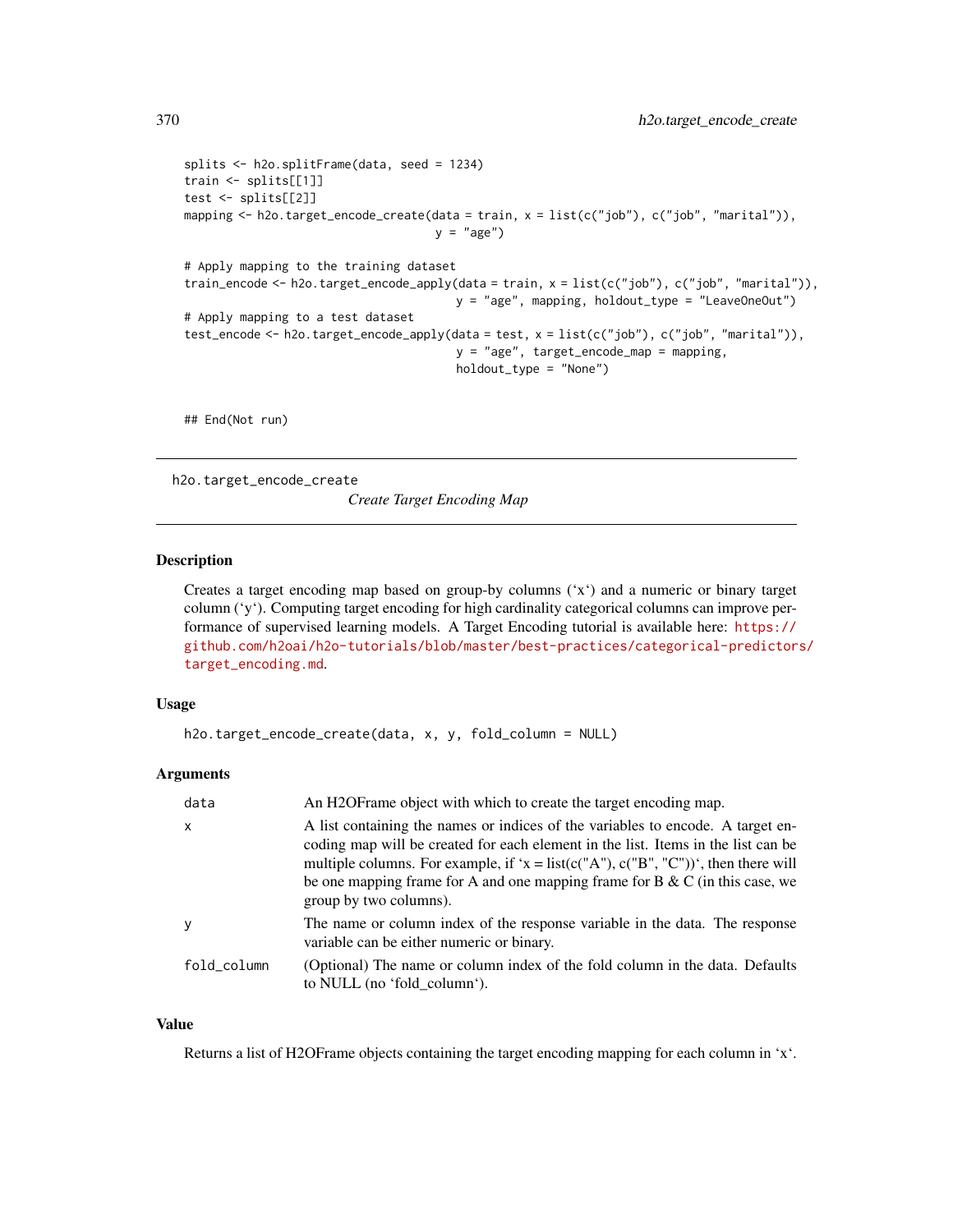### h2o.tf\_idf 371

# See Also

[h2o.target\\_encode\\_apply](#page-367-0) for applying the target encoding mapping to a frame.

### Examples

```
## Not run:
library(h2o)
h2o.init()
# Get Target Encoding Map on bank-additional-full data with numeric response
data <- h2o.importFile(
path = "https://s3.amazonaws.com/h2o-public-test-data/smalldata/demos/bank-additional-full.csv")
mapping_age <- h2o.target_encode_create(data = data, x = list(c("job"), c("job", "marital")),
                                        y = "age")head(mapping_age)
# Get Target Encoding Map on bank-additional-full data with binary response
mapping_y <- h2o.target_encode_create(data = data, x = list(c("job"), c("job", "marital")),
                                      y = "y")head(mapping_y)
## End(Not run)
```
h2o.tf\_idf *Computes TF-IDF values for each word in given documents.*

### Description

Computes TF-IDF values for each word in given documents.

### Usage

```
h2o.tf_idf(
  frame,
  document_id_col,
  text_col,
  preprocess = TRUE,
  case_sensitive = TRUE
)
```
# Arguments

| frame           | documents or words frame for which TF-IDF values should be computed.                                         |
|-----------------|--------------------------------------------------------------------------------------------------------------|
| document_id_col |                                                                                                              |
|                 | index or name of a column containing document IDs.                                                           |
| text col        | index or name of a column containing documents if 'preprocess = TRUE' or<br>words if 'preprocess $=$ FALSE'. |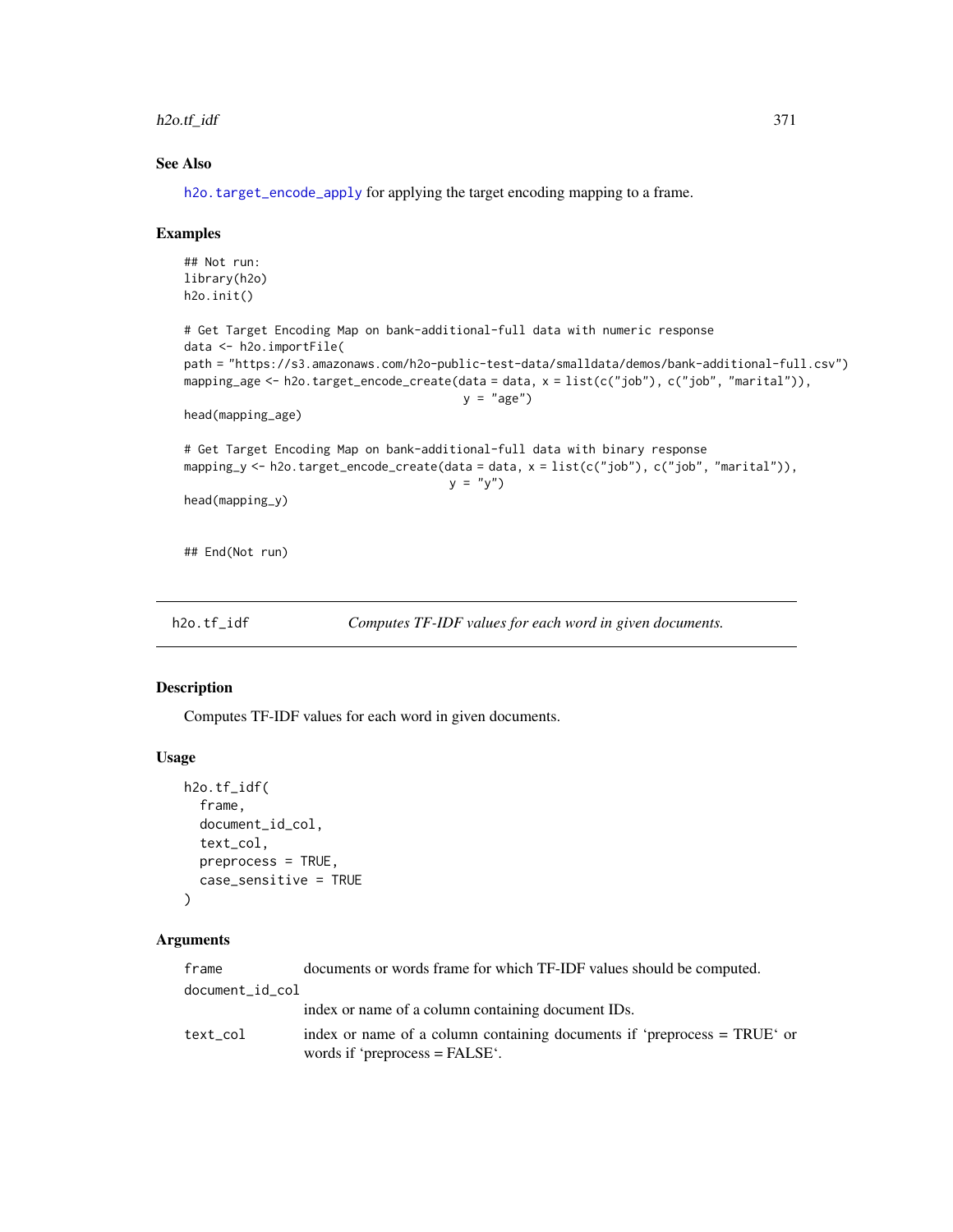preprocess whether input text data should be pre-processed. Defaults to 'TRUE'. case\_sensitive whether input data should be treated as case sensitive. Defaults to 'TRUE'.

# Value

resulting frame with TF-IDF values. Row format: documentID, word, TF, IDF, TF-IDF

h2o.thresholds\_and\_metric\_scores *Retrieve the thresholds and metric scores table*

# **Description**

Retrieves the thresholds and metric scores table from an [H2OBinomialUpliftMetrics.](#page-416-0) The table contains indices, thresholds, all cumulative uplift values and cumulative number of observations. If "train" and "valid" parameters are FALSE (default), then the training table is returned. If more than one parameter is set to TRUE, then a named vector of tables is returned, where the names are "train", "valid".

# Usage

```
h2o.thresholds_and_metric_scores(object, train = FALSE, valid = FALSE)
```
# Arguments

| object | An H2OBinomialUpliftMetrics                                |
|--------|------------------------------------------------------------|
| train  | Retrieve the training thresholds and metric scores table   |
| valid  | Retrieve the validation thresholds and metric scores table |

### Examples

```
## Not run:
library(h2o)
h2o.init()
f <- "https://s3.amazonaws.com/h2o-public-test-data/smalldata/uplift/criteo_uplift_13k.csv"
train <- h2o.importFile(f)
train$treatment <- as.factor(train$treatment)
train$conversion <- as.factor(train$conversion)
model <- h2o.upliftRandomForest(training_frame=train, x=sprintf("f%s",seq(0:10)), y="conversion",
                                ntrees=10, max_depth=5, treatment_column="treatment",
                                auuc_type="AUTO")
perf <- h2o.performance(model, train=TRUE)
h2o.thresholds_and_metric_scores(perf)
```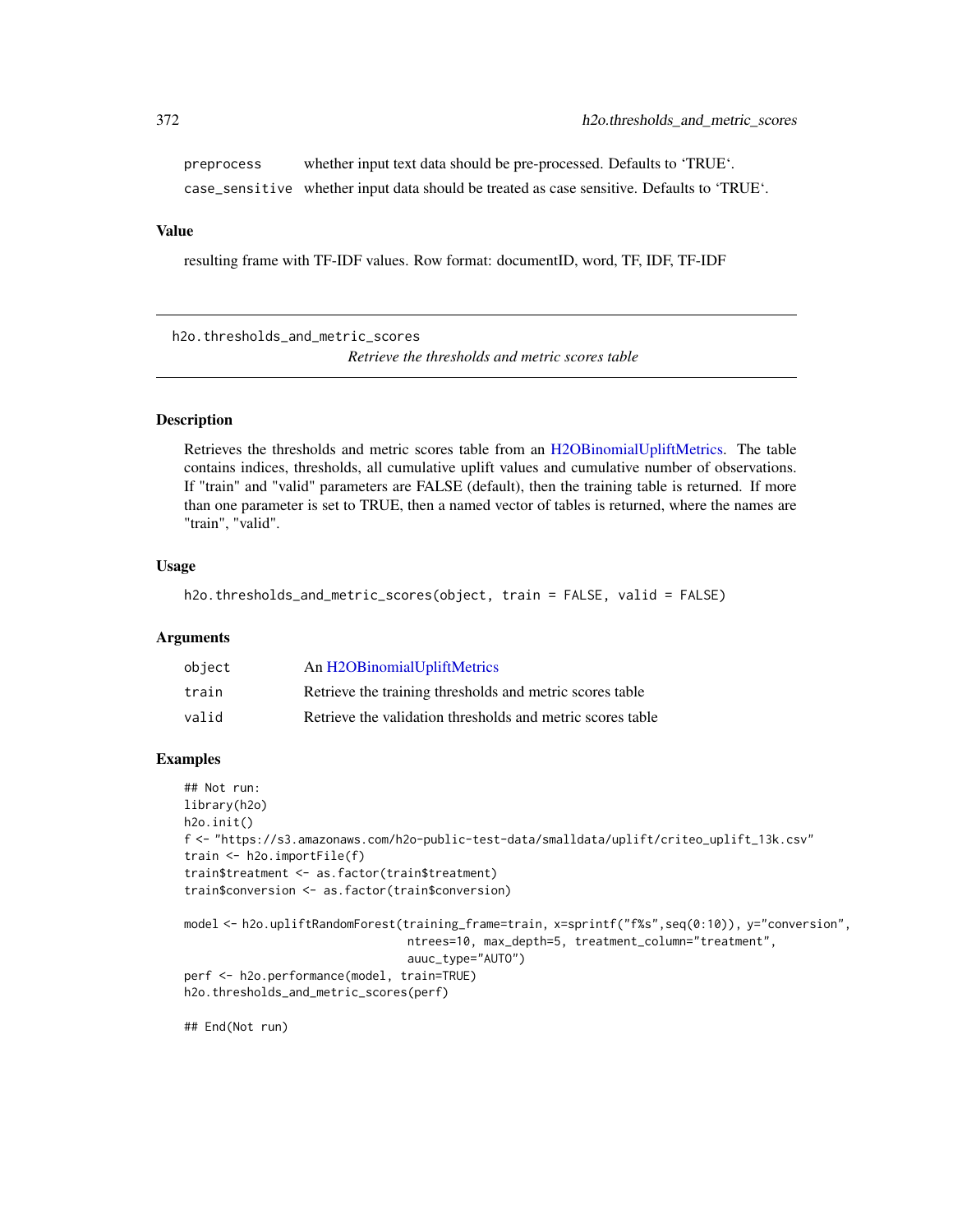### Description

Converts a given word2vec model into an H2OFrame. The frame represents learned word embeddings

# Usage

```
h2o.toFrame(word2vec)
```
### Arguments

word2vec A word2vec model.

# Examples

## Not run: h2o.init()

```
# Build a dummy word2vec model
data \leq as.character(as.h2o(c("a", "b", "a")))
w2v_model <- h2o.word2vec(data, sent_sample_rate = 0, min_word_freq = 0, epochs = 1, vec_size = 2)
```
# Transform words to vectors and return average vector for each sentence h2o.toFrame(w2v\_model) # -> Frame made of 2 rows and 2 columns

## End(Not run)

h2o.tokenize *Tokenize String*

# Description

h2o.tokenize is similar to h2o.strsplit, the difference between them is that h2o.tokenize will store the tokenized text into a single column making it easier for additional processing (filtering stop words, word2vec algo, ...).

# Usage

h2o.tokenize(x, split)

# Arguments

|       | The column or columns whose strings to tokenize. |
|-------|--------------------------------------------------|
| split | The regular expression to split on.              |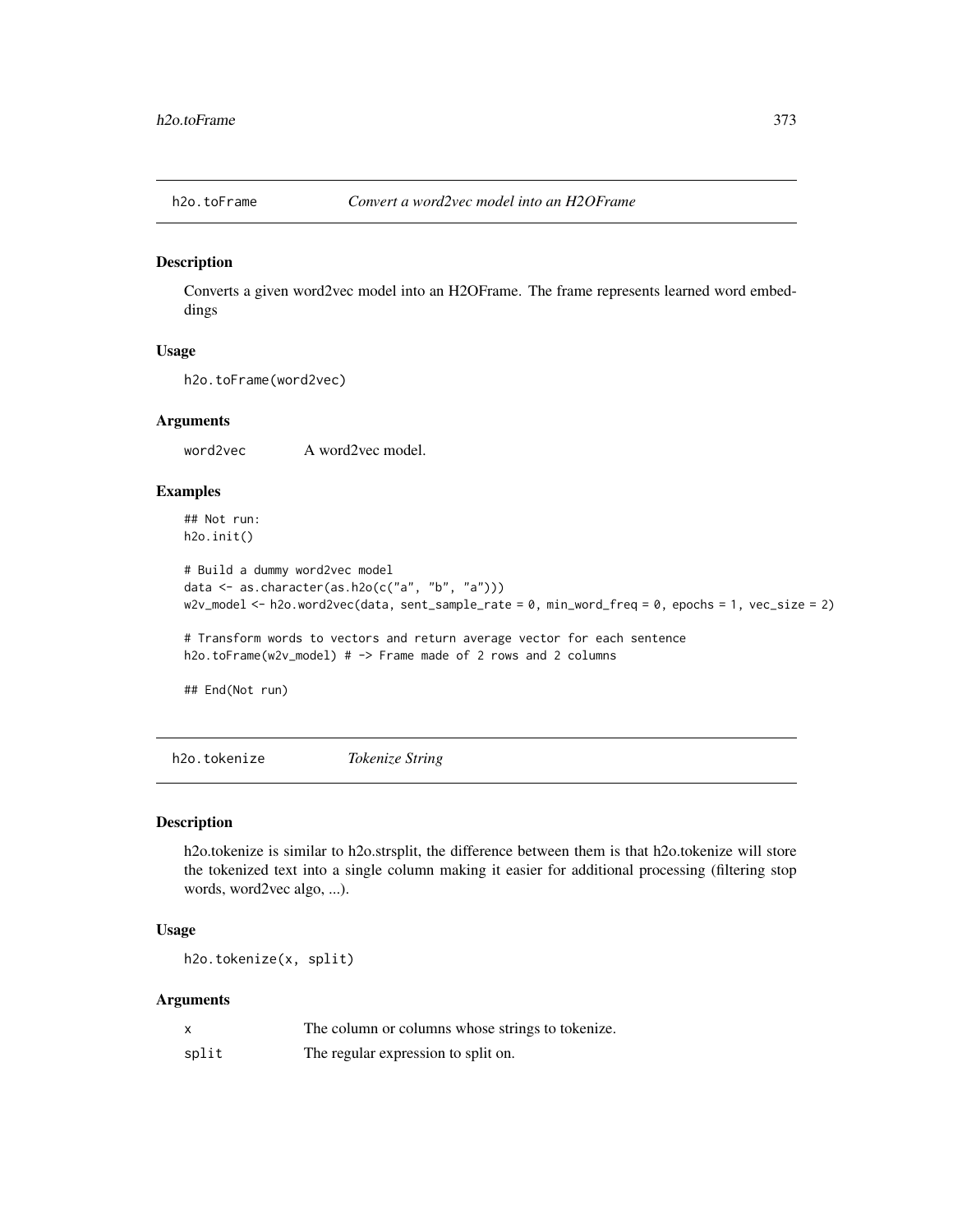# Value

An H2OFrame with a single column representing the tokenized Strings. Original rows of the input DF are separated by NA.

# Examples

```
## Not run:
library(h2o)
h2o.init()
string_to_tokenize <- as.h2o("Split at every character and tokenize.")
tokenize_string <- h2o.tokenize(as.character(string_to_tokenize), "")
```
## End(Not run)

h2o.tolower *Convert strings to lowercase*

# Description

Convert strings to lowercase

# Usage

h2o.tolower(x)

### Arguments

x An H2OFrame object whose strings should be lower cased

# Value

An H2OFrame with all entries in lowercase format

# Examples

```
## Not run:
library(h2o)
h2o.init()
string_to_lower <- as.h2o("ABCDE")
lowered_string <- h2o.tolower(string_to_lower)
```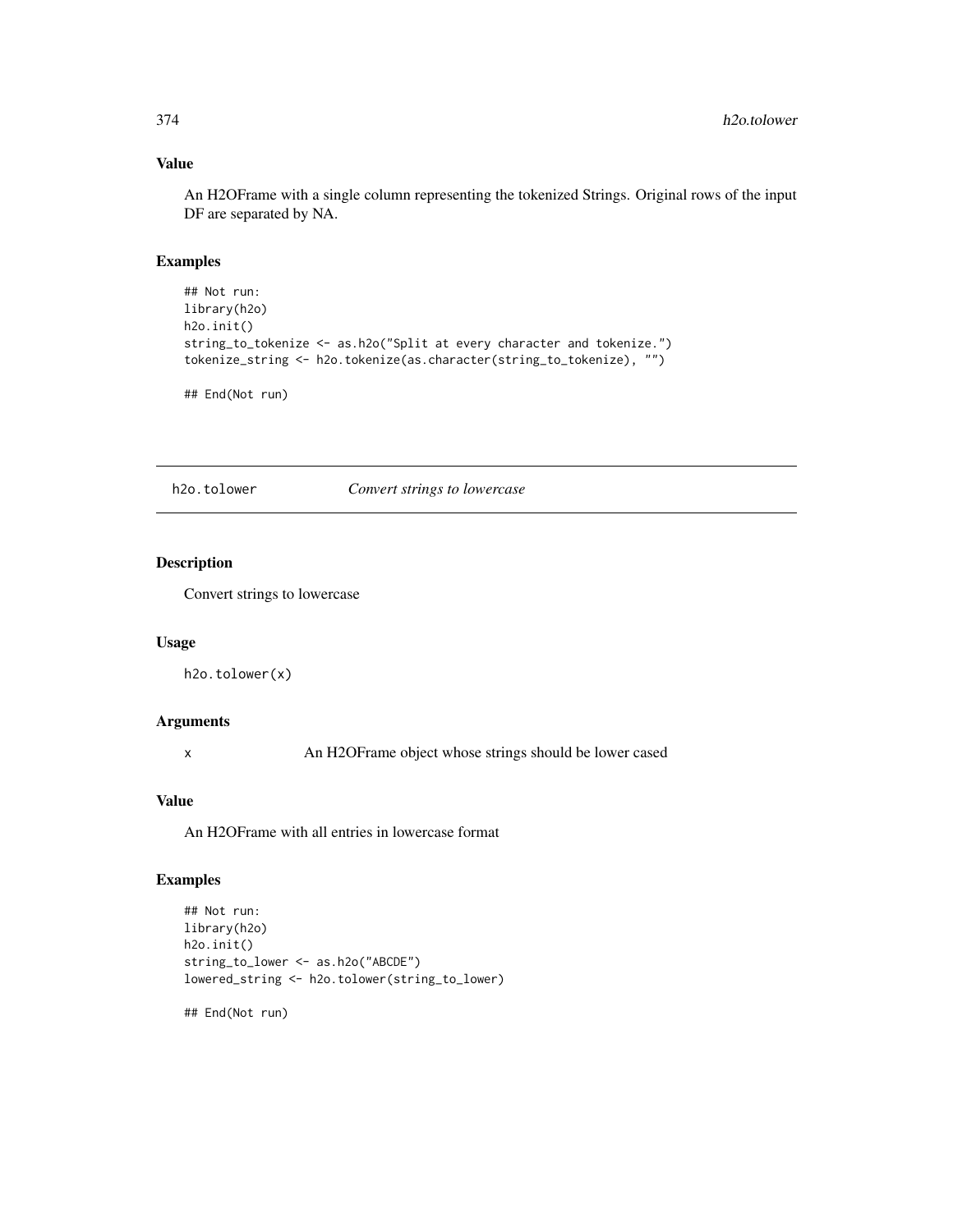h2o.topBottomN *H2O topBottomN*

# Description

topBottomN function will will grab the top N percent or botom N percent of values of a column and return it in a H2OFrame.

# Usage

h2o.topBottomN(x, column, nPercent, grabTopN)

# Arguments

| $\mathsf{x}$ | an H2OFrame                                                           |
|--------------|-----------------------------------------------------------------------|
| column       | is a column name or column index to grab the top N percent value from |
| nPercent     | a top percentage values to grab                                       |
| grabTopN     | if -1 grab bottom percentage, 1 grab top percentage                   |

# Value

An H2OFrame with 2 columns: first column is the original row indices, second column contains the values

|--|

# Description

Extract the top N percent of values of a column and return it in a H2OFrame.

### Usage

h2o.topN(x, column, nPercent)

# Arguments

|          | an H2OFrame                                                           |
|----------|-----------------------------------------------------------------------|
| column   | is a column name or column index to grab the top N percent value from |
| nPercent | is a top percentage value to grab                                     |

### Value

An H2OFrame with 2 columns. The first column is the original row indices, second column contains the topN values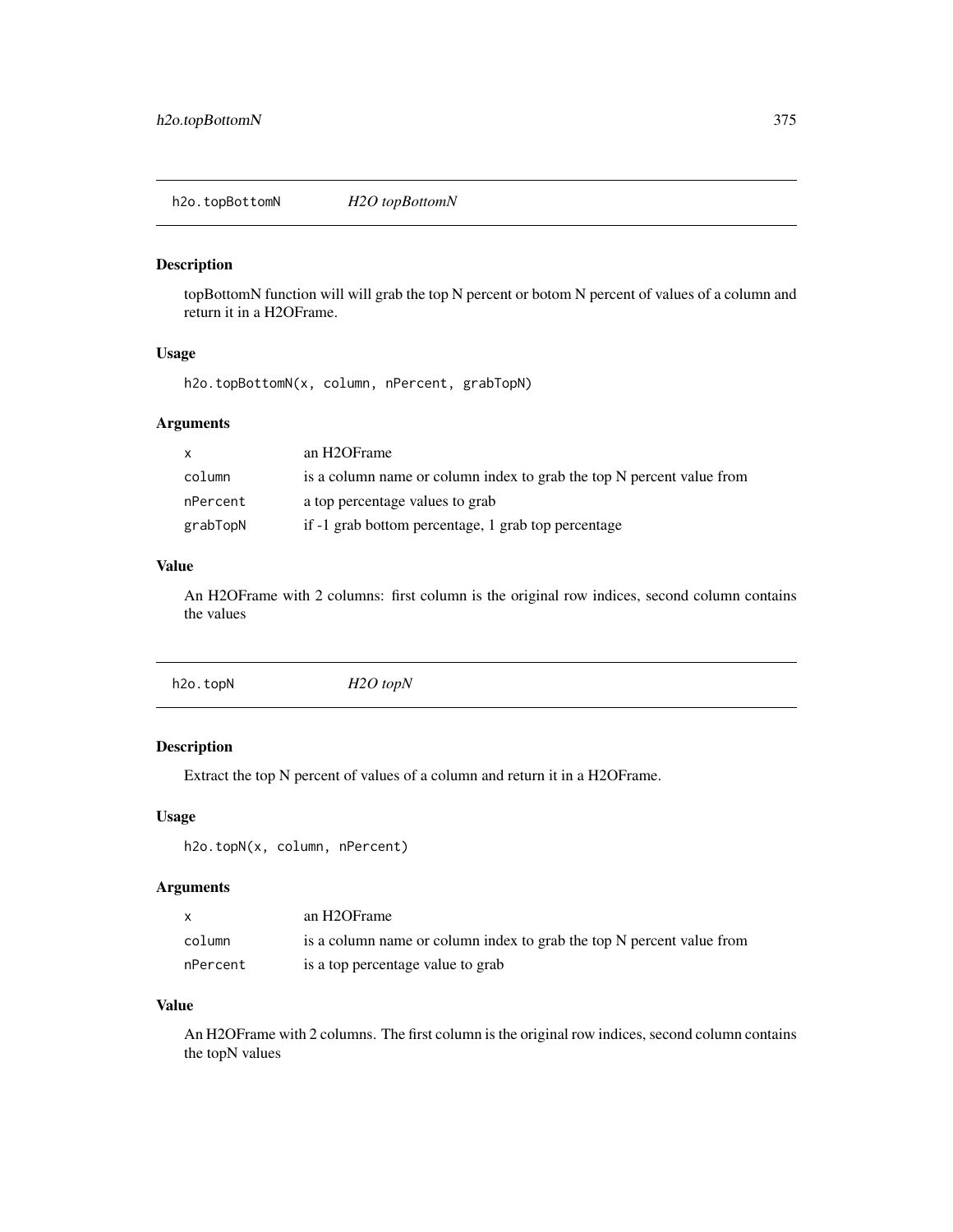### Examples

```
## Not run:
library(h2o)
h2o.init()
f <- "https://s3.amazonaws.com/h2o-public-test-data/bigdata/laptop/jira/TopBottomNRep4.csv.zip"
dataset <- h2o.importFile(f)
frameNames <- names(dataset)
nPercent < -c(1, 2, 3, 4)nP <- nPercent[sample(1:length(nPercent), 1, replace = FALSE)]
colIndex <- sample(1:length(frameNames), 1, replace = FALSE)
h2o.topN(dataset, frameNames[colIndex], nP)
## End(Not run)
```
h2o.totss *Get the total sum of squares.*

### Description

If "train", "valid", and "xval" parameters are FALSE (default), then the training totss value is returned. If more than one parameter is set to TRUE, then a named vector of totss' are returned, where the names are "train", "valid" or "xval".

### Usage

```
h2o.totss(object, train = FALSE, valid = FALSE, xval = FALSE)
```
### Arguments

| object | An H2OClusteringModel object.                      |
|--------|----------------------------------------------------|
| train  | Retrieve the training total sum of squares         |
| valid  | Retrieve the validation total sum of squares       |
| xval   | Retrieve the cross-validation total sum of squares |

### Examples

```
## Not run:
library(h2o)
h2o.init()
```

```
fr <- h2o.importFile("https://h2o-public-test-data.s3.amazonaws.com/smalldata/iris/iris_train.csv")
predictors <- c("sepal_len", "sepal_wid", "petal_len", "petal_wid")
km \le h2o.kmeans(x = predictors, training_frame = fr, k = 3, nfolds = 3)
h2o.totss(km, train = TRUE)
```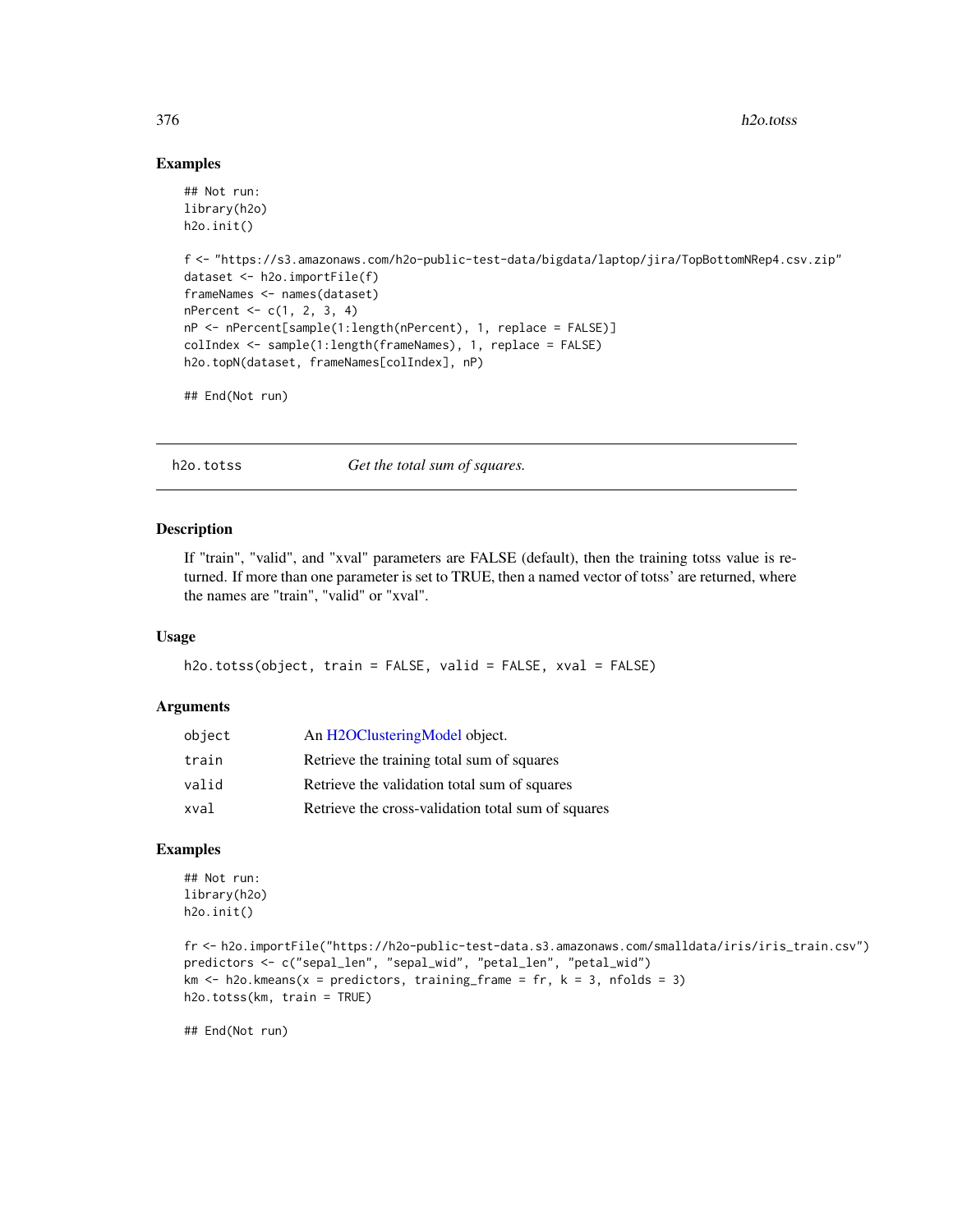h2o.tot\_withinss *Get the total within cluster sum of squares.*

# Description

If "train", "valid", and "xval" parameters are FALSE (default), then the training tot\_withinss value is returned. If more than one parameter is set to TRUE, then a named vector of tot\_withinss' are returned, where the names are "train", "valid" or "xval".

### Usage

```
h2o.tot_withinss(object, train = FALSE, valid = FALSE, xval = FALSE)
```
# Arguments

| object | An H2OClusteringModel object.                                     |
|--------|-------------------------------------------------------------------|
| train  | Retrieve the training total within cluster sum of squares         |
| valid  | Retrieve the validation total within cluster sum of squares       |
| xval   | Retrieve the cross-validation total within cluster sum of squares |

# Examples

```
## Not run:
library(h2o)
h2o.init()
```

```
fr <- h2o.importFile("https://h2o-public-test-data.s3.amazonaws.com/smalldata/iris/iris_train.csv")
predictors <- c("sepal_len", "sepal_wid", "petal_len", "petal_wid")
km \leq -h2o.kmeans(x = predictors, training_frame = fr, k = 3, nfolds = 3)
h2o.tot_withinss(km, train = TRUE)
```
## End(Not run)

h2o.toupper *Convert strings to uppercase*

# Description

Convert strings to uppercase

### Usage

h2o.toupper(x)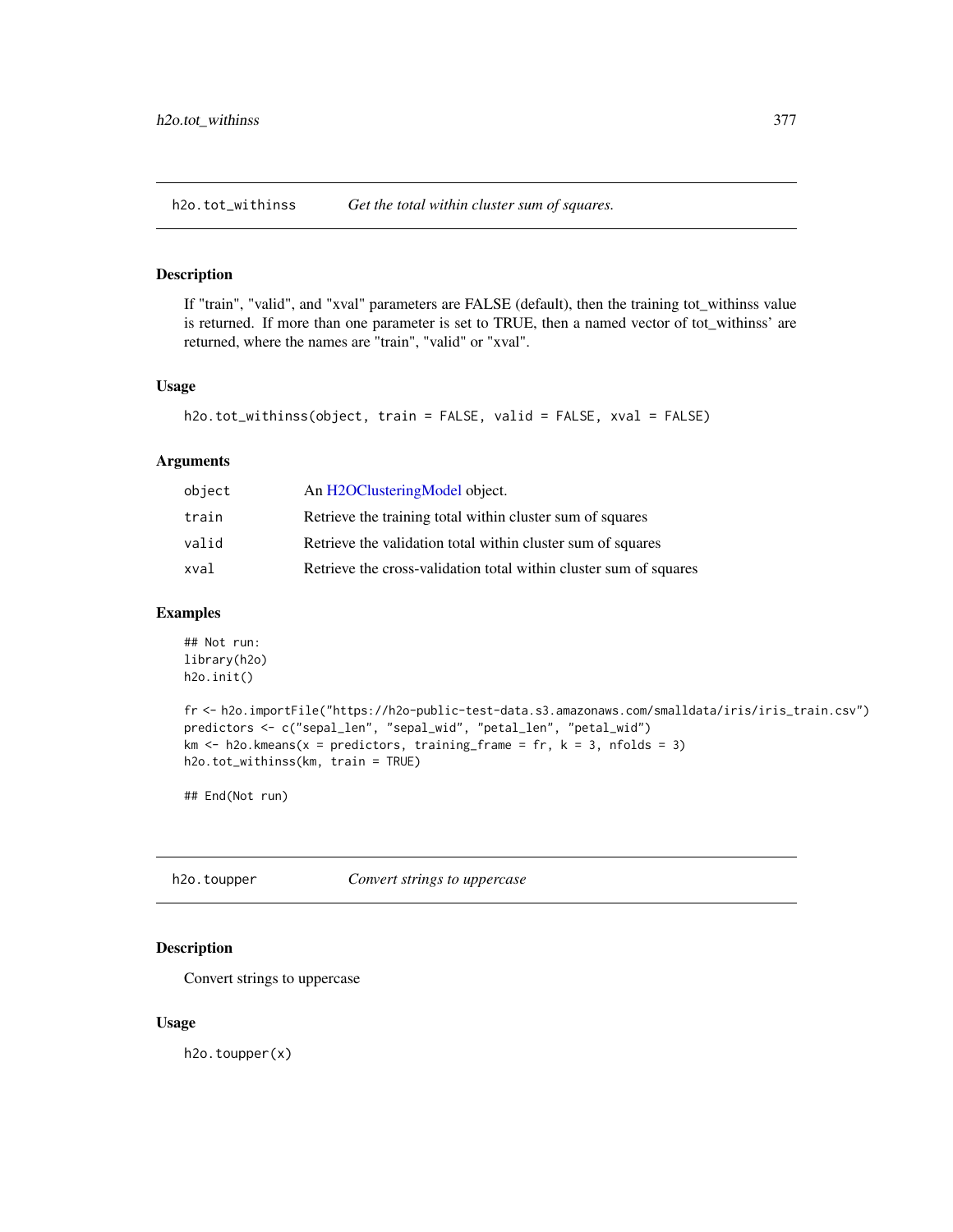# Arguments

x An H2OFrame object whose strings should be upper cased

# Value

An H2OFrame with all entries in uppercase format

# Examples

```
## Not run:
library(h2o)
h2o.init()
string_to_upper <- as.h2o("abcde")
upper_string <- h2o.toupper(string_to_upper)
```
## End(Not run)

h2o.train\_segments *H2O Segmented-Data Bulk Model Training*

### Description

Provides a set of functions to train a group of models on different segments (subpopulations) of the training set.

# Usage

```
h2o.train_segments(
  algorithm,
  segment_columns,
  segment_models_id,
  parallelism = 1,
  ...
\mathcal{L}
```
# Arguments

| algorithm         | Name of algorithm to use in training segment models (gbm, randomForest,            |  |
|-------------------|------------------------------------------------------------------------------------|--|
|                   | kmeans, glm, deeplearning, naivebayes, psvm, xgboost, pca, svd, targetencoder,     |  |
|                   | aggregator, word2vec, coxph, isolationforest, kmeans, stackedensemble, glrm,       |  |
|                   | gam, anovaglm, models election).                                                   |  |
| segment_columns   |                                                                                    |  |
|                   | A list of columns to segment-by. H2O will group the training (and validation)      |  |
|                   | dataset by the segment-by columns and train a separate model for each segment      |  |
|                   | (group of rows).                                                                   |  |
| segment_models_id |                                                                                    |  |
|                   | Identifier for the returned collection of Segment Models. If not specified it will |  |
|                   | be automatically generated.                                                        |  |
|                   |                                                                                    |  |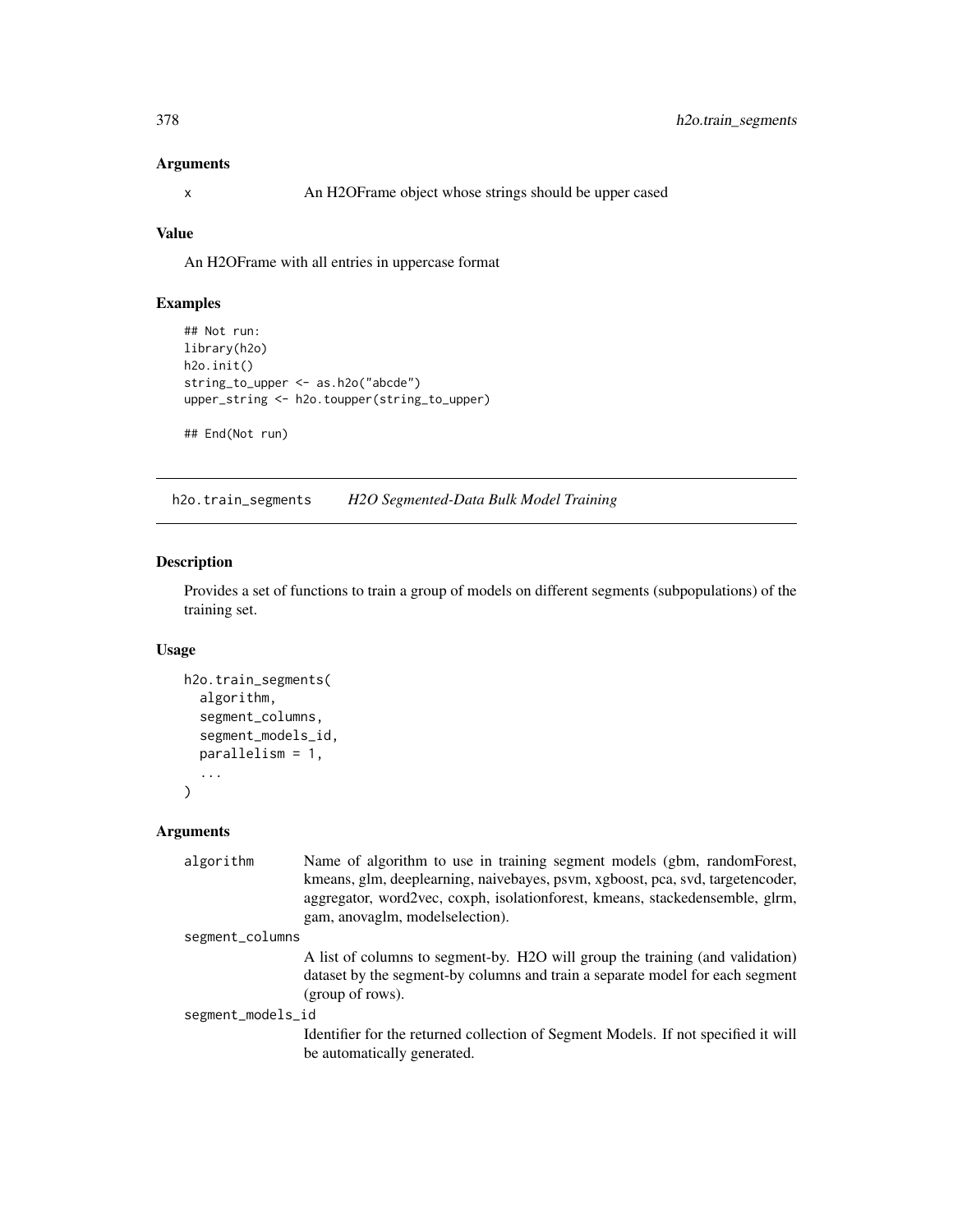# h2o.transform 379

| parallelism             | Level of parallelism of bulk model building, it is the maximum number of mod-      |
|-------------------------|------------------------------------------------------------------------------------|
|                         | els each H2O node will be building in parallel, defaults to 1.                     |
| $\cdot$ $\cdot$ $\cdot$ | Use to pass along training frame parameter, x, y, and all non-default parame-      |
|                         | ter values to the algorithm Look at the specific algorithm - h2o.gbm, h2o.glm,     |
|                         | h <sub>2</sub> o.kmeans, h <sub>2</sub> o.deepLearning - for available parameters. |

### Details

Start Segmented-Data bulk Model Training for a given algorithm and parameters.

# Examples

```
## Not run:
library(h2o)
h2o.init()
iris_hf <- as.h2o(iris)
models <- h2o.train_segments(algorithm = "gbm",
                             segment_columns = "Species",
                             x = c(1:3), y = 4,
                             training_frame = iris_hf,
                             ntrees = 5,
                             max\_depth = 4)
as.data.frame(models)
## End(Not run)
```

| h2o.transform | Use H2O Transformation model and apply the underlying transforma- |
|---------------|-------------------------------------------------------------------|
|               | tion                                                              |

# Description

Use H2O Transformation model and apply the underlying transformation

# Usage

```
h2o.transform(model, ...)
```
# Arguments

| model | A trained model representing the transformation strategy |
|-------|----------------------------------------------------------|
| .     | Transformation model-specific parameters                 |

# Value

Returns an H2OFrame object with data transformed.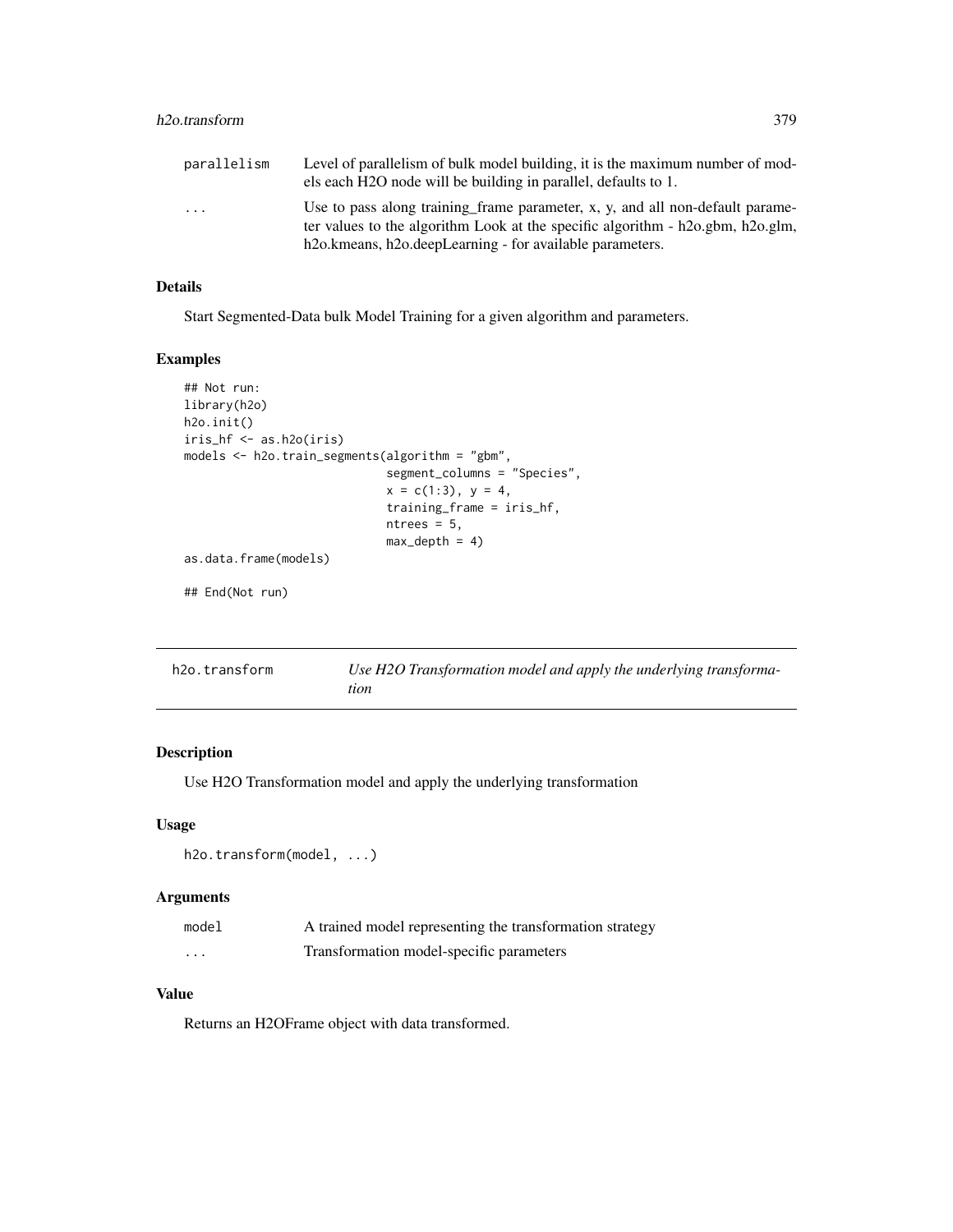h2o.transform,H2OTargetEncoderModel-method *Applies target encoding to a given dataset*

# Description

Applies target encoding to a given dataset

# Usage

```
## S4 method for signature 'H2OTargetEncoderModel'
h2o.transform(
  model,
  data,
  blending = NULL,
  inflection_point = -1,
  smoothing = -1,
  noise = NULL,
  as_training = FALSE,
  ...
)
```
# Arguments

| model            | A trained model representing the transformation strategy                                                                                                         |
|------------------|------------------------------------------------------------------------------------------------------------------------------------------------------------------|
| data             | An H2OFrame with data to be transformed                                                                                                                          |
| blending         | Use blending during the transformation. Respects model settings when not set.                                                                                    |
| inflection_point |                                                                                                                                                                  |
|                  | Blending parameter. Only effective when blending is enabled. By default, model<br>settings are respected, if not overridden by this setting.                     |
| smoothing        | Blending parameter. Only effective when blending is enabled. By default, model<br>settings are respected, if not overridden by this setting.                     |
| noise            | An amount of random noise added to the encoding, this helps prevent overfitting.<br>By default, model settings are respected, if not overridden by this setting. |
| as_training      | Must be set to True when encoding the training frame. Defaults to False.                                                                                         |
|                  | Mainly used for backwards compatibility, to allow deprecated parameters.                                                                                         |

# Value

Returns an H2OFrame object with data transformed.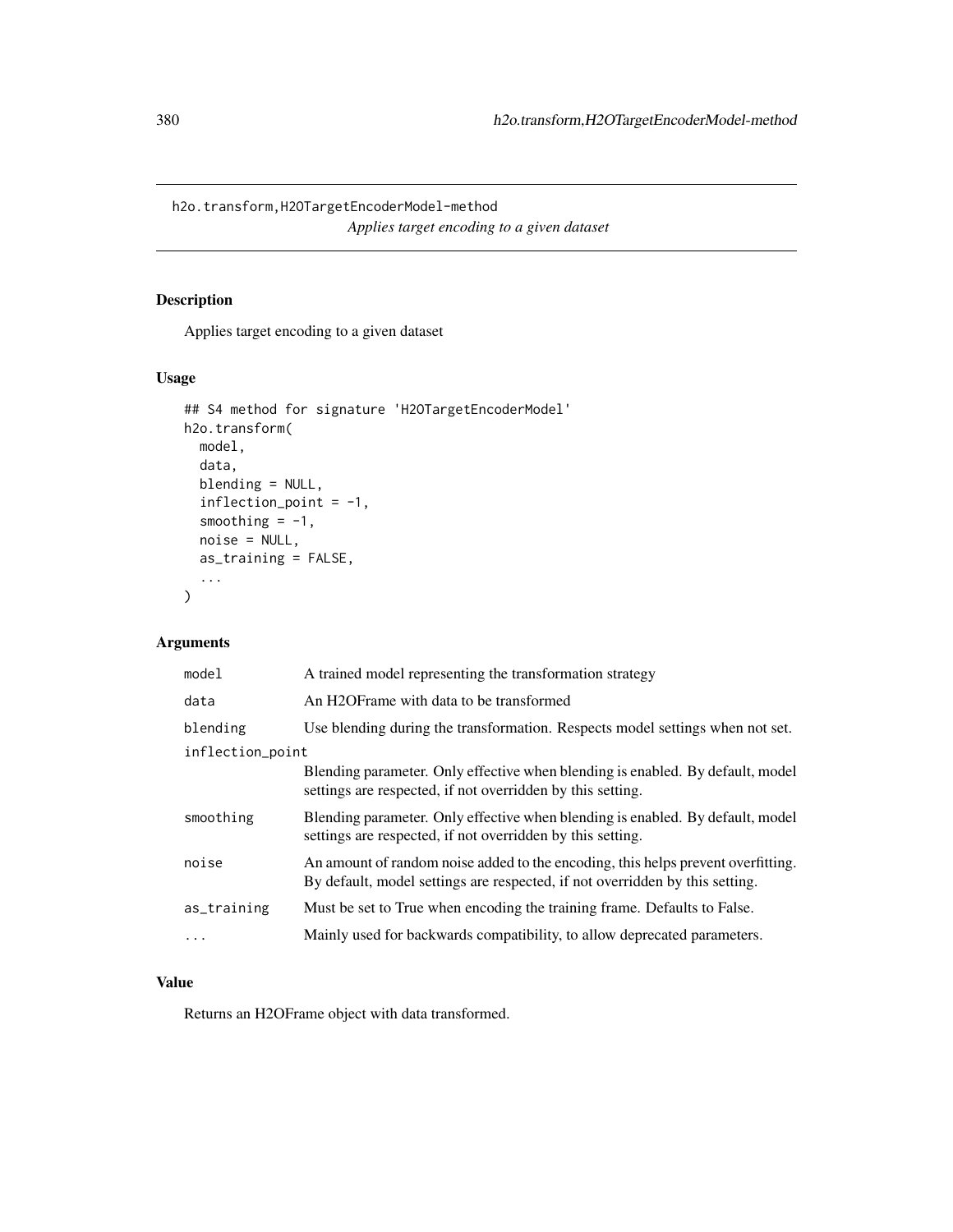*Transform words (or sequences of words) to vectors using a word2vec model.*

# Description

Transform words (or sequences of words) to vectors using a word2vec model.

### Usage

```
## S4 method for signature 'H2OWordEmbeddingModel'
h2o.transform(model, words, aggregate_method = c("NONE", "AVERAGE"))
```
# Arguments

| model            | A word2yec model.                                                                                                                                                                                                                             |  |
|------------------|-----------------------------------------------------------------------------------------------------------------------------------------------------------------------------------------------------------------------------------------------|--|
| words            | An H2OF rame made of a single column containing source words.                                                                                                                                                                                 |  |
| aggregate_method |                                                                                                                                                                                                                                               |  |
|                  | Specifies how to aggregate sequences of words. If method is 'NONE' then no<br>aggregation is performed and each input word is mapped to a single word-vector.<br>If method is 'AVERAGE' then input is treated as sequences of words delimited |  |
|                  | by NA. Each word of a sequences is internally mapped to a vector and vectors                                                                                                                                                                  |  |
|                  | belonging to the same sentence are averaged and returned in the result.                                                                                                                                                                       |  |

# Examples

```
## Not run:
h2o.init()
```

```
# Build a simple word2vec model
data <- as.character(as.h2o(c("a", "b", "a")))
w2v_model <- h2o.word2vec(data, sent_sample_rate = 0, min_word_freq = 0, epochs = 1, vec_size = 2)
```

```
# Transform words to vectors without aggregation
sentences <- as.character(as.h2o(c("b", "c", "a", NA, "b")))
h2o.transform(w2v_model, sentences) # -> 5 rows total, 2 rows NA ("c" is not in the vocabulary)
```

```
# Transform words to vectors and return average vector for each sentence
h2o.transform(w2v_model, sentences, aggregate_method = "AVERAGE") # -> 2 rows
```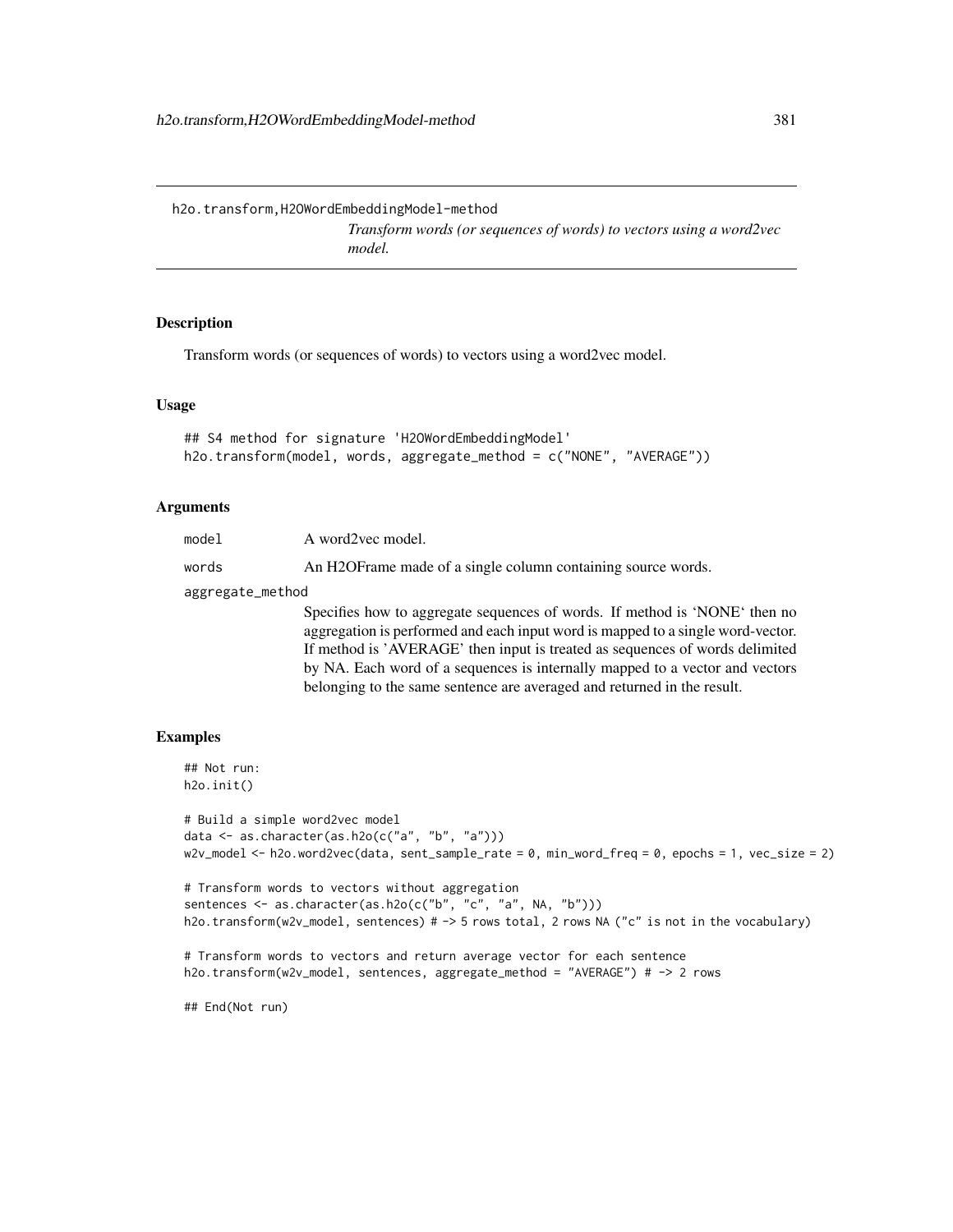```
h2o.transform_word2vec
```
*Transform words (or sequences of words) to vectors using a word2vec model.*

# Description

Transform words (or sequences of words) to vectors using a word2vec model.

### Usage

```
h2o.transform_word2vec(
  word2vec,
  words,
  aggregate_method = c("NONE", "AVERAGE")
\mathcal{L}
```
### Arguments

| word2vec         | A word2vec model.                                                                                                                                                                                                                                                                                                                                                                                        |  |
|------------------|----------------------------------------------------------------------------------------------------------------------------------------------------------------------------------------------------------------------------------------------------------------------------------------------------------------------------------------------------------------------------------------------------------|--|
| words            | An H2OF rame made of a single column containing source words.                                                                                                                                                                                                                                                                                                                                            |  |
| aggregate_method |                                                                                                                                                                                                                                                                                                                                                                                                          |  |
|                  | Specifies how to aggregate sequences of words. If method is 'NONE' then no<br>aggregation is performed and each input word is mapped to a single word-vector.<br>If method is 'AVERAGE' then input is treated as sequences of words delimited<br>by NA. Each word of a sequences is internally mapped to a vector and vectors<br>belonging to the same sentence are averaged and returned in the result. |  |

# Examples

```
## Not run:
h2o.init()
```

```
# Build a dummy word2vec model
data <- as.character(as.h2o(c("a", "b", "a")))
w2v_model <- h2o.word2vec(data, sent_sample_rate = \theta, min_word_freq = \theta, epochs = 1, vec_size = 2)
```

```
# Transform words to vectors without aggregation
sentences <- as.character(as.h2o(c("b", "c", "a", NA, "b")))
h2o.transform(w2v_model, sentences) # -> 5 rows total, 2 rows NA ("c" is not in the vocabulary)
```

```
# Transform words to vectors and return average vector for each sentence
h2o.transform(w2v_model, sentences, aggregate_method = "AVERAGE") # -> 2 rows
```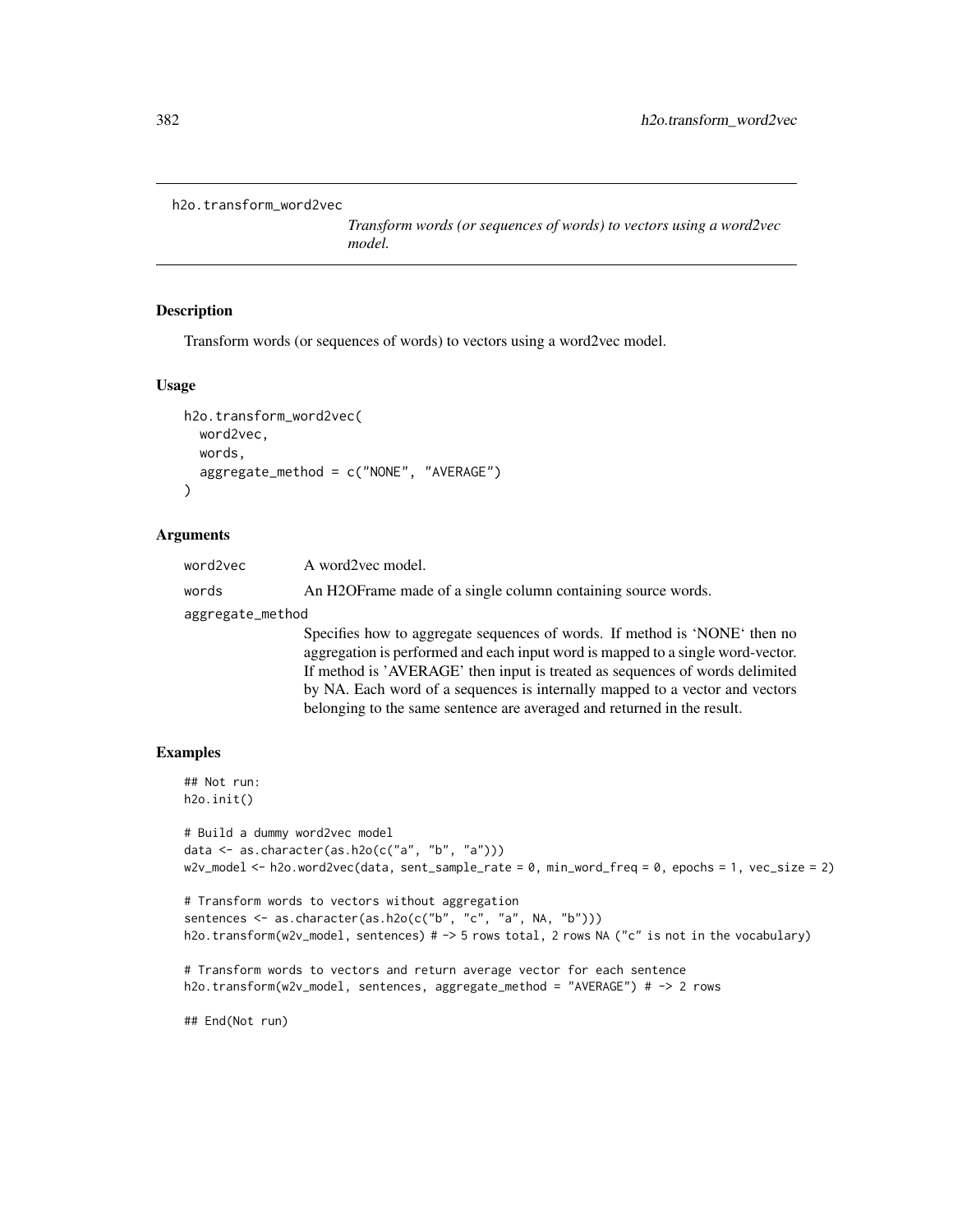h2o.trim *Trim Space*

# Description

Trim Space

# Usage

h2o.trim(x)

# Arguments

x The column whose strings should be trimmed.

# Examples

```
## Not run:
library(h2o)
h2o.init()
string_to_trim <- as.h2o("r tutorial")
trim_string <- h2o.trim(string_to_trim)
```
## End(Not run)

h2o.trunc *Truncate values in x toward 0*

# Description

trunc takes a single numeric argument x and returns a numeric vector containing the integers formed by truncating the values in x toward 0.

# Usage

h2o.trunc(x)

# Arguments

x An H2OFrame object.

# See Also

[Round](#page-0-0) for the base R implementation, trunc().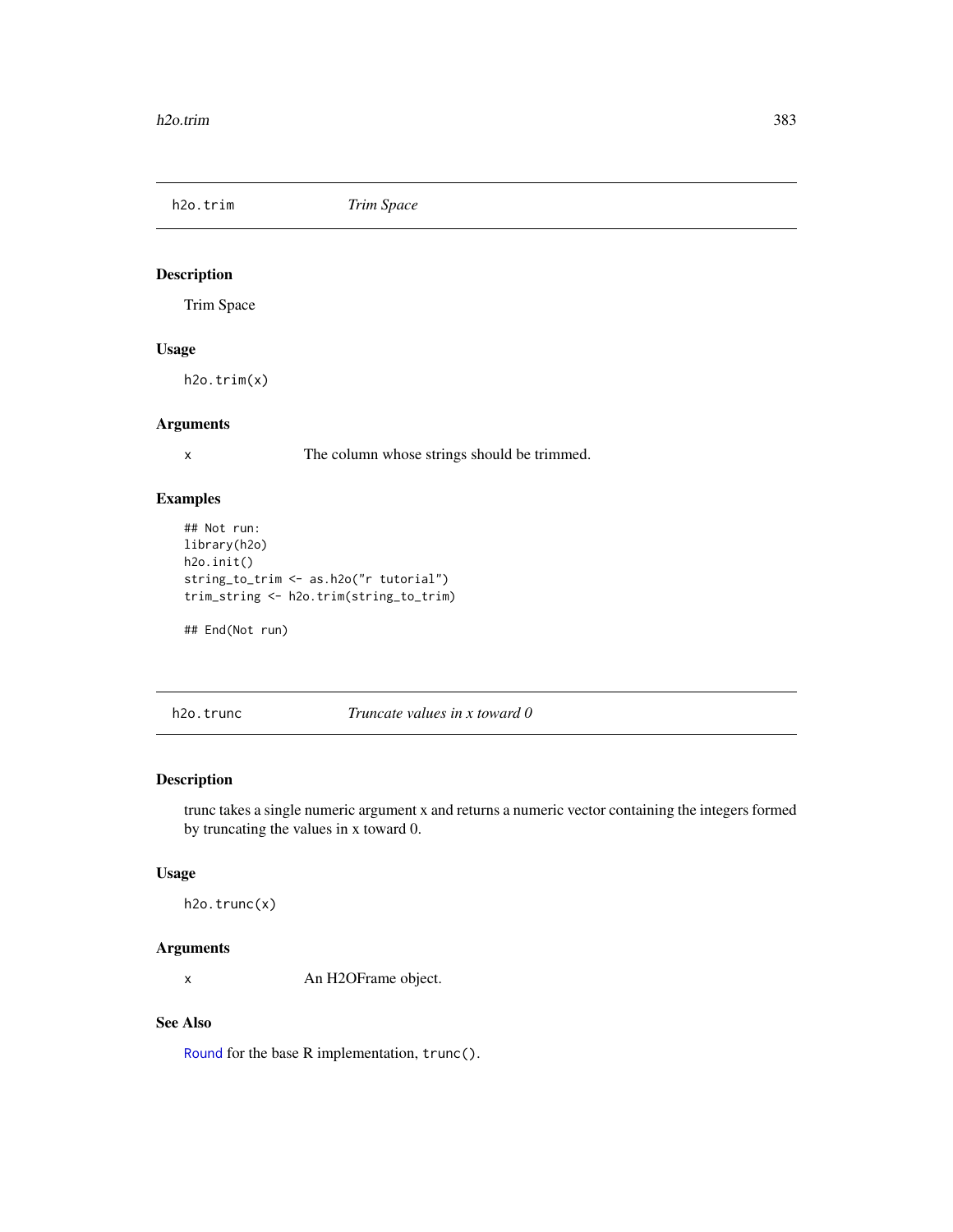# Examples

```
## Not run:
library(h2o)
h2o.init()
frame <- h2o.createFrame(rows = 6, cols = 2,
                         categorical_fraction = 0.0,
                         missing_fraction = 0.7,
                         seed = 123)
h2o.trunc(frame["C1"])
## End(Not run)
```
h2o.unique *H2O Unique*

# Description

Extract unique values in the column.

# Usage

h2o.unique(x, include\_nas = FALSE)

# Arguments

|             | An H2OFrame object.                                              |
|-------------|------------------------------------------------------------------|
| include_nas | If set to TRUE, NAs are included. FALSE (turned off) by default. |

# Value

Returns an H2OFrame object.

# Examples

```
## Not run:
library(h2o)
h2o.init()
```

```
f <- "https://h2o-public-test-data.s3.amazonaws.com/smalldata/iris/iris_wheader.csv"
iris <- h2o.importFile(f)
h2o.unique(iris["class"])
```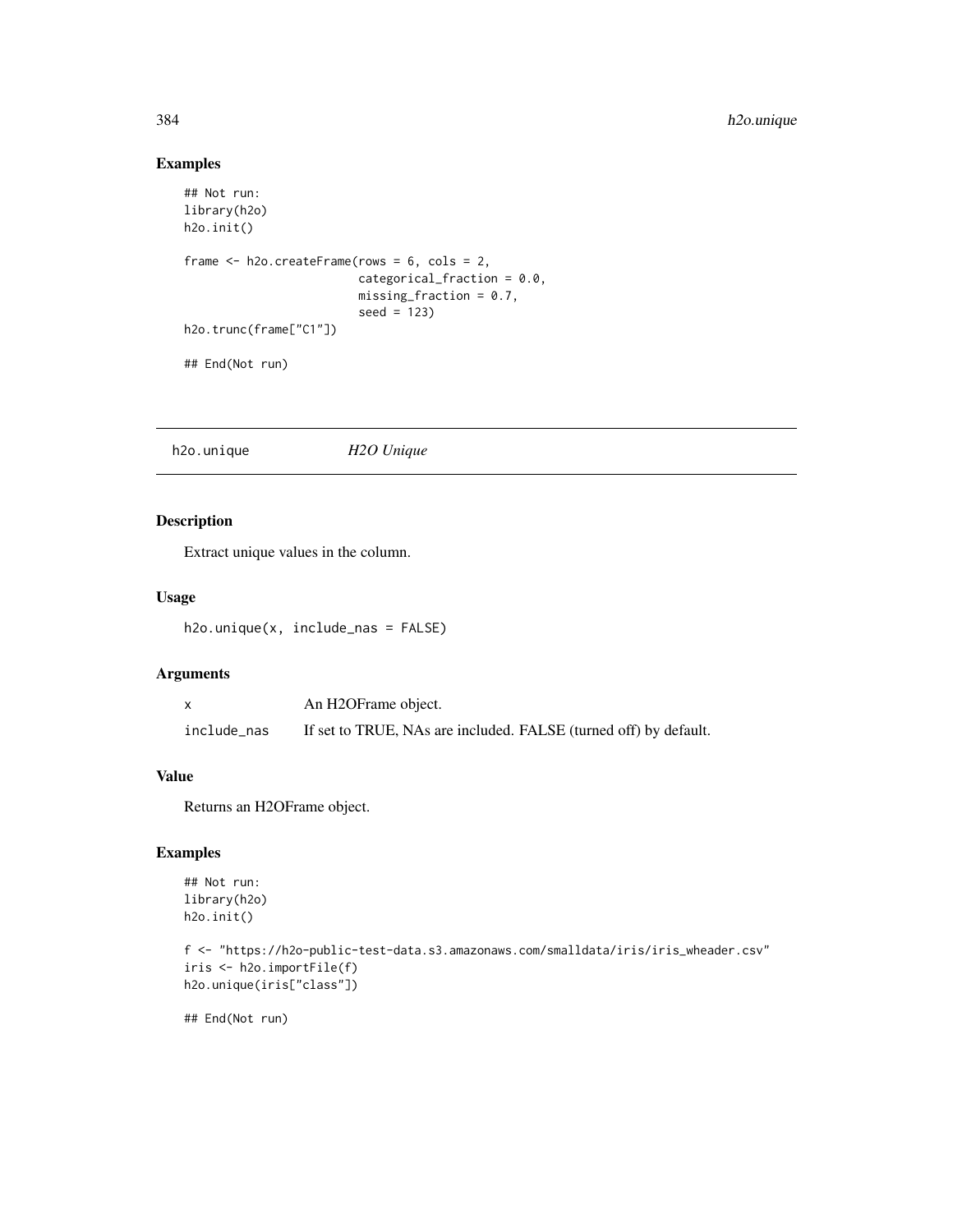h2o.upliftRandomForest

*Build a Uplift Random Forest model*

# Description

Builds a Uplift Random Forest model on an H2OFrame.

#### Usage

```
h2o.upliftRandomForest(
  x,
  y,
  training_frame,
  treatment_column,
  model_id = NULL,validation_frame = NULL,
  score_each_iteration = FALSE,
  score\_tree\_interval = 0,
  ignore_const_cols = TRUE,
  ntrees = 50,
  max\_depth = 20,
  min\_rows = 1,
  nbins = 20,
  nbins_top_level = 1024,
  nbins\_cats = 1024,
  max_runtime_secs = 0,
  seed = -1,
  mtries = -2,
  sample_rate = 0.632,
  sample_rate_per_class = NULL,
  col_sample_rate_change_per_level = 1,
  col_sample_rate_per_tree = 1,
  histogram_type = c("AUTO", "UniformAdaptive", "Random", "QuantilesGlobal",
    "RoundRobin", "UniformRobust"),
  categorical_encoding = c("AUTO", "Enum", "OneHotInternal", "OneHotExplicit",
    "Binary", "Eigen", "LabelEncoder", "SortByResponse", "EnumLimited"),
 distribution = c("AUTO", "bernoulli", "multinomial", "gaussian", "poisson", "gamma",
    "tweedie", "laplace", "quantile", "huber"),
  check_constant_response = TRUE,
  uplift_metric = c("AUTO", "KL", "Euclidean", "ChiSquared"),
  auuc_type = c("AUTO", "qini", "lift", "gain"),
  auc_nbins = -1,verbose = FALSE
)
```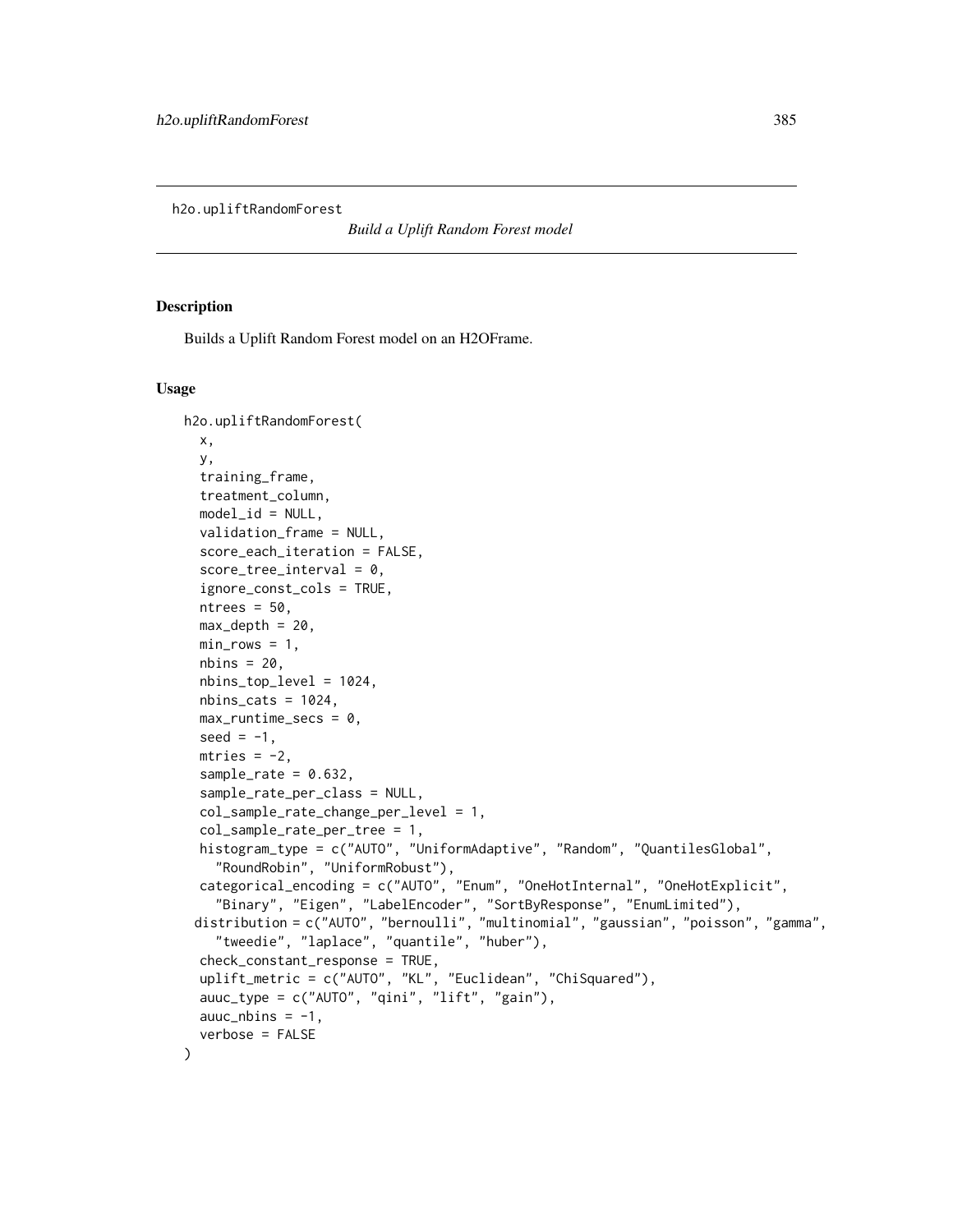# Arguments

| х                    | (Optional) A vector containing the names or indices of the predictor variables to<br>use in building the model. If x is missing, then all columns except y are used.                                                                                                   |
|----------------------|------------------------------------------------------------------------------------------------------------------------------------------------------------------------------------------------------------------------------------------------------------------------|
| у                    | The name or column index of the response variable in the data. The response<br>must be either a numeric or a categorical/factor variable. If the response is<br>numeric, then a regression model will be trained, otherwise it will train a classi-<br>fication model. |
|                      | training_frame Id of the training data frame.                                                                                                                                                                                                                          |
| treatment_column     |                                                                                                                                                                                                                                                                        |
|                      | Define the column which will be used for computing uplift gain to select best<br>split for a tree. The column has to divide the dataset into treatment (value 1) and<br>control (value 0) groups. Defaults to treatment.                                               |
| model_id             | Destination id for this model; auto-generated if not specified.                                                                                                                                                                                                        |
| validation_frame     |                                                                                                                                                                                                                                                                        |
|                      | Id of the validation data frame.                                                                                                                                                                                                                                       |
| score_each_iteration | Logical. Whether to score during each iteration of model training. Defaults to<br>FALSE.                                                                                                                                                                               |
| score_tree_interval  |                                                                                                                                                                                                                                                                        |
|                      | Score the model after every so many trees. Disabled if set to 0. Defaults to 0.                                                                                                                                                                                        |
| ignore_const_cols    |                                                                                                                                                                                                                                                                        |
|                      | Logical. Ignore constant columns. Defaults to TRUE.                                                                                                                                                                                                                    |
| ntrees               | Number of trees. Defaults to 50.                                                                                                                                                                                                                                       |
| max_depth            | Maximum tree depth (0 for unlimited). Defaults to 20.                                                                                                                                                                                                                  |
| min_rows             | Fewest allowed (weighted) observations in a leaf. Defaults to 1.                                                                                                                                                                                                       |
| nbins                | For numerical columns (real/int), build a histogram of (at least) this many bins,<br>then split at the best point Defaults to 20.                                                                                                                                      |
| nbins_top_level      |                                                                                                                                                                                                                                                                        |
|                      | For numerical columns (real/int), build a histogram of (at most) this many bins<br>at the root level, then decrease by factor of two per level Defaults to 1024.                                                                                                       |
| nbins_cats           | For categorical columns (factors), build a histogram of this many bins, then split<br>at the best point. Higher values can lead to more overfitting. Defaults to 1024.                                                                                                 |
| max_runtime_secs     |                                                                                                                                                                                                                                                                        |
|                      | Maximum allowed runtime in seconds for model training. Use 0 to disable.<br>Defaults to 0.                                                                                                                                                                             |
| seed                 | Seed for random numbers (affects certain parts of the algo that are stochastic<br>and those might or might not be enabled by default). Defaults to -1 (time-based<br>random number).                                                                                   |
| mtries               | Number of variables randomly sampled as candidates at each split. If set to -1,<br>defaults to sqrtp for classification and $p/3$ for regression (where p is the # of<br>predictors Defaults to -2.                                                                    |
| sample_rate          | Row sample rate per tree (from 0.0 to 1.0) Defaults to 0.632.                                                                                                                                                                                                          |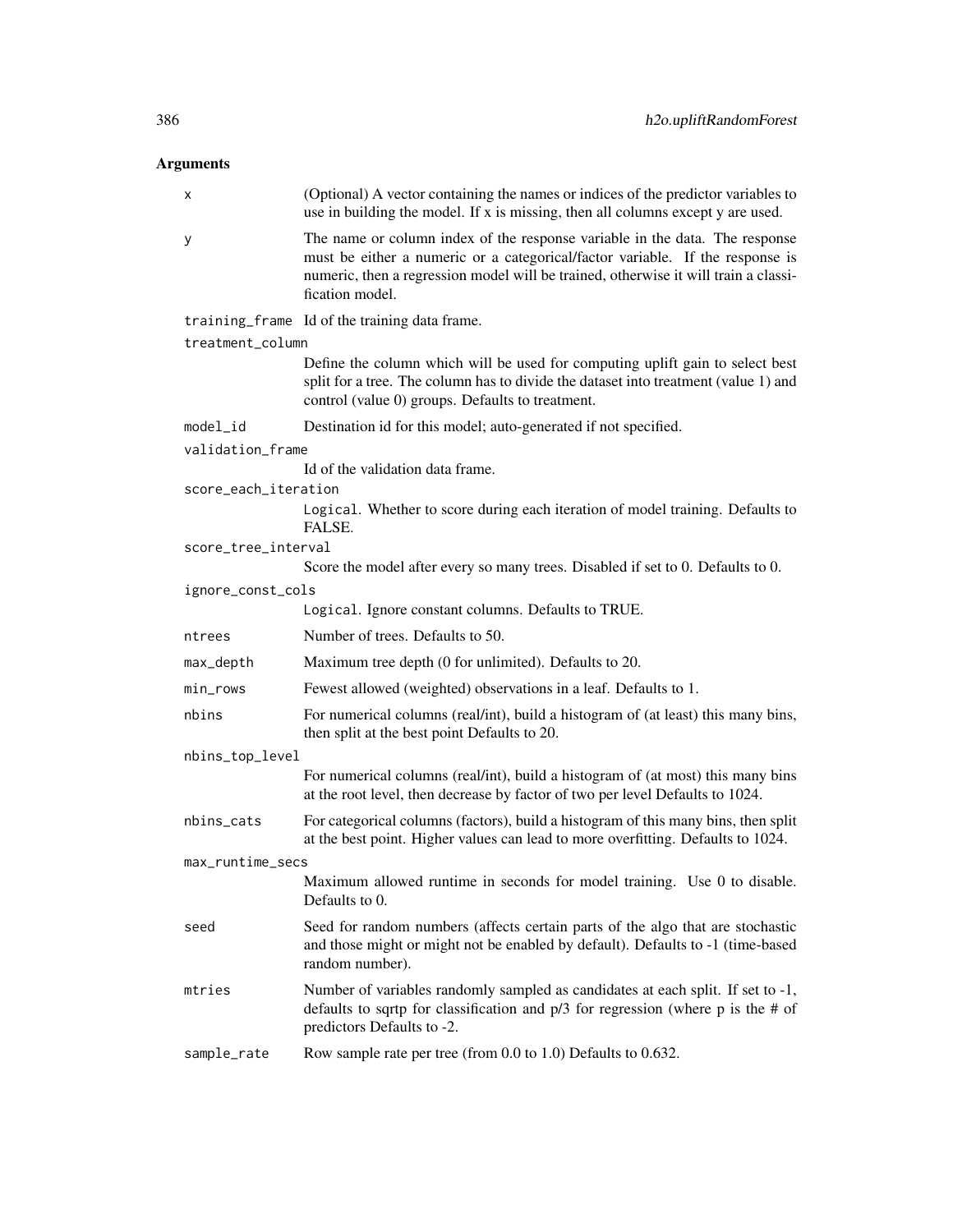sample\_rate\_per\_class

A list of row sample rates per class (relative fraction for each class, from 0.0 to 1.0), for each tree

col\_sample\_rate\_change\_per\_level

Relative change of the column sampling rate for every level (must be  $> 0.0$  and  $\leq$  2.0) Defaults to 1.

col\_sample\_rate\_per\_tree

Column sample rate per tree (from 0.0 to 1.0) Defaults to 1.

histogram\_type What type of histogram to use for finding optimal split points Must be one of: "AUTO", "UniformAdaptive", "Random", "QuantilesGlobal", "RoundRobin", "UniformRobust". Defaults to AUTO.

categorical\_encoding

Encoding scheme for categorical features Must be one of: "AUTO", "Enum", "OneHotInternal", "OneHotExplicit", "Binary", "Eigen", "LabelEncoder", "Sort-ByResponse", "EnumLimited". Defaults to AUTO.

distribution Distribution function Must be one of: "AUTO", "bernoulli", "multinomial", "gaussian", "poisson", "gamma", "tweedie", "laplace", "quantile", "huber". Defaults to AUTO.

check\_constant\_response

Logical. Check if response column is constant. If enabled, then an exception is thrown if the response column is a constant value.If disabled, then model will train regardless of the response column being a constant value or not. Defaults to TRUE.

- uplift\_metric Divergence metric used to find best split when building an uplift tree. Must be one of: "AUTO", "KL", "Euclidean", "ChiSquared". Defaults to AUTO.
- auuc\_type Metric used to calculate Area Under Uplift Curve. Must be one of: "AUTO", "qini", "lift", "gain". Defaults to AUTO.
- auuc\_nbins Number of bins to calculate Area Under Uplift Curve. Defaults to -1.
- verbose Logical. Print scoring history to the console (Metrics per tree). Defaults to FALSE.

# Value

Creates a [H2OModel](#page-415-1) object of the right type.

### See Also

[predict.H2OModel](#page-432-0) for prediction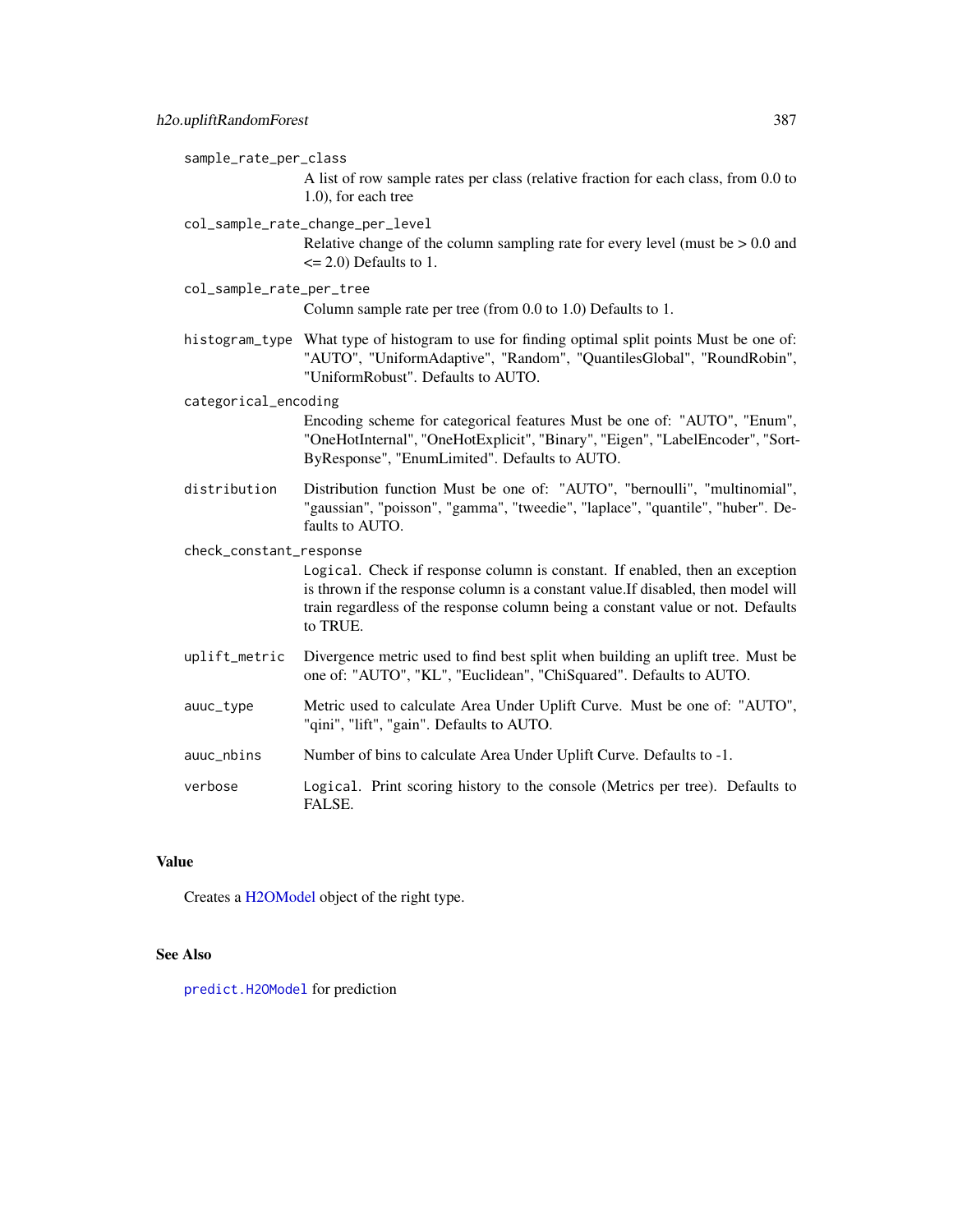h2o.upload\_model *Upload a binary model from the provided local path to the H2O cluster. (H2O model can be saved in a binary form either by saveModel() or by download\_model() function.)*

# Description

Upload a binary model from the provided local path to the H2O cluster. (H2O model can be saved in a binary form either by saveModel() or by download\_model() function.)

### Usage

h2o.upload\_model(path)

### Arguments

path A path on the machine this python session is currently connected to, specifying the location of the model to upload.

# Value

Returns a new [H2OModel](#page-415-1) object.

### See Also

[h2o.saveModel](#page-331-0), [h2o.download\\_model](#page-126-0)

h2o.upload\_mojo *Imports a MOJO from a local filesystem, creating a Generic model with it.*

# Description

Usage example: mojo\_model <- h2o.upload\_mojo(model\_file\_path = "/path/to/local/mojo.zip") predictions <- h2o.predict(mojo\_model, dataset)

### Usage

h2o.upload\_mojo(mojo\_local\_file\_path, model\_id = NULL)

### Arguments

| mojo_local_file_path |                                       |  |
|----------------------|---------------------------------------|--|
|                      | Filesystem path to the model imported |  |
| model id             | Model ID, default is NULL             |  |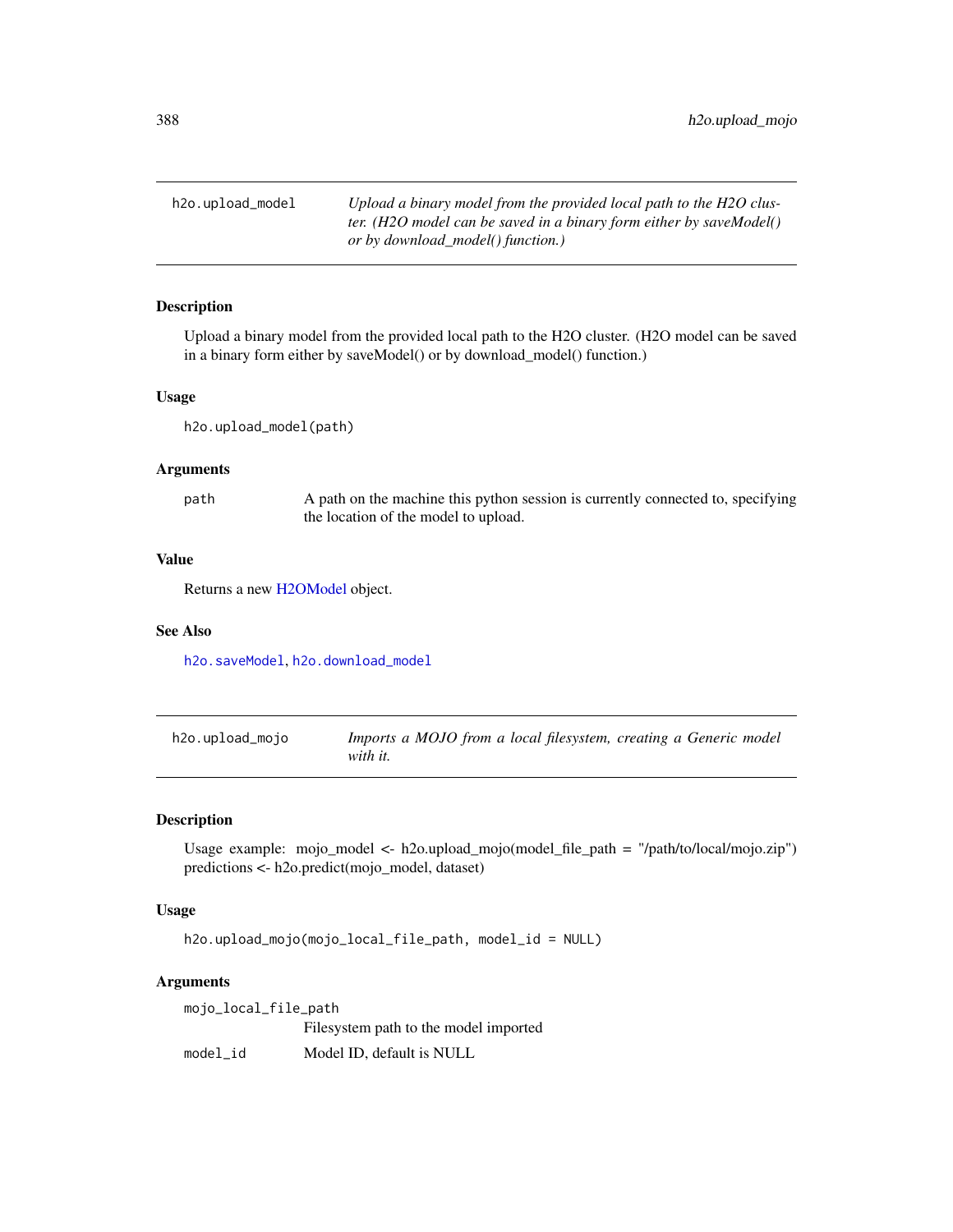h2o.var 389

# Value

Returns H2O Generic Model embedding given MOJO model

### Examples

## Not run:

```
# Import default Iris dataset as H2O frame
data <- as.h2o(iris)
```

```
# Train a very simple GBM model
features <- c("Sepal.Length", "Sepal.Length", "Sepal.Width", "Petal.Length", "Petal.Width")
original_model <- h2o.gbm(x = features, y = "Species", training_frame = data)
```

```
# Download the trained GBM model as MOJO (temporary directory used in this example)
mojo_original_name <- h2o.download_mojo(model = original_model, path = tempdir())
mojo_original_path <- paste0(tempdir(), "/", mojo_original_name)
```
# Upload the MOJO from local filesystem and obtain a Generic model mojo\_model <- h2o.upload\_mojo(mojo\_original\_path)

# Perform scoring with the generic model predictions <- h2o.predict(mojo\_model, data)

## End(Not run)

```
h2o.var Variance of a column or covariance of columns.
```
### Description

Compute the variance or covariance matrix of one or two H2OFrames.

### Usage

 $h2o.var(x, y = NULL, na.rm = FALSE, use)$ 

 $var(x, y = NULL, na.rm = FALSE, use)$ 

### Arguments

| <b>X</b> | An H2OFrame object.                                                                                                                                                                                                                                                                                                                                                                                           |
|----------|---------------------------------------------------------------------------------------------------------------------------------------------------------------------------------------------------------------------------------------------------------------------------------------------------------------------------------------------------------------------------------------------------------------|
| y        | NULL (default) or an H2OF rame. The default is equivalent to $y = x$ .                                                                                                                                                                                                                                                                                                                                        |
| na.rm    | logical. Should missing values be removed?                                                                                                                                                                                                                                                                                                                                                                    |
| use      | An optional character string indicating how to handle missing values. This must<br>be one of the following: "everything" - outputs NaNs whenever one of its con-<br>tributing observations is missing "all.obs" - presence of missing observations<br>will throw an error "complete.obs" - discards missing values along with all ob-<br>servations in their rows so that only complete observations are used |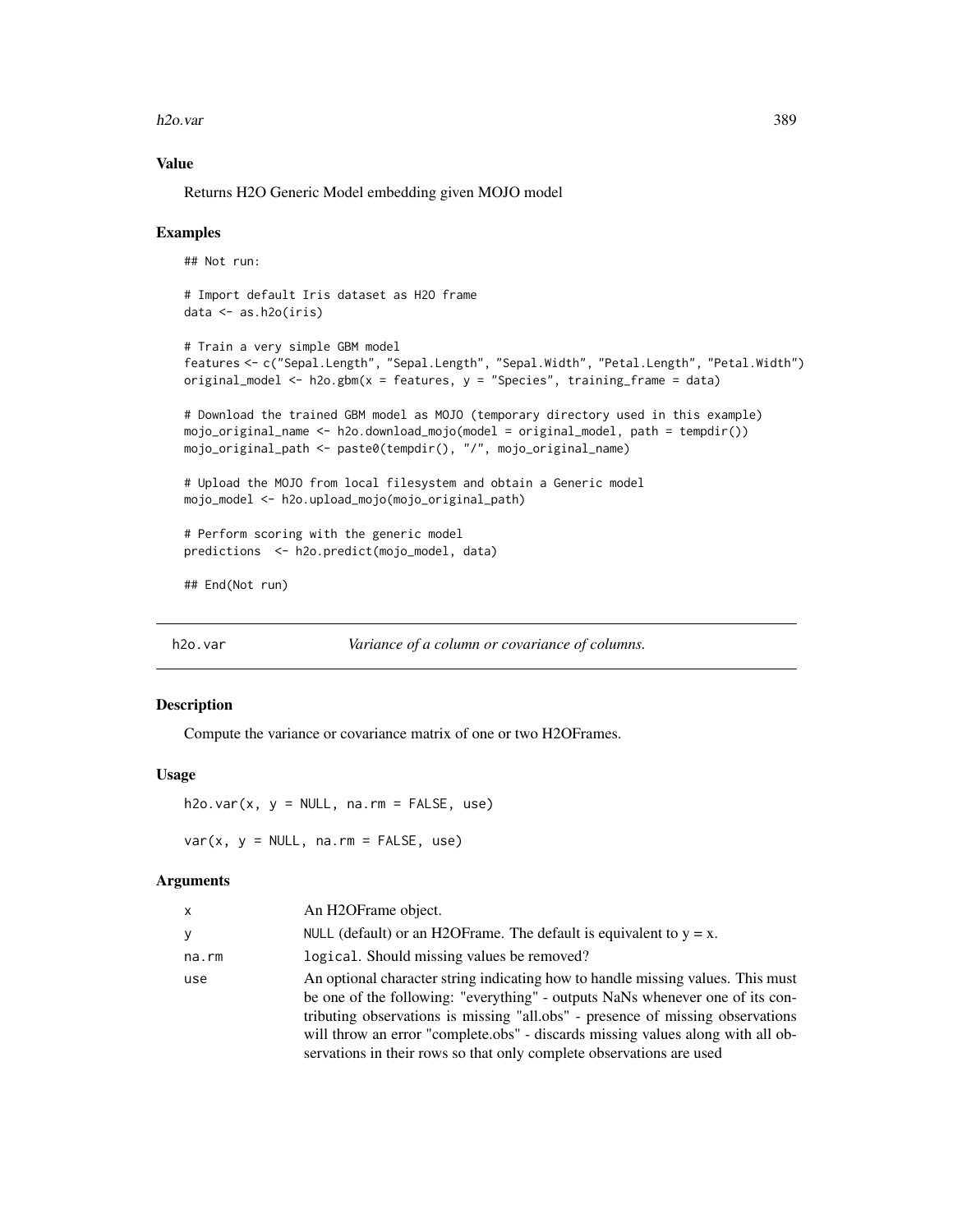# See Also

[cor](#page-94-0) for the base R implementation, var(). [h2o.sd](#page-338-0) for standard deviation.

### Examples

```
## Not run:
library(h2o)
h2o.init()
prostate_path <- system.file("extdata", "prostate.csv", package = "h2o")
prostate <- h2o.uploadFile(path = prostate_path)
var(prostate$AGE)
## End(Not run)
```
h2o.varimp *Retrieve the variable importance.*

### Description

Retrieve the variable importance.

### Usage

```
h2o.varimp(object, ...)
```
# Arguments

| object | An H <sub>2</sub> O object.                  |
|--------|----------------------------------------------|
| .      | Additional arguments for specific use-cases. |

# Examples

```
## Not run:
library(h2o)
h2o.init()
```

```
f <- "https://s3.amazonaws.com/h2o-public-test-data/smalldata/prostate/prostate_complete.csv.zip"
pros <- h2o.importFile(f)
response <- "GLEASON"
predictors <- c("ID", "AGE", "CAPSULE", "DCAPS", "PSA", "VOL", "DPROS")
aml \le h2o.automl(x = predictors, y = response, training_frame = pros, max_runtime_secs = 60)
h2o.varimp(aml, top_n = 20) # get variable importance matrix for the top 20 models
h2o.varimp(aml@leader) # get variable importance for the leader model
## End(Not run)
```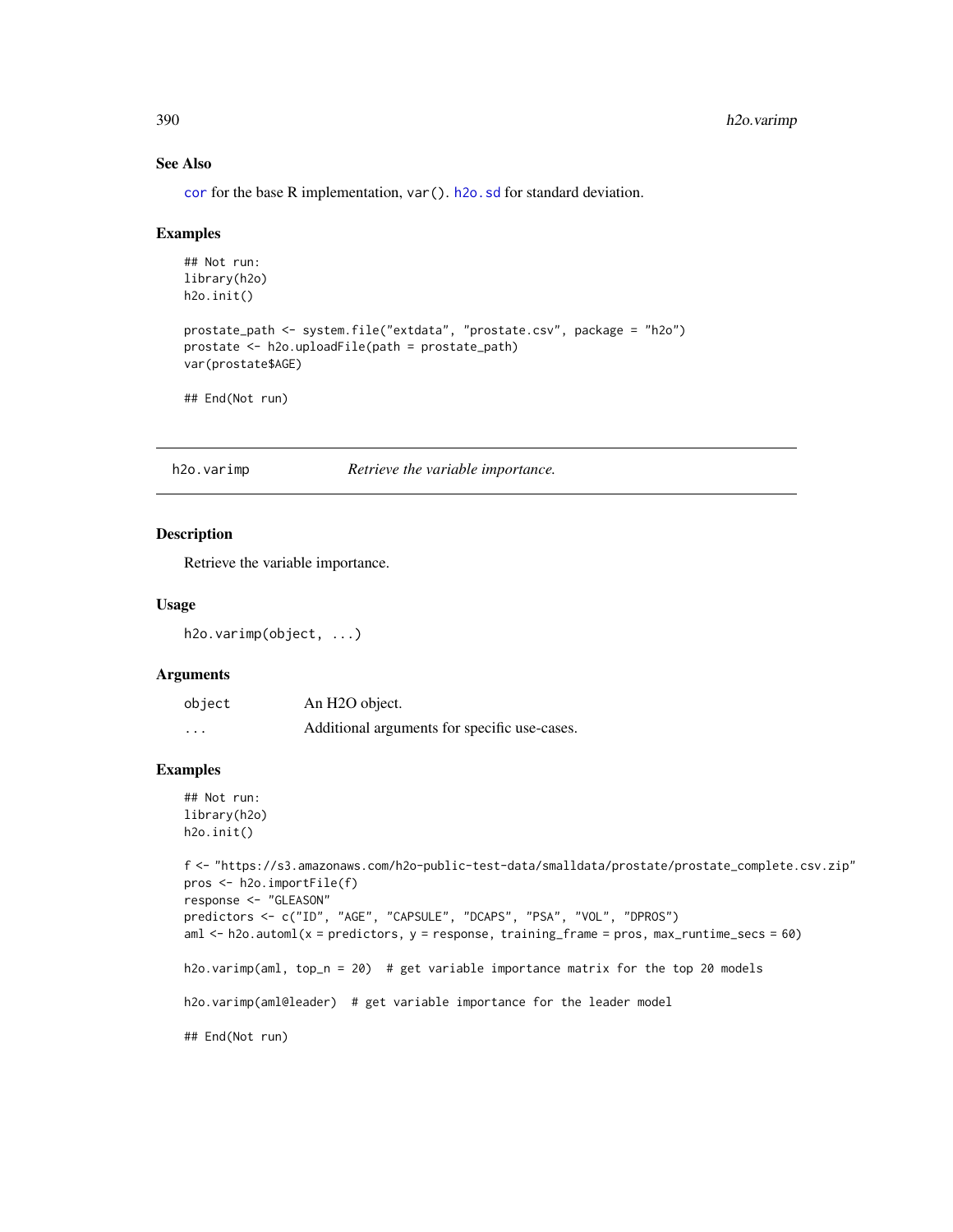h2o.varimp,H2OAutoML-method

*Retrieve the variable importance.*

### Description

Retrieve the variable importance.

# Usage

```
## S4 method for signature 'H2OAutoML'
h2o.varimp(object, top_n = 20, num_of_features = NULL)
```
### Arguments

| object          | An H2OAutoML object.                 |
|-----------------|--------------------------------------|
| top_n           | Show at most top n models            |
| num_of_features |                                      |
|                 | Integran engaifring the number of fe |

Integer specifying the number of features returned based on the maximum importance across the models. Use NULL for unlimited. Defaults to NULL.

# Examples

```
## Not run:
library(h2o)
h2o.init()
f <- "https://s3.amazonaws.com/h2o-public-test-data/smalldata/prostate/prostate_complete.csv.zip"
pros <- h2o.importFile(f)
response <- "GLEASON"
predictors <- c("ID", "AGE", "CAPSULE", "DCAPS", "PSA", "VOL", "DPROS")
aml \le h2o.automl(x = predictors, y = response, training_frame = pros, max_runtime_secs = 60)
h2o.varimp(aml)
## End(Not run)
```
h2o.varimp,H2OFrame-method

*Retrieve the variable importance.*

### Description

Retrieve the variable importance.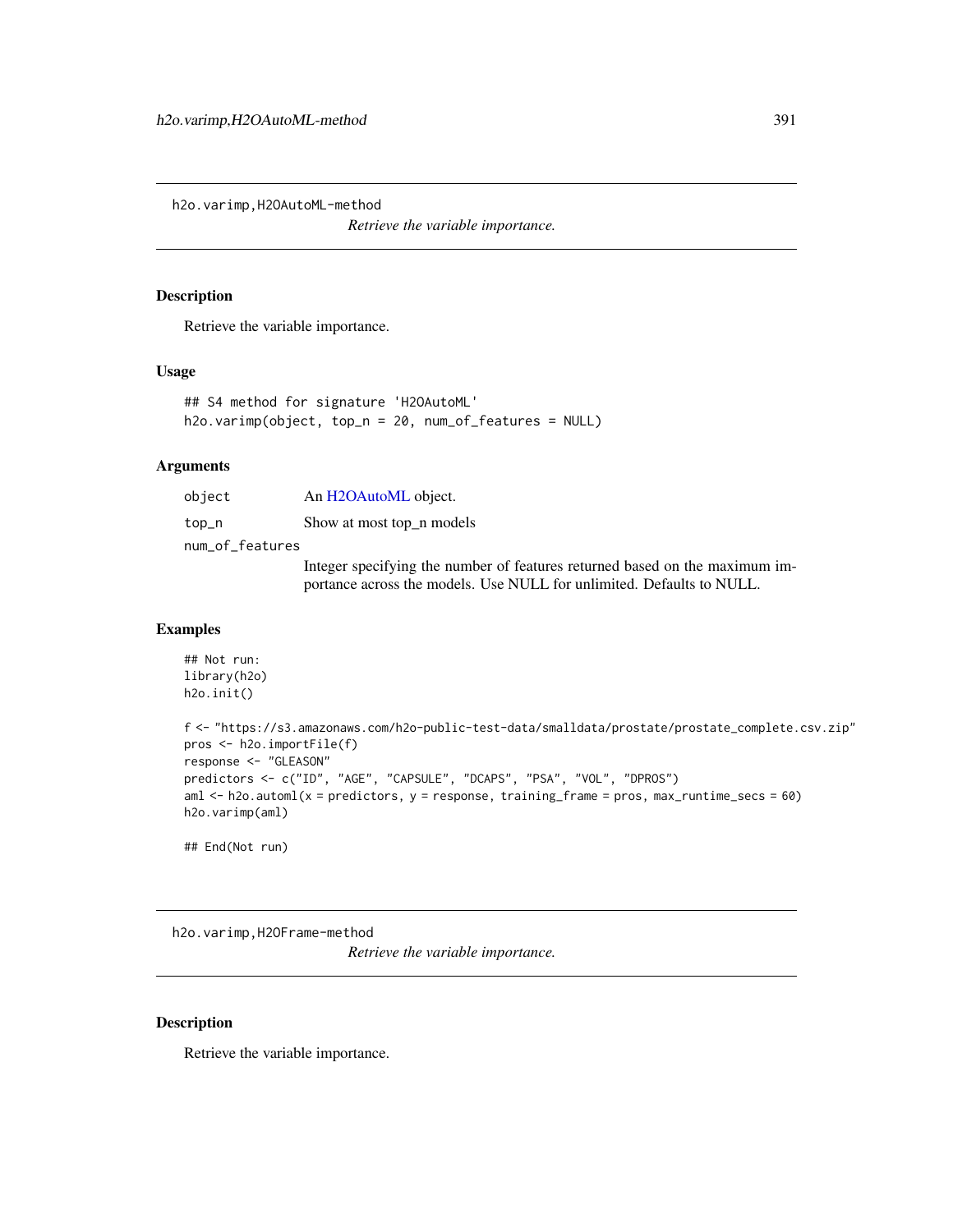# Usage

```
## S4 method for signature 'H2OFrame'
h2o.varimp(object, num_of_features = NULL)
```
# Arguments

object A leaderboard frame.

num\_of\_features

Integer specifying the number of features returned based on the maximum importance across the models. Use NULL for unlimited. Defaults to NULL.

# Examples

```
## Not run:
library(h2o)
h2o.init()
```

```
f <- "https://s3.amazonaws.com/h2o-public-test-data/smalldata/prostate/prostate_complete.csv.zip"
pros <- h2o.importFile(f)
response <- "GLEASON"
predictors <- c("ID", "AGE", "CAPSULE", "DCAPS", "PSA", "VOL", "DPROS")
aml \le h2o.automl(x = predictors, y = response, training_frame = pros, max_runtime_secs = 60)
h2o.varimp(aml@leaderboard[1:5,])
```
## End(Not run)

h2o.varimp,H2OModel-method

*Retrieve the variable importance.*

# Description

Retrieve the variable importance.

## Usage

```
## S4 method for signature 'H2OModel'
h2o.varimp(object)
```
### Arguments

object An [H2OModel](#page-415-1) object.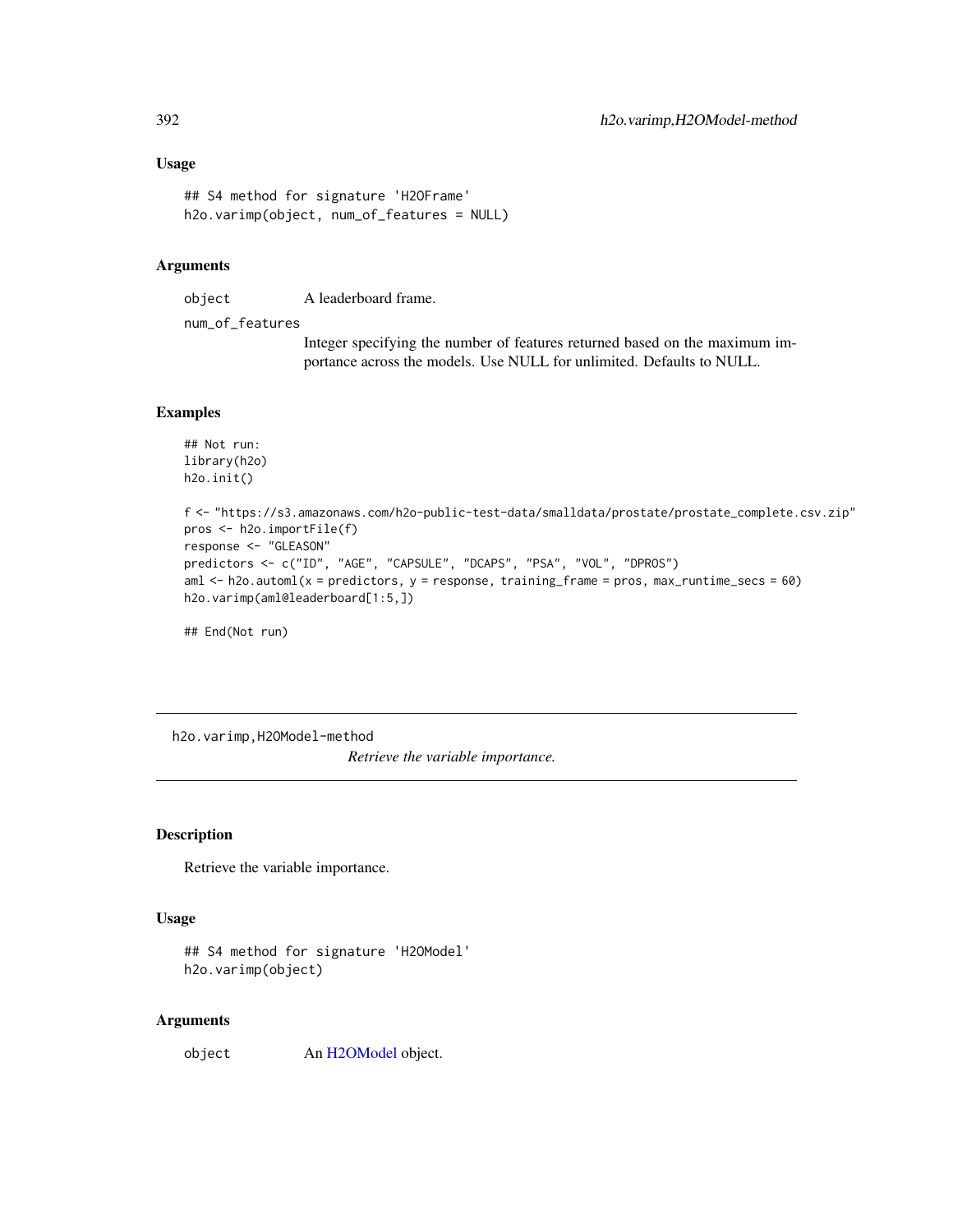# h2o.varimp\_heatmap 393

### Examples

```
## Not run:
library(h2o)
h2o.init()
f <- "https://s3.amazonaws.com/h2o-public-test-data/smalldata/prostate/prostate_complete.csv.zip"
pros <- h2o.importFile(f)
response <- "GLEASON"
predictors <- c("ID", "AGE", "CAPSULE", "DCAPS", "PSA", "VOL", "DPROS")
model \leq h2o.glm(x = predictors, y = response, training_frame = pros)
h2o.varimp(model)
## End(Not run)
```
h2o.varimp\_heatmap *Variable Importance Heatmap across multiple models*

# Description

Variable importance heatmap shows variable importance across multiple models. Some models in H2O return variable importance for one-hot (binary indicator) encoded versions of categorical columns (e.g. Deep Learning, XGBoost). In order for the variable importance of categorical columns to be compared across all model types we compute a summarization of the the variable importance across all one-hot encoded features and return a single variable importance for the original categorical feature. By default, the models and variables are ordered by their similarity.

# Usage

```
h2o.varimp_heatmap(object, top_n = 20, num_of_features = 20)
```
# Arguments

| object          | A list of H2O models, an H2O AutoML instance, or an H2OFrame with a<br>'model_id' column (e.g. H2OAutoML leaderboard).                                                   |  |
|-----------------|--------------------------------------------------------------------------------------------------------------------------------------------------------------------------|--|
| top_n           | Integer specifying the number models shown in the heatmap (based on leader-<br>board ranking). Defaults to 20.                                                           |  |
| num_of_features |                                                                                                                                                                          |  |
|                 | Integer specifying the number of features shown in the heatmap based on the<br>maximum variable importance across the models. Use NULL for unlimited.<br>Defaults to 20. |  |

### Value

A ggplot2 object.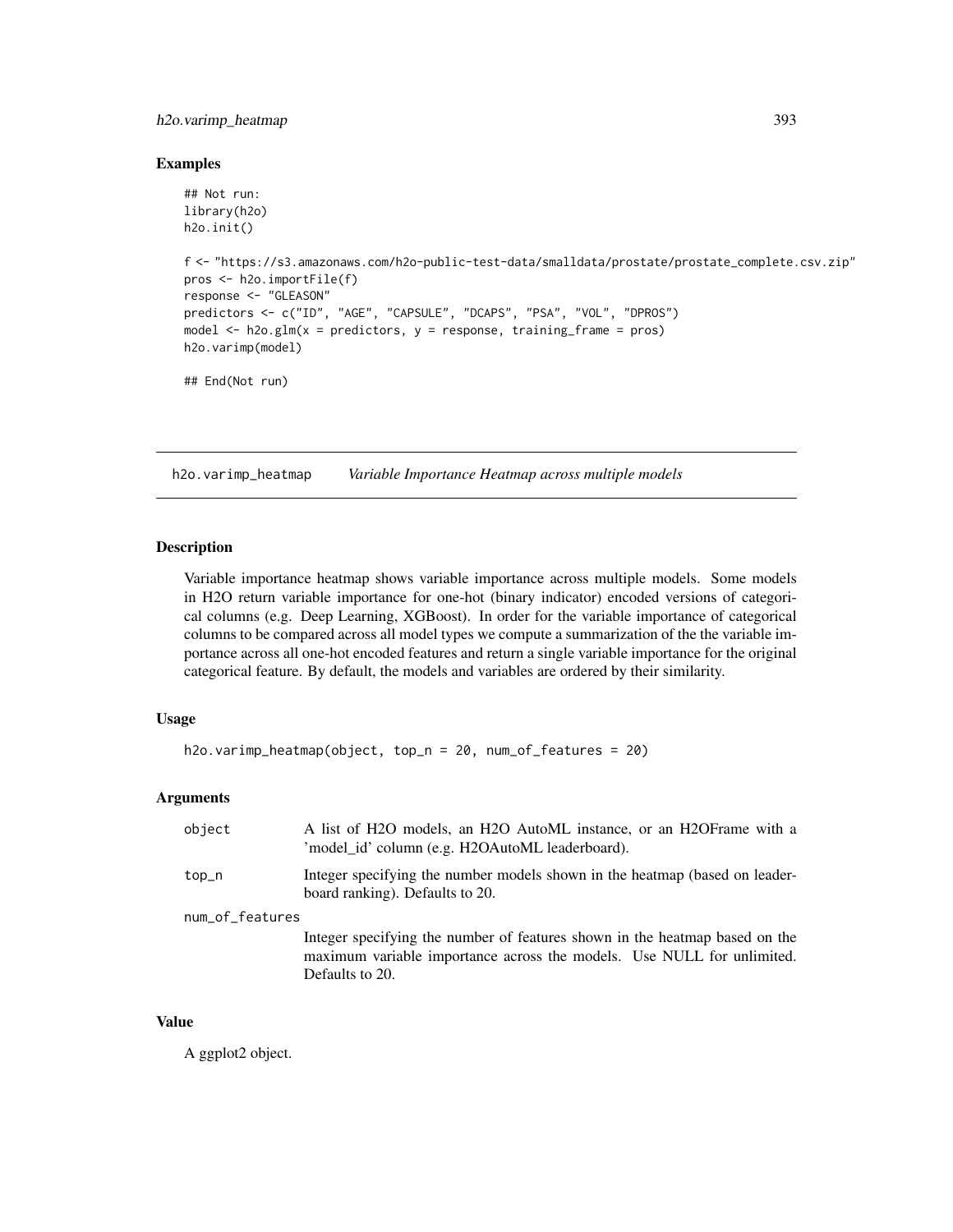# Examples

```
## Not run:
library(h2o)
h2o.init()
# Import the wine dataset into H2O:
f <- "https://h2o-public-test-data.s3.amazonaws.com/smalldata/wine/winequality-redwhite-no-BOM.csv"
df <- h2o.importFile(f)
# Set the response
response <- "quality"
# Split the dataset into a train and test set:
splits \le h2o.splitFrame(df, ratios = 0.8, seed = 1)
train <- splits[[1]]
test <- splits[[2]]
# Build and train the model:
aml \leq h2o.automl(y = response,
                  training_frame = train,
                  max_models = 10,
                  seed = 1)
# Create the variable importance heatmap
varimp_heatmap <- h2o.varimp_heatmap(aml)
print(varimp_heatmap)
## End(Not run)
```
h2o.varimp\_plot *Plot Variable Importances*

# Description

Plot Variable Importances

### Usage

```
h2o.varimp_plot(model, num_of_features = NULL)
```
# Arguments

model A trained model (accepts a trained random forest, GBM, or deep learning model, will use [h2o.std\\_coef\\_plot](#page-353-0) for a trained GLM

num\_of\_features

The number of features shown in the plot (default is 10 or all if less than 10).

# See Also

[h2o.std\\_coef\\_plot](#page-353-0) for GLM.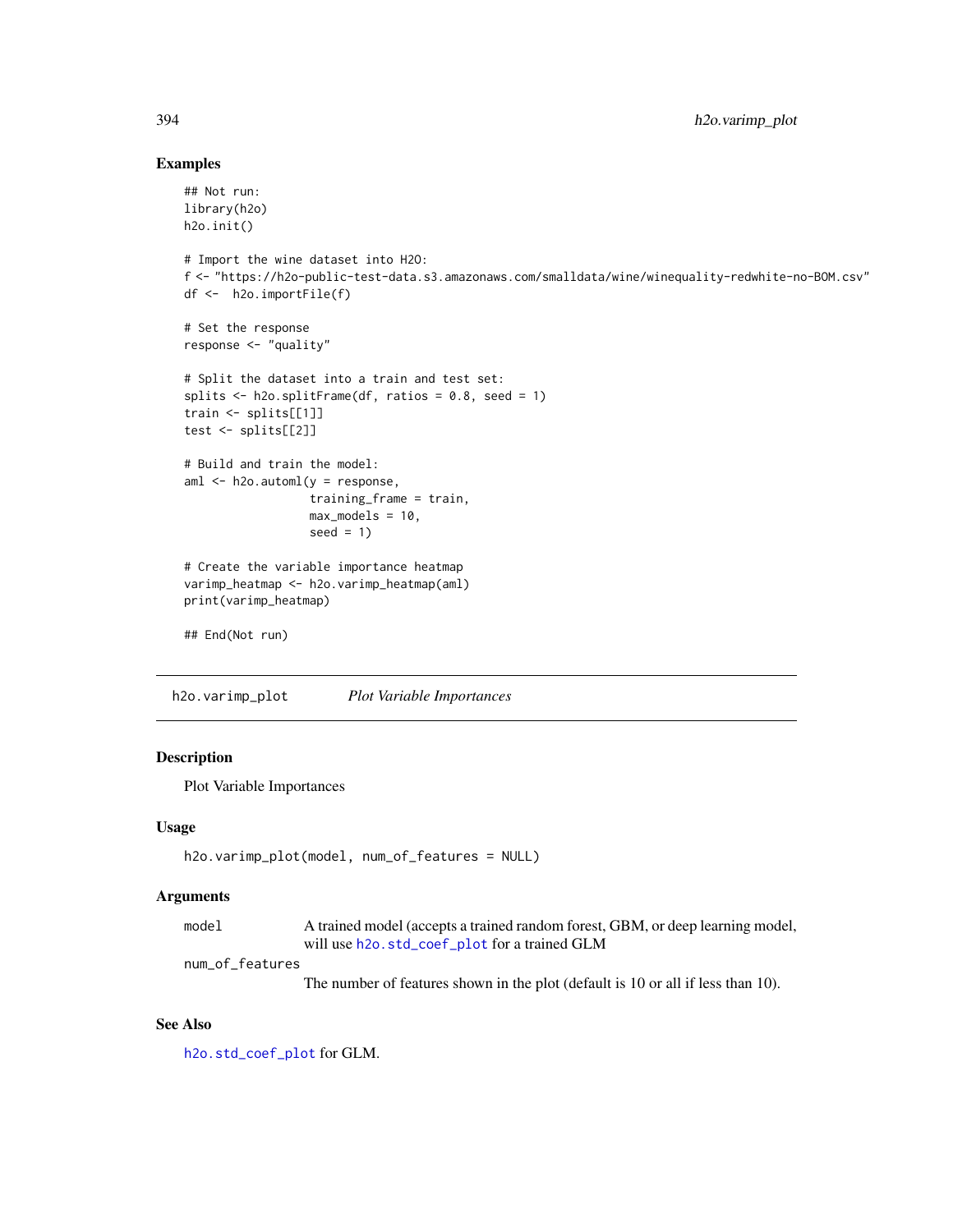### h2o.varsplits 395

### Examples

```
## Not run:
library(h2o)
h2o.init()
prostate_path <- system.file("extdata", "prostate.csv", package = "h2o")
prostate <- h2o.importFile(prostate_path)
prostate[, 2] <- as.factor(prostate[, 2])
model \leq h2o.gbm(x = 3:9, y = 2, training_frame = prostate, distribution = "bernoulli")
h2o.varimp_plot(model)
# for deep learning set the variable_importance parameter to TRUE
iris_hf <- as.h2o(iris)
iris_dl <- h2o.deeplearning(x = 1:4, y = 5, training_frame = iris_hf,
variable_importances = TRUE)
h2o.varimp_plot(iris_dl)
## End(Not run)
```

```
h2o.varsplits Retrieve per-variable split information for a given Isolation For-
                          est model. Output will include: - count - The number of times a
                          variable was used to make a split. - aggregated_split_ratios - The
                          split ratio is defined as "abs(#left_observations - #right_observations)
                          / #before_split". Even splits (#left_observations approx the same
                          as #right_observations) contribute less to the total aggregated split
                          ratio value for the given feature; highly imbalanced splits (eg.
                          #left_observations » #right_observations) contribute more. - aggre-
                          gated_split_depths - The sum of all depths of a variable used to make
                          a split. (If a variable is used on level N of a tree, then it contributes
                          with N to the total aggregate.)
```
# Description

Retrieve per-variable split information for a given Isolation Forest model. Output will include: - count - The number of times a variable was used to make a split. - aggregated split ratios -The split ratio is defined as "abs(#left\_observations - #right\_observations) / #before\_split". Even splits (#left\_observations approx the same as #right\_observations) contribute less to the total aggregated split ratio value for the given feature; highly imbalanced splits (eg. #left\_observations » #right observations) contribute more. - aggregated split depths - The sum of all depths of a variable used to make a split. (If a variable is used on level N of a tree, then it contributes with N to the total aggregate.)

#### Usage

```
h2o.varsplits(object)
```
### Arguments

object An Isolation Forest model represented by [H2OModel](#page-415-1) object.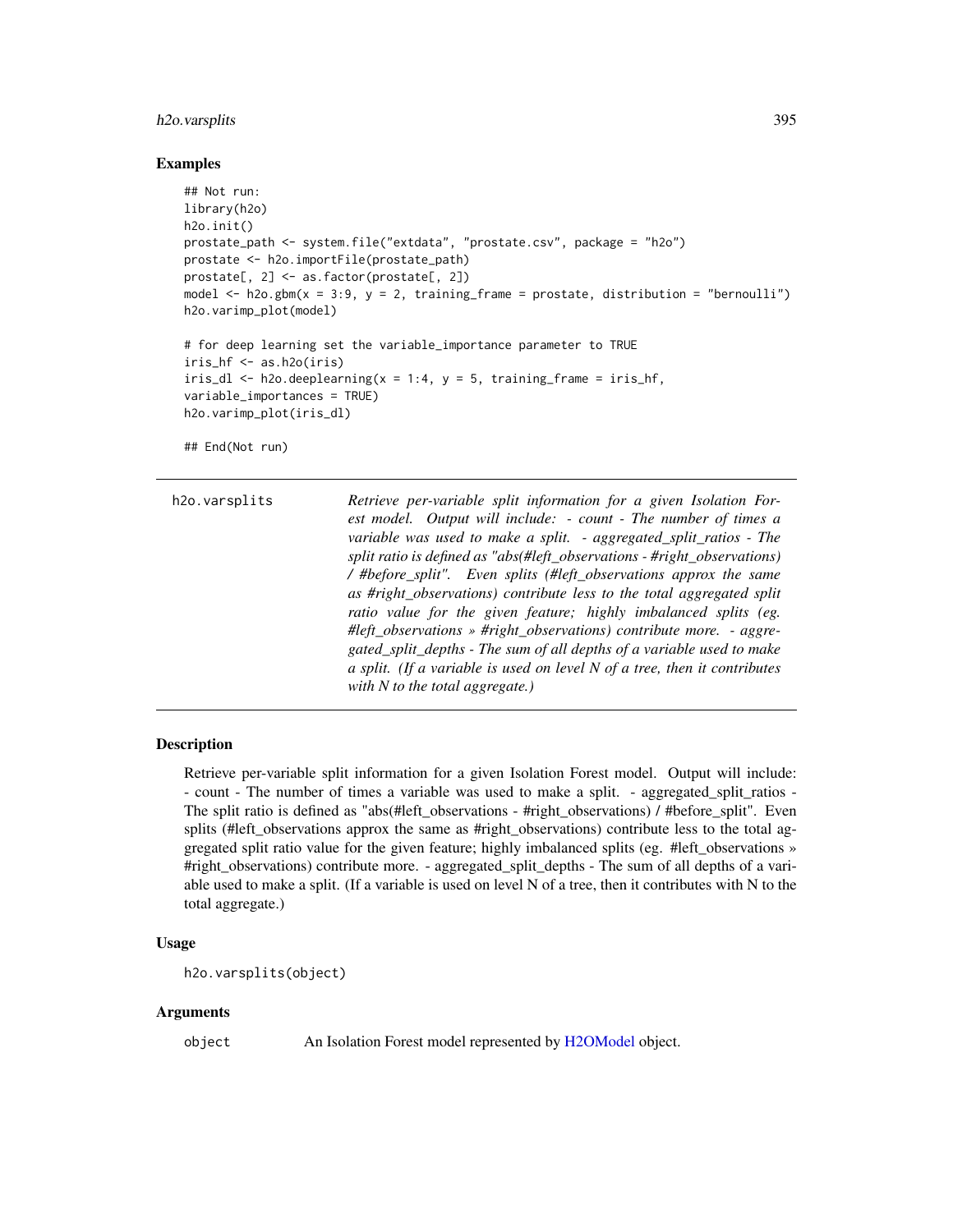# Description

Converts the entries of an H2OFrame object from milliseconds to weeks of the week year (starting from 1).

# Usage

```
h2o.week(x)
week(x)
## S3 method for class 'H2OFrame'
week(x)
```
# Arguments

x An H2OFrame object.

# Value

An H2OFrame object containing the entries of x converted to weeks of the week year.

### See Also

[h2o.month](#page-263-0)

# Examples

## Not run: library(h2o) h2o.init()

```
f <- "https://s3.amazonaws.com/h2o-public-test-data/smalldata/jira/v-11-eurodate.csv"
hdf <- h2o.importFile(f)
h2o.week(hdf["ds9"])
```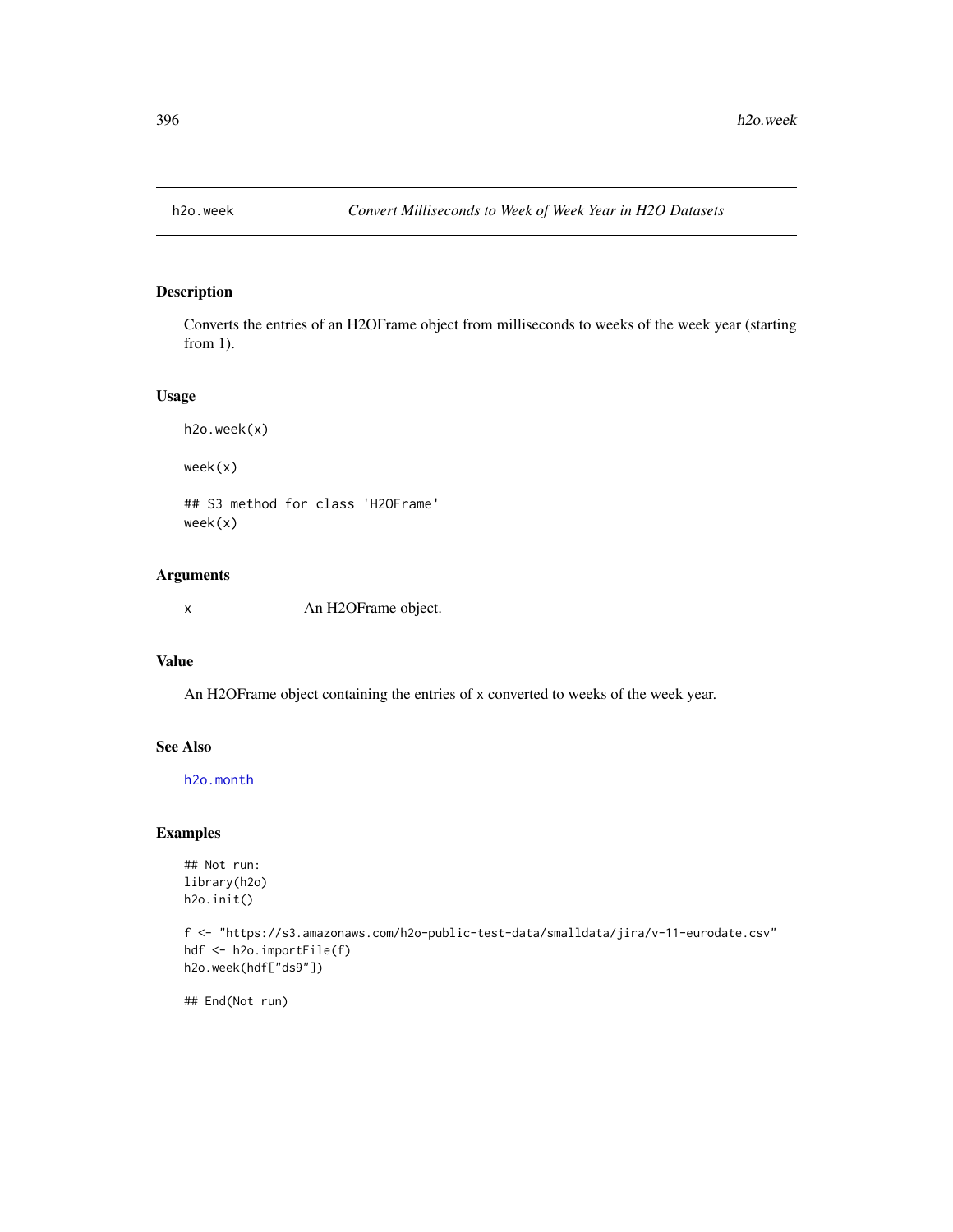# Description

Retrieve the respective weight matrix

## Usage

```
h2o.weights(object, matrix_id = 1)
```
# Arguments

| object    | An H2OModel or H2OModelMetrics                                                                       |
|-----------|------------------------------------------------------------------------------------------------------|
| matrix id | An integer, ranging from 1 to number of layers $+1$ , that specifies the weight<br>matrix to return. |

## Examples

```
## Not run:
library(h2o)
h2o.init()
```

```
f <- "https://s3.amazonaws.com/h2o-public-test-data/smalldata/chicago/chicagoCensus.csv"
census <- h2o.importFile(f)
census[, 1] <- as.factor(census[, 1])
dl_model <- h2o.deeplearning(x = c(1:3), y = 4, training_frame = census,
                            hidden = c(17, 191),
                            epochs = 1,
                            balance_classes = FALSE,
                            export_weights_and_biases = TRUE)
h2o.weights(dl_model, matrix_id = 1)
```
## End(Not run)

h2o.which *Which indices are TRUE?*

# Description

Give the TRUE indices of a logical object, allowing for array indices.

# Usage

h2o.which(x)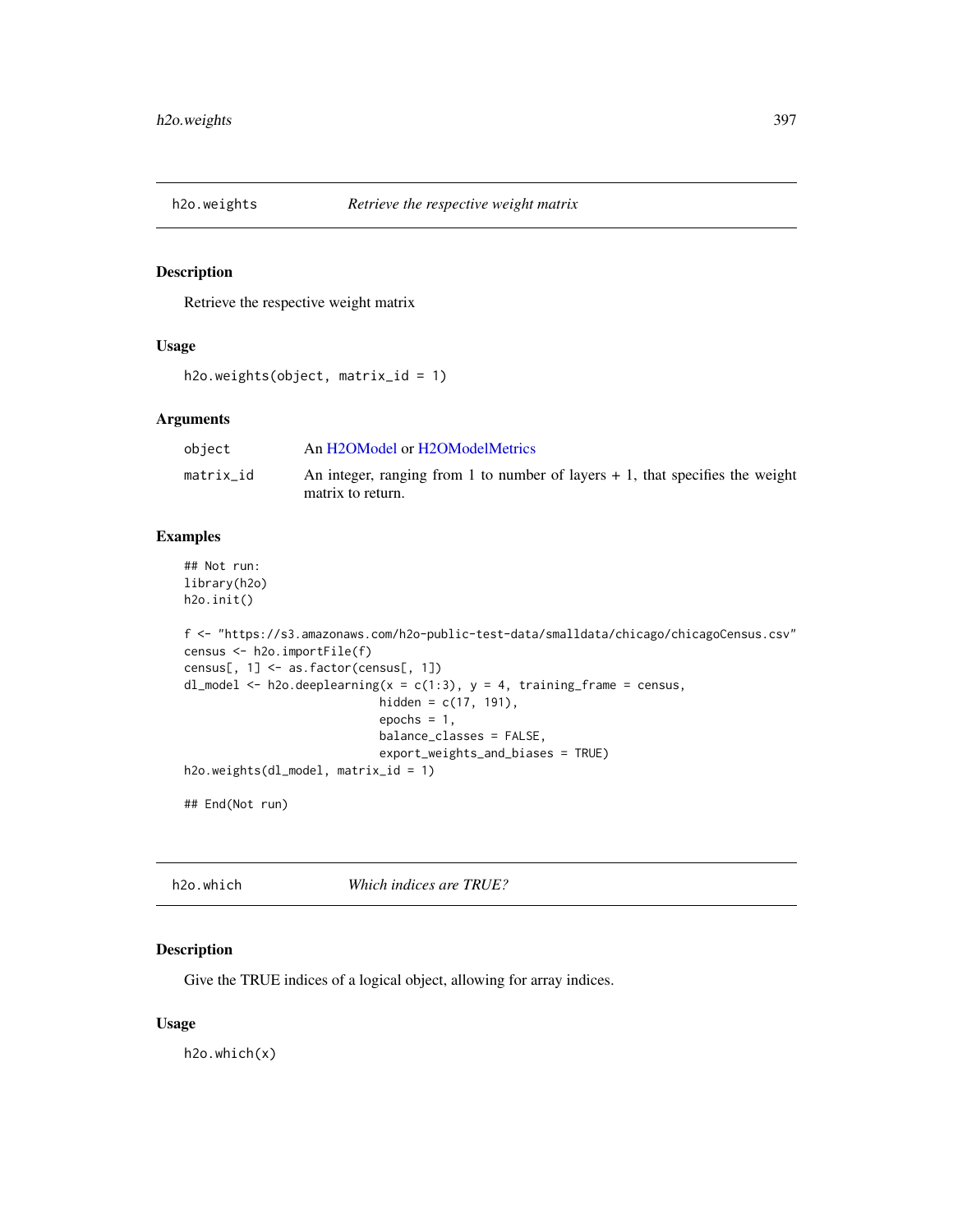## Arguments

x An H2OFrame object.

# Value

Returns an H2OFrame object.

# See Also

[which](#page-0-0) for the base R method.

# Examples

```
## Not run:
library(h2o)
h2o.init()
iris_hf <- as.h2o(iris)
h2o.which(iris_hf[, 1] == 4.4)
```

```
## End(Not run)
```
h2o.which\_max *Which indice contains the max value?*

## Description

Get the index of the max value in a column or row

# Usage

```
h2o.which_max(x, na.rm = TRUE, axis = 0)which.max.H2OFrame(x, na.rm = TRUE, axis = \theta)
which.min.H2OFrame(x, na.rm = TRUE, axis = \theta)
```
## Arguments

| $\mathsf{x}$ | An H2OFrame object.                                                                            |
|--------------|------------------------------------------------------------------------------------------------|
| na.rm        | logical. Indicate whether missing values should be removed.                                    |
| axis         | integer. Indicate whether to calculate the mean down a column $(0)$ or across a<br>row $(1)$ . |

# Value

Returns an H2OFrame object.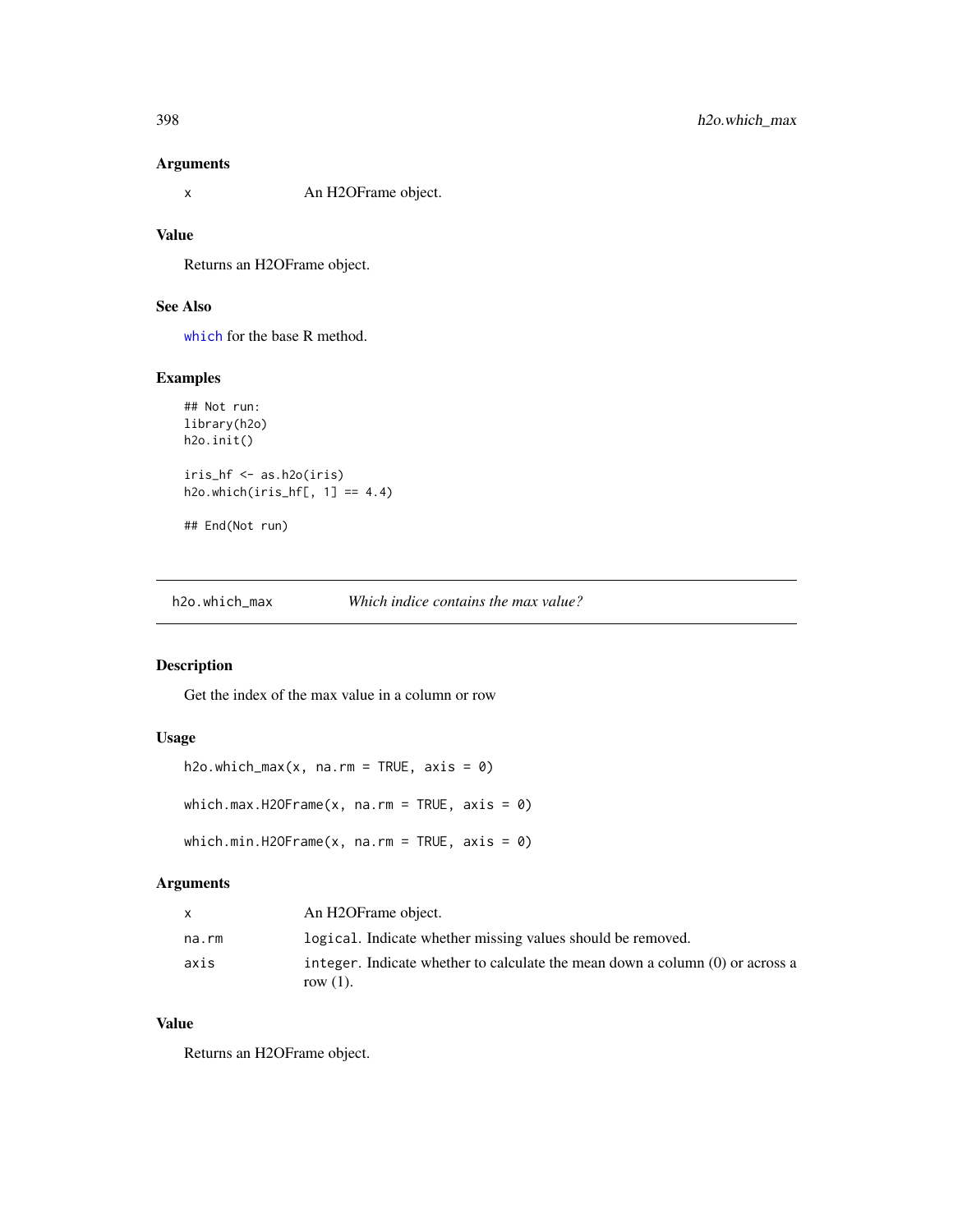# h2o.which\_min 399

# See Also

[which.min](#page-0-0) for the base R method, which.max().

# Examples

```
## Not run:
library(h2o)
h2o.init()
f <- "https://s3.amazonaws.com/h2o-public-test-data/smalldata/chicago/chicagoCensus.csv"
census <- h2o.importFile(f)
census[, 1] <- as.factor(census[, 1])
dl_model <- h2o.deeplearning(x = c(1:3), y = 4, hidden = c(17, 191),
                            epochs = 1, training_frame = census,
                            balance_classes = FALSE,
                            export_weights_and_biases = TRUE)
h2o.which_max(census["PER CAPITA INCOME "], na.rm = FALSE, axis = 0)
## End(Not run)
```
h2o.which\_min *Which index contains the min value?*

## Description

Get the index of the min value in a column or row

#### Usage

h2o.which\_min(x, na.rm = TRUE, axis =  $\emptyset$ )

## Arguments

| $\mathsf{x}$ | An H2OFrame object.                                                                            |
|--------------|------------------------------------------------------------------------------------------------|
| na.rm        | logical. Indicate whether missing values should be removed.                                    |
| axis         | integer. Indicate whether to calculate the mean down a column $(0)$ or across a<br>row $(1)$ . |

## Value

Returns an H2OFrame object.

#### See Also

[which.min](#page-0-0) for the base R method.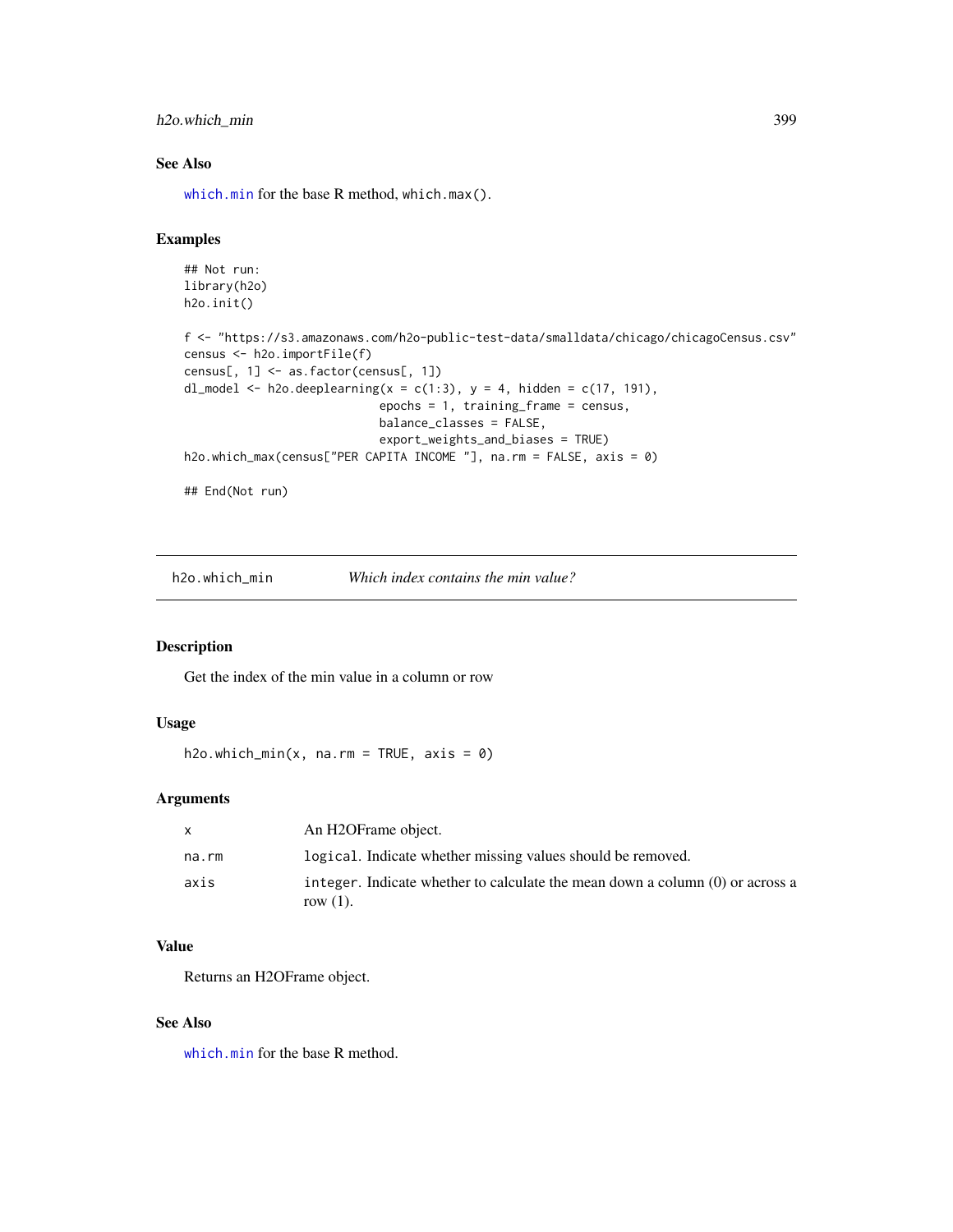#### Examples

```
## Not run:
library(h2o)
h2o.init()
f <- "https://s3.amazonaws.com/h2o-public-test-data/smalldata/chicago/chicagoCensus.csv"
census <- h2o.importFile(f)
dl_model <- h2o.deeplearning(x = c(1:3), y = 4, hidden = c(17, 191),
                            epochs = 1, training_frame = census,
                            balance_classes = FALSE,
                            export_weights_and_biases = TRUE)
h2o.which_min(census["PER CAPITA INCOME "], na.rm = FALSE, axis = 0)
## End(Not run)
```
h2o.withinss *Get the Within SS*

## Description

Get the Within SS

#### Usage

h2o.withinss(object)

#### Arguments

object An [H2OClusteringModel](#page-408-0) object.

h2o.word2vec *Trains a word2vec model on a String column of an H2O data frame*

### Description

Trains a word2vec model on a String column of an H2O data frame

#### Usage

```
h2o.word2vec(
  training_frame = NULL,
  model_id = NULL,min_word_freq = 5,
  word_model = c("SkipGram", "CBOW"),
  norm\_model = c("HSM"),
  vec\_size = 100,
```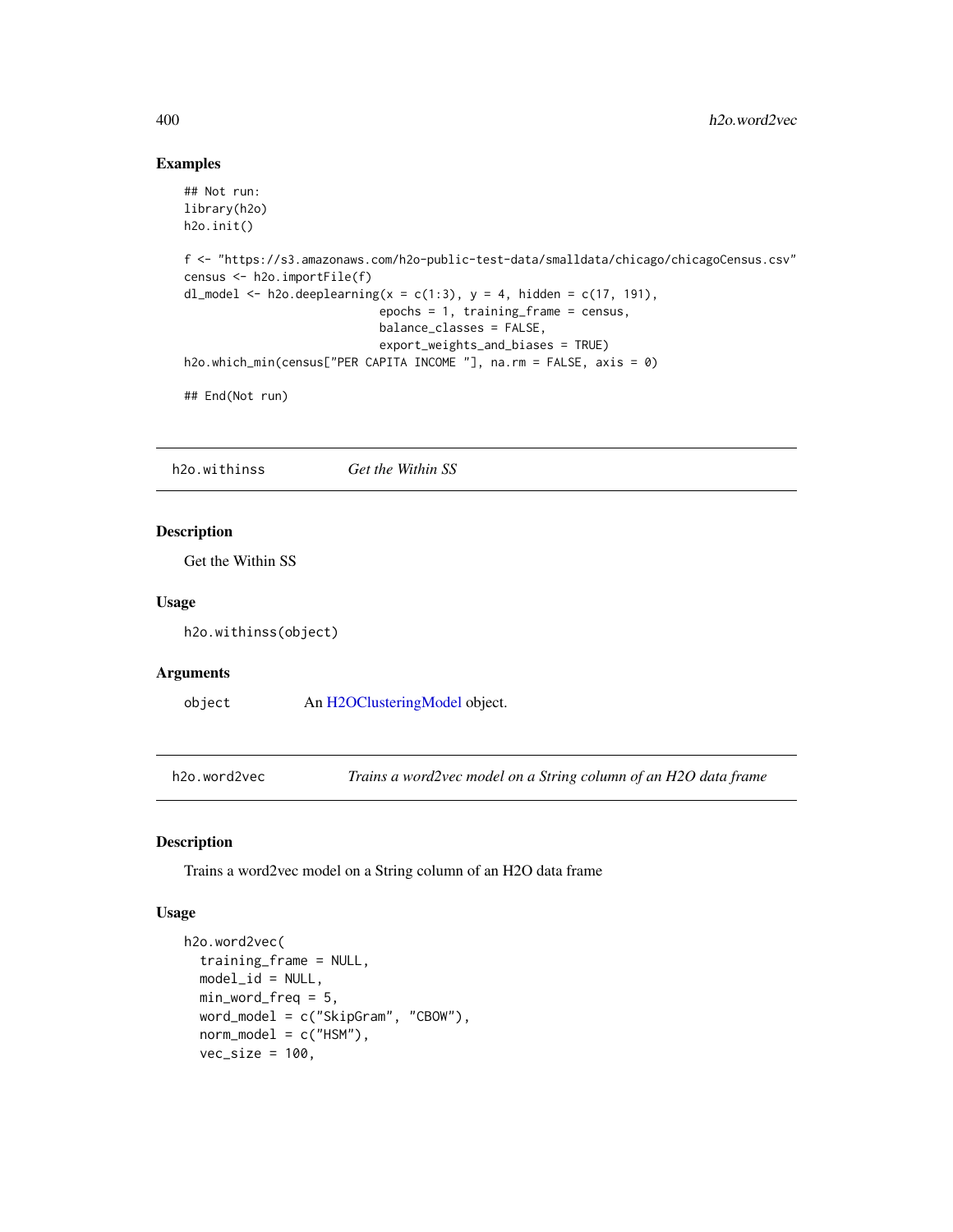# h2o.word2vec 401

```
window_size = 5,
  sent_sample_rate = 0.001,
  init_learning_rate = 0.025,
  epochs = 5,
 pre_trained = NULL,
 max_runtime_secs = 0,
 export_checkpoints_dir = NULL
\lambda
```
# Arguments

training\_frame Id of the training data frame.

| model_id               | Destination id for this model; auto-generated if not specified.                                                                                                                         |  |
|------------------------|-----------------------------------------------------------------------------------------------------------------------------------------------------------------------------------------|--|
| min_word_freq          | This will discard words that appear less than $\langle$ int $\rangle$ times Defaults to 5.                                                                                              |  |
| word_model             | The word model to use (SkipGram or CBOW) Must be one of: "SkipGram",<br>"CBOW". Defaults to SkipGram.                                                                                   |  |
| norm_model             | Use Hierarchical Softmax Must be one of: "HSM". Defaults to HSM.                                                                                                                        |  |
| vec_size               | Set size of word vectors Defaults to 100.                                                                                                                                               |  |
| window_size            | Set max skip length between words Defaults to 5.                                                                                                                                        |  |
| sent_sample_rate       |                                                                                                                                                                                         |  |
|                        | Set threshold for occurrence of words. Those that appear with higher frequency<br>in the training data will be randomly down-sampled; useful range is $(0, 1e-5)$<br>Defaults to 0.001. |  |
| init_learning_rate     |                                                                                                                                                                                         |  |
|                        | Set the starting learning rate Defaults to 0.025.                                                                                                                                       |  |
| epochs                 | Number of training iterations to run Defaults to 5.                                                                                                                                     |  |
| pre_trained            | Id of a data frame that contains a pre-trained (external) word2vec model                                                                                                                |  |
| max_runtime_secs       |                                                                                                                                                                                         |  |
|                        | Maximum allowed runtime in seconds for model training. Use 0 to disable.<br>Defaults to 0.                                                                                              |  |
| export_checkpoints_dir |                                                                                                                                                                                         |  |
|                        | Automatically export generated models to this directory.                                                                                                                                |  |

# Examples

```
## Not run:
library(h2o)
h2o.init()
# Import the CraigslistJobTitles dataset
job_titles <- h2o.importFile(
   "https://s3.amazonaws.com/h2o-public-test-data/smalldata/craigslistJobTitles.csv",
   col.names = c("category", "jobtitle"), col.types = c("String", "String"), header = TRUE
\lambda# Build and train the Word2Vec model
words <- h2o.tokenize(job_titles, " ")
```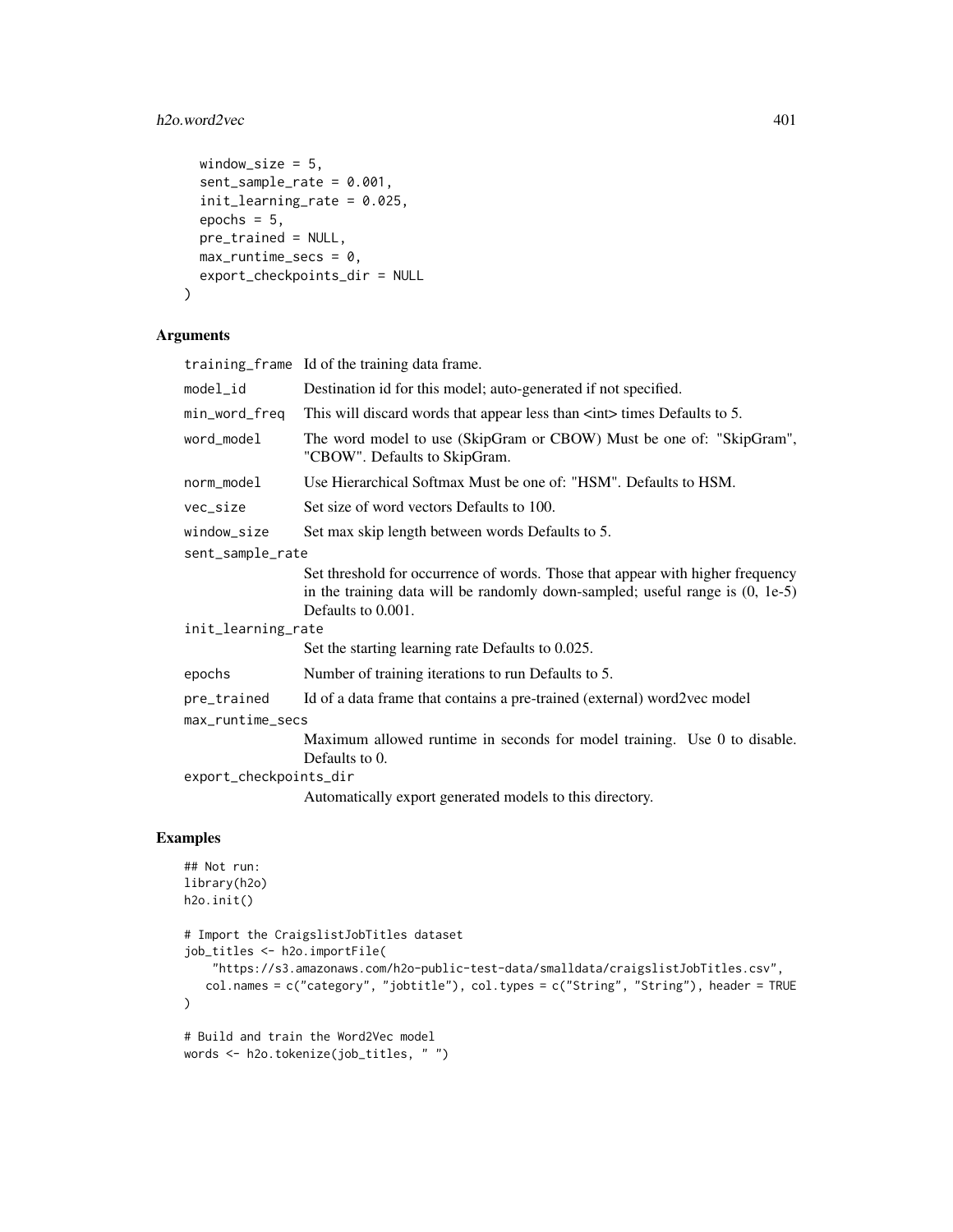```
vec <- h2o.word2vec(training_frame = words)
h2o.findSynonyms(vec, "teacher", count = 20)
## End(Not run)
```
h2o.xgboost *Build an eXtreme Gradient Boosting model*

## **Description**

Builds a eXtreme Gradient Boosting model using the native XGBoost backend.

#### Usage

```
h2o.xgboost(
 x,
 y,
  training_frame,
 model_id = NULL,validation_frame = NULL,
  nfolds = 0,
  keep_cross_validation_models = TRUE,
  keep_cross_validation_predictions = FALSE,
  keep_cross_validation_fold_assignment = FALSE,
  score_each_iteration = FALSE,
  fold_assignment = c("AUTO", "Random", "Modulo", "Stratified"),
  fold_column = NULL,
  ignore_const_cols = TRUE,
  offset_column = NULL,
  weights_column = NULL,
  stopping_rounds = 0,
 stopping_metric = c("AUTO", "deviance", "logloss", "MSE", "RMSE", "MAE", "RMSLE",
  "AUC", "AUCPR", "lift_top_group", "misclassification", "mean_per_class_error",
    "custom", "custom_increasing"),
  stopping_tolerance = 0.001,
 max_runtime_secs = 0,
  seed = -1,
 distribution = c("AUTO", "bernoulli", "multinomial", "gaussian", "poisson", "gamma",
    "tweedie", "laplace", "quantile", "huber"),
  tweedie_power = 1.5,
  categorical_encoding = c("AUTO", "Enum", "OneHotInternal", "OneHotExplicit",
    "Binary", "Eigen", "LabelEncoder", "SortByResponse", "EnumLimited"),
  quiet_mode = TRUE,
  checkpoint = NULL,export_checkpoints_dir = NULL,
  ntrees = 50,
  max\_depth = 6,
```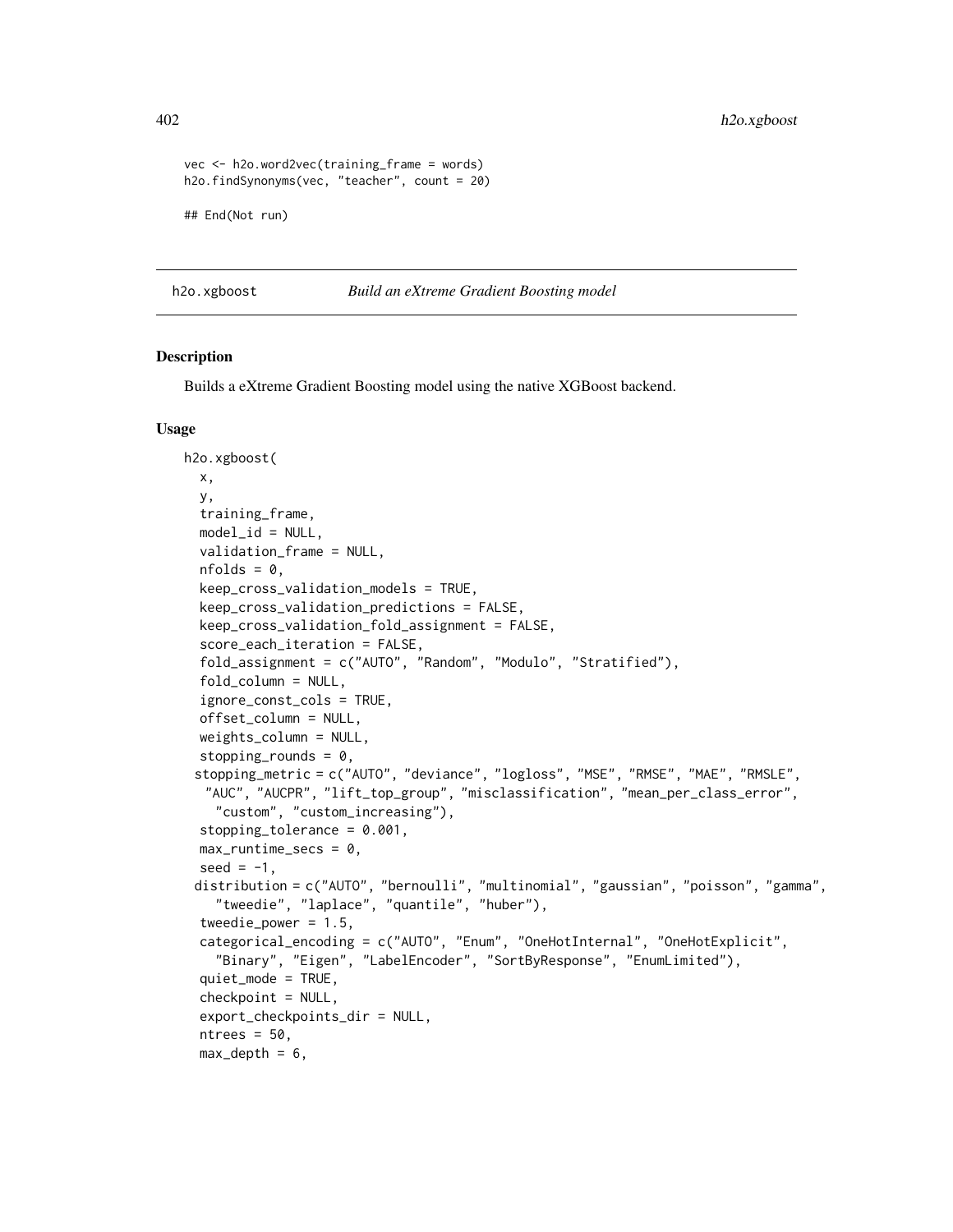# h2o.xgboost 403

```
min\_rows = 1,
 min_child_weight = 1,
  learn_rate = 0.3,
  eta = 0.3,
  sample_rate = 1,
  subsample = 1,
  col_sample_rate = 1,
  colsample_bylevel = 1,
  col_sample_rate_per_tree = 1,
  colsample_bytree = 1,
  colsample_bynode = 1,
  max\_abs\_leafnode\_pred = 0,
 max\_delta\_step = 0,
 monotone_constraints = NULL,
  interaction_constraints = NULL,
  score\_tree\_interval = 0,
 min\_split\_improvement = 0,gamma = 0,
  nthread = -1,
  save_matrix_directory = NULL,
 build_tree_one_node = FALSE,
  calibrate_model = FALSE,
  calibration_frame = NULL,
  max_bins = 256,
 max\_leaves = 0,
  sample_type = c("uniform", "weighted"),
  normalize_type = c("tree", "forest"),
  rate_drop = 0,
  one_drop = FALSE,
  skip\_drop = 0,tree_method = c("auto", "exact", "approx", "hist"),
  grow_policy = c("depthwise", "lossguide"),
 booster = c("gbtree", "gblinear", "dart"),
  reg\_lambda = 1,
  reg\_alpha = 0,
  dmatrix_type = c("auto", "dense", "sparse"),
 backend = c("auto", "gpu", "cpu"),
  gpu_id = NULL,gainslift\_bins = -1,
  auc_type = c("AUTO", "NONE", "MACRO_OVR", "WEIGHTED_OVR", "MACRO_OVO",
    "WEIGHTED_OVO"),
  scale_pos_weight = 1,
  verbose = FALSE
)
```
#### Arguments

x (Optional) A vector containing the names or indices of the predictor variables to use in building the model. If x is missing, then all columns except y are used.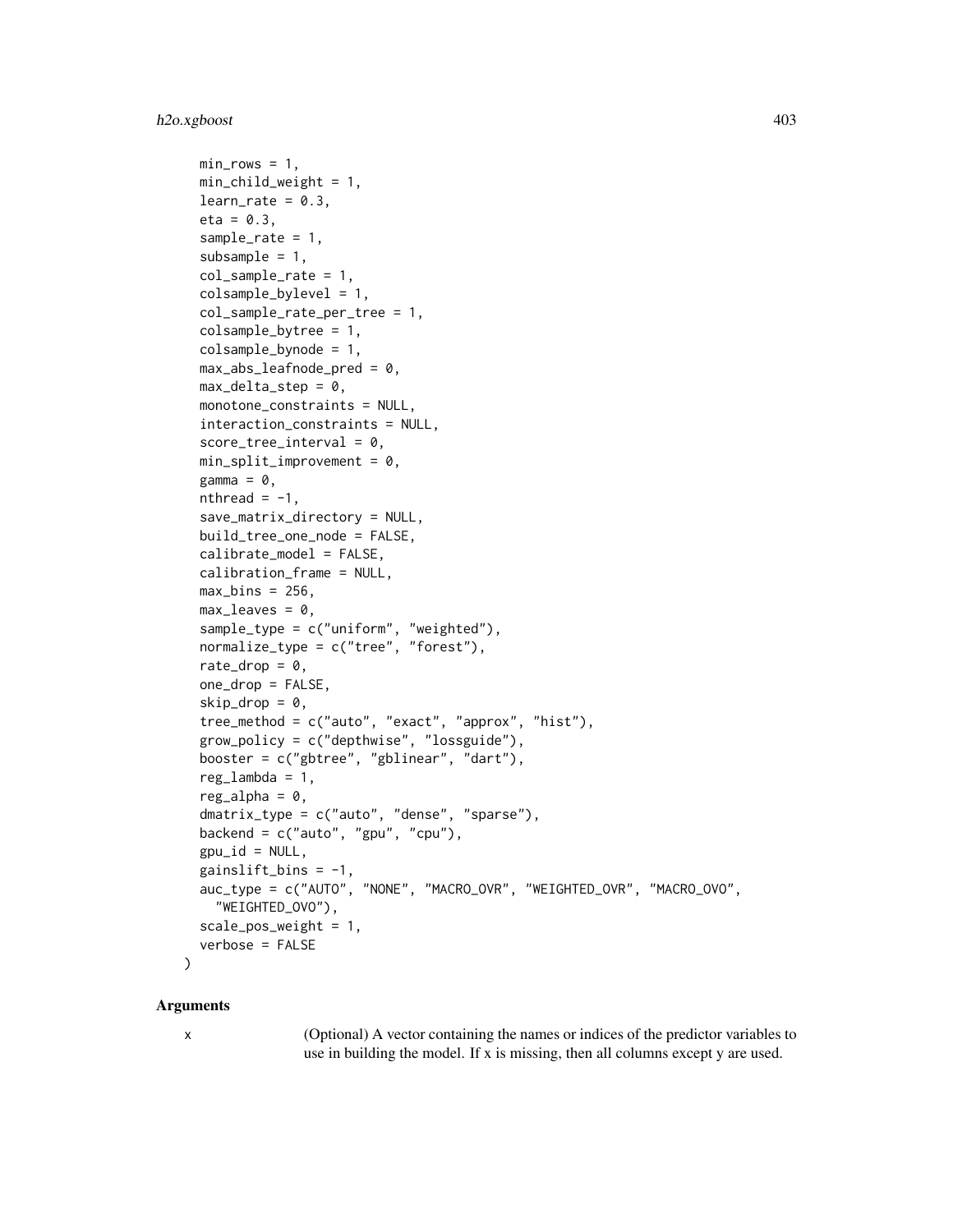| у                            | The name or column index of the response variable in the data. The response<br>must be either a numeric or a categorical/factor variable. If the response is<br>numeric, then a regression model will be trained, otherwise it will train a classi-<br>fication model.                                                                                                                                                                                                                                                                                                                                                                                                                                                                                                |
|------------------------------|-----------------------------------------------------------------------------------------------------------------------------------------------------------------------------------------------------------------------------------------------------------------------------------------------------------------------------------------------------------------------------------------------------------------------------------------------------------------------------------------------------------------------------------------------------------------------------------------------------------------------------------------------------------------------------------------------------------------------------------------------------------------------|
|                              | training_frame Id of the training data frame.                                                                                                                                                                                                                                                                                                                                                                                                                                                                                                                                                                                                                                                                                                                         |
| model_id                     | Destination id for this model; auto-generated if not specified.                                                                                                                                                                                                                                                                                                                                                                                                                                                                                                                                                                                                                                                                                                       |
| validation_frame             |                                                                                                                                                                                                                                                                                                                                                                                                                                                                                                                                                                                                                                                                                                                                                                       |
|                              | Id of the validation data frame.                                                                                                                                                                                                                                                                                                                                                                                                                                                                                                                                                                                                                                                                                                                                      |
| nfolds                       | Number of folds for K-fold cross-validation (0 to disable or $\geq$ = 2). Defaults to<br>0.                                                                                                                                                                                                                                                                                                                                                                                                                                                                                                                                                                                                                                                                           |
| keep_cross_validation_models |                                                                                                                                                                                                                                                                                                                                                                                                                                                                                                                                                                                                                                                                                                                                                                       |
|                              | Logical. Whether to keep the cross-validation models. Defaults to TRUE.                                                                                                                                                                                                                                                                                                                                                                                                                                                                                                                                                                                                                                                                                               |
|                              | keep_cross_validation_predictions<br>Logical. Whether to keep the predictions of the cross-validation models. De-<br>faults to FALSE.                                                                                                                                                                                                                                                                                                                                                                                                                                                                                                                                                                                                                                 |
|                              | keep_cross_validation_fold_assignment                                                                                                                                                                                                                                                                                                                                                                                                                                                                                                                                                                                                                                                                                                                                 |
|                              | Logical. Whether to keep the cross-validation fold assignment. Defaults to<br>FALSE.                                                                                                                                                                                                                                                                                                                                                                                                                                                                                                                                                                                                                                                                                  |
| score_each_iteration         |                                                                                                                                                                                                                                                                                                                                                                                                                                                                                                                                                                                                                                                                                                                                                                       |
|                              | Logical. Whether to score during each iteration of model training. Defaults to<br>FALSE.                                                                                                                                                                                                                                                                                                                                                                                                                                                                                                                                                                                                                                                                              |
| fold_assignment              |                                                                                                                                                                                                                                                                                                                                                                                                                                                                                                                                                                                                                                                                                                                                                                       |
|                              | Cross-validation fold assignment scheme, if fold_column is not specified. The<br>'Stratified' option will stratify the folds based on the response variable, for clas-<br>sification problems. Must be one of: "AUTO", "Random", "Modulo", "Strati-<br>fied". Defaults to AUTO.                                                                                                                                                                                                                                                                                                                                                                                                                                                                                       |
| fold_column                  | Column with cross-validation fold index assignment per observation.                                                                                                                                                                                                                                                                                                                                                                                                                                                                                                                                                                                                                                                                                                   |
| ignore_const_cols            |                                                                                                                                                                                                                                                                                                                                                                                                                                                                                                                                                                                                                                                                                                                                                                       |
|                              | Logical. Ignore constant columns. Defaults to TRUE.                                                                                                                                                                                                                                                                                                                                                                                                                                                                                                                                                                                                                                                                                                                   |
| offset_column                | Offset column. This will be added to the combination of columns before apply-<br>ing the link function.                                                                                                                                                                                                                                                                                                                                                                                                                                                                                                                                                                                                                                                               |
| weights_column               | Column with observation weights. Giving some observation a weight of zero<br>is equivalent to excluding it from the dataset; giving an observation a relative<br>weight of 2 is equivalent to repeating that row twice. Negative weights are not<br>allowed. Note: Weights are per-row observation weights and do not increase<br>the size of the data frame. This is typically the number of times a row is re-<br>peated, but non-integer values are supported as well. During training, rows with<br>higher weights matter more, due to the larger loss function pre-factor. If you set<br>weight $= 0$ for a row, the returned prediction frame at that row is zero and this is<br>incorrect. To get an accurate prediction, remove all rows with weight $== 0$ . |
| stopping_rounds              |                                                                                                                                                                                                                                                                                                                                                                                                                                                                                                                                                                                                                                                                                                                                                                       |
|                              | Early stopping based on convergence of stopping_metric. Stop if simple moving<br>average of length k of the stopping_metric does not improve for k:=stopping_rounds<br>scoring events (0 to disable) Defaults to 0.                                                                                                                                                                                                                                                                                                                                                                                                                                                                                                                                                   |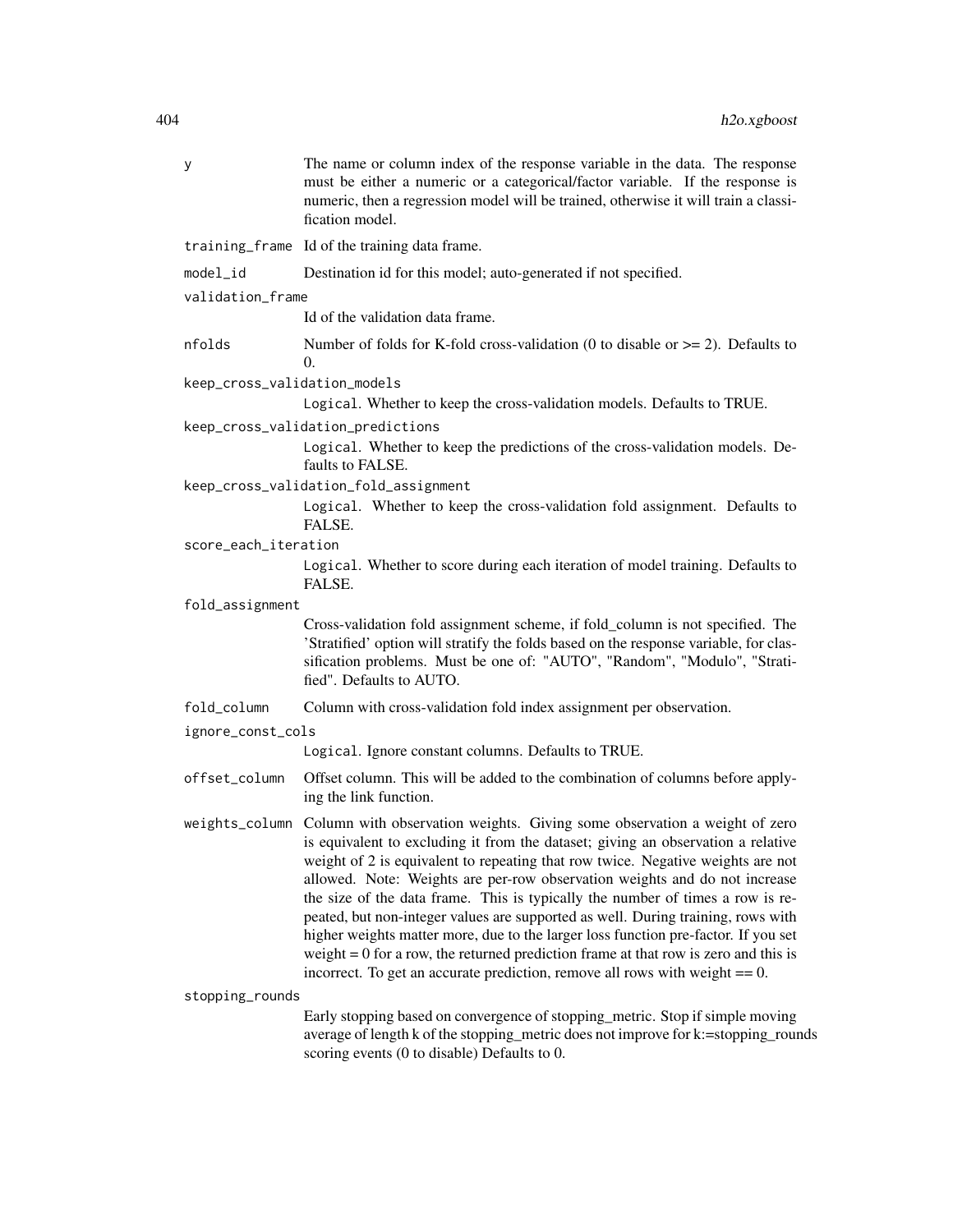stopping\_metric

Metric to use for early stopping (AUTO: logloss for classification, deviance for regression and anonomaly\_score for Isolation Forest). Note that custom and custom increasing can only be used in GBM and DRF with the Python client. Must be one of: "AUTO", "deviance", "logloss", "MSE", "RMSE", "MAE", "RMSLE", "AUC", "AUCPR", "lift\_top\_group", "misclassification", "mean\_per\_class\_error", "custom", "custom\_increasing". Defaults to AUTO.

stopping\_tolerance

Relative tolerance for metric-based stopping criterion (stop if relative improvement is not at least this much) Defaults to 0.001.

```
max_runtime_secs
```
Maximum allowed runtime in seconds for model training. Use 0 to disable. Defaults to 0.

- seed Seed for random numbers (affects certain parts of the algo that are stochastic and those might or might not be enabled by default). Defaults to -1 (time-based random number).
- distribution Distribution function Must be one of: "AUTO", "bernoulli", "multinomial", "gaussian", "poisson", "gamma", "tweedie", "laplace", "quantile", "huber". Defaults to AUTO.
- tweedie\_power Tweedie power for Tweedie regression, must be between 1 and 2. Defaults to 1.5.

categorical\_encoding

Encoding scheme for categorical features Must be one of: "AUTO", "Enum", "OneHotInternal", "OneHotExplicit", "Binary", "Eigen", "LabelEncoder", "Sort-ByResponse", "EnumLimited". Defaults to AUTO.

quiet\_mode Logical. Enable quiet mode Defaults to TRUE.

checkpoint Model checkpoint to resume training with.

export\_checkpoints\_dir

Automatically export generated models to this directory.

ntrees (same as n estimators) Number of trees. Defaults to 50.

- max\_depth Maximum tree depth (0 for unlimited). Defaults to 6.
- min\_rows (same as min\_child\_weight) Fewest allowed (weighted) observations in a leaf. Defaults to 1.

min\_child\_weight

```
(same as min_rows) Fewest allowed (weighted) observations in a leaf. Defaults
to 1.
```
learn\_rate (same as eta) Learning rate (from 0.0 to 1.0) Defaults to 0.3.

```
eta (same as learn_rate) Learning rate (from 0.0 to 1.0) Defaults to 0.3.
```
sample\_rate (same as subsample) Row sample rate per tree (from 0.0 to 1.0) Defaults to 1.

subsample (same as sample\_rate) Row sample rate per tree (from 0.0 to 1.0) Defaults to 1. col\_sample\_rate

(same as colsample\_bylevel) Column sample rate (from 0.0 to 1.0) Defaults to 1.

colsample\_bylevel

(same as col\_sample\_rate) Column sample rate (from 0.0 to 1.0) Defaults to 1.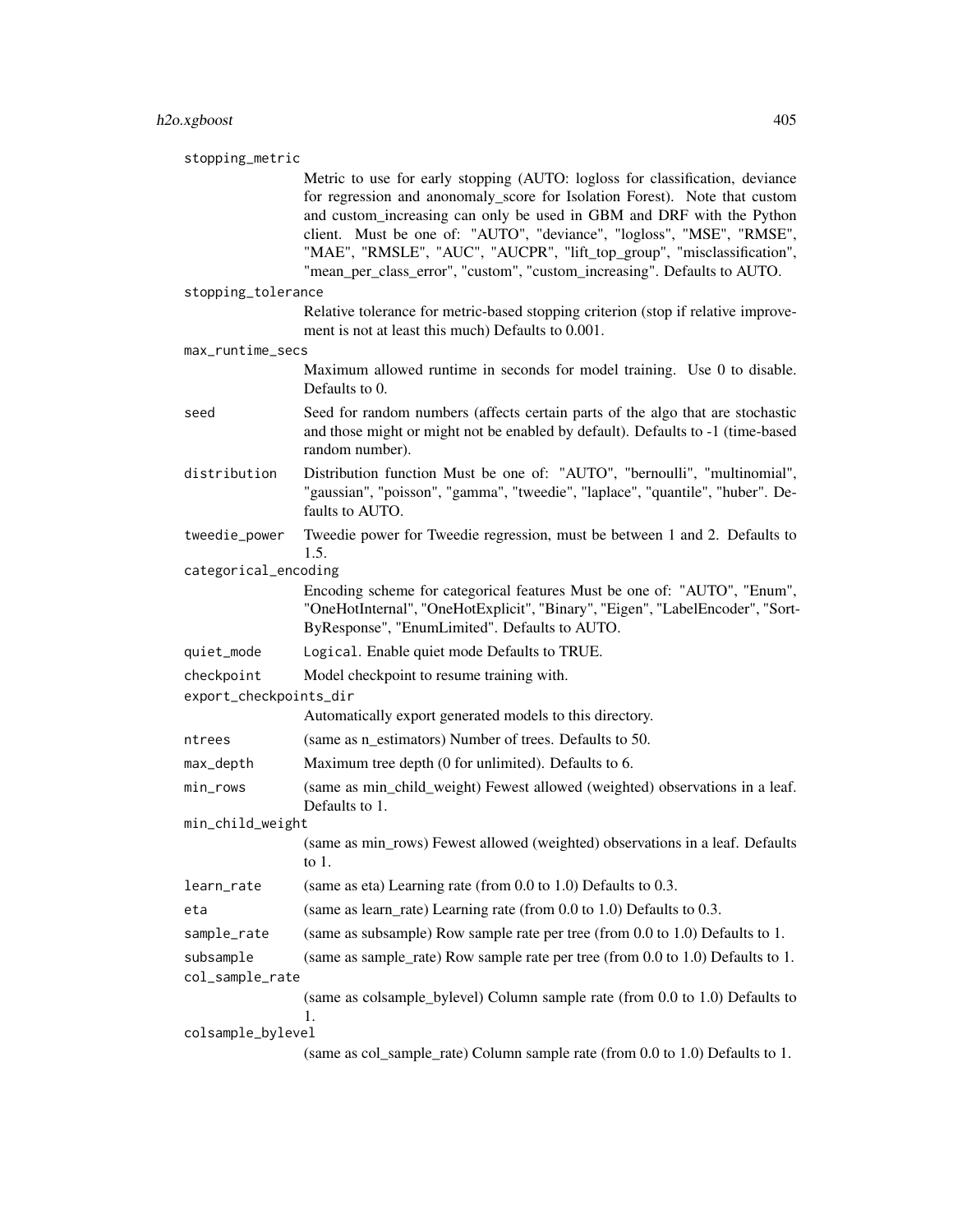| col_sample_rate_per_tree |                                                                                                                                                                            |  |  |
|--------------------------|----------------------------------------------------------------------------------------------------------------------------------------------------------------------------|--|--|
|                          | (same as colsample_bytree) Column sample rate per tree (from 0.0 to 1.0) De-<br>faults to 1.                                                                               |  |  |
| colsample_bytree         |                                                                                                                                                                            |  |  |
|                          | (same as col_sample_rate_per_tree) Column sample rate per tree (from 0.0 to<br>1.0) Defaults to 1.                                                                         |  |  |
| colsample_bynode         |                                                                                                                                                                            |  |  |
|                          | Column sample rate per tree node (from 0.0 to 1.0) Defaults to 1.                                                                                                          |  |  |
| max_abs_leafnode_pred    |                                                                                                                                                                            |  |  |
|                          | (same as max_delta_step) Maximum absolute value of a leaf node prediction<br>Defaults to 0.0.                                                                              |  |  |
|                          | max_delta_step (same as max_abs_leafnode_pred) Maximum absolute value of a leaf node pre-<br>diction Defaults to 0.0.                                                      |  |  |
| monotone_constraints     |                                                                                                                                                                            |  |  |
|                          | A mapping representing monotonic constraints. Use $+1$ to enforce an increasing<br>constraint and -1 to specify a decreasing constraint.                                   |  |  |
| interaction_constraints  |                                                                                                                                                                            |  |  |
|                          | A set of allowed column interactions.                                                                                                                                      |  |  |
| score_tree_interval      | Score the model after every so many trees. Disabled if set to 0. Defaults to 0.                                                                                            |  |  |
| min_split_improvement    |                                                                                                                                                                            |  |  |
|                          | (same as gamma) Minimum relative improvement in squared error reduction for                                                                                                |  |  |
|                          | a split to happen Defaults to 0.0.                                                                                                                                         |  |  |
| gamma                    | (same as min_split_improvement) Minimum relative improvement in squared<br>error reduction for a split to happen Defaults to 0.0.                                          |  |  |
| nthread                  | Number of parallel threads that can be used to run XGBoost. Cannot exceed<br>H2O cluster limits (-nthreads parameter). Defaults to maximum available De-                   |  |  |
| save_matrix_directory    | faults to $-1$ .                                                                                                                                                           |  |  |
|                          | Directory where to save matrices passed to XGBoost library. Useful for debug-                                                                                              |  |  |
|                          | ging.                                                                                                                                                                      |  |  |
| build_tree_one_node      |                                                                                                                                                                            |  |  |
|                          | Logical. Run on one node only; no network overhead but fewer cpus used.<br>Suitable for small datasets. Defaults to FALSE.                                                 |  |  |
| calibrate_model          |                                                                                                                                                                            |  |  |
|                          | Logical. Use Platt Scaling to calculate calibrated class probabilities. Cali-<br>bration can provide more accurate estimates of class probabilities. Defaults to<br>FALSE. |  |  |
|                          | calibration_frame                                                                                                                                                          |  |  |
|                          | Calibration frame for Platt Scaling                                                                                                                                        |  |  |
| max_bins                 | For tree_method=hist only: maximum number of bins Defaults to 256.                                                                                                         |  |  |
| max_leaves               | For tree_method=hist only: maximum number of leaves Defaults to 0.                                                                                                         |  |  |
| sample_type              | For booster=dart only: sample_type Must be one of: "uniform", "weighted".<br>Defaults to uniform.                                                                          |  |  |
|                          | normalize_type For booster=dart only: normalize_type Must be one of: "tree", "forest". Defaults<br>to tree.                                                                |  |  |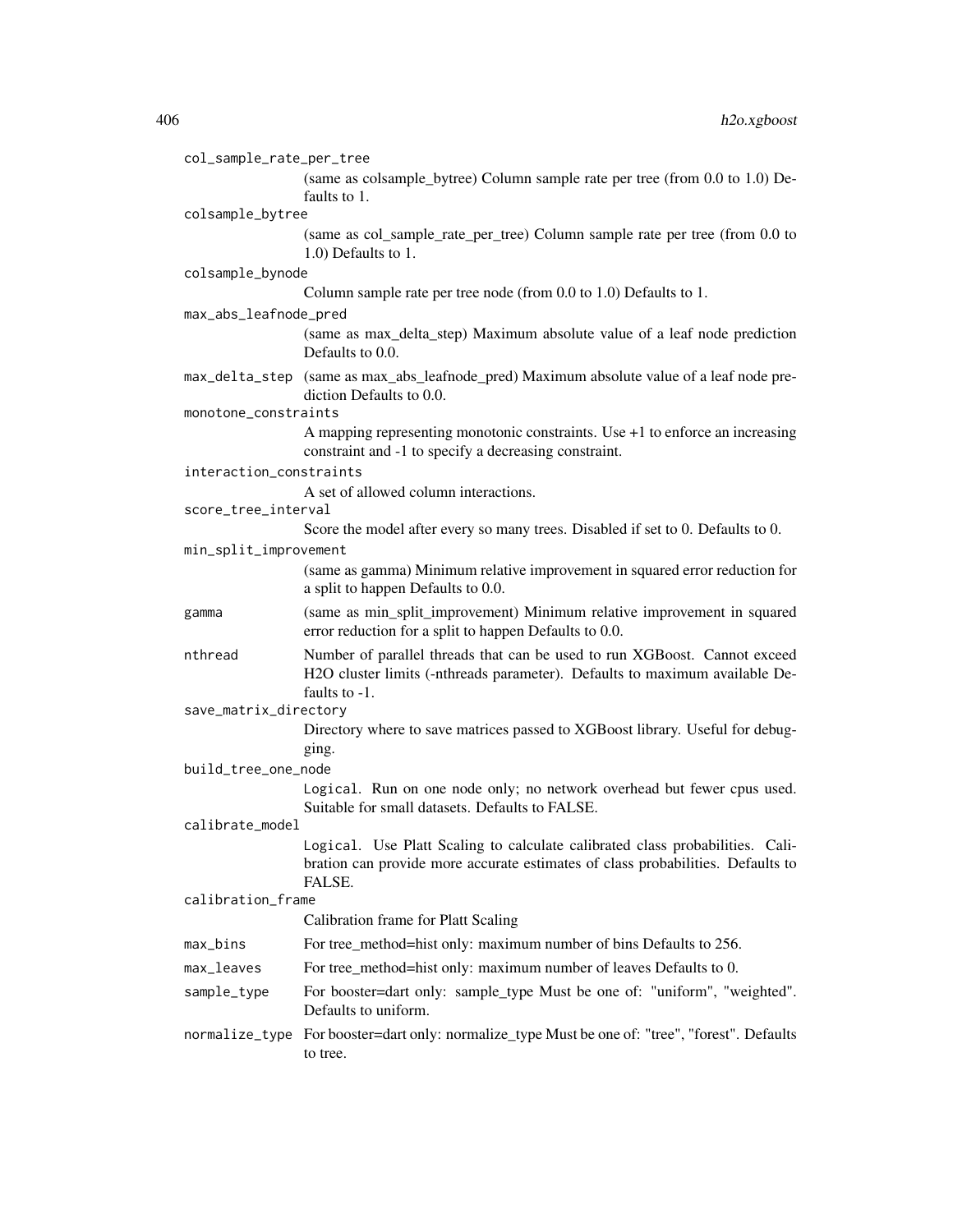| rate_drop        | For booster=dart only: rate_drop $(0.1)$ Defaults to 0.0.                                                                                                                                       |  |
|------------------|-------------------------------------------------------------------------------------------------------------------------------------------------------------------------------------------------|--|
| one_drop         | Logical. For booster=dart only: one_drop Defaults to FALSE.                                                                                                                                     |  |
| skip_drop        | For booster=dart only: skip_drop $(0.1)$ Defaults to 0.0.                                                                                                                                       |  |
| tree_method      | Tree method Must be one of: "auto", "exact", "approx", "hist". Defaults to auto.                                                                                                                |  |
| grow_policy      | Grow policy - depthwise is standard GBM, lossguide is LightGBM Must be one<br>of: "depthwise", "lossguide". Defaults to depthwise.                                                              |  |
| booster          | Booster type Must be one of: "gbtree", "gblinear", "dart". Defaults to gbtree.                                                                                                                  |  |
| reg_lambda       | L2 regularization Defaults to 1.0.                                                                                                                                                              |  |
| reg_alpha        | L1 regularization Defaults to 0.0.                                                                                                                                                              |  |
| dmatrix_type     | Type of DMatrix. For sparse, NAs and 0 are treated equally. Must be one of:<br>"auto", "dense", "sparse". Defaults to auto.                                                                     |  |
| backend          | Backend. By default (auto), a GPU is used if available. Must be one of: "auto",<br>"gpu", "cpu". Defaults to auto.                                                                              |  |
| gpu_id           | Which $GPU(s)$ to use.                                                                                                                                                                          |  |
|                  | gainslift_bins Gains/Lift table number of bins. 0 means disabled Default value -1 means<br>automatic binning. Defaults to -1.                                                                   |  |
| auc_type         | Set default multinomial AUC type. Must be one of: "AUTO", "NONE", "MACRO_OVR",<br>"WEIGHTED_OVR", "MACRO_OVO", "WEIGHTED_OVO". Defaults to AUTO.                                                |  |
| scale_pos_weight |                                                                                                                                                                                                 |  |
|                  | Controls the effect of observations with positive labels in relation to the ob-<br>servations with negative labels on gradient calculation. Useful for imbalanced<br>problems. Defaults to 1.0. |  |
| verbose          | Logical. Print scoring history to the console (Metrics per tree). Defaults to<br>FALSE.                                                                                                         |  |

# Examples

```
## Not run:
library(h2o)
h2o.init()
```

```
# Import the titanic dataset
f <- "https://s3.amazonaws.com/h2o-public-test-data/smalldata/gbm_test/titanic.csv"
titanic <- h2o.importFile(f)
```

```
# Set predictors and response; set response as a factor
titanic['survived'] <- as.factor(titanic['survived'])
predictors <- setdiff(colnames(titanic), colnames(titanic)[2:3])
response <- "survived"
```

```
# Split the dataset into train and valid
splits <- h2o.splitFrame(data = titanic, ratios = .8, seed = 1234)
train <- splits[[1]]
valid <- splits[[2]]
```
# Train the XGB model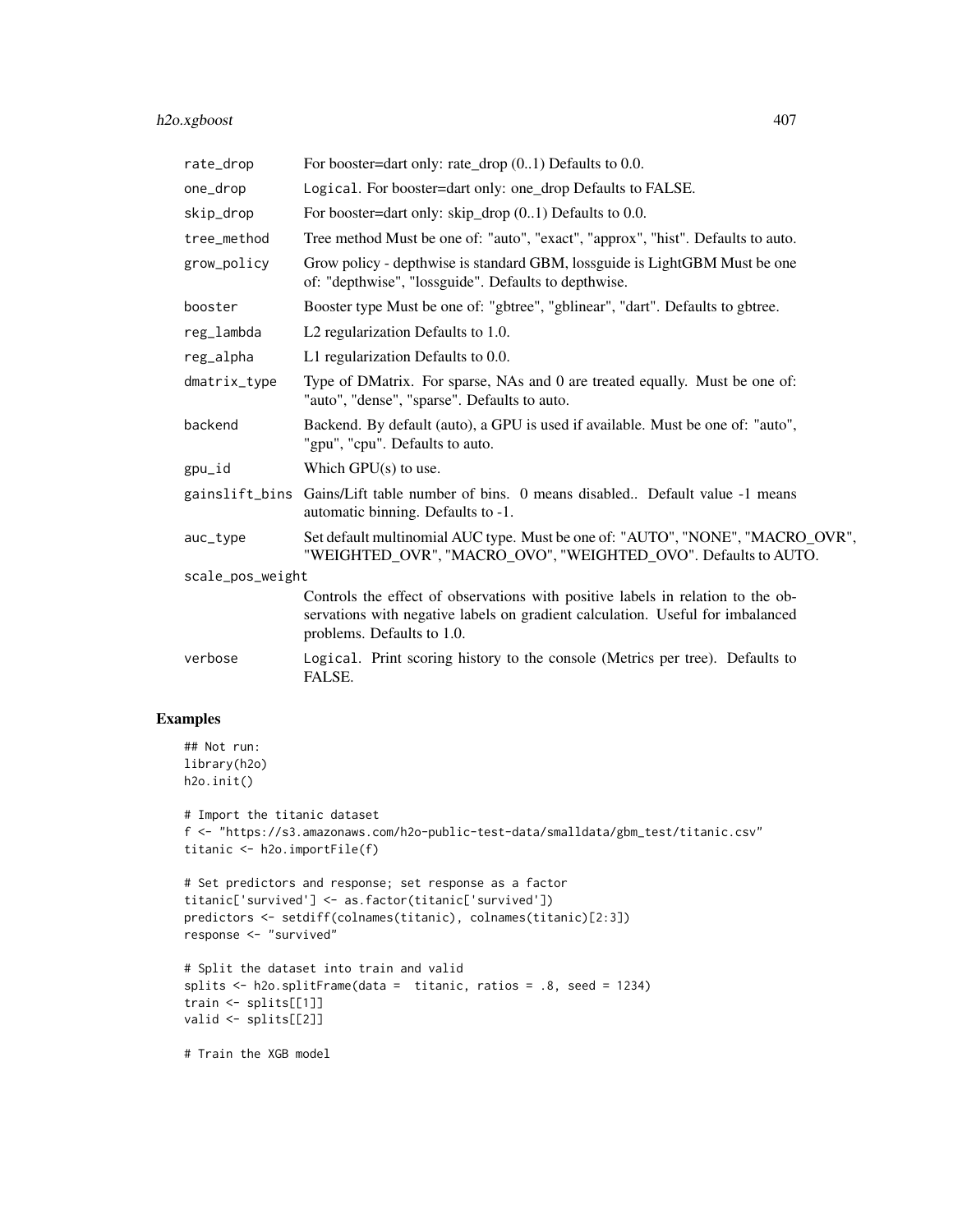```
titanic_xgb <- h2o.xgboost(x = predictors, y = response,
                           training_frame = train, validation_frame = valid,
                           booster = "dart", normalize_type = "tree",
                           seed = 1234)
## End(Not run)
```
h2o.xgboost.available *Determines whether an XGBoost model can be built*

## Description

Ask the H2O server whether a XGBoost model can be built. (Depends on availability of native backend.) Returns True if a XGBoost model can be built, or False otherwise.

## Usage

```
h2o.xgboost.available()
```
h2o.year *Convert Milliseconds to Years in H2O Datasets*

## Description

Convert the entries of an H2OFrame object from milliseconds to years, indexed starting from 1900.

#### Usage

```
h2o.year(x)
```
year(x)

## S3 method for class 'H2OFrame' year(x)

#### Arguments

x An H2OFrame object.

#### Details

This method calls the function of the MutableDateTime class in Java.

## Value

An H2OFrame object containing the entries of x converted to years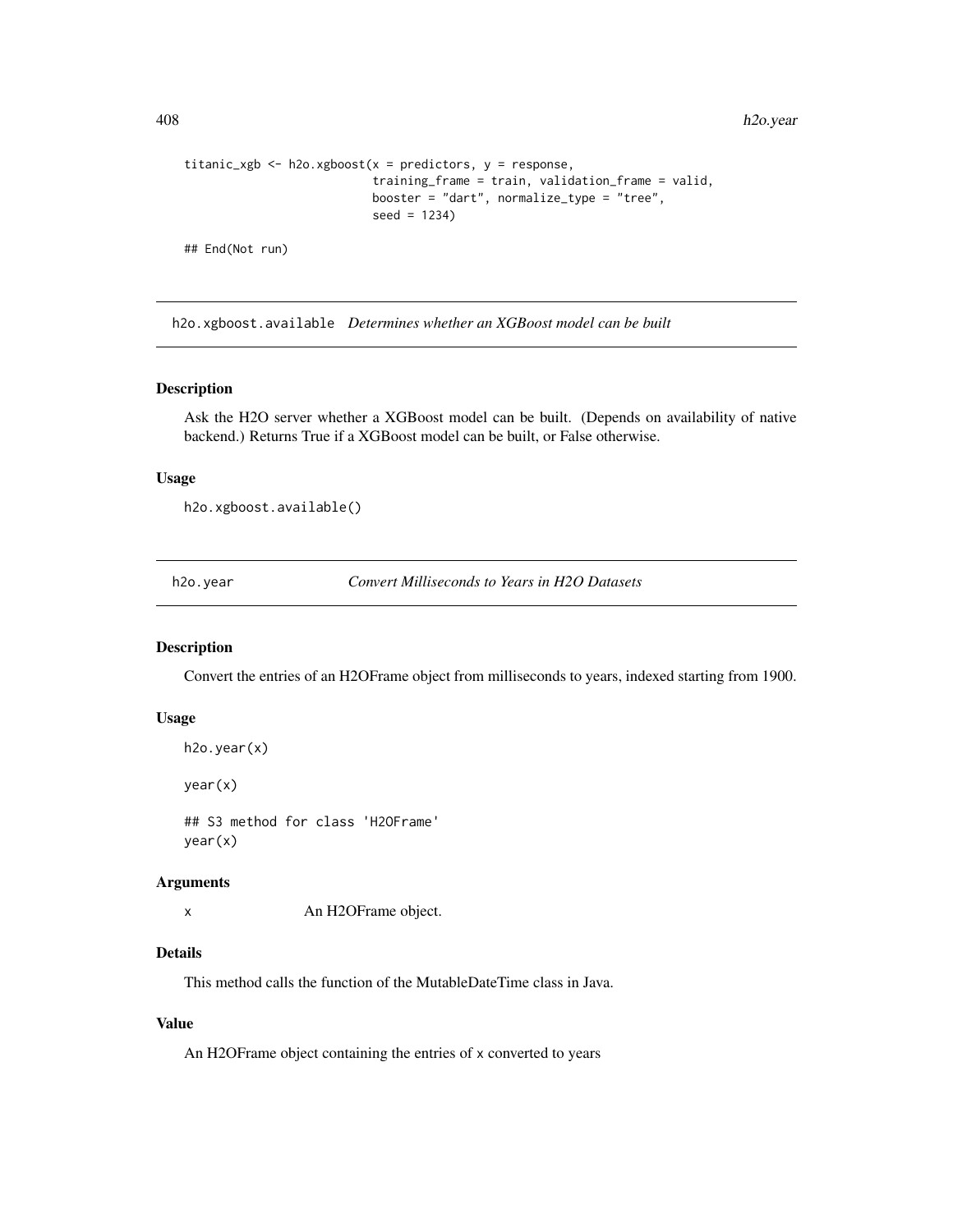## H2OAutoML-class 409

## See Also

[h2o.month](#page-263-0)

#### Examples

## Not run: library(h2o) h2o.init()

```
f <- "https://s3.amazonaws.com/h2o-public-test-data/smalldata/jira/v-11-eurodate.csv"
hdf <- h2o.importFile(f)
h2o.year(hdf["ds9"])
```
## End(Not run)

<span id="page-408-1"></span>H2OAutoML-class *The H2OAutoML class*

#### Description

This class represents an H2OAutoML object

<span id="page-408-0"></span>H2OClusteringModel-class

*The H2OClusteringModel object.*

## Description

This virtual class represents a clustering model built by H2O.

## Details

This object has slots for the key, which is a character string that points to the model key existing in the H2O cluster, the data used to build the model (an object of class H2OFrame).

#### **Slots**

- model\_id A character string specifying the key for the model fit in the H2O cluster's key-value store.
- algorithm A character string specifying the algorithm that was used to fit the model.
- parameters A list containing the parameter settings that were used to fit the model that differ from the defaults.

allparameters A list containing all parameters used to fit the model.

model A list containing the characteristics of the model returned by the algorithm.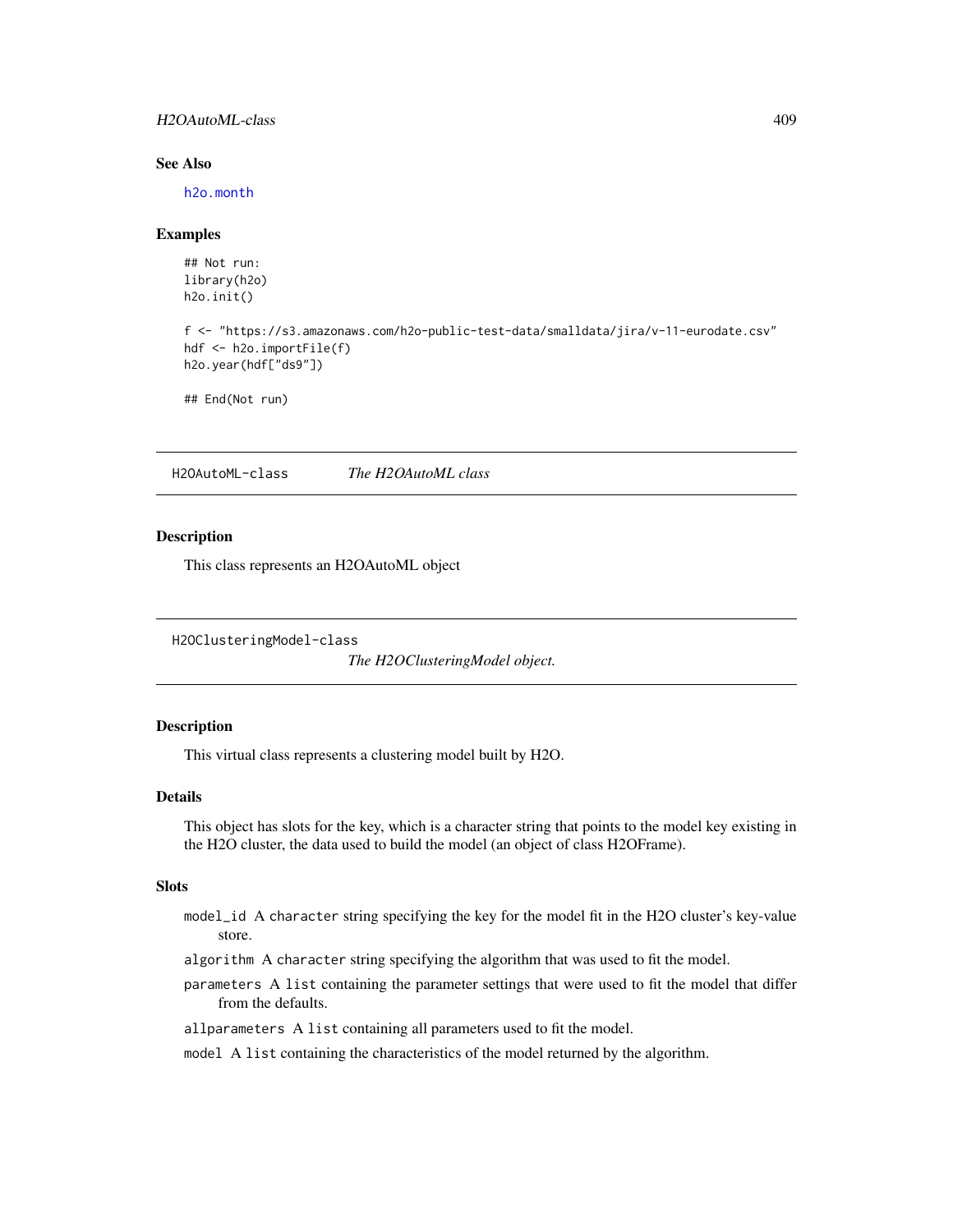size The number of points in each cluster. totss Total sum of squared error to grand mean. withinss A vector of within-cluster sum of squared error. tot\_withinss Total within-cluster sum of squared error. betweenss Between-cluster sum of squared error.

H2OConnection-class *The H2OConnection class.*

#### Description

This class represents a connection to an H2O cluster.

## Usage

## S4 method for signature 'H2OConnection' show(object)

#### Arguments

object an H2OConnection object.

#### Details

Because H2O is not a master-slave architecture, there is no restriction on which H2O node is used to establish the connection between R (the client) and H2O (the server).

A new H2O connection is established via the h2o.init() function, which takes as parameters the 'ip' and 'port' of the machine running an instance to connect with. The default behavior is to connect with a local instance of H2O at port 54321, or to boot a new local instance if one is not found at port 54321.

#### Slots

ip A character string specifying the IP address of the H2O cluster.

port A numeric value specifying the port number of the H2O cluster.

name A character value specifying the name of the H2O cluster.

proxy A character specifying the proxy path of the H2O cluster.

https Set this to TRUE to use https instead of http.

cacert Path to a CA bundle file with root and intermediate certificates of trusted CAs.

insecure Set this to TRUE to disable SSL certificate checking.

username Username to login with.

password Password to login with.

use\_spnego Set this to TRUE to use SPNEGO authentication.

cookies Cookies to add to request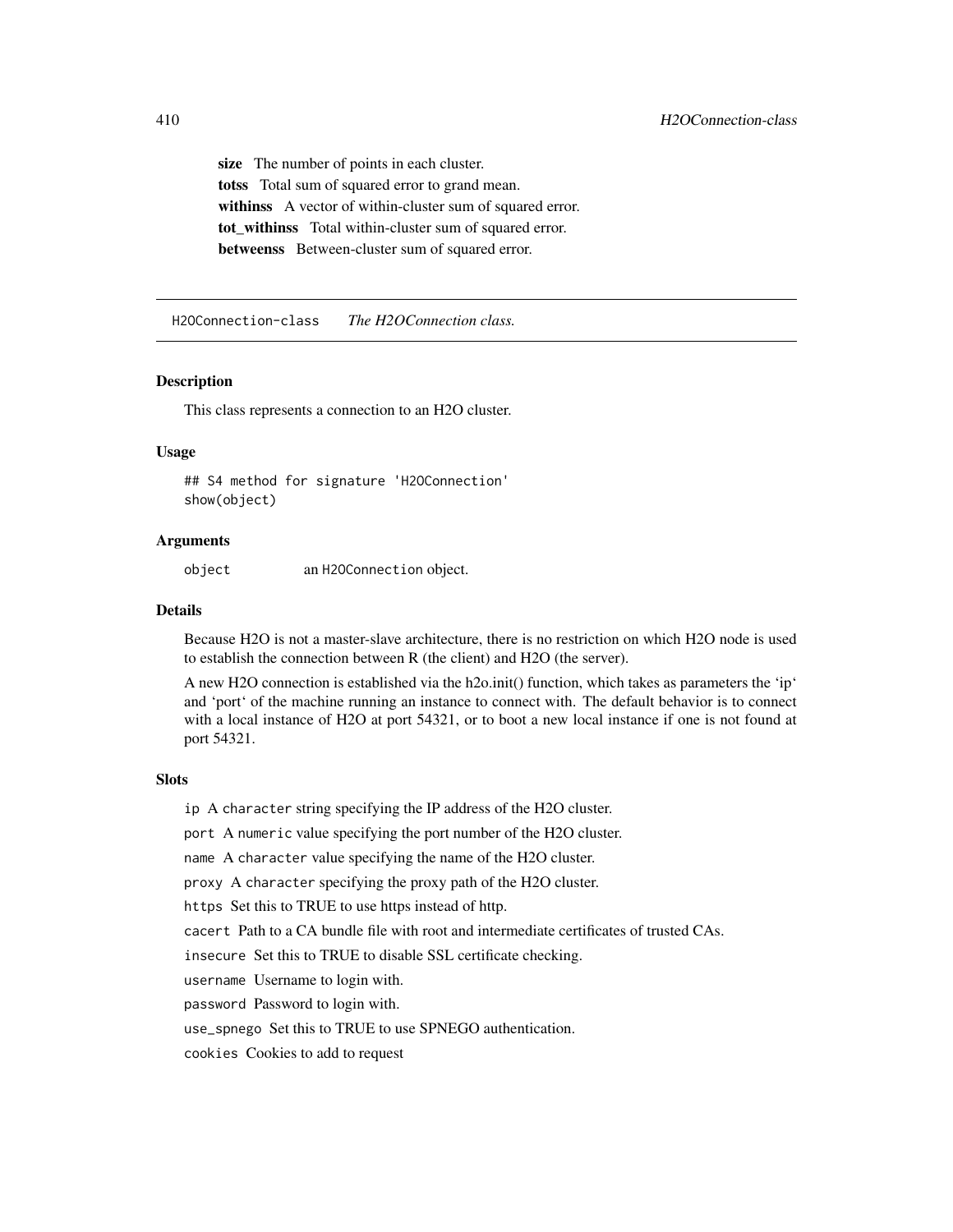context\_path Context path which is appended to H2O server location.

mutable An H2OConnectionMutableState object to hold the mutable state for the H2O connection.

H2OConnectionMutableState

*The H2OConnectionMutableState class*

## Description

This class represents the mutable aspects of a connection to an H2O cluster.

#### Slots

session\_id A character string specifying the H2O session identifier.

key\_count A integer value specifying count for the number of keys generated for the session\_id.

H2OCoxPHModel-class *The H2OCoxPHModel object.*

## Description

Virtual object representing H2O's CoxPH Model.

# Usage

```
## S4 method for signature 'H2OCoxPHModel'
show(object)
## S3 method for class 'H2OCoxPHModel'
coef(object, ...)
## S3 method for class 'H2OCoxPHModel'
extractAIC(fit, scale, k = 2, ...)## S3 method for class 'H2OCoxPHModel'
logLik(object, ...)
survfit.H2OCoxPHModel(formula, newdata, ...)
## S3 method for class 'H2OCoxPHModel'
vcov(object, ...)
```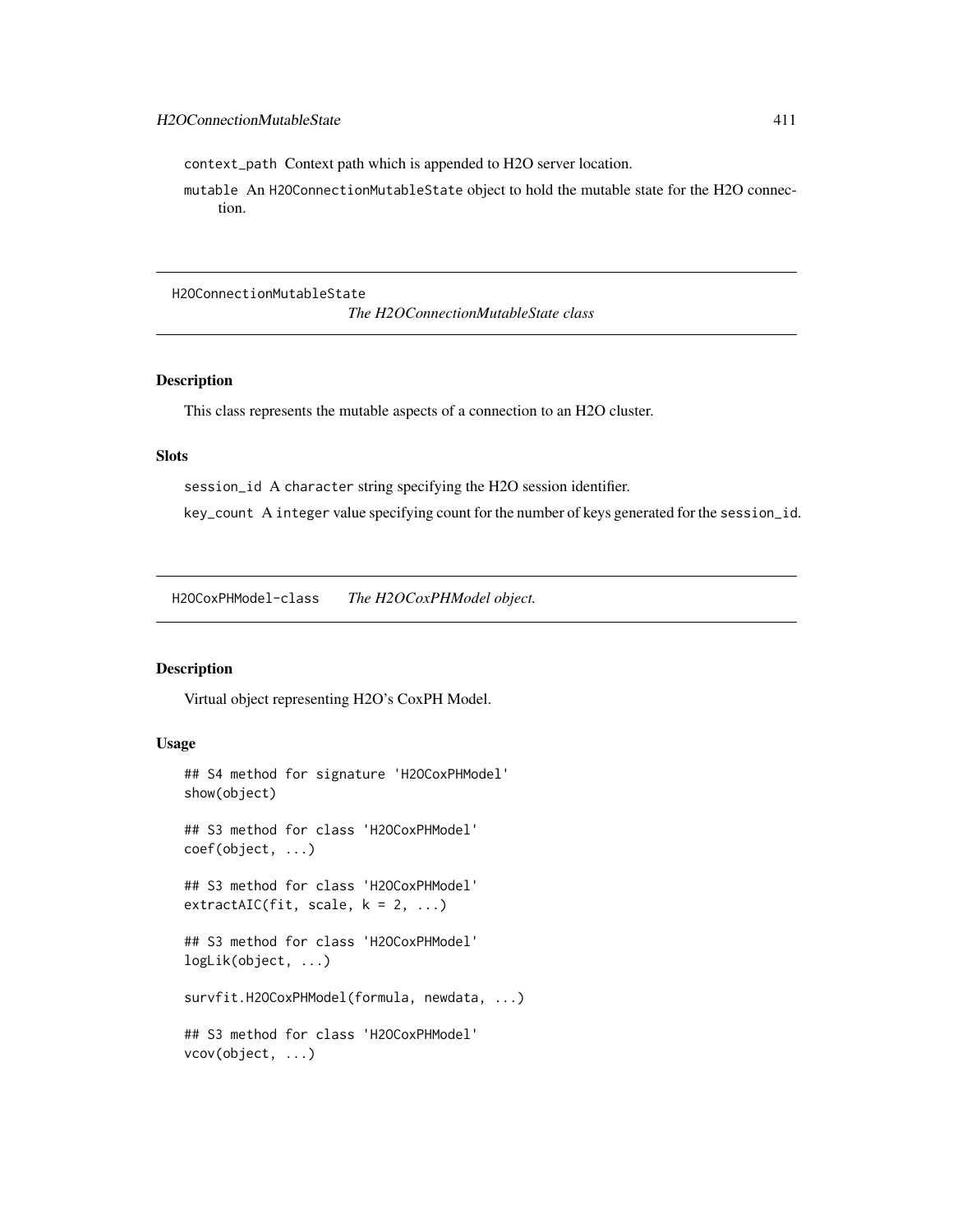# Arguments

| object  | an H20CoxPHModel object.                                                                                               |
|---------|------------------------------------------------------------------------------------------------------------------------|
| .       | additional arguments to pass on.                                                                                       |
| fit     | an H20CoxPHModel object.                                                                                               |
| scale   | optional numeric specifying the scale parameter of the model.                                                          |
| k       | numeric specifying the weight of the equivalent degrees of freedom.                                                    |
| formula | an H20CoxPHModel object.                                                                                               |
| newdata | an optional H2OF rame or data. frame with the same variable names as those that<br>appear in the H2OCoxPHModel object. |

```
H2OCoxPHModelSummary-class
```
*The H2OCoxPHModelSummary object.*

# Description

Wrapper object for summary information compatible with survival package.

## Usage

## S4 method for signature 'H2OCoxPHModelSummary' show(object)

## S3 method for class 'H2OCoxPHModelSummary' coef(object, ...)

# Arguments

| object   | An H2OCoxPHModelSummary object.  |
|----------|----------------------------------|
| $\cdots$ | additional arguments to pass on. |

# Slots

summary A list containing the a summary compatible with CoxPH summary used in the survival package.

H2OFrame-class *The H2OFrame class*

# Description

This class represents an H2OFrame object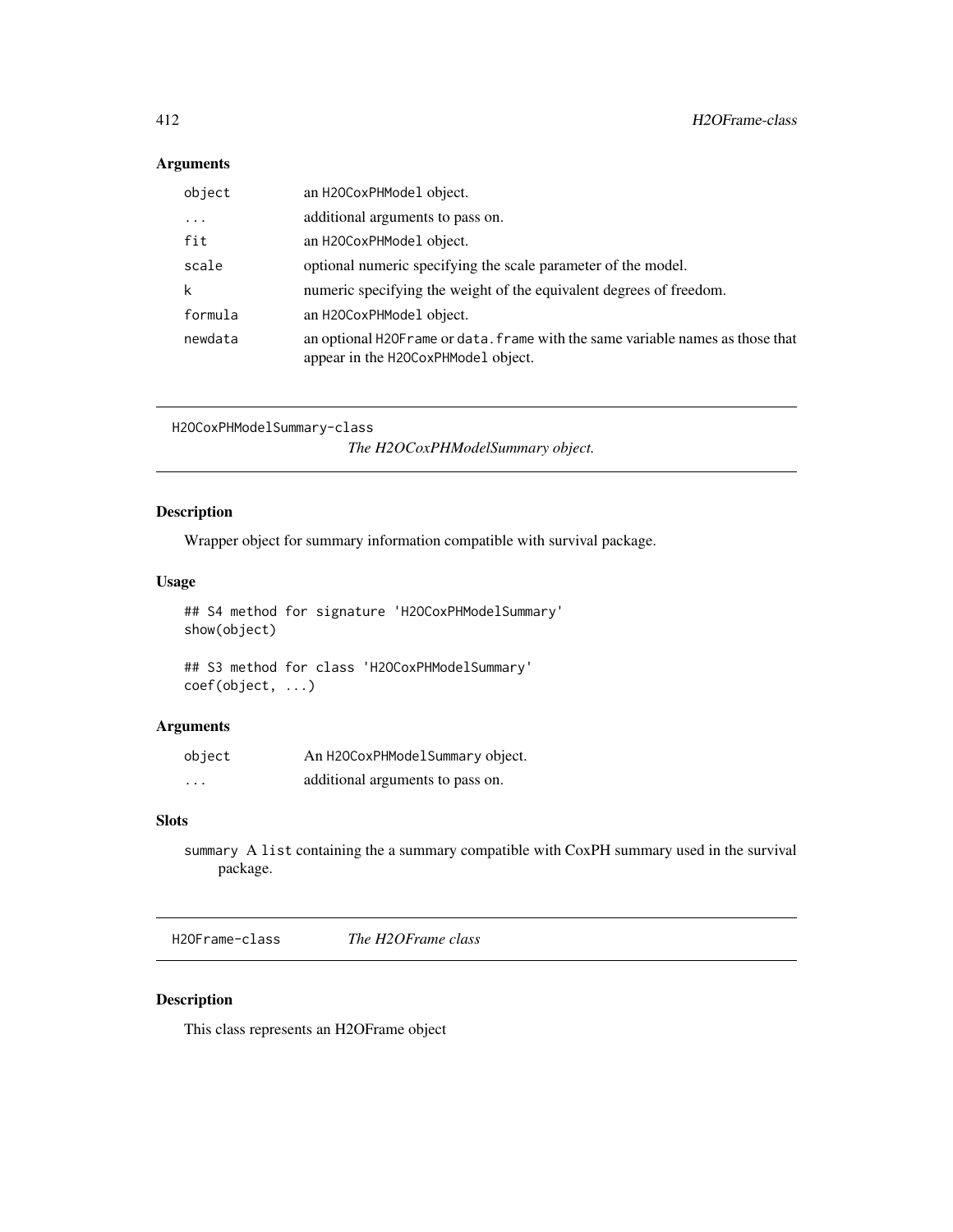H2OFrame-Extract *Extract or Replace Parts of an H2OFrame Object*

# Description

Operators to extract or replace parts of H2OFrame objects.

# Usage

```
## S3 method for class 'H2OFrame'
data[row, col, drop = TRUE]
## S3 method for class 'H2OFrame'
x$name
## S3 method for class 'H2OFrame'
x[[i, exact = TRUE]]
## S3 method for class 'H2OFrame'
x$name
## S3 method for class 'H2OFrame'
x[[i, exact = TRUE]]
## S3 replacement method for class 'H2OFrame'
data[row, col, ...] <- value
## S3 replacement method for class 'H2OFrame'
data$name <- value
## S3 replacement method for class 'H2OFrame'
```
# Arguments

data[[name]] <- value

| data  | object from which to extract element(s) or in which to replace element(s).                                                                             |
|-------|--------------------------------------------------------------------------------------------------------------------------------------------------------|
| row   | index specifying row element(s) to extract or replace. Indices are numeric or<br>character vectors or empty (missing) or will be matched to the names. |
| col   | index specifying column element(s) to extract or replace.                                                                                              |
| drop  | Unused                                                                                                                                                 |
| X     | An H <sub>2</sub> OFrame                                                                                                                               |
| name  | a literal character string or a name (possibly backtick quoted).                                                                                       |
| i     | index                                                                                                                                                  |
| exact | controls possible partial matching of [[ when extracting a character                                                                                   |
| .     | Further arguments passed to or from other methods.                                                                                                     |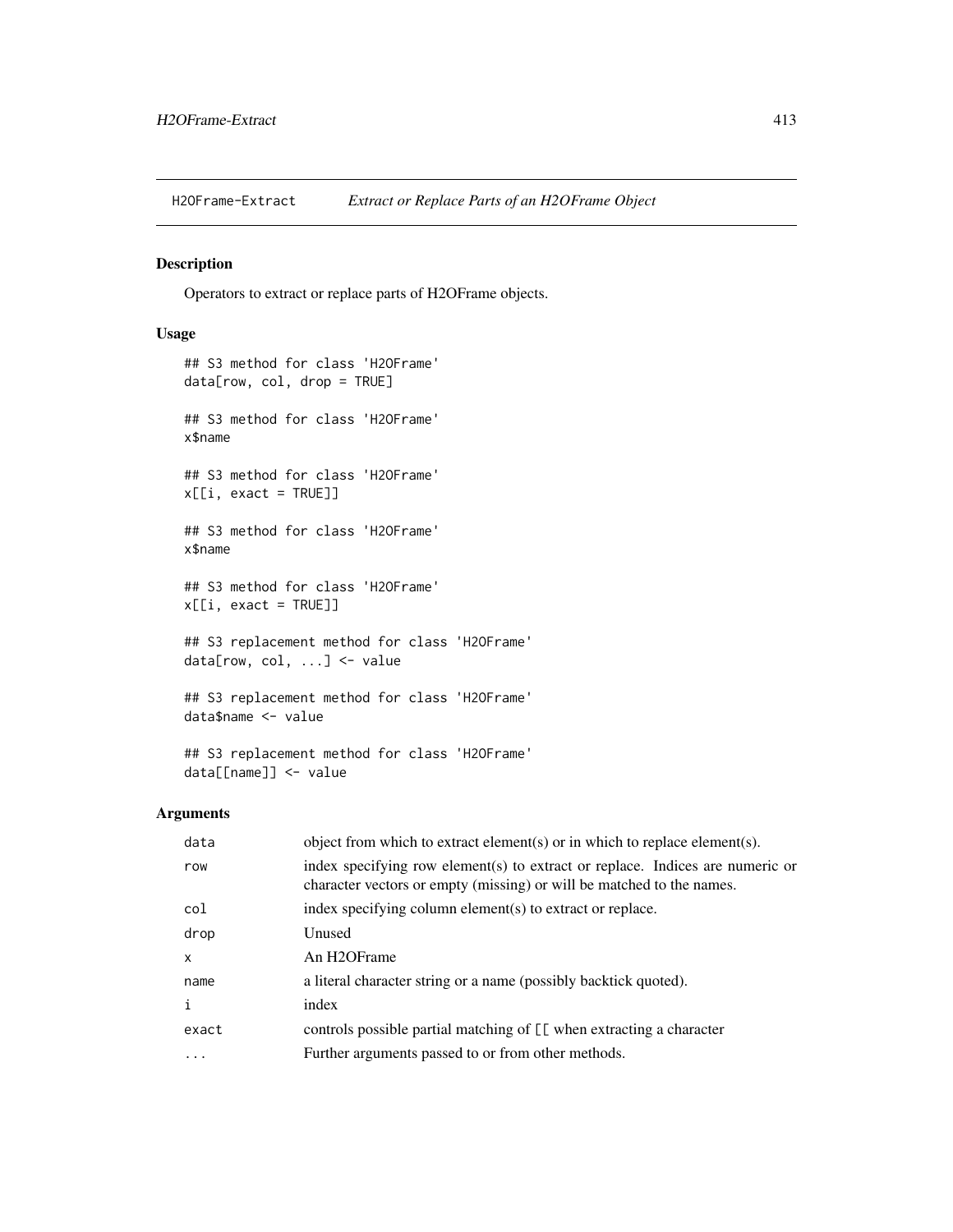value To be assigned

H2OGrid-class *H2O Grid*

# Description

A class to contain the information about grid results

#### Usage

## S4 method for signature 'H2OGrid' show(object)

#### Arguments

object an H2OGrid object.

# Slots

grid\_id the final identifier of grid

model\_ids list of model IDs which are included in the grid object

- hyper\_names list of parameter names used for grid search
- failed\_params list of model parameters which caused a failure during model building, it can contain a null value
- failure\_details list of detailed messages which correspond to failed parameters field
- failure\_stack\_traces list of stack traces corresponding to model failures reported by failed\_params and failure\_details fields

failed\_raw\_params list of failed raw parameters

summary\_table table of models built with parameters and metric information.

# See Also

[H2OModel](#page-415-0) for the final model types.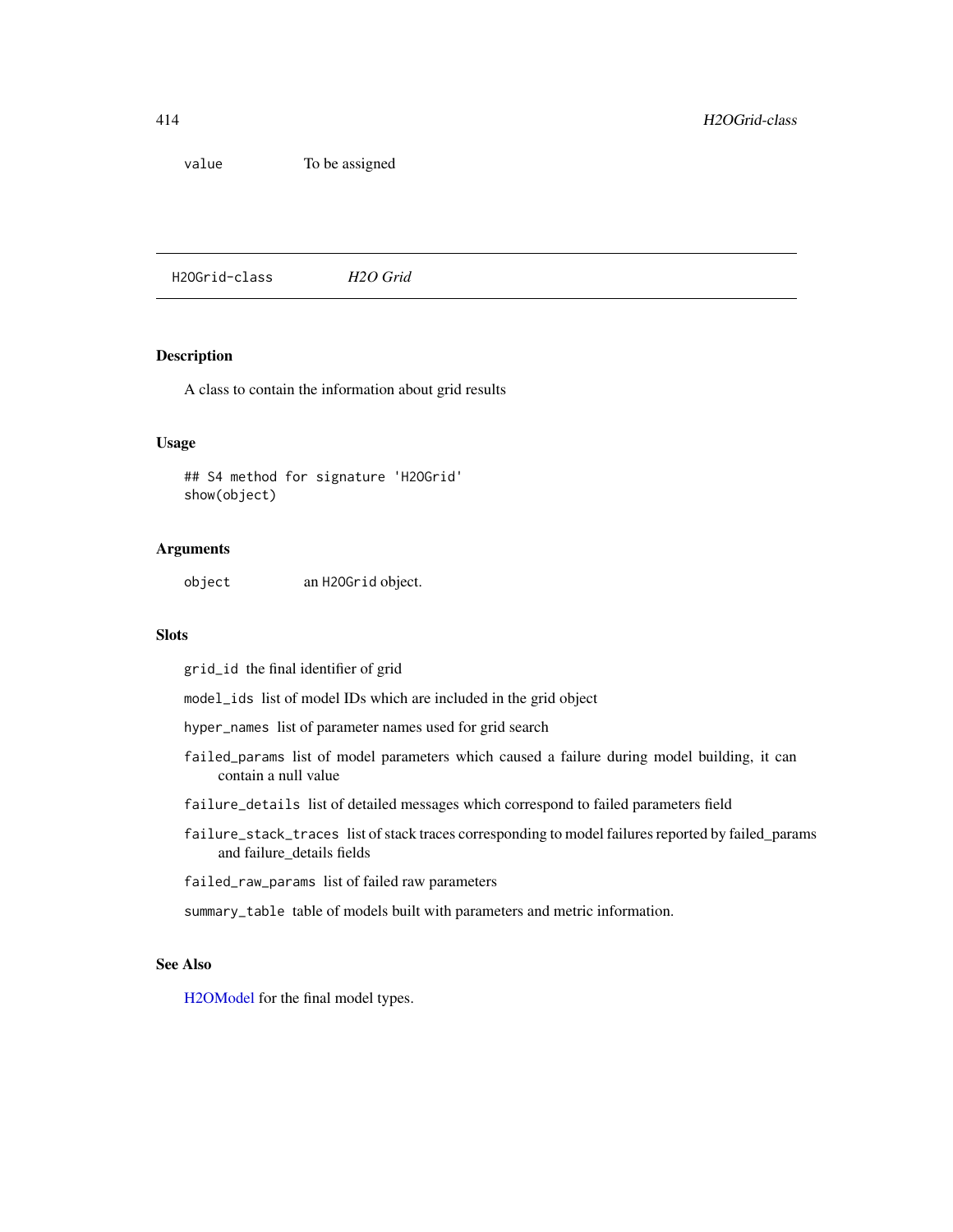#### Description

wrapper function for instantiating H2OInfogram

#### Usage

```
H2OInfogram(model_id, ...)
```
#### Arguments

| model id | is string of H2OModel object                  |
|----------|-----------------------------------------------|
| .        | parameters to algorithm, admissible_features, |

# Value

A H2OInfogram object

<span id="page-414-0"></span>H2OInfogram-class *H2OInfogram class*

#### Description

H2OInfogram class contains a subset of what a normal H2OModel will return

#### **Slots**

model\_id string returned as part of every H2OModel

algorithm string denoting the algorithm used to build infogram

- admissible\_features string array denoting all predictor names which pass the cmi and relelvance threshold
- admissible\_features\_valid string array denoting all predictor names which pass the cmi and relelvance threshold from validation frame
- admissible\_features\_xval string array denoting all predictor names which pass the cmi and relelvance threshold from cv holdout set
- net\_information\_threshold numeric value denoting threshold used for predictor selection

total\_information\_threshold numeric value denoting threshold used for predictor selection

- safety\_index\_threshold numeric value denoting threshold used for predictor selection
- relevance\_index\_threshold numeric value denoting threshold used for predictor selection
- admissible\_score H2OFrame that contains columns, admissible, admissible\_index, relevance, cmi, cmi\_raw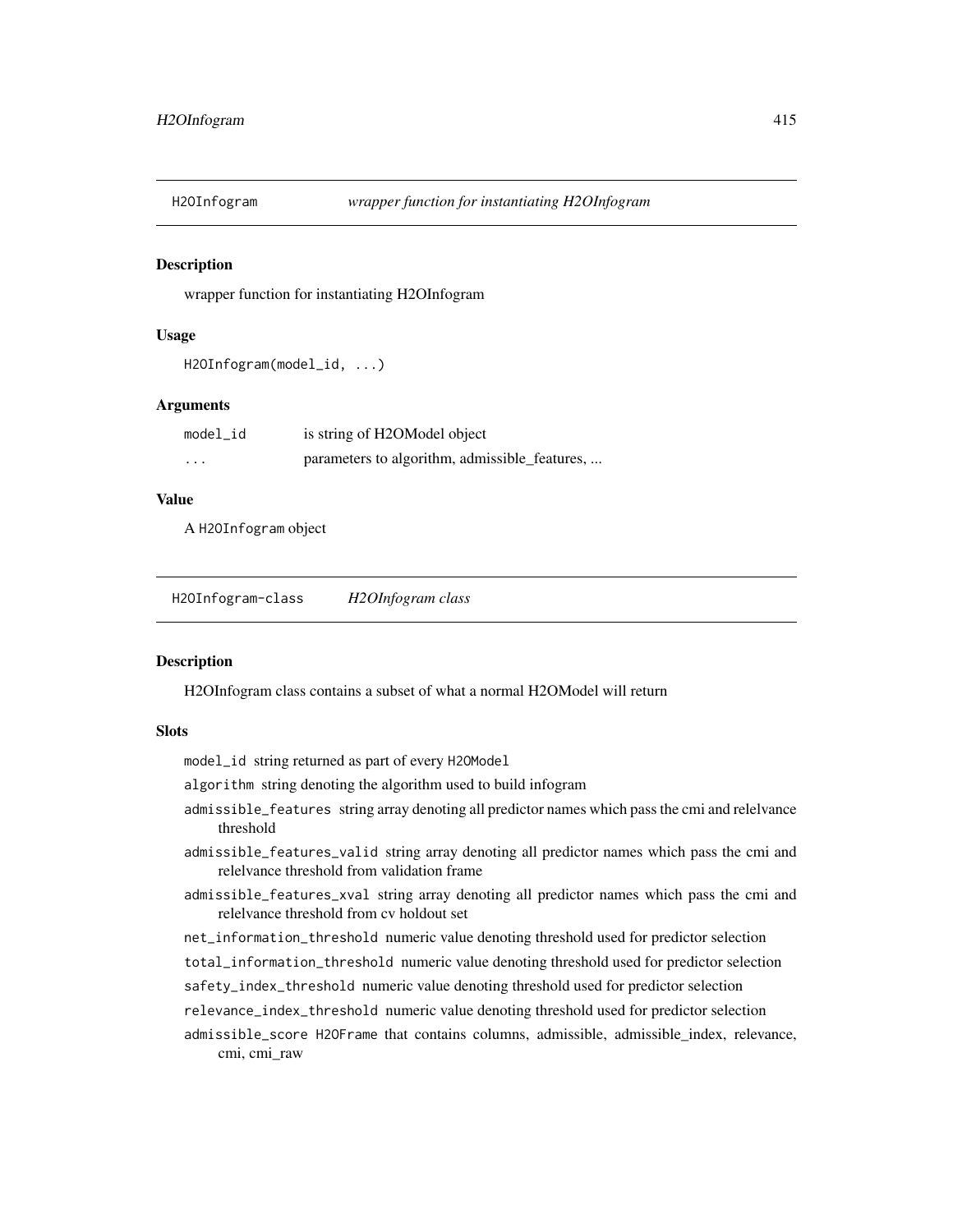- admissible\_score\_valid H2OFrame that contains columns, admissible, admissible\_index, relevance, cmi, cmi\_raw from validation frame
- admissible\_score\_xval H2OFrame that contains averages of columns, admissible, admissible\_index, relevance, cmi, cmi\_raw from cv hold-out

H2OLeafNode-class *The H2OLeafNode class.*

## Description

This class represents a single leaf node in an H2OTree.

## Details

#' @aliases H2OLeafNode

<span id="page-415-0"></span>H2OModel-class *The H2OModel object.*

## Description

This virtual class represents a model built by H2O.

#### Usage

## S4 method for signature 'H2OModel' show(object)

## Arguments

object an H2OModel object.

## Details

This object has slots for the key, which is a character string that points to the model key existing in the H2O cluster, the data used to build the model (an object of class H2OFrame).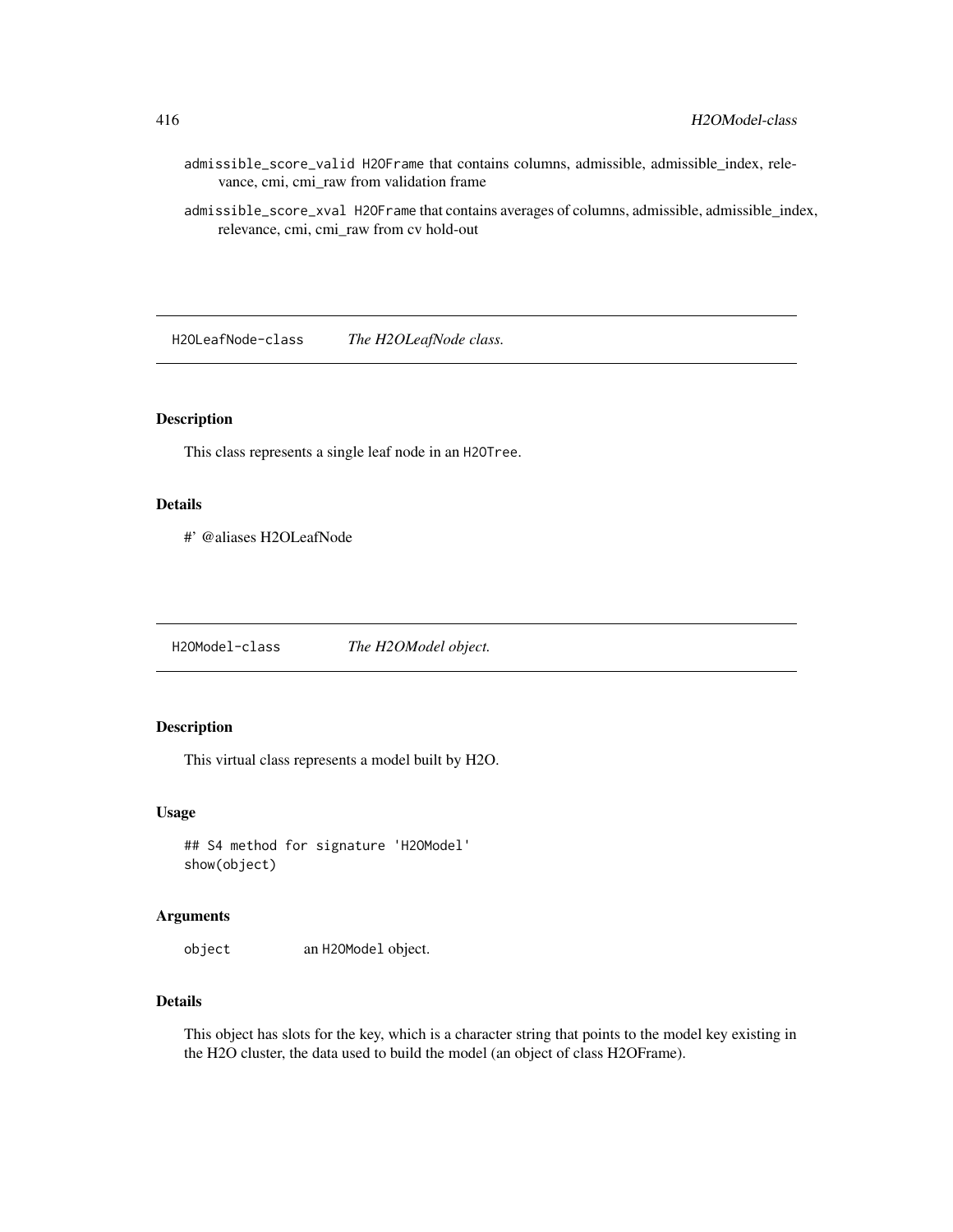#### Slots

- model\_id A character string specifying the key for the model fit in the H2O cluster's key-value store.
- algorithm A character string specifying the algorithm that were used to fit the model.
- parameters A list containing the parameter settings that were used to fit the model that differ from the defaults.
- allparameters A list containg all parameters used to fit the model.
- have\_pojo A logical indicating whether export to POJO is supported
- have\_mojo A logical indicating whether export to MOJO is supported
- model A list containing the characteristics of the model returned by the algorithm.

H2OModelFuture-class *H2O Future Model*

#### Description

A class to contain the information for background model jobs.

#### **Slots**

job\_key a character key representing the identification of the job process. model\_id the final identifier for the model

# See Also

[H2OModel](#page-415-0) for the final model types.

<span id="page-416-0"></span>H2OModelMetrics-class *The H2OModelMetrics Object.*

# Description

A class for constructing performance measures of H2O models.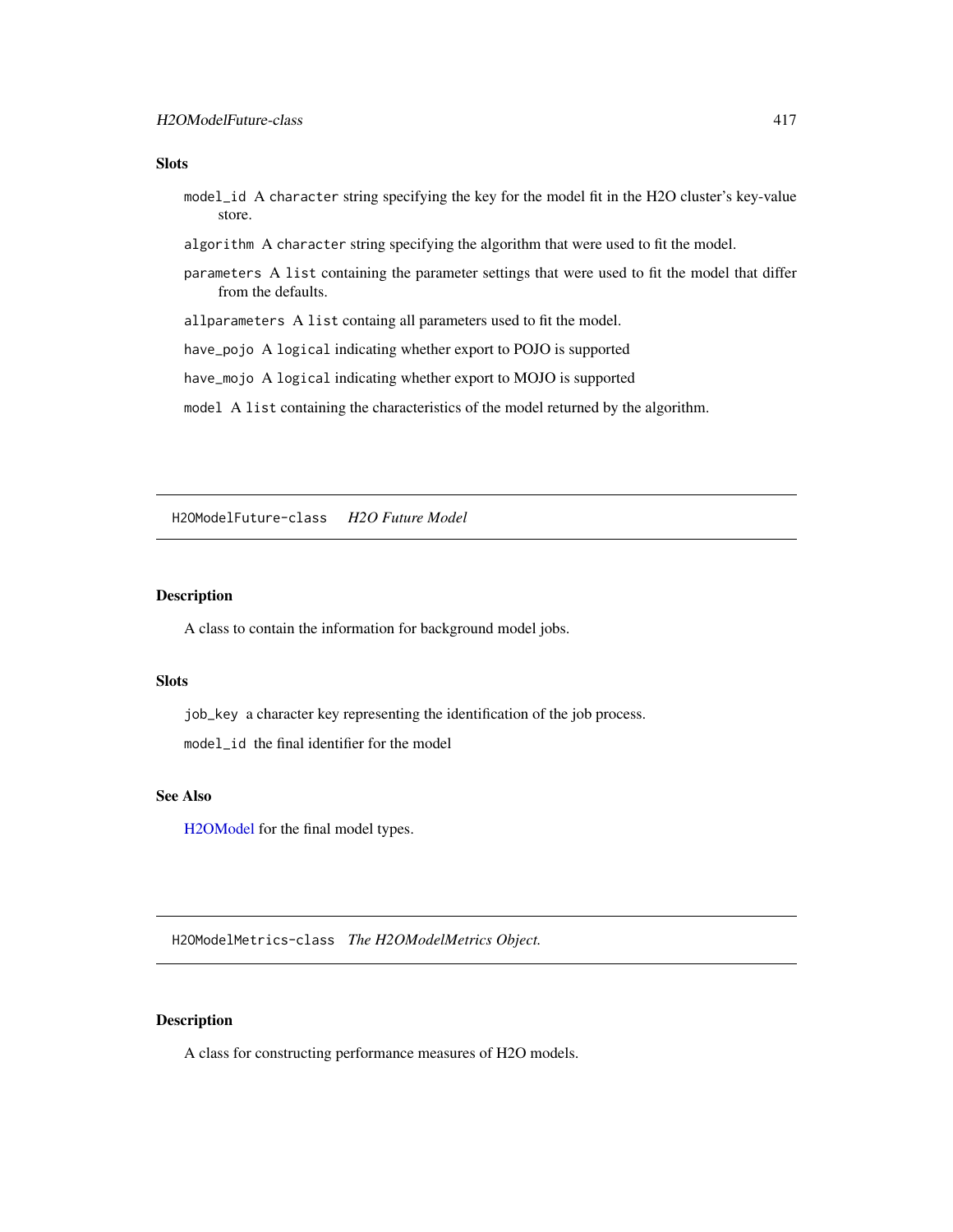## Usage

```
## S4 method for signature 'H2OModelMetrics'
show(object)
## S4 method for signature 'H2OBinomialMetrics'
show(object)
## S4 method for signature 'H2OBinomialUpliftMetrics'
show(object)
## S4 method for signature 'H2OMultinomialMetrics'
show(object)
## S4 method for signature 'H2OOrdinalMetrics'
show(object)
## S4 method for signature 'H2ORegressionMetrics'
show(object)
## S4 method for signature 'H2OClusteringMetrics'
show(object)
## S4 method for signature 'H2OAutoEncoderMetrics'
show(object)
## S4 method for signature 'H2ODimReductionMetrics'
show(object)
## S4 method for signature 'H2OAnomalyDetectionMetrics'
show(object)
```
# Arguments

object An H2OModelMetrics object

H2ONode-class *The H2ONode class.*

# Description

The H2ONode class.

## Usage

```
## S4 method for signature 'H2ONode'
show(object)
```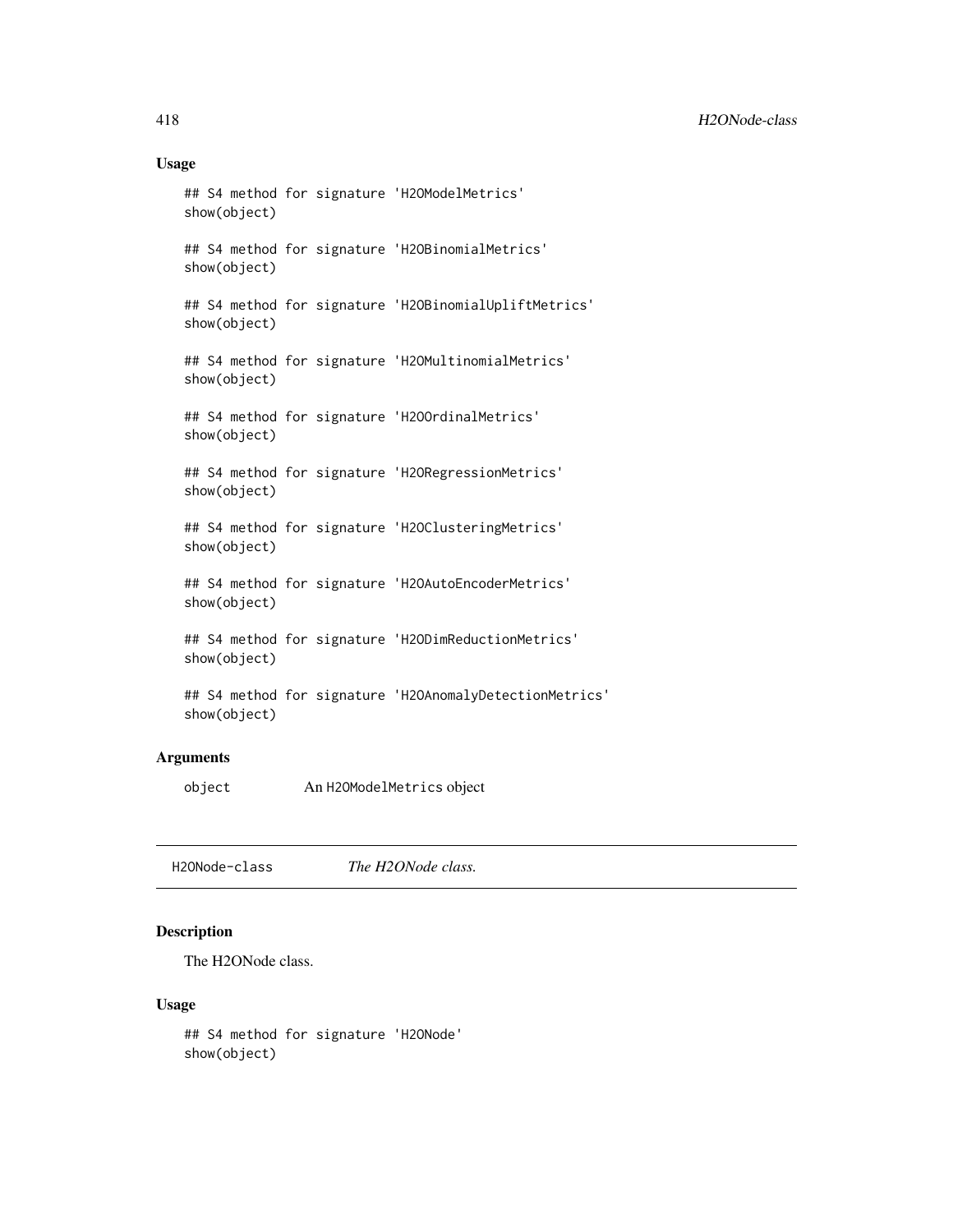#### **Arguments**

object an H2ONode object.

## Slots

id An integer representing node's unique identifier. Generated by H2O.

- levels A character representing categorical levels on split from parent's node belonging into this node. NULL for root node or non-categorical splits.
	- #' @aliases H2ONode

<span id="page-418-0"></span>H2OSegmentModels-class

*H2O Segment Models*

#### Description

A class to contain the information for segment models.

## Usage

## S4 method for signature 'H2OSegmentModels' show(object)

# Arguments

object an H2OModel object.

## Slots

segment\_models\_id the identifier for the segment models collections

H2OSegmentModelsFuture-class *H2O Future Segment Models*

#### Description

A class to contain the information for background segment models jobs.

## Slots

job\_key a character key representing the identification of the job process. segment\_models\_id the final identifier for the segment models collections

# See Also

[H2OSegmentModels](#page-418-0) for the final segment models types.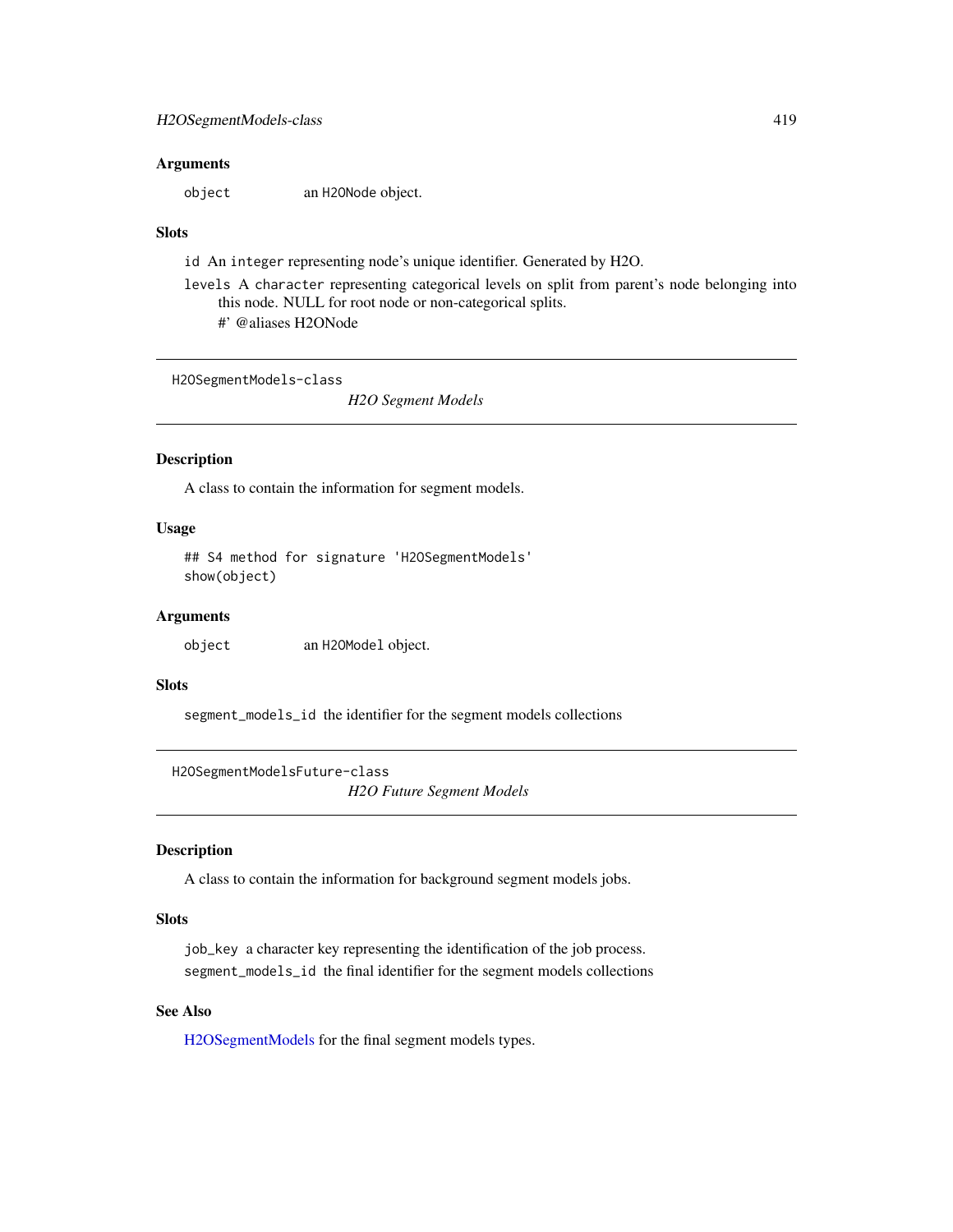H2OSplitNode-class *The H2OSplitNode class.*

#### Description

This class represents a single non-terminal node in an H2OTree.

# Slots

threshold A numeric split threshold, typically when the split column is numerical.

left\_child A H2ONodeOrNULL representing the left child node, if a node has one.

right\_child A H2ONodeOrNULL representing the right child node, if a node has one.

split\_feature A character representing the name of the column this node splits on.

- left\_levels A character representing the levels of a categorical feature heading to the left child of this node. NA for non-categorical split.
- right\_levels A character representing the levels of a categorical feature heading to the right child of this node. NA for non-categorical split.
- na\_direction A character representing the direction of NA values. LEFT means NA values go to the left child node, RIGH means NA values go to the right child node.

H2OTree-class *The H2OTree class.*

# Description

This class represents a model of a Tree built by one of H2O's algorithms (GBM, Random Forest).

#### Usage

## S4 method for signature 'H2OTree' show(object)

#### Arguments

object an H2OTree object.

## Slots

root\_node A H2ONode representing the beginning of the tree behind the model. Allows further tree traversal.

left\_children An integer vector with left child nodes of tree's nodes

right\_children An integer vector with right child nodes of tree's nodes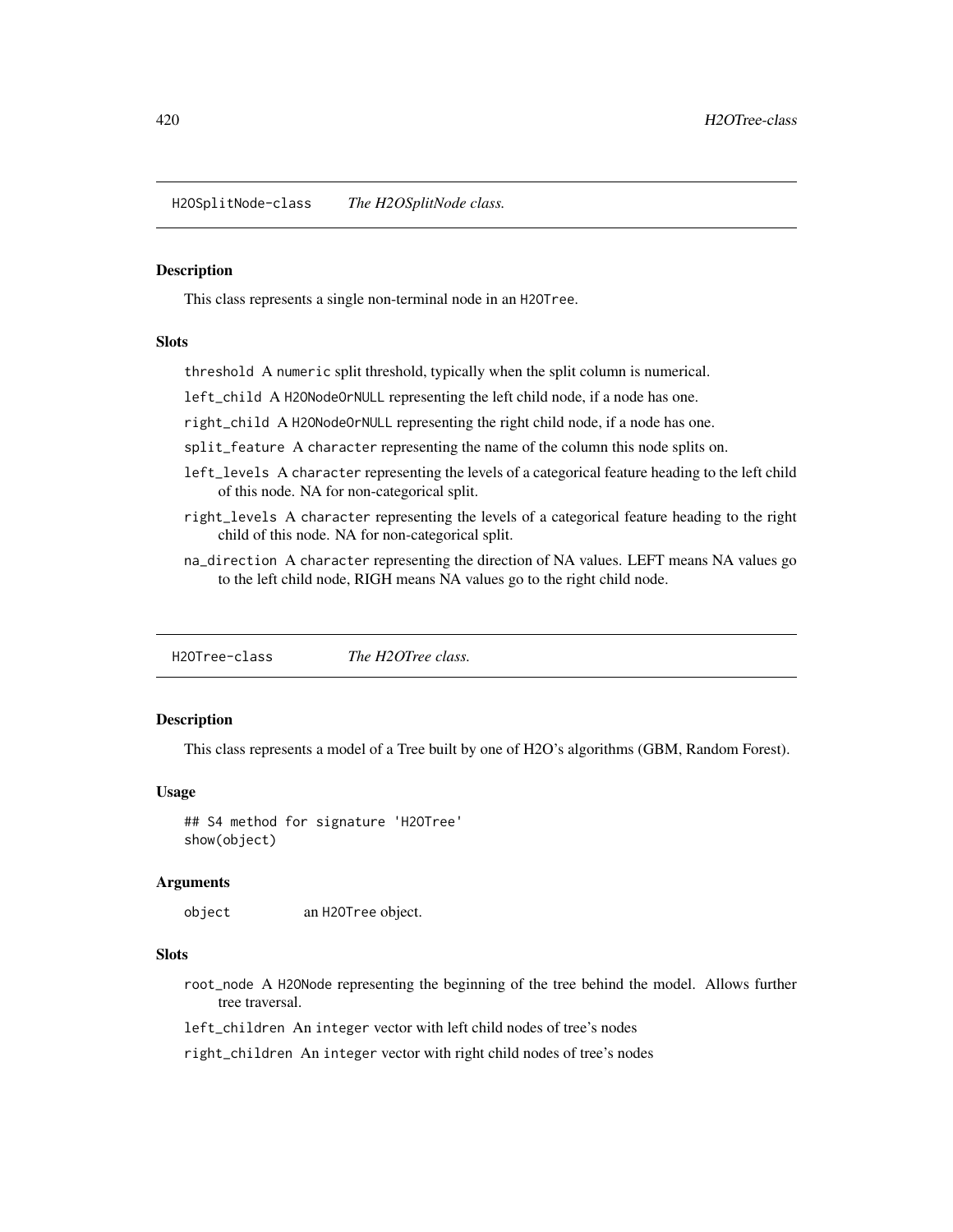- node\_ids An integer representing identification number of a node. Node IDs are generated by H2O.
- descriptions A character vector with descriptions for each node to be found in the tree. Contains split threshold if the split is based on numerical column. For cactegorical splits, it contains list of categorical levels for transition from the parent node.
- model\_id A character with the name of the model this tree is related to.
- tree\_number An integer representing the order in which the tree has been built in the model.
- tree\_class A character representing name of tree's class. Number of tree classes equals to the number of levels in categorical response column. As there is exactly one class per categorical level, name of tree's class equals to the corresponding categorical level of response column. In case of regression and binomial, the name of the categorical level is ignored can be omitted, as there is exactly one tree built in both cases.
- thresholds A numeric split thresholds. Split thresholds are not only related to numerical splits, but might be present in case of categorical split as well.
- features A character with names of the feature/column used for the split.
- levels A character representing categorical levels on split from parent's node belonging into this node. NULL for root node or non-categorical splits.
- nas A character representing if NA values go to the left node or right node. May be NA if node is a leaf.
- predictions A numeric representing predictions for each node in the graph.
- tree\_decision\_path A character, plain language rules representation of a trained decision tree
- decision\_paths A character representing plain language rules that were used in a particular prediction.
- left\_cat\_split A character list of categorical levels leading to the left child node. Only present when split is categorical, otherwise none.
- right\_cat\_split A character list of categorical levels leading to the right child node. Only present when split is categorical, otherwise none.

housevotes *United States Congressional Voting Records 1984*

#### **Description**

This data set includes votes for each of the U.S. House of Representatives Congressmen on the 16 key votes identified by the CQA. The CQA lists nine different types of votes: voted for, paired for, and announced for (these three simplified to yea), voted against, paired against, and announced against (these three simplified to nay), voted present, voted present to avoid conflict of interest, and did not vote or otherwise make a position known (these three simplified to an unknown disposition).

## Format

A data frame with 435 rows and 17 columns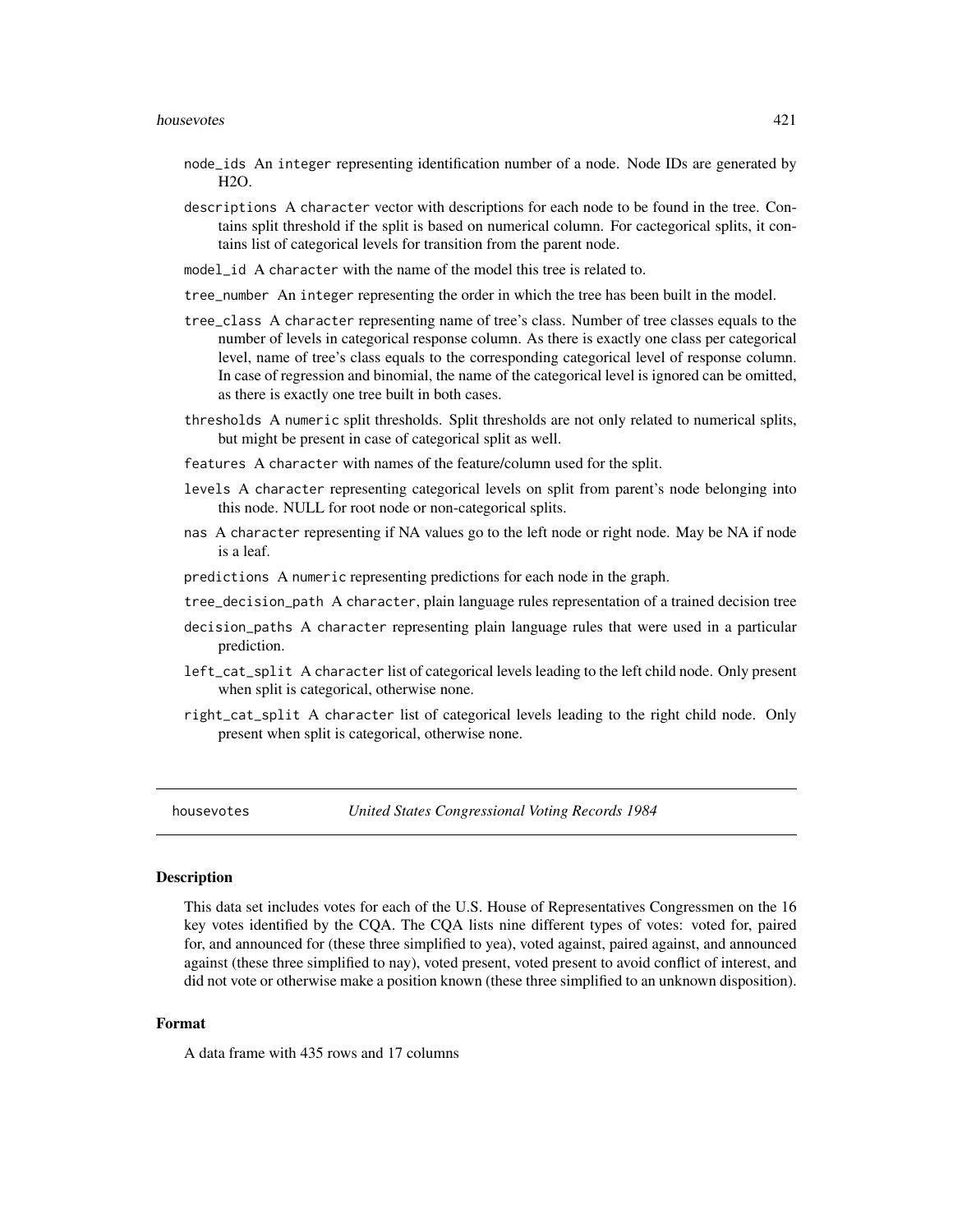## Source

Congressional Quarterly Almanac, 98th Congress, 2nd session 1984, Volume XL: Congressional Quarterly Inc., Washington, D.C., 1985

#### References

Newman, D.J. & Hettich, S. & Blake, C.L. & Merz, C.J. (1998). UCI Repository of machine learning databases [https://www.ics.uci.edu/~mlearn/MLRepository.html]. Irvine, CA: University of California, Department of Information and Computer Science.

```
initialize,H2OInfogram-method
```
*Method on* H2OInfogram *object which in this case is to instantiate and initialize it*

#### Description

Method on H2OInfogram object which in this case is to instantiate and initialize it

#### Usage

## S4 method for signature 'H2OInfogram' initialize(.Object, model\_id, ...)

## Arguments

| .Object  | An H2OInfogram object                     |
|----------|-------------------------------------------|
| model id | string returned as part of every H2OModel |
| .        | additional arguments to pass on           |

# Value

A H2OInfogram object

| ۰. |  |
|----|--|
|    |  |

iris *Edgar Anderson's Iris Data*

#### Description

Measurements in centimeters of the sepal length and width and petal length and width, respectively, for three species of iris flowers.

## Format

A data frame with 150 rows and 5 columns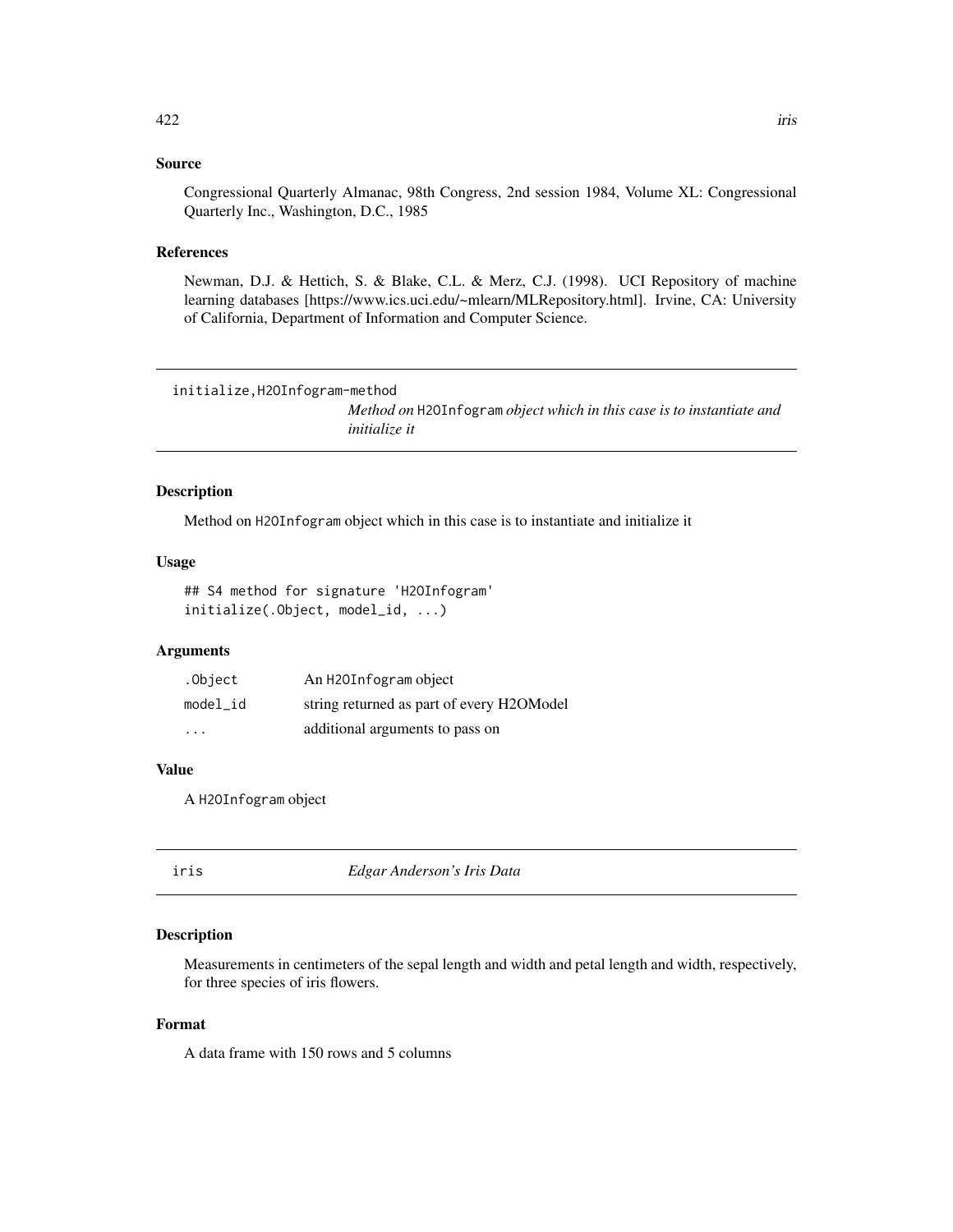#### is.character 423

## Source

Fisher, R. A. (1936) The use of multiple measurements in taxonomic problems. Annals of Eugenics, 7, Part II, 179-188.

The data were collected by Anderson, Edgar (1935). The irises of the Gaspe Peninsula, Bulletin of the American Iris Society, 59, 2-5.

is.character *Check if character*

#### Description

Check if character

#### Usage

is.character(x)

# Arguments

x An H2OFrame object

#### Examples

```
## Not run:
library(h2o)
h2o.init()
```
f <- "https://s3.amazonaws.com/h2o-public-test-data/smalldata/coxph\_test/heart.csv" heart <- h2o.importFile(f)

```
heart["transplant"] <- as.character(heart["transplant"])
is.character(heart["transplant"])
```
## End(Not run)

is.factor *Check if factor*

## Description

Check if factor

#### Usage

is.factor(x)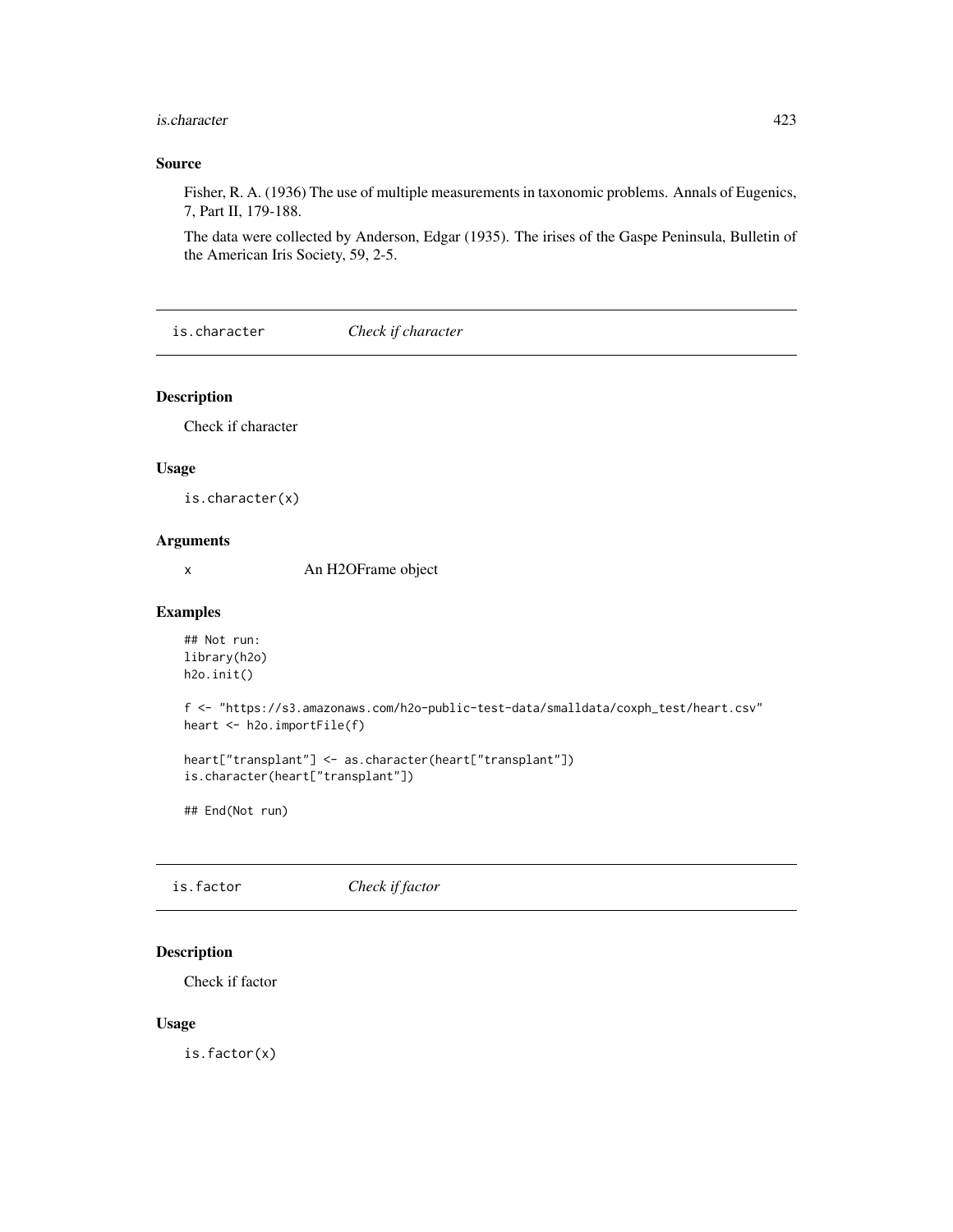# Arguments

x An H2OFrame object

is.h2o *Is H2O Frame object*

# Description

Test if object is H2O Frame.

## Usage

is.h2o(x)

# Arguments

x An R object.

# Examples

```
## Not run:
library(h2o)
h2o.init()
frame <- h2o.createFrame(rows = 6, cols = 2,
                         categorical_fraction = 0.0,
                         missing_fraction = 0.7,
                         seed = 123)
is.h2o(frame)
## End(Not run)
```
is.numeric *Check if numeric*

# Description

Check if numeric

#### Usage

```
is.numeric(x)
```
## Arguments

x An H2OFrame object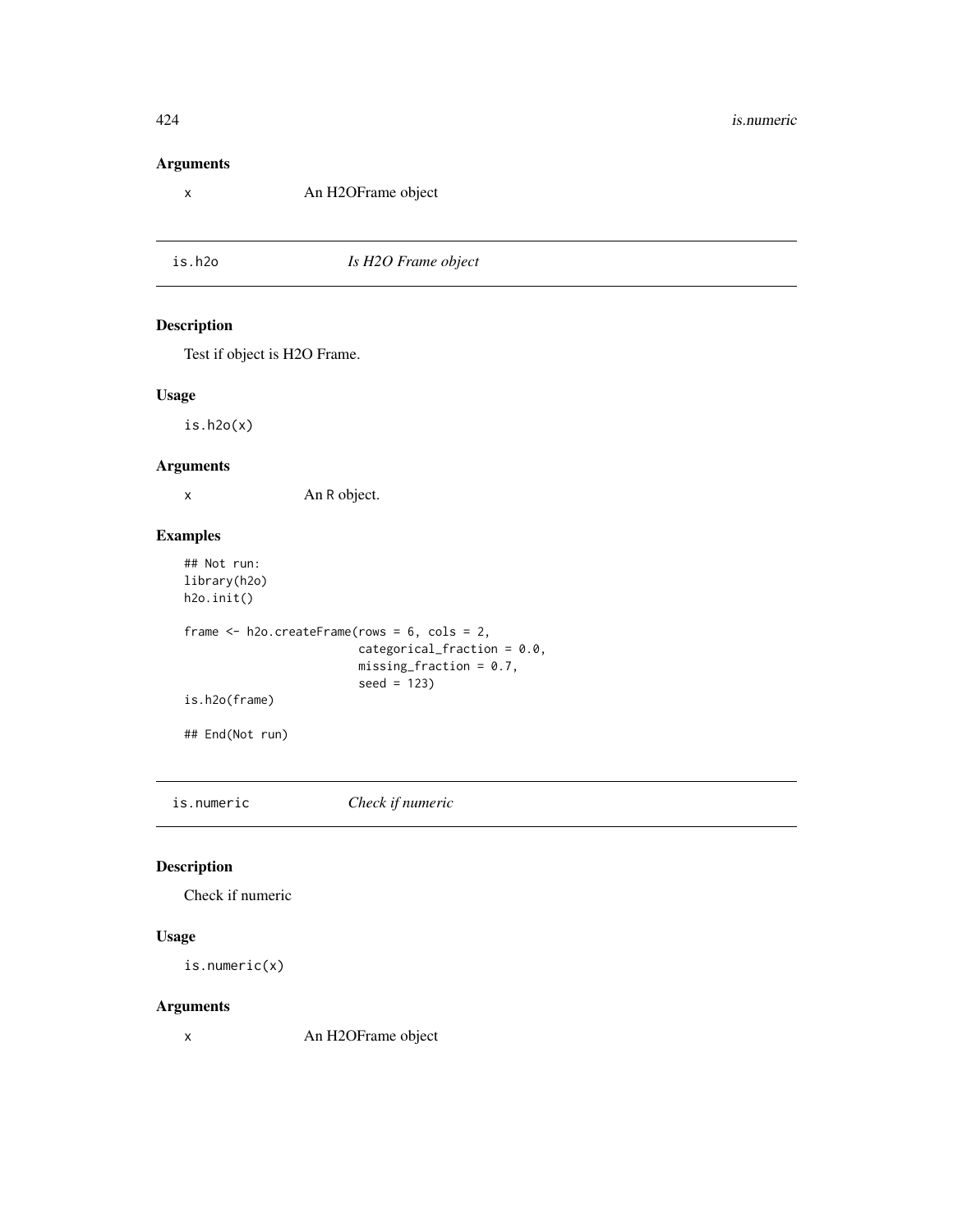Keyed-class *Virtual Keyed class*

# Description

Base class for all objects having a persistent representation on backend.

length,H2OTree-method *Overrides the behavior of length() function on H2OTree class. Returns number of nodes in an* H2OTree

# Description

Overrides the behavior of length() function on H2OTree class. Returns number of nodes in an H2OTree

# Usage

## S4 method for signature 'H2OTree' length(x)

# Arguments

x An H2OTree to count nodes for.

Logical-or *Logical or for H2OFrames*

# Description

Logical or for H2OFrames

#### Usage

 $'\vert\vert'(x, y)$ 

# Arguments

| x | An H2OFrame object              |
|---|---------------------------------|
| ٧ | An H <sub>2</sub> OFrame object |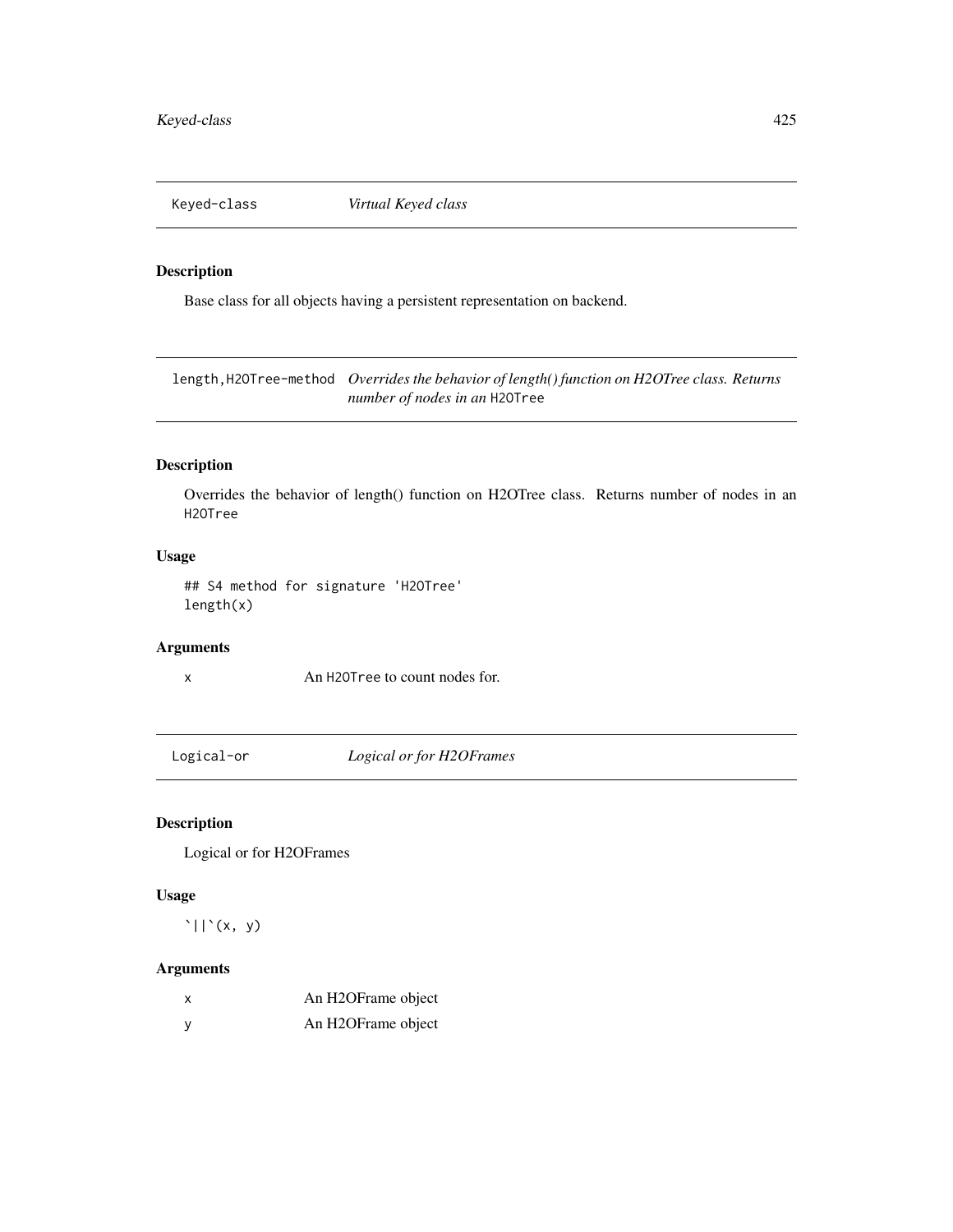#### Description

Function accessor methods for various H2O output fields.

#### Usage

```
getParms(object)
```

```
## S4 method for signature 'H2OModel'
getParms(object)
```
getCenters(object)

getCentersStd(object)

getWithinSS(object)

getTotWithinSS(object)

getBetweenSS(object)

getTotSS(object)

getIterations(object)

getClusterSizes(object)

## S4 method for signature 'H2OClusteringModel' getCenters(object)

## S4 method for signature 'H2OClusteringModel' getCentersStd(object)

## S4 method for signature 'H2OClusteringModel' getWithinSS(object)

## S4 method for signature 'H2OClusteringModel' getTotWithinSS(object)

## S4 method for signature 'H2OClusteringModel' getBetweenSS(object)

## S4 method for signature 'H2OClusteringModel' getTotSS(object)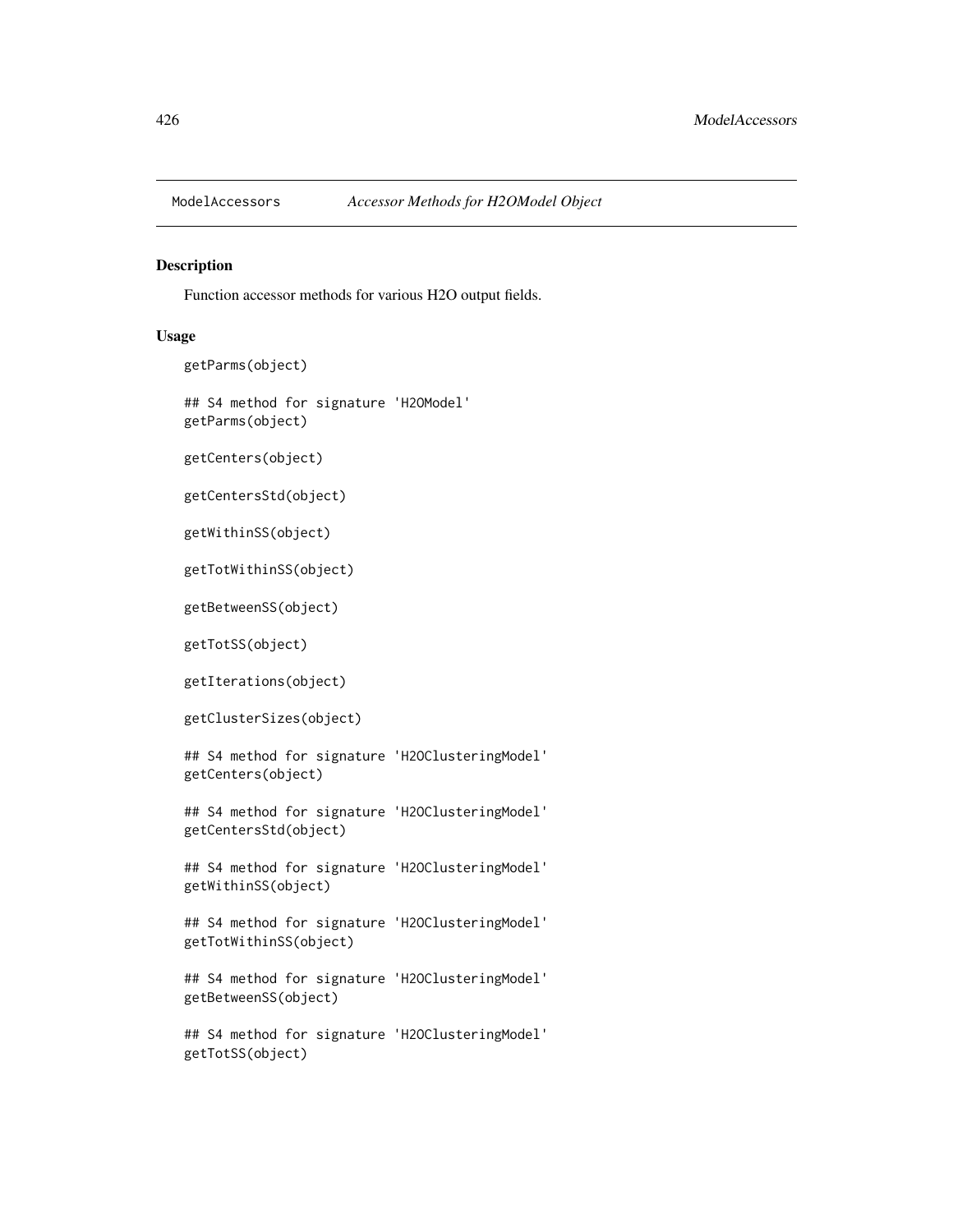```
## S4 method for signature 'H2OClusteringModel'
getIterations(object)
## S4 method for signature 'H2OClusteringModel'
```
getClusterSizes(object)

# Arguments

object an [H2OModel](#page-415-0) class object.

model\_cache-class *Needed to be able to memoise the models*

# Description

Needed to be able to memoise the models

names.H2OFrame *Column names of an H2OFrame*

### Description

Column names of an H2OFrame

#### Usage

## S3 method for class 'H2OFrame' names(x)

# Arguments

x An H2OFrame

## Examples

```
## Not run:
library(h2o)
h2o.init()
frame <- h2o.createFrame(rows = 6, cols = 2,
                         categorical_fraction = 0.0,
                         missing\_fraction = 0.7,
                         seed = 123)
names(frame)
```
## End(Not run)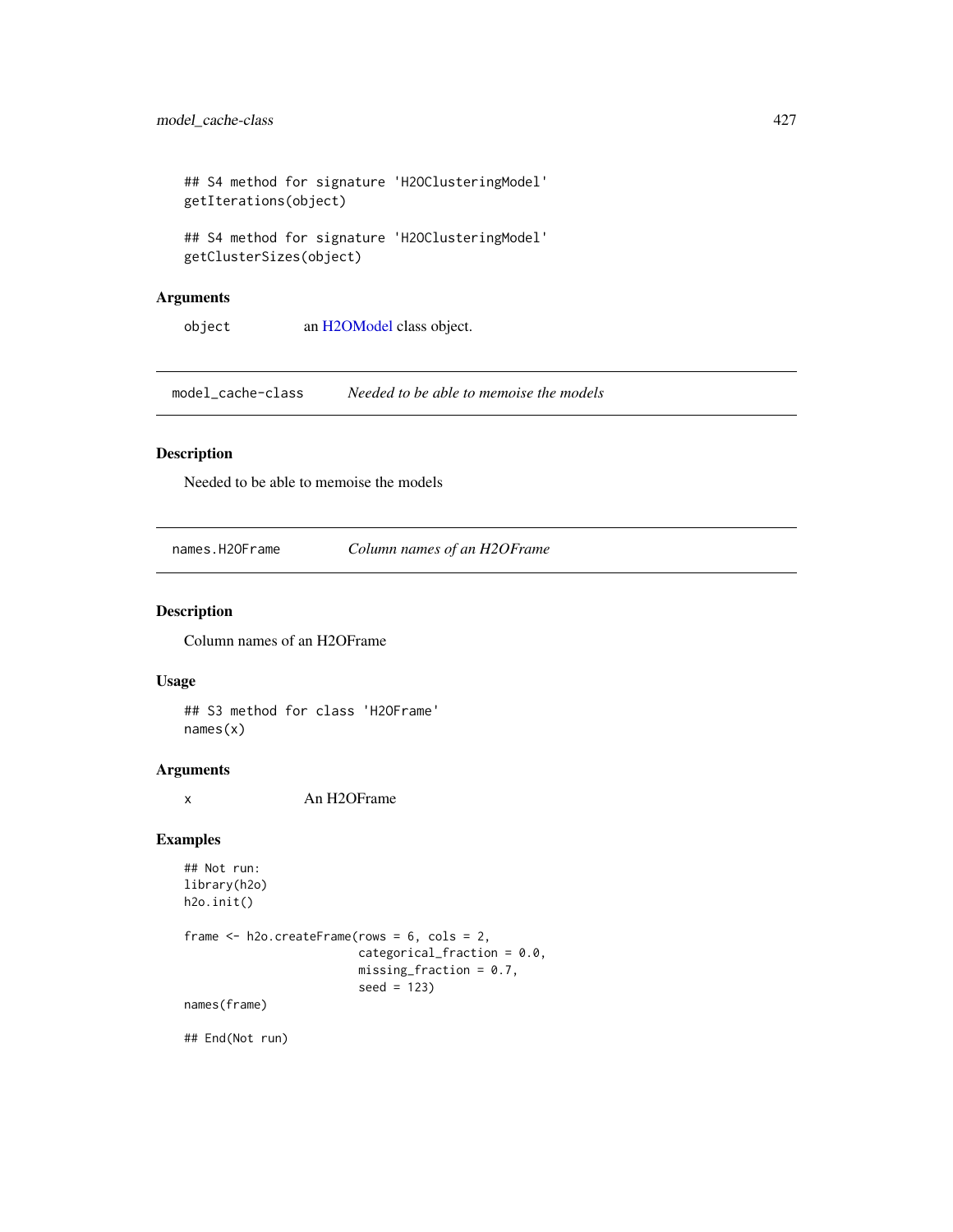## Description

Methods for group generic functions and H2O objects.

# Usage

```
## S3 method for class 'H2OFrame'
Ops(e1, e2)
## S3 method for class 'H2OFrame'
Math(x, \ldots)## S3 method for class 'H2OFrame'
Math(x, ...)
## S3 method for class 'H2OFrame'
Math(x, ...)
## S3 method for class 'H2OFrame'
Summary(x, ..., na.rm)
## S3 method for class 'H2OFrame'
!x
## S3 method for class 'H2OFrame'
is.na(x)
## S3 method for class 'H2OFrame'
t(x)log(x, \ldots)log10(x)
log2(x)log1p(x)
trunc(x, \ldots)x %*% y
nrow.H2OFrame(x)
```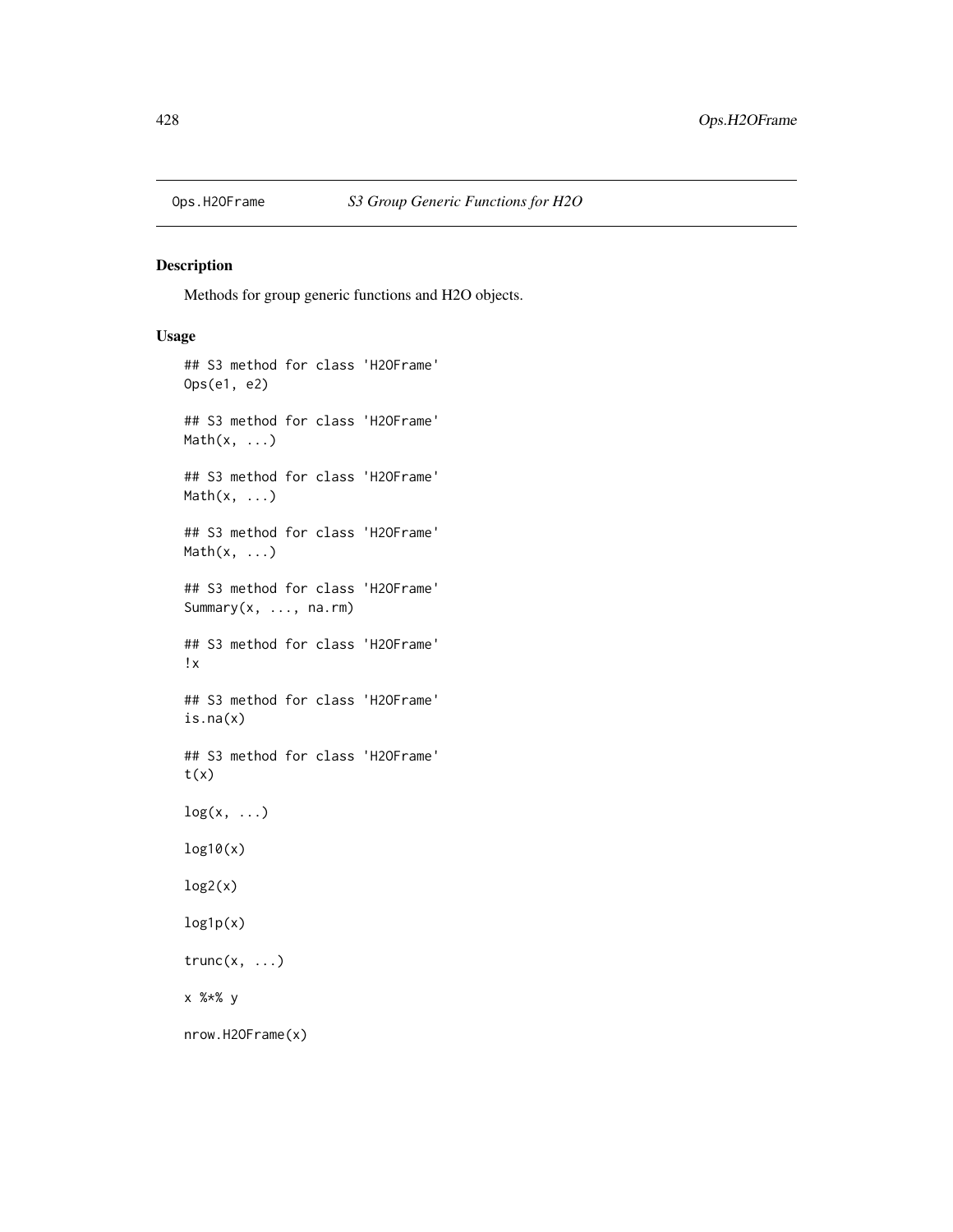# plot.H2OInfogram 429

ncol.H2OFrame(x) ## S3 method for class 'H2OFrame' length(x)

h2o.length(x)

## S3 replacement method for class 'H2OFrame'  $names(x)$  <- value

colnames(x) <- value

# Arguments

| e1             | object                                                   |
|----------------|----------------------------------------------------------|
| e <sub>2</sub> | object                                                   |
| X              | object                                                   |
|                | Further arguments passed to or from other methods.       |
| $na$ . $rm$    | logical. whether or not missing values should be removed |
| У              | object                                                   |
| value          | To be assigned                                           |

plot.H2OInfogram *Plot an H2O Infogram*

# Description

Plots the Infogram for an H2OInfogram object.

# Usage

```
## S3 method for class 'H2OInfogram'
plot(x, ...)
```
# Arguments

| $\boldsymbol{\mathsf{x}}$ | A fitted H2OInfogram object.     |
|---------------------------|----------------------------------|
| .                         | additional arguments to pass on. |

# Value

A ggplot2 object.

# See Also

[h2o.infogram](#page-204-0)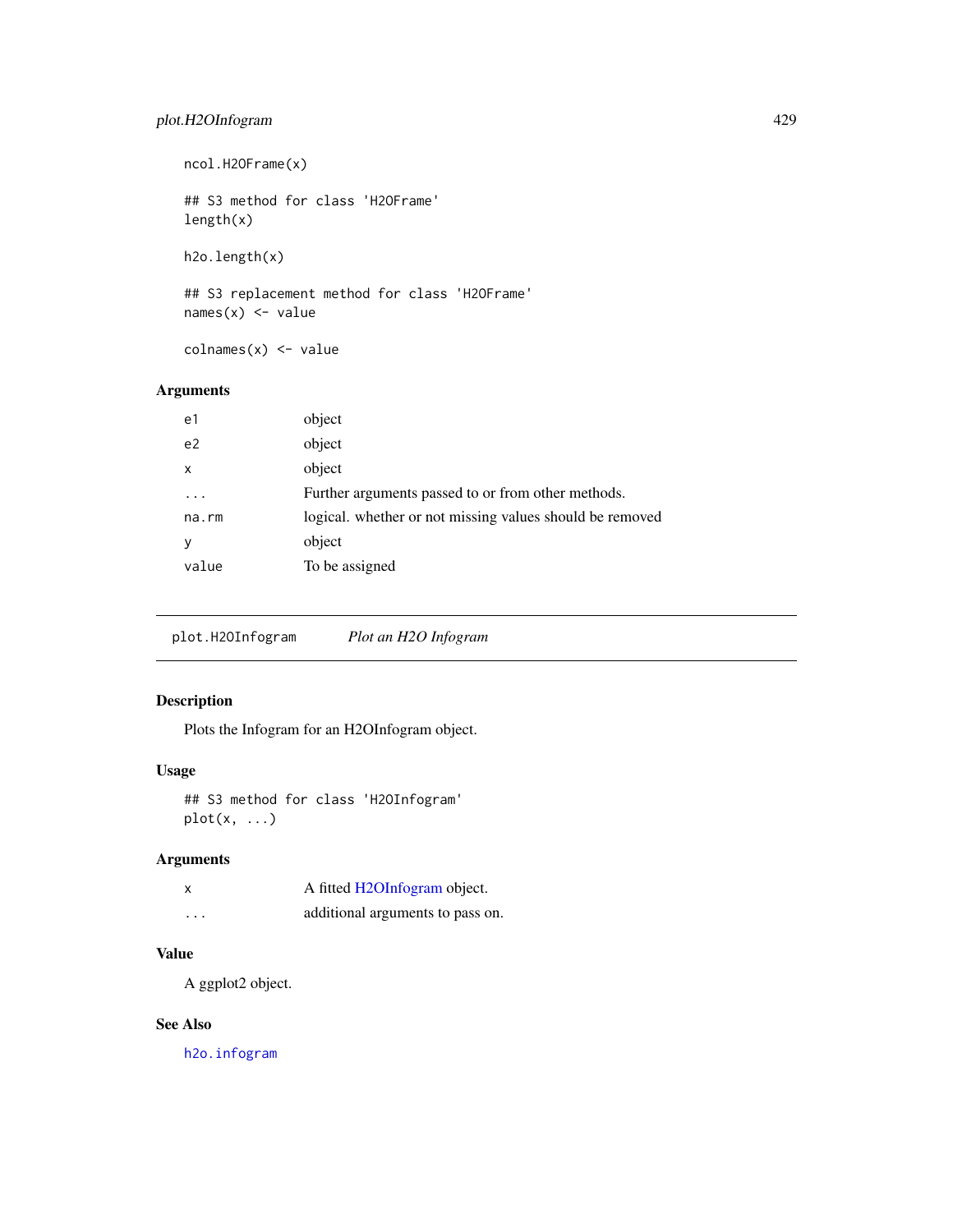#### Examples

```
## Not run:
h2o.init()
# Convert iris dataset to an H2OFrame
train <- as.h2o(iris)
# Create and plot infogram
ig <- h2o.infogram(y = "Species", training_frame = train)
plot(ig)
```
## End(Not run)

plot.H2OModel *Plot an H2O Model*

#### Description

Plots training set (and validation set if available) scoring history for an H2O Model

#### Usage

```
## S3 method for class 'H2OModel'
plot(x, timestep = "AUT0", metric = "AUT0", ...)
```
#### Arguments

| X        | A fitted H2OModel object for which the scoring history plot is desired. |
|----------|-------------------------------------------------------------------------|
| timestep | A unit of measurement for the x-axis.                                   |
| metric   | A unit of measurement for the y-axis.                                   |
| $\cdot$  | additional arguments to pass on.                                        |

#### Details

This method dispatches on the type of H2O model to select the correct scoring history. The timestep and metric arguments are restricted to what is available in the scoring history for a particular type of model.

# Value

Returns a scoring history plot.

# See Also

[h2o.deeplearning](#page-114-0), [h2o.gbm](#page-153-0), [h2o.glm](#page-174-0), [h2o.randomForest](#page-304-0) for model generation in h2o.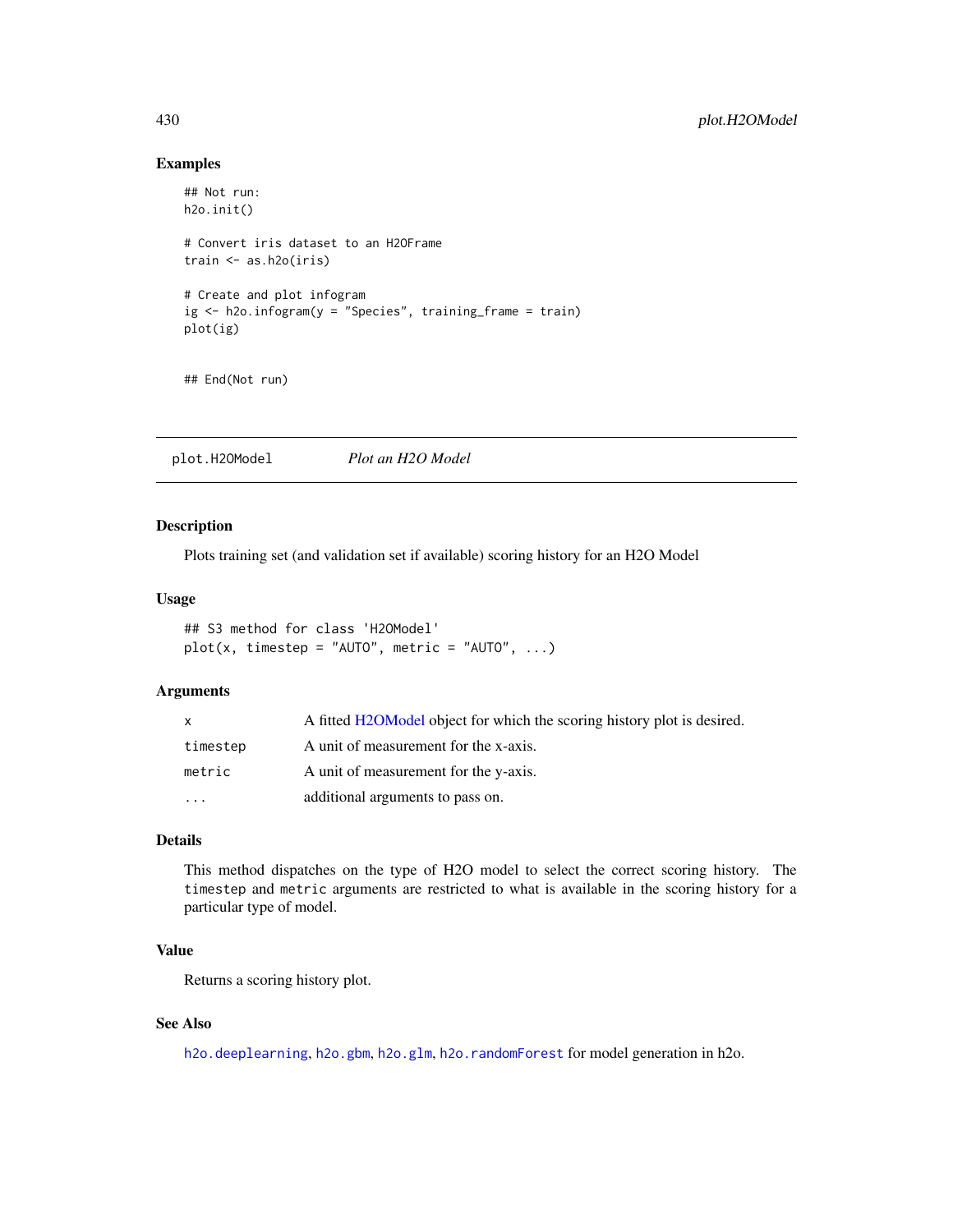# plot.H2OTabulate 431

#### Examples

```
## Not run:
if (requireNamespace("mlbench", quietly=TRUE)) {
   library(h2o)
   h2o.init()
   df <- as.h2o(mlbench::mlbench.friedman1(10000, 1))
   rng <- h2o.runif(df, seed = 1234)
    train \leq df[rng \leq 0.8,]
   valid \leq df[rng \geq 0.8,]
   gbm \le h2o.gbm(x = 1:10, y = "y", training_frame = train, validation_frame = valid,
                   ntrees = 500, learn_rate = 0.01, score_each_iteration = TRUE)
   plot(gbm)
   plot(gbm, timestep = "duration", metric = "deviance")
   plot(gbm, timestep = "number_of_trees", metric = "deviance")
   plot(gbm, timestep = "number_of_trees", metric = "rmse")
   plot(gbm, timestep = "number_of_trees", metric = "mae")
}
## End(Not run)
```
plot.H2OTabulate *Plot an H2O Tabulate Heatmap*

#### Description

Plots the simple co-occurrence based tabulation of X vs Y as a heatmap, where X and Y are two Vecs in a given dataset. This function requires suggested ggplot2 package.

## Usage

```
## S3 method for class 'H2OTabulate'
plot(x, xlab = x$cols[1], ylab = x$cols[2], base_size = 12, ...)
```
# Arguments

| $\mathsf{x}$ | An H2OTabulate object for which the heatmap plot is desired.                              |
|--------------|-------------------------------------------------------------------------------------------|
| xlab         | A title for the x-axis. Defaults to what is specified in the given H2OTabulate<br>object. |
| ylab         | A title for the y-axis. Defaults to what is specified in the given H2OTabulate<br>object. |
| base_size    | Base font size for plot.                                                                  |
| $\cdots$     | additional arguments to pass on.                                                          |

## Value

Returns a ggplot2-based heatmap of co-occurance.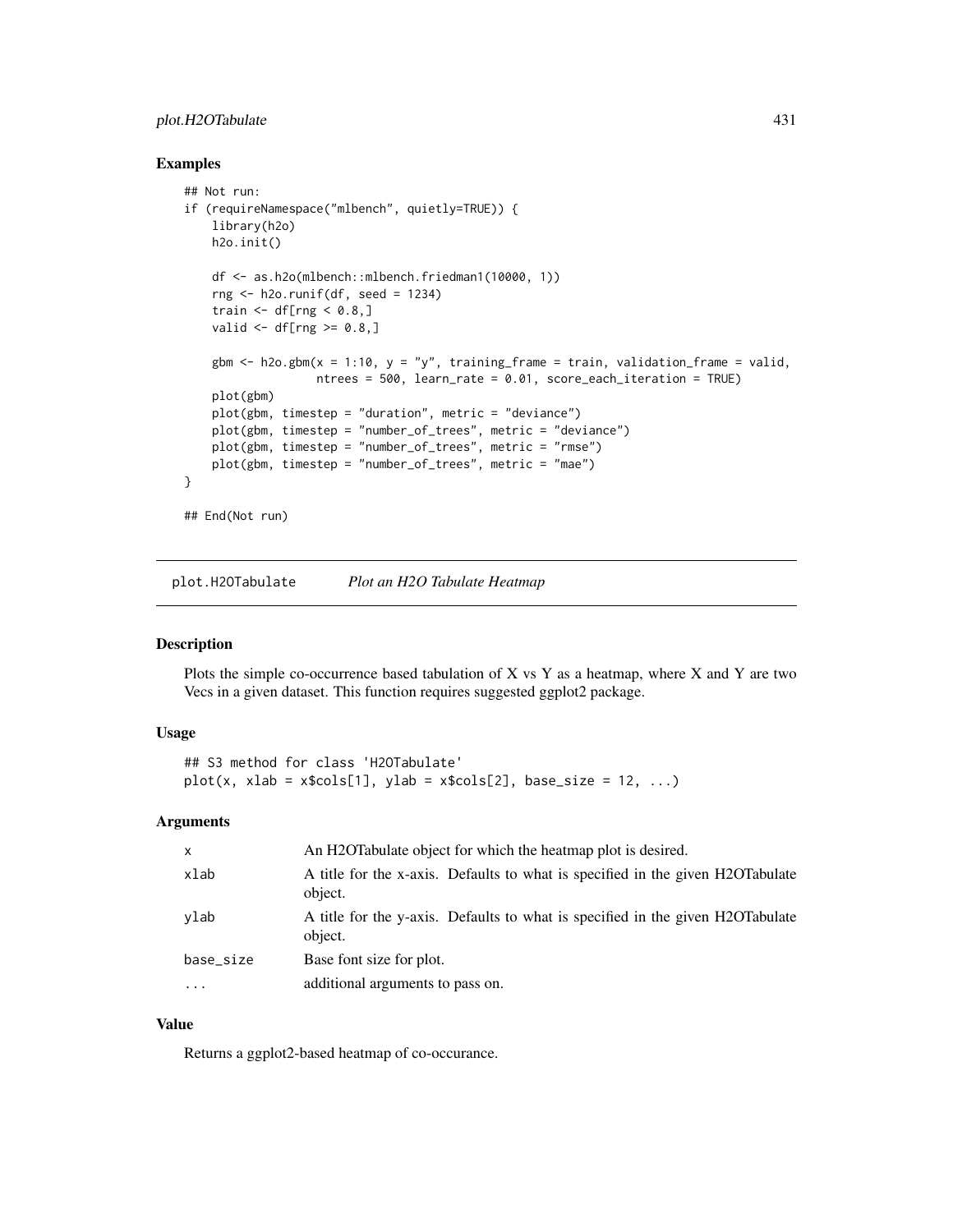# See Also

[h2o.tabulate](#page-363-0)

# Examples

```
## Not run:
library(h2o)
h2o.init()
df <- as.h2o(iris)
tab \le h2o.tabulate(data = df, x = "Sepal.Length", y = "Petal.Width",
             weights_column = NULL, nbins_x = 10, nbins_y = 10)
plot(tab)
## End(Not run)
```
predict.H2OAutoML *Predict on an AutoML object*

# Description

Obtains predictions from an AutoML object.

#### Usage

```
## S3 method for class 'H2OAutoML'
predict(object, newdata, ...)
## S3 method for class 'H2OAutoML'
```

```
h2o.predict(object, newdata, ...)
```
#### Arguments

| obiect   | a fitted H2OAutoML object for which prediction is desired                 |
|----------|---------------------------------------------------------------------------|
| newdata  | An H2OF rame object in which to look for variables with which to predict. |
| $\cdots$ | additional arguments to pass on.                                          |

# Details

This method generated predictions on the leader model from an AutoML run. The order of the rows in the results is the same as the order in which the data was loaded, even if some rows fail (for example, due to missing values or unseen factor levels).

# Value

Returns an H2OFrame object with probabilites and default predictions.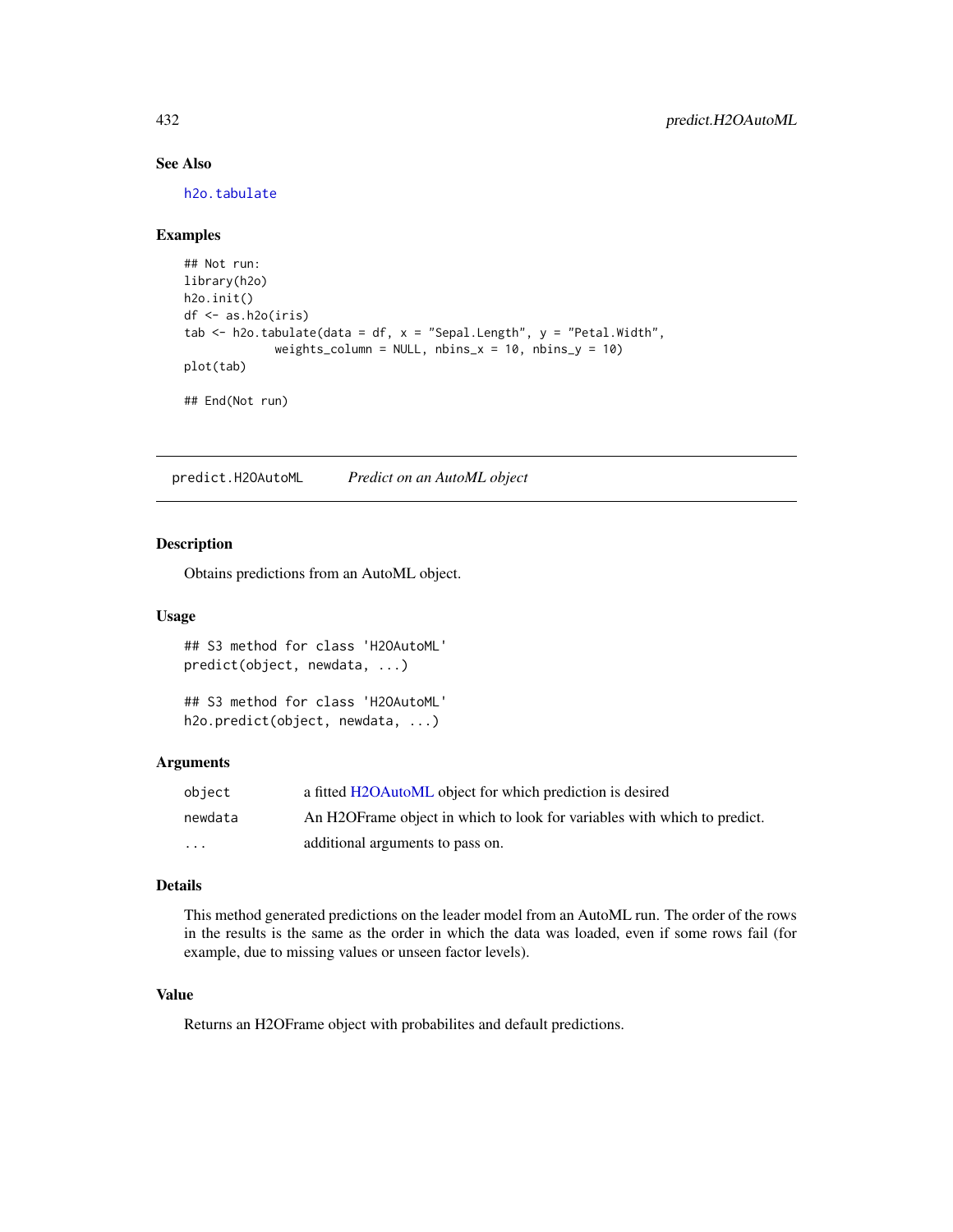<span id="page-432-0"></span>Obtains predictions from various fitted H2O model objects.

# Usage

```
## S3 method for class 'H2OModel'
predict(object, newdata, ...)
```

```
## S3 method for class 'H2OModel'
h2o.predict(object, newdata, ...)
```
#### Arguments

| object   | a fitted H2OModel object for which prediction is desired                  |
|----------|---------------------------------------------------------------------------|
| newdata  | An H2OF rame object in which to look for variables with which to predict. |
| $\cdots$ | additional arguments to pass on.                                          |

## Details

This method dispatches on the type of H2O model to select the correct prediction/scoring algorithm. The order of the rows in the results is the same as the order in which the data was loaded, even if some rows fail (for example, due to missing values or unseen factor levels).

#### Value

Returns an H2OFrame object with probabilites and default predictions.

#### See Also

[h2o.deeplearning](#page-114-0), [h2o.gbm](#page-153-0), [h2o.glm](#page-174-0), [h2o.randomForest](#page-304-0) for model generation in h2o.

# Examples

```
## Not run:
library(h2o)
h2o.init()
f <- "https://s3.amazonaws.com/h2o-public-test-data/smalldata/glm_test/insurance.csv"
insurance <- h2o.importFile(f)
predictors <- colnames(insurance)[1:4]
response <- "Claims"
insurance['Group'] <- as.factor(insurance['Group'])
insurance['Age'] <- as.factor(insurance['Age'])
splits <- h2o.splitFrame(data = insurance, ratios = 0.8, seed = 1234)
```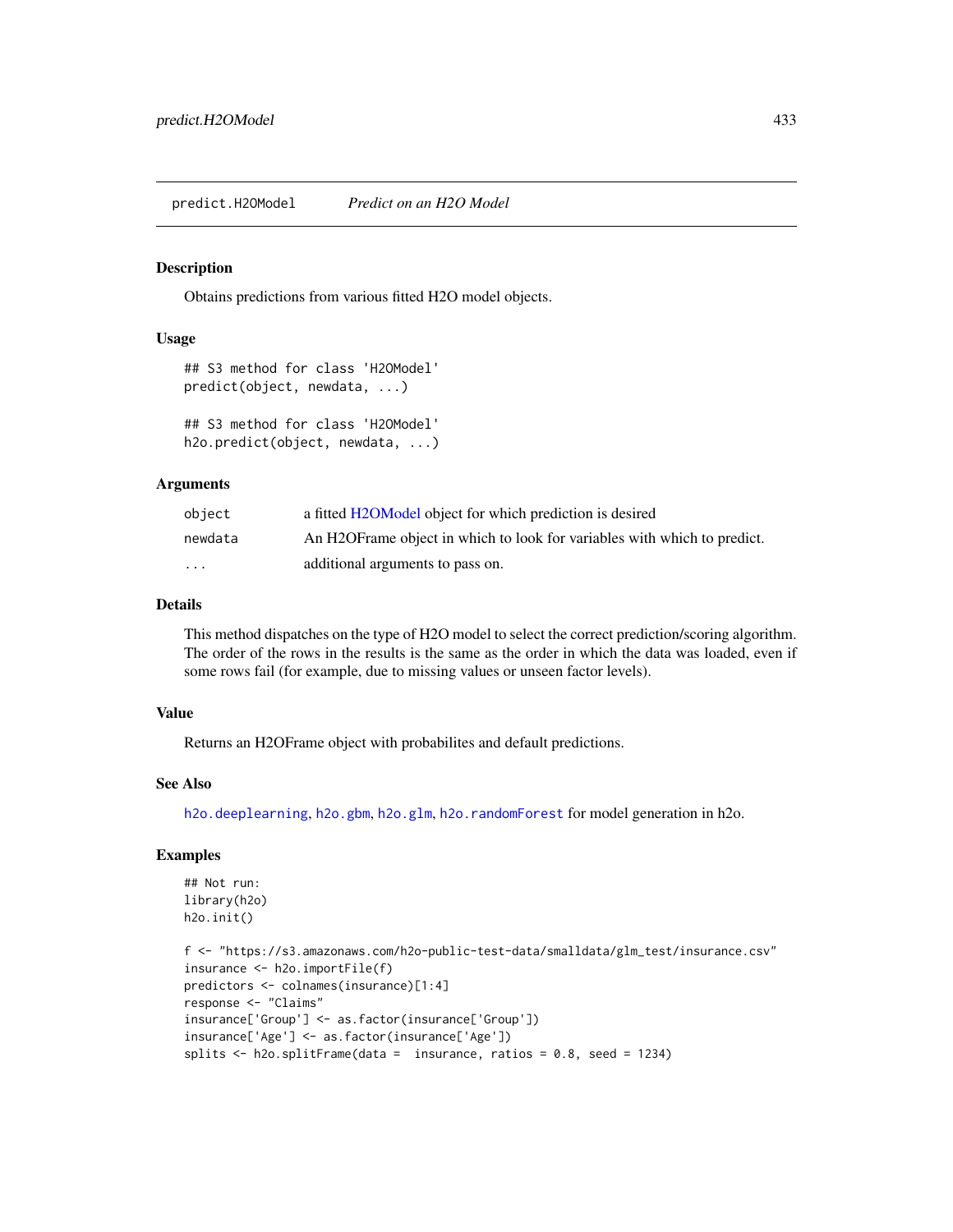```
train <- splits[[1]]
valid <- splits[[2]]
insurance_gbm <- h2o.gbm(x = predictors, y = response,
                         training_frame = train,
                         validation_frame = valid,
                         distribution = "huber",
                         huber_alpha = 0.9, seed = 1234)
h2o.predict(insurance_gbm, newdata = insurance)
```
## End(Not run)

predict\_contributions.H2OModel

*Predict feature contributions - SHAP values on an H2O Model (only DRF, GBM, XGBoost models and equivalent imported MOJOs).*

#### Description

Default implemntation return H2OFrame shape (#rows, #features + 1) - there is a feature contribution column for each input feature, the last column is the model bias (same value for each row). The sum of the feature contributions and the bias term is equal to the raw prediction of the model. Raw prediction of tree-based model is the sum of the predictions of the individual trees before the inverse link function is applied to get the actual prediction. For Gaussian distribution the sum of the contributions is equal to the model prediction.

#### Usage

```
predict_contributions.H2OModel(
  object,
  newdata,
  output_format = c("original", "compact"),
  top_n = 0,
 bottom_n = 0,
  compare_abs = FALSE,
  ...
)
h2o.predict_contributions(
  object,
  newdata,
  output_format = c("original", "compact"),
  top_n = 0,
 bottom_n = 0,
  compare_abs = FALSE,
  ...
)
```
<span id="page-433-0"></span>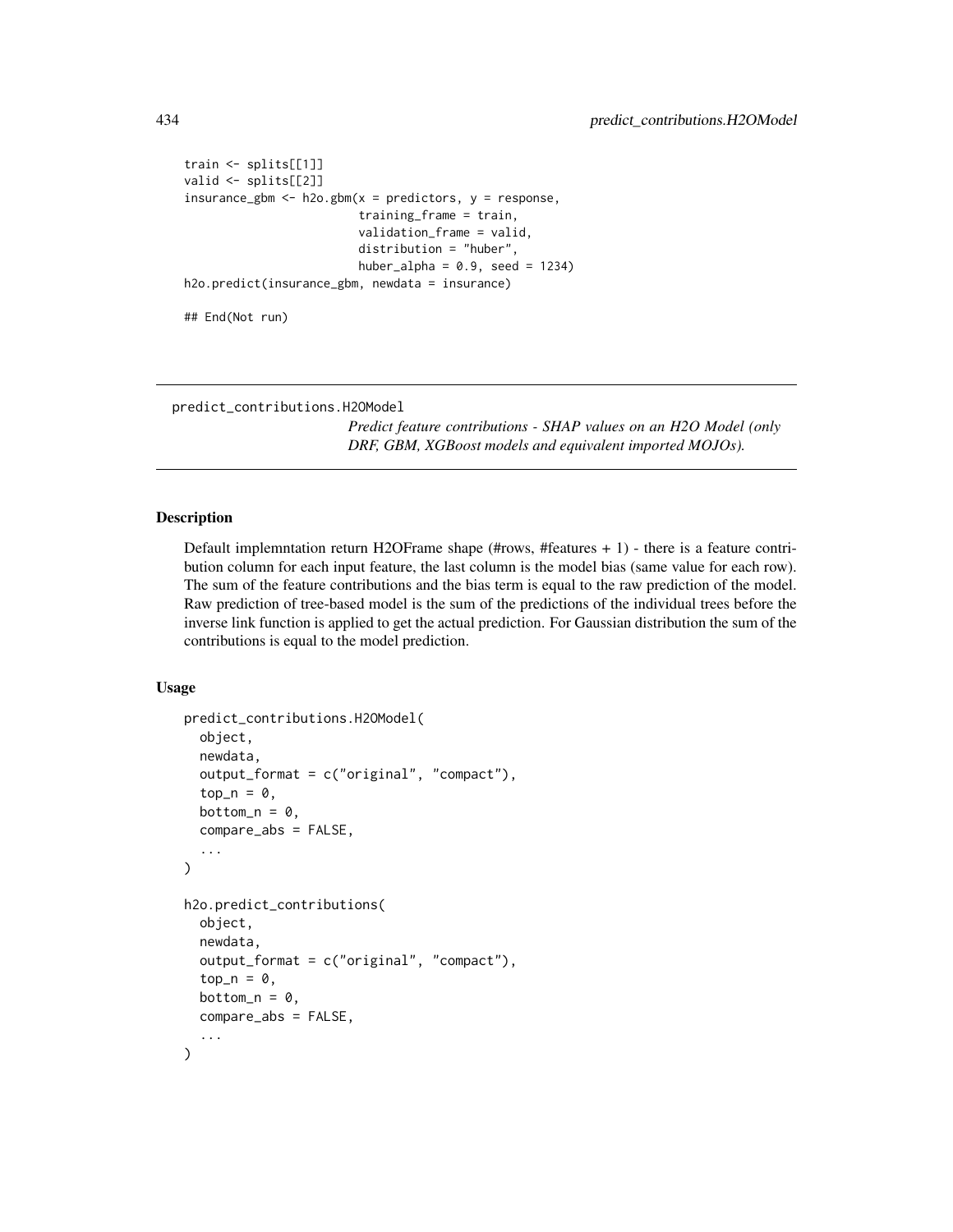#### <span id="page-434-0"></span>**Arguments**

| object        | a fitted H2OModel object for which prediction is desired                                                                                                                                                                                                                               |
|---------------|----------------------------------------------------------------------------------------------------------------------------------------------------------------------------------------------------------------------------------------------------------------------------------------|
| newdata       | An H2OF rame object in which to look for variables with which to predict.                                                                                                                                                                                                              |
| output_format | Specify how to output feature contributions in XGBoost - XGBoost by default<br>outputs contributions for 1-hot encoded features, specifying a compact output<br>format will produce a per-feature contribution. Defaults to original.                                                  |
| top_n         | Return only #top_n highest contributions $+$ bias If top_n<0 then sort all SHAP<br>values in descending order If top_n<0 && bottom_n<0 then sort all SHAP val-<br>ues in descending order                                                                                              |
| bottom_n      | Return only #bottom_n lowest contributions + bias If top_n and bottom_n are<br>defined together then return array of #top_n + #bottom_n + bias If bottom_n<0<br>then sort all SHAP values in ascending order If top_n<0 && bottom_n<0 then<br>sort all SHAP values in descending order |
| compare_abs   | True to compare absolute values of contributions                                                                                                                                                                                                                                       |
| .             | additional arguments to pass on.                                                                                                                                                                                                                                                       |

# Details

Note: Multinomial classification models are currently not supported.

#### Value

Returns an H2OFrame contain feature contributions for each input row.

#### See Also

[h2o.gbm](#page-153-0) and [h2o.randomForest](#page-304-0) for model generation in h2o.

# Examples

```
## Not run:
library(h2o)
h2o.init()
prostate_path <- system.file("extdata", "prostate.csv", package = "h2o")
prostate <- h2o.uploadFile(path = prostate_path)
prostate_gbm <- h2o.gbm(3:9, "AGE", prostate)
h2o.predict(prostate_gbm, prostate)
# Compute SHAP
h2o.predict_contributions(prostate_gbm, prostate)
# Compute SHAP and pick the top two highest
h2o.predict_contributions(prostate_gbm, prostate, top_n=2)
# Compute SHAP and pick the top two lowest
h2o.predict_contributions(prostate_gbm, prostate, bottom_n=2)
# Compute SHAP and pick the top two highest regardless of the sign
h2o.predict_contributions(prostate_gbm, prostate, top_n=2, compare_abs=TRUE)
# Compute SHAP and pick the top two lowest regardless of the sign
h2o.predict_contributions(prostate_gbm, prostate, bottom_n=2, compare_abs=TRUE)
# Compute SHAP values and show them all in descending order
h2o.predict_contributions(prostate_gbm, prostate, top_n=-1)
```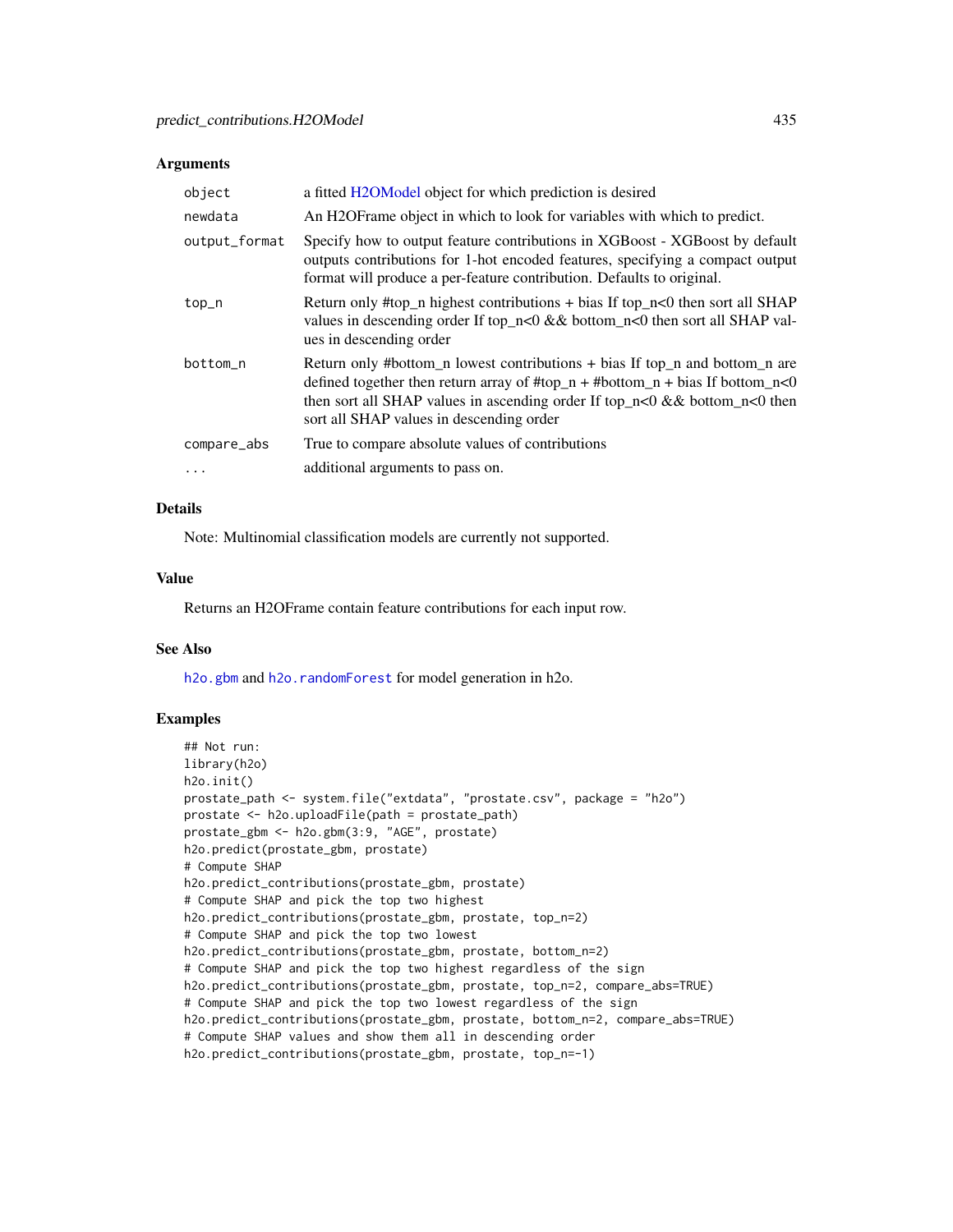# Compute SHAP and pick the top two highest and top two lowest h2o.predict\_contributions(prostate\_gbm, prostate, top\_n=2, bottom\_n=2)

## End(Not run)

predict\_leaf\_node\_assignment.H2OModel *Predict the Leaf Node Assignment on an H2O Model*

# <span id="page-435-0"></span>Description

Obtains leaf node assignment from fitted H2O model objects.

# Usage

```
predict_leaf_node_assignment.H2OModel(
  object,
  newdata,
  type = c("Path", "Node_ID"),
  ...
)
h2o.predict_leaf_node_assignment(
  object,
 newdata,
  type = c("Path", "Node_ID"),
  ...
\mathcal{L}
```
#### Arguments

| object   | a fitted H2OModel object for which prediction is desired                                              |
|----------|-------------------------------------------------------------------------------------------------------|
| newdata  | An H2OF rame object in which to look for variables with which to predict.                             |
| type     | choice of either "Path" when tree paths are to be returned (default); or "Node_ID"<br>when the output |
| $\cdots$ | additional arguments to pass on.                                                                      |

# Details

For every row in the test set, return the leaf placements of the row in all the trees in the model. Placements can be represented either by paths to the leaf nodes from the tree root or by H2O's internal identifiers. The order of the rows in the results is the same as the order in which the data was loaded

# Value

Returns an H2OFrame object with categorical leaf assignment identifiers for each tree in the model.

<span id="page-435-1"></span>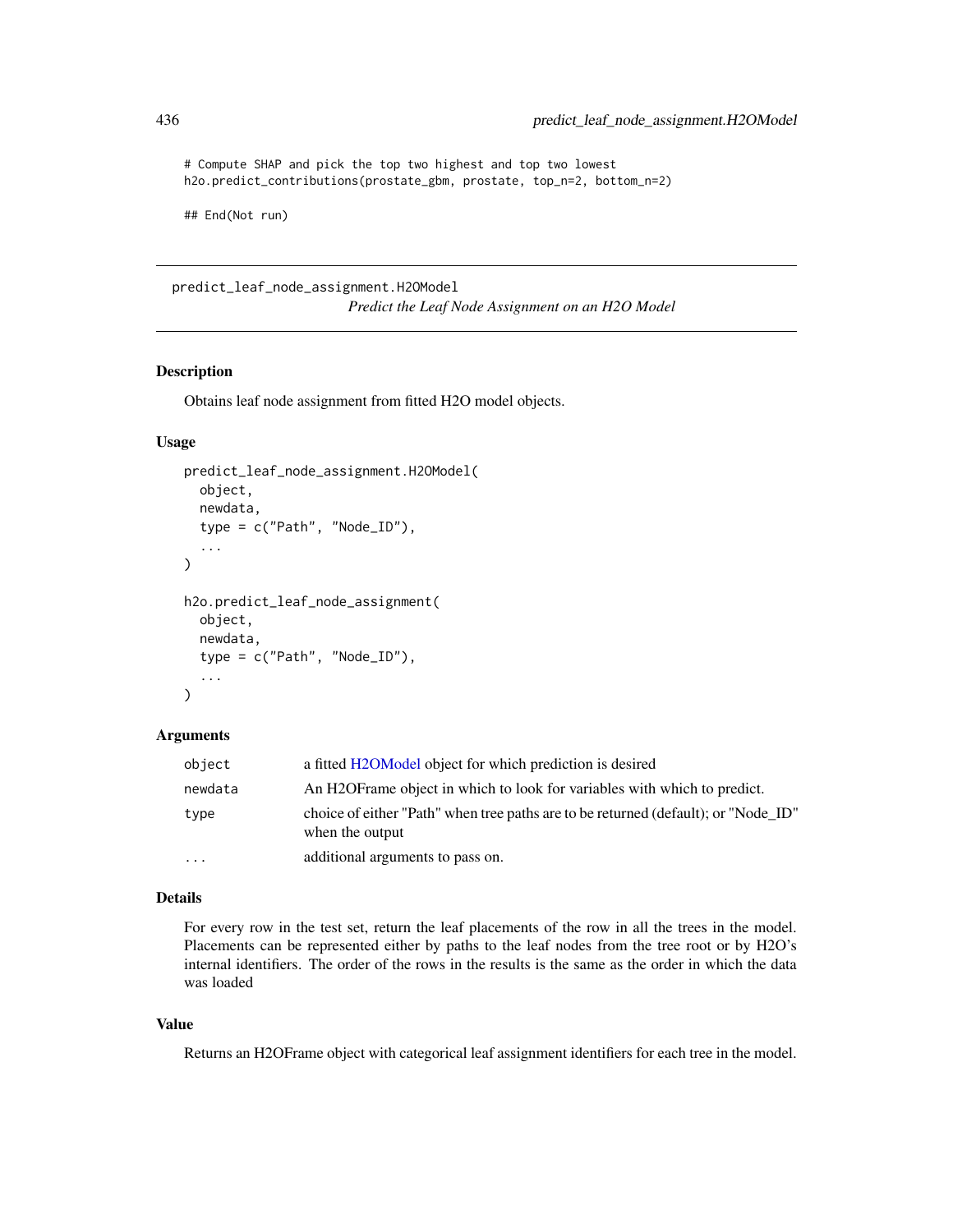# <span id="page-436-0"></span>print.H2OFrame 437

# See Also

[h2o.gbm](#page-153-0) and [h2o.randomForest](#page-304-0) for model generation in h2o.

#### Examples

```
## Not run:
library(h2o)
h2o.init()
prostate_path <- system.file("extdata", "prostate.csv", package = "h2o")
prostate <- h2o.uploadFile(path = prostate_path)
prostate$CAPSULE <- as.factor(prostate$CAPSULE)
prostate_gbm <- h2o.gbm(3:9, "CAPSULE", prostate)
h2o.predict(prostate_gbm, prostate)
h2o.predict_leaf_node_assignment(prostate_gbm, prostate)
```
## End(Not run)

print.H2OFrame *Print An H2OFrame*

# Description

Print An H2OFrame

#### Usage

## S3 method for class 'H2OFrame'  $print(x, n = 6L, m = 200L, ...)$ 

#### Arguments

| x        | An H <sub>2</sub> OFrame object                                                                                                                                                                                                                    |
|----------|----------------------------------------------------------------------------------------------------------------------------------------------------------------------------------------------------------------------------------------------------|
| n        | An (Optional) A single integer. If positive, number of rows in x to return. If<br>negative, all but the n first/last number of rows in x. Anything bigger than 20<br>rows will require asking the server (first 20 rows are cached on the client). |
| m        | An (Optional) A single integer. If positive, number of columns in x to return. If<br>negative, all but the m first/last number of columns in x.                                                                                                    |
| $\cdots$ | Further arguments to be passed from or to other methods.                                                                                                                                                                                           |

# Examples

```
## Not run:
library(h2o)
h2o.init()
```

```
f <- "https://s3.amazonaws.com/h2o-public-test-data/smalldata/junit/cars_20mpg.csv"
cars <- h2o.importFile(f)
print(cars, n = 8)
```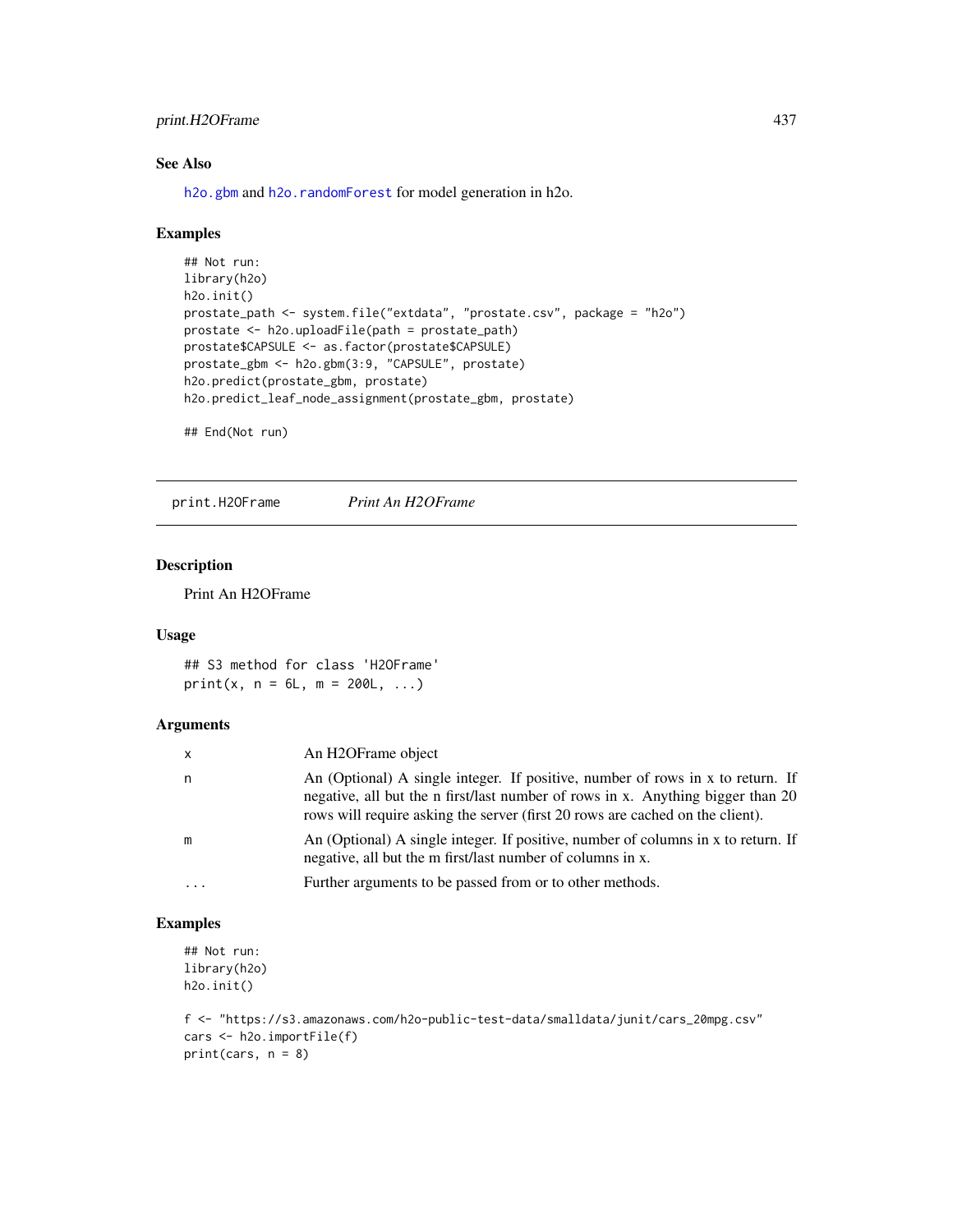<span id="page-437-0"></span>## End(Not run)

print.H2OTable *Print method for H2OTable objects*

# Description

This will print a truncated view of the table if there are more than 20 rows.

#### Usage

## S3 method for class 'H2OTable'  $print(x, header = TRUE, ...)$ 

### Arguments

|         | An H2OTable object                                                         |
|---------|----------------------------------------------------------------------------|
| header  | A logical value dictating whether or not the table name should be printed. |
| $\cdot$ | Further arguments passed to or from other methods.                         |

# Value

The original x object

#### Examples

```
## Not run:
library(h2o)
h2o.init()
```

```
f <- "https://s3.amazonaws.com/h2o-public-test-data/smalldata/junit/cars_20mpg.csv"
cars <- h2o.importFile(f)
print(cars, header = TRUE)
```
## End(Not run)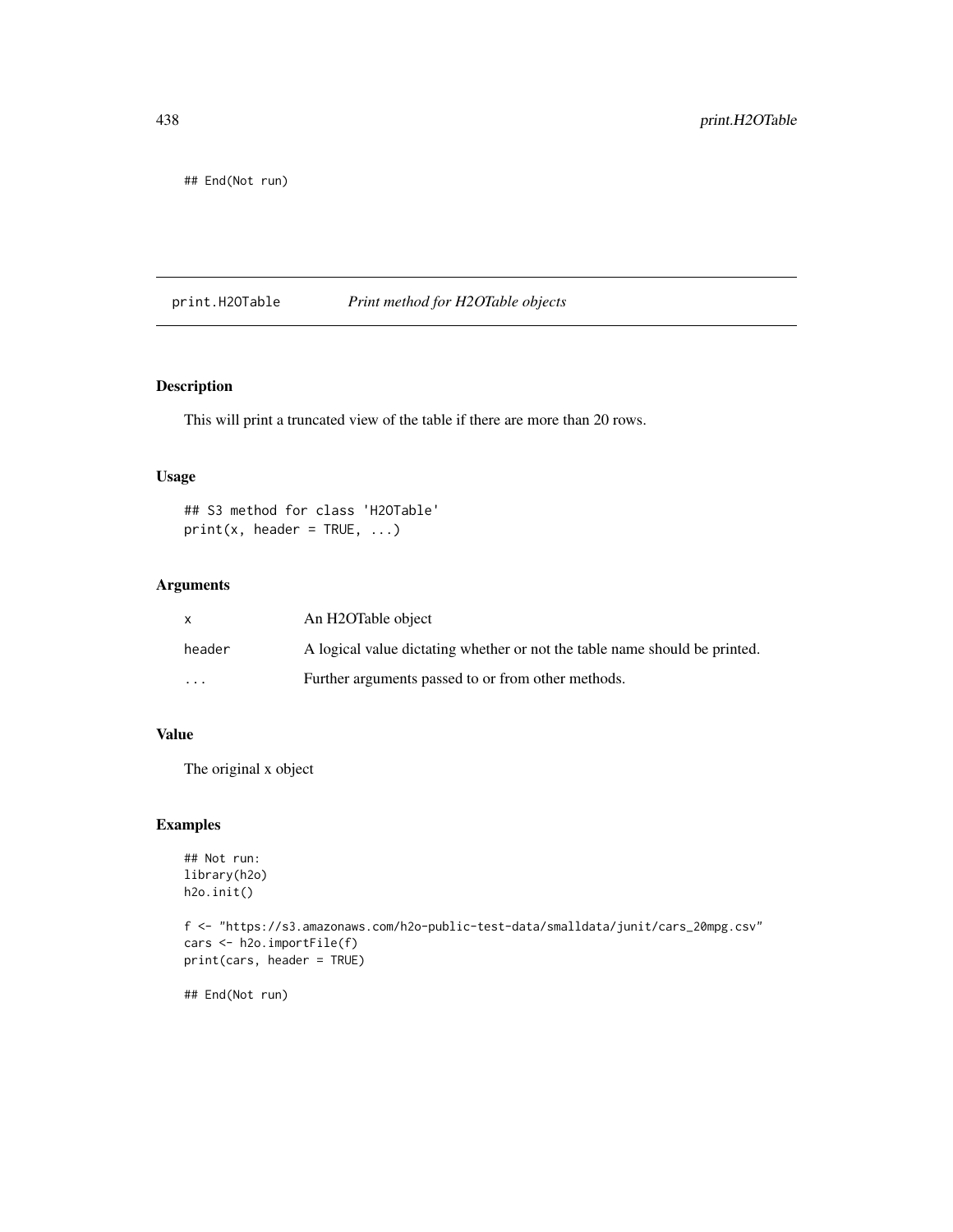<span id="page-438-0"></span>

Baseline exam results on prostate cancer patients from Dr. Donn Young at The Ohio State University Comprehensive Cancer Center.

#### Format

A data frame with 380 rows and 9 columns

#### Source

Hosmer and Lemeshow (2000) Applied Logistic Regression: Second Edition.

range.H2OFrame *Range of an H2O Column*

#### Description

Range of an H2O Column

#### Usage

```
## S3 method for class 'H2OFrame'
range(..., na.rm = TRUE)
```
# Arguments

| $\cdot$ | An H2OFrame object.   |
|---------|-----------------------|
| na.rm   | ignore missing values |

# Examples

```
## Not run:
library(h2o)
h2o.init()
frame \leq h2o.createFrame(rows = 6, cols = 2,
                         categorical_fraction = 0.0,
                         missing\_fraction = 0.7,
                          seed = 123)
range(frame, na.rm = TRUE)
```
## End(Not run)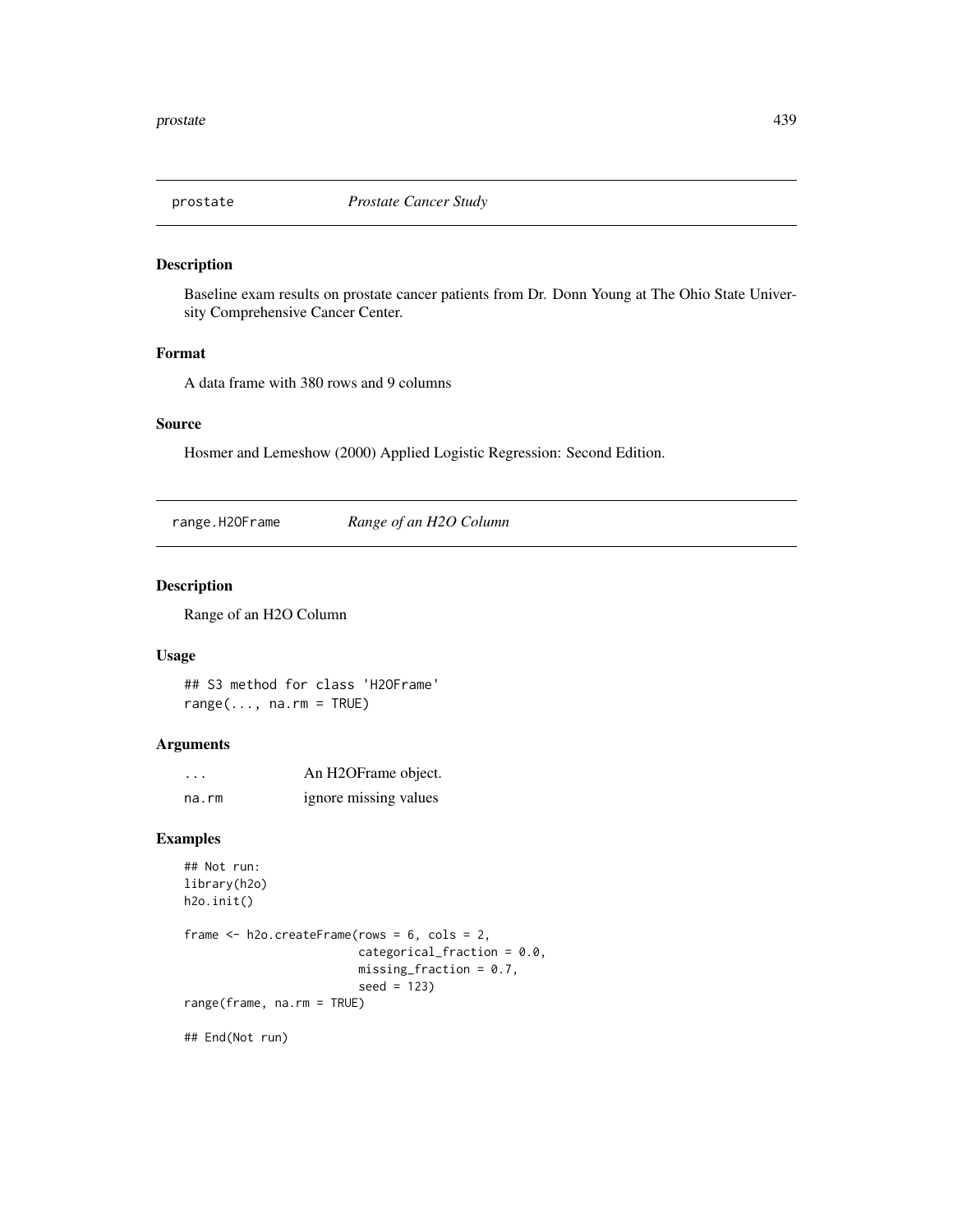<span id="page-439-0"></span>

Centers and/or scales the columns of an H2O dataset.

# Usage

```
## S3 method for class 'H2OFrame'
scale(x, center = TRUE, scale = TRUE)
```
# Arguments

| X.     | An H2OFrame object.                                                                        |  |  |
|--------|--------------------------------------------------------------------------------------------|--|--|
| center | either a logical value or numeric vector of length equal to the number of<br>columns of x. |  |  |
| scale  | either a logical value or numeric vector of length equal to the number of<br>columns of x. |  |  |

#### Examples

```
## Not run:
library(h2o)
h2o.init()
iris_hf <- as.h2o(iris)
summary(iris_hf)
# Scale and center all the numeric columns in iris data set
iris_scaled <- scale(iris_hf[, 1:4])
## End(Not run)
```
show,H2OAutoML-method *Format AutoML object in user-friendly way*

# Description

Format AutoML object in user-friendly way

#### Usage

```
## S4 method for signature 'H2OAutoML'
show(object)
```
# Arguments

object an H2OAutoML object.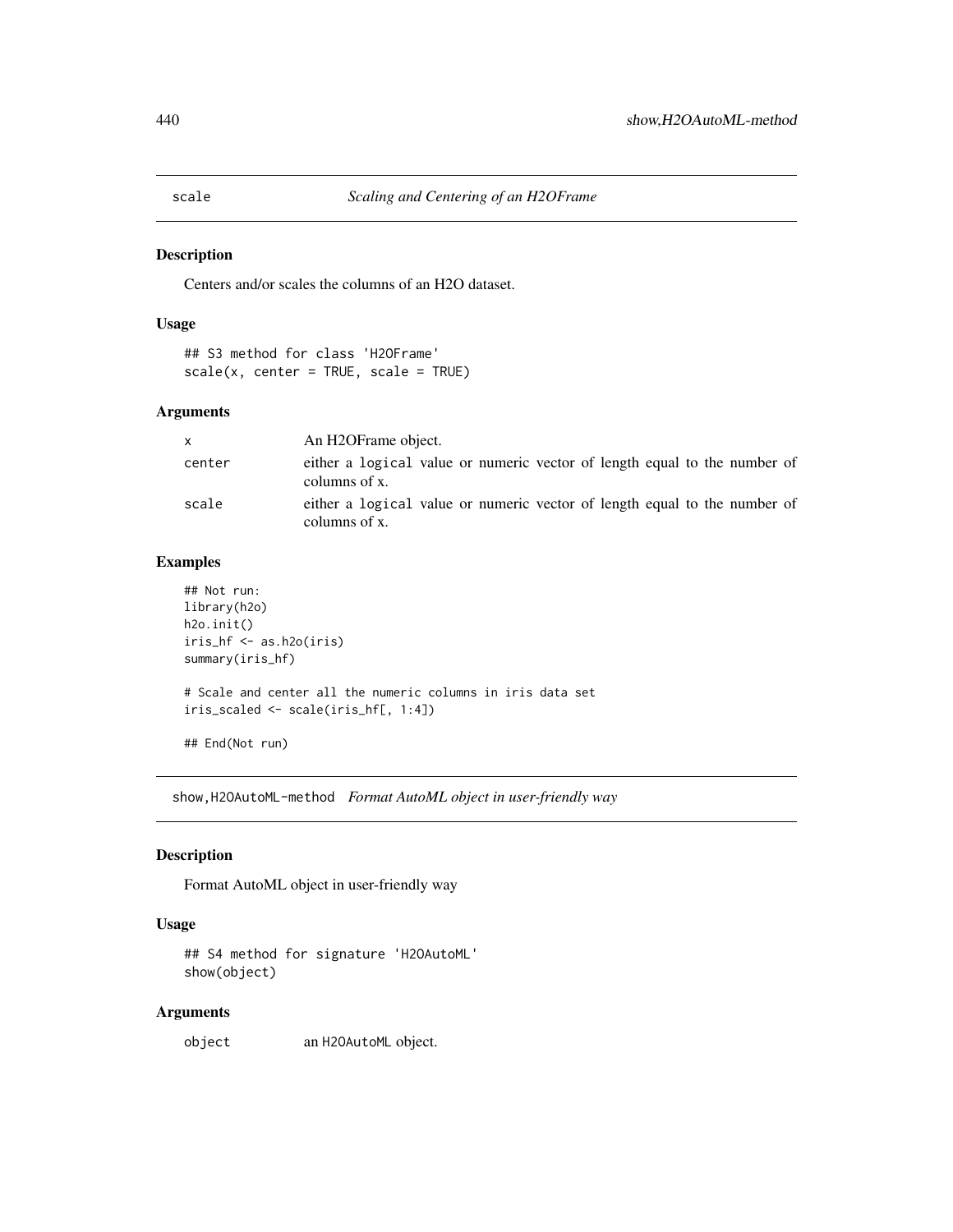<span id="page-440-0"></span>staged\_predict\_proba.H2OModel

*Predict class probabilities at each stage of an H2O Model*

# Description

The output structure is analogous to the output of [h2o.predict\\_leaf\\_node\\_assignment.](#page-435-0) For each tree t and class c there will be a column Tt.Cc (eg. T3.C1 for tree 3 and class 1). The value will be the corresponding predicted probability of this class by combining the raw contributions of trees T1.Cc,..,TtCc. Binomial models build the trees just for the first class and values in columns Tx.C1 thus correspond to the the probability p0.

#### Usage

```
staged_predict_proba.H2OModel(object, newdata, ...)
```
h2o.staged\_predict\_proba(object, newdata, ...)

# Arguments

| object  | a fitted H2OModel object for which prediction is desired                  |
|---------|---------------------------------------------------------------------------|
| newdata | An H2OF rame object in which to look for variables with which to predict. |
| $\cdot$ | additional arguments to pass on.                                          |

#### Value

Returns an H2OFrame object with predicted probability for each tree in the model.

#### See Also

[h2o.gbm](#page-153-0) and [h2o.randomForest](#page-304-0) for model generation in h2o.

#### Examples

```
## Not run:
library(h2o)
h2o.init()
prostate_path <- system.file("extdata", "prostate.csv", package = "h2o")
prostate <- h2o.uploadFile(path = prostate_path)
prostate$CAPSULE <- as.factor(prostate$CAPSULE)
prostate_gbm <- h2o.gbm(3:9, "CAPSULE", prostate)
h2o.predict(prostate_gbm, prostate)
h2o.staged_predict_proba(prostate_gbm, prostate)
```
## End(Not run)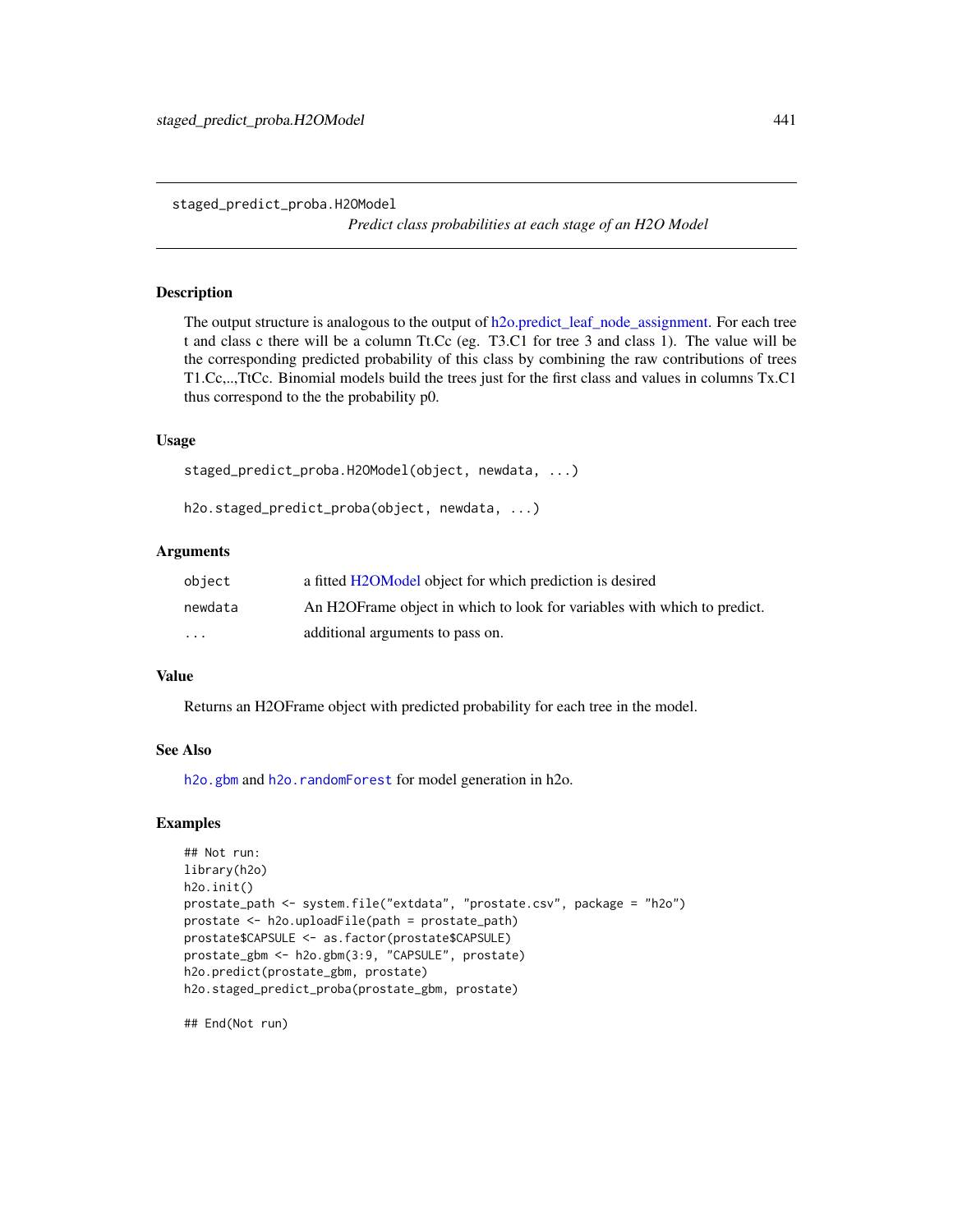<span id="page-441-0"></span>

Display the structure of an H2OFrame object

# Usage

## S3 method for class 'H2OFrame' str(object, ..., cols = FALSE)

# Arguments

| object            | An H <sub>2</sub> OFrame.                                |
|-------------------|----------------------------------------------------------|
| $\cdot\cdot\cdot$ | Further arguments to be passed from or to other methods. |
| cols              | Print the per-column str for the H2OF rame               |

summary,H2OAutoML-method

*Format AutoML object in user-friendly way*

# Description

Format AutoML object in user-friendly way

# Usage

## S4 method for signature 'H2OAutoML' summary(object)

# Arguments

object an H2OAutoML object.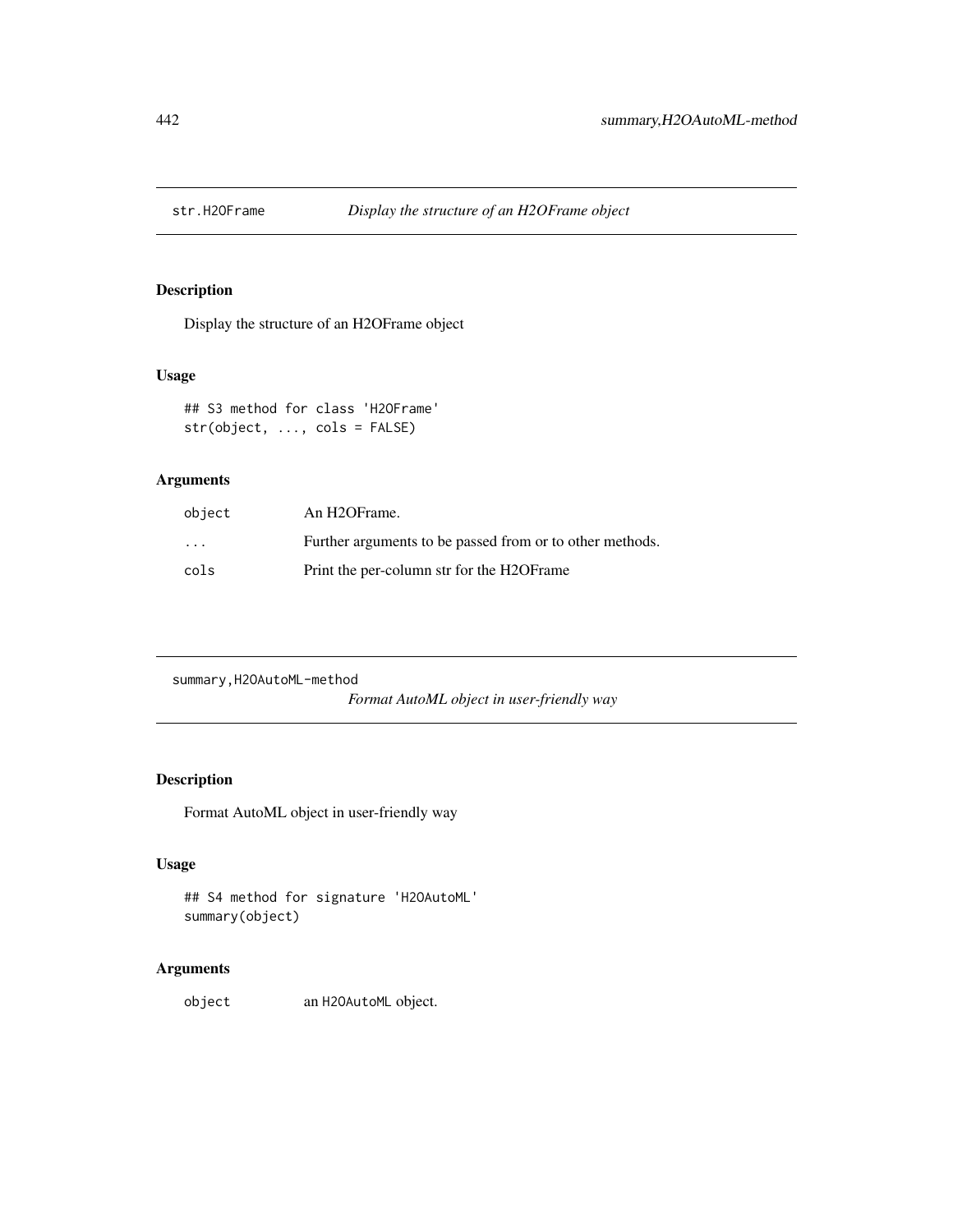<span id="page-442-0"></span>summary,H2OCoxPHModel-method

*Summary method for H2OCoxPHModel objects*

# Description

Summary method for H2OCoxPHModel objects

#### Usage

```
## S4 method for signature 'H2OCoxPHModel'
summary(object, conf.int = 0.95, scale = 1)
```
# Arguments

| object   | an H2OCoxPHModel object.                    |
|----------|---------------------------------------------|
| conf.int | a specification of the confidence interval. |
| scale    | a scale.                                    |

summary,H2OGrid-method

*Format grid object in user-friendly way*

# Description

Format grid object in user-friendly way

## Usage

```
## S4 method for signature 'H2OGrid'
summary(object, show_stack_traces = FALSE)
```
## Arguments

object an H2OGrid object.

show\_stack\_traces

a flag to show stack traces for model failures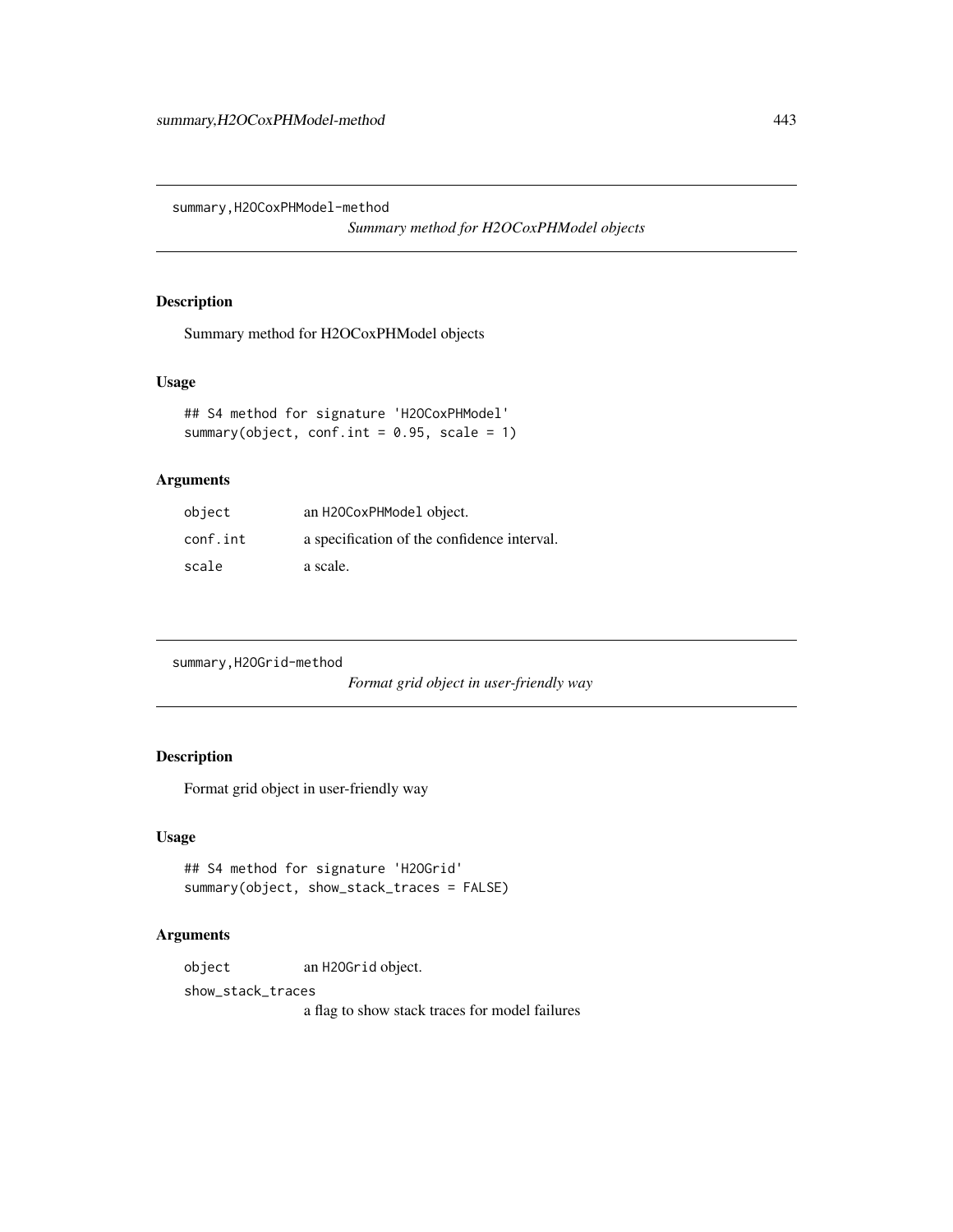<span id="page-443-0"></span>summary,H2OModel-method

*Print the Model Summary*

# Description

Print the Model Summary

# Usage

```
## S4 method for signature 'H2OModel'
summary(object, ...)
```
# Arguments

| object   | An H2OModel object.                                         |
|----------|-------------------------------------------------------------|
| $\cdots$ | further arguments to be passed on (currently unimplemented) |

|--|--|

# Description

Testing availability of optional package, its version, and extra global default. This function is used internally. It is exported and documented because user can control behavior of the function by global option.

#### Usage

```
use.package(
 package,
 version = "1.9.8"[package == "data.table"],
 use = getOption("h2o.use.data.table", TRUE)[package == "data.table"]
)
```
# Arguments

| package | character scalar name of a package that we Suggests or Enhances on. |
|---------|---------------------------------------------------------------------|
| version | character scalar required version of a package.                     |
| use     | logical scalar, extra escape option, to be used as global option.   |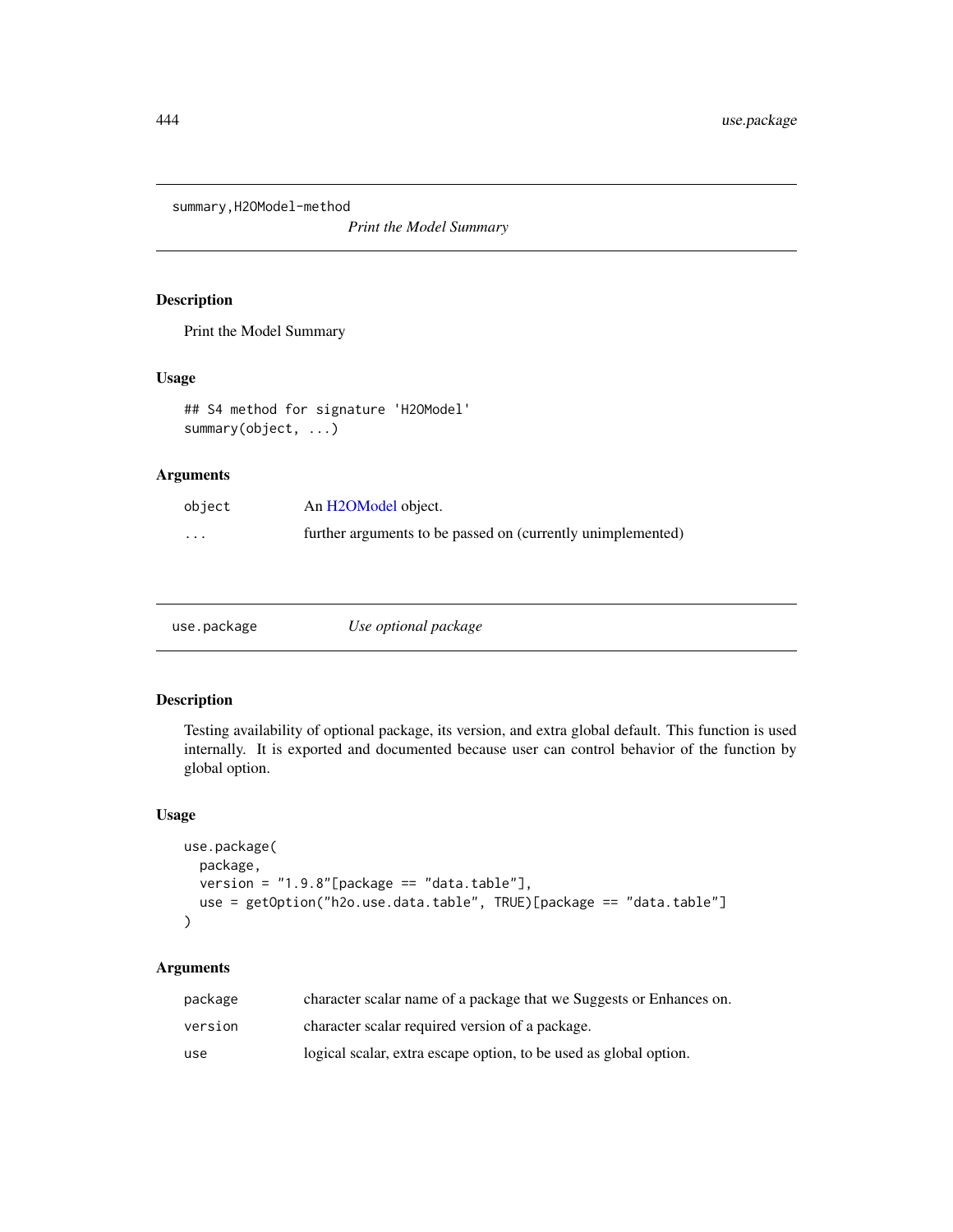#### <span id="page-444-0"></span>walking the contract of the contract of the contract of the contract of the contract of the contract of the contract of the contract of the contract of the contract of the contract of the contract of the contract of the co

# Details

We use this function to control csv read/write with optional [data.table](#page-0-0) package. Currently data.table is enabled by default for some operations, to disable it set options ("h2o.use.data.table"=FALSE). It is possible to control just [fread](#page-0-0) or [fwrite](#page-0-0) with options ("h2o.fread"=FALSE, "h2o.fwrite"=FALSE). h2o.fread and h2o.fwrite options are not handled in this function but next to *fread* and *fwrite* calls.

#### See Also

[as.h2o.data.frame](#page-43-0), [as.data.frame.H2OFrame](#page-41-0)

#### Examples

```
op <- options("h2o.use.data.table" = TRUE)
if (use.package("data.table")) {
 cat("optional package data.table 1.9.8+ is available\n")
} else {
 cat("optional package data.table 1.9.8+ is not available\n")
}
options(op)
```
walking *Muscular Actuations for Walking Subject*

#### Description

The musculoskeletal model, experimental data, settings files, and results for three-dimensional, muscle-actuated simulations at walking speed as described in Hamner and Delp (2013). Simulations were generated using OpenSim 2.4. The data is available from [https://simtk.org/frs/index.](https://simtk.org/frs/index.php?group_id=603) [php?group\\_id=603](https://simtk.org/frs/index.php?group_id=603).

#### Format

A data frame with 151 rows and 124 columns

#### References

Hamner, S.R., Delp, S.L. Muscle contributions to fore-aft and vertical body mass center accelerations over a range of running speeds. Journal of Biomechanics, vol 46, pp 780-787. (2013)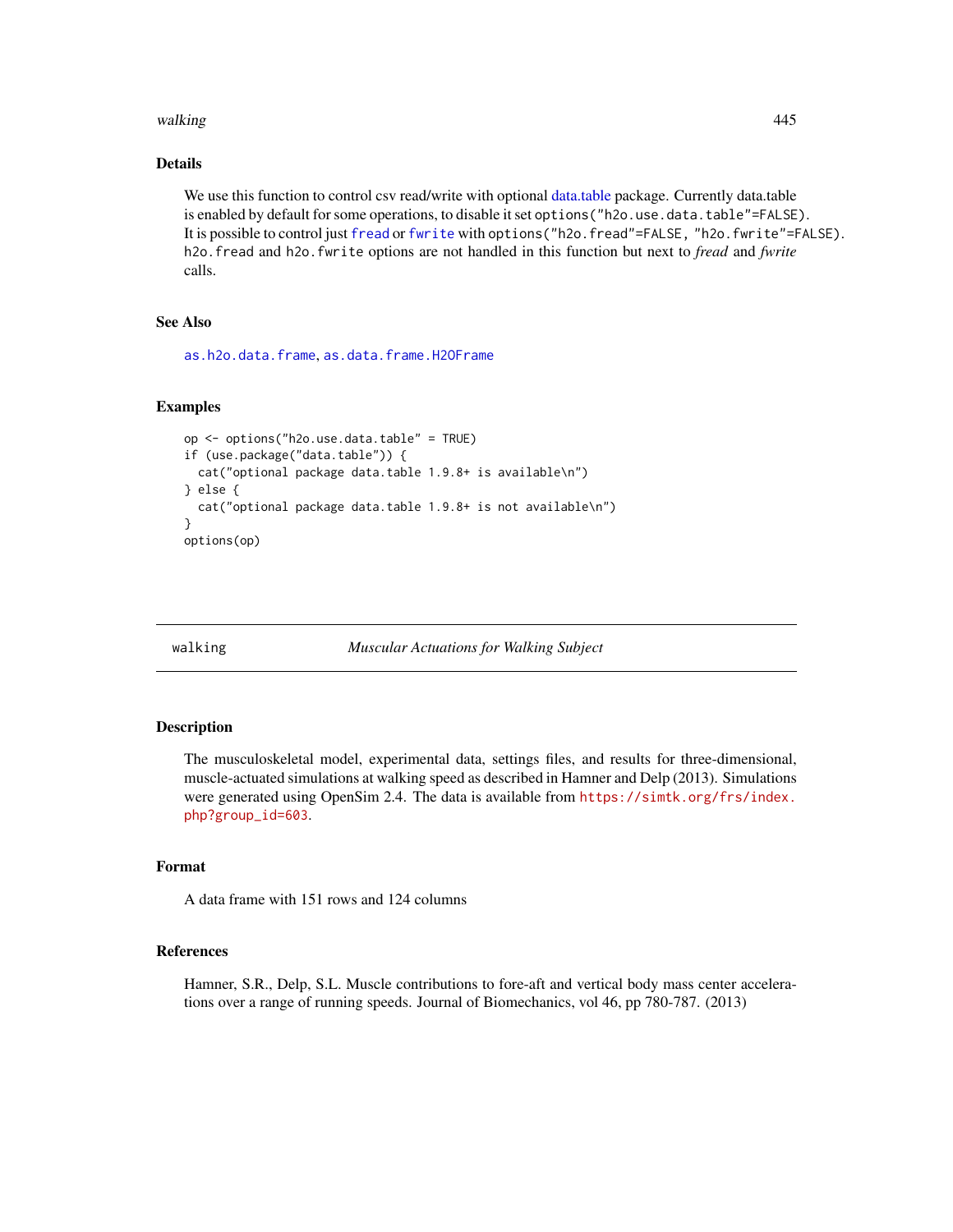<span id="page-445-0"></span>with\_no\_h2o\_progress *Suppresses h2o progress output from* expr

# Description

Suppresses h2o progress output from expr

# Usage

with\_no\_h2o\_progress(expr)

# Arguments

expr expression

# Value

result of expr

#### zzz *Shutdown H2O cluster after examples run*

# Description

Shutdown H2O cluster after examples run

# Examples

```
## Not run:
library(h2o)
h2o.init()
h2o.shutdown(prompt = FALSE)
Sys.sleep(3)
```
## End(Not run)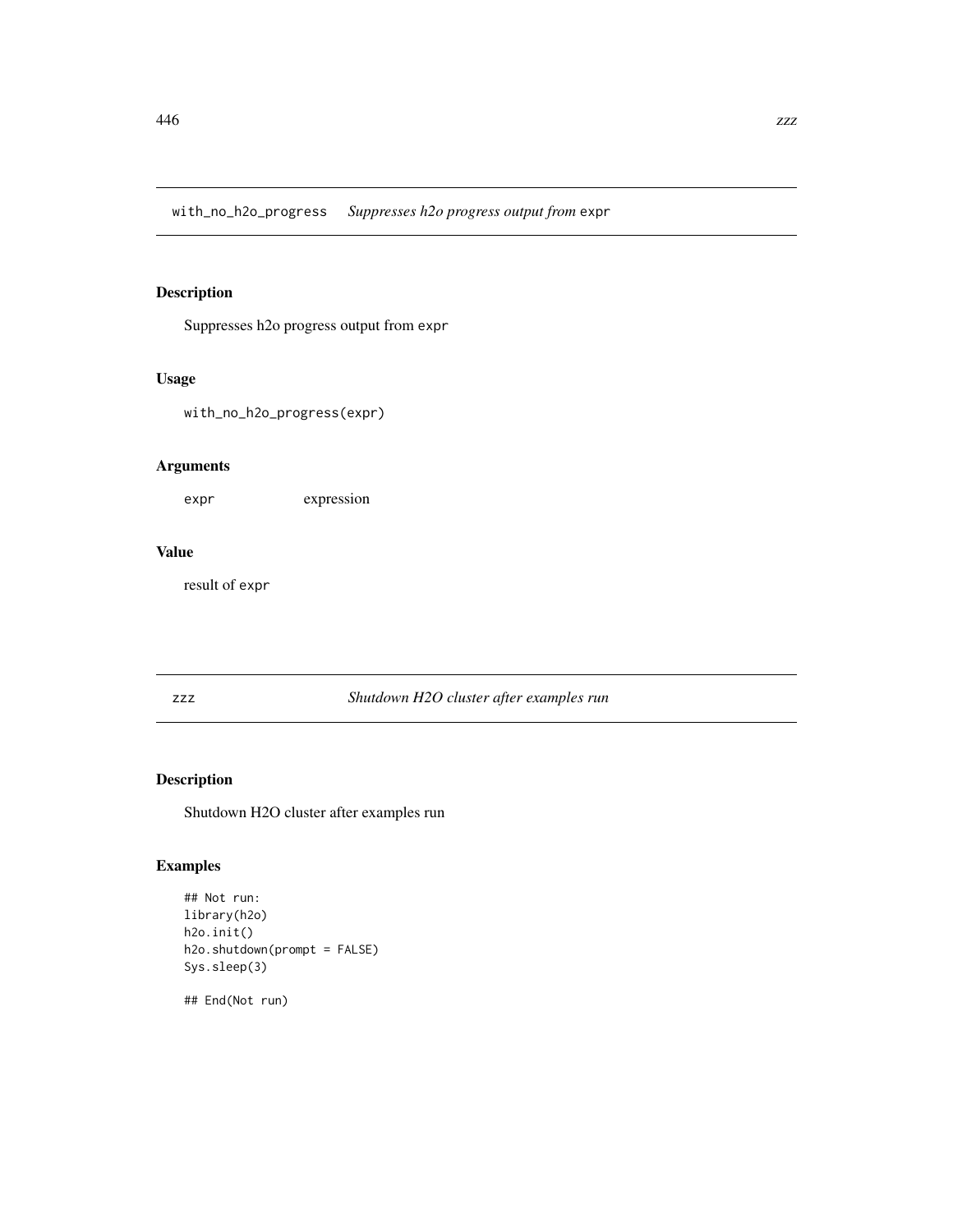<span id="page-446-0"></span>

Logical and for H2OFrames

# Usage

 $\&&(x, y)$ 

# Arguments

| X            | An H2OFrame object |
|--------------|--------------------|
| $\mathsf{V}$ | An H2OFrame object |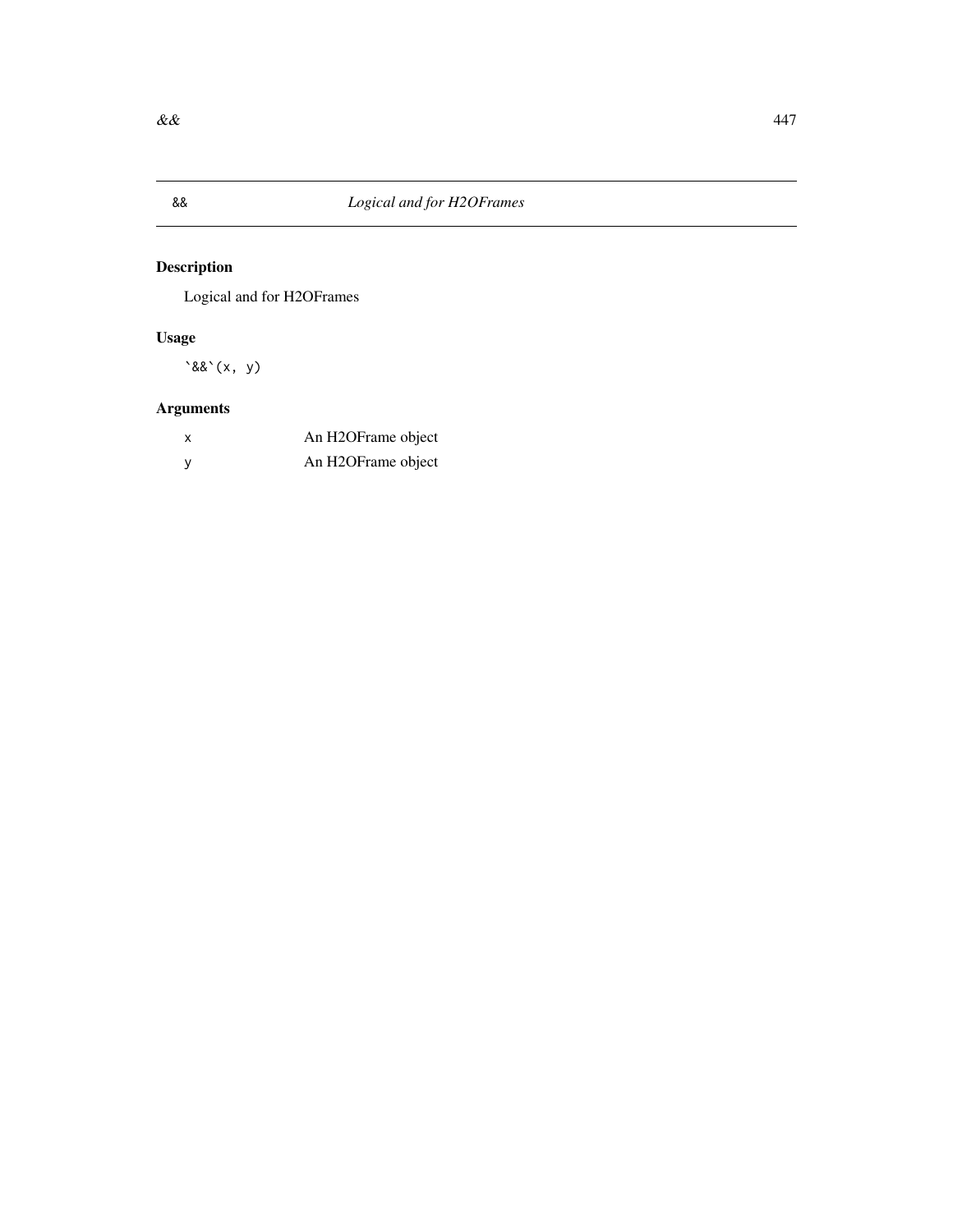# Index

```
!.H2OFrame (Ops.H2OFrame), 428
∗ datasets
    .h2o.__ALL_CAPABILITIES, 25
    .h2o.__CREATE_FRAME, 25
    .h2o.__DECRYPTION_SETUP, 26
    .h2o.__DKV, 26
    .h2o.__FRAMES, 27
    .h2o.__IMPORT, 27
    .h2o.__JOBS, 27
    .h2o.__LOGANDECHO, 28
    .h2o.__MODELS, 28
    .h2o.__PARSE_SETUP, 29
    .h2o.__RAPIDS, 29
    .h2o.__REST_API_VERSION, 30
    .h2o.__W2V_SYNONYMS, 31
    .h2o.primitives, 24
    .pkg.env, 35
    australia, 48
    housevotes, 421
    iris, 422
    prostate, 439
    walking, 445
∗ package
    h2o-package, 12
.addParm, 13
.check_for_ggplot2, 14
.collapse, 14
.consolidate_varimps, 15
.create_leaderboard, 15
.customized_call, 16
.find_appropriate_column_name, 16
.get_algorithm, 17
.get_domain_mapping, 17
.get_feature_count, 18
.get_first_of_family, 18
.h2o.__ALL_CAPABILITIES, 25
.h2o.__CREATE_FRAME, 25
.h2o.__DECRYPTION_SETUP, 26
.h2o.__DKV, 26
```
.h2o.\_\_EXPORT\_FILES, [26](#page-25-0) .h2o.\_\_FRAMES, [27](#page-26-0) .h2o.\_\_IMPORT, [27](#page-26-0) .h2o.\_\_JOBS, [27](#page-26-0) .h2o.\_\_LOGANDECHO, [28](#page-27-0) .h2o.\_\_MODELS, [28](#page-27-0) .h2o.\_\_MODEL\_BUILDERS, [28](#page-27-0) .h2o.\_\_MODEL\_METRICS, [29](#page-28-0) .h2o.\_\_PARSE\_SETUP, [29](#page-28-0) .h2o.\_\_RAPIDS, [29](#page-28-0) .h2o.\_\_REST\_API\_VERSION, [30](#page-29-0) .h2o.\_\_SEGMENT\_MODELS\_BUILDERS, [30](#page-29-0) .h2o.\_\_W2V\_SYNONYMS, [31](#page-30-0) .h2o.\_\_checkConnectionHealth, [25](#page-24-0) .h2o.doGET, [19](#page-18-0) .h2o.doPOST, [19](#page-18-0) .h2o.doRawGET, [20](#page-19-0) .h2o.doRawPOST, [21](#page-20-0) .h2o.doSafeGET, [22](#page-21-0) .h2o.doSafePOST, [22](#page-21-0) .h2o.is\_progress, [23](#page-22-0) .h2o.locate, [23](#page-22-0) .h2o.perfect\_auc, [24](#page-23-0) .h2o.primitives, [24](#page-23-0) .has\_varimp, [31](#page-30-0) .interpretable, [32](#page-31-0) .is\_h2o\_model, [32](#page-31-0) .is\_h2o\_tree\_model, [33](#page-32-0) .is\_plotting\_to\_rnotebook, [33](#page-32-0) .leaderboard\_for\_row, [34](#page-33-0) .min\_max, [34](#page-33-0) .model\_cache *(*model\_cache-class*)*, [427](#page-426-0) .model\_ids, [35](#page-34-0) .pkg.env, [35](#page-34-0) .plot\_varimp, [36](#page-35-0) .process\_models\_or\_automl, [36](#page-35-0) .shorten\_model\_ids, [37](#page-36-0) .skip\_if\_not\_developer, [38](#page-37-0) .uniformize, [38](#page-37-0)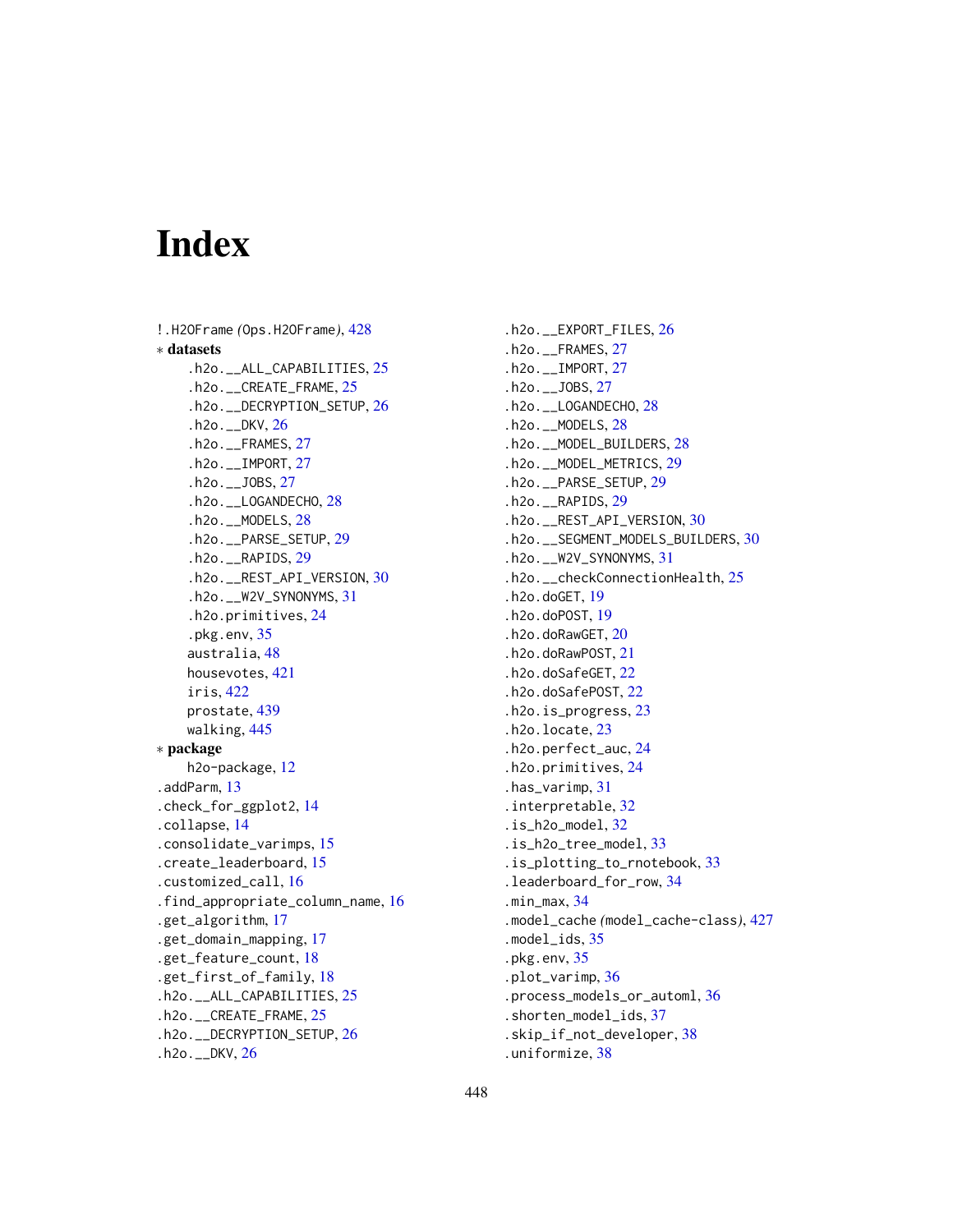.varimp, [39](#page-38-0) .verify\_dataxy, [39](#page-38-0) [,H2OFrame-method *(*H2OFrame-Extract*)*, [413](#page-412-0) [.H2OFrame *(*H2OFrame-Extract*)*, [413](#page-412-0) [<-.H2OFrame *(*H2OFrame-Extract*)*, [413](#page-412-0) [[.H2OFrame *(*H2OFrame-Extract*)*, [413](#page-412-0) [[<-.H2OFrame *(*H2OFrame-Extract*)*, [413](#page-412-0) \$.H2OFrame *(*H2OFrame-Extract*)*, [413](#page-412-0) \$<-.H2OFrame *(*H2OFrame-Extract*)*, [413](#page-412-0) %\*% *(*Ops.H2OFrame*)*, [428](#page-427-0) %in% *(*h2o.match*)*, [242](#page-241-0) &&, [447](#page-446-0)

aaa, [40](#page-39-0) all, *[58](#page-57-0)*, *[64](#page-63-0)* apply, *[40](#page-39-0)*, [40](#page-39-0) as.character.H2OFrame, [41](#page-40-0) as.data.frame.H2OFrame, [42,](#page-41-1) *[445](#page-444-0)* as.data.frame.H2OSegmentModels, [43](#page-42-0) as.factor, [43,](#page-42-0) *[44](#page-43-1)* as.h2o, [44](#page-43-1) as.h2o.data.frame, *[445](#page-444-0)* as.matrix.H2OFrame, [46](#page-45-0) as.numeric, [46](#page-45-0) as.vector.H2OFrame, [47](#page-46-0) australia, [48](#page-47-0)

cbind, *[82](#page-81-0)*, *[314](#page-313-0)* character, *[217](#page-216-0)* coef.H2OCoxPHModel *(*H2OCoxPHModel-class*)*, [411](#page-410-0) coef.H2OCoxPHModelSummary *(*H2OCoxPHModelSummary-class*)*, [412](#page-411-0) colnames, [48,](#page-47-0) *[91](#page-90-0)* colnames<- *(*Ops.H2OFrame*)*, [428](#page-427-0) colSums, *[244](#page-243-0)* cor, *[390](#page-389-0)* cor *(*h2o.cor*)*, [95](#page-94-0) cumsum, *[106](#page-105-0)[–108](#page-107-0)* cut.H2OFrame *(*h2o.cut*)*, [109](#page-108-0)

data.table, *[445](#page-444-0)* day *(*h2o.day*)*, [110](#page-109-0) dayOfWeek *(*h2o.dayOfWeek*)*, [111](#page-110-0) dim, *[49](#page-48-0)*, *[124](#page-123-0)* dim.H2OFrame, [49](#page-48-0) dimnames, *[125](#page-124-0)*

dimnames.H2OFrame, [49](#page-48-0) extractAIC.H2OCoxPHModel *(*H2OCoxPHModel-class*)*, [411](#page-410-0) Extremes, *[243](#page-242-0)*, *[252](#page-251-0)* factor, *[67](#page-66-0)*, *[218](#page-217-0)* feature\_frequencies.H2OModel, [50](#page-49-0) fread, *[42](#page-41-1)*, *[445](#page-444-0)* fwrite, *[45](#page-44-0)*, *[445](#page-444-0)* generate\_col\_ind, [51](#page-50-0) get\_seed.H2OModel, [51](#page-50-0) getBetweenSS *(*ModelAccessors*)*, [426](#page-425-0) getBetweenSS,H2OClusteringModel-method *(*ModelAccessors*)*, [426](#page-425-0) getCenters *(*ModelAccessors*)*, [426](#page-425-0) getCenters,H2OClusteringModel-method *(*ModelAccessors*)*, [426](#page-425-0) getCentersStd *(*ModelAccessors*)*, [426](#page-425-0) getCentersStd,H2OClusteringModel-method *(*ModelAccessors*)*, [426](#page-425-0) getClusterSizes *(*ModelAccessors*)*, [426](#page-425-0) getClusterSizes,H2OClusteringModel-method *(*ModelAccessors*)*, [426](#page-425-0) getIterations *(*ModelAccessors*)*, [426](#page-425-0) getIterations,H2OClusteringModel-method *(*ModelAccessors*)*, [426](#page-425-0) getParms *(*ModelAccessors*)*, [426](#page-425-0) getParms,H2OModel-method *(*ModelAccessors*)*, [426](#page-425-0) getTotSS *(*ModelAccessors*)*, [426](#page-425-0) getTotSS,H2OClusteringModel-method *(*ModelAccessors*)*, [426](#page-425-0) getTotWithinSS *(*ModelAccessors*)*, [426](#page-425-0) getTotWithinSS,H2OClusteringModel-method *(*ModelAccessors*)*, [426](#page-425-0) getWithinSS *(*ModelAccessors*)*, [426](#page-425-0) getWithinSS,H2OClusteringModel-method *(*ModelAccessors*)*, [426](#page-425-0)

h2o *(*h2o-package*)*, [12](#page-11-0) h2o-package, [12](#page-11-0) h2o.abs, [52](#page-51-0) h2o.accuracy *(*h2o.metric*)*, [250](#page-249-0) h2o.acos, [53](#page-52-0) h2o.aecu, [53](#page-52-0) h2o.aecu\_table, [54](#page-53-0) h2o.aggregated\_frame, [55](#page-54-0)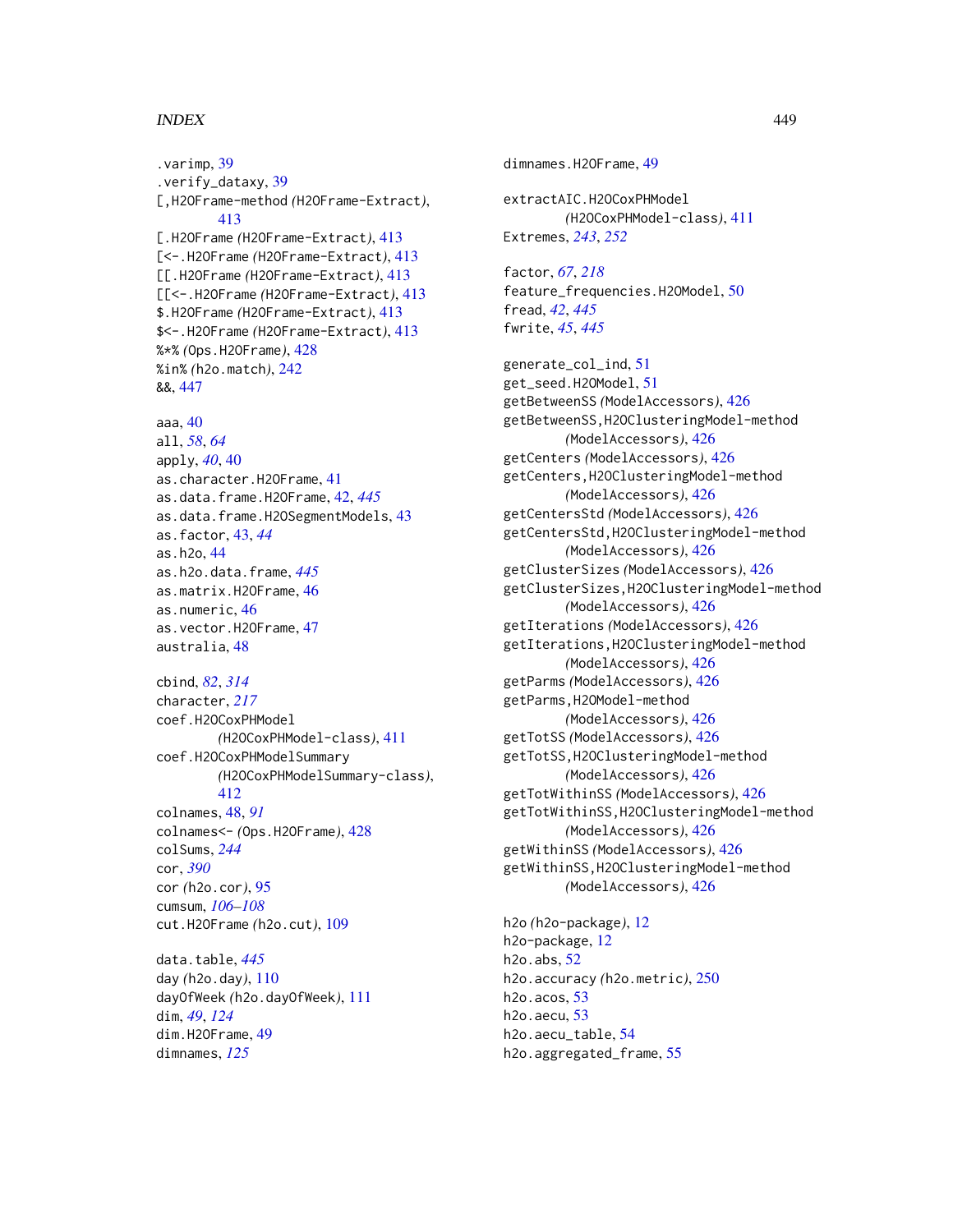h2o.aggregator, [56](#page-55-0) h2o.aic, [57](#page-56-0) h2o.all, [58](#page-57-0) h2o.anomaly, [59](#page-58-0) h2o.anovaglm, [60](#page-59-0) h2o.any, [64](#page-63-0) h2o.anyFactor, [64](#page-63-0) h2o.api, [65](#page-64-0) h2o.arrange, [66](#page-65-0) h2o.as\_date, [69](#page-68-0) h2o.ascharacter, [67](#page-66-0) h2o.asfactor, [67](#page-66-0) h2o.asnumeric, [68](#page-67-0) h2o.assign, [69,](#page-68-0) *[324](#page-323-0)* h2o.auc, [70,](#page-69-0) *[174](#page-173-0)*, *[181](#page-180-0)*, *[251](#page-250-0)*, *[265](#page-264-0)*, *[324](#page-323-0)*  $h2o$ . aucpr,  $71$ h2o.automl, [72](#page-71-0) h2o.auuc, [77](#page-76-0) h2o.auuc\_normalized, [78](#page-77-0) h2o.auuc\_table, [79](#page-78-0) h2o.betweenss, [79,](#page-78-0) *[226](#page-225-0)* h2o.biases, [80](#page-79-0) h2o.bottomN, [81](#page-80-0) h2o.cbind, [82](#page-81-0) h2o.ceiling, [83](#page-82-0) h2o.centers, [83,](#page-82-0) *[226](#page-225-0)* h2o.centersSTD, [84,](#page-83-0) *[226](#page-225-0)* h2o.centroid\_stats, [84](#page-83-0) h2o.clearLog, [85,](#page-84-0) *[279](#page-278-0)*, *[353](#page-352-0)*, *[355](#page-354-0)* h2o.cluster\_sizes, [87,](#page-86-0) *[226](#page-225-0)* h2o.clusterInfo, [86](#page-85-0) h2o.clusterIsUp, [86](#page-85-0) h2o.clusterStatus, [86](#page-85-0) h2o.coef, [88](#page-87-0) h2o.coef\_norm, [89](#page-88-0) h2o.coef\_with\_p\_values, [90](#page-89-0) h2o.colnames, [91](#page-90-0) h2o.columns\_by\_type, [91](#page-90-0) h2o.computeGram, [92](#page-91-0) h2o.confusionMatrix, [93,](#page-92-0) *[181](#page-180-0)* h2o.confusionMatrix,H2OModel-method *(*h2o.confusionMatrix*)*, [93](#page-92-0) h2o.confusionMatrix,H2OModelMetrics-method *(*h2o.confusionMatrix*)*, [93](#page-92-0) h2o.connect, [94](#page-93-0) h2o.cor, [95](#page-94-0) h2o.cos, [96](#page-95-0) h2o.cosh, [97](#page-96-0)

h2o.coxph, [98](#page-97-0) h2o.createFrame, [100](#page-99-0) h2o.cross\_validation\_fold\_assignment, [102](#page-101-0) h2o.cross\_validation\_holdout\_predictions, [103](#page-102-0) h2o.cross\_validation\_models, [104](#page-103-0) h2o.cross\_validation\_predictions, [105](#page-104-0) h2o.cummax, [106](#page-105-0) h2o.cummin, [106](#page-105-0) h2o.cumprod, [107](#page-106-0) h2o.cumsum, [108](#page-107-0) h2o.cut, [109](#page-108-0) h2o.day, [110,](#page-109-0) *[111](#page-110-0)*, *[194](#page-193-0)* h2o.dayOfWeek, [111](#page-110-0) h2o.dct, [111](#page-110-0) h2o.ddply, [112](#page-111-0) h2o.decryptionSetup, [113,](#page-112-0) *[199](#page-198-0)*, *[281,](#page-280-0) [282](#page-281-0)* h2o.deepfeatures, [114](#page-113-0) h2o.deeplearning, *[59](#page-58-0)*, *[115](#page-114-1)*, [115,](#page-114-1) *[430](#page-429-0)*, *[433](#page-432-0)* h2o.describe, [123](#page-122-0) h2o.difflag1, [123](#page-122-0) h2o.dim, [124](#page-123-0) h2o.dimnames, [125](#page-124-0) h2o.distance, [125](#page-124-0) h2o.download\_model, [127,](#page-126-0) *[388](#page-387-0)* h2o.download\_mojo, [128](#page-127-0) h2o.download\_pojo, [129](#page-128-0) h2o.downloadAllLogs, [126](#page-125-0) h2o.downloadCSV, [127](#page-126-0) h2o.drop\_duplicates, [130](#page-129-0) h2o.entropy, [131](#page-130-0) h2o.error *(*h2o.metric*)*, [250](#page-249-0) h2o.exp, [131](#page-130-0) h2o.explain, [132](#page-131-0) h2o.explain\_row, [134](#page-133-0) h2o.exportFile, [135](#page-134-0) h2o.exportHDFS, [137](#page-136-0) h2o.extendedIsolationForest, [137](#page-136-0) h2o.F0point5 *(*h2o.metric*)*, [250](#page-249-0) h2o.F1 *(*h2o.metric*)*, [250](#page-249-0) h2o.F2 *(*h2o.metric*)*, [250](#page-249-0) h2o.fallout *(*h2o.metric*)*, [250](#page-249-0) h2o.feature\_frequencies *(*feature\_frequencies.H2OModel*)*, [50](#page-49-0) h2o.feature\_interaction, [139](#page-138-0) h2o.fillna, [140](#page-139-0)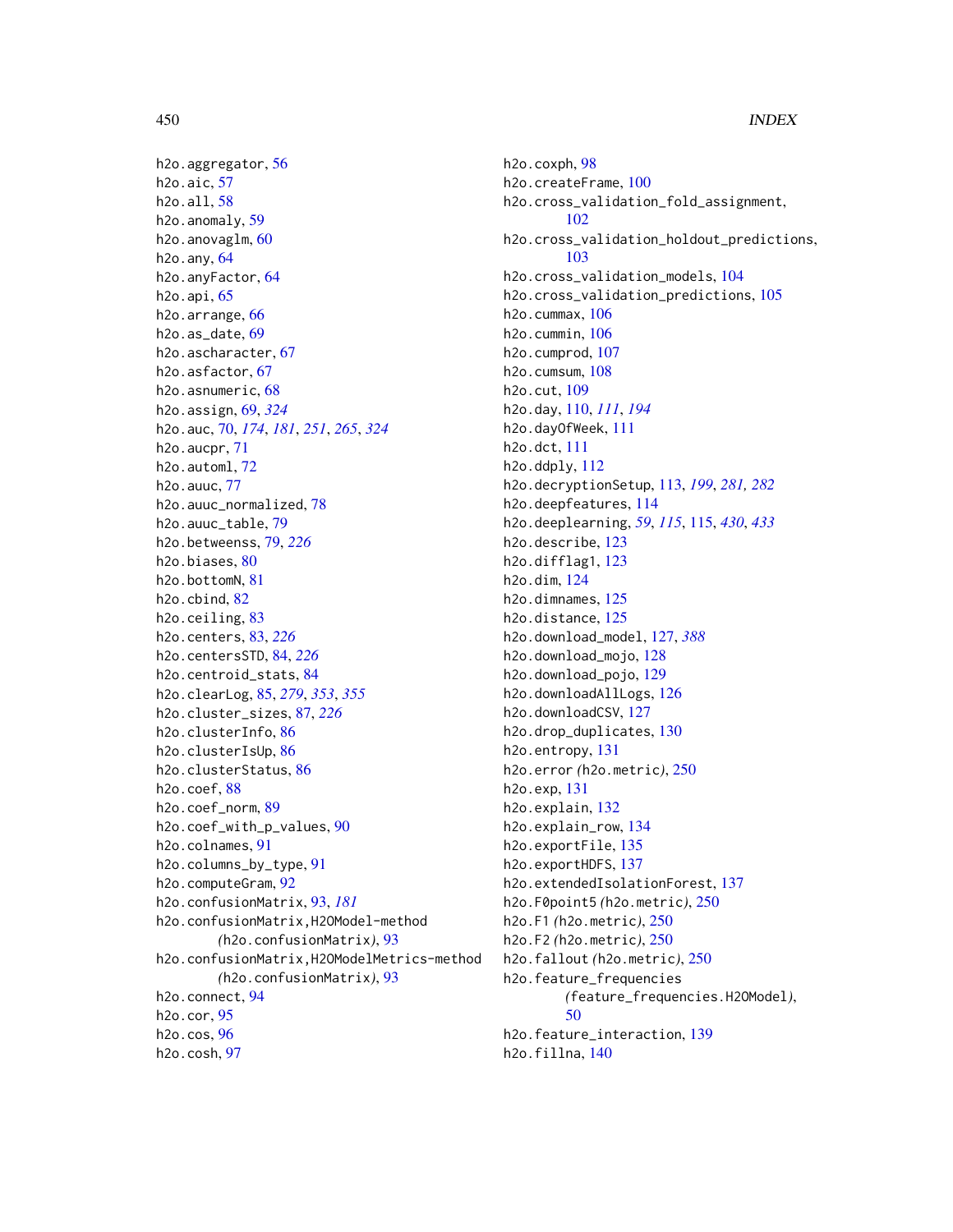h2o.filterNACols, [141](#page-140-0) h2o.find\_row\_by\_threshold, [142](#page-141-0) h2o.find\_threshold\_by\_max\_metric, [143](#page-142-0) h2o.findSynonyms, [142](#page-141-0) h2o.floor, [144](#page-143-0) h2o.flow, [145](#page-144-0) h2o.fnr *(*h2o.metric*)*, [250](#page-249-0) h2o.fpr *(*h2o.metric*)*, [250](#page-249-0) h2o.gains\_lift *(*h2o.gainsLift*)*, [145](#page-144-0) h2o.gains\_lift\_plot, [146](#page-145-0) h2o.gains\_lift\_plot,H2OModel-method, [147](#page-146-0) h2o.gains\_lift\_plot,H2OModelMetrics-method, [147](#page-146-0) h2o.gainsLift, [145,](#page-144-0) *[227](#page-226-0)* h2o.gainsLift,H2OModel-method *(*h2o.gainsLift*)*, [145](#page-144-0) h2o.gainsLift,H2OModelMetrics-method *(*h2o.gainsLift*)*, [145](#page-144-0) h2o.gam, [148](#page-147-0) h2o.gbm, *[50](#page-49-0)*, [154,](#page-153-1) *[430](#page-429-0)*, *[433](#page-432-0)*, *[435](#page-434-0)*, *[437](#page-436-0)*, *[441](#page-440-0)* h2o.generic, [160](#page-159-0) h2o.genericModel, [160](#page-159-0) h2o.get\_automl, [169](#page-168-0) h2o.get\_best\_model, [170](#page-169-0) h2o.get\_best\_model\_predictors, [171](#page-170-0) h2o.get\_best\_r2\_values, [171](#page-170-0) h2o.get\_leaderboard, [172](#page-171-0) h2o.get\_ntrees\_actual, [173](#page-172-0) h2o.get\_seed *(*get\_seed.H2OModel*)*, [51](#page-50-0) h2o.get\_segment\_models, [173](#page-172-0) h2o.getAlphaBest, [161](#page-160-0) h2o.getAutoML *(*h2o.get\_automl*)*, [169](#page-168-0) h2o.getConnection, [162](#page-161-0) h2o.getFrame, [162](#page-161-0) h2o.getGLMFullRegularizationPath, [163](#page-162-0) h2o.getGrid, [163](#page-162-0) h2o.getId, [164](#page-163-0) h2o.getLambdaBest, [165](#page-164-0) h2o.getLambdaMax, [165](#page-164-0) h2o.getLambdaMin, [166](#page-165-0) h2o.getModel, [166](#page-165-0) h2o.getModelTree, [167](#page-166-0) h2o.getTimezone, [168](#page-167-0) h2o.getTypes, [168](#page-167-0) h2o.getVersion, [169](#page-168-0) h2o.giniCoef, *[70,](#page-69-0) [71](#page-70-0)*, *[174](#page-173-0)*, [174,](#page-173-0) *[181](#page-180-0)*, *[251](#page-250-0)*, *[266,](#page-265-0) [267](#page-266-0)*

h2o.glm, *[13](#page-12-0)*, [175,](#page-174-1) *[430](#page-429-0)*, *[433](#page-432-0)* h2o.glrm, [181,](#page-180-0) *[294](#page-293-0)*, *[299](#page-298-0)*, *[315](#page-314-0)* h2o.grep, [185](#page-184-0) h2o.grid, [186](#page-185-0) h2o.group\_by, [188](#page-187-0) h2o.gsub, [189](#page-188-0) h2o.h, [190](#page-189-0) h2o.head, [191](#page-190-0) h2o.HGLMMetrics, [192](#page-191-0) h2o.hist, [192](#page-191-0) h2o.hit\_ratio\_table, [193](#page-192-0) h2o.hour, [194](#page-193-0) h2o.ice\_plot, [194](#page-193-0) h2o.ifelse, [196](#page-195-0) h2o.import\_hive\_table, [200](#page-199-0) h2o.import\_mojo, [201](#page-200-0) h2o.import\_sql\_select, *[200](#page-199-0)*, [202](#page-201-0) h2o.import\_sql\_table, *[200](#page-199-0)*, [203](#page-202-0) h2o.importFile, *[114](#page-113-0)*, [197,](#page-196-0) *[281](#page-280-0)* h2o.importFolder *(*h2o.importFile*)*, [197](#page-196-0) h2o.importHDFS *(*h2o.importFile*)*, [197](#page-196-0) h2o.impute, [204](#page-203-0) h2o.infogram, [205,](#page-204-0) *[429](#page-428-0)* h2o.init, *[13](#page-12-0)*, *[86](#page-85-0)*, [210,](#page-209-0) *[346](#page-345-0)* h2o.insertMissingValues, [213](#page-212-0) h2o.interaction, [214](#page-213-0) h2o.is\_client, [221](#page-220-0) h2o.isax, [216](#page-215-0) h2o.ischaracter, [217](#page-216-0) h2o.isfactor, [218](#page-217-0) h2o.isnumeric, [218](#page-217-0) h2o.isolationForest, [219](#page-218-0) h2o.keyof, [222](#page-221-0) h2o.keyof,H2OAutoML-method *(*h2o.keyof*)*, [222](#page-221-0) h2o.keyof,H2OFrame-method *(*h2o.keyof*)*, [222](#page-221-0) h2o.keyof,H2OGrid-method *(*h2o.keyof*)*, [222](#page-221-0) h2o.keyof,H2OModel-method *(*h2o.keyof*)*, [222](#page-221-0) h2o.keyof,Keyed-method *(*h2o.keyof*)*, [222](#page-221-0) h2o.kfold\_column, [223](#page-222-0) h2o.killMinus3, [223](#page-222-0) h2o.kmeans, *[184](#page-183-0)*, [224](#page-223-0) h2o.kolmogorov\_smirnov, [226](#page-225-0) h2o.kolmogorov\_smirnov,H2OModel-method *(*h2o.kolmogorov\_smirnov*)*, [226](#page-225-0)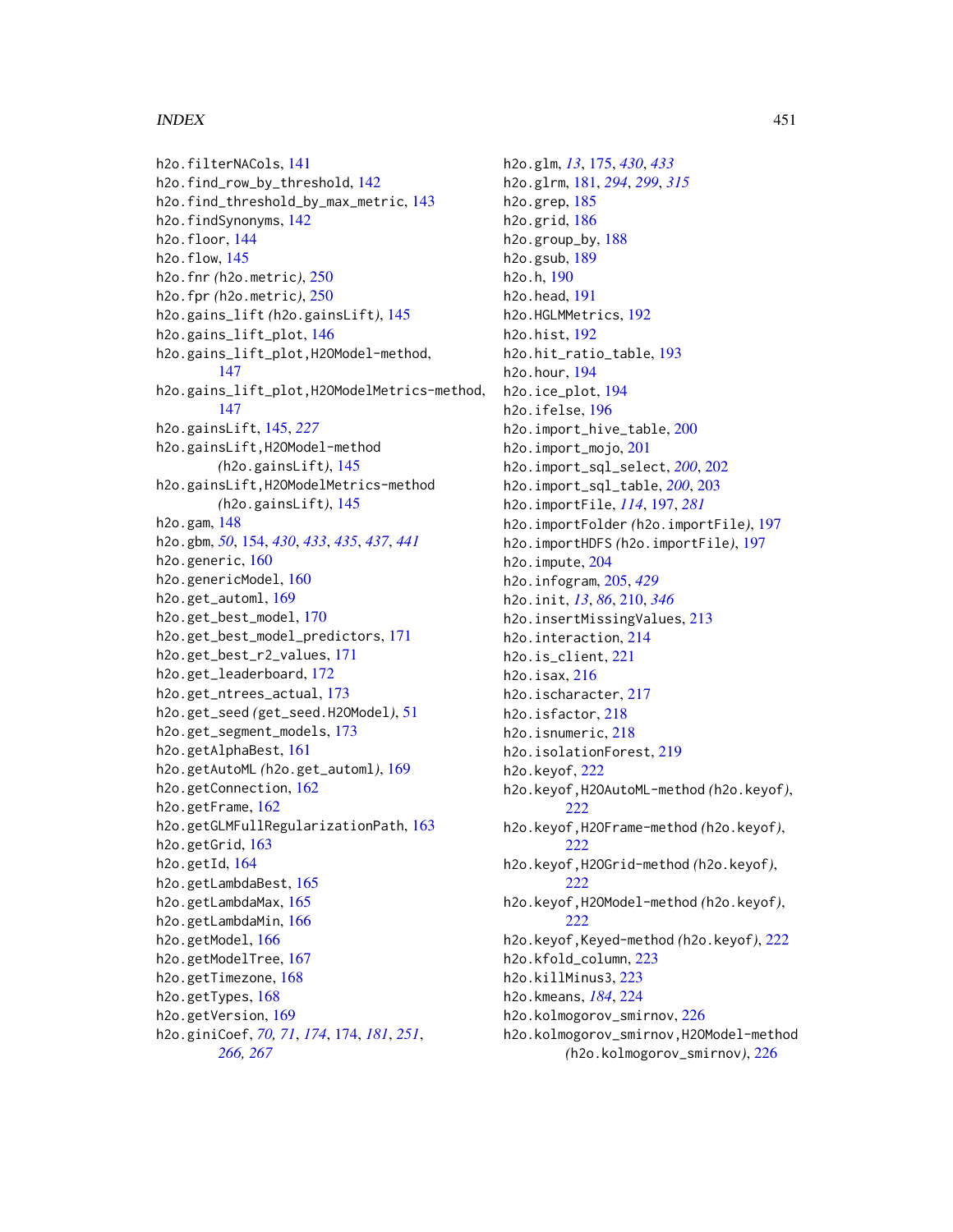h2o.kolmogorov\_smirnov,H2OModelMetrics-method h2o.month, *[110,](#page-109-0) [111](#page-110-0)*, [264,](#page-263-0) *[396](#page-395-0)*, *[409](#page-408-0) (*h2o.kolmogorov\_smirnov*)*, [226](#page-225-0) h2o.kurtosis, [227](#page-226-0) h2o.learning\_curve\_plot, [228](#page-227-0) h2o.length *(*Ops.H2OFrame*)*, [428](#page-427-0) h2o.levels, [229](#page-228-0) h2o.list\_all\_extensions, [230](#page-229-0) h2o.list\_api\_extensions, [230](#page-229-0) h2o.list\_core\_extensions, [231](#page-230-0) h2o.list\_jobs, [231](#page-230-0) h2o.list\_models, [231](#page-230-0) h2o.listTimezones, [230](#page-229-0) h2o.load\_frame, [234](#page-233-0) h2o.loadGrid, [232](#page-231-0) h2o.loadModel, [233,](#page-232-0) *[332](#page-331-0)* h2o.log, [234](#page-233-0) h2o.log10, [235](#page-234-0) h2o.log1p, [236](#page-235-0) h2o.log2, [236](#page-235-0) h2o.logAndEcho, [237](#page-236-0) h2o.logloss, *[181](#page-180-0)*, [238](#page-237-0) h2o.ls, [239,](#page-238-0) *[324](#page-323-0)* h2o.lstrip, [239](#page-238-0) h2o.mae, [240](#page-239-0) h2o.make\_metrics, [241](#page-240-0) h2o.makeGLMModel, [241](#page-240-0) h2o.match, [242](#page-241-0) h2o.max, [243](#page-242-0) h2o.maxPerClassError *(*h2o.metric*)*, [250](#page-249-0) h2o.mcc *(*h2o.metric*)*, [250](#page-249-0) h2o.mean, [244](#page-243-0) h2o.mean\_per\_class\_accuracy *(*h2o.metric*)*, [250](#page-249-0) h2o.mean\_per\_class\_error, [245](#page-244-0) h2o.mean\_residual\_deviance, [246](#page-245-0) h2o.median, [247](#page-246-0) h2o.melt, [248](#page-247-0) h2o.merge, [248](#page-247-0) h2o.metric, *[70,](#page-69-0) [71](#page-70-0)*, *[174](#page-173-0)*, *[245](#page-244-0)*, [250,](#page-249-0) *[265–](#page-264-0)[267](#page-266-0)*, *[324](#page-323-0)* h2o.min, [252](#page-251-0) h2o.missrate *(*h2o.metric*)*, [250](#page-249-0) h2o.mktime, [252](#page-251-0) h2o.model\_correlation, [259](#page-258-0) h2o.model\_correlation\_heatmap, [260](#page-259-0) h2o.modelSelection, [253](#page-252-0) h2o.mojo\_predict\_csv, [262](#page-261-0) h2o.mojo\_predict\_df, [263](#page-262-0)

h2o.mse, *[70,](#page-69-0) [71](#page-70-0)*, *[181](#page-180-0)*, *[245](#page-244-0)*, *[251](#page-250-0)*, [264,](#page-263-0) *[265](#page-264-0)[–267](#page-266-0)*, *[324](#page-323-0)* h2o.multinomial\_auc\_table, [266](#page-265-0) h2o.multinomial\_aucpr\_table, [265](#page-264-0) h2o.na\_omit, [271](#page-270-0) h2o.nacnt, [267](#page-266-0) h2o.naiveBayes, [268](#page-267-0) h2o.names, [270](#page-269-0) h2o.nchar, [272](#page-271-0) h2o.ncol, [273](#page-272-0) h2o.networkTest, [273](#page-272-0) h2o.nlevels, [274](#page-273-0) h2o.no\_progress, [274](#page-273-0) h2o.nrow, [275](#page-274-0) h2o.null\_deviance, [276](#page-275-0) h2o.null\_dof, [277](#page-276-0) h2o.num\_iterations, *[226](#page-225-0)*, [277](#page-276-0) h2o.num\_valid\_substrings, [278](#page-277-0) h2o.openLog, *[85](#page-84-0)*, [279,](#page-278-0) *[353](#page-352-0)*, *[355](#page-354-0)* h2o.parseRaw, *[199,](#page-198-0) [200](#page-199-0)*, [279,](#page-278-0) *[282](#page-281-0)* h2o.parseSetup, *[114](#page-113-0)*, *[281](#page-280-0)*, [281](#page-280-0) h2o.partialPlot, [283](#page-282-0) h2o.pd\_multi\_plot, [285](#page-284-0) h2o.pd\_plot, [286](#page-285-0) h2o.performance, *[70,](#page-69-0) [71](#page-70-0)*, *[93](#page-92-0)*, *[146](#page-145-0)*, *[174](#page-173-0)*, *[181](#page-180-0)*, *[245](#page-244-0)*, *[251](#page-250-0)*, *[265](#page-264-0)[–267](#page-266-0)*, [288,](#page-287-0) *[324](#page-323-0)* h2o.permutation\_importance, [289](#page-288-0) h2o.permutation\_importance\_plot, [290](#page-289-0) h2o.pivot, [292](#page-291-0) h2o.pr\_auc *(*h2o.aucpr*)*, [71](#page-70-0) h2o.prcomp, *[184](#page-183-0)*, [293](#page-292-0) h2o.precision *(*h2o.metric*)*, [250](#page-249-0) h2o.predict, [295](#page-294-0) h2o.predict.H2OAutoML *(*predict.H2OAutoML*)*, [432](#page-431-0) h2o.predict.H2OModel *(*predict.H2OModel*)*, [433](#page-432-0) h2o.predict\_contributions *(*predict\_contributions.H2OModel*)*, [434](#page-433-0) h2o.predict\_json, [296](#page-295-0) h2o.predict\_leaf\_node\_assignment, *[441](#page-440-0)* h2o.predict\_leaf\_node\_assignment *(*predict\_leaf\_node\_assignment.H2OModel*)*, [436](#page-435-1) h2o.predict\_rules, [297](#page-296-0) h2o.predicted\_vs\_actual\_by\_variable,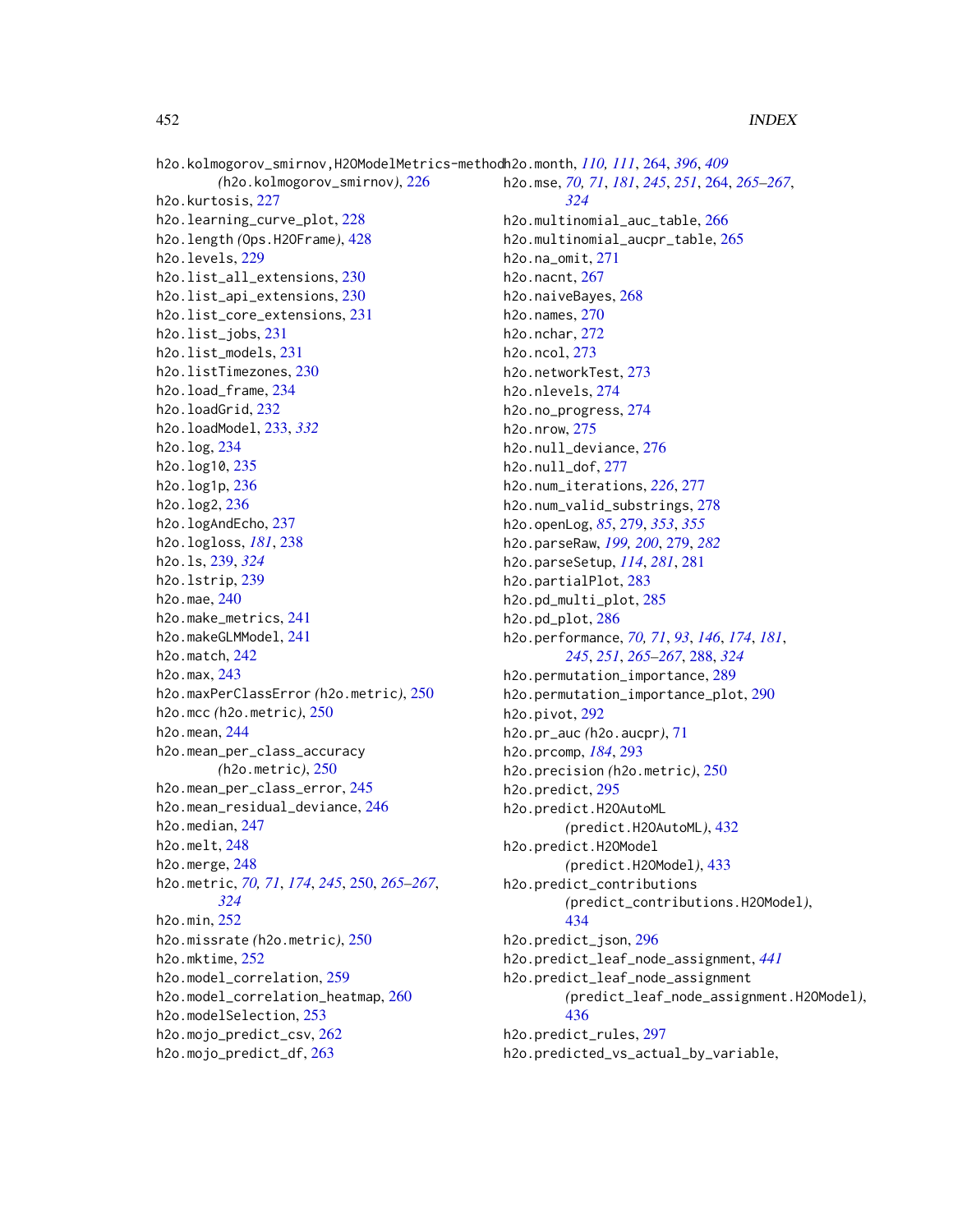[295](#page-294-0) h2o.print, [298](#page-297-0) h2o.prod, [298](#page-297-0) h2o.proj\_archetypes, [299](#page-298-0) h2o.psvm, [300](#page-299-0) h2o.qini, [302](#page-301-0) h2o.quantile, [303](#page-302-0) h2o.r2, [304](#page-303-0) h2o.randomForest, *[50](#page-49-0)*, [305,](#page-304-1) *[430](#page-429-0)*, *[433](#page-432-0)*, *[435](#page-434-0)*, *[437](#page-436-0)*, *[441](#page-440-0)* h2o.range, [310](#page-309-0) h2o.rank\_within\_group\_by, [311](#page-310-0) h2o.rapids, [313](#page-312-0) h2o.rbind, [314](#page-313-0) h2o.recall *(*h2o.metric*)*, [250](#page-249-0) h2o.reconstruct, [314](#page-313-0) h2o.relevel, [315](#page-314-0) h2o.relevel\_by\_frequency, [316](#page-315-0) h2o.removeAll, [317](#page-316-0) h2o.removeVecs, [318](#page-317-0) h<sub>2</sub>o.rep len. [318](#page-317-0) h2o.reset\_threshold, [319](#page-318-0) h2o.residual\_analysis\_plot, [320](#page-319-0) h2o.residual\_deviance, [321](#page-320-0) h2o.residual\_dof, [322](#page-321-0) h2o.resume, [322](#page-321-0) h2o.resumeGrid, [323](#page-322-0) h2o.rm, *[317](#page-316-0)*, [323](#page-322-0) h2o.rmse, [324](#page-323-0) h2o.rmsle, [325](#page-324-0) h2o.round, [326](#page-325-0) h2o.rstrip, [327](#page-326-0) h2o.rulefit, [327](#page-326-0) h2o.runif, [330](#page-329-0) h2o.save\_frame, [334](#page-333-0) h2o.save\_mojo, [335](#page-334-0) h2o.save\_to\_hive, [336](#page-335-0) h2o.saveGrid, [330](#page-329-0) h2o.saveModel, *[233](#page-232-0)*, [332,](#page-331-0) *[334,](#page-333-0) [335](#page-334-0)*, *[388](#page-387-0)* h2o.saveModelDetails, [333](#page-332-0) h2o.saveMojo, [333](#page-332-0) h2o.scale, [336](#page-335-0) h2o.scoreHistory, *[181](#page-180-0)*, [337](#page-336-0) h2o.scoreHistoryGAM, [338](#page-337-0) h2o.screeplot, [338](#page-337-0) h2o.sd, [339,](#page-338-0) *[390](#page-389-0)* h2o.sdev, [339](#page-338-0) h2o.sensitivity *(*h2o.metric*)*, [250](#page-249-0)

h2o.set\_s3\_credentials, [341](#page-340-0) h2o.setLevels, [340](#page-339-0) h2o.setTimezone, [341](#page-340-0) h2o.shap\_explain\_row\_plot, [342](#page-341-0) h2o.shap\_summary\_plot, [343](#page-342-0) h2o.show\_progress, [344](#page-343-0) h2o.shutdown, *[213](#page-212-0)*, [345](#page-344-0) h2o.signif, [346](#page-345-0) h2o.sin, [347](#page-346-0) h2o.skewness, [348](#page-347-0) h2o.specificity *(*h2o.metric*)*, [250](#page-249-0) h2o.splitFrame, [348](#page-347-0) h2o.sqrt, [349](#page-348-0) h2o.stackedEnsemble, [350](#page-349-0) h2o.staged\_predict\_proba *(*staged\_predict\_proba.H2OModel*)*, [441](#page-440-0) h2o.startLogging, *[85](#page-84-0)*, *[279](#page-278-0)*, [353,](#page-352-0) *[355](#page-354-0)* h2o.std\_coef\_plot, [354,](#page-353-0) *[394](#page-393-0)* h2o.stopLogging, *[85](#page-84-0)*, *[279](#page-278-0)*, *[353](#page-352-0)*, [355](#page-354-0) h2o.str, [355](#page-354-0) h2o.stringdist, [356](#page-355-0) h2o.strsplit, [357](#page-356-0) h2o.sub, [358](#page-357-0) h2o.substr *(*h2o.substring*)*, [358](#page-357-0) h2o.substring, [358](#page-357-0) h2o.sum, [359](#page-358-0) h2o.summary, [360](#page-359-0) h2o.svd, *[184](#page-183-0)*, *[294](#page-293-0)*, [361](#page-360-0) h2o.table, [363](#page-362-0) h2o.tabulate, [364,](#page-363-0) *[432](#page-431-0)* h2o.tail *(*h2o.head*)*, [191](#page-190-0) h2o.tan, [365](#page-364-0) h2o.tanh, [365](#page-364-0) h2o.target\_encode\_apply, [368,](#page-367-0) *[371](#page-370-0)* h2o.target\_encode\_create, *[369](#page-368-0)*, [370](#page-369-0) h2o.targetencoder, [366](#page-365-0) h2o.tf\_idf, [371](#page-370-0) h2o.thresholds\_and\_metric\_scores, [372](#page-371-0) h2o.tnr *(*h2o.metric*)*, [250](#page-249-0) h2o.toFrame, [373](#page-372-0) h2o.tokenize, [373](#page-372-0) h2o.tolower, [374](#page-373-0) h2o.topBottomN, [375](#page-374-0) h2o.topN, [375](#page-374-0) h2o.tot\_withinss, *[226](#page-225-0)*, [377](#page-376-0) h2o.totss, *[226](#page-225-0)*, [376](#page-375-0) h2o.toupper, [377](#page-376-0)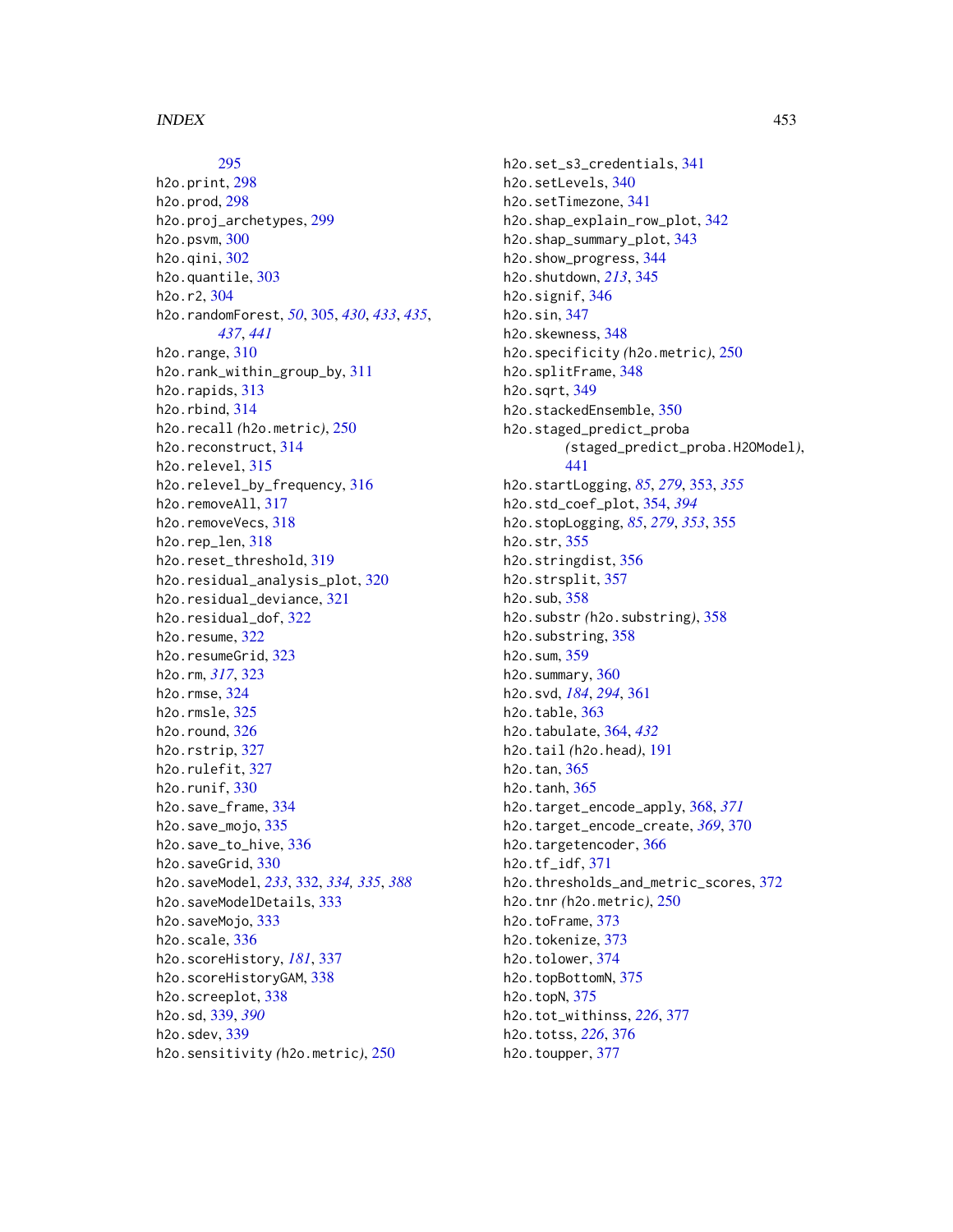h2o.tpr *(*h2o.metric*)*, [250](#page-249-0) h2o.train\_segments, [378](#page-377-0) h2o.transform, [379](#page-378-0) h2o.transform,H2OTargetEncoderModel-method, [380](#page-379-0) h2o.transform,H2OWordEmbeddingModel-method, [381](#page-380-0) h2o.transform\_word2vec, [382](#page-381-0) h2o.trim, [383](#page-382-0) h2o.trunc, [383](#page-382-0) h2o.unique, [384](#page-383-0) h2o.upliftRandomForest, [385](#page-384-0) h2o.upload\_model, [388](#page-387-0) h2o.upload\_mojo, [388](#page-387-0) h2o.uploadFile *(*h2o.importFile*)*, [197](#page-196-0) h2o.var, *[339](#page-338-0)*, [389](#page-388-0) h2o.varimp, *[181](#page-180-0)*, [390](#page-389-0) h2o.varimp, H2OAutoML-method, [391](#page-390-0) h2o.varimp,H2OFrame-method, [391](#page-390-0) h2o.varimp,H2OModel-method, [392](#page-391-0) h2o.varimp\_heatmap, [393](#page-392-0) h2o.varimp\_plot, *[354](#page-353-0)*, [394](#page-393-0) h2o.varsplits, [395](#page-394-0) h2o.week, [396](#page-395-0) h2o.weights, [397](#page-396-0) h2o.which, [397](#page-396-0) h2o.which\_max, [398](#page-397-0) h2o.which\_min, [399](#page-398-0) h2o.withinss, *[226](#page-225-0)*, [400](#page-399-0) h2o.word2vec, [400](#page-399-0) h2o.xgboost, [402](#page-401-0) h2o.xgboost.available, [408](#page-407-0) h2o.year, *[264](#page-263-0)*, [408](#page-407-0) H2OAnomalyDetectionMetrics-class *(*H2OModelMetrics-class*)*, [417](#page-416-0) H2OAnomalyDetectionModel-class *(*H2OModel-class*)*, [416](#page-415-1) H2OAutoEncoderMetrics-class *(*H2OModelMetrics-class*)*, [417](#page-416-0) H2OAutoEncoderModel, *[59](#page-58-0)* H2OAutoEncoderModel-class *(*H2OModel-class*)*, [416](#page-415-1) H2OAutoML, *[76](#page-75-0)*, *[169](#page-168-0)*, *[391](#page-390-0)*, *[432](#page-431-0)* H2OAutoML-class, [409](#page-408-0) H2OBinomialMetrics, *[70,](#page-69-0) [71](#page-70-0)*, *[93](#page-92-0)*, *[146](#page-145-0)*, *[174](#page-173-0)*, *[227](#page-226-0)*, *[238](#page-237-0)*, *[245](#page-244-0)*, *[251](#page-250-0)*, *[265](#page-264-0)*, *[324](#page-323-0)* H2OBinomialMetrics-class *(*H2OModelMetrics-class*)*, [417](#page-416-0)

H2OBinomialModel, *[180](#page-179-0)*, *[270](#page-269-0)* H2OBinomialModel-class *(*H2OModel-class*)*, [416](#page-415-1) H2OBinomialUpliftMetrics, *[53,](#page-52-0) [54](#page-53-0)*, *[77](#page-76-0)[–79](#page-78-0)*, *[302](#page-301-0)*, *[372](#page-371-0)* H2OBinomialUpliftMetrics-class *(*H2OModelMetrics-class*)*, [417](#page-416-0) H2OBinomialUpliftModel-class *(*H2OModel-class*)*, [416](#page-415-1) H2OClusteringMetrics-class *(*H2OModelMetrics-class*)*, [417](#page-416-0) H2OClusteringModel, *[55](#page-54-0)*, *[80](#page-79-0)*, *[83](#page-82-0)[–85](#page-84-0)*, *[87](#page-86-0)*, *[226](#page-225-0)*, *[278](#page-277-0)*, *[376,](#page-375-0) [377](#page-376-0)*, *[400](#page-399-0)* H2OClusteringModel-class, [409](#page-408-0) H2OConnection, *[86](#page-85-0)*, *[162](#page-161-0)* H2OConnection *(*H2OConnection-class*)*, [410](#page-409-0) H2OConnection-class, [410](#page-409-0) H2OConnectionMutableState, [411](#page-410-0) H2OCoxPHMetrics-class *(*H2OModelMetrics-class*)*, [417](#page-416-0) H2OCoxPHModel *(*H2OCoxPHModel-class*)*, [411](#page-410-0) H2OCoxPHModel-class, [411](#page-410-0) H2OCoxPHModelSummary *(*H2OCoxPHModelSummary-class*)*, [412](#page-411-0) H2OCoxPHModelSummary-class, [412](#page-411-0) H2ODimReductionMetrics-class *(*H2OModelMetrics-class*)*, [417](#page-416-0) H2ODimReductionModel, *[184](#page-183-0)*, *[294](#page-293-0)*, *[299](#page-298-0)*, *[315](#page-314-0)*, *[340](#page-339-0)*, *[362](#page-361-0)* H2ODimReductionModel-class *(*H2OModel-class*)*, [416](#page-415-1) H2OFrame, *[24](#page-23-0)* H2OFrame-class, [412](#page-411-0) H2OFrame-Extract, [413](#page-412-0) H2OGrid, *[331](#page-330-0)* H2OGrid *(*H2OGrid-class*)*, [414](#page-413-0) H2OGrid-class, [414](#page-413-0) H2OInfogram, [415,](#page-414-0) *[429](#page-428-0)* H2OInfogram-class, [415](#page-414-0) H2OLeafNode-class, [416](#page-415-1) H2OModel, *[50,](#page-49-0) [51](#page-50-0)*, *[58](#page-57-0)*, *[80](#page-79-0)*, *[88](#page-87-0)[–90](#page-89-0)*, *[92,](#page-91-0) [93](#page-92-0)*, *[102](#page-101-0)[–105](#page-104-0)*, *[114](#page-113-0)*, *[137](#page-136-0)*, *[145,](#page-144-0) [146](#page-145-0)*, *[161](#page-160-0)*, *[163](#page-162-0)*, *[165,](#page-164-0) [166](#page-165-0)*, *[173](#page-172-0)*, *[180](#page-179-0)*, *[193](#page-192-0)*, *[226](#page-225-0)*, *[233](#page-232-0)*, *[240,](#page-239-0) [241](#page-240-0)*, *[246](#page-245-0)*, *[276,](#page-275-0) [277](#page-276-0)*, *[283](#page-282-0)*, *[288](#page-287-0)*, *[304](#page-303-0)*, *[309](#page-308-0)*, *[319](#page-318-0)*, *[321,](#page-320-0) [322](#page-321-0)*, *[325](#page-324-0)*, *[332](#page-331-0)[–335](#page-334-0)*, *[337,](#page-336-0) [338](#page-337-0)*, *[387,](#page-386-0) [388](#page-387-0)*, *[392](#page-391-0)*, *[395](#page-394-0)*, *[397](#page-396-0)*, *[414](#page-413-0)*, *[417](#page-416-0)*, *[427](#page-426-0)*, *[430](#page-429-0)*, *[433](#page-432-0)*,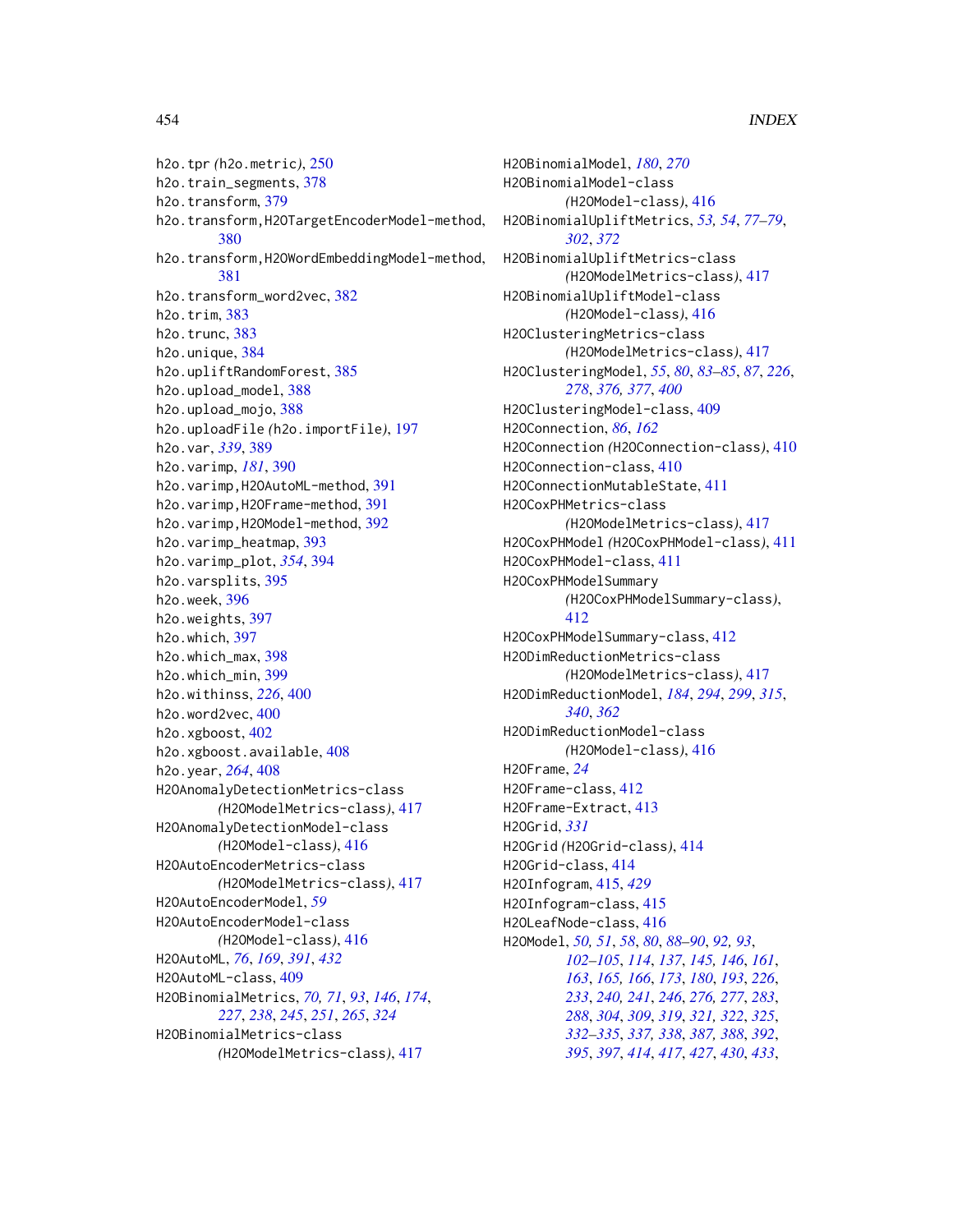*[435,](#page-434-0) [436](#page-435-1)*, *[441](#page-440-0)*, *[444](#page-443-0)* H2OModel *(*H2OModel-class*)*, [416](#page-415-1) H2OModel-class, [416](#page-415-1) H2OModelFuture-class, [417](#page-416-0) H2OModelMetrics, *[58](#page-57-0)*, *[80](#page-79-0)*, *[93](#page-92-0)*, *[145,](#page-144-0) [146](#page-145-0)*, *[226,](#page-225-0) [227](#page-226-0)*, *[238](#page-237-0)*, *[242](#page-241-0)*, *[251](#page-250-0)*, *[264,](#page-263-0) [265](#page-264-0)*, *[276,](#page-275-0) [277](#page-276-0)*, *[289](#page-288-0)*, *[321,](#page-320-0) [322](#page-321-0)*, *[324](#page-323-0)*, *[397](#page-396-0)* H2OModelMetrics *(*H2OModelMetrics-class*)*, [417](#page-416-0) H2OModelMetrics-class, [417](#page-416-0) H2OMultinomialMetrics, *[70](#page-69-0)*, *[93](#page-92-0)*, *[238](#page-237-0)*, *[265,](#page-264-0) [266](#page-265-0)*, *[324](#page-323-0)* H2OMultinomialMetrics-class *(*H2OModelMetrics-class*)*, [417](#page-416-0) H2OMultinomialModel, *[270](#page-269-0)* H2OMultinomialModel-class *(*H2OModel-class*)*, [416](#page-415-1) H2ONode-class, [418](#page-417-0) H2OOrdinalMetrics-class *(*H2OModelMetrics-class*)*, [417](#page-416-0) H2OOrdinalModel-class *(*H2OModel-class*)*, [416](#page-415-1) H2ORegressionMetrics, *[265](#page-264-0)*, *[324](#page-323-0)* H2ORegressionMetrics-class *(*H2OModelMetrics-class*)*, [417](#page-416-0) H2ORegressionModel, *[180](#page-179-0)* H2ORegressionModel-class *(*H2OModel-class*)*, [416](#page-415-1) H2OSegmentModels, *[43](#page-42-0)*, *[173](#page-172-0)*, *[419](#page-418-0)* H2OSegmentModels-class, [419](#page-418-0) H2OSegmentModelsFuture-class, [419](#page-418-0) H2OSplitNode *(*H2OSplitNode-class*)*, [420](#page-419-0) H2OSplitNode-class, [420](#page-419-0) H2OTargetEncoderMetrics-class *(*H2OModelMetrics-class*)*, [417](#page-416-0) H2OTargetEncoderModel-class *(*H2OModel-class*)*, [416](#page-415-1) H2OTree *(*H2OTree-class*)*, [420](#page-419-0) H2OTree-class, [420](#page-419-0) H2OUnknownMetrics-class *(*H2OModelMetrics-class*)*, [417](#page-416-0) H2OUnknownModel-class *(*H2OModel-class*)*, [416](#page-415-1) H2OWordEmbeddingMetrics-class *(*H2OModelMetrics-class*)*, [417](#page-416-0) H2OWordEmbeddingModel-class *(*H2OModel-class*)*, [416](#page-415-1) head.H2OFrame *(*h2o.head*)*, [191](#page-190-0)

hour *(*h2o.hour*)*, [194](#page-193-0) housevotes, [421](#page-420-0) Hyperbolic, *[97](#page-96-0)*, *[366](#page-365-0)*

ifelse *(*h2o.ifelse*)*, [196](#page-195-0) initialize,H2OInfogram-method, [422](#page-421-0) iris, [422](#page-421-0) is.character, [423](#page-422-0) is.factor, [423](#page-422-0) is.h2o, [424](#page-423-0) is.na.H2OFrame *(*Ops.H2OFrame*)*, [428](#page-427-0) is.numeric, [424](#page-423-0)

Keyed-class, [425](#page-424-0) kurtosis.H2OFrame *(*h2o.kurtosis*)*, [227](#page-226-0)

length,H2OTree-method, [425](#page-424-0) length.H2OFrame *(*Ops.H2OFrame*)*, [428](#page-427-0) levels, *[229](#page-228-0)* Log, *[132](#page-131-0)*, *[235](#page-234-0)[–237](#page-236-0)* log *(*Ops.H2OFrame*)*, [428](#page-427-0) log10 *(*Ops.H2OFrame*)*, [428](#page-427-0) log1p *(*Ops.H2OFrame*)*, [428](#page-427-0) log2 *(*Ops.H2OFrame*)*, [428](#page-427-0) Logical-or, [425](#page-424-0) logLik.H2OCoxPHModel *(*H2OCoxPHModel-class*)*, [411](#page-410-0)

match, *[243](#page-242-0)* match.H2OFrame *(*h2o.match*)*, [242](#page-241-0) Math.H2OFrame *(*Ops.H2OFrame*)*, [428](#page-427-0) MathFun, *[52](#page-51-0)*, *[349](#page-348-0)* mean.H2OFrame *(*h2o.mean*)*, [244](#page-243-0) median.H2OFrame *(*h2o.median*)*, [247](#page-246-0) model\_cache-class, [427](#page-426-0) ModelAccessors, [426](#page-425-0) month *(*h2o.month*)*, [264](#page-263-0)

names, *[271](#page-270-0)* names.H2OFrame, [427](#page-426-0) names<-.H2OFrame *(*Ops.H2OFrame*)*, [428](#page-427-0) ncol.H2OFrame *(*Ops.H2OFrame*)*, [428](#page-427-0) nlevels, *[274](#page-273-0)* nrow, *[273](#page-272-0)*, *[275](#page-274-0)* nrow.H2OFrame *(*Ops.H2OFrame*)*, [428](#page-427-0) numeric, *[68](#page-67-0)*, *[219](#page-218-0)*

Ops.H2OFrame, [428](#page-427-0)

plot.H2OInfogram, [429](#page-428-0)